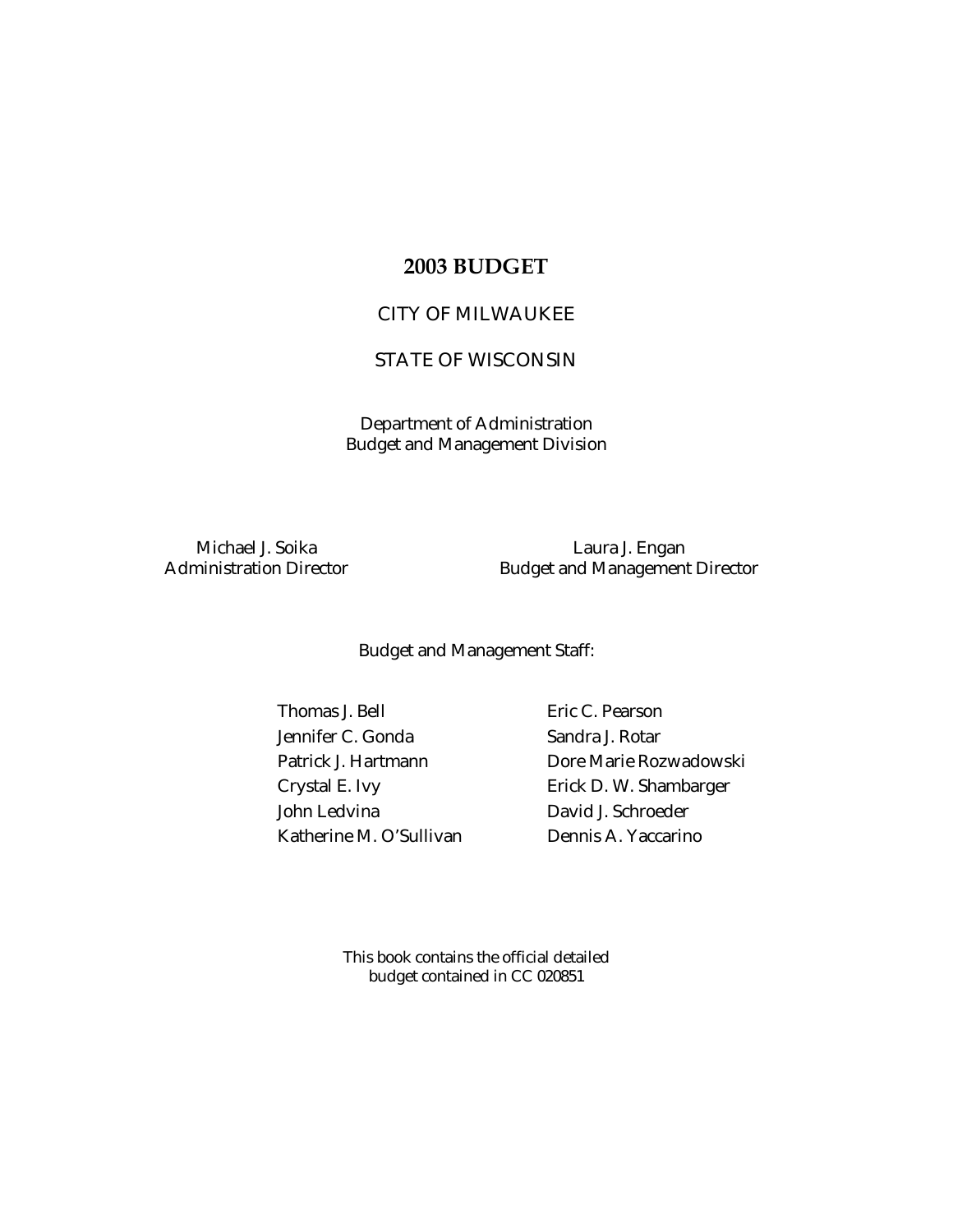### SECTION I. CITY BUDGET UNDER THE CONTROL OF THE COMMON COUNCIL

- A. GENERAL CITY PURPOSES FUND
- 1. BUDGETS FOR GENERAL CITY PURPOSES

2002 salary amounts are at 2000 rates of pay except DC 48, Management and non-represented members which are at 2002 rates of pay. 2003 salary amounts are at 2002 rates of pay except for MPA, MPSO and Local #215 members which are at 2000 rates of pay.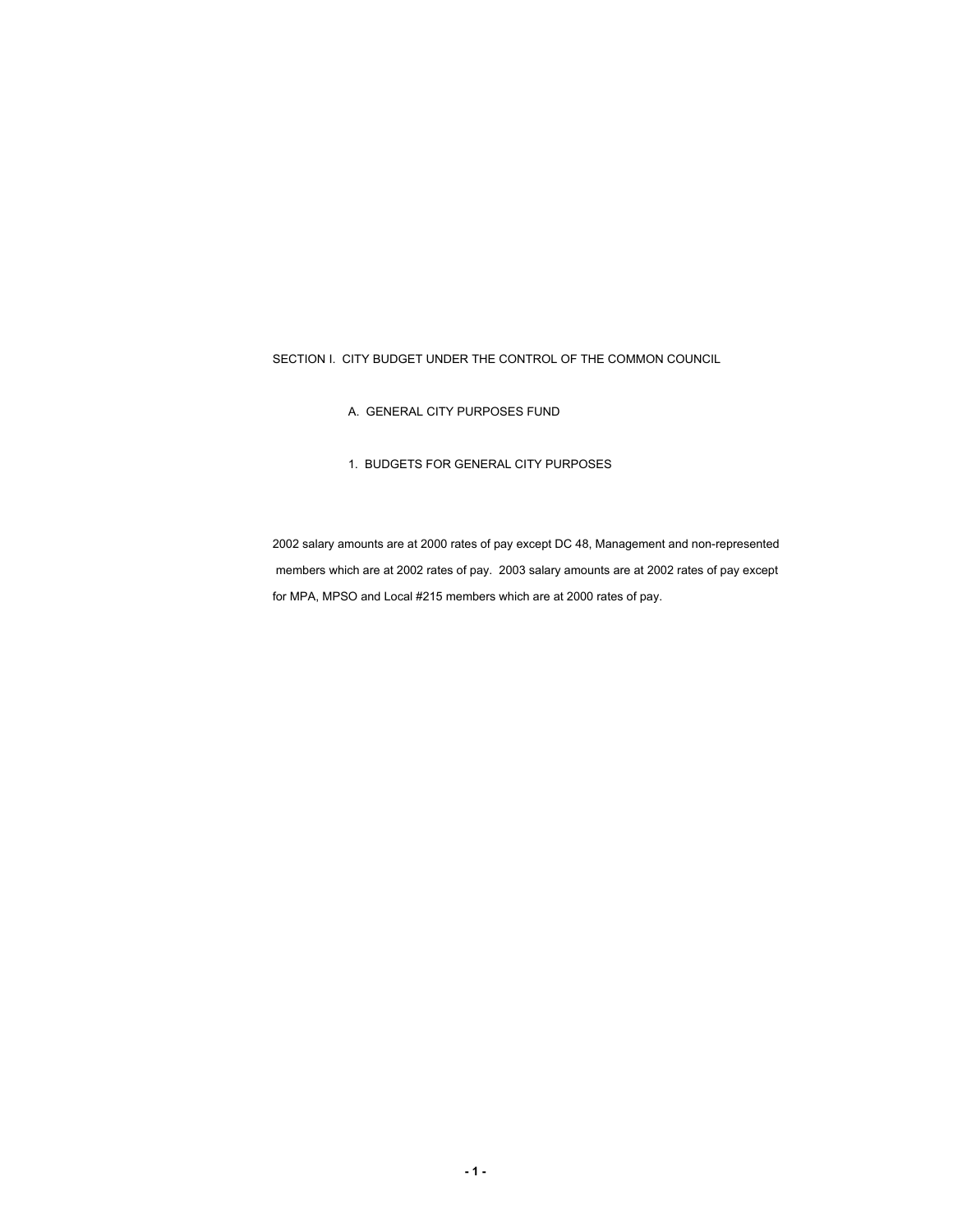|               |              |                       |                  | 2001               |              | 2002           |                                                                                                                |             | 2003           |
|---------------|--------------|-----------------------|------------------|--------------------|--------------|----------------|----------------------------------------------------------------------------------------------------------------|-------------|----------------|
|               |              | <b>ACCOUNT NUMBER</b> |                  | <b>EXPENDITURE</b> |              | <b>BUDGET</b>  |                                                                                                                | PAY         | <b>BUDGET</b>  |
| FUND ORG SBCL |              |                       | ACCOUNT          | <b>DOLLARS</b>     | <u>UNITS</u> | <b>DOLLARS</b> | <b>LINE DESCRIPTION</b>                                                                                        | RANGE UNITS | <b>DOLLARS</b> |
|               |              |                       |                  |                    |              |                | DEPARTMENT OF ADMINISTRATION<br>OPERATING BUDGETARY CONTROL UNIT<br>SUMMARY (1 BCU = $5$ DU)                   |             |                |
|               |              |                       |                  |                    |              |                | <b>OUTCOME INDICATORS:</b>                                                                                     |             |                |
|               |              |                       |                  |                    |              |                |                                                                                                                |             |                |
|               |              |                       |                  | 1.21 to 1          |              | 1.15 to 1      | Ratio of persons looking for or expected to work to the<br>number of job openings in the Milwaukee Metro area. |             | 1.18 to 1      |
|               |              |                       |                  | 129.2%             |              | 122.9%         | City tax rate as a percent of the<br>metro area average.                                                       |             | 122.1%         |
|               |              |                       |                  |                    |              |                |                                                                                                                |             |                |
|               |              |                       |                  | Aa2/AA             |              | $Aa2/AA+$      | Maintain or improve city's bond rating.                                                                        |             | $Aa2/AA+$      |
|               |              |                       |                  | 20,000,000         |              | 30,000,000     | Number of "hits" on city web page.                                                                             |             | NA             |
|               |              |                       |                  | 900,000            |              | 2,000,000      | Number of visits on city web page.                                                                             |             | 3,000,000      |
|               |              |                       |                  |                    |              |                | Number of service requests received and                                                                        |             |                |
|               |              |                       |                  | 1,000              |              | 10,000         | processed through the city's web site.                                                                         |             | 15,000         |
|               |              |                       |                  |                    |              | 1,000          | Number of financial transactions completed<br>through the city's web site.                                     |             | 2,000          |
|               |              |                       |                  |                    |              |                | <b>SALARIES &amp; WAGES</b>                                                                                    |             |                |
|               |              |                       |                  | 7,849              |              |                | Overtime Compensated*                                                                                          |             |                |
|               |              |                       |                  | 4,615,002          |              |                | All Other Salaries & Wages                                                                                     |             |                |
| 0001          | 1510 R999    |                       | 006000           | 4,622,851          |              | 4,669,776      | NET SALARIES & WAGES TOTAL*                                                                                    |             | 4,477,706      |
|               |              |                       |                  |                    | 132          |                | TOTAL NUMBER OF POSITIONS AUTHORIZED                                                                           | 119         |                |
|               |              |                       |                  |                    | 81.60        |                | O&M FTE'S                                                                                                      | 75.43       |                |
|               |              |                       |                  |                    | 36.65        |                | NON-O&M FTE'S                                                                                                  | 33.92       |                |
| 0001          | 1510 R999    |                       | 006100           | 1,560,436          |              | 1,587,724      | ESTIMATED EMPLOYEE FRINGE BENEFITS*<br>(Involves Revenue Offset-No Transfers from this Account)                |             | 1,656,752      |
|               |              |                       |                  |                    |              |                | <b>OPERATING EXPENDITURES</b>                                                                                  |             |                |
| 0001<br>0001  | 1510<br>1510 | R999<br>R999          | 630100<br>630500 | 44,602             |              | 81,583         | General Office Expense<br>Tools & Machinery Parts                                                              |             | 86,563         |
| 0001          | 1510         | R999                  | 631000           | 1,839              |              |                | <b>Construction Supplies</b>                                                                                   |             | 204            |
| 0001          | 1510         | R999                  | 631500           |                    |              |                | Energy                                                                                                         |             |                |
| 0001          | 1510         | R999                  | 632000           | 47,917             |              | 4,000          | <b>Other Operating Supplies</b>                                                                                |             | 28,723         |
| 0001          | 1510         | R999                  | 632500           | 4,430              |              | 4,650          | <b>Facility Rental</b>                                                                                         |             | 4,865          |
| 0001          | 1510         | R999                  | 633000           | 349                |              | 2,400          | <b>Vehicle Rental</b>                                                                                          |             | 350            |
| 0001          | 1510         | R999                  | 633500           | 59,098             |              | 56,704         | Non-Vehicle Equipment Rental                                                                                   |             | 6,100          |
| 0001          | 1510         | R999                  | 634000           | 37,845             |              | 93,500         | <b>Professional Services</b>                                                                                   |             | 91,900         |
| 0001          | 1510         | R999                  | 634500           | 652,475            |              | 761,259        | Information Technology Services                                                                                |             | 629,244        |
| 0001          | 1510         | R999                  | 635000           | 6,124              |              | 17,659         | <b>Property Services</b>                                                                                       |             | 5,500          |
| 0001          | 1510         | R999                  | 635500           |                    |              |                | Infrastructure Services                                                                                        |             |                |
| 0001          | 1510         | R999                  | 636000           |                    |              |                | <b>Vehicle Repair Services</b>                                                                                 |             |                |
| 0001          | 1510         | R999                  | 636500           | 110,033            |              | 129,237        | <b>Other Operating Services</b>                                                                                |             | 119,947        |
| 0001          | 1510         | R999                  | 637000           |                    |              |                | Loans and Grants                                                                                               |             |                |
| 0001          | 1510 R999    |                       | 637501           | 89,114             |              | 36,500         | <b>Reimburse Other Departments</b>                                                                             |             | 65,699         |
| 0001          | 1510         | R999                  | 006300           | 1,053,826          |              | 1,187,492      | OPERATING EXPENDITURES TOTAL*                                                                                  |             | 1,039,095      |
| 0001          | 1510         | R999                  | 006800           | 85,407             |              | 76,400         | <b>EQUIPMENT PURCHASES TOTAL*</b>                                                                              |             | 22,880         |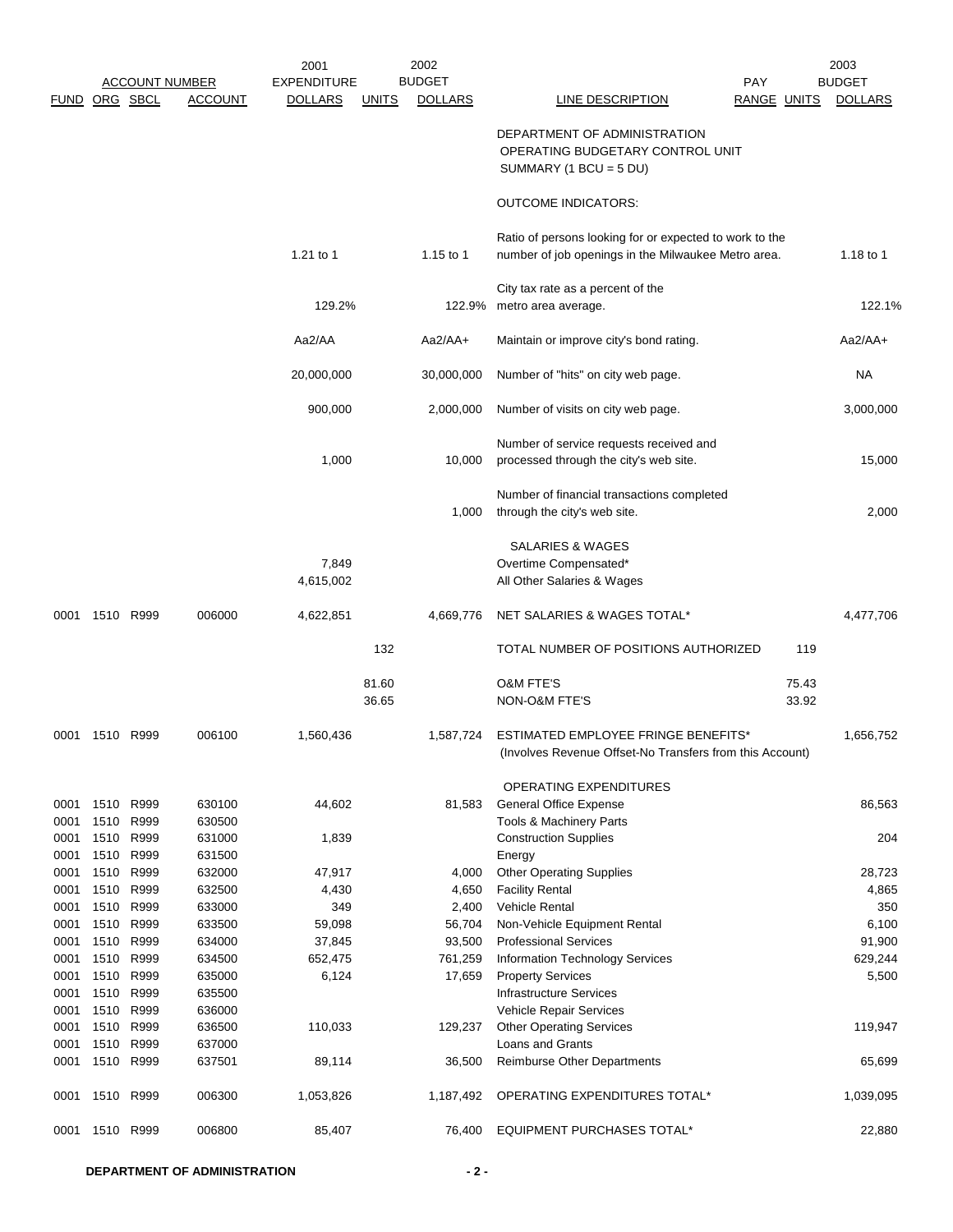|             |            |                               | 2001               |              | 2002           |                                                                    |             | 2003           |
|-------------|------------|-------------------------------|--------------------|--------------|----------------|--------------------------------------------------------------------|-------------|----------------|
|             |            | <b>ACCOUNT NUMBER</b>         | <b>EXPENDITURE</b> |              | <b>BUDGET</b>  |                                                                    | <b>PAY</b>  | <b>BUDGET</b>  |
| <b>FUND</b> | <b>ORG</b> | <b>SBCL</b><br><b>ACCOUNT</b> | <b>DOLLARS</b>     | <b>UNITS</b> | <b>DOLLARS</b> | LINE DESCRIPTION                                                   | RANGE UNITS | <b>DOLLARS</b> |
|             |            |                               |                    |              |                |                                                                    |             |                |
|             |            |                               |                    |              |                | Miscellaneous Expense Fund                                         |             |                |
|             |            |                               | 951,268            |              | 1,166,615      | <b>SPECIAL FUNDS</b>                                               |             | 1,301,836      |
|             |            |                               |                    |              |                | DEPARTMENT OF ADMINISTRATION<br>(OPERATING) BUDGETARY CONTROL UNIT |             |                |
|             |            |                               | 8,273,788          |              | 8,688,007      | TOTAL (1 BCU=5 DU)                                                 |             | 8,498,269      |
|             |            |                               | 140,495            |              | 146.880        | TOTAL DIRECT LABOR HOUR ALLOCATION                                 |             | 135,774        |
|             |            |                               |                    |              |                | *Appropriation Control Account.                                    |             |                |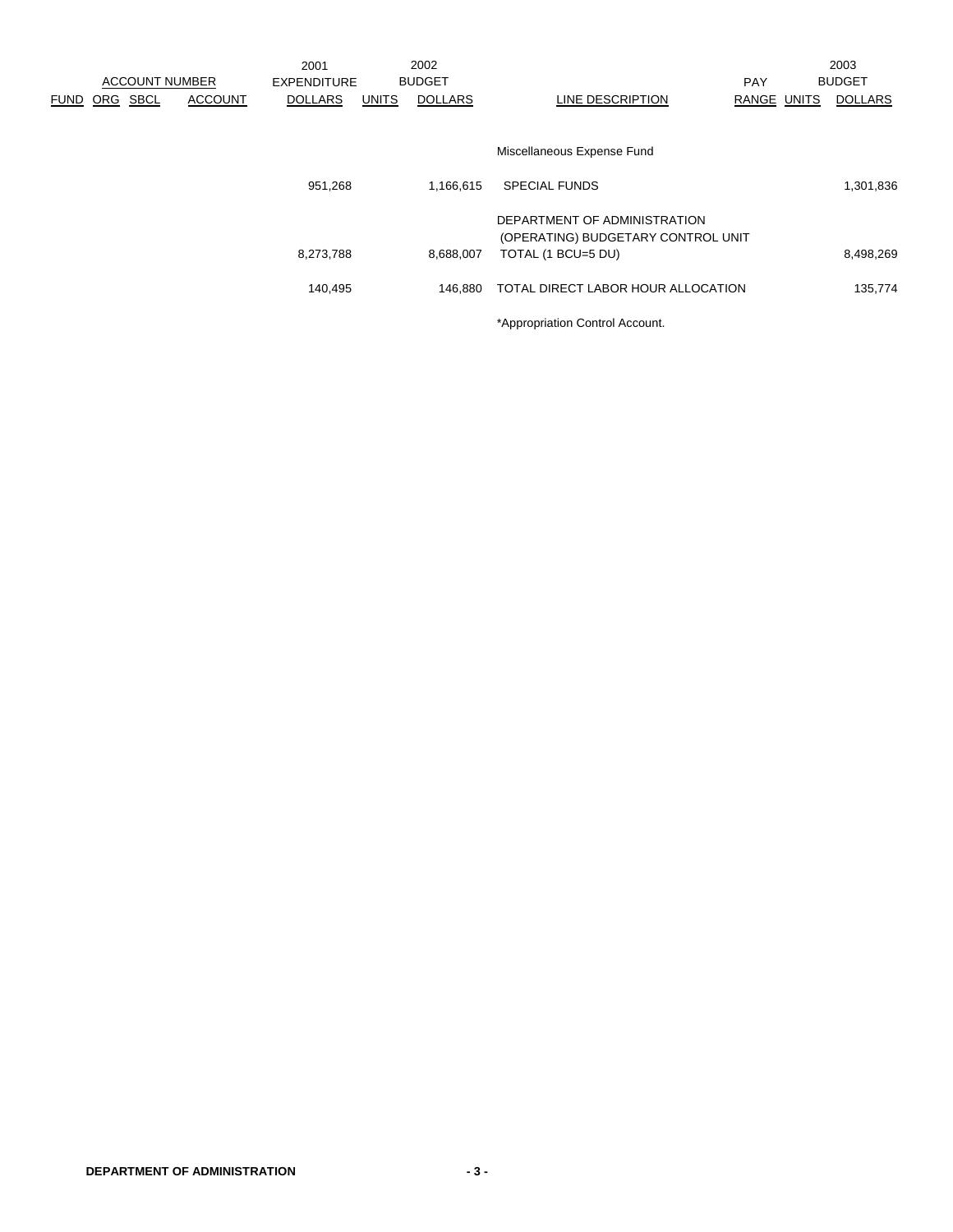|               |                |                       |                  | 2001               |              | 2002           |                                                                                                                                                                                                        |             |       | 2003           |
|---------------|----------------|-----------------------|------------------|--------------------|--------------|----------------|--------------------------------------------------------------------------------------------------------------------------------------------------------------------------------------------------------|-------------|-------|----------------|
|               |                | <b>ACCOUNT NUMBER</b> |                  | <b>EXPENDITURE</b> |              | <b>BUDGET</b>  |                                                                                                                                                                                                        | <b>PAY</b>  |       | <b>BUDGET</b>  |
| FUND ORG SBCL |                |                       | <b>ACCOUNT</b>   | <b>DOLLARS</b>     | <u>UNITS</u> | <b>DOLLARS</b> | LINE DESCRIPTION                                                                                                                                                                                       | RANGE UNITS |       | <b>DOLLARS</b> |
|               |                |                       |                  |                    |              |                | DEPARTMENT OF ADMINISTRATION -<br>ADMINISTRATION DIVISION                                                                                                                                              |             |       |                |
|               |                |                       |                  |                    |              |                | <b>SALARIES &amp; WAGES</b>                                                                                                                                                                            |             |       |                |
|               |                |                       |                  |                    | 1            | 126,814        | Administration Director (Y)                                                                                                                                                                            | 18          | 1     | 112,741        |
|               |                |                       |                  |                    | 1            | 111,222        | Administration Deputy Director (Y)                                                                                                                                                                     | 16          |       |                |
|               |                |                       |                  |                    | 1            | 61,451         | Management and Accounting Officer                                                                                                                                                                      | 6           | 1     | 61,451         |
|               |                |                       |                  |                    | 1            | 36,755         | Administrative Assistant III                                                                                                                                                                           | 530         | 1     | 37,844         |
|               |                |                       |                  |                    |              |                | OFFICE OF COMMUNITY BLOCK GRANT<br><b>ADMINISTRATION</b>                                                                                                                                               |             |       |                |
|               |                |                       |                  |                    | 1            | 100,854        | Block Grant Director (A)(X)(Y)                                                                                                                                                                         | 15          | 1     | 80,363         |
|               |                |                       |                  |                    | 1            | 74,554         | Associate Director (A)(X)(Y)                                                                                                                                                                           | 11          | 1     | 76,869         |
|               |                |                       |                  |                    | 1            | 62,089         | Grant Compliance Manager (A)(X)(Y)                                                                                                                                                                     | 9           | 1     | 64,017         |
|               |                |                       |                  |                    | 6            | 288,114        | Grant Monitor (A) (X)(Y)                                                                                                                                                                               | 6           | 6     | 292,753        |
|               |                |                       |                  |                    | 1            | 30,607         | Administrative Assistant I (A)(X)                                                                                                                                                                      | 435         | 1     | 31,262         |
|               |                |                       |                  |                    | 2            | 30,212         | Office Assistant II (A)                                                                                                                                                                                | 410         | 2     | 29,332         |
|               |                |                       |                  |                    | 1            | 35,777         | Program Assistant I (A)                                                                                                                                                                                | 460         | 1     | 34,569         |
|               |                |                       |                  |                    | 2            | 92,043         | Administrative Specialist-Sr. (A) (X) (Y)                                                                                                                                                              | 4           | 2     | 93,591         |
|               |                |                       |                  | 491,269            | 19           | 1,050,492      | <b>Total Before Adjustments</b>                                                                                                                                                                        |             | 18    | 914,792        |
|               |                |                       |                  |                    |              |                | Salary & Wage Rate Changes                                                                                                                                                                             |             |       |                |
|               |                |                       |                  |                    |              |                | Overtime Compensated                                                                                                                                                                                   |             |       |                |
|               |                |                       |                  |                    |              | (21, 446)      | Personnel Cost Adjustment<br>Other                                                                                                                                                                     |             |       | (4,241)        |
|               |                |                       |                  | 491,269            |              | 1,029,046      | Gross Salaries & Wages Total                                                                                                                                                                           |             |       | 910,551        |
|               |                |                       |                  |                    |              |                | <b>Reimbursable Services Deduction</b><br>Capital Improvements Deduction                                                                                                                               |             |       |                |
|               |                |                       |                  |                    |              | (714, 250)     | Grants and Aids Deduction                                                                                                                                                                              |             |       | (702, 756)     |
| 0001          | 1511 R999      |                       | 006000           | 491,269            |              | 314,796        | NET SALARIES & WAGES TOTAL (C)                                                                                                                                                                         |             |       | 207,795        |
|               |                |                       |                  |                    | 4.00         |                | <b>O&amp;M FTE'S</b>                                                                                                                                                                                   |             | 3.00  |                |
|               |                |                       |                  |                    | 14.00        |                | NON-O&M FTE'S                                                                                                                                                                                          |             | 14.00 |                |
|               |                |                       |                  |                    |              |                | (A) To terminate upon expiration of the Community Development<br>Block Grant Program year unless grant agreement is renewed or<br>fiscal year is altered by Common Council action.                     |             |       |                |
|               |                |                       |                  |                    |              |                | (C) The Department of Administration shall ensure that a staff person<br>is available to respond to walk-in and telephone inquiries<br>pertaining to the business of the Business Operations Division. |             |       |                |
|               |                |                       |                  |                    |              |                | (X) Private Auto Allowance may be paid pursuant to Section 350-183<br>of the Milwaukee Code.                                                                                                           |             |       |                |
|               |                |                       |                  |                    |              |                | (Y) Required to file a statement of economic interests in accordance with<br>the Milwaukee Code of Ordinances Chapter 303-Code of Ethics.                                                              |             |       |                |
|               | 0001 1511 R999 |                       | 006100           | 167,768            |              | 107,031        | ESTIMATED EMPLOYEE FRINGE BENEFITS<br>(Involves Revenue Offset-No Transfers from this Account)                                                                                                         |             |       | 76,884         |
| 0001<br>0001  | 1511<br>1511   | R999<br>R999          | 630100<br>630500 | 24,943             |              | 10,300         | OPERATING EXPENDITURES<br><b>General Office Expense</b><br>Tools & Machinery Parts                                                                                                                     |             |       | 9,609          |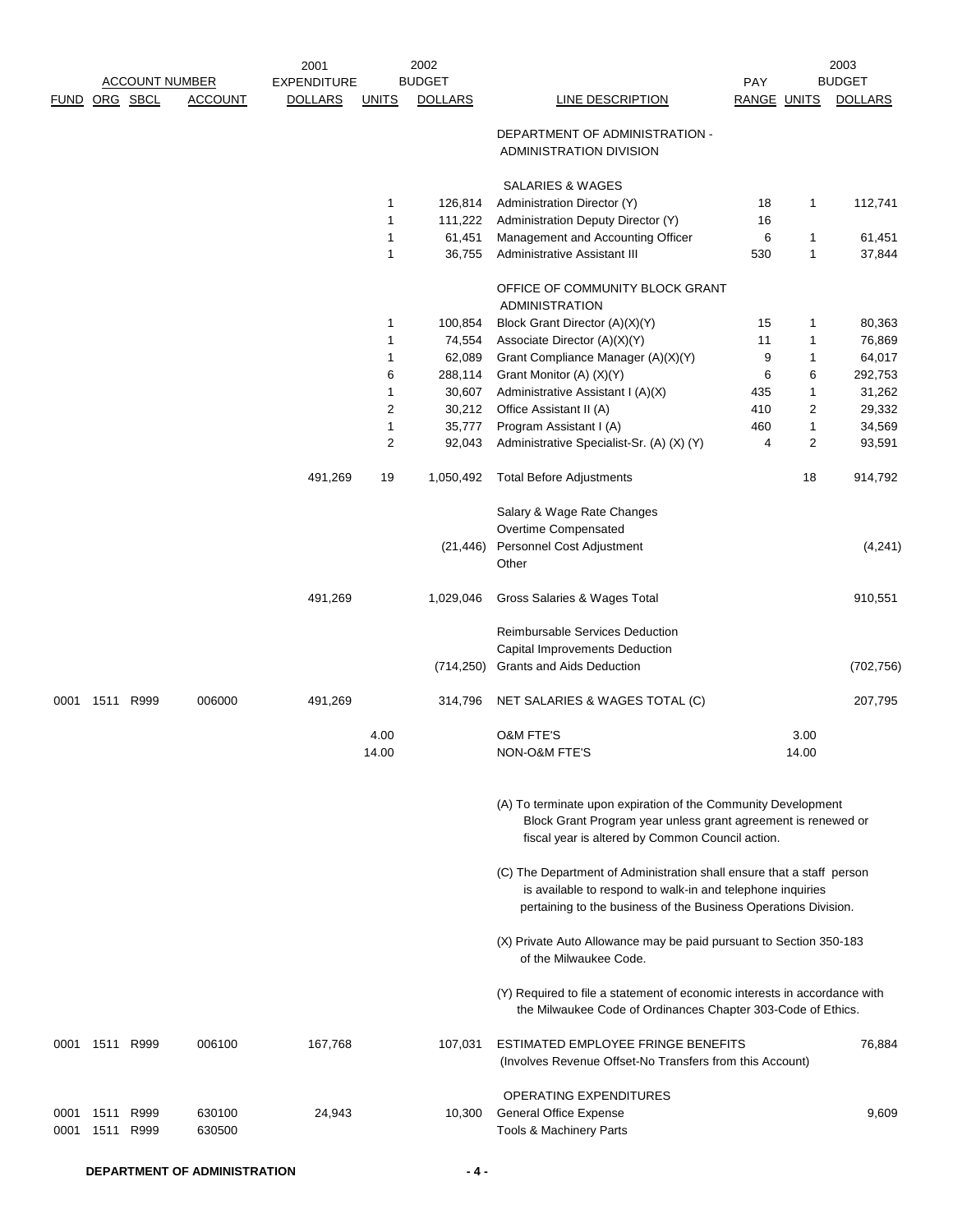|                      |                |      |                       | 2001               |              | 2002           |                                                                 |                    |      | 2003           |
|----------------------|----------------|------|-----------------------|--------------------|--------------|----------------|-----------------------------------------------------------------|--------------------|------|----------------|
|                      |                |      | <b>ACCOUNT NUMBER</b> | <b>EXPENDITURE</b> |              | <b>BUDGET</b>  |                                                                 | PAY                |      | <b>BUDGET</b>  |
| <b>FUND ORG SBCL</b> |                |      | <b>ACCOUNT</b>        | <b>DOLLARS</b>     | <b>UNITS</b> | <b>DOLLARS</b> | LINE DESCRIPTION                                                | <b>RANGE UNITS</b> |      | <b>DOLLARS</b> |
| 0001                 | 1511           | R999 | 631000                |                    |              |                | <b>Construction Supplies</b>                                    |                    |      |                |
| 0001                 | 1511           | R999 | 631500                |                    |              |                | Energy                                                          |                    |      |                |
| 0001                 | 1511           | R999 | 632000                |                    |              |                | <b>Other Operating Supplies</b>                                 |                    |      |                |
| 0001                 | 1511           | R999 | 632500                |                    |              |                | <b>Facility Rental</b>                                          |                    |      |                |
| 0001                 | 1511           | R999 | 633000                |                    |              |                | <b>Vehicle Rental</b>                                           |                    |      |                |
| 0001                 | 1511           | R999 | 633500                |                    |              |                | Non-Vehicle Equipment Rental                                    |                    |      |                |
| 0001                 | 1511 R999      |      | 634000                | 1,045              |              | 5,000          | <b>Professional Services</b>                                    |                    | 1    | 3,000          |
| 0001                 | 1511           | R999 | 634500                |                    |              | 5,000          | <b>Information Technology Services</b>                          |                    |      |                |
| 0001                 | 1511           | R999 | 635000                |                    |              |                | <b>Property Services</b>                                        |                    |      |                |
| 0001                 | 1511           | R999 | 635500                |                    |              |                | <b>Infrastructure Services</b>                                  |                    |      |                |
| 0001                 | 1511           | R999 | 636000                |                    |              |                | Vehicle Repair Services                                         |                    |      |                |
| 0001                 | 1511           | R999 | 636500                | 13,977             |              | 18,000         | <b>Other Operating Services</b>                                 |                    |      | 14,000         |
| 0001                 | 1511           | R999 | 637000                |                    |              |                | Loans and Grants                                                |                    |      |                |
| 0001                 | 1511           | R999 | 637501                | 18,259             |              | 8,000          | <b>Reimburse Other Departments</b>                              |                    |      | 8,532          |
| 0001                 | 1511           | R999 | 006300                | 58,224             |              | 46,300         | OPERATING EXPENDITURES TOTAL                                    |                    |      | 35,141         |
|                      |                |      |                       |                    |              |                | <b>EQUIPMENT PURCHASES</b>                                      |                    |      |                |
|                      |                |      |                       |                    |              |                | <b>Additional Equipment</b>                                     |                    |      |                |
|                      |                |      |                       |                    |              |                | Subtotal - Additional Equipment                                 |                    |      |                |
|                      |                |      |                       |                    |              |                | Replacement Equipment                                           |                    |      |                |
|                      |                |      |                       |                    |              |                | Subtotal - Replacement Equipment                                |                    |      |                |
| 0001                 | 1511           | R999 | 006800                |                    |              |                | <b>EQUIPMENT PURCHASES TOTAL</b>                                |                    |      |                |
|                      |                |      |                       |                    |              |                | <b>SPECIAL FUNDS</b>                                            |                    |      |                |
| 0001                 | 1510 R156      |      | 006300                | 30,833             |              |                | City of Milwaukee Disadvantaged                                 |                    |      |                |
|                      |                |      |                       |                    |              |                | Business Enterprises Program*                                   |                    |      |                |
|                      |                |      |                       | 30,833             |              |                | SPECIAL FUNDS TOTAL                                             |                    |      |                |
|                      |                |      |                       | 748,094            |              | 468,127        | DEPARTMENT OF ADMINISTRATION -<br>ADMINISTRATION DIVISION TOTAL |                    |      | 319,820        |
|                      |                |      |                       |                    |              |                | *Appropriation Control Account                                  |                    |      |                |
|                      |                |      |                       |                    |              |                | PROGRAM RESULT MEASURES/                                        |                    |      |                |
|                      |                |      |                       | <b>UNITS</b>       | $\%$         | <b>UNITS</b>   | INTERNAL MANAGEMENT INDICATORS:                                 |                    | $\%$ | <b>UNITS</b>   |
|                      | 0001 1511 0200 |      |                       |                    |              |                | Management & Administration                                     |                    | 66.7 |                |
|                      |                |      |                       | 8,723              | 72.7         | 5,400          | Est. Direct Labor Hours (P)                                     |                    |      | 3,600          |
|                      |                |      |                       | 13,972             |              | 7,200          | DIRECT LABOR HOUR ALLOCATION                                    |                    |      | 5,400          |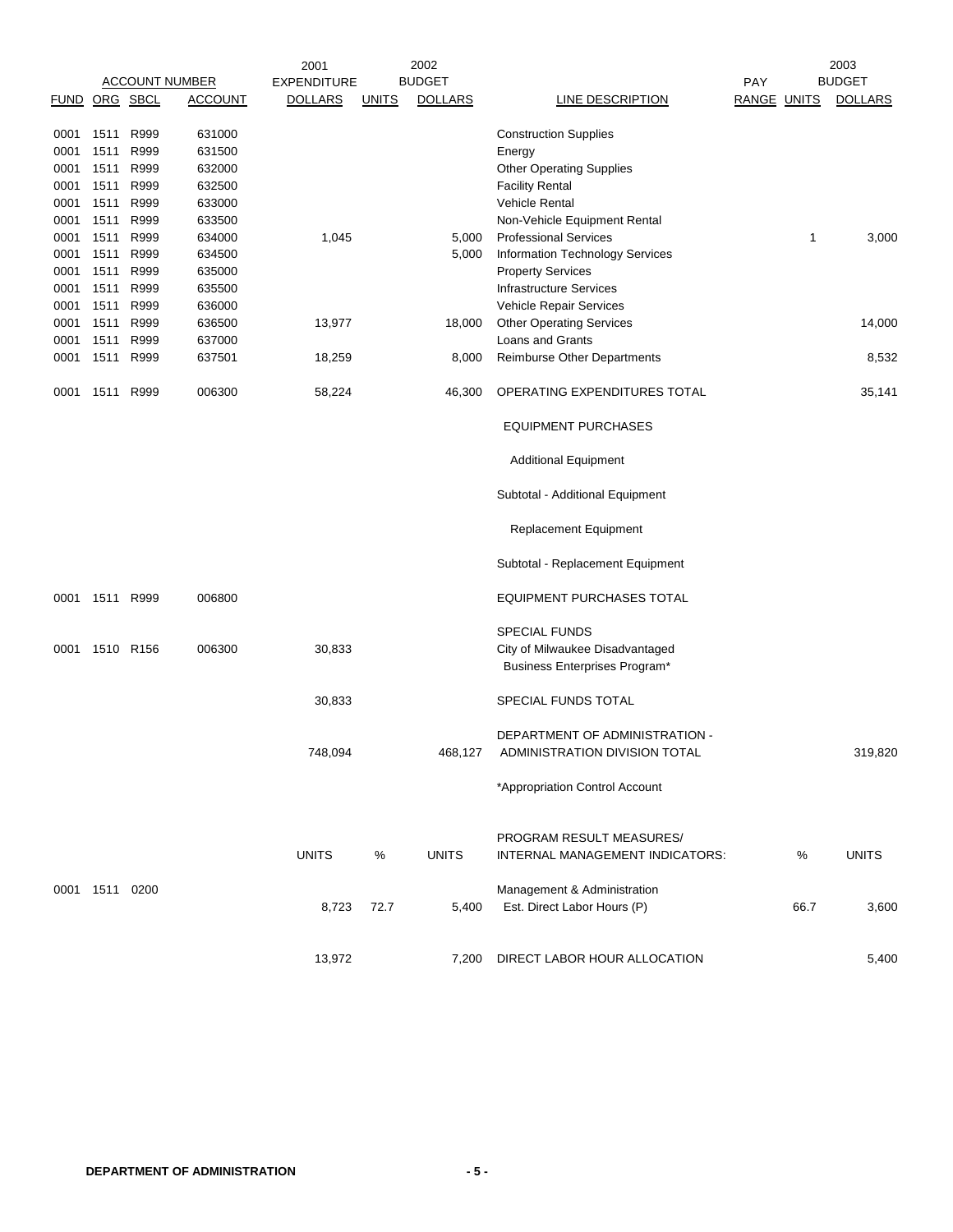|               |      |                   |                       | 2001               |                  | 2002             |                                                                                                                                           |                    |              | 2003               |
|---------------|------|-------------------|-----------------------|--------------------|------------------|------------------|-------------------------------------------------------------------------------------------------------------------------------------------|--------------------|--------------|--------------------|
|               |      |                   | <b>ACCOUNT NUMBER</b> | <b>EXPENDITURE</b> |                  | <b>BUDGET</b>    |                                                                                                                                           | <b>PAY</b>         |              | <b>BUDGET</b>      |
| FUND ORG SBCL |      |                   | <b>ACCOUNT</b>        | <b>DOLLARS</b>     | <b>UNITS</b>     | <b>DOLLARS</b>   | <b>LINE DESCRIPTION</b>                                                                                                                   | <b>RANGE UNITS</b> |              | <b>DOLLARS</b>     |
|               |      |                   |                       |                    |                  |                  | DEPARTMENT OF ADMINISTRATION<br><b>BUDGET AND MANAGEMENT</b>                                                                              |                    |              |                    |
|               |      |                   |                       |                    |                  |                  | <b>DIVISION</b>                                                                                                                           |                    |              |                    |
|               |      |                   |                       |                    |                  |                  | SALARIES & WAGES                                                                                                                          |                    |              |                    |
|               |      |                   |                       |                    | 1                | 106,383          | Budget & Management Director (Y)                                                                                                          | 17                 | 1            | 109,686            |
|               |      |                   |                       |                    | 2                | 130,731          | Budget & Management Team Leader (Y)                                                                                                       | 11                 | 2            | 134,791            |
|               |      |                   |                       |                    | $\mathbf{1}$     | 56,652           | <b>Program Evaluation Specialist</b>                                                                                                      | 10                 | 1            | 45,739             |
|               |      |                   |                       |                    | 1                | 57,051           | Capital Plng. and Finance Specialist (Y)                                                                                                  | 9                  | 1            | 57,774             |
|               |      |                   |                       |                    | 2                | 106,482          | Budget & Mgmt. Special Asst.                                                                                                              | 8                  | 2            | 115,205            |
|               |      |                   |                       |                    | 1                | 79,255           | City Economist (Y)                                                                                                                        | 11                 | 1            | 81,716             |
|               |      |                   |                       |                    | 1                | 50,508           | <b>Fiscal Planning Specialist</b>                                                                                                         | 8                  | 1            | 52,950             |
|               |      |                   |                       |                    | 2                | 87,778           | Budget & Management Analyst - Lead                                                                                                        | 6                  | 2            | 89,689             |
|               |      |                   |                       |                    | 1                | 42,027           | Office Supervisor II                                                                                                                      | $\overline{c}$     | $\mathbf{1}$ | 43,333             |
|               |      |                   |                       |                    | $\mathbf 1$<br>1 | 33,565<br>38,341 | Program Assistant I<br>Administrative Services Specialist                                                                                 | 460<br>1           | 1<br>1       | 33,566<br>39,302   |
|               |      |                   |                       |                    |                  |                  | <b>AUXILIARY</b>                                                                                                                          |                    |              |                    |
|               |      |                   |                       |                    | 1                | 5,000            | Budget & Management Analyst - Senior                                                                                                      | 5                  |              |                    |
|               |      |                   |                       | 697,513            | 15               | 793,773          | <b>Total Before Adjustments</b>                                                                                                           |                    | 14           | 803,751            |
|               |      |                   |                       |                    |                  |                  | Salary & Wage Rate Changes                                                                                                                |                    |              |                    |
|               |      |                   |                       | 2,244              |                  |                  | Overtime Compensated                                                                                                                      |                    |              |                    |
|               |      |                   |                       |                    |                  | (15, 740)        | Personnel Cost Adjustment<br>Other                                                                                                        |                    |              | (16, 025)<br>4,500 |
|               |      |                   |                       | 699,757            |                  | 778,033          | Gross Salaries & Wages Total                                                                                                              |                    | 14           | 792,226            |
|               |      |                   |                       |                    |                  |                  | <b>Reimbursable Services Deduction</b><br>Capital Improvements Deduction                                                                  |                    |              | (7,000)            |
|               |      |                   |                       |                    |                  |                  | <b>Grants and Aids Deduction</b>                                                                                                          |                    |              |                    |
| 0001          |      | 1512 R999         | 006000                | 699,757            | 15               | 778,033          | NET SALARIES & WAGES TOTAL                                                                                                                |                    | 14           | 785,226            |
|               |      |                   |                       |                    | 14.50            |                  | <b>O&amp;M FTE'S</b>                                                                                                                      |                    | 13.90        |                    |
|               |      |                   |                       |                    |                  |                  | NON-O&M FTE'S                                                                                                                             |                    | 0.10         |                    |
|               |      |                   |                       |                    |                  |                  | (Y) Required to file a statement of economic interests in accordance with<br>the Milwaukee Code of Ordinances Chapter 303-Code of Ethics. |                    |              |                    |
| 0001          |      | 1512 R999         | 006100                | 245,025            |                  | 264,531          | ESTIMATED EMPLOYEE FRINGE BENEFITS                                                                                                        |                    |              | 290,534            |
|               |      |                   |                       |                    |                  |                  | (Involves Revenue Offset-No Transfers from this Account)                                                                                  |                    |              |                    |
|               |      |                   |                       |                    |                  |                  | OPERATING EXPENDITURES                                                                                                                    |                    |              |                    |
| 0001          |      | 1512 R999         | 630100                | 7,012              |                  | 9,483            | <b>General Office Expense</b>                                                                                                             |                    |              | 7,000              |
| 0001          | 1512 | R999              | 630500                |                    |                  |                  | <b>Tools &amp; Machinery Parts</b>                                                                                                        |                    |              |                    |
| 0001          | 1512 | R999              | 631000                |                    |                  |                  | <b>Construction Supplies</b>                                                                                                              |                    |              |                    |
| 0001          |      | 1512 R999         | 631500                |                    |                  |                  | Energy                                                                                                                                    |                    |              |                    |
| 0001          | 1512 | R999              | 632000                |                    |                  |                  | <b>Other Operating Supplies</b>                                                                                                           |                    |              |                    |
| 0001          | 1512 | R999              | 632500                |                    |                  |                  | <b>Facility Rental</b>                                                                                                                    |                    |              |                    |
| 0001<br>0001  | 1512 | 1512 R999<br>R999 | 633000<br>633500      | 3,294              |                  | 3,754            | Vehicle Rental<br>Non-Vehicle Equipment Rental                                                                                            |                    |              | 3,300              |
| 0001          | 1512 | R999              | 634000                | 4,223              |                  | 10,000           | <b>Professional Services</b>                                                                                                              |                    |              | 9,000              |
| 0001          |      | 1512 R999         | 634500                | 1,114              |                  | 3,500            | Information Technology Services                                                                                                           |                    |              | 3,800              |
| 0001          |      | 1512 R999         | 635000                | 3,498              |                  | 5,659            | <b>Property Services</b>                                                                                                                  |                    |              | 5,500              |
| 0001          |      | 1512 R999         | 635500                |                    |                  |                  | <b>Infrastructure Services</b>                                                                                                            |                    |              |                    |
| 0001          |      | 1512 R999         | 636000                |                    |                  |                  | Vehicle Repair Services                                                                                                                   |                    |              |                    |
| 0001          |      | 1512 R999         | 636500                | 14,400             |                  | 24,300           | <b>Other Operating Services</b>                                                                                                           |                    |              | 18,246             |
|               |      |                   |                       |                    |                  |                  |                                                                                                                                           |                    |              |                    |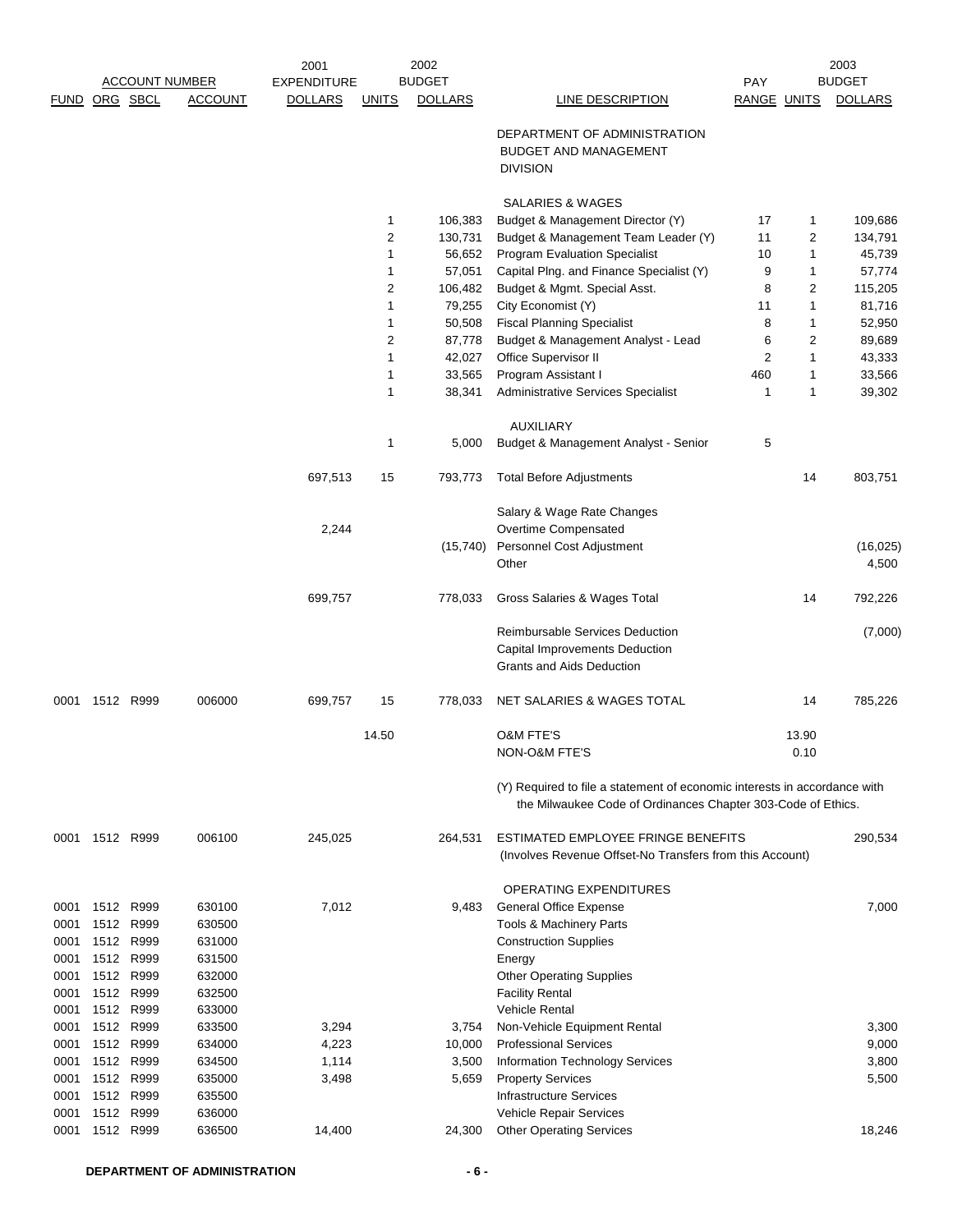|                |                        | <b>ACCOUNT NUMBER</b> | 2001<br><b>EXPENDITURE</b> |              | 2002<br><b>BUDGET</b> |                                                                                                                                                                                                              | <b>PAY</b>         | 2003<br><b>BUDGET</b>   |
|----------------|------------------------|-----------------------|----------------------------|--------------|-----------------------|--------------------------------------------------------------------------------------------------------------------------------------------------------------------------------------------------------------|--------------------|-------------------------|
| FUND ORG SBCL  |                        | <b>ACCOUNT</b>        | <b>DOLLARS</b>             | <u>UNITS</u> | <b>DOLLARS</b>        | LINE DESCRIPTION                                                                                                                                                                                             | <b>RANGE UNITS</b> | <b>DOLLARS</b>          |
| 0001<br>0001   | 1512 R999<br>1512 R999 | 637000<br>637501      | 11,514                     |              |                       | <b>Loans and Grants</b><br><b>Reimburse Other Departments</b>                                                                                                                                                |                    |                         |
| 0001           | 1512 R999              | 006300                | 45,055                     |              | 56,696                | OPERATING EXPENDITURES TOTAL                                                                                                                                                                                 |                    | 46,846                  |
|                |                        |                       |                            |              |                       | <b>EQUIPMENT PURCHASES</b>                                                                                                                                                                                   |                    |                         |
|                |                        |                       |                            |              |                       | <b>Additional Equipment</b>                                                                                                                                                                                  |                    |                         |
|                |                        |                       |                            |              |                       | Subtotal - Additional Equipment                                                                                                                                                                              |                    |                         |
|                |                        |                       |                            |              |                       | <b>Replacement Equipment</b>                                                                                                                                                                                 |                    |                         |
|                |                        |                       | 13,010<br>1,309            | 3            | 4,000                 | Computers, desktop<br>Other                                                                                                                                                                                  |                    | $\overline{2}$<br>3,000 |
|                |                        |                       | 14,319                     | 3            | 4,000                 | Subtotal - Replacement Equipment                                                                                                                                                                             |                    | 2<br>3,000              |
| 0001           | 1512 R999              | 006800                | 14,319                     | 3            | 4,000                 | <b>EQUIPMENT PURCHASES TOTAL</b>                                                                                                                                                                             |                    | 2<br>3,000              |
|                |                        |                       |                            |              |                       | <b>SPECIAL FUNDS</b>                                                                                                                                                                                         |                    |                         |
|                |                        |                       |                            |              |                       | SPECIAL FUNDS TOTAL                                                                                                                                                                                          |                    |                         |
|                |                        |                       | 1,004,156                  |              | 1,103,260             | DOA-BUDGET & MANAGEMENT DIVISION<br><b>TOTAL</b>                                                                                                                                                             |                    | 1,125,606               |
|                |                        |                       | <b>UNITS</b>               | %            | <b>UNITS</b>          | PROGRAM RESULT MEASURES/<br>INTERNAL MANAGEMENT INDICATORS:                                                                                                                                                  | %                  | <b>UNITS</b>            |
| 0001<br>0001   | 1512 2100<br>1512 2100 | P15101<br>P15102      | 11.1%                      | 5.2% 111.5   | 2.9%                  | <b>Budget &amp; Policy Administration</b><br>Limit budget growth to projected rate of<br>inflation, as measured by CPI (percentage<br>change in budget appropriation, A-F)<br>4.5% Change in Property Values |                    | 4.5%                    |
| 0001 1512 2110 |                        | P15103                | <b>NA</b>                  |              | <b>NA</b>             | Capital Planning & Analysis<br>Inflation adjusted value of infrastructure in<br>thousands                                                                                                                    |                    | <b>NA</b>               |
| 0001           | 1512 2200              | P15104                | <b>NA</b>                  | 100.0        | 2.5%                  | <b>Strategic Management</b><br>Share of local economy dedicated to general<br>city government.                                                                                                               |                    | 2.5%                    |
|                |                        |                       | 11.0% 100.0                | 3.5% 100.0   |                       | 4.0% City Budget as a percent of local economy.<br>11.0% City Budget as a percent of adjusted gross<br>city income.                                                                                          |                    | 4.0%<br>11.0%           |
| 0001 1512 2200 |                        | P15105                | 50.0%                      | 100          | 55.0%                 | Percent of Outcome Indicators Showing<br>Improvement                                                                                                                                                         |                    | 60.0%                   |
| 0001<br>0001   | 1512 2210<br>1512 2210 | P15106<br>P15107      | NA                         | 2.02 100.0   | $+/-2.5$<br>NA        | Policy Planning & Analysis<br>Accuracy of forecasts<br>Number of Strategic Plans Completed                                                                                                                   | 100.0              | $+/-2.5$<br>NA          |
|                | 0001 1512 2220         | P15108                | <b>NA</b>                  | 100.0        | 95%                   | Program Evaluation<br>Percentage of recommendations implemented                                                                                                                                              | 100.0              | 95%                     |
|                |                        |                       | 24,198                     |              | 26,100                | DIRECT LABOR HOUR ALLOCATION                                                                                                                                                                                 |                    | 25,020                  |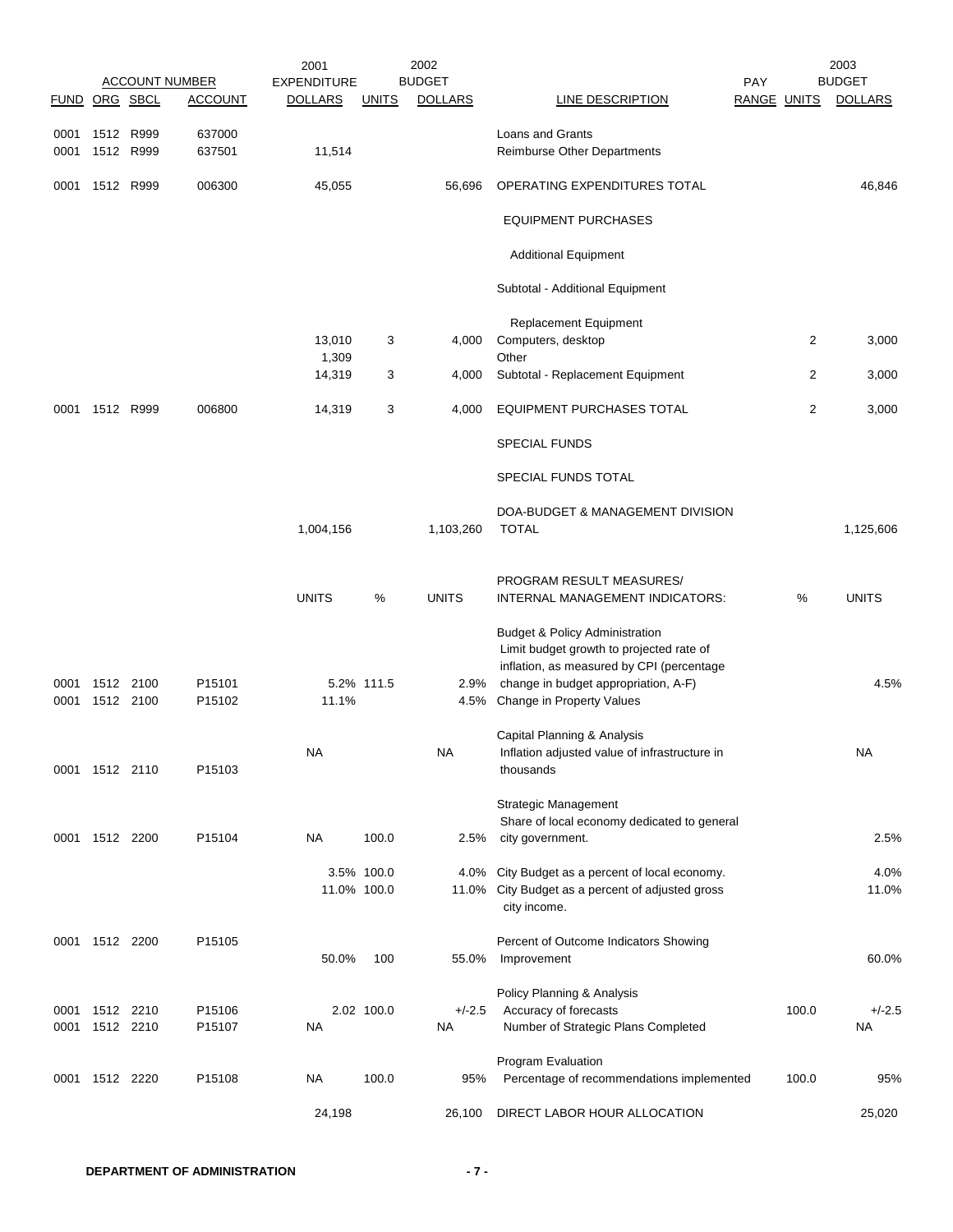2001 EXPENDITURE PAY ACCOUNT NUMBER BUDGET BUDGET FUND ORG SBCL ACCOUNT DOLLARS UNITS DOLLARS LINE DESCRIPTION BANGE UNITS DOLLARS 2002

2003

#### DEPARTMENT OF ADMINISTRATION-BUSINESS OPERATIONS DIVISION

#### SALARIES & WAGES

#### ADMINISTRATIVE SERVICES

|         | 1              | 82,379    | City Purchasing Director (Y)                      | 15  | 1  | 84,937    |
|---------|----------------|-----------|---------------------------------------------------|-----|----|-----------|
|         | 1              | 59,228    | Administrative Specialist-Senior (Y)              | 4   | 1  | 56,100    |
|         | 1              | 37,257    | Program Assistant II                              | 530 | 1  | 38,526    |
|         | 1              | 42,002    | Network Coordinator-Associate (A)                 | 4   | 1  | 38,633    |
|         |                |           | PROCUREMENT SERVICES                              |     |    |           |
|         | 1              | 45,531    | Procurement Administrator (Y)                     | 6   | 1  | 48,853    |
|         | 3              | 139,586   | Purchasing Agent - Senior (Y)                     | 4   | 3  | 145,360   |
|         | 1              | 32,615    | <b>Purchasing Assistant II</b>                    | 435 | 1  | 32,615    |
|         | 1              | 16,307    | Purchasing Assistant II (0.5 FTE)                 | 435 | 1  | 16,307    |
|         | 1              | 57,657    | Procurement Specialist (Y)                        | 5   | 1  | 57,658    |
|         |                |           | MATERIALS MANAGEMENT                              |     |    |           |
|         | 1              | 41,977    | Salvage and Sales Coordinator (Y)                 | 530 | 1  | 41,977    |
|         |                |           | EMERGING BUSINESS ENTERPRISE PROGRAM              |     |    |           |
|         | 5              |           | Equal Rights Commissioner (D)                     |     |    |           |
|         | 1              | 58,783    | Equal Opportunity Enterprise Mgr. (Y)             | 8   |    |           |
|         |                |           | Emerging Business Enterprise Program Mg           | 8   | 1  | 60,608    |
|         | 1              | 49,931    | Equal Opportunity Enter. Analyst-Sr. (Y)          | 4   |    |           |
|         |                |           | Business Analyst-Sr. (Y)                          | 4   | 1  | 43,660    |
|         | 1              | 43,407    | Equal Rights Specialist-Senior(Y)                 | 4   |    |           |
|         | 1              | 46,692    | Equal Opportunity Enter. Anal.-Sr. (A)(Y)         | 4   |    |           |
|         |                |           | Business Analyst-Sr. (A)(Y)                       | 4   | 1  | 38,634    |
|         |                |           | MILWAUKEE PRINTING AND RECORDS                    |     |    |           |
|         | 1              | 62,491    | Printing and Records Manager (Y)                  | 7   | 1  | 64,432    |
|         |                |           | REPRODUCTION SECTION                              |     |    |           |
|         | 1              | 41,052    | Printing Operations Supervisor (Y)                | 2   | 1  | 42,326    |
|         | 1              | 33,723    | Lead Offset Press Operator                        | 340 | 1  | 33,723    |
|         | 1              | 33,723    | <b>Duplicating Equipment Operator II</b>          | 330 | 1  | 33,723    |
|         |                |           | <b>MAIL DELIVERY SECTION</b>                      |     |    |           |
|         | $\overline{c}$ | 57,551    | Mail Processor                                    | 424 | 2  | 60,253    |
|         |                |           | MICROFILM AND RECORDS STORAGE<br><b>SECTION</b>   |     |    |           |
|         | 1              | 47,604    | Microfilm Supervisor (Y)                          | 2   | 1  | 47,604    |
|         | 1              | 33,379    | Microfilm Technician II (Y)                       | 335 | 1  | 33,379    |
|         | 1              | 32,615    | Microfilm Technician I                            | 325 | 1  | 31,888    |
|         | 1              | 28,346    | Microfilm Processor                               | 410 | 1  | 29,332    |
|         | 1              | 31,360    | <b>Computer Assistant I</b>                       | 425 | 1  | 31,360    |
|         |                |           | <b>AUXILIARY PERSONNEL</b>                        |     |    |           |
|         | 1              |           | Offset Press Operator II                          | 335 | 1  |           |
|         | 1              |           | Mail Processor II                                 | 425 | 1  |           |
|         | 5              | 10,200    | MPR Aide (0.25 FTE)                               |     | 5  | 10,200    |
| 518,723 | 39             | 1,165,396 | <b>Total Before Adjustments</b>                   |     | 33 | 1,122,088 |
| 2,267   |                |           | Salary & Wage Rate Change<br>Overtime Compensated |     |    |           |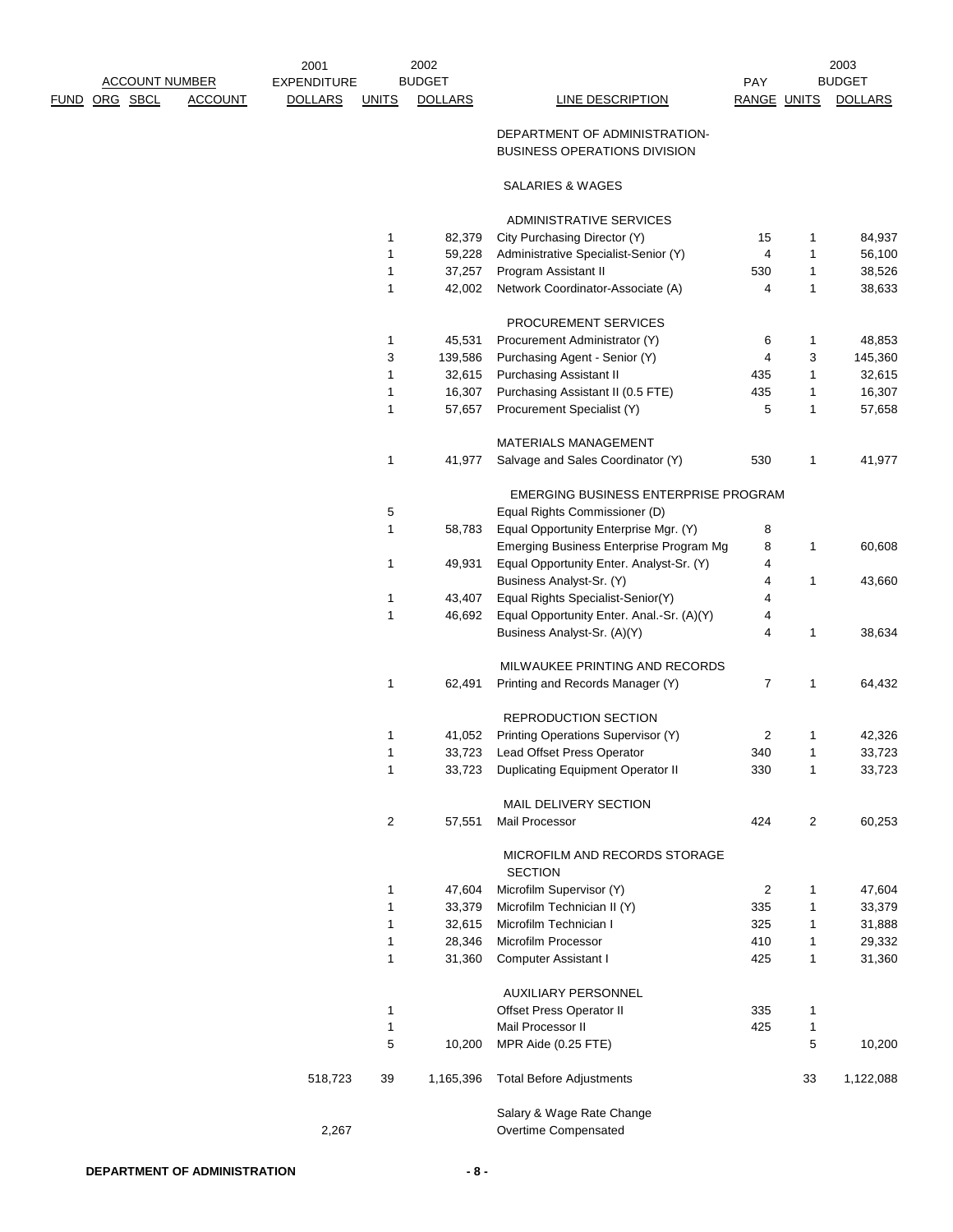|               |                   |                       |                  | 2001               |              | 2002           |                                                                                                                                                                                    |             |       | 2003           |
|---------------|-------------------|-----------------------|------------------|--------------------|--------------|----------------|------------------------------------------------------------------------------------------------------------------------------------------------------------------------------------|-------------|-------|----------------|
|               |                   | <b>ACCOUNT NUMBER</b> |                  | <b>EXPENDITURE</b> |              | <b>BUDGET</b>  |                                                                                                                                                                                    | <b>PAY</b>  |       | <b>BUDGET</b>  |
| FUND ORG SBCL |                   |                       | <b>ACCOUNT</b>   | <b>DOLLARS</b>     | <u>UNITS</u> | <b>DOLLARS</b> | LINE DESCRIPTION                                                                                                                                                                   | RANGE UNITS |       | <b>DOLLARS</b> |
|               |                   |                       |                  |                    |              | (23, 245)      | Personnel Cost Adjustment<br>Other                                                                                                                                                 |             |       | (12, 918)      |
|               |                   |                       |                  | 520,990            |              | 1,142,151      | Gross Salaries & Wages Total                                                                                                                                                       |             |       | 1,109,170      |
|               |                   |                       |                  |                    |              | (412, 044)     | Reimbursable Services Deduction<br>Capital Improvements Deduction                                                                                                                  |             |       | (418, 220)     |
|               |                   |                       |                  |                    |              | (46, 692)      | Grants & Aids Deduction                                                                                                                                                            |             |       | (57, 951)      |
| 0001          | 1513 R999         |                       | 006000           | 520,990            | 39           | 683,415        | NET SALARIES & WAGES TOTAL                                                                                                                                                         |             | 33    | 632,999        |
|               |                   |                       |                  |                    | 14.50        |                | <b>O&amp;M FTE'S</b>                                                                                                                                                               |             | 13.00 |                |
|               |                   |                       |                  |                    | 13.25        |                | NON-O&M FTE'S                                                                                                                                                                      |             | 13.75 |                |
|               |                   |                       |                  |                    |              |                |                                                                                                                                                                                    |             |       |                |
|               |                   |                       |                  |                    |              |                | (A) To terminate upon expiration of the Community Development<br>Block Grant Program year unless grant agreement is renewed or<br>fiscal year is altered by Common Council action. |             |       |                |
|               |                   |                       |                  |                    |              |                | (D) Equal Rights Commissioner positions do not contribute to the FTE count                                                                                                         |             |       |                |
|               |                   |                       |                  |                    |              |                | (Y) Required to file a statement of economic interests in accordance with<br>the Milwaukee Code of Ordinances Chapter 303-Code of Ethics.                                          |             |       |                |
| 0001          | 1513 R999         |                       | 006100           | 168,929            |              | 232,361        | ESTIMATED EMPLOYEE FRINGE BENEFITS<br>(Involves Revenue Offset-No Transfers from this Account)                                                                                     |             |       | 234,210        |
|               |                   |                       |                  |                    |              |                |                                                                                                                                                                                    |             |       |                |
|               |                   |                       |                  |                    |              |                | OPERATING EXPENDITURES                                                                                                                                                             |             |       |                |
| 0001          | 1513 R999         |                       | 630100           | (2, 349)           |              | 16,700         | <b>General Office Expense</b>                                                                                                                                                      |             |       | 29,854         |
| 0001          | 1513              | R999<br>R999          | 630500           |                    |              |                | Tools & Machinery Parts                                                                                                                                                            |             |       | 204            |
| 0001          | 1513<br>1513 R999 |                       | 631000<br>631500 | 1,839              |              |                | <b>Construction Supplies</b>                                                                                                                                                       |             |       |                |
| 0001          |                   | 1513 R999             |                  |                    |              |                | Energy                                                                                                                                                                             |             |       |                |
| 0001<br>0001  | 1513 R999         |                       | 632000<br>632500 |                    |              | 3,000          | <b>Other Operating Supplies</b><br><b>Facility Rental</b>                                                                                                                          |             |       |                |
| 0001          | 1513              | R999                  | 633000           | 349                |              | 2,400          | <b>Vehicle Rental</b>                                                                                                                                                              |             |       | 350            |
| 0001          | 1513 R999         |                       | 633500           | 28,264             |              | 300            | Non-Vehicle Equipment Rental                                                                                                                                                       |             |       | 300            |
| 0001          | 1513              | R999                  | 634000           | 13,700             |              | 21,000         | <b>Professional Services</b>                                                                                                                                                       |             |       | 21,000         |
| 0001          | 1513 R999         |                       | 634500           | 6,251              |              | 34,000         | <b>Information Technology Services</b>                                                                                                                                             |             |       | 6,500          |
| 0001          | 1513 R999         |                       | 635000           | 949                |              | 12,000         | <b>Property Services</b>                                                                                                                                                           |             |       |                |
| 0001          | 1513 R999         |                       | 635500           |                    |              |                | Infrastructure Services                                                                                                                                                            |             |       |                |
| 0001          | 1513              | R999                  | 636000           |                    |              |                | Vehicle Repair Services                                                                                                                                                            |             |       |                |
| 0001          | 1513              | R999                  | 636500           | 32,439             |              | 21,088         | <b>Other Operating Services</b>                                                                                                                                                    |             |       | 24,000         |
| 0001          |                   | 1513 R999             | 637000           |                    |              |                | Loans and Grants                                                                                                                                                                   |             |       |                |
| 0001          |                   | 1513 R999             | 637501           | 21,711             |              | 21,000         | Reimburse Other Departments                                                                                                                                                        |             |       | 19,982         |
| 0001          | 1513 R999         |                       | 006300           | 103,153            |              | 131,488        | OPERATING EXPENDITURES TOTAL                                                                                                                                                       |             |       | 102,190        |
|               |                   |                       |                  |                    |              |                | <b>EQUIPMENT PURCHASES</b>                                                                                                                                                         |             |       |                |
|               |                   |                       |                  |                    |              |                | <b>Additional Equipment</b>                                                                                                                                                        |             |       |                |
|               |                   |                       |                  |                    | 7            |                | 15,400 Computer Equipment                                                                                                                                                          |             | 3     | 5,880          |
|               |                   |                       |                  | 37,108             | 7            | 15,400         | Subtotal - Additional Equipment                                                                                                                                                    |             | 3     | 5,880          |
|               |                   |                       |                  |                    |              |                | <b>Replacement Equipment</b>                                                                                                                                                       |             |       |                |
|               |                   |                       |                  |                    |              |                | Subtotal - Replacement Equipment                                                                                                                                                   |             |       |                |
| 0001          | 1513 R999         |                       | 006800           | 37,108             | 7            | 15,400         | EQUIPMENT PURCHASES TOTAL                                                                                                                                                          |             | 3     | 5,880          |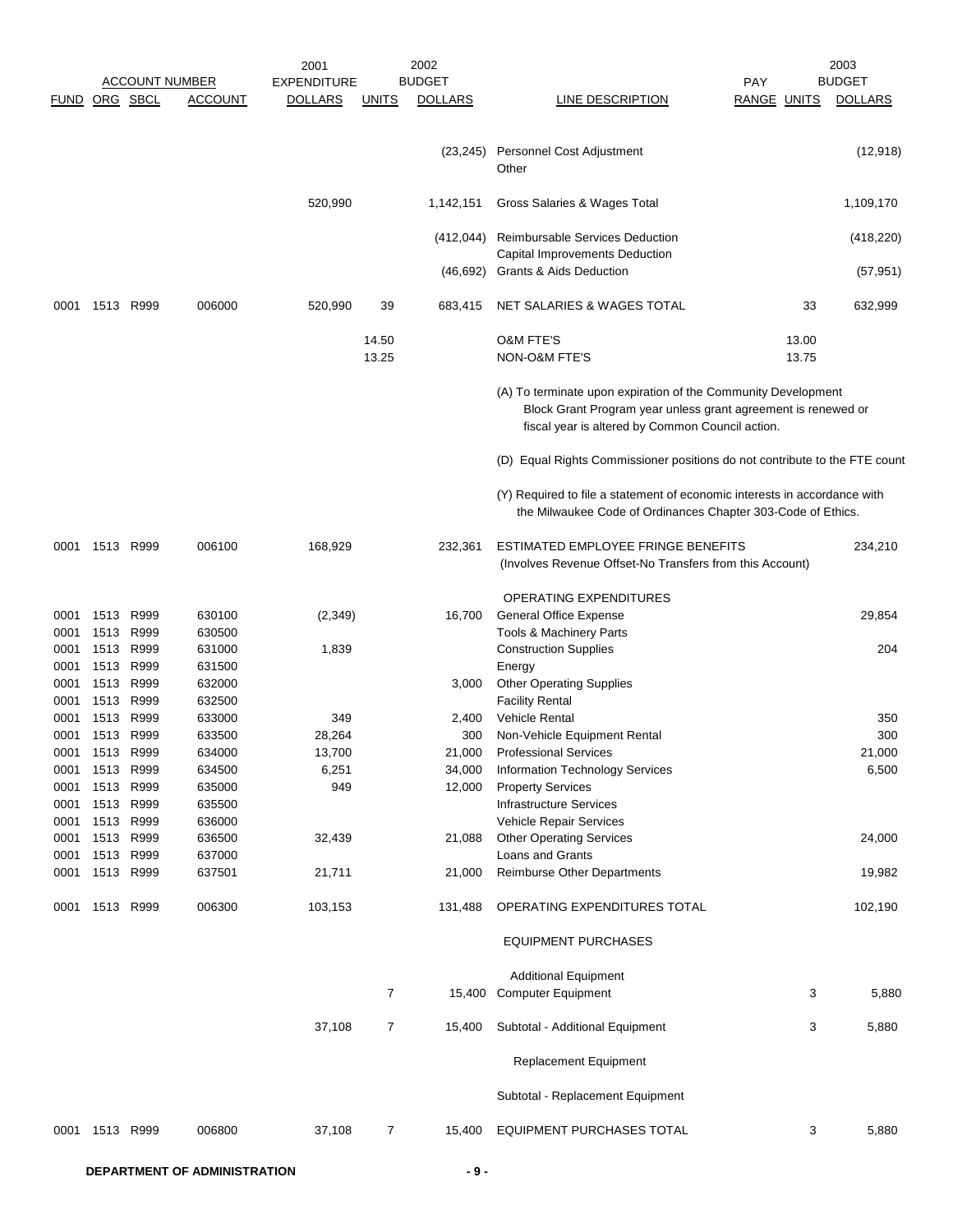| FUND ORG SBCL     |                |              | <b>ACCOUNT NUMBER</b><br><b>ACCOUNT</b> | 2001<br><b>EXPENDITURE</b><br><b>DOLLARS</b> | <b>UNITS</b>   | 2002<br><b>BUDGET</b><br><b>DOLLARS</b> | LINE DESCRIPTION                                                                                                                     | <b>PAY</b><br>RANGE UNITS |       | 2003<br><b>BUDGET</b><br><b>DOLLARS</b> |
|-------------------|----------------|--------------|-----------------------------------------|----------------------------------------------|----------------|-----------------------------------------|--------------------------------------------------------------------------------------------------------------------------------------|---------------------------|-------|-----------------------------------------|
|                   |                |              |                                         |                                              |                |                                         |                                                                                                                                      |                           |       |                                         |
| 0001              | 1513 R156      |              | 006300                                  |                                              |                | 58.000                                  | <b>SPECIAL FUNDS</b><br>City of Milwaukee Disadvantaged Business Program*<br>City of Milwaukee Emerging Business Enterprise Program* |                           |       | 41,000                                  |
|                   |                |              |                                         |                                              |                | 58,000                                  | SPECIAL FUNDS TOTAL                                                                                                                  |                           |       | 41,000                                  |
|                   |                |              |                                         | 830,180                                      |                | 1,120,664                               | DOA-BUSINESS OPERATIONS DIVISION TOTAL                                                                                               |                           |       | 1,016,279                               |
|                   |                |              |                                         |                                              |                |                                         | *Appropriation Control Account.                                                                                                      |                           |       |                                         |
|                   |                |              |                                         | <b>UNITS</b>                                 | %              | <b>UNITS</b>                            | PROGRAM RESULT MEASURES/<br>INTERNAL MANAGEMENT INDICATORS:                                                                          |                           | %     | <b>UNITS</b>                            |
|                   |                |              |                                         |                                              |                |                                         | <b>Informal Bids</b>                                                                                                                 |                           |       |                                         |
| 0001<br>0001      | 1513<br>1513   | 0931<br>0931 | P15110<br>P15111                        | 687                                          | 100.0<br>90.0  | 800<br>18                               | No. of Informal Requisitions<br>Average No. of Days to PO                                                                            |                           | 87.5  | 700                                     |
|                   |                |              |                                         |                                              |                |                                         | ProCard<br>No. of Outstanding Cardholders at the                                                                                     |                           |       |                                         |
| 0001              | 1513           | 0935         | P15117                                  |                                              | 397 100.0      | 400                                     | end of a quarter (P)                                                                                                                 |                           | 112.5 | 450                                     |
| 0001              | 1513           | 0935         | P15118                                  | 12,535 109.1<br>3,518,627 106.3              |                | 12,000                                  | No. of ProCard Transactions (Q-1)                                                                                                    |                           | 116.7 | 14,000                                  |
| 0001              | 1513 0935      |              | P15119                                  |                                              |                | 3,400,000                               | Dollars spent with the ProCard Prog. (Q-2)                                                                                           |                           | 111.8 | 3,800,000                               |
|                   |                |              |                                         |                                              |                |                                         | <b>Formal Bids</b>                                                                                                                   |                           |       |                                         |
| 0001              | 1513 0932      |              | P15112                                  |                                              | 197 100.0      | 150                                     | No. of Formal Contracts                                                                                                              |                           | 133.3 | 200                                     |
|                   |                |              |                                         |                                              |                |                                         | Formal RFP's                                                                                                                         |                           |       |                                         |
| 0001              | 1513           | 0934         | P15115                                  |                                              | 66.7           | 10                                      | No. of Formal RFP's                                                                                                                  |                           |       |                                         |
| 0001              | 1513           | 0934         | P15116                                  |                                              | 153.8          | 100                                     | Average No. of Days to PO                                                                                                            |                           |       |                                         |
| 0001              | 1513           | 0934         | P15131                                  |                                              |                |                                         | CBP (Hours)                                                                                                                          |                           |       | 780                                     |
| 0001              | 1513           | 0934         | P15132                                  |                                              |                |                                         | Items on CBP #                                                                                                                       |                           |       | 286                                     |
| 0001              | 1513           | 0934         | P15133                                  |                                              |                |                                         | Contract Amendments #                                                                                                                |                           |       | 162                                     |
| 0001 1513         |                | 0934         | P15134                                  |                                              |                |                                         | Appeals #                                                                                                                            |                           |       | 4                                       |
|                   |                |              |                                         |                                              |                |                                         | <b>Inventory Management</b>                                                                                                          |                           |       |                                         |
| 0001              | 1513           | 0936         | P15120                                  | 6.0                                          | 100.0          | 6.0                                     | Value of Inventory in millions (P)                                                                                                   |                           | 100.0 | 6.0                                     |
| 0001              | 1513           | 0936         | P15121                                  | 1.30                                         | 65.0           | 1.30                                    | <b>Turnover Rate</b>                                                                                                                 |                           | 100.0 | 1.30                                    |
|                   |                |              |                                         |                                              |                |                                         |                                                                                                                                      |                           |       |                                         |
|                   |                |              |                                         |                                              |                |                                         | Surplus Disposition - Other<br>Revenue \$'s                                                                                          |                           |       |                                         |
| 0001              | 1513<br>1513   | 0943<br>0943 | P15122                                  |                                              | 100.0<br>100.0 | 100,000                                 | Lot/Transactions                                                                                                                     |                           |       |                                         |
| 0001<br>0001 1513 |                | 0943         | P15123<br>P15125                        |                                              |                | 70                                      | Vehicles Sold \$                                                                                                                     |                           |       | 183,136                                 |
| 0001 1513         |                | 0943         | P15126                                  |                                              |                |                                         | Vehicles Sold #                                                                                                                      |                           |       | 144                                     |
| 0001 1513         |                | 0943         | P15127                                  |                                              |                |                                         | Country Store \$                                                                                                                     |                           |       | 20,200                                  |
| 0001 1513         |                | 0943         | P15128                                  |                                              |                |                                         | On-Line Auction \$                                                                                                                   |                           |       | 23,390                                  |
| 0001 1513         |                | 0943         | P15129                                  |                                              |                |                                         | Items Sold On-Line #                                                                                                                 |                           |       | 720                                     |
| 0001 1513         |                | 0943         | P15130                                  |                                              |                |                                         | Other Surplus \$                                                                                                                     |                           |       | 36,945                                  |
|                   |                |              |                                         |                                              |                |                                         | Automation                                                                                                                           |                           |       |                                         |
|                   |                |              |                                         |                                              |                |                                         | Est. Direct Labor Hours (P)                                                                                                          |                           |       |                                         |
| 0001              | 1513 0503      |              | P15109                                  | 90                                           | 100.0          | 25                                      | No. of Projects Completed                                                                                                            |                           | 200.0 | 50                                      |
|                   |                |              |                                         |                                              |                |                                         |                                                                                                                                      |                           |       |                                         |
|                   |                |              |                                         |                                              |                |                                         | <b>Customer Satisfaction</b>                                                                                                         |                           |       |                                         |
|                   | 0001 1513 0930 |              | P15124                                  |                                              | 100.0          | 95                                      | Percent of Customer Satisfaction (P)                                                                                                 |                           |       |                                         |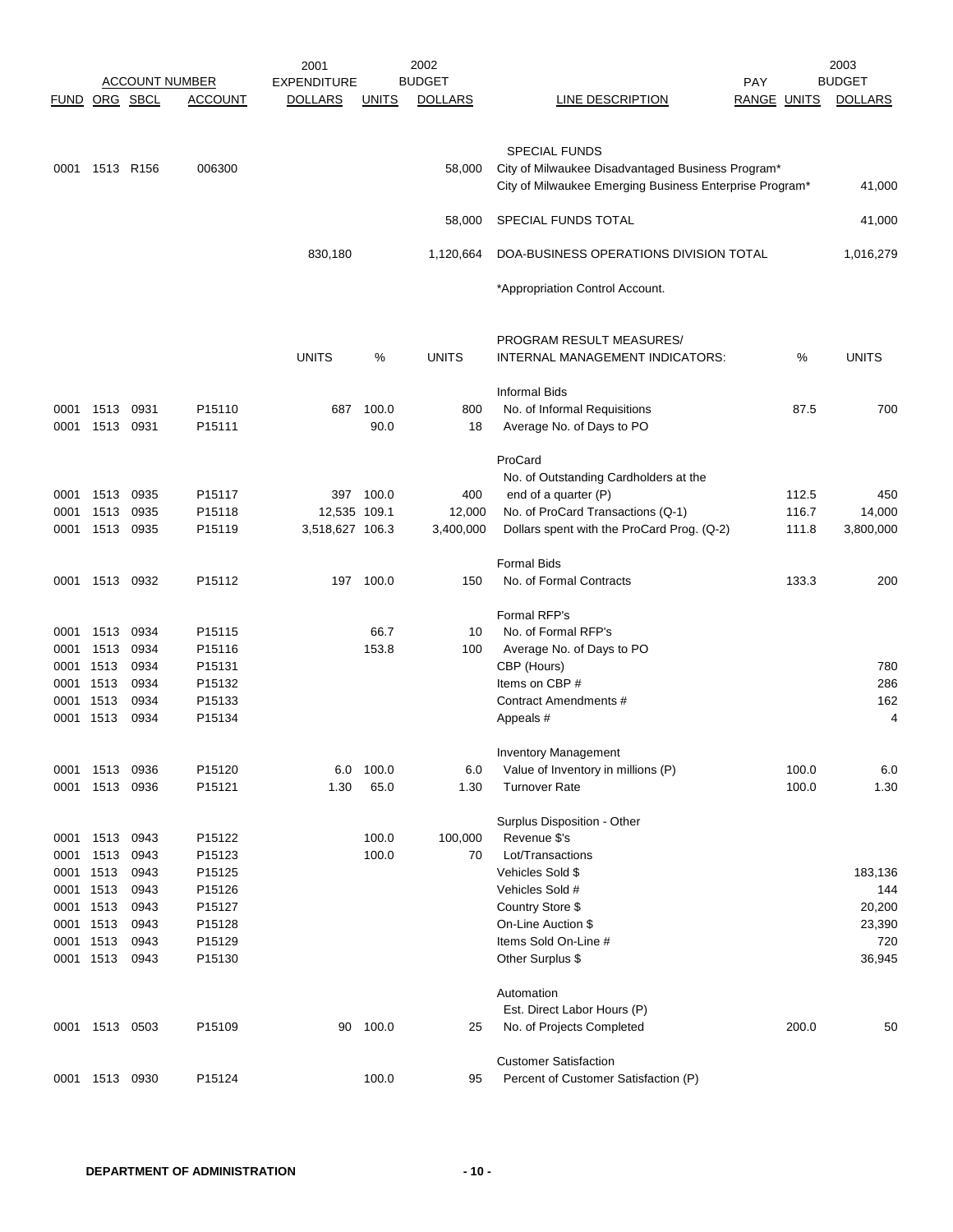|               |                |      |                       | 2001               |              | 2002           |                                                           |                    |       | 2003           |
|---------------|----------------|------|-----------------------|--------------------|--------------|----------------|-----------------------------------------------------------|--------------------|-------|----------------|
|               |                |      | <b>ACCOUNT NUMBER</b> | <b>EXPENDITURE</b> |              | <b>BUDGET</b>  |                                                           | PAY                |       | <b>BUDGET</b>  |
| FUND ORG SBCL |                |      | <b>ACCOUNT</b>        | <b>DOLLARS</b>     | <u>UNITS</u> | <b>DOLLARS</b> | LINE DESCRIPTION                                          | <b>RANGE UNITS</b> |       | <b>DOLLARS</b> |
|               |                |      |                       |                    |              |                | PROGRAM RESULT MEASURES/                                  |                    |       |                |
|               |                |      |                       | <b>UNITS</b>       | %            | <b>UNITS</b>   | INTERNAL MANAGEMENT INDICATORS:                           |                    | %     | <b>UNITS</b>   |
|               |                |      |                       |                    |              |                | <b>Records Scheduling</b>                                 |                    |       |                |
|               |                |      |                       | 26                 | 133.3        | 80             | No. of New Records Scheduled (P)                          |                    | 62.5  | 50             |
|               |                |      |                       | 407                | 875.0        | 350            | No. of Old Record Schedules Revised (Q-1)                 |                    | 128.6 | 450            |
|               |                |      |                       | 4976               | 102.1        | 49             | No. of Existing Records Scheduled (Q-2)                   |                    | 10306 | 5050           |
| 0001          | 1513 0361      |      |                       |                    |              |                | <b>High Speed Duplication</b>                             |                    |       |                |
|               |                |      |                       | 4,749              | 101.4        | 7,298          | No. Copies (Thousands) (P)                                |                    | 100.0 | 7,300          |
|               |                |      |                       | 6                  | 75.0         | 6              | Turnaround Time (Hrs.) (Q-1)<br>No. of Originals          |                    | 100.0 | 6              |
|               |                |      |                       |                    | 214 100.0    | 200            | (Thousands) (Q-2)                                         |                    | 140.0 | 280            |
|               |                |      |                       |                    |              |                |                                                           |                    |       |                |
| 0001          | 1513           | 0363 |                       |                    |              |                | <b>Offset Printing</b>                                    |                    |       |                |
|               |                |      |                       | 1,928              |              |                | No. of Impressions                                        |                    | 116.4 |                |
|               |                |      |                       |                    | 82.9         | 1,658          | (Thousands) (P)                                           |                    | 100.0 | 1,930          |
|               |                |      |                       | 10                 | 100.0        | 10             | Turnaround Time (Days) (Q-1)                              |                    |       | 10             |
|               |                |      |                       | 262                | 83.1         | 266            | No. of Jobs (Q-2)                                         |                    | 101.5 | 270            |
| 0001          | 1513 0364      |      |                       |                    |              |                | <b>Printing Procurement</b>                               |                    |       |                |
|               |                |      |                       |                    |              |                | No. of Green Dept. Requisitions                           |                    |       |                |
|               |                |      |                       | 367                | 274.0        | 411            | (Processed) (P)                                           |                    | 100.2 | 412            |
|               |                |      |                       | 540                | 257.0        | 514            | No. of Items on Requisitions (Q-1)<br>Ave. No. of Days to |                    | 105.1 | 540            |
|               |                |      |                       | 11                 | 50.0         | 15             | Process (Q-2)                                             |                    | 101.4 | 15             |
| 0001          | 1513           | 0367 |                       |                    |              |                | <b>Equipment Pool</b>                                     |                    |       |                |
|               |                |      |                       | 40                 | 30.0         | 30             | No. of Requests Filled (P)                                |                    | 116.7 | 35             |
|               |                |      |                       |                    |              |                | No. of Requests Not Filled (Q1)                           |                    |       |                |
| 0001          | 1513 0322      |      |                       |                    |              |                | Interdepartmental Mail                                    |                    |       |                |
|               |                |      |                       |                    |              |                | No. of Items Handled                                      |                    |       |                |
|               |                |      |                       | 985                | 61.0         | 915            | (Thousands)(P)                                            |                    | 107.7 | 985            |
|               |                |      |                       |                    |              |                | Ave. No. of Hrs. to                                       |                    |       |                |
|               |                |      |                       |                    | 5 100.0      |                | Process Item (Q1)                                         |                    | 100.0 | 5              |
|               |                |      |                       |                    | 4,677 100.0  | 4,725          | No. of Mail Messenger Stops(Q-2)                          |                    | 99.0  | 4,677          |
|               | 0001 1513 0321 |      |                       |                    |              |                | U.S. Mail                                                 |                    |       |                |
|               |                |      |                       |                    |              |                | No. of Pieces Mailed                                      |                    |       |                |
|               |                |      |                       | 1,193              | 79.3         | 1,110          | (Thousands)(P)                                            |                    | 108.1 | 1,200          |
|               | 0001 1513 0341 |      |                       |                    |              |                | City Records Center-Disposal Operations                   |                    |       |                |
|               |                |      |                       |                    | 2,324 136.4  | 3,000          | Cubic Feet of Materials Disposed of (P)                   |                    | 83.3  | 2,500          |
|               | 0001 1513 0351 |      |                       |                    |              |                | City Records Center-Film                                  |                    |       |                |
|               |                |      |                       |                    |              |                | Operations                                                |                    |       |                |
|               |                |      |                       | 9,023              | 80.0         | 8,000          | No. of Exposures (in hundreds) (P)                        |                    | 125.0 | 10,000         |
|               | 0001 1513 0330 |      |                       |                    |              |                | City Records Center - Reference                           |                    |       |                |
|               |                |      |                       |                    |              |                | Operations                                                |                    |       |                |
|               |                |      |                       | 17,178 104.2       |              | 25,000         | No. of Records Requested (P)                              |                    | 72.0  | 18,000         |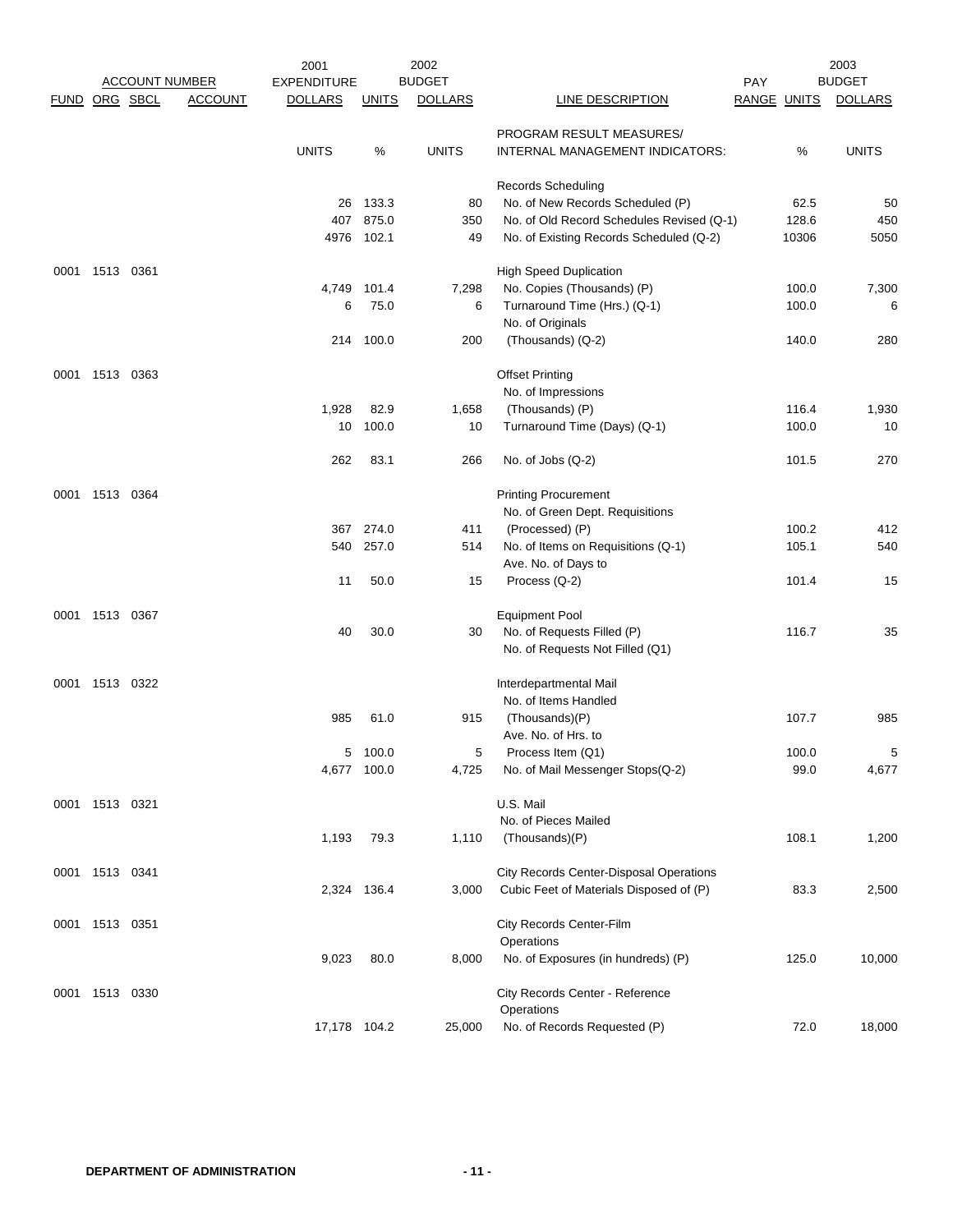|             |      |                       |                | 2001               |              | 2002           |                                                               |             |       | 2003           |
|-------------|------|-----------------------|----------------|--------------------|--------------|----------------|---------------------------------------------------------------|-------------|-------|----------------|
|             |      | <b>ACCOUNT NUMBER</b> |                | <b>EXPENDITURE</b> |              | <b>BUDGET</b>  |                                                               | <b>PAY</b>  |       | <b>BUDGET</b>  |
| <b>FUND</b> | ORG  | <b>SBCL</b>           | <b>ACCOUNT</b> | <b>DOLLARS</b>     | <b>UNITS</b> | <b>DOLLARS</b> | LINE DESCRIPTION                                              | RANGE UNITS |       | <b>DOLLARS</b> |
|             |      |                       |                |                    |              |                | <b>PROGRAM RESULT MEASURES/</b>                               |             |       |                |
|             |      |                       |                | <b>UNITS</b>       | %            | <b>UNITS</b>   | INTERNAL MANAGEMENT INDICATORS:                               |             | %     | <b>UNITS</b>   |
| 0001        | 1513 | 0354                  |                |                    |              |                | <b>City Records Center-Reproduction</b><br>Operations - Other |             |       |                |
|             |      |                       |                | 38,571             | 78.1         | 25,000         | No. of Aperture Cards and Microfilm<br>Jackets Prepared (P)   |             | 160.0 | 40000          |
| 0001        | 1513 | 0560                  |                | 934,345            | 175.0        | 700.000        | Imaging                                                       |             | 167.7 | 1,174,000      |
|             |      |                       |                |                    |              |                |                                                               |             |       |                |
|             |      |                       |                | 18,831             |              | 26.100         | DIRECT LABOR HOUR ALLOCATION                                  |             |       | 23,400         |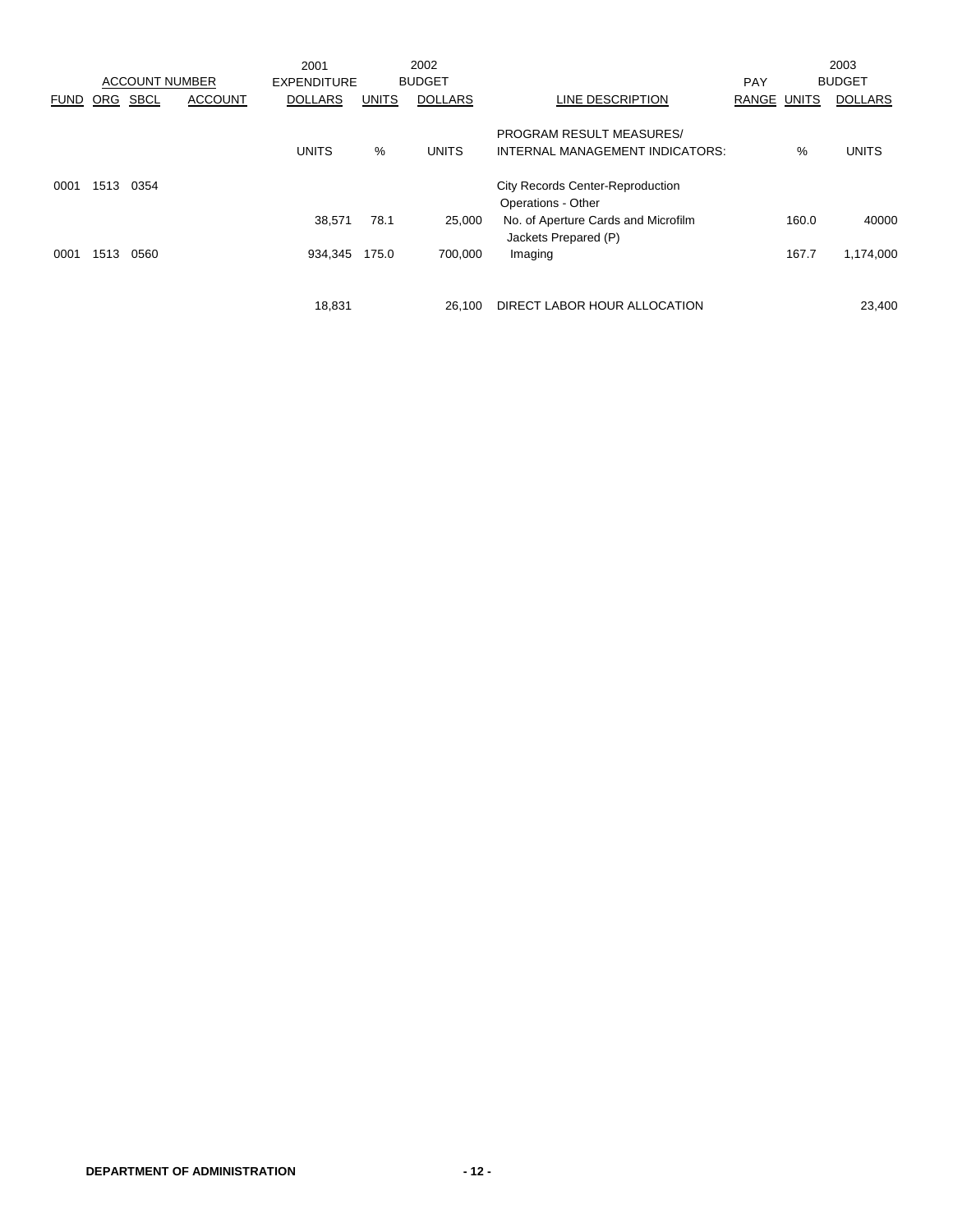|               | <b>ACCOUNT NUMBER</b> |              |                  | 2002<br>2001<br><b>BUDGET</b><br><b>EXPENDITURE</b> |              |                | <b>PAY</b>                                                                                                                                |             |                | 2003<br><b>BUDGET</b> |
|---------------|-----------------------|--------------|------------------|-----------------------------------------------------|--------------|----------------|-------------------------------------------------------------------------------------------------------------------------------------------|-------------|----------------|-----------------------|
| FUND ORG SBCL |                       |              | <b>ACCOUNT</b>   | <b>DOLLARS</b>                                      | <u>UNITS</u> | <b>DOLLARS</b> | LINE DESCRIPTION                                                                                                                          | RANGE UNITS |                | <b>DOLLARS</b>        |
|               |                       |              |                  |                                                     |              |                | DEPARTMENT OF ADMINISTRATION -<br>INTERGOVERNMENTAL RELATIONS<br><b>DIVISION</b>                                                          |             |                |                       |
|               |                       |              |                  |                                                     |              |                | SALARIES & WAGES                                                                                                                          |             |                |                       |
|               |                       |              |                  |                                                     | 1            | 104,411        | Legislative Liaison Director (Y)                                                                                                          | 17          | 1              | 107,653               |
|               |                       |              |                  |                                                     | 1            | 78,156         | Legislative Fiscal Manager-Senior(Y)                                                                                                      | 12          | 1              | 77,938                |
|               |                       |              |                  |                                                     | 2            | 134,630        | Legislative Fiscal Manager (Y)                                                                                                            | 11          | 2              | 117,314               |
|               |                       |              |                  |                                                     | $\mathbf{1}$ | 47,604         | Office Supervisor II                                                                                                                      | 2           | 1              | 47,604                |
|               |                       |              |                  |                                                     | 1            | 34,183         | Office Assistant IV                                                                                                                       | 445         | 1              | 34,183                |
|               |                       |              |                  |                                                     |              |                | <b>AUXILIARY POSITIONS</b>                                                                                                                |             |                |                       |
|               |                       |              |                  |                                                     | 1            |                | Legislative Coordinator-Senior                                                                                                            | 10          | 1              |                       |
|               |                       |              |                  | 367,587                                             | 7            | 398,984        | <b>Total Before Adjustments</b>                                                                                                           |             | $\overline{7}$ | 384,692               |
|               |                       |              |                  |                                                     |              |                | Salary & Wage Rate Changes<br>Overtime Compensated                                                                                        |             |                |                       |
|               |                       |              |                  |                                                     |              | (7,980)        | Personnel Cost Adjustment<br>Other                                                                                                        |             |                | (7,694)               |
|               |                       |              |                  | 367,587                                             |              | 391,004        | Gross Salaries & Wages Total                                                                                                              |             |                | 376,998               |
|               |                       |              |                  |                                                     |              |                | Reimbursable Services Deduction<br>Capital Improvements Deduction<br>Grants & Aids Deduction                                              |             |                |                       |
| 0001          |                       | 1514 R999    | 006000           | 367,587                                             | 7            | 391,004        | NET SALARIES & WAGES TOTAL                                                                                                                |             | 7              | 376,998               |
|               |                       |              |                  |                                                     | 6.00         |                | O&M FTE'S<br>NON-O&M FTE'S                                                                                                                |             | 6.00           |                       |
|               |                       |              |                  |                                                     |              |                | (Y) Required to file a statement of economic interests in accordance with<br>the Milwaukee Code of Ordinances Chapter 303-Code of Ethics. |             |                |                       |
|               | 0001 1514 R999        |              | 006100           | 125,625                                             |              | 132,941        | ESTIMATED EMPLOYEE FRINGE BENEFITS<br>(Involves Revenue Offset-No Transfers from this Account)                                            |             |                | 139,489               |
|               |                       |              |                  |                                                     |              |                | OPERATING EXPENDITURES                                                                                                                    |             |                |                       |
| 0001          | 1514                  | R999         | 630100           | 3,568                                               |              | 6,000          | <b>General Office Expense</b>                                                                                                             |             |                | 5,000                 |
| 0001          | 1514                  | R999         | 630500           |                                                     |              |                | Tools & Machinery Parts                                                                                                                   |             |                |                       |
| 0001          | 1514                  | R999         | 631000           |                                                     |              |                | <b>Construction Supplies</b>                                                                                                              |             |                |                       |
| 0001          | 1514                  | R999         | 631500           |                                                     |              |                | Energy                                                                                                                                    |             |                |                       |
| 0001          | 1514                  | R999         | 632000           | 868                                                 |              | 1,000          | <b>Other Operating Supplies</b>                                                                                                           |             |                | 1,000                 |
| 0001<br>0001  | 1514<br>1514          | R999<br>R999 | 632500<br>633000 | 4,430                                               |              | 4,650          | <b>Facility Rental</b><br><b>Vehicle Rental</b>                                                                                           |             |                | 4,865                 |
| 0001          | 1514                  | R999         | 633500           | 2,002                                               |              | 2,650          | Non-Vehicle Equipment Rental                                                                                                              |             |                | 2,500                 |
| 0001          | 1514                  | R999         | 634000           | 8,450                                               |              | 7,500          | <b>Professional Services</b>                                                                                                              |             |                | 8,900                 |
| 0001          | 1514                  | R999         | 634500           | 1,385                                               |              | 2,500          | Information Technology Services                                                                                                           |             |                | 1,700                 |
| 0001          | 1514                  | R999         | 635000           |                                                     |              |                | <b>Property Services</b>                                                                                                                  |             |                |                       |
| 0001          | 1514                  | R999         | 635500           |                                                     |              |                | <b>Infrastructure Services</b>                                                                                                            |             |                |                       |
| 0001          | 1514                  | R999         | 636000           |                                                     |              |                | Vehicle Repair Services                                                                                                                   |             |                |                       |
| 0001          | 1514                  | R999         | 636500           | 12,052                                              |              | 15,000         | <b>Other Operating Services</b>                                                                                                           |             |                | 14,000                |
| 0001<br>0001  | 1514<br>1514          | R999<br>R999 | 637000<br>637501 | 8,310                                               |              | 7,500          | Loans and Grants<br><b>Reimburse Other Departments</b>                                                                                    |             |                | 8,016                 |
| 0001          | 1514                  | R999         | 006300           | 41,065                                              |              | 46,800         | OPERATING EXPENDITURES TOTAL                                                                                                              |             |                | 45,981                |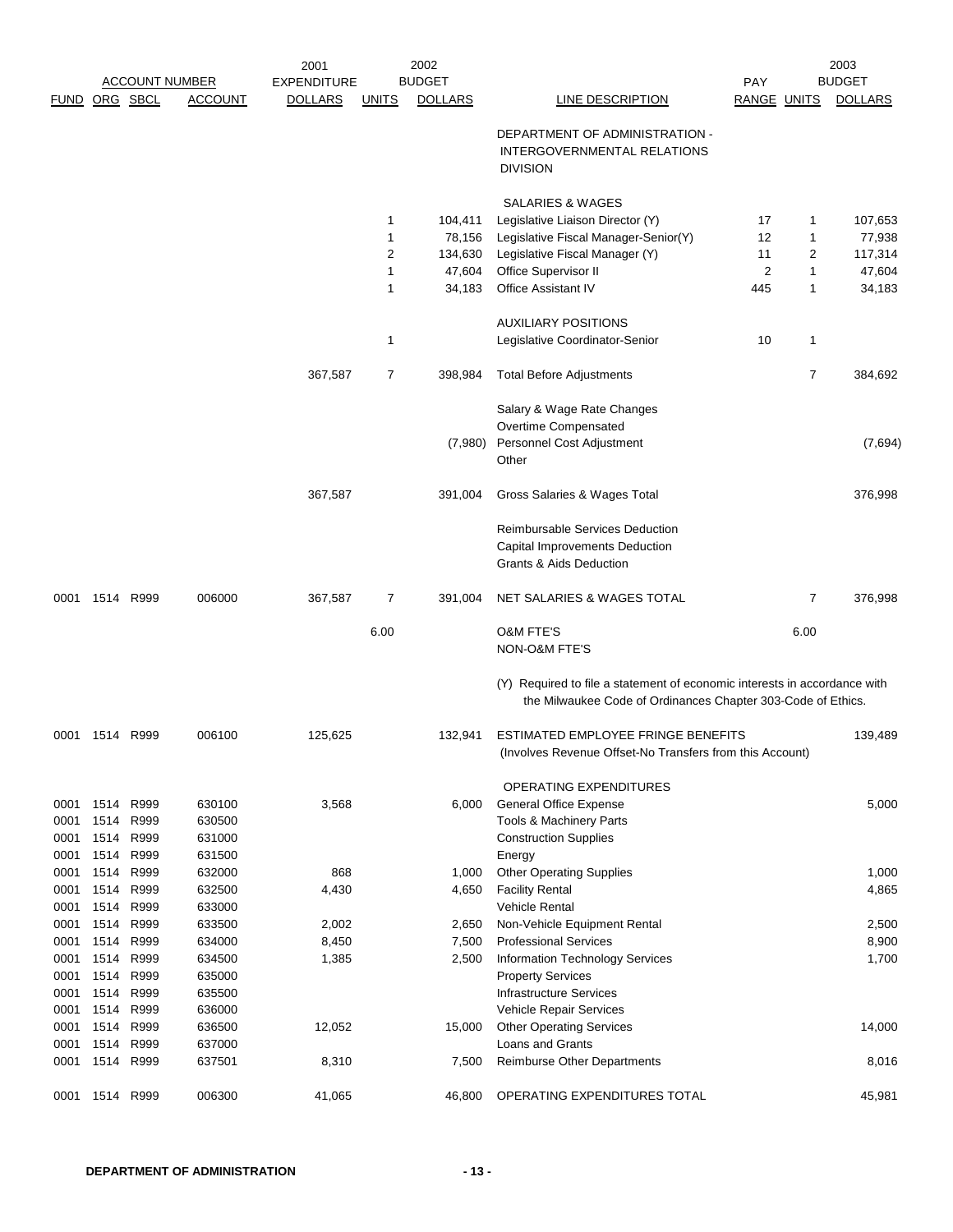|               |                |                       | 2001               |              | 2002           |                                                                             |     |             | 2003           |
|---------------|----------------|-----------------------|--------------------|--------------|----------------|-----------------------------------------------------------------------------|-----|-------------|----------------|
|               |                | <b>ACCOUNT NUMBER</b> | <b>EXPENDITURE</b> |              | <b>BUDGET</b>  |                                                                             | PAY |             | <b>BUDGET</b>  |
| FUND ORG SBCL |                | <b>ACCOUNT</b>        | <b>DOLLARS</b>     | <b>UNITS</b> | <b>DOLLARS</b> | LINE DESCRIPTION                                                            |     | RANGE UNITS | <b>DOLLARS</b> |
|               |                |                       |                    |              |                | <b>EQUIPMENT PURCHASES</b>                                                  |     |             |                |
|               |                |                       |                    |              |                | <b>Additional Equipment</b>                                                 |     |             |                |
|               |                |                       |                    |              |                | Subtotal - Additional Equipment                                             |     |             |                |
|               |                |                       |                    |              |                | <b>Replacement Equipment</b>                                                |     |             |                |
|               |                |                       |                    |              |                | Subtotal - Replacement Equipment                                            |     |             |                |
| 0001          | 1514 R999      | 006800                |                    |              |                | <b>EQUIPMENT PURCHASES TOTAL</b>                                            |     |             |                |
|               |                |                       |                    |              |                | <b>SPECIAL FUNDS</b>                                                        |     |             |                |
|               |                |                       |                    |              |                | SPECIAL FUNDS TOTAL                                                         |     |             |                |
|               |                |                       | 534,277            |              | 570,745        | DOA-INTERGOVERNMENTAL RELATIONS<br><b>DIVISION TOTAL</b>                    |     |             | 562,468        |
|               |                |                       | <b>UNITS</b>       | %            | <b>UNITS</b>   | PROGRAM RESULT MEASURES/<br>INTERNAL MANAGEMENT INDICATORS:                 |     | %           | <b>UNITS</b>   |
|               |                |                       |                    |              |                | State Issues                                                                |     |             |                |
|               | 0001 1514 2011 |                       | 6,654              | 95.5         | 7,550          | Hours                                                                       |     | 100.0       | 7,550          |
|               |                |                       |                    |              |                | <b>Federal Issues</b>                                                       |     |             |                |
|               | 0001 1514 2012 |                       |                    | 453 100.0    | 450            | Hours                                                                       |     | 100.0       | 450            |
|               | 0001 1514 2013 |                       | 852                | 99.2         | 500            | County & Local Issues<br>Hours                                              |     | 100.0       | 500            |
|               |                |                       |                    |              |                |                                                                             |     |             |                |
|               | 0001 1514 0200 |                       |                    | 2,342 118.3  | 2,300          | Management & Administration<br>Hours                                        |     | 100.0       | 2,300          |
|               | 0001 1514 2010 | P15125                |                    | 4 100.0      | 4              | Number of items in city legislative package<br>enacted by state legislature |     | 100.0       | 4              |
|               |                |                       | 10,302             |              | 10,800         | DIRECT LABOR HOUR ALLOCATION                                                |     |             | 10,800         |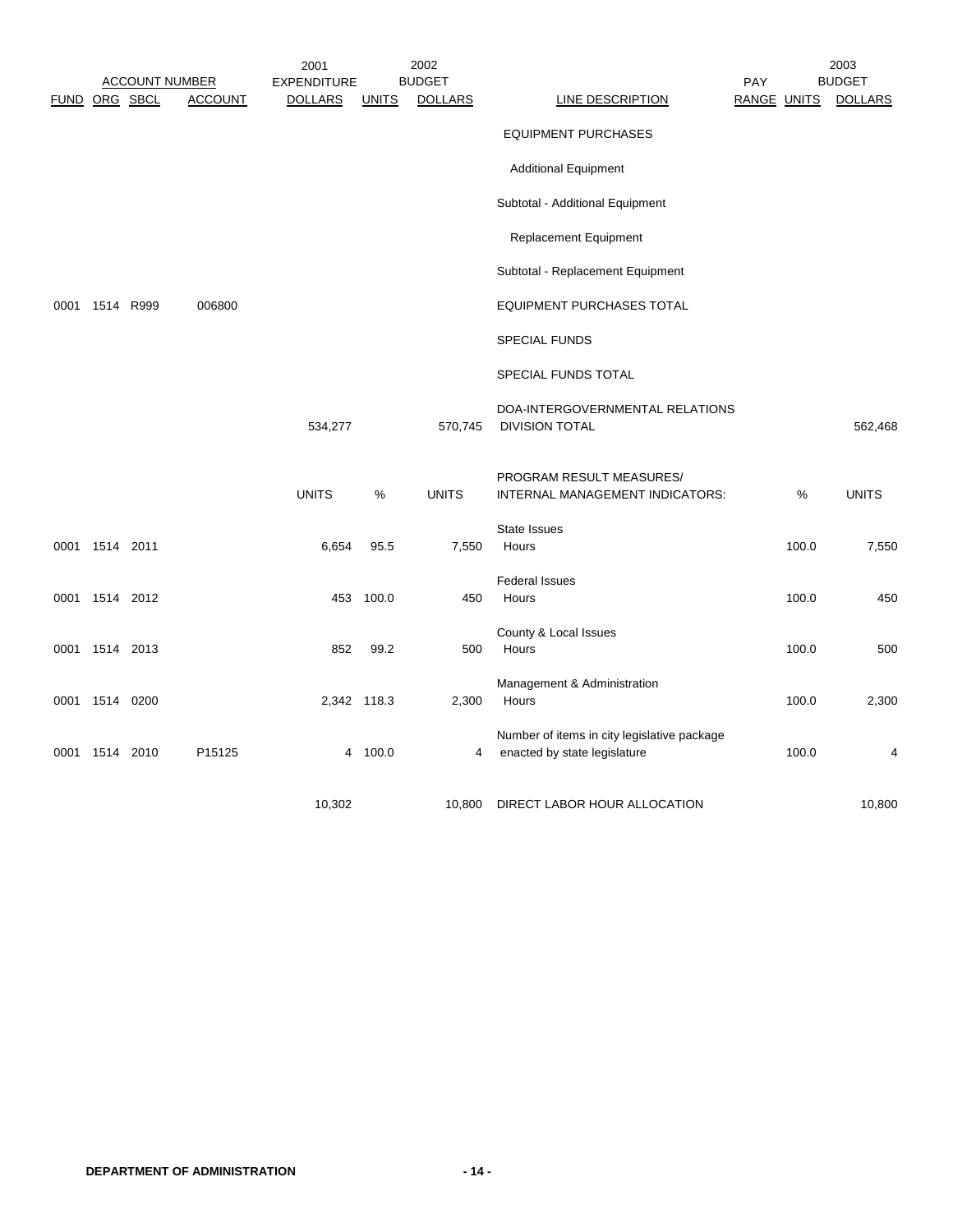|      |                       |                | 2001               |                | 2002           |                                                              |                    |                         | 2003           |
|------|-----------------------|----------------|--------------------|----------------|----------------|--------------------------------------------------------------|--------------------|-------------------------|----------------|
|      | <b>ACCOUNT NUMBER</b> |                | <b>EXPENDITURE</b> |                | <b>BUDGET</b>  |                                                              | PAY                |                         | <b>BUDGET</b>  |
| FUND | ORG SBCL              | <b>ACCOUNT</b> | <u>DOLLARS</u>     | <b>UNITS</b>   | <b>DOLLARS</b> | <b>LINE DESCRIPTION</b>                                      | <b>RANGE UNITS</b> |                         | <b>DOLLARS</b> |
|      |                       |                |                    |                |                | DEPARTMENT OF ADMINISTRATION-                                |                    |                         |                |
|      |                       |                |                    |                |                | INFORMATION AND TECHNOLOGY                                   |                    |                         |                |
|      |                       |                |                    |                |                | <b>MANAGEMENT DIVISION</b>                                   |                    |                         |                |
|      |                       |                |                    |                |                |                                                              |                    |                         |                |
|      |                       |                |                    |                |                | <b>SALARIES &amp; WAGES</b>                                  |                    |                         |                |
|      |                       |                |                    | 1              | 106,383        | Chief Information Officer (Y)                                | 17                 | 1                       | 109,686        |
|      |                       |                |                    | 1              | 79,817         | Information Resource Manager (Y)                             | 11                 | 1                       | 82,394         |
|      |                       |                |                    | 1              | 69,791         | Security Administrator                                       | 8                  | 1                       | 69,792         |
|      |                       |                |                    | 1              | 37,063         | Administrative Assistant II                                  | 445                | 1                       | 37,063         |
|      |                       |                |                    | 1              | 60,752         | Community Info Services Coord. (Y)                           | 8                  | 1                       | 63,302         |
|      |                       |                |                    | $\mathbf{1}$   | 45,139         | City Web Administrator                                       | 5                  | 1                       | 46,217         |
|      |                       |                |                    |                |                | CORPORATE INFORMATION SERVICES                               |                    |                         |                |
|      |                       |                |                    | 1              | 109,118        | Information Systems Manager (Y)                              | 15                 | 1                       | 109,118        |
|      |                       |                |                    | 1              | 39,625         | Office Supervisor I                                          | 1                  | 1                       | 40,857         |
|      |                       |                |                    | $\overline{c}$ | 167,731        | Systems Analyst/Project Leader                               | 11                 | 2                       | 169,106        |
|      |                       |                |                    | 1              | 83,531         | Technical Systems Analyst (A)                                | 8                  |                         |                |
|      |                       |                |                    | 1              | 49,854         | Systems Analyst-Sr.                                          | 8                  |                         |                |
|      |                       |                |                    | 1              | 46,660         | Project Assistant II                                         | 594                | 1                       | 27,996         |
|      |                       |                |                    | 1              | 90,107         | Systems Analyst Manager (Y)                                  | 12                 | $\mathbf{1}$            | 90,107         |
|      |                       |                |                    | 1              | 67,149         | Data Base Administrator                                      | 11                 | 1                       | 71,468         |
|      |                       |                |                    | 1              | 88,758         | Enterprise Systems Manager (Y)                               | 13                 | 1                       | 91,515         |
|      |                       |                |                    | 8              | 509,120        | Systems Analyst Sr.                                          | 8                  | 7                       | 455,130        |
|      |                       |                |                    | 3              | 155,714        | <b>Programmer Analyst</b>                                    | 598                | 3                       | 160,912        |
|      |                       |                |                    | 1              | 45,531         | Programmer II                                                | 556                | 1                       | 48,096         |
|      |                       |                |                    | 1              | 84,553         | Systems Analyst/Project Leader                               | 11                 | 1                       | 84,553         |
|      |                       |                |                    | 2              | 139,582        | Systems Analyst-Sr.                                          | 8                  | 2                       | 139,584        |
|      |                       |                |                    | 1              | 42,994         | <b>Operations Analyst</b>                                    | 595                | 1                       | 44,577         |
|      |                       |                |                    | 1              | 35,755         | Computer Operator III                                        | 520                | 1                       | 36,018         |
|      |                       |                |                    | 1              | 34,183         | Computer Operator II                                         | 505                |                         |                |
|      |                       |                |                    | 1              | 84,349         | Systems Analyst/Project Leader                               | 11                 | 1                       | 84,553         |
|      |                       |                |                    | 1              | 53,158         | Network Systems Integrator                                   | 9                  | 1                       | 54,619         |
|      |                       |                |                    | 2              | 95,242         | Network Analyst-Senior                                       | 591                | $\overline{2}$          | 101,306        |
|      |                       |                |                    | $\overline{c}$ | 70,273         | Information Technology Specialist                            | 532                | $\overline{\mathbf{c}}$ | 72,609         |
|      |                       |                |                    | 1              | 43,507         | Programmer II                                                | 556                | 1                       | 44,910         |
|      |                       |                |                    | 1              | 49,128         | Network Analyst-Asst.                                        | 598                | 1                       | 42,690         |
|      |                       |                |                    | 1              | 60,397         | Systems Analyst Project Leader (M)                           | 11                 | 1                       | 58,638         |
|      |                       |                |                    | 1              | 49,854         | Systems Analyst Sr. (M)                                      | 8                  | 1                       | 42,586         |
|      |                       |                |                    | 1              | 46,352         | Programmer Analyst (M)                                       | 598                | 1                       | 42,586         |
|      |                       |                |                    |                |                | <b>GEOGRAPHIC INFORMATION SYSTEMS</b><br><b>SUPPORT TEAM</b> |                    |                         |                |
|      |                       |                |                    | 1              | 77,146         | Geographic Information Systems Mgr. (Y)                      | 12                 | 1                       | 79,541         |
|      |                       |                |                    | $\sqrt{2}$     | 116,205        | Systems Analyst Sr.                                          | 8                  | $\mathbf{1}$            | 65,040         |
|      |                       |                |                    | 1              | 48,238         | Systems Analyst-Sr                                           | 8                  | 1                       | 53,061         |
|      |                       |                |                    | 1              | 56,300         | Programmer Analyst                                           | 598                | 1                       | 56,300         |
|      |                       |                |                    | 1              | 76,868         | Systems Analyst/Project Leader                               | 11                 | 1                       | 79,255         |
|      |                       |                |                    | 1              | 71,131         | Systems Analyst/Project Leader                               | 11                 | 1                       | 73,341         |
|      |                       |                | 2,539,910          | 52             | 3,187,058      | <b>Total Before Adjustments</b>                              |                    | 47                      | 2,928,526      |
|      |                       |                |                    |                |                | Salary & Wage Rate Change                                    |                    |                         |                |
|      |                       |                | 3,338              |                |                | Overtime Compensated                                         |                    |                         |                |
|      |                       |                |                    |                | (62, 750)      | Personnel Cost Adjustment                                    |                    |                         | (135, 028)     |
|      |                       |                |                    |                | (113, 303)     | Other                                                        |                    |                         |                |
|      |                       |                | 2,543,248          | 52             | 3,011,005      | Gross Salaries & Wages Total                                 |                    | 47                      | 2,793,498      |
|      |                       |                |                    |                |                | (351,874) Reimbursable Services Deduction                    |                    |                         | (175,000)      |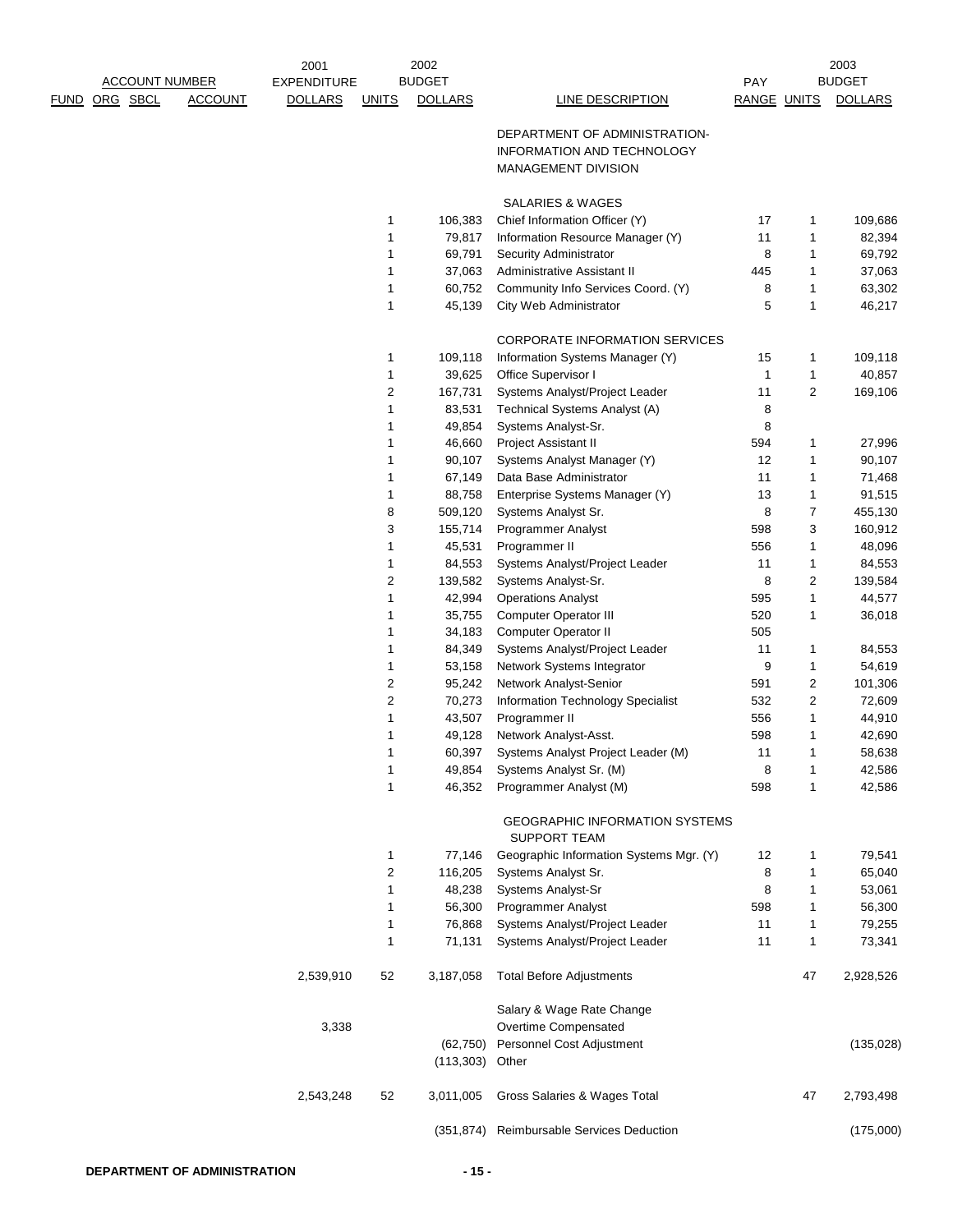|                      |           |                        | <b>ACCOUNT NUMBER</b> | 2001<br><b>EXPENDITURE</b> |              | 2002<br><b>BUDGET</b> |                                                                                                                                                                                                                     | <b>PAY</b>     | 2003<br><b>BUDGET</b> |
|----------------------|-----------|------------------------|-----------------------|----------------------------|--------------|-----------------------|---------------------------------------------------------------------------------------------------------------------------------------------------------------------------------------------------------------------|----------------|-----------------------|
| <b>FUND ORG SBCL</b> |           |                        | <b>ACCOUNT</b>        | <b>DOLLARS</b>             | <b>UNITS</b> | <b>DOLLARS</b>        | LINE DESCRIPTION                                                                                                                                                                                                    | RANGE UNITS    | <b>DOLLARS</b>        |
|                      |           |                        |                       |                            |              |                       |                                                                                                                                                                                                                     |                |                       |
|                      |           |                        |                       |                            |              | (156, 603)            | Capital Improvements Deduction<br>Grants & Aids Deduction                                                                                                                                                           |                | (143, 810)            |
| 0001                 | 1515 R999 |                        | 006000                | 2,543,248                  | 52           | 2,502,528             | NET SALARIES & WAGES TOTAL                                                                                                                                                                                          | 47             | 2,474,688             |
|                      |           |                        |                       |                            | 42.60        |                       | <b>O&amp;M FTE'S</b>                                                                                                                                                                                                | 39.53          |                       |
|                      |           |                        |                       |                            | 9.40         |                       | NON-O&M FTE'S                                                                                                                                                                                                       | 6.07           |                       |
|                      |           |                        |                       |                            |              |                       | (A) This position is fully funded for 2000 but will revert to a Technical<br>Systems Analyst position, Salary Grade 8, during the first quarter of<br>2001. Position to be paid at Salary Grade 11 until that time. |                |                       |
|                      |           |                        |                       |                            |              |                       | (M) Community Mapping, Planning, and Analysis for Safety Strategies<br>(COMPASS) Grant. Position authority to expire 12/31/02, or<br>when COMPASS grant expires.                                                    |                |                       |
|                      |           |                        |                       |                            |              |                       | (Y) Required to file a statement of economic interests in accordance with<br>the Milwaukee Code of Ordinances Chapter 303-Code of Ethics.                                                                           |                |                       |
| 0001                 | 1515 R999 |                        | 006100                | 853,089                    |              | 850,860               | ESTIMATED EMPLOYEE FRINGE BENEFITS<br>(Involves Revenue Offset-No Transfers from this Account)                                                                                                                      |                | 915,635               |
|                      |           |                        |                       |                            |              |                       | OPERATING EXPENDITURES                                                                                                                                                                                              |                |                       |
| 0001                 | 1515      | R999                   | 630100                | 11,428                     |              | 39,100                | <b>General Office Expense</b>                                                                                                                                                                                       |                | 35,100                |
| 0001                 | 1515      | R999                   | 630500                |                            |              |                       | Tools & Machinery Parts                                                                                                                                                                                             |                |                       |
| 0001                 | 1515      | R999                   | 631000                |                            |              |                       | <b>Construction Supplies</b>                                                                                                                                                                                        |                |                       |
| 0001                 |           | 1515 R999              | 631500                |                            |              |                       | Energy                                                                                                                                                                                                              |                |                       |
| 0001                 | 1515      | R999                   | 632000                | 47,049                     |              |                       | <b>Other Operating Supplies</b>                                                                                                                                                                                     |                | 27,723                |
| 0001                 | 1515      | R999                   | 632500                |                            |              |                       | <b>Facility Rental</b>                                                                                                                                                                                              |                |                       |
| 0001                 | 1515      | R999                   | 633000                |                            |              |                       | <b>Vehicle Rental</b>                                                                                                                                                                                               |                |                       |
| 0001                 | 1515      | R999                   | 633500                | 25,538                     |              | 50,000                | Non-Vehicle Equipment Rental                                                                                                                                                                                        |                |                       |
| 0001                 | 1515      | R999                   | 634000                | 10,427                     |              | 50,000                | <b>Professional Services</b>                                                                                                                                                                                        |                | 50,000                |
| 0001<br>0001         |           | 1515 R999<br>1515 R999 | 634500<br>635000      | 643,725<br>1,677           |              | 716,259               | Information Technology Services<br><b>Property Services</b>                                                                                                                                                         |                | 617,244               |
| 0001                 | 1515      | R999                   | 635500                |                            |              |                       | <b>Infrastructure Services</b>                                                                                                                                                                                      |                |                       |
| 0001                 | 1515 R999 |                        | 636000                |                            |              |                       | <b>Vehicle Repair Services</b>                                                                                                                                                                                      |                |                       |
| 0001                 | 1515 R999 |                        | 636500                | 37,165                     |              | 50,849                | <b>Other Operating Services</b>                                                                                                                                                                                     |                | 49,701                |
| 0001                 | 1515 R999 |                        | 637000                |                            |              |                       | Loans and Grants                                                                                                                                                                                                    |                |                       |
| 0001                 |           | 1515 R999              | 637501                | 29,320                     |              |                       | <b>Reimburse Other Departments</b>                                                                                                                                                                                  |                | 29,169                |
| 0001                 | 1515 R999 |                        | 006300                | 806,329                    |              | 906,208               | OPERATING EXPENDITURES TOTAL                                                                                                                                                                                        |                | 808,937               |
|                      |           |                        |                       |                            |              |                       | <b>EQUIPMENT PURCHASES</b>                                                                                                                                                                                          |                |                       |
|                      |           |                        |                       |                            |              |                       | <b>Additional Equipment</b>                                                                                                                                                                                         |                |                       |
|                      |           |                        |                       | 33,980                     |              |                       | Workstations                                                                                                                                                                                                        |                |                       |
|                      |           |                        |                       |                            | 28           | 57,000                | <b>Computer Equipment</b>                                                                                                                                                                                           | 7              | 14,000                |
|                      |           |                        |                       | 33,980                     | 28           | 57,000                | Subtotal - Additional Equipment                                                                                                                                                                                     | 7              | 14,000                |
|                      |           |                        |                       |                            |              |                       | <b>Replacement Equipment</b>                                                                                                                                                                                        |                |                       |
|                      |           |                        |                       |                            |              |                       | Subtotal - Replacement Equipment                                                                                                                                                                                    |                |                       |
| 0001                 | 1515 R999 |                        | 006800                | 33,980                     | 28           | 57,000                | <b>EQUIPMENT PURCHASES TOTAL</b>                                                                                                                                                                                    | $\overline{7}$ | 14,000                |
|                      |           |                        |                       |                            |              |                       | <b>SPECIAL FUNDS</b>                                                                                                                                                                                                |                |                       |
| 0001<br>0001         | 1510 R153 | 1510 R154              | 006300<br>006300      | 186,008<br>115,203         |              | 370,000<br>136,300    | Financial Systems Upgrade*<br>Enterprise System Training*                                                                                                                                                           |                | 370,000<br>136,300    |
|                      |           |                        |                       |                            |              |                       |                                                                                                                                                                                                                     |                |                       |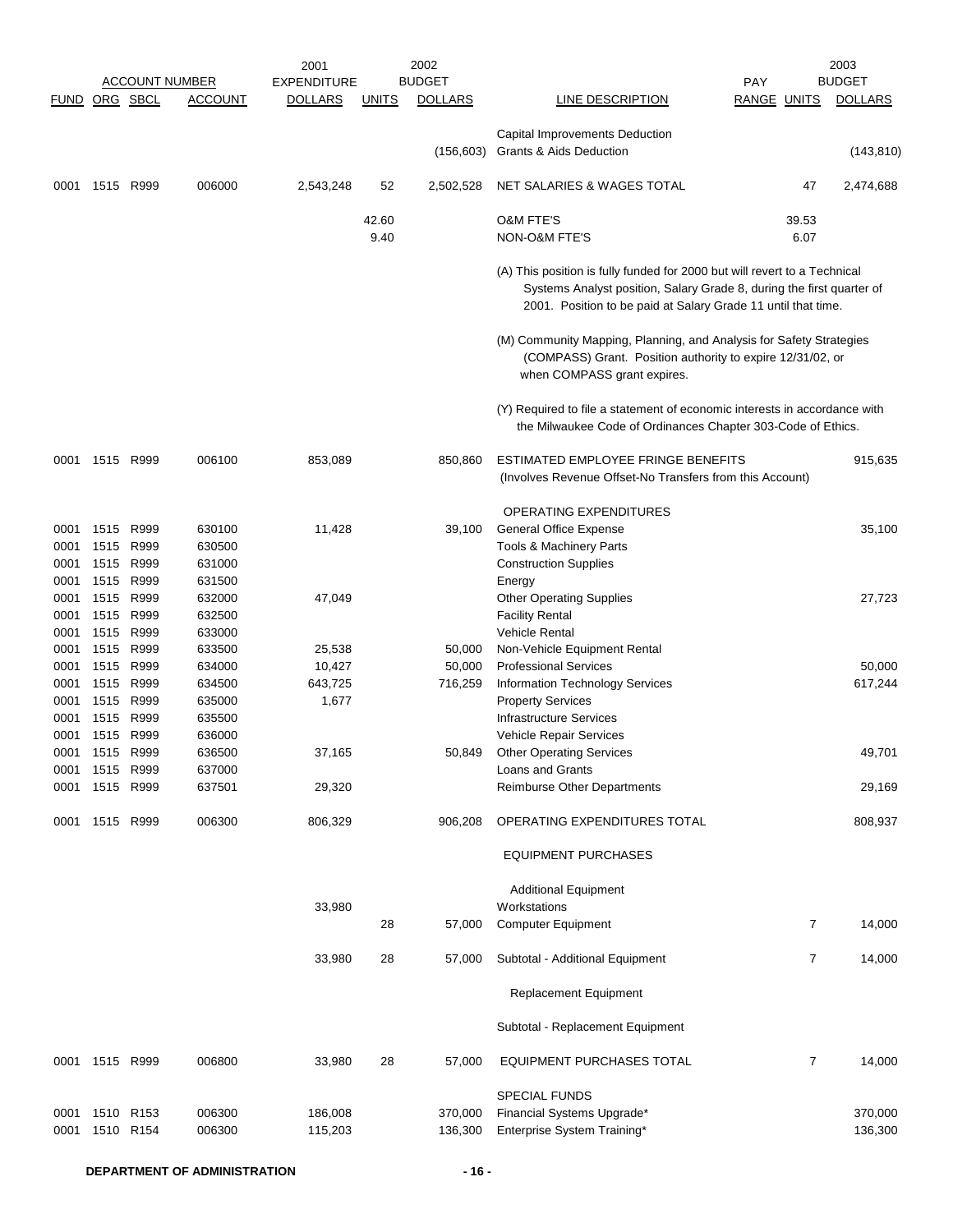|              |              |              |                       | 2001               |                     | 2002           |                                                                                                                                   |                    | 2003           |
|--------------|--------------|--------------|-----------------------|--------------------|---------------------|----------------|-----------------------------------------------------------------------------------------------------------------------------------|--------------------|----------------|
|              |              |              | <b>ACCOUNT NUMBER</b> | <b>EXPENDITURE</b> |                     | <b>BUDGET</b>  | PAY                                                                                                                               |                    | <b>BUDGET</b>  |
| <b>FUND</b>  |              | ORG SBCL     | <b>ACCOUNT</b>        | <b>DOLLARS</b>     | <b>UNITS</b>        | <b>DOLLARS</b> | LINE DESCRIPTION                                                                                                                  | <b>RANGE UNITS</b> | <b>DOLLARS</b> |
| 0001         |              | 1510 R155    | 006300                | 619,224            |                     | 602,315        | Enterprise System Maintenance and Support*                                                                                        |                    | 754,536        |
|              |              |              |                       | 920,435            |                     | 1,108,615      | SPECIAL FUNDS TOTAL                                                                                                               |                    | 1,260,836      |
|              |              |              |                       | 5,157,081          |                     | 5,425,211      | DEPARTMENT OF ADMINISTRATION<br><b>INFORMATION AND TECHNOLOGY</b><br>MANAGEMENT DIVISION TOTAL<br>*Appropriation Control Account. |                    | 5,474,096      |
|              |              |              |                       | <b>UNITS</b>       | %                   | <b>UNITS</b>   | PROGRAM RESULT MEASURES/<br>INTERNAL MANAGEMENT INDICATORS:                                                                       | %                  | <b>UNITS</b>   |
| 0001         | 1515         | 0540         | P15126                | 3,500              | 100.0               | 1,100          | Number of City users with access to CityNet                                                                                       | 272.7              | 3,000          |
| 0001<br>0001 | 1515<br>1515 | 0540<br>0500 | P15127<br>P15128      |                    | 13 100.0<br>4 100.0 | 12<br>4        | Number of City departments with presence on<br>internet server<br>Number of policy standards adopted                              | 116.7<br>100.0     | 14<br>4        |
|              |              |              |                       | 73,192             |                     | 76,680         | DIRECT LABOR HOUR ALLOCATION                                                                                                      |                    | 71,154         |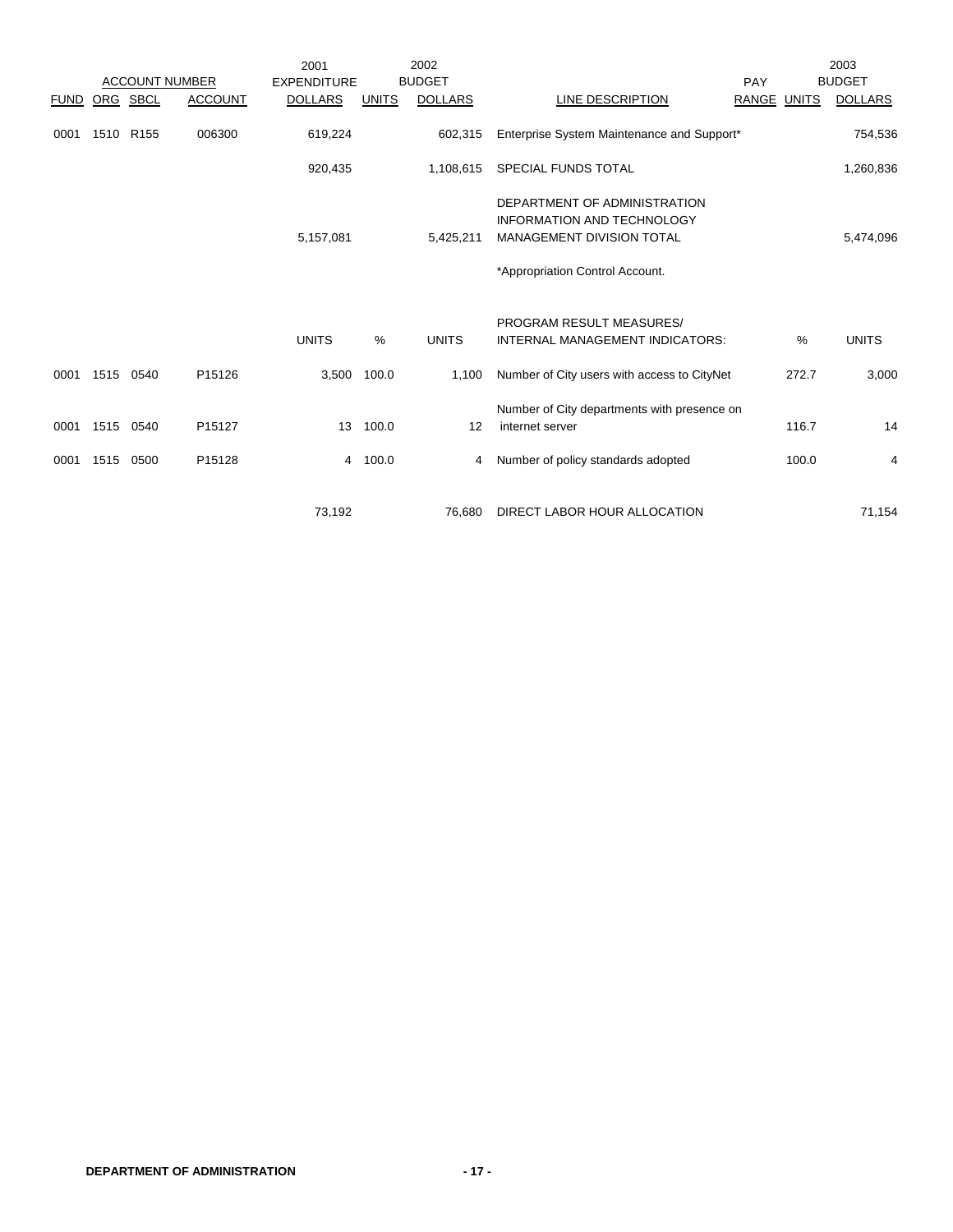|                       |                | 2001               |              | 2002           |                                                 |                |                | 2003           |
|-----------------------|----------------|--------------------|--------------|----------------|-------------------------------------------------|----------------|----------------|----------------|
| <b>ACCOUNT NUMBER</b> |                | <b>EXPENDITURE</b> |              | <b>BUDGET</b>  |                                                 | PAY            |                | <b>BUDGET</b>  |
| <u>FUND ORG SBCL</u>  | <b>ACCOUNT</b> | <b>DOLLARS</b>     | <u>UNITS</u> | <b>DOLLARS</b> | <b>LINE DESCRIPTION</b>                         | RANGE UNITS    |                | <b>DOLLARS</b> |
|                       |                |                    |              |                |                                                 |                |                |                |
|                       |                |                    |              |                | ASSESSOR'S OFFICE                               |                |                |                |
|                       |                |                    |              |                | BUDGETARY CONTROL UNIT (1BCU=1DU)               |                |                |                |
|                       |                |                    |              |                | <b>OUTCOME INDICATORS:</b>                      |                |                |                |
|                       |                |                    |              |                | Assessment level as a percentage of             |                |                |                |
|                       |                | 85.7               |              | 80-85%         | market value.                                   |                |                | 100.0%         |
|                       |                |                    |              |                | *Note: A revaluation will be conducted in 2003. |                |                |                |
|                       |                |                    |              |                |                                                 |                |                |                |
|                       |                | 11                 |              | < 9            | Coefficient of Dispersion                       |                |                | $<$ 9          |
|                       |                | 1.02               |              | 1.0            | <b>Price Related Differential</b>               |                |                | 1.0            |
|                       |                |                    |              |                | <b>SALARIES &amp; WAGES</b>                     |                |                |                |
|                       |                |                    | $\mathbf 1$  | 119,572        | Commissioner of Assessments (Y)                 | 18             | 1              | 123,285        |
|                       |                |                    |              |                |                                                 |                |                |                |
|                       |                |                    |              |                | SYSTEMS AND ADMINISTRATION DIVISION             |                |                |                |
|                       |                |                    | $\mathbf 1$  | 84,553         | Business Systems Manager (X)(Y)                 | 11             |                |                |
|                       |                |                    | 1            | 83,571         | Systems Analyst Project Leader Mgr              | 11             | 1              | 84,553         |
|                       |                |                    | 1            | 69,791         | Network Administrator (X)(Y)                    | 8              | 1              | 69,792         |
|                       |                |                    | 1            | 49,145         | Property Rec. Draft Tech IV                     | 604            | 1              | 49,145         |
|                       |                |                    | 1            | 34,183         | <b>Accounting Assistant II</b>                  | 445            | 1              | 34,183         |
|                       |                |                    | 1            | 38,524         | Office Supervisor II                            | 2              | 1              | 39,626         |
|                       |                |                    | 1            | 39,322         | Program Assistant II                            | 530            | 1              | 39,322         |
|                       |                |                    | 4            | 125,440        | Office Assistant III                            | 425            | 5              | 154,772        |
|                       |                |                    | 3            | 87,997         | Office Assistant II                             | 410            | 2              | 48,946         |
|                       |                |                    |              |                | ASSESSMENT DIVISION                             |                |                |                |
|                       |                |                    | $\mathbf{1}$ | 109,118        | Chief Assessor (X) (Y)                          | 15             | 1              | 109,118        |
|                       |                |                    |              |                | <b>REAL PROPERTY</b>                            |                |                |                |
|                       |                |                    | 2            | 148,836        | Supervising Assessor (X) (Y)                    | 9              | 1              | 74,419         |
|                       |                |                    | 5            | 327,478        | Supervising Assessor Assistant (X) (Y)          | $\overline{7}$ | 5              | 327,478        |
|                       |                |                    | 29           | 1,658,717      | Senior Property Appraiser                       | 588            | 31             | 1,674,732      |
|                       |                |                    | 5            | 195,421        | <b>Property Appraiser</b>                       | 536            | 4              | 148,240        |
|                       |                |                    | $\mathbf{1}$ | 32,615         | <b>Accounting Assistant I</b>                   | 435            | 1              | 32,615         |
|                       |                |                    | $\mathbf{1}$ | 28,360         | Office Assistant III                            | 425            | 1              | 30,415         |
|                       |                |                    | 3            | 87,997         | Office Assistant II (X)                         | 410            | $\overline{2}$ | 58,664         |
|                       |                |                    |              |                | <b>AUXILIARY POSITIONS</b>                      |                |                |                |
|                       |                |                    | 3            | 103,340        | <b>Property Appraiser</b>                       | 536            |                |                |
|                       |                |                    |              |                | <b>BOARD OF REVIEW</b>                          |                |                |                |
|                       |                |                    | $\,$ 5 $\,$  | 31,750         | Member, Board of Review (Y)                     | 45             | 5              | 31,750         |
|                       |                | 3,130,465          | 70           | 3,455,730      | <b>Total Before Adjustments</b>                 |                | 65             | 3,131,055      |
|                       |                |                    |              |                | Salary & Wage Rate Changes                      |                |                |                |
|                       |                |                    |              |                | Overtime Compensated*                           |                |                |                |
|                       |                |                    |              | (198, 173)     | Personnel Cost Adjustment                       |                |                | (83, 621)      |
|                       |                |                    |              |                | Other                                           |                |                |                |
|                       |                | 3,130,465          | 70           | 3,257,557      | Gross Salaries & Wages Total                    |                | 65             | 3,047,434      |
|                       |                |                    |              |                | Reimbursable Services Deduction                 |                |                |                |
|                       |                |                    |              |                | Capital Improvements Deduction                  |                |                |                |
|                       |                |                    |              |                | <b>Grants &amp; Aids Deduction</b>              |                |                |                |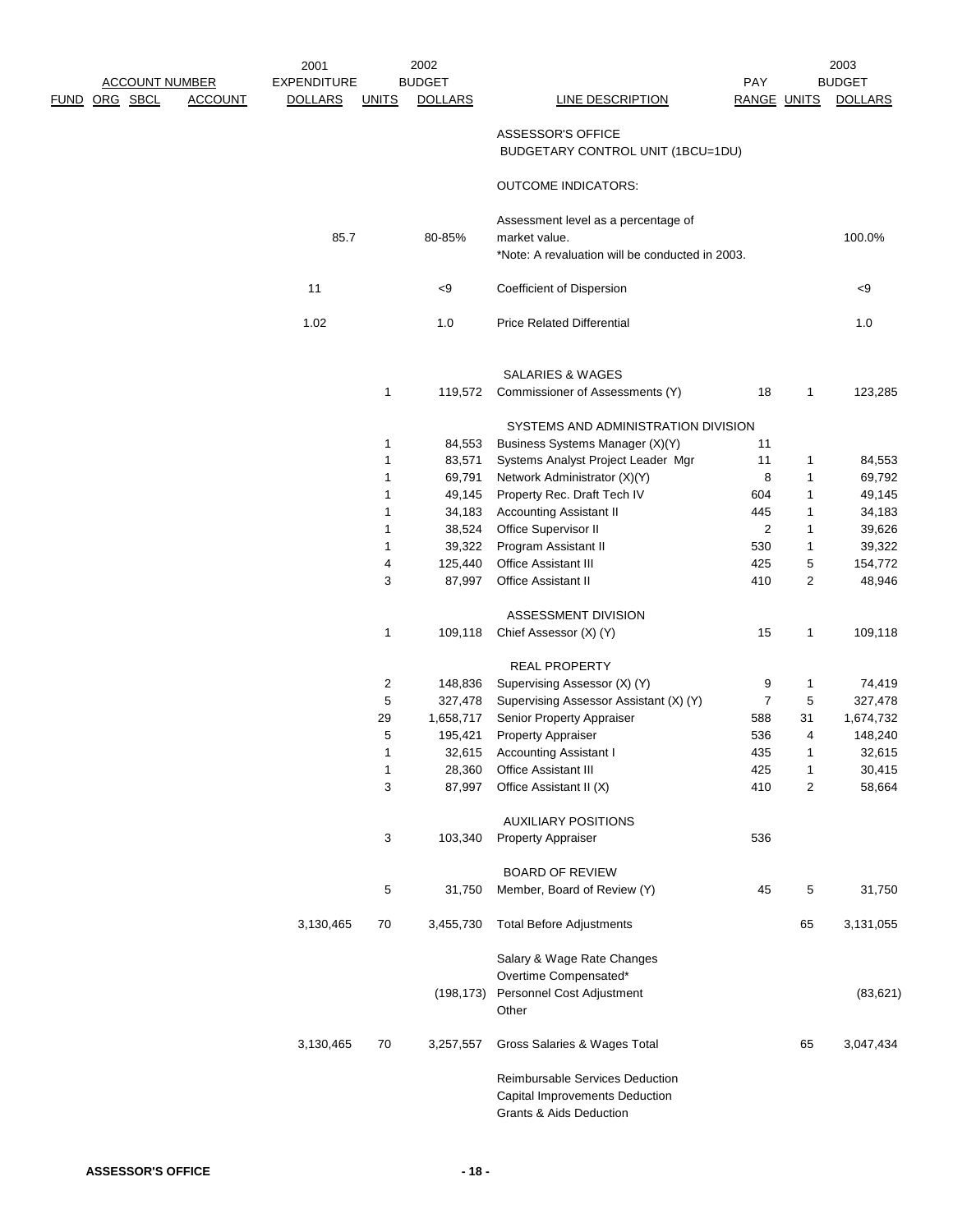|               |              |              |                       | 2001               |              | 2002           |                                                                                                                                           |              | 2003           |
|---------------|--------------|--------------|-----------------------|--------------------|--------------|----------------|-------------------------------------------------------------------------------------------------------------------------------------------|--------------|----------------|
|               |              |              | <b>ACCOUNT NUMBER</b> | <b>EXPENDITURE</b> |              | <b>BUDGET</b>  |                                                                                                                                           | <b>PAY</b>   | <b>BUDGET</b>  |
| FUND ORG SBCL |              |              | <b>ACCOUNT</b>        | <b>DOLLARS</b>     | <u>UNITS</u> | <b>DOLLARS</b> | LINE DESCRIPTION                                                                                                                          | RANGE UNITS  | <b>DOLLARS</b> |
| 0001          | 2300         | R999         | 006000                | 3,130,465          |              | 3,257,557      | NET SALARIES & WAGES TOTAL*                                                                                                               |              | 3,047,434      |
|               |              |              |                       |                    | 61.33        |                | <b>O&amp;M FTE'S</b>                                                                                                                      | 57.66        |                |
|               |              |              |                       |                    |              |                | <b>NON-O&amp;M FTE'S</b>                                                                                                                  |              |                |
|               |              |              |                       |                    |              |                | (X) Private Auto Allowance May Be Paid Pursuant to<br>Section 350-183 of the Milwaukee Code.                                              |              |                |
|               |              |              |                       |                    |              |                | (Y) Required to file a statement of economic interests in accordance<br>with the Milwaukee Code of Ordinances Chapter 303-Code of Ethics. |              |                |
| 0001          | 2300         | R999         | 006100                | 1,124,906          |              | 1,107,569      | ESTIMATED EMPLOYEE FRINGE BENEFITS*<br>(Involves Revenue Offset - No Transfers from this Account)                                         |              | 1,127,551      |
|               |              |              |                       |                    |              |                | OPERATING EXPENDITURES                                                                                                                    |              |                |
| 0001          | 2300         | R999         | 630100                | 40,018             |              | 124,340        | <b>General Office Expense</b>                                                                                                             |              | 119,000        |
| 0001          | 2300         | R999         | 630500                |                    |              |                | Tools & Machinery Parts                                                                                                                   |              |                |
| 0001          | 2300         | R999         | 631000                |                    |              |                | <b>Construction Supplies</b>                                                                                                              |              |                |
| 0001          | 2300         | R999         | 631500                |                    |              |                | Energy                                                                                                                                    |              |                |
| 0001<br>0001  | 2300<br>2300 | R999<br>R999 | 632000<br>632500      | 101                |              |                | <b>Other Operating Supplies</b><br><b>Facility Rental</b>                                                                                 |              |                |
| 0001          | 2300         | R999         | 633000                | 40,850             |              | 42,000         | <b>Vehicle Rental</b>                                                                                                                     | $\mathbf{1}$ | 42,000         |
| 0001          | 2300         | R999         | 633500                | 9,177              |              | 7,000          | Non-Vehicle Equipment Rental                                                                                                              |              | 9,200          |
| 0001          | 2300         | R999         | 634000                | 75,305             |              | 107,600        | <b>Professional Services</b>                                                                                                              |              | 100,400        |
| 0001          | 2300         | R999         | 634500                | 36,461             |              | 15,000         | Information Technology Services                                                                                                           |              | 12,000         |
| 0001          | 2300         | R999         | 635000                | 11,867             |              |                | <b>Property Services</b>                                                                                                                  |              |                |
| 0001          | 2300         | R999         | 635500                |                    |              | 6,200          | Infrastructure Services                                                                                                                   |              | 11,750         |
| 0001          | 2300         | R999         | 636000                |                    |              |                | Vehicle Repair Services                                                                                                                   |              |                |
| 0001          | 2300         | R999         | 636500                |                    |              |                | <b>Other Operating Services</b>                                                                                                           |              | 4,000          |
| 0001          | 2300         | R999         | 637000                |                    |              |                | Loans and Grants                                                                                                                          |              |                |
| 0001          | 2300         | R999         | 637501                | 46,083             |              | 21,500         | <b>Reimburse Other Departments</b>                                                                                                        |              | 40,184         |
| 0001          | 2300 R999    |              | 006300                | 259,862            |              | 323,640        | OPERATING EXPENDITURES TOTAL*                                                                                                             |              | 338,534        |
|               |              |              |                       |                    |              |                | <b>EQUIPMENT PURCHASES</b>                                                                                                                |              |                |
|               |              |              |                       |                    |              |                | <b>Additional Equipment</b>                                                                                                               |              |                |
|               |              |              |                       |                    |              |                | Subtotal - Additional Equipment                                                                                                           |              |                |
|               |              |              |                       |                    |              |                | <b>Replacement Equipment</b>                                                                                                              |              |                |
|               |              |              |                       |                    |              |                | Subtotal - Replacement Equipment                                                                                                          |              |                |
| 0001          | 2300 R999    |              | 006800                |                    |              |                | <b>EQUIPMENT PURCHASES TOTAL*</b>                                                                                                         |              |                |
|               |              |              |                       |                    |              |                | <b>SPECIAL FUNDS</b>                                                                                                                      |              |                |
| 0001          | 2300 R235    |              | 006300                | 60,377             |              |                | System Interface Conversions*                                                                                                             |              |                |
| 0001          | 2300 R236    |              | 006300                | 31,533             |              |                | Personal Property Valuation*                                                                                                              |              |                |
| 0001          | 2300 R237    |              | 006300                |                    |              | 77,900         | Systems Upgrade and Modification*                                                                                                         |              |                |
| 0001          | 2300 R238    |              | 006300                |                    |              |                | 2003- 4 Proj*                                                                                                                             |              | 90,000         |
|               |              |              |                       | 91,910             |              | 77,900         | SPECIAL FUNDS TOTAL                                                                                                                       |              | 90,000         |
|               |              |              |                       |                    |              |                | ASSESSOR'S OFFICE BUDGETARY                                                                                                               |              |                |
|               |              |              |                       | 4,607,143          |              | 4,766,666      | CONTROL UNIT TOTAL (1BCU=1DU)                                                                                                             |              | 4,603,519      |
|               |              |              |                       |                    |              |                |                                                                                                                                           |              |                |

\*Appropriation Control Account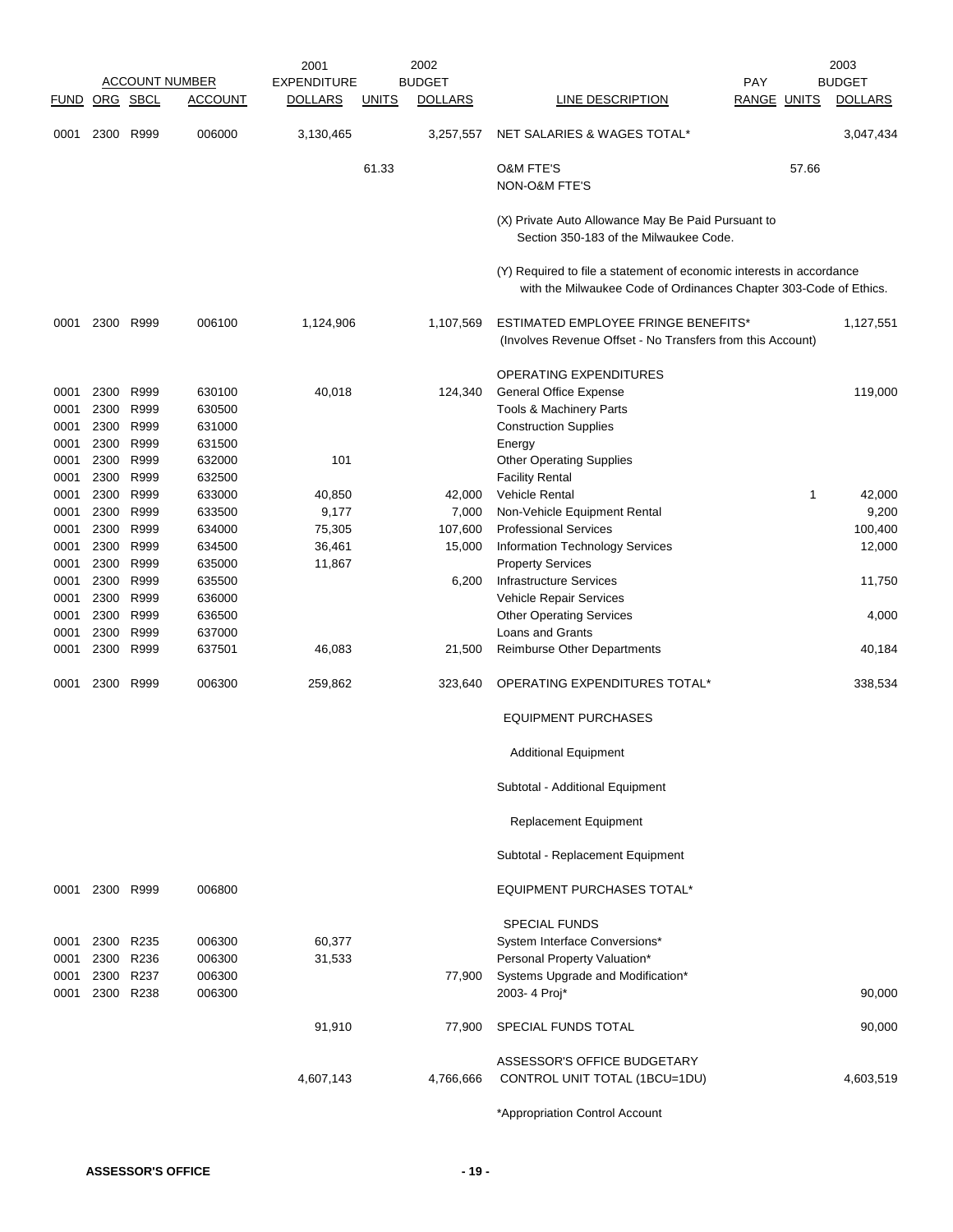|               |      |           | <b>ACCOUNT NUMBER</b> | 2001<br><b>EXPENDITURE</b> |              | 2002<br><b>BUDGET</b> |                                               | <b>PAY</b>  | 2003<br><b>BUDGET</b> |
|---------------|------|-----------|-----------------------|----------------------------|--------------|-----------------------|-----------------------------------------------|-------------|-----------------------|
| FUND ORG SBCL |      |           | <b>ACCOUNT</b>        | <b>DOLLARS</b>             | <u>UNITS</u> | <b>DOLLARS</b>        | LINE DESCRIPTION                              | RANGE UNITS | <b>DOLLARS</b>        |
|               |      |           |                       |                            |              |                       |                                               |             |                       |
|               |      |           |                       |                            |              |                       | PROGRAM RESULT MEASURES/                      |             |                       |
|               |      |           |                       | <b>UNITS</b>               | %            | <b>UNITS</b>          | INTERNAL MANAGEMENT INDICATORS:               | %           | <b>UNITS</b>          |
|               |      |           |                       |                            |              |                       | Residential/Condominium Real                  |             |                       |
| 0001          | 2300 | 1220      | P23001                | 134770 100.0               |              | 134,900               | Total Taxable RES/CDM Parcels on Roll (P)     | 100.1       | 135,000               |
|               |      |           |                       |                            |              |                       | PROGRAM RESULT MEASURES/                      |             |                       |
|               |      |           |                       | <b>UNITS</b>               | %            | <b>UNITS</b>          | INTERNAL MANAGEMENT INDICATORS:               | %           | <b>UNITS</b>          |
|               |      |           |                       |                            |              |                       | Parcels Processed Due to New Construction     |             |                       |
| 0001          | 2300 | 1220      | P23002                | 5,225                      | 86.0         | 6,000                 | Remodeling or Repair (Q-1)                    | 100.0       | 6,000                 |
|               |      |           |                       |                            |              |                       | Parcels Reviewed Due to Owners Request Sales  |             |                       |
| 0001          | 2300 | 1220      | P23003                | 9,058                      | 56.0         | 4,500                 | Exemption Requests Class Change Special       | 222.2       | 10,000                |
|               |      |           |                       | 350                        | 2.0          | 50                    | <b>Number Exemption Requests Granted</b>      | 700.0       | 350                   |
|               |      |           |                       |                            |              |                       | (Excluding government owned property)         |             |                       |
|               |      |           |                       | 1,101,405,160              | 25.0         | 1,800,000             | Value of Exempt Property                      | 100.0       | 1,800,000             |
|               |      |           |                       |                            |              |                       | (Excluding government owned property)         |             |                       |
| 0001          | 2300 | 1220      | P23004                | 1,425                      | 27.0         | 400                   | Projects Reassessments or Area Review (Q-2)   | 375.0       | 1,500                 |
|               |      |           |                       |                            |              |                       | Commercial/Apartment Real Property Evaluation |             |                       |
| 0001          | 2300 | 1230      | P23005                | 14,159                     | 100.0        | 14,200                | Total Taxable COM/APT Parcels on Roll (P)     | 100.0       | 14,200                |
|               |      |           |                       |                            |              |                       | Parcels Processed Due to New Construction     |             |                       |
| 0001          | 2300 | 1230      | P23006                | 1,498                      | 53.0         | 800                   | Remodeling or Repair (Q-1)                    | 187.5       | 1,500                 |
|               |      |           |                       |                            |              |                       | Parcels Reviewed Due to Owners                |             |                       |
| 0001          |      | 2300 1230 | P23007                | 1,253                      | 63.0         | 1,250                 | <b>Request Sales Review</b>                   | 104.0       | 1,300                 |
|               |      |           |                       |                            |              |                       | Requests Class Change Special Projects        |             |                       |
| 0001          | 2300 | 1230      | P23008                | 401                        | 128.0        | 6,400                 | Reassessments or Area Review (Q-2)            | 7.8         | 500                   |
|               |      |           |                       |                            |              |                       | Personal Property Valuation                   |             |                       |
| 0001          | 2300 | 1210      | P23009                | 14,244                     | 103.0        | 15,000                | Accounts Assessed (P)                         | 94.7        | 14,200                |
| 0001          |      | 2300 1213 | P23010                | 3,800                      | 86.0         | 3,500                 | Doomages (Q-1)                                | 108.6       | 3,800                 |
| 0001          |      | 2300 1214 | P23011                | 128                        | 125.0        | 250                   | Audits (Q-2)                                  | 50.0        | 125                   |
|               |      |           |                       |                            |              |                       | Objections & Appeals                          |             |                       |
| 0001          | 2300 | 1250      |                       |                            |              |                       | Assessment objections as a percent of real    |             |                       |
| 0001          |      | 2300 1250 |                       | 0.30%                      | 100.0        | $<$ 2%                | and personal property assessments.            | 100.0       | $<$ 2%                |
| 0001          |      | 2300 1250 |                       |                            |              |                       | Formal assessment appeals as a percent of     |             |                       |
|               |      |           |                       | 0.05%                      | 100.0        | $< 05\%$              | real and personal property assessments.       | 100.0       | $< 05\%$              |
| 0001          |      | 2300 0220 | P23012                | 497                        | 1000.0       | 4,000                 | Formal Objections (P)                         | 12.5        | 500                   |
|               |      |           | P23013                | 769                        | 88.0         | 3,500                 | Board of Assessors-Cases<br>Processed (Q-1)   | 14.3        | 500                   |
|               |      |           |                       |                            |              |                       |                                               |             |                       |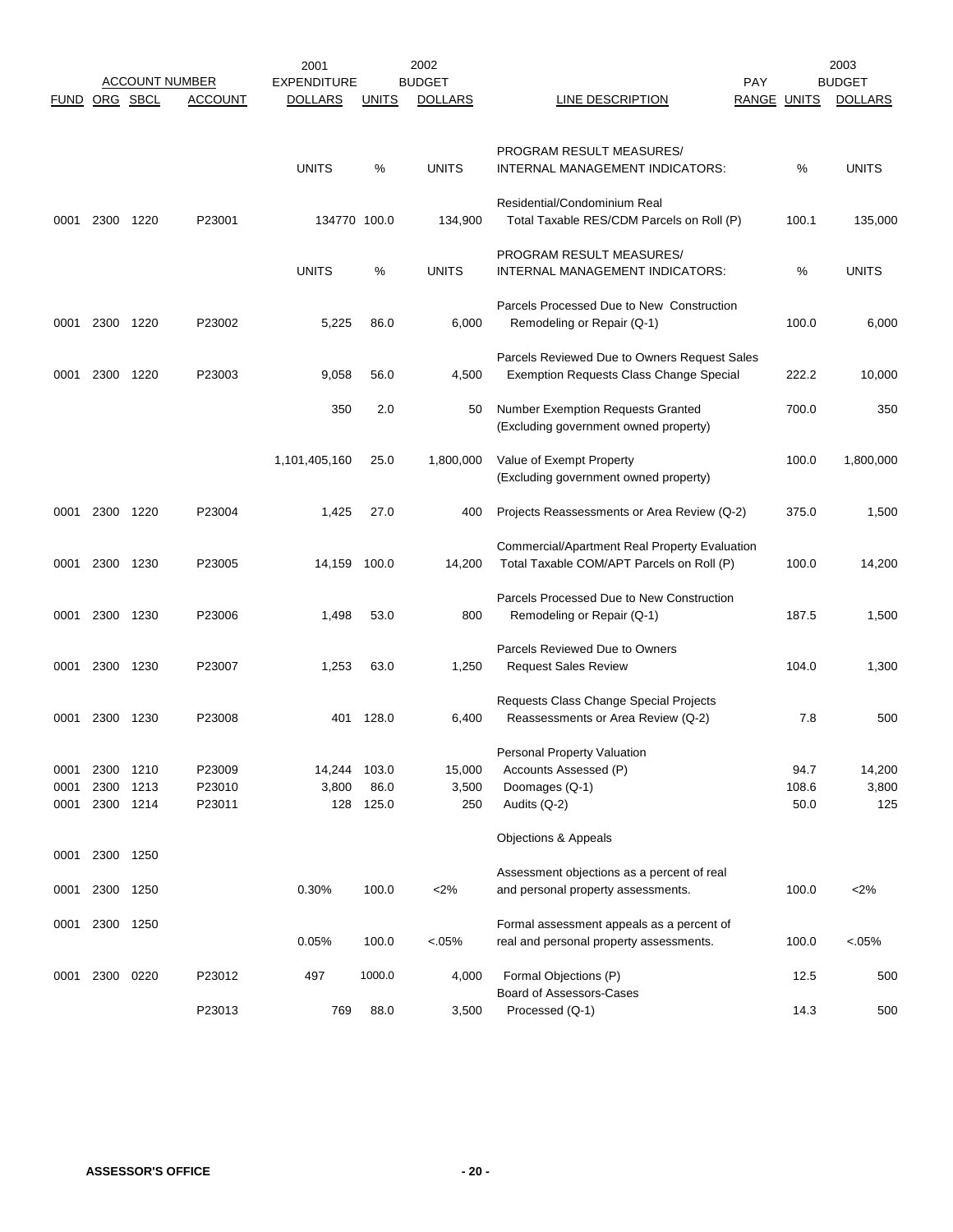|             |      |      |                       | 2001               |              | 2002           |                                           |             |       | 2003           |
|-------------|------|------|-----------------------|--------------------|--------------|----------------|-------------------------------------------|-------------|-------|----------------|
|             |      |      | <b>ACCOUNT NUMBER</b> | <b>EXPENDITURE</b> |              | <b>BUDGET</b>  |                                           | PAY         |       | <b>BUDGET</b>  |
| <b>FUND</b> | ORG  | SBCL | <b>ACCOUNT</b>        | <b>DOLLARS</b>     | <b>UNITS</b> | <b>DOLLARS</b> | LINE DESCRIPTION                          | RANGE UNITS |       | <b>DOLLARS</b> |
|             |      |      |                       |                    |              |                | PROGRAM RESULT MEASURES/                  |             |       |                |
|             |      |      |                       | <b>UNITS</b>       | $\%$         | <b>UNITS</b>   | INTERNAL MANAGEMENT INDICATORS:           |             | %     | <b>UNITS</b>   |
| 0001        | 2300 | 1240 |                       |                    |              |                | <b>Board of Review-Cases</b>              |             |       |                |
| 0001        | 2300 | 1240 | P23014                | 69                 | 100.0        | 200            | Closed $(Q-2)$                            |             | 37.5  | 75             |
|             |      |      |                       |                    |              |                | Sales Analysis                            |             |       |                |
|             |      |      | P23015                | 15,478             | 100.0        | 12,000         | Sales Processed (P)                       |             | 129.2 | 15,500         |
| 0001        | 2300 | 0610 |                       |                    |              |                | Number of Valid Sales in Sales            |             |       |                |
| 0001        | 2300 | 0610 | P23016                | 4,996              | 90.9         | 5,000          | Inventory (Q-1)                           |             | 100.0 | 5,000          |
|             |      |      |                       |                    |              |                | <b>Property Ownership Records</b>         |             |       |                |
| 0001        | 2300 | 0200 | P23017                | 26,040             | 80.8         | 21,000         | Ownership Documents Recorded (P)          |             | 123.8 | 26,000         |
|             |      |      | P23018                | 18                 | 81.0         | 13             | Percent of Total Records Serviced (Q-1)   |             | 138.5 | 18             |
|             |      |      |                       |                    |              |                | <b>Information Service</b>                |             |       |                |
|             |      |      | P23019                |                    |              |                | Inquiries (P)                             |             |       |                |
|             |      |      |                       | 5,696              | 160.0        | 8,000          | Est. Direct Labor Hours (Q-1)             |             | 75.0  | 6,000          |
|             |      |      |                       |                    |              |                | Management & Administration               |             |       |                |
|             |      |      |                       | 14,237 113.0       |              | 22,500         | Est. Direct Labor Hours (P)               |             | 66.7  | 15,000         |
|             |      |      |                       |                    |              |                |                                           |             |       |                |
|             |      |      |                       | 103,297            |              | 110,394        | TOTAL DIRECT LABOR HOUR ALLOCATION        |             |       | 103,800        |
|             |      |      |                       |                    |              |                | Totals do not include 10,400 Direct Labor |             |       |                |
|             |      |      |                       |                    |              |                | Hours for members of the Board of Review. |             |       |                |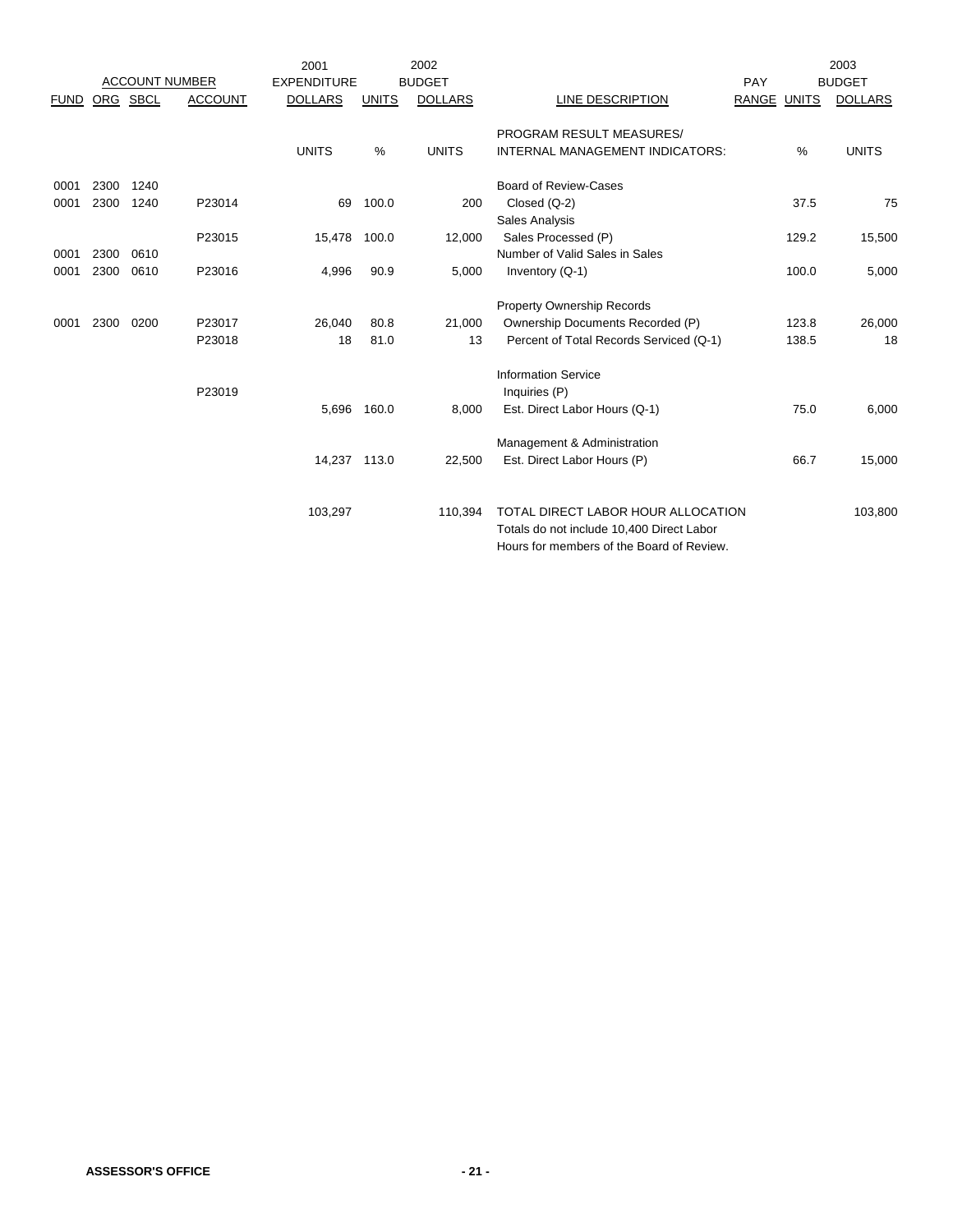|      | FUND ORG SBCL | <b>ACCOUNT NUMBER</b> | <b>ACCOUNT</b> | 2001<br><b>EXPENDITURE</b><br><b>DOLLARS</b> | <b>UNITS</b>   | 2002<br><b>BUDGET</b><br><b>DOLLARS</b> | <b>LINE DESCRIPTION</b>                                                                     | <b>PAY</b><br><b>RANGE UNITS</b> |                | 2003<br><b>BUDGET</b><br><b>DOLLARS</b> |
|------|---------------|-----------------------|----------------|----------------------------------------------|----------------|-----------------------------------------|---------------------------------------------------------------------------------------------|----------------------------------|----------------|-----------------------------------------|
|      |               |                       |                |                                              |                |                                         | <b>CITY ATTORNEY</b><br>BUDGETARY CONTROL UNIT (1BCU=1DU)                                   |                                  |                |                                         |
|      |               |                       |                |                                              |                |                                         | <b>OUTCOME INDICATORS:</b>                                                                  |                                  |                |                                         |
|      |               |                       |                |                                              |                | 69%                                     | Percent of cases resolved by pre-<br>trial evaluations.                                     |                                  |                | 59%                                     |
|      |               |                       |                |                                              |                | 5%                                      | Percent of claims that result in lawsuits<br>(claims filed three years prior)               |                                  |                | 4%                                      |
|      |               |                       |                |                                              |                |                                         |                                                                                             |                                  |                |                                         |
|      |               |                       |                |                                              |                |                                         | SALARIES & WAGES                                                                            |                                  |                |                                         |
|      |               |                       |                |                                              | 1              | 126,814                                 | City Attorney (Y)                                                                           | 19                               | 1              | 130,752                                 |
|      |               |                       |                |                                              | 1              | 126,814                                 | Deputy City Attorney (Y)                                                                    | 18                               | 1              | 130,752                                 |
|      |               |                       |                |                                              | 3              | 346,948                                 | Spec. Deputy City Attorney (A) (Y)                                                          | 16                               | 3              | 363,370                                 |
|      |               |                       |                |                                              | 1              | 74,419                                  | Spec. Asst. to the City Attorney (Y)                                                        | 9                                | $\mathbf{1}$   | 74,419                                  |
|      |               |                       |                |                                              |                |                                         | <b>LEGAL DIVISION</b>                                                                       |                                  |                |                                         |
|      |               |                       |                |                                              | 30             | 2,406,146                               | Asst. City Attorney (A)(Y)                                                                  | 148                              | 28             | 2,404,889                               |
|      |               |                       |                |                                              | $\overline{2}$ | 121,605                                 | Asst. City Attorney (2.40 FTE) (Y)                                                          | 148                              | 3              | 249,022                                 |
|      |               |                       |                |                                              | 4              | 159,246                                 | Paralegal                                                                                   | 2                                | 4              | 166,970                                 |
|      |               |                       |                |                                              |                |                                         | ADMINISTRATIVE DIVISION                                                                     |                                  |                |                                         |
|      |               |                       |                |                                              |                |                                         | Parking Citation Review Manager                                                             | 6                                | 1              | 45,252                                  |
|      |               |                       |                |                                              | 1              | 54,086                                  | Administrative Specialist-Senior                                                            | 4                                | 1              | 54,086                                  |
|      |               |                       |                |                                              | 2              | 92,828                                  | Investigator/Adjuster (Y)                                                                   | 4                                | $\overline{c}$ | 95,213                                  |
|      |               |                       |                |                                              | 1              | 47,607                                  | Executive Administrative Assistant II                                                       | $\overline{\mathbf{c}}$          | 1              | 47,604                                  |
|      |               |                       |                |                                              | 3              | 119,752                                 | Legal Office Assistant IV                                                                   | 475                              | 3              | 120,612                                 |
|      |               |                       |                |                                              | 3              | 104,664                                 | Legal Office Assistant III                                                                  | 450                              | 3              | 104,664                                 |
|      |               |                       |                |                                              | $\overline{7}$ | 220,817                                 | Legal Office Assistant II                                                                   | 437                              | 6              | 191,541                                 |
|      |               |                       |                |                                              | 1              | 30,325                                  | Office Assistant III                                                                        | 425                              | 1              | 31,280                                  |
|      |               |                       |                |                                              | 3              | 81,986                                  | <b>Office Assistant II</b>                                                                  | 410                              | 3              | 80,392                                  |
|      |               |                       |                |                                              |                |                                         | DOCKET UNIT                                                                                 |                                  |                |                                         |
|      |               |                       |                |                                              | 1              | 34,183                                  | <b>Docketing Specialist</b>                                                                 | 445                              | 1              | 34,183                                  |
|      |               |                       |                |                                              |                |                                         | <b>AUXILIARY POSITIONS</b>                                                                  |                                  |                |                                         |
|      |               |                       |                |                                              |                |                                         | <b>Assistant City Attorney</b>                                                              | 148                              | 1              |                                         |
|      |               |                       |                |                                              | $\mathbf{1}$   |                                         | Paralegal (B)                                                                               | $\overline{2}$                   | $\mathbf{1}$   |                                         |
|      |               |                       |                |                                              | $\overline{c}$ |                                         | Graduate Intern (B)                                                                         | 927                              |                |                                         |
|      |               |                       |                |                                              |                |                                         | Legal Office Assistant II                                                                   | 437                              |                |                                         |
|      |               |                       |                | 4,427,759                                    | 67             | 4,148,240                               | <b>Total Before Adjustments</b>                                                             |                                  | 65             | 4,325,001                               |
|      |               |                       |                |                                              |                |                                         | Salary & Wage Rate Changes                                                                  |                                  |                |                                         |
|      |               |                       |                |                                              |                |                                         | Overtime Compensated*                                                                       |                                  |                |                                         |
|      |               |                       |                |                                              |                | (41, 482)                               | Personnel Cost Adjustment                                                                   |                                  |                | (42, 797)                               |
|      |               |                       |                |                                              |                | 60,000                                  | Other                                                                                       |                                  |                | 51,000                                  |
|      |               |                       |                | 4,427,759                                    |                | 4,166,758                               | Gross Salaries & Wages Total                                                                |                                  |                | 4,333,204                               |
|      |               |                       |                |                                              |                |                                         | Reimbursable Services Deduction<br>Capital Improvements Deduction<br>Grant & Aids Deduction |                                  |                | (45, 252)                               |
| 0001 | 1490          | R999                  | 006000         | 4,427,759                                    |                | 4,166,758                               | NET SALARIES & WAGES TOTAL*                                                                 |                                  |                | 4,287,952                               |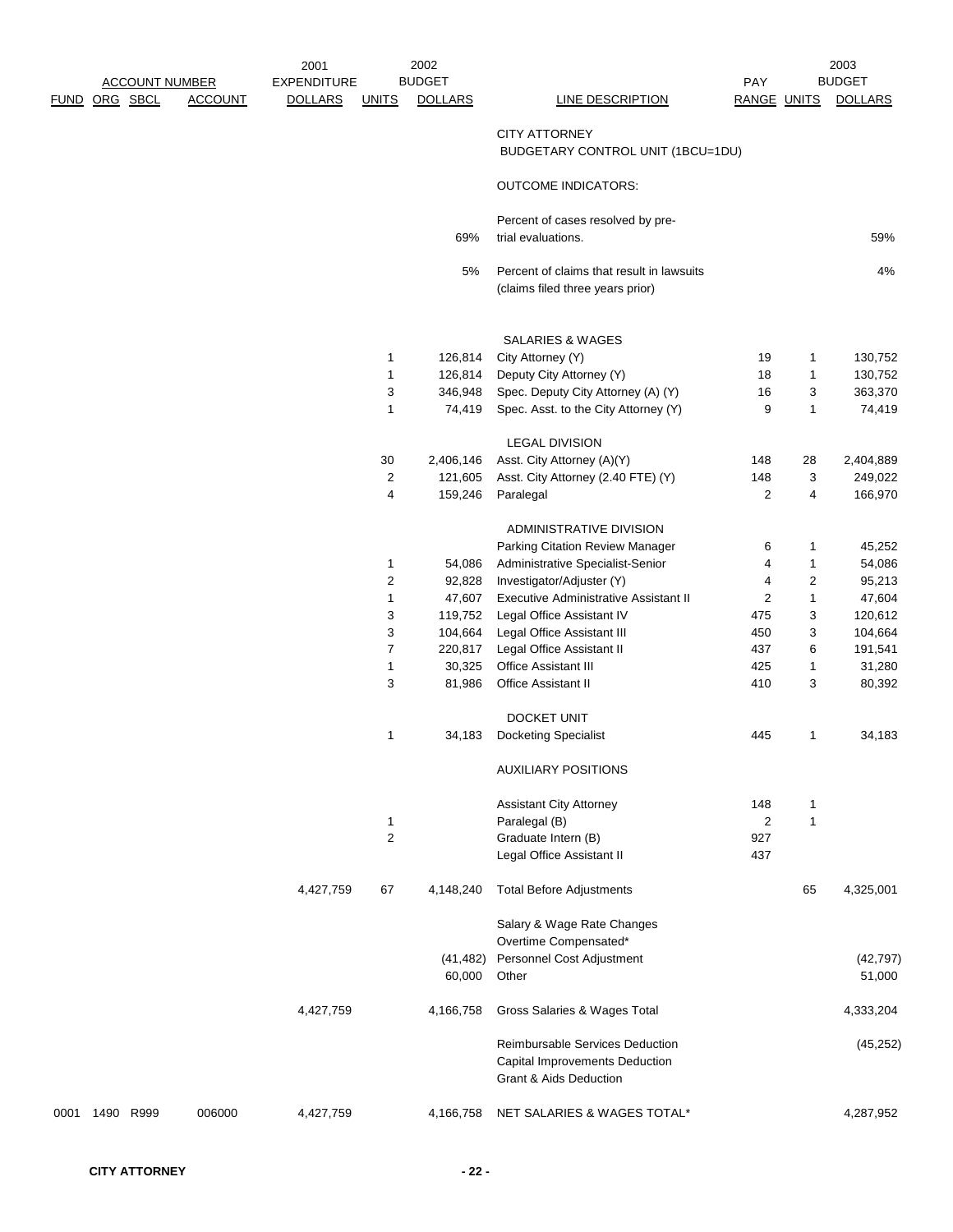|               |              |                       |                  | 2001               |              | 2002           |                                                                                                                                           |                    | 2003           |
|---------------|--------------|-----------------------|------------------|--------------------|--------------|----------------|-------------------------------------------------------------------------------------------------------------------------------------------|--------------------|----------------|
|               |              | <b>ACCOUNT NUMBER</b> |                  | <b>EXPENDITURE</b> |              | <b>BUDGET</b>  |                                                                                                                                           | PAY                | <b>BUDGET</b>  |
| FUND ORG SBCL |              |                       | <b>ACCOUNT</b>   | <b>DOLLARS</b>     | <b>UNITS</b> | <b>DOLLARS</b> | LINE DESCRIPTION                                                                                                                          | <b>RANGE UNITS</b> | <b>DOLLARS</b> |
|               |              |                       |                  |                    | 58.96        |                | <b>O&amp;M FTE'S</b><br>NON-O&M FTE'S                                                                                                     | 54.80<br>1.00      |                |
|               |              |                       |                  |                    |              |                | (A) One Position of Assistant City Attorney is to be vacant for each<br>position of Special Deputy City Attorney that is filled.          |                    |                |
|               |              |                       |                  |                    |              |                | (B) To be evaluated during the year to determine the impact on<br>office functions.                                                       |                    |                |
|               |              |                       |                  |                    |              |                | (Y) Required to file a statement of economic interests in accordance<br>with the Milwaukee Code of Ordinances Chapter 303-Code of Ethics. |                    |                |
| 0001          | 1490 R999    |                       | 006100           | 1,397,400          |              | 1,416,697      | ESTIMATED EMPLOYEE FRINGE BENEFITS*<br>(Involves Revenue Offset-No Transfers from this Account)                                           |                    | 1,586,542      |
|               |              |                       |                  |                    |              |                | <b>OPERATING EXPENDITURES</b>                                                                                                             |                    |                |
| 0001          | 1490         | R999                  | 630100           | 43,916             |              | 40,000         | <b>General Office Expense</b>                                                                                                             |                    | 41,000         |
| 0001          | 1490         | R999                  | 630500           |                    |              |                | <b>Tools &amp; Machinery Parts</b>                                                                                                        |                    |                |
| 0001          | 1490         | R999                  | 631000           |                    |              |                | <b>Construction Supplies</b>                                                                                                              |                    |                |
| 0001          | 1490         | R999                  | 631500           |                    |              |                | Energy                                                                                                                                    |                    |                |
| 0001          | 1490         | R999                  | 632000           |                    |              |                | <b>Other Operating Supplies</b>                                                                                                           |                    |                |
| 0001          | 1490         | R999                  | 632500           |                    |              |                | <b>Facility Rental</b>                                                                                                                    |                    |                |
| 0001          | 1490         | R999                  | 633000           |                    |              |                | Vehicle Rental                                                                                                                            |                    |                |
| 0001          | 1490         | R999                  | 633500           | 1,409              |              |                | Non-Vehicle Equipment Rental                                                                                                              |                    | 20,000         |
| 0001          | 1490         | R999                  | 634000           | 258,977            |              | 289,000        | <b>Professional Services</b>                                                                                                              |                    | 272,200        |
| 0001          | 1490         | R999                  | 634500           | 79,045             |              | 85,000         | Information Technology Services                                                                                                           |                    | 81,000         |
| 0001          | 1490         | R999                  | 635000           | 1,980              |              |                | <b>Property Services</b>                                                                                                                  |                    | 2,000          |
| 0001          | 1490         | R999                  | 635500           |                    |              |                | <b>Infrastructure Services</b>                                                                                                            |                    |                |
| 0001          | 1490         | R999                  | 636000           |                    |              |                | Vehicle Repair Services                                                                                                                   |                    |                |
| 0001          | 1490         | R999                  | 636500           | 13,163             |              | 17,800         | <b>Other Operating Services</b>                                                                                                           |                    | 21,400         |
| 0001<br>0001  | 1490<br>1490 | R999<br>R999          | 637000<br>637501 | 86,786             |              | 68,500         | <b>Loans and Grants</b><br>Reimburse Other Departments                                                                                    |                    | 70,012         |
|               |              |                       |                  |                    |              |                |                                                                                                                                           |                    |                |
| 0001          | 1490         | R999                  | 006300           | 485,276            |              | 500,300        | OPERATING EXPENDITURES TOTAL*                                                                                                             |                    | 507,612        |
|               |              |                       |                  |                    |              |                | <b>EQUIPMENT PURCHASES</b>                                                                                                                |                    |                |
|               |              |                       |                  |                    |              |                | <b>Additional Equipment</b>                                                                                                               |                    |                |
|               |              |                       |                  | 56,796             |              | 46,500         | Books, Law, Lot                                                                                                                           |                    | 55,000         |
|               |              |                       |                  | 56,796             |              | 46,500         | Subtotal - Additional Equipment                                                                                                           |                    | 55,000         |
|               |              |                       |                  |                    |              |                | <b>Replacement Equipment</b>                                                                                                              |                    |                |
|               |              |                       |                  | 84,719             |              |                | Computers                                                                                                                                 |                    |                |
|               |              |                       |                  | 22,390             |              |                | <b>Office Furniture</b>                                                                                                                   |                    |                |
|               |              |                       |                  | 24,808             |              |                | <b>Computer Peripherals</b>                                                                                                               |                    |                |
|               |              |                       |                  | 4,654              |              |                | <b>Computer Software</b>                                                                                                                  |                    |                |
|               |              |                       |                  | 136,571            |              |                | Subtotal - Replacement Equipment                                                                                                          |                    |                |
| 0001          |              | 1490 R999             | 006800           | 193,367            |              | 46,500         | <b>EQUIPMENT PURCHASES TOTAL*</b>                                                                                                         |                    | 55,000         |
|               |              |                       |                  |                    |              |                | <b>SPECIAL FUNDS</b>                                                                                                                      |                    |                |
|               |              |                       |                  |                    |              |                | SPECIAL FUNDS TOTAL                                                                                                                       |                    |                |
|               |              |                       |                  |                    |              |                | CITY ATTORNEY BUDGETARY CONTROL                                                                                                           |                    |                |
|               |              |                       |                  | 6,503,802          |              | 6,130,255      | UNIT TOTAL (1BCU=1DU)                                                                                                                     |                    | 6,437,106      |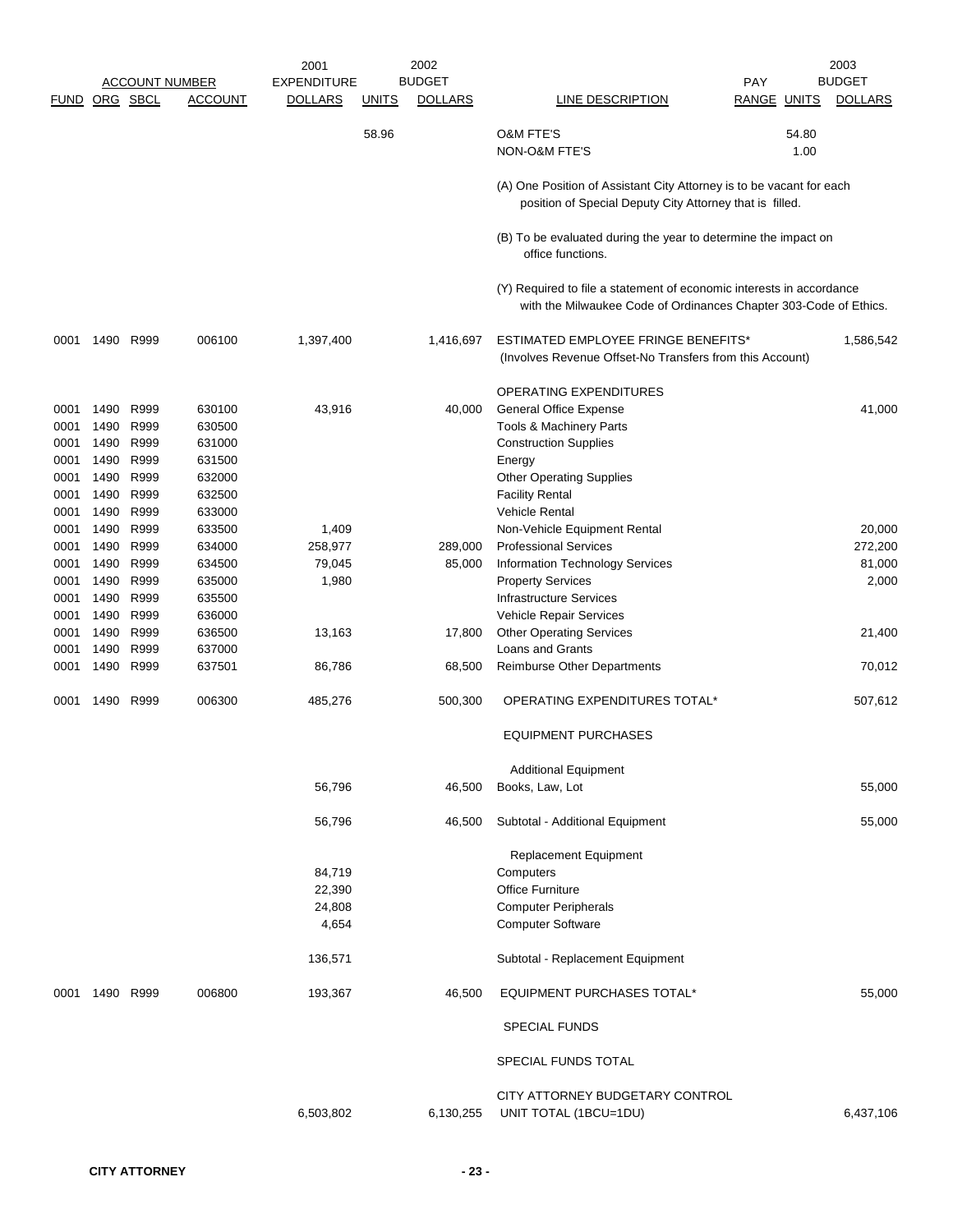|      |                      |           | <b>ACCOUNT NUMBER</b> | 2001<br><b>EXPENDITURE</b> |              | 2002<br><b>BUDGET</b> |                                                                                       | <b>PAY</b>  | 2003<br><b>BUDGET</b> |
|------|----------------------|-----------|-----------------------|----------------------------|--------------|-----------------------|---------------------------------------------------------------------------------------|-------------|-----------------------|
|      | <b>FUND ORG SBCL</b> |           | <b>ACCOUNT</b>        | <b>DOLLARS</b>             | <b>UNITS</b> | <b>DOLLARS</b>        | LINE DESCRIPTION                                                                      | RANGE UNITS | <b>DOLLARS</b>        |
|      |                      |           |                       |                            |              |                       | *Appropriation Control Account                                                        |             |                       |
|      |                      |           |                       | <b>UNITS</b>               | %            | <b>UNITS</b>          | PROGRAM RESULT MEASURES/<br>INTERNAL MANAGEMENT INDICATORS:                           | %           | <b>UNITS</b>          |
| 0001 | 1490 2610            |           | P14901                |                            | 87.5         | 70.0                  | Percentage of assignments completed<br>within 30 days                                 | 100.0       | 70.0                  |
| 0001 | 1490 2610            |           | P14902                |                            | 102.0        | 3,607                 | Number of legal documents drafted and<br>reviewed                                     | 96.4        | 3,478                 |
| 0001 | 1490 2611            |           | P14903                |                            | 99.5         | 423                   | Corporate documents drafted                                                           | 95.5        | 404                   |
| 0001 | 1490 2612            |           | P14904                |                            | 95.3         | 429                   | Government documents drafted                                                          | 104.0       | 446                   |
| 0001 | 1490 2612            |           | P14905                |                            | 192.9        | 135                   | Financing documents drafted                                                           | 71.1        | 96                    |
| 0001 | 1490 2620            |           | P14906                |                            | 100.0        | 15                    | Average response (days) for reviewing<br>pending state legislation                    | 100.0       | 15                    |
| 0001 | 1490                 | 2620      | P14907                |                            | 100.0        | 100                   | Number of state legislation reviewed                                                  | 100.0       | 100                   |
| 0001 | 1490                 | 2630      | P14908                |                            | 100.0        | 5.0                   | Percentage of claims that result in lawsuits<br>(Reflects claims filed 3 years prior) | 80.0        | 4.0                   |
| 0001 | 1490 2631            |           | P14909                |                            | 85.0         | 965                   | Number of liability claims received                                                   | 101.8       | 982                   |
| 0001 | 1490                 | 2632      | P14910                |                            | 90.5         | 362                   | Total court cases opened                                                              | 107.5       | 389                   |
| 0001 | 1490                 | 2632      | P14911                |                            | 75.1         | 432                   | Total court cases closed                                                              | 106.0       | 458                   |
| 0001 |                      | 1490 2632 | P14912                |                            | 100.6        | 672                   | Total court cases pending                                                             | 99.0        | 665                   |
| 0001 |                      | 1490 2633 | P14913                |                            | 108.9        | 245                   | Total administrative cases opened                                                     | 111.0       | 272                   |
| 0001 | 1490                 | 2633      | P14914                |                            | 89.8         | 202                   | Total administrative cases closed                                                     | 121.3       | 245                   |
| 0001 | 1490 2633            |           | P14915                |                            | 102.7        | 538                   | Total administrative cases pending                                                    | 105.8       | 569                   |
| 0001 | 1490 2633            |           | P14916                |                            | 158.7        | 400                   | Administrative hearing documents                                                      | 53.0        | 212                   |
| 0001 | 1490 2634            |           | P14917                |                            | 93.9         | 2,220                 | Litigation documents                                                                  | 104.5       | 2,320                 |
| 0001 | 1490 2640            |           | P14918                |                            | 35.7         | 25.0                  | Percentage collection from individuals<br>involved in In Personam actions             |             | N/A                   |
| 0001 | 1490 2641            |           | P14919                |                            | 375.0        | 150                   | In Personam cases                                                                     |             | N/A                   |
| 0001 | 1490 2642            |           | P14920                |                            | 87.9         | 776                   | Eviction cases handled                                                                | 103.5       | 803                   |
| 0001 | 1490                 | 2650      | P14921                | 59                         | 109.6        | 68.0                  | Percentage of cases resolved by pre-trial<br>evaluation                               | 86.8        | 59.0                  |
| 0001 | 1490 2650            |           | P14922                | 13,193                     | 102.9        | 17,500                | Cases resolved by pre-trial evaluation                                                | 102.9       | 18,000                |
| 0001 | 1490                 | 2651      | P14923                | 146,269                    | 88.9         | 145,000               | Municipal court prosecution                                                           | 124.1       | 180,000               |
| 0001 | 1490 2652            |           | P14924                |                            | 78.8         | 160                   | Circuit court cases                                                                   | 100.6       | 161                   |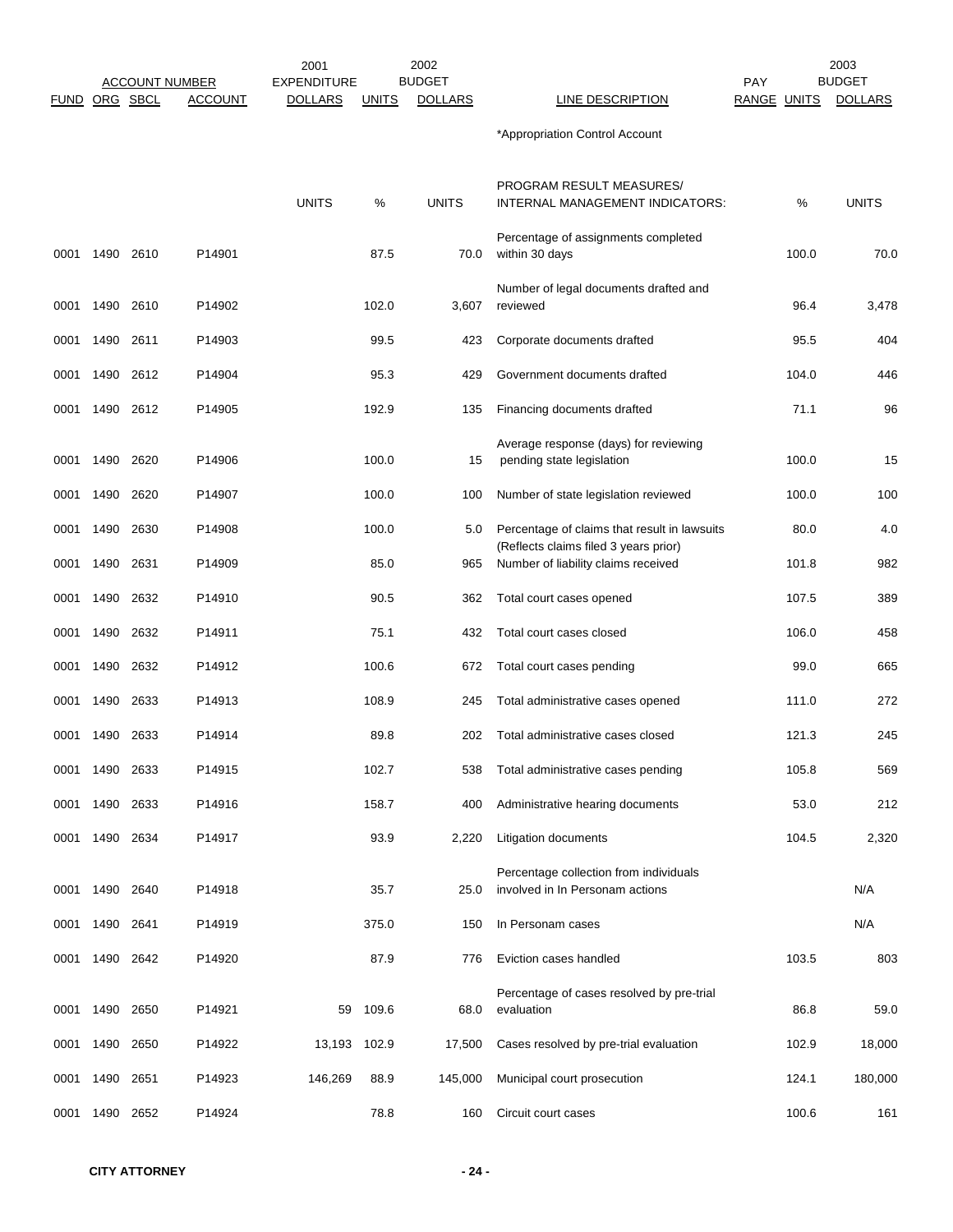|             |            |                       |                    | 2001           |              | 2002           |                                                                    |             |      | 2003           |
|-------------|------------|-----------------------|--------------------|----------------|--------------|----------------|--------------------------------------------------------------------|-------------|------|----------------|
|             |            | <b>ACCOUNT NUMBER</b> |                    | EXPENDITURE    |              | <b>BUDGET</b>  |                                                                    | PAY         |      | <b>BUDGET</b>  |
| <b>FUND</b> | <b>ORG</b> | SBCL                  | <b>ACCOUNT</b>     | <b>DOLLARS</b> | <b>UNITS</b> | <b>DOLLARS</b> | LINE DESCRIPTION                                                   | RANGE UNITS |      | <b>DOLLARS</b> |
|             |            |                       |                    | <b>UNITS</b>   | %            | <b>UNITS</b>   | <b>PROGRAM RESULT MEASURES/</b><br>INTERNAL MANAGEMENT INDICATORS: |             | %    | <b>UNITS</b>   |
| 0001        | 1490       | 2653                  | P <sub>14925</sub> |                | 92.1         | 51.300         | Cases reviewed in office                                           |             | 93.6 | 48,000         |
|             |            |                       |                    | 105.981        |              | 106.121        | TOTAL DIRECT LABOR HOUR ALLOCATION                                 |             |      | 98,640         |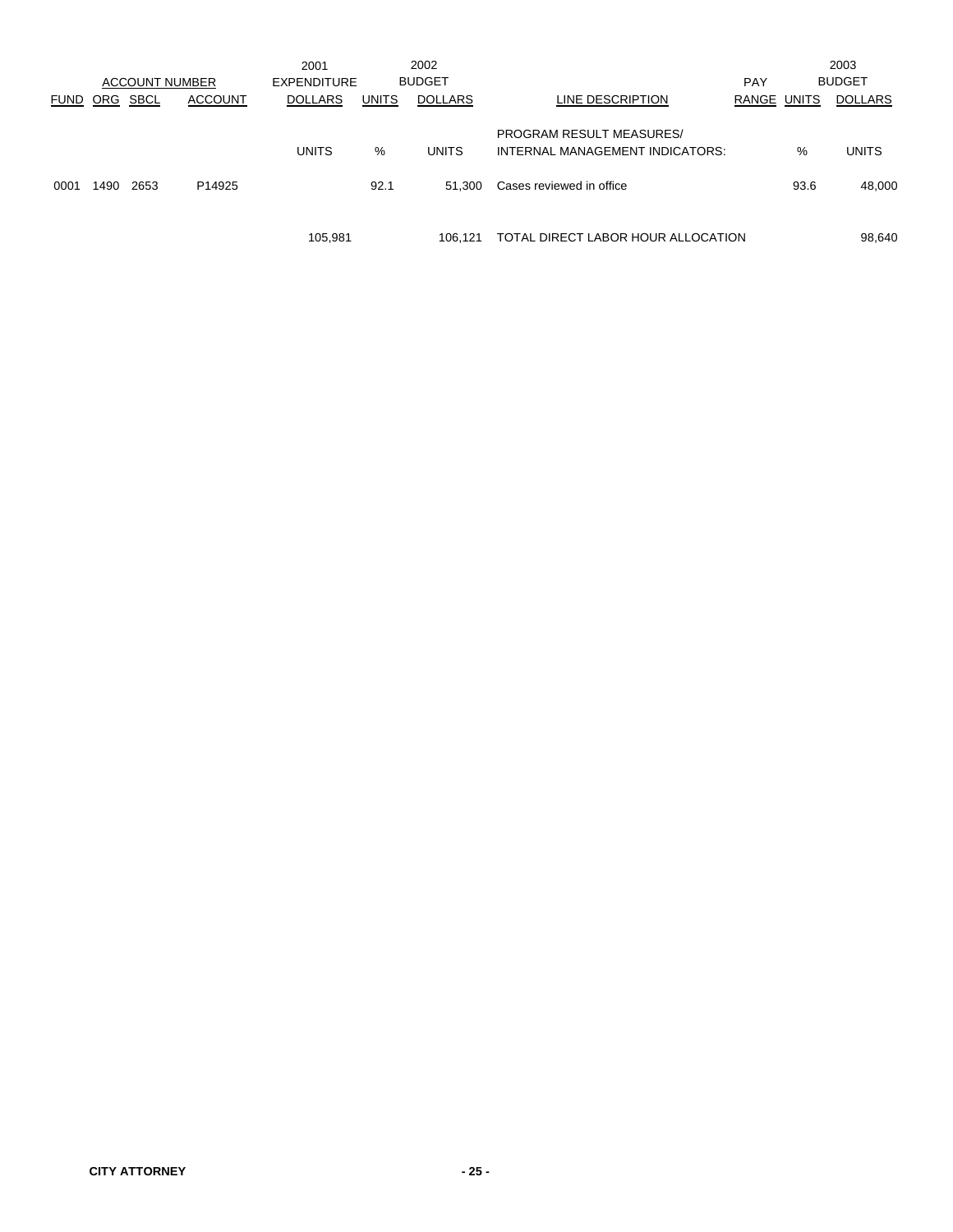|               |              |                       |                  | 2001               |                 | 2002            |                                                                                                                                                                                                      |             |                 | 2003            |
|---------------|--------------|-----------------------|------------------|--------------------|-----------------|-----------------|------------------------------------------------------------------------------------------------------------------------------------------------------------------------------------------------------|-------------|-----------------|-----------------|
|               |              | <b>ACCOUNT NUMBER</b> |                  | <b>EXPENDITURE</b> |                 | <b>BUDGET</b>   |                                                                                                                                                                                                      | <b>PAY</b>  |                 | <b>BUDGET</b>   |
| FUND ORG SBCL |              |                       | <b>ACCOUNT</b>   | <b>DOLLARS</b>     | <b>UNITS</b>    | <b>DOLLARS</b>  | <b>LINE DESCRIPTION</b>                                                                                                                                                                              | RANGE UNITS |                 | <b>DOLLARS</b>  |
|               |              |                       |                  |                    |                 |                 | DEPARTMENT OF CITY DEVELOPMENT<br><b>BUDGETARY CONTROL UNIT</b><br>(SUMMARY 1BCU=3DU)                                                                                                                |             |                 |                 |
|               |              |                       |                  |                    |                 |                 | <b>OUTCOME INDICATORS:</b>                                                                                                                                                                           |             |                 |                 |
|               |              |                       |                  |                    |                 |                 | Average private investment resulting from \$1                                                                                                                                                        |             |                 |                 |
|               |              |                       |                  | \$13.69            |                 | \$8.00          | of City Assistance                                                                                                                                                                                   |             |                 | \$8.00          |
|               |              |                       |                  |                    |                 |                 | Number of jobs created and retained as a result of                                                                                                                                                   |             |                 |                 |
|               |              |                       |                  | 545                |                 | 1,700           | city assistance to private business projects<br>Number of Jobs Created                                                                                                                               |             |                 | 1,700           |
|               |              |                       |                  | 2,203              |                 | 2,300           | Number of Jobs Retained                                                                                                                                                                              |             |                 | 2,300           |
|               |              |                       |                  |                    |                 |                 |                                                                                                                                                                                                      |             |                 |                 |
|               |              |                       |                  | 523                |                 | 500             | Number of New Housing Units                                                                                                                                                                          |             |                 | 500             |
|               |              |                       |                  |                    |                 | N/A             | Public Housing Management Assessment Program<br>(PHMAP) Score from the U.S. Department of<br>Housing and Urban Development<br>$(>.90 = "high performance")$                                          |             |                 |                 |
|               |              |                       |                  | 91%                |                 | 95%             | Percent of Walk-In Customers who Receive<br>Development Permissions and Permits will Indicate<br>they are Satisfied or Very Satisfied with the Service they<br>Received from the Development Center. |             |                 | 95%             |
|               |              |                       |                  |                    |                 |                 | <b>SALARIES &amp; WAGES</b>                                                                                                                                                                          |             |                 |                 |
|               |              |                       |                  | 6,477              |                 | 168,920         | Overtime Compensated*                                                                                                                                                                                |             |                 | 167,580         |
|               |              |                       |                  | 2,927,596          |                 | 2,624,988       | All Other Salaries & Wages                                                                                                                                                                           |             |                 | 2,467,786       |
| 0001          | 1910 R999    |                       | 006000           | 2,934,073          |                 | 2,793,908       | NET SALARIES & WAGES TOTAL*                                                                                                                                                                          |             |                 | 2,635,366       |
|               |              |                       |                  |                    | 271             |                 | TOTAL NUMBER OF POSITIONS AUTHORIZED                                                                                                                                                                 |             | 325             |                 |
|               |              |                       |                  |                    | 59.45<br>192.05 |                 | O&M FTE'S<br>NON-O&M FTE'S                                                                                                                                                                           |             | 55.91<br>243.59 |                 |
| 0001          |              | 1910 R999             | 006100           | 871,172            |                 | 949,928         | ESTIMATED EMPLOYEE FRINGE BENEFITS*<br>(Involves Revenue Offset-No Transfers from this Account)                                                                                                      |             |                 | 975,085         |
|               |              |                       |                  |                    |                 |                 | OPERATING EXPENDITURES                                                                                                                                                                               |             |                 |                 |
| 0001          | 1910         | R999                  | 630100           | 45,973             |                 | 96,303          | General Office Expense                                                                                                                                                                               |             |                 | 95,351          |
| 0001          | 1910         | R999                  | 630500           |                    |                 |                 | Tools & Machinery Parts                                                                                                                                                                              |             |                 |                 |
| 0001          | 1910         | R999                  | 631000           |                    |                 |                 | <b>Construction Supplies</b>                                                                                                                                                                         |             |                 |                 |
| 0001<br>0001  | 1910<br>1910 | R999<br>R999          | 631500<br>632000 | 3,527<br>4,435     |                 | 14,000<br>8,000 | Energy<br><b>Other Operating Supplies</b>                                                                                                                                                            |             |                 | 14,000<br>8,000 |
| 0001          | 1910         | R999                  | 632500           |                    |                 |                 | <b>Facility Rental</b>                                                                                                                                                                               |             |                 |                 |
| 0001          | 1910         | R999                  | 633000           | 1,011              |                 | 6,780           | Vehicle Rental                                                                                                                                                                                       |             |                 | 6,780           |
| 0001          | 1910         | R999                  | 633500           | 13,203             |                 | 7,558           | Non-Vehicle Equipment Rental                                                                                                                                                                         |             |                 | 7,558           |
| 0001          | 1910         | R999                  | 634000           | 24,664             |                 | 20,000          | <b>Professional Services</b>                                                                                                                                                                         |             |                 | 20,000          |
| 0001          | 1910         | R999                  | 634500           | (926)              |                 | 35,920          | Information Technology Services                                                                                                                                                                      |             |                 | 35,920          |
| 0001          | 1910         | R999                  | 635000           | 174,375            |                 | 402,864         | <b>Property Services</b>                                                                                                                                                                             |             |                 | 302,864         |
| 0001          | 1910         | R999                  | 635500           | 302                |                 | 28,000          | Infrastructure Services                                                                                                                                                                              |             |                 | 28,000          |
| 0001          | 1910         | R999                  | 636000           |                    |                 |                 | Vehicle Repair Services                                                                                                                                                                              |             |                 |                 |
| 0001          | 1910         | R999                  | 636500           | 57,633             |                 | 44,800          | <b>Other Operating Services</b>                                                                                                                                                                      |             |                 | 31,900          |
| 0001          | 1910         | R999                  | 637000           |                    |                 |                 | Loans and Grants                                                                                                                                                                                     |             |                 |                 |
| 0001          | 1910         | R999                  | 637501           | 66,471             |                 | 27,102          | Reimburse Other Departments                                                                                                                                                                          |             |                 | 27,102          |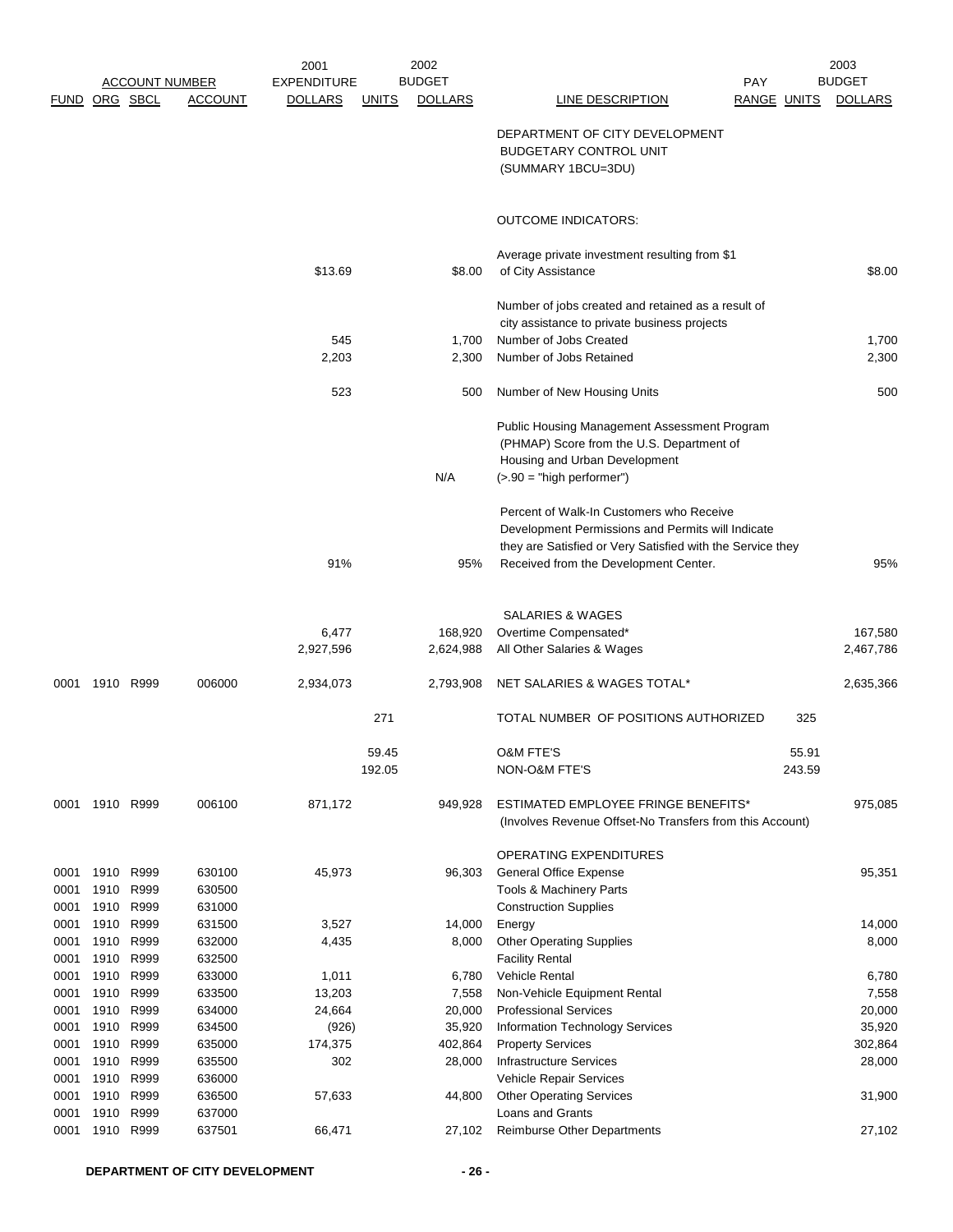|             |      |                       |                | 2001               |              | 2002           |                                                     |             | 2003           |
|-------------|------|-----------------------|----------------|--------------------|--------------|----------------|-----------------------------------------------------|-------------|----------------|
|             |      | <b>ACCOUNT NUMBER</b> |                | <b>EXPENDITURE</b> |              | <b>BUDGET</b>  |                                                     | <b>PAY</b>  | <b>BUDGET</b>  |
| <b>FUND</b> | ORG  | SBCL                  | <b>ACCOUNT</b> | <b>DOLLARS</b>     | <b>UNITS</b> | <b>DOLLARS</b> | LINE DESCRIPTION                                    | RANGE UNITS | <b>DOLLARS</b> |
|             |      |                       |                |                    |              |                |                                                     |             |                |
| 0001        |      | 1910 R999             | 006300         | 390,668            |              | 691.327        | OPERATING EXPENDITURES TOTAL*                       |             | 577,475        |
| 0001        | 1910 | R999                  | 006800         |                    |              |                | <b>EQUIPMENT PURCHASES TOTAL*</b>                   |             |                |
|             |      |                       |                | 114,070            |              | 102.900        | SPECIAL FUNDS TOTAL                                 |             | 102,900        |
|             |      |                       |                |                    |              |                | DEPARTMENT OF CITY DEVELOPMENT                      |             |                |
|             |      |                       |                | 4,309,983          |              | 4,538,063      | <b>BUDGETARY CONTROL UNIT TOTAL</b><br>$(1BCU=3DU)$ |             | 4,290,826      |
|             |      |                       |                |                    |              |                |                                                     |             |                |
|             |      |                       |                | 109,663            |              | 107.010        | TOTAL DIRECT LABOR HOUR ALLOCATION                  |             | 100,638        |
|             |      |                       |                |                    |              |                | *Appropriation Control Account                      |             |                |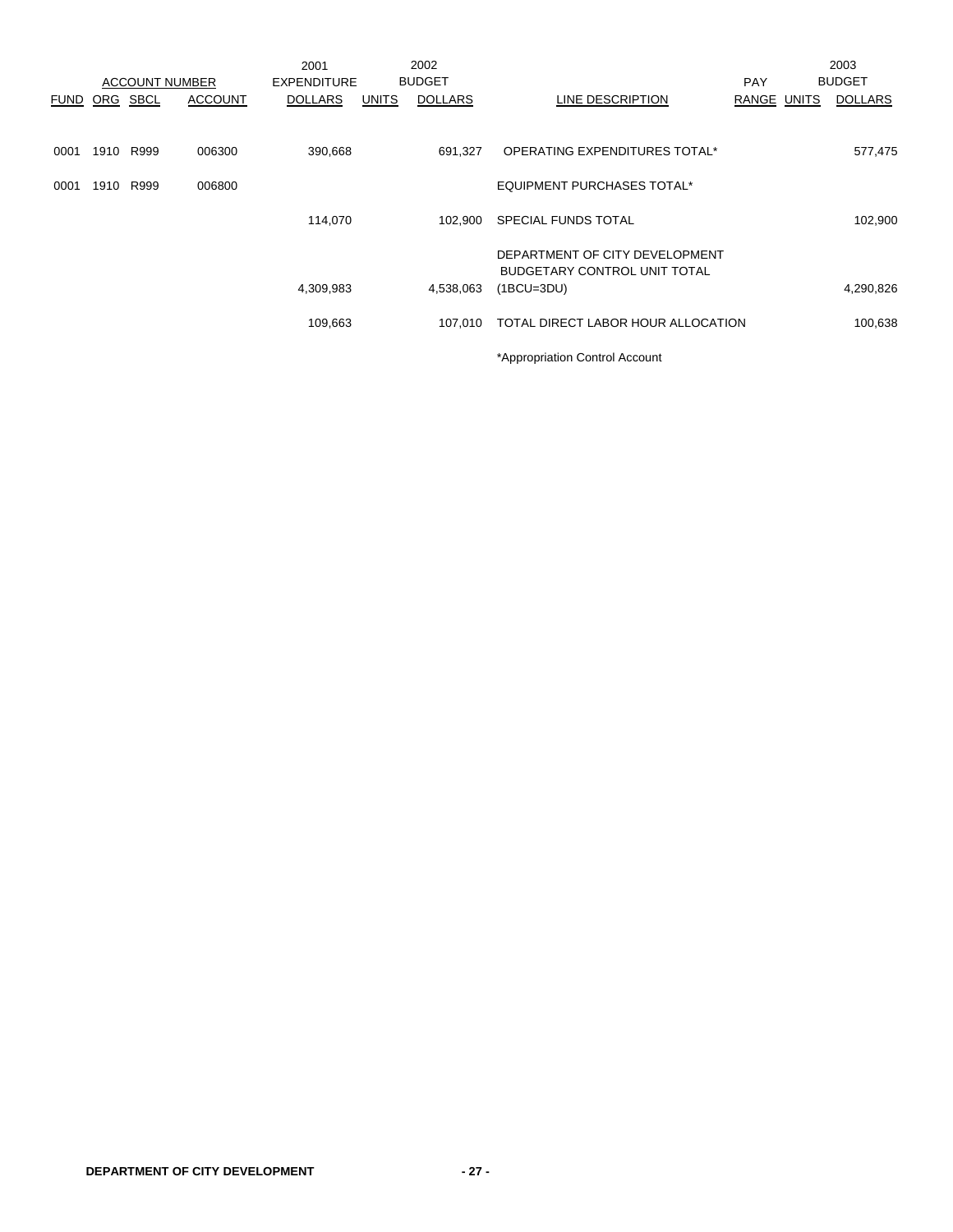|               | <b>ACCOUNT NUMBER</b> |                | 2001<br>EXPENDITURE |              | 2002<br><b>BUDGET</b> |                                        | <b>PAY</b>  | 2003<br><b>BUDGET</b> |
|---------------|-----------------------|----------------|---------------------|--------------|-----------------------|----------------------------------------|-------------|-----------------------|
| FUND ORG SBCL |                       | <b>ACCOUNT</b> | <b>DOLLARS</b>      | <b>UNITS</b> | <b>DOLLARS</b>        | LINE DESCRIPTION                       | RANGE UNITS | <b>DOLLARS</b>        |
|               |                       |                |                     |              |                       | DEPARTMENT OF CITY DEVELOPMENT-        |             |                       |
|               |                       |                |                     |              |                       | <b>GENERAL MANAGEMENT &amp; POLICY</b> |             |                       |
|               |                       |                |                     |              |                       | DEVELOPMENT DECISION UNIT              |             |                       |

### SALARIES & WAGES

|        |                 | OFFICE OF THE COMMISSIONER                                         |     |   |         |
|--------|-----------------|--------------------------------------------------------------------|-----|---|---------|
| 7      |                 | <b>Member Housing Authority</b>                                    | SP  | 7 |         |
| 7      |                 | Member Redevelopment Authority                                     | SP  | 7 |         |
| 1      | 126,800         | Commissioner-City Development (X)(Y)                               | 18  | 1 | 128,292 |
| 1      | 97,985          | Deputy Commissioner-City Develop.(Y)                               | 17  | 1 | 98,085  |
| 1      | 43,373          | Administrative Assistant IV                                        | 550 | 1 | 44,640  |
| 1      | 44,676          | Administrative Services Spec. (N)                                  | 1   | 1 | 44,676  |
| 1      | 55,726          | Econ. Development Policy Coord. (Y)                                | 9   | 1 | 55,782  |
| 1      | 43,890          | Econ. Development & Media Specialist (Y)                           | 6   | 1 | 46,333  |
|        |                 | ECONOMIC DEVELOPMENT DIVISION                                      |     |   |         |
| 1      | 29,601          | Administrative Assistant I                                         | 435 | 1 | 29,601  |
| 1      | 35,983          | <b>Credit Services Specialist</b>                                  | 1   | 1 | 38,296  |
|        |                 | ECONOMIC DEVELOPMENT-REDEVELOPMENT                                 |     |   |         |
|        |                 | & SPECIAL PROJECTS SECTION                                         |     |   |         |
| 1      | 74,419          | Redevel. & Special Projects Mgr. (X)(Y)                            | 9   | 1 | 72,251  |
| 1      | 69,791          | Land Development Officer (Y)                                       | 8   |   |         |
| 1      | 51,507          | Economic Development Specialist (X)(Y)                             | 6   | 1 | 53,106  |
|        |                 | MILWAUKEE ECONOMIC DEVELOPMENT                                     |     |   |         |
|        |                 | <b>CORPORATION (MEDC)</b>                                          |     |   |         |
| 1      | 116,309         | MEDC Director (X)(Y)                                               | 16  | 1 | 112,921 |
| 1      | 61,451          | Neighborhood Devel. Specialist (X)(Y)                              | 6   | 1 | 59,661  |
|        |                 | <b>MARKETING &amp; CIVIC DEVELOPMENT</b><br><b>SERVICES OFFICE</b> |     |   |         |
| 1      | 76,422          | Marketing Dev. Services Mgr. (Y)                                   | 11  | 1 | 76,500  |
| 1      | 39,740          | Marketing Program Coordinator (Y)                                  | 4   | 1 | 41,708  |
| 1      | 54,086          | <b>Graphics Coordinator</b>                                        | 4   | 1 | 52,511  |
| 1      | 47,604          | Videographer (Y)                                                   | 2   | 1 | 47,604  |
| 1      | 8,784           | Graduate Intern                                                    | 927 | 1 | 13,426  |
| 2      | 15,921          | College Intern                                                     | 910 | 2 | 17,576  |
|        |                 | URBAN DEVELOPMENT SECTION                                          |     |   |         |
| 1      | 84,553          | Urban Development Manager (Y)                                      | 11  | 1 | 82,090  |
| 1      | 74,419          | Neighborhood Development - Mgr. (X) (Y)                            | 9   | 1 | 72,251  |
| 1      | 82,983          | Econ. Development Marketing Mgr. (Y)                               | 9   | 1 | 80,566  |
| 1      | 65,496          | Small Business Development Officer (Y)                             | 7   | 1 | 63,588  |
| 1      | 47,382          | Economic Development Spec. (X) (Y)                                 | 6   | 1 | 48,853  |
| 1      | 54,886          | Economic Development Spec. (Y)                                     | 6   | 1 | 54,941  |
|        |                 |                                                                    | 927 | 1 | 13,426  |
| 1<br>1 | 15,262<br>7,137 | Graduate Intern (0.5 FTE)<br>College Intern (0.5 FTE)              | 910 | 1 | 8,788   |
|        |                 |                                                                    |     |   |         |
|        |                 | REAL ESTATE & PROPERTY MANAGEMENT<br><b>SECTION</b>                |     |   |         |
| 1      | 50,015          | Program Manager (Y)                                                | 6   | 1 | 51,568  |
| 1      | 42,528          | Real Estate Analyst (A)(X)(Y)                                      | 2   | 1 | 43,848  |
| 1      | 37,817          | Property Manager (X)(Y)                                            | 546 | 1 | 37,844  |
| 1      | 34,183          | <b>Office Assistant IV</b>                                         | 445 | 1 | 34,183  |
| 1      | 24,928          | <b>Office Assistant II</b>                                         | 410 | 1 | 26,153  |
|        |                 |                                                                    |     |   |         |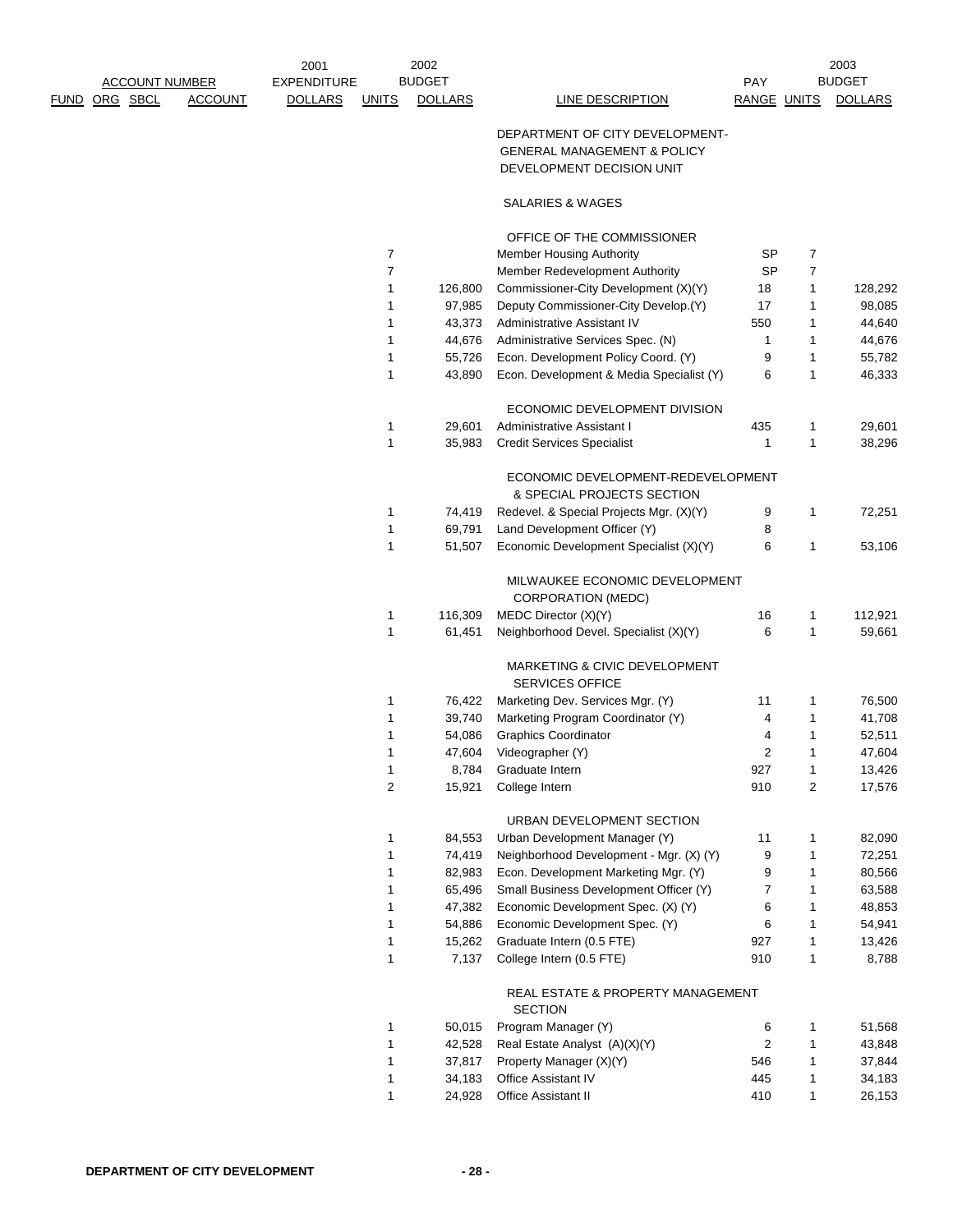|      |           | <b>ACCOUNT NUMBER</b> |                | 2001<br><b>EXPENDITURE</b> |                  | 2002<br><b>BUDGET</b> |                                                    | PAY         |                | 2003<br><b>BUDGET</b> |
|------|-----------|-----------------------|----------------|----------------------------|------------------|-----------------------|----------------------------------------------------|-------------|----------------|-----------------------|
| FUND |           | ORG SBCL              | <b>ACCOUNT</b> | <b>DOLLARS</b>             | <b>UNITS</b>     | <b>DOLLARS</b>        | <b>LINE DESCRIPTION</b>                            | RANGE UNITS |                | <b>DOLLARS</b>        |
|      |           |                       |                |                            |                  |                       |                                                    |             |                |                       |
|      |           |                       |                |                            | 1                | 53,609                | <b>REDEVELOPMENT</b><br>Real Estate Specialist (Y) | 6           | 1              | 53,728                |
|      |           |                       |                |                            | $\mathbf{1}$     | 53,332                | Real Estate Analyst-Senior (X)(Y)                  | 4           | 1              | 49,227                |
|      |           |                       |                |                            | 1                | 36,728                | Relocation Specialist III (X)(Y)                   | 540         | $\mathbf{1}$   | 38,069                |
|      |           |                       |                |                            | $\mathbf{1}$     | 38,069                | Database Specialist                                | 534         | $\mathbf{1}$   | 39,318                |
|      |           |                       |                |                            |                  |                       |                                                    |             |                |                       |
|      |           |                       |                |                            |                  |                       | ADMINISTRATION & CONTROL DIVISION                  |             |                |                       |
|      |           |                       |                |                            |                  |                       | <b>INFORMATION SYSTEMS SERVICES</b>                |             |                |                       |
|      |           |                       |                |                            | $\mathbf{1}$     | 69,687                | Business Systems Supervisor (Y)                    | 10          | 1              | 69,758                |
|      |           |                       |                |                            | 1                | 60,520                | Network Coordinator-Senior (Y)                     | 6           | $\mathbf{1}$   | 59,661                |
|      |           |                       |                |                            | 1                | 37,064                | Microcomputer Services Assistant                   | 460         | 1              | 37,063                |
|      |           |                       |                |                            | 1                | 45,978                | Geographic Information Specialist                  | 558         | 1              | 47,397                |
|      |           |                       |                |                            | 1                | 53,270                | Geographic Information Supervisor                  | 4           | 1              | 49,577                |
|      |           |                       |                |                            | $\sqrt{2}$       | 77,032                | Geographic Information Technician II               | 602         | $\overline{c}$ | 77,032                |
|      |           |                       |                |                            | $\mathbf{1}$     | 43,312                | Network Analyst Assistant                          | 596         | $\mathbf{1}$   | 44,969                |
|      |           |                       |                |                            |                  |                       | <b>BUDGET &amp; MANAGEMENT REPORTING</b>           |             |                |                       |
|      |           |                       |                |                            | 1                | 84,553                | Budget & Mgmt. Reporting Manager (Y)               | 11          | 1              | 82,090                |
|      |           |                       |                |                            | $\mathbf{1}$     | 57,658                | Program Monitor (Y)                                | 5           | 1              | 55,979                |
|      |           |                       |                |                            |                  |                       | <b>GENERAL ACCOUNTING</b>                          |             |                |                       |
|      |           |                       |                |                            | 1                | 54,086                | Management Accountant - Senior (Y)                 | 4           | 1              | 52,511                |
|      |           |                       |                |                            | 6                | 210,004               | Accounting Assistant II (E)                        | 445         | 5              | 176,675               |
|      |           |                       |                |                            | $\mathbf{1}$     | 32,543                | Personnel Payroll Assistant II (E)                 | 445         | 1              | 33,413                |
|      |           |                       |                |                            | $\mathbf{1}$     | 69,792                | Accounting Mgr. - City Development (Y)             | 8           | 1              | 67,759                |
|      |           |                       |                |                            |                  |                       | ADMINISTRATIVE SERVICES                            |             |                |                       |
|      |           |                       |                |                            | 1                | 33,378                | <b>Delivery Driver</b>                             | 335         | 1              | 33,379                |
|      |           |                       |                |                            | $\mathbf{1}$     | 31,199                | <b>Communications Assistant I</b>                  | 415         | 1              | 31,198                |
|      |           |                       |                |                            | $\boldsymbol{2}$ | 60,926                | <b>Office Assistant III</b>                        | 425         | 1              | 30,245                |
|      |           |                       |                |                            | $\mathbf{1}$     | 24,819                | <b>Office Assistant II</b>                         | 410         | $\overline{c}$ | 49,856                |
|      |           |                       |                |                            |                  |                       | PERSONNEL                                          |             |                |                       |
|      |           |                       |                |                            | 1                | 50,627                | <b>DCD Personnel Officer</b>                       | 7           | 1              | 46,785                |
|      |           |                       |                |                            | $\mathbf{1}$     | 35,866                | Personnel Payroll Assistant III                    | 460         | $\mathbf{1}$   | 37,064                |
|      |           |                       |                |                            |                  |                       | <b>PURCHASING</b>                                  |             |                |                       |
|      |           |                       |                |                            | 1                | 37,854                | Purchasing Agent - Senior (Y)                      | 4           | 1              | 39,029                |
|      |           |                       |                |                            | 1                | 37,257                | Program Assistant II                               | 530         | $\mathbf{1}$   | 38,527                |
|      |           |                       |                |                            |                  |                       | <b>AUXILIARY POSITIONS</b>                         |             |                |                       |
|      |           |                       |                |                            | $\mathbf{1}$     |                       | <b>Real Estate Specialist</b>                      | 6           | 1              |                       |
|      |           |                       |                |                            | 1                |                       | Real Estate Analyst - Senior                       | 4           | 1              |                       |
|      |           |                       |                | 1,068,121                  | 81               | 3,104,820             | <b>Total Before Adjustments</b>                    |             | 79             | 2,991,377             |
|      |           |                       |                |                            |                  |                       | Salary & Wage Rate Change                          |             |                |                       |
|      |           |                       |                | 4,187                      |                  |                       | Overtime Compensated                               |             |                |                       |
|      |           |                       |                |                            |                  |                       | Personnel Cost Adjustment<br>Other                 |             |                |                       |
|      |           |                       |                | 1,072,308                  |                  | 3,104,820             | Gross Salaries & Wages Total                       |             |                | 2,991,377             |
|      |           |                       |                |                            |                  | (1,061,431)           | Reimbursable Services Deduction                    |             |                | (981, 609)            |
|      |           |                       |                |                            |                  | (280, 238)            | Capital Improvements Deduction                     |             |                | (323, 911)            |
|      |           |                       |                |                            |                  |                       | (793,912) Grants & Aids Deduction                  |             |                | (793, 772)            |
| 0001 | 1911 R999 |                       | 006000         | 1,072,308                  |                  | 969,239               | NET SALARIES & WAGES TOTAL                         |             |                | 892,085               |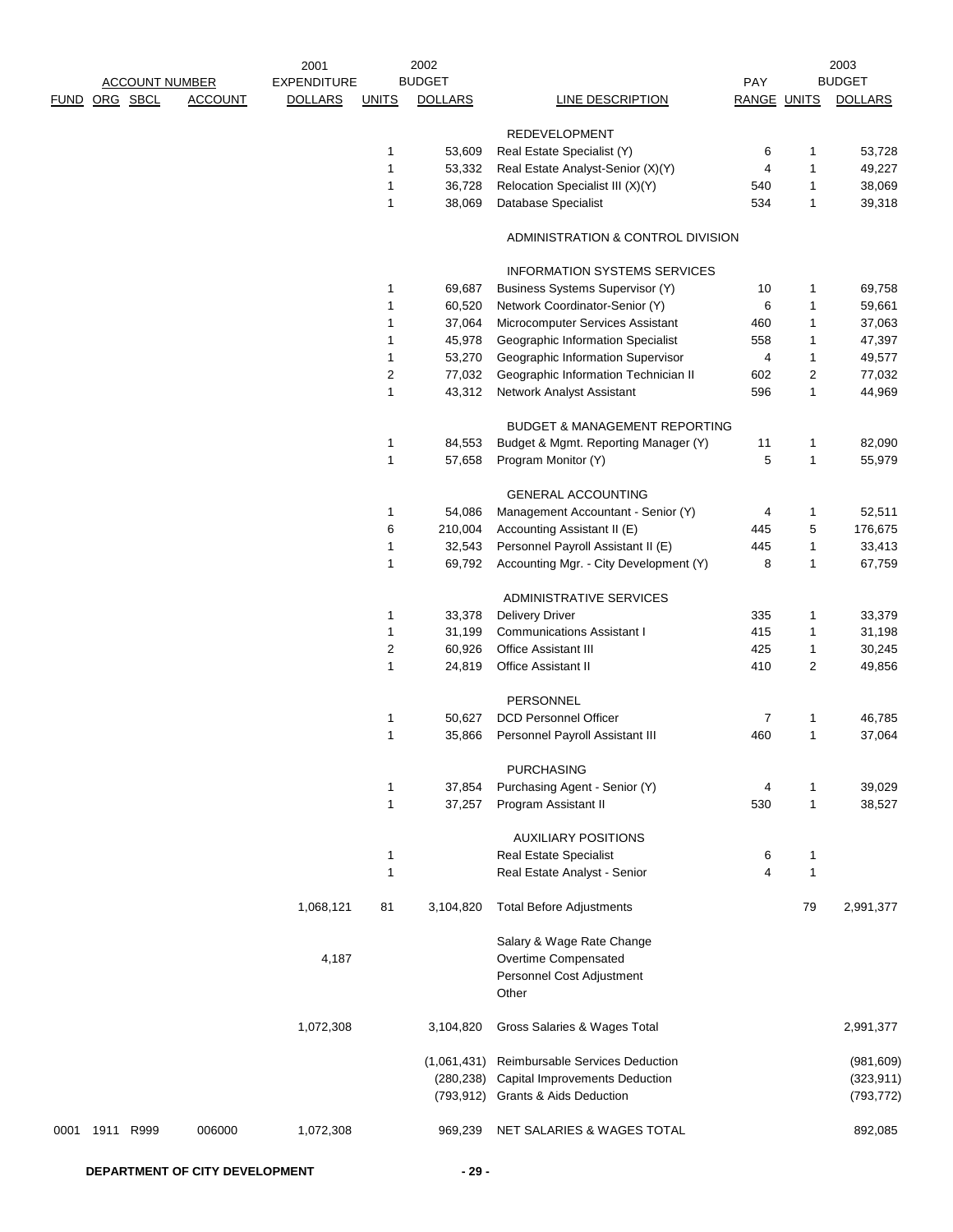|               |                |      |                       | 2001               |              | 2002           |                                                                                                                                           |                    | 2003           |
|---------------|----------------|------|-----------------------|--------------------|--------------|----------------|-------------------------------------------------------------------------------------------------------------------------------------------|--------------------|----------------|
|               |                |      | <b>ACCOUNT NUMBER</b> | <b>EXPENDITURE</b> |              | <b>BUDGET</b>  |                                                                                                                                           | <b>PAY</b>         | <b>BUDGET</b>  |
| FUND ORG SBCL |                |      | <b>ACCOUNT</b>        | <b>DOLLARS</b>     | <u>UNITS</u> | <b>DOLLARS</b> | <b>LINE DESCRIPTION</b>                                                                                                                   | <b>RANGE UNITS</b> | <b>DOLLARS</b> |
|               |                |      |                       |                    |              |                |                                                                                                                                           |                    |                |
|               |                |      |                       |                    | 15.67        |                | <b>O&amp;M FTE'S</b>                                                                                                                      | 14.50              |                |
|               |                |      |                       |                    | 46.83        |                | NON-O&M FTE'S                                                                                                                             | 46.00              |                |
|               |                |      |                       |                    |              |                | (A) Community Development positions authorized concurrently<br>with funding under the Community Development Act.                          |                    |                |
|               |                |      |                       |                    |              |                | (E) One position subject to the availability of Housing Asst.<br>Payments Programming Funding.                                            |                    |                |
|               |                |      |                       |                    |              |                | (N) Position to be studied upon vacation by Jean Laskowski.                                                                               |                    |                |
|               |                |      |                       |                    |              |                | (X) Private Auto Allowance May Be Paid Pursuant to Section<br>350-183 of the Milw. Code.                                                  |                    |                |
|               |                |      |                       |                    |              |                | (Y) Required to file a statement of economic interests in accordance with<br>the Milwaukee Code of Ordinances Chapter 303-Code of Ethics. |                    |                |
| 0001          | 1911 R999      |      | 006100                | 309,840            |              | 329,541        | ESTIMATED EMPLOYEE FRINGE BENEFITS<br>(Involves Revenue Offset-No Transfers from this Account)                                            |                    | 330,071        |
|               |                |      |                       |                    |              |                | OPERATING EXPENDITURES                                                                                                                    |                    |                |
| 0001          | 1911           | R999 | 630100                | 19,823             |              | 24,310         | <b>General Office Expense</b>                                                                                                             |                    | 23,358         |
| 0001          | 1911           | R999 | 630500                |                    |              |                | Tools & Machinery Parts                                                                                                                   |                    |                |
| 0001          | 1911           | R999 | 631000                |                    |              |                | <b>Construction Supplies</b>                                                                                                              |                    |                |
| 0001          | 1911           | R999 | 631500                | 3,527              |              | 14,000         | Energy                                                                                                                                    |                    | 14,000         |
| 0001          | 1911           | R999 | 632000                | 4,406              |              | 2,250          | <b>Other Operating Supplies</b>                                                                                                           |                    | 2,250          |
| 0001          | 1911           | R999 | 632500                |                    |              |                | <b>Facility Rental</b>                                                                                                                    |                    |                |
| 0001          | 1911           | R999 | 633000                | 671                |              | 5,780          | <b>Vehicle Rental</b>                                                                                                                     |                    | 5,780          |
| 0001          | 1911           | R999 | 633500                | 6,008              |              | 3,058          | Non-Vehicle Equipment Rental                                                                                                              |                    | 3,058          |
| 0001          | 1911           | R999 | 634000                | 21,184             |              | 5,000          | <b>Professional Services</b>                                                                                                              |                    | 5,000          |
| 0001          | 1911           | R999 | 634500                | (926)              |              |                | Information Technology Services                                                                                                           |                    |                |
| 0001          | 1911           | R999 | 635000                | 173,695            |              | 386,348        | <b>Property Services</b>                                                                                                                  |                    | 286,348        |
| 0001          | 1911           | R999 | 635500                | 302                |              | 28,000         | Infrastructure Services                                                                                                                   |                    | 28,000         |
| 0001          | 1911           | R999 | 636000                |                    |              |                | <b>Vehicle Repair Services</b>                                                                                                            |                    |                |
| 0001          | 1911           | R999 | 636500                | 48,153             |              | 18,800         | <b>Other Operating Services</b>                                                                                                           |                    | 11,900         |
| 0001          | 1911           | R999 | 637000                |                    |              |                | Loans and Grants                                                                                                                          |                    |                |
| 0001          | 1911           | R999 | 637501                | 53,938             |              | 12,102         | <b>Reimburse Other Departments</b>                                                                                                        |                    | 12,102         |
| 0001          | 1911           | R999 | 006300                | 330,781            |              | 499,648        | OPERATING EXPENDITURES TOTAL                                                                                                              |                    | 391,796        |
|               |                |      |                       |                    |              |                | <b>EQUIPMENT PURCHASES</b>                                                                                                                |                    |                |
|               |                |      |                       |                    |              |                | <b>Additional Equipment</b>                                                                                                               |                    |                |
|               |                |      |                       |                    |              |                | Subtotal - Additional Equipment                                                                                                           |                    |                |
|               |                |      |                       |                    |              |                | <b>Replacement Equipment</b>                                                                                                              |                    |                |
|               |                |      |                       |                    |              |                | Subtotal - Replacement Equipment                                                                                                          |                    |                |
| 0001          | 1911           | R999 | 006800                |                    |              |                | EQUIPMENT PURCHASES TOTAL                                                                                                                 |                    |                |
|               |                |      |                       |                    |              |                |                                                                                                                                           |                    |                |
|               | 0001 1911 R194 |      | 006300                | 85,334             |              | 102,900        | <b>SPECIAL FUNDS</b><br>Economic Development Marketing*                                                                                   |                    | 102,900        |
|               |                |      |                       |                    |              |                |                                                                                                                                           |                    |                |
|               |                |      |                       | 85,334             |              | 102,900        | SPECIAL FUNDS TOTAL                                                                                                                       |                    | 102,900        |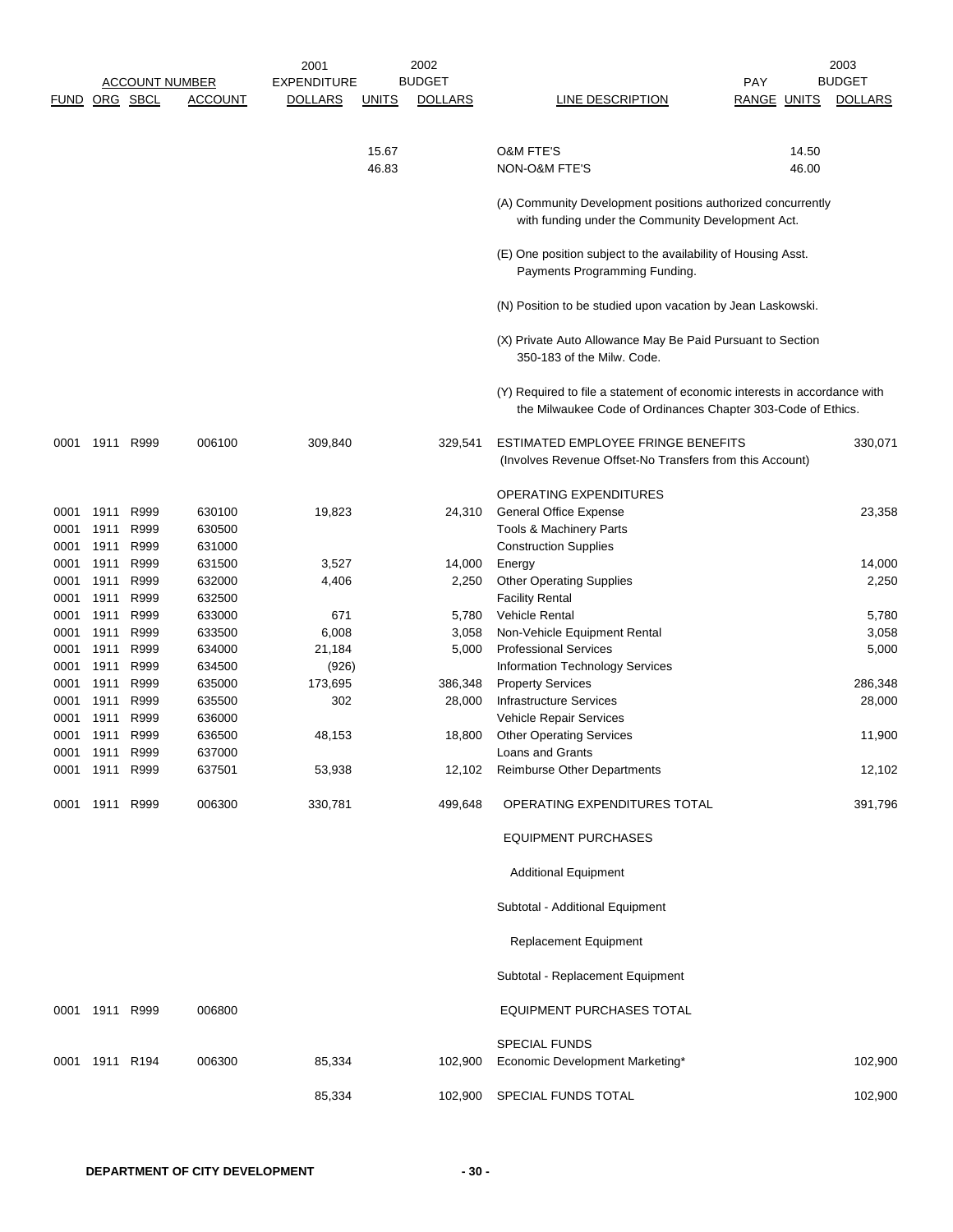|             |      |                       |                | 2001               |              | 2002           |                                                |             |       | 2003           |
|-------------|------|-----------------------|----------------|--------------------|--------------|----------------|------------------------------------------------|-------------|-------|----------------|
|             |      | <b>ACCOUNT NUMBER</b> |                | <b>EXPENDITURE</b> |              | <b>BUDGET</b>  |                                                | PAY         |       | <b>BUDGET</b>  |
| <b>FUND</b> |      | ORG SBCL              | <b>ACCOUNT</b> | <b>DOLLARS</b>     | <b>UNITS</b> | <b>DOLLARS</b> | LINE DESCRIPTION                               | RANGE UNITS |       | <b>DOLLARS</b> |
|             |      |                       |                |                    |              |                | DEPARTMENT OF CITY DEVELOPMENT-                |             |       |                |
|             |      |                       |                |                    |              |                | <b>GENERAL MANAGEMENT &amp; POLICY</b>         |             |       |                |
|             |      |                       |                | 1,798,263          |              | 1,901,328      | DEVELOPMENT DECISION UNIT TOTAL                |             |       | 1,716,852      |
|             |      |                       |                |                    |              |                | *Appropriation Control Account                 |             |       |                |
|             |      |                       |                |                    |              |                |                                                |             |       |                |
|             |      |                       |                |                    |              |                | PROGRAM RESULT MEASURES/                       |             |       |                |
|             |      |                       |                | <b>UNITS</b>       | $\%$         | <b>UNITS</b>   | INTERNAL MANAGEMENT INDICATORS:                |             | $\%$  | <b>UNITS</b>   |
|             |      |                       |                |                    |              |                | Dollars of Private Investment in Job-creating  |             |       |                |
| 0001        |      | 1911 5700             | P19103         | 220,381,924 111.1  |              | 100,000,000    | Projects Assisted by the City                  |             | 100.0 | 100,000,000    |
|             |      |                       |                |                    |              |                | Dollars of City Investment in Neighborhood-    |             |       |                |
| 0001        | 1911 | 5700                  | P19104         | 9,580,935 116.7    |              | 7,000,000      | based Businesses.                              |             | 100.0 | 7,000,000      |
|             |      |                       |                |                    |              |                | Dollars of Private Investment for Every \$1 of |             |       |                |
| 0001        | 1911 | 5700                  | P19105         | 13.69              | 100.0        | 8.00           | Public Investment                              |             | 100.0 | 8.00           |
|             |      |                       |                |                    |              |                | No. of Businesses Certified in Development     |             |       |                |
| 0001        | 1911 | 5700                  | P19106         |                    | 2 100.0      | 5              | Zone                                           |             | 60.0  | 3              |
|             |      |                       |                |                    |              |                | Housing Investment                             |             |       |                |
| 0001        | 1911 | 5800                  | P19107         | 443                | 117.6        | 500            | No. of Property Sales                          |             | 100.0 | 500            |
| 0001        | 1911 | 5800                  | P19108         | 428                | 150.0        | 450            | No. of Tax Deeds Processed                     |             | 94.4  | 425            |
|             |      |                       |                |                    |              |                | Management & Administration                    |             |       |                |
| 0001        | 1911 | 0200                  |                | 8,312 100.0        |              | 8,500          | Est. Direct Labor Hours (P)                    |             | 100.0 | 8,500          |
|             |      |                       |                |                    |              |                |                                                |             |       |                |
|             |      |                       |                | 29,363             |              | 28,206         | DIRECT LABOR HOUR ALLOCATION                   |             |       | 26,100         |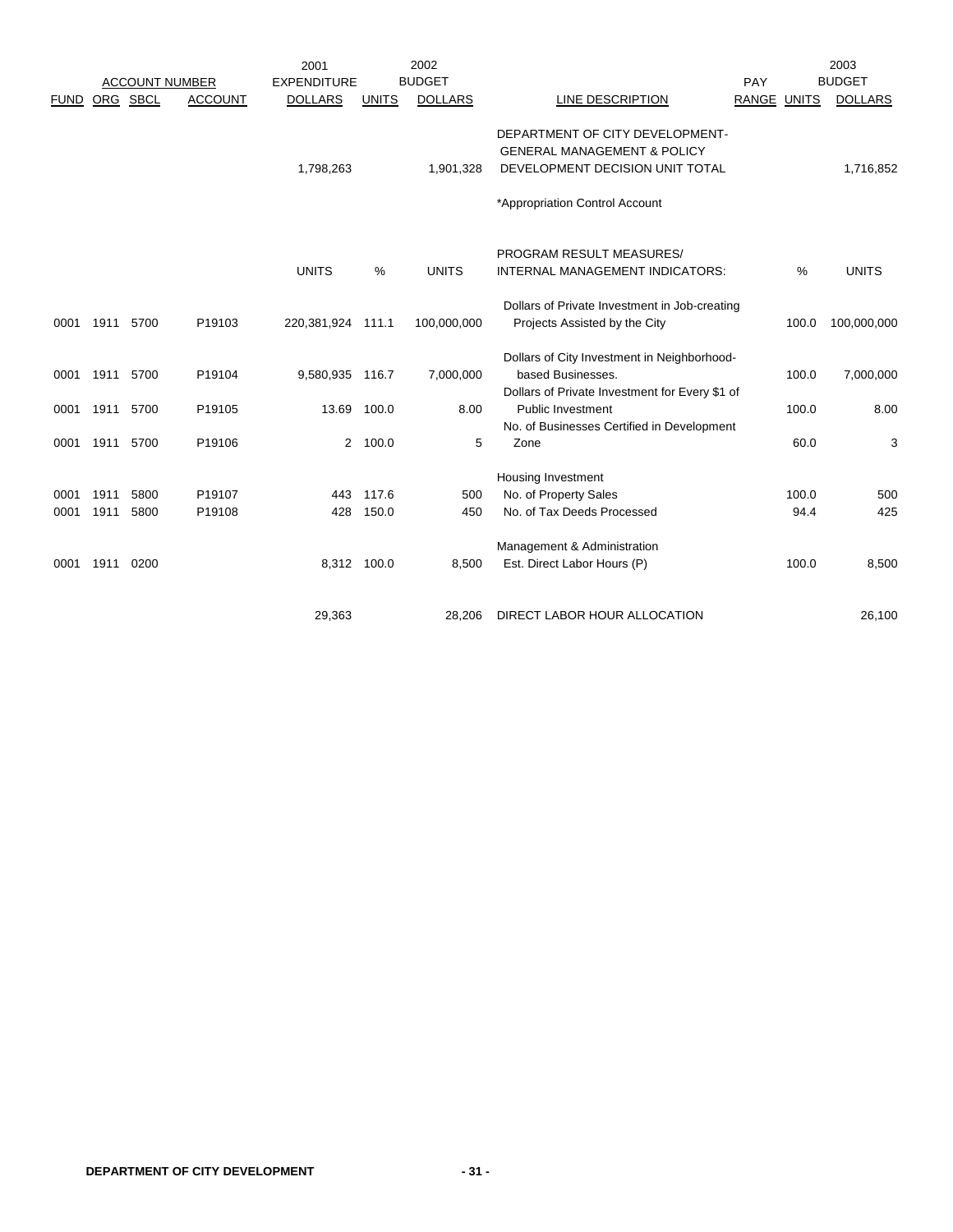| FUND | ORG SBCL | <b>ACCOUNT NUMBER</b><br><b>ACCOUNT</b> | 2001<br><b>EXPENDITURE</b><br><b>DOLLARS</b> | UNITS | 2002<br><b>BUDGET</b><br><b>DOLLARS</b> | LINE DESCRIPTION                                                                   | PAY<br>RANGE UNITS |              | 2003<br><b>BUDGET</b><br><b>DOLLARS</b> |  |
|------|----------|-----------------------------------------|----------------------------------------------|-------|-----------------------------------------|------------------------------------------------------------------------------------|--------------------|--------------|-----------------------------------------|--|
|      |          |                                         |                                              |       |                                         |                                                                                    |                    |              |                                         |  |
|      |          |                                         |                                              |       |                                         | DEPARTMENT OF CITY DEVELOPMENT-<br>PUBLIC HOUSING PROGRAMS<br><b>DECISION UNIT</b> |                    |              |                                         |  |
|      |          |                                         |                                              |       |                                         | <b>SALARIES &amp; WAGES</b>                                                        |                    |              |                                         |  |
|      |          |                                         |                                              |       |                                         | <b>HOUSING MANAGEMENT DIVISION</b>                                                 |                    |              |                                         |  |
|      |          |                                         |                                              | 1     | 81,419                                  | Housing Management Director (X)(Y)                                                 | 15                 | 1            | 81,503                                  |  |
|      |          |                                         |                                              | 1     | 90,107                                  | Housing Operations Manager (X) (Y)                                                 | 12                 | 1            | 87,483                                  |  |
|      |          |                                         |                                              | 1     | 29,601                                  | Administrative Assistant I                                                         | 435                | 1            | 29,601                                  |  |
|      |          |                                         |                                              |       |                                         | <b>FAMILY HOUSING UNIT</b>                                                         |                    |              |                                         |  |
|      |          |                                         |                                              | 4     | 211,443                                 | Housing Manager III (X)(Y)                                                         | 5                  | 3            | 111,958                                 |  |
|      |          |                                         |                                              | 3     | 146,805                                 | Housing Manager II (X)(Y)                                                          | 4                  | 3            | 152,490                                 |  |
|      |          |                                         |                                              | 2     | 76,882                                  | Lead Housing Maint. Mechanic (X)                                                   | 255                | 3            | 113,790                                 |  |
|      |          |                                         |                                              | 11    | 353,331                                 | Custodial Worker II-City Laborer                                                   | 215                | 14           | 439,420                                 |  |
|      |          |                                         |                                              | 17    | 618,073                                 | Building Maintenance Mechanic II (X)                                               | 248                | 21           | 691,056                                 |  |
|      |          |                                         |                                              | 1     | 37,064                                  | Office Coordinator (X)                                                             | 460                | $\mathbf{1}$ | 37,063                                  |  |
|      |          |                                         |                                              | 9     | 296,072                                 | Office Assistant IV                                                                | 445                | 10           | 327,572                                 |  |
|      |          |                                         |                                              |       |                                         | <b>HILLSIDE URD SITE</b>                                                           |                    |              |                                         |  |
|      |          |                                         |                                              | 2     | 65,332                                  | Custodial Worker II-City Laborer                                                   | 215                |              |                                         |  |
|      |          |                                         |                                              | 5     | 171,921                                 | <b>Building Maintenance Mechanic II</b>                                            | 248                |              |                                         |  |
|      |          |                                         |                                              | 1     | 34,183                                  | Office Assistant IV                                                                | 445                |              |                                         |  |
|      |          |                                         |                                              |       |                                         | Accounting Assistant II                                                            | 445                |              |                                         |  |
|      |          |                                         |                                              |       |                                         | ELDERLY & DISABLED HOUSING                                                         |                    |              |                                         |  |
|      |          |                                         |                                              | 1     | 57,658                                  | Housing Manager III (X)(Y)                                                         | 5                  | $\mathbf{1}$ | 55,979                                  |  |
|      |          |                                         |                                              |       |                                         |                                                                                    |                    |              |                                         |  |

|                | 01,000  | 100                                                    |     |                | $\cup$ , $\cup$ , $\cup$ |
|----------------|---------|--------------------------------------------------------|-----|----------------|--------------------------|
| 6              | 323,323 | Housing Manager II (X)(Y)                              | 4   | 6              | 301,169                  |
| 1              | 36,910  | Lead Housing Maint. Mechanic (X)                       | 255 |                |                          |
| 11             | 353,567 | Custodial Worker II-City Laborer                       | 215 | 12             | 385,610                  |
| 6              | 215,405 | Building Maintenance Mechanic II (X)                   | 248 | 6              | 217,668                  |
| 6              | 200,954 | <b>Building Maintenance Mechanic I</b>                 | 235 | 6              | 199,103                  |
| 1              | 33,070  | Office Coordinator (X)                                 | 460 | 1              |                          |
| 11             | 370,811 | <b>Office Assistant IV</b>                             | 445 | 12             | 399,836                  |
|                |         | <b>FIELD SUPPORT SERVICES</b>                          |     |                |                          |
| $\overline{2}$ | 75,580  | Heating & Ventilating Mechanic II                      | 252 | 2              | 76,048                   |
| 1              | 38,023  | Heating & Ventilating Mechanic III                     | 262 | $\mathbf{1}$   | 35,439                   |
| 5              | 180,824 | <b>Building Maintenance Mechanic II</b>                | 248 | $\overline{7}$ | 257,401                  |
|                |         | <b>COMMUNITY SERVICES</b>                              |     |                |                          |
| 1              | 32,615  | <b>Office Assistant III</b>                            | 435 | 1              | 29,601                   |
| 1              | 65,496  | Tenant Sel/ & Certification Mgr.                       | 7   | 1              | 46,785                   |
| 3              | 91,066  | <b>Office Assistant III</b>                            | 425 | 3              | 82,907                   |
|                |         | <b>AUXILIARY POSITIONS-</b><br>PUBLIC HOUSING          |     |                |                          |
| $\overline{2}$ | 84,671  | Housing Manager II (Y)                                 | 4   |                |                          |
| $\overline{2}$ | 62,458  | Custodial Worker II-City Laborer                       | 215 |                |                          |
| 2              | 73,820  | <b>Building Maintenance Mechanic II</b>                | 248 |                |                          |
|                |         | RENTAL ASSISTANCE PROGRAM-<br><b>SECTION 8 HOUSING</b> |     |                |                          |
| 1              | 56,652  | Section 8 Program Manager (B)(Y)                       | 10  | 1              | 55,001                   |

1 54,086 Administrative Specialist - Senior (B)(Y) 4 1 52,511 1 47,281 Rent Assistance Specialist III (B) 3 1 48,749 1 31,360 Office Assistant III (B) 425 1 31,360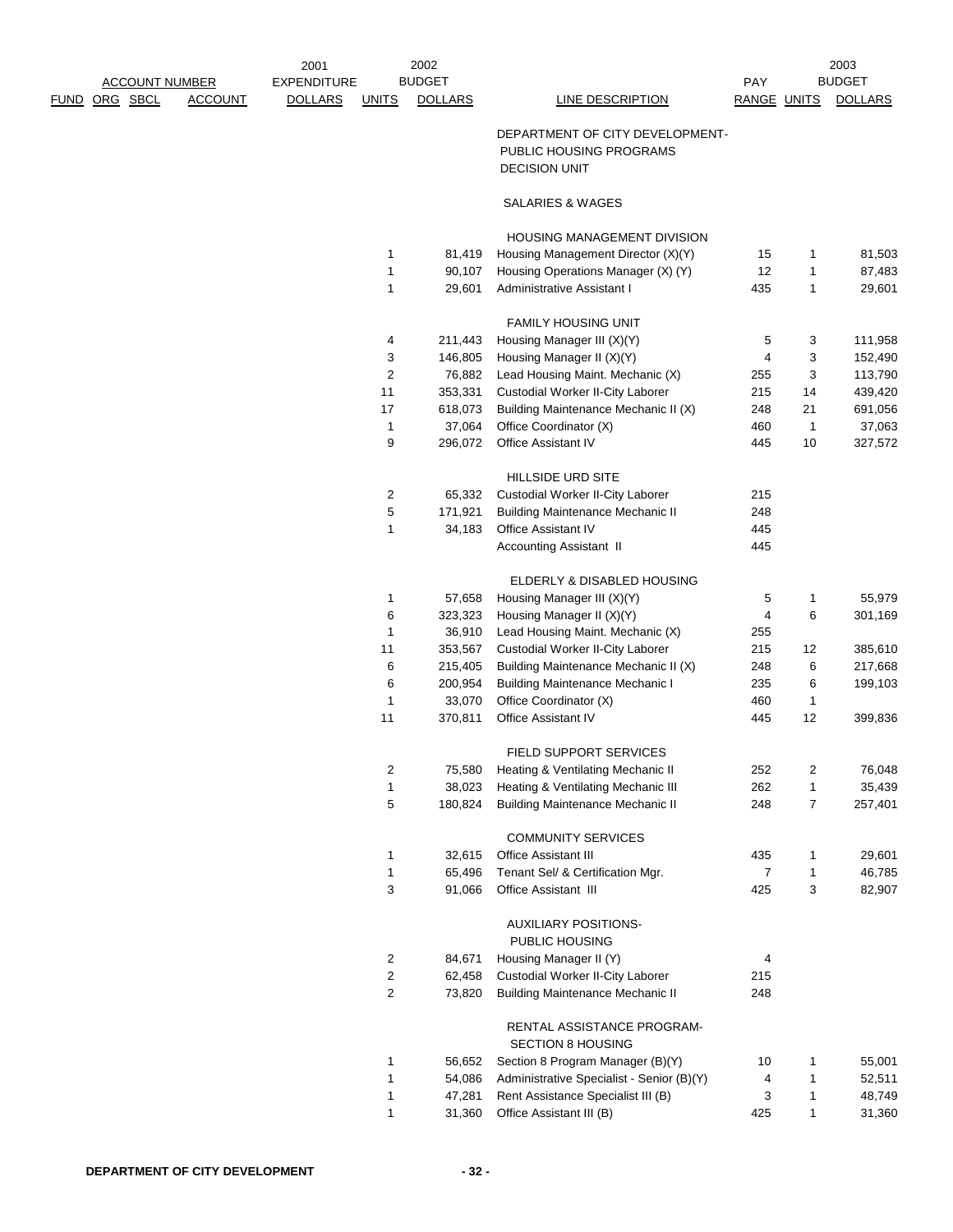|                                           |                | 2001                                 |              | 2002                            |                                                                         |                                |                                | 2003                            |
|-------------------------------------------|----------------|--------------------------------------|--------------|---------------------------------|-------------------------------------------------------------------------|--------------------------------|--------------------------------|---------------------------------|
| <b>ACCOUNT NUMBER</b><br>ORG SBCL<br>FUND | <b>ACCOUNT</b> | <b>EXPENDITURE</b><br><b>DOLLARS</b> | <b>UNITS</b> | <b>BUDGET</b><br><b>DOLLARS</b> | LINE DESCRIPTION                                                        | PAY<br><b>RANGE UNITS</b>      |                                | <b>BUDGET</b><br><b>DOLLARS</b> |
|                                           |                |                                      |              |                                 |                                                                         |                                |                                |                                 |
|                                           |                |                                      |              |                                 | LEASE & CONTRACT-SECTION 8                                              |                                |                                |                                 |
|                                           |                |                                      | 4            | 199,818                         | Rent Assistance Specialist III (B)(Y)                                   | 3                              | 4                              | 202,822                         |
|                                           |                |                                      | 2            | 88,588                          | Rent Assistance Inspector (X) (B)(Y)                                    | $\overline{c}$                 | $\overline{2}$                 | 91,337                          |
|                                           |                |                                      | 3            | 82,521                          | Office Assistant II (B)                                                 | 410                            | 3                              | 85,686                          |
|                                           |                |                                      |              |                                 | CERTIFICATION-SECTION 8                                                 |                                |                                |                                 |
|                                           |                |                                      | 1            | 57,523                          | Rent Assistance Supervisor (B)(Y)                                       | 5                              | $\mathbf{1}$                   | 55,979                          |
|                                           |                |                                      | 2            | 97,773                          | Rent Assistance Specialist III (B)(Y)                                   | 3                              | 3                              | 145,455                         |
|                                           |                |                                      | 1            | 28,347                          | Office Assistant III (B)                                                | 425                            | $\mathbf{1}$                   | 29,636                          |
|                                           |                |                                      | 1            | 23,127                          | Office Assistant II (B)                                                 | 410                            | 1                              | 24,928                          |
|                                           |                |                                      |              |                                 |                                                                         |                                |                                |                                 |
|                                           |                |                                      | 1            | 44,476                          | AUXILIARY POSITIONS-SECTION 8<br>Rent Assistance Specialist III (B) (Y) | 3                              |                                |                                 |
|                                           |                |                                      |              |                                 |                                                                         |                                |                                |                                 |
|                                           |                |                                      |              |                                 | NEIGHBORHOOD IMPROVEMENT DEVELOPMENT CORP.                              |                                |                                |                                 |
|                                           |                |                                      |              |                                 | Housing & Neigh. Dev. Mgr. (X) (Y)                                      | 13                             | 1                              | 87,607                          |
|                                           |                |                                      |              |                                 | Housing Production Manager (X) (Y)                                      | $\overline{7}$                 | 1                              | 46,953                          |
|                                           |                |                                      |              |                                 | Administrative Assistant I                                              | 435                            | 1                              | 32,615                          |
|                                           |                |                                      |              |                                 | <b>GRANT MANAGEMENT SECTION</b>                                         |                                |                                |                                 |
|                                           |                |                                      |              |                                 | Fiscal Officer (Y)                                                      | 6                              | 1                              | 63,671                          |
|                                           |                |                                      |              |                                 | Administrative Specialist Sr. (X) (Y)                                   | 4                              | $\mathbf{1}$                   | 42,346                          |
|                                           |                |                                      |              |                                 | Management Accountant-Sr. (X)                                           | 4                              | $\overline{2}$                 | 108,172                         |
|                                           |                |                                      |              |                                 | Management Accountant                                                   | $\overline{\mathbf{c}}$        | $\overline{2}$                 | 86,926                          |
|                                           |                |                                      |              |                                 | Management Accountant (.5FTE)                                           | $\boldsymbol{2}$               | $\overline{2}$                 | 34,374                          |
|                                           |                |                                      |              |                                 | <b>Accounting Assistant I</b>                                           | 435                            | $\mathbf{1}$                   | 32,615                          |
|                                           |                |                                      |              |                                 | <b>Office Assistant II</b>                                              | 410                            | 1                              | 26,884                          |
|                                           |                |                                      |              |                                 | <b>HOUSING REHABILITATION &amp; FINANCIAL</b><br>SERVICES SECTION       |                                |                                |                                 |
|                                           |                |                                      |              |                                 | Code Enforc Asst Supervisor (C) (X)                                     | 6                              | $\mathbf{1}$                   | 61,451                          |
|                                           |                |                                      |              |                                 | <b>HOUSING REHABILITATION</b>                                           |                                |                                |                                 |
|                                           |                |                                      |              |                                 | Housing Rehab Specialist-Sr. (X) (Y)                                    | 5                              | 10                             | 466,071                         |
|                                           |                |                                      |              |                                 | Housing Rehab Coordinator (C) (X)                                       | 5                              | $\mathbf{1}$                   | 41,871                          |
|                                           |                |                                      |              |                                 | Housing Rehab Specialist (X)                                            | 3                              | $\mathbf{1}$                   | 36,847                          |
|                                           |                |                                      |              |                                 | Administrative Specialist (X) (Y)                                       | $\overline{\mathbf{c}}$        | 1                              | 34,576                          |
|                                           |                |                                      |              |                                 | Housing Rehab Inspector (C) (X)                                         | 553                            | $\overline{2}$                 | 95,030                          |
|                                           |                |                                      |              |                                 | Office Assistant III                                                    | 425                            | $\mathbf{1}$                   | 29,236                          |
|                                           |                |                                      |              |                                 | <b>Office Assistant II</b>                                              | 410                            | $\overline{2}$                 | 50,466                          |
|                                           |                |                                      |              |                                 |                                                                         |                                |                                |                                 |
|                                           |                |                                      |              |                                 | <b>FINANCIAL SERVICES</b>                                               |                                |                                |                                 |
|                                           |                |                                      |              |                                 | Financial Serv. & Marketing Mgr. (X) (Y)                                | 7                              | 1                              | 47,568                          |
|                                           |                |                                      |              |                                 | Rental Rehab. Specialist (X) (Y)                                        | 5                              | 1                              | 57,658                          |
|                                           |                |                                      |              |                                 | Housing Program Supervisor                                              | 4                              | $\mathbf{1}$                   | 52,579                          |
|                                           |                |                                      |              |                                 | Administrative Specialist Sr. (C) (X)                                   | 4                              | 1                              | 38,757                          |
|                                           |                |                                      |              |                                 | <b>Housing Program Specialist</b>                                       | 3                              | 2                              | 81,428                          |
|                                           |                |                                      |              |                                 | Housing Program Specialist (X)                                          | 3                              | 1                              | 41,936                          |
|                                           |                |                                      |              |                                 | Administrative Specialist                                               | $\overline{\mathbf{c}}$        | 1                              | 47,604                          |
|                                           |                |                                      |              |                                 | Administrative Specialist (X) (Y)                                       | $\boldsymbol{2}$               | 1                              | 34,576                          |
|                                           |                |                                      |              |                                 | Loan Specialist<br>Office Assistant III                                 | $\overline{\mathbf{c}}$<br>425 | $\mathbf{1}$<br>$\overline{2}$ | 34,576                          |
|                                           |                |                                      |              |                                 | Office Assistant III (C)                                                | 425                            | 1                              | 57,424<br>30,404                |
|                                           |                |                                      |              |                                 |                                                                         |                                |                                |                                 |
|                                           |                |                                      |              |                                 | HOUSING PRODUCTION SECTION                                              |                                |                                |                                 |
|                                           |                |                                      |              |                                 | Community Hsg. & Preserv.-Mgr. (X)                                      | 6                              | $\mathbf{1}$                   | 61,451                          |
|                                           |                |                                      |              |                                 | Residential Rehab Supvr. (X) (Y)                                        | 6                              | $\mathbf{1}$                   | 61,451                          |
|                                           |                |                                      |              |                                 | Housing Rehab Spec-Sr. (X) (Y)                                          | 5                              | 3                              | 134,459                         |
|                                           |                |                                      |              |                                 | Administrative Specialist Senior (X) (Y)                                | 4                              | $\mathbf{1}$                   | 54,086                          |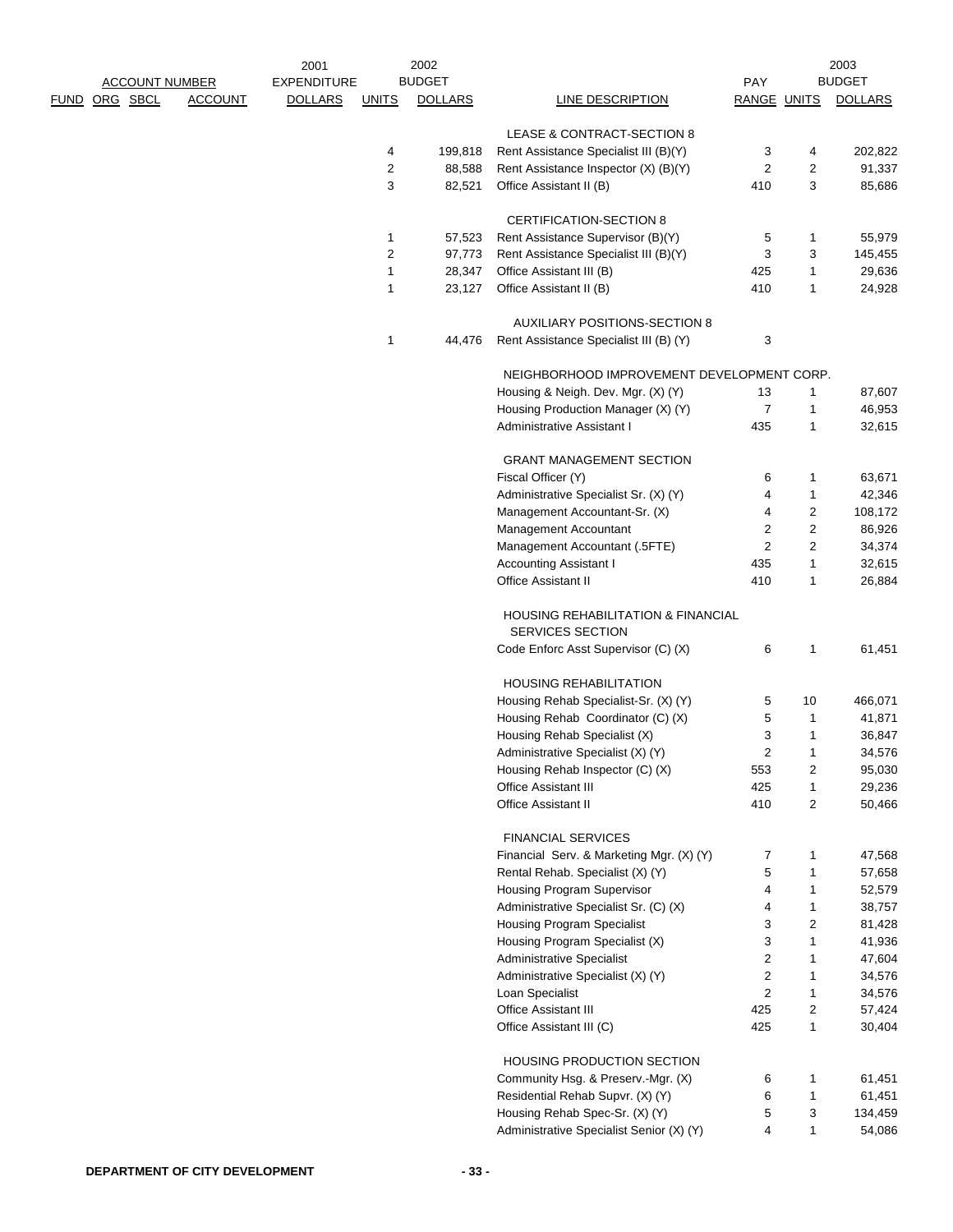|               |                |                   |                       | 2001               |              | 2002           |                                                                                                                                           |             |        | 2003           |
|---------------|----------------|-------------------|-----------------------|--------------------|--------------|----------------|-------------------------------------------------------------------------------------------------------------------------------------------|-------------|--------|----------------|
|               |                |                   | <b>ACCOUNT NUMBER</b> | <b>EXPENDITURE</b> |              | <b>BUDGET</b>  |                                                                                                                                           | <b>PAY</b>  |        | <b>BUDGET</b>  |
| FUND ORG SBCL |                |                   | <b>ACCOUNT</b>        | <b>DOLLARS</b>     | <b>UNITS</b> | <b>DOLLARS</b> | LINE DESCRIPTION                                                                                                                          | RANGE UNITS |        | <b>DOLLARS</b> |
|               |                |                   |                       |                    |              |                | <b>Office Assistant III</b>                                                                                                               | 425         | 1      | 28,712         |
|               |                |                   |                       |                    |              |                | TIN/RECEIVERSHIP SECTION                                                                                                                  |             |        |                |
|               |                |                   |                       |                    |              |                | Commercial & Res. Rehab. Mgr. (X) (Y)                                                                                                     | 9           | 1      | 52,423         |
|               |                |                   |                       |                    |              |                | Housing Rehab Specialist-Sr. (X) (Y)                                                                                                      | 5           | 4      | 230,632        |
|               |                |                   |                       |                    |              |                | Administrative Specialist Sr. (X)                                                                                                         | 4           | 1      | 39,280         |
|               |                |                   |                       |                    |              |                | Administrative Specialist-Sr.                                                                                                             | 4           | 1      | 39,280         |
|               |                |                   |                       |                    |              |                | <b>Accounting Assistant II</b>                                                                                                            | 445         | 1      | 32,615         |
|               |                |                   |                       |                    | 139          | 5,320,036      | Total Before Adjustments                                                                                                                  |             | 196    | 7,619,556      |
|               |                |                   |                       |                    |              |                | Salary & Wage Rate Change                                                                                                                 |             |        |                |
|               |                |                   |                       |                    |              | 168,920        | Overtime Compensated                                                                                                                      |             |        | 167,580        |
|               |                |                   |                       |                    |              |                | Personnel Cost Adjustment<br>Other                                                                                                        |             |        |                |
|               |                |                   |                       | 6,752              |              | 5,488,956      | Gross Salaries & Wages Total                                                                                                              |             |        | 7,787,136      |
|               |                |                   |                       |                    |              | (5,488,956)    | Reimbursable Services Deduction                                                                                                           |             |        | (7, 519, 623)  |
|               |                |                   |                       |                    |              |                | Capital Improvements Deduction                                                                                                            |             |        |                |
|               |                |                   |                       |                    |              |                | Grants & Aids Deduction                                                                                                                   |             |        | (267, 513)     |
| 0001          | 1912 R999      |                   | 006000                | 6,752              |              |                | NET SALARIES & WAGES TOTAL                                                                                                                |             |        |                |
|               |                |                   |                       |                    |              |                | <b>O&amp;M FTE'S</b>                                                                                                                      |             |        |                |
|               |                |                   |                       |                    | 139.00       |                | NON-O&M FTE'S                                                                                                                             |             | 190.00 |                |
|               |                |                   |                       |                    |              |                | (B) Housing Assistance Payments Program Positions<br>Authorized Concurrently with Section 8 Funding.                                      |             |        |                |
|               |                |                   |                       |                    |              |                | (C) To expire 12/31/03 unless CDA Program is extended.                                                                                    |             |        |                |
|               |                |                   |                       |                    |              |                | (X) Private Auto Allowance May Be Paid Pursuant to<br>Section 350-183 of the Milwaukee Code.                                              |             |        |                |
|               |                |                   |                       |                    |              |                | (Y) Required to file a statement of economic interests in accordance with<br>the Milwaukee Code of Ordinances Chapter 303-Code of Ethics. |             |        |                |
|               | 0001 1912 R999 |                   | 006100                | 23                 |              |                | ESTIMATED EMPLOYEE FRINGE BENEFITS<br>(Involves Revenue Offset-No Transfers from this Account)                                            |             |        |                |
|               |                |                   |                       |                    |              |                | OPERATING EXPENDITURES                                                                                                                    |             |        |                |
| 0001          | 1912           | R999              | 630100                | (25)               |              |                | <b>General Office Expense</b>                                                                                                             |             |        |                |
| 0001          | 1912           | R999              | 630500                |                    |              |                | Tools & Machinery Parts                                                                                                                   |             |        |                |
| 0001          |                | 1912 R999         | 631000                |                    |              |                | <b>Construction Supplies</b>                                                                                                              |             |        |                |
| 0001          | 1912           | R999              | 631500                |                    |              |                | Energy                                                                                                                                    |             |        |                |
| 0001          | 1912           | R999              | 632000                |                    |              |                | <b>Other Operating Supplies</b>                                                                                                           |             |        |                |
| 0001          |                | 1912 R999         | 632500                |                    |              |                | <b>Facility Rental</b>                                                                                                                    |             |        |                |
| 0001          | 1912           | R999              | 633000                | 238                |              |                | <b>Vehicle Rental</b>                                                                                                                     |             |        |                |
| 0001          |                | 1912 R999         | 633500                |                    |              |                | Non-Vehicle Equipment Rental                                                                                                              |             |        |                |
| 0001          |                | 1912 R999         | 634000                |                    |              |                | <b>Professional Services</b>                                                                                                              |             |        |                |
| 0001          | 1912           | R999              | 634500                |                    |              |                | Information Technology Services                                                                                                           |             |        |                |
| 0001          |                | 1912 R999         | 635000                |                    |              |                | <b>Property Services</b>                                                                                                                  |             |        |                |
| 0001          |                | 1912 R999         | 635500                |                    |              |                | <b>Infrastructure Services</b>                                                                                                            |             |        |                |
| 0001          | 1912           | R999              | 636000                |                    |              |                | Vehicle Repair Services                                                                                                                   |             |        |                |
| 0001<br>0001  | 1912           | R999<br>1912 R999 | 636500<br>637000      |                    |              |                | <b>Other Operating Services</b><br>Loans and Grants                                                                                       |             |        |                |
| 0001          |                | 1912 R999         | 637501                |                    |              |                | Reimburse Other Departments                                                                                                               |             |        |                |
|               |                |                   |                       |                    |              |                |                                                                                                                                           |             |        |                |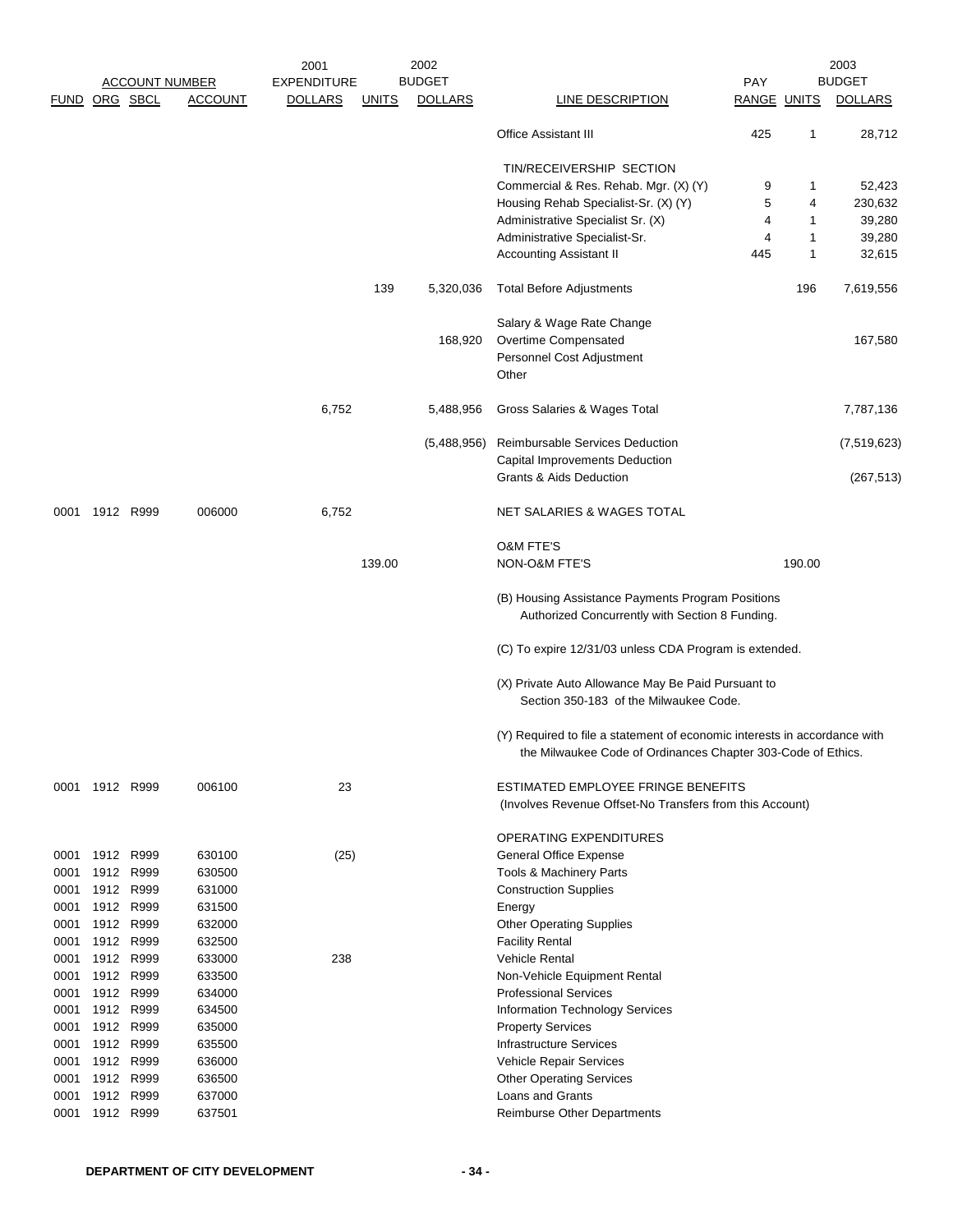|               |                |                       |                | 2001               |              | 2002           |                                                             |             |   | 2003           |
|---------------|----------------|-----------------------|----------------|--------------------|--------------|----------------|-------------------------------------------------------------|-------------|---|----------------|
|               |                | <b>ACCOUNT NUMBER</b> |                | <b>EXPENDITURE</b> |              | <b>BUDGET</b>  |                                                             | <b>PAY</b>  |   | <b>BUDGET</b>  |
| FUND ORG SBCL |                |                       | <b>ACCOUNT</b> | <b>DOLLARS</b>     | <b>UNITS</b> | <b>DOLLARS</b> | LINE DESCRIPTION                                            | RANGE UNITS |   | <b>DOLLARS</b> |
| 0001          | 1912 R999      |                       | 006300         | 213                |              |                | OPERATING EXPENDITURES TOTAL                                |             |   |                |
|               |                |                       |                |                    |              |                | <b>EQUIPMENT PURCHASES</b>                                  |             |   |                |
|               |                |                       |                |                    |              |                | <b>Additional Equipment</b>                                 |             |   |                |
|               |                |                       |                |                    |              |                | Subtotal - Additional Equipment                             |             |   |                |
|               |                |                       |                |                    |              |                | <b>Replacement Equipment</b>                                |             |   |                |
|               |                |                       |                |                    |              |                | Subtotal - Replacement Equipment                            |             |   |                |
|               | 0001 1912 R999 |                       | 006800         |                    |              |                | <b>EQUIPMENT PURCHASES TOTAL</b>                            |             |   |                |
|               |                |                       |                |                    |              |                | <b>SPECIAL FUNDS</b>                                        |             |   |                |
|               |                |                       |                |                    |              |                | <b>SPECIAL FUNDS TOTAL</b>                                  |             |   |                |
|               |                |                       |                |                    |              |                | DEPARTMENT OF CITY DEVELOPMENT-<br>PUBLIC HOUSING PROGRAMS  |             |   |                |
|               |                |                       |                | 6,988              |              |                | <b>DECISION UNIT TOTAL</b>                                  |             |   |                |
|               |                |                       |                | <b>UNITS</b>       | %            | <b>UNITS</b>   | PROGRAM RESULT MEASURES/<br>INTERNAL MANAGEMENT INDICATORS: |             | % | <b>UNITS</b>   |
|               |                |                       |                |                    |              |                |                                                             |             |   |                |

DIRECT LABOR HOUR ALLOCATION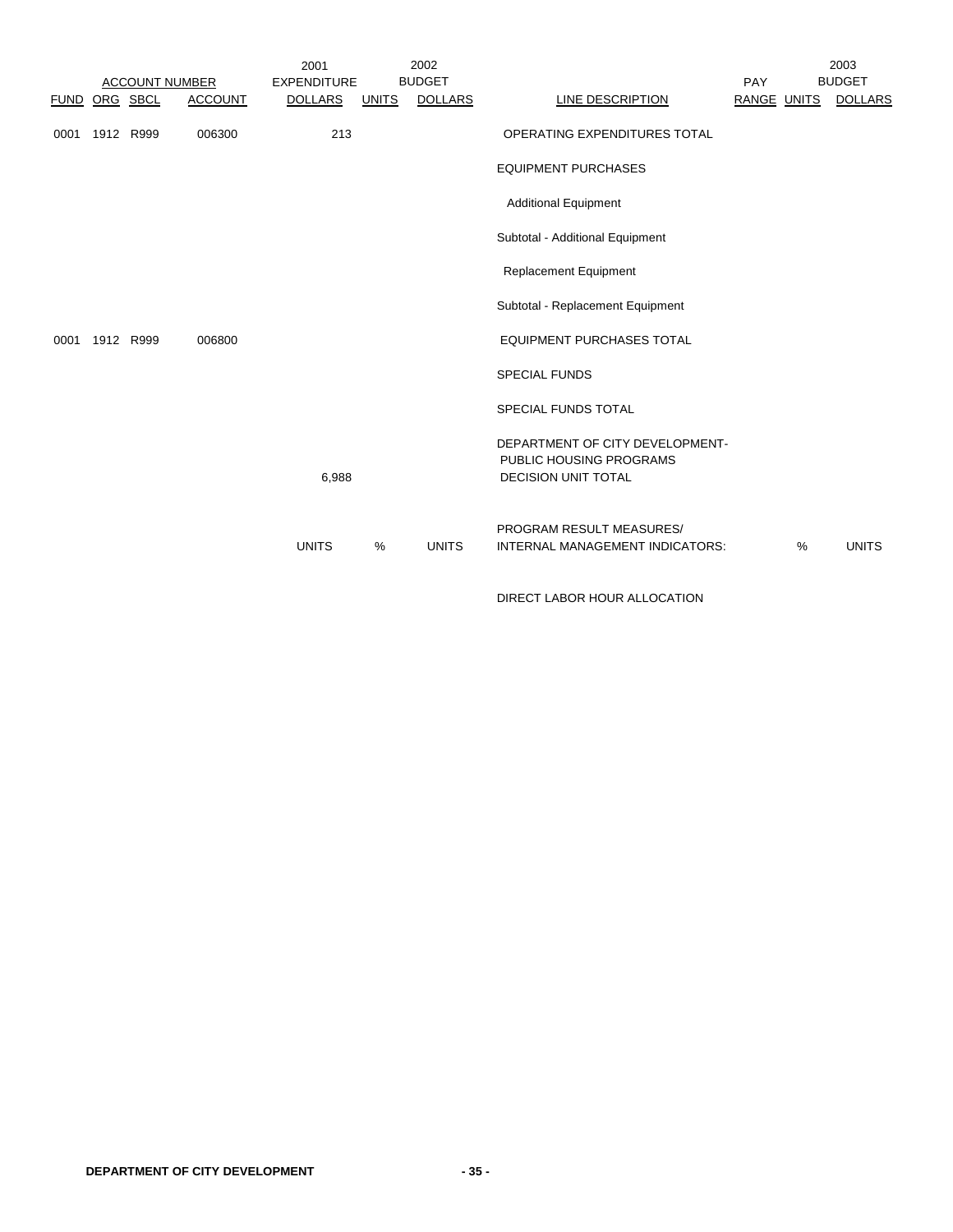|                      |                       |                | 2001           |              | 2002           |                  |             | 2003           |
|----------------------|-----------------------|----------------|----------------|--------------|----------------|------------------|-------------|----------------|
|                      | <b>ACCOUNT NUMBER</b> |                | EXPENDITURE    |              | <b>BUDGET</b>  |                  | <b>PAY</b>  | <b>BUDGET</b>  |
| <b>FUND ORG SBCL</b> |                       | <b>ACCOUNT</b> | <b>DOLLARS</b> | <b>UNITS</b> | <b>DOLLARS</b> | LINE DESCRIPTION | RANGE UNITS | <b>DOLLARS</b> |

# DEPARTMENT OF CITY DEVELOPMENT- COMMUNITY PLANNING & DEVELOPMENT SERVICES DECISION UNIT

SALARIES & WAGES

|           |                  |            | <b>COMPREHENSIVE PLANNING DIVISION</b> |     |                |            |
|-----------|------------------|------------|----------------------------------------|-----|----------------|------------|
|           | 7                | 22,170     | Member City Plan Commission (Y)        | 20  | 7              | 22,819     |
|           | 1                | 94,311     | Planning Director (Y)                  | 15  | 1              | 94,407     |
|           | 1                | 31,527     | Administrative Assistant II            | 445 | 1              | 32,167     |
|           |                  |            | LONG RANGE PLANNING SECTION            |     |                |            |
|           | 1                | 78,390     | Long Range Planning Manager (Y)        | 10  | 1              | 56,651     |
|           | 1                | 65,496     | Principal Planner (Y)                  | 7   | 1              | 46,785     |
|           | 1                | 54,073     | Senior Planner - Architectural Design  | 576 | 1              | 54,073     |
|           | 3                | 162,220    | Senior Planner                         | 576 | 4              | 207,915    |
|           | 3                | 130,682    | Associate Planner                      | 558 | $\overline{c}$ | 89,286     |
|           | 1                | 12,122     | Graduate Intern                        | 927 | 1              | 13,426     |
|           |                  |            |                                        |     |                |            |
|           |                  |            | <b>HISTORIC PRESERVATION</b>           |     |                |            |
|           | 1                | 57,686     | Historic Preservation Officer (Y)      | 8   |                |            |
|           | $\overline{2}$   | 95,852     | Associate Planner                      | 558 | 2              | 95,852     |
|           | 1                | 34,183     | <b>Office Assistant IV</b>             | 445 | 1              | 34,183     |
|           |                  |            | DEVELOPMENT CENTER                     |     |                |            |
|           | 1                | 60,090     | Plan Examiner Assistant Supervisor (Y) | 6   | 1              | 59,661     |
|           | 3                | 193,355    | Plan Examiner III                      | 629 | 3              | 206,843    |
|           | 3                | 145,535    | Plan Examiner II                       | 625 | 3              | 171,415    |
|           | $\overline{2}$   | 110,892    | Mechanical Plan Examiner               | 796 | 2              | 114,220    |
|           | 1                | 56,846     | Zoning & Development Coordinator       | 587 | 1              | 56,846     |
|           | 1                | 30,962     | <b>Office Assistant III</b>            | 425 | 1              | 31,360     |
|           | 1                | 29,332     | <b>Office Assistant II</b>             | 410 |                |            |
|           | 1                | 38,516     | Drafting Technician II                 | 602 | 1              | 38,516     |
|           | 3                | 117,967    | Program Assistant II                   | 530 | 3              | 117,966    |
|           | 1                | 34,183     | <b>Office Assistant IV</b>             | 445 | 1              | 34,183     |
|           | $\overline{2}$   | 62,720     | <b>Office Assistant III</b>            | 425 | 3              | 94,080     |
|           | $\boldsymbol{2}$ | 54,593     | <b>Office Assistant II</b>             | 410 | $\overline{c}$ | 55,417     |
|           | 1                | 12,676     | Office Assistant II (0.5 FTE)          | 410 | 1              | 24,928     |
|           | 1                | 79,634     | Permit & Development Center Mgr. (Y)   | 12  | 1              | 82,191     |
|           | 2                | 102,510    | Plan Examiner II                       | 625 | 2              | 117,724    |
|           | 1                | 79,313     | Planning Administration Manager (Y)    | 10  | 1              | 77,003     |
|           | 1                | 54,072     | Senior Planner                         | 576 | 1              | 54,073     |
|           | 1                | 65,496     | Principal Planner (Y)                  | 7   | 1              | 63,588     |
| 1,852,723 | 51               | 2,167,404  | <b>Total Before Adjustments</b>        |     | 50             | 2,147,578  |
|           |                  |            | Salary & Wage Rate Change              |     |                |            |
| 2,290     |                  |            | Overtime Compensated                   |     |                |            |
|           |                  | (54,220)   | Personnel Cost Adjustment              |     |                | (56, 620)  |
|           |                  |            | Other                                  |     |                |            |
| 1,855,013 |                  | 2,113,184  | Gross Salaries & Wages Total           |     |                | 2,090,958  |
|           |                  |            | <b>Reimbursable Services Deduction</b> |     |                |            |
|           |                  | (112, 626) | Capital Improvements Deduction         |     |                | (169, 932) |
|           |                  | (175,889)  | Grants & Aids Deduction                |     |                | (177, 745) |
| 1,855,013 |                  | 1,824,669  | NET SALARIES & WAGES TOTAL             |     |                | 1,743,281  |
|           |                  |            |                                        |     |                |            |

0001 1913 R999 006000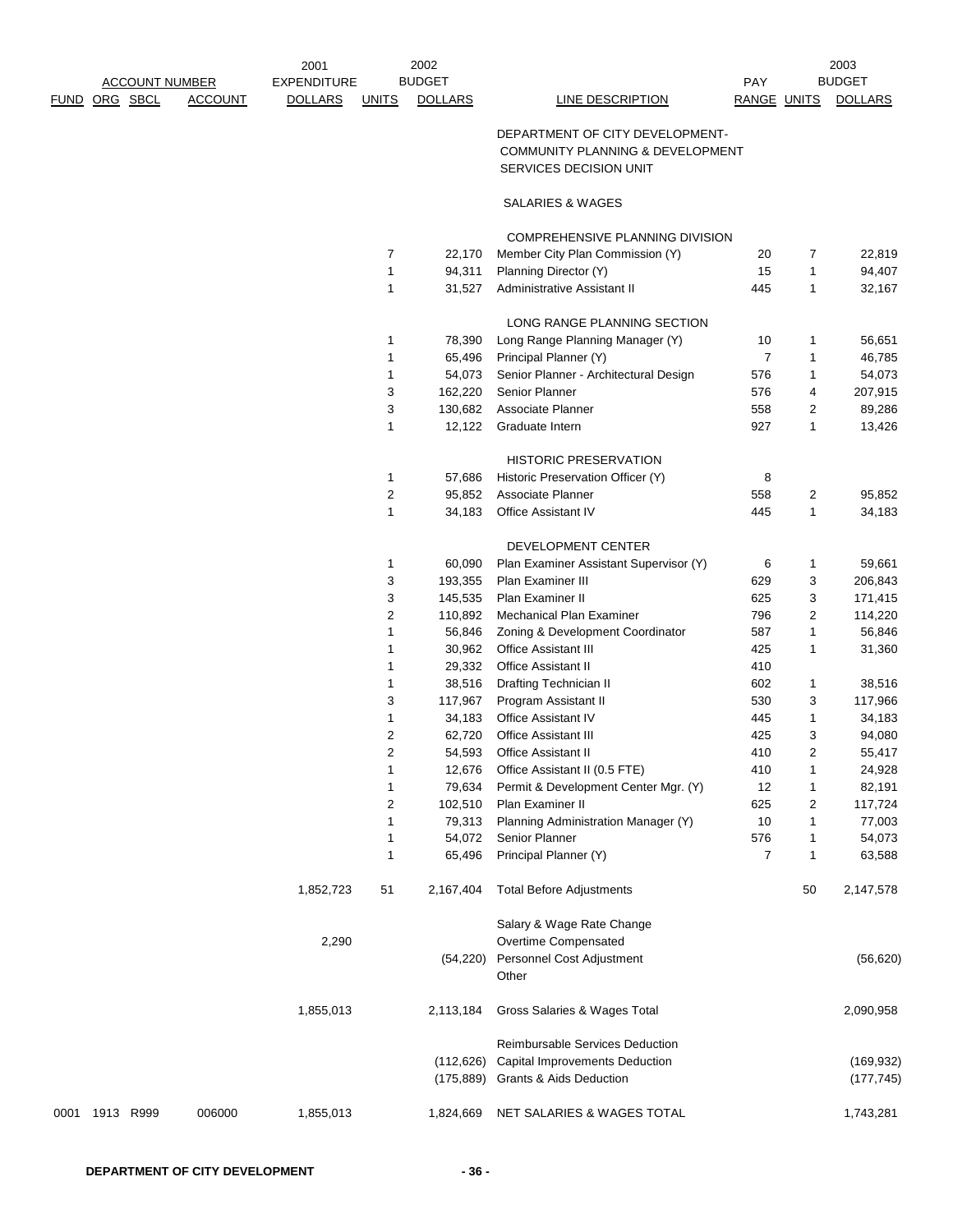|               |              |              |                       | 2001               |              | 2002           |                                                                           |                    |       | 2003           |
|---------------|--------------|--------------|-----------------------|--------------------|--------------|----------------|---------------------------------------------------------------------------|--------------------|-------|----------------|
|               |              |              | <b>ACCOUNT NUMBER</b> | <b>EXPENDITURE</b> |              | <b>BUDGET</b>  |                                                                           | PAY                |       | <b>BUDGET</b>  |
| FUND ORG SBCL |              |              | <b>ACCOUNT</b>        | <b>DOLLARS</b>     | <b>UNITS</b> | <b>DOLLARS</b> | LINE DESCRIPTION                                                          | <b>RANGE UNITS</b> |       | <b>DOLLARS</b> |
|               |              |              |                       |                    | 43.78        |                | <b>O&amp;M FTE'S</b>                                                      |                    | 41.41 |                |
|               |              |              |                       |                    | 6.22         |                | NON-O&M FTE'S                                                             |                    | 7.59  |                |
|               |              |              |                       |                    |              |                |                                                                           |                    |       |                |
|               |              |              |                       |                    |              |                | (Y) Required to file a statement of economic interests in accordance with |                    |       |                |
|               |              |              |                       |                    |              |                | the Milwaukee Code of Ordinances Chapter 303-Code of Ethics.              |                    |       |                |
| 0001          | 1913 R999    |              | 006100                | 561,309            |              | 620,387        | ESTIMATED EMPLOYEE FRINGE BENEFITS                                        |                    |       | 645,014        |
|               |              |              |                       |                    |              |                | (Involves Revenue Offset-No Transfers from this Account)                  |                    |       |                |
|               |              |              |                       |                    |              |                |                                                                           |                    |       |                |
|               |              |              |                       |                    |              |                | OPERATING EXPENDITURES                                                    |                    |       |                |
| 0001          | 1913         | R999         | 630100                | 26,175             |              | 71,993         | <b>General Office Expense</b>                                             |                    |       | 71,993         |
| 0001          | 1913         | R999         | 630500                |                    |              |                | Tools & Machinery Parts                                                   |                    |       |                |
| 0001          | 1913         | R999         | 631000                |                    |              |                | <b>Construction Supplies</b>                                              |                    |       |                |
| 0001<br>0001  | 1913<br>1913 | R999<br>R999 | 631500<br>632000      | 29                 |              | 5,750          | Energy<br><b>Other Operating Supplies</b>                                 |                    |       | 5,750          |
| 0001          | 1913         | R999         | 632500                |                    |              |                | <b>Facility Rental</b>                                                    |                    |       |                |
| 0001          | 1913         | R999         | 633000                | 102                |              | 1,000          | <b>Vehicle Rental</b>                                                     |                    |       | 1,000          |
| 0001          | 1913         | R999         | 633500                | 7,195              |              | 4,500          | Non-Vehicle Equipment Rental                                              |                    |       | 4,500          |
| 0001          | 1913         | R999         | 634000                | 3,480              |              | 15,000         | <b>Professional Services</b>                                              |                    |       | 15,000         |
| 0001          | 1913         | R999         | 634500                |                    |              | 35,920         | Information Technology Services                                           |                    |       | 35,920         |
| 0001          | 1913         | R999         | 635000                | 680                |              | 16,516         | <b>Property Services</b>                                                  |                    |       | 16,516         |
| 0001<br>0001  | 1913<br>1913 | R999<br>R999 | 635500<br>636000      |                    |              |                | Infrastructure Services<br>Vehicle Repair Services                        |                    |       |                |
| 0001          | 1913         | R999         | 636500                | 9,480              |              | 26,000         | <b>Other Operating Services</b>                                           |                    |       | 20,000         |
| 0001          | 1913         | R999         | 637000                |                    |              |                | Loans and Grants                                                          |                    |       |                |
| 0001          | 1913         | R999         | 637501                | 12,533             |              | 15,000         | <b>Reimburse Other Departments</b>                                        |                    |       | 15,000         |
| 0001          | 1913         | R999         | 006300                | 59,674             |              | 191,679        | OPERATING EXPENDITURES TOTAL                                              |                    |       | 185,679        |
|               |              |              |                       |                    |              |                |                                                                           |                    |       |                |
|               |              |              |                       |                    |              |                | <b>EQUIPMENT PURCHASES</b><br><b>Additional Equipment</b>                 |                    |       |                |
|               |              |              |                       |                    |              |                |                                                                           |                    |       |                |
|               |              |              |                       |                    |              |                | Subtotal - Additional Equipment                                           |                    |       |                |
|               |              |              |                       |                    |              |                | <b>Replacement Equipment</b>                                              |                    |       |                |
|               |              |              |                       |                    |              |                | Subtotal - Replacement Equipment                                          |                    |       |                |
| 0001          | 1913 R999    |              | 006800                |                    |              |                | EQUIPMENT PURCHASES TOTAL                                                 |                    |       |                |
|               |              |              |                       |                    |              |                | <b>SPECIAL FUNDS</b>                                                      |                    |       |                |
|               |              |              |                       | 28,250             |              |                | Development Center - Permit Center                                        |                    |       |                |
|               |              |              |                       | 486                |              |                | Economic Development Marketing Technology*                                |                    |       |                |
|               |              |              |                       | 28,736             |              |                | SPECIAL FUNDS TOTAL                                                       |                    |       |                |
|               |              |              |                       |                    |              |                |                                                                           |                    |       |                |
|               |              |              |                       |                    |              |                | DEPARTMENT OF CITY DEVELOPMENT-<br><b>COMMUNITY PLANNING &amp;</b>        |                    |       |                |
|               |              |              |                       |                    |              |                | DEVELOPMENT SERVICES DECISION                                             |                    |       |                |
|               |              |              |                       | 2,504,732          |              | 2,636,735      | UNIT TOTAL                                                                |                    |       | 2,573,974      |
|               |              |              |                       |                    |              |                |                                                                           |                    |       |                |
|               |              |              |                       |                    |              |                | Totals do not include 14,560 Direct                                       |                    |       |                |
|               |              |              |                       |                    |              |                | Labor Hours for members of the<br>City Plan Commission.                   |                    |       |                |
|               |              |              |                       |                    |              |                |                                                                           |                    |       |                |
|               |              |              |                       |                    |              |                | *Appropriation Control Account                                            |                    |       |                |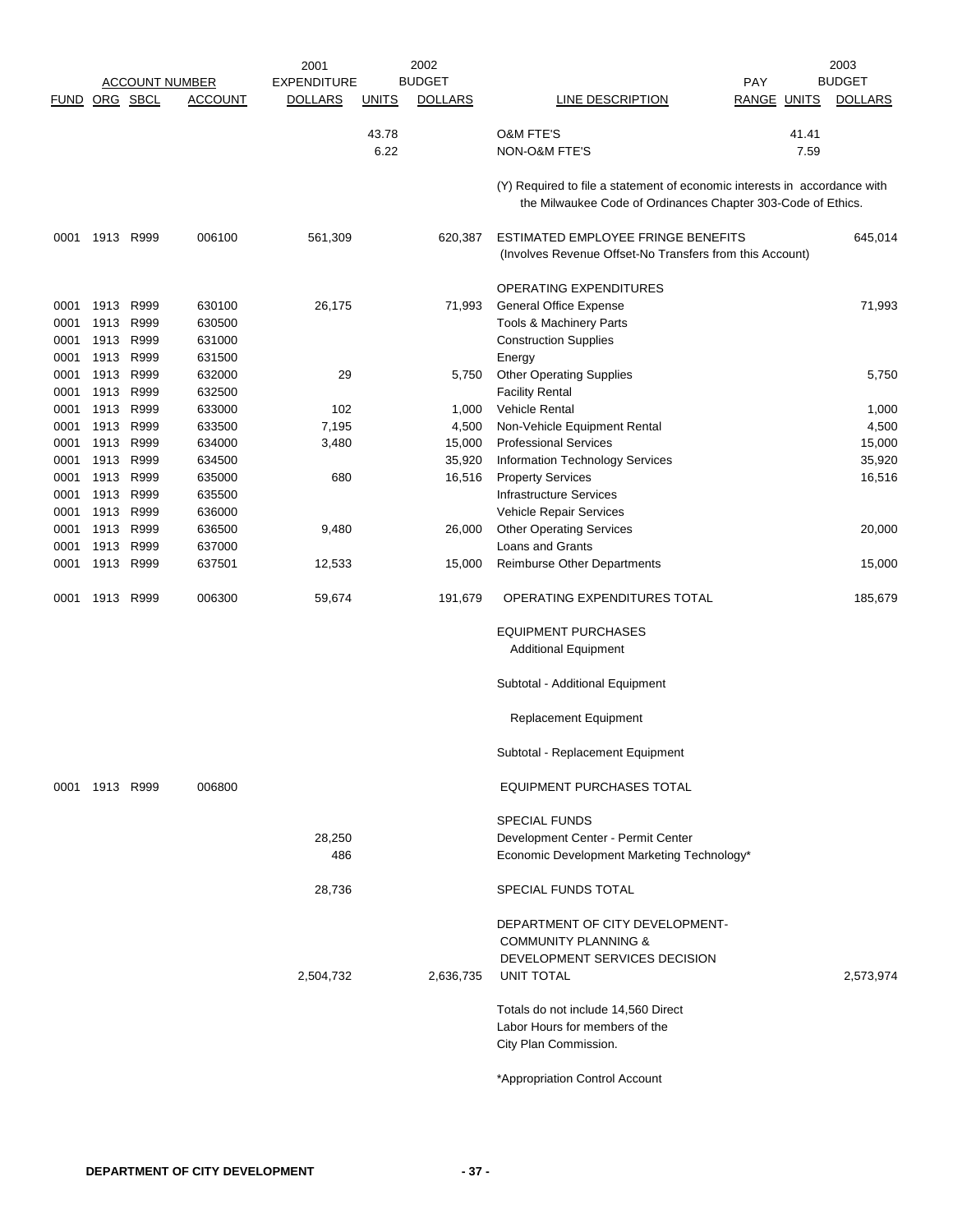|             |            |                       |                    | 2001               |              | 2002           |                                               |                    |       | 2003           |
|-------------|------------|-----------------------|--------------------|--------------------|--------------|----------------|-----------------------------------------------|--------------------|-------|----------------|
|             |            | <b>ACCOUNT NUMBER</b> |                    | <b>EXPENDITURE</b> |              | <b>BUDGET</b>  |                                               | PAY                |       | <b>BUDGET</b>  |
| <b>FUND</b> | <b>ORG</b> | SBCL                  | <b>ACCOUNT</b>     | <b>DOLLARS</b>     | <b>UNITS</b> | <b>DOLLARS</b> | LINE DESCRIPTION                              | <b>RANGE UNITS</b> |       | <b>DOLLARS</b> |
|             |            |                       |                    |                    |              |                | PROGRAM RESULT MEASURES/                      |                    |       |                |
|             |            |                       |                    | <b>UNITS</b>       | %            | <b>UNITS</b>   | INTERNAL MANAGEMENT INDICATORS:               |                    | %     | <b>UNITS</b>   |
|             |            |                       |                    |                    |              |                | Planning and Permitting                       |                    |       |                |
| 0001        | 1913       | 5910                  | P19109             | 3,048              | 100.0        | 2,900          | No. of Development Plans Reviewed             |                    | 100.0 | 2,900          |
|             |            |                       |                    |                    |              |                | Average Length of Time Required to Review     |                    |       |                |
|             |            |                       |                    |                    |              |                | Development Plans in 80% of the Plans         |                    |       |                |
| 0001        | 1913       | 5910                  | P <sub>19110</sub> | 14.00              | 100.0        | 15.00          | Received (days)                               |                    | 100.0 | 15.00          |
| 0001        | 1913       | 5920                  | P19111             | 37,790             | 100.0        | 38,000         | No. of Permits                                |                    | 100.0 | 38,000         |
| 0001        | 1913       | 6000                  | P19112             | 251                | 100.0        | 300            | No. of Certificates of Appropriateness Review |                    | 100.0 | 300            |
|             |            |                       |                    |                    |              |                | Average Length of Time Required to Review     |                    |       |                |
| 0001        | 1913       | 6000                  | P19113             | 14                 | 140.0        | 14             | Certificates of Appropriateness (days)        |                    | 100.0 | 14             |
|             |            |                       |                    |                    |              |                | No. of Phase I, II & III Environmental        |                    |       |                |
| 0001        | 1913       | 6000                  | P19114             | 146                | 120.2        | 95             | Analyses Performed                            |                    | 100.0 | 95             |
|             |            |                       |                    |                    |              |                | Management & Administration                   |                    |       |                |
| 0001        | 1913       | 0200                  |                    | 464                | 100.0        | 500            | Est. Direct Labor Hours (P)                   |                    | 100.0 | 500            |
|             |            |                       |                    |                    |              |                |                                               |                    |       |                |
|             |            |                       |                    | 80,300             |              | 78.804         | DIRECT LABOR HOUR ALLOCATION                  |                    |       | 74.538         |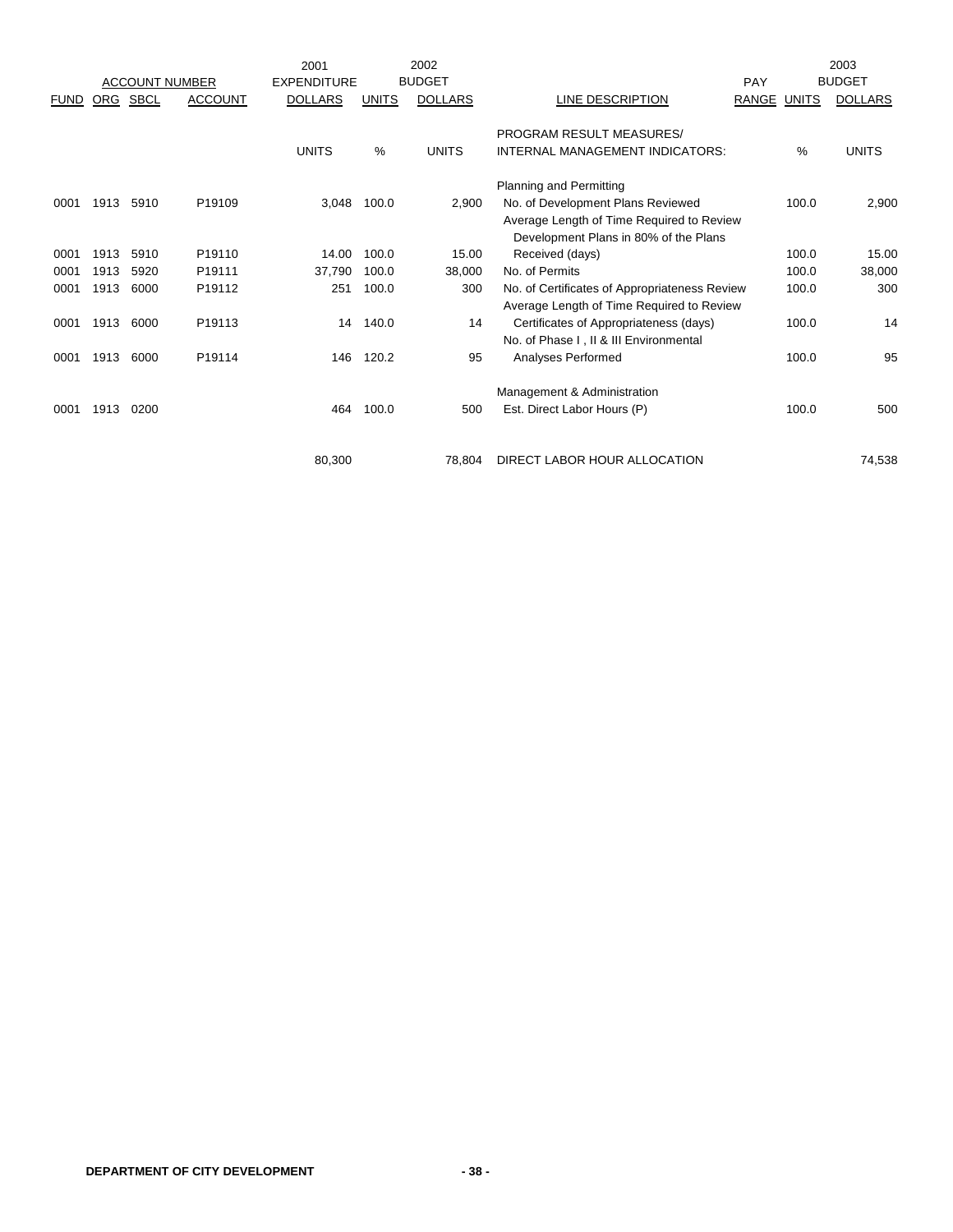2002 2003 PAY BUDGET

# COMMON COUNCIL-CITY CLERK BUDGETARY CONTROL UNIT (1BCU=1DU)

## OUTCOME INDICATORS:

|                         |           | SALARIES & WAGES                                                      |                |                |           |
|-------------------------|-----------|-----------------------------------------------------------------------|----------------|----------------|-----------|
| 17                      | 1,058,119 | Alderman (X) (Y)                                                      | 10             | 17             | 1,113,134 |
| 1                       | 109,118   | City Clerk (Y)                                                        | 15             | 1              | 109,118   |
| 1                       | 102,383   | Deputy City Clerk (Y)                                                 | 14             | 1              | 102,383   |
|                         |           | CENTRAL ADMINISTRATION DIVISION                                       |                |                |           |
| 1                       | 47,624    | Staff Asst. to Council President (Y)<br>Council Network Administrator | 7              | 1              | 53,567    |
| 1                       | 69,791    | Network Administrator<br>Admin, Services Coordinator                  | 8<br>4         | $\mathbf{1}$   | 69,791    |
| 1                       | 58,898    | Mgmt. & Acct. Officer                                                 | 6              | 1              | 60,735    |
| 1                       | 55,881    | Staff Asst.-Finance & Personnel Committee                             | 7              | $\mathbf{1}$   | 57,550    |
| 17                      | 663,757   | Legislative Assistant (Y)                                             | 2              | 17             | 660,444   |
| 1                       | 54,084    | Administrative Specialist-Senior                                      | 4              | $\mathbf{1}$   | 54,086    |
| 1                       | 43,900    | Executive Administrative Assistant II                                 | $\overline{2}$ | 1              | 40,194    |
|                         |           | <b>Council Network Analyst</b>                                        | 5              |                |           |
| 1                       | 48,910    | Network Coord. Sr.                                                    | 6              | 1              | 50,429    |
| 1                       | 34,183    | Personnel Payroll Assistant I                                         | 435            | 1              | 34,183    |
| 2                       | 61,169    | <b>Communications Assistant I</b>                                     | 415            | 2              | 61,170    |
| 1                       | 30,466    | <b>Communications Assistant II</b>                                    | 435            | $\mathbf{1}$   | 31,102    |
|                         |           | <b>CLERICAL SECTION</b>                                               |                |                |           |
|                         |           | Common Council Office Sys. Coord.                                     | 4              |                |           |
| 1                       | 47,604    | Office Supvr. II                                                      | $\overline{2}$ | 1              | 47,605    |
| 3                       | 102,549   | Administrative Assistant II                                           | 445            | 3              | 102,550   |
|                         |           | <b>Office Assistant IV</b>                                            | 445            |                |           |
|                         |           | COMMUNITY SERVICES SECTION                                            |                |                |           |
| 1                       | 54,086    | Community Serv. Spec.-Sr. (X) (B)                                     | 4              |                |           |
| 1                       | 57,659    | Community Serv. Coordinator (X) (B)                                   | 5              |                |           |
|                         |           | Community Serv. Spec.-Sr. (X) (B)                                     | 4              | 1              | 54,086    |
|                         |           | Community Serv. Coordinator (X)                                       | 5              | 1              | 57,658    |
|                         |           | <b>AUXILIARY POSITIONS</b>                                            |                |                |           |
| 3                       | 31,673    | Legislative Assistant                                                 | 2              | 5              | 21,470    |
| 1                       |           | Administrative Assistant II                                           | 445            | 1              |           |
|                         |           | COUNCIL SERVICES DIVISION                                             |                |                |           |
| 1                       | 84,554    | <b>Council Administration Manager</b>                                 | 11             | 1              | 84,554    |
| 2                       | 17,568    | College Interns                                                       | 910            | 2              | 9,387     |
|                         |           | <b>COUNCIL SECTION</b>                                                |                |                |           |
| 1                       | 65,496    | <b>Lead Staff Assistant</b>                                           | 7              | 1              | 52,999    |
| $\overline{\mathbf{c}}$ | 112,652   | <b>Staff Assistant</b>                                                | 6              | $\overline{c}$ | 117,973   |
| 1                       | 39,720    | Office Supervisor I                                                   | 1              | 1              | 41,003    |
| 3                       | 108,054   | <b>Council File Specialist</b>                                        | 455            | 3              | 108,054   |
|                         |           | PUBLIC RELATIONS/COMMUNICATIONS                                       |                |                |           |
|                         |           |                                                                       |                |                |           |

# SECTION

#### PUBLIC RELATIONS

|  | 74,419 Publications & Information Manager |     | 74.419 |
|--|-------------------------------------------|-----|--------|
|  | 39,928 Graphics Designer II               | 525 | 40,602 |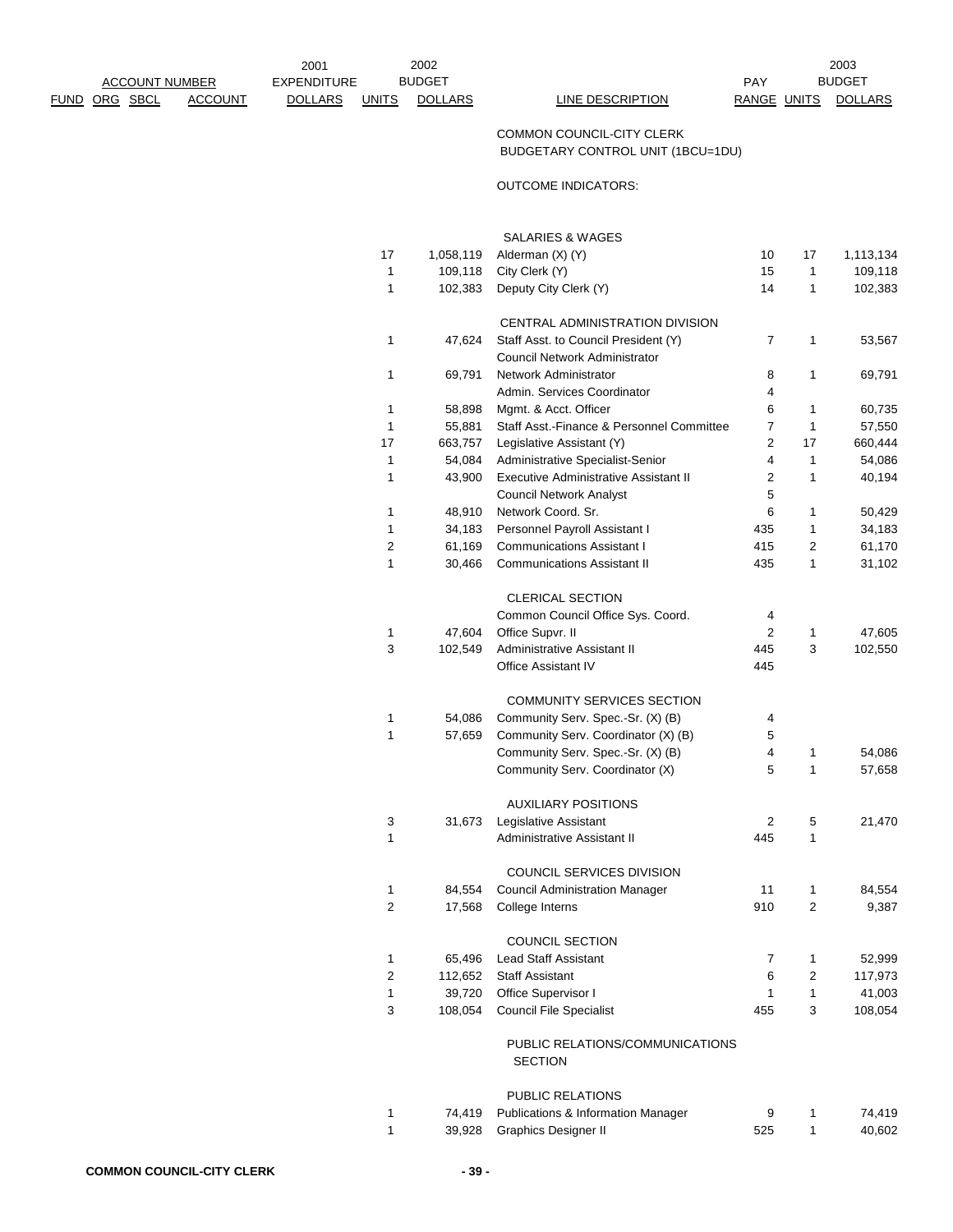|                       |  |                    | 2001           |                | 2002           |                                                           |                |                | 2003           |
|-----------------------|--|--------------------|----------------|----------------|----------------|-----------------------------------------------------------|----------------|----------------|----------------|
| <b>ACCOUNT NUMBER</b> |  | <b>EXPENDITURE</b> | <b>BUDGET</b>  |                |                | <b>PAY</b>                                                |                | <b>BUDGET</b>  |                |
| <u>FUND ORG SBCL</u>  |  | <b>ACCOUNT</b>     | <b>DOLLARS</b> | <b>UNITS</b>   | <b>DOLLARS</b> | LINE DESCRIPTION                                          | RANGE UNITS    |                | <b>DOLLARS</b> |
|                       |  |                    |                |                |                |                                                           |                |                |                |
|                       |  |                    |                | 1              | 31,915         | Graphics Designer I                                       | 505            | 1              | 32,689         |
|                       |  |                    |                | $\mathbf{1}$   | 51,201         | <b>Public Relations Supervisor</b>                        | 6              | $\mathbf{1}$   | 52,854         |
|                       |  |                    |                |                |                | <b>COMMUNICATIONS</b>                                     |                |                |                |
|                       |  |                    |                | 1              | 61,451         | Producer                                                  | 6              | 1              | 61,451         |
|                       |  |                    |                | $\mathbf{1}$   | 48,770         | <b>Production Services Coordinator</b>                    | $\overline{4}$ | 1              | 50,343         |
|                       |  |                    |                | $\overline{2}$ | 74,125         | <b>Television Production Specialist II</b>                | 515            | 2              | 74,125         |
|                       |  |                    |                | 3              | 102,550        | <b>Production Technician</b>                              | 505            | 3              | 102,550        |
|                       |  |                    |                | $\mathbf{1}$   | 9,575          | Production Assistant (.58 FTE)                            | 924            | $\mathbf{1}$   |                |
|                       |  |                    |                |                |                | <b>LICENSE DIVISION</b>                                   |                |                |                |
|                       |  |                    |                | 1              | 70,015         | License Division Manager (Y)                              | 11             | 1              | 69,316         |
|                       |  |                    |                |                |                | License Division Manager (Y)                              | 9              |                |                |
|                       |  |                    |                | 1              | 56,549         | License Division Assistant Mgr. (Y)                       | 9              | 1              | 55,725         |
|                       |  |                    |                |                |                | License Division Assistant Mgr. (Y)                       | 6              |                |                |
|                       |  |                    |                |                |                | Office Supervisor II (Y)                                  | $\overline{c}$ |                |                |
|                       |  |                    |                | 2              | 88,683         | License Coordinator (Y)                                   | 4              | $\overline{2}$ | 92,579         |
|                       |  |                    |                |                |                | License Assistant II                                      | 455            |                |                |
|                       |  |                    |                |                |                |                                                           |                |                |                |
|                       |  |                    |                | 6              | 196,127        | License Specialist                                        | 455            | 6              | 209,635        |
|                       |  |                    |                |                |                | License Assistant I                                       | 435            |                |                |
|                       |  |                    |                |                |                | LEGISLATIVE REFERENCE BUREAU<br><b>DIVISION</b>           |                |                |                |
|                       |  |                    |                | 1              | 84,554         | Legislative Reference Bureau Mgr.                         | 11             | 1              | 84,554         |
|                       |  |                    |                |                |                | LEGISLATIVE REFERENCE SECTION                             |                |                |                |
|                       |  |                    |                | 1              | 43,909         | Librarian III                                             | 550            | 1              | 45,285         |
|                       |  |                    |                | 1              | 35,753         | Librarian I                                               | 528            | 1              | 36,742         |
|                       |  |                    |                | 1              | 34,140         | <b>Code Information Specialist</b>                        | 455            | 1              | 35,129         |
|                       |  |                    |                | $\overline{2}$ | 79,434         | Librarian II                                              | 545            | 2              | 83,033         |
|                       |  |                    |                |                |                |                                                           |                |                |                |
|                       |  |                    |                | $\mathbf{1}$   | 69,791         | Legislative Research Supervisor                           | 8              | 1              | 69,791         |
|                       |  |                    |                | $\overline{4}$ | 203,400        | Legislative Research Analyst-Senior                       | 6              | 3              | 148,851        |
|                       |  |                    |                |                |                | Legislative-Fiscal Analyst                                | $\overline{7}$ | $\mathbf{1}$   | 50,933         |
|                       |  |                    |                |                |                | ADMINISTRATIVE SERVICES SECTION                           |                |                |                |
|                       |  |                    |                | 1              | 32,195         | Office Assistant IV                                       | 445            | 1              | 33,884         |
|                       |  |                    |                | 1              |                | 31,362 Office Assistant III                               | 425            | 1              | 31,360         |
|                       |  |                    |                |                |                | <b>FISCAL REVIEW SECTION</b>                              |                |                |                |
|                       |  |                    |                | 1              | 11,177         | Graduate Intern (0.5 FTE)                                 | 927            | 1              |                |
|                       |  |                    |                | $\mathbf{1}$   | 79,313         | <b>Fiscal Review Manager</b>                              | 10             | 1              | 79,313         |
|                       |  |                    |                | 5              | 250,965        | Fiscal Review Analyst-Sr.                                 | 6              | 4              | 152,148        |
|                       |  |                    |                |                |                | Legislative-Fiscal Analyst                                | $\overline{7}$ | 1              | 50,933         |
|                       |  |                    |                |                |                |                                                           |                |                |                |
|                       |  |                    |                |                |                | <b>MPA LIAISON OFFICERS</b><br>Police Liaison Officer (C) | 808            | 3              | 160,336        |
|                       |  |                    | 4,791,114      | 109            | 5,021,199      | <b>Total Before Adjustments</b>                           |                | 114            | 5,173,805      |
|                       |  |                    |                |                |                |                                                           |                |                |                |
|                       |  |                    |                |                |                | Salary & Wage Rate Change                                 |                |                |                |
|                       |  |                    | 6,505          |                |                | Overtime Compensated*                                     |                |                |                |
|                       |  |                    |                |                | (101, 473)     | Personnel Cost Adjustment<br>Other                        |                |                | (99, 821)      |
|                       |  |                    |                |                |                |                                                           |                |                |                |
|                       |  |                    | 4,797,619      | 109            | 4,919,726      | Gross Salaries & Wages Total                              |                | 114            | 5,073,984      |
|                       |  |                    |                |                |                | Reimbursable Services Deduction                           |                |                |                |
|                       |  |                    |                |                |                | Capital Improvements Deduction                            |                |                |                |
|                       |  |                    |                |                | (135, 786)     | <b>Grants &amp; Aids Deduction</b>                        |                |                | (101, 547)     |
|                       |  |                    |                |                |                |                                                           |                |                |                |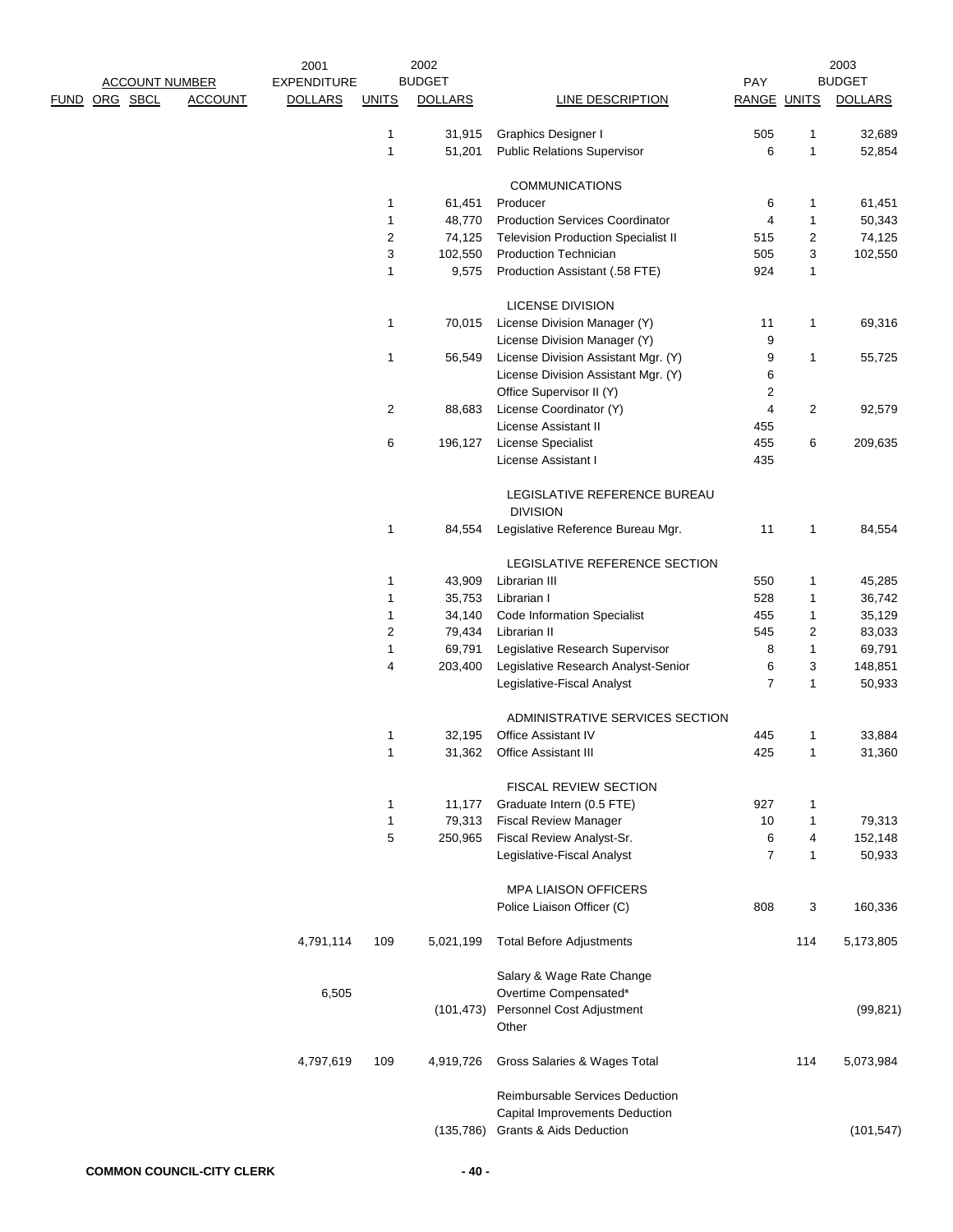|               | <b>ACCOUNT NUMBER</b> |                        | 2002<br>2001     |                    |                   | 2003             |                                                                                                                                           |                    |       |                |
|---------------|-----------------------|------------------------|------------------|--------------------|-------------------|------------------|-------------------------------------------------------------------------------------------------------------------------------------------|--------------------|-------|----------------|
|               |                       |                        |                  | <b>EXPENDITURE</b> |                   | <b>BUDGET</b>    |                                                                                                                                           | <b>PAY</b>         |       | <b>BUDGET</b>  |
| FUND ORG SBCL |                       |                        | <b>ACCOUNT</b>   | <b>DOLLARS</b>     | <b>UNITS</b>      | <b>DOLLARS</b>   | LINE DESCRIPTION                                                                                                                          | <b>RANGE UNITS</b> |       | <b>DOLLARS</b> |
| 0001          |                       | 1310 R999              | 006000           | 4,797,619          |                   | 4,783,940        | NET SALARIES & WAGES TOTAL*                                                                                                               |                    |       | 4,972,437      |
|               |                       |                        |                  |                    | 102.40            |                  | <b>O&amp;M FTE'S</b>                                                                                                                      |                    | 99.19 |                |
|               |                       |                        |                  |                    | 2.60              |                  | NON-O&M FTE'S                                                                                                                             |                    | 2.00  |                |
|               |                       |                        |                  |                    |                   |                  | (B) Position funded by the Community Development<br><b>Block Grant.</b>                                                                   |                    |       |                |
|               |                       |                        |                  |                    |                   |                  | (C) Position salaries are partially offset by revenue from the MPA in<br>accordance with the labor contract agreement.                    |                    |       |                |
|               |                       |                        |                  |                    |                   |                  | (X) Private Auto Allowance May Be Paid Pursuant to Section<br>350-183 of the Milwaukee Code.                                              |                    |       |                |
|               |                       |                        |                  |                    |                   |                  | (Y) Required to file a statement of economic interests in accordance<br>with the Milwaukee Code of Ordinances Chapter 303-Code of Ethics. |                    |       |                |
| 0001          | 1310 R999             |                        | 006100           | 1,685,234          |                   | 1,626,539        | <b>ESTIMATED EMPLOYEE FRINGE BENEFITS*</b><br>(Involves Revenue Offset-No Transfers from this Account)                                    |                    |       | 1,839,802      |
|               |                       |                        |                  |                    |                   |                  | <b>OPERATING EXPENDITURES</b>                                                                                                             |                    |       |                |
| 0001          | 1310                  | R999                   | 630100           | 132,341            |                   | 42,300           | <b>General Office Expense</b>                                                                                                             |                    |       | 39,000         |
| 0001          | 1310                  | R999                   | 630500           |                    |                   |                  | Tools & Machinery Parts                                                                                                                   |                    |       |                |
| 0001          |                       | 1310 R999              | 631000           |                    |                   |                  | <b>Construction Supplies</b>                                                                                                              |                    |       |                |
| 0001          |                       | 1310 R999              | 631500           |                    |                   |                  | Energy                                                                                                                                    |                    |       |                |
| 0001          | 1310                  | R999                   | 632000           | 25,585             |                   | 35,537           | <b>Other Operating Supplies</b>                                                                                                           |                    |       | 37,710         |
| 0001          |                       | 1310 R999              | 632500           | 3,673              |                   | 6,000            | <b>Facility Rental</b>                                                                                                                    |                    |       | 5,000          |
| 0001          | 1310                  | R999                   | 633000           | 58,094             |                   | 74,000           | <b>Vehicle Rental</b>                                                                                                                     |                    |       | 63,160         |
| 0001          |                       | 1310 R999              | 633500           | 16,833             |                   | 43,000           | Non-Vehicle Equipment Rental                                                                                                              |                    |       | 45,500         |
| 0001          |                       | 1310 R999<br>1310 R999 | 634000           | 1,509              |                   | 67,800<br>65,000 | <b>Professional Services</b>                                                                                                              |                    |       | 42,600         |
| 0001<br>0001  |                       | 1310 R999              | 634500<br>635000 | 29,416<br>137      |                   |                  | Information Technology Services<br><b>Property Services</b>                                                                               |                    |       | 56,800         |
| 0001          | 1310                  | R999                   | 635500           |                    |                   |                  | Infrastructure Services                                                                                                                   |                    |       |                |
| 0001          | 1310                  | R999                   | 636000           |                    |                   | 1,500            | <b>Vehicle Repair Services</b>                                                                                                            |                    |       | 1,650          |
| 0001          |                       | 1310 R999              | 636500           | 306,814            |                   | 555,387          | <b>Other Operating Services</b>                                                                                                           |                    |       | 517,038        |
| 0001          | 1310                  | R999                   | 637000           |                    |                   |                  | Loans and Grants                                                                                                                          |                    |       |                |
|               | 0001 1310 R999        |                        | 637501           | 151,171            |                   |                  | Reimburse Other Departments                                                                                                               |                    |       |                |
| 0001          |                       | 1310 R999              | 006300           | 725,573            |                   | 890,524          | OPERATING EXPENDITURES TOTAL*                                                                                                             |                    |       | 808,458        |
|               |                       |                        |                  |                    |                   |                  | <b>EQUIPMENT PURCHASES</b>                                                                                                                |                    |       |                |
|               |                       |                        |                  |                    |                   |                  | <b>Additional Equipment</b>                                                                                                               |                    |       |                |
|               |                       |                        |                  |                    |                   | 30,000           | Books & Maps                                                                                                                              |                    |       | 28,000         |
|               |                       |                        |                  |                    | 1<br>$\mathbf{1}$ | 2,000            | Scan Converter                                                                                                                            |                    |       |                |
|               |                       |                        |                  |                    |                   | 10,000           | Computer Video Equip. for Webcasting<br>Video recorders/players                                                                           |                    | 3     | 11,000         |
|               |                       |                        |                  |                    | $\overline{2}$    | 42,000           | Subtotal - Additional Equipment                                                                                                           |                    | 3     | 39,000         |
|               |                       |                        |                  |                    |                   |                  | Replacement Equipment                                                                                                                     |                    |       |                |
|               |                       |                        |                  |                    |                   |                  | Camcorder Package accessories                                                                                                             |                    |       | 18,000         |
|               |                       |                        |                  |                    |                   |                  | <b>Audio Distribution Amps</b>                                                                                                            |                    |       | 6,500          |
|               |                       |                        |                  |                    |                   |                  | Edit System Upgrades                                                                                                                      |                    |       | 12,000         |
|               |                       |                        |                  |                    |                   |                  | Computer Upgrades                                                                                                                         |                    |       | 6,000          |
|               |                       |                        |                  |                    | 10                | 6,100            | Video Monitors                                                                                                                            |                    |       |                |
|               |                       |                        |                  |                    | 12                | 6,900            | Video Distrib. Amp Syst.                                                                                                                  |                    |       |                |
|               |                       |                        |                  |                    | 2                 | 1,300            | Audio Amplifiers                                                                                                                          |                    |       |                |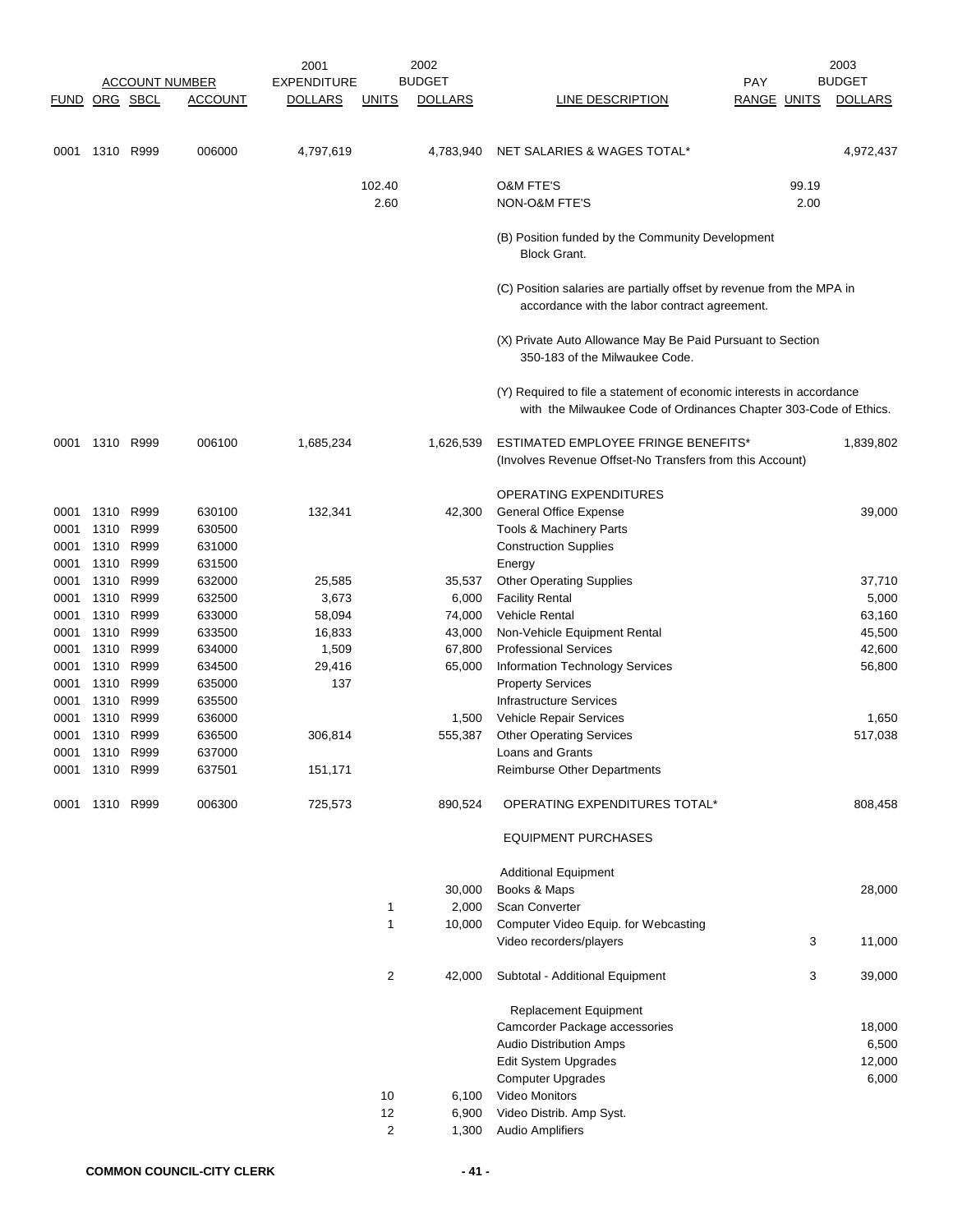| <b>BUDGET</b><br><b>BUDGET</b><br><b>ACCOUNT NUMBER</b><br><b>EXPENDITURE</b><br><b>PAY</b><br>FUND ORG SBCL<br><b>ACCOUNT</b><br><b>DOLLARS</b><br><b>DOLLARS</b><br><b>LINE DESCRIPTION</b><br><b>RANGE UNITS</b><br><b>UNITS</b><br>$\overline{c}$<br>Waveform and Vectorscope<br>7,000<br>1<br>5,200<br>Audio Mixer Studio<br>$\overline{c}$<br>1,000<br>Audio Meter System<br>3<br>4,000<br><b>Editing Syst. Components</b><br>DVCam recorder/player<br>1<br>4,900<br>Sound Sys. Upgrade Council Chambers<br>4,600<br><b>Lighting Upgrade</b><br>7,000<br><b>Receptionist Desk</b><br>1<br>2,000<br>34<br>Subtotal - Replacement Equipment<br>50,000<br>82,241<br>Other Previous Experience<br>3<br>1310 R999<br>006800<br>82,241<br>36<br>92,000<br><b>EQUIPMENT PURCHASES TOTAL*</b><br>0001<br><b>Special Funds</b><br>1310 R121<br>Expense Fund for Common Council President*<br>0001<br>006300<br>3,572<br>3,035<br>1310 R122<br>006300<br>5,000<br>5,000<br>Legislative Expense Fund*<br>0001<br>1310 R123<br>006300<br>5,057<br>7,000<br>Governmental Relations*<br>0001<br>1310 R125<br>Public Information*<br>0001<br>006300<br>3,175<br>92,000<br>1310 R126<br>0001<br>006300<br>23,003<br>30,000<br>Sale of Code & Charter*<br>1310 R129<br>006800<br>0001<br>133,544<br>82,000<br>Computer System Upgrades*<br>1310 R130<br>006300<br>Aldermanic Travel*<br>0001<br>52,000<br>Other Previous Experience*<br>173,351<br>SPECIAL FUNDS TOTAL<br>271,035<br>COMMON COUNCIL-CITY CLERK BUDGETARY<br>7,464,018<br>7,664,038<br>CONTROL UNIT TOTAL (1BCU=1DU)<br>Totals do not include any Direct Labor Hours for members<br>of the Administrative Review Appeals Board.<br>Oversight of Cable Television Production functions will be under<br>the jurisdiction of the appropriate Common Council committee.<br>*Appropriation Control Account<br>PROGRAM RESULT MEASURES/<br><b>UNITS</b><br>%<br><b>UNITS</b><br>%<br>INTERNAL MANAGEMENT INDICATORS:<br>Liquor and Malt Licenses<br>Number Processed (P)<br>0001 1310 2420<br>P13101<br>3,473<br>98.4<br>3,630<br>95.0<br><b>Bartender Licenses</b><br>0001 1310 2420<br>P13102<br>5,011<br>98.2<br>3,750<br>Number Processed (P)<br>100.0<br><b>Bicycle Licenses</b><br>Number Processed (P)<br>0001 1310 2420<br>P13103<br>47<br>97.3<br>360<br>100.0<br><b>Other Licenses</b><br>Number Processed (P)<br>1310 2420<br>P13104<br>14,659<br>98.0<br>17,690<br>97.3<br>0001 |  |  | 2001 | 2002 |  | 2003           |
|--------------------------------------------------------------------------------------------------------------------------------------------------------------------------------------------------------------------------------------------------------------------------------------------------------------------------------------------------------------------------------------------------------------------------------------------------------------------------------------------------------------------------------------------------------------------------------------------------------------------------------------------------------------------------------------------------------------------------------------------------------------------------------------------------------------------------------------------------------------------------------------------------------------------------------------------------------------------------------------------------------------------------------------------------------------------------------------------------------------------------------------------------------------------------------------------------------------------------------------------------------------------------------------------------------------------------------------------------------------------------------------------------------------------------------------------------------------------------------------------------------------------------------------------------------------------------------------------------------------------------------------------------------------------------------------------------------------------------------------------------------------------------------------------------------------------------------------------------------------------------------------------------------------------------------------------------------------------------------------------------------------------------------------------------------------------------------------------------------------------------------------------------------------------------------------------------------------------------------------------------------------------------------------------------------------------------------------------------------------------------------------------------------------------------------------------|--|--|------|------|--|----------------|
|                                                                                                                                                                                                                                                                                                                                                                                                                                                                                                                                                                                                                                                                                                                                                                                                                                                                                                                                                                                                                                                                                                                                                                                                                                                                                                                                                                                                                                                                                                                                                                                                                                                                                                                                                                                                                                                                                                                                                                                                                                                                                                                                                                                                                                                                                                                                                                                                                                            |  |  |      |      |  |                |
|                                                                                                                                                                                                                                                                                                                                                                                                                                                                                                                                                                                                                                                                                                                                                                                                                                                                                                                                                                                                                                                                                                                                                                                                                                                                                                                                                                                                                                                                                                                                                                                                                                                                                                                                                                                                                                                                                                                                                                                                                                                                                                                                                                                                                                                                                                                                                                                                                                            |  |  |      |      |  | <b>DOLLARS</b> |
|                                                                                                                                                                                                                                                                                                                                                                                                                                                                                                                                                                                                                                                                                                                                                                                                                                                                                                                                                                                                                                                                                                                                                                                                                                                                                                                                                                                                                                                                                                                                                                                                                                                                                                                                                                                                                                                                                                                                                                                                                                                                                                                                                                                                                                                                                                                                                                                                                                            |  |  |      |      |  |                |
|                                                                                                                                                                                                                                                                                                                                                                                                                                                                                                                                                                                                                                                                                                                                                                                                                                                                                                                                                                                                                                                                                                                                                                                                                                                                                                                                                                                                                                                                                                                                                                                                                                                                                                                                                                                                                                                                                                                                                                                                                                                                                                                                                                                                                                                                                                                                                                                                                                            |  |  |      |      |  |                |
|                                                                                                                                                                                                                                                                                                                                                                                                                                                                                                                                                                                                                                                                                                                                                                                                                                                                                                                                                                                                                                                                                                                                                                                                                                                                                                                                                                                                                                                                                                                                                                                                                                                                                                                                                                                                                                                                                                                                                                                                                                                                                                                                                                                                                                                                                                                                                                                                                                            |  |  |      |      |  |                |
|                                                                                                                                                                                                                                                                                                                                                                                                                                                                                                                                                                                                                                                                                                                                                                                                                                                                                                                                                                                                                                                                                                                                                                                                                                                                                                                                                                                                                                                                                                                                                                                                                                                                                                                                                                                                                                                                                                                                                                                                                                                                                                                                                                                                                                                                                                                                                                                                                                            |  |  |      |      |  |                |
|                                                                                                                                                                                                                                                                                                                                                                                                                                                                                                                                                                                                                                                                                                                                                                                                                                                                                                                                                                                                                                                                                                                                                                                                                                                                                                                                                                                                                                                                                                                                                                                                                                                                                                                                                                                                                                                                                                                                                                                                                                                                                                                                                                                                                                                                                                                                                                                                                                            |  |  |      |      |  |                |
|                                                                                                                                                                                                                                                                                                                                                                                                                                                                                                                                                                                                                                                                                                                                                                                                                                                                                                                                                                                                                                                                                                                                                                                                                                                                                                                                                                                                                                                                                                                                                                                                                                                                                                                                                                                                                                                                                                                                                                                                                                                                                                                                                                                                                                                                                                                                                                                                                                            |  |  |      |      |  |                |
|                                                                                                                                                                                                                                                                                                                                                                                                                                                                                                                                                                                                                                                                                                                                                                                                                                                                                                                                                                                                                                                                                                                                                                                                                                                                                                                                                                                                                                                                                                                                                                                                                                                                                                                                                                                                                                                                                                                                                                                                                                                                                                                                                                                                                                                                                                                                                                                                                                            |  |  |      |      |  |                |
|                                                                                                                                                                                                                                                                                                                                                                                                                                                                                                                                                                                                                                                                                                                                                                                                                                                                                                                                                                                                                                                                                                                                                                                                                                                                                                                                                                                                                                                                                                                                                                                                                                                                                                                                                                                                                                                                                                                                                                                                                                                                                                                                                                                                                                                                                                                                                                                                                                            |  |  |      |      |  |                |
|                                                                                                                                                                                                                                                                                                                                                                                                                                                                                                                                                                                                                                                                                                                                                                                                                                                                                                                                                                                                                                                                                                                                                                                                                                                                                                                                                                                                                                                                                                                                                                                                                                                                                                                                                                                                                                                                                                                                                                                                                                                                                                                                                                                                                                                                                                                                                                                                                                            |  |  |      |      |  | 42,500         |
|                                                                                                                                                                                                                                                                                                                                                                                                                                                                                                                                                                                                                                                                                                                                                                                                                                                                                                                                                                                                                                                                                                                                                                                                                                                                                                                                                                                                                                                                                                                                                                                                                                                                                                                                                                                                                                                                                                                                                                                                                                                                                                                                                                                                                                                                                                                                                                                                                                            |  |  |      |      |  |                |
|                                                                                                                                                                                                                                                                                                                                                                                                                                                                                                                                                                                                                                                                                                                                                                                                                                                                                                                                                                                                                                                                                                                                                                                                                                                                                                                                                                                                                                                                                                                                                                                                                                                                                                                                                                                                                                                                                                                                                                                                                                                                                                                                                                                                                                                                                                                                                                                                                                            |  |  |      |      |  | 81,500         |
|                                                                                                                                                                                                                                                                                                                                                                                                                                                                                                                                                                                                                                                                                                                                                                                                                                                                                                                                                                                                                                                                                                                                                                                                                                                                                                                                                                                                                                                                                                                                                                                                                                                                                                                                                                                                                                                                                                                                                                                                                                                                                                                                                                                                                                                                                                                                                                                                                                            |  |  |      |      |  |                |
|                                                                                                                                                                                                                                                                                                                                                                                                                                                                                                                                                                                                                                                                                                                                                                                                                                                                                                                                                                                                                                                                                                                                                                                                                                                                                                                                                                                                                                                                                                                                                                                                                                                                                                                                                                                                                                                                                                                                                                                                                                                                                                                                                                                                                                                                                                                                                                                                                                            |  |  |      |      |  | 3,035          |
|                                                                                                                                                                                                                                                                                                                                                                                                                                                                                                                                                                                                                                                                                                                                                                                                                                                                                                                                                                                                                                                                                                                                                                                                                                                                                                                                                                                                                                                                                                                                                                                                                                                                                                                                                                                                                                                                                                                                                                                                                                                                                                                                                                                                                                                                                                                                                                                                                                            |  |  |      |      |  |                |
|                                                                                                                                                                                                                                                                                                                                                                                                                                                                                                                                                                                                                                                                                                                                                                                                                                                                                                                                                                                                                                                                                                                                                                                                                                                                                                                                                                                                                                                                                                                                                                                                                                                                                                                                                                                                                                                                                                                                                                                                                                                                                                                                                                                                                                                                                                                                                                                                                                            |  |  |      |      |  | 4,000          |
|                                                                                                                                                                                                                                                                                                                                                                                                                                                                                                                                                                                                                                                                                                                                                                                                                                                                                                                                                                                                                                                                                                                                                                                                                                                                                                                                                                                                                                                                                                                                                                                                                                                                                                                                                                                                                                                                                                                                                                                                                                                                                                                                                                                                                                                                                                                                                                                                                                            |  |  |      |      |  | 7,000          |
|                                                                                                                                                                                                                                                                                                                                                                                                                                                                                                                                                                                                                                                                                                                                                                                                                                                                                                                                                                                                                                                                                                                                                                                                                                                                                                                                                                                                                                                                                                                                                                                                                                                                                                                                                                                                                                                                                                                                                                                                                                                                                                                                                                                                                                                                                                                                                                                                                                            |  |  |      |      |  |                |
|                                                                                                                                                                                                                                                                                                                                                                                                                                                                                                                                                                                                                                                                                                                                                                                                                                                                                                                                                                                                                                                                                                                                                                                                                                                                                                                                                                                                                                                                                                                                                                                                                                                                                                                                                                                                                                                                                                                                                                                                                                                                                                                                                                                                                                                                                                                                                                                                                                            |  |  |      |      |  | 28,000         |
|                                                                                                                                                                                                                                                                                                                                                                                                                                                                                                                                                                                                                                                                                                                                                                                                                                                                                                                                                                                                                                                                                                                                                                                                                                                                                                                                                                                                                                                                                                                                                                                                                                                                                                                                                                                                                                                                                                                                                                                                                                                                                                                                                                                                                                                                                                                                                                                                                                            |  |  |      |      |  | 78,000         |
|                                                                                                                                                                                                                                                                                                                                                                                                                                                                                                                                                                                                                                                                                                                                                                                                                                                                                                                                                                                                                                                                                                                                                                                                                                                                                                                                                                                                                                                                                                                                                                                                                                                                                                                                                                                                                                                                                                                                                                                                                                                                                                                                                                                                                                                                                                                                                                                                                                            |  |  |      |      |  | 39,000         |
|                                                                                                                                                                                                                                                                                                                                                                                                                                                                                                                                                                                                                                                                                                                                                                                                                                                                                                                                                                                                                                                                                                                                                                                                                                                                                                                                                                                                                                                                                                                                                                                                                                                                                                                                                                                                                                                                                                                                                                                                                                                                                                                                                                                                                                                                                                                                                                                                                                            |  |  |      |      |  | 159,035        |
|                                                                                                                                                                                                                                                                                                                                                                                                                                                                                                                                                                                                                                                                                                                                                                                                                                                                                                                                                                                                                                                                                                                                                                                                                                                                                                                                                                                                                                                                                                                                                                                                                                                                                                                                                                                                                                                                                                                                                                                                                                                                                                                                                                                                                                                                                                                                                                                                                                            |  |  |      |      |  |                |
|                                                                                                                                                                                                                                                                                                                                                                                                                                                                                                                                                                                                                                                                                                                                                                                                                                                                                                                                                                                                                                                                                                                                                                                                                                                                                                                                                                                                                                                                                                                                                                                                                                                                                                                                                                                                                                                                                                                                                                                                                                                                                                                                                                                                                                                                                                                                                                                                                                            |  |  |      |      |  | 7,861,232      |
|                                                                                                                                                                                                                                                                                                                                                                                                                                                                                                                                                                                                                                                                                                                                                                                                                                                                                                                                                                                                                                                                                                                                                                                                                                                                                                                                                                                                                                                                                                                                                                                                                                                                                                                                                                                                                                                                                                                                                                                                                                                                                                                                                                                                                                                                                                                                                                                                                                            |  |  |      |      |  |                |
|                                                                                                                                                                                                                                                                                                                                                                                                                                                                                                                                                                                                                                                                                                                                                                                                                                                                                                                                                                                                                                                                                                                                                                                                                                                                                                                                                                                                                                                                                                                                                                                                                                                                                                                                                                                                                                                                                                                                                                                                                                                                                                                                                                                                                                                                                                                                                                                                                                            |  |  |      |      |  |                |
|                                                                                                                                                                                                                                                                                                                                                                                                                                                                                                                                                                                                                                                                                                                                                                                                                                                                                                                                                                                                                                                                                                                                                                                                                                                                                                                                                                                                                                                                                                                                                                                                                                                                                                                                                                                                                                                                                                                                                                                                                                                                                                                                                                                                                                                                                                                                                                                                                                            |  |  |      |      |  |                |
|                                                                                                                                                                                                                                                                                                                                                                                                                                                                                                                                                                                                                                                                                                                                                                                                                                                                                                                                                                                                                                                                                                                                                                                                                                                                                                                                                                                                                                                                                                                                                                                                                                                                                                                                                                                                                                                                                                                                                                                                                                                                                                                                                                                                                                                                                                                                                                                                                                            |  |  |      |      |  |                |
|                                                                                                                                                                                                                                                                                                                                                                                                                                                                                                                                                                                                                                                                                                                                                                                                                                                                                                                                                                                                                                                                                                                                                                                                                                                                                                                                                                                                                                                                                                                                                                                                                                                                                                                                                                                                                                                                                                                                                                                                                                                                                                                                                                                                                                                                                                                                                                                                                                            |  |  |      |      |  |                |
|                                                                                                                                                                                                                                                                                                                                                                                                                                                                                                                                                                                                                                                                                                                                                                                                                                                                                                                                                                                                                                                                                                                                                                                                                                                                                                                                                                                                                                                                                                                                                                                                                                                                                                                                                                                                                                                                                                                                                                                                                                                                                                                                                                                                                                                                                                                                                                                                                                            |  |  |      |      |  | <b>UNITS</b>   |
|                                                                                                                                                                                                                                                                                                                                                                                                                                                                                                                                                                                                                                                                                                                                                                                                                                                                                                                                                                                                                                                                                                                                                                                                                                                                                                                                                                                                                                                                                                                                                                                                                                                                                                                                                                                                                                                                                                                                                                                                                                                                                                                                                                                                                                                                                                                                                                                                                                            |  |  |      |      |  |                |
|                                                                                                                                                                                                                                                                                                                                                                                                                                                                                                                                                                                                                                                                                                                                                                                                                                                                                                                                                                                                                                                                                                                                                                                                                                                                                                                                                                                                                                                                                                                                                                                                                                                                                                                                                                                                                                                                                                                                                                                                                                                                                                                                                                                                                                                                                                                                                                                                                                            |  |  |      |      |  | 3,448          |
|                                                                                                                                                                                                                                                                                                                                                                                                                                                                                                                                                                                                                                                                                                                                                                                                                                                                                                                                                                                                                                                                                                                                                                                                                                                                                                                                                                                                                                                                                                                                                                                                                                                                                                                                                                                                                                                                                                                                                                                                                                                                                                                                                                                                                                                                                                                                                                                                                                            |  |  |      |      |  |                |
|                                                                                                                                                                                                                                                                                                                                                                                                                                                                                                                                                                                                                                                                                                                                                                                                                                                                                                                                                                                                                                                                                                                                                                                                                                                                                                                                                                                                                                                                                                                                                                                                                                                                                                                                                                                                                                                                                                                                                                                                                                                                                                                                                                                                                                                                                                                                                                                                                                            |  |  |      |      |  | 3,750          |
|                                                                                                                                                                                                                                                                                                                                                                                                                                                                                                                                                                                                                                                                                                                                                                                                                                                                                                                                                                                                                                                                                                                                                                                                                                                                                                                                                                                                                                                                                                                                                                                                                                                                                                                                                                                                                                                                                                                                                                                                                                                                                                                                                                                                                                                                                                                                                                                                                                            |  |  |      |      |  |                |
|                                                                                                                                                                                                                                                                                                                                                                                                                                                                                                                                                                                                                                                                                                                                                                                                                                                                                                                                                                                                                                                                                                                                                                                                                                                                                                                                                                                                                                                                                                                                                                                                                                                                                                                                                                                                                                                                                                                                                                                                                                                                                                                                                                                                                                                                                                                                                                                                                                            |  |  |      |      |  | 360            |
|                                                                                                                                                                                                                                                                                                                                                                                                                                                                                                                                                                                                                                                                                                                                                                                                                                                                                                                                                                                                                                                                                                                                                                                                                                                                                                                                                                                                                                                                                                                                                                                                                                                                                                                                                                                                                                                                                                                                                                                                                                                                                                                                                                                                                                                                                                                                                                                                                                            |  |  |      |      |  |                |
|                                                                                                                                                                                                                                                                                                                                                                                                                                                                                                                                                                                                                                                                                                                                                                                                                                                                                                                                                                                                                                                                                                                                                                                                                                                                                                                                                                                                                                                                                                                                                                                                                                                                                                                                                                                                                                                                                                                                                                                                                                                                                                                                                                                                                                                                                                                                                                                                                                            |  |  |      |      |  | 17,212         |
| TOTAL DIRECT LABOR HOUR ALLOCATION<br>185,853<br>184,320                                                                                                                                                                                                                                                                                                                                                                                                                                                                                                                                                                                                                                                                                                                                                                                                                                                                                                                                                                                                                                                                                                                                                                                                                                                                                                                                                                                                                                                                                                                                                                                                                                                                                                                                                                                                                                                                                                                                                                                                                                                                                                                                                                                                                                                                                                                                                                                   |  |  |      |      |  | 178,542        |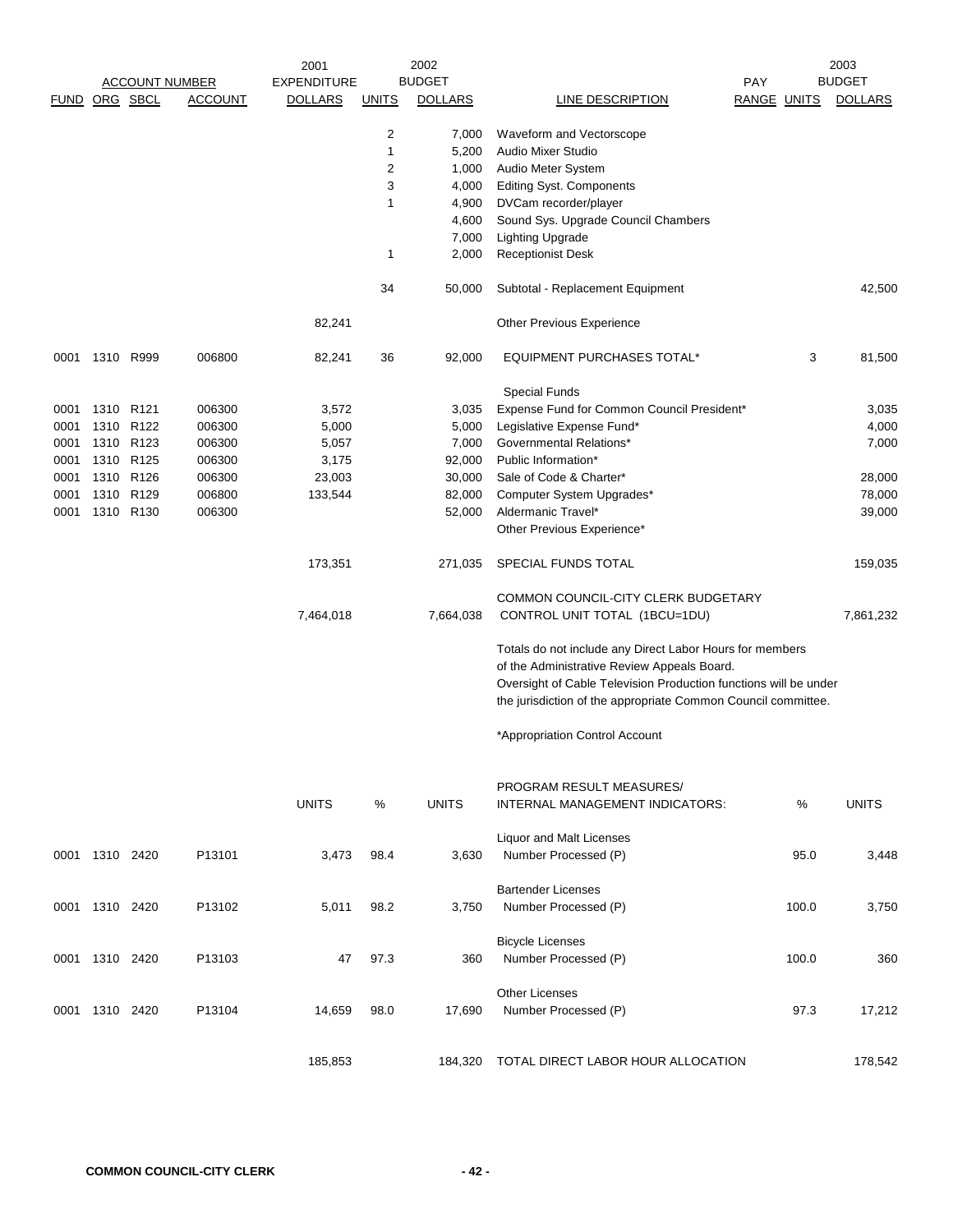|                       |                | 2001               |              | 2002           |                                         |                |                | 2003           |
|-----------------------|----------------|--------------------|--------------|----------------|-----------------------------------------|----------------|----------------|----------------|
| <b>ACCOUNT NUMBER</b> |                | <b>EXPENDITURE</b> |              | <b>BUDGET</b>  |                                         | PAY            |                | <b>BUDGET</b>  |
| <u>FUND ORG SBCL</u>  | <b>ACCOUNT</b> | <b>DOLLARS</b>     | <b>UNITS</b> | <b>DOLLARS</b> | <b>LINE DESCRIPTION</b>                 | RANGE UNITS    |                | <b>DOLLARS</b> |
|                       |                |                    |              |                | <b>COMPTROLLER</b>                      |                |                |                |
|                       |                |                    |              |                | BUDGETARY CONTROL UNIT (1BCU=1DU)       |                |                |                |
|                       |                |                    |              |                |                                         |                |                |                |
|                       |                |                    |              |                | <b>OUTCOME INDICATORS:</b>              |                |                |                |
|                       |                | AA (S & P)         |              | AA (S & P)     | Maintain/monitor bond rating.           |                |                | AA (S & P)     |
|                       |                | Aa2 (Moody)        |              | Aa2 (Moody)    |                                         |                |                | Aa2 (Moody)    |
|                       |                | AA+ (Fitch)        |              | AA+ (Fitch)    |                                         |                |                | AA+ (Fitch)    |
|                       |                | 101.1%             |              | 100.0%         | Accuracy of Revenue Estimates           |                |                | 100.0%         |
|                       |                | 11                 |              | 10             | <b>Completed Audit Reports</b>          |                |                | 10             |
|                       |                | Yes                |              | Yes            | <b>Unqualified Audit Opinion</b>        |                |                | Yes            |
|                       |                |                    |              |                |                                         |                |                |                |
|                       |                |                    |              |                | SALARIES & WAGES                        |                |                |                |
|                       |                |                    | 1            | 123,972        | Comptroller (Y)                         | 17             | 1              | 123,972        |
|                       |                |                    | 1            | 82,859         | Deputy Comptroller (Y)                  | 15             | $\mathbf{1}$   | 85,432         |
|                       |                |                    |              |                | ADMINISTRATION DIVISION                 |                |                |                |
|                       |                |                    | 1            | 102,382        | Accounts Director (Y)                   | 14             | 1              | 102,383        |
|                       |                |                    | 1            | 102,382        | Financial Services Director (Y)         | 14             | 1              | 102,383        |
|                       |                |                    | 1            | 56,511         | Special Assistant to Comptroller (Y)    | 9              | 1              | 58,266         |
|                       |                |                    | 1            | 47,604         | Executive Administrative Assistant II   | $\overline{2}$ | 1              | 47,604         |
|                       |                |                    | 1            | 34,183         | Administrative Assistant II             | 445            | 1              | 34,183         |
|                       |                |                    | 1            | 31,360         | <b>Office Assistant III</b>             | 425            | 1              | 28,347         |
|                       |                |                    |              |                | FINANCIAL ADVISORY DIVISION             |                |                |                |
|                       |                |                    | 1            | 60,225         | Revenue & Financial Services Specialist | 10             | 1              | 62,094         |
|                       |                |                    | 1            | 46,657         | Revenue & Financial Services Assistant  | 6              | 1              | 48,106         |
|                       |                |                    |              |                | GENERAL ACCOUNTING DIVISION             |                |                |                |
|                       |                |                    | 1            | 79,313         | <b>Accounting Manager</b>               | 10             | 1              | 79,313         |
|                       |                |                    | 1            | 69,791         | Assistant Accounting Manager            | 8              | 1              | 69,792         |
|                       |                |                    | 1            | 57,953         | <b>Accounting Supervisor</b>            | $\overline{7}$ | $\mathbf{1}$   | 59,752         |
|                       |                |                    | 4            | 186,627        | Management Accounting Specialist-Sr.    | 6              | 4              | 192,424        |
|                       |                |                    | 1            | 33,379         | Accounting Program Assistant I          | 440            | 1              | 33,379         |
|                       |                |                    | 4            | 142,840        | Accounting Program Assistant II         | 460            | 4              | 148,252        |
|                       |                |                    | 3            | 112,381        | Accounting Program Assistant III        | 475            | 3              | 116,001        |
|                       |                |                    | 2            | 30,524         | Accounting Intern (0.5 FTE)             | 930            | $\overline{2}$ | 57,366         |
|                       |                |                    | 1            | 30,277         | Administrative Assistant I              | 435            |                |                |
|                       |                |                    |              |                | PAYROLL ADMINISTRATION DIVISION         |                |                |                |
|                       |                |                    | 1            | 82,001         | City Payroll Manager                    | 11             | 1              | 84,553         |
|                       |                |                    | 1            | 52,998         | Assistant City Payroll Manager          | 8              | 1              | 54,644         |
|                       |                |                    | 2            | 113,734        | <b>City Payroll Specialist</b>          | $\overline{7}$ | 2              | 113,734        |
|                       |                |                    | 3            | 118,284        | City Payroll Assistant - Sr.            | 475            | 3              | 122,348        |
|                       |                |                    | 1            | 33,876         | <b>City Payroll Assistant</b>           | 460            | $\mathbf{1}$   | 34,735         |
|                       |                |                    |              |                | <b>AUDITING DIVISION</b>                |                |                |                |
|                       |                |                    | 1            | 79,313         | <b>Auditing Manager</b>                 | 10             | 1              | 79,313         |
|                       |                |                    | 2            | 120,657        | Information Systems Auditor - Senior    | 9              | 2              | 121,050        |
|                       |                |                    | $\mathbf 2$  | 130,991        | Auditor - Lead (X)                      | $\overline{7}$ | $\overline{c}$ | 130,991        |
|                       |                |                    | 5            | 154,810        | <b>Auditing Specialist</b>              | 6              | 5              | 154,941        |
|                       |                |                    | 1            | 37,063         | Accounting Program Assistant II         | 460            | 1              | 37,065         |
|                       |                |                    |              |                | REVENUE AND COST DIVISION               |                |                |                |
|                       |                |                    | 1            | 79,313         | Grant-In-Aid Fiscal Coordinator         | 10             | 1              | 79,313         |
|                       |                |                    | 5            | 285,094        | Management Accounting Specialist - Sr.  | 6              | 5              | 288,221        |
|                       |                |                    | $\mathbf{1}$ | 34,183         | Office Assistant IV                     | 445            | $\mathbf{1}$   | 34,183         |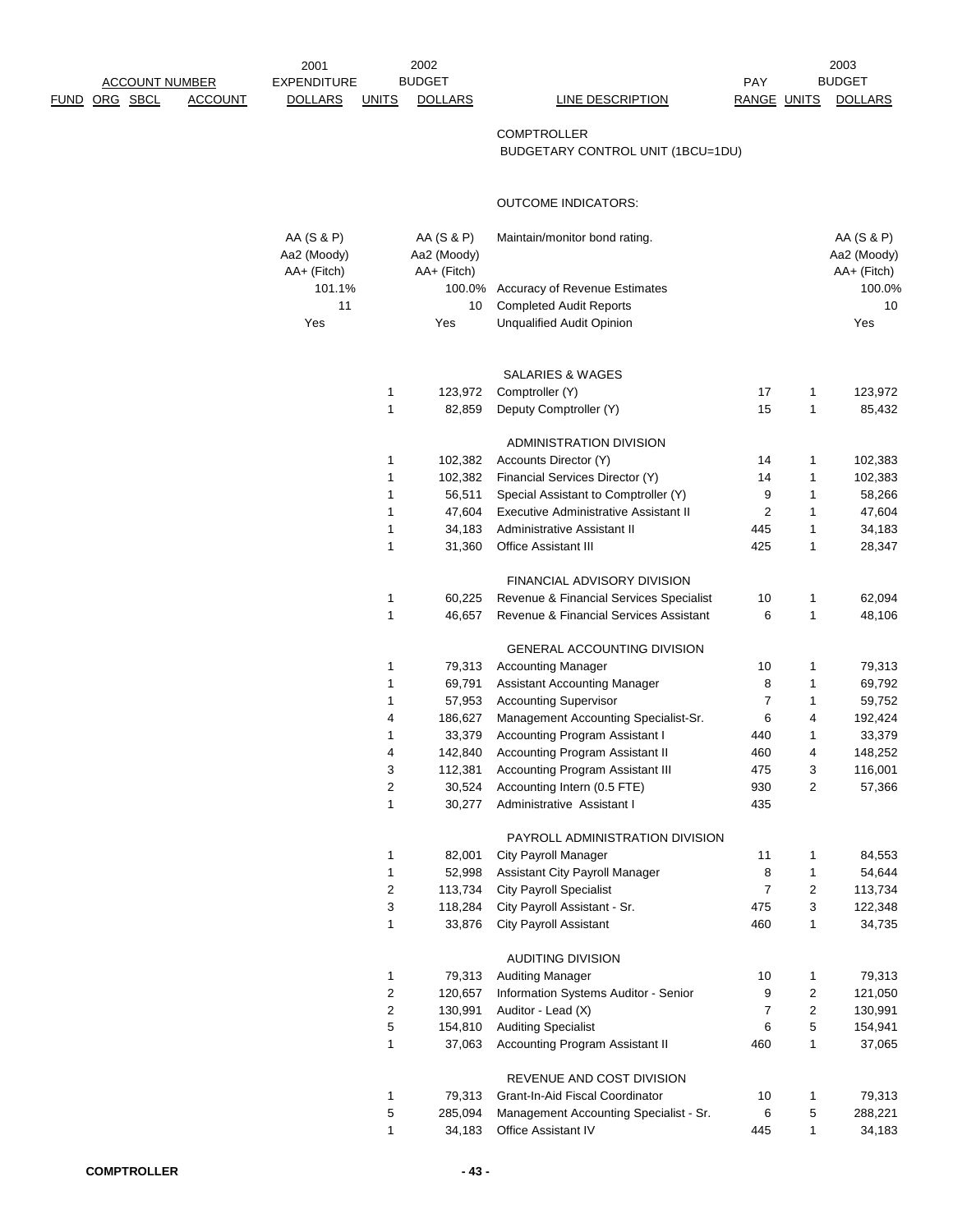|                              | <b>ACCOUNT NUMBER</b> |                                        |                                      | 2002<br>2001<br><b>BUDGET</b><br><b>EXPENDITURE</b> |              |                  | <b>PAY</b>                                                                                                                                            |                    |              | 2003<br><b>BUDGET</b> |  |
|------------------------------|-----------------------|----------------------------------------|--------------------------------------|-----------------------------------------------------|--------------|------------------|-------------------------------------------------------------------------------------------------------------------------------------------------------|--------------------|--------------|-----------------------|--|
|                              | FUND ORG SBCL         |                                        | <b>ACCOUNT</b>                       | <b>DOLLARS</b>                                      | <u>UNITS</u> | <b>DOLLARS</b>   | LINE DESCRIPTION                                                                                                                                      | <b>RANGE UNITS</b> |              | <b>DOLLARS</b>        |  |
|                              |                       |                                        |                                      |                                                     | 3            | 45.786           | Accounting Intern (0.5 FTE)(C)<br>Management Accountant - Senior (C)                                                                                  | 930<br>4           | 1            | 38,633                |  |
|                              |                       |                                        |                                      |                                                     |              |                  | COMMUNITY DEVELOPMENT ACT GRANT<br>ACCOUNTING (B)                                                                                                     |                    |              |                       |  |
|                              |                       |                                        |                                      |                                                     | 1            | 63,671           | Assistant Grant Fiscal Manager (B)                                                                                                                    | 8                  | 1            | 65,648                |  |
|                              |                       |                                        |                                      |                                                     | 1            | 61,451           | Auditing Specialist (B)                                                                                                                               | 6                  | 1            | 61,451                |  |
|                              |                       |                                        |                                      |                                                     | 2            | 117,505          | Management Acct. Specialist-Senior (B)                                                                                                                | 6                  | 2            | 119,245               |  |
|                              |                       |                                        |                                      |                                                     | 1            | 40,856           | Administrative Specialist (B)                                                                                                                         | $\overline{2}$     | $\mathbf{1}$ | 42,125                |  |
|                              |                       |                                        |                                      |                                                     | 1            | 39,428           | Accounting Program Assistant III (B)                                                                                                                  | 475                | 1            | 40,793                |  |
|                              |                       |                                        |                                      |                                                     |              |                  | FINANCIAL SYSTEMS SUPPORT DIVISION                                                                                                                    |                    |              |                       |  |
|                              |                       |                                        |                                      |                                                     |              |                  | <b>FMIS Manager</b>                                                                                                                                   | 11                 | 1            | 77,137                |  |
|                              |                       |                                        |                                      |                                                     | 1            | 74,813           | Project Manager                                                                                                                                       | 11                 |              |                       |  |
|                              |                       |                                        |                                      |                                                     | 1            | 82,002           | <b>Functional Applications Manager</b>                                                                                                                | 12                 | 1<br>1       | 87,386                |  |
|                              |                       |                                        |                                      |                                                     | 1<br>1       | 62,272<br>57,794 | Functional Applications Analyst-Sr.<br>Network Coordinator - Sr.                                                                                      | 9<br>6             | 1            | 67,891<br>59,588      |  |
|                              |                       |                                        |                                      |                                                     | 1            | 48,106           | Financial Systems Analyst-Senior                                                                                                                      | 6                  | 1            | 49,600                |  |
|                              |                       |                                        |                                      |                                                     |              |                  | Administrative Assistant I                                                                                                                            | 435                | 1            | 30,890                |  |
|                              |                       |                                        |                                      | 2,595,256                                           | 68           | 3,447,221        | <b>Total Before Adjustments</b>                                                                                                                       |                    | 66           | 3,524,527             |  |
|                              |                       |                                        |                                      |                                                     |              |                  | Salary & Wage Rate Changes                                                                                                                            |                    |              |                       |  |
|                              |                       |                                        |                                      | 4,627                                               |              | 3,167            | Overtime Compensated*                                                                                                                                 |                    |              | 4,800                 |  |
|                              |                       |                                        |                                      |                                                     |              | (59, 468)        | Personnel Cost Adjustment<br>Other                                                                                                                    |                    |              | (70, 491)             |  |
|                              |                       |                                        |                                      | 2,599,883                                           | 68           | 3,390,920        | Gross Salaries & Wages Total                                                                                                                          |                    | 66           | 3,458,836             |  |
|                              |                       |                                        |                                      |                                                     |              | (7, 715)         | Reimbursable Services Deduction                                                                                                                       |                    |              | (7, 374)              |  |
|                              |                       |                                        |                                      |                                                     |              | (469, 278)       | Capital Improvements Deduction<br>Grants & Aids Deduction                                                                                             |                    |              | (456, 796)            |  |
| 0001                         | 2110 R999             |                                        | 006000                               | 2,599,883                                           | 68           | 2,913,927        | NET SALARIES & WAGES TOTAL*                                                                                                                           |                    | 66           | 2,994,666             |  |
|                              |                       |                                        |                                      |                                                     | 57.17        |                  | <b>O&amp;M FTE'S</b>                                                                                                                                  |                    | 57.63        |                       |  |
|                              |                       |                                        |                                      |                                                     | 10.83        |                  | NON-O&M FTE'S                                                                                                                                         |                    | 8.37         |                       |  |
|                              |                       |                                        |                                      |                                                     |              |                  | (B) To terminate upon expiration of the CDBG Program<br>year unless grant agreement is renewed or fiscal year<br>is altered by Common Council action. |                    |              |                       |  |
|                              |                       |                                        |                                      |                                                     |              |                  | (C) Positions not to be paid out of local property tax revenue.                                                                                       |                    |              |                       |  |
|                              |                       |                                        |                                      |                                                     |              |                  | (X) Private Auto Allowance May Be Paid Pursuant to Section<br>350-183 of the Milwaukee Code.                                                          |                    |              |                       |  |
|                              |                       |                                        |                                      |                                                     |              |                  | (Y) Required to file a statement of economic interests in accordance with<br>the Milwaukee Code of Ordinances Chapter 303-Code of Ethics.             |                    |              |                       |  |
|                              | 0001 2110 R999        |                                        | 006100                               | 909,630                                             |              | 990,735          | ESTIMATED EMPLOYEE FRINGE BENEFITS*<br>(Involves Revenue Offset-No Transfers from this Account)                                                       |                    |              | 1,108,026             |  |
| 0001<br>0001<br>0001<br>0001 | 2110<br>2110          | 2110 R999<br>R999<br>R999<br>2110 R999 | 630100<br>630500<br>631000<br>631500 | 36,621                                              |              | 66,865           | OPERATING EXPENDITURES<br><b>General Office Expense</b><br>Tools & Machinery Parts<br><b>Construction Supplies</b><br>Energy                          |                    |              | 65,500                |  |
| 0001                         | 2110 R999             |                                        | 632000                               |                                                     |              | 700              | <b>Other Operating Supplies</b>                                                                                                                       |                    |              | 200                   |  |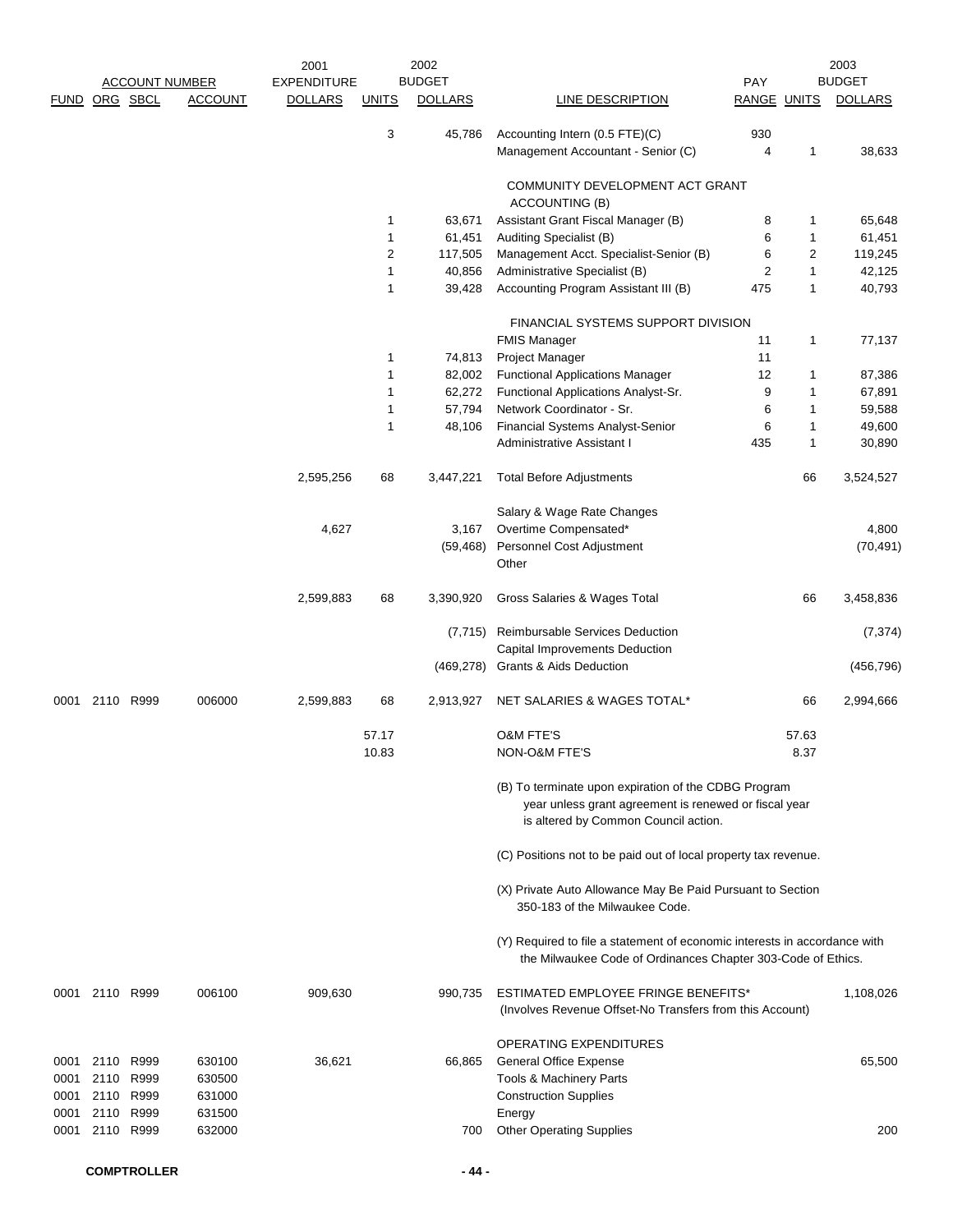|               |                |      |                       | 2001               |              | 2002           |                                                             |             |       | 2003           |
|---------------|----------------|------|-----------------------|--------------------|--------------|----------------|-------------------------------------------------------------|-------------|-------|----------------|
|               |                |      | <b>ACCOUNT NUMBER</b> | <b>EXPENDITURE</b> |              | <b>BUDGET</b>  |                                                             | PAY         |       | <b>BUDGET</b>  |
| FUND ORG SBCL |                |      | <b>ACCOUNT</b>        | <b>DOLLARS</b>     | <b>UNITS</b> | <b>DOLLARS</b> | LINE DESCRIPTION                                            | RANGE UNITS |       | <b>DOLLARS</b> |
|               |                |      |                       |                    |              |                |                                                             |             |       |                |
| 0001          | 2110           | R999 | 632500                |                    |              |                | <b>Facility Rental</b>                                      |             |       |                |
| 0001          | 2110           | R999 | 633000                | 197                |              |                | <b>Vehicle Rental</b>                                       |             |       |                |
| 0001          | 2110           | R999 | 633500                |                    |              |                | Non-Vehicle Equipment Rental                                |             |       |                |
| 0001          | 2110           | R999 | 634000                | 327,969            |              | 297,741        | <b>Professional Services</b>                                |             |       | 268,955        |
| 0001          | 2110           | R999 | 634500                | 351,389            |              | 392,550        | Information Technology Services                             |             |       | 396,200        |
| 0001          | 2110           | R999 | 635000                |                    |              |                | <b>Property Services</b>                                    |             |       |                |
| 0001          | 2110 R999      |      | 635500                |                    |              |                | <b>Infrastructure Services</b>                              |             |       |                |
| 0001          | 2110           | R999 | 636000                |                    |              |                | Vehicle Repair Services                                     |             |       |                |
| 0001          | 2110           | R999 | 636500                | 96,122             |              | 98,268         | <b>Other Operating Services</b>                             |             |       | 123,896        |
| 0001          | 2110           | R999 | 637000                |                    |              |                | Loans and Grants                                            |             |       |                |
| 0001          | 2110           | R999 | 637501                | 81,396             |              |                | Reimburse Other Departments                                 |             |       |                |
| 0001          | 2110           | R999 | 006300                | 893,694            |              | 856,124        | OPERATING EXPENDITURES TOTAL*                               |             |       | 854,751        |
|               |                |      |                       |                    |              |                | <b>EQUIPMENT PURCHASES</b>                                  |             |       |                |
|               |                |      |                       |                    |              |                | <b>Additional Equipment</b>                                 |             |       |                |
|               |                |      |                       |                    |              |                | Subtotal - Additional Equipment                             |             |       |                |
|               |                |      |                       |                    |              |                | <b>Replacement Equipment</b>                                |             |       |                |
|               |                |      |                       | 46,329             |              | 88,150         | Technology & Equipment Replacements                         |             |       | 42,600         |
|               |                |      |                       | 46,329             |              | 88,150         | Subtotal - Replacement Equipment                            |             |       | 42,600         |
| 0001          | 2110 R999      |      | 006800                | 46,329             |              | 88,150         | <b>EQUIPMENT PURCHASES TOTAL*</b>                           |             |       | 42,600         |
|               |                |      |                       |                    |              |                | <b>SPECIAL FUNDS</b>                                        |             |       |                |
|               |                |      |                       |                    |              |                |                                                             |             |       |                |
| 0001          | 2110           | R212 | 006300                | 23,510             |              |                | Financial Systems Support*                                  |             |       |                |
| 0001          | 2110           | R213 | 006300                | 20,000             |              |                | Upgrade Microcomputer Network*                              |             |       |                |
| 0001          | 2110 R214      |      | 006300                | 4,720              |              | 5,000          | Tax Dollar*                                                 |             |       | 5,000          |
|               |                |      |                       | 48,230             |              | 5.000          | SPECIAL FUNDS TOTAL                                         |             |       | 5,000          |
|               |                |      |                       |                    |              |                | COMPTROLLER BUDGETARY CONTROL                               |             |       |                |
|               |                |      |                       | 4,497,766          |              | 4,853,936      | UNIT TOTAL (1BCU=1DU)                                       |             |       | 5,005,043      |
|               |                |      |                       |                    |              |                |                                                             |             |       |                |
|               |                |      |                       |                    |              |                | *Appropriation Control Account                              |             |       |                |
|               |                |      |                       |                    |              |                |                                                             |             |       |                |
|               |                |      |                       | <b>UNITS</b>       | ℅            | <b>UNITS</b>   | PROGRAM RESULT MEASURES/<br>INTERNAL MANAGEMENT INDICATORS: |             | $\%$  | <b>UNITS</b>   |
|               |                |      |                       |                    |              |                | Grant-In-Aid Accounting                                     |             |       |                |
|               | 0001 2110 18A0 |      | P21101                |                    | 402 100.0    | 400            | Grant Projects Administered (P)                             |             |       |                |
|               |                |      |                       |                    |              |                | Unqualified Single Audit Opinion                            |             |       | yes            |
|               |                |      |                       |                    |              |                |                                                             |             |       |                |
|               |                |      |                       |                    |              |                | General Accounting-Pre Audit                                |             |       |                |
| 0001          | 2110           | 1880 | P21102                | 19,015 100.0       |              | 12,600         | Accounts Maintained (P)                                     |             | 158.7 | 20,000         |
| 0001          | 2110 1880      |      | P21103                |                    | 12 100.0     | 12             | Number of Accounting Periods(Q-1)                           |             | 100.0 | 12             |
|               |                |      |                       |                    |              |                | <b>Accounts Payable</b>                                     |             |       |                |
|               | 2110           | 1880 | P21104                | 56,554             | 100.0        | 52,000         | Checks Written (P)                                          |             | 111.5 | 58,000         |
| 0001<br>0001  | 2110           | 1880 | P21105                | 132,253            | 100.0        | 125,000        | Documents Processed (Q-1)                                   |             | 112.0 | 140,000        |
|               |                |      |                       |                    |              |                |                                                             |             |       |                |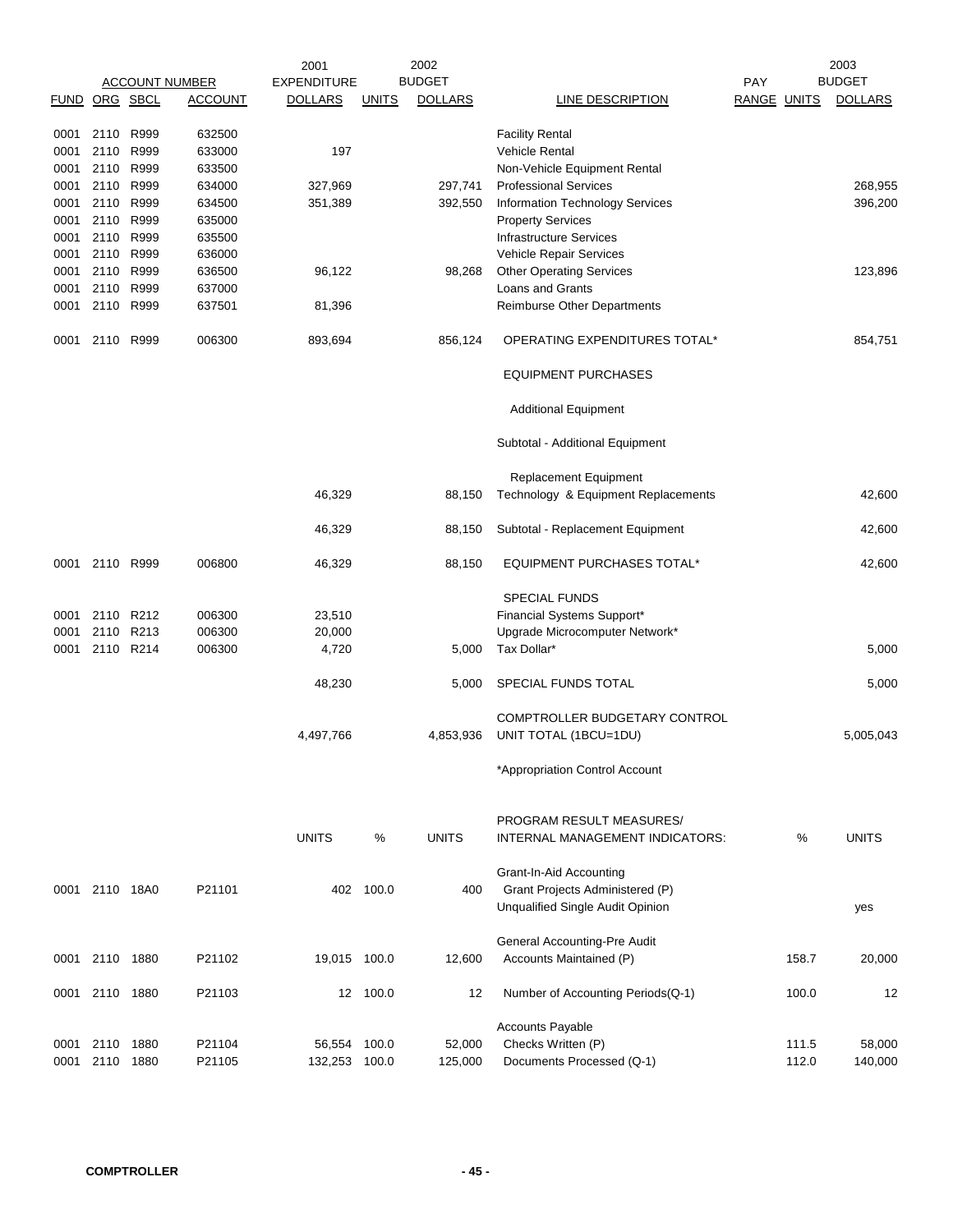|             |      | <b>ACCOUNT NUMBER</b> |                | 2001<br><b>EXPENDITURE</b> |              | 2002<br><b>BUDGET</b> |                                                   | PAY         |       | 2003<br><b>BUDGET</b> |
|-------------|------|-----------------------|----------------|----------------------------|--------------|-----------------------|---------------------------------------------------|-------------|-------|-----------------------|
| <b>FUND</b> |      | ORG SBCL              | <b>ACCOUNT</b> | <b>DOLLARS</b>             | <b>UNITS</b> | <b>DOLLARS</b>        | LINE DESCRIPTION                                  | RANGE UNITS |       | <b>DOLLARS</b>        |
|             |      |                       |                |                            |              |                       | PROGRAM RESULT MEASURES/                          |             |       |                       |
|             |      |                       |                | <b>UNITS</b>               | %            | <b>UNITS</b>          | INTERNAL MANAGEMENT INDICATORS:                   |             | %     | <b>UNITS</b>          |
|             |      |                       |                |                            |              |                       | Payroll Accounting & Pre-Audit                    |             |       |                       |
| 0001        | 2110 | 1890                  | P21106         | 210,000                    | 100.0        | 227,000               | Payroll Documents Issued (P)                      |             | 92.5  | 210,000               |
|             |      |                       |                |                            |              |                       | Auditing (Post-Audit)                             |             |       |                       |
| 0001        | 2110 | 1870                  | P21107         | 12                         | 100.0        | 12                    | Audits Completed (P)                              |             | 100.0 | 12                    |
|             |      |                       |                |                            |              |                       | Financial Services Division:                      |             |       |                       |
|             |      |                       |                |                            |              |                       | Analysis of Major Econ. Dev. Proposals            |             |       | 10                    |
|             |      |                       |                |                            |              |                       | Management & Administration                       |             |       |                       |
| 0001        | 2110 | 0200                  |                | 14,272 100.0               |              | 16,000                | Est. Direct Labor Hours (P)                       |             |       |                       |
|             |      |                       |                |                            |              |                       | <b>Systems Support Activities</b><br>Projects (P) |             |       |                       |
| 0001        | 2110 | 18B0                  | P21108         | 150                        | 120.0        | 150                   | Task Requests Completed (P)                       |             | 100.0 | 150                   |
| 0001        | 2110 | 18B0                  | P21109         | 14,130                     | N/A          | N/A                   | Est. Direct Labor Hours (Q-1)                     |             |       | 14,130                |
|             |      |                       |                | 87,138                     |              | 102,906               | TOTAL DIRECT LABOR HOUR ALLOCATION                |             |       | 103,734               |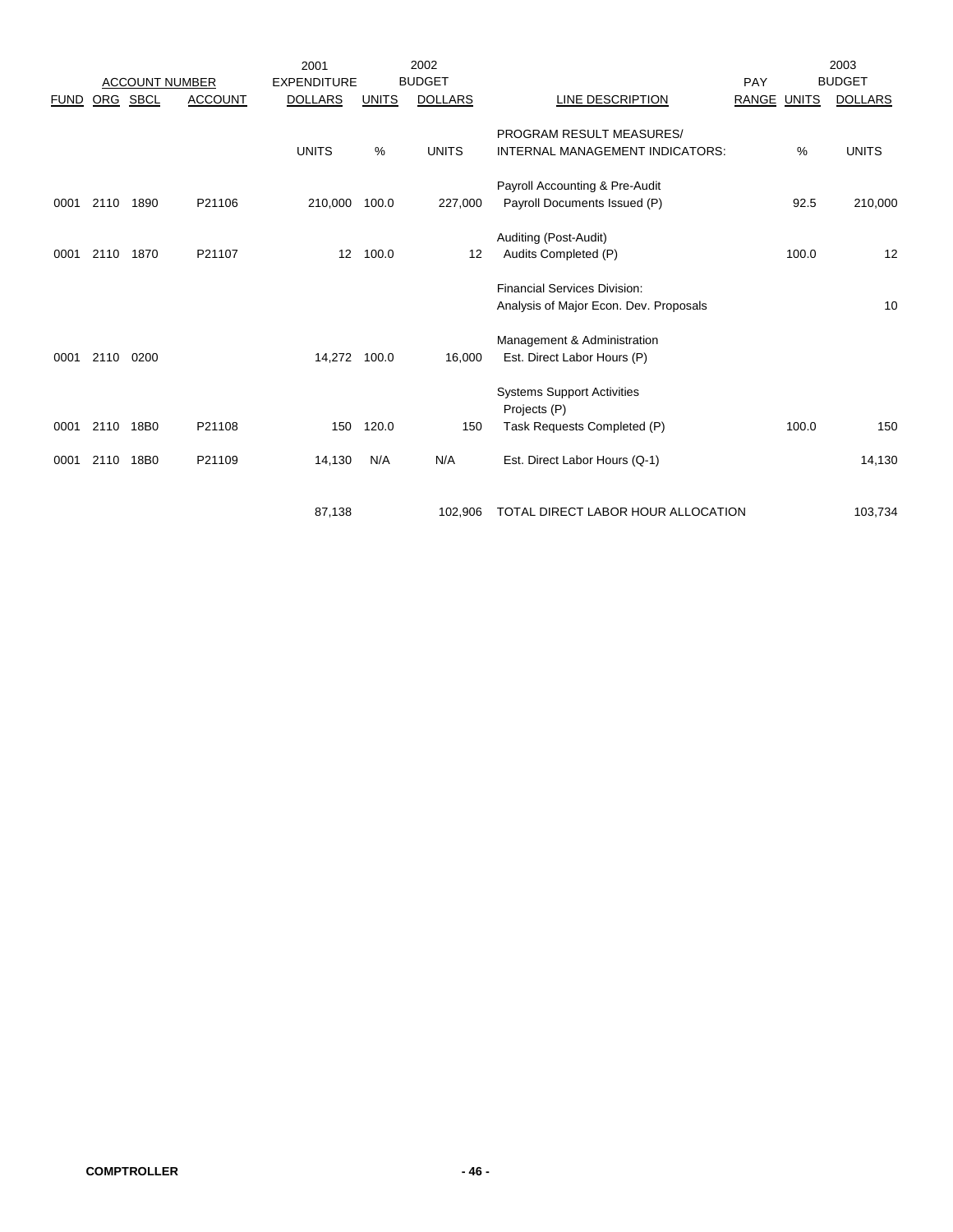|      |                       |                | 2001               |                   | 2002              |                                                                                                |                    |              | 2003              |
|------|-----------------------|----------------|--------------------|-------------------|-------------------|------------------------------------------------------------------------------------------------|--------------------|--------------|-------------------|
|      | <b>ACCOUNT NUMBER</b> |                | <b>EXPENDITURE</b> |                   | <b>BUDGET</b>     |                                                                                                | PAY                |              | <b>BUDGET</b>     |
| FUND | ORG SBCL              | <b>ACCOUNT</b> | <b>DOLLARS</b>     | <u>UNITS</u>      | <b>DOLLARS</b>    | <b>LINE DESCRIPTION</b>                                                                        | <b>RANGE UNITS</b> |              | <b>DOLLARS</b>    |
|      |                       |                |                    |                   |                   | <b>MUNICIPAL COURT</b>                                                                         |                    |              |                   |
|      |                       |                |                    |                   |                   | BUDGETARY CONTROL UNIT (1BCU=1DU)                                                              |                    |              |                   |
|      |                       |                |                    |                   |                   |                                                                                                |                    |              |                   |
|      |                       |                |                    |                   |                   |                                                                                                |                    |              |                   |
|      |                       |                |                    |                   |                   | <b>OUTCOME INDICATORS:</b>                                                                     |                    |              |                   |
|      |                       |                |                    |                   |                   | Objective 1: Fair and reliable adjudication of cases.                                          |                    |              |                   |
|      |                       |                |                    |                   |                   | Outcome Indicator: Percent of non-priority cases                                               |                    |              |                   |
|      |                       |                | 85%                |                   | 85%               | filed that are tried within 90 days after intake date.                                         |                    |              | 85%               |
|      |                       |                |                    |                   |                   | Objective 2: Court accessibility to the public.                                                |                    |              |                   |
|      |                       |                |                    |                   |                   | Outcome Indicator: Number of defendants using                                                  |                    |              |                   |
|      |                       |                |                    |                   |                   | automated voice response system's recorded                                                     |                    |              |                   |
|      |                       |                | 94,090             |                   | 75,000            | information.                                                                                   |                    |              | 100,000           |
|      |                       |                |                    |                   |                   |                                                                                                |                    |              |                   |
|      |                       |                |                    |                   |                   | Objective 3: Effective enforcement of court judgements.                                        |                    |              |                   |
|      |                       |                |                    |                   |                   | Outcome Indicator: Ratio of warrants and commitments                                           |                    |              |                   |
|      |                       |                | 30%                |                   | 30%               | issued to the number of cases adjudicated.                                                     |                    |              | 30%               |
|      |                       |                |                    |                   |                   | Objective 4: Accountability for public resources                                               |                    |              |                   |
|      |                       |                |                    |                   |                   | Outcome Indicator: Percent of collections                                                      |                    |              |                   |
|      |                       |                | 100%               |                   | 100%              | posted within 24 hours of receipt.                                                             |                    |              | 100%              |
|      |                       |                |                    |                   |                   |                                                                                                |                    |              |                   |
|      |                       |                |                    |                   |                   | Objective 5: Enhanced public safety.                                                           |                    |              |                   |
|      |                       |                |                    |                   |                   | Outcome Indicator: Percent of defendants who                                                   |                    |              |                   |
|      |                       |                |                    |                   |                   | complete educational court alternative                                                         |                    |              |                   |
|      |                       |                |                    |                   |                   | programs for first offenders who indicate that the                                             |                    |              |                   |
|      |                       |                | 95%                |                   | 95%               | programs made them better understand the<br>social and personal consequences of their offense. |                    |              | 95%               |
|      |                       |                |                    |                   |                   |                                                                                                |                    |              |                   |
|      |                       |                |                    |                   |                   | <b>SALARIES &amp; WAGES</b>                                                                    |                    |              |                   |
|      |                       |                |                    |                   |                   |                                                                                                |                    |              |                   |
|      |                       |                |                    |                   |                   | <b>COURTROOM PROCEEDINGS</b>                                                                   |                    |              |                   |
|      |                       |                |                    | 3<br>1            | 348,927<br>46,005 | Municipal Judge (Y)<br>Municipal Court Clerk II                                                | 16<br>555          | 3<br>1       | 348,927<br>46,005 |
|      |                       |                |                    | 8                 | 334,129           | Municipal Court Clerk I                                                                        | 540                | 8            | 331,681           |
|      |                       |                |                    | 5                 | 75,446            | Municipal Court Commissioner (Y)                                                               | 950                | 5            | 79,600            |
|      |                       |                |                    |                   |                   |                                                                                                |                    |              |                   |
|      |                       |                |                    |                   |                   | MANAGEMENT & ADMINISTRATION                                                                    |                    |              |                   |
|      |                       |                |                    | 1                 | 77,740            | Chief Court Administrator (Y)                                                                  | 14                 | 1            | 90,907            |
|      |                       |                |                    | $\mathbf{1}$      | 57,937            | Assistant Court Administrator                                                                  | 10                 | 1            | 69,443            |
|      |                       |                |                    | $\mathbf{1}$<br>1 | 46,414<br>40,783  | Administrative Specialist - Senior<br>Legal Office Assistant IV                                | 4<br>475           | 1<br>1       | 49,341<br>40,783  |
|      |                       |                |                    |                   |                   | Office Assistant II                                                                            | 410                | $\mathbf{1}$ | 24,928            |
|      |                       |                |                    | 1                 | 34,183            | Court Services Assistant IV                                                                    | 445                | 1            | 34,183            |
|      |                       |                |                    | 3                 | 91,903            | <b>Court Services Assistant III</b>                                                            | 425                | 3            | 94,080            |
|      |                       |                |                    | 1                 | 34,183            | Court Services Assistant IV (A)                                                                | 445                | 1            | 34,183            |
|      |                       |                |                    | 1                 | 34,183            | <b>Accounting Assistant II</b>                                                                 | 445                | $\mathbf{1}$ | 33,327            |
|      |                       |                |                    | 1                 | 13,580            | Office Assistant II (0.5 FTE)                                                                  | 410                |              |                   |
|      |                       |                |                    | 8                 | 24,705            | High School Intern                                                                             | 902                |              |                   |
|      |                       |                |                    | 1                 | 71,348            | Network Manager                                                                                | 10                 | 1            | 66,011            |
|      |                       |                |                    | 1                 | 35,750            | Administrative Assistant III                                                                   | 530                | 1            | 37,006            |
|      |                       |                |                    | 1                 | 54,369            | Network Analyst-SR                                                                             | 591                | 1            | 58,818            |
|      |                       |                |                    |                   |                   | CASH CONTROL & ACCOUNTING                                                                      |                    |              |                   |
|      |                       |                |                    | 1                 | 57,659            | <b>Management Accounting Specialist</b>                                                        | 5                  | 1            | 57,658            |
|      |                       |                |                    | 3                 | 100,113           | <b>Accounting Assistant II</b>                                                                 | 445                | 3            | 102,550           |
|      |                       |                |                    | 1                 | 37,063            | <b>Accounting Assistant III</b>                                                                | 460                | 1            | 37,063            |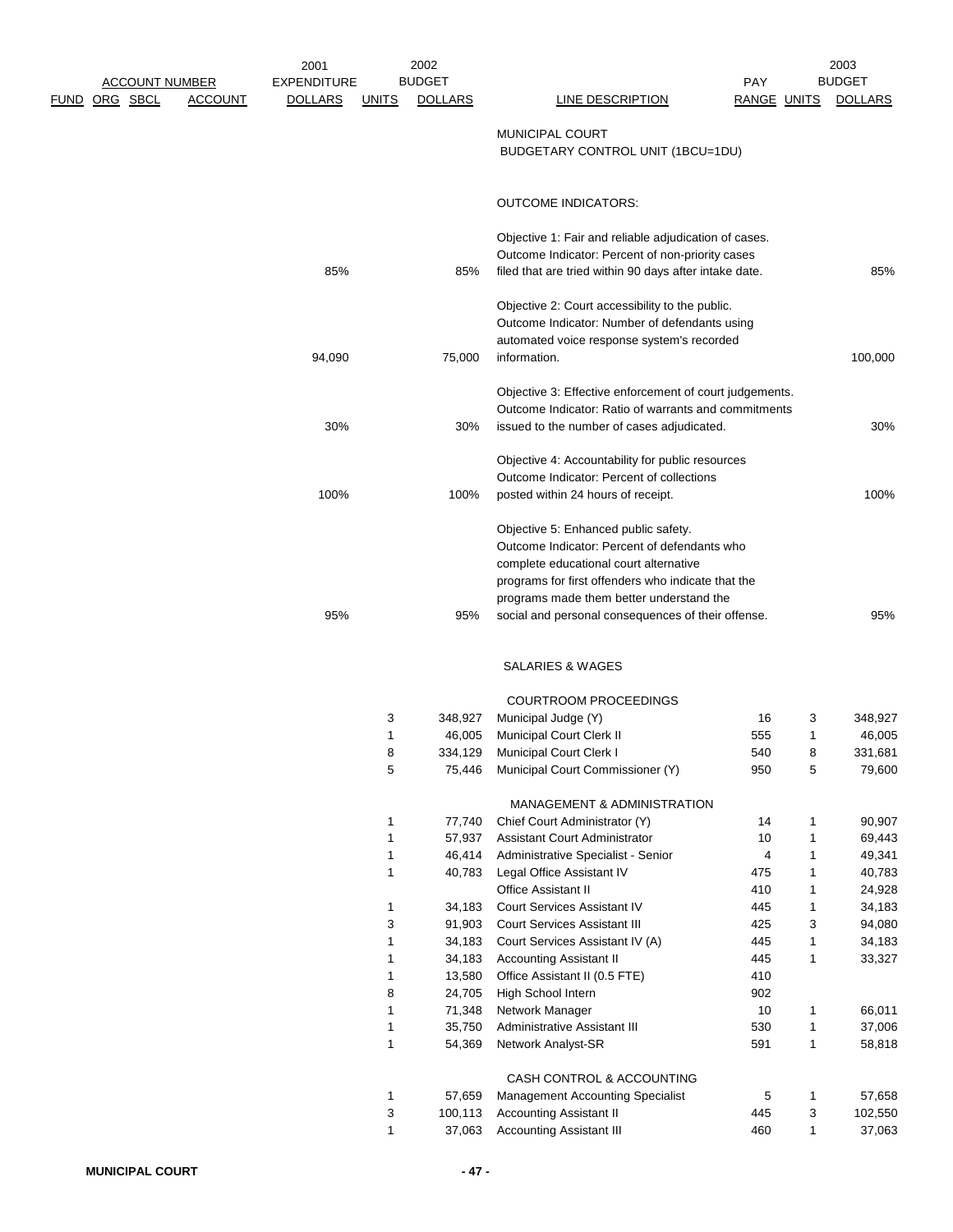|               |              |              |                       | 2001               |              | 2002           |                                                                                                                                           |                    |       | 2003           |
|---------------|--------------|--------------|-----------------------|--------------------|--------------|----------------|-------------------------------------------------------------------------------------------------------------------------------------------|--------------------|-------|----------------|
|               |              |              | <b>ACCOUNT NUMBER</b> | <b>EXPENDITURE</b> |              | <b>BUDGET</b>  |                                                                                                                                           | <b>PAY</b>         |       | <b>BUDGET</b>  |
| FUND ORG SBCL |              |              | <b>ACCOUNT</b>        | <b>DOLLARS</b>     | <u>UNITS</u> | <b>DOLLARS</b> | LINE DESCRIPTION                                                                                                                          | <b>RANGE UNITS</b> |       | <b>DOLLARS</b> |
|               |              |              |                       |                    | 1            | 13,580         | Office Assistant II (0.5 FTE)                                                                                                             | 410                |       |                |
|               |              |              |                       |                    |              |                | PRE-TRIAL CASE PREPARATION                                                                                                                |                    |       |                |
|               |              |              |                       |                    | 2            | 55,586         | <b>Office Assistant II</b>                                                                                                                | 410                | 2     | 50,990         |
|               |              |              |                       |                    | 1            | 31,360         | <b>Office Assistant III</b>                                                                                                               | 425                | 1     | 30,325         |
|               |              |              |                       |                    |              |                | POST-TRIAL RECORD PROCESSING &<br><b>MAINTENANCE</b>                                                                                      |                    |       |                |
|               |              |              |                       |                    | 1            | 34,183         | <b>Office Assistant IV</b>                                                                                                                | 445                | 1     | 34,183         |
|               |              |              |                       |                    | 1            | 31,360         | <b>Court Services Assistant III</b>                                                                                                       | 425                | 1     | 31,360         |
|               |              |              |                       |                    | 4            | 108,325        | <b>Office Assistant II</b>                                                                                                                | 410                | 4     | 98,683         |
|               |              |              |                       |                    | 1            | 25,189         | Court Services Assistant II                                                                                                               | 410                | 1     | 29,332         |
|               |              |              |                       | 1,653,790          | 55           | 1,916,003      | <b>Total Before Adjustments</b>                                                                                                           |                    | 46    | 1,911,367      |
|               |              |              |                       |                    |              |                | Salary & Wage Rate Changes                                                                                                                |                    |       |                |
|               |              |              |                       | 35,990             |              | 16,000         | Overtime Compensated*                                                                                                                     |                    |       | 16,000         |
|               |              |              |                       |                    |              |                | (38,320) Personnel Cost Adjustment                                                                                                        |                    |       | (38, 227)      |
|               |              |              |                       |                    |              |                | Other                                                                                                                                     |                    |       |                |
|               |              |              |                       | 1,689,780          |              | 1,893,683      | Gross Salaries & Wages Total                                                                                                              |                    |       | 1,889,140      |
|               |              |              |                       |                    |              |                | Reimbursable Services Deduction<br>Capital Improvements Deduction<br><b>Grant and Aids Deduction</b>                                      |                    |       |                |
| 0001          | 1320 R999    |              | 006000                | 1,689,780          |              | 1,893,683      | NET SALARIES & WAGES TOTAL*                                                                                                               |                    |       | 1,889,140      |
|               |              |              |                       |                    | 44.00        |                | <b>O&amp;M FTE'S</b><br>NON-O&M FTE'S                                                                                                     |                    | 41.78 |                |
|               |              |              |                       |                    |              |                | (A) One position to require English-Spanish Interpreter skills.                                                                           |                    |       |                |
|               |              |              |                       |                    |              |                | (Y) Required to file a statement of economic interests in accordance with<br>the Milwaukee Code of Ordinances Chapter 303-Code of Ethics. |                    |       |                |
|               | 0001 1320    | R999         | 006100                | 593,911            |              | 643,854        | ESTIMATED EMPLOYEE FRINGE BENEFITS*<br>(Involves Revenue Offset-No Transfers from this Account)                                           |                    |       | 698,982        |
|               |              |              |                       |                    |              |                |                                                                                                                                           |                    |       |                |
| 0001          | 1320         | R999         | 630100                | 180,210            |              | 79,000         | OPERATING EXPENDITURES<br><b>General Office Expense</b>                                                                                   |                    |       | 79,000         |
| 0001          | 1320         | R999         | 630500                |                    |              |                | Tools & Machinery Parts                                                                                                                   |                    |       |                |
| 0001          | 1320         | R999         | 631000                |                    |              |                | <b>Construction Supplies</b>                                                                                                              |                    |       |                |
| 0001          | 1320         | R999         | 631500                |                    |              |                | Energy                                                                                                                                    |                    |       |                |
| 0001          | 1320 R999    |              | 632000                | 1,524              |              | 11,000         | <b>Other Operating Supplies</b>                                                                                                           |                    |       | 13,000         |
| 0001          | 1320         | R999         | 632500                |                    |              | 3,500          | <b>Facility Rental</b>                                                                                                                    |                    |       | 3,500          |
| 0001          | 1320         | R999         | 633000                |                    |              |                | <b>Vehicle Rental</b>                                                                                                                     |                    |       |                |
| 0001          | 1320         | R999         | 633500                | 2,717              |              |                | Non-Vehicle Equipment Rental                                                                                                              |                    |       |                |
| 0001          | 1320         | R999         | 634000                | 82,733             |              | 87,400         | <b>Professional Services</b>                                                                                                              |                    |       | 96,500         |
| 0001          | 1320         | R999         | 634500                | 386,052            |              | 410,200        | Information Technology Services                                                                                                           |                    |       | 280,874        |
| 0001          | 1320         | R999         | 635000                | 32,618             |              | 7,250          | <b>Property Services</b>                                                                                                                  |                    |       | 8,000          |
| 0001          |              | 1320 R999    | 635500                |                    |              |                | <b>Infrastructure Services</b>                                                                                                            |                    |       |                |
| 0001          | 1320         | R999         | 636000                |                    |              |                | Vehicle Repair Services                                                                                                                   |                    |       |                |
| 0001          | 1320<br>1320 | R999<br>R999 | 636500<br>637000      | 19,117             |              | 218,780        | <b>Other Operating Services</b><br>Loans and Grants                                                                                       |                    |       | 233,360        |
| 0001<br>0001  | 1320         | R999         | 637501                | 88,746             |              |                | Reimburse Other Departments                                                                                                               |                    |       |                |
| 0001          | 1320 R999    |              | 006300                | 793,717            |              | 817,130        | OPERATING EXPENDITURES TOTAL*                                                                                                             |                    |       | 714,234        |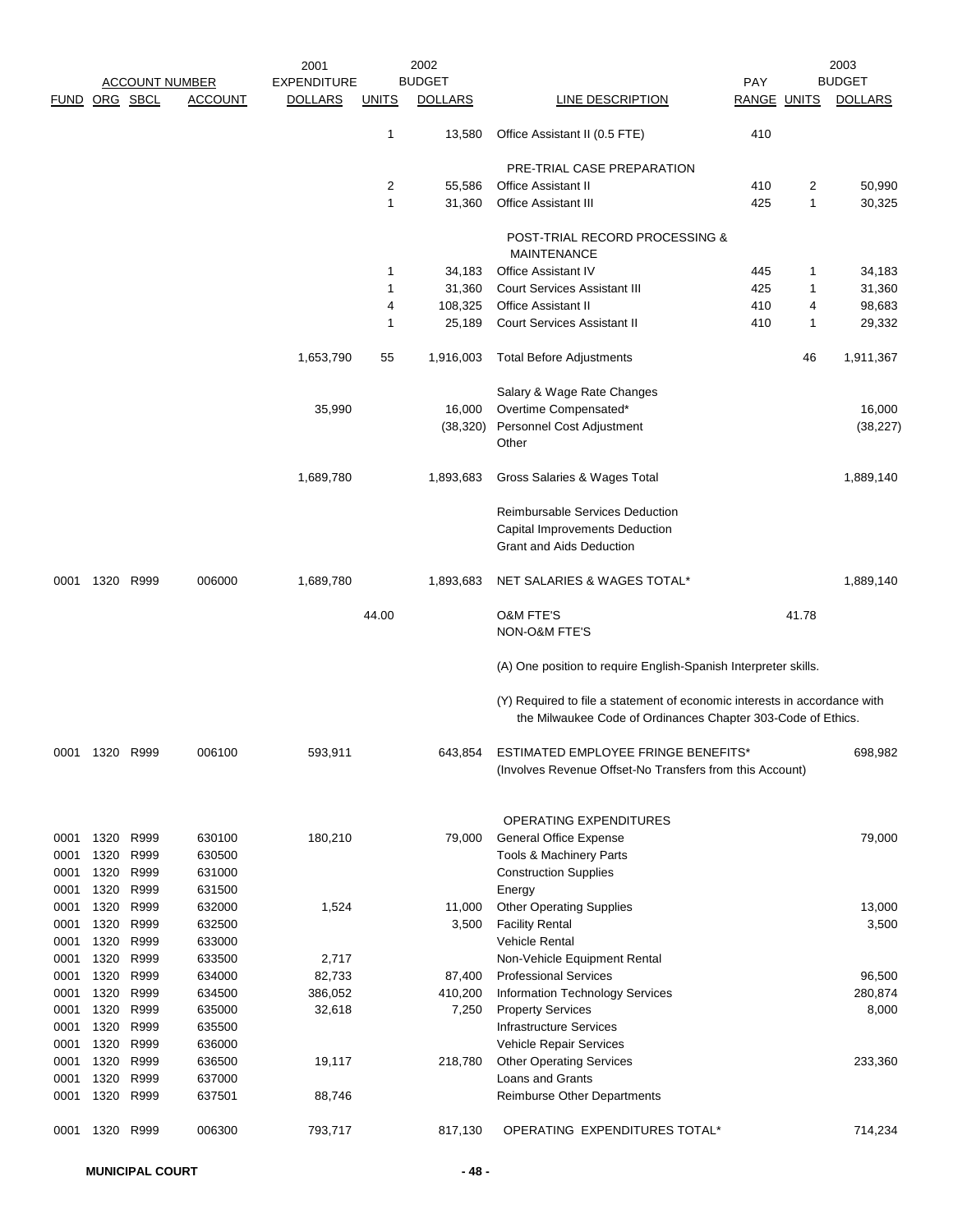|                |           |                  |                       | 2001               |                | 2002           |                                          |                    |       | 2003           |
|----------------|-----------|------------------|-----------------------|--------------------|----------------|----------------|------------------------------------------|--------------------|-------|----------------|
|                |           |                  | <b>ACCOUNT NUMBER</b> | <b>EXPENDITURE</b> |                | <b>BUDGET</b>  |                                          | <b>PAY</b>         |       | <b>BUDGET</b>  |
| FUND ORG SBCL  |           |                  | <b>ACCOUNT</b>        | <b>DOLLARS</b>     | <b>UNITS</b>   | <b>DOLLARS</b> | <b>LINE DESCRIPTION</b>                  | <b>RANGE UNITS</b> |       | <b>DOLLARS</b> |
|                |           |                  |                       |                    |                |                | <b>EQUIPMENT PURCHASES</b>               |                    |       |                |
|                |           |                  |                       |                    |                |                | <b>Additional Equipment</b>              |                    |       |                |
|                |           |                  |                       |                    | $\mathbf{1}$   | 400            | <b>Heavy Duty Stapler</b>                |                    |       |                |
|                |           |                  |                       |                    | $\overline{2}$ | 2,070          | Corner Unit (Replacement Equip.)         |                    |       |                |
|                |           |                  |                       |                    | 3              | 2,470          | Subtotal - Additional Equipment          |                    |       |                |
|                |           |                  |                       |                    |                |                | <b>Replacement Equipment</b>             |                    |       |                |
|                |           |                  |                       |                    | $\overline{2}$ | 2,720          | Left Credenza                            |                    |       |                |
|                |           |                  |                       |                    | 5              | 1,985          | Chairs, Ergonomic w/arms                 |                    |       |                |
|                |           |                  |                       |                    | $\overline{c}$ | 1,050          | Chairs, Executive                        |                    |       |                |
|                |           |                  |                       |                    | 1              | 2,000          | Copy Machine                             |                    |       |                |
|                |           |                  |                       |                    | 1              | 1,000          | Fax Machine                              |                    |       |                |
|                |           |                  |                       |                    | $\overline{2}$ | 3,400          | Right Credenza                           |                    |       |                |
|                |           |                  |                       |                    | $\overline{2}$ | 300            | Keyboard Tray                            |                    |       |                |
|                |           |                  |                       |                    | 1              | 250            | <b>Mechanical Letter Opener</b>          |                    |       |                |
|                |           |                  |                       |                    |                |                | Court Tape Recorder                      |                    | 3     | 18,450         |
|                |           |                  |                       | 1,668              |                |                | Other Previous Experience                |                    |       |                |
|                |           |                  |                       | 1,668              | 16             | 12,705         | Subtotal - Replacement Equipment         |                    |       | 18,450         |
| 0001           | 1320      | R999             | 006800                | 1,668              | 19             | 15,175         | <b>EQUIPMENT PURCHASES TOTAL*</b>        |                    |       | 18,450         |
|                |           |                  |                       |                    |                |                | <b>SPECIAL FUNDS</b>                     |                    |       |                |
| 0001           | 1320      | R <sub>132</sub> | 006300                |                    |                | 15,000         | Minor Projects*                          |                    |       | 15,000         |
| 0001           | 1320      | R <sub>134</sub> | 006300                | 24,018             |                | 50,000         | Court Hardware Replacement Project*      |                    |       | 50,000         |
|                |           |                  |                       | 24,018             |                | 65,000         | SPECIAL FUNDS TOTAL                      |                    |       | 65,000         |
|                |           |                  |                       |                    |                |                | MUNICIPAL COURT BUDGETARY                |                    |       |                |
|                |           |                  |                       | 3,103,094          |                | 3,434,842      | CONTROL UNIT TOTAL (1BCU=1 DU)           |                    |       | 3,385,806      |
|                |           |                  |                       |                    |                |                |                                          |                    |       |                |
|                |           |                  |                       |                    |                |                | *Appropriation Control Account           |                    |       |                |
|                |           |                  |                       |                    |                |                | PROGRAM RESULT MEASURES/                 |                    |       |                |
|                |           |                  |                       | <b>UNITS</b>       | %              | <b>UNITS</b>   | INTERNAL MANAGEMENT INDICATORS:          |                    | %     | <b>UNITS</b>   |
|                |           |                  |                       |                    |                |                | Courtroom Appearances                    |                    |       |                |
| 0001           | 1320 2710 |                  | P13201                |                    | 80.0           | 300,000        | Case Appearances Processed (P)           |                    |       |                |
|                |           |                  |                       | 176,056            |                |                | Appearances                              |                    |       | 235,398        |
|                |           |                  |                       |                    |                |                |                                          |                    |       |                |
|                |           |                  |                       |                    |                |                | Cash Control & Accounting                |                    |       |                |
| 0001           | 1320 2760 |                  | P13202                |                    | 87.0           | 235,000        | Transactions Processed (P)               |                    |       |                |
|                |           |                  |                       | 226,200            |                |                | <b>Accounting Transactions</b>           |                    |       | 290,000        |
|                |           |                  |                       |                    |                |                | Case Preparation                         |                    |       |                |
| 0001 1320 2730 |           |                  | P13203                |                    | 95.2           | 200,000        | Cases Prepared (P)                       |                    |       |                |
|                |           |                  |                       | 146,457            |                |                | Case Filings                             |                    |       | 185,000        |
|                |           |                  |                       |                    |                |                |                                          |                    |       |                |
|                |           |                  |                       |                    |                |                | Record Processing and Files Maintenance  |                    |       |                |
| 0001           | 1320 2740 |                  | P13204                |                    | 87.7           | 570,000        | Case Files Handled (P)                   |                    |       |                |
|                |           |                  |                       | 367,183            |                |                | Case Files Processed                     |                    |       | 473,398        |
|                |           |                  |                       |                    |                |                |                                          |                    |       |                |
|                |           |                  |                       |                    |                |                | Post-Trial Records-Motor Vehicle Section |                    |       |                |
| 0001           | 1320      | 2760             | P13205                | 225,682            | 90.0           | 225,000        | Dispositions Reported (P)                |                    | 133.3 | 300,000        |
|                |           |                  |                       |                    |                |                |                                          |                    |       |                |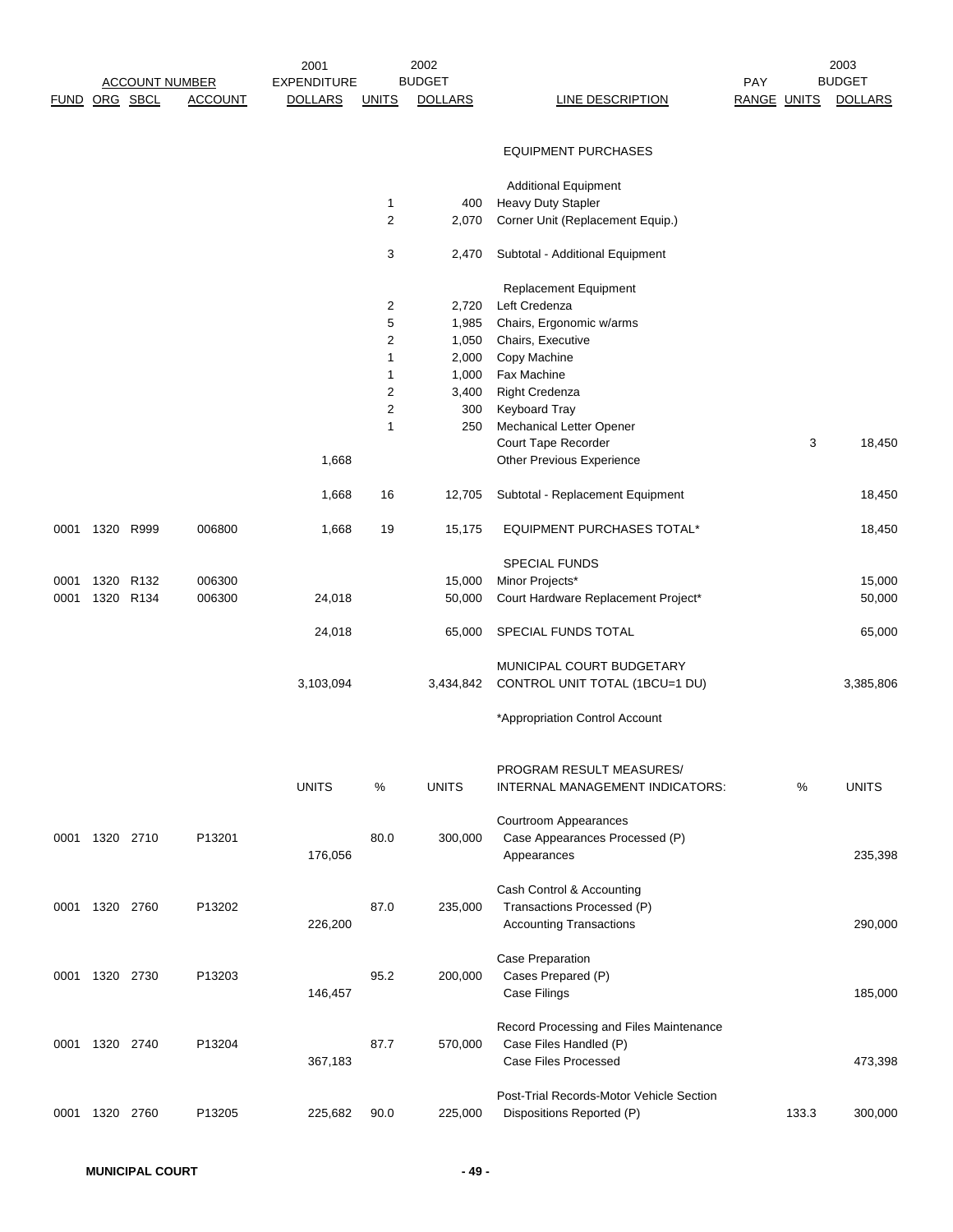|             |            | <b>ACCOUNT NUMBER</b> |                | 2001<br><b>EXPENDITURE</b> |              | 2002<br><b>BUDGET</b> |                                                                    | <b>PAY</b>         |       | 2003<br><b>BUDGET</b> |
|-------------|------------|-----------------------|----------------|----------------------------|--------------|-----------------------|--------------------------------------------------------------------|--------------------|-------|-----------------------|
| <b>FUND</b> | <b>ORG</b> | <b>SBCL</b>           | <b>ACCOUNT</b> | <b>DOLLARS</b>             | <b>UNITS</b> | <b>DOLLARS</b>        | LINE DESCRIPTION                                                   | <b>RANGE UNITS</b> |       | <b>DOLLARS</b>        |
|             |            |                       |                | <b>UNITS</b>               | %            | <b>UNITS</b>          | <b>PROGRAM RESULT MEASURES/</b><br>INTERNAL MANAGEMENT INDICATORS: |                    | %     | <b>UNITS</b>          |
| 0001        | 1320       | 2750                  | P13206         | 44.670                     | 100.0        | 50.000                | <b>Writs Processing</b><br>Warrants and Commitments Issued (P)     |                    | 106.0 | 53,000                |
| 0001        | 1320       | 0200                  |                | 14.400                     | 100.0        | 14.400                | Management & Administration<br>Est. Direct Labor Hours (P)         |                    | 100.0 | 14,400                |
|             |            |                       |                | 66,106                     |              | 79.200                | TOTAL DIRECT LABOR HOUR ALLOCATION                                 |                    |       | 75.200                |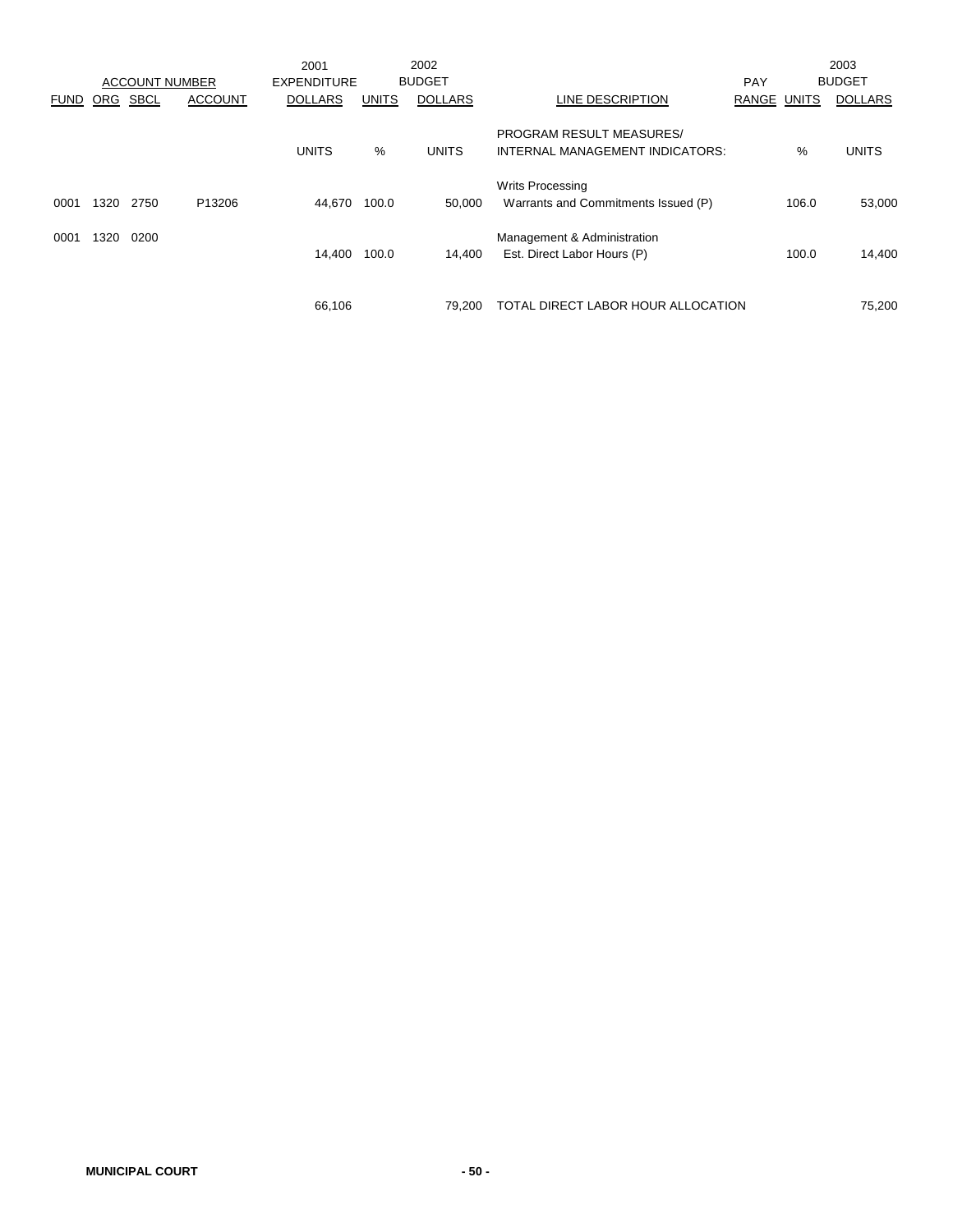|              |                |                       |                  | 2001               |              | 2002           |                                                                           |             |      | 2003           |
|--------------|----------------|-----------------------|------------------|--------------------|--------------|----------------|---------------------------------------------------------------------------|-------------|------|----------------|
|              |                | <b>ACCOUNT NUMBER</b> |                  | <b>EXPENDITURE</b> |              | <b>BUDGET</b>  |                                                                           | <b>PAY</b>  |      | <b>BUDGET</b>  |
|              | FUND ORG SBCL  |                       | <b>ACCOUNT</b>   | <b>DOLLARS</b>     | <b>UNITS</b> | <b>DOLLARS</b> | <b>LINE DESCRIPTION</b>                                                   | RANGE UNITS |      | <b>DOLLARS</b> |
|              |                |                       |                  |                    |              |                | PUBLIC DEBT COMMISSION                                                    |             |      |                |
|              |                |                       |                  |                    |              |                | BUDGETARY CONTROL UNIT (1BCU=1DU)                                         |             |      |                |
|              |                |                       |                  |                    |              |                |                                                                           |             |      |                |
|              |                |                       |                  |                    |              |                |                                                                           |             |      |                |
|              |                |                       |                  |                    |              |                | <b>OUTCOME INDICATORS:</b>                                                |             |      |                |
|              |                |                       |                  |                    |              |                |                                                                           |             |      |                |
|              |                |                       |                  | AA                 |              | AA             | Milwaukee's G.O. Bond Rating:<br>Standard & Poor's                        |             |      | AA             |
|              |                |                       |                  | AA+                |              | AA+            | Fitch - IBCA                                                              |             |      | AA+            |
|              |                |                       |                  | Aa2                |              | Aa2            | Moody's                                                                   |             |      | Aa2            |
|              |                |                       |                  |                    |              |                |                                                                           |             |      |                |
|              |                |                       |                  |                    |              |                |                                                                           |             |      |                |
|              |                |                       |                  |                    |              |                | SALARIES & WAGES                                                          |             |      |                |
|              |                |                       |                  |                    | 3            |                | Public Debt Commissioner (Y)                                              | <b>SP</b>   | 3    |                |
|              |                |                       |                  |                    |              |                | Staff Assistant - Senior                                                  | 8           |      |                |
|              |                |                       |                  | 33,747             | 1            | 34,992         | Administrative Assistant II                                               | 445         | 1    | 34,949         |
|              |                |                       |                  | 71,942             | $\mathbf{1}$ | 74,600         | <b>Public Debt Specialist</b>                                             | 10          | 1    | 70,174         |
|              |                |                       |                  | 105,689            | 5            | 109,592        | <b>Total Before Adjustments</b>                                           |             | 5    | 105,123        |
|              |                |                       |                  |                    |              |                |                                                                           |             |      |                |
|              |                |                       |                  |                    |              |                | Salary & Wage Rate Changes                                                |             |      |                |
|              |                |                       |                  |                    |              |                | Overtime Compensated*                                                     |             |      |                |
|              |                |                       |                  |                    |              |                | Personnel Cost Adjustment                                                 |             |      |                |
|              |                |                       |                  |                    |              |                | Other                                                                     |             |      |                |
|              |                |                       |                  | 105,689            | 5            | 109,592        | Gross Salary & Wages Total                                                |             | 5    | 105,123        |
|              |                |                       |                  |                    |              |                |                                                                           |             |      |                |
|              |                |                       |                  |                    |              |                | Reimbursable Services Deduction                                           |             |      |                |
|              |                |                       |                  |                    |              |                | <b>Capital Improvements Deduction</b>                                     |             |      |                |
|              |                |                       |                  |                    |              |                | <b>Grants &amp; Aids Deduction</b>                                        |             |      |                |
|              | 0001 2400 R999 |                       | 006000           | 105,689            | 5            | 109,592        | NET SALARIES & WAGES TOTAL*                                               |             | 5    | 105,123        |
|              |                |                       |                  |                    |              |                |                                                                           |             |      |                |
|              |                |                       |                  |                    | 2.00         |                | <b>O&amp;M FTE'S</b>                                                      |             | 2.00 |                |
|              |                |                       |                  |                    |              |                | NON-O&M FTE'S                                                             |             |      |                |
|              |                |                       |                  |                    |              |                | (Y) Required to file a statement of economic interests in accordance with |             |      |                |
|              |                |                       |                  |                    |              |                | the Milwaukee Code of Ordinances Chapter 303-Code of Ethics.              |             |      |                |
|              |                |                       |                  |                    |              |                |                                                                           |             |      |                |
| 0001         |                | 2400 R999             | 006100           | 35,934             |              | 37,261         | ESTIMATED EMPLOYEE FRINGE BENEFITS*                                       |             |      | 38,896         |
|              |                |                       |                  |                    |              |                | (Involves Revenue Offset-No Transfers from this Account)                  |             |      |                |
|              |                |                       |                  |                    |              |                |                                                                           |             |      |                |
| 0001         | 2400           | R999                  | 630100           | 1,449              |              | 1,850          | OPERATING EXPENDITURES<br><b>General Office Expense</b>                   |             |      | 1,950          |
| 0001         | 2400           | R999                  | 630500           |                    |              |                | <b>Tools &amp; Machinery Parts</b>                                        |             |      |                |
| 0001         | 2400           | R999                  | 631000           |                    |              |                | <b>Construction Supplies</b>                                              |             |      |                |
| 0001         | 2400           | R999                  | 631500           |                    |              |                | Energy                                                                    |             |      |                |
| 0001         | 2400           | R999                  | 632000           |                    |              |                | <b>Other Operating Supplies</b>                                           |             |      |                |
| 0001         | 2400           | R999                  | 632500           |                    |              |                | <b>Facility Rental</b>                                                    |             |      |                |
| 0001         | 2400           | R999                  | 633000           |                    |              | 100            | Vehicle Rental                                                            |             |      | 100            |
| 0001         | 2400           | R999                  | 633500           |                    |              |                | Non-Vehicle Equipment Rental                                              |             |      |                |
| 0001         | 2400           | R999                  | 634000           | 334,741            |              | 411,250        | Professional Services (A)                                                 |             |      | 417,875        |
| 0001         | 2400           | R999                  | 634500           | 5,000              |              | 5,000          | Information Technology Services                                           |             |      | 5,000          |
| 0001         | 2400<br>2400   | R999<br>R999          | 635000           |                    |              |                | <b>Property Services</b>                                                  |             |      |                |
| 0001<br>0001 | 2400           | R999                  | 635500<br>636000 |                    |              |                | Infrastructure Services<br>Vehicle Repair Services                        |             |      |                |
| 0001         | 2400           | R999                  | 636500           | 18,412             |              | 32,155         | <b>Other Operating Services</b>                                           |             |      | 24,855         |
| 0001         | 2400           | R999                  | 637000           |                    |              |                | Loans and Grants                                                          |             |      |                |
| 0001         | 2400           | R999                  | 637501           |                    |              |                | Reimburse Other Departments                                               |             |      |                |
|              |                |                       |                  |                    |              |                |                                                                           |             |      |                |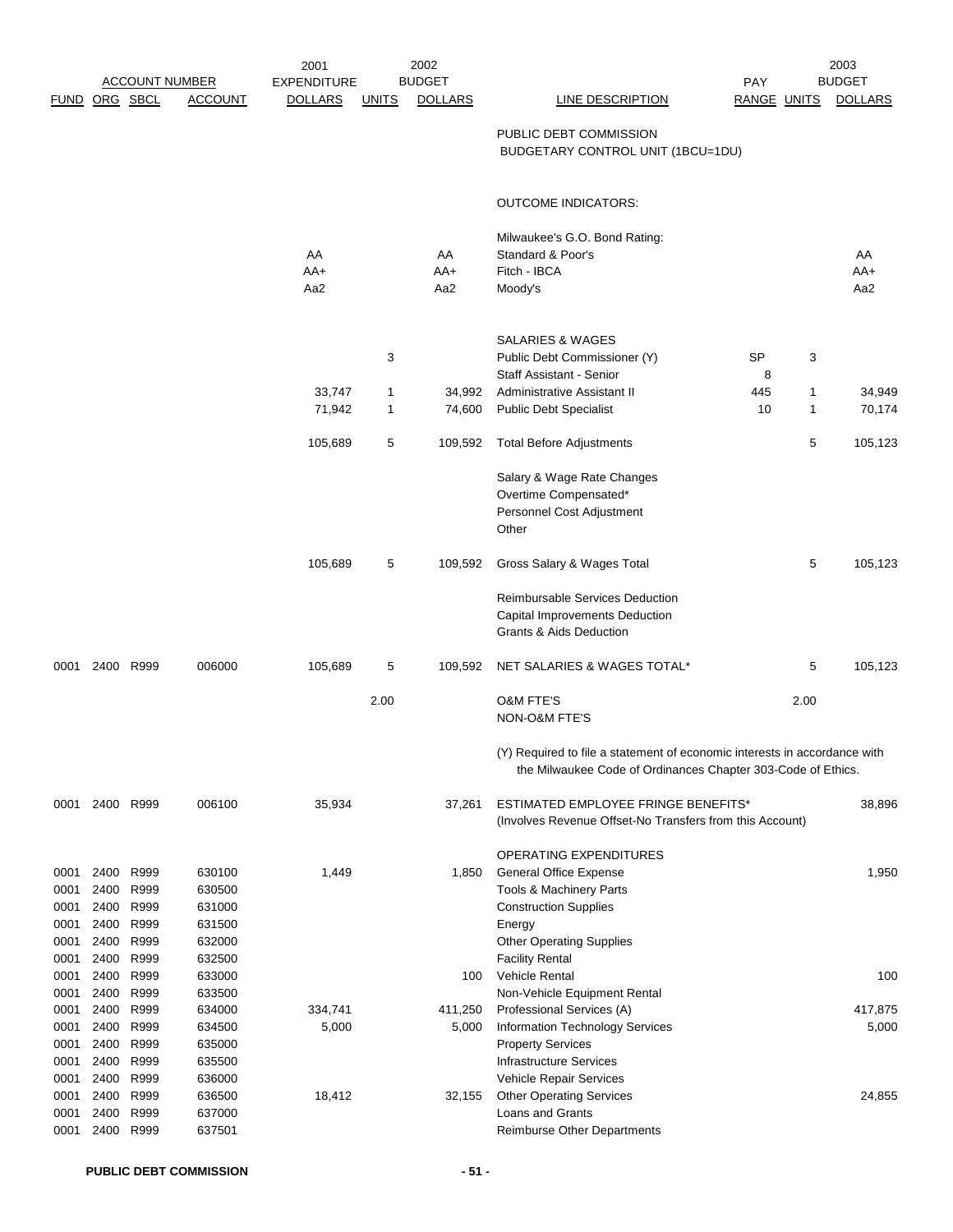|               |                |              | <b>ACCOUNT NUMBER</b> | 2001<br><b>EXPENDITURE</b> |              | 2002<br><b>BUDGET</b> | PAY                                                                                                                                                                                                                                                                                                                   |                    | 2003<br><b>BUDGET</b> |
|---------------|----------------|--------------|-----------------------|----------------------------|--------------|-----------------------|-----------------------------------------------------------------------------------------------------------------------------------------------------------------------------------------------------------------------------------------------------------------------------------------------------------------------|--------------------|-----------------------|
| FUND ORG SBCL |                |              | <b>ACCOUNT</b>        | <b>DOLLARS</b>             | <u>UNITS</u> | <b>DOLLARS</b>        | <b>LINE DESCRIPTION</b>                                                                                                                                                                                                                                                                                               | <b>RANGE UNITS</b> | <b>DOLLARS</b>        |
| 0001          | 2400 R999      |              | 006300                | 359,602                    |              | 450,355               | OPERATING EXPENDITURES TOTAL*                                                                                                                                                                                                                                                                                         |                    | 449,780               |
|               |                |              |                       |                            |              |                       | (A) \$5,000 of this amount is included for unspecified<br>financial advisory services and requires the Public<br>Debt Commission's approval for each project.                                                                                                                                                         |                    |                       |
|               |                |              |                       |                            |              |                       | <b>EQUIPMENT PURCHASES</b>                                                                                                                                                                                                                                                                                            |                    |                       |
|               |                |              |                       |                            |              |                       | <b>Additional Equipment</b>                                                                                                                                                                                                                                                                                           |                    |                       |
|               |                |              |                       |                            |              |                       | Subtotal - Additional Equipment                                                                                                                                                                                                                                                                                       |                    |                       |
|               |                |              |                       |                            |              |                       | Replacement Equipment                                                                                                                                                                                                                                                                                                 |                    |                       |
|               |                |              |                       |                            |              |                       | Subtotal - Replacement Equipment                                                                                                                                                                                                                                                                                      |                    |                       |
| 0001          | 2400 R999      |              | 006800                |                            |              |                       | EQUIPMENT PURCHASES TOTAL*                                                                                                                                                                                                                                                                                            |                    |                       |
|               |                |              |                       |                            |              |                       | <b>SPECIAL FUNDS</b>                                                                                                                                                                                                                                                                                                  |                    |                       |
|               |                |              |                       |                            |              |                       | SPECIAL FUNDS TOTAL                                                                                                                                                                                                                                                                                                   |                    |                       |
|               |                |              |                       | 501,225                    |              | 597,208               | PUBLIC DEBT COMMISSION BUDGETARY<br>CONTROL UNIT TOTAL (1BCU=1DU)                                                                                                                                                                                                                                                     |                    | 593,799               |
|               |                |              |                       |                            |              |                       | *Appropriation Control Account                                                                                                                                                                                                                                                                                        |                    |                       |
|               |                |              |                       | <b>UNITS</b>               | %            | <b>UNITS</b>          | PROGRAM RESULT MEASURES/<br>INTERNAL MANAGEMENT INDICATORS:                                                                                                                                                                                                                                                           | %                  | <b>UNITS</b>          |
| 0001<br>0001  | 2400<br>2400   | 1860<br>1860 | P24001<br>P24002      | 64,731 101.4               | 6.97* 101.5  | 63,400<br>6.9         | Preparation & Sale of Bonds (B)<br>Amount of Bonds/Notes Sold (P)<br>Issuing Cost Per \$5000 Unit (Q-1)<br>*Based on \$451,175 Actual Issuance Cost for 2001.<br>#Projects \$460,360 Issuance Cost for 2003.<br>(B) No provision for debt refunding<br>issuance provided for in 2000 or<br>subsequent years' budgets. | 106.8<br>98.6      | 67,700<br>6.8#        |
|               | 0001 2400 1860 |              | P24003                |                            | 130% 100.0   | 105%                  | PDAF Investment Performance as a<br>Percent of the Shearson Lehman Index                                                                                                                                                                                                                                              | 100.0              | 105%                  |
|               |                |              |                       |                            |              |                       | <b>Minority Participation</b>                                                                                                                                                                                                                                                                                         |                    |                       |
|               | 0001 2400 1860 |              | P24004                |                            | 8% 100.0     | 30%                   | Percent of Bids Indicating Minority Participation                                                                                                                                                                                                                                                                     | 100.0              | 30%                   |
| 0001          | 2400           | 1860         | P24005                | 85.5% 100.0                |              | 85-90%                | True Interest Cost (TIC) Rate as a Percent<br>of the Bond Buyer 20 Index (1)                                                                                                                                                                                                                                          | 100.0              | 85-90%                |
|               |                |              |                       |                            |              |                       | (1) Aug. 2001 TIC of 4.29% vs. Aug. 2001<br>Bond Buyer 20 Index of 5.02%. = 85.5%                                                                                                                                                                                                                                     |                    |                       |
| 0001          | 2400           | 0200         |                       | 733                        | 94.1         | 800                   | Management & Administration<br>Est. Direct Labor Hours (P)                                                                                                                                                                                                                                                            | 100.0              | 800                   |
|               |                |              |                       | 2,994                      |              | 3,464                 | TOTAL DIRECT LABOR HOUR ALLOCATION                                                                                                                                                                                                                                                                                    |                    | 3,600                 |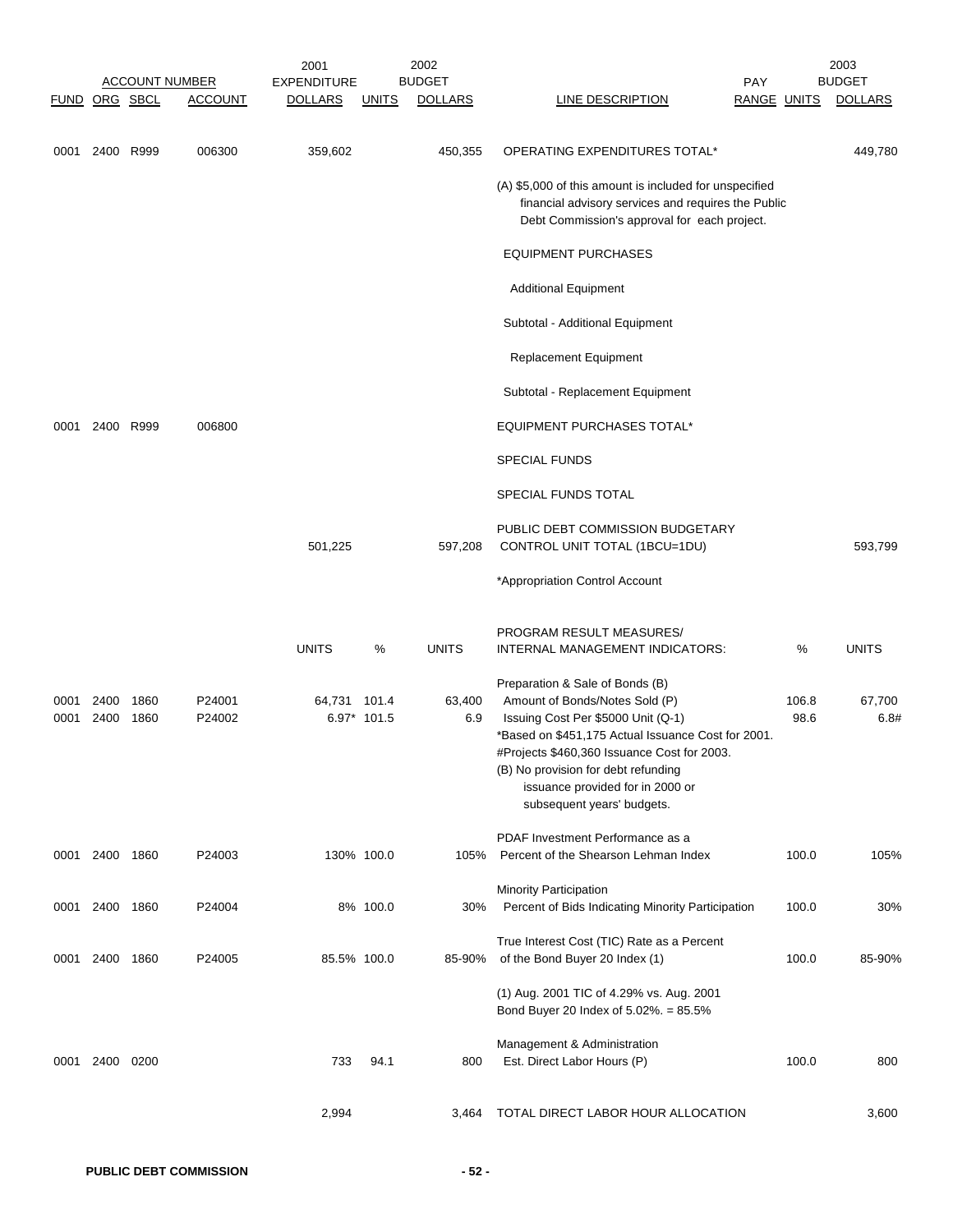|      |          |                       |                | 2001                                 |                | 2002                            |                                                                                                                               |                           |                | 2003            |
|------|----------|-----------------------|----------------|--------------------------------------|----------------|---------------------------------|-------------------------------------------------------------------------------------------------------------------------------|---------------------------|----------------|-----------------|
|      |          | <b>ACCOUNT NUMBER</b> | <b>ACCOUNT</b> | <b>EXPENDITURE</b><br><b>DOLLARS</b> |                | <b>BUDGET</b><br><b>DOLLARS</b> | LINE DESCRIPTION                                                                                                              | <b>PAY</b><br>RANGE UNITS |                | <b>BUDGET</b>   |
| FUND | ORG SBCL |                       |                |                                      | <b>UNITS</b>   |                                 |                                                                                                                               |                           |                | <b>DOLLARS</b>  |
|      |          |                       |                |                                      |                |                                 | <b>ELECTION COMMISSION</b><br>BUDGETARY CONTROL UNIT (1BCU=1DU)                                                               |                           |                |                 |
|      |          |                       |                |                                      |                |                                 | <b>OUTCOME INDICATORS:</b>                                                                                                    |                           |                |                 |
|      |          |                       |                | 75.0%                                |                | 78%                             | Percentage of eligible voters who<br>are registered.                                                                          |                           |                | 78%             |
|      |          |                       |                |                                      |                |                                 | Increase participation of registered voters.                                                                                  |                           |                |                 |
|      |          |                       |                |                                      |                |                                 | Percentage of polling places reporting voting                                                                                 |                           |                |                 |
|      |          |                       |                | 4.5%                                 |                | 5.9%                            | machine problems on election day.                                                                                             |                           |                | 4.5%            |
|      |          |                       |                |                                      |                |                                 | Customer satisfaction with voting experience                                                                                  |                           |                |                 |
|      |          |                       |                | 4.60                                 |                | 4.80                            | (on a 5 point scale; 5.0 being the highest rating)                                                                            |                           |                | 4.90            |
|      |          |                       |                |                                      |                |                                 | <b>SALARIES &amp; WAGES</b>                                                                                                   |                           |                |                 |
|      |          |                       |                |                                      | 3              | 9,000                           | Commissioner of Election (Y)                                                                                                  | 37                        |                |                 |
|      |          |                       |                |                                      | 1              | 78,526                          | Commissioner of Election (Y)<br>Election Commission - Exec. Dir. (Y)                                                          | 36<br>12                  | 3<br>1         | 9,000<br>81,006 |
|      |          |                       |                |                                      |                |                                 | <b>GENERAL OFFICE</b>                                                                                                         |                           |                |                 |
|      |          |                       |                |                                      | 1              | 33,841                          | Office Assistant IV                                                                                                           | 445                       | 1              | 35,498          |
|      |          |                       |                |                                      | $\overline{2}$ | 59,707                          | Office Assistant III                                                                                                          | 425                       | $\overline{c}$ | 60,596          |
|      |          |                       |                |                                      | 1              | 32,615                          | Customer Service Rep. II                                                                                                      | 435                       | 1              | 32,615          |
|      |          |                       |                |                                      |                |                                 | <b>REGISTRATION DIVISION</b>                                                                                                  |                           |                |                 |
|      |          |                       |                |                                      | 100            | 238,841                         | Temporary Office Assistant II (.11 FTE)                                                                                       | 410                       | 62             | 148,552         |
|      |          |                       |                |                                      | 1              | 35,385                          | Voting Machine Technician (X)                                                                                                 | 240                       | 1              | 35,385          |
|      |          |                       |                |                                      |                |                                 | <b>ELECTION SERVICE DIVISION</b>                                                                                              |                           |                |                 |
|      |          |                       |                |                                      | 1              | 46,225                          | Election Services Manager (Y)                                                                                                 | 6                         | 1              | 47,382          |
|      |          |                       |                |                                      |                |                                 | Election Inspector(.013 FTE)                                                                                                  | 948                       |                |                 |
|      |          |                       |                |                                      |                |                                 | Election Inspector (.026 FTE)                                                                                                 | 948                       |                |                 |
|      |          |                       |                |                                      |                |                                 | Election Registrars (.007 FTE)                                                                                                | 947                       |                |                 |
|      |          |                       |                | 413,590                              | 110            | 534,140                         | <b>Total Before Adjustments</b>                                                                                               |                           | 72             | 450,034         |
|      |          |                       |                |                                      |                |                                 | Salary & Wage Rate Changes                                                                                                    |                           |                |                 |
|      |          |                       |                |                                      |                | 1,000                           | Overtime Compensated*                                                                                                         |                           |                |                 |
|      |          |                       |                |                                      |                | (10, 683)                       | Personnel Cost Adjustment<br>Other                                                                                            |                           |                |                 |
|      |          |                       |                | 413,590                              | 110            | 524,457                         | Gross Salaries & Wages Total                                                                                                  |                           | 72             | 450,034         |
|      |          |                       |                |                                      |                |                                 | Reimbursable Service Deduction                                                                                                |                           |                |                 |
|      |          |                       |                |                                      |                |                                 | Capital Improvements Deduction                                                                                                |                           |                |                 |
|      |          |                       |                |                                      |                |                                 | Grants & Aids Deduction                                                                                                       |                           |                |                 |
| 0001 |          | 1700 R999             | 006000         | 413,590                              |                | 524,457                         | NET SALARIES & WAGES TOTAL*                                                                                                   |                           |                | 450,034         |
|      |          |                       |                |                                      | 17.73          |                                 | O&M FTE'S                                                                                                                     |                           | 14.98          |                 |
|      |          |                       |                |                                      |                |                                 | NON-O&M FTE'S                                                                                                                 |                           |                |                 |
|      |          |                       |                |                                      |                |                                 | (X) Private auto allowance may be for a maximum of five months per<br>year pursuant to section 350-183 of the Milwaukee Code. |                           |                |                 |

**ELECTION COMMISSION - 53 -**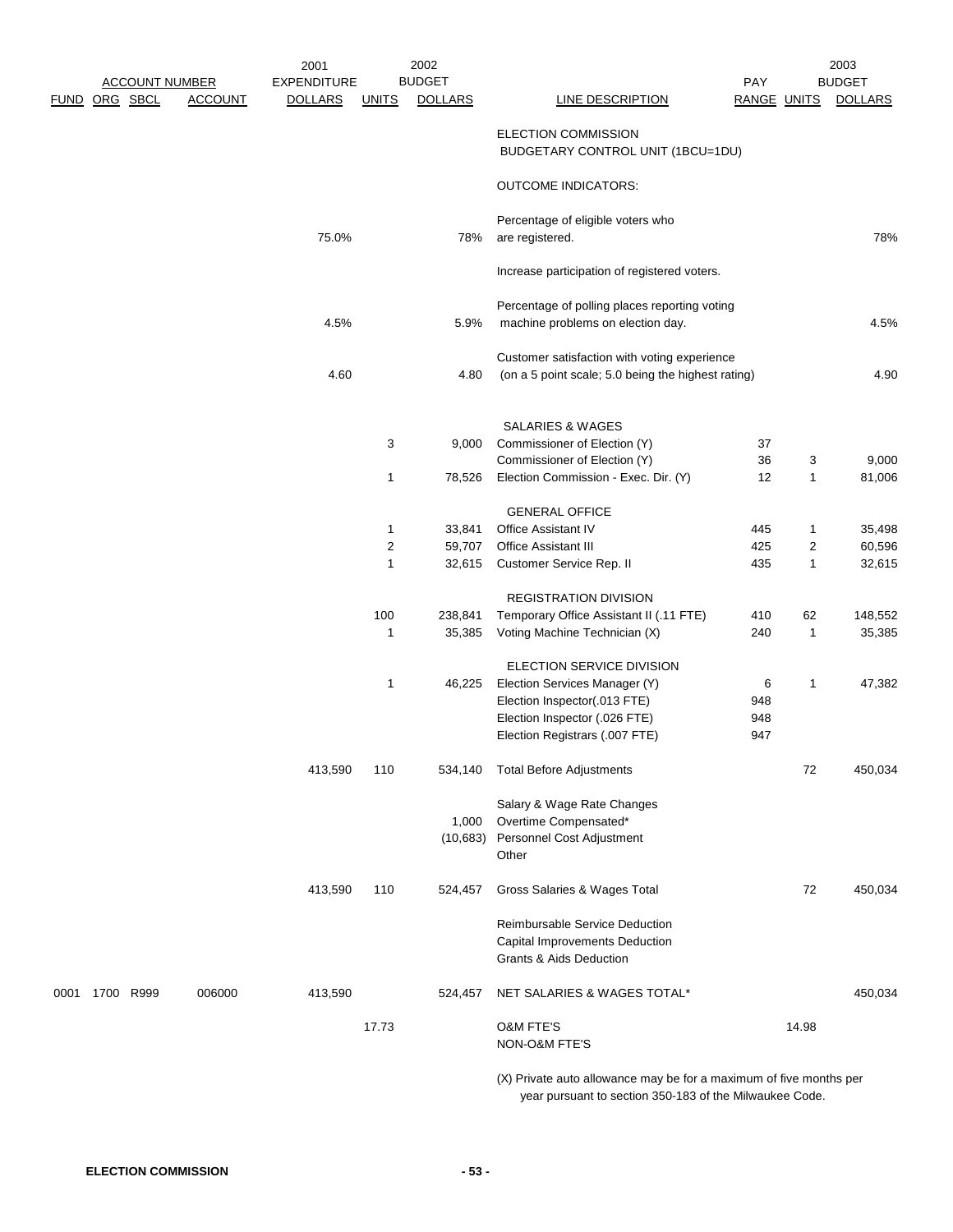|               |                |              |                                         | 2001               |              | 2002                            |                                                                                                                                           |                | 2003           |
|---------------|----------------|--------------|-----------------------------------------|--------------------|--------------|---------------------------------|-------------------------------------------------------------------------------------------------------------------------------------------|----------------|----------------|
|               |                |              | <b>ACCOUNT NUMBER</b><br><b>ACCOUNT</b> | <b>EXPENDITURE</b> |              | <b>BUDGET</b><br><b>DOLLARS</b> | <b>PAY</b><br>LINE DESCRIPTION                                                                                                            | RANGE UNITS    | <b>BUDGET</b>  |
| FUND ORG SBCL |                |              |                                         | <b>DOLLARS</b>     | <b>UNITS</b> |                                 |                                                                                                                                           |                | <b>DOLLARS</b> |
|               |                |              |                                         |                    |              |                                 | (Y) Required to file a statement of economic interests in accordance with<br>the Milwaukee Code of Ordinances Chapter 303-Code of Ethics. |                |                |
| 0001          |                | 1700 R999    | 006100                                  | 135,747            |              | 97,342                          | ESTIMATED EMPLOYEE FRINGE BENEFITS*<br>(Involves Revenue Offset-No Transfers from this Account)                                           |                | 108,218        |
|               |                |              |                                         |                    |              |                                 | OPERATING EXPENDITURES                                                                                                                    |                |                |
| 0001          | 1700           | R999         | 630100                                  | 45,457             |              | 44,875                          | General Office Expense                                                                                                                    |                | 29,741         |
| 0001          | 1700           | R999         | 630500                                  |                    |              |                                 | Tools & Machinery Parts                                                                                                                   |                |                |
| 0001          | 1700           | R999         | 631000                                  |                    |              |                                 | <b>Construction Supplies</b>                                                                                                              |                |                |
| 0001          | 1700           | R999         | 631500                                  |                    |              |                                 | Energy                                                                                                                                    |                |                |
| 0001          | 1700           | R999         | 632000                                  | 3,326              |              | 8,075                           | <b>Other Operating Supplies</b>                                                                                                           |                | 5,038          |
| 0001          | 1700           | R999         | 632500                                  | 10,470             |              | 23,475                          | <b>Facility Rental</b>                                                                                                                    |                | 13,000         |
| 0001          | 1700           | R999         | 633000                                  |                    |              | 9,710                           | <b>Vehicle Rental</b>                                                                                                                     |                | 9,091          |
| 0001          | 1700           | R999         | 633500                                  | 2,894              |              | 3,000                           | Non-Vehicle Equipment Rental                                                                                                              |                | 2,940          |
| 0001          | 1700           | R999         | 634000                                  | 243,901            |              |                                 | <b>Professional Services</b>                                                                                                              |                |                |
| 0001          | 1700           | R999         | 634500                                  | 7,142              |              | 56,250                          | Information Technology Services                                                                                                           |                | 17,722         |
| 0001          | 1700           | R999         | 635000                                  | 87                 |              |                                 | <b>Property Services</b>                                                                                                                  |                |                |
| 0001          | 1700           | R999         | 635500                                  |                    |              |                                 | <b>Infrastructure Services</b>                                                                                                            |                |                |
| 0001          | 1700           | R999         | 636000                                  |                    |              |                                 | Vehicle Repair Services                                                                                                                   |                |                |
| 0001          | 1700           | R999         | 636500                                  | 41,728             |              | 909,394                         | <b>Other Operating Services</b>                                                                                                           |                | 429,108        |
| 0001<br>0001  | 1700<br>1700   | R999<br>R999 | 637000<br>637501                        |                    |              |                                 | Loans and Grants<br>Reimburse Other Departments                                                                                           |                |                |
|               |                |              |                                         | 46,149             |              |                                 |                                                                                                                                           |                |                |
| 0001          | 1700           | R999         | 006300                                  | 401,154            |              | 1,054,779                       | OPERATING EXPENDITURES TOTAL*                                                                                                             |                | 506,640        |
|               |                |              |                                         |                    |              |                                 | <b>EQUIPMENT PURCHASES</b>                                                                                                                |                |                |
|               |                |              |                                         |                    |              |                                 | <b>Additional Equipment</b>                                                                                                               |                |                |
|               |                |              |                                         |                    | 4            | 5,740                           | Personal Computer                                                                                                                         | $\overline{c}$ | 5,740          |
|               |                |              |                                         |                    | 4            | 5,740                           | Subtotal - Additional Equipment                                                                                                           | $\overline{c}$ | 5,740          |
|               |                |              |                                         |                    |              | 6,385                           | <b>Replacement Equipment</b><br>Elec Equip: Tables, Chairs, Easel Boards                                                                  |                | 9,285          |
|               |                |              |                                         |                    |              |                                 | 6,385 Subtotal - Replacement Equipment                                                                                                    |                | 9,285          |
|               | 0001 1700 R999 |              | 006800                                  |                    | 4            | 12,125                          | <b>EQUIPMENT PURCHASES TOTAL*</b>                                                                                                         | $\overline{2}$ | 15,025         |
|               |                |              |                                         |                    |              |                                 | <b>SPECIAL FUNDS</b>                                                                                                                      |                |                |
|               |                |              |                                         |                    |              |                                 | SPECIAL FUNDS TOTAL                                                                                                                       |                |                |
|               |                |              |                                         | 950,491            |              | 1,688,703                       | ELECTION COMMISSION BUDGETARY<br>CONTROL UNIT TOTAL (1BCU=1DU)                                                                            |                | 1,079,917      |
|               |                |              |                                         |                    |              |                                 | *Appropriation Control Account                                                                                                            |                |                |
|               |                |              |                                         |                    |              |                                 |                                                                                                                                           |                |                |
|               |                |              |                                         | <b>UNITS</b>       | %            | <b>UNITS</b>                    | PROGRAM RESULT MEASURES/<br>INTERNAL MANAGEMENT INDICATORS:                                                                               | $\%$           | <b>UNITS</b>   |
|               |                |              |                                         |                    |              |                                 | Voter Registration                                                                                                                        |                |                |
|               | 0001 1700 1110 |              | P17001                                  | 319,173 107.6      |              | 380,000                         | Number Registered (P)                                                                                                                     | 90.8           | 345,000        |
|               | 0001 1700 1130 |              | P17002                                  | 25                 | NA           | 20                              | Average Response Time to Election<br>Machine Problems (In Minutes)                                                                        | 80.0           | 16             |
|               |                |              |                                         |                    |              |                                 |                                                                                                                                           |                |                |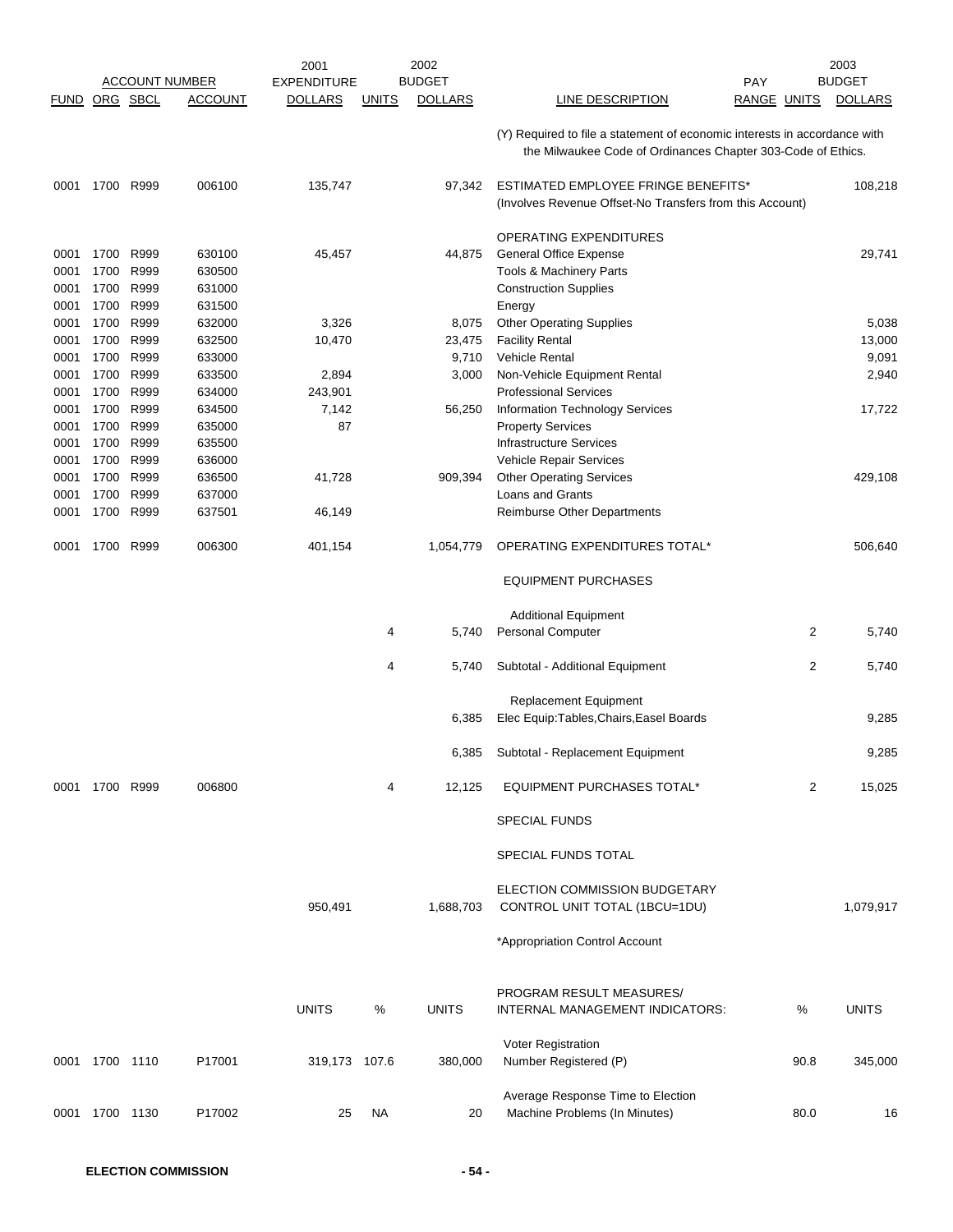|             |      |                       |                | 2001               |              | 2002           |                                                                                                                                  |            |       | 2003           |
|-------------|------|-----------------------|----------------|--------------------|--------------|----------------|----------------------------------------------------------------------------------------------------------------------------------|------------|-------|----------------|
|             |      | <b>ACCOUNT NUMBER</b> |                | <b>EXPENDITURE</b> |              | <b>BUDGET</b>  |                                                                                                                                  | <b>PAY</b> |       | <b>BUDGET</b>  |
| <b>FUND</b> | ORG  | <b>SBCL</b>           | <b>ACCOUNT</b> | <b>DOLLARS</b>     | <b>UNITS</b> | <b>DOLLARS</b> | LINE DESCRIPTION                                                                                                                 | RANGE      | UNITS | <b>DOLLARS</b> |
|             |      |                       |                |                    |              |                | PROGRAM RESULT MEASURES/                                                                                                         |            |       |                |
|             |      |                       |                | <b>UNITS</b>       | %            | <b>UNITS</b>   | INTERNAL MANAGEMENT INDICATORS:                                                                                                  |            | %     | <b>UNITS</b>   |
|             |      |                       |                |                    |              |                | Number of Residents Who Register to                                                                                              |            |       |                |
| 0001        | 1700 | 1110                  | P17003         | 594                | <b>NA</b>    | 44,737         | Vote on Election Day                                                                                                             |            | 12.3  | 5,500          |
|             |      |                       |                |                    | <b>NA</b>    | 32.0%          | Percent Registered voters who Vote                                                                                               |            | 71.9  | 23.0%          |
| 0001        | 1700 | 1130                  | P17004         | $\overline{2}$     | 200.0        | 4              | Number of Elections (General) (P)                                                                                                |            | 50.0  | 2              |
|             |      |                       |                | $\overline{2}$     |              |                | Special Election (General)(P)                                                                                                    |            |       |                |
| 0001        | 1700 | 1130                  | P17005         | 53,584             | <b>NA</b>    | 242,406        | Ballots Cast (P)                                                                                                                 |            | 30.6  | 74,162         |
|             |      |                       |                | 29,942             |              | 31,914         | TOTAL DIRECT LABOR HOUR ALLOCATION<br>Totals do not include Direct Labor Hours for<br>Commissioners, Inspectors, and Registrars. |            |       | 26,960         |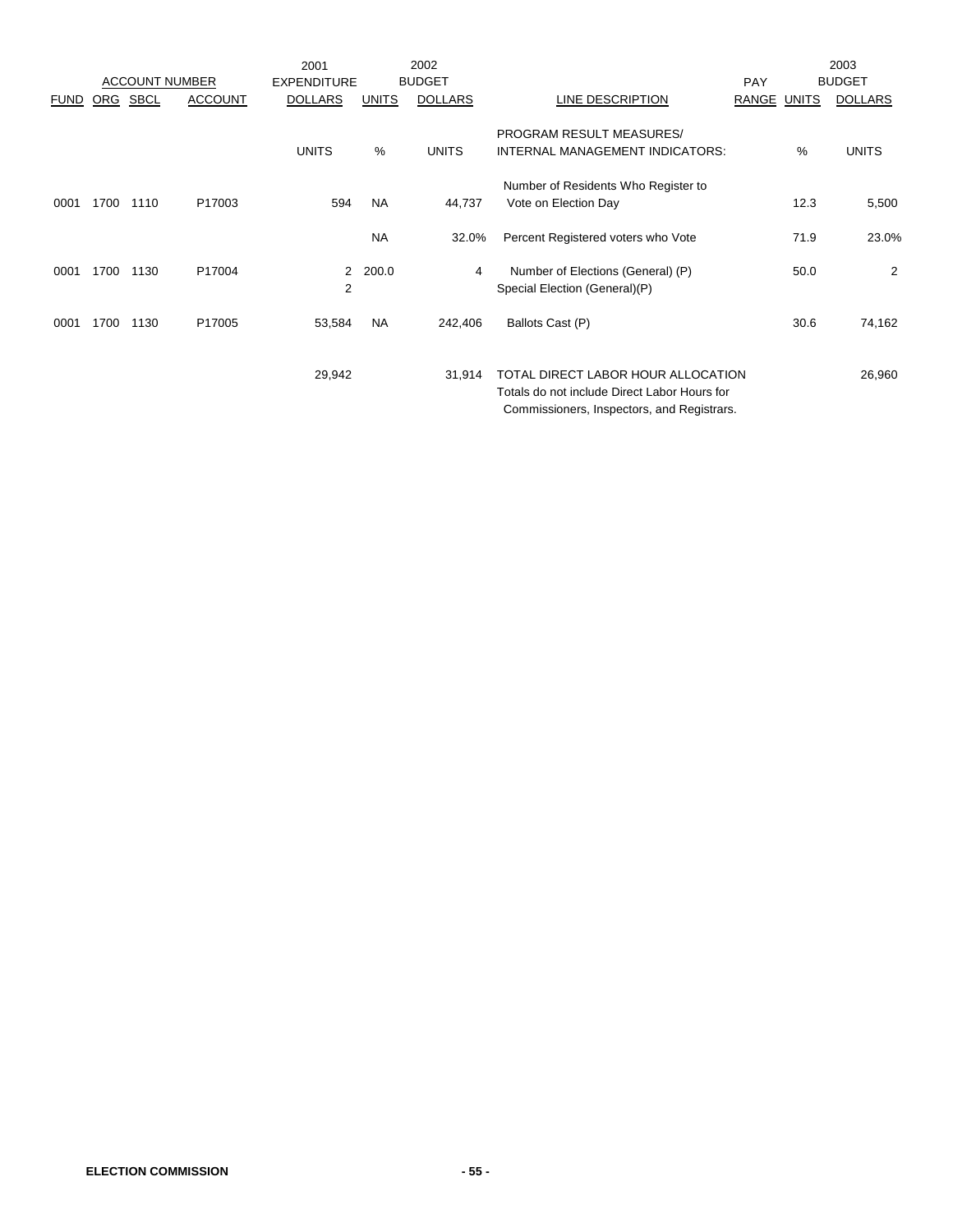|               |              |                       |                  | 2001               |              | 2002           |                                                                                                 |                    | 2003           |
|---------------|--------------|-----------------------|------------------|--------------------|--------------|----------------|-------------------------------------------------------------------------------------------------|--------------------|----------------|
|               |              | <b>ACCOUNT NUMBER</b> |                  | <b>EXPENDITURE</b> |              | <b>BUDGET</b>  | <b>PAY</b>                                                                                      |                    | <b>BUDGET</b>  |
| FUND ORG SBCL |              |                       | <b>ACCOUNT</b>   | <b>DOLLARS</b>     | <u>UNITS</u> | <b>DOLLARS</b> | LINE DESCRIPTION                                                                                | <b>RANGE UNITS</b> | <b>DOLLARS</b> |
|               |              |                       |                  |                    |              |                | DEPARTMENT OF EMPLOYEE RELATIONS<br>SUMMARY (1BCU=3DU)                                          |                    |                |
|               |              |                       |                  |                    |              |                | <b>OUTCOME INDICATORS:</b>                                                                      |                    |                |
|               |              |                       |                  |                    |              |                | <b>Compensation and Benefits</b>                                                                |                    |                |
|               |              |                       |                  | 93.7%              |              | 95.0%          | Percent of total employees enrolled in<br>health care program.                                  |                    | 95.0%          |
|               |              |                       |                  |                    |              |                | Percent of total employees enrolled in                                                          |                    |                |
|               |              |                       |                  | 94.5%              |              | 95.0%          | dental care program.                                                                            |                    | 95.0%          |
|               |              |                       |                  |                    |              |                | Organizational Development                                                                      |                    |                |
|               |              |                       |                  |                    |              |                | Percent of employees eligible for tuition                                                       |                    |                |
|               |              |                       |                  | 21.0%              |              | 23.0%          | benefit who request reimbursement.                                                              |                    | 23.0%          |
|               |              |                       |                  | 14.0               |              | 19.0           | Number of contracts settled voluntarily.                                                        |                    | 19.0           |
|               |              |                       |                  |                    |              |                | Workforce Management                                                                            |                    |                |
|               |              |                       |                  |                    |              |                | Customer Satisfaction with DER Services.                                                        |                    |                |
|               |              |                       |                  | 4.36               |              | 4.25           | (Scale of 1 to 5)                                                                               |                    | 4.25           |
|               |              |                       |                  | 57.8%              |              | 35.0%          | Percent of minorities appointed to vacancies<br>(new hires and promotions)                      |                    | 35.0%          |
|               |              |                       |                  |                    |              |                | SALARIES & WAGES                                                                                |                    |                |
|               |              |                       |                  | 18,122             |              | 3,000          | Overtime Compensated*                                                                           |                    | 3,000          |
|               |              |                       |                  | 3,091,856          |              | 3,172,607      | All Other Salaries & Wages                                                                      |                    | 3,569,366      |
| 0001          | 1650 R999    |                       | 006000           | 3,109,978          |              | 3,175,607      | NET SALARIES & WAGES TOTAL*                                                                     |                    | 3,572,366      |
|               |              |                       |                  |                    | 84           |                | TOTAL NUMBER OF POSITIONS AUTHORIZED                                                            | 105                |                |
|               |              |                       |                  |                    | 65.00        |                | O&M FTE'S**                                                                                     | 69.24              |                |
|               |              |                       |                  |                    | 11.00        |                | NON-O&M FTE'S                                                                                   | 8.60               |                |
| 0001          | 1650 R999    |                       | 006100           | 1,076,607          |              | 1,079,707      | ESTIMATED EMPLOYEE FRINGE BENEFITS*<br>(Involves Revenue Offset-No Transfers from this Account) |                    | 1,321,776      |
|               |              |                       |                  |                    |              |                | <b>OPERATING EXPENDITURES</b>                                                                   |                    |                |
| 0001          | 1650         | R999                  | 630100           | 66,674             |              | 61,725         | General Office Expense                                                                          |                    | 77,000         |
| 0001          | 1650         | R999                  | 630500           |                    |              |                | <b>Tools &amp; Machinery Parts</b>                                                              |                    |                |
| 0001          | 1650         | R999                  | 631000           |                    |              |                | <b>Construction Supplies</b>                                                                    |                    |                |
| 0001          | 1650         | R999                  | 631500           |                    |              |                | Energy                                                                                          |                    |                |
| 0001          | 1650         | R999                  | 632000           | 6,257              |              | 30,987         | <b>Other Operating Supplies</b>                                                                 |                    | 5,100          |
| 0001          | 1650         | R999                  | 632500           |                    |              |                | <b>Facility Rental</b>                                                                          |                    |                |
| 0001<br>0001  | 1650<br>1650 | R999<br>R999          | 633000<br>633500 | 330<br>15,618      |              | 16,681         | <b>Vehicle Rental</b><br>Non-Vehicle Equipment Rental                                           |                    | 830<br>22,300  |
| 0001          | 1650         | R999                  | 634000           | 30,098             |              | 57,070         | <b>Professional Services</b>                                                                    |                    | 219,064        |
| 0001          | 1650         | R999                  | 634500           | 4,408              |              | 3,720          | Information Technology Services                                                                 |                    | 9,500          |
| 0001          | 1650         | R999                  | 635000           | 826                |              |                | <b>Property Services</b>                                                                        |                    | 5,076          |
| 0001          | 1650         | R999                  | 635500           | 31,504             |              |                | Infrastructure Services                                                                         |                    |                |
| 0001          | 1650         | R999                  | 636000           |                    |              |                | Vehicle Repair Services                                                                         |                    |                |
| 0001          | 1650         | R999                  | 636500           | 156,843            |              | 102,892        | <b>Other Operating Services</b>                                                                 |                    | 138,370        |
| 0001          | 1650         | R999                  | 637000           |                    |              |                | Loans and Grants                                                                                |                    |                |
| 0001          | 1650         | R999                  | 637501           | 65,583             |              | 78,242         | <b>Reimburse Other Departments</b>                                                              |                    | 56,119         |
| 0001          | 1650 R999    |                       | 006300           | 346,637            |              | 351,317        | OPERATING EXPENDITURES TOTAL*                                                                   |                    | 533,359        |
|               |              |                       |                  | 13,120             |              | 10,000         | <b>EQUIPMENT PURCHASES TOTAL*</b>                                                               |                    | 66,992         |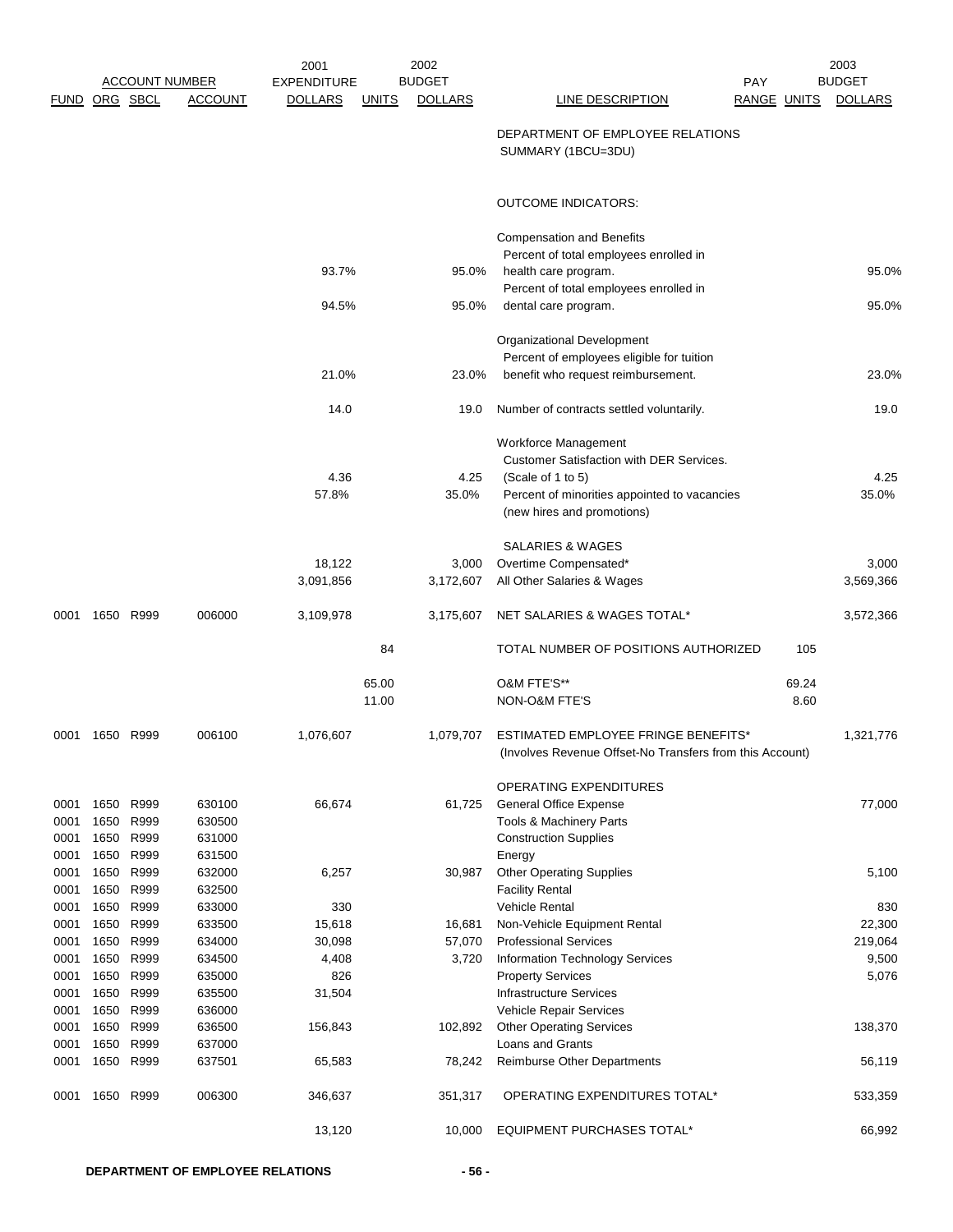|          |                | 2001                  |              | 2002                              |                      |                    |                                                                          | 2003                                                                                                                                                                                                                  |
|----------|----------------|-----------------------|--------------|-----------------------------------|----------------------|--------------------|--------------------------------------------------------------------------|-----------------------------------------------------------------------------------------------------------------------------------------------------------------------------------------------------------------------|
|          |                |                       |              |                                   |                      | <b>PAY</b>         |                                                                          | <b>BUDGET</b>                                                                                                                                                                                                         |
| FUND ORG | <b>ACCOUNT</b> | <b>DOLLARS</b>        | <b>UNITS</b> | <b>DOLLARS</b>                    | LINE DESCRIPTION     |                    |                                                                          | <b>DOLLARS</b>                                                                                                                                                                                                        |
|          |                |                       |              |                                   |                      |                    |                                                                          |                                                                                                                                                                                                                       |
|          |                |                       |              |                                   | SPECIAL FUNDS TOTAL  |                    |                                                                          | 82,000                                                                                                                                                                                                                |
|          |                |                       |              |                                   |                      |                    |                                                                          |                                                                                                                                                                                                                       |
|          |                |                       |              | 4,616,631                         | SUMMARY (1BCU=3DU's) |                    |                                                                          | 5,576,493                                                                                                                                                                                                             |
|          |                | 107,427               |              | 117.000                           |                      |                    |                                                                          | 124.632                                                                                                                                                                                                               |
|          |                |                       |              |                                   |                      |                    |                                                                          |                                                                                                                                                                                                                       |
|          |                |                       |              |                                   |                      |                    |                                                                          |                                                                                                                                                                                                                       |
|          |                |                       |              |                                   |                      |                    |                                                                          |                                                                                                                                                                                                                       |
|          |                |                       |              |                                   |                      |                    |                                                                          |                                                                                                                                                                                                                       |
|          | SBCL           | <b>ACCOUNT NUMBER</b> |              | EXPENDITURE<br>9,842<br>4,556,184 | <b>BUDGET</b>        | FTE or DLH counts. | DEPARTMENT OF EMPLOYEE RELATIONS<br>TOTAL DIRECT LABOR HOUR ALLOCATION** | RANGE UNITS<br>**Totals do not include ten (10) FTEs and 20,800 Direct Labor hours<br>for members of the City Service Commission and the Fire & Police<br>Commission. Equal Rights Commissioners do not contribute to |

\*Appropriation Control Account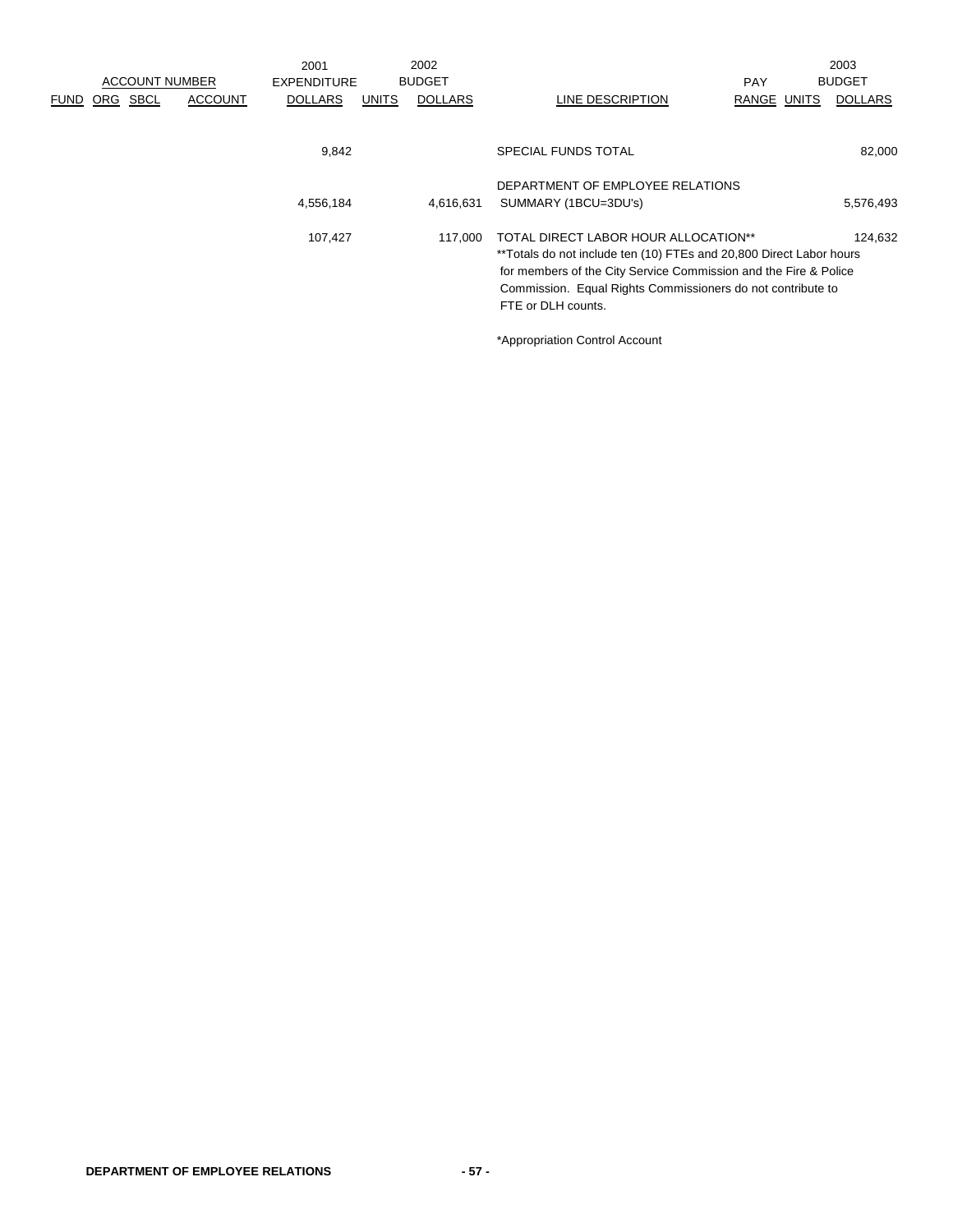|  |                | <b>ACCOUNT NUMBER</b> | 2001<br>EXPENDITURE |              | 2002<br><b>BUDGET</b> |                                                                                                                                           | <b>PAY</b>     |                | 2003<br><b>BUDGET</b> |
|--|----------------|-----------------------|---------------------|--------------|-----------------------|-------------------------------------------------------------------------------------------------------------------------------------------|----------------|----------------|-----------------------|
|  | FUND ORG SBCL  | <b>ACCOUNT</b>        | <b>DOLLARS</b>      | <b>UNITS</b> | <b>DOLLARS</b>        | LINE DESCRIPTION                                                                                                                          | RANGE UNITS    |                | <b>DOLLARS</b>        |
|  |                |                       |                     |              |                       | DEPARTMENT OF EMPLOYEE RELATIONS<br>ADMINISTRATION DIVISION                                                                               |                |                |                       |
|  |                |                       |                     |              |                       | <b>SALARIES &amp; WAGES</b>                                                                                                               |                |                |                       |
|  |                |                       |                     | 1            | 126,815               | Employee Relations Director (Y)                                                                                                           | 18             | 1              | 123,861               |
|  |                |                       |                     | 1            | 116,309               | Employee Relations Deputy Dir. (Y)                                                                                                        | 16             |                |                       |
|  |                |                       |                     |              |                       | Fire & Police Comm. Executive Director (Y)                                                                                                | 15             | 1              | 109,118               |
|  |                |                       |                     | 1            | 37,063                | <b>Accounting Assistant II</b>                                                                                                            | 445            | 1              | 37,063                |
|  |                |                       |                     | 5            |                       | Fire & Police Commissioner (Y)                                                                                                            | 41<br>40       | 5<br>5         | 33,000                |
|  |                |                       |                     |              | 21,000                | City Service Commissioner (Y)<br>Equal Rights Commissioner (Y)                                                                            |                | 5              | 21,000                |
|  |                |                       |                     | 1            | 37,719                | Administrative Assistant III                                                                                                              | 530            | $\overline{2}$ | 78,473                |
|  |                |                       |                     | 1            | 61,451                | Management and Accounting Officer                                                                                                         | 6              | 1              | 61,451                |
|  |                |                       |                     | 1            | 34,183                | Office Assistant III                                                                                                                      | 425            |                |                       |
|  |                |                       |                     |              |                       | <b>Office Assistant II</b>                                                                                                                | 410            | 2              | 56,239                |
|  |                |                       |                     | 1            | 45,049                | <b>Administrative Specialist</b>                                                                                                          | 2              | 1              | 46,447                |
|  |                |                       |                     | $\mathbf{1}$ | 48,941                | Network Coordinator-Associate                                                                                                             | 4              | 1              | 50,461                |
|  |                |                       |                     |              |                       | Office Supervisor II                                                                                                                      | $\overline{2}$ | 1              | 47,604                |
|  |                |                       |                     |              |                       | LABOR RELATIONS SECTION                                                                                                                   |                |                |                       |
|  |                |                       |                     |              |                       | Labor Negotiator (X)(Y)                                                                                                                   | 14             | 1              | 99,762                |
|  |                |                       |                     |              |                       | Labor Relations Officer (B)                                                                                                               | 9              | 1              | 74,419                |
|  |                |                       |                     |              |                       | Labor Relations Representative-Sr.                                                                                                        | $\overline{7}$ | 1              | 65,496                |
|  |                |                       |                     |              |                       | Labor Relations Representative                                                                                                            | 5              | 1              | 44,511                |
|  |                |                       |                     |              |                       | Program Assistant I                                                                                                                       | 460            | 1              | 36,647                |
|  |                |                       |                     |              |                       | CERTIFICATION & PAY SERVICES SECTION                                                                                                      |                |                |                       |
|  |                |                       |                     |              |                       | Certification & Salary Sys. Administrator                                                                                                 | 7              | 1              | 65,496                |
|  |                |                       |                     |              |                       | Pay Services Specialist                                                                                                                   | 540            | 1              | 41,977                |
|  |                |                       |                     |              |                       | Program Assistant II                                                                                                                      | 530            | $\overline{c}$ | 77,678                |
|  |                |                       |                     |              |                       | <b>Office Assistant III</b>                                                                                                               | 425            | 1              | 34,183                |
|  |                |                       | 580,597             | 13           | 528,530               | <b>Total Before Adjustments</b>                                                                                                           |                | 36             | 1,204,886             |
|  |                |                       |                     |              |                       | Salary & Wage Rate Changes                                                                                                                |                |                |                       |
|  |                |                       | 2,099               |              |                       | Overtime Compensated<br>(10,614) Personnel Cost Adjustment                                                                                |                |                | (24, 230)             |
|  |                |                       |                     |              |                       | 2,167 Other                                                                                                                               |                |                | 4,940                 |
|  |                |                       | 582,696             | 13           | 520,083               | Gross Salaries & Wages Total                                                                                                              |                | 36             | 1,185,596             |
|  |                |                       |                     |              |                       | <b>Reimbursable Services Deduction</b><br>Capital Improvements Deduction<br><b>Grants and Aids Deduction</b>                              |                |                |                       |
|  | 0001 1651 R999 | 006000                | 582,696             | 13           | 520,083               | NET SALARIES & WAGES TOTAL                                                                                                                |                | 36             | 1,185,596             |
|  |                |                       |                     | 8.00<br>5.00 |                       | O&M FTE'S**<br>NON-O&M FTE'S                                                                                                              |                | 20.58          |                       |
|  |                |                       |                     |              |                       | (B) Position to revert to Labor Relations Rep.-Sr. when vacated by the<br>incumbent Elizabeth Schraith.                                   |                |                |                       |
|  |                |                       |                     |              |                       | (X) Private Auto Allowance May Be Paid Pursuant to<br>Section 350-183 of the Milwaukee Code.                                              |                |                |                       |
|  |                |                       |                     |              |                       | (Y) Required to file a statement of economic interests in accordance<br>with the Milwaukee Code of Ordinances Chapter 303-Code of Ethics. |                |                |                       |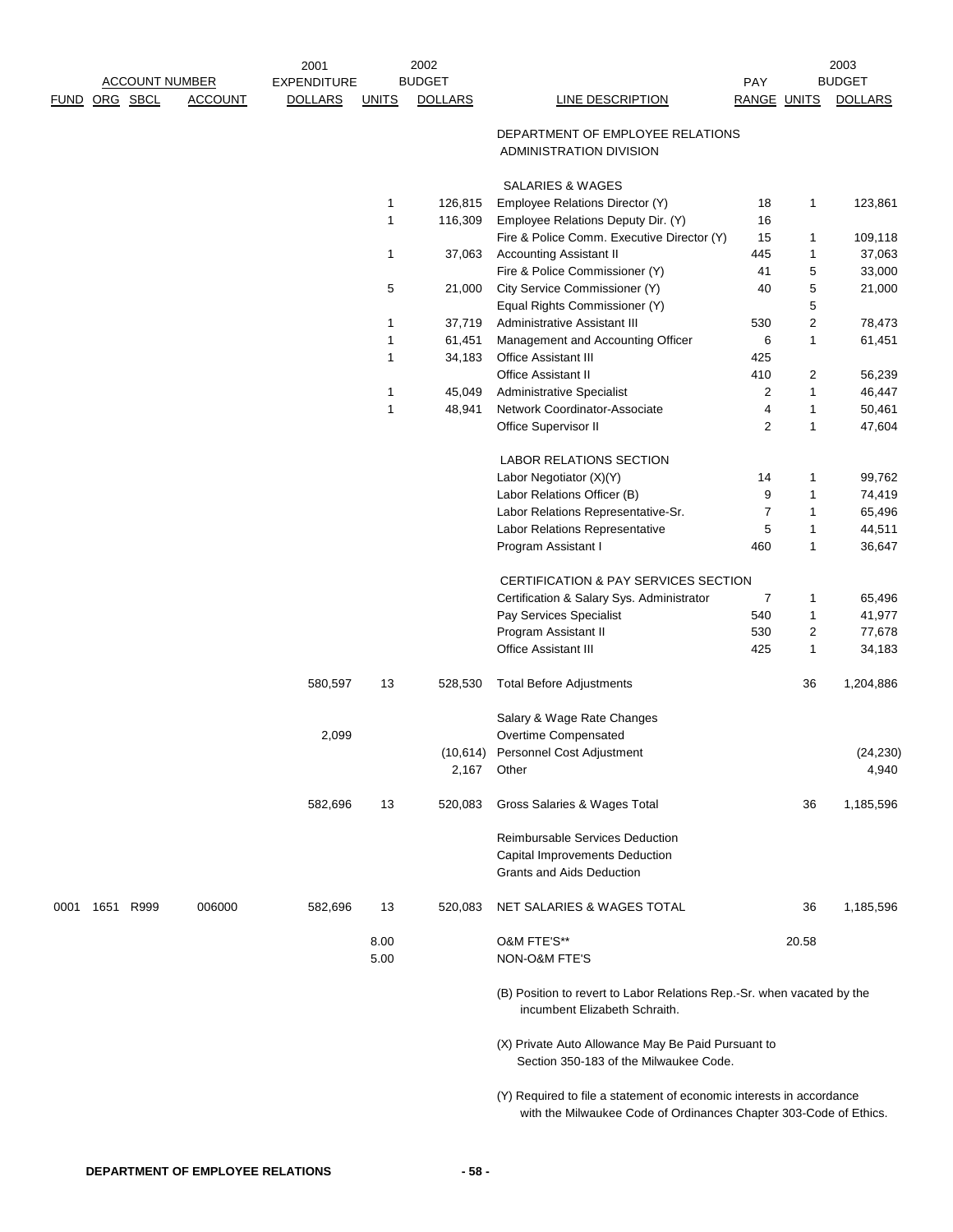|               |      |           |                       | 2001               |              | 2002           |                                                                                                                                            |                    | 2003           |
|---------------|------|-----------|-----------------------|--------------------|--------------|----------------|--------------------------------------------------------------------------------------------------------------------------------------------|--------------------|----------------|
|               |      |           | <b>ACCOUNT NUMBER</b> | <b>EXPENDITURE</b> |              | <b>BUDGET</b>  |                                                                                                                                            | PAY                | <b>BUDGET</b>  |
| FUND ORG SBCL |      |           | <b>ACCOUNT</b>        | <b>DOLLARS</b>     | <b>UNITS</b> | <b>DOLLARS</b> | LINE DESCRIPTION                                                                                                                           | <b>RANGE UNITS</b> | <b>DOLLARS</b> |
| 0001          | 1651 | R999      | 006100                | 201,229            |              | 176,828        | ESTIMATED EMPLOYEE FRINGE BENEFITS<br>(Involves Revenue Offset-No Transfers from this Account)                                             |                    | 438,671        |
|               |      |           |                       |                    |              |                | OPERATING EXPENDITURES                                                                                                                     |                    |                |
| 0001          | 1651 | R999      | 630100                | 30,035             |              | 22,181         | <b>General Office Expense</b>                                                                                                              |                    | 24,500         |
| 0001          | 1651 | R999      | 630500                |                    |              |                | <b>Tools &amp; Machinery Parts</b>                                                                                                         |                    |                |
| 0001          | 1651 | R999      | 631000                |                    |              |                | <b>Construction Supplies</b>                                                                                                               |                    |                |
| 0001          | 1651 | R999      | 631500                |                    |              |                | Energy                                                                                                                                     |                    |                |
| 0001          | 1651 | R999      | 632000                | 2,960              |              | 1,002          | <b>Other Operating Supplies</b>                                                                                                            |                    | 2,000          |
| 0001          | 1651 | R999      | 632500                |                    |              |                | <b>Facility Rental</b>                                                                                                                     |                    |                |
| 0001          | 1651 | R999      | 633000                |                    |              |                | <b>Vehicle Rental</b>                                                                                                                      |                    |                |
| 0001          | 1651 | R999      | 633500                | 2,962              |              | 4,221          | Non-Vehicle Equipment Rental                                                                                                               |                    | 3,000          |
| 0001          | 1651 | R999      | 634000                | 4,493              |              | 2,909          | <b>Professional Services</b>                                                                                                               |                    | 3,000          |
| 0001          | 1651 | R999      | 634500                | 4,408              |              |                | Information Technology Services                                                                                                            |                    | 3,000          |
| 0001          | 1651 | R999      | 635000                |                    |              |                | <b>Property Services</b>                                                                                                                   |                    |                |
| 0001          | 1651 | R999      | 635500                |                    |              |                | <b>Infrastructure Services</b>                                                                                                             |                    |                |
| 0001          | 1651 | R999      | 636000                |                    |              |                | Vehicle Repair Services                                                                                                                    |                    |                |
| 0001          | 1651 | R999      | 636500                | 31,504             |              | 4,055          | <b>Other Operating Services</b>                                                                                                            |                    | 26,665         |
| 0001          | 1651 | R999      | 637000                |                    |              |                | Loans and Grants                                                                                                                           |                    |                |
| 0001          | 1651 | R999      | 637501                | 34,815             |              | 37,158         | Reimburse Other Departments                                                                                                                |                    | 25,119         |
| 0001          | 1651 | R999      | 006300                | 111,177            |              | 71,526         | OPERATING EXPENDITURES TOTAL                                                                                                               |                    | 87,284         |
|               |      |           |                       |                    |              |                | <b>EQUIPMENT PURCHASES</b>                                                                                                                 |                    |                |
|               |      |           |                       |                    |              |                | <b>Additional Equipment</b>                                                                                                                |                    |                |
|               |      |           |                       |                    |              |                | Subtotal - Additional Equipment                                                                                                            |                    |                |
|               |      |           |                       |                    |              |                | <b>Replacement Equipment</b>                                                                                                               |                    |                |
|               |      |           |                       | 13,120             |              | 10,000         | <b>Computer Equipment</b>                                                                                                                  |                    | 18,400         |
|               |      |           |                       |                    |              |                | <b>Computer Software</b>                                                                                                                   |                    | 48,592         |
|               |      |           |                       | 13,120             |              | 10,000         | Subtotal - Replacement Equipment                                                                                                           |                    | 66,992         |
| 0001          | 1651 | R999      | 006800                | 13,120             |              | 10,000         | <b>EQUIPMENT PURCHASES TOTAL</b>                                                                                                           |                    | 66,992         |
|               |      |           |                       |                    |              |                | SPECIAL FUNDS                                                                                                                              |                    |                |
| 0001          |      | 1650 R163 | 006300                |                    |              |                | <b>Safety Glasses</b>                                                                                                                      |                    | 26,000         |
| 0001          |      | 1650 R164 | 006300                |                    |              |                | <b>Drug Testing</b>                                                                                                                        |                    | 16,000         |
| 0001          |      | 1650 R165 | 006300                |                    |              |                | <b>Preplacement Exams</b>                                                                                                                  |                    | 40,000         |
|               |      |           |                       |                    |              |                | SPECIAL FUNDS TOTAL                                                                                                                        |                    | 82,000         |
|               |      |           |                       |                    |              |                | DEPARTMENT OF EMPLOYEE RELATIONS -                                                                                                         |                    |                |
|               |      |           |                       | 908,222            |              | 778,437        | ADMINISTRATION DIVISION TOTAL                                                                                                              |                    | 1,860,543      |
|               |      |           |                       |                    |              |                | **Totals do not include ten (10) FTE or 20,800 Direct Labor Hours for                                                                      |                    |                |
|               |      |           |                       |                    |              |                | members of the City Service Commission and Fire & Police Commission.<br>Equal Rights Commissioners do not contribute to FTE or DLH counts. |                    |                |
|               |      |           |                       |                    |              |                | PROGRAM RESULT MEASURES/                                                                                                                   |                    |                |
|               |      |           |                       | <b>UNITS</b>       | $\%$         | <b>UNITS</b>   | INTERNAL MANAGEMENT INDICATORS:                                                                                                            | %                  | <b>UNITS</b>   |
|               |      |           |                       |                    |              |                | <b>Labor Relations</b>                                                                                                                     |                    |                |
|               |      |           |                       |                    |              |                | Percent of grievance appeals to arbitration settled.                                                                                       |                    |                |
|               |      |           |                       | 1.9%               |              | 50.0%          | General city employees                                                                                                                     | 4.0                | 2.0%           |
|               |      |           |                       | 36.3%              |              | 50.0%          | Police and Fire                                                                                                                            | 70.0               | 35.0%          |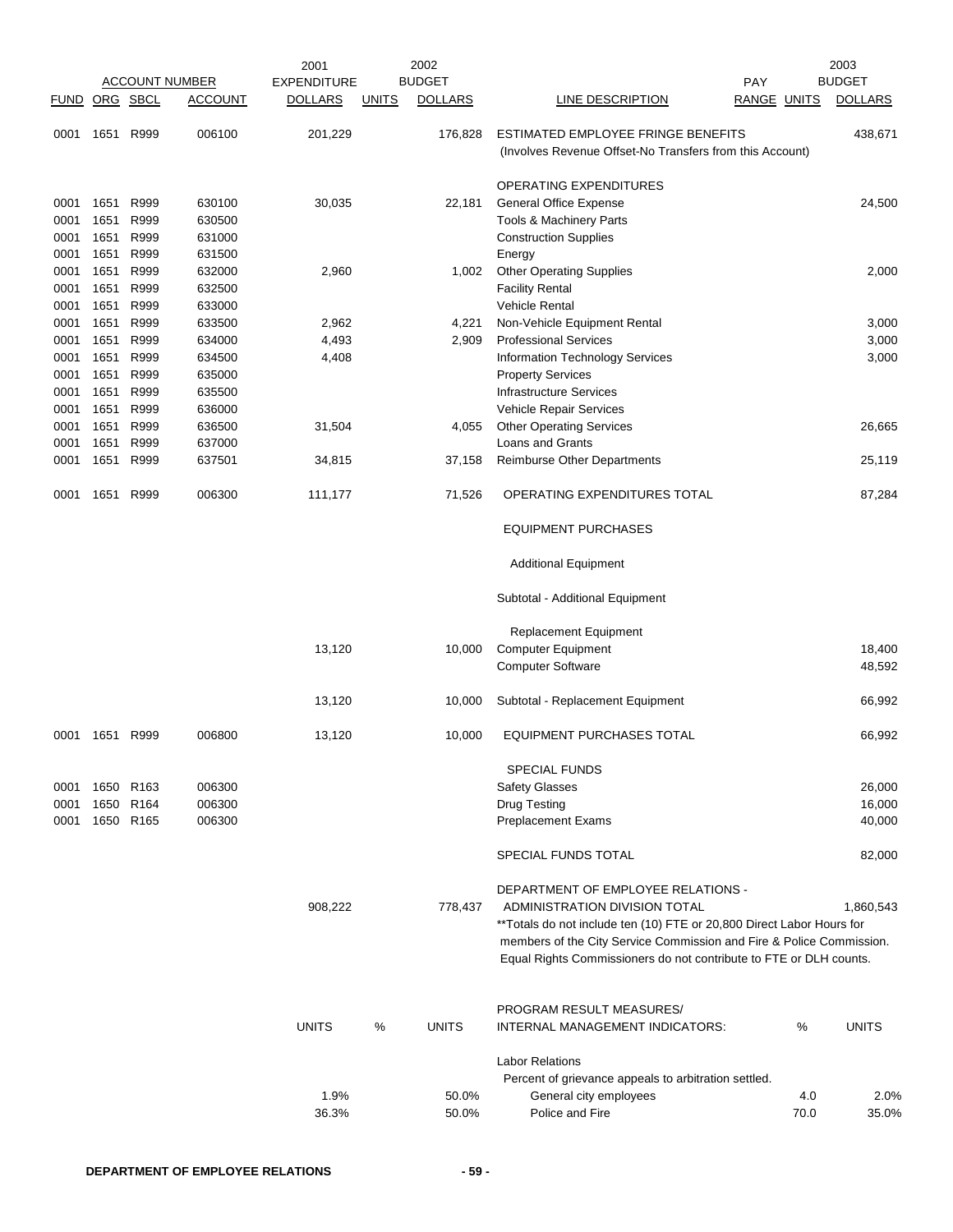|             |     |                       |                | 2001               |              | 2002           |                                                  |             |       | 2003           |
|-------------|-----|-----------------------|----------------|--------------------|--------------|----------------|--------------------------------------------------|-------------|-------|----------------|
|             |     | <b>ACCOUNT NUMBER</b> |                | <b>EXPENDITURE</b> |              | <b>BUDGET</b>  |                                                  | <b>PAY</b>  |       | <b>BUDGET</b>  |
| <b>FUND</b> | ORG | <b>SBCL</b>           | <b>ACCOUNT</b> | <b>DOLLARS</b>     | <b>UNITS</b> | <b>DOLLARS</b> | LINE DESCRIPTION                                 | RANGE UNITS |       | <b>DOLLARS</b> |
|             |     |                       |                |                    |              |                | <b>PROGRAM RESULT MEASURES/</b>                  |             |       |                |
|             |     |                       |                | <b>UNITS</b>       | $\%$         | <b>UNITS</b>   | INTERNAL MANAGEMENT INDICATORS:                  |             | %     | <b>UNITS</b>   |
|             |     |                       |                |                    |              |                | Increase total number of active labor/management |             |       |                |
|             |     |                       |                | 15                 |              | 12             | committees                                       |             | 125.0 | 15             |
|             |     |                       |                |                    |              |                | <b>Commission Activity</b>                       |             |       |                |
|             |     |                       |                | 9,832              | 86.5         | 9,000          | Est. Direct Labor Hours (P)                      |             | 231.1 | 20,800         |
|             |     |                       |                |                    |              |                |                                                  |             |       |                |
|             |     |                       |                | 16,450             |              | 14.400         | DIRECT LABOR HOUR ALLOCATION                     |             |       | 37,044         |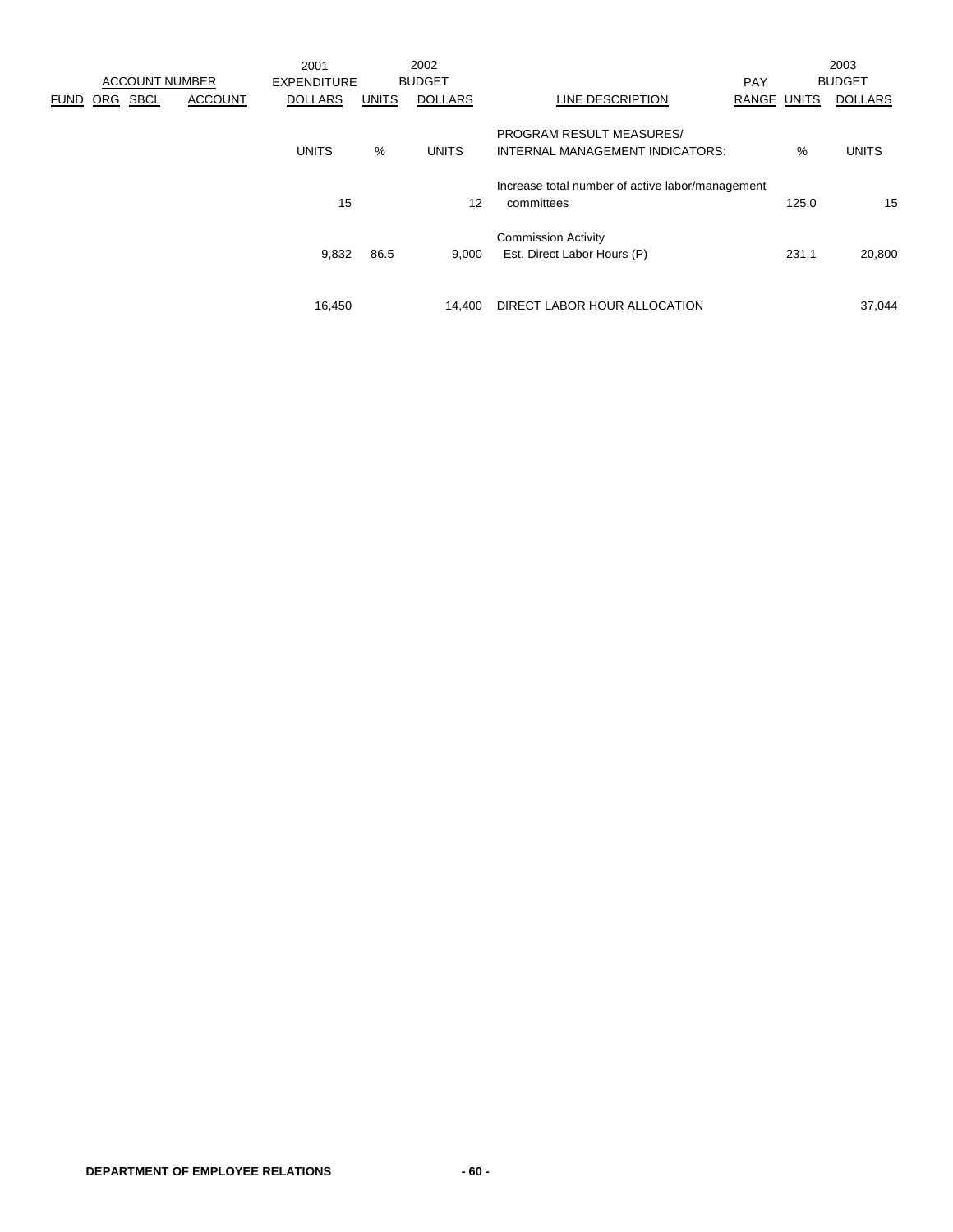|               |      |           |                       | 2001               |              | 2002           |                                                                                                                                           |                    |                | 2003           |
|---------------|------|-----------|-----------------------|--------------------|--------------|----------------|-------------------------------------------------------------------------------------------------------------------------------------------|--------------------|----------------|----------------|
|               |      |           | <b>ACCOUNT NUMBER</b> | <b>EXPENDITURE</b> |              | <b>BUDGET</b>  |                                                                                                                                           | <b>PAY</b>         |                | <b>BUDGET</b>  |
| FUND ORG SBCL |      |           | <b>ACCOUNT</b>        | <b>DOLLARS</b>     | <b>UNITS</b> | <b>DOLLARS</b> | <b>LINE DESCRIPTION</b>                                                                                                                   | <b>RANGE UNITS</b> |                | <b>DOLLARS</b> |
|               |      |           |                       |                    |              |                | DEPARTMENT OF EMPLOYEE RELATIONS<br><b>EMPLOYEE BENEFITS DIVISION</b>                                                                     |                    |                |                |
|               |      |           |                       |                    |              |                | SALARIES & WAGES                                                                                                                          |                    |                |                |
|               |      |           |                       |                    | 1            | 102,382        | Employee Benefits Manager (Y)                                                                                                             | 14                 | 1              | 102,383        |
|               |      |           |                       |                    |              |                | Unemployment Comp. Specialist                                                                                                             | 5                  | 1              | 53,978         |
|               |      |           |                       |                    | 1            | 33,627         | Administrative Assistant II                                                                                                               | 445                |                |                |
|               |      |           |                       |                    |              |                | <b>Benefits Specialist</b>                                                                                                                | 4                  | 1              | 42,447         |
|               |      |           |                       |                    |              |                | Program Assistant I                                                                                                                       | 460                | 1              | 36,907         |
|               |      |           |                       |                    |              |                | <b>MEDICAL BENEFITS SECTION</b>                                                                                                           |                    |                |                |
|               |      |           |                       |                    | 1            | 36,232         | <b>Medical Benefits Coordinator</b>                                                                                                       | 3                  | 1              | 40,340         |
|               |      |           |                       |                    | 1            | 37,763         | Administrative Services Specialist                                                                                                        | $\mathbf{1}$       | 1              | 38,936         |
|               |      |           |                       |                    | $\mathbf{1}$ | 44,676         | Administrative Services Specialist                                                                                                        | 1                  | 1              | 44,676         |
|               |      |           |                       |                    | 1            | 32,279         | <b>Medical Benefits Assistant III</b>                                                                                                     | 445                | 1              | 33,041         |
|               |      |           |                       |                    |              |                | <b>WORKERS' COMPENSATION SECTION</b>                                                                                                      |                    |                |                |
|               |      |           |                       |                    | 1            | 79,313         | Workers' Comp. & Safety Admin. (Y)                                                                                                        | 10                 | 1              | 79,313         |
|               |      |           |                       |                    |              |                | Program Assistant I                                                                                                                       | 460                | 1              | 36,386         |
|               |      |           |                       |                    | 1            | 57,659         | Occupational Health Nurse - Senior                                                                                                        | 5                  | 1              | 57,658         |
|               |      |           |                       |                    | $\sqrt{2}$   | 91,194         | Claims Adjuster-Senior                                                                                                                    | 4                  | 2              | 96,432         |
|               |      |           |                       |                    | 5            | 177,150        | <b>Claims Representative</b>                                                                                                              | 532                | 5              | 167,735        |
|               |      |           |                       |                    | $\sqrt{2}$   | 61,170         | Claims Processor II                                                                                                                       | 415                | $\overline{2}$ | 63,004         |
|               |      |           |                       |                    | 3            | 84,652         | <b>Office Assistant II</b>                                                                                                                | 410                | 2              | 59,544         |
|               |      |           |                       |                    | $\sqrt{2}$   | 87,323         | <b>Claims Adjuster</b>                                                                                                                    | 2                  | $\overline{2}$ | 90,484         |
|               |      |           |                       |                    | 1            | 61,976         | Claims Adjuster Supervisor                                                                                                                | $\overline{7}$     | 1              | 65,496         |
|               |      |           |                       |                    | 1            | 31,360         | Office Assistant III                                                                                                                      | 435                | 1              | 31,746         |
|               |      |           |                       |                    | 1            | 57,658         | Claims Adjuster Specialist                                                                                                                | 5                  | 1              | 54,553         |
|               |      |           |                       |                    |              |                | <b>AUXILIARY POSITIONS</b>                                                                                                                |                    |                |                |
|               |      |           |                       |                    | 4            |                | Claims Adjuster-Senior                                                                                                                    | 4                  |                |                |
|               |      |           |                       | 899,182            | 29           | 1,076,414      | <b>Total Before Adjustments</b>                                                                                                           |                    | 27             | 1,195,059      |
|               |      |           |                       |                    |              |                | Salary & Wage Rate Change                                                                                                                 |                    |                |                |
|               |      |           |                       | 6,270              |              | 3,000          | Overtime Compensated                                                                                                                      |                    |                | 3,000          |
|               |      |           |                       |                    |              |                | (23,818) Personnel Cost Adjustment                                                                                                        |                    |                | (24, 033)      |
|               |      |           |                       |                    |              | 3,229          | Other                                                                                                                                     |                    |                | 3,585          |
|               |      |           |                       | 905,452            | 29           | 1,058,825      | Gross Salaries & Wages Total                                                                                                              |                    | 27             | 1,177,611      |
|               |      |           |                       |                    |              |                | Reimbursable Services Deduction                                                                                                           |                    |                |                |
|               |      |           |                       |                    |              |                | Capital Improvements Deduction                                                                                                            |                    |                |                |
|               |      |           |                       |                    |              |                | <b>Grants &amp; Aids Deduction</b>                                                                                                        |                    |                |                |
| 0001          |      | 1654 R999 | 006000                | 905,452            |              | 1,058,825      | NET SALARIES & WAGES TOTAL                                                                                                                |                    |                | 1,177,611      |
|               |      |           |                       |                    | 25.00        |                | <b>O&amp;M FTE'S</b>                                                                                                                      |                    | 26.46          |                |
|               |      |           |                       |                    |              |                | NON-O&M FTE'S                                                                                                                             |                    |                |                |
|               |      |           |                       |                    |              |                | (Y) Required to file a statement of economic interests in accordance with<br>the Milwaukee Code of Ordinances Chapter 303-Code of Ethics. |                    |                |                |
| 0001          |      | 1654 R999 | 006100                | 331,274            |              | 360,001        | ESTIMATED EMPLOYEE FRINGE BENEFITS<br>(Involves Revenue Offset-No Transfers from this Account)                                            |                    |                | 435,716        |
|               |      |           |                       |                    |              |                | OPERATING EXPENDITURES                                                                                                                    |                    |                |                |
| 0001          | 1654 | R999      | 630100                | 20,896             |              | 24,655         | <b>General Office Expense</b>                                                                                                             |                    |                | 24,500         |
| 0001          | 1654 | R999      | 630500                |                    |              |                | Tools & Machinery Parts                                                                                                                   |                    |                |                |
|               |      |           |                       |                    |              |                |                                                                                                                                           |                    |                |                |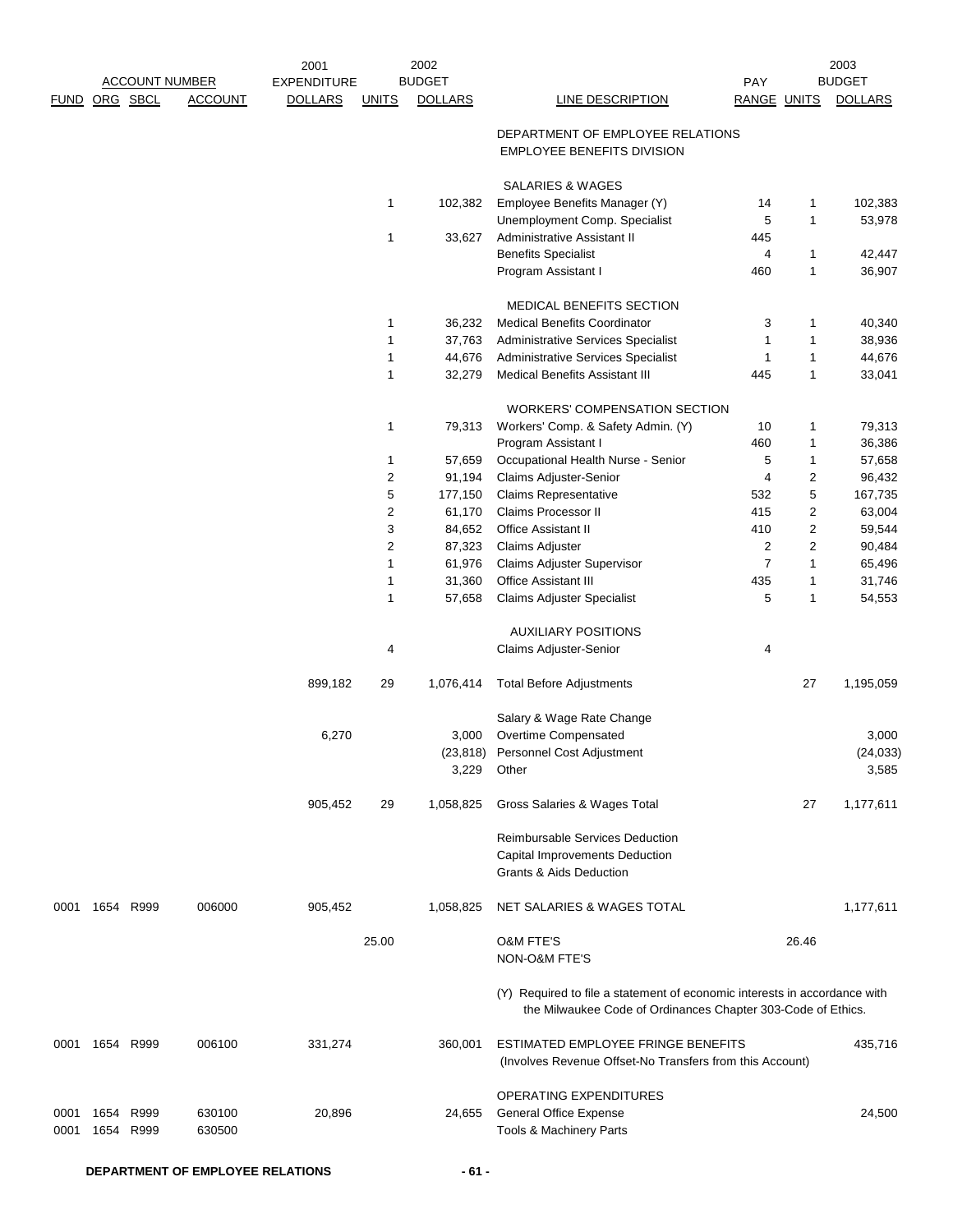| <b>BUDGET</b><br><b>ACCOUNT NUMBER</b><br><b>EXPENDITURE</b><br><b>PAY</b><br>FUND ORG SBCL<br><b>DOLLARS</b><br><b>DOLLARS</b><br>ACCOUNT<br><b>UNITS</b><br>LINE DESCRIPTION<br>1654<br>R999<br>631000<br><b>Construction Supplies</b><br>0001<br>1654<br>R999<br>631500<br>0001<br>Energy<br>1654<br>R999<br>632000<br>82<br><b>Other Operating Supplies</b><br>0001<br>27,085<br>1654<br>R999<br>632500<br>0001<br><b>Facility Rental</b><br>1654<br>R999<br>633000<br><b>Vehicle Rental</b><br>0001<br>1654 R999<br>633500<br>0001<br>3,940<br>Non-Vehicle Equipment Rental<br>4,657<br>1654 R999<br>634000<br>2,545<br>0001<br><b>Professional Services</b><br>1654<br>R999<br>634500<br>0001<br><b>Information Technology Services</b><br>1654<br>R999<br>635000<br>0001<br><b>Property Services</b><br>1654<br>R999<br>635500<br><b>Infrastructure Services</b><br>0001<br>1654<br>R999<br>636000<br>0001<br>Vehicle Repair Services<br>R999<br>636500<br><b>Other Operating Services</b><br>0001<br>1654<br>7,840<br>21,389<br>1654<br>R999<br>637000<br>Loans and Grants<br>0001 |                    |                |
|--------------------------------------------------------------------------------------------------------------------------------------------------------------------------------------------------------------------------------------------------------------------------------------------------------------------------------------------------------------------------------------------------------------------------------------------------------------------------------------------------------------------------------------------------------------------------------------------------------------------------------------------------------------------------------------------------------------------------------------------------------------------------------------------------------------------------------------------------------------------------------------------------------------------------------------------------------------------------------------------------------------------------------------------------------------------------------------------|--------------------|----------------|
|                                                                                                                                                                                                                                                                                                                                                                                                                                                                                                                                                                                                                                                                                                                                                                                                                                                                                                                                                                                                                                                                                            |                    | <b>BUDGET</b>  |
|                                                                                                                                                                                                                                                                                                                                                                                                                                                                                                                                                                                                                                                                                                                                                                                                                                                                                                                                                                                                                                                                                            | <b>RANGE UNITS</b> | <b>DOLLARS</b> |
|                                                                                                                                                                                                                                                                                                                                                                                                                                                                                                                                                                                                                                                                                                                                                                                                                                                                                                                                                                                                                                                                                            |                    |                |
|                                                                                                                                                                                                                                                                                                                                                                                                                                                                                                                                                                                                                                                                                                                                                                                                                                                                                                                                                                                                                                                                                            |                    |                |
|                                                                                                                                                                                                                                                                                                                                                                                                                                                                                                                                                                                                                                                                                                                                                                                                                                                                                                                                                                                                                                                                                            |                    |                |
|                                                                                                                                                                                                                                                                                                                                                                                                                                                                                                                                                                                                                                                                                                                                                                                                                                                                                                                                                                                                                                                                                            |                    | 100            |
|                                                                                                                                                                                                                                                                                                                                                                                                                                                                                                                                                                                                                                                                                                                                                                                                                                                                                                                                                                                                                                                                                            |                    |                |
|                                                                                                                                                                                                                                                                                                                                                                                                                                                                                                                                                                                                                                                                                                                                                                                                                                                                                                                                                                                                                                                                                            |                    |                |
|                                                                                                                                                                                                                                                                                                                                                                                                                                                                                                                                                                                                                                                                                                                                                                                                                                                                                                                                                                                                                                                                                            |                    | 4,800          |
|                                                                                                                                                                                                                                                                                                                                                                                                                                                                                                                                                                                                                                                                                                                                                                                                                                                                                                                                                                                                                                                                                            |                    | 2,500          |
|                                                                                                                                                                                                                                                                                                                                                                                                                                                                                                                                                                                                                                                                                                                                                                                                                                                                                                                                                                                                                                                                                            |                    |                |
|                                                                                                                                                                                                                                                                                                                                                                                                                                                                                                                                                                                                                                                                                                                                                                                                                                                                                                                                                                                                                                                                                            |                    |                |
|                                                                                                                                                                                                                                                                                                                                                                                                                                                                                                                                                                                                                                                                                                                                                                                                                                                                                                                                                                                                                                                                                            |                    |                |
|                                                                                                                                                                                                                                                                                                                                                                                                                                                                                                                                                                                                                                                                                                                                                                                                                                                                                                                                                                                                                                                                                            |                    |                |
|                                                                                                                                                                                                                                                                                                                                                                                                                                                                                                                                                                                                                                                                                                                                                                                                                                                                                                                                                                                                                                                                                            |                    | 8,000          |
|                                                                                                                                                                                                                                                                                                                                                                                                                                                                                                                                                                                                                                                                                                                                                                                                                                                                                                                                                                                                                                                                                            |                    |                |
| 1654<br>R999<br>637501<br>0001<br>22,966<br>10,949<br>Reimburse Other Departments                                                                                                                                                                                                                                                                                                                                                                                                                                                                                                                                                                                                                                                                                                                                                                                                                                                                                                                                                                                                          |                    | 23,000         |
| 006300<br>1654<br>R999<br>58,269<br>88,735<br>OPERATING EXPENDITURES TOTAL<br>0001                                                                                                                                                                                                                                                                                                                                                                                                                                                                                                                                                                                                                                                                                                                                                                                                                                                                                                                                                                                                         |                    | 62,900         |
| <b>EQUIPMENT PURCHASES</b>                                                                                                                                                                                                                                                                                                                                                                                                                                                                                                                                                                                                                                                                                                                                                                                                                                                                                                                                                                                                                                                                 |                    |                |
| <b>Additional Equipment</b>                                                                                                                                                                                                                                                                                                                                                                                                                                                                                                                                                                                                                                                                                                                                                                                                                                                                                                                                                                                                                                                                |                    |                |
| Subtotal - Additional Equipment                                                                                                                                                                                                                                                                                                                                                                                                                                                                                                                                                                                                                                                                                                                                                                                                                                                                                                                                                                                                                                                            |                    |                |
| <b>Replacement Equipment</b>                                                                                                                                                                                                                                                                                                                                                                                                                                                                                                                                                                                                                                                                                                                                                                                                                                                                                                                                                                                                                                                               |                    |                |
| Subtotal - Replacement Equipment                                                                                                                                                                                                                                                                                                                                                                                                                                                                                                                                                                                                                                                                                                                                                                                                                                                                                                                                                                                                                                                           |                    |                |
| 1654 R999<br>006800<br>EQUIPMENT PURCHASES TOTAL<br>0001                                                                                                                                                                                                                                                                                                                                                                                                                                                                                                                                                                                                                                                                                                                                                                                                                                                                                                                                                                                                                                   |                    |                |
| <b>SPECIAL FUNDS</b>                                                                                                                                                                                                                                                                                                                                                                                                                                                                                                                                                                                                                                                                                                                                                                                                                                                                                                                                                                                                                                                                       |                    |                |
| SPECIAL FUNDS TOTAL                                                                                                                                                                                                                                                                                                                                                                                                                                                                                                                                                                                                                                                                                                                                                                                                                                                                                                                                                                                                                                                                        |                    |                |
| DEPARTMENT OF EMPLOYEE RELATIONS-                                                                                                                                                                                                                                                                                                                                                                                                                                                                                                                                                                                                                                                                                                                                                                                                                                                                                                                                                                                                                                                          |                    |                |
| EMPLOYEE BENEFITS DIVISION TOTAL<br>1,294,995<br>1,507,561                                                                                                                                                                                                                                                                                                                                                                                                                                                                                                                                                                                                                                                                                                                                                                                                                                                                                                                                                                                                                                 |                    | 1,676,227      |
| PROGRAM RESULT MEASURES/                                                                                                                                                                                                                                                                                                                                                                                                                                                                                                                                                                                                                                                                                                                                                                                                                                                                                                                                                                                                                                                                   |                    |                |
| <b>UNITS</b><br>$\%$<br><b>UNITS</b><br>INTERNAL MANAGEMENT INDICATORS:                                                                                                                                                                                                                                                                                                                                                                                                                                                                                                                                                                                                                                                                                                                                                                                                                                                                                                                                                                                                                    | %                  | <b>UNITS</b>   |
| 1654 1400<br>P16504<br>6,889<br>NA.<br>Number of workers' compensation cases<br>0001<br>6,000                                                                                                                                                                                                                                                                                                                                                                                                                                                                                                                                                                                                                                                                                                                                                                                                                                                                                                                                                                                              |                    | 6,000          |
| 1654 1400<br>0001<br>1,160<br>Cost Per Worker Comp. Claim<br>1,200<br>Maintain Promptness of First Indemnity                                                                                                                                                                                                                                                                                                                                                                                                                                                                                                                                                                                                                                                                                                                                                                                                                                                                                                                                                                               |                    | 1,200          |
| Payments at 80%<br>99.2%<br>80.0%                                                                                                                                                                                                                                                                                                                                                                                                                                                                                                                                                                                                                                                                                                                                                                                                                                                                                                                                                                                                                                                          | 100.0              | 80.0%          |
| Maintain Accuracy of Weekly Rates and                                                                                                                                                                                                                                                                                                                                                                                                                                                                                                                                                                                                                                                                                                                                                                                                                                                                                                                                                                                                                                                      |                    |                |
| Total Payments at 90%<br>98.5%<br>90.0%                                                                                                                                                                                                                                                                                                                                                                                                                                                                                                                                                                                                                                                                                                                                                                                                                                                                                                                                                                                                                                                    | 100.0              | 90.0%          |
| No. of employees requesting tuition                                                                                                                                                                                                                                                                                                                                                                                                                                                                                                                                                                                                                                                                                                                                                                                                                                                                                                                                                                                                                                                        |                    |                |
| 100.0<br>1,750<br>benefit reimbursement.<br>1,579<br>Percent of LTD Eligible employees enrolled                                                                                                                                                                                                                                                                                                                                                                                                                                                                                                                                                                                                                                                                                                                                                                                                                                                                                                                                                                                            |                    | 1,750          |
| in Plan 2 Buy Down<br>24.2%                                                                                                                                                                                                                                                                                                                                                                                                                                                                                                                                                                                                                                                                                                                                                                                                                                                                                                                                                                                                                                                                |                    | 25.0%          |
| 38,547<br>25.0<br>DIRECT LABOR HOUR ALLOCATION<br>45,000                                                                                                                                                                                                                                                                                                                                                                                                                                                                                                                                                                                                                                                                                                                                                                                                                                                                                                                                                                                                                                   |                    | 47,628         |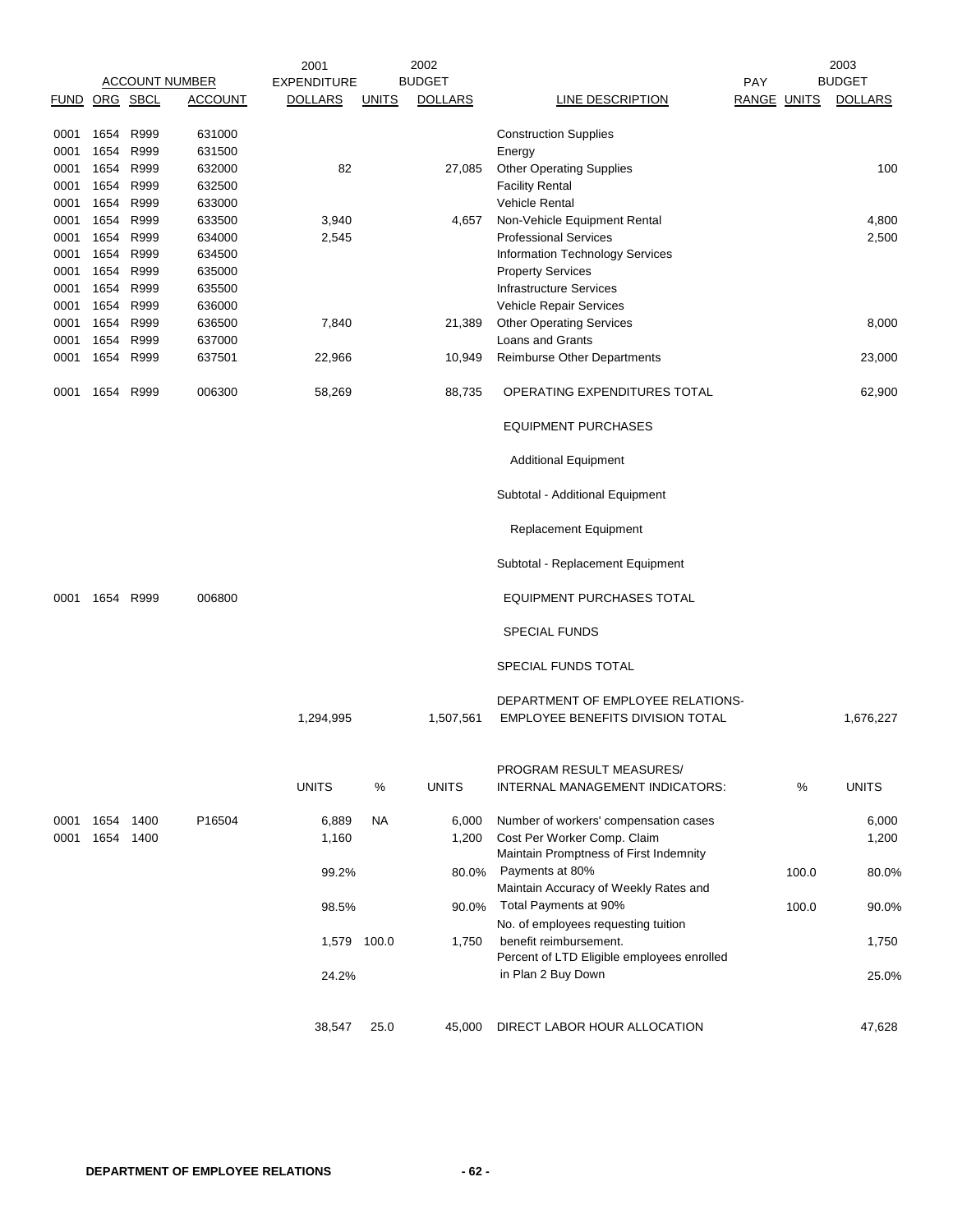# DEPARTMENT OF EMPLOYEE RELATIONS OPERATIONS DIVISION

# SALARIES & WAGES

# STAFFING & CLASSIFICATION SECTION

|           | 1  | 96,756    | Labor Negotiator (X)(Y)                         | 14  |              |           |
|-----------|----|-----------|-------------------------------------------------|-----|--------------|-----------|
|           | 2  | 177,190   | Human Resource Manager (Y)                      | 12  | 2            | 179,902   |
|           | 1  | 74,419    | Labor Relations Officer (B)                     | 9   |              |           |
|           | 1  | 69,791    | Employment Administrator (A)                    | 8   | 1            | 69,792    |
|           | 5  | 325,959   | Human Resource Representative                   | 7   | 3            | 183,191   |
|           | 4  | 178,750   | Human Resource Analyst - Sr.                    | 5   |              |           |
|           | 1  | 63,004    | Human Resource Training Specialist              | 7   | 1            | 61,108    |
|           | 3  | 110,772   | Program Assistant I                             | 460 | 2            | 74,126    |
|           | 1  | 34,183    | Administrative Assistant II                     | 445 |              |           |
|           | 2  | 75,795    | Program Assistant II                            | 530 | 2            | 78,644    |
|           |    |           | Examinations Supervisor-Fire & Police (Y)       | 9   | 1            | 74,419    |
|           |    |           | Personnel Analyst-Sr.                           | 5   | 2            | 104,810   |
|           |    |           | <b>Office Assistant IV</b>                      | 445 | 1            | 34,183    |
|           |    |           | <b>Administrative Specialist</b>                | 2   | 1            | 47,604    |
|           |    |           | Program Assistant II                            | 530 | 1            | 36,232    |
|           |    |           |                                                 |     |              |           |
|           |    |           | OUTREACH/DIVERSITY/RESEARCH SECTION             |     |              |           |
|           |    |           | Research Services Specialist (Y)                | 9   | 1            | 74,419    |
|           |    |           | Research Analyst-Sr. (0.65 FTE)                 | 4   | 1            | 35,156    |
|           |    |           | Public Relations Officer (X)(Y)                 | 9   | 1            | 69,757    |
|           |    |           | <b>Diversity Officer</b>                        | 7   | 1            | 65,496    |
|           |    |           | Community Relations Spec.-Sr.                   | 5   | $\mathbf{1}$ | 42,017    |
|           |    |           | Equal Rights Specialist-Sr.                     | 4   | $\mathbf{1}$ | 44,755    |
|           |    |           | <b>Office Assistant II</b>                      | 410 | $\mathbf{1}$ | 29,332    |
|           |    |           | <b>CERTIFICATION &amp; PAY SERVICES SECTION</b> |     |              |           |
|           | 1  | 61,902    | Cert. & Salary Systems Administrator            | 7   |              |           |
|           | 1  |           | Pay Services Specialist                         | 540 |              |           |
|           | 1  | 41,977    |                                                 | 530 |              |           |
|           | 1  | 36,071    | Program Assistant II                            |     |              |           |
|           |    | 36,022    | Personnel Payroll Assistant III                 | 460 |              |           |
|           | 1  | 26,234    | <b>Office Assistant II</b>                      | 410 |              |           |
|           |    |           | <b>TEST DEVELOPMENT SECTION</b>                 |     |              |           |
|           | 1  | 46,282    | <b>Administrative Specialist</b>                | 2   |              |           |
|           | 1  | 34,183    | <b>Office Assistant IV</b>                      | 445 |              |           |
|           | 1  | 34,055    | Administrative Assistant II                     | 445 |              |           |
|           |    |           | <b>MPA LIAISON OFFICERS</b>                     |     |              |           |
|           | 3  | 165,861   | Police Liaison Officer                          |     |              |           |
|           |    |           |                                                 | 808 |              |           |
|           |    |           | <b>AUXILIARY POSITIONS</b>                      |     |              |           |
|           | 7  | 96,709    | Auxiliary Trainee (0.5 FTE)                     |     | 7            | 96,705    |
|           | 3  | 47,062    | Overlap Auxiliary Positions (C) (0.5 FTE)       |     | 3            | 47,061    |
|           |    |           | College Intern                                  |     | 5            | 21,970    |
|           |    |           | Graduate Intern                                 |     | 3            | 22,360    |
| 1,612,077 | 42 | 1,832,977 | <b>Total Before Adjustments</b>                 |     | 42           | 1,493,039 |
|           |    |           | Salary & Wage Rate Change                       |     |              |           |
| 9,753     |    |           | Overtime Compensated                            |     |              |           |
|           |    | (35, 918) | Personnel Cost Adjustment                       |     |              | (39, 967) |
|           |    | 6,415     | Other                                           |     |              | 5,291     |
|           |    |           |                                                 |     |              |           |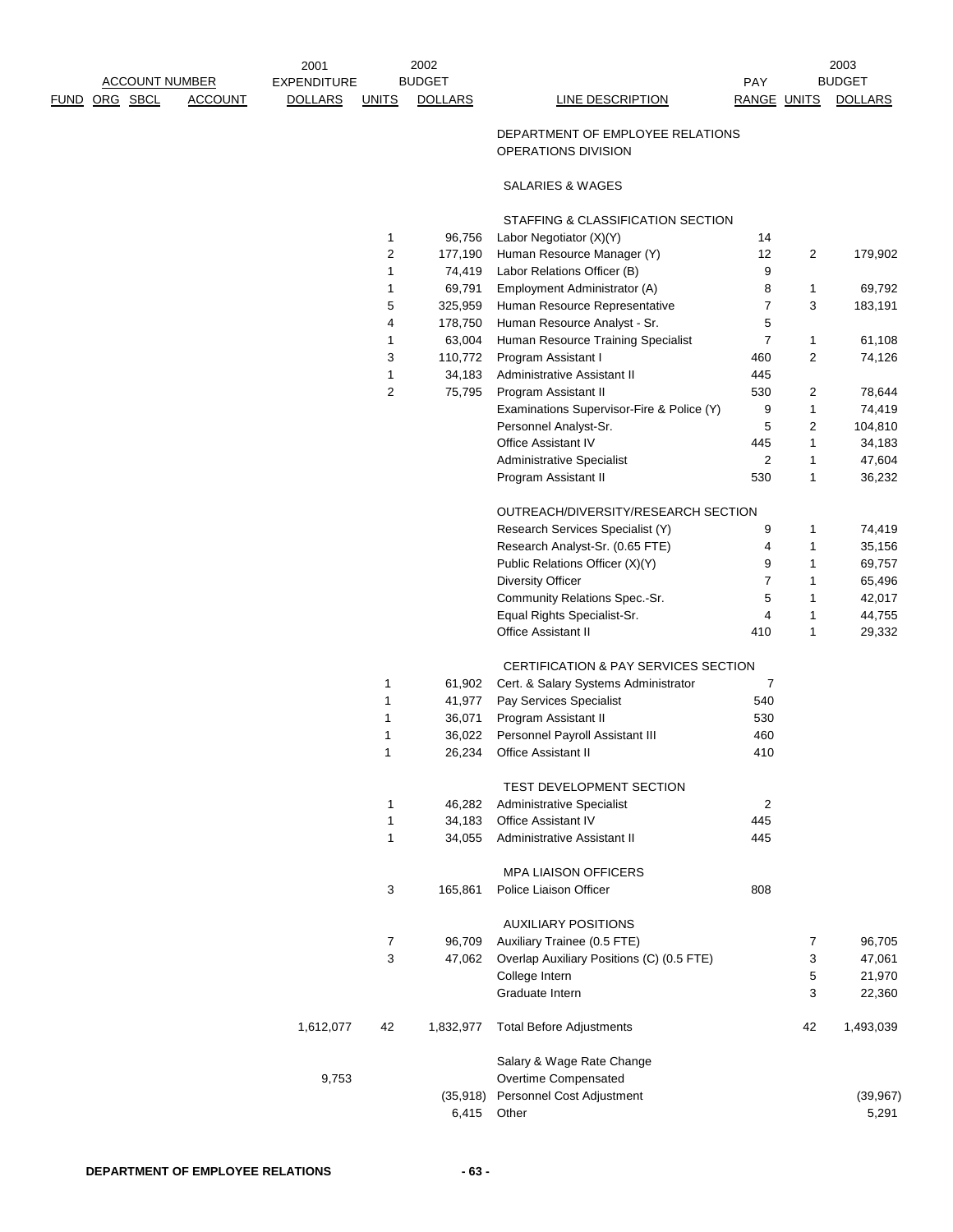|                      |           |           |                       | 2001               |              | 2002           |                                                                                                                                           |                    |       | 2003           |
|----------------------|-----------|-----------|-----------------------|--------------------|--------------|----------------|-------------------------------------------------------------------------------------------------------------------------------------------|--------------------|-------|----------------|
|                      |           |           | <b>ACCOUNT NUMBER</b> | <b>EXPENDITURE</b> |              | <b>BUDGET</b>  |                                                                                                                                           | PAY                |       | <b>BUDGET</b>  |
| <b>FUND ORG SBCL</b> |           |           | <b>ACCOUNT</b>        | <b>DOLLARS</b>     | <b>UNITS</b> | <b>DOLLARS</b> | LINE DESCRIPTION                                                                                                                          | <b>RANGE UNITS</b> |       | <b>DOLLARS</b> |
|                      |           |           |                       | 1,621,830          | 42           | 1,803,474      | Gross Salaries & Wages Total                                                                                                              |                    | 42    | 1,458,363      |
|                      |           |           |                       |                    |              | (206, 775)     | <b>Reimbursable Services Deduction</b><br>Capital Improvements Deduction<br><b>Grants &amp; Aids Deduction</b>                            |                    |       | (249, 204)     |
| 0001                 | 1652 R999 |           | 006000                | 1,621,830          | 42           | 1,596,699      | NET SALARIES & WAGES TOTAL                                                                                                                |                    | 42    | 1,209,159      |
|                      |           |           |                       |                    | 32.00        |                | <b>O&amp;M FTE'S</b>                                                                                                                      |                    | 22.20 |                |
|                      |           |           |                       |                    | 6.00         |                | NON-O&M FTE'S                                                                                                                             |                    | 8.60  |                |
|                      |           |           |                       |                    |              |                | (A) Position to revert to Human Resources Representative when<br>vacated by the current incumbent, Steve Smith.                           |                    |       |                |
|                      |           |           |                       |                    |              |                | (C) Positions may only be filled upon review and approval by the Chair<br>of the Committee on Finance and Personnel.                      |                    |       |                |
|                      |           |           |                       |                    |              |                | (X) Private automobile allowance may be paid pursuant to<br>Section 350-183 of the Milwaukee Code.                                        |                    |       |                |
|                      |           |           |                       |                    |              |                | (Y) Required to file a statement of economic interests in accordance with<br>the Milwaukee Code of Ordinances Chapter 303-Code of Ethics. |                    |       |                |
| 0001                 | 1652 R999 |           | 006100                | 544,104            |              | 542,878        | ESTIMATED EMPLOYEE FRINGE BENEFITS<br>(Involves Revenue Offset-No Transfers from this Account)                                            |                    |       | 447,389        |
|                      |           |           |                       |                    |              |                | <b>OPERATING EXPENDITURES</b>                                                                                                             |                    |       |                |
| 0001                 | 1652      | R999      | 630100                | 15,743             |              | 14,889         | <b>General Office Expense</b>                                                                                                             |                    |       | 28,000         |
| 0001                 | 1652      | R999      | 630500                |                    |              |                | Tools & Machinery Parts                                                                                                                   |                    |       |                |
| 0001                 |           | 1652 R999 | 631000                |                    |              |                | <b>Construction Supplies</b>                                                                                                              |                    |       |                |
| 0001                 | 1652      | R999      | 631500                |                    |              |                | Energy                                                                                                                                    |                    |       |                |
| 0001                 | 1652      | R999      | 632000                | 3,215              |              | 2,900          | <b>Other Operating Supplies</b>                                                                                                           |                    |       | 3,000          |
| 0001                 |           | 1652 R999 | 632500                |                    |              |                | <b>Facility Rental</b>                                                                                                                    |                    |       |                |
| 0001                 | 1652      | R999      | 633000                | 330                |              |                | Vehicle Rental                                                                                                                            |                    |       | 830            |
| 0001                 | 1652      | R999      | 633500                | 8,716              |              | 7,803          | Non-Vehicle Equipment Rental                                                                                                              |                    |       | 14,500         |
| 0001                 | 1652      | R999      | 634000                | 23,060             |              | 54,161         | <b>Professional Services</b>                                                                                                              |                    |       | 213,564        |
| 0001                 | 1652      | R999      | 634500                |                    |              | 3,720          | Information Technology Services                                                                                                           |                    |       | 6,500          |
| 0001                 | 1652 R999 |           | 635000                | 826                |              |                | <b>Property Services</b>                                                                                                                  |                    |       | 5,076          |
| 0001                 | 1652      | R999      | 635500                |                    |              |                | Infrastructure Services                                                                                                                   |                    |       |                |
| 0001                 | 1652 R999 |           | 636000                |                    |              |                | Vehicle Repair Services                                                                                                                   |                    |       |                |
| 0001                 | 1652      | R999      | 636500                | 117,499            |              | 77,448         | <b>Other Operating Services</b>                                                                                                           |                    |       | 103,705        |
| 0001                 | 1652 R999 |           | 637000                |                    |              |                | Loans and Grants                                                                                                                          |                    |       |                |
| 0001                 | 1652 R999 |           | 637501                | 7,802              |              | 30,135         | <b>Reimburse Other Departments</b>                                                                                                        |                    |       | 8,000          |
| 0001                 |           | 1652 R999 | 006300                | 177,191            |              | 191,056        | OPERATING EXPENDITURES TOTAL                                                                                                              |                    |       | 383,175        |
|                      |           |           |                       |                    |              |                | <b>EQUIPMENT PURCHASES</b>                                                                                                                |                    |       |                |
|                      |           |           |                       |                    |              |                | <b>Additional Equipment</b>                                                                                                               |                    |       |                |
|                      |           |           |                       |                    |              |                | Subtotal - Additional Equipment                                                                                                           |                    |       |                |
|                      |           |           |                       |                    |              |                | Replacement Equipment                                                                                                                     |                    |       |                |
|                      |           |           |                       |                    |              |                | Subtotal - Replacement Equipment                                                                                                          |                    |       |                |
| 0001                 | 1652 R999 |           | 006800                |                    |              |                | EQUIPMENT PURCHASES TOTAL                                                                                                                 |                    |       |                |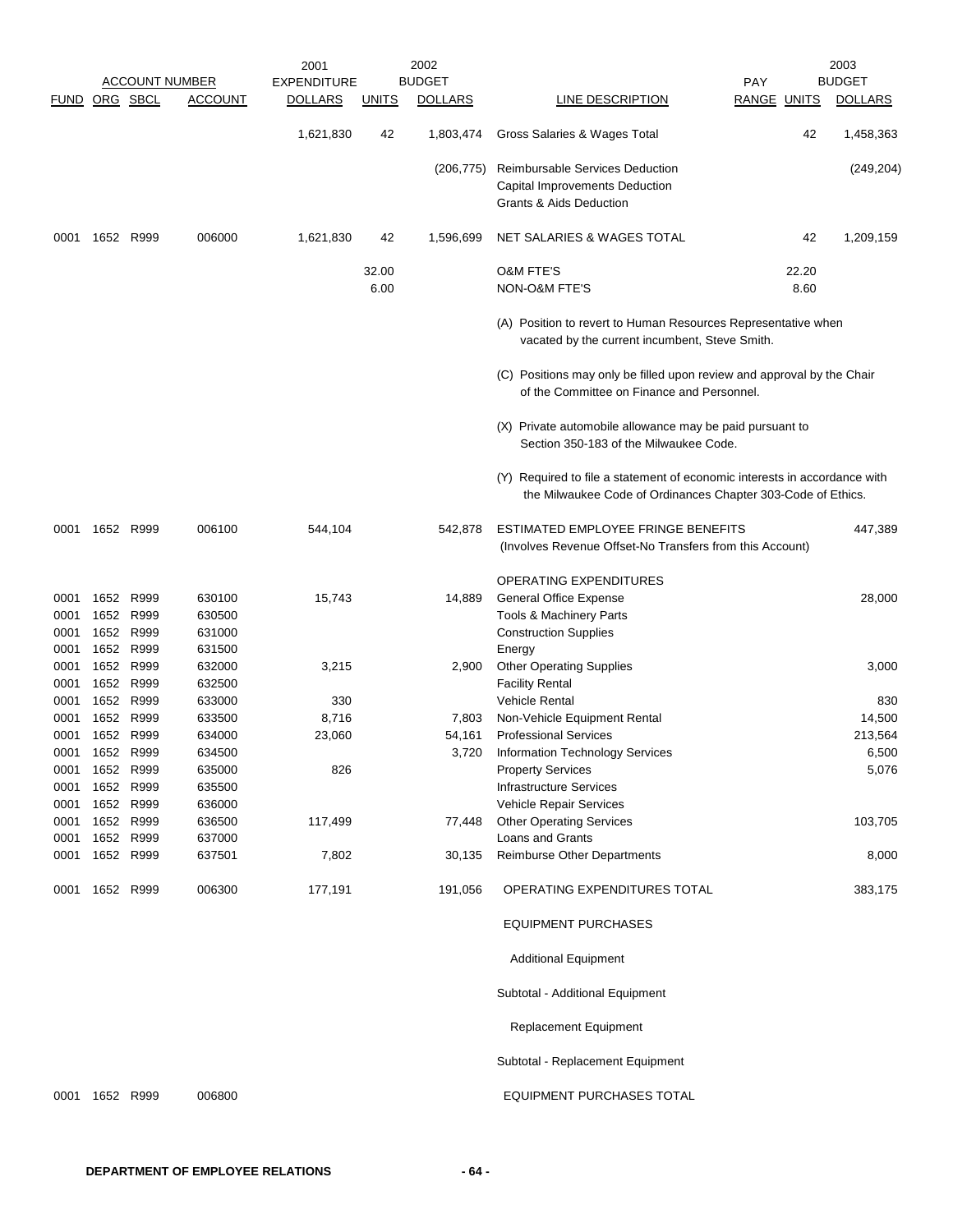|               |      |           | <b>ACCOUNT NUMBER</b> | 2001<br><b>EXPENDITURE</b> |              | 2002<br><b>BUDGET</b> | PAY                                                                            |             | 2003<br><b>BUDGET</b> |
|---------------|------|-----------|-----------------------|----------------------------|--------------|-----------------------|--------------------------------------------------------------------------------|-------------|-----------------------|
| FUND ORG SBCL |      |           | <b>ACCOUNT</b>        | <b>DOLLARS</b>             | <u>UNITS</u> | <b>DOLLARS</b>        | LINE DESCRIPTION                                                               | RANGE UNITS | <b>DOLLARS</b>        |
|               |      |           |                       |                            |              |                       |                                                                                |             |                       |
| 0001          |      | 1650 R162 | 006300                | 9,842                      |              |                       | <b>SPECIAL FUNDS</b><br>Employee Diversity Training*                           |             |                       |
|               |      |           |                       | 9,842                      |              |                       | SPECIAL FUNDS TOTAL                                                            |             |                       |
|               |      |           |                       | 2,352,967                  |              | 2,330,633             | DEPARTMENT OF EMPLOYEE RELATIONS-<br>OPERATIONS DIVISION TOTAL                 |             | 2,039,723             |
|               |      |           |                       |                            |              |                       | *Appropriation Control Account                                                 |             |                       |
|               |      |           |                       |                            |              |                       |                                                                                |             |                       |
|               |      |           |                       | <b>UNITS</b>               | %            | <b>UNITS</b>          | PROGRAM RESULT MEASURES/<br>INTERNAL MANAGEMENT INDICATORS:                    | %           | <b>UNITS</b>          |
| 0001          |      | 1652 1710 | P16524                | 4.19                       | 100.0        | 4.00                  | Workforce Management<br>Customer Rating of recruitment process.                | 100.0       | 4.00                  |
| 0001          |      | 1652 1710 | P16526                | 4.03                       | 99.0         | 4.00                  | Customer rating of candidate quality.                                          | 100.0       | 4.00                  |
|               |      |           |                       | 56.1%                      |              | 33.3%                 | Percent of candidates eligible for employment                                  | 99.1        | 33.0%                 |
|               |      |           |                       |                            |              |                       | Maintain or increase the diversity of persons<br>selected for city employment. |             |                       |
|               |      |           |                       | 54.3%                      |              | 75.0%                 | % Minorities available on candidate referrals.                                 | 100.0       | 75.0%                 |
|               |      |           |                       | 57.8%                      |              | 75.0%                 | % Females available on candidate referrals.                                    | 100.0       | 75.0%                 |
| 0001          | 1652 | 1600      | P16513                | 9,132                      | 100.0        | 9,000                 | Number of applications received                                                | 100.0       | 9,000                 |
| 0001          | 1652 | 1600      | P16514                |                            | 5,126 100.0  | 3,000                 | Number of eligible participants                                                | 100.0       | 3,000                 |
|               |      |           |                       |                            |              |                       | <b>Customer Satisfaction with:</b>                                             |             |                       |
|               |      |           |                       | 4.18                       | 98.6         | 4.33                  | - Exam administration                                                          | 100.0       | 4.33                  |
|               |      |           |                       | 85.0%                      | 96.6         | 85.0%                 | - Timeliness of selection process                                              | 100.0       | 85.0%                 |
|               |      |           |                       | 97.0%                      | 100.0        | 95.0%                 | - Communication during selection process                                       | 100.0       | 95.0%                 |
| 0001          | 1652 | 1500      | P16509                | 201                        |              | 200                   | No. of Training Programs                                                       | 100.0       | 200                   |
| 0001          | 1652 | 1500      | P16510                | 2,250                      |              | 2,000                 | <b>Employees Trained</b>                                                       | 100.0       | 2,000                 |
|               |      |           |                       |                            |              |                       | <b>Employee Safety</b><br>Number of OSHA Recordable Injuries                   |             |                       |
|               |      |           |                       | 59                         |              | NA                    | <b>General City</b>                                                            |             | 60                    |
|               |      |           |                       | 402                        |              | <b>NA</b>             | <b>DPW</b>                                                                     |             | 400                   |
|               |      |           |                       | 327                        |              | <b>NA</b>             | Fire                                                                           |             | 325                   |
|               |      |           |                       | 298                        |              | NA                    | Police                                                                         |             | 300                   |
|               |      |           |                       |                            |              |                       | FIRE & POLICE COMMISSION                                                       |             |                       |
|               |      |           |                       |                            |              |                       | Percent of total police officer appointments which                             |             |                       |
|               |      |           |                       | 35%                        |              | 33%                   | are minority                                                                   | 112.1       | 37%                   |
|               |      |           |                       |                            |              |                       | Percent of total police officer appointments which                             |             |                       |
|               |      |           |                       | 27%                        |              | 17%                   | are female                                                                     | 111.8       | 19%                   |
|               |      |           |                       | 26%                        |              | 15%                   | Percent of total fire appointments which are minority                          | 166.7       | 25%                   |
|               |      |           |                       | 4%                         |              | 5%                    | Percent of total fire appointments which are female                            | 100.0       | 5%                    |
|               |      |           |                       |                            |              |                       | Disciplinary action, citizen                                                   |             |                       |
|               |      |           |                       |                            |              |                       | complaint, resignation, termination                                            |             |                       |
|               |      |           |                       | 18%                        |              | 10%                   | rate for new hires                                                             | 100.0       | 10%                   |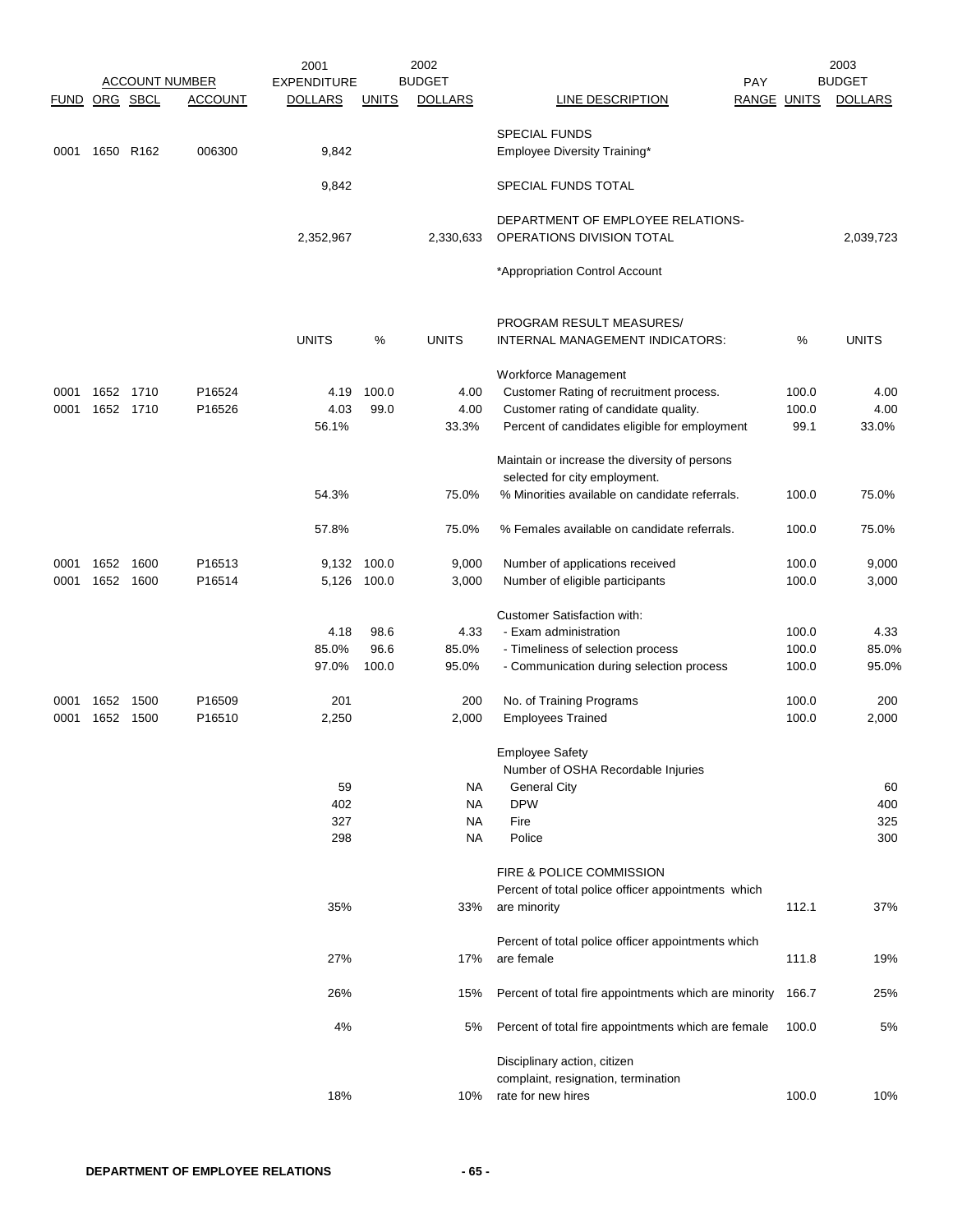|             |           |      |                       | 2001               |              | 2002           |                                                      |                    |       | 2003           |
|-------------|-----------|------|-----------------------|--------------------|--------------|----------------|------------------------------------------------------|--------------------|-------|----------------|
|             |           |      | <b>ACCOUNT NUMBER</b> | <b>EXPENDITURE</b> |              | <b>BUDGET</b>  |                                                      | PAY                |       | <b>BUDGET</b>  |
| <b>FUND</b> | ORG SBCL  |      | <b>ACCOUNT</b>        | <b>DOLLARS</b>     | <b>UNITS</b> | <b>DOLLARS</b> | LINE DESCRIPTION                                     | <b>RANGE UNITS</b> |       | <b>DOLLARS</b> |
|             |           |      |                       |                    |              |                | PROGRAM RESULT MEASURES/                             |                    |       |                |
|             |           |      |                       | <b>UNITS</b>       | %            | <b>UNITS</b>   | INTERNAL MANAGEMENT INDICATORS:                      |                    | %     | <b>UNITS</b>   |
|             |           |      |                       |                    |              |                | <b>RECRUITMENT</b>                                   |                    |       |                |
| 0001        | 3100      | 1720 | P31001                | 44.0%              | 100.0        | 38.0%          | % of minority applicants taking Police exams         |                    | 105.3 | 40.0%          |
| 0001        | 3100      | 1720 | P31002                | 24.0%              | 100.0        | 24.0%          | % of female applicants taking Police exams           |                    | 104.2 | 25.0%          |
| 0001        | 3100 1720 |      | P31003                | 30.0%              | 100.0        | 30.0%          | % of minority applicants taking Fire exams           |                    | 100.0 | 30.0%          |
| 0001        | 3100 1720 |      | P31004                | 10.0%              | 100.0        | 10.0%          | % of female applicants taking Fire exams             |                    | 100.0 | 10.0%          |
|             |           |      |                       |                    |              |                | <b>ENTRY LEVEL TESTING</b>                           |                    |       |                |
|             |           |      |                       |                    |              |                | Police Exams                                         |                    |       |                |
| 0001        | 3100      | 1730 | P31005                | 40.0%              | 100.0        | 33.0%          | % of Minority Candidates on Final Eligible List      |                    | 112.1 | 37.0%          |
| 0001        | 3100 1730 |      | P31006                | 24.0%              | 100.0        | 17.0%          | % of Female Candidates on Final Eligible List        |                    | 111.8 | 19.0%          |
|             |           |      |                       |                    |              |                | Fire Exams                                           |                    |       |                |
| 0001        | 3100      | 1730 | P31007                | 28.0%              | 100.0        | 18.0%          | % of Minority Candidates on Final Eligible List      |                    | 138.9 | 25.0%          |
| 0001        | 3100      | 1730 | P31008                | 4.0%               | 100.0        | 7.0%           | % of Female Candidates on Final Eligible List        |                    | 128.6 | 9.0%           |
|             |           |      |                       |                    |              |                | PROMOTIONAL TESTING                                  |                    |       |                |
|             |           |      |                       |                    |              |                | Police Exams                                         |                    |       |                |
| 0001        | 3100      | 1740 | P31009                | 33.0%              | 100.0        | 33.0%          | % of Eligibles Promoted who are Minority             |                    | 106.1 | 35.0%          |
| 0001        | 3100 1740 |      | P31010                | 21.0%              | 100.0        | 15.0%          | % of Eligibles Promoted who are Female<br>Fire Exams |                    | 113.3 | 17.0%          |
| 0001        | 3100 1740 |      | P31011                | 10.0%              | 100.0        | 15.0%          | % of Eligibles Promoted who are Minority             |                    | 133.3 | 20.0%          |
| 0001        | 3100 1740 |      | P31012                | 3.0%               | 100.0        | 5.0%           | % of Eligibles Promoted who are Female               |                    | 100.0 | 5.0%           |
|             |           |      |                       |                    |              |                | POLICE/FIRE MONITORING                               |                    |       |                |
| 0001        | 3100 1750 |      | P31013                | 2.0%               | 100.0        | 1.0%           | % of disciplinary rate of hires for prev 4 years     |                    | 100.0 | 1.0%           |
| 0001        | 3100      | 1750 | P31014                | 12.0%              | 100.0        | 10.0%          | % of resign/term of hires - prev 4 years             |                    | 100.0 | 10.0%          |
| 0001        | 3100 1750 |      | P31015                | 5.0%               | 100.0        | 10.0%          | % of complaint rate of hires - prev 4 years          |                    | 100.0 | 10.0%          |
|             |           |      |                       |                    |              |                |                                                      |                    |       |                |
|             |           |      |                       | 52,430             |              | 57,600         | DIRECT LABOR HOUR ALLOCATION                         |                    |       | 39,960         |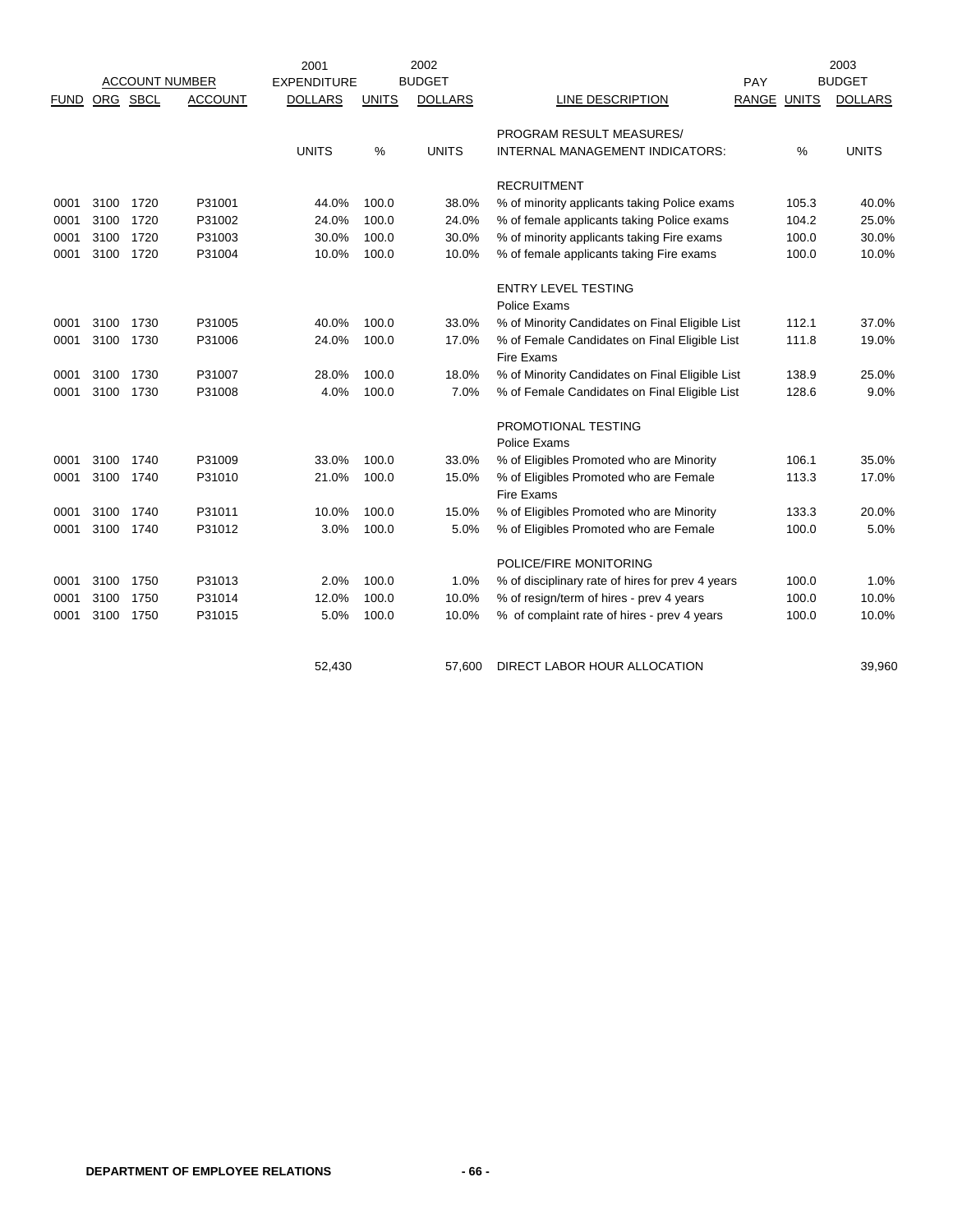|              |                | <b>ACCOUNT NUMBER</b> |                  | 2001<br><b>EXPENDITURE</b>  |                                                                                   | 2002<br><b>BUDGET</b>                                                                                                                                     |                                                                                                                                                                                                                                                                                                                                                                                                                                                                                                                                                                                                                                                                                       | <b>PAY</b>                                                       | 2003<br><b>BUDGET</b> |
|--------------|----------------|-----------------------|------------------|-----------------------------|-----------------------------------------------------------------------------------|-----------------------------------------------------------------------------------------------------------------------------------------------------------|---------------------------------------------------------------------------------------------------------------------------------------------------------------------------------------------------------------------------------------------------------------------------------------------------------------------------------------------------------------------------------------------------------------------------------------------------------------------------------------------------------------------------------------------------------------------------------------------------------------------------------------------------------------------------------------|------------------------------------------------------------------|-----------------------|
|              | FUND ORG SBCL  |                       | <b>ACCOUNT</b>   | <b>DOLLARS</b>              | <b>UNITS</b>                                                                      | <b>DOLLARS</b>                                                                                                                                            | LINE DESCRIPTION                                                                                                                                                                                                                                                                                                                                                                                                                                                                                                                                                                                                                                                                      | RANGE UNITS                                                      | <b>DOLLARS</b>        |
|              |                |                       |                  |                             |                                                                                   |                                                                                                                                                           | FIRE AND POLICE COMMISSION<br>BUDGETARY CONTROL UNIT (1BCU=1DU)                                                                                                                                                                                                                                                                                                                                                                                                                                                                                                                                                                                                                       |                                                                  |                       |
|              |                |                       |                  |                             |                                                                                   |                                                                                                                                                           | <b>OUTCOME INDICATORS:</b>                                                                                                                                                                                                                                                                                                                                                                                                                                                                                                                                                                                                                                                            |                                                                  |                       |
|              |                |                       |                  | 35%                         | 33%                                                                               |                                                                                                                                                           | Percent of total police officer appointments which<br>are minority                                                                                                                                                                                                                                                                                                                                                                                                                                                                                                                                                                                                                    |                                                                  |                       |
|              |                |                       |                  | 27%                         | 17%                                                                               |                                                                                                                                                           | Percent of total police officer appointments which<br>are female                                                                                                                                                                                                                                                                                                                                                                                                                                                                                                                                                                                                                      |                                                                  |                       |
|              |                |                       |                  | 26%                         | 15%                                                                               |                                                                                                                                                           | Percent of total fire appointments which are minority                                                                                                                                                                                                                                                                                                                                                                                                                                                                                                                                                                                                                                 |                                                                  |                       |
|              |                |                       |                  | 4%                          | 5%                                                                                |                                                                                                                                                           | Percent of total fire appointments which are female                                                                                                                                                                                                                                                                                                                                                                                                                                                                                                                                                                                                                                   |                                                                  |                       |
|              |                |                       |                  | 18%                         | 10%                                                                               |                                                                                                                                                           | Disciplinary action, citizen<br>complaint, resignation, termination<br>rate for new hires                                                                                                                                                                                                                                                                                                                                                                                                                                                                                                                                                                                             |                                                                  |                       |
|              |                |                       |                  | 633,796<br>1,678<br>635,474 | 5<br>1<br>1<br>1<br>1<br>1<br>1<br>$\overline{c}$<br>1<br>1<br>1<br>1<br>17<br>17 | 33,000<br>109,118<br>67,656<br>74,419<br>47,604<br>39,322<br>29,332<br>103,390<br>74,419<br>35,156<br>34,183<br>41,182<br>688,781<br>(13, 776)<br>675,005 | <b>SALARIES &amp; WAGES</b><br>Fire and Police Commissioner (Y)<br>Fire & Police Comm. Exec. Dir. (Y)<br>Public Relations Officer (Y)(X)<br>Examinations Supvr. - Fire and Police (Y)<br>Office Supervisor II<br>Administrative Assistant III<br><b>Office Assistant II</b><br>Personnel Analyst - Senior<br>Research Services Specialist (Y)<br>Research Analyst - Senior<br><b>Office Assistant IV</b><br>Community Relations Spec.-Sr. (X)(Y)<br><b>Total Before Adjustments</b><br>Salary & Wage Rate Changes<br>Overtime Compensated*<br>Personnel Cost Adjustment<br>Other<br>Gross Salaries & Wages Total<br>Reimbursable Services Deduction<br>Capital Improvements Deduction | 41<br>15<br>9<br>9<br>2<br>530<br>410<br>5<br>9<br>4<br>445<br>5 |                       |
| 0001         | 3100 R999      |                       | 006000           | 635,474                     | 17                                                                                | 675,005                                                                                                                                                   | Grants & Aids Deduction<br>NET SALARIES & WAGES TOTAL*                                                                                                                                                                                                                                                                                                                                                                                                                                                                                                                                                                                                                                |                                                                  |                       |
|              |                |                       |                  |                             | 11.65                                                                             |                                                                                                                                                           | O&M FTE'S**<br>NON-O&M FTE'S                                                                                                                                                                                                                                                                                                                                                                                                                                                                                                                                                                                                                                                          |                                                                  |                       |
|              | 0001 3100 R999 |                       | 006100           | 221,541                     |                                                                                   | 229,502                                                                                                                                                   | ESTIMATED EMPLOYEE FRINGE BENEFITS*<br>(Involves Revenue Offset-No transfers from this account)                                                                                                                                                                                                                                                                                                                                                                                                                                                                                                                                                                                       |                                                                  |                       |
| 0001<br>0001 | 3100<br>3100   | R999<br>R999          | 630100<br>630500 | 14,937                      |                                                                                   | 13,500                                                                                                                                                    | OPERATING EXPENDITURES<br><b>General Office Expense</b><br>Tools & Machinery Parts                                                                                                                                                                                                                                                                                                                                                                                                                                                                                                                                                                                                    |                                                                  |                       |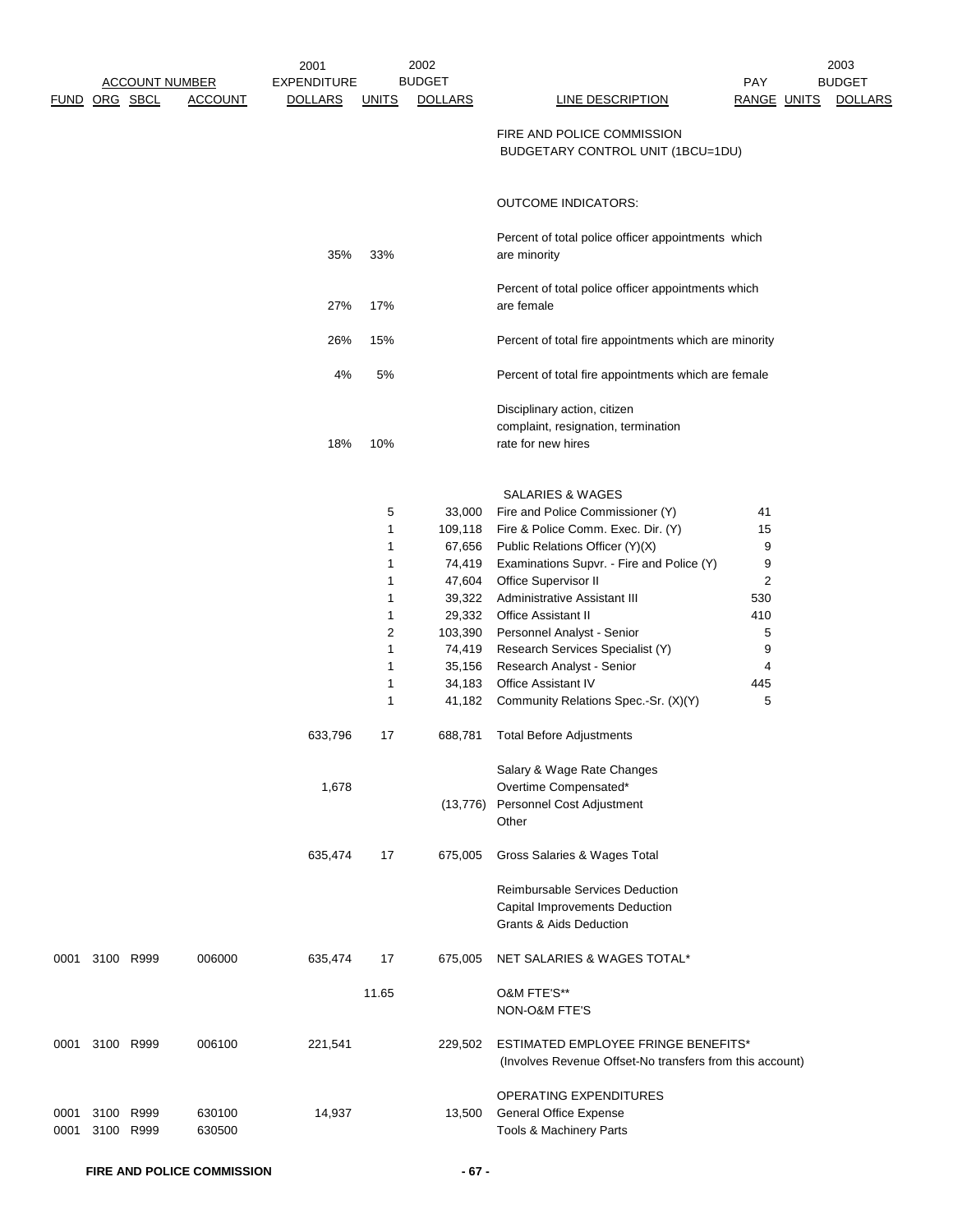|      |               |      |                       | 2001               |              | 2002           | 2003                                                            |             |   |                |  |
|------|---------------|------|-----------------------|--------------------|--------------|----------------|-----------------------------------------------------------------|-------------|---|----------------|--|
|      |               |      | <b>ACCOUNT NUMBER</b> | <b>EXPENDITURE</b> |              | BUDGET         |                                                                 | PAY         |   | <b>BUDGET</b>  |  |
|      | FUND ORG SBCL |      | <u>ACCOUNT</u>        | <u>DOLLARS</u>     | <u>UNITS</u> | <b>DOLLARS</b> | <b>LINE DESCRIPTION</b>                                         | RANGE UNITS |   | <b>DOLLARS</b> |  |
| 0001 | 3100          | R999 | 631000                |                    |              |                | <b>Construction Supplies</b>                                    |             |   |                |  |
| 0001 | 3100          | R999 | 631500                |                    |              |                | Energy                                                          |             |   |                |  |
| 0001 | 3100          | R999 | 632000                |                    |              |                | <b>Other Operating Supplies</b>                                 |             |   |                |  |
| 0001 | 3100          | R999 | 632500                |                    |              |                | <b>Facility Rental</b>                                          |             |   |                |  |
| 0001 | 3100          | R999 | 633000                | 270                |              | 500            | <b>Vehicle Rental</b>                                           |             |   |                |  |
| 0001 | 3100 R999     |      | 633500                | 4,540              |              | 5,500          | Non-Vehicle Equipment Rental                                    |             |   |                |  |
| 0001 | 3100          | R999 | 634000                | 134,338            |              | 146,888        | <b>Professional Services</b>                                    |             |   |                |  |
| 0001 | 3100          | R999 | 634500                | 8,538              |              | 8,000          | Information Technology Services                                 |             |   |                |  |
| 0001 | 3100          | R999 | 635000                | 3,887              |              | 4,020          | <b>Property Services</b>                                        |             |   |                |  |
| 0001 | 3100          | R999 | 635500                |                    |              |                | <b>Infrastructure Services</b>                                  |             |   |                |  |
|      |               |      |                       |                    |              |                |                                                                 |             |   |                |  |
| 0001 | 3100          | R999 | 636000                |                    |              |                | Vehicle Repair Services                                         |             |   |                |  |
| 0001 | 3100          | R999 | 636500                | 21,599             |              | 24,600         | <b>Other Operating Services</b>                                 |             |   |                |  |
| 0001 | 3100          | R999 | 637000                |                    |              |                | Loans and Grants                                                |             |   |                |  |
| 0001 | 3100          | R999 | 637501                |                    |              |                | Reimburse Other Departments                                     |             |   |                |  |
| 0001 | 3100 R999     |      | 006300                | 188,109            |              | 203,008        | OPERATING EXPENDITURES TOTAL*                                   |             |   |                |  |
|      |               |      |                       |                    |              |                | <b>EQUIPMENT PURCHASES</b>                                      |             |   |                |  |
|      |               |      |                       |                    |              |                |                                                                 |             |   |                |  |
|      |               |      |                       |                    |              |                | <b>Additional Equipment</b><br>Medium Managed Ethernet Switches |             |   |                |  |
|      |               |      |                       |                    |              | 1,822          |                                                                 |             |   |                |  |
|      |               |      |                       |                    |              | 1,822          | Subtotal - Additional Equipment                                 |             |   |                |  |
|      |               |      |                       |                    |              |                | <b>Replacement Equipment</b>                                    |             |   |                |  |
|      |               |      |                       | 3,885              |              |                | Microcomputers                                                  |             |   |                |  |
|      |               |      |                       |                    |              |                |                                                                 |             |   |                |  |
|      |               |      |                       | 3,885              |              |                | Subtotal - Replacement Equipment                                |             |   |                |  |
| 0001 | 3100 R999     |      | 006800                | 3,885              |              | 1,822          | EQUIPMENT PURCHASES TOTAL*                                      |             |   |                |  |
|      |               |      |                       |                    |              |                | <b>SPECIAL FUNDS</b>                                            |             |   |                |  |
|      |               |      |                       |                    |              |                | SPECIAL FUNDS TOTAL                                             |             |   |                |  |
|      |               |      |                       |                    |              |                | FIRE & POLICE COMMISSION BUDGETARY                              |             |   |                |  |
|      |               |      |                       | 1,049,009          |              | 1,109,337      | CONTROL UNIT TOTAL (1BCU=1DU)                                   |             |   |                |  |
|      |               |      |                       |                    |              |                | *Appropriation Control Account                                  |             |   |                |  |
|      |               |      |                       |                    |              |                |                                                                 |             |   |                |  |
|      |               |      |                       | <b>UNITS</b>       | %            | <b>UNITS</b>   | PROGRAM RESULT MEASURES/<br>INTERNAL MANAGEMENT INDICATORS:     |             | % | <b>UNITS</b>   |  |
|      |               |      |                       |                    |              |                |                                                                 |             |   |                |  |
|      |               |      |                       |                    |              |                | <b>RECRUITMENT</b>                                              |             |   |                |  |
| 0001 | 3100          | 1720 | P31001                | 44                 | 100.0        | 38             | % of minority applicants taking Police exams                    |             |   |                |  |
| 0001 | 3100          | 1720 | P31002                | 24                 | 100.0        | 24             | % of female applicants taking Police exams                      |             |   |                |  |
| 0001 | 3100          | 1720 | P31003                | 30                 | 100.0        | 30             | % of minority applicants taking Fire exams                      |             |   |                |  |
| 0001 | 3100 1720     |      | P31004                | 10                 | 100.0        | 10             | % of female applicants taking Fire exams                        |             |   |                |  |
|      |               |      |                       |                    |              |                |                                                                 |             |   |                |  |
|      |               |      |                       |                    |              |                | <b>ENTRY LEVEL TESTING</b>                                      |             |   |                |  |
|      |               |      |                       |                    |              |                | Police Exams                                                    |             |   |                |  |
| 0001 | 3100          | 1730 | P31005                | 40                 | 100.0        | 33             | % of Minority Candidates on Final Eligible List                 |             |   |                |  |
| 0001 | 3100          | 1730 | P31006                | 24                 | 100.0        | 17             | % of Female Candidates on Final Eligible List                   |             |   |                |  |
|      |               |      |                       |                    |              |                | <b>Fire Exams</b>                                               |             |   |                |  |
| 0001 | 3100          | 1730 | P31007                | 28                 | 100.0        | 18             | % of Minority Candidates on Final Eligible List                 |             |   |                |  |
| 0001 | 3100          | 1730 | P31008                | 4                  | 100.0        | 7              | % of Female Candidates on Final Eligible List                   |             |   |                |  |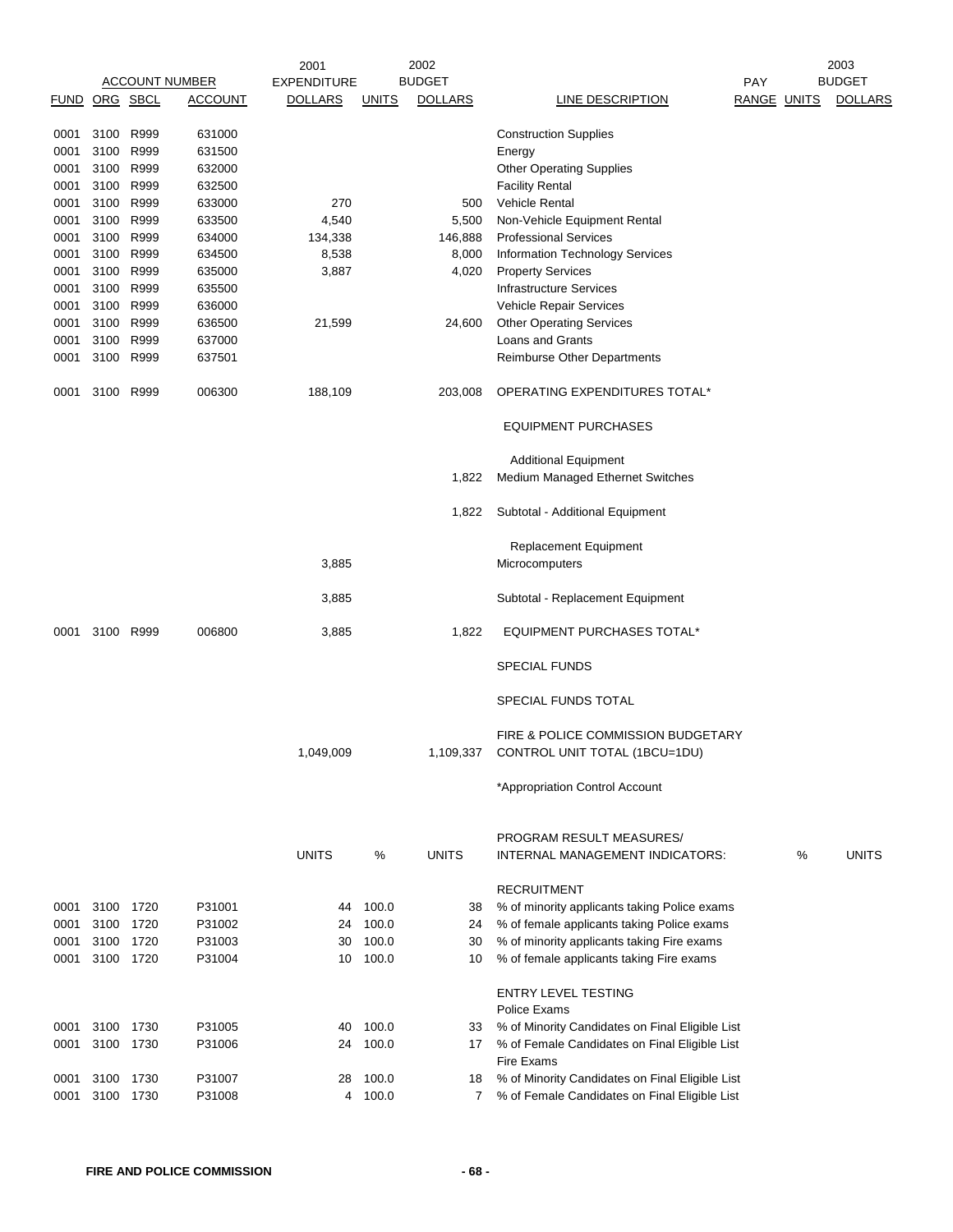|             |          |      |                       | 2001               |              | 2002           |                                                  |             |      | 2003           |
|-------------|----------|------|-----------------------|--------------------|--------------|----------------|--------------------------------------------------|-------------|------|----------------|
|             |          |      | <b>ACCOUNT NUMBER</b> | <b>EXPENDITURE</b> |              | <b>BUDGET</b>  |                                                  | <b>PAY</b>  |      | <b>BUDGET</b>  |
| <b>FUND</b> | ORG SBCL |      | <b>ACCOUNT</b>        | <b>DOLLARS</b>     | <b>UNITS</b> | <b>DOLLARS</b> | LINE DESCRIPTION                                 | RANGE UNITS |      | <b>DOLLARS</b> |
|             |          |      |                       |                    |              |                | PROGRAM RESULT MEASURES/                         |             |      |                |
|             |          |      |                       | <b>UNITS</b>       | $\%$         | <b>UNITS</b>   | INTERNAL MANAGEMENT INDICATORS:                  |             | $\%$ | <b>UNITS</b>   |
|             |          |      |                       |                    |              |                | PROMOTIONAL TESTING                              |             |      |                |
|             |          |      |                       |                    |              |                | Police Exams                                     |             |      |                |
| 0001        | 3100     | 1740 | P31009                | 33                 | 100.0        | 33             | % of Eligibles Promoted who are Minority         |             |      |                |
| 0001        | 3100     | 1740 | P31010                | 21                 | 100.0        | 15             | % of Eligibles Promoted who are Female           |             |      |                |
|             |          |      |                       |                    |              |                | <b>Fire Exams</b>                                |             |      |                |
| 0001        | 3100     | 1740 | P31011                | 10                 | 100.0        | 15             | % of Eligibles Promoted who are Minority         |             |      |                |
| 0001        | 3100     | 1740 | P31012                | 3                  | 100.0        | 5              | % of Eligibles Promoted who are Female           |             |      |                |
|             |          |      |                       |                    |              |                | POLICE/FIRE MONITORING                           |             |      |                |
| 0001        | 3100     | 1750 | P31013                | 2                  | 100.0        |                | % of disciplinary rate of hires for prev 4 years |             |      |                |
| 0001        | 3100     | 1750 | P31014                | 12                 | 100.0        | 10             | % of resign/term of hires - prev 4 years         |             |      |                |
| 0001        | 3100     | 1750 | P31015                | 5                  | 100.0        | 10             | % of complaint rate of hires - prev 4 years      |             |      |                |
|             |          |      |                       |                    |              |                | Management & Administration                      |             |      |                |
| 0001        | 3100     | 0200 |                       | 4,914              |              | 5,000          | Est. Direct Labor Hours (P)                      |             |      |                |
|             |          |      |                       |                    |              |                |                                                  |             |      |                |
|             |          |      |                       | 18,992             |              | 20.970         | TOTAL DIRECT LABOR HOUR ALLOCATION**             |             |      |                |
|             |          |      |                       |                    |              |                | _________________                                |             |      |                |

\*\*Totals do not include 5 FTE and 10,400 Direct Labor Hours for Fire and Police Commissioners.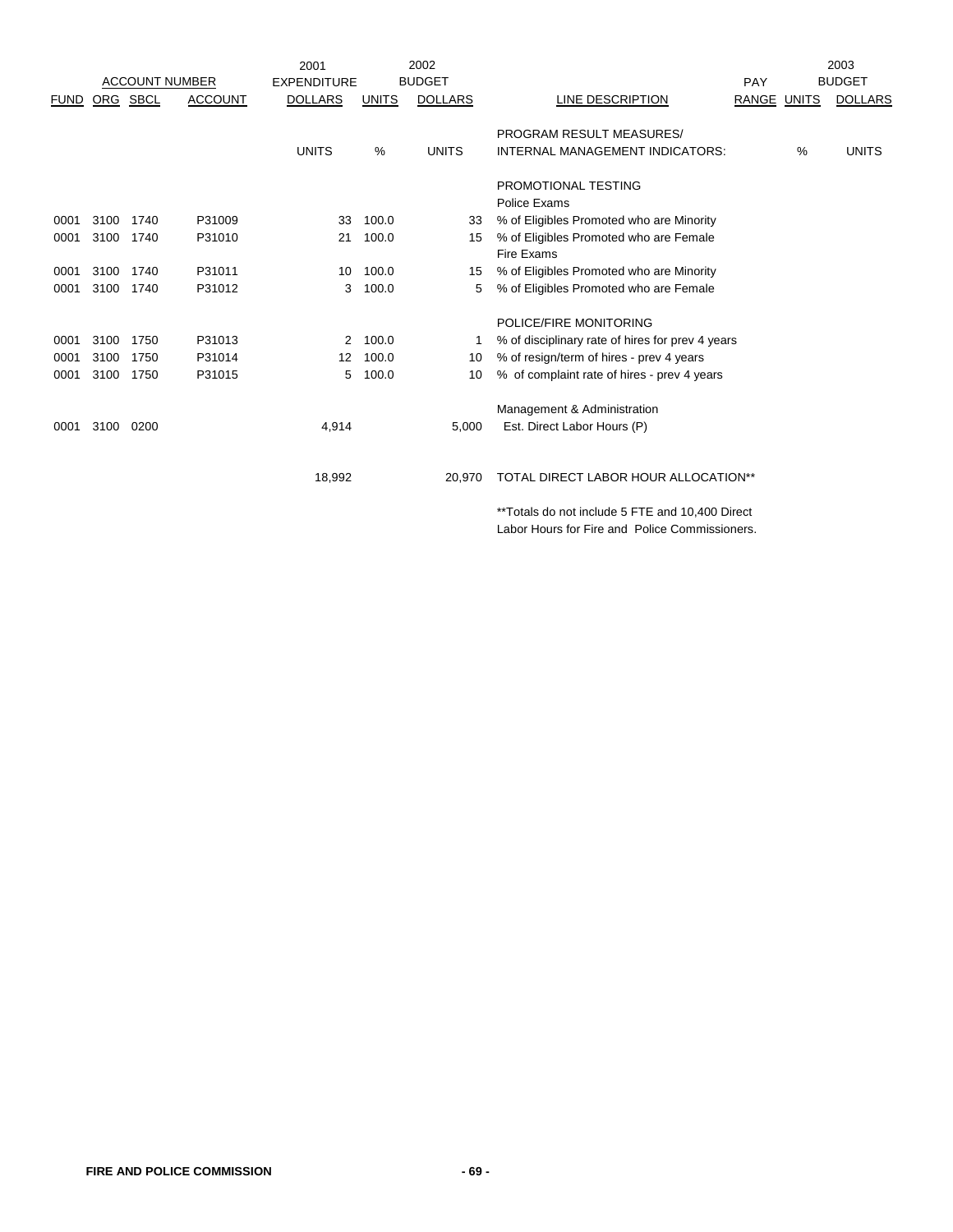|             |      |           |                       | 2002<br>2001       |              |                |                                                          |                    | 2003    |                |
|-------------|------|-----------|-----------------------|--------------------|--------------|----------------|----------------------------------------------------------|--------------------|---------|----------------|
|             |      |           | <b>ACCOUNT NUMBER</b> | <b>EXPENDITURE</b> |              | <b>BUDGET</b>  | PAY                                                      |                    |         | <b>BUDGET</b>  |
| <b>FUND</b> |      | ORG SBCL  | ACCOUNT               | <b>DOLLARS</b>     | <u>UNITS</u> | <b>DOLLARS</b> | <b>LINE DESCRIPTION</b>                                  | <b>RANGE UNITS</b> |         | <b>DOLLARS</b> |
|             |      |           |                       |                    |              |                | FIRE DEPARTMENT                                          |                    |         |                |
|             |      |           |                       |                    |              |                | <b>BUDGETARY CONTROL UNIT</b>                            |                    |         |                |
|             |      |           |                       |                    |              |                |                                                          |                    |         |                |
|             |      |           |                       |                    |              |                | (SUMMARY 1BCU=2DU)                                       |                    |         |                |
|             |      |           |                       |                    |              |                | <b>OUTCOME INDICATORS:</b>                               |                    |         |                |
|             |      |           |                       |                    |              |                | Three-year average number of fire                        |                    |         |                |
|             |      |           |                       | 7.7                |              | 7.0            | deaths.                                                  |                    |         | 6.0            |
|             |      |           |                       |                    |              |                | Percentage of responses within five                      |                    |         |                |
|             |      |           |                       | 92.7%              |              | 95.0%          | minutes of receipt of call.                              |                    |         | 95.0%          |
|             |      |           |                       |                    |              |                |                                                          |                    |         |                |
|             |      |           |                       |                    |              |                | SALARIES & WAGES                                         |                    |         |                |
|             |      |           |                       | 6,849,145          |              | 5,149,626      | Overtime Compensated (Spec. Duty)*                       |                    |         | 4,896,081      |
|             |      |           |                       | 50,872,718         |              | 51,277,421     | All Other Salaries & Wages                               |                    |         | 51,519,575     |
| 0001        | 3280 | R999      | 006000                | 57,721,863         |              | 56,427,047     | NET SALARIES & WAGES TOTAL*                              |                    |         | 56,415,656     |
|             |      |           |                       |                    | 1148         |                | TOTAL NUMBER OF POSITIONS AUTHORIZED                     |                    | 1146    |                |
|             |      |           |                       |                    | 1148.13      |                | <b>O&amp;M FTE'S</b>                                     |                    | 1157.49 |                |
|             |      |           |                       |                    | 83.75        |                | NON-O&M FTE'S                                            |                    | 83.75   |                |
| 0001        |      | 3280 R999 | 006100                | 21,431,629         |              | 19,185,197     | <b>ESTIMATED EMPLOYEE FRINGE BENEFITS*</b>               |                    |         | 18,053,010     |
|             |      |           |                       |                    |              |                | (Involves Revenue Offset-No Transfers from this Account) |                    |         |                |
|             |      |           |                       |                    |              |                | <b>OPERATING EXPENDITURES</b>                            |                    |         |                |
| 0001        | 3280 | R999      | 630100                | 234,029            |              | 218,019        | <b>General Office Expense</b>                            |                    |         | 218,019        |
| 0001        |      | 3280 R999 | 630500                | 515,211            |              | 485,867        | Tools & Machinery Parts                                  |                    |         | 493,717        |
| 0001        |      | 3280 R999 | 631000                | 19,315             |              | 6,677          | <b>Construction Supplies</b>                             |                    |         | 6,677          |
| 0001        | 3280 | R999      | 631500                | 730,839            |              | 585,050        | Energy                                                   |                    |         | 585,050        |
| 0001        |      | 3280 R999 | 632000                | 223,472            |              | 244,121        | <b>Other Operating Supplies</b>                          |                    |         | 246,171        |
| 0001        | 3280 | R999      | 632500                | 3                  |              | 1              | <b>Facility Rental</b>                                   |                    |         | 1              |
| 0001        | 3280 | R999      | 633000                |                    |              |                | <b>Vehicle Rental</b>                                    |                    |         |                |
| 0001        | 3280 | R999      | 633500                | 29,123             |              | 23,868         | Non-Vehicle Equipment Rental                             |                    |         | 25,668         |
| 0001        | 3280 | R999      | 634000                | 176,758            |              | 114,094        | <b>Professional Services</b>                             |                    |         | 176,612        |
| 0001        |      | 3280 R999 | 634500                | 150,260            |              | 112,561        | Information Technology Services                          |                    |         | 29,367         |
| 0001        |      | 3280 R999 | 635000                | 278,794            |              | 266,451        | <b>Property Services</b>                                 |                    |         | 266,451        |
| 0001        |      | 3280 R999 | 635500                |                    |              |                | Infrastructure Services                                  |                    |         |                |
| 0001        |      | 3280 R999 | 636000                | 193,879            |              | 322,642        | Vehicle Repair Services                                  |                    |         | 322,642        |
| 0001        |      | 3280 R999 | 636500                | 530,419            |              | 728,323        | <b>Other Operating Services</b>                          |                    |         | 741,121        |
| 0001        |      | 3280 R999 | 637000                |                    |              |                | Loans and Grants                                         |                    |         |                |
| 0001        |      | 3280 R999 | 637501                | 232,598            |              | 392,260        | Reimburse Other Departments                              |                    |         | 392,195        |
| 0001        |      | 3280 R999 | 006300                | 3,314,700          |              | 3,499,934      | OPERATING EXPENDITURES TOTAL*                            |                    |         | 3,503,691      |
| 0001        |      | 3280 R999 | 006800                | 3,165,872          |              | 426,035        | <b>EQUIPMENT PURCHASES TOTAL*</b>                        |                    |         | 358,736        |
|             |      |           |                       | 86,276             |              | 69,623         | SPECIAL FUNDS TOTAL                                      |                    |         | 102,100        |
|             |      |           |                       |                    |              |                | FIRE DEPARTMENT - BUDGETARY CONTROL                      |                    |         |                |
|             |      |           |                       | 85,720,340         |              | 79,607,836     | UNIT TOTAL (1BCU=2DU)                                    |                    |         | 78,433,193     |
|             |      |           |                       | 2,752,370          |              | 2,569,247      | TOTAL DIRECT LABOR HOUR ALLOCATION                       |                    |         | 2,684,604      |
|             |      |           |                       |                    |              |                | *Appropriation Control Account                           |                    |         |                |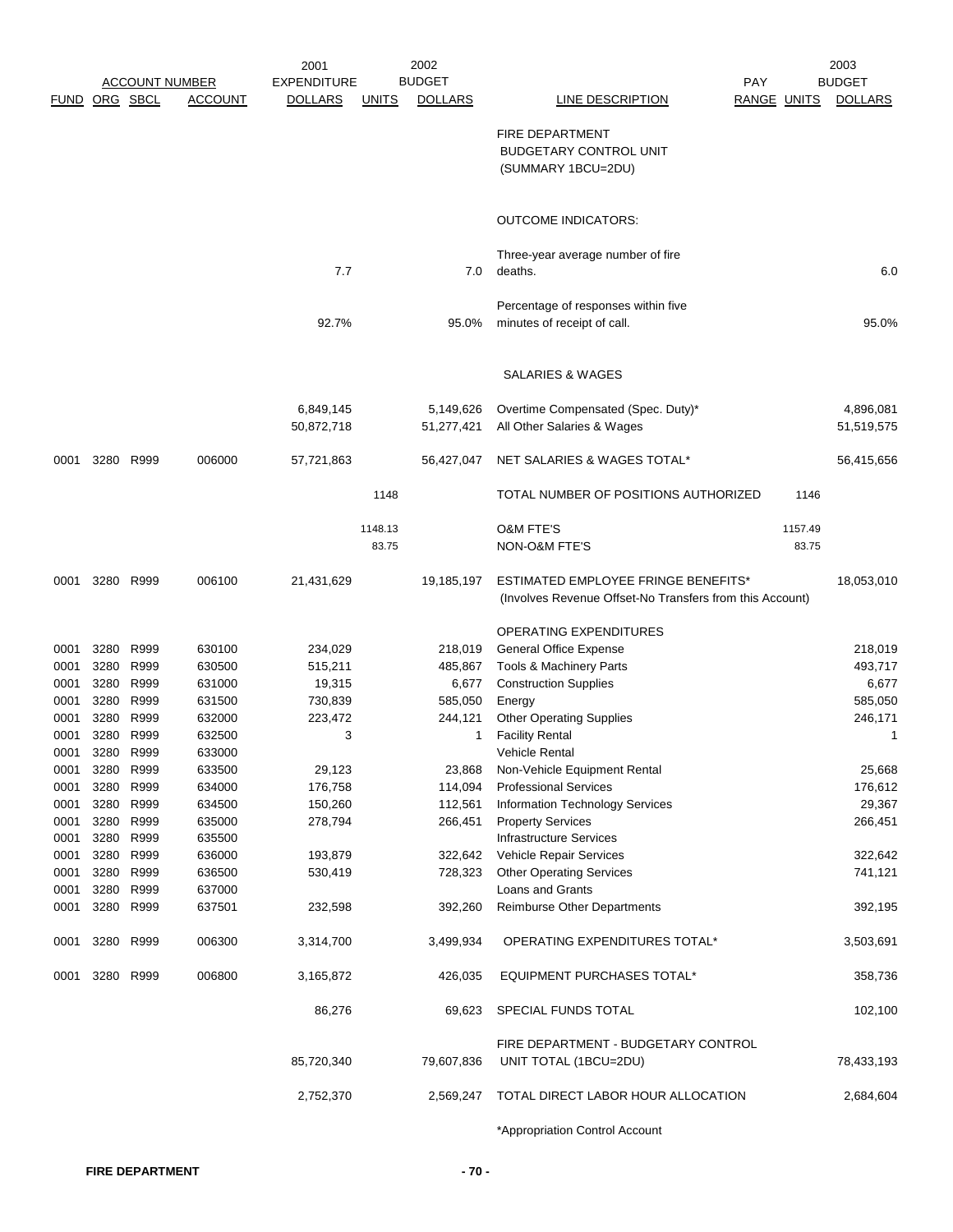|      |               | <b>ACCOUNT NUMBER</b> |                | 2001<br><b>EXPENDITURE</b> |              | 2002<br><b>BUDGET</b>   |                                                                                                                                                                                                | PAY         |              | 2003<br><b>BUDGET</b>  |
|------|---------------|-----------------------|----------------|----------------------------|--------------|-------------------------|------------------------------------------------------------------------------------------------------------------------------------------------------------------------------------------------|-------------|--------------|------------------------|
|      | FUND ORG SBCL |                       | <b>ACCOUNT</b> | <b>DOLLARS</b>             | <b>UNITS</b> | <b>DOLLARS</b>          | LINE DESCRIPTION                                                                                                                                                                               | RANGE UNITS |              | <b>DOLLARS</b>         |
|      |               |                       |                |                            |              |                         |                                                                                                                                                                                                |             |              |                        |
|      |               |                       |                |                            |              |                         | FIRE DEPARTMENT                                                                                                                                                                                |             |              |                        |
|      |               |                       |                |                            |              |                         | FIREFIGHTING DIVISION DECISION<br><b>UNIT</b>                                                                                                                                                  |             |              |                        |
|      |               |                       |                |                            |              |                         |                                                                                                                                                                                                |             |              |                        |
|      |               |                       |                |                            |              |                         | <b>SALARIES &amp; WAGES</b>                                                                                                                                                                    |             |              |                        |
|      |               |                       |                |                            | 4            | 314,079                 | Deputy Chief Fire                                                                                                                                                                              | 865         | 4            | 314,079                |
|      |               |                       |                |                            | 21<br>53     | 1,445,932<br>3,269,397  | <b>Battalion Chief Fire</b><br>Fire Captain                                                                                                                                                    | 863<br>857  | 21<br>53     | 1,459,252<br>3,276,504 |
|      |               |                       |                |                            | 127          | 6,806,209               | <b>Fire Lieutenant</b>                                                                                                                                                                         | 856         | 127          | 6,828,720              |
|      |               |                       |                |                            | 592          | 26,094,844              | Firefighter                                                                                                                                                                                    | 850         | 589          | 25,766,483             |
|      |               |                       |                |                            | 180          | 9,094,738               | <b>Heavy Equipment Operator</b>                                                                                                                                                                | 853         | 180          | 9,094,738              |
|      |               |                       |                |                            |              |                         | Administrative Lieutenant                                                                                                                                                                      | 856         | $\mathbf{1}$ | 51,211                 |
|      |               |                       |                |                            |              |                         | PARAMEDIC SERVICE                                                                                                                                                                              |             |              |                        |
|      |               |                       |                |                            | 53           | 2,516,727               | Firefighter/Paramedic(C)(H)                                                                                                                                                                    | 850         | 53           | 2,528,754              |
|      |               |                       |                |                            | 24           | 1,286,374               | Para Fld Lieut/Fire Para. Fld Lieut (C)(I)                                                                                                                                                     | 856         | 24           | 1,284,327              |
|      |               |                       |                |                            | 3            | 161,308                 | Paramedic Lieutenant (C)                                                                                                                                                                       | 856         |              |                        |
|      |               |                       |                |                            | 1            | 78,520                  | Deputy Chief Fire                                                                                                                                                                              | 865         | 1            | 78,520                 |
|      |               |                       |                |                            |              |                         | Administrative Captain                                                                                                                                                                         | 857         | 3            | 166,029                |
|      |               |                       |                | 46,775,465 1,058           |              | 51,068,128              | <b>Total Before Adjustments</b>                                                                                                                                                                |             | 1,056        | 50,848,617             |
|      |               |                       |                |                            |              |                         | Salary & Wage Rate Change                                                                                                                                                                      |             |              |                        |
|      |               |                       |                | 6,602,695                  |              | 5,000,171               | Overtime Compensated**(Special Duty) (D)                                                                                                                                                       |             |              | 4,729,043              |
|      |               |                       |                |                            |              | (530, 494)<br>1,860,537 | Personnel Cost Adjustment<br>Other                                                                                                                                                             |             |              | 1,879,900              |
|      |               |                       |                | 53,378,160                 |              | 57,398,342              | Gross Salaries & Wages Total                                                                                                                                                                   |             |              | 57,457,560             |
|      |               |                       |                |                            |              |                         |                                                                                                                                                                                                |             |              |                        |
|      |               |                       |                |                            |              |                         | Reimbursable Services Deduction                                                                                                                                                                |             |              |                        |
|      |               |                       |                |                            |              |                         | Capital Improvements Deduction<br>(5,222,455) Grants & Aids Deduction (E)                                                                                                                      |             |              | (5,368,628)            |
|      |               |                       |                |                            |              |                         |                                                                                                                                                                                                |             |              |                        |
| 0001 | 3281 R999     |                       | 006000         | 53,378,160                 |              | 52,175,887              | NET SALARIES & WAGES TOTAL                                                                                                                                                                     |             |              | 52,088,932             |
|      |               |                       |                |                            | 1057.23      |                         | <b>O&amp;M FTE'S</b>                                                                                                                                                                           |             | 1065.29      |                        |
|      |               |                       |                |                            | 83.75        |                         | NON-O&M FTE'S                                                                                                                                                                                  |             | 83.75        |                        |
|      |               |                       |                |                            |              |                         | (C) Positions to be filled only after County reimbursement has<br>been assured to the satisfaction of the Comptroller.                                                                         |             |              |                        |
|      |               |                       |                |                            |              |                         |                                                                                                                                                                                                |             |              |                        |
|      |               |                       |                |                            |              |                         | (D) The 2003 reduction of \$342,240 in Special Duty Pay related to fire<br>company staffing levels will be achieved at the discretion of the new<br>Fire Chief.                                |             |              |                        |
|      |               |                       |                |                            |              |                         | (E) In 2003, the CDBG funded portion of the FOCUS Program will<br>include the additional activities of placing house numbers on<br>garages and near back doors to aid in the identification of |             |              |                        |
|      |               |                       |                |                            |              |                         | properties in an emergency.                                                                                                                                                                    |             |              |                        |
|      |               |                       |                |                            |              |                         | (H) These positions may be filled under either the position<br>title of Firefighter or Paramedic.                                                                                              |             |              |                        |
|      |               |                       |                |                            |              |                         | (I) These positions may be filled under either the position title of<br>Paramedic Field Lieutenant or Fire Paramedic Field Lieutenant.                                                         |             |              |                        |
| 0001 | 3281          | R999                  | 006100         | 19,981,160                 |              | 17,739,802              | ESTIMATED EMPLOYEE FRINGE BENEFITS<br>(Involves Revenue Offset-No Transfers from this Account)                                                                                                 |             |              | 16,668,458             |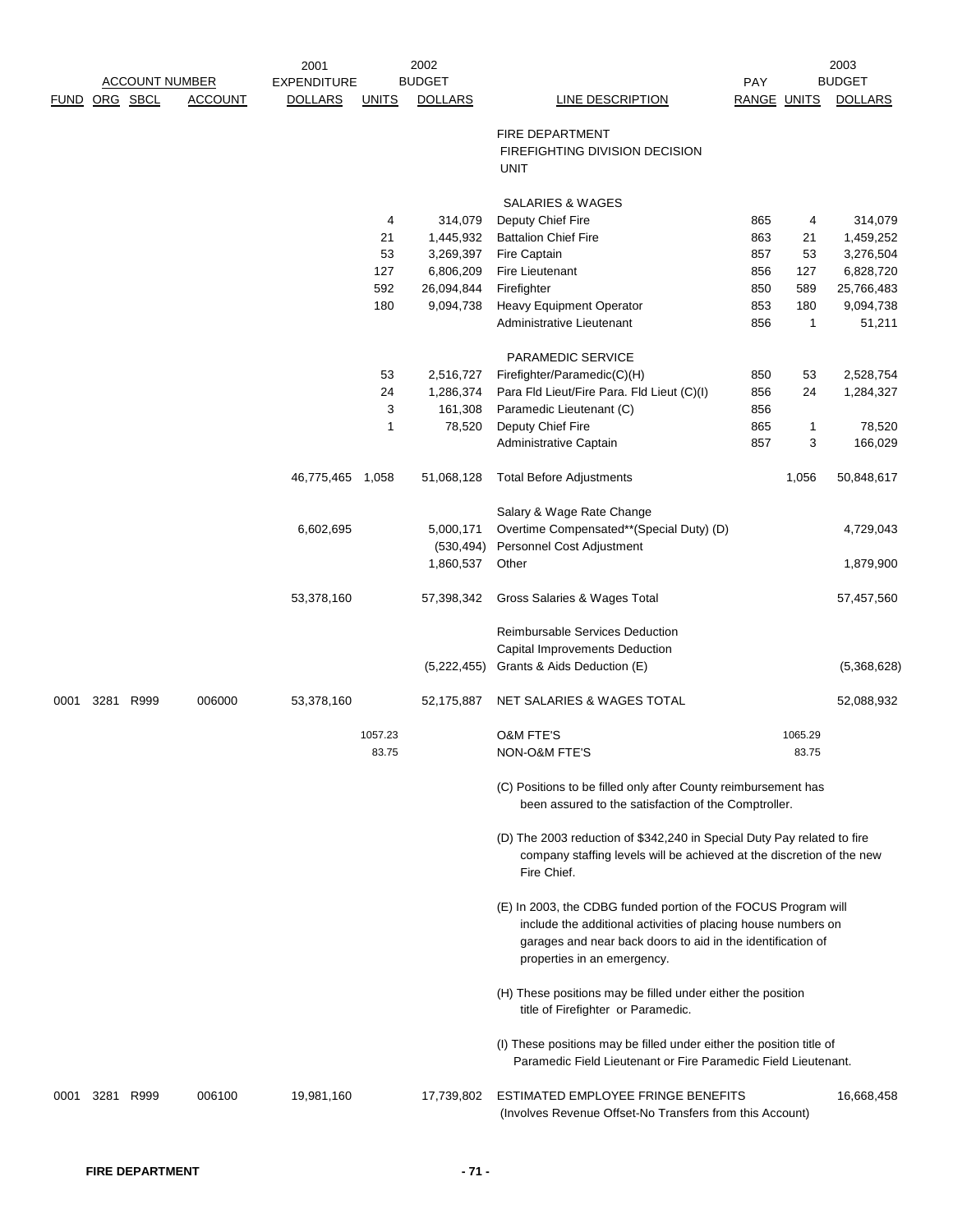|              |              |              | <b>ACCOUNT NUMBER</b> | 2001<br><b>EXPENDITURE</b> |                  | 2002<br><b>BUDGET</b> |                                                       | PAY                |                       | 2003<br><b>BUDGET</b> |
|--------------|--------------|--------------|-----------------------|----------------------------|------------------|-----------------------|-------------------------------------------------------|--------------------|-----------------------|-----------------------|
| FUND         |              | ORG SBCL     | <b>ACCOUNT</b>        | <b>DOLLARS</b>             | <b>UNITS</b>     | <b>DOLLARS</b>        | <b>LINE DESCRIPTION</b>                               | <b>RANGE UNITS</b> |                       | <b>DOLLARS</b>        |
|              |              |              |                       |                            |                  |                       | OPERATING EXPENDITURES                                |                    |                       |                       |
| 0001         | 3281         | R999         | 630100                | 188,645                    |                  | 143,756               | <b>General Office Expense</b>                         |                    |                       | 143,756               |
| 0001         | 3281         | R999         | 630500                | 496,194                    |                  | 458,157               | Tools & Machinery Parts                               |                    |                       | 461,327               |
| 0001         | 3281         | R999         | 631000                | 19,232                     |                  | 6,114                 | <b>Construction Supplies</b>                          |                    |                       | 6,114                 |
| 0001         | 3281         | R999         | 631500                | 677,880                    |                  | 551,110               | Energy                                                |                    |                       | 551,110               |
| 0001         | 3281         | R999         | 632000                | 163,756                    |                  | 203,990               | <b>Other Operating Supplies</b>                       |                    |                       | 203,990               |
| 0001         | 3281         | R999         | 632500                | 3                          |                  | 1                     | <b>Facility Rental</b>                                |                    |                       | 1                     |
| 0001<br>0001 | 3281<br>3281 | R999<br>R999 | 633000<br>633500      | 2,311                      |                  | 2,729                 | <b>Vehicle Rental</b><br>Non-Vehicle Equipment Rental |                    |                       |                       |
| 0001         | 3281         | R999         | 634000                | 80,415                     |                  | 107,719               | <b>Professional Services</b>                          |                    |                       | 4,529<br>170,237      |
| 0001         | 3281         | R999         | 634500                | 264                        |                  |                       | Information Technology Services                       |                    |                       |                       |
| 0001         | 3281         | R999         | 635000                | 225,634                    |                  | 153,737               | <b>Property Services</b>                              |                    |                       | 153,737               |
| 0001         | 3281         | R999         | 635500                |                            |                  |                       | <b>Infrastructure Services</b>                        |                    |                       |                       |
| 0001         | 3281         | R999         | 636000                | 182,303                    |                  | 322,056               | Vehicle Repair Services                               |                    |                       | 322,056               |
| 0001         | 3281         | R999         | 636500                | 459,374                    |                  | 648,196               | <b>Other Operating Services</b>                       |                    |                       | 654,836               |
| 0001         | 3281         | R999         | 637000                |                            |                  |                       | Loans and Grants                                      |                    |                       |                       |
| 0001         | 3281         | R999         | 637501                | 222,641                    |                  | 377,044               | Reimburse Other Departments                           |                    |                       | 377,044               |
| 0001         | 3281         | R999         | 006300                | 2,718,652                  |                  | 2,974,609             | OPERATING EXPENDITURES TOTAL                          |                    |                       | 3,048,737             |
|              |              |              |                       |                            |                  |                       | <b>EQUIPMENT PURCHASES</b>                            |                    |                       |                       |
|              |              |              |                       |                            |                  |                       | <b>Additional Equipment</b>                           |                    |                       |                       |
|              |              |              |                       | 900                        |                  |                       | Camera, Digital                                       |                    |                       |                       |
|              |              |              |                       |                            | $\mathbf 1$      | 2,801                 | Pump, Submersible                                     |                    |                       |                       |
|              |              |              |                       |                            | 1                | 1,445                 | <b>Blower Exhauster</b>                               |                    |                       |                       |
|              |              |              |                       |                            | 1                | 2,500                 | Computer, Desktop                                     |                    |                       |                       |
|              |              |              |                       |                            | 1                | 3,500                 | Computer, Laptop                                      |                    |                       |                       |
|              |              |              |                       |                            | $\mathbf 1$      | 6,500                 | Projector, Multi-media                                |                    |                       |                       |
|              |              |              |                       |                            | $\mathbf{1}$     | 3,000                 | Platform, Extendo Bed                                 |                    |                       |                       |
|              |              |              |                       |                            |                  |                       | <b>Concrete Breaker</b>                               |                    | 1                     | 2,273                 |
|              |              |              |                       |                            |                  |                       | Motor, Outboard                                       |                    | 1                     | 6,000                 |
|              |              |              |                       |                            |                  |                       | <b>Other Previous Experience</b>                      |                    |                       |                       |
|              |              |              |                       | 900                        | 6                | 19,746                | Subtotal - Additional Equipment                       |                    | 2                     | 8,273                 |
|              |              |              |                       |                            |                  |                       | Replacement Equipment                                 |                    |                       |                       |
|              |              |              |                       |                            | $\sqrt{2}$       | 1,482                 | Air Conditioner                                       |                    | 2                     | 1,530                 |
|              |              |              |                       |                            | 60               | 144,000               | Apparatus, Breathing, Self-Contained                  |                    |                       |                       |
|              |              |              |                       |                            | 3                | 2,700                 | <b>Battery Conditioners</b><br>Defibrillator          |                    | 7<br>$\boldsymbol{7}$ | 6,300<br>73,400       |
|              |              |              |                       |                            | 4                | 7,200                 | Dry Suits                                             |                    |                       |                       |
|              |              |              |                       |                            | 1                | 1,000                 | <b>Floor Polishers</b>                                |                    |                       |                       |
|              |              |              |                       |                            | $\mathbf{1}$     | 1,000                 | Generator, Portable                                   |                    | 1                     | 1,200                 |
|              |              |              |                       |                            | $\overline{7}$   | 5,565                 | Nozzles                                               |                    | $\boldsymbol{7}$      | 5,600                 |
|              |              |              |                       |                            | 10               | 34,500                | Radio, Trans/Rec. Walkie/Talkie                       |                    | 15                    | 51,750                |
|              |              |              |                       | 4,940                      | 6                | 4,020                 | Refrigerators                                         |                    | 6                     | 3,000                 |
|              |              |              |                       | 4,800                      | 3                | 3,600                 | Saw, Circle, Gas Powered                              |                    | 2                     | 2,800                 |
|              |              |              |                       |                            | $\sqrt{2}$       | 3,000                 | Smoke Ejectors, Gasoline                              |                    | 2                     | 3,400                 |
|              |              |              |                       |                            |                  |                       | Snowblowers                                           |                    | 1                     | 1,300                 |
|              |              |              |                       | 7,181                      | $\mathbf{1}$     | 4,000                 | Stoves, Gas                                           |                    | 2                     | 8,000                 |
|              |              |              |                       | 1,058,945<br>1,330,717     |                  |                       | Truck, Aerial Ladder<br>Truck, Pumper                 |                    |                       |                       |
|              |              |              |                       |                            | 1                | 31,000                | Vehicles                                              |                    |                       |                       |
|              |              |              |                       |                            | 100              | 62,000                | Cylinders, Compressed Air                             |                    | 100                   | 70,000                |
|              |              |              |                       | 4,910                      | 5                | 4,550                 | Ladder, Ground                                        |                    | 5                     | 4,550                 |
|              |              |              |                       |                            | $\boldsymbol{2}$ | 7,000                 | Tool, Hydraulic Cutters                               |                    |                       |                       |
|              |              |              |                       |                            | $\boldsymbol{7}$ | 6,090                 | Charger, Multi-unit                                   |                    | 7                     | 6,090                 |
|              |              |              |                       |                            | $\mathbf{1}$     | 2,500                 | Computer, Desktop                                     |                    |                       |                       |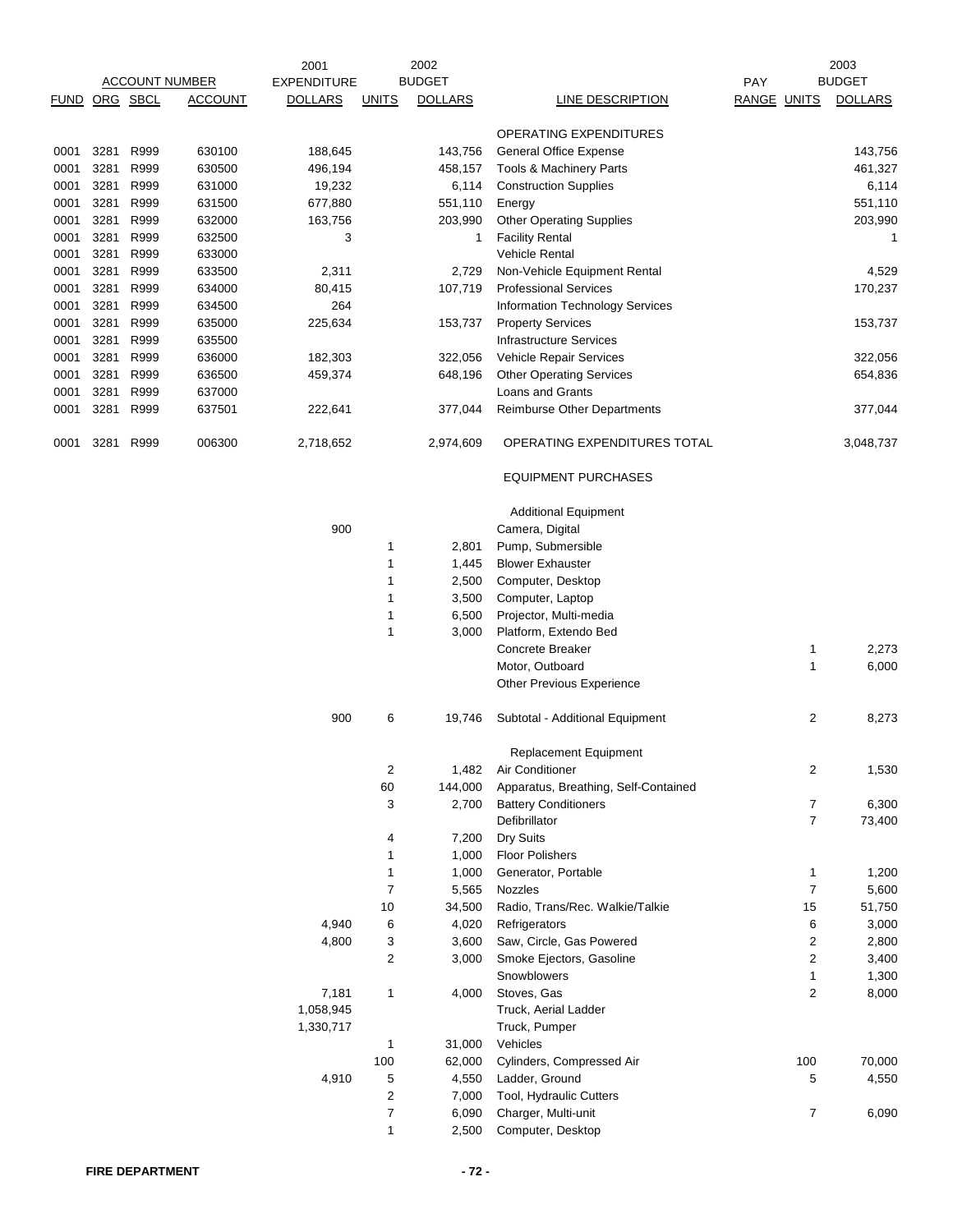|               |                |              | <b>ACCOUNT NUMBER</b> | 2001<br><b>EXPENDITURE</b> |               | 2002<br><b>BUDGET</b> |                                                                                        | <b>PAY</b>  |        | 2003<br><b>BUDGET</b> |
|---------------|----------------|--------------|-----------------------|----------------------------|---------------|-----------------------|----------------------------------------------------------------------------------------|-------------|--------|-----------------------|
| FUND ORG SBCL |                |              | <b>ACCOUNT</b>        | <b>DOLLARS</b>             | <b>UNITS</b>  | <b>DOLLARS</b>        | <b>LINE DESCRIPTION</b>                                                                | RANGE UNITS |        | <b>DOLLARS</b>        |
|               |                |              |                       |                            |               |                       | <b>Breathing Apparatus</b><br><b>Extraction Tool</b>                                   |             | 4<br>3 | 5,120<br>12,000       |
|               |                |              |                       | 598,189                    |               |                       | Other Previous Experience                                                              |             |        |                       |
|               |                |              |                       | 3,009,682                  | 216           | 325,207               | Subtotal - Replacement Equipment                                                       |             | 171    | 256,040               |
| 0001          | 3281           | R999         | 006800                | 3,010,582                  | 222           | 344,953               | EQUIPMENT PURCHASES TOTAL                                                              |             | 173    | 264,313               |
|               |                |              |                       | 53                         |               |                       | <b>SPECIAL FUNDS</b><br>Other Previous Experience*                                     |             |        |                       |
|               |                |              |                       | 53                         |               |                       | SPECIAL FUNDS TOTAL                                                                    |             |        |                       |
|               |                |              |                       | 79,088,607                 |               | 73,235,251            | FIRE DEPARTMENT - FIREFIGHTING<br>DIVISION DECISION UNIT TOTAL                         |             |        | 72,070,440            |
|               |                |              |                       |                            |               |                       | *Appropriation Control Account                                                         |             |        |                       |
|               |                |              |                       | <b>UNITS</b>               | %             | <b>UNITS</b>          | PROGRAM RESULT MEASURES/<br>INTERNAL MANAGEMENT INDICATORS:                            |             | %      | <b>UNITS</b>          |
| 0001          | 3281           | 3500         | P32801                | 4,895                      | 96.6          | 5,210                 | Firefighting<br>Fires Attended (P)                                                     |             | 96.0   | 5,000                 |
| 0001          | 3281 3610      |              | P32802                | 24,821 111.1               |               | 30,000                | <b>Emergency Medical Services-Non</b><br>Paramedic<br>Number of Responses (P)          |             | 96.7   | 29,000                |
| 0001          | 3281           | 3600         | P32803                | 4,476                      | 99.5          | 4,539                 | Other Emergency Services-Non Fire<br>Number of Responses (P)                           | 103.5       |        | 4,700                 |
| 0001          | 3281           | 3500         | P32804                |                            | 8,988 102.7   | 7,212                 | <b>False Alarms</b><br>Number of False Alarms (P)                                      | 101.2       |        | 7,300                 |
| 0001          | 3281           | 3500         | P32805                |                            | 1,209 100.0   | 1,500                 | Tactical Analysis & Planning-<br><b>Specific Structures</b><br>Structures Analyzed (P) | 100.0       |        | 1,500                 |
| 0001          | 3281           | 0720         | P32806                | 407,787                    | 98.4          | 420,803               | Maintenance of Quarters & Equipment<br>Est. Direct Labor Hours (P)                     | 100.0       |        | 421,000               |
| 0001          | 3281           | 3610         | P32807                | 19,780 101.2               |               | 19,751                | <b>Emergency Medical Service Paramedic</b><br>No. of Responses (P)                     | 100.2       |        | 19,800                |
| 0001          | 3281           | 3400         | P32808                |                            | 6,910 100.0   | 5,000                 | <b>Building Inspection</b><br>No. of Inspection Hours (P)                              | 120.0       |        | 6,000                 |
| 0001<br>0001  | 3281<br>3281   | 3410<br>3410 | P32809<br>P32810      | 105,228<br>8,703           | 104.4<br>1031 | 140,000<br>825        | Fire Safety, Education & Prevention<br>Program Participants<br>Program Presented       | 121.2       | 85.7   | 120,000<br>1,000      |
| 0001          | 3281           | 3410         | P32811                | 2,300                      | 97.3          | 1,425                 | Smoke Detectors Installed                                                              | 105.3       |        | 1,500                 |
|               | 0001 3281 0200 |              |                       | 18,766 100.0               |               | 21,000                | Management & Administration<br>Est. Direct Labor Hours (P)                             | 100.0       |        | 21,000                |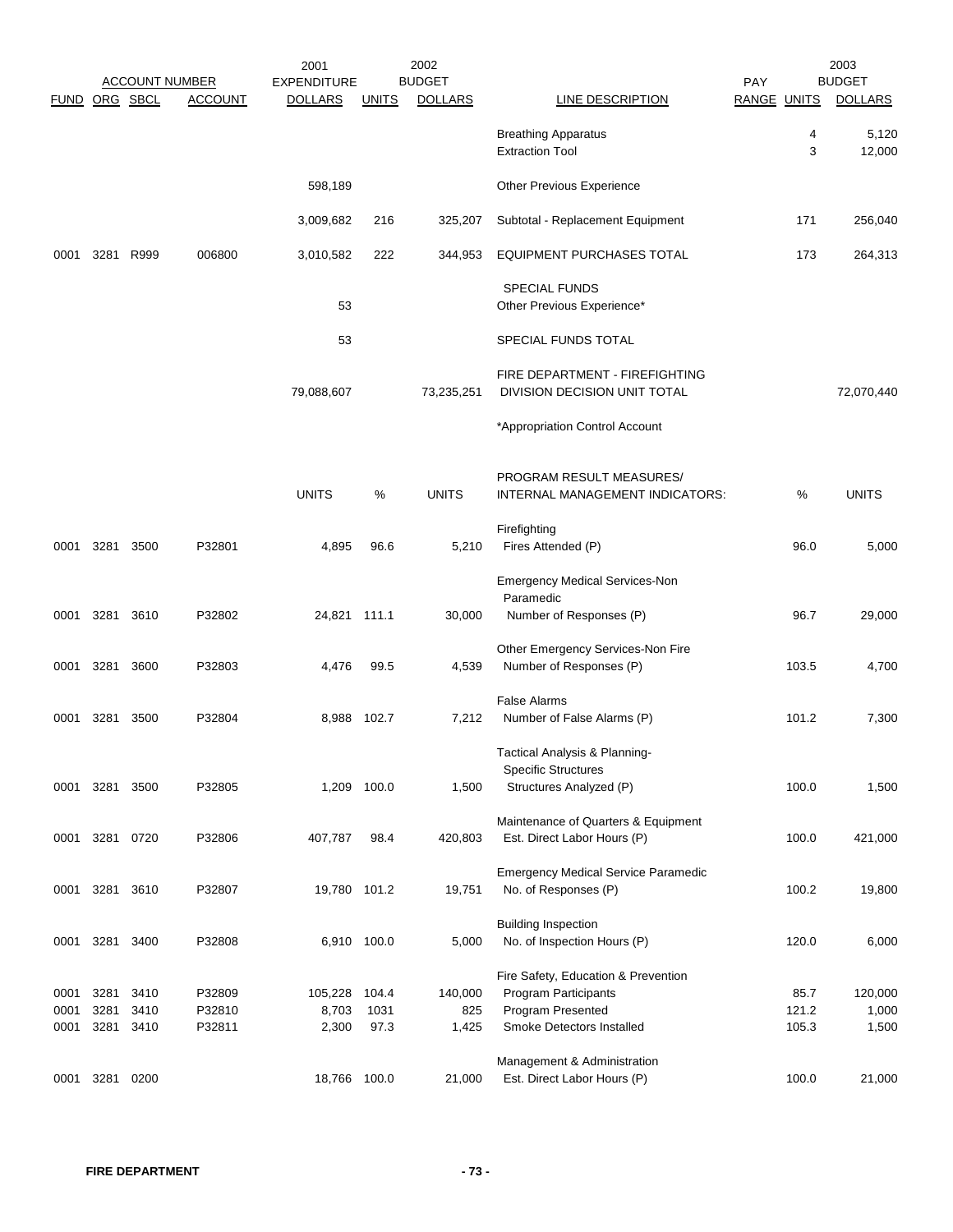|             |      |                       |                | 2001               |              | 2002           |                                 |       |       | 2003           |
|-------------|------|-----------------------|----------------|--------------------|--------------|----------------|---------------------------------|-------|-------|----------------|
|             |      | <b>ACCOUNT NUMBER</b> |                | <b>EXPENDITURE</b> |              | <b>BUDGET</b>  |                                 | PAY   |       | <b>BUDGET</b>  |
| <b>FUND</b> | ORG  | <b>SBCL</b>           | <b>ACCOUNT</b> | <b>DOLLARS</b>     | <b>UNITS</b> | <b>DOLLARS</b> | LINE DESCRIPTION                | RANGE | UNITS | <b>DOLLARS</b> |
|             |      |                       |                |                    |              |                | <b>PROGRAM RESULT MEASURES/</b> |       |       |                |
|             |      |                       |                | <b>UNITS</b>       | %            | <b>UNITS</b>   | INTERNAL MANAGEMENT INDICATORS: |       | %     | <b>UNITS</b>   |
|             |      |                       |                |                    |              |                | <b>Fire Personnel Retrained</b> |       |       |                |
| 0001        | 3281 | 0420                  |                | 268,694            |              | 300.000        | Co                              |       | 100.0 | 300.000        |
| 0001        | 3281 | 0420                  |                | 11.196             |              | 12.600         | <b>BIT</b>                      |       | 100.0 | 12,600         |
|             |      |                       |                |                    |              |                |                                 |       |       |                |
|             |      |                       |                | 2,588,619          |              | 2.407.313      | DIRECT LABOR HOUR ALLOCATION    |       |       | 2,522,604      |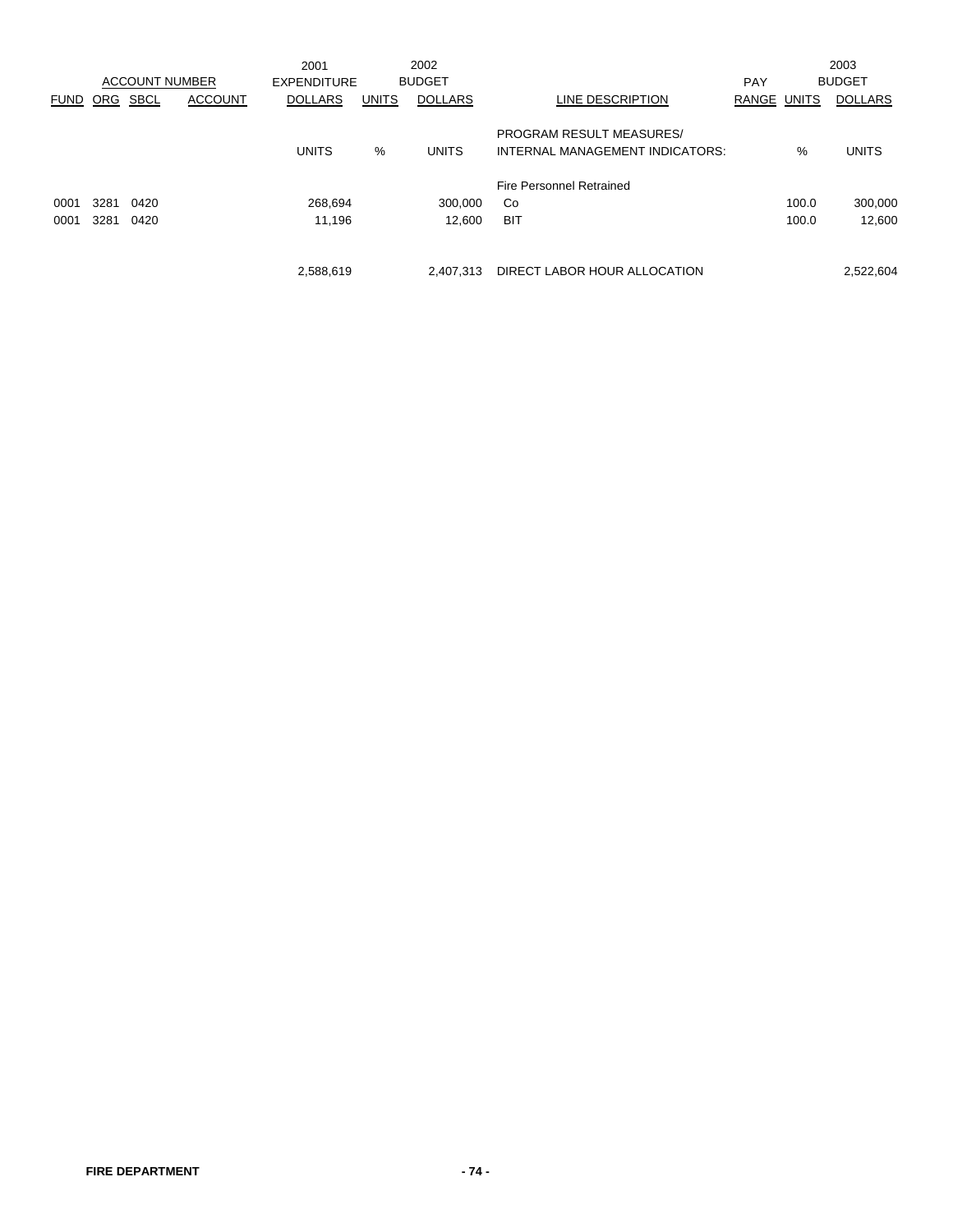|                                                             | 2001                                 |              | 2002                            |                                                                   |                    |                   | 2003                            |
|-------------------------------------------------------------|--------------------------------------|--------------|---------------------------------|-------------------------------------------------------------------|--------------------|-------------------|---------------------------------|
| <b>ACCOUNT NUMBER</b><br>ORG SBCL<br><b>ACCOUNT</b><br>FUND | <b>EXPENDITURE</b><br><b>DOLLARS</b> | <b>UNITS</b> | <b>BUDGET</b><br><b>DOLLARS</b> | <b>LINE DESCRIPTION</b>                                           | PAY<br>RANGE UNITS |                   | <b>BUDGET</b><br><b>DOLLARS</b> |
|                                                             |                                      |              |                                 |                                                                   |                    |                   |                                 |
|                                                             |                                      |              |                                 | FIRE DEPARTMENT-SUPPORTING SERVICES                               |                    |                   |                                 |
|                                                             |                                      |              |                                 | <b>DECISION UNIT</b>                                              |                    |                   |                                 |
|                                                             |                                      |              |                                 |                                                                   |                    |                   |                                 |
|                                                             |                                      |              |                                 | SALARIES & WAGES                                                  |                    |                   |                                 |
|                                                             |                                      | 1<br>1       | 126,300<br>107,245              | Fire Chief (Y)<br><b>First Assistant Chief Engineer</b>           | 18<br>867          | 1<br>$\mathbf{1}$ | 125,163<br>107,245              |
|                                                             |                                      | 2            | 139,738                         | <b>Battalion Chief Fire</b>                                       | 863                | $\overline{2}$    | 139,738                         |
|                                                             |                                      | 3            | 229,565                         | Deputy Chief Fire                                                 | 865                | 3                 | 232,562                         |
|                                                             |                                      | 1            | 52,873                          | Fire Personnel Officer                                            | 7                  | 1                 | 56,207                          |
|                                                             |                                      | 1            | 52,728                          | Management & Accounting Officer                                   | 6                  | 1                 | 56,054                          |
|                                                             |                                      | 1            | 41,668                          | Administrative Assistant IV                                       | 550                | 1                 | 41,668                          |
|                                                             |                                      | 1            | 30,277                          | Personnel Payroll Assistant II                                    | 445                | 1                 | 31,580                          |
|                                                             |                                      | 3            | 94,080                          | Office Assistant III                                              | 425                | 3                 | 94,080                          |
|                                                             |                                      | 1            | 34,183                          | Office Assistant IV                                               | 445                | 1                 | 34,183                          |
|                                                             |                                      | 2            | 31,587                          | <b>Physician Fire</b>                                             | 50                 | $\overline{2}$    | 29,919                          |
|                                                             |                                      | 2            | 54,827                          | <b>Office Assistant II</b>                                        | 410                | $\overline{2}$    | 54,260                          |
|                                                             |                                      | 1            | 69,869                          | Chief Disp of Fire Alarm & Tele (J)                               | 863                | $\mathbf{1}$      | 69,869                          |
|                                                             |                                      | 5            | 255,996                         | Fire Dispatch Supervisor                                          | 4                  | 5                 | 260,687                         |
|                                                             |                                      | 1            | 78,520                          | Dep. Chief Training & Spec. Serv.                                 | 865                | $\mathbf{1}$      | 81,661                          |
|                                                             |                                      | 2            | 124,357                         | Fire Captain                                                      | 857                | 2                 | 124,357                         |
|                                                             |                                      | 4            | 210,922                         | <b>Fire Lieutenant</b>                                            | 856                | 4                 | 215,078                         |
|                                                             |                                      | 3            | 135,112                         | Firefighter                                                       | 850                | 3                 | 143,137                         |
|                                                             |                                      | 1            | 37,063                          | Microcomputer Services Assistant                                  | 460                | $\mathbf{1}$      | 37,165                          |
|                                                             |                                      | 1<br>1       | 37,063<br>65,649                | Office Coordinator<br>Fire Equipment Repairs Manager              | 460<br>8           | 1<br>1            | 37,165<br>65,648                |
|                                                             |                                      | 1            | 51,280                          | Fire Equipment Repairs Supervisor                                 | $\overline{7}$     | 1                 | 54,514                          |
|                                                             |                                      | 1            | 39,863                          | Fire Equipment CompressedAir Tech.                                | 733                | 1                 | 39,863                          |
|                                                             |                                      | 1            | 39,863                          | Fire Equipment Metal Fabricator                                   | 733                | 1                 | 39,863                          |
|                                                             |                                      | 9            | 360,264                         | Fire Equipment Mechanic                                           | 734                | 9                 | 362,302                         |
|                                                             |                                      | 3            | 113,401                         | Fire Equipment Repairer II                                        | 732                | 3                 | 113,401                         |
|                                                             |                                      | 2            | 69,725                          | Fire Equipment Repairer I                                         | 726                | $\overline{2}$    | 71,073                          |
|                                                             |                                      | 1            | 32,833                          | Fire Mechanic Helper                                              | 722                | 1                 | 32,833                          |
|                                                             |                                      | 1            | 53,237                          | Fire Audiovisual Training-Spec.                                   | 856                | 1                 | 53,237                          |
|                                                             |                                      | 1            | 36,373                          | <b>Inventory Control Assistant III</b>                            | 340                | 1                 | 34,452                          |
|                                                             |                                      | 21           | 748,179                         | Fire Equipment Dispatcher                                         | 858                | 21                | 723,312                         |
|                                                             |                                      | 1            | 39,863                          | Fire Equipment Welder                                             | 733                | 1                 | 39,863                          |
|                                                             |                                      | 1            | 39,863                          | Fire Equipment Machinist                                          | 733                | 1                 | 39,863                          |
|                                                             |                                      | 1            | 39,863                          | Fire Bldg. & Equip. Maint. Spec.                                  | 733                | 1                 | 39,863                          |
|                                                             |                                      | 1            | 53,237                          | Admin. Fire Lieutenant                                            | 856                | 1                 | 53,769                          |
|                                                             |                                      | 1            | 36,137                          | Office Coordinator II                                             | 525                | 1                 | 38,152                          |
|                                                             |                                      | 1            | 53,237                          | Vehicle Oper. Instructor                                          | 856                | 1                 | 53,237                          |
|                                                             |                                      |              |                                 |                                                                   |                    |                   |                                 |
|                                                             |                                      | 1            | 59,809                          | <b>AUTOMATION SECTION</b><br>Admin. Fire Captain                  | 855                | 1                 | 62,178                          |
|                                                             |                                      | 2            | 106,474                         | Admin. Fire Lieutenant                                            | 856                | 2                 | 107,539                         |
|                                                             |                                      | 1            | 32,378                          | Administrative Assistant II                                       | 445                | 1                 | 34,183                          |
|                                                             |                                      | 1            | 84,553                          | Info. Tech. Mgr.-MFD                                              | 11                 | 1                 | 84,553                          |
|                                                             |                                      |              |                                 |                                                                   |                    |                   |                                 |
|                                                             | 4,097,253                            | 90           | 4,100,054                       | <b>Total Before Adjustments</b>                                   |                    | 90                | 4,115,476                       |
|                                                             |                                      |              |                                 | Salary & Wage Rate Change                                         |                    |                   |                                 |
|                                                             | 246,450                              |              | 149,455<br>(53, 349)            | Overtime Compensated (Special Duty)<br>Personnel Cost Adjustment  |                    |                   | 167,038                         |
|                                                             |                                      |              | 55,000                          | Other                                                             |                    |                   | 44,210                          |
|                                                             | 4,343,703                            |              | 4,251,160                       | Gross Salaries & Wages Total                                      |                    |                   | 4,326,724                       |
|                                                             |                                      |              |                                 | Reimbursable Services Deduction<br>Capital Improvements Deduction |                    |                   |                                 |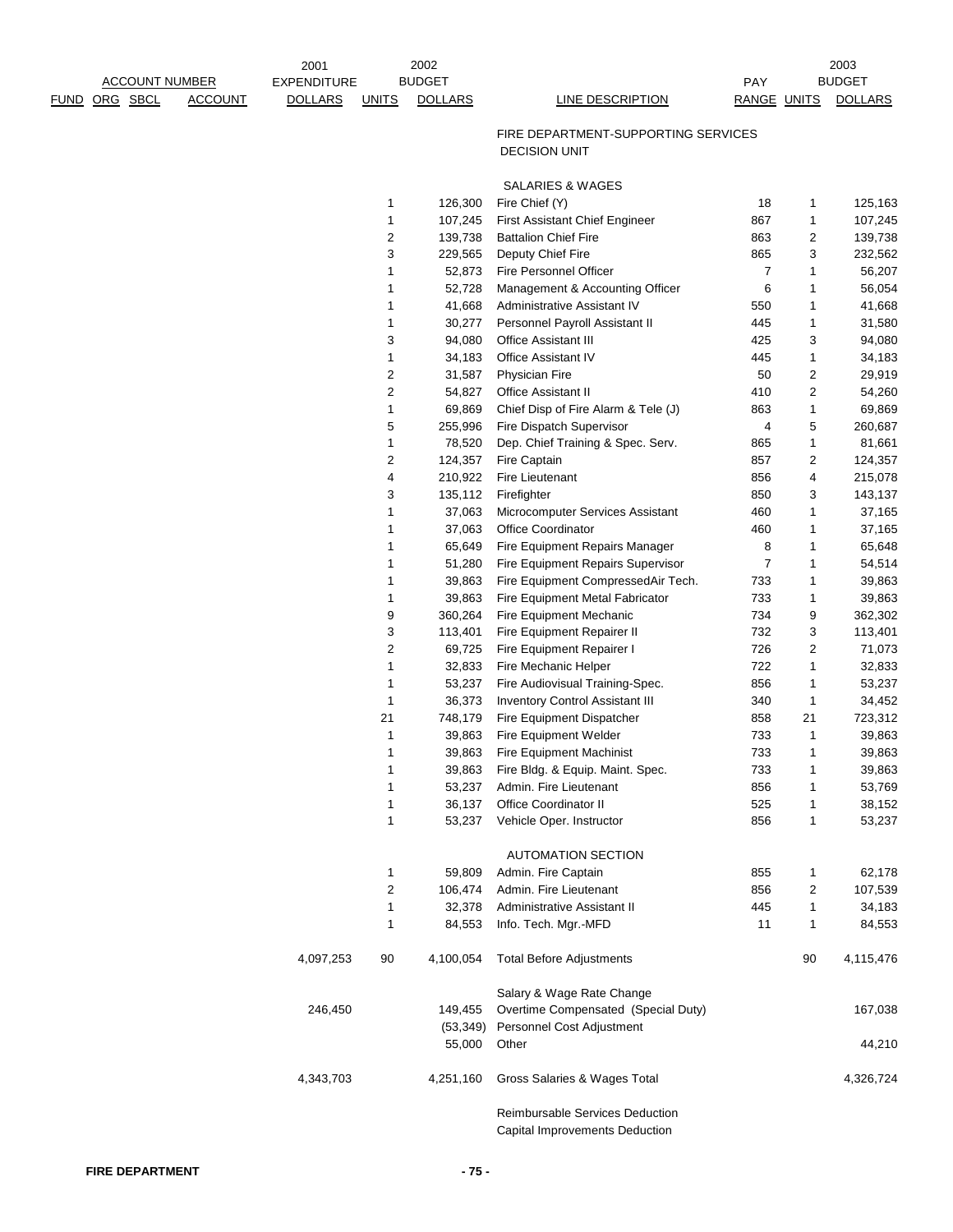|               |      |           |                       | 2001               |                | 2002           |                                                                                                                                           |                    |                | 2003           |
|---------------|------|-----------|-----------------------|--------------------|----------------|----------------|-------------------------------------------------------------------------------------------------------------------------------------------|--------------------|----------------|----------------|
|               |      |           | <u>ACCOUNT NUMBER</u> | <b>EXPENDITURE</b> |                | <b>BUDGET</b>  |                                                                                                                                           | PAY                |                | <b>BUDGET</b>  |
| FUND ORG SBCL |      |           | <b>ACCOUNT</b>        | <b>DOLLARS</b>     | <b>UNITS</b>   | <b>DOLLARS</b> | LINE DESCRIPTION                                                                                                                          | <b>RANGE UNITS</b> |                | <b>DOLLARS</b> |
|               |      |           |                       |                    |                |                |                                                                                                                                           |                    |                |                |
|               |      |           |                       |                    |                |                | <b>Grants &amp; Aids Deduction</b>                                                                                                        |                    |                |                |
| 0001          |      | 3282 R999 | 006000                | 4,343,703          |                | 4,251,160      | NET SALARIES & WAGES TOTAL                                                                                                                |                    |                | 4,326,724      |
|               |      |           |                       |                    | 90.90          |                | <b>O&amp;M FTE'S</b>                                                                                                                      |                    | 92.20          |                |
|               |      |           |                       |                    |                |                | NON-O&M FTE'S                                                                                                                             |                    |                |                |
|               |      |           |                       |                    |                |                | (J) Position to be Classified as Fire Dispatch Mgr. upon<br>vacation by Anthony Stanford.                                                 |                    |                |                |
|               |      |           |                       |                    |                |                | (Y) Required to file a statement of economic interests in accordance<br>with the Milwaukee Code of Ordinances Chapter 303-Code of Ethics. |                    |                |                |
| 0001          |      | 3282 R999 | 006100                | 1,450,469          |                | 1,445,395      | ESTIMATED EMPLOYEE FRINGE BENEFITS<br>(Involves Revenue Offset-No Transfers from this Account)                                            |                    |                | 1,384,552      |
|               |      |           |                       |                    |                |                | OPERATING EXPENDITURES                                                                                                                    |                    |                |                |
| 0001          | 3282 | R999      | 630100                | 45,384             |                | 74,263         | General Office Expense                                                                                                                    |                    |                | 74,263         |
| 0001          |      | 3282 R999 | 630500                | 19,017             |                | 27,710         | Tools & Machinery Parts                                                                                                                   |                    |                | 32,390         |
| 0001          |      | 3282 R999 | 631000                | 83                 |                | 563            | <b>Construction Supplies</b>                                                                                                              |                    |                | 563            |
| 0001          | 3282 | R999      | 631500                | 52,959             |                | 33,940         | Energy                                                                                                                                    |                    |                | 33,940         |
| 0001          |      | 3282 R999 | 632000                | 59,716             |                | 40,131         | <b>Other Operating Supplies</b>                                                                                                           |                    |                | 42,181         |
| 0001          |      | 3282 R999 | 632500                |                    |                |                | <b>Facility Rental</b>                                                                                                                    |                    |                |                |
| 0001          |      | 3282 R999 | 633000                |                    |                |                | Vehicle Rental                                                                                                                            |                    |                |                |
| 0001          | 3282 | R999      | 633500                | 26,812             |                | 21,139         | Non-Vehicle Equipment Rental                                                                                                              |                    |                | 21,139         |
| 0001          |      | 3282 R999 | 634000                | 96,343             |                | 6,375          | <b>Professional Services</b>                                                                                                              |                    |                | 6,375          |
| 0001          | 3282 | R999      | 634500                | 149,996            |                | 112,561        | Information Technology Services                                                                                                           |                    |                | 29,367         |
| 0001          |      | 3282 R999 | 635000                | 53,160             |                | 112,714        | <b>Property Services</b>                                                                                                                  |                    |                | 112,714        |
| 0001          |      | 3282 R999 | 635500                |                    |                |                | <b>Infrastructure Services</b>                                                                                                            |                    |                |                |
| 0001          | 3282 | R999      | 636000                | 11,576             |                | 586            | Vehicle Repair Services                                                                                                                   |                    |                | 586            |
| 0001          | 3282 | R999      | 636500                | 71,045             |                | 80,127         | <b>Other Operating Services</b>                                                                                                           |                    |                | 86,285         |
| 0001          |      | 3282 R999 | 637000                |                    |                |                | Loans and Grants                                                                                                                          |                    |                |                |
| 0001          |      | 3282 R999 | 637501                | 9,957              |                | 15,216         | <b>Reimburse Other Departments</b>                                                                                                        |                    |                | 15,151         |
| 0001          |      | 3282 R999 | 006300                | 596,048            |                | 525,325        | OPERATING EXPENDITURES TOTAL                                                                                                              |                    |                | 454,954        |
|               |      |           |                       |                    |                |                | <b>EQUIPMENT PURCHASES</b>                                                                                                                |                    |                |                |
|               |      |           |                       |                    |                |                | <b>Additional Equipment</b>                                                                                                               |                    |                |                |
|               |      |           |                       |                    | 1              | 9,000          | Upgrade-Audio Visual & Duplicating                                                                                                        |                    |                |                |
|               |      |           |                       |                    | $\mathbf{1}$   | 3,000          | Audio Visual Wireless System                                                                                                              |                    |                |                |
|               |      |           |                       |                    | 1              | 9,000          | Projector, Video                                                                                                                          |                    |                |                |
|               |      |           |                       |                    | 1              | 1,750          | Drain Cleaning Machine                                                                                                                    |                    |                |                |
|               |      |           |                       |                    | 4              | 22,750         | Subtotal - Additional Equipment                                                                                                           |                    |                |                |
|               |      |           |                       | 23,895             |                |                | Replacement Equipment<br>Air Compressor                                                                                                   |                    |                |                |
|               |      |           |                       | 46,256             |                |                | Automobile, Executive, Full                                                                                                               |                    | $\mathbf{1}$   | 30,000         |
|               |      |           |                       |                    | 1              | 1,750          | <b>Flow Calibration Kit</b>                                                                                                               |                    |                |                |
|               |      |           |                       | 2,769              | 2              | 1,200          | Ladder, Extension                                                                                                                         |                    | 2              | 1,248          |
|               |      |           |                       |                    | $\overline{c}$ | 1,860          | Ladder, Extension (35')                                                                                                                   |                    | $\overline{2}$ | 1,840          |
|               |      |           |                       |                    | $\mathbf 5$    | 4,375          | VCR/Player                                                                                                                                |                    | 5              | 4,375          |
|               |      |           |                       |                    | 12             | 30,000         | <b>Breathing Apparatus</b>                                                                                                                |                    | 12             | 31,200         |
|               |      |           |                       |                    | 12             | 8,400          | Cylinders, Compressed Air                                                                                                                 |                    |                |                |
|               |      |           |                       |                    | 1              | 2,447          | Desk                                                                                                                                      |                    | 1              | 2,700          |
|               |      |           |                       |                    | 1              | 2,500          | Microphone                                                                                                                                |                    |                |                |
|               |      |           |                       | 14,180             | $\mathbf{1}$   | 2,000          | Computer, Desktop                                                                                                                         |                    |                |                |
|               |      |           |                       |                    | $\mathbf{1}$   | 3,800          | Printer, Laser                                                                                                                            |                    |                |                |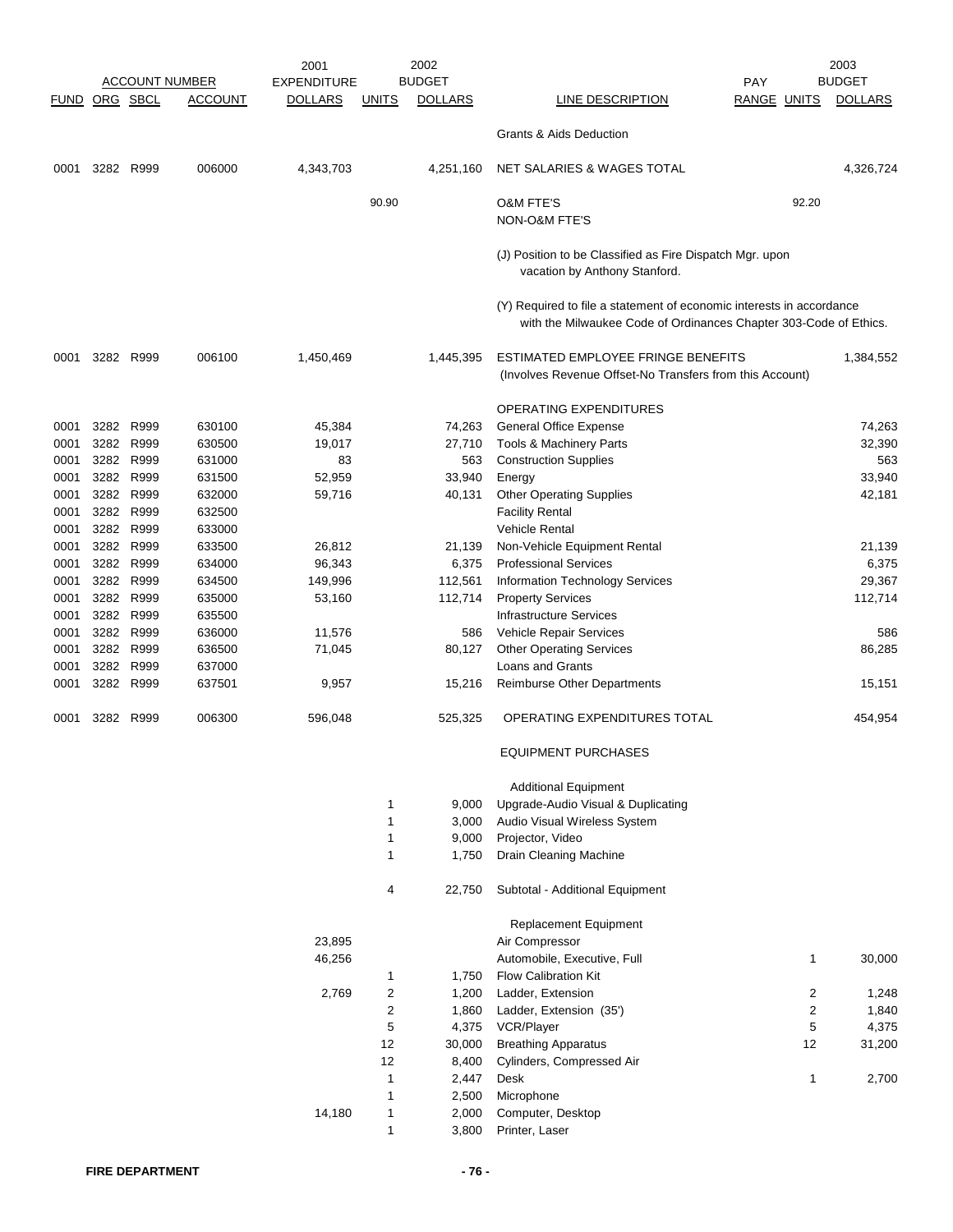|               |      |           |                       | 2001               |              | 2002           |                                       |             |                | 2003           |
|---------------|------|-----------|-----------------------|--------------------|--------------|----------------|---------------------------------------|-------------|----------------|----------------|
|               |      |           | <b>ACCOUNT NUMBER</b> | <b>EXPENDITURE</b> |              | <b>BUDGET</b>  |                                       | <b>PAY</b>  |                | <b>BUDGET</b>  |
| FUND ORG SBCL |      |           | <b>ACCOUNT</b>        | <b>DOLLARS</b>     | <b>UNITS</b> | <b>DOLLARS</b> | LINE DESCRIPTION                      | RANGE UNITS |                | <b>DOLLARS</b> |
|               |      |           |                       |                    |              |                |                                       |             |                |                |
|               |      |           |                       |                    |              |                | Fax                                   |             | 1              | 1,300          |
|               |      |           |                       |                    |              |                | Hose Expander                         |             | 1              | 7,000          |
|               |      |           |                       |                    |              |                | Nozzle                                |             | $\overline{2}$ | 1,260          |
|               |      |           |                       |                    |              |                | Projector, Video                      |             | $\overline{2}$ | 6,000          |
|               |      |           |                       |                    |              |                | Upgrade-Audio Visual & Duplicating    |             | 1              | 5,000          |
|               |      |           |                       |                    |              |                | Tire Changer Machine                  |             | 1              | 2,500          |
|               |      |           |                       | 68,190             |              |                | <b>Other Previous Experience</b>      |             |                |                |
|               |      |           |                       | 155,290            | 38           | 58,332         | Subtotal - Replacement Equipment      |             | 31             | 94,423         |
| 0001          |      | 3282 R999 | 006800                | 155,290            | 42           | 81,082         | <b>EQUIPMENT PURCHASES TOTAL</b>      |             | 31             | 94,423         |
|               |      |           |                       |                    |              |                | <b>SPECIAL FUNDS</b>                  |             |                |                |
|               |      |           |                       |                    |              |                |                                       |             |                |                |
| 0001          | 3280 | R321      | 006300                | 39,984             |              | 20,000         | Computer Enhancement*                 |             |                | 36,000         |
| 0001          | 3280 | R326      | 006300                | 20,000             | 15           | 30,000         | PC Replacement Program*               |             | 15             | 30,000         |
| 0001          |      | 3280 R322 | 006300                | 18,239             |              | 10,000         | Peripheral Equipment*                 |             |                | 20,000         |
| 0001          | 3280 | R324      | 006300                | 5,000              | 5            | 2,500          | Printer Replacement Program*          |             | 10             | 5,000          |
| 0001          | 3280 | R325      | 006300                | 3,000              | 15           | 3,000          | Pager Replacement and Upgrade*        |             | 25             | 5,000          |
| 0001          |      | 3280 R327 | 006300                |                    | 25           | 4,123          | Phone Replacement Program*            |             | 25             | 4,500          |
| 0001          |      | 3280 R328 | 006300                |                    |              |                | Fax Replacement Program*              |             | 2              | 1,600          |
|               |      |           |                       |                    |              |                | Other Previous Experience*            |             |                |                |
|               |      |           |                       | 86,223             |              | 69,623         | SPECIAL FUNDS TOTAL                   |             |                | 102,100        |
|               |      |           |                       |                    |              |                |                                       |             |                |                |
|               |      |           |                       |                    |              |                | FIRE DEPARTMENT-SUPPORTING SERVICES   |             |                |                |
|               |      |           |                       | 6,631,733          |              | 6,372,585      | <b>DECISION UNIT TOTAL</b>            |             |                | 6,362,753      |
|               |      |           |                       |                    |              |                | *Appropriation Control Account        |             |                |                |
|               |      |           |                       |                    |              |                | PROGRAM RESULT MEASURES/              |             |                |                |
|               |      |           |                       | <b>UNITS</b>       | $\%$         | <b>UNITS</b>   | INTERNAL MANAGEMENT INDICATORS:       |             | $\%$           | <b>UNITS</b>   |
|               |      |           |                       |                    |              |                |                                       |             |                |                |
|               |      |           |                       |                    |              |                | Field Support-Emergency               |             |                |                |
| 0001          | 3282 | 3600      | P32812                | 58                 | 109.3        | 47             | Number of Alarms Attended (P)         |             | 106.4          | 50             |
|               |      |           |                       |                    |              |                | <b>Dispatching Services</b>           |             |                |                |
| 0001          |      | 3282 3140 | P32813                | 91,823 100.2       |              | 94,000         | Alarms Handled (P)                    |             | 100.0          | 94,000         |
| 0001          |      | 3282 3140 | P32814                | 284,827            | 102.1        | 300,000        | Radio Communications (Q-1)            |             | 100.0          | 300,000        |
|               |      |           |                       |                    |              |                |                                       |             |                |                |
| 0001          |      | 3282 3140 | P32815                | 336,870            | 99.5         | 317,234        | Other Calls Handled (Q-2)             |             | 100.9          | 320,000        |
|               |      |           |                       |                    |              |                | Shop Operations                       |             |                |                |
| 0001          |      | 3282 0810 | P32816                |                    | 172 100.0    | 160            | Vehicles Maintained (P)               |             | 100.0          | 160            |
|               |      |           |                       |                    |              |                | Operations & Maintenance - Buildings  |             |                |                |
|               |      |           |                       |                    |              |                | and Grounds                           |             |                |                |
| 0001          |      | 3282 0800 | P32817                | 38                 | 100.0        | 38             | Locations (P)                         |             | 100.0          | 38             |
|               |      |           |                       |                    |              |                |                                       |             |                |                |
|               |      |           |                       |                    |              |                | Fire Academy Operations               |             |                |                |
| 0001          |      | 3282 0420 | P32818                | 29                 | 133.3        | 40             | Fire Recruits Trained (P)             |             | 100.0          | 40             |
|               |      |           |                       |                    |              |                | Fire Personnel Retrained (Sessions    |             |                |                |
| 0001          |      | 3282 0420 | P32819                | 17,776 110.5       |              | 19,616         | and Attendees) (Q-1)                  |             | 100.4          | 19,700         |
|               |      |           |                       |                    |              |                | Shop Operations                       |             |                |                |
| 0001          |      | 3282 0810 | P32820                | 11                 | 100.0        | 11             | Paramedic Veh. Maintenance (P)        |             | 100.0          | 11             |
|               |      |           |                       |                    |              |                |                                       |             |                |                |
|               |      |           |                       |                    |              |                | Fire Safety, Prevention & Instruction |             |                |                |
| 0001          |      | 3282 3410 | P32821                | 1,058,843          | 100.0        | 320,000        | Program Participants                  |             | 250.0          | 800,000        |
| 0001          |      | 3282 3410 | P32822                | 680                | 98.0         | 700            | Programs Presented                    |             | 100.0          | 700            |
|               |      |           |                       |                    |              |                |                                       |             |                |                |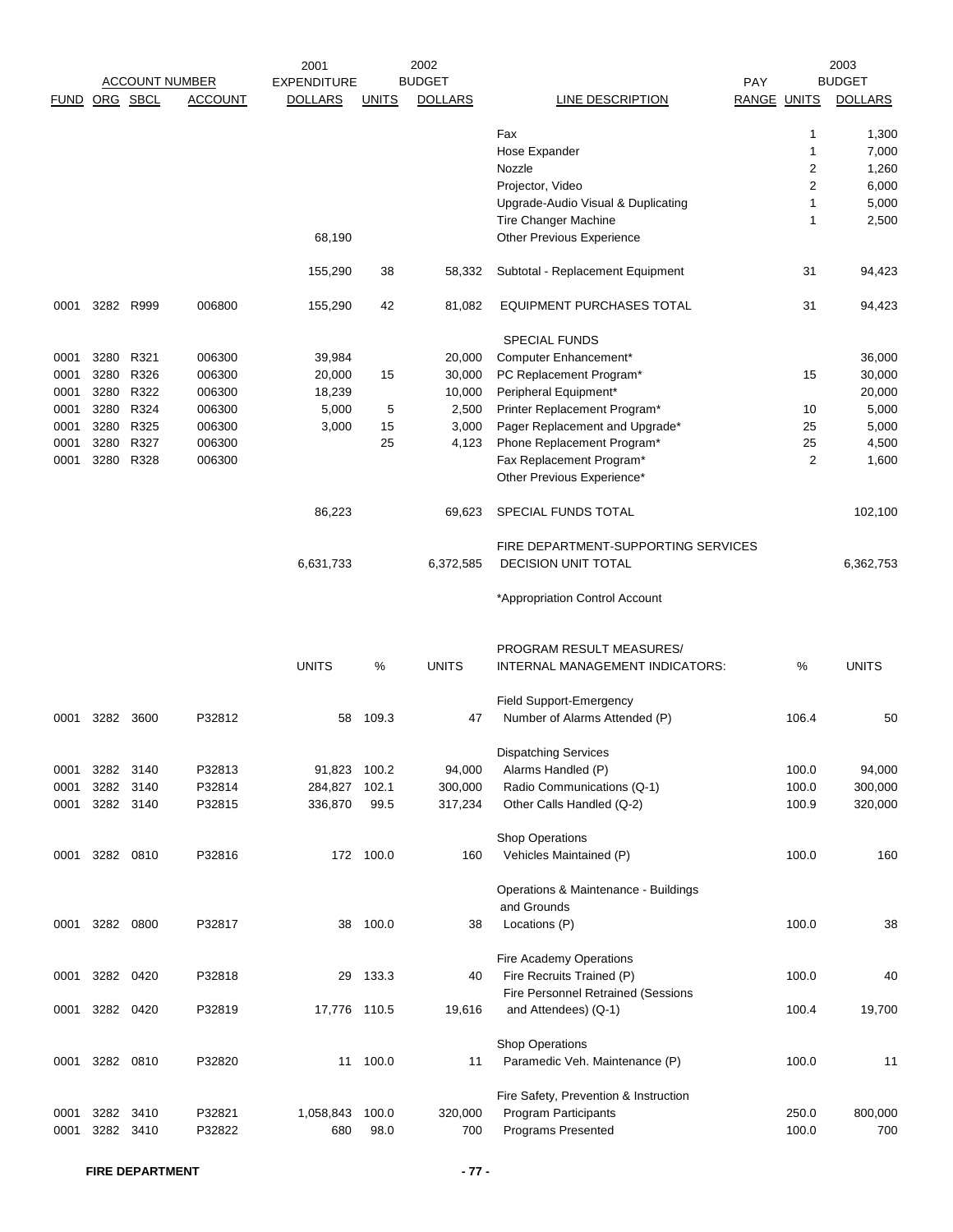|             |      |                       |                | 2001               |              | 2002           |                                   |             |       | 2003           |
|-------------|------|-----------------------|----------------|--------------------|--------------|----------------|-----------------------------------|-------------|-------|----------------|
|             |      | <b>ACCOUNT NUMBER</b> |                | <b>EXPENDITURE</b> |              | <b>BUDGET</b>  |                                   | <b>PAY</b>  |       | <b>BUDGET</b>  |
| <b>FUND</b> | ORG  | SBCL                  | <b>ACCOUNT</b> | <b>DOLLARS</b>     | <b>UNITS</b> | <b>DOLLARS</b> | LINE DESCRIPTION                  | RANGE UNITS |       | <b>DOLLARS</b> |
|             |      |                       |                |                    |              |                |                                   |             |       |                |
|             |      |                       |                |                    |              |                | <b>PROGRAM RESULT MEASURES/</b>   |             |       |                |
|             |      |                       |                | <b>UNITS</b>       | %            | <b>UNITS</b>   | INTERNAL MANAGEMENT INDICATORS:   |             | %     | <b>UNITS</b>   |
|             |      |                       |                |                    |              |                | Records and Reports               |             |       |                |
| 0001        | 3282 | 3500                  | P32823         | 65,324             | 101.4        | 62,000         | Alarm Responses (P)               |             | 101.6 | 63,000         |
|             |      |                       |                |                    |              |                | Personnel and Payroll             |             |       |                |
| 0001        | 3282 | 0400                  | P32824         | 1,143              | 100.3        | 1,149          | No. of Departmental Employees (P) |             | 99.9  | 1,148          |
|             |      |                       |                |                    |              |                | Management & Administration       |             |       |                |
| 0001        | 3282 | 0200                  |                | 23,068             | 97.0         | 24,259         | Est. Direct Labor Hours (P)       |             | 100.2 | 24,300         |
|             |      |                       |                |                    |              |                |                                   |             |       |                |
|             |      |                       |                | 163,751            |              | 161,934        | DIRECT LABOR HOUR ALLOCATION      |             |       | 162,000        |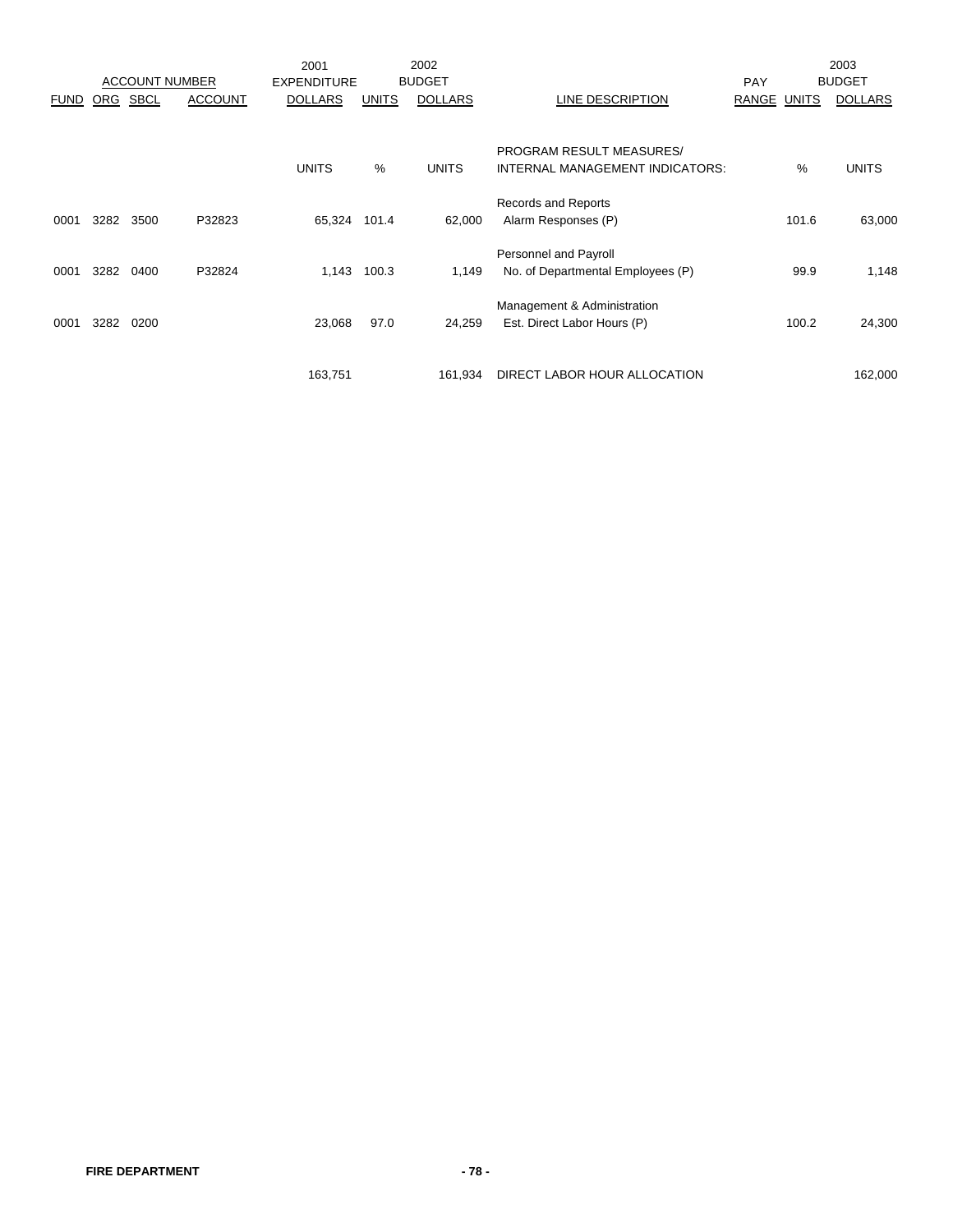|                                        | 2001                           | 2002           |                                                                                            |                         |                         | 2003           |
|----------------------------------------|--------------------------------|----------------|--------------------------------------------------------------------------------------------|-------------------------|-------------------------|----------------|
| <b>ACCOUNT NUMBER</b>                  | <b>EXPENDITURE</b>             | <b>BUDGET</b>  |                                                                                            | <b>PAY</b>              |                         | <b>BUDGET</b>  |
| <u>FUND ORG SBCL</u><br><b>ACCOUNT</b> | <b>DOLLARS</b><br><b>UNITS</b> | <b>DOLLARS</b> | LINE DESCRIPTION                                                                           | RANGE UNITS             |                         | <b>DOLLARS</b> |
|                                        |                                |                | <b>HEALTH DEPARTMENT</b><br>BUDGETARY CONTROL UNIT (1BCU=1DU)                              |                         |                         |                |
|                                        |                                |                | <b>OUTCOME INDICATORS:</b>                                                                 |                         |                         |                |
|                                        | 707.40                         |                | Incidence of Gonnorhea Infections<br>per 100,000 population.                               |                         |                         | 600.00         |
|                                        |                                |                | Ratio of African American Infant Mortality Rate                                            |                         |                         |                |
|                                        | 4.13                           |                | to White Infant Mortality Rate.                                                            |                         |                         | 2.50           |
|                                        | 16.0%                          |                | Percent of all children tested aged 0-5 yrs. With<br>blood lead levels exceeding 9 mcg/dL. |                         |                         | 14.0%          |
|                                        | 19.78%                         |                | Percent of youth grades 9-12 using tobacco<br>products in past 30 days.                    |                         |                         | 19.0%          |
|                                        |                                |                | Percent of food inspections with critical                                                  |                         |                         |                |
|                                        | 35.0%                          |                | foodborne illness risk factors.                                                            |                         |                         | 45.0%          |
|                                        |                                |                | <b>SALARIES &amp; WAGES</b>                                                                |                         |                         |                |
|                                        |                                | 118,955<br>1   | Commissioner - Health (X) (Y)                                                              | 19                      | 1                       | 112,271        |
|                                        |                                | 1<br>102,069   | Health Operations Director (X) (Y)                                                         | 16                      | 1                       | 105,239        |
|                                        |                                | 49,659<br>1    | Health Communications Officer (Y)                                                          | 6                       | 1                       | 50,844         |
|                                        |                                | 29,071<br>1    | Office Assistant IV                                                                        | 445                     | 1                       | 32,055         |
|                                        |                                | 29,181<br>1    | <b>Office Assistant II</b>                                                                 | 410                     | 1                       | 26,907         |
|                                        |                                | 1<br>29,219    | <b>Office Assistant II</b>                                                                 | 410                     | 1                       | 29,332         |
|                                        |                                |                | ADMINISTRATION DIVISION                                                                    |                         |                         |                |
|                                        |                                | 1<br>66,555    | Business Operations Mgr.-Health (X) (Y)                                                    | 9                       | 1                       | 68,621         |
|                                        |                                |                | Clinic Operations Manager (X)                                                              | 7                       | 1                       | 46,785         |
|                                        |                                | 1<br>65,496    | Health Personnel Officer (X)                                                               | 7                       | 1                       | 65,496         |
|                                        |                                | 52,170<br>1    | Human Resources Analyst-Senior                                                             | 5                       | 1                       | 53,790         |
|                                        |                                | 41,182<br>1    | <b>Compliance Analyst</b>                                                                  | 5                       | 1                       | 50,362         |
|                                        |                                | 1<br>54,041    | Management Accounting Spec.                                                                | 5                       | 1                       | 53,978         |
|                                        |                                | 54,081<br>1    | Administrative Specialist - Sr.                                                            | 4                       | 1                       | 54,086         |
|                                        |                                | 1<br>47,604    | Administrative Specialist (Y)                                                              | $\overline{\mathbf{c}}$ | 1                       | 47,604         |
|                                        |                                | 2<br>66,758    | <b>Delivery Driver</b>                                                                     | 335                     | $\overline{\mathbf{c}}$ | 66,758         |
|                                        |                                | 33,379<br>1    | Inventory Control Assistant II                                                             | 335                     | 1                       | 33,379         |
|                                        |                                | 1<br>29,787    | Health Education Assistant (X)                                                             | 940                     |                         |                |
|                                        |                                |                | <b>INFORMATION TECHNOLOGY</b>                                                              |                         |                         |                |
|                                        |                                | 69,792<br>1    | Network Administrator (X)(Y)                                                               | 8                       | 1                       | 69,792         |
|                                        |                                | 34,201<br>1    | Information Technology Specialist                                                          | 532                     | 1                       | 35,359         |
|                                        |                                | 2<br>90,226    | Network Analyst Assistant I                                                                | 594                     | $\boldsymbol{2}$        | 87,584         |
|                                        |                                |                | ACCOUNTING SECTION                                                                         |                         |                         |                |
|                                        |                                | 54,081<br>1    | Administrative Specialist - Senior                                                         | 4                       | 1                       | 38,634         |
|                                        |                                | 1<br>34,183    | <b>Accounting Assistant II</b>                                                             | 445                     | 1                       | 34,183         |
|                                        |                                | 1<br>34,183    | Accounting Assistant II (MM)                                                               | 445                     | 1                       | 34,183         |
|                                        |                                |                | PAYROLL UNIT                                                                               |                         |                         |                |
|                                        |                                | 1<br>34,183    | Personnel Payroll Assistant II                                                             | 445                     | 1                       | 34,183         |
|                                        |                                | 1<br>32,615    | <b>Accounting Assistant I</b>                                                              | 435                     | 1                       | 32,615         |
|                                        |                                |                | <b>GRAPHICS UNIT</b>                                                                       |                         |                         |                |
|                                        |                                | 1<br>54,086    | <b>Graphics Coordinator</b>                                                                | 4                       | 1                       | 54,086         |
|                                        |                                | 1<br>40,599    | Graphic Designer II                                                                        | 535                     | $\mathbf{1}$            | 40,599         |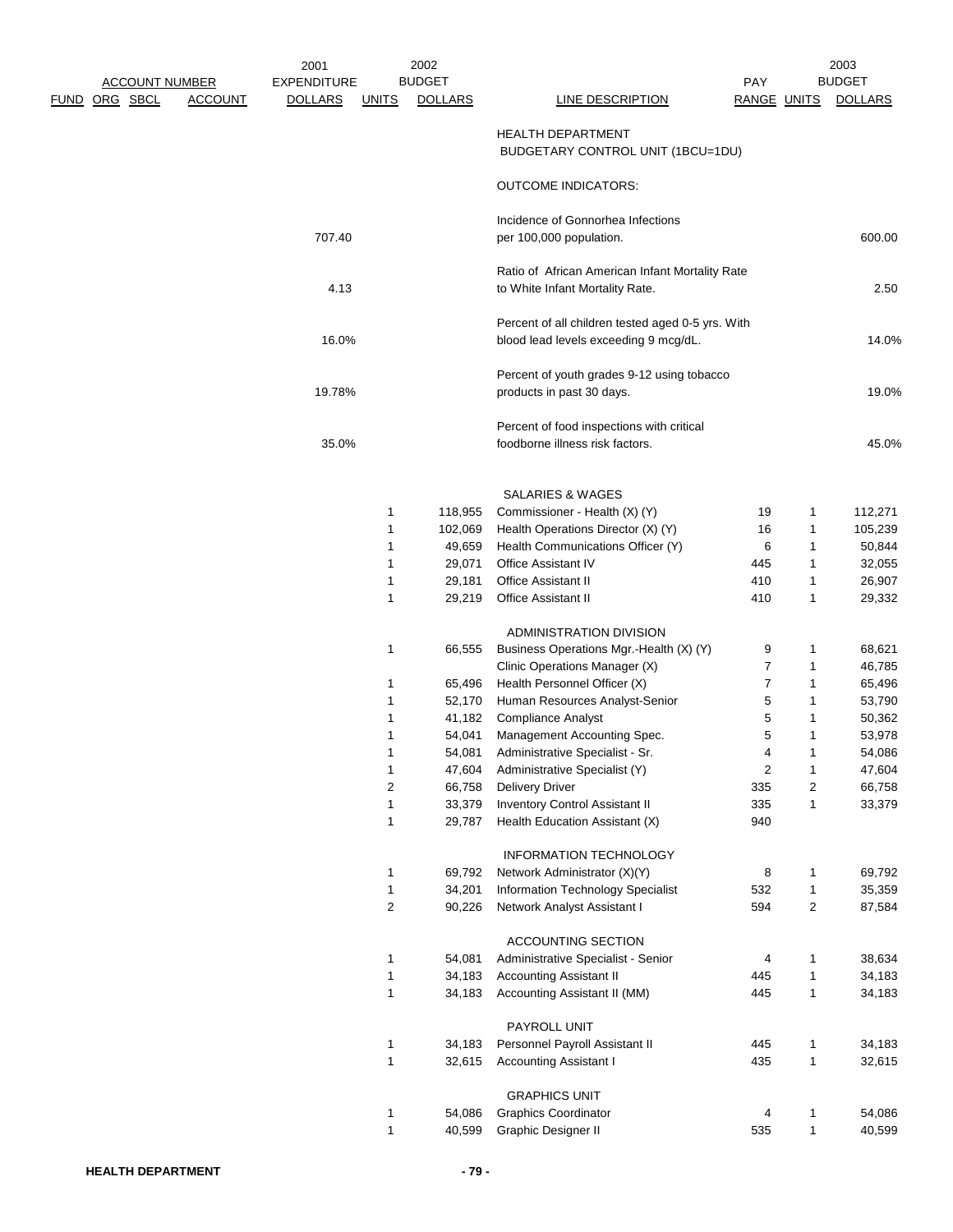|                       |                | 2001               |                         | 2002           |                                               |             |                | 2003           |
|-----------------------|----------------|--------------------|-------------------------|----------------|-----------------------------------------------|-------------|----------------|----------------|
| <b>ACCOUNT NUMBER</b> |                | <b>EXPENDITURE</b> |                         | <b>BUDGET</b>  |                                               | PAY         |                | <b>BUDGET</b>  |
| <u>FUND ORG SBCL</u>  | <b>ACCOUNT</b> | <b>DOLLARS</b>     | <b>UNITS</b>            | <b>DOLLARS</b> | <b>LINE DESCRIPTION</b>                       | RANGE UNITS |                | <b>DOLLARS</b> |
|                       |                |                    | 1                       | 31,360         | <b>Office Assistant III</b>                   | 425         | 1              | 31,360         |
|                       |                |                    |                         |                | <b>BUILDINGS &amp; GROUNDS DIVISION</b>       |             |                |                |
|                       |                |                    | 1                       | 47,986         | Mechanical Maintenance Supervisor (X) (Y)     | 5           | 1              | 49,890         |
|                       |                |                    |                         |                | LABORATORY                                    |             |                |                |
|                       |                |                    |                         |                | Custodial Worker II/City Laborer              | 215         | 1              | 30,406         |
|                       |                |                    |                         |                | JOHNSTON COMMUNITY HEALTH CENTER              |             |                |                |
|                       |                |                    | 1                       | 33,393         | <b>Boiler-Custodial Worker</b>                | 225         | 1              | 33,393         |
|                       |                |                    |                         |                | <b>KEENAN HEALTH CENTER</b>                   |             |                |                |
|                       |                |                    | 1                       | 38,024         | Heating & Ventilating Mechanic II             | 252         | 1              | 38,024         |
|                       |                |                    | $\overline{\mathbf{c}}$ | 65,332         | Custodial Worker II/ City Laborer             | 215         | 2              | 65,332         |
|                       |                |                    |                         |                | SOUTH SIDE HEALTH CENTER                      |             |                |                |
|                       |                |                    | 1                       | 33,183         | Heating & Ventilating Mechanic II             | 252         | 1              | 34,198         |
|                       |                |                    | $\overline{\mathbf{c}}$ | 62,453         | Custodial Worker II/ City Laborer             | 215         | 2              | 64,986         |
|                       |                |                    |                         |                | NORTHWEST HEALTH CENTER                       |             |                |                |
|                       |                |                    | $\overline{c}$          | 62,453         | Custodial Worker II/ City Laborer             | 215         | $\overline{2}$ | 63,072         |
|                       |                |                    |                         |                | COGGS COMMUNITY HEALTH CENTER                 |             |                |                |
|                       |                |                    | $\mathbf{1}$            | 31,503         | <b>Boiler Operator</b>                        | 235         | 1              | 32,199         |
|                       |                |                    | 1                       | 31,668         | Custodial Worker II/ City Laborer             | 215         | 1              | 30,406         |
|                       |                |                    |                         |                | EPIDEMIOLOGY SECTION                          |             |                |                |
|                       |                |                    | 1                       | 74,419         | Epidemiologist (X) (Y)                        | 9           | $\mathbf{1}$   | 74,419         |
|                       |                |                    |                         |                | <b>BIOTERRORISM GRANT (Q)</b>                 |             |                |                |
|                       |                |                    | 1                       | 55,595         | Epidemiologist (Q) (X)                        | 9           | 1              | 57,321         |
|                       |                |                    | 1                       | 29,745         | Microbiologist III (.7 FTE) (Q) (GG)          | 644         |                |                |
|                       |                |                    |                         |                | Microbiologist III (Q)                        | 644         | 1              | 42,493         |
|                       |                |                    |                         |                | BIOTERRORISM PREPAREDNESS LAB SUPPORT (GG)    |             |                |                |
|                       |                |                    | $\mathbf{1}$            | 12,748         | Microbiologist III (.3 FTE) (Q) (GG)          | 644         |                |                |
|                       |                |                    |                         |                | <b>VITAL STATISTICS DIVISION</b>              |             |                |                |
|                       |                |                    | 1                       | 54,086         | Research Analyst-Senior (Y)                   | 4           | 1              | 54,086         |
|                       |                |                    |                         |                | Office Assistant IV                           | 445         | $\mathbf{1}$   | 31,421         |
|                       |                |                    | 3                       | 85,022         | Office Assistant II                           | 410         |                |                |
|                       |                |                    |                         |                | <b>Office Assistant III</b>                   | 425         | $\overline{2}$ | 59,060         |
|                       |                |                    |                         |                | MILWAUKEE FETAL INFANT MORTALITY              |             |                |                |
|                       |                |                    |                         |                | <b>REVIEW GRANT (M)</b>                       |             |                |                |
|                       |                |                    | $\mathbf{1}$            | 47,689         | Health Project Coordinator (X) (M)            | 4           | $\mathbf{1}$   | 49,170         |
|                       |                |                    |                         |                | <b>FAMILY &amp; COMMUNITY HEALTH SERVICES</b> |             |                |                |
|                       |                |                    | $\mathbf{1}$            | 36,755         | Program Assistant II                          | 530         | $\mathbf{1}$   | 34,735         |
|                       |                |                    |                         |                | STAFF DEVELOPMENT UNIT                        |             |                |                |
|                       |                |                    | 1                       | 51,162         | Staff Development Manager                     | 7           | 1              | 46,785         |
|                       |                |                    | 1                       | 37,623         | Public Health Nurse (X) (G)                   | 666         | $\mathbf{1}$   | 41,194         |
|                       |                |                    |                         |                | MATERNAL & CHILD HEALTH DIVISION              |             |                |                |
|                       |                |                    | $\mathbf{1}$            | 73,392         | Maternal & Child Hlth. Division Mgr. (X) (Y)  | 9           | 1              | 74,419         |
|                       |                |                    | 1                       | 29,024         | Office Assistant III                          | 425         | $\mathbf{1}$   | 29,848         |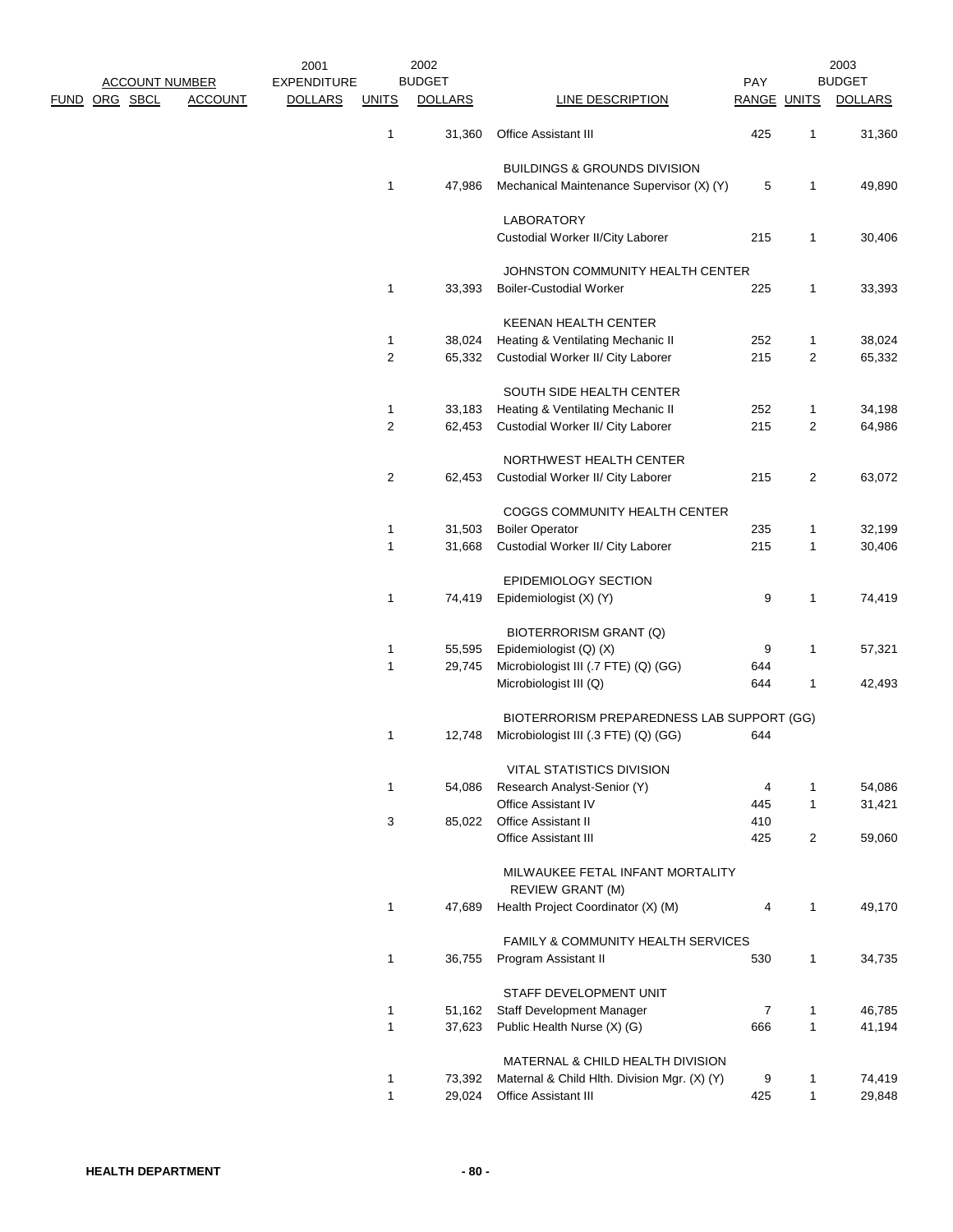|      |                       |                | 2001               |                  | 2002           |                                                               |                    |                | 2003           |
|------|-----------------------|----------------|--------------------|------------------|----------------|---------------------------------------------------------------|--------------------|----------------|----------------|
|      | <b>ACCOUNT NUMBER</b> |                | <b>EXPENDITURE</b> |                  | <b>BUDGET</b>  |                                                               | <b>PAY</b>         |                | <b>BUDGET</b>  |
| FUND | ORG SBCL              | <b>ACCOUNT</b> | <b>DOLLARS</b>     | <b>UNITS</b>     | <b>DOLLARS</b> | <b>LINE DESCRIPTION</b>                                       | <b>RANGE UNITS</b> |                | <b>DOLLARS</b> |
|      |                       |                |                    |                  |                | NORTHWEST HEALTH CENTER                                       |                    |                |                |
|      |                       |                |                    | 1                | 65,496         | Public Health Nurse Supervisor (X)                            | $\overline{7}$     |                |                |
|      |                       |                |                    | 14               | 438,310        | Public Health Nurse (X) (G)                                   | 666                | 19             | 830,733        |
|      |                       |                |                    | 1                | 36,922         | Program Assistant II (X)                                      | 530                | 1              | 38,071         |
|      |                       |                |                    | 1                | 30,166         | Office Assistant III                                          | 425                | $\overline{2}$ | 62,481         |
|      |                       |                |                    |                  |                | <b>Office Assistant II</b>                                    | 410                | 1              | 29,332         |
|      |                       |                |                    | 1                | 14,666         | Office Assistant II (J)                                       | 410                | $\mathbf{1}$   | 29,332         |
|      |                       |                |                    | 3                | 91,528         | Clinic Assistant (X)                                          | 309                | $\overline{c}$ | 61,170         |
|      |                       |                |                    | 1                | 29,441         | <b>Custodial Nursing Assistant</b>                            | 200                |                |                |
|      |                       |                |                    |                  |                | <b>KEENAN HEALTH CENTER</b>                                   |                    |                |                |
|      |                       |                |                    | 1                | 65,496         | Public Health Nurse Supervisor (X) (C)                        | 7                  |                |                |
|      |                       |                |                    | 15               | 639,991        | Public Health Nurse (X) (G)                                   | 666                |                |                |
|      |                       |                |                    | $\mathbf{1}$     | 38,583         | Program Assistant II (X)                                      | 530                |                |                |
|      |                       |                |                    | 1                | 31,360         | <b>Office Assistant III</b>                                   | 425                |                |                |
|      |                       |                |                    | 1                | 29,332         | Office Assistant II                                           | 410                |                |                |
|      |                       |                |                    | $\overline{2}$   | 61,170         | Clinic Assistant (X)                                          | 309                |                |                |
|      |                       |                |                    |                  |                | SOUTHSIDE HEALTH CENTER                                       |                    |                |                |
|      |                       |                |                    | 1                | 51,280         | Public Health Nurse Supervisor (X)                            | $\overline{7}$     | 1              | 65,496         |
|      |                       |                |                    |                  |                | Public Health Nurse Supervisor (X)                            | $\overline{7}$     | 1              | 52,812         |
|      |                       |                |                    | 15               | 616,743        | Public Health Nurse (X) (G)                                   | 666                | 19             | 880,833        |
|      |                       |                |                    | 1                | 39,322         | Program Assistant II (X)                                      | 530                | 1              | 39,322         |
|      |                       |                |                    | 1                | 31,360         | Office Assistant III                                          | 425                | 1              | 31,360         |
|      |                       |                |                    | $\overline{c}$   | 59,276         | <b>Office Assistant II</b>                                    | 410                | 1              | 29,332         |
|      |                       |                |                    | $\overline{2}$   | 61,170         | Clinic Assistant (X)                                          | 309                | 3              | 91,755         |
|      |                       |                |                    |                  |                | CASE COORDINATION PROGRAM                                     |                    |                |                |
|      |                       |                |                    | 3                | 132,380        | Public Health Nurse (MM) (X) (G)                              | 666                | 3              | 142,122        |
|      |                       |                |                    |                  |                | IMMUNIZATION ACTION PLAN GRANT (DD)                           |                    |                |                |
|      |                       |                |                    | 1                | 65,496         | Public Health Nurse Supervisor (X) (DD)                       | 7                  | 1              | 65,496         |
|      |                       |                |                    | 1                | 45,146         | Public Health Nurse (X) (G) (DD)                              | 666                | 1              | 48,284         |
|      |                       |                |                    | 1                | 36,758         | Public Health Nurse (X) (G)                                   | 666                | 1              | 39,075         |
|      |                       |                |                    | 1                | 31,360         | Office Assistant III (DD)                                     | 425                | 1              | 31,360         |
|      |                       |                |                    |                  |                | CONGENITAL DISORDERS GRANT (O)                                |                    |                |                |
|      |                       |                |                    | 1                | 65,496         | Public Health Nurse Supervisor (X) (O)                        | 7                  | 1              | 65,496         |
|      |                       |                |                    | 1                | 29,332         | Office Assistant II (O)                                       | 410                | 1              | 24,928         |
|      |                       |                |                    |                  |                | EARLY CHILD CARE GRANT (QQ)                                   |                    |                |                |
|      |                       |                |                    |                  |                | Child Care Program Manager (X)(QQ)                            | 7                  | 1              | 46,785         |
|      |                       |                |                    |                  |                | Public Health Nurse (X)(QQ)                                   | 666                | 3              | 138,952        |
|      |                       |                |                    |                  |                | Environmental Health Specialist II (X)(QQ)                    | 541                | $\mathbf{1}$   | 36,755         |
|      |                       |                |                    |                  |                | Public Health Educator II (X)(QQ)                             | 593                | 1              | 37,131         |
|      |                       |                |                    |                  |                | Health Project Assistant (QQ)                                 | 530                | 1              | 34,735         |
|      |                       |                |                    |                  |                | Environmental Hygienist (X)(QQ)                               | 555                | 1              | 40,291         |
|      |                       |                |                    |                  |                | Clinic Assistant (X)(QQ)                                      | 309                | 2              | 61,170         |
|      |                       |                |                    |                  |                | Office Assistant II (QQ)                                      | 410                | 1              | 29,944         |
|      |                       |                |                    |                  |                | WOMEN'S, INFANT'S & CHILDREN'S<br>NUTRITION PROGRAM GRANT (C) |                    |                |                |
|      |                       |                |                    |                  |                |                                                               |                    |                |                |
|      |                       |                |                    | 1                | 61,451         | WIC Program Coordinator (X) (C) (Y)                           | 6                  |                |                |
|      |                       |                |                    |                  |                | WIC Program Manager (X) (C) (Y)                               | 6                  | 1              | 54,514         |
|      |                       |                |                    | 3                | 132,161        | Nutritionist (X) (C)                                          | 594                | 2              | 92,209         |
|      |                       |                |                    | 5                | 141,861        | Clinic Assistant (X) (C)                                      | 309                | 5              | 141,014        |
|      |                       |                |                    | $\boldsymbol{7}$ | 208,588        | Dietetic Technician (X) (C)                                   | 503                | 5              | 153,545        |
|      |                       |                |                    | 1                | 34,183         | Office Assistant IV (X) (C)                                   | 445                | 1              | 34,183         |
|      |                       |                |                    | 5                | 133,391        | Office Assistant II (C)                                       | 410                | 5              | 131,819        |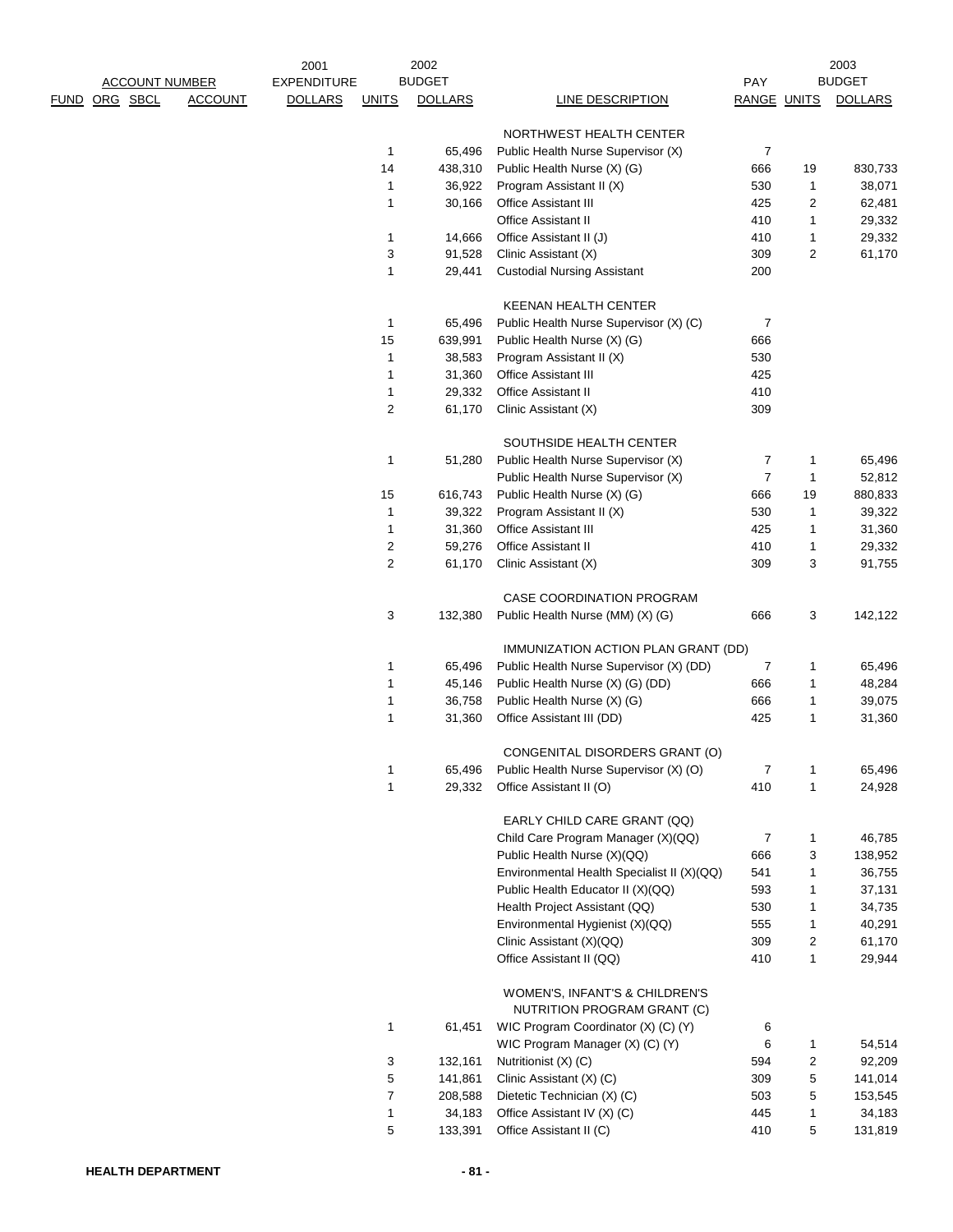|                       |                | 2001               |              | 2002           |                                              |                    |              | 2003           |
|-----------------------|----------------|--------------------|--------------|----------------|----------------------------------------------|--------------------|--------------|----------------|
| <b>ACCOUNT NUMBER</b> |                | <b>EXPENDITURE</b> |              | <b>BUDGET</b>  |                                              | <b>PAY</b>         |              | <b>BUDGET</b>  |
| FUND ORG SBCL         | <b>ACCOUNT</b> | <b>DOLLARS</b>     | <u>UNITS</u> | <b>DOLLARS</b> | <b>LINE DESCRIPTION</b>                      | <b>RANGE UNITS</b> |              | <b>DOLLARS</b> |
|                       |                |                    |              |                | <b>HEALTHY BEHAVIORS &amp; HEALTHCARE</b>    |                    |              |                |
|                       |                |                    |              |                | <b>ACCESS DIVISION</b>                       |                    |              |                |
|                       |                |                    | 1            | 72,100         | Healthcare Access & Services Mgr. (X) (Y)    | 9                  | 1            | 72,519         |
|                       |                |                    | $\mathbf{1}$ | 57,658         | Nutritionist Coordinator (X)                 | 5                  | 1            | 57,658         |
|                       |                |                    | 1            | 54,086         | Employee Assistance Coordinator (X)          | 4                  | $\mathbf{1}$ | 54,086         |
|                       |                |                    | 1            | 24,928         | Office Assistant II                          | 410                |              |                |
|                       |                |                    | 1            | 47,959         | School Health Manager (X)                    | 7                  | 1            | 50,805         |
|                       |                |                    |              |                | Public Health Educator II (X)                | 593                | 1            | 37,131         |
|                       |                |                    |              |                | TOBACCO CONTROL PROGRAM                      |                    |              |                |
|                       |                |                    | 1            | 43,307         | Health Proj. Coordinator (TUPP) (0.5 FTE)    | 4                  | 1            | 14,598         |
|                       |                |                    |              |                | TOBACCO CONTROL COMMUNITY                    |                    |              |                |
|                       |                |                    |              |                | <b>COALITION II GRANT (T)</b>                |                    |              |                |
|                       |                |                    |              |                | Tobacco Control Project Manager (T)(X)       | 7                  | 1            | 44,651         |
|                       |                |                    |              |                | <b>SCHOOL BASED SPECIAL SERVICES</b>         |                    |              |                |
|                       |                |                    | 4            | 129,470        | Public Health Nurse (X) (G) (SS) (0.8 FTE)   | 666                | 3            | 107,896        |
|                       |                |                    |              |                | ADOLESCENT SCHOOL HEALTH                     |                    |              |                |
|                       |                |                    |              |                | GRANT (J)                                    |                    |              |                |
|                       |                |                    | 1            | 65,496         | Public Health Nurse Supervisor (X) (J)       | 7                  | 1            | 65,496         |
|                       |                |                    | 8            | 214,820        | Public Health Nurse (0.7 FTE) (X) (G) (J)    | 666                | 8            | 236,102        |
|                       |                |                    | $\mathbf{1}$ | 38,841         | Public Health Educator II (X) (J)            | 593                | 1            | 40,299         |
|                       |                |                    | 1            | 13,892         | Office Assistant II (.5 FTE) (J)             | 410                |              |                |
|                       |                |                    |              |                | SCHOOL HEALTH PROGRAM                        |                    |              |                |
|                       |                |                    | 4            | 87,744         | Public Health Nurse (X) (G)                  | 666                | 1            | 38,367         |
|                       |                |                    |              |                | PREGNANCY PREVENTION CONSORTIUM              |                    |              |                |
|                       |                |                    |              |                | (CDC) GRANT (FF)                             |                    |              |                |
|                       |                |                    | 1            | 50,568         | Teen Pregnancy Prev. Prog. Mgr.(X) (FF)      | 7                  |              |                |
|                       |                |                    | 1            | 44,825         | Health Program Monitor (X) (Y) (FF)          | 5                  |              |                |
|                       |                |                    | 1            | 39,613         | Public Health Educator II (X) (FF)           | 593                |              |                |
|                       |                |                    | 1            | 23,345         | Office Assistant II (FF)                     | 410                |              |                |
|                       |                |                    |              |                | OCCUPATIONAL HEALTH PROGRAM                  |                    |              |                |
|                       |                |                    | 1            | 45,894         | Occupational Health Nurse-Sr.                | 5                  |              |                |
|                       |                |                    | $\mathbf{1}$ | 30,585         | Clinic Assistant (X)                         | 309                |              |                |
|                       |                |                    |              |                | VIOLENCE AND INJURY PREVENTION               |                    |              |                |
|                       |                |                    | 1            | 51,743         | Injury and Prevention Prog. Coord. (X)(Y)    | 5                  | 1            | 53,287         |
|                       |                |                    | $\mathbf{1}$ | 42,346         | Health Proj. Coordinator (CCR) (X) (EE)      | 4                  | 1            | 39,741         |
|                       |                |                    | $\mathbf{1}$ | 38,896         | Public Health Educator II (X)                | 593                | $\mathbf{1}$ | 40,357         |
|                       |                |                    |              |                | PREVENTIVE HEALTH GRANT (I)                  |                    |              |                |
|                       |                |                    | 1            | 47,856         | Health Project Coordinator (X) (I)           | 4                  | 1            | 50,225         |
|                       |                |                    | $\mathbf{1}$ | 14,666         | Office Assistant II (I) (P) (.5 FTE)         | 410                |              |                |
|                       |                |                    |              |                | Office Assistant II (I) (.5 FTE)             | 410                | $\mathbf{1}$ | 14,666         |
|                       |                |                    |              |                | MILWAUKEE BREAST CANCER AWARENESS<br>PROGRAM |                    |              |                |
|                       |                |                    | 1            | 22,999         | Office Assistant II (JJ)                     | 410                | 1            | 26,481         |
|                       |                |                    | 1            | 36,910         | Truck Driver (3-1/2 tons) (JJ)               | 248                |              |                |
|                       |                |                    | $\mathbf{1}$ | 35,043         | X-Ray Technician III (X) (JJ)                | 340                | 1            | 35,043         |
|                       |                |                    | $\mathbf{1}$ | 38,027         | Public Health Nurse (X) (KK) (U)             | 666                | 1            | 41,945         |
|                       |                |                    | $\mathbf{1}$ | 38,353         | Public Health Educator II (X) (KK)           | 593                | 1            | 39,778         |
|                       |                |                    | $\mathbf{1}$ | 57,658         | Program Coordinator (X) (U) (Y)              | 5                  |              |                |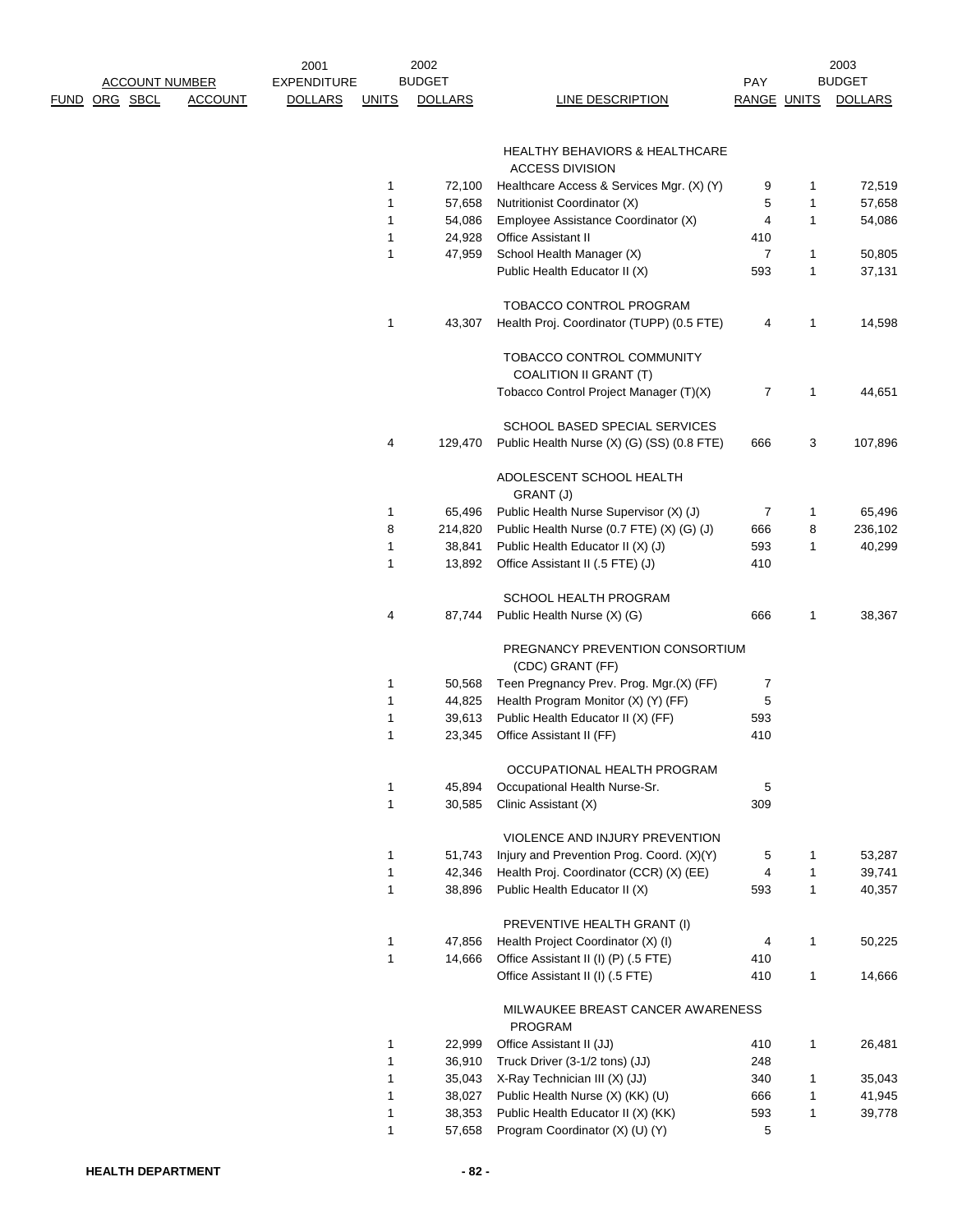|               |                       |                | 2001               |                | 2002           |                                                               |                    |              | 2003           |
|---------------|-----------------------|----------------|--------------------|----------------|----------------|---------------------------------------------------------------|--------------------|--------------|----------------|
|               | <b>ACCOUNT NUMBER</b> |                | <b>EXPENDITURE</b> |                | <b>BUDGET</b>  |                                                               | PAY                |              | <b>BUDGET</b>  |
| FUND ORG SBCL |                       | <b>ACCOUNT</b> | <b>DOLLARS</b>     | <b>UNITS</b>   | <b>DOLLARS</b> | <b>LINE DESCRIPTION</b>                                       | <b>RANGE UNITS</b> |              | <b>DOLLARS</b> |
|               |                       |                |                    |                |                | Well Women's Program Manager (X)(U)(Y)                        | 7                  | 1            | 62,638         |
|               |                       |                |                    | 1              | 34,183         | X-Ray Technician III (X) (JJ) (NN)                            | 340                | 1            | 30,890         |
|               |                       |                |                    |                |                | MUNICIPAL HEALTH SERVICES<br>PROGRAM (B)                      |                    |              |                |
|               |                       |                |                    | 1              | 69,792         | MHSP Program Manager (X) (B)                                  | 8                  | 1            | 69,792         |
|               |                       |                |                    | $\overline{c}$ | 98,346         | Health Center Administrator (X) (B)                           | 5                  | 2            | 101,400        |
|               |                       |                |                    | $\mathbf{1}$   | 48,542         | Health Insurance Specialist (X) (B)                           | 4                  | 1            | 50,049         |
|               |                       |                |                    | $\mathbf 1$    | 31,360         | Office Assistant III (B)                                      | 425                | 1            | 31,360         |
|               |                       |                |                    | 1              | 29,332         | Office Assistant II (B)                                       | 410                | 1            | 29,332         |
|               |                       |                |                    |                |                | MEDICAL ASSISTANCE OUTREACH                                   |                    |              |                |
|               |                       |                |                    | 1              | 45,087         | Medical Asst. Outreach Coord. (X) (Y)                         | 5                  | 1            | 46,487         |
|               |                       |                |                    | $\overline{2}$ | 59,178         | Health Access Assistant II (X)                                | 425                | 3            | 82,479         |
|               |                       |                |                    | 1              | 28,722         | Health Access Interpreter (X)                                 | 300                | 1            | 28,722         |
|               |                       |                |                    | 1              | 14,666         | Office Assistant II (I) (N) (.5 FTE)                          | 410                |              |                |
|               |                       |                |                    |                |                | SCHOOL BASED MEDICAL ASSISTANCE<br><b>OUTREACH GRANT (CC)</b> |                    |              |                |
|               |                       |                |                    | 1              | 29,636         | Health Access Assistant II (X)(CC)(LL)                        | 425                | 1            | 30,219         |
|               |                       |                |                    |                |                | CONSUMER ENVIRONMENTAL HEALTH DIVISION                        |                    |              |                |
|               |                       |                |                    | 1              | 76,652         | Consumer Environmental Health Mgr. (Y)                        | 9                  | 1            | 74,419         |
|               |                       |                |                    | 2              | 108,172        | Environmental Specialist Supvr. (X) (Y)                       | 4                  | 1            | 48,199         |
|               |                       |                |                    |                |                | Environmental Spec. Coordinator (X)(Y)                        | $\overline{2}$     | 1            | 47,604         |
|               |                       |                |                    | 1              | 35,043         | <b>Office Assistant IV</b>                                    | 445                | 1            | 35,043         |
|               |                       |                |                    | 3              | 92,620         | <b>Office Assistant III</b>                                   | 425                | 3            | 93,801         |
|               |                       |                |                    |                |                | CENTRAL                                                       |                    |              |                |
|               |                       |                |                    | 1              | 61,451         | Environmental Health Supv. (X) (Y)                            | 6                  | 1            | 61,451         |
|               |                       |                |                    | $\overline{7}$ | 286,828        | Environmental Health Spec. II (X)                             | 541                | 7            | 281,456        |
|               |                       |                |                    |                |                | <b>NORTHWEST</b>                                              |                    |              |                |
|               |                       |                |                    | 1              | 61,451         | Environmental Health Supv. (X) (Y)                            | 6                  | 1            | 61,451         |
|               |                       |                |                    | 8              | 326,738        | Environmental Health Spec. II (X)(A)                          | 541                | 8            | 311,405        |
|               |                       |                |                    |                |                | <b>SOUTH</b>                                                  |                    |              |                |
|               |                       |                |                    | 1              | 61,451         | Environmental Health Supv. (X) (Y)                            | 6                  | 1            | 61,451         |
|               |                       |                |                    | $\overline{7}$ | 295,249        | Environmental Health Spec. II (X)                             | 541                | 7            | 280,875        |
|               |                       |                |                    |                |                | DISEASE CONTROL & PREVENTION DIVISION                         |                    |              |                |
|               |                       |                |                    | 1              | 76,652         | Disease Control & Prevention Mgr. (Y)                         | 9                  |              |                |
|               |                       |                |                    |                |                | Disease Control & Prevention Mgr. (Y)                         | 11                 | 1            | 79,532         |
|               |                       |                |                    | 1              | 79,313         | Environmental Scientist (PP) (X) (Y)                          | 10                 | 1            | 66,011         |
|               |                       |                |                    | 5              | 222,492        | Environmental Hygienist(X)                                    | 555                | 5            | 219,516        |
|               |                       |                |                    | 1              | 36,192         | <b>Health Project Assistant</b>                               | 530                | 1            | 36,554         |
|               |                       |                |                    | 1              | 30,219         | <b>Office Assistant III</b>                                   | 425                | $\mathbf{1}$ | 31,201         |
|               |                       |                |                    |                |                | SEXUALLY TRANSMITTED DISEASE CLINIC                           |                    |              |                |
|               |                       |                |                    | 1              | 48,238         | Commun. & Infectious Dis. Prog. Sup.(X)                       | 7                  | 1            | 48,699         |
|               |                       |                |                    | 5              | 211,343        | Public Health Nurse (X) (G)                                   | 666                | 5            | 234,442        |
|               |                       |                |                    | 1              | 38,896         | Public Health Educator II (X)                                 | 593                | 1            | 37,131         |
|               |                       |                |                    |                |                | Program Assistant II                                          | 530                | $\mathbf{1}$ | 39,322         |
|               |                       |                |                    | 1              | 31,360         | Office Assistant III (F)                                      | 425                | $\mathbf{1}$ | 30,219         |
|               |                       |                |                    | 1              | 29,332         | Office Assistant II                                           | 410                | 1            | 29,332         |
|               |                       |                |                    | 1              | 31,360         | Office Assistant III                                          | 425                | 1            | 31,360         |
|               |                       |                |                    | 1              | 44,632         | Microbiologist II (F)                                         | 642                | 1            | 44,632         |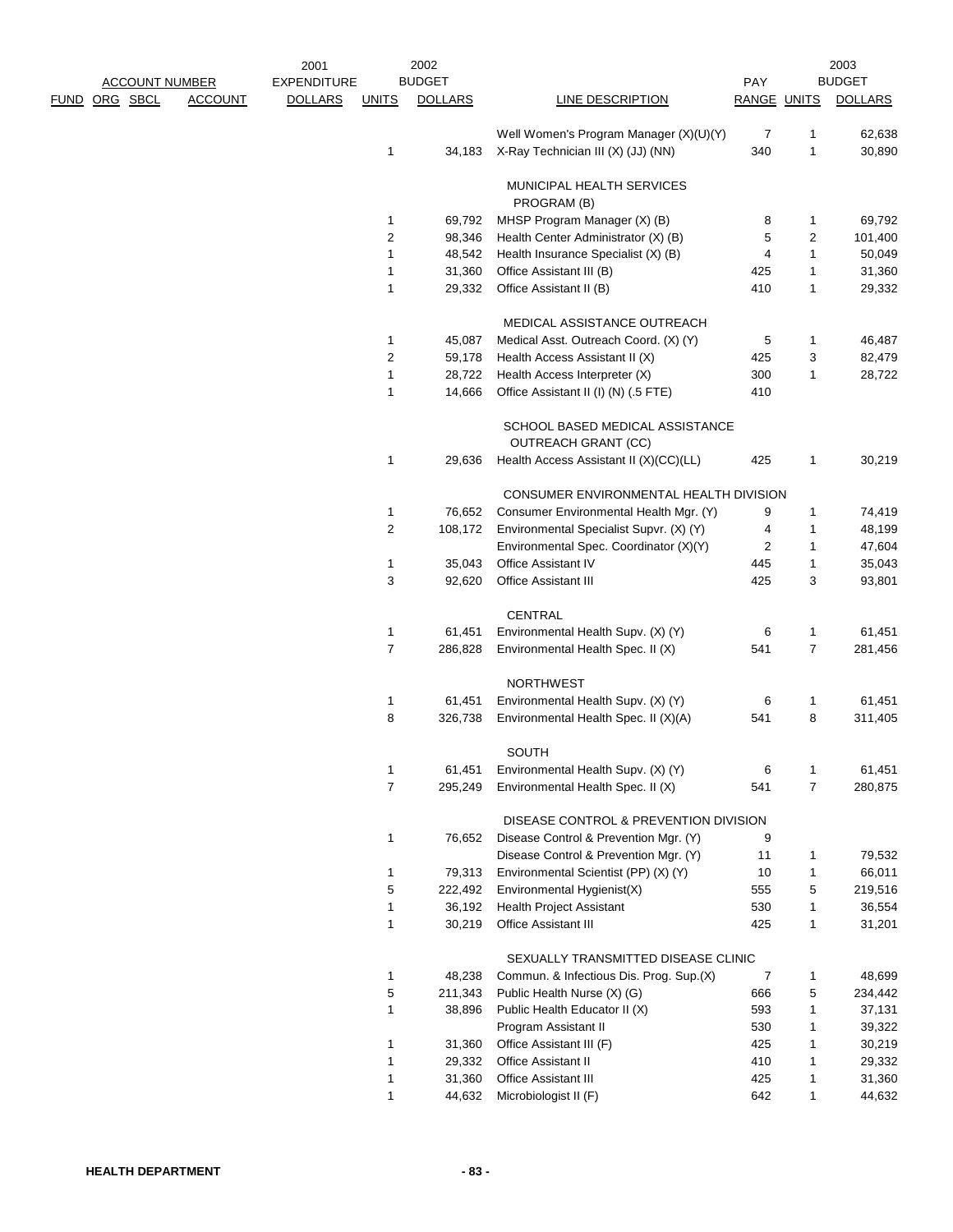|                      |                       |                | 2001               |                | 2002           |                                                                                    |                |              | 2003           |
|----------------------|-----------------------|----------------|--------------------|----------------|----------------|------------------------------------------------------------------------------------|----------------|--------------|----------------|
|                      | <b>ACCOUNT NUMBER</b> |                | <b>EXPENDITURE</b> |                | <b>BUDGET</b>  |                                                                                    | PAY            |              | <b>BUDGET</b>  |
| <u>FUND ORG SBCL</u> |                       | <b>ACCOUNT</b> | <b>DOLLARS</b>     | <b>UNITS</b>   | <b>DOLLARS</b> | LINE DESCRIPTION                                                                   | RANGE UNITS    |              | <b>DOLLARS</b> |
|                      |                       |                |                    |                |                | HIV WOMEN'S PROJECT (L)                                                            |                |              |                |
|                      |                       |                |                    | 3              | 125,575        | Public Health Nurse (X) (G) (L)                                                    | 666            | 3            | 128,517        |
|                      |                       |                |                    |                |                |                                                                                    |                |              |                |
|                      |                       |                |                    | 1              | 24,227         | STD/HIV PREVENTION TRAINING GRANT (BB)<br>Nurse Practitioner STD/HIV Program(BB)(K | 670            |              | 52,696         |
|                      |                       |                |                    |                |                |                                                                                    |                | 1            |                |
|                      |                       |                |                    |                |                | INTERVENTION TO PREVENT THE SPREAD                                                 |                |              |                |
|                      |                       |                |                    | 1              | 24,227         | OF AIDS GRANT (K)<br>Nurse Practitioner (.5 FTE) (K) (X)                           | 670            |              |                |
|                      |                       |                |                    | 1              | 12,464         | Office Assistant II (K) (.5 FTE)                                                   | 410            |              |                |
|                      |                       |                |                    |                |                | Office Assistant III (K)(S)                                                        | 425            | 1            | 28,348         |
|                      |                       |                |                    |                |                |                                                                                    |                |              |                |
|                      |                       |                |                    |                |                | TUBERCULOSIS CONTROL UNIT                                                          |                |              |                |
|                      |                       |                |                    |                |                | Commun. & Infectious Dis. Prog. Sup.(X)                                            | 7              | 1            | 50,627         |
|                      |                       |                |                    | 1              | 65,496         | Public Health Nurse Supervisor (X)                                                 | $\overline{7}$ |              |                |
|                      |                       |                |                    | 4              | 172,346        | Public Health Nurse (X) (G)                                                        | 666            | 3            | 142,512        |
|                      |                       |                |                    | 1              | 29,332         | <b>Office Assistant II</b>                                                         | 410            | 1            | 29,332         |
|                      |                       |                |                    | 1              | 33,541         | X-ray Technician III (X)                                                           | 340            | 1            | 34,547         |
|                      |                       |                |                    | 1              | 25,202         | Pub. Hith Aide Tuberculosis Cntrl (MM)(X)                                          | 305            | 1            | 24,422         |
|                      |                       |                |                    |                |                | <b>HEPATITIS B IMMUNIZATION GRANT (HH)</b>                                         |                |              |                |
|                      |                       |                |                    | 1              | 28,722         | Health Interpreter Aide (X) (HH)                                                   | 300            | 1            | 28,722         |
|                      |                       |                |                    |                |                |                                                                                    |                |              |                |
|                      |                       |                |                    |                |                | <b>COMMUNICABLE DISEASE DIVISION</b>                                               |                |              |                |
|                      |                       |                |                    | $\overline{2}$ | 90,292         | Public Health Nurse (X) (G)                                                        | 666            | 2            | 96,568         |
|                      |                       |                |                    |                |                | SURVNET GRANT (V)                                                                  |                |              |                |
|                      |                       |                |                    | 1              | 29,332         | Office Assistant II (V)                                                            | 410            | 1            | 29,332         |
|                      |                       |                |                    |                |                | HOME ENVIRONMENTAL HEALTH DIVISION                                                 |                |              |                |
|                      |                       |                |                    |                |                |                                                                                    |                |              |                |
|                      |                       |                |                    |                |                | CHILDHOOD LEAD POISONING<br>PREVENTION PROGRAM (W)                                 |                |              |                |
|                      |                       |                |                    | 1              | 76,473         | Home Environ. Health Mgr. (W) (X) (Y)                                              | 9              | 1            | 74,419         |
|                      |                       |                |                    | 1              | 42,968         | Lead Project Inspection Supervisor (W)                                             | 5              |              |                |
|                      |                       |                |                    |                |                | Environmental Health Field Supv. (W) (Y)                                           | 6              | 1            | 45,793         |
|                      |                       |                |                    | 1              | 40.658         | Public Health Nurse (X) (G) (W)                                                    | 666            | 1            | 38,367         |
|                      |                       |                |                    | 1              | 39,947         | Public Health Educator II (X) (W)                                                  | 593            | 1            | 41,473         |
|                      |                       |                |                    | 3              | 111,264        | Environmental Health Spec. II (X) (W)                                              | 541            |              |                |
|                      |                       |                |                    |                |                | Lead Risk Assessor II (W)(X)                                                       | 541            | 3            | 110,169        |
|                      |                       |                |                    | 1              | 39,322         | Health Project Assistant (W)                                                       | 530            |              |                |
|                      |                       |                |                    |                |                | Lead Program Information Specialist (W)                                            | 558            | $\mathbf{1}$ | 41,722         |
|                      |                       |                |                    | $\overline{c}$ | 48,054         | Office Assistant II (W)                                                            | 410            | 2            | 51,492         |
|                      |                       |                |                    |                |                | CHILDHOOD LEAD DETECTION                                                           |                |              |                |
|                      |                       |                |                    |                |                | PROGRAM (Z)                                                                        |                |              |                |
|                      |                       |                |                    | 2              | 74,310         | Public Health Nurse (X) (G) (Z)                                                    | 666            | 2            | 80,056         |
|                      |                       |                |                    | 1              | 41,191         | Environmental Hygienist (Z) (X)                                                    | 555            | 1            | 42,640         |
|                      |                       |                |                    | 1              | 29,316         | Public Health Aide (X) (G) (Z)                                                     | 305            | 1            | 29,316         |
|                      |                       |                |                    | 1              | 32,718         | Office Assistant IV (Z)                                                            | 445            | 1            | 33,670         |
|                      |                       |                |                    | 1              | 29,332         | Office Assistant II (Z)                                                            | 410            | 1            | 29,332         |
|                      |                       |                |                    |                |                | Public Health Aide (X)(Z)                                                          | 305            | 2            | 58,632         |
|                      |                       |                |                    |                |                |                                                                                    |                |              |                |
|                      |                       |                |                    | 1              | 49,476         | LEAD PILOT PROJECT GRANT (E)<br>Lead Project Coordinator (HUD) (X) (E)             | 5              |              |                |
|                      |                       |                |                    |                |                | Lead Hazard Prevention Mgr. (X) (E) (Y)                                            | 5              | 1            | 41,182         |
|                      |                       |                |                    | 1              | 35,710         | Lead Project Assistant (X) (E)                                                     | 530            | 1            | 34,735         |
|                      |                       |                |                    | 1              |                | Office Assistant II (E)                                                            | 410            | 1            | 23,345         |
|                      |                       |                |                    |                | 25,495         | Lead Risk Assessor II (X)(E)                                                       | 541            | 2            | 75,876         |
|                      |                       |                |                    |                |                |                                                                                    |                |              |                |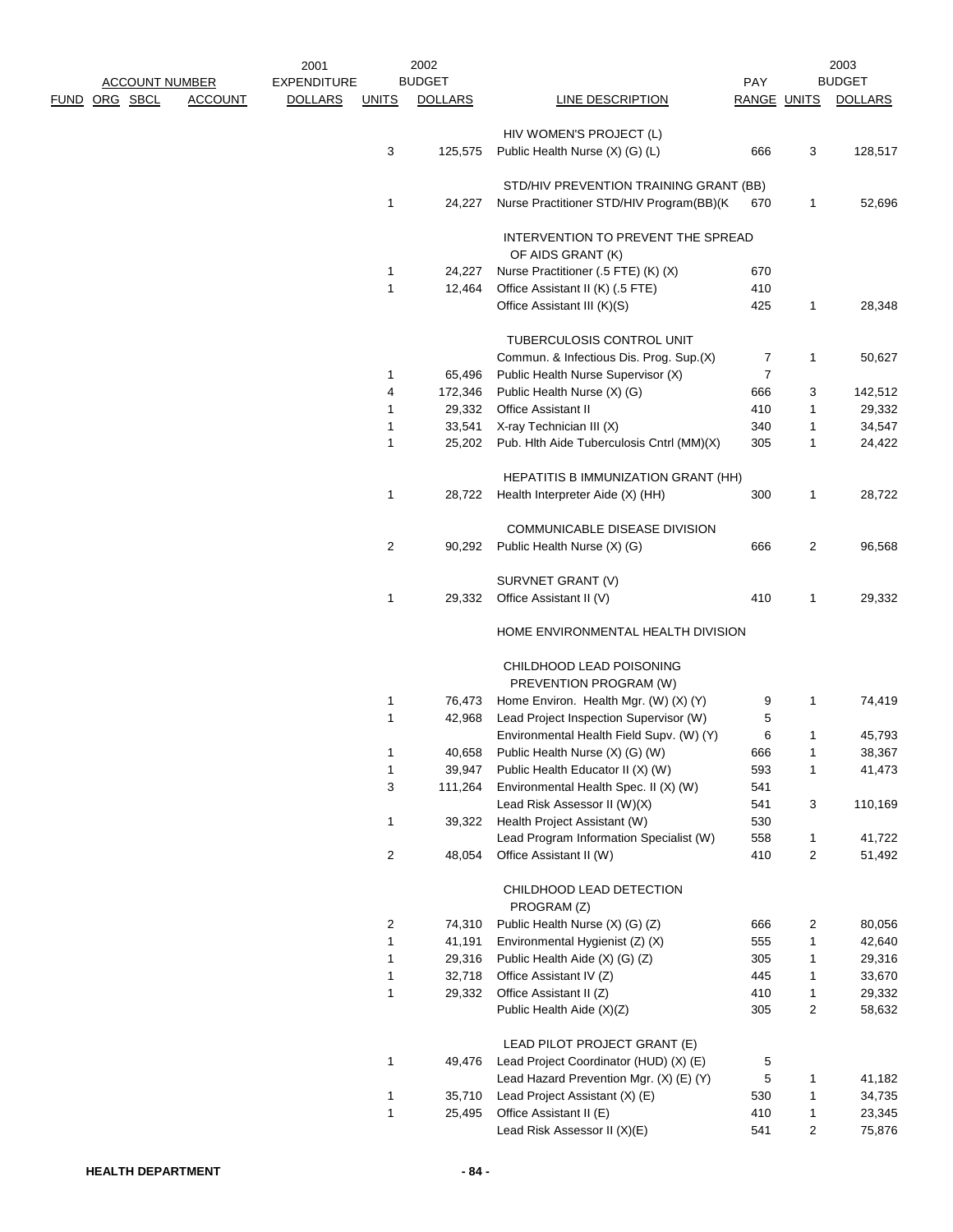|               |                       |                | 2001               |                         | 2002             |                                                                                   |                |                | 2003             |
|---------------|-----------------------|----------------|--------------------|-------------------------|------------------|-----------------------------------------------------------------------------------|----------------|----------------|------------------|
|               | <b>ACCOUNT NUMBER</b> |                | <b>EXPENDITURE</b> |                         | <b>BUDGET</b>    |                                                                                   | <b>PAY</b>     |                | <b>BUDGET</b>    |
| FUND ORG SBCL |                       | <b>ACCOUNT</b> | <b>DOLLARS</b>     | <b>UNITS</b>            | <b>DOLLARS</b>   | LINE DESCRIPTION                                                                  | RANGE UNITS    |                | <b>DOLLARS</b>   |
|               |                       |                |                    |                         |                  |                                                                                   |                |                |                  |
|               |                       |                |                    | 2<br>$\mathbf{1}$       | 78,644<br>38,149 | Environ. Health Spec. II (X) (E)<br>Chemist II (E)                                | 541<br>642     | 1              | 38,371           |
|               |                       |                |                    |                         |                  |                                                                                   |                |                |                  |
|               |                       |                |                    |                         |                  | LEAD POISONING CONTROL PROGRAM                                                    |                |                |                  |
|               |                       |                |                    | 1                       | 29,316           | Public Health Aide (X)                                                            | 305            |                |                  |
|               |                       |                |                    | $\mathbf{1}$            | 52,873           | Public Health Nurse Supervisor (X)                                                | 7              | 1              | 54,136           |
|               |                       |                |                    | 3                       | 133,098          | Public Health Nurse (X) (G)                                                       | 666            | 3              | 142,512          |
|               |                       |                |                    | 1                       | 25,429           | Office Assistant II                                                               | 410            | 1              | 26,440           |
|               |                       |                |                    | 2                       | 75,554           | Environ. Health Spec. II (X)                                                      | 541            |                |                  |
|               |                       |                |                    |                         |                  | Lead Risk Assessor II (X)                                                         | 541            | 5              | 184,583          |
|               |                       |                |                    |                         |                  |                                                                                   |                |                |                  |
|               |                       |                |                    |                         |                  | LEAD HAZARD REDUCTION GRANT (D)                                                   |                |                |                  |
|               |                       |                |                    | 1<br>$\mathbf{1}$       | 61,608<br>50,166 | Lead Program Housing Manager (D) (X)<br>Health Project Coordinator (Lead) (D) (X) | 7<br>4         | 1<br>1         | 46,785<br>51,724 |
|               |                       |                |                    | $\mathbf{1}$            | 38,149           | Chemist II (D)                                                                    | 642            | 1              | 36,806           |
|               |                       |                |                    | $\mathbf{1}$            | 12,601           | Public Health Aide (.5 FTE) (D) (X)                                               | 305            | 1              | 12,601           |
|               |                       |                |                    | 3                       | 106,905          | Environmental Health Specialist II (D) (X)                                        | 541            |                |                  |
|               |                       |                |                    |                         |                  | Lead Risk Assessor II (X) (D)                                                     | 541            | 3              | 105,984          |
|               |                       |                |                    | $\mathbf{1}$            | 39,322           | Program Assistant II (D) (X)                                                      | 530            | 1              | 39,322           |
|               |                       |                |                    | $\mathbf{1}$            | 16,126           | Laboratory Assistant II (D) (TT)                                                  | 335            | 1              | 33,296           |
|               |                       |                |                    |                         |                  |                                                                                   |                |                |                  |
|               |                       |                |                    |                         |                  | PILOT ORDINANCE EVALUATION                                                        |                |                |                  |
|               |                       |                |                    |                         |                  | GRANT (H)                                                                         |                |                |                  |
|               |                       |                |                    | 1<br>3                  | 47,986<br>86,450 | Lead Proj. Coordinator (X) (H) (POEP)<br>Public Health Aide (X) (H)               | 5<br>305       | 1<br>1         | 44,302<br>28,322 |
|               |                       |                |                    |                         |                  |                                                                                   |                |                |                  |
|               |                       |                |                    |                         |                  | CDBG LEAD GRANT (TT)                                                              |                |                |                  |
|               |                       |                |                    | 1                       | 42,363           | Lead Project Coordinator (CDBG) (TT) (X)                                          | 5              | 1              | 44,145           |
|               |                       |                |                    | 3                       | 106,680          | Environmental Health Specialist II (TT) (X)                                       | 530            |                |                  |
|               |                       |                |                    |                         |                  | Lead Risk Assessor II (TT) (X)                                                    | 530            | 3              | 109,782          |
|               |                       |                |                    | 1                       | 16,126           | Laboratory Assistant II (TT) (.5 FTE)                                             | 335            |                |                  |
|               |                       |                |                    | $\mathbf{1}$            | 44,632           | Chemist II (TT)                                                                   | 642            | 1              | 44,632           |
|               |                       |                |                    |                         |                  | LABORATORY SERVICES DIVISION                                                      |                |                |                  |
|               |                       |                |                    | 1                       | 109,118          | Public Health Laboratories Dir. (Y)                                               | 15             | 1              | 109,118          |
|               |                       |                |                    | 1                       | 57,550           | Systems & Admin Supervisor                                                        | $\overline{7}$ |                |                  |
|               |                       |                |                    |                         |                  | Lab Information Systems Coordinator                                               | 644            | 1              | 51,634           |
|               |                       |                |                    | 2                       | 65,630           | Laboratory Assistant II                                                           | 335            | 1              | 33,379           |
|               |                       |                |                    | 1                       | 34,183           | Office Assistant IV                                                               | 445            | 1              | 34,183           |
|               |                       |                |                    | $\mathbf{1}$            | 32,748           | <b>Accounting Assistant II</b>                                                    | 445            | 1              | 34,183           |
|               |                       |                |                    | $\overline{c}$          | 58,664           | Office Assistant II                                                               | 410            | $\overline{c}$ | 58,664           |
|               |                       |                |                    |                         |                  | CHEMICAL DIVISION                                                                 |                |                |                  |
|               |                       |                |                    | 1                       | 90,108           | Chief Chemist (Y)                                                                 | 12             | 1              | 90,108           |
|               |                       |                |                    | 1                       | 48,214           | Chemist III                                                                       | 644            | 1              | 50,278           |
|               |                       |                |                    | 1                       | 44,632           | Chemist II                                                                        | 642            | 1              | 44,632           |
|               |                       |                |                    |                         |                  |                                                                                   |                |                |                  |
|               |                       |                |                    |                         |                  | VIROLOGICAL DIVISION                                                              |                |                |                  |
|               |                       |                |                    | 1                       | 90,108           | Chief Virologist (Y)                                                              | 12             | 1              | 90,108           |
|               |                       |                |                    | 1                       | 51,634           | Virologist III                                                                    | 644            | 1              | 51,634           |
|               |                       |                |                    | 3                       | 128,880          | Virologist II                                                                     | 642            | 3              | 131,069          |
|               |                       |                |                    |                         |                  | MICROBIOLOGICAL DIVISION                                                          |                |                |                  |
|               |                       |                |                    | $\mathbf{1}$            | 90,108           | Chief Microbiologist (Y)                                                          | 12             | 1              | 90,108           |
|               |                       |                |                    | 3                       | 147,900          | Microbiologist III                                                                | 644            | 3              | 147,900          |
|               |                       |                |                    | 5                       | 223,160          | Microbiologist II                                                                 | 642            | 5              | 215,334          |
|               |                       |                |                    | $\overline{\mathbf{c}}$ | 67,482           | Medical Laboratory Technician                                                     | 635            | 2              | 67,482           |
|               |                       |                |                    | 1                       | 15,869           | Medical Laboratory Technician (0.5 FTE)                                           | 635            |                |                  |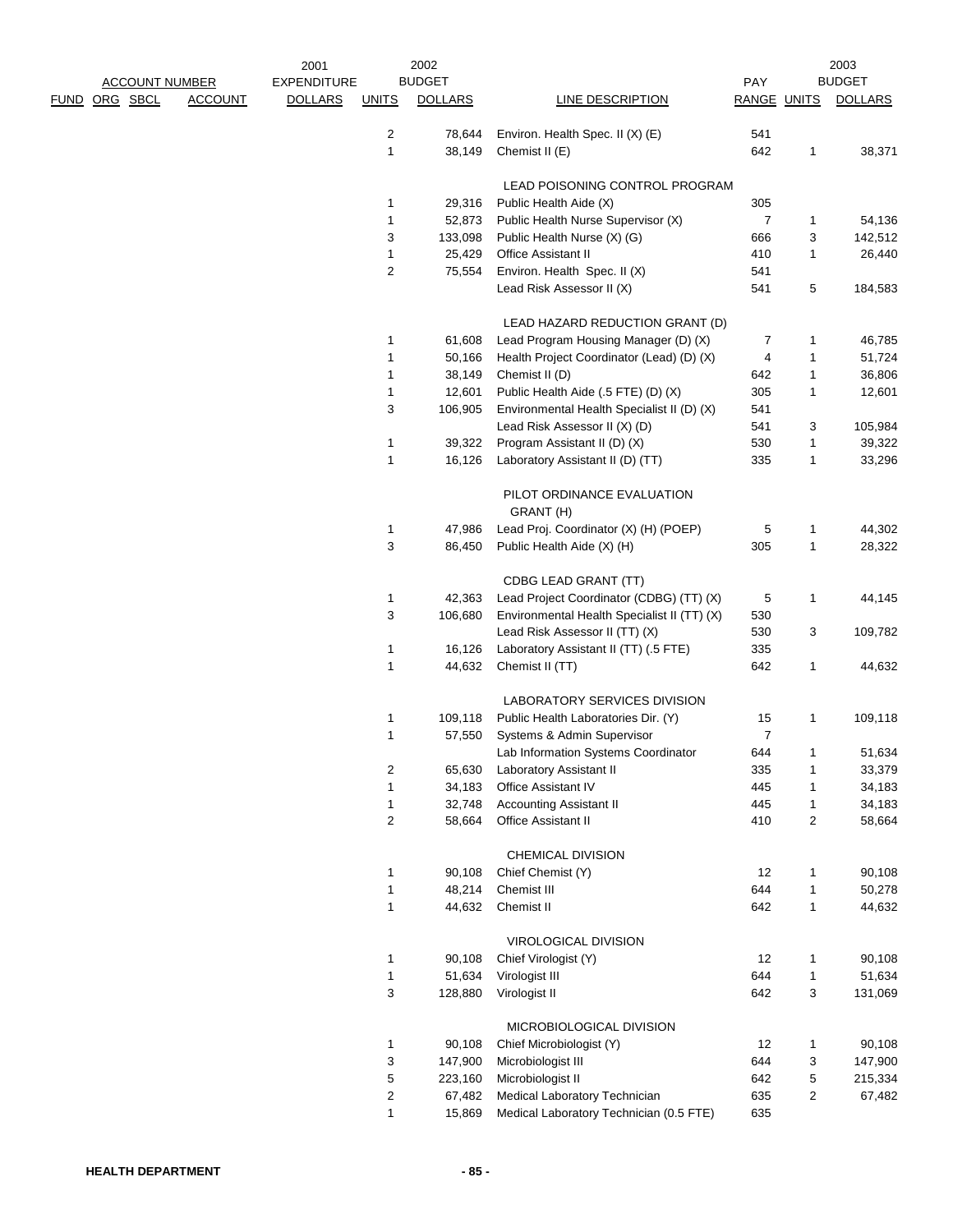|      | FUND ORG SBCL | <b>ACCOUNT NUMBER</b><br><b>ACCOUNT</b> | 2001<br><b>EXPENDITURE</b><br><b>DOLLARS</b> | <u>UNITS</u>     | 2002<br><b>BUDGET</b><br><b>DOLLARS</b> | LINE DESCRIPTION                                                                                                                                                                                                               | PAY<br>RANGE UNITS |                  | 2003<br><b>BUDGET</b><br><b>DOLLARS</b> |
|------|---------------|-----------------------------------------|----------------------------------------------|------------------|-----------------------------------------|--------------------------------------------------------------------------------------------------------------------------------------------------------------------------------------------------------------------------------|--------------------|------------------|-----------------------------------------|
|      |               |                                         |                                              |                  |                                         |                                                                                                                                                                                                                                |                    |                  |                                         |
|      |               |                                         |                                              |                  |                                         | <b>AUXILIARY POSITIONS</b>                                                                                                                                                                                                     |                    |                  |                                         |
|      |               |                                         |                                              | 13<br>1          |                                         | Public Health Nurse (G)<br>Health Education Assistant (X)                                                                                                                                                                      | 666<br>940         | 21               |                                         |
|      |               |                                         |                                              | 1                |                                         | Nutritionist (X)                                                                                                                                                                                                               | 594                | 1                |                                         |
|      |               |                                         |                                              | 1                |                                         | Public Health Educator II (X)                                                                                                                                                                                                  | 593                | 1                |                                         |
|      |               |                                         |                                              | 1                |                                         | Environmental Health Spec. II (X)                                                                                                                                                                                              | 541                | 1                |                                         |
|      |               |                                         |                                              | 1<br>1           |                                         | Public Health Aide (X)                                                                                                                                                                                                         | 305<br>503         | 1<br>1           |                                         |
|      |               |                                         |                                              | 3                |                                         | Dietetic Technician (X)<br><b>Office Assistant II</b>                                                                                                                                                                          | 410                | 3                |                                         |
|      |               |                                         |                                              | 1                |                                         | Clinic Assistant (X)                                                                                                                                                                                                           | 309                | 1                |                                         |
|      |               |                                         |                                              | 1                |                                         | Custodial Worker II/City Laborer                                                                                                                                                                                               | 215                | 1                |                                         |
|      |               |                                         | 8,941,732                                    | 377              | 14,040,497                              | <b>Total Before Adjustments</b>                                                                                                                                                                                                |                    | 367              | 13,969,783                              |
|      |               |                                         |                                              |                  |                                         | Salary & Wage Rate Changes                                                                                                                                                                                                     |                    |                  |                                         |
|      |               |                                         | 137,041                                      |                  | 46,500<br>(273, 189)                    | Overtime Compensated*<br>Personnel Cost Adjustment                                                                                                                                                                             |                    |                  | 46,500<br>(459, 663)                    |
|      |               |                                         |                                              |                  |                                         | Other                                                                                                                                                                                                                          |                    |                  | 17,991                                  |
|      |               |                                         | 9,078,773                                    | 377              | 13,813,808                              | Gross Salaries & Wages Total                                                                                                                                                                                                   |                    | 367              | 13,574,611                              |
|      |               |                                         |                                              |                  | (10,000)                                | <b>Reimbursable Services Deduction</b>                                                                                                                                                                                         |                    |                  | (10,000)                                |
|      |               |                                         |                                              |                  | (4,656,679)                             | Capital Improvements Deduction<br><b>Grant and Aids Deduction</b>                                                                                                                                                              |                    |                  | (4,933,999)                             |
| 0001 | 3810 R999     | 006000                                  | 9,078,773                                    |                  | 9,147,129                               | NET SALARIES & WAGES TOTAL*                                                                                                                                                                                                    |                    |                  | 8,630,612                               |
|      |               |                                         |                                              | 217.07<br>122.53 |                                         | <b>O&amp;M FTE'S</b><br>NON-O&M FTE'S                                                                                                                                                                                          |                    | 192.93<br>128.12 |                                         |
|      |               |                                         |                                              |                  |                                         |                                                                                                                                                                                                                                |                    |                  |                                         |
|      |               |                                         |                                              |                  |                                         | (A) Funding for two Environmental Health positions contingent upon<br>Comptroller recognition of revenues related to increased food license<br>fees. These positions may not be filled until that time.                        |                    |                  |                                         |
|      |               |                                         |                                              |                  |                                         | (B) To expire 12/31/02 unless the Municipal Health Services<br>Program Grant is extended.                                                                                                                                      |                    |                  |                                         |
|      |               |                                         |                                              |                  |                                         | (C) To expire 12/31/02 unless the Women's Infant's & Children's<br>Grant available from the Wisconsin Dept. of Health and Family<br>Services is extended.                                                                      |                    |                  |                                         |
|      |               |                                         |                                              |                  |                                         | (D) To expire 5/15/03 unless the Lead Hazard Reduction Grant,<br>available from the U.S. Dept. of Housing and Urban Development<br>is extended. 0.5 FTE of the Lab Assistant position funded by the<br><b>CDBG Lead Grant.</b> |                    |                  |                                         |
|      |               |                                         |                                              |                  |                                         | (E) To expire 12/31/02 unless the Lead Pilot Project Grant available<br>from the US Dept. of Housing and Urban Development is extended.                                                                                        |                    |                  |                                         |
|      |               |                                         |                                              |                  |                                         | (F) To expire 12/31/02 unless the Sexually Transmitted Disease Grant,<br>available from the State of Wisconsin Division of Health and<br>Family Services, is extended.                                                         |                    |                  |                                         |
|      |               |                                         |                                              |                  |                                         | (G) The Health Department is authorized to underfill up to 10% of<br>the authorized Public Health Nurse positions with Public Health<br>Nurse Interns.                                                                         |                    |                  |                                         |
|      |               |                                         |                                              |                  |                                         | (H) To expire 9/30/02 unless the Pilot Ordinance Evaluation Grant<br>available from the Batelle Organization is extended.                                                                                                      |                    |                  |                                         |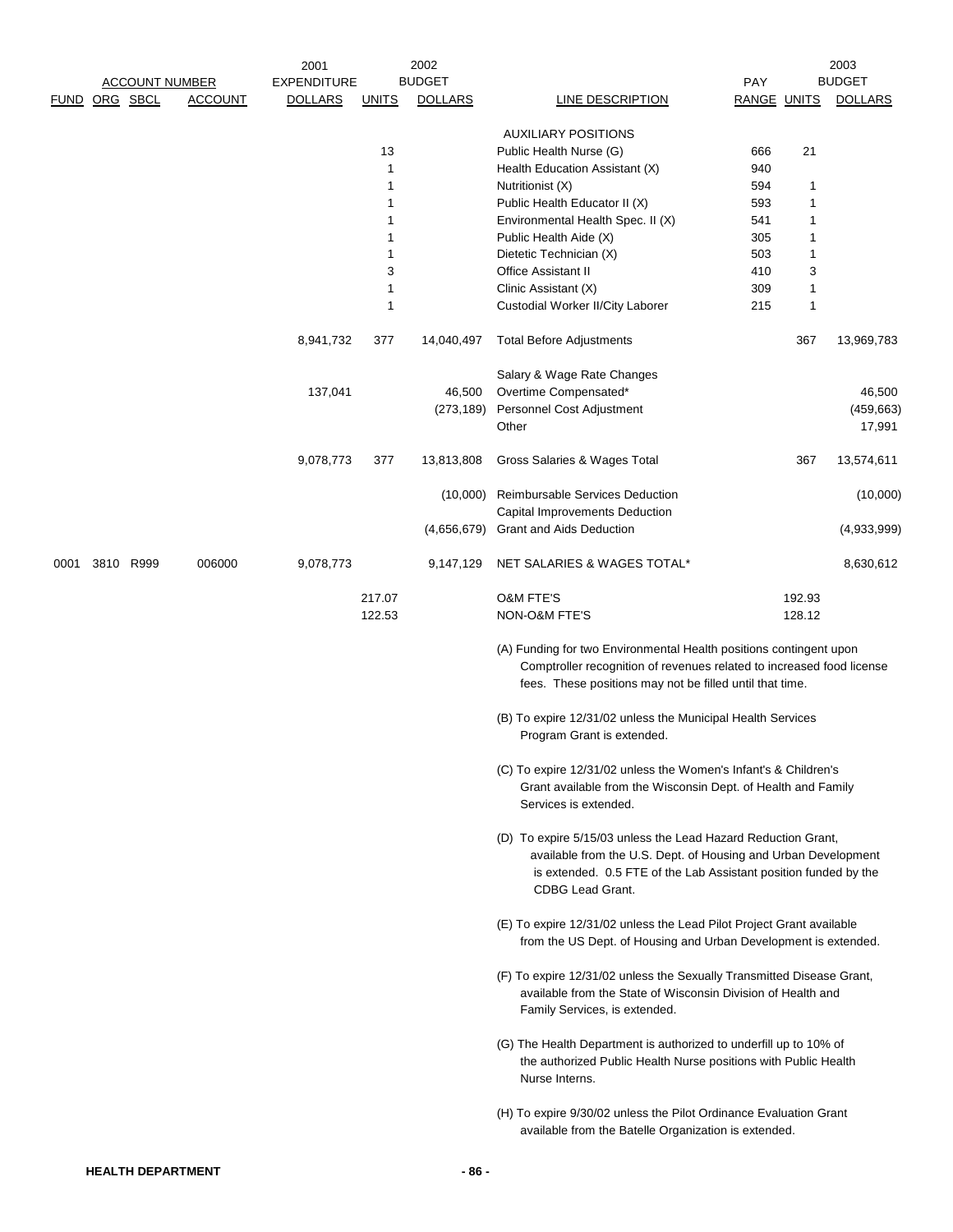- (I) To expire 12/31/02 unless the Preventive Health Grant, available from the Wisconsin Dept. of Health and Family Services is extended.
- (J) Position authority to expire 12/31/02 unless the Adolescent School Health Grant is extended. 0.5 FTE of the Office Asstistant II position is O & M funded.
- (K) To expire 8/30/02 unless the Intervention to Prevent the Spread of AIDS Grant, available from the Medical College of Wisconsin, is extended. Also funds 0.5 FTE of Nurse Practitioner in the STD/HIV Prevention Training Grant.
- (L) To expire 7/31/02 unless the HIV Women's Project Grant available from the Medical College of Wisconsin, is extended.
- (M) To expire 6/30/03 unless the Milwaukee Fetal Infant Mortality Review Grant, available from the Black Health Coalition of Wisconsin is extended.
- (O) To expire 6/30/03 unless Congenital Disorders Grant is extended. Also funds 0.5 FTE of a Clinic Assistant position and 0.15 FTE of a Public Health Nurse.
- (Q) To expire 8/31/03 unless the Bioterrorism Grant available from the State of Wisconsin Division of Health and Family Services is extended. .3 FTE of Microbiologist III position funded by the Bioterrorism Preparedness Laboratory Support Grant.
- (S) To expire 8/31/02 unless the Alcohol-related STD/HIV Risk Counseling Grant, available from the Medical College of Wisconsin is extended. 0.5 FTE of the Office Assistant III position is funded by the Intervention to Prevent the Spread of Aids Grant.
- (T) To expire 12/31/02 unless the Tobacco Control Community Coalition II Grant, available from the State of Wisconsin Division of Health and Familty Services is extended.
- (U) To expire 12/31/02 unless the Breast Cancer Awareness Grant is extended. .4 FTE of the Public Health Nurse position is funded by the Breast Cancer Control Coordination Grant.
- (V) To expire 6/30/02 unless the SURVNET Grant available from the Wisconsin Division of Health and Family Services, is extended.
- (W) To expire 6/30/03 unless the Childhood Lead Poisoning Prevention Grant, available from the State of Wisconsin Division of Health and Social Services, is extended.
- (X) Private Auto Allowance May Be Paid Pursuant to Section 350-183 of The Milwaukee Code.
- (Y) Required to file a Statement of Economic Interests in accordance with the Milwaukee Code of Ordinances Chapter 303-Code of **Ethics**
- (Z) To expire 12/31/02 unless the Childhood Lead Detection Grant available from the State of Wisconsin Division of Health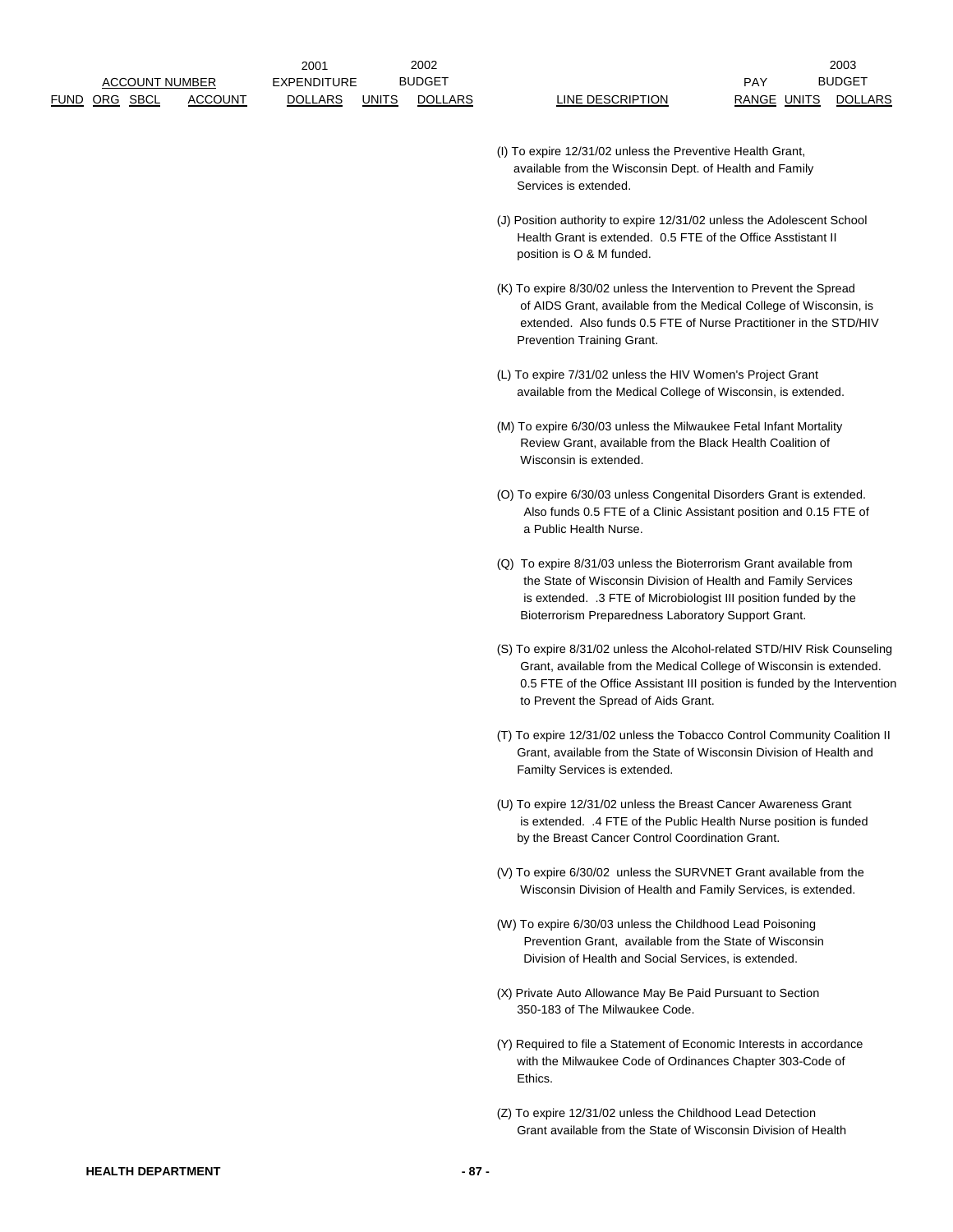and Family Services is extended.

- (BB) To expire 4/30/03 unless the STD/HIV Prevention Training Grant, avail able from the Cincinnati Health Dept. is extended. .5 FTE of position funded by the Intervention to Prevent the Spread of Aids Grant.
- (CC) To expire 6/30/02 unless the School Based Medical Assistance Outreach Grant, available from Community Advocates, is extended.
- (DD) To expire 12/31/02 unless the Immunization Action Plan Grant, available from the Wisconsin Department of Health and Social Services is extended.
- (EE) To expire 6/30/03 unless the Coordinated Community Response Grant is extended.
- (FF) To expire 9/29/02 unless the Pregnancy Prevention Consortium Grant, available from the Centers for Disease Control is extended.
- (HH) To expire 12/31/02 unless the Hepatitis B Immunization Program Grant is extended.
- (JJ) To expire 9/30/02 unless the Breast and Cervical Cancer Screening Grant, available from the State of Wisconsin Division of Health and Family Services, is extended. Driver position is also funded by the Cancer Control Coordination Grant, and X-Ray Technician III is funded by the Well Women Health Initiative Grant.
- (KK) To expire 12/31/02 unless the Cancer Control Coordination Grant, available from the State of Wisconsin Division of Health and Family Services, is extended. Also funds 0.3 FTE of the Truck Driver position under the Breast and Cervical Cancer Screening Grant and 0.4 FTE of Public Health Nurse position funded by the Breast Cancer Awareness Grant.
- (LL) To expire 12/31/02 unless the TANF grant, available from the State of Wisconsin Division of Health and Family Services is extended. Funds 0.25 FTE of a Health Access Assistant position funded by the School Based Medical Assistance Grant.
- (MM) Position offset by Medicaid funding from the State of Wisconsin.
- (NN) To expire 12/31/02 unless the MBCAP Well Women Health Initiative Grant is extended. X-Ray Technician III position is funded by the Breast and Cervical Cancer Screening Grant.
- (PP) To expire 12/31/02 unless the CDBG Environmental Review Grant is extended.
- (QQ) To expire 12/31/02 unless the Early Child Care Grant, available from the U.S. Department of Health and Human Services is extended.
- (SS) Position partially funded under contracts with the Milwaukee Public Schools.
- (TT) To expire 12/31/02 unless the CDBG Lead Grant is extended.

Various positions to be reimbursed by the Department of Neighborhood Services for lab services.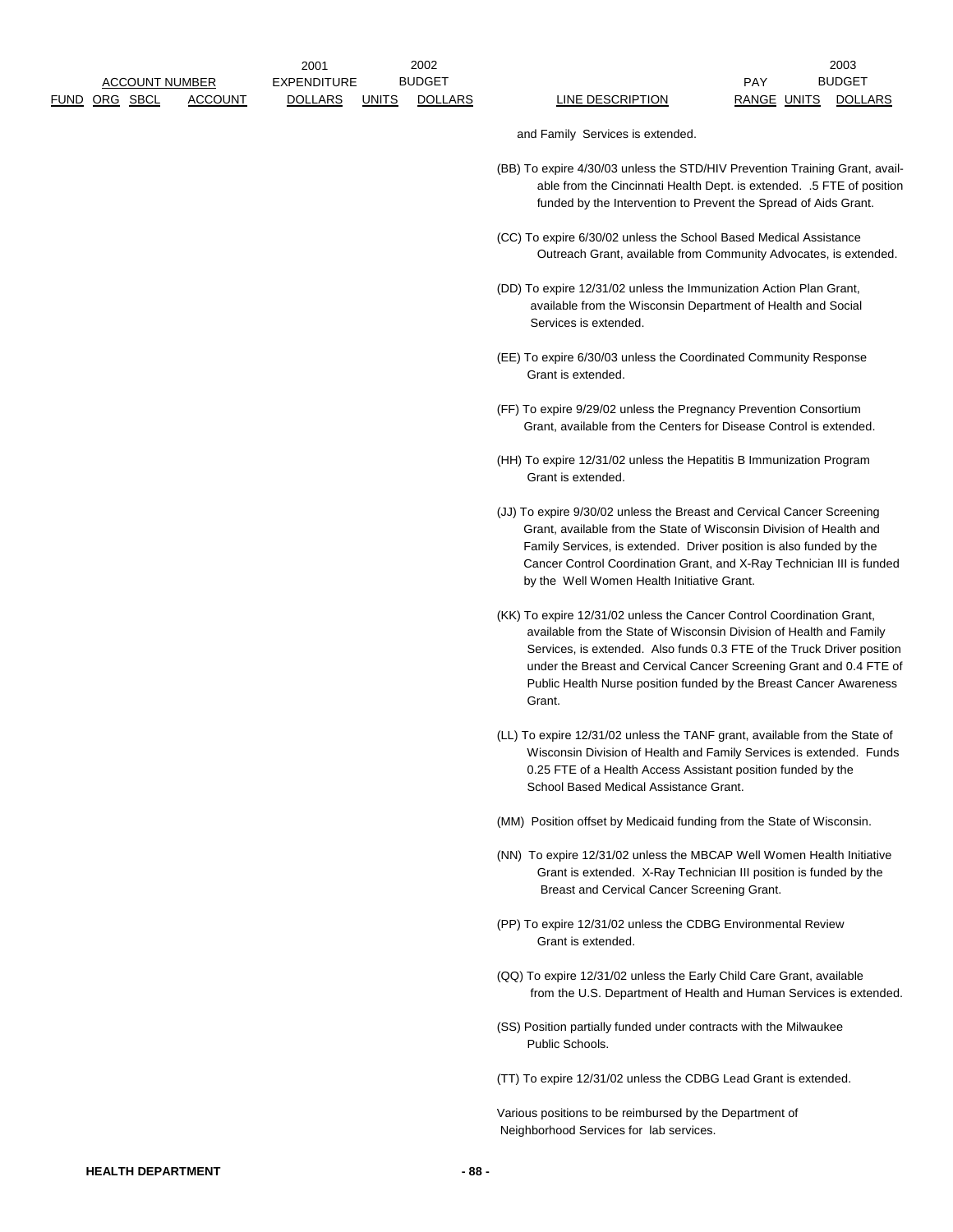|                      | <b>ACCOUNT NUMBER</b> |      |                | 2001               |              | 2002           | 2003                                                                |                    |  |                |
|----------------------|-----------------------|------|----------------|--------------------|--------------|----------------|---------------------------------------------------------------------|--------------------|--|----------------|
|                      |                       |      |                | <b>EXPENDITURE</b> |              | <b>BUDGET</b>  |                                                                     | <b>PAY</b>         |  | <b>BUDGET</b>  |
| <b>FUND ORG SBCL</b> |                       |      | <b>ACCOUNT</b> | <b>DOLLARS</b>     | <b>UNITS</b> | <b>DOLLARS</b> | LINE DESCRIPTION                                                    | <b>RANGE UNITS</b> |  | <b>DOLLARS</b> |
|                      |                       |      |                |                    |              |                |                                                                     |                    |  |                |
|                      |                       |      |                |                    |              |                |                                                                     |                    |  |                |
| 0001                 | 3810 R999             |      | 006100         | 2,943,898          |              | 3,110,024      | ESTIMATED EMPLOYEE FRINGE BENEFITS*                                 |                    |  | 3,193,326      |
|                      |                       |      |                |                    |              |                | (Involves Revenue Offset - No Transfers from this Account)          |                    |  |                |
|                      |                       |      |                |                    |              |                | OPERATING EXPENDITURES                                              |                    |  |                |
| 0001                 | 3810 R999             |      | 630100         | 290,437            |              | 382,875        | <b>General Office Expense</b>                                       |                    |  | 367,875        |
| 0001                 | 3810 R999             |      | 630500         | 12,437             |              | 10,500         | Tools & Machinery Parts                                             |                    |  | 10,500         |
| 0001                 | 3810 R999             |      | 631000         | 701                |              | 6,500          | <b>Construction Supplies</b>                                        |                    |  | 6,500          |
| 0001                 | 3810 R999             |      | 631500         | 83,668             |              | 119,000        | Energy                                                              |                    |  | 113,000        |
| 0001                 | 3810 R999             |      | 632000         | 90,253             |              | 88,426         | <b>Other Operating Supplies</b>                                     |                    |  | 83,685         |
| 0001                 | 3810 R999             |      | 632500         | 123,414            |              | 142,600        | <b>Facility Rental</b>                                              |                    |  |                |
| 0001                 | 3810 R999             |      | 633000         | 100,814            |              | 111,048        | <b>Vehicle Rental</b>                                               |                    |  | 111,048        |
| 0001                 | 3810 R999             |      | 633500         | 30,509             |              | 40,000         | Non-Vehicle Equipment Rental                                        |                    |  | 40,000         |
| 0001                 | 3810                  | R999 | 634000         | 298,167            |              | 312,935        | <b>Professional Services</b>                                        |                    |  | 351,675        |
| 0001                 | 3810                  | R999 | 634500         | 43,236             |              | 74,050         | Information Technology Services                                     |                    |  | 62,550         |
| 0001                 | 3810 R999             |      | 635000         | 257,108            |              | 240,570        | <b>Property Services</b>                                            |                    |  | 205,500        |
| 0001                 | 3810 R999             |      | 635500         | 16,493             |              | 53,500         | <b>Infrastructure Services</b>                                      |                    |  | 45,000         |
| 0001                 | 3810                  | R999 | 636000         |                    |              |                | Vehicle Repair Services                                             |                    |  |                |
| 0001                 | 3810 R999             |      | 636500         | 186,670            |              | 200,039        | <b>Other Operating Services</b>                                     |                    |  | 208,700        |
| 0001                 | 3810 R999             |      | 637000         |                    |              |                | Loans and Grants                                                    |                    |  |                |
| 0001                 | 3810 R999             |      | 637501         | 217,250            |              | 177,700        | <b>Reimburse Other Departments</b>                                  |                    |  | 193,141        |
|                      |                       |      |                |                    |              |                |                                                                     |                    |  |                |
| 0001                 | 3810 R999             |      | 006300         | 1,751,157          |              | 1,959,743      | OPERATING EXPENDITURES TOTAL*                                       |                    |  | 1,799,174      |
|                      |                       |      |                |                    |              |                | <b>EQUIPMENT PURCHASES</b>                                          |                    |  |                |
|                      |                       |      |                |                    |              |                |                                                                     |                    |  |                |
|                      |                       |      |                |                    |              |                | <b>Additional Equipment</b>                                         |                    |  |                |
|                      |                       |      |                |                    |              | 10,000         | <b>Center Furnishings</b>                                           |                    |  | 15,000         |
|                      |                       |      |                |                    |              |                | Lab Equipment (Various)                                             |                    |  | 10,800         |
|                      |                       |      |                |                    | 1            | 4,000          | Lawn Mower, Riding                                                  |                    |  |                |
|                      |                       |      |                |                    | 2            | 3,000          | Snow Blower                                                         |                    |  |                |
|                      |                       |      |                |                    | 3            | 17,000         | Subtotal - Additional Equipment                                     |                    |  | 25,800         |
|                      |                       |      |                |                    |              |                | Replacement Equipment                                               |                    |  |                |
|                      |                       |      |                |                    |              |                |                                                                     |                    |  |                |
|                      |                       |      |                |                    |              |                | Subtotal - Replacement Equipment                                    |                    |  |                |
|                      |                       |      |                | 11,027             |              |                | <b>Other Previous Experience</b>                                    |                    |  |                |
| 0001                 | 3810 R999             |      | 006800         | 11,027             | 3            | 17,000         | <b>EQUIPMENT PURCHASES TOTAL*</b>                                   |                    |  | 25,800         |
|                      |                       |      |                |                    |              |                |                                                                     |                    |  |                |
|                      |                       |      |                |                    |              |                | <b>SPECIAL FUNDS</b>                                                |                    |  |                |
| 0001                 | 3810 R381             |      | 006300         | 74,535             |              | 102,680        | Add'l Computer Work Stations/Systems Upgrade*                       |                    |  | 155,000        |
| 0001                 | 3810 R387             |      | 006300         | 7,667              |              | 11,000         | Task Force on Domestic Violence & Sexual Assault*                   |                    |  | 11,000         |
|                      |                       |      |                | 82,202             |              | 113,680        | SPECIAL FUNDS TOTAL                                                 |                    |  | 166,000        |
|                      |                       |      |                |                    |              |                |                                                                     |                    |  |                |
|                      |                       |      |                | 13,867,057         |              | 14,347,576     | <b>HEALTH DEPARTMENT BUDGETARY</b><br>CONTROL UNIT TOTAL (1BCU=1DU) |                    |  | 13,814,912     |
|                      |                       |      |                |                    |              |                |                                                                     |                    |  |                |
|                      |                       |      |                |                    |              |                |                                                                     |                    |  |                |

\*Appropriation Control Account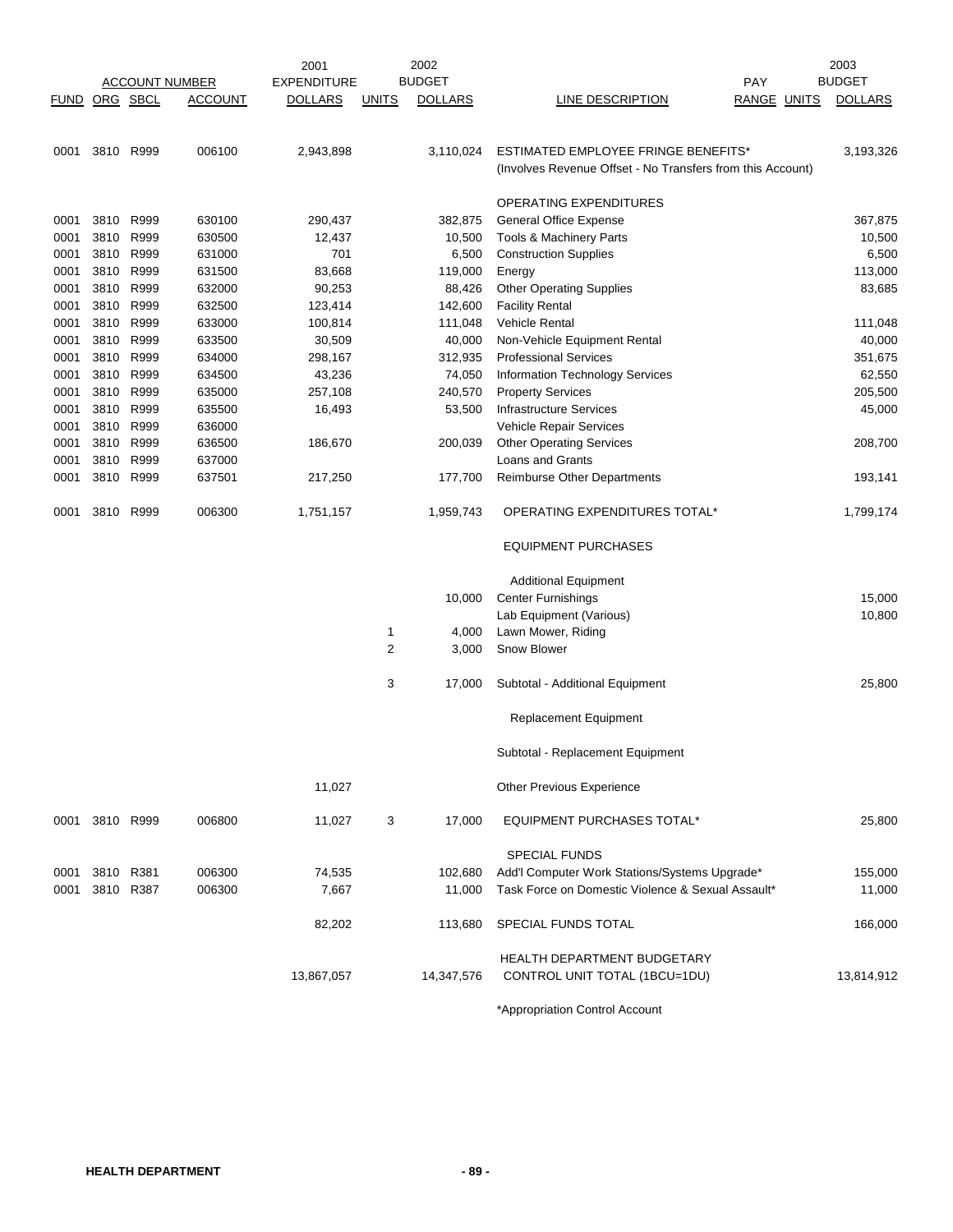|               |           |                       | 2001               |              | 2002           |                                                                                                               |     |                    | 2003           |
|---------------|-----------|-----------------------|--------------------|--------------|----------------|---------------------------------------------------------------------------------------------------------------|-----|--------------------|----------------|
|               |           | <b>ACCOUNT NUMBER</b> | <b>EXPENDITURE</b> |              | <b>BUDGET</b>  |                                                                                                               | PAY |                    | <b>BUDGET</b>  |
| FUND ORG SBCL |           | <b>ACCOUNT</b>        | <b>DOLLARS</b>     | <b>UNITS</b> | <b>DOLLARS</b> | LINE DESCRIPTION                                                                                              |     | <b>RANGE UNITS</b> | <b>DOLLARS</b> |
|               |           |                       | <b>UNITS</b>       | $\%$         | <b>UNITS</b>   | PROGRAM RESULT MEASURES/<br>INTERNAL MANAGEMENT INDICATORS:                                                   |     | %                  | <b>UNITS</b>   |
|               |           |                       |                    |              |                | DISEASE CONTROL AND PREVENTION                                                                                |     |                    |                |
|               |           |                       | 20.9               |              |                | Incidence of HIV per 100,000 population                                                                       |     |                    | 21.0           |
| 0001          | 3810 6220 | P38123                | 4.7                | 96.8         | 6.0            | Incidence of Tuberculosis per 100,000 population                                                              |     | 78.3               | 4.7            |
| 0001          | 3810 6230 | P38130                |                    | 3.2 156.7    | 4.7            | Incidence per 100,000 of primary and secondary<br>syphilis                                                    |     | 63.8               | 3.0            |
| 0001          | 3810 6260 | P38152                | 16.8               | 65.3         | 57.5           | Incidence of enteric disease reported<br>per 100,000 population                                               |     | 34.8               | 20.0           |
| 0001          | 3810 6430 | <b>P381AA</b>         |                    | 36% 133.3    | 40%            | Percentage of swimming season days<br>exceeding E. coli threshold that are not posted                         |     | 62.5               | 25%            |
|               |           |                       |                    |              |                | MATERNAL AND CHILD HEALTH                                                                                     |     |                    |                |
|               |           |                       | 74.93%             |              | 76.0%          | Percent of live births where prenatal care<br>was initiated in the first trimester.                           |     | 100.0              | 76.0%          |
|               |           |                       | 15.74%             |              |                | Percent of live births with mothers who smoked<br>during pregnancy.                                           |     |                    | 14.0%          |
|               |           |                       | 11.5               |              |                | Infant Mortality Rate.                                                                                        |     |                    | 11.0           |
| 0001          | 3810 6310 | P38156                | 10.32%             | 93.7         | 9.0%           | Percent of live-born infants <2,500 grams                                                                     |     | 110.0              | 9.9%           |
|               |           |                       | 74.2%              |              |                | Percentage of K-5 students who show evidence<br>of 4, 3, 1 vaccination series between 19-35<br>months of age. |     |                    | 75.0%          |
|               |           |                       |                    |              |                | HOME ENVIRONMENTAL HEALTH                                                                                     |     |                    |                |
| 0001          | 3810 6380 | P38187                | 77.4               |              |                | Asthma hospitalizations per 10,000 children<br>age 0-5                                                        |     |                    | 70.0           |
|               |           |                       | 4,148              |              |                | Number of lead safe rental housing units in the<br>lead program target area.                                  |     |                    | 6,500          |
|               |           |                       |                    |              |                | HEALTHY BEHAVIORS AND HEALTHCARE ACCESS                                                                       |     |                    |                |
|               |           |                       | 90.0%              |              |                | Percent of city residents with health insurance.                                                              |     |                    | 92.0%          |
|               |           |                       | 84.8%              |              |                | Percent of 9-12 graders abstaining from sex<br>or using condoms in the past 30 days.                          |     |                    | 88.0%          |
|               |           |                       | 15.13%             |              |                | Percent of 9-12 graders who report carrying<br>a weapon in the past 30 days.                                  |     |                    | 14.0%          |
|               |           |                       | 15.95%             |              |                | Percent of 9-12 graders who seriously<br>consider suicide within past 12 months.                              |     |                    | 15.95%         |
|               |           |                       |                    |              |                | CONSUMER ENVIRONMENTAL HEALTH                                                                                 |     |                    |                |
|               |           |                       | 15.0%              |              |                | Percent of orders related to personal hygiene<br>or cross contamination of total issued.                      |     |                    | 25.0%          |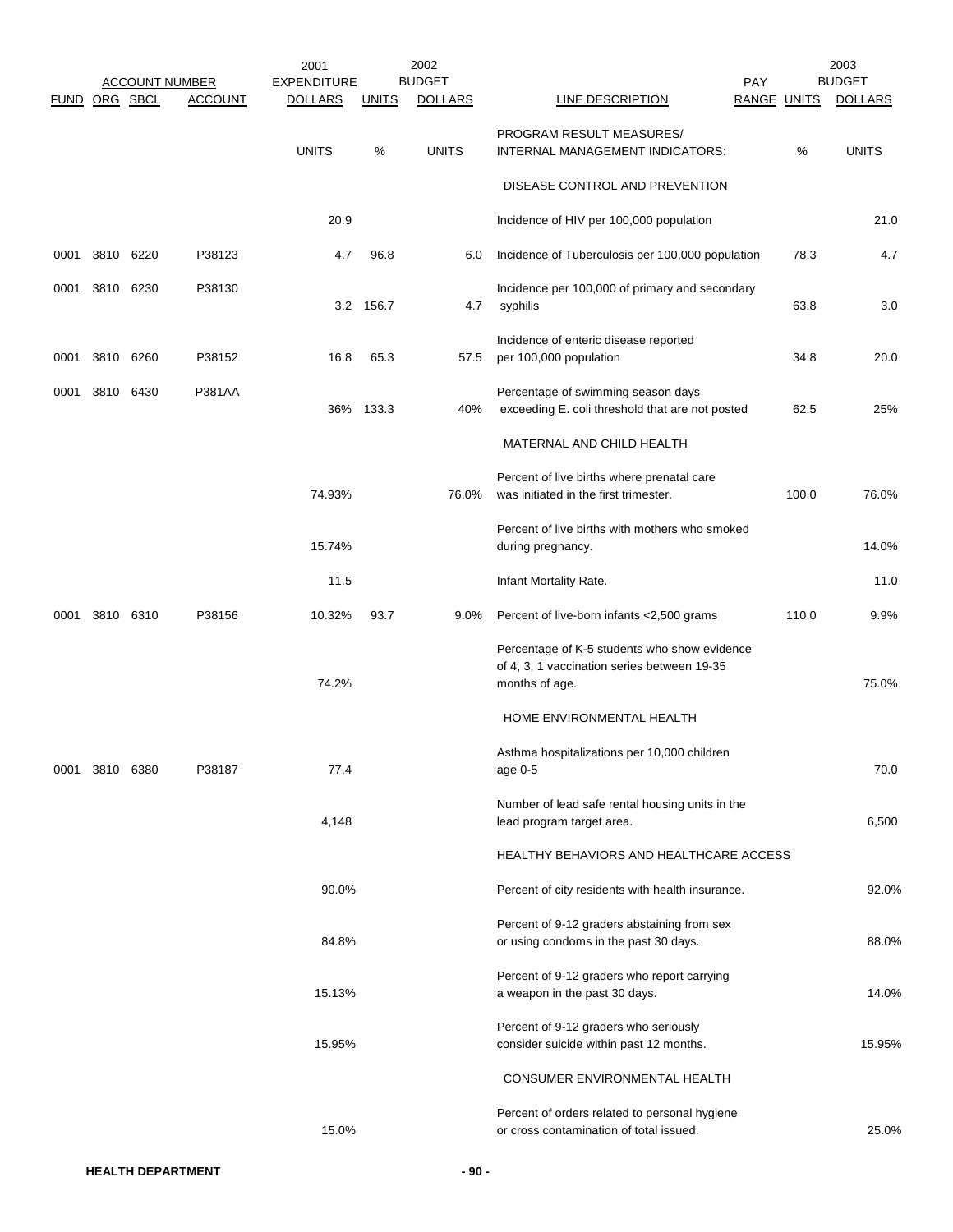|             |      |             |                       | 2001               |              | 2002           |                                            |             |       | 2003           |
|-------------|------|-------------|-----------------------|--------------------|--------------|----------------|--------------------------------------------|-------------|-------|----------------|
|             |      |             | <b>ACCOUNT NUMBER</b> | <b>EXPENDITURE</b> |              | <b>BUDGET</b>  |                                            | <b>PAY</b>  |       | <b>BUDGET</b>  |
| <b>FUND</b> | ORG  | <b>SBCL</b> | <b>ACCOUNT</b>        | <b>DOLLARS</b>     | <b>UNITS</b> | <b>DOLLARS</b> | LINE DESCRIPTION                           | RANGE UNITS |       | <b>DOLLARS</b> |
|             |      |             |                       |                    |              |                |                                            |             |       |                |
|             |      |             |                       |                    |              |                | <b>PROGRAM RESULT MEASURES/</b>            |             |       |                |
|             |      |             |                       | <b>UNITS</b>       | %            | <b>UNITS</b>   | INTERNAL MANAGEMENT INDICATORS:            |             | %     | <b>UNITS</b>   |
|             |      |             |                       |                    |              |                | Percent of retail establishments receiving |             |       |                |
|             |      |             |                       | 96.0%              |              |                | inspections in a calendar year.            |             |       | 100.0%         |
| 0001        | 3810 | 6620        | <b>P381AV</b>         |                    |              |                | Percentage of devices and packages short-  |             |       |                |
|             |      |             |                       | 7.0%               | 76.9         | 8.0%           | weighted of total inspected                |             | 100.0 | 8.0%           |
|             |      |             |                       |                    |              |                |                                            |             |       |                |
|             |      |             |                       | 354,029            |              | 390.726        | TOTAL DIRECT LABOR HOUR ALLOCATION         |             |       | 347,274        |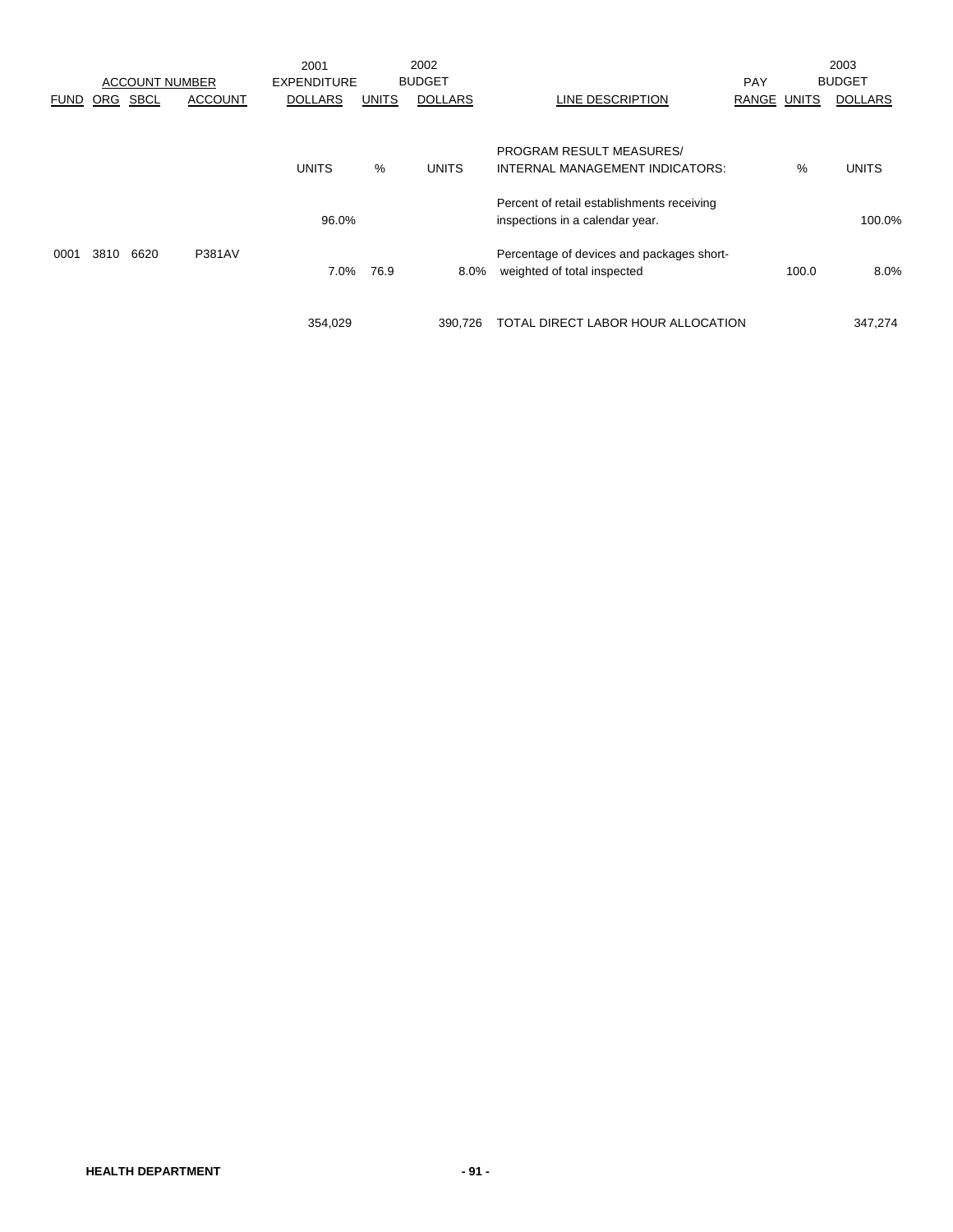|               |                |                       |                  | 2001               |              | 2002           |                                                                                                 |                    | 2003           |
|---------------|----------------|-----------------------|------------------|--------------------|--------------|----------------|-------------------------------------------------------------------------------------------------|--------------------|----------------|
|               |                | <b>ACCOUNT NUMBER</b> |                  | <b>EXPENDITURE</b> |              | <b>BUDGET</b>  | <b>PAY</b>                                                                                      |                    | <b>BUDGET</b>  |
| FUND ORG SBCL |                |                       | <b>ACCOUNT</b>   | <b>DOLLARS</b>     | <u>UNITS</u> | <b>DOLLARS</b> | <b>LINE DESCRIPTION</b>                                                                         | <b>RANGE UNITS</b> | <b>DOLLARS</b> |
|               |                |                       |                  |                    |              |                | LIBRARY BUDGETARY CONTROL<br>UNIT (SUMMARY 1BCU=3DU)                                            |                    |                |
|               |                |                       |                  |                    |              |                | <b>OUTCOME INDICATORS:</b>                                                                      |                    |                |
|               |                |                       |                  |                    |              |                | Hours of Annual Use of Computer-                                                                |                    |                |
|               |                |                       |                  | 558,870            |              | 475,000        | <b>Based Resources</b>                                                                          |                    | 625,000        |
|               |                |                       |                  | 4.24               |              | 4.3            | Visits Per Capita                                                                               |                    | 4.45           |
|               |                |                       |                  | 0.54               |              | 0.58           | Library Card Holders Per Capita                                                                 |                    | 0.57           |
|               |                |                       |                  |                    |              |                | <b>SALARIES &amp; WAGES</b>                                                                     |                    |                |
|               |                |                       |                  | 172,166            |              | 105,585        | Overtime Compensated*                                                                           |                    | 100,000        |
|               |                |                       |                  | 11,517,070         |              | 11,994,715     | All Other Salaries & Wages                                                                      |                    | 11,656,591     |
| 0001          |                | 8610 R999             | 006000           | 11,689,236         |              | 12,100,300     | NET SALARIES & WAGES TOTAL*                                                                     |                    | 11,756,591     |
|               |                |                       |                  |                    | 449          |                | TOTAL NUMBER OF POSITIONS AUTHORIZED                                                            | 445                |                |
|               |                |                       |                  |                    | 353.75       |                | <b>O&amp;M FTE'S</b>                                                                            | 322.92             |                |
|               |                |                       |                  |                    | 27.03        |                | Non-O&M FTE'S                                                                                   | 35.56              |                |
|               | 0001 8610 R999 |                       | 006100           | 4,198,799          |              | 4,114,102      | ESTIMATED EMPLOYEE FRINGE BENEFITS*<br>(Involves Revenue Offset-No Transfers from this Account) |                    | 4,349,938      |
|               |                |                       |                  |                    |              |                | OPERATING EXPENDITURES                                                                          |                    |                |
| 0001          | 8610           | R999                  | 630100           | 181,459            |              | 196,200        | General Office Expense                                                                          |                    | 197,700        |
| 0001          | 8610           | R999                  | 630500           | 13,551             |              | 18,750         | <b>Tools &amp; Machinery Parts</b>                                                              |                    | 15,750         |
| 0001          | 8610           | R999                  | 631000           | 38,458             |              | 32,000         | <b>Construction Supplies</b>                                                                    |                    | 44,000         |
| 0001          | 8610           | R999                  | 631500           | 547,735            |              | 513,400        | Energy                                                                                          |                    | 532,800        |
| 0001          | 8610           | R999                  | 632000           | 162,773            |              | 247,504        | <b>Other Operating Supplies</b>                                                                 |                    | 272,328        |
| 0001          | 8610           | R999                  | 632500           |                    |              |                | <b>Facility Rental</b>                                                                          |                    |                |
| 0001          | 8610           | R999                  | 633000           | 4,982              |              | 5,000          | <b>Vehicle Rental</b>                                                                           |                    | 5,000          |
| 0001          | 8610           | R999                  | 633500           | 28,555             |              | 30,144         | Non-Vehicle Equipment Rental                                                                    |                    | 24,050         |
| 0001          | 8610           | R999                  | 634000           | 26,826             |              | 36,500         | <b>Professional Services</b>                                                                    |                    | 34,500         |
| 0001          | 8610           | R999                  | 634500           | 247,203            |              | 321,500        | Information Technology Services                                                                 |                    | 355,276        |
| 0001          | 8610           | R999                  | 635000           | 411,355            |              | 482,300        | <b>Property Services</b>                                                                        |                    | 466,550        |
| 0001          | 8610           | R999                  | 635500           | 14,371             |              | 14,000         | <b>Infrastructure Services</b><br>Vehicle Repair Services                                       |                    | 14,000         |
| 0001          | 8610           | R999<br>R999          | 636000           | 1,332              |              |                | <b>Other Operating Services</b>                                                                 |                    |                |
| 0001<br>0001  | 8610<br>8610   | R999                  | 636500<br>637000 | 97,314             |              | 62,500         | Loans and Grants                                                                                |                    | 60,700         |
| 0001          | 8610 R999      |                       | 637501           | 97,655             |              | 91,500         | Reimburse Other Departments                                                                     |                    | 99,250         |
| 0001          | 8610           | R999                  | 006300           | 1,873,569          |              | 2,051,298      | OPERATING EXPENDITURES TOTAL*                                                                   |                    | 2,121,904      |
|               | 0001 8610 R999 |                       | 006800           | 2,237,406          |              | 2,437,607      | EQUIPMENT PURCHASES TOTAL*                                                                      |                    | 2,369,439      |
|               |                |                       |                  | 1,147,648          |              | 758,542        | SPECIAL FUNDS TOTAL                                                                             |                    | 1,130,000      |
|               |                |                       |                  |                    |              |                | LIBRARY BUDGETARY CONTROL UNIT                                                                  |                    |                |
|               |                |                       |                  | 21,146,658         |              | 21,461,849     | TOTAL (1BCU=3DU)                                                                                |                    | 21,727,872     |
|               |                |                       |                  | 573,026            |              | 636,750        | TOTAL DIRECT LABOR HOUR ALLOCATION                                                              |                    | 581,256        |
|               |                |                       |                  |                    |              |                | *Appropriation Control Account                                                                  |                    |                |
|               |                |                       |                  |                    |              |                |                                                                                                 |                    |                |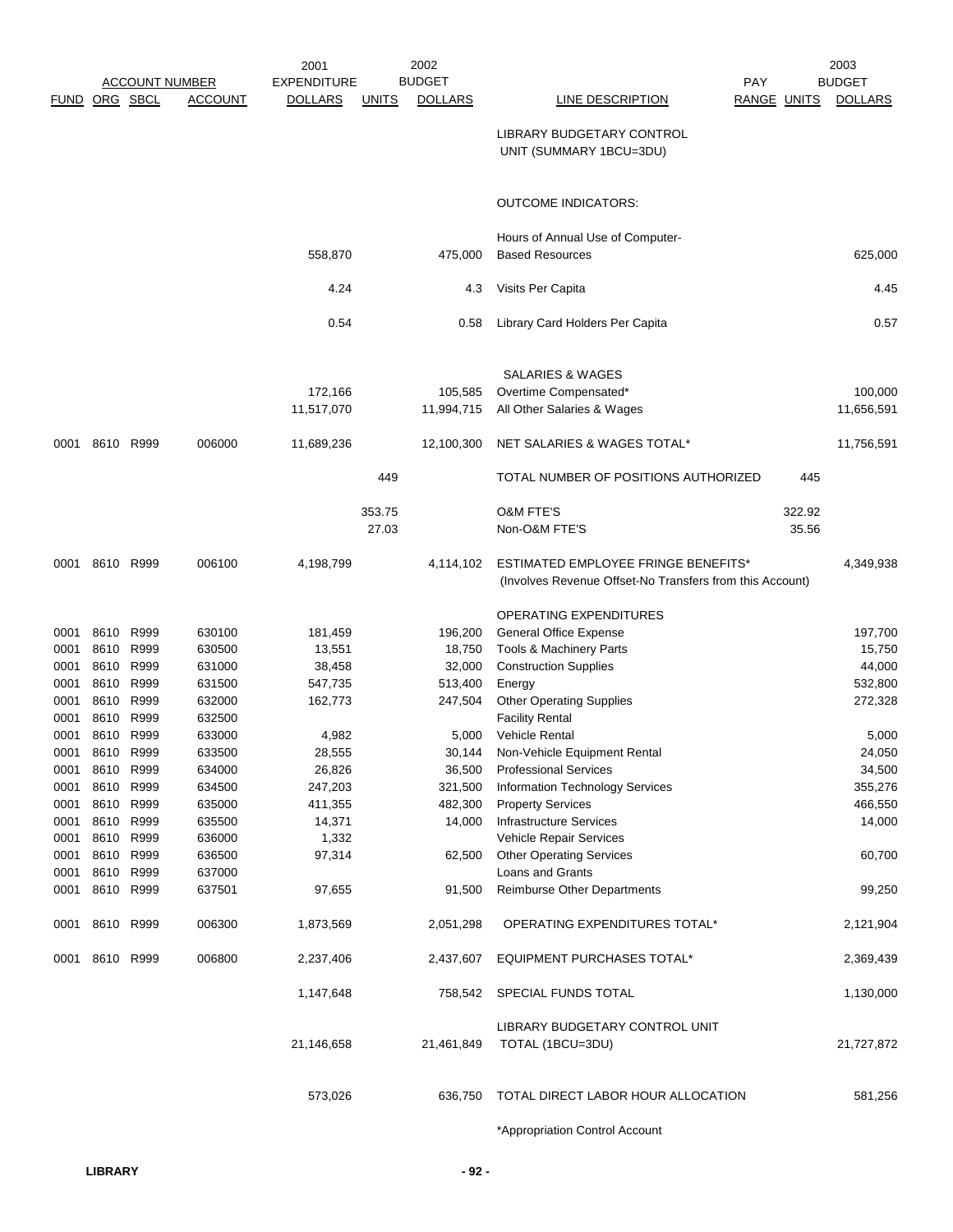|                       |                | 2001               |              | 2002           |                                                 |                         |              | 2003           |
|-----------------------|----------------|--------------------|--------------|----------------|-------------------------------------------------|-------------------------|--------------|----------------|
| <b>ACCOUNT NUMBER</b> |                | <b>EXPENDITURE</b> |              | <b>BUDGET</b>  |                                                 | PAY                     |              | <b>BUDGET</b>  |
| <u>FUND ORG SBCL</u>  | <b>ACCOUNT</b> | <b>DOLLARS</b>     | <b>UNITS</b> | <b>DOLLARS</b> | <b>LINE DESCRIPTION</b>                         | RANGE UNITS             |              | <b>DOLLARS</b> |
|                       |                |                    |              |                |                                                 |                         |              |                |
|                       |                |                    |              |                | <b>LIBRARY</b>                                  |                         |              |                |
|                       |                |                    |              |                | ADMINISTRATIVE SERVICES DECISION<br><b>UNIT</b> |                         |              |                |
|                       |                |                    |              |                | <b>SALARIES &amp; WAGES</b>                     |                         |              |                |
|                       |                |                    | 1            | 123,972        | City Librarian (X)(Y)                           | 17                      | 1            | 123,972        |
|                       |                |                    | 1            | 38,242         | Administrative Assistant III                    | 530                     | 1            | 39,322         |
|                       |                |                    |              |                | ADMINISTRATION BUREAU                           |                         |              |                |
|                       |                |                    |              |                | PERSONNEL SECTION                               |                         |              |                |
|                       |                |                    | 1            | 65,496         | Library Personnel Officer (X)                   | 7                       | 1            | 65,496         |
|                       |                |                    | 1            | 43,852         | Personnel Analyst-Senior                        | 5                       | 1            | 49,831         |
|                       |                |                    | $\mathbf{1}$ | 37,063         | Personnel Payroll Assistant III                 | 460                     | 1            | 37,063         |
|                       |                |                    |              |                | COMMUNICATION/MARKETING SECTION                 |                         |              |                |
|                       |                |                    | 1            | 74,418         | Librarian V                                     | 9                       | 1            | 74,418         |
|                       |                |                    | 1            | 49,518         | Administrative Specialist-Senior                | 4                       | 1            | 51,056         |
|                       |                |                    | 1            | 40,599         | Graphic Designer II                             | 535                     | 1            | 40,599         |
|                       |                |                    | 1            | 36,433         | Program Assistant II                            | 530                     | 1            | 37,509         |
|                       |                |                    | 1            | 39,392         | Printer                                         | 260                     | 1            | 39,392         |
|                       |                |                    |              |                |                                                 |                         |              |                |
|                       |                |                    |              |                | ADMINISTRATIVE SERVICES<br><b>DIVISION</b>      |                         |              |                |
|                       |                |                    | 1            | 71,170         | Library Business Operations Mgr. (X)(Y)         | 9                       | 1            | 73,382         |
|                       |                |                    |              |                | <b>BUSINESS SECTION</b>                         |                         |              |                |
|                       |                |                    | 1            | 54,086         | Administrative Specialist Senior (Y)            | 4                       | 1            | 54,086         |
|                       |                |                    |              |                |                                                 |                         |              |                |
|                       |                |                    |              |                | PURCHASING & STORES UNIT                        |                         |              |                |
|                       |                |                    | 1            | 34,183         | Inventory Control Assistant III (Y)             | 340                     | 1            | 34,183         |
|                       |                |                    |              |                | SECRETARIAL SUPPORT SERVICES                    |                         |              |                |
|                       |                |                    | 1            | 34,183         | Office Assistant IV                             | 445                     | 1            | 34,183         |
|                       |                |                    | 1            | 31,360         | Office Assistant III                            | 425                     | 1            | 31,360         |
|                       |                |                    | 2            |                | 57,515 Office Assistant II                      | 410                     | 2            | 58,704         |
|                       |                |                    |              |                | PAYROLL & ACCOUNTING SECTION                    |                         |              |                |
|                       |                |                    | 1            | 65,496         | General Accounting Manager (Y)                  | $\overline{7}$          | $\mathbf{1}$ | 65,496         |
|                       |                |                    | 1            | 37,063         | <b>Accounting Assistant III</b>                 | 460                     | $\mathbf{1}$ | 37,063         |
|                       |                |                    | 1            | 34,183         | Personnel Payroll Assistant II                  | 445                     | $\mathbf{1}$ | 34,183         |
|                       |                |                    | 1            | 32,615         | <b>Accounting Assistant I</b>                   | 435                     | 1            | 32,615         |
|                       |                |                    |              |                | <b>BUILDINGS &amp; GROUNDS SECTION</b>          |                         |              |                |
|                       |                |                    | 1            | 65,496         | Bldg. Maint. Manager (X) (Y)                    | 7                       | 1            | 65,496         |
|                       |                |                    | 1            | 57,658         | Bldg. Maint. Supvr. II (X)                      | 5                       | $\mathbf{1}$ | 57,658         |
|                       |                |                    | 1            | 34,414         | Custodial Supervisor II (C)                     | $\overline{\mathbf{c}}$ |              |                |
|                       |                |                    |              |                | Bldg. Service Supervisor (C)                    | $\overline{\mathbf{c}}$ | $\mathbf{1}$ | 37,453         |
|                       |                |                    | 1            | 47,604         | Custodial Supervisor II (X)                     | $\overline{\mathbf{c}}$ |              |                |
|                       |                |                    |              |                | Bldg. Service Supervisor (X)                    | $\overline{c}$          | 1            | 47,604         |
|                       |                |                    |              |                | <b>GENERAL UNIT</b>                             |                         |              |                |
|                       |                |                    | 1            | 39,897         | Heating & Ventilating Mechanic III              | 262                     | 1            | 39,897         |
|                       |                |                    | 3            | 114,071        | Heating & Ventilating Mechanic II               | 252                     | 3            | 114,071        |
|                       |                |                    | 1            | 48,922         | <b>Electrical Mechanic</b>                      | 978                     | 1            | 50,627         |
|                       |                |                    | 1            | 45,406         | Carpenter                                       | 986                     | 1            | 46,904         |
|                       |                |                    | 1            | 55,217         | <b>Facilities Control Specialist</b>            | 599                     | $\mathbf 1$  | 57,237         |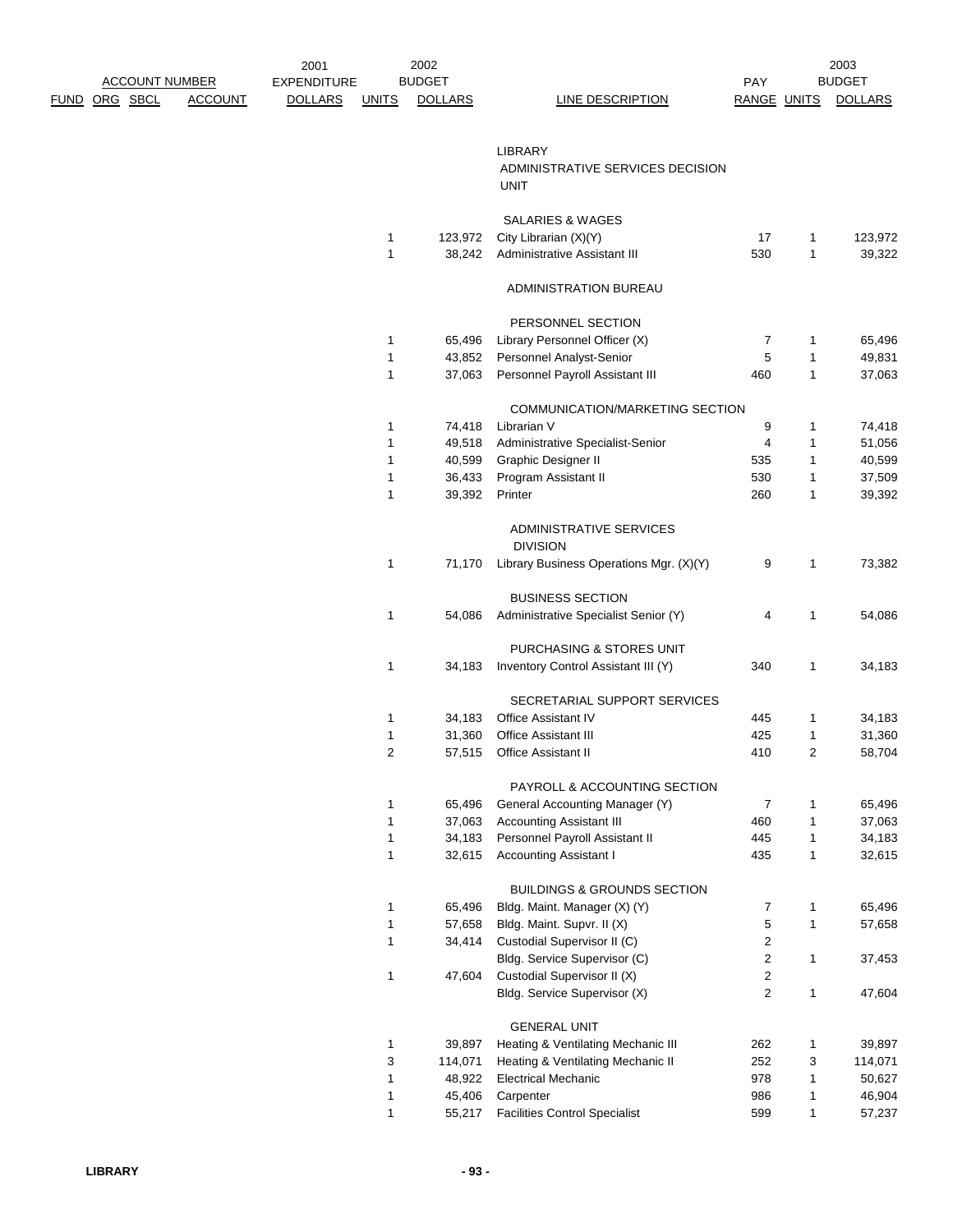|                       | 2001                             |                  | 2002           |                                                    |                    |                | 2003           |
|-----------------------|----------------------------------|------------------|----------------|----------------------------------------------------|--------------------|----------------|----------------|
| <b>ACCOUNT NUMBER</b> | <b>EXPENDITURE</b>               |                  | <b>BUDGET</b>  |                                                    | PAY                |                | <b>BUDGET</b>  |
| <u>FUND ORG SBCL</u>  | <b>ACCOUNT</b><br><b>DOLLARS</b> | <b>UNITS</b>     | <b>DOLLARS</b> | LINE DESCRIPTION                                   | <b>RANGE UNITS</b> |                | <b>DOLLARS</b> |
|                       |                                  |                  |                | CENTRAL LIBRARY UNIT                               |                    |                |                |
|                       |                                  | 1                | 33,723         | <b>Custodial Worker III</b>                        | 230                | 1              | 33,723         |
|                       |                                  | 16               | 520,683        | Custodial Worker II - City Laborer                 | 215                | 16             | 521,629        |
|                       |                                  |                  |                | NEIGHBORHOOD LIBRARIES UNIT                        |                    |                |                |
|                       |                                  | 12               | 396,839        | Custodial Worker II - City Laborer                 | 215                | 11             | 364,199        |
|                       |                                  |                  |                | TECHNICAL SERVICES BUREAU                          |                    |                |                |
|                       |                                  | 1                | 65,496         | Management Librarian (Y)                           | $\overline{7}$     | 2              | 112,281        |
|                       |                                  | 1                | 88,642         | Lib. Tech. Serv. Mgr. (Y) (X)                      | 12                 | 1              | 90,108         |
|                       |                                  |                  |                | TEACH PROJECT IMPLEMENTATION<br>SERVICES GRANT (G) |                    |                |                |
|                       |                                  | 30               | 60,000         | Library Computer Serv. Aide (G)(.16 FTE)           | 906                | 30             | 40,000         |
|                       |                                  |                  |                | <b>BINDERY SECTION</b>                             |                    |                |                |
|                       |                                  | 1                | 50,735         | <b>Bookbinder Supervisor</b>                       | 3                  |                |                |
|                       |                                  | 1                | 38,152         | Lead Bookbinder                                    | 360                | 1              | 38,152         |
|                       |                                  | 2                | 74,126         | Bookbinder                                         | 355                | $\overline{c}$ | 74,126         |
|                       |                                  |                  |                | <b>AUTOMATION SECTION</b>                          |                    |                |                |
|                       |                                  | 1                | 46,892         | Librarian III                                      | 557                | 2              | 81,804         |
|                       |                                  | 1                | 58,472         | Network Analyst Senior (X)                         | 591                | 1              | 55,840         |
|                       |                                  | 2                | 24,570         | Info. Tech. Intern (.56 FTE)                       | 930                |                |                |
|                       |                                  | 1                | 32,195         | Librarian III (I)                                  | 557                |                |                |
|                       |                                  | 1                | 57,531         | Network Manager (X)(Y)                             | 10                 | 1              | 58,969         |
|                       |                                  | 1                | 43,311         | Network Analyst Assistant                          | 596                | 2              | 86,382         |
|                       |                                  |                  |                | <b>ACQUISITIONS SECTION</b>                        |                    |                |                |
|                       |                                  | 1                | 39,322         | Library Technician IV                              | 530                | 1              | 39,322         |
|                       |                                  | 1                | 30,245         | Library Technician III                             | 425                |                |                |
|                       |                                  | 4                | 110,851        | Library Technician II                              | 410                |                |                |
|                       |                                  |                  |                | SERIALS SECTION                                    |                    |                |                |
|                       |                                  | 1                | 35,485         | Library Technician IV                              | 530                | 1              | 35,485         |
|                       |                                  | 5                | 142,540        | Library Technician II                              | 410                |                |                |
|                       |                                  | 1                | 31,360         | Mail Processor                                     | 424                | 1              | 31,360         |
|                       |                                  |                  |                | Copy Cataloging Technician II (B)                  | 445                | 1              | 31,235         |
|                       |                                  |                  |                | ORIGINAL CATALOGING SECTION                        |                    |                |                |
|                       |                                  | 3                | 135,678        | Librarian III (B)                                  | 557                | 3              | 140,675        |
|                       |                                  |                  |                | COPY CATALOGING & DATABASE<br>MANAGEMENT SECTION   |                    |                |                |
|                       |                                  | 1                | 35,750         | Library Technician IV                              | 530                | 1              | 36,880         |
|                       |                                  | $\boldsymbol{2}$ | 62,720         | Library Technician III                             | 425                |                |                |
|                       |                                  | $\boldsymbol{7}$ | 197,084        | Library Technician II                              | 410                |                |                |
|                       |                                  | 6                | 205,099        | Copy Cataloging Technician II (B)                  | 445                | 5              | 170,916        |
|                       |                                  |                  |                | TECHNICAL SERVICES POOL                            |                    |                |                |
|                       |                                  |                  |                | Library Technician III                             | 425                | 3              | 92,872         |
|                       |                                  |                  |                | Library Technician II                              | 410                | 15             | 433,366        |
|                       |                                  |                  |                | INVESTIGATION AND CALL DIRECTOR<br><b>SECTION</b>  |                    |                |                |
|                       |                                  | $\mathbf{1}$     | 43,380         | Library Security Investigator (X)                  | 545                | 1              | 43,380         |
|                       |                                  | $\boldsymbol{2}$ | 59,909         | <b>Communications Assistant I</b>                  | 415                | 2              | 61,291         |
|                       |                                  | $\mathbf{1}$     | 29,332         | Office Assistant II                                | 410                | $\mathbf{1}$   | 29,332         |
|                       |                                  |                  |                |                                                    |                    |                |                |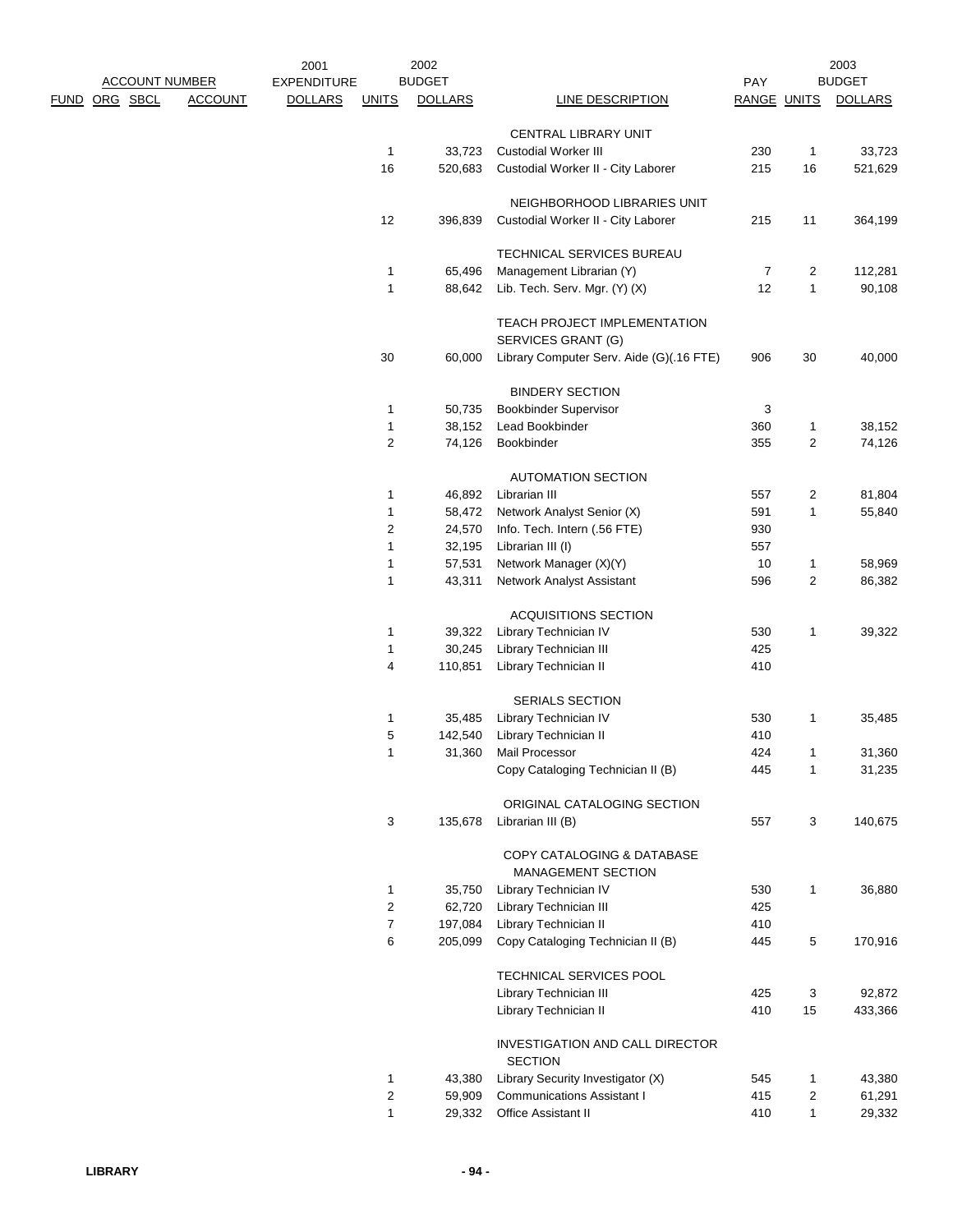|               |              |              | <b>ACCOUNT NUMBER</b> | 2001<br>EXPENDITURE |              | 2002<br><b>BUDGET</b> |                                                                                                                                                 | <b>PAY</b>         |        | 2003<br><b>BUDGET</b> |
|---------------|--------------|--------------|-----------------------|---------------------|--------------|-----------------------|-------------------------------------------------------------------------------------------------------------------------------------------------|--------------------|--------|-----------------------|
| FUND ORG SBCL |              |              | <b>ACCOUNT</b>        | <b>DOLLARS</b>      | <u>UNITS</u> | <b>DOLLARS</b>        | <b>LINE DESCRIPTION</b>                                                                                                                         | <b>RANGE UNITS</b> |        | <b>DOLLARS</b>        |
|               |              |              |                       |                     |              |                       |                                                                                                                                                 |                    |        |                       |
|               |              |              |                       |                     |              |                       | <b>AUXILIARY POSITIONS</b>                                                                                                                      |                    |        |                       |
|               |              |              |                       |                     | 1            |                       | Custodial Worker II-City Laborer                                                                                                                | 215                | 1      |                       |
|               |              |              |                       | 3,780,072           | 141          | 4,259,646             | <b>Total Before Adjustments</b>                                                                                                                 |                    | 138    | 4,234,187             |
|               |              |              |                       |                     |              |                       | Salary & Wage Rate Change                                                                                                                       |                    |        |                       |
|               |              |              |                       | 44,321              |              | 13,725                | Overtime Compensated                                                                                                                            |                    |        | 15,000                |
|               |              |              |                       |                     |              | (251, 496)            | Personnel Cost Adjustment                                                                                                                       |                    |        | (251, 651)            |
|               |              |              |                       |                     |              | 5,100                 | Other (Shift)                                                                                                                                   |                    |        | 4,500                 |
|               |              |              |                       | 3,824,393           | 141          | 4,026,975             | Gross Salaries & Wages Total                                                                                                                    |                    | 138    | 4,002,036             |
|               |              |              |                       |                     |              |                       | <b>Reimbursable Services Deduction</b>                                                                                                          |                    |        |                       |
|               |              |              |                       |                     |              |                       | Capital Improvements Deduction                                                                                                                  |                    |        |                       |
|               |              |              |                       |                     |              | (68, 049)             | <b>Grants &amp; Aids Deduction</b>                                                                                                              |                    |        | (40,000)              |
| 0001          | 8611         | R999         | 006000                | 3,824,393           |              | 3,958,926             | NET SALARIES & WAGES TOTAL                                                                                                                      |                    |        | 3,962,036             |
|               |              |              |                       |                     | 108.87       |                       | <b>O&amp;M FTE'S</b>                                                                                                                            |                    | 100.58 |                       |
|               |              |              |                       |                     | 5.01         |                       | NON-O&M FTE'S                                                                                                                                   |                    | 4.76   |                       |
|               |              |              |                       |                     |              |                       | (B) Position is funded 85% through revenue offset from the<br>Milwaukee County Federated Library System.                                        |                    |        |                       |
|               |              |              |                       |                     |              |                       | (C) Position is funded 100% through revenue offset from lease contracts.                                                                        |                    |        |                       |
|               |              |              |                       |                     |              |                       | (G) Position authority to expire 12/31/03 unless the TEACH Project<br>Implementation Services Grant from the State of Wisconsin<br>is extended. |                    |        |                       |
|               |              |              |                       |                     |              |                       | (I) 25% of the position is funded from the Teach Project Implementation<br>Services Grant, scheduled to expire 12/31/02, unless extended.       |                    |        |                       |
|               |              |              |                       |                     |              |                       | (X) Private auto allowance may be paid pursuant to Section 350-183<br>of the Milwaukee Code.                                                    |                    |        |                       |
|               |              |              |                       |                     |              |                       |                                                                                                                                                 |                    |        |                       |
|               |              |              |                       |                     |              |                       | (Y) Required to file a statement of economic interests in accordance with<br>the Milwaukee Code of Ordinances Chapter 303-Code of Ethics.       |                    |        |                       |
|               | 0001 8611    | R999         | 006100                | 1,351,010           |              | 1,346,035             | ESTIMATED EMPLOYEE FRINGE BENEFITS                                                                                                              |                    |        | 1,465,953             |
|               |              |              |                       |                     |              |                       | (Involves Revenue Offset-No Transfers from this Account)                                                                                        |                    |        |                       |
|               |              |              |                       |                     |              |                       |                                                                                                                                                 |                    |        |                       |
| 0001          | 8611         | R999         | 630100                | 170,299             |              | 182,700               | OPERATING EXPENDITURES<br><b>General Office Expense</b>                                                                                         |                    |        | 185,200               |
| 0001          | 8611         | R999         | 630500                | 13,551              |              | 18,750                | Tools & Machinery Parts                                                                                                                         |                    |        | 15,750                |
| 0001          | 8611         | R999         | 631000                | 38,458              |              | 32,000                | <b>Construction Supplies</b>                                                                                                                    |                    |        | 44,000                |
| 0001          | 8611         | R999         | 631500                | 2,378               |              |                       | Energy                                                                                                                                          |                    |        |                       |
| 0001          | 8611         | R999         | 632000                | 158,971             |              | 227,368               | <b>Other Operating Supplies</b>                                                                                                                 |                    |        | 255,217               |
| 0001          | 8611         | R999         | 632500                |                     |              |                       | <b>Facility Rental</b>                                                                                                                          |                    |        |                       |
| 0001          | 8611         | R999         | 633000                | 3,798               |              | 5,000                 | <b>Vehicle Rental</b>                                                                                                                           |                    |        | 5,000                 |
| 0001          | 8611         | R999         | 633500                | 28,555              |              | 30,144                | Non-Vehicle Equipment Rental                                                                                                                    |                    |        | 24,050                |
| 0001          | 8611         | R999         | 634000                | 26,826              |              | 36,500                | <b>Professional Services</b>                                                                                                                    |                    |        | 34,500                |
| 0001          | 8611         | R999         | 634500                | 247,203             |              | 321,500               | Information Technology Services                                                                                                                 |                    |        | 355,276               |
| 0001          | 8611         | R999         | 635000                | 237,920             |              | 253,800               | <b>Property Services</b>                                                                                                                        |                    |        | 252,300               |
| 0001<br>0001  | 8611<br>8611 | R999<br>R999 | 635500<br>636000      | 924                 |              |                       | <b>Infrastructure Services</b><br>Vehicle Repair Services                                                                                       |                    |        |                       |
| 0001          | 8611         | R999         | 636500                | 93,665              |              | 59,000                | <b>Other Operating Services</b>                                                                                                                 |                    |        | 57,500                |
| 0001          | 8611         | R999         | 637000                |                     |              |                       | Loans and Grants                                                                                                                                |                    |        |                       |
| 0001          | 8611         | R999         | 637501                | 81,083              |              | 81,500                | Reimburse Other Departments                                                                                                                     |                    |        | 85,250                |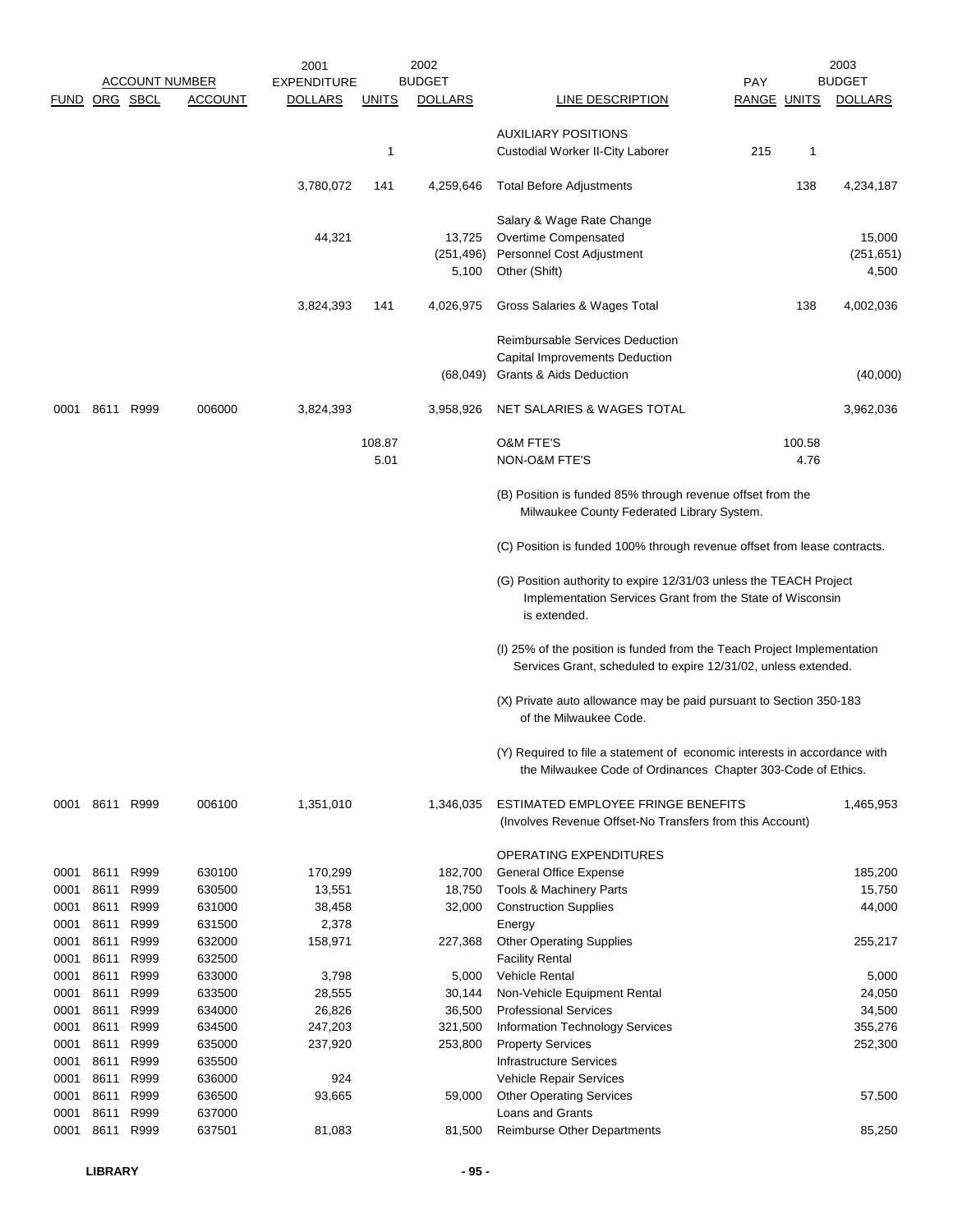|               |                |           | <b>ACCOUNT NUMBER</b> | 2001<br><b>EXPENDITURE</b> |                | 2002<br><b>BUDGET</b> |                                                               | <b>PAY</b>         | 2003<br><b>BUDGET</b> |
|---------------|----------------|-----------|-----------------------|----------------------------|----------------|-----------------------|---------------------------------------------------------------|--------------------|-----------------------|
| FUND ORG SBCL |                |           | <b>ACCOUNT</b>        | <b>DOLLARS</b>             | <b>UNITS</b>   | <b>DOLLARS</b>        | <b>LINE DESCRIPTION</b>                                       | <b>RANGE UNITS</b> | <b>DOLLARS</b>        |
|               |                |           |                       |                            |                |                       |                                                               |                    |                       |
|               | 0001 8611 R999 |           | 006300                | 1,103,631                  |                | 1,248,262             | OPERATING EXPENDITURES TOTAL                                  |                    | 1,314,043             |
|               |                |           |                       |                            |                |                       | <b>EQUIPMENT PURCHASES</b>                                    |                    |                       |
|               |                |           |                       |                            |                |                       | <b>Additional Equipment</b>                                   |                    |                       |
|               |                |           |                       |                            | 8              | 8,000                 | <b>Computer Peripherals</b>                                   | $\mathbf{1}$       | 5,400                 |
|               |                |           |                       |                            |                | 2,112,385             | Library Materials - Books & Other                             |                    | 2,038,674             |
|               |                |           |                       |                            | 6              | 7,750                 | Miscellaneous                                                 |                    |                       |
|               |                |           |                       |                            | $\overline{c}$ | 2,408                 | Snowthrower, 5HP                                              |                    |                       |
|               |                |           |                       |                            | 4              | 5,987                 | <b>Floor Maintenance Machines</b><br><b>Library Furniture</b> | 1                  | 750                   |
|               |                |           |                       |                            | 1              | 2,315                 | Truck and Auto Accessories                                    | 1                  | 2,315                 |
|               |                |           |                       |                            |                |                       |                                                               |                    |                       |
|               |                |           |                       |                            | 21             | 2,138,845             | Subtotal - Additional Equipment                               | 3                  | 2,047,139             |
|               |                |           |                       |                            |                |                       | Replacement Equipment                                         |                    |                       |
|               |                |           |                       |                            |                |                       | Camera Equipment                                              |                    | 7,000                 |
|               |                |           |                       |                            | 1              | 2,500                 | <b>Computer Peripherals</b>                                   |                    |                       |
|               |                |           |                       |                            | 1              | 18,000                | <b>Computer Server and Components</b>                         |                    |                       |
|               |                |           |                       |                            | 70             | 252,000               | Computers                                                     | 100                | 250,000               |
|               |                |           |                       |                            |                | 3,500                 | Miscellaneous                                                 | 1                  | 18,700                |
|               |                |           |                       |                            | 3              | 3,900                 | Lawn Maintenance Equipment                                    |                    |                       |
|               |                |           |                       |                            | 75             | 279,900               | Subtotal - Replacement Equipment                              | 101                | 275,700               |
|               | 0001 8611 R999 |           | 006800                | 2,206,677                  | 96             | 2,418,745             | EQUIPMENT PURCHASES TOTAL                                     | 104                | 2,322,839             |
|               |                |           |                       |                            |                |                       | <b>SPECIAL FUNDS</b>                                          |                    |                       |
| 0001          |                | 8610 R862 | 006300                | 1,146,000                  |                | 758,542               | Reciprocal Borrowing - MCFLS*                                 |                    | 1,130,000             |
|               |                |           |                       | 1,648                      |                |                       | Other Previous Experience*                                    |                    |                       |
|               |                |           |                       | 1,147,648                  |                | 758,542               | SPECIAL FUNDS TOTAL                                           |                    | 1,130,000             |
|               |                |           |                       |                            |                |                       | LIBRARY ADMINISTRATIVE SERVICES                               |                    |                       |
|               |                |           |                       | 9,633,359                  |                | 9,730,510             | <b>DECISION UNIT TOTAL</b>                                    |                    | 10,194,871            |
|               |                |           |                       |                            |                |                       | *Appropriation Control Account                                |                    |                       |
|               |                |           |                       |                            |                |                       |                                                               |                    |                       |
|               |                |           |                       | <b>UNITS</b>               | %              | <b>UNITS</b>          | PROGRAM RESULT MEASURES/<br>INTERNAL MANAGEMENT INDICATORS:   | %                  | <b>UNITS</b>          |
|               |                |           |                       |                            |                |                       | Employee Development & Training                               |                    |                       |
| 0001          | 8611           | 0400      | P86101                | 9.95                       | 100.0          | 7.00                  | Employee Vacancy Rate                                         | 100.0              | 7.00                  |
| 0001          | 8611           | 0420      | P86102                | 27,171                     | 100.0          | 27,500                | <b>Continuing Education-hours</b>                             | 100.0              | 27,500                |
| 0001          | 8611           | 0400      | P86103                | 447                        | 101.1          | 449                   | Number of Employees                                           | 99.1               | 445                   |
|               |                |           |                       |                            |                |                       | Maintenance-Buildings & Grounds                               |                    |                       |
| 0001          | 8611 0720      |           | P86104                | 632,180                    | 95.5           | 632,180               | Total sq. footage-buildings & grounds                         | 100.0              | 632,180               |
|               |                |           |                       |                            |                |                       | Collection development and management                         |                    |                       |
| 0001          | 8611           | 6710      | P86105                | 4.96                       | 104.2          | 5.0                   | Per capita size of collection                                 | 100.0              | 5.0                   |
| 0001          | 8611           | 6714      | P86108                | 173,350                    | 100.0          | 180,000               | Number of items processed                                     | 88.9               | 160,000               |
| 0001          | 8611           | 6716      | P86110                | 53,892                     | 100.0          | 60,000                | Number of items cataloged                                     | 83.3               | 50,000                |
| 0001          |                | 8611 6718 | P86111                | 4,597                      | 80.0           | 4,000                 | Number of items bound                                         | 100.0              | 4,000                 |
| 0001          | 8611           | 6719      | P86112                | 2,472                      | 55.6           | 1,500                 | Number of items repaired/reinforced                           | 166.7              | 2,500                 |
| 0001          |                | 8612 6720 | P86113                | 7.63                       | 93.8           | 7.5                   | Per capita use of library materials                           | 101.6              | 7.62                  |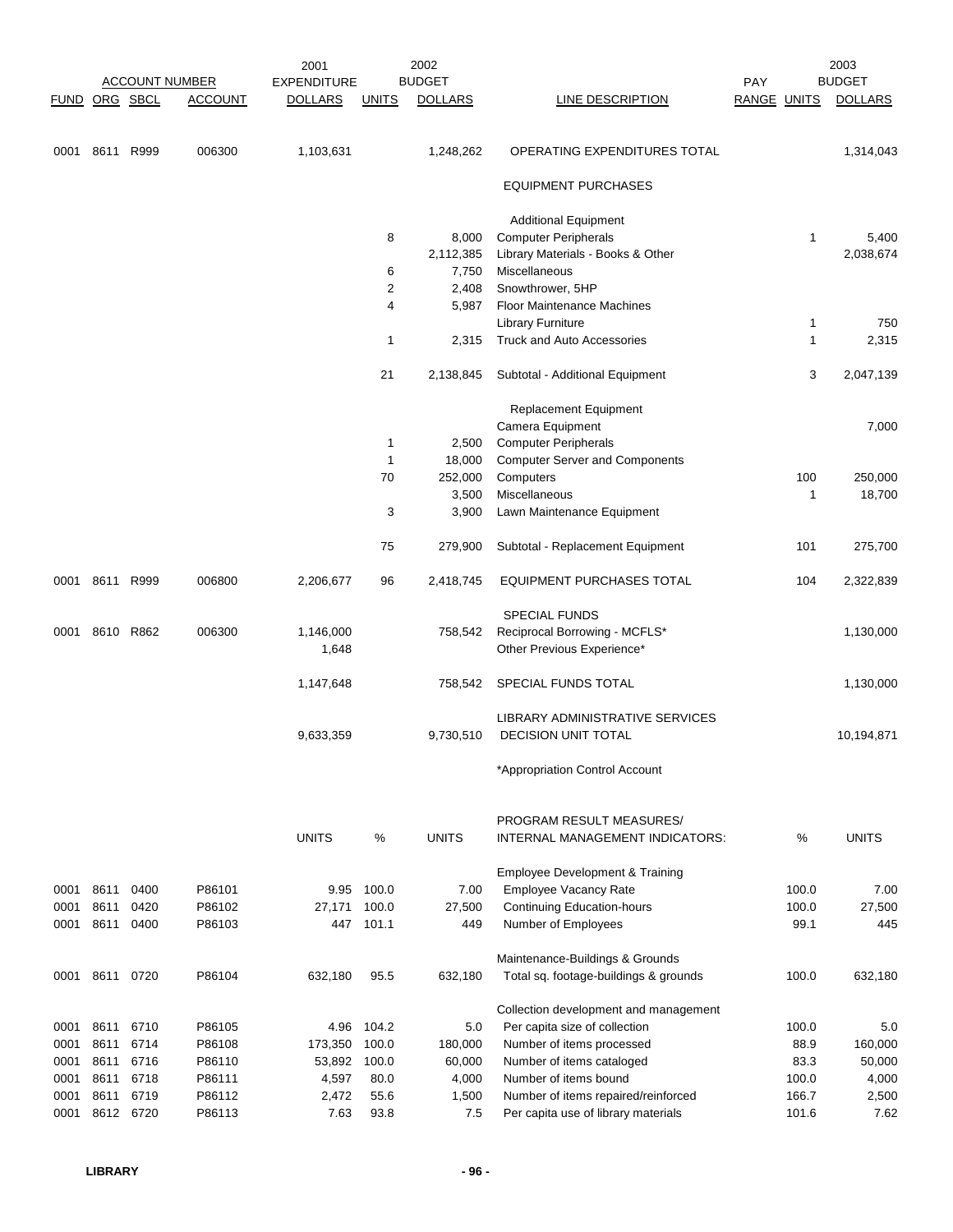|             |      |                       |                | 2001               |              | 2002           |                                                  |            |              | 2003           |
|-------------|------|-----------------------|----------------|--------------------|--------------|----------------|--------------------------------------------------|------------|--------------|----------------|
|             |      | <b>ACCOUNT NUMBER</b> |                | <b>EXPENDITURE</b> |              | <b>BUDGET</b>  |                                                  | <b>PAY</b> |              | <b>BUDGET</b>  |
| <b>FUND</b> | ORG  | <b>SBCL</b>           | <b>ACCOUNT</b> | <b>DOLLARS</b>     | <b>UNITS</b> | <b>DOLLARS</b> | LINE DESCRIPTION                                 | RANGE      | <b>UNITS</b> | <b>DOLLARS</b> |
|             |      |                       |                |                    |              |                |                                                  |            |              |                |
|             |      |                       |                |                    |              |                | PROGRAM RESULT MEASURES/                         |            |              |                |
|             |      |                       |                | <b>UNITS</b>       | %            | <b>UNITS</b>   | INTERNAL MANAGEMENT INDICATORS:                  |            | $\%$         | <b>UNITS</b>   |
| 0001        | 8612 | 6730                  | P86124         | 2.55               | 100.0        | 2.7            | Reference transactions per capita                |            | 97.8         | 2.64           |
|             |      |                       |                |                    |              |                |                                                  |            |              |                |
|             |      |                       |                |                    |              |                | <b>Technology Services</b>                       |            |              |                |
| 0001        | 8611 | 6751                  | P86137         | 335                | 112.9        | 350            | No. of public workstations                       |            | 107.1        | 375            |
| 0001        | 8611 | 6751                  | P86138         | 2,785              | 93.0         | 2,000          | No. of computer support requests                 |            | 160.0        | 3,200          |
| 0001        | 8611 | 6751                  | P86139         | 1,234              | 94.2         | 1,450          | Cost per workstation                             |            | 89.7         | 1,300          |
|             |      |                       |                |                    |              |                | <b>Library Facilities</b>                        |            |              |                |
| 0001        | 8611 | 6760                  | P86141         | 1,959,565          | 104.1        | 1,900,000      | No. of people annually entering Neigh. Libraries |            | 103.9        | 1,975,000      |
| 0001        | 8611 | 6760                  | P86142         | 618,602            | 88.9         | 600,000        | No. of people annually entering Central Library  |            | 112.5        | 675,000        |
| 0001        | 8611 | 6724                  | P86123         | 131,180            | 107.0        | 123,000        | No. of intra-MCFLS interlibrary loans            |            | 109.8        | 135,000        |
|             |      |                       |                |                    |              |                |                                                  |            |              |                |
|             |      |                       |                | 168,506            | 103.3        | 195,966        | DIRECT LABOR HOUR ALLOCATION                     |            |              | 181,044        |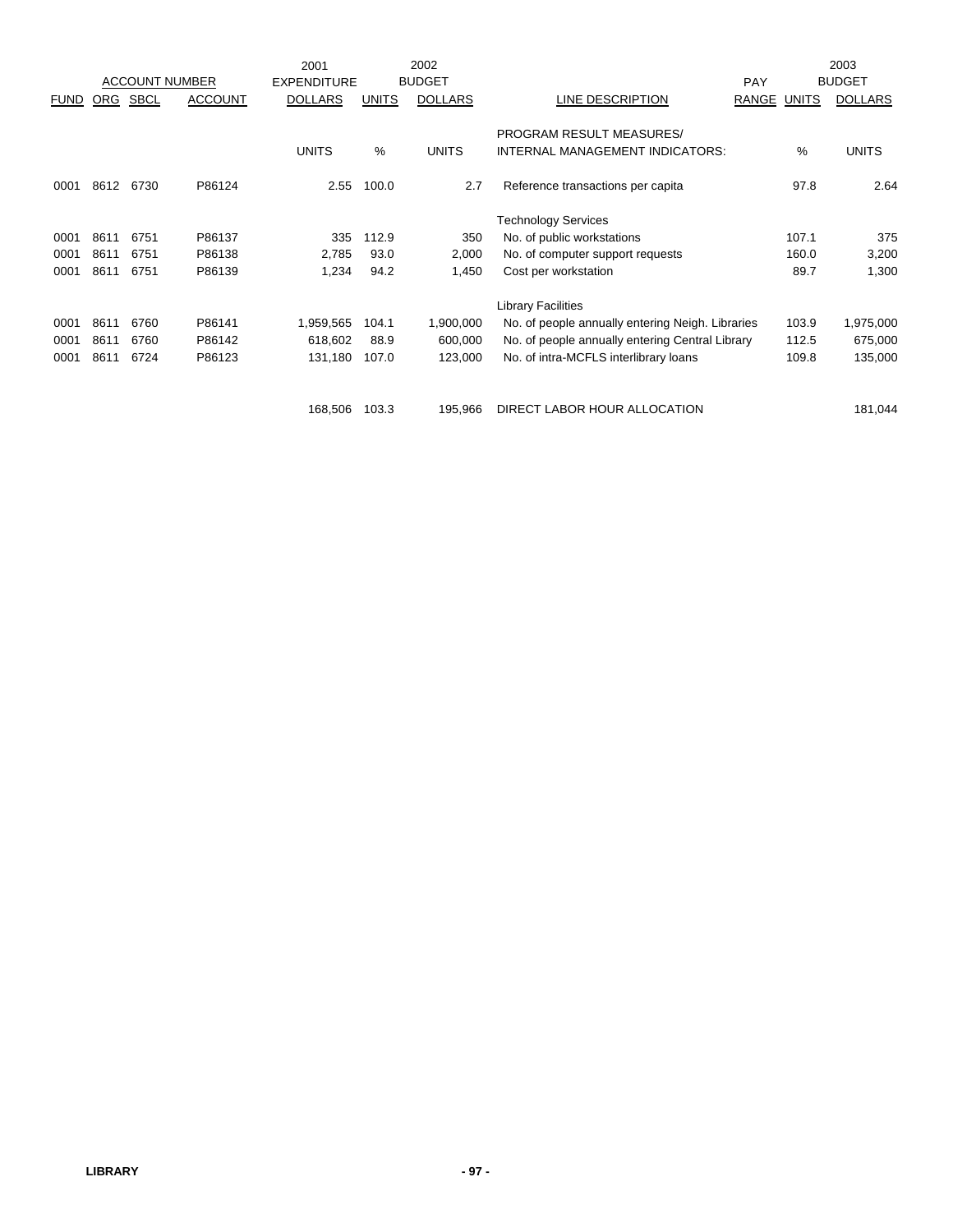LIBRARY NEIGHBORHOOD LIBRARY & EXTENSION SERVICES DECISION UNIT

## SALARIES & WAGES

## EXTENSION SERVICES BUREAU

## NEIGHBORHOOD SERVICES DIVISION

| 1<br>1 | 96,041<br>68,702 | Assistant City Librarian (X) (Y)<br>Librarian V (X) | 13<br>9 | 1<br>1 | 96,041<br>72,006 |
|--------|------------------|-----------------------------------------------------|---------|--------|------------------|
| 1      | 31,421           | Office Assistant IV                                 | 445     | 1      | 31,235           |
|        |                  |                                                     |         |        |                  |
|        |                  | <b>ATKINSON</b>                                     |         |        |                  |
| 1      | 55,491           | Library Branch Manager                              | 7       | 1      | 57,281           |
|        |                  |                                                     |         |        |                  |
|        |                  | CAPITOL                                             |         |        |                  |
| 1      | 65,496           | Library Branch Manager                              | 7       | 1      | 65,496           |
|        |                  |                                                     |         |        |                  |
|        |                  | <b>CENTER</b>                                       |         |        |                  |
| 1      | 63,825           | Library Branch Manager                              | 7       |        |                  |
|        |                  | <b>EAST</b>                                         |         |        |                  |
| 1      | 50,627           | Library Branch Manager                              | 7       | 1      | 52,199           |
|        |                  |                                                     |         |        |                  |
|        |                  | <b>FINNEY</b>                                       |         |        |                  |
| 1      | 55,621           | Library Branch Manager                              | 7       | 1      | 57,348           |
|        |                  |                                                     |         |        |                  |
|        |                  | <b>FOREST HOME</b>                                  |         |        |                  |
| 1      | 65,496           | Library Branch Manager                              | 7       | 1      | 47,512           |
|        |                  |                                                     |         |        |                  |
|        |                  | <b>MARTIN LUTHER KING</b>                           |         |        |                  |
| 1      | 65,496           | Library Branch Manager                              | 7       | 1      | 65,496           |
|        |                  | BAY VIEW                                            |         |        |                  |
| 1      | 50,152           | Library Branch Manager                              | 7       | 1      | 50,805           |
|        |                  |                                                     |         |        |                  |
|        |                  | MILL ROAD                                           |         |        |                  |
| 1      | 47,512           | Library Branch Manager                              | 7       | 1      | 52,076           |
|        |                  |                                                     |         |        |                  |
|        |                  | <b>VILLARD AVENUE</b>                               |         |        |                  |
| 1      | 65,496           | Library Branch Manager                              | 7       | 1      | 65,496           |
|        |                  |                                                     |         |        |                  |
|        |                  | ZABLOCKI                                            |         |        |                  |
| 1      | 58,230           | Library Branch Manager                              | 7       | 1      | 60,038           |
|        |                  | TIPPECANOE                                          |         |        |                  |
| 1      | 65,496           | Library Branch Manager                              | 7       | 1      | 65,496           |
|        |                  |                                                     |         |        |                  |
|        |                  | NEIGHBORHOOD LIBRARY AND                            |         |        |                  |
|        |                  | <b>EXTENSION SERVICES POOL</b>                      |         |        |                  |
| 22     | 1,008,554        | Librarian III                                       | 557     | 17     | 789,346          |
| 13     | 528,901          | Librarian II                                        | 545     | 7      | 313,366          |
| 15     | 476,598          | <b>Library Services Assistant</b>                   | 504     | 21     | 662,657          |
| 5      | 145,486          | Library Circulation Assistant II                    | 424     | 4      | 125,200          |
| 36     | 1,019,723        | Library Circulation Assistant I                     | 406     | 35     | 987,306          |
| 1      | 11,962           | Library Circulation Assistant I (0.5 FTE)           | 406     | 1      | 11,962           |
| 37     | 291,850          | Library Circulation Aide (.56 FTE)                  | 906     | 34     | 270,470          |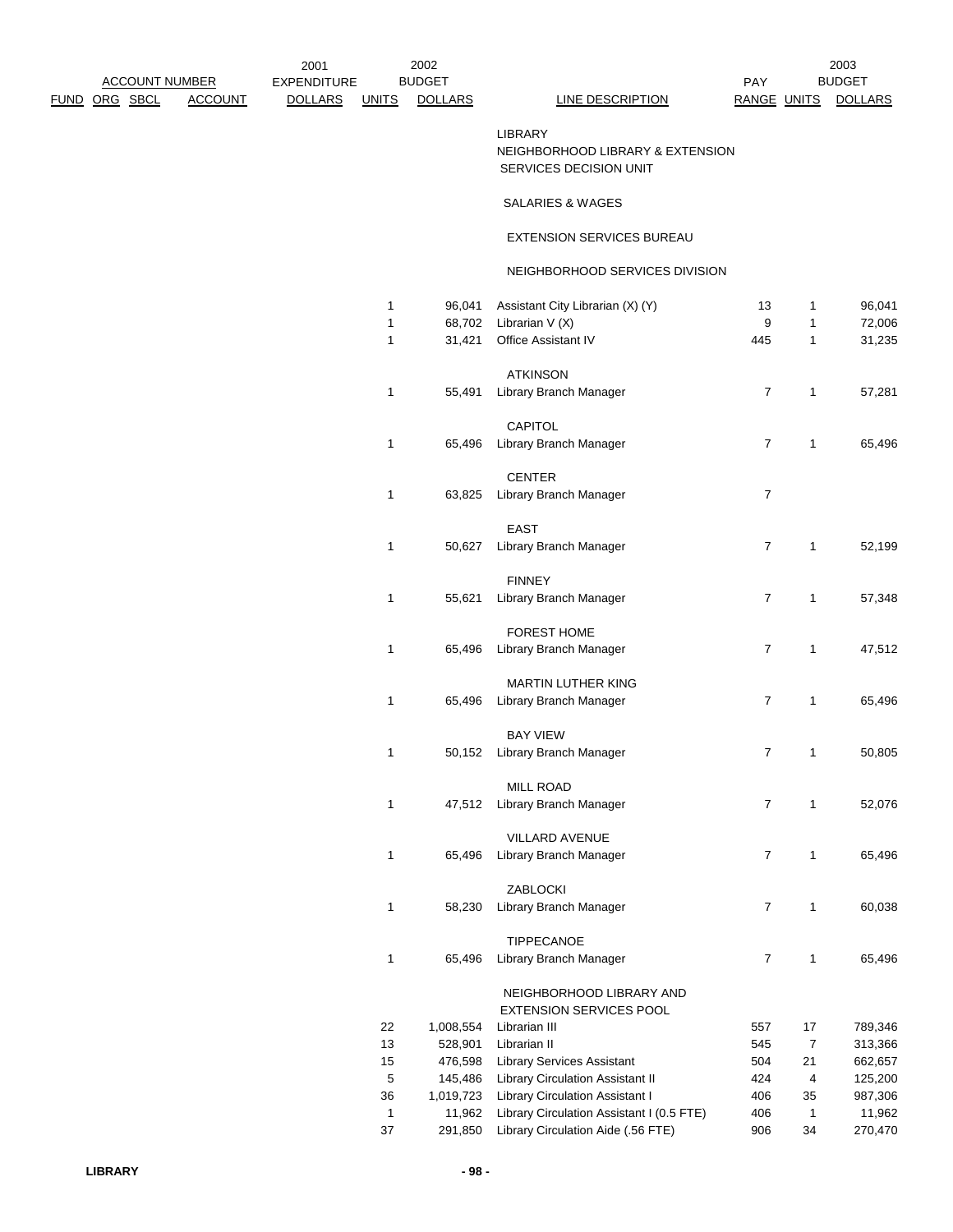|                |                       | 2001               |                | 2002           |                                                                                                                          |                    |                | 2003           |
|----------------|-----------------------|--------------------|----------------|----------------|--------------------------------------------------------------------------------------------------------------------------|--------------------|----------------|----------------|
|                | <b>ACCOUNT NUMBER</b> | <b>EXPENDITURE</b> |                | <b>BUDGET</b>  |                                                                                                                          | PAY                |                | <b>BUDGET</b>  |
| FUND ORG SBCL  | <b>ACCOUNT</b>        | <b>DOLLARS</b>     | <b>UNITS</b>   | <b>DOLLARS</b> | LINE DESCRIPTION                                                                                                         | <b>RANGE UNITS</b> |                | <b>DOLLARS</b> |
|                |                       |                    | 1              | 30,333         | Library Services Assistant (J)                                                                                           | 504                | $\mathbf{1}$   | 30,033         |
|                |                       |                    | 1              | 30,585         | Library Circulation Assistant II (J)                                                                                     | 415                | 2              | 59,888         |
|                |                       |                    |                |                | Librarian II (J)                                                                                                         | 545                | $\overline{2}$ | 84,942         |
|                |                       |                    |                |                | COMMUNITY OUTREACH & TECHNOLOGY<br>CENTER (J)                                                                            |                    |                |                |
|                |                       |                    |                |                | Library Branch Manager (J)                                                                                               | 7                  | $\mathbf{1}$   | 46,785         |
|                |                       |                    |                |                | Librarian III (J)                                                                                                        | 557                | 1              | 46,892         |
|                |                       |                    |                |                | Librarian II (J)                                                                                                         | 545                | 1              | 36,692         |
|                |                       |                    |                |                | Library Services Assistant (J)                                                                                           | 504                | 2              | 63,784         |
|                |                       |                    |                |                | Computer Service Aide (0.56 FTE) (J)                                                                                     | 906                | 3              | 22,570         |
|                |                       |                    |                |                | Custodial Worker II-City Laborer (J)                                                                                     | 215                | $\mathbf{1}$   | 33,277         |
|                |                       |                    |                |                |                                                                                                                          |                    |                |                |
|                |                       |                    |                |                | AUTOMOTIVE SERVICES UNIT                                                                                                 |                    |                |                |
|                |                       |                    | 1              | 42,066         | Automotive Services Specialist                                                                                           | 270                | 1              | 42,066         |
|                |                       |                    | 1              | 38,000         | Bookmobile Operator (D)                                                                                                  | 247                | 1              | 38,000         |
|                |                       |                    | $\overline{c}$ | 72,272         | Bookmobile Operator (J)                                                                                                  | 247                | 1              | 34,655         |
|                |                       |                    |                |                | <b>Bookmobile Operator</b>                                                                                               | 247                | 1              | 34,656         |
|                |                       |                    |                |                | MOBILE LIBRARY AND OUTREACH SERVICES UNIT                                                                                |                    |                |                |
|                |                       |                    | 1              | 44.748         | Librarian III                                                                                                            | 557                | 1              | 41,894         |
|                |                       |                    |                |                | <b>BLIND &amp; PHYSICALLY</b>                                                                                            |                    |                |                |
|                |                       |                    |                |                | HANDICAPPED SERVICES (E)                                                                                                 |                    |                |                |
|                |                       |                    | 1              | 65,496         | Management Librarian (E)                                                                                                 | $\overline{7}$     | 1              | 65,496         |
|                |                       |                    | 1              | 46,892         | Librarian III (E)                                                                                                        | 557                | 1              | 41,894         |
|                |                       |                    | 4              | 133,495        | Library Services Assistant (E)                                                                                           | 504                | 4              | 134,399        |
|                |                       |                    | $\overline{c}$ | 49,207         | Office Assistant II (E)                                                                                                  | 410                | 2              | 54,295         |
|                |                       |                    | 5              | 140,810        | Library Circulation Assistant I (E)                                                                                      | 406                | 5              | 122,459        |
|                |                       |                    | $\overline{c}$ | 15,637         | Library Circulation Aide (.56 FTE) (E)                                                                                   | 906                | $\overline{c}$ | 15,637         |
|                |                       |                    | 2              | 58,709         | Audio Machine Technician (E)                                                                                             | 425                | 2              | 61,724         |
|                |                       |                    | 1              | 34,504         | Librarian II (E)                                                                                                         | 545                | 1              | 16,721         |
|                |                       |                    |                |                | <b>AUXILIARY POSITIONS</b>                                                                                               |                    |                |                |
|                |                       |                    | 4              |                | Library Circulation Aide (.56 FTE)                                                                                       | 906                | 4              |                |
|                |                       |                    |                |                |                                                                                                                          |                    |                |                |
|                |                       | 4,242,654          | 173            |                | 5,190,930 Total Before Adjustments                                                                                       |                    | 174            | 5,127,591      |
|                |                       |                    |                |                | Salary & Wage Rate Change                                                                                                |                    |                |                |
|                |                       | 51,903             |                | 31,150         | Overtime Compensated                                                                                                     |                    |                | 32,000         |
|                |                       |                    |                | (269, 963)     | Personnel Cost Adjustment                                                                                                |                    |                | (257, 482)     |
|                |                       |                    |                | 31,500         | Other (Shift)                                                                                                            |                    |                | 31,500         |
|                |                       | 4,294,557          | 173            | 4,983,617      | Gross Salaries & Wages Total                                                                                             |                    | 174            | 4,933,609      |
|                |                       |                    |                |                | <b>Reimbursable Services Deduction</b>                                                                                   |                    |                |                |
|                |                       |                    |                |                | <b>Capital Improvements Deduction</b>                                                                                    |                    |                |                |
|                |                       |                    |                | (622, 713)     | <b>Grants &amp; Aids Deduction</b>                                                                                       |                    |                | (899, 728)     |
| 0001 8612 R999 | 006000                | 4,294,557          |                | 4,360,904      | NET SALARIES & WAGES TOTAL                                                                                               |                    |                | 4,033,881      |
|                |                       |                    | 130.88         |                | <b>O&amp;M FTE'S</b>                                                                                                     |                    | 116.12         |                |
|                |                       |                    | 19.46          |                | NON-O&M FTE'S                                                                                                            |                    | 28.80          |                |
|                |                       |                    |                |                | (D) 1.0 Bookmobile Operator is funded 100% through revenue<br>offset from the Milwaukee County Federated Library System. |                    |                |                |

(E) Position Authority to expire 6/30/03 unless Blind and Physically Handicapped Services Grant is extended.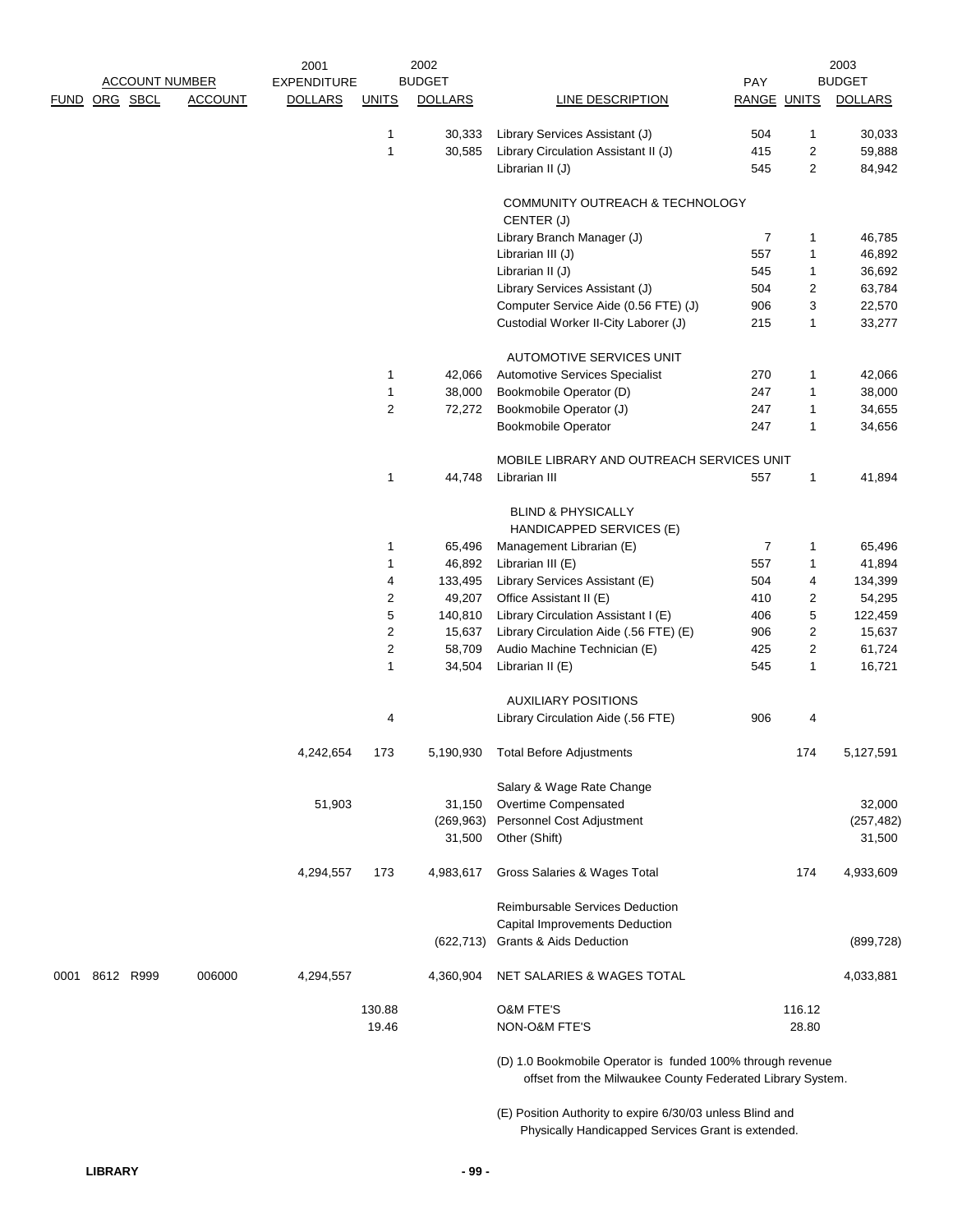|                      |      |           |                       | 2001               |              | 2002           |                                                                                                                                                                                | 2003           |
|----------------------|------|-----------|-----------------------|--------------------|--------------|----------------|--------------------------------------------------------------------------------------------------------------------------------------------------------------------------------|----------------|
|                      |      |           | <b>ACCOUNT NUMBER</b> | <b>EXPENDITURE</b> |              | <b>BUDGET</b>  | <b>PAY</b>                                                                                                                                                                     | <b>BUDGET</b>  |
| <b>FUND ORG SBCL</b> |      |           | <b>ACCOUNT</b>        | <b>DOLLARS</b>     | <u>UNITS</u> | <b>DOLLARS</b> | LINE DESCRIPTION<br>RANGE UNITS                                                                                                                                                | <b>DOLLARS</b> |
|                      |      |           |                       |                    |              |                | (J) Position is 100% funded under the Community Development Act with<br>the exception of two Librarian II's and two Library Circulation Assistant II's<br>that are 50% funded. |                |
|                      |      |           |                       |                    |              |                | (X) Private auto allowance may be paid pursuant to Section<br>350-183 of the Milwaukee Code.                                                                                   |                |
|                      |      |           |                       |                    |              |                | (Y) Required to file a statement of economic interests in accordance with<br>the Milwaukee Code of Ordinances Chapter 303-Code of Ethics.                                      |                |
| 0001                 |      | 8612 R999 | 006100                | 1,561,324          |              | 1,482,707      | ESTIMATED EMPLOYEE FRINGE BENEFITS<br>(Involves Revenue Offset-No Transfers from this Account)                                                                                 | 1,492,536      |
|                      |      |           |                       |                    |              |                | <b>OPERATING EXPENDITURES</b>                                                                                                                                                  |                |
| 0001                 |      | 8612 R999 | 630100                | 11,160             |              | 13,500         | <b>General Office Expense</b>                                                                                                                                                  | 12,500         |
| 0001                 |      | 8612 R999 | 630500                |                    |              |                | Tools & Machinery Parts                                                                                                                                                        |                |
| 0001                 |      | 8612 R999 | 631000                |                    |              |                | <b>Construction Supplies</b>                                                                                                                                                   |                |
| 0001                 |      | 8612 R999 | 631500                | 259,555            |              | 243,000        | Energy                                                                                                                                                                         | 240,500        |
| 0001                 |      | 8612 R999 | 632000                | 3,802              |              | 18,746         | <b>Other Operating Supplies</b>                                                                                                                                                | 11,838         |
| 0001                 |      | 8612 R999 | 632500                |                    |              |                | <b>Facility Rental</b>                                                                                                                                                         |                |
| 0001                 |      | 8612 R999 | 633000                | 806                |              |                | <b>Vehicle Rental</b>                                                                                                                                                          |                |
| 0001                 |      | 8612 R999 | 633500                |                    |              |                | Non-Vehicle Equipment Rental                                                                                                                                                   |                |
| 0001                 |      | 8612 R999 | 634000                |                    |              |                | <b>Professional Services</b>                                                                                                                                                   |                |
| 0001                 |      | 8612 R999 | 634500                |                    |              |                | Information Technology Services                                                                                                                                                |                |
| 0001                 |      | 8612 R999 | 635000                | 157,112            |              | 213,500        | <b>Property Services</b>                                                                                                                                                       | 197,750        |
| 0001                 | 8612 | R999      | 635500                | 14,371             |              | 14,000         | Infrastructure Services                                                                                                                                                        | 14,000         |
| 0001                 |      | 8612 R999 | 636000                | 408                |              |                | Vehicle Repair Services                                                                                                                                                        |                |
| 0001                 | 8612 | R999      | 636500                | 3,617              |              | 3,500          | <b>Other Operating Services</b>                                                                                                                                                |                |
| 0001                 |      | 8612 R999 | 637000                |                    |              |                | <b>Loans and Grants</b>                                                                                                                                                        | 3,200          |
|                      |      |           |                       |                    |              |                |                                                                                                                                                                                |                |
| 0001                 |      | 8612 R999 | 637501                | 16,572             |              | 10,000         | <b>Reimburse Other Departments</b>                                                                                                                                             | 14,000         |
| 0001                 |      | 8612 R999 | 006300                | 467,403            |              | 516,246        | OPERATING EXPENDITURES TOTAL                                                                                                                                                   | 493,788        |
|                      |      |           |                       |                    |              |                | <b>EQUIPMENT PURCHASES</b>                                                                                                                                                     |                |
|                      |      |           |                       |                    |              |                | <b>Additional Equipment</b>                                                                                                                                                    |                |
|                      |      |           |                       | 3,901              | 9            | 6,578          | <b>Library Furniture</b>                                                                                                                                                       |                |
|                      |      |           |                       | 1,860              |              |                | Electronic Office Equip.                                                                                                                                                       |                |
|                      |      |           |                       |                    |              |                | <b>Other Previous Experience</b>                                                                                                                                               |                |
|                      |      |           |                       | 5,761              | 9            | 6,578          | <b>Additional Equipment Subtotal</b>                                                                                                                                           |                |
|                      |      |           |                       |                    |              |                | Replacement Equipment                                                                                                                                                          |                |
|                      |      |           |                       | 7,206              |              |                | <b>Electronic Office Equipment</b>                                                                                                                                             |                |
|                      |      |           |                       |                    | 2            | 2,500          | <b>Library Furniture</b>                                                                                                                                                       |                |
|                      |      |           |                       |                    |              |                | Pick Up Trucks and Vans                                                                                                                                                        | 37,000<br>1    |
|                      |      |           |                       | 7,206              | 2            | 2,500          | Replacement Equipment Subtotal                                                                                                                                                 | 37,000<br>1    |
| 0001                 |      | 8612 R999 | 006800                | 12,967             | 11           | 9,078          | EQUIPMENT PURCHASES TOTAL                                                                                                                                                      | 37,000<br>1    |
|                      |      |           |                       |                    |              |                | SPECIAL FUNDS                                                                                                                                                                  |                |
|                      |      |           |                       |                    |              |                | SPECIAL FUNDS TOTAL                                                                                                                                                            |                |
|                      |      |           |                       | 6,336,251          |              | 6,368,935      | NEIGHBORHOOD LIBRARIES & EXTENSION<br>SERVICES DECISION UNIT TOTAL                                                                                                             | 6,057,205      |
|                      |      |           |                       |                    |              |                |                                                                                                                                                                                |                |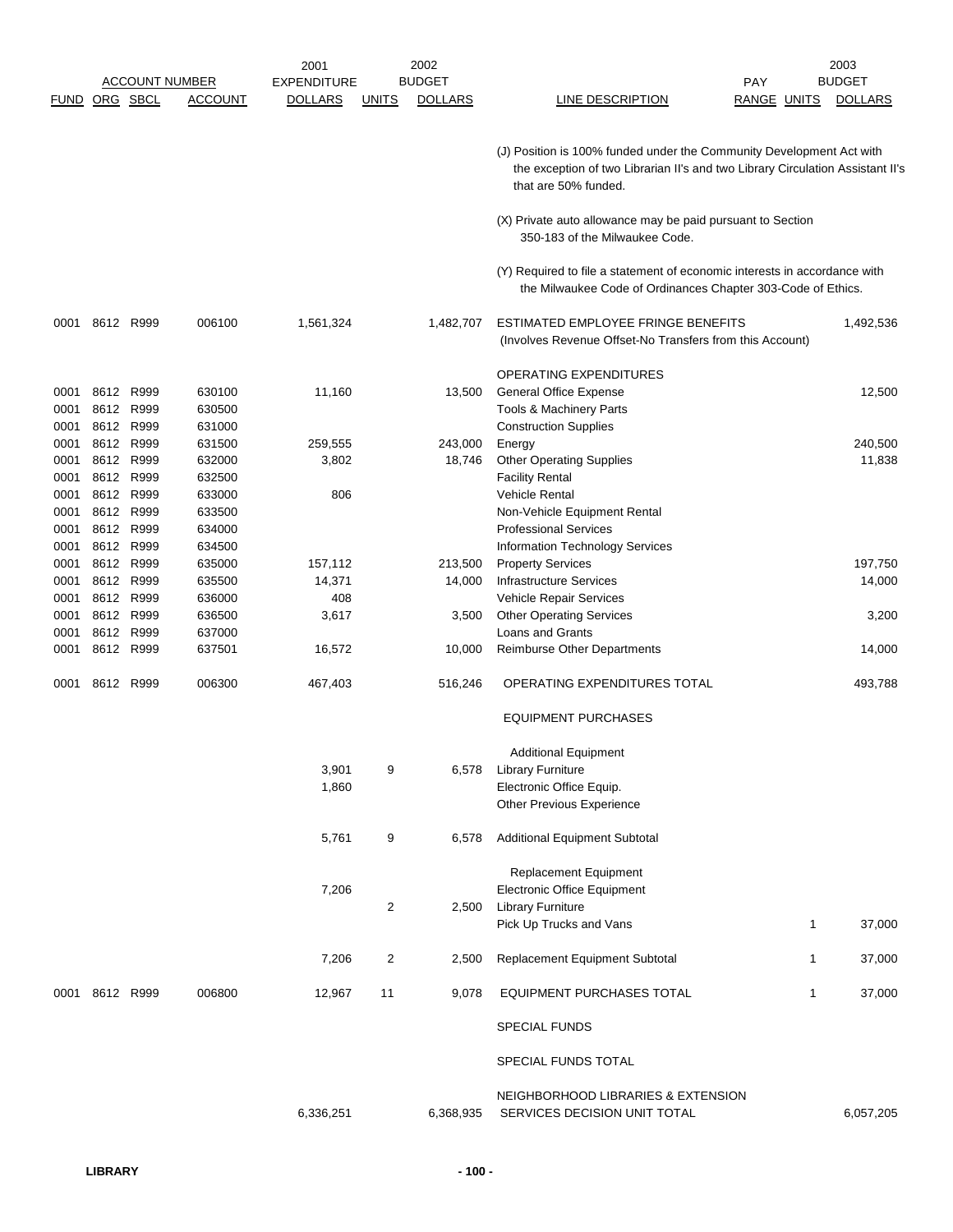|             |      |      |                       | 2001               |              | 2002           |                                         |                              | 2003           |
|-------------|------|------|-----------------------|--------------------|--------------|----------------|-----------------------------------------|------------------------------|----------------|
|             |      |      | <b>ACCOUNT NUMBER</b> | <b>EXPENDITURE</b> |              | <b>BUDGET</b>  |                                         | PAY                          | <b>BUDGET</b>  |
| <b>FUND</b> | ORG  | SBCL | <b>ACCOUNT</b>        | <b>DOLLARS</b>     | <b>UNITS</b> | <b>DOLLARS</b> | LINE DESCRIPTION                        | <b>RANGE</b><br><b>UNITS</b> | <b>DOLLARS</b> |
|             |      |      |                       |                    |              |                |                                         |                              |                |
|             |      |      |                       |                    |              |                | PROGRAM RESULT MEASURES/                |                              |                |
|             |      |      |                       | <b>UNITS</b>       | $\%$         | <b>UNITS</b>   | INTERNAL MANAGEMENT INDICATORS:         | %                            | <b>UNITS</b>   |
|             |      |      |                       |                    |              |                | Neighborhood Library Services           |                              |                |
| 0001        | 8612 | 6721 | P86114                | 3,345,046          | 91.8         | 3,300,000      | Items Circulated and Used In-House      | 103.0                        | 3,400,000      |
| 0001        | 8612 | 6721 | P86117                | 52,470             | 102.2        | 46.000         | No. of Users Registered                 | 113.0                        | 52,000         |
|             |      |      |                       | <b>NA</b>          | <b>NA</b>    | 138,000        | Paging Slips                            | 114.5                        | 158,000        |
|             |      |      |                       |                    |              |                | Reference Services-Neighborhoods        |                              |                |
| 0001        | 8612 | 6731 | P86125                | 994,983            | 100.0        | 1,000,000      | Number of customer contacts             | 100.5                        | 1,005,000      |
| 0001        | 8612 | 6731 | P86126                | 32,120             | 94.3         | 30,300         | No. of hours available for service      | 103.4                        | 31,340         |
|             |      |      |                       |                    |              |                | <b>Community Services-Neighborhoods</b> |                              |                |
| 0001        | 8612 | 6740 | P86130                | 47,351             | 79.2         | 47,500         | Patrons Served - Library Programs       | 100.0                        | 47,500         |
| 0001        | 8612 | 6740 | P86132                | 2,558              | 113.4        | 2,750          | Groups Served - Meeting Rooms           | 94.5                         | 2,600          |
| 0001        | 8612 | 6741 | P86134                | 636                | 220.5        | 765            | Number of daycare sites visited         | 64.1                         | 490            |
| 0001        | 8612 | 6741 | P86135                | 355                | 96.7         | 444            | Number of senior centers visited        | 81.1                         | 360            |
|             |      |      |                       | 224,004            | 95.1         | 235.584        | DIRECT LABOR HOUR ALLOCATION            |                              | 209,016        |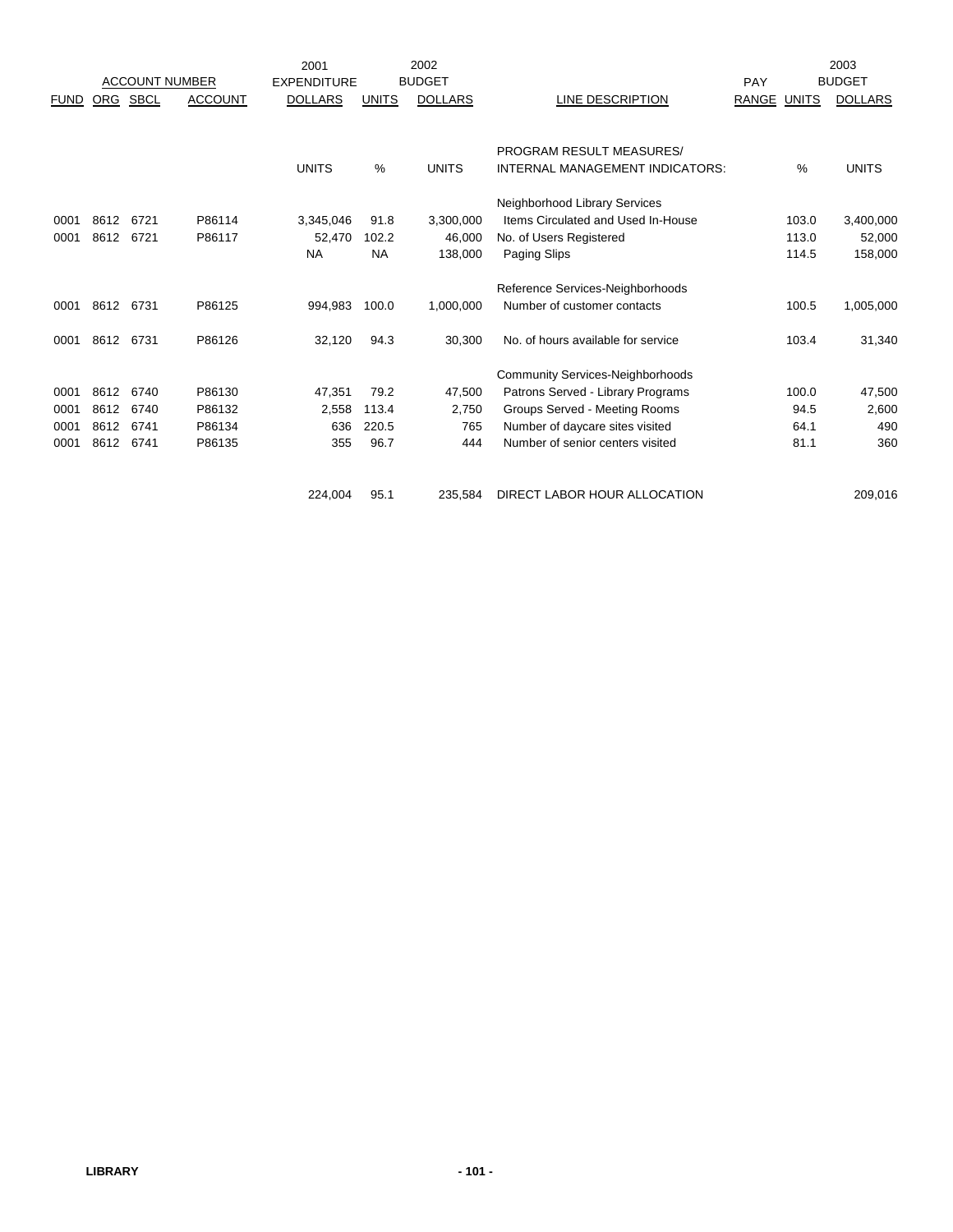| <u>ACCOUNT NUMBER</u><br><u>RG SBCL</u><br><b>ACCOUNT</b> |  | 2001<br><b>EXPENDITURE</b> |                | 2002<br><b>BUDGET</b> |                                                                  | PAY                 |                | 2003<br><b>BUDGET</b> |
|-----------------------------------------------------------|--|----------------------------|----------------|-----------------------|------------------------------------------------------------------|---------------------|----------------|-----------------------|
|                                                           |  | <b>DOLLARS</b>             | <u>UNITS</u>   | <b>DOLLARS</b>        | <b>LINE DESCRIPTION</b>                                          | RANGE UNITS         |                | <b>DOLLARS</b>        |
|                                                           |  |                            |                |                       | <b>LIBRARY</b><br><b>CENTRAL LIBRARY</b><br><b>DECISION UNIT</b> |                     |                |                       |
|                                                           |  |                            |                |                       | SALARIES & WAGES                                                 |                     |                |                       |
|                                                           |  |                            | 1              | 82,763                | CENTRAL LIBRARY SERVICES BUREAU<br>Deputy City Librarian (X) (Y) | 15                  | 1              | 85,333                |
|                                                           |  |                            |                |                       | PUBLIC & SUBJECT SERVICES<br><b>DIVISION</b>                     |                     |                |                       |
|                                                           |  |                            |                |                       | ART AND MUSIC SECTION                                            |                     |                |                       |
|                                                           |  |                            | 1              | 61,869                | Librarian V                                                      | 9                   | 1              | 63,790                |
|                                                           |  |                            | 1              |                       | READY REFERENCE SECTION<br>49,762 Librarian IV                   | 565                 | 1              | 50,982                |
|                                                           |  |                            |                |                       |                                                                  |                     |                |                       |
|                                                           |  |                            |                |                       | PERIODICALS SECTION                                              |                     |                |                       |
|                                                           |  |                            | 1              |                       | 46,892 Librarian IV                                              | 565                 | 1              | 41,733                |
|                                                           |  |                            |                |                       | HUMANITIES SECTION                                               |                     |                |                       |
|                                                           |  |                            | 1              |                       | 74,418 Librarian V                                               | 9                   | 1              | 74,418                |
|                                                           |  |                            | 1              |                       | 50,982 Librarian IV                                              | 565                 | 1              | 50,982                |
|                                                           |  |                            |                |                       | <b>SCIENCE &amp; BUSINESS SECTION</b>                            |                     |                |                       |
|                                                           |  |                            | 1              |                       | 74,418 Librarian V                                               | 9                   | 1              | 74,418                |
|                                                           |  |                            | $\mathbf{1}$   |                       | 50,982 Librarian IV                                              | 565                 | $\mathbf{1}$   | 50,982                |
|                                                           |  |                            |                |                       |                                                                  |                     |                |                       |
|                                                           |  |                            | 1              |                       | <b>CHILDREN'S ROOM</b><br>55,137 Librarian V                     | 9                   | $\mathbf{1}$   | 56,849                |
|                                                           |  |                            |                |                       |                                                                  |                     |                |                       |
|                                                           |  |                            |                |                       | CENTRAL LIBRARY SERVICES POOL                                    |                     |                |                       |
|                                                           |  |                            | 19             |                       | 887,196 Librarian III                                            | 557                 | 24             | 1,111,248             |
|                                                           |  |                            | $\mathbf{1}$   |                       | 46,892 Librarian III (F)                                         | 557                 | 1              | 46,892                |
|                                                           |  |                            | 12             |                       | 431,424 Librarian II                                             | 545                 | 6              | 228,943               |
|                                                           |  |                            | $\overline{7}$ |                       | 259,826 Librarian II (F)                                         | 545                 | 7              | 246,585               |
|                                                           |  |                            | 2              | 68,367                | Library Services Assistant (F)                                   | 504                 | 2              | 68,367                |
|                                                           |  |                            | 1              | 15,680                | Office Assistant III (0.5 FTE)<br>Office Assistant II            | 425                 | 1              | 15,680                |
|                                                           |  |                            | 1<br>1         | 29,332<br>32,953      | Archives Technician                                              | 410<br>445          | 1<br>1         | 29,332                |
|                                                           |  |                            | 1              | 14,666                | Library Circulation Asst. I (0.5 FTE)                            | 406                 | 1              | 32,953<br>14,666      |
|                                                           |  |                            | 1              | 34,183                | <b>Library Services Assistant</b>                                | 504                 | 1              | 34,183                |
|                                                           |  |                            |                |                       |                                                                  |                     |                |                       |
|                                                           |  |                            |                |                       | <b>CIRCULATION BUREAU</b><br>Librarian V                         |                     |                |                       |
|                                                           |  |                            | 1<br>1         | 74,418<br>41,512      | Administrative Specialist Sr                                     | 9<br>$\overline{4}$ | 1<br>1         | 74,418<br>42,801      |
|                                                           |  |                            |                |                       |                                                                  |                     |                |                       |
|                                                           |  |                            |                |                       | PUBLIC SERVICES SECTION                                          |                     |                |                       |
|                                                           |  |                            |                |                       | TIER & BOOK HANDLING SECTION                                     |                     |                |                       |
|                                                           |  |                            | 1              | 34,183                | Library Circulation Assistant III                                | 445                 | 1              | 34,183                |
|                                                           |  |                            | $\overline{c}$ | 62,720                | Library Circulation Assistant II                                 | 424                 | 2              | 62,720                |
|                                                           |  |                            |                |                       | REGISTRATION/BOOK RETURN SECTION                                 |                     |                |                       |
|                                                           |  |                            | 1              | 34,183                | Library Circulation Assistant III                                | 445                 | 1              | 34,183                |
|                                                           |  |                            | $\overline{c}$ | 60,298                | Library Circulation Assistant II                                 | 424                 | $\overline{c}$ | 58,960                |

FUND ORG SBCL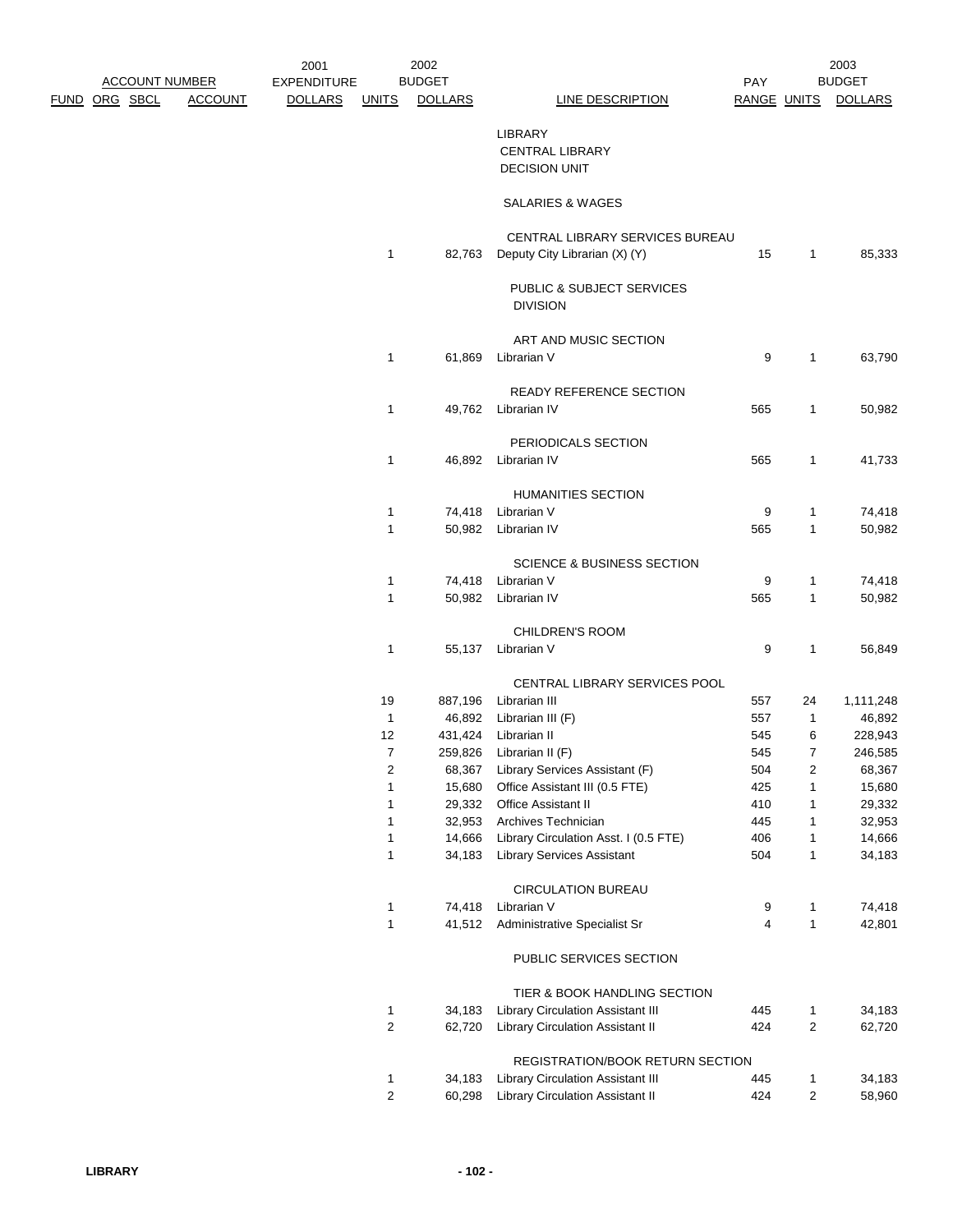|      |                |      |                       | 2001               |              | 2002           |                                                                                                                                           |             |              | 2003           |
|------|----------------|------|-----------------------|--------------------|--------------|----------------|-------------------------------------------------------------------------------------------------------------------------------------------|-------------|--------------|----------------|
|      |                |      | <b>ACCOUNT NUMBER</b> | <b>EXPENDITURE</b> |              | <b>BUDGET</b>  |                                                                                                                                           | PAY         |              | <b>BUDGET</b>  |
|      | FUND ORG SBCL  |      | <b>ACCOUNT</b>        | <b>DOLLARS</b>     | <b>UNITS</b> | <b>DOLLARS</b> | LINE DESCRIPTION                                                                                                                          | RANGE UNITS |              | <b>DOLLARS</b> |
|      |                |      |                       |                    |              |                | <b>CIRCULATION BUREAU POOL</b>                                                                                                            |             |              |                |
|      |                |      |                       |                    | 37           | 1,027,368      | Library Circulation Assistant I                                                                                                           | 406         | 37           | 1,016,354      |
|      |                |      |                       |                    | 1            | 29,332         | Library Circulation Assistant I (F)                                                                                                       | 406         | 1            | 29,332         |
|      |                |      |                       |                    | 25           | 196,572        | Library Circulation Aide (0.56 FTE)                                                                                                       | 906         | 25           | 194,430        |
|      |                |      |                       |                    |              |                | <b>INTER LIBRARY SERVICES</b>                                                                                                             |             |              |                |
|      |                |      |                       |                    |              |                | GRANT (H)                                                                                                                                 |             |              |                |
|      |                |      |                       |                    | 1            | 32,453         | Library Services Assistant (H)                                                                                                            | 504         | 1            | 33,400         |
|      |                |      |                       |                    | 1            | 26,787         | Library Circulation Assistant I (H)                                                                                                       | 406         | $\mathbf{1}$ | 27,318         |
|      |                |      |                       |                    | 1            | 6,730          | Library Circulation Aide (.56 FTE) (H)                                                                                                    | 906         |              |                |
|      |                |      |                       |                    |              |                | <b>AUXILIARY POSITIONS</b>                                                                                                                |             |              |                |
|      |                |      |                       |                    | 6            |                | Library Circulation Aide (.56 FTE)                                                                                                        | 906         | 6            |                |
|      |                |      |                       | 3,494,344          | 135          | 3,994,298      | <b>Total Before Adjustments</b>                                                                                                           |             | 133          | 3,986,435      |
|      |                |      |                       |                    |              |                | Salary & Wage Rate Change                                                                                                                 |             |              |                |
|      |                |      |                       | 75,942             |              | 60,710         | Overtime Compensated                                                                                                                      |             |              | 53,000         |
|      |                |      |                       |                    |              | (232, 768)     | Personnel Cost Adjustment                                                                                                                 |             |              | (240, 043)     |
|      |                |      |                       |                    |              | 24,200         | Other (Shift)                                                                                                                             |             |              | 22,000         |
|      |                |      |                       | 3,570,286          | 135          | 3,846,440      | Gross Salaries & Wages Total                                                                                                              |             | 133          | 3,821,392      |
|      |                |      |                       |                    |              |                | Reimbursable Services Deduction                                                                                                           |             |              |                |
|      |                |      |                       |                    |              |                | Capital Improvements Deduction                                                                                                            |             |              |                |
|      |                |      |                       |                    |              | (65, 970)      | <b>Grants &amp; Aids Deduction</b>                                                                                                        |             |              | (60, 718)      |
| 0001 | 8613 R999      |      | 006000                | 3,570,286          | 135          | 3,780,470      | NET SALARIES & WAGES TOTAL                                                                                                                |             | 133          | 3,760,674      |
|      |                |      |                       |                    |              |                |                                                                                                                                           |             |              |                |
|      |                |      |                       |                    | 114.00       |                | O&M FTE'S                                                                                                                                 |             | 106.22       |                |
|      |                |      |                       |                    | 2.56         |                | NON-O&M FTE'S                                                                                                                             |             | 2.00         |                |
|      |                |      |                       |                    |              |                | (F) Position is funded 100% through revenue offset from the<br>Milwaukee County Federated Library System.                                 |             |              |                |
|      |                |      |                       |                    |              |                | (H) Position authority to expire 6/30/03 unless Interlibrary<br>Services Grant is extended.                                               |             |              |                |
|      |                |      |                       |                    |              |                |                                                                                                                                           |             |              |                |
|      |                |      |                       |                    |              |                | (X) Private auto allowance may be paid pursuant to Section<br>350-183 of the Milwaukee Code.                                              |             |              |                |
|      |                |      |                       |                    |              |                |                                                                                                                                           |             |              |                |
|      |                |      |                       |                    |              |                | (Y) Required to file a statement of economic interests in accordance with<br>the Milwaukee Code of Ordinances Chapter 303-Code of Ethics. |             |              |                |
|      | 0001 8613 R999 |      | 006100                | 1,286,465          |              | 1,285,360      | ESTIMATED EMPLOYEE FRINGE BENEFITS<br>(Involves Revenue Offset-No Transfers from this Account)                                            |             |              | 1,391,449      |
|      |                |      |                       |                    |              |                | OPERATING EXPENDITURES                                                                                                                    |             |              |                |
| 0001 | 8613 R999      |      | 630100                |                    |              |                | General Office Expense                                                                                                                    |             |              |                |
| 0001 | 8613           | R999 | 630500                |                    |              |                | <b>Tools &amp; Machinery Parts</b>                                                                                                        |             |              |                |
| 0001 | 8613           | R999 | 631000                |                    |              |                | <b>Construction Supplies</b>                                                                                                              |             |              |                |
| 0001 | 8613 R999      |      | 631500                | 285,802            |              | 270,400        | Energy                                                                                                                                    |             |              | 292,300        |
| 0001 | 8613           | R999 | 632000                |                    |              | 1,390          | <b>Other Operating Supplies</b>                                                                                                           |             |              | 5,273          |
| 0001 | 8613           | R999 | 632500                |                    |              |                | <b>Facility Rental</b>                                                                                                                    |             |              |                |
| 0001 | 8613 R999      |      | 633000                | 378                |              |                | <b>Vehicle Rental</b>                                                                                                                     |             |              |                |
| 0001 | 8613           | R999 | 633500                |                    |              |                | Non-Vehicle Equipment Rental                                                                                                              |             |              |                |
| 0001 | 8613           | R999 | 634000                |                    |              |                | <b>Professional Services</b>                                                                                                              |             |              |                |
| 0001 | 8613           | R999 | 634500                |                    |              |                | Information Technology Services                                                                                                           |             |              |                |
| 0001 | 8613 R999      |      | 635000                | 16,323             |              | 15,000         | <b>Property Services</b>                                                                                                                  |             |              | 16,500         |
|      |                |      |                       |                    |              |                |                                                                                                                                           |             |              |                |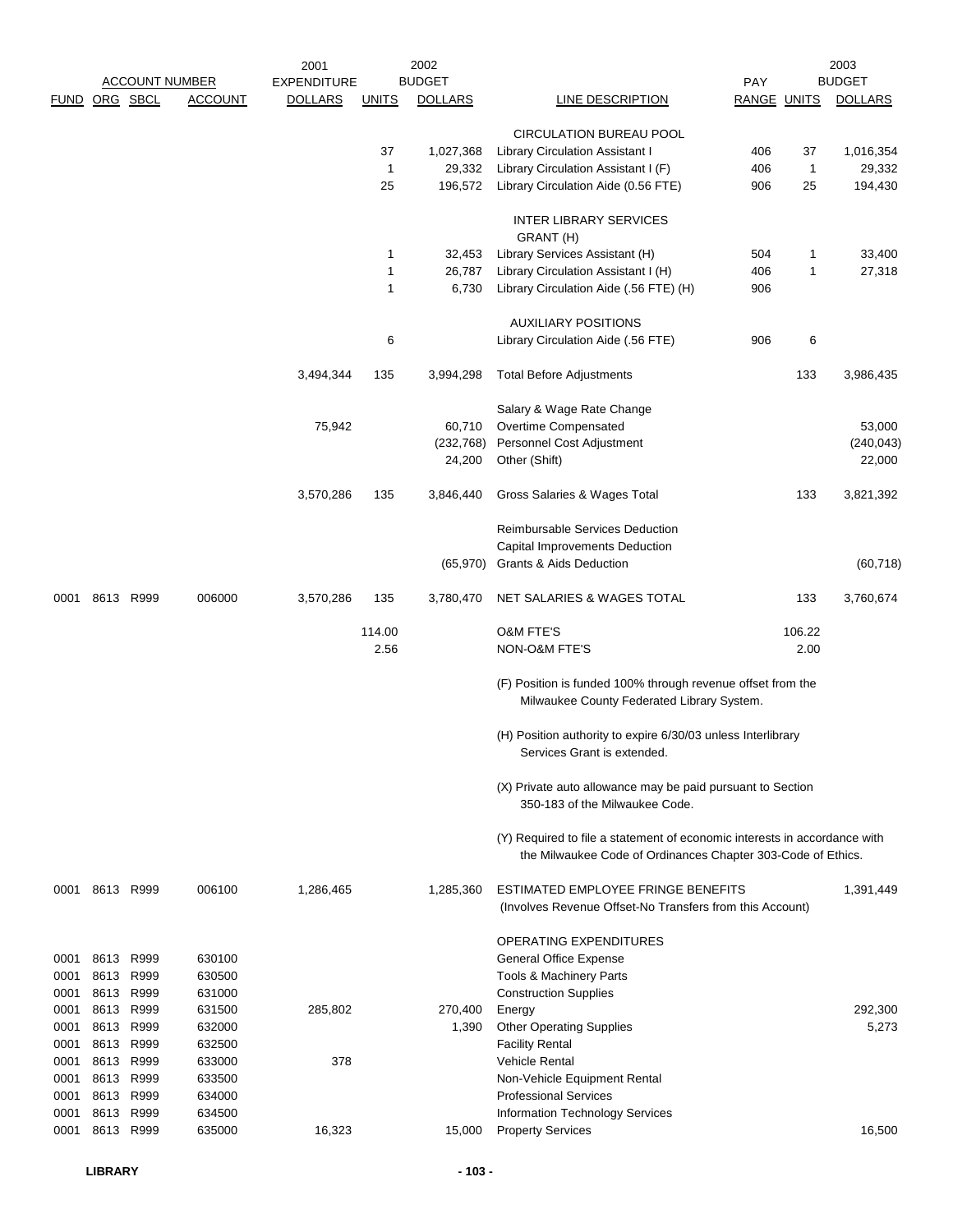|               |           |           |                       | 2001               |              | 2002           |                                     |             |       | 2003           |
|---------------|-----------|-----------|-----------------------|--------------------|--------------|----------------|-------------------------------------|-------------|-------|----------------|
|               |           |           | <b>ACCOUNT NUMBER</b> | <b>EXPENDITURE</b> |              | <b>BUDGET</b>  |                                     | PAY         |       | <b>BUDGET</b>  |
| FUND ORG SBCL |           |           | <b>ACCOUNT</b>        | <b>DOLLARS</b>     | <b>UNITS</b> | <b>DOLLARS</b> | LINE DESCRIPTION                    | RANGE UNITS |       | <b>DOLLARS</b> |
|               |           |           |                       |                    |              |                |                                     |             |       |                |
| 0001          | 8613      | R999      | 635500                |                    |              |                | <b>Infrastructure Services</b>      |             |       |                |
| 0001          | 8613      | R999      | 636000                |                    |              |                | Vehicle Repair Services             |             |       |                |
| 0001          | 8613      | R999      | 636500                | 32                 |              |                | <b>Other Operating Services</b>     |             |       |                |
| 0001          | 8613      | R999      | 637000                |                    |              |                | Loans and Grants                    |             |       |                |
| 0001          | 8613      | R999      | 637501                |                    |              |                | Reimburse Other Departments         |             |       |                |
| 0001          | 8613 R999 |           | 006300                | 302,535            |              | 286,790        | OPERATING EXPENDITURES TOTAL        |             |       | 314,073        |
|               |           |           |                       |                    |              |                | <b>EQUIPMENT PURCHASES</b>          |             |       |                |
|               |           |           |                       |                    |              |                |                                     |             |       |                |
|               |           |           |                       |                    |              |                | <b>Additional Equipment</b>         |             |       |                |
|               |           |           |                       | 10,817             | 1            | 3,115          | <b>Library Furniture</b>            |             |       |                |
|               |           |           |                       | 2,665              |              | 6,000          | Camera Equipment                    |             |       |                |
|               |           |           |                       | 3,660              | 1            | 669            | Miscellaneous                       |             |       | 9,600          |
|               |           |           |                       | 17,142             | 2            | 9,784          | Subtotal - Additional Equipment     |             |       | 9,600          |
|               |           |           |                       |                    |              |                |                                     |             |       |                |
|               |           |           |                       |                    |              |                | <b>Replacement Equipment</b>        |             |       |                |
|               |           |           |                       |                    |              |                | Subtotal - Replacement Equipment    |             |       |                |
|               |           |           |                       | 620                |              |                | <b>Other Previous Experience</b>    |             |       |                |
| 0001          |           | 8613 R999 | 006800                | 17,762             | 2            | 9,784          | EQUIPMENT PURCHASES TOTAL           |             |       | 9,600          |
|               |           |           |                       |                    |              |                | <b>SPECIAL FUNDS</b>                |             |       |                |
|               |           |           |                       |                    |              |                | SPECIAL FUNDS TOTAL                 |             |       |                |
|               |           |           |                       |                    |              |                | LIBRARY-CENTRAL LIBRARY             |             |       |                |
|               |           |           |                       | 5,177,048          |              | 5,362,404      | <b>DECISION UNIT TOTAL</b>          |             |       | 5,475,796      |
|               |           |           |                       |                    |              |                | PROGRAM RESULT MEASURES/            |             |       |                |
|               |           |           |                       | <b>UNITS</b>       | %            | <b>UNITS</b>   | INTERNAL MANAGEMENT INDICATORS:     |             | %     | <b>UNITS</b>   |
|               |           |           |                       |                    |              |                | <b>Central Library Services</b>     |             |       |                |
| 0001          |           | 8613 6722 | P86118                | 1,294,162          | 86.3         | 1,100,000      | Items Circulated and Used In-House  |             | 118.2 | 1,300,000      |
| 0001          | 8613      | 6722      | P86121                | 13,654             | 92.6         | 12,500         | No. of Users Registered (Q-2)       |             | 104.0 | 13,000         |
|               |           |           |                       | 109,321            |              | 96,000         | Paging Slips                        |             | 114.6 | 110,000        |
|               |           |           |                       |                    |              |                | Interlibrary loan                   |             |       |                |
| 0001          |           | 8613 6723 | P86122                | 11,480 142.9       |              | 13,000         | Number of interlibrary loans        |             | 88.5  | 11,500         |
|               |           |           |                       |                    |              |                | Reference Services-Central          |             |       |                |
| 0001          | 8613      | 6733      | P86127                | 553,489            | 92.3         | 600,000        | Number of customer contacts         |             | 100.8 | 605,000        |
| 0001          | 8613      | 6733      | P86128                | 3,283              | 95.2         | 3,127          | No. of hours available for service  |             | 105.0 | 3,283          |
| 0001          | 8613 6734 |           | P86129                | 51,623             | 88.6         | 62,000         | No. of Ready Reference transactions |             | 87.1  | 54,000         |
|               |           |           |                       |                    |              |                |                                     |             |       |                |
|               |           |           |                       |                    |              |                | <b>Community Services-Central</b>   |             |       |                |
| 0001          |           | 8613 6740 | P86131                | 18,815 100.0       |              | 28,000         | Patrons Served - Library Programs   |             | 82.1  | 23,000         |
| 0001          |           | 8613 6740 | P86133                |                    | 157 100.0    | 215            | Groups Served - Meeting Rooms       |             | 81.4  | 175            |
|               |           |           |                       | 180,516            | 96.5         | 205,200        | DIRECT LABOR HOUR ALLOCATION        |             |       | 191,196        |
|               |           |           |                       |                    |              |                |                                     |             |       |                |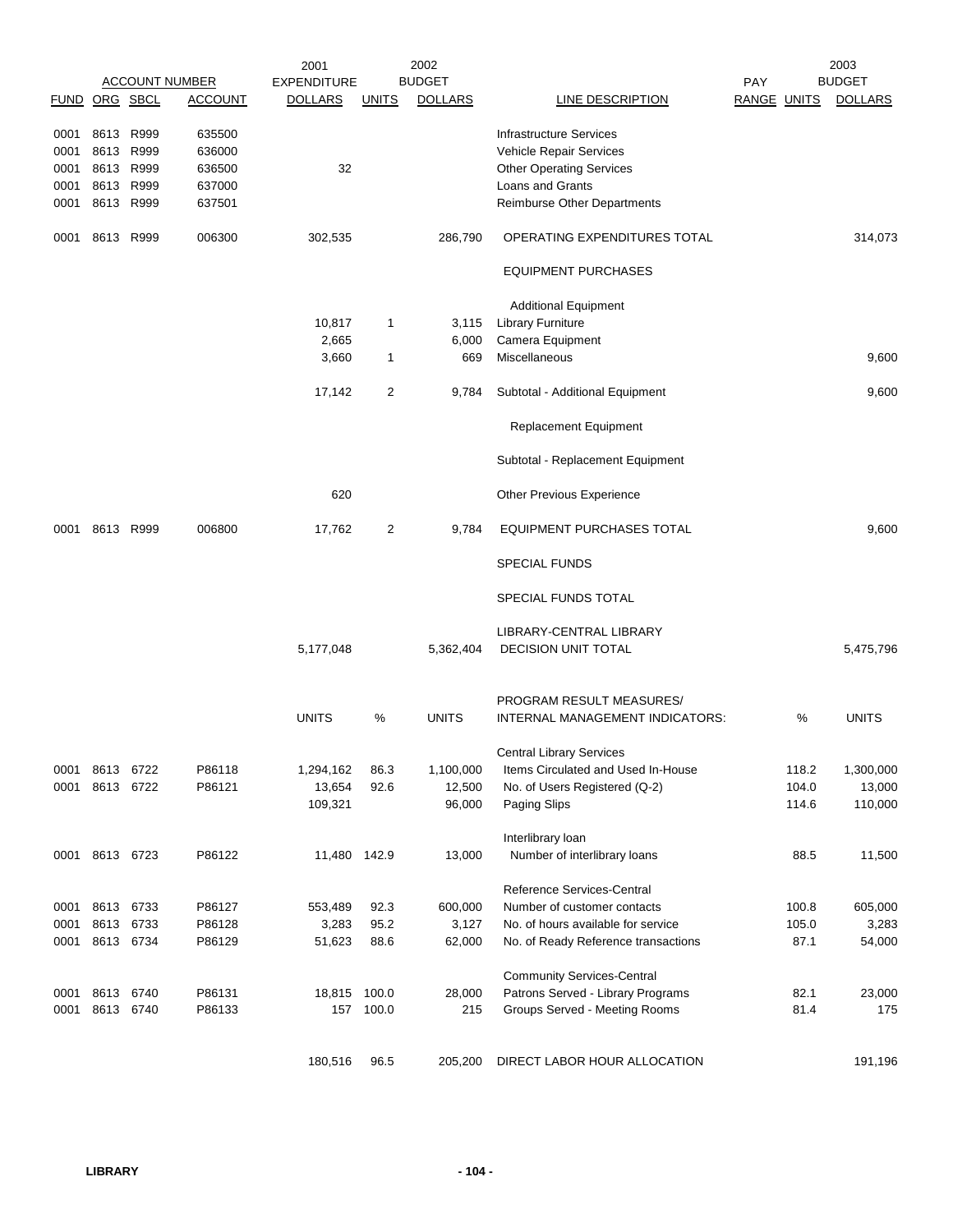|      |           |                       |                | 2001               |                | 2002           |                                                                                                                                                               |                    | 2003  |                |
|------|-----------|-----------------------|----------------|--------------------|----------------|----------------|---------------------------------------------------------------------------------------------------------------------------------------------------------------|--------------------|-------|----------------|
|      |           | <b>ACCOUNT NUMBER</b> |                | <b>EXPENDITURE</b> |                | <b>BUDGET</b>  |                                                                                                                                                               | <b>PAY</b>         |       | <b>BUDGET</b>  |
|      |           | FUND ORG SBCL         | <b>ACCOUNT</b> | <b>DOLLARS</b>     | <b>UNITS</b>   | <b>DOLLARS</b> | LINE DESCRIPTION                                                                                                                                              | <b>RANGE UNITS</b> |       | <b>DOLLARS</b> |
|      |           |                       |                |                    |                |                |                                                                                                                                                               |                    |       |                |
|      |           |                       |                |                    |                |                | <b>MAYOR'S OFFICE</b>                                                                                                                                         |                    |       |                |
|      |           |                       |                |                    |                |                | BUDGETARY CONTROL UNIT (1BCU = 1DU)                                                                                                                           |                    |       |                |
|      |           |                       |                |                    |                |                | <b>OUTCOME INDICATORS:</b>                                                                                                                                    |                    |       |                |
|      |           |                       |                |                    |                |                | City tax rate as a percent of                                                                                                                                 |                    |       |                |
|      |           |                       |                | 129.2%             |                |                | 122.9% the metro average.                                                                                                                                     |                    |       | 122.1%         |
|      |           |                       |                |                    |                |                | Percent of Milwaukeeans surveyed who say their<br>neighborhood has stayed the same or gotten                                                                  |                    |       |                |
|      |           |                       |                | 73% (1999)         |                | 75%            | better over the last five years.                                                                                                                              |                    |       | 75%            |
|      |           |                       |                |                    |                |                |                                                                                                                                                               |                    |       |                |
|      |           |                       |                |                    |                |                | <b>SALARIES &amp; WAGES</b>                                                                                                                                   |                    |       |                |
|      |           |                       |                |                    | $\mathbf{1}$   | 126,815        | Mayor (Y)                                                                                                                                                     | 20                 | 1     | 130,752        |
|      |           |                       |                |                    | $\mathbf{1}$   | 109,051        | Chief of Staff (Y)                                                                                                                                            | 17                 | 1     | 93,698         |
|      |           |                       |                |                    |                |                | ADMINISTRATION                                                                                                                                                |                    |       |                |
|      |           |                       |                |                    | 1              | 68,054         | Special Assistant to The Mayor (Y)                                                                                                                            | 11                 | 1     | 63,835         |
|      |           |                       |                |                    | $\mathbf 1$    | 59,876         | Mayor's Liaison Officer (Y)                                                                                                                                   | 10                 | 1     | 56,646         |
|      |           |                       |                |                    | 1              | 87,676         | Policy Planning Coord. (Y)                                                                                                                                    | 15                 | 1     | 109,118        |
|      |           |                       |                |                    | 6              | 156,662        | Staff Assistant To the Mayor (Y)                                                                                                                              | $\overline{7}$     | 5     | 106,364        |
|      |           |                       |                |                    | 1              | 79,313         | Staff Assistant - Manager (Y)                                                                                                                                 | 10                 | 1     | 79,313         |
|      |           |                       |                |                    | 1              | 46,729         | Management Services Spec. (Y)                                                                                                                                 | 3                  | 1     | 48,179         |
|      |           |                       |                |                    | $\mathbf 1$    | 32,615         | Administrative Assistant I                                                                                                                                    | 435                | 1     | 32,615         |
|      |           |                       |                |                    | $\mathbf{1}$   | 39,322         | Program Assistant II                                                                                                                                          | 530                | 1     | 39,322         |
|      |           |                       |                |                    | $\overline{c}$ | 31,360         | <b>Office Assistant III</b>                                                                                                                                   | 425                | 1     | 31,360         |
|      |           |                       |                |                    | 4              | 9,981          | College Intern (0.5 FTE)                                                                                                                                      | 910                | 2     | 9,981          |
|      |           |                       |                |                    | $\mathbf{1}$   | 55,726         | Staff Assistant to the Mayor-Senior (Y)                                                                                                                       | 9                  | 1     | 57,456         |
|      |           |                       |                |                    | $\mathbf 1$    | 74,207         | <b>COMPASS Project Policy Director (M)</b>                                                                                                                    | 11                 |       |                |
|      |           |                       |                | 821,335            | 23             | 977,387        | <b>Total Before Adjustments</b>                                                                                                                               |                    | 18    | 858,639        |
|      |           |                       |                |                    |                |                | Salary & Wage Rate Changes                                                                                                                                    |                    |       |                |
|      |           |                       |                |                    |                |                | Overtime Compensated*                                                                                                                                         |                    |       |                |
|      |           |                       |                |                    |                | (18,095)       | Personnel Cost Adjustment                                                                                                                                     |                    |       | (15, 112)      |
|      |           |                       |                |                    |                |                | Other                                                                                                                                                         |                    |       |                |
|      |           |                       |                | 821,335            | 23             | 959,292        | Gross Salaries & Wages Total                                                                                                                                  |                    | 18    | 843,527        |
|      |           |                       |                |                    |                |                | <b>Reimbursable Services Deduction</b>                                                                                                                        |                    |       |                |
|      |           |                       |                |                    |                |                | Capital Improvements Deduction                                                                                                                                |                    |       |                |
|      |           |                       |                |                    |                | (74, 207)      | Grants and Aids Deduction                                                                                                                                     |                    |       |                |
| 0001 | 1110 R999 |                       | 006000         | 821,335            |                | 885,085        | NET SALARIES & WAGES TOTAL*                                                                                                                                   |                    | 18    | 843,527        |
|      |           |                       |                |                    | 14.78          |                | <b>O&amp;M FTE'S</b>                                                                                                                                          |                    | 13.50 |                |
|      |           |                       |                |                    | 1.00           |                | NON-O&M FTE'S                                                                                                                                                 |                    |       |                |
|      |           |                       |                |                    |                |                | (M) Community Mapping, Planning & Analysis for Safety Strategies<br>(COMPASS) Grant. Position authority to expire 12/31/02,<br>or when Compass grant expires. |                    |       |                |
|      |           |                       |                |                    |                |                | (Y) Required to file a statement of economic interests in accordance with<br>the Milwaukee Code of Ordinances Chapter 303-Code of Ethics.                     |                    |       |                |
| 0001 | 1110 R999 |                       | 006100         | 280,809            |                | 300,929        | <b>ESTIMATED EMPLOYEE FRINGE BENEFITS*</b><br>(Involves Revenue Offset-No Transfers From This Account)                                                        |                    |       | 312,105        |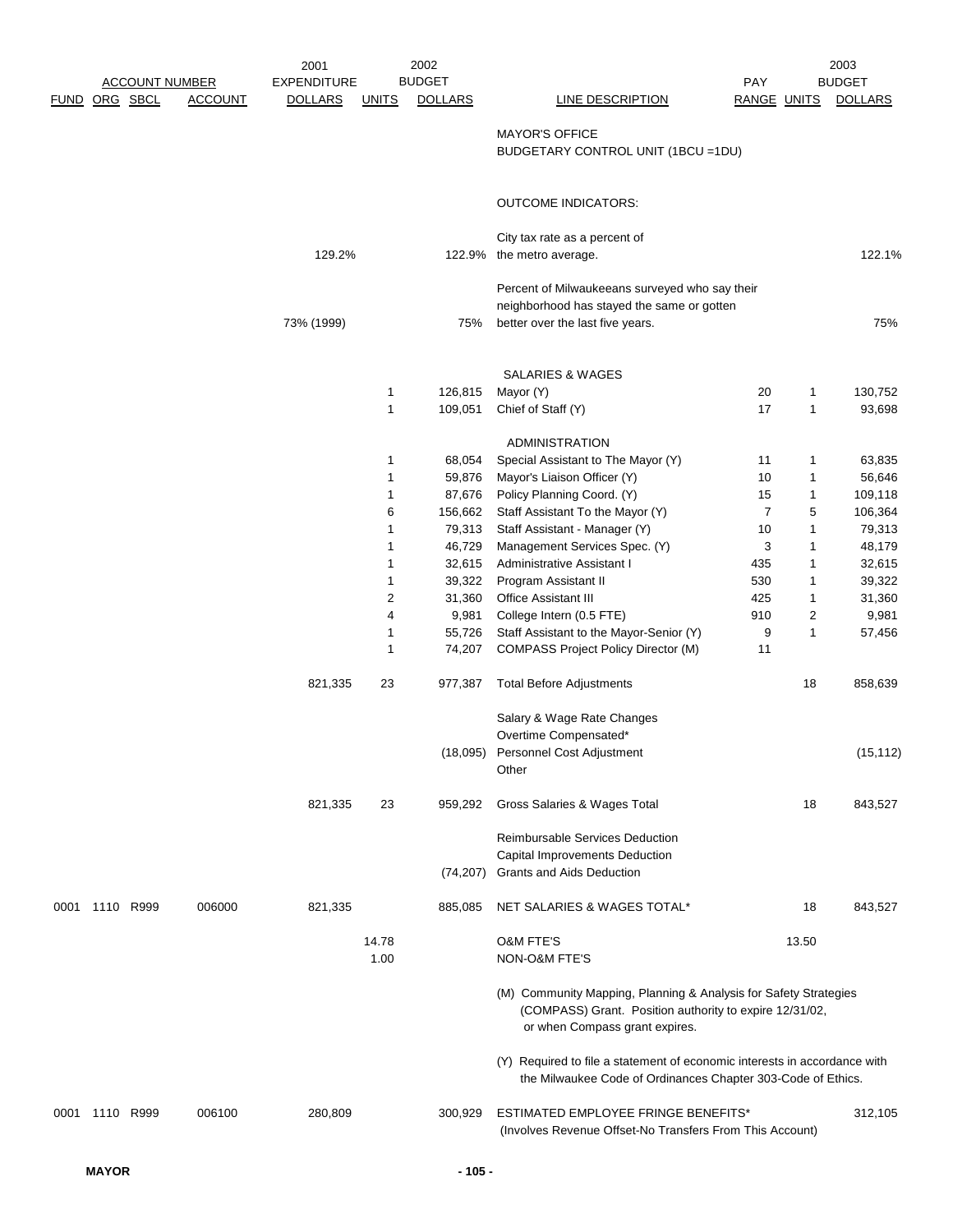|             |                |      |                       | 2001               |              | 2002           |                                                                    |                    |       | 2003           |
|-------------|----------------|------|-----------------------|--------------------|--------------|----------------|--------------------------------------------------------------------|--------------------|-------|----------------|
|             |                |      | <b>ACCOUNT NUMBER</b> | <b>EXPENDITURE</b> |              | <b>BUDGET</b>  |                                                                    | <b>PAY</b>         |       | <b>BUDGET</b>  |
| <b>FUND</b> | ORG SBCL       |      | <u>ACCOUNT</u>        | <b>DOLLARS</b>     | <u>UNITS</u> | <b>DOLLARS</b> | <b>LINE DESCRIPTION</b>                                            | <b>RANGE UNITS</b> |       | <b>DOLLARS</b> |
|             |                |      |                       |                    |              |                |                                                                    |                    |       |                |
|             |                |      |                       |                    |              |                | <b>OPERATING EXPENDITURES</b>                                      |                    |       |                |
| 0001        | 1110 R999      |      | 630100                | 9,192              |              | 12,200         | <b>General Office Expense</b>                                      |                    |       | 10,100         |
| 0001        | 1110           | R999 | 630500                |                    |              |                | Tools & Machinery Parts                                            |                    |       |                |
| 0001        | 1110 R999      |      | 631000                |                    |              |                | <b>Construction Supplies</b>                                       |                    |       |                |
| 0001        | 1110 R999      |      | 631500                |                    |              |                | Energy                                                             |                    |       |                |
| 0001        | 1110           | R999 | 632000                | 1,364              |              |                | <b>Other Operating Supplies</b>                                    |                    |       |                |
| 0001        | 1110           | R999 | 632500                |                    |              |                | <b>Facility Rental</b>                                             |                    |       |                |
| 0001        | 1110 R999      |      | 633000                |                    |              | 100            | Vehicle Rental                                                     |                    |       | 50             |
| 0001        | 1110 R999      |      | 633500                | 964                |              | 1,200          | Non-Vehicle Equipment Rental                                       |                    |       | 1,300          |
| 0001        | 1110 R999      |      | 634000                |                    |              |                | <b>Professional Services</b>                                       |                    |       |                |
| 0001        | 1110           | R999 | 634500                |                    |              |                | Information Technology Services                                    |                    |       |                |
| 0001        | 1110           | R999 | 635000                | 256                |              |                | <b>Property Services</b>                                           |                    |       |                |
| 0001        | 1110           | R999 | 635500                |                    |              |                | <b>Infrastructure Services</b>                                     |                    |       |                |
| 0001        | 1110           | R999 | 636000                |                    |              |                | Vehicle Repair Services                                            |                    |       |                |
| 0001        | 1110 R999      |      | 636500                | 15,798             |              | 9,750          | <b>Other Operating Services</b>                                    |                    |       | 10,200         |
| 0001        | 1110 R999      |      | 637000                |                    |              |                | Loans and Grants                                                   |                    |       |                |
| 0001        | 1110 R999      |      | 637501                | 21,845             |              | 26,936         | <b>Reimburse Other Departments</b>                                 |                    |       | 24,750         |
| 0001        | 1110 R999      |      | 006300                | 49,419             |              | 50,186         | OPERATING EXPENDITURES TOTAL*                                      |                    |       | 46,400         |
|             |                |      |                       |                    |              |                | <b>EQUIPMENT PURCHASES</b>                                         |                    |       |                |
|             |                |      |                       |                    |              |                | <b>Additional Equipment</b>                                        |                    |       |                |
|             |                |      |                       |                    |              |                | Subtotal - Additional Equipment                                    |                    |       |                |
|             |                |      |                       |                    |              |                | <b>Replacement Equipment</b>                                       |                    |       |                |
|             |                |      |                       |                    |              |                | Subtotal - Replacement Equipment                                   |                    |       |                |
|             |                |      |                       | 8,754              |              |                | Other Previous Experience                                          |                    |       |                |
| 0001        | 1110 R999      |      | 006800                | 8,754              |              |                | <b>EQUIPMENT PURCHASES TOTAL*</b>                                  |                    |       |                |
|             |                |      |                       |                    |              |                | <b>SPECIAL FUNDS</b>                                               |                    |       |                |
|             |                |      |                       |                    |              |                | SPECIAL FUNDS TOTAL                                                |                    |       |                |
|             |                |      |                       | 1,160,317          |              | 1,236,200      | <b>MAYOR'S OFFICE BUDGETARY</b><br>CONTROL UNIT TOTAL (1BCU = 1DU) |                    |       | 1,202,032      |
|             |                |      |                       |                    |              |                | *Appropriation Control Account                                     |                    |       |                |
|             |                |      |                       | <b>UNITS</b>       | %            | <b>UNITS</b>   | PROGRAM RESULT MEASURES/<br>INTERNAL MANAGEMENT INDICATORS:        |                    | %     | <b>UNITS</b>   |
|             | 0001 1110 1900 |      |                       |                    |              |                | <b>Executive Director of City</b>                                  |                    |       |                |
|             |                |      |                       |                    |              |                | Operations                                                         |                    |       |                |
|             |                |      |                       | 2,080 100.0        |              | 2,080          | Est. Direct Labor Hours (P)                                        |                    | 100.0 | 2,080          |
|             |                |      |                       |                    |              |                |                                                                    |                    |       |                |
|             |                |      |                       |                    |              |                | <b>Administrative Duties</b>                                       |                    |       |                |
|             | 0001 1110 0250 |      |                       | 17,757             | 97.1         | 19,619         | Est. Direct Labor Hours (P)                                        |                    | 80.1  | 15,708         |
|             |                |      |                       |                    |              |                | <b>Clerical Duties</b>                                             |                    |       |                |
|             | 0001 1110 0260 |      |                       | 7,033              | 99.9         | 7,150          | Est. Direct Labor Hours (P)                                        |                    | 97.4  | 6,965          |
|             |                |      |                       |                    |              |                |                                                                    |                    |       |                |
|             |                |      |                       | 25,302             |              |                | 26,604 TOTAL DIRECT LABOR HOUR ALLOCATION                          |                    |       | 24,753         |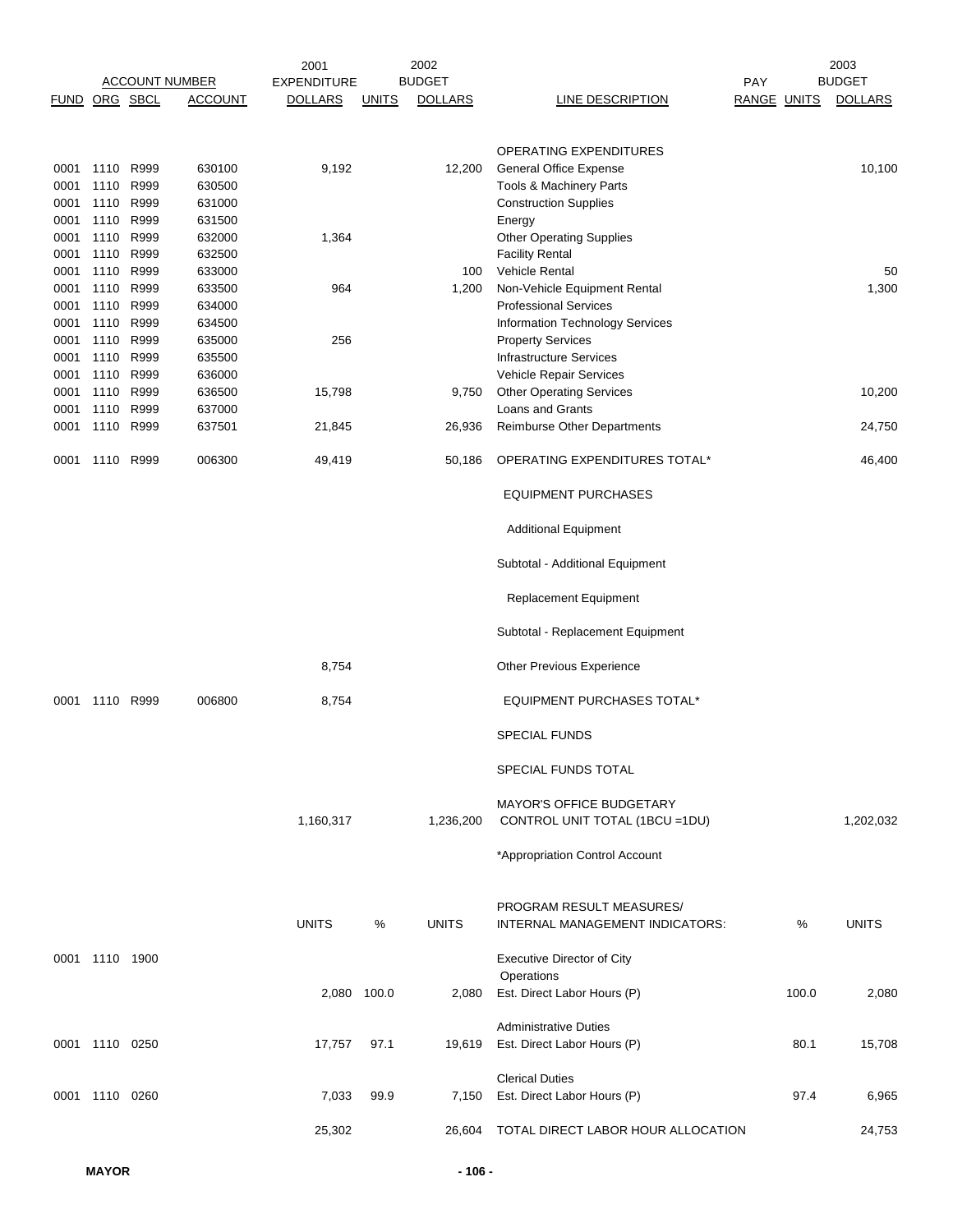| FUND | <b>ACCOUNT NUMBER</b><br>ORG SBCL | <b>ACCOUNT</b> | 2001<br><b>EXPENDITURE</b><br><b>DOLLARS</b> | <b>UNITS</b>   | 2002<br><b>BUDGET</b><br><b>DOLLARS</b> | LINE DESCRIPTION                                                             | <b>PAY</b><br>RANGE UNITS |                | 2003<br><b>BUDGET</b><br><b>DOLLARS</b> |
|------|-----------------------------------|----------------|----------------------------------------------|----------------|-----------------------------------------|------------------------------------------------------------------------------|---------------------------|----------------|-----------------------------------------|
|      |                                   |                |                                              |                |                                         | DEPARTMENT OF NEIGHBORHOOD<br>SERVICES BUDGETARY CONTROL<br>UNIT (1 BCU=1DU) |                           |                |                                         |
|      |                                   |                |                                              |                |                                         | <b>OUTCOME INDICATORS:</b>                                                   |                           |                |                                         |
|      |                                   |                |                                              |                |                                         |                                                                              |                           |                |                                         |
|      |                                   |                |                                              |                |                                         | Percent of Assessment Areas with Average                                     |                           |                |                                         |
|      |                                   |                | 99.3%                                        |                | 80.0%                                   | Property Value Growth Higher Than Inflation                                  |                           |                | 95.0%                                   |
|      |                                   |                | 0.53                                         |                | 0.44                                    | Three-year average public fire incident rate.                                |                           |                | 0.44                                    |
|      |                                   |                |                                              |                |                                         | SALARIES & WAGES                                                             |                           |                |                                         |
|      |                                   |                |                                              |                |                                         | OFFICE OF THE COMMISSIONER                                                   |                           |                |                                         |
|      |                                   |                |                                              | 1              | 122,565                                 | Commissioner - Bldg. Insp. (X) (Y)                                           | 18                        | $\mathbf{1}$   | 126,371                                 |
|      |                                   |                |                                              | 1              | 98,163                                  | Deputy Comm. - Bldg. Insp. (X) (Y)                                           | 15                        |                |                                         |
|      |                                   |                |                                              |                |                                         | Chief Operations Officer (X) (Y)                                             | 11                        | $\mathbf 1$    | 60,398                                  |
|      |                                   |                |                                              | 1              | 37,063                                  | Administrative Assistant II                                                  | 445                       | $\mathbf{1}$   | 37,063                                  |
|      |                                   |                |                                              |                |                                         | INFORMATION TECHNOLOGY DIVISION                                              |                           |                |                                         |
|      |                                   |                |                                              | 1              | 72,612                                  | Network Manager                                                              | 10                        | $\mathbf 1$    | 74,867                                  |
|      |                                   |                |                                              | 1              | 52,545                                  | Network Serv. Coordinator-Sr.                                                | 6                         | $\mathbf 1$    | 54,176                                  |
|      |                                   |                |                                              | 1              | 36,881                                  | Program Assistant II                                                         | 530                       | $\mathbf{1}$   | 38,015                                  |
|      |                                   |                |                                              |                |                                         |                                                                              |                           |                |                                         |
|      |                                   |                |                                              |                |                                         | SUPPORT SERVICES DIVISION                                                    |                           |                |                                         |
|      |                                   |                |                                              | 1              | 69,791                                  | <b>Business Operations Manager</b>                                           | 8                         | $\mathbf{1}$   | 69,792                                  |
|      |                                   |                |                                              |                |                                         | ADMINISTRATIVE SERVICES SECTION                                              |                           |                |                                         |
|      |                                   |                |                                              | 1              | 57,659                                  | Public Information Coordinator (X)                                           | 5                         | $\mathbf 1$    | 57,658                                  |
|      |                                   |                |                                              | 1              | 23,802                                  | Office Supervisor II                                                         | $\overline{2}$            | $\mathbf 1$    | 23,802                                  |
|      |                                   |                |                                              | 1              | 47,604                                  | Admin. Specialist (X)                                                        | 2                         | $\mathbf{1}$   | 47,604                                  |
|      |                                   |                |                                              | 1              | 39,322                                  | Program Assistant II                                                         | 530                       | $\mathbf 1$    | 39,322                                  |
|      |                                   |                |                                              | 1              | 36,018                                  | Personnel Payroll Assistant II                                               | 445                       | $\mathbf 1$    | 36,018                                  |
|      |                                   |                |                                              | $\overline{2}$ | 71,161                                  | <b>Accounting Assistant II</b>                                               | 445                       | 2              | 71,246                                  |
|      |                                   |                |                                              | 1              | 31,360                                  | <b>Office Assistant III</b>                                                  | 435                       | $\mathbf 1$    | 31,360                                  |
|      |                                   |                |                                              | 2              | 27,244                                  | Office Assistant II (.5 FTE)                                                 | 410                       | 2              | 30,346                                  |
|      |                                   |                |                                              | $\mathbf{1}$   | 13,797                                  | Graduate Intern (.58 FTE) (X)                                                | 927                       | $\mathbf{1}$   | 12,127                                  |
|      |                                   |                |                                              |                |                                         | <b>BOARDS &amp; COMMISSIONS</b>                                              |                           |                |                                         |
|      |                                   |                |                                              | 7              | 21,000                                  | Member, Stds and Appeals Comm. (Y)                                           | 36                        | $\overline{7}$ | 21,000                                  |
|      |                                   |                |                                              | 5              | 9,000                                   | Member, Elect. Lic. & Exam.Comm (Y)                                          | 30                        |                |                                         |
|      |                                   |                |                                              |                |                                         | HOUSING PRESERVATION DIVISION                                                |                           |                |                                         |
|      |                                   |                |                                              | 1              | 84,969                                  | Housing & Neigh. Dev. Mgr. (X) (Y)                                           | 13                        |                |                                         |
|      |                                   |                |                                              | 1              | 65,496                                  | Housing Production Manager (X) (Y)                                           | 7                         |                |                                         |
|      |                                   |                |                                              | 1              | 32,615                                  | Administrative Assistant I                                                   | 435                       |                |                                         |
|      |                                   |                |                                              |                |                                         | <b>GRANT MANAGEMENT SECTION</b>                                              |                           |                |                                         |
|      |                                   |                |                                              | 1              | 53,672                                  | Fiscal Officer (Y)                                                           | 6                         |                |                                         |
|      |                                   |                |                                              | 1              | 44,704                                  | Administrative Specialist Sr. (X) (Y)                                        | 4                         |                |                                         |
|      |                                   |                |                                              | 1              | 54,086                                  | Management Accountant-Sr. (X)                                                | 4                         |                |                                         |
|      |                                   |                |                                              | 2              | 73,696                                  | Management Accountant                                                        | 2                         |                |                                         |
|      |                                   |                |                                              | 2              | 40,707                                  | Management Accountant (.5FTE)                                                | 2                         |                |                                         |
|      |                                   |                |                                              | $\mathbf 1$    | 32,615                                  | Accounting Assistant I                                                       | 435                       |                |                                         |
|      |                                   |                |                                              | $\mathbf{1}$   | 25,824                                  | Office Assistant II                                                          | 410                       |                |                                         |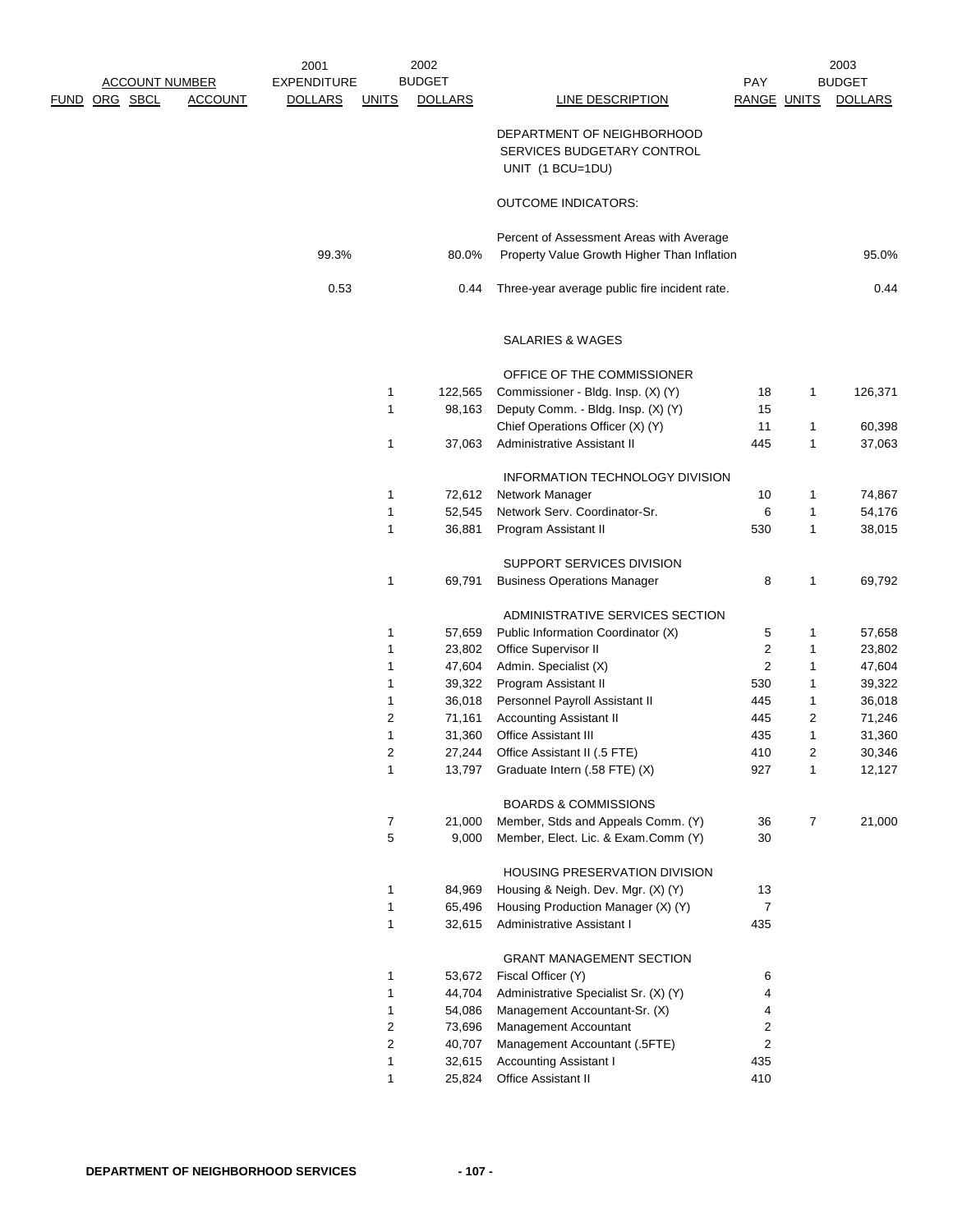|                       |                | 2001               |                | 2002           |                                               |                |              | 2003           |
|-----------------------|----------------|--------------------|----------------|----------------|-----------------------------------------------|----------------|--------------|----------------|
| <b>ACCOUNT NUMBER</b> |                | <b>EXPENDITURE</b> |                | <b>BUDGET</b>  |                                               | <b>PAY</b>     |              | <b>BUDGET</b>  |
| FUND ORG SBCL         | <b>ACCOUNT</b> | <b>DOLLARS</b>     | <b>UNITS</b>   | <b>DOLLARS</b> | <b>LINE DESCRIPTION</b>                       | RANGE UNITS    |              | <b>DOLLARS</b> |
|                       |                |                    |                |                | <b>HOUSING REHABILITATION &amp; FINANCIAL</b> |                |              |                |
|                       |                |                    |                |                | <b>SERVICES SECTION</b>                       |                |              |                |
|                       |                |                    | 1              | 61.451         | Code Enforc Asst Supervisor (A) (X)           | 6              |              |                |
|                       |                |                    |                |                | <b>HOUSING REHABILITATION</b>                 |                |              |                |
|                       |                |                    | 10             | 545,552        | Housing Rehab Specialist-Sr. (X) (Y)          | 5              |              |                |
|                       |                |                    | 1              | 41,183         | Housing Rehab Coordinator (A) (X)             | 5              |              |                |
|                       |                |                    | 1              | 36,848         | Housing Rehab Specialist (X)                  | 3              |              |                |
|                       |                |                    | 1              | 34,576         | Administrative Specialist (X) (Y)             | 2              |              |                |
|                       |                |                    | $\overline{2}$ | 95,029         | Housing Rehab Inspector (A) (X)               | 553            |              |                |
|                       |                |                    | $\mathbf{1}$   | 30,683         | Office Assistant III                          | 425            |              |                |
|                       |                |                    | 2              | 51,304         | <b>Office Assistant II</b>                    | 410            |              |                |
|                       |                |                    |                |                | <b>FINANCIAL SERVICES</b>                     |                |              |                |
|                       |                |                    | 1              | 48,106         | Financial Serv. & Marketing Mgr. (X) (Y)      | 7              |              |                |
|                       |                |                    | 1              | 57,659         | Rental Rehab. Specialist (X) (Y)              | 5              |              |                |
|                       |                |                    | 1              | 52,454         | <b>Housing Program Supervisor</b>             | 4              |              |                |
|                       |                |                    | 1              | 38,758         | Administrative Specialist Sr. (A) (X)         | 4              |              |                |
|                       |                |                    | 2              | 76,555         | Housing Program Specialist                    | 3              |              |                |
|                       |                |                    | 1              | 36,848         | Housing Program Specialist (X)                | 3              |              |                |
|                       |                |                    | 1              | 47,604         | Administrative Specialist                     | 2              |              |                |
|                       |                |                    | 1              | 34,576         | Administrative Specialist (X) (Y)             | $\overline{c}$ |              |                |
|                       |                |                    | 1              | 34,576         | Loan Specialist                               | $\overline{c}$ |              |                |
|                       |                |                    | 2              | 53,342         | Office Assistant III                          | 425            |              |                |
|                       |                |                    | 1              | 30,405         | Office Assistant III (A)                      | 425            |              |                |
|                       |                |                    |                |                | HOUSING PRODUCTION SECTION                    |                |              |                |
|                       |                |                    | 1              | 61,451         | Community Hsg. & Preserv.-Mgr. (X)            | 6              |              |                |
|                       |                |                    | 1              | 61,451         | Residential Rehab Supvr. (X) (Y)              | 6              |              |                |
|                       |                |                    | 3              | 151,377        | Housing Rehab Spec-Sr. (X) (Y)                | 5              |              |                |
|                       |                |                    | 1              | 54,086         | Administrative Specialist Senior (X) (Y)      | 4              |              |                |
|                       |                |                    | 1              | 28,712         | <b>Office Assistant III</b>                   | 425            |              |                |
|                       |                |                    |                |                | TIN/RECEIVERSHIP SECTION                      |                |              |                |
|                       |                |                    | 1              | 49,838         | Commercial & Res. Rehab. Mgr. (X) (Y)         | 9              |              |                |
|                       |                |                    | 4              | 172,738        | Housing Rehab Specialist-Sr. (X) (Y)          | 5              |              |                |
|                       |                |                    | 1              |                | 54,086 Administrative Specialist Sr. (X)      | 4              |              |                |
|                       |                |                    | 1              | 50,697         | Administrative Specialist-Sr.                 | 4              |              |                |
|                       |                |                    | 1              | 54,086         | Management Accountant-Sr. (X)                 | 4              |              |                |
|                       |                |                    | 1              | 32,615         | <b>Accounting Assistant II</b>                | 445            |              |                |
|                       |                |                    |                |                | CONSTRUCTION TRADES DIVISION                  |                |              |                |
|                       |                |                    | $\mathbf{1}$   | 69,791         | Bldg. Constr. Insp. Supvr. (X) (Y)            | 8              | 1            | 69,792         |
|                       |                |                    |                |                | CONSTRUCTION SECTION                          |                |              |                |
|                       |                |                    | 1              | 61,451         | Code Enf. Asst. Supvr                         | 6              | 1            | 61,451         |
|                       |                |                    | 11             | 554,008        | Building Construction Inspector II (X)        | 589            | 11           | 564,120        |
|                       |                |                    | 3              | 157,656        | Boiler Inspector II (X)                       | 589            | 3            | 161,138        |
|                       |                |                    | 1              | 31,360         | <b>Office Assistant III</b>                   | 425            | 1            | 31,360         |
|                       |                |                    | 1              | 22,681         | <b>Office Assistant II</b>                    | 410            | 1            | 26,317         |
|                       |                |                    |                |                | ELECTRICAL INSPECTION SECTION                 |                |              |                |
|                       |                |                    | 1              | 56,523         | Elect. Insp. Asst. Supvr. (X)                 | 6              | $\mathbf{1}$ | 58,277         |
|                       |                |                    | 7              | 354,367        | Electrical Inspector II (X)                   | 589            | 7            | 356,682        |
|                       |                |                    | 3              | 154,793        | Elevator Inspector II (X)                     | 589            | 3            | 154,792        |
|                       |                |                    | 1              | 29,332         | Office Assistant II                           | 410            | 1            | 29,332         |
|                       |                |                    |                |                | PLUMBING INSPECTION SECTION                   |                |              |                |
|                       |                |                    | 11             | 547,804        | Plumbing Inspector II                         | 785            | 11           | 575,874        |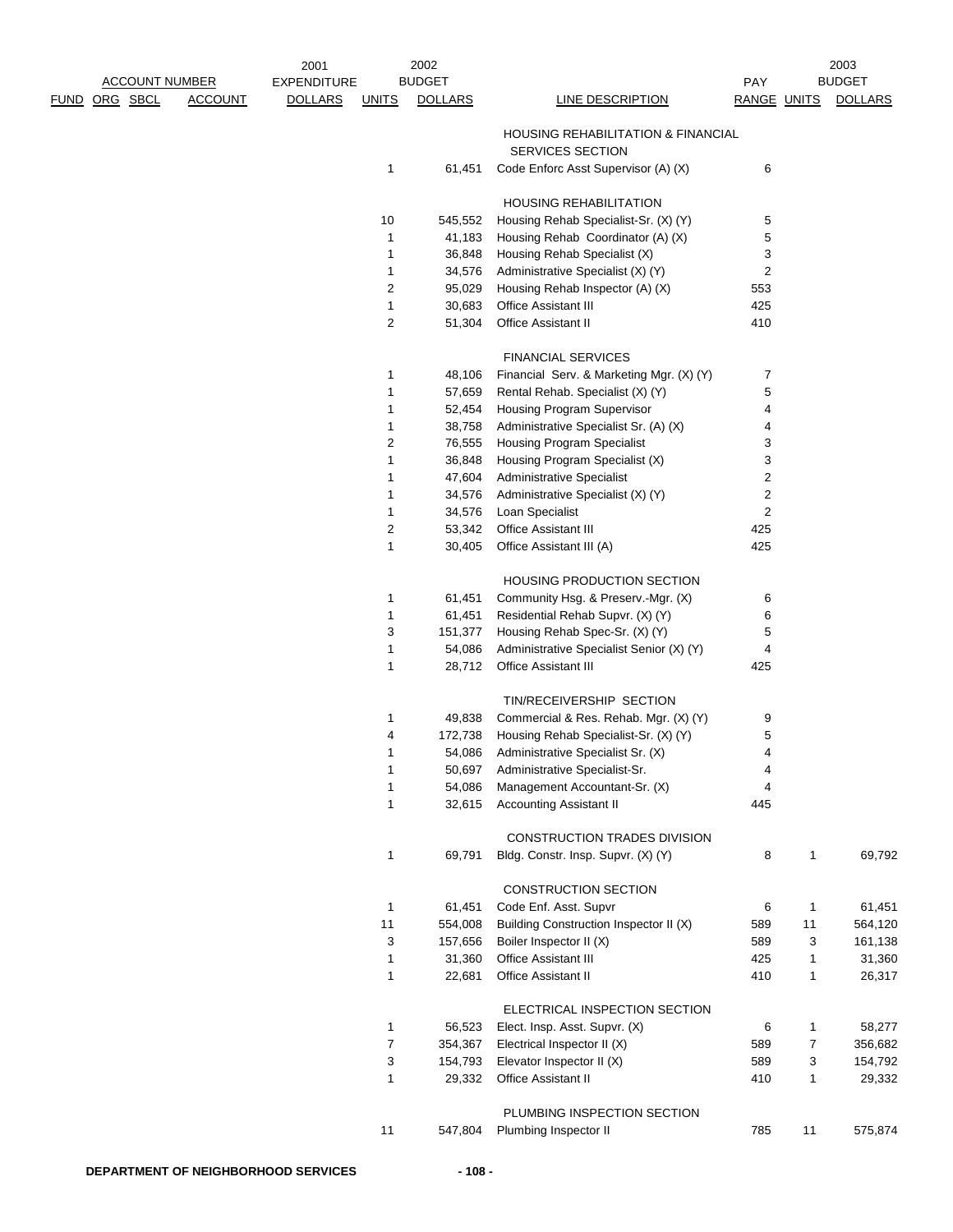|  |                       |                | 2001               |                  | 2002              |                                                                       |                    |        | 2003              |
|--|-----------------------|----------------|--------------------|------------------|-------------------|-----------------------------------------------------------------------|--------------------|--------|-------------------|
|  | <b>ACCOUNT NUMBER</b> |                | <b>EXPENDITURE</b> |                  | <b>BUDGET</b>     |                                                                       | <b>PAY</b>         |        | <b>BUDGET</b>     |
|  | FUND ORG SBCL         | <b>ACCOUNT</b> | <b>DOLLARS</b>     | <b>UNITS</b>     | <b>DOLLARS</b>    | LINE DESCRIPTION                                                      | <b>RANGE UNITS</b> |        | <b>DOLLARS</b>    |
|  |                       |                |                    | 2                | 102,406           | Sprinkler Inspector II (X)                                            | 589                | 2      | 102,689           |
|  |                       |                |                    | 1                | 34,183            | Office Assistant IV                                                   | 445                | 1      | 34,183            |
|  |                       |                |                    | $\overline{2}$   | 58,664            | <b>Office Assistant II</b>                                            | 410                | 2      | 58,664            |
|  |                       |                |                    |                  |                   | COMMERCIAL INSPECTION DIVISION                                        |                    |        |                   |
|  |                       |                |                    | 1                | 69,387            | Code Enforcement Insp. Supvr. (X) (Y)                                 | 8                  | 1      | 69,792            |
|  |                       |                |                    |                  |                   | COMMERCIAL INSPECTION SECTION                                         |                    |        |                   |
|  |                       |                |                    | 2                | 112,413           | Code Enforcement Asst. Supvr. (X)                                     | 6                  | 2      | 116,011           |
|  |                       |                |                    | 17               | 691,383           | Code Enforcement Inspector II (X)                                     | 541                | 17     | 684,908           |
|  |                       |                |                    | 1                | 31,360            | Office Assistant III                                                  | 425                | 1      | 31,360            |
|  |                       |                |                    | 1                | 11,910            | Office Assistant II (0.5 FTE)                                         | 410                | 1      | 12,704            |
|  |                       |                |                    |                  |                   | CONDEMNATION INSPECTION SECTION                                       |                    |        |                   |
|  |                       |                |                    | 1                | 58,277            | Bldg. Construction Insp. Asst. Supvr. (X)                             | 6                  | 1      | 60,090            |
|  |                       |                |                    | 3                | 159,173           | Building Construction Inspector II (X)                                | 589                | 3      | 155,336           |
|  |                       |                |                    | 3<br>2           | 145,717<br>62,720 | Special Enforcement Inspector<br><b>Office Assistant III</b>          | 572<br>425         | 3<br>2 | 145,716<br>62,720 |
|  |                       |                |                    |                  |                   |                                                                       |                    |        |                   |
|  |                       |                |                    |                  |                   | <b>RESIDENTIAL INSPECTION DIVISION</b>                                |                    |        |                   |
|  |                       |                |                    | 1                | 69,791            | Code Enforcement Insp. Supvr. (X) (Y)                                 | 8                  | 1      | 69,792            |
|  |                       |                |                    |                  |                   | CODE ENFORCEMENT SECTION                                              |                    |        |                   |
|  |                       |                |                    | 1                | 61,451            | Code Enforcement Asst. Supvr. (X)                                     | 6                  | 1      | 61,451            |
|  |                       |                |                    | $\mathbf 1$      | 61,451            | Bldg Const Insp. Asst. Supv. (X)                                      | 6                  | 1      | 61,451            |
|  |                       |                |                    | 3                | 141,214           | Special Enforcement Inspector (X)                                     | 572                | 3      | 142,168           |
|  |                       |                |                    | 5                | 232,933           | Special Compliance Inspector (X)                                      | 553                | 3      | 143,241           |
|  |                       |                |                    | 22               | 873,695           | Code Enforcement Inspector II (X)                                     | 541                | 22     | 896,176           |
|  |                       |                |                    |                  |                   | <b>COURT SECTION</b>                                                  |                    |        |                   |
|  |                       |                |                    | 1                | 61,451            | Health Enforcement Specialist (X) (Y)                                 | 6                  | 1      | 61,451            |
|  |                       |                |                    | 3                | 138,615           | Bldg. Code Enforcement Insp. (X)                                      | 553                | 2      | 94,103            |
|  |                       |                |                    | 1                | 34,183            | Office Assistant IV                                                   | 445                | 1      | 34,183            |
|  |                       |                |                    | 1                | 31,360            | <b>Office Assistant III</b>                                           | 425                | 1      | 31,360            |
|  |                       |                |                    | 1                | 29,332            | <b>Office Assistant II</b>                                            | 410                | 1      | 29,332            |
|  |                       |                |                    |                  |                   | <b>GRANT PROGRAMS</b>                                                 |                    |        |                   |
|  |                       |                |                    |                  |                   | Graffiti, Receivership & Interns                                      |                    |        |                   |
|  |                       |                |                    | 1                | 61,451            | Code Enforc Asst. Supvr. (A) (X)                                      | 6                  | 1      | 61,451            |
|  |                       |                |                    | $\mathbf 1$<br>1 | 21,125<br>48,731  | Admin. Specialist-Sr.(0.5 FTE) (A) (X)                                | 4                  | 1      | 21,780            |
|  |                       |                |                    | 1                | 31,023            | Special Enforcement Inspector (A) (X)<br>Customer Service Rep. II (A) | 572<br>435         | 1<br>1 | 48,731<br>30,173  |
|  |                       |                |                    | 5                | 117,178           | Code Enforcement Intern(0.5 FTE) (A) (X)                              | 529                | 5      | 116,717           |
|  |                       |                |                    |                  |                   | PROPERTY MANAGEMENT (A)                                               |                    |        |                   |
|  |                       |                |                    | 1                | 61,451            | Landlord Trng & Development Mgr. (A) (X)                              | 6                  | 1      | 61,451            |
|  |                       |                |                    | $\mathbf 1$      | 61,451            | Grant Monitor (A) (X)                                                 | 6                  | 1      | 61,451            |
|  |                       |                |                    | 2                | 41,105            | Administrative Specialist(0.5 FTE) (A) (X)                            | 2                  | 2      | 44,108            |
|  |                       |                |                    |                  |                   |                                                                       |                    |        |                   |
|  |                       |                |                    | 4                | 196,838           | TARGETED ENFORCEMENT (A)<br>Special Enforcement Inspector (A) (X)     | 572                | 4      | 189,944           |
|  |                       |                |                    | 1                | 30,890            | Customer Service Rep. II (A) (X)                                      | 435                | 1      | 32,615            |
|  |                       |                |                    | $\overline{c}$   | 46,871            | Code Enforcement Intern (0.5 FTE) (A)(X)                              | 529                | 2      | 46,412            |
|  |                       |                |                    |                  |                   |                                                                       |                    |        |                   |
|  |                       |                |                    |                  |                   | NUISANCE & ENVIRONMENTAL<br><b>HEALTH DIVISION</b>                    |                    |        |                   |
|  |                       |                |                    | 1                | 69,791            | Nuisance & Environ. Health Mgr. (X) (Y)                               | 9                  | 1      | 69,792            |
|  |                       |                |                    |                  |                   |                                                                       |                    |        |                   |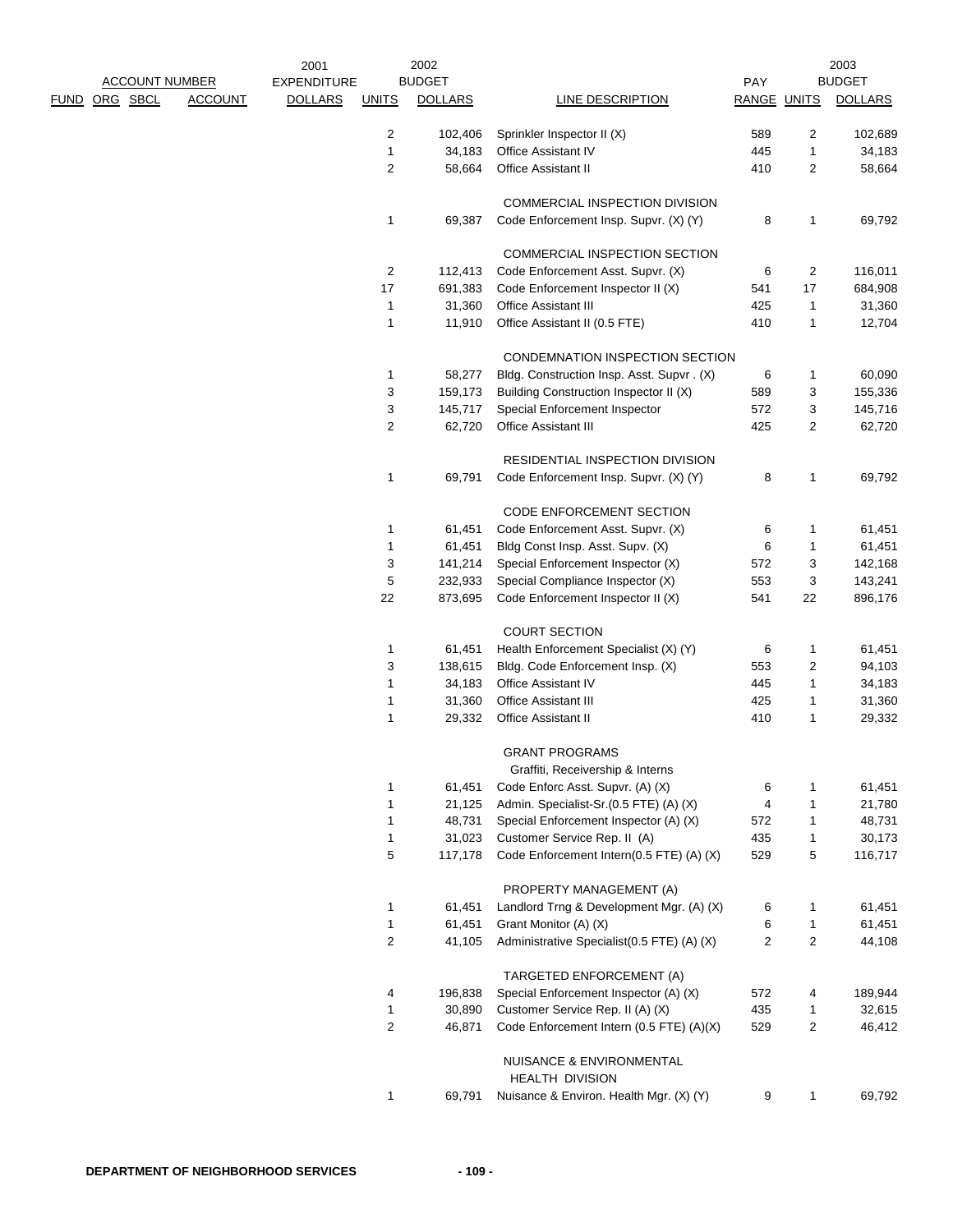|               |           |                       |                | 2001               |                     | 2002           |                                                                                              |                    |                | 2003           |
|---------------|-----------|-----------------------|----------------|--------------------|---------------------|----------------|----------------------------------------------------------------------------------------------|--------------------|----------------|----------------|
|               |           | <b>ACCOUNT NUMBER</b> |                | <b>EXPENDITURE</b> |                     | <b>BUDGET</b>  |                                                                                              | PAY                |                | <b>BUDGET</b>  |
| FUND ORG SBCL |           |                       | <b>ACCOUNT</b> | <b>DOLLARS</b>     | <b>UNITS</b>        | <b>DOLLARS</b> | LINE DESCRIPTION                                                                             | <b>RANGE UNITS</b> |                | <b>DOLLARS</b> |
|               |           |                       |                |                    |                     |                | NUISANCE CONTROL SECTION                                                                     |                    |                |                |
|               |           |                       |                |                    | 2                   | 109,059        | Nuisance Control Supv. (X) (Y)                                                               | 6                  | 2              | 112,445        |
|               |           |                       |                |                    | 18                  | 602,872        | Nuisance Control Off. II                                                                     | 516                | 18             | 624,604        |
|               |           |                       |                |                    | 4                   | 29,601         | Nuisance Ctrl. Off. I (0.25 FTE)                                                             | 500                |                |                |
|               |           |                       |                |                    |                     |                | Nuisance Ctrl. Off. I (0.5 FTE) (A)                                                          | 500                | 2              | 29,601         |
|               |           |                       |                |                    |                     | 34,183         | Office Assistant IV                                                                          | 445                | $\mathbf{1}$   |                |
|               |           |                       |                |                    | 1<br>$\overline{c}$ | 52,678         | Office Assistant II                                                                          | 410                |                | 34,183         |
|               |           |                       |                |                    |                     |                |                                                                                              |                    | 2              | 55,896         |
|               |           |                       |                |                    |                     |                | ENVIRONMENTAL HEALTH SECTION                                                                 |                    |                |                |
|               |           |                       |                |                    | 1                   | 57,665         | Site Improvement Specialist (A)                                                              | 5                  | 1              | 57,658         |
|               |           |                       |                |                    | 1                   | 47,604         | Administrative Specialist (A) (X)                                                            | 2                  | 1              | 47,604         |
|               |           |                       |                |                    | 2                   | 88,266         | Environmental Hygienist (CC)                                                                 | 555                | 2              | 83,336         |
|               |           |                       |                |                    | 1                   | 40,397         | Environmental Hygienist                                                                      | 555                | 1              | 43,605         |
|               |           |                       |                |                    | 4                   | 171,321        | Environmental Health Spec. II (X)                                                            | 541                | 3              | 127,322        |
|               |           |                       |                |                    | 1                   | 34,183         | Office Assistant IV                                                                          | 445                | $\mathbf{1}$   | 34,183         |
|               |           |                       |                |                    | 1                   | 34,183         | Office Assistant IV                                                                          | 445                | 1              | 34,183         |
|               |           |                       |                |                    | 1                   | 22,177         | Office Assistant III (0.75 FTE)                                                              | 425                |                |                |
|               |           |                       |                |                    | 3                   | 94,874         | Customer Service Rep. II                                                                     | 435                | 3              | 96,492         |
|               |           |                       |                |                    | 1                   | 29,071         | Customer Service Rep. I                                                                      | 425                | 1              | 29,283         |
|               |           |                       |                |                    |                     |                |                                                                                              |                    |                |                |
|               |           |                       |                |                    |                     |                | OPERATION IMMEDIATE CLEAN-UP (A)                                                             |                    |                |                |
|               |           |                       |                |                    | $\overline{c}$      | 27,631         | Nuisance Control Officer II (A) (X)                                                          | 516                | 2              | 29,600         |
|               |           |                       |                |                    | 1                   | 11,181         | Office Assistant II (0.50 FTE) (A)                                                           | 410                | $\mathbf{1}$   | 11,892         |
|               |           |                       |                |                    |                     |                | <b>AUXILIARY POSITIONS</b>                                                                   |                    |                |                |
|               |           |                       |                |                    | 1                   | 61,451         | Plumbing Insp. Asst. Supervisor (X)                                                          | 6                  | 1              | 61,451         |
|               |           |                       |                |                    | 4                   |                | Code Enforcement Inspector II (X)                                                            | 541                | 4              |                |
|               |           |                       |                |                    | 1                   |                | Special Compliance Inspector (X)                                                             | 551                | 1              |                |
|               |           |                       |                |                    | 2                   |                | Building Construction Inspector II (X)                                                       | 589                | $\overline{c}$ |                |
|               |           |                       |                |                    | 1                   |                | Electrical Inspector II (X)                                                                  | 589                | 1              |                |
|               |           |                       |                |                    | 1                   |                | Senior Planner                                                                               | 596                | 1              |                |
|               |           |                       |                |                    | 1                   |                | Nuisance Control Off. II                                                                     | 516                | 1              |                |
|               |           |                       |                |                    | 3                   |                | Special Enforcement Inspector (X)                                                            | 572                | 3              |                |
|               |           |                       |                |                    |                     |                |                                                                                              |                    |                |                |
|               |           |                       |                | 7,219,406          | 288                 | 11,203,754     | <b>Total Before Adjustments</b>                                                              |                    | 216            | 8,377,144      |
|               |           |                       |                |                    |                     |                | Salary & Wage Rate Change                                                                    |                    |                |                |
|               |           |                       |                |                    |                     |                | Overtime Compensated*                                                                        |                    |                |                |
|               |           |                       |                |                    |                     | (150, 641)     | Personnel Cost Adjustment                                                                    |                    |                | (146, 160)     |
|               |           |                       |                |                    |                     |                | Other                                                                                        |                    |                |                |
|               |           |                       |                | 7,219,406          | 288                 | 11,053,113     | Gross Salaries & Wages Total                                                                 |                    | 216            | 8,230,984      |
|               |           |                       |                |                    |                     |                | (2,420,201) Reimbursable Services Deduction                                                  |                    |                |                |
|               |           |                       |                |                    |                     |                | Capital Improvements Deduction                                                               |                    |                |                |
|               |           |                       |                |                    |                     |                | (1,129,020) Grants & Aids Deduction                                                          |                    |                | (940,004)      |
| 0001          | 3600 R999 |                       | 006000         | 7,219,406          | 288                 | 7,503,892      | NET SALARIES & WAGES TOTAL*                                                                  |                    | 216            | 7,290,980      |
|               |           |                       |                |                    | 169.28              |                | O&M FTE'S                                                                                    |                    | 163.80         |                |
|               |           |                       |                |                    | 76.49               |                | NON-O&M FTE'S                                                                                |                    | 20.50          |                |
|               |           |                       |                |                    |                     |                | (A) To Expire 12/31/03 Unless CDA Program is extended.                                       |                    |                |                |
|               |           |                       |                |                    |                     |                | (CC) To expire unless asbestos abatement revenue provided<br>by the WI DNR is extended.      |                    |                |                |
|               |           |                       |                |                    |                     |                | (X) Private Auto Allowance May Be Paid in Pursuant Section<br>350-183 of the Milwaukee Code. |                    |                |                |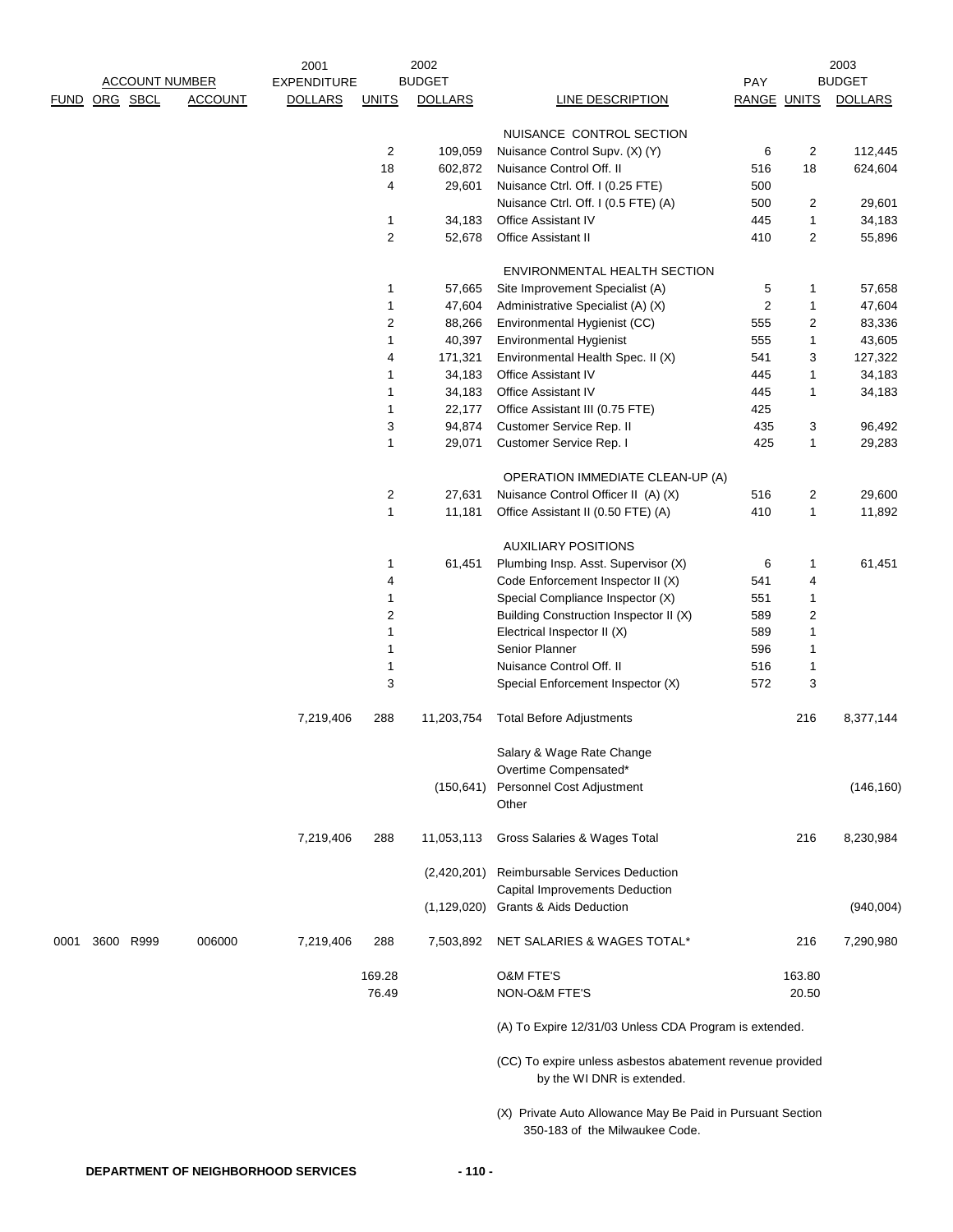|               |      |           |                       | 2001               |              | 2002           |                                                                                                                                                                                                                                                   |             | 2003           |
|---------------|------|-----------|-----------------------|--------------------|--------------|----------------|---------------------------------------------------------------------------------------------------------------------------------------------------------------------------------------------------------------------------------------------------|-------------|----------------|
|               |      |           | <b>ACCOUNT NUMBER</b> | <b>EXPENDITURE</b> |              | <b>BUDGET</b>  |                                                                                                                                                                                                                                                   | <b>PAY</b>  | <b>BUDGET</b>  |
| FUND ORG SBCL |      |           | <b>ACCOUNT</b>        | <b>DOLLARS</b>     | <b>UNITS</b> | <b>DOLLARS</b> | LINE DESCRIPTION                                                                                                                                                                                                                                  | RANGE UNITS | <b>DOLLARS</b> |
|               |      |           |                       |                    |              |                | (Y) Required to file a statement of economic interests in accordance with<br>the Milwaukee Code of Ordinances Chapter 303-Code of Ethics.                                                                                                         |             |                |
| 0001          |      | 3600 R999 | 006100                | 2,503,960          |              | 2,551,323      | ESTIMATED EMPLOYEE FRINGE BENEFITS*<br>(Involves Revenue Offset - No Transfers from this Account)                                                                                                                                                 |             | 2,697,663      |
|               |      |           |                       |                    |              |                | <b>OPERATING EXPENDITURES</b>                                                                                                                                                                                                                     |             |                |
| 0001          |      | 3600 R999 | 630100                | 100,652            |              | 139,000        | <b>General Office Expense</b>                                                                                                                                                                                                                     |             | 185,368        |
| 0001          |      | 3600 R999 | 630500                | 1,063              |              | 1,000          | Tools & Machinery Parts                                                                                                                                                                                                                           |             | 1,100          |
| 0001          |      | 3600 R999 | 631000                | 94                 |              |                | <b>Construction Supplies</b>                                                                                                                                                                                                                      |             |                |
| 0001          |      | 3600 R999 | 631500                | 10,422             |              |                | Energy                                                                                                                                                                                                                                            |             |                |
| 0001          | 3600 | R999      | 632000                | 59,382             |              | 54,250         | <b>Other Operating Supplies</b>                                                                                                                                                                                                                   |             | 54,450         |
| 0001          |      | 3600 R999 | 632500                | 107,817            |              |                | <b>Facility Rental</b>                                                                                                                                                                                                                            |             |                |
| 0001          |      | 3600 R999 | 633000                | 175,675            |              | 260,000        | <b>Vehicle Rental</b>                                                                                                                                                                                                                             |             | 272,500        |
| 0001          | 3600 | R999      | 633500                | 7,655              |              | 9,000          | Non-Vehicle Equipment Rental                                                                                                                                                                                                                      |             | 8,500          |
| 0001          | 3600 | R999      | 634000                | 54,534             |              | 55,500         | <b>Professional Services</b>                                                                                                                                                                                                                      |             | 33,750         |
| 0001          | 3600 | R999      | 634500                | 58,462             |              | 86,000         | <b>Information Technology Services</b>                                                                                                                                                                                                            |             | 88,500         |
| 0001          | 3600 | R999      | 635000                | 150,523            |              | 280,000        | <b>Property Services</b>                                                                                                                                                                                                                          |             | 195,000        |
| 0001          | 3600 | R999      | 635500                |                    |              |                | <b>Infrastructure Services</b>                                                                                                                                                                                                                    |             |                |
| 0001          |      | 3600 R999 | 636000                |                    |              |                | Vehicle Repair Services                                                                                                                                                                                                                           |             |                |
| 0001          | 3600 | R999      | 636500                | 139,092            |              | 129,628        | <b>Other Operating Services</b>                                                                                                                                                                                                                   |             | 160,150        |
| 0001          | 3600 | R999      | 637000                |                    |              |                | Loans and Grants                                                                                                                                                                                                                                  |             |                |
| 0001          |      | 3600 R999 | 637501                | 218,769            |              |                | Reimburse Other Departments                                                                                                                                                                                                                       |             |                |
| 0001          | 3600 | R999      | 006300                | 1,084,140          |              | 1,014,378      | OPERATING EXPENDITURES TOTAL*                                                                                                                                                                                                                     |             | 999,318        |
|               |      |           |                       |                    |              |                | <b>EQUIPMENT PURCHASES</b>                                                                                                                                                                                                                        |             |                |
|               |      |           |                       |                    |              |                | <b>Additional Equipment</b>                                                                                                                                                                                                                       |             |                |
|               |      |           |                       |                    |              | 103,682        | Network Hardware and Software                                                                                                                                                                                                                     |             | 89,610         |
|               |      |           |                       |                    |              | 103,682        | Subtotal - Additional Equipment                                                                                                                                                                                                                   |             | 89,610         |
|               |      |           |                       |                    |              |                | <b>Replacement Equipment</b>                                                                                                                                                                                                                      |             |                |
|               |      |           |                       |                    |              |                | Subtotal - Replacement Equipment                                                                                                                                                                                                                  |             |                |
| 0001          |      | 3600 R999 | 006800                | 30,884             |              | 103,682        | <b>EQUIPMENT PURCHASES TOTAL*</b>                                                                                                                                                                                                                 |             | 89,610         |
|               |      |           |                       |                    |              |                | <b>SPECIAL FUNDS</b>                                                                                                                                                                                                                              |             |                |
| 0001          |      | 3600 R383 | 006300                | 259,710            |              | 220,000        | Community Sanitation Fund (C)*                                                                                                                                                                                                                    |             | 260,000        |
| 0001          | 3600 | R384      | 006300                | 1,446,579          |              | 1,427,115      | Animal Pound Contract*                                                                                                                                                                                                                            |             | 1,364,894      |
|               |      |           |                       | 1,706,289          |              | 1,647,115      | SPECIAL FUNDS TOTAL                                                                                                                                                                                                                               |             | 1,624,894      |
|               |      |           |                       |                    |              |                | (C) The Department of Neighborhood Services shall use community-<br>based organizations for nuisance cleanup work whenever possible.<br>In addition, the Department shall consult with the Litter Task Force<br>regarding the use of these funds. |             |                |
|               |      |           |                       | 12,544,679         |              | 12,820,390     | DEPARTMENT OF NEIGHBORHOOD<br>SERVICES BUDGETARY CONTROL<br>UNIT TOTAL (1BCU=1DU)                                                                                                                                                                 |             | 12,702,465     |
|               |      |           |                       |                    |              |                | *Appropriation Control Account                                                                                                                                                                                                                    |             |                |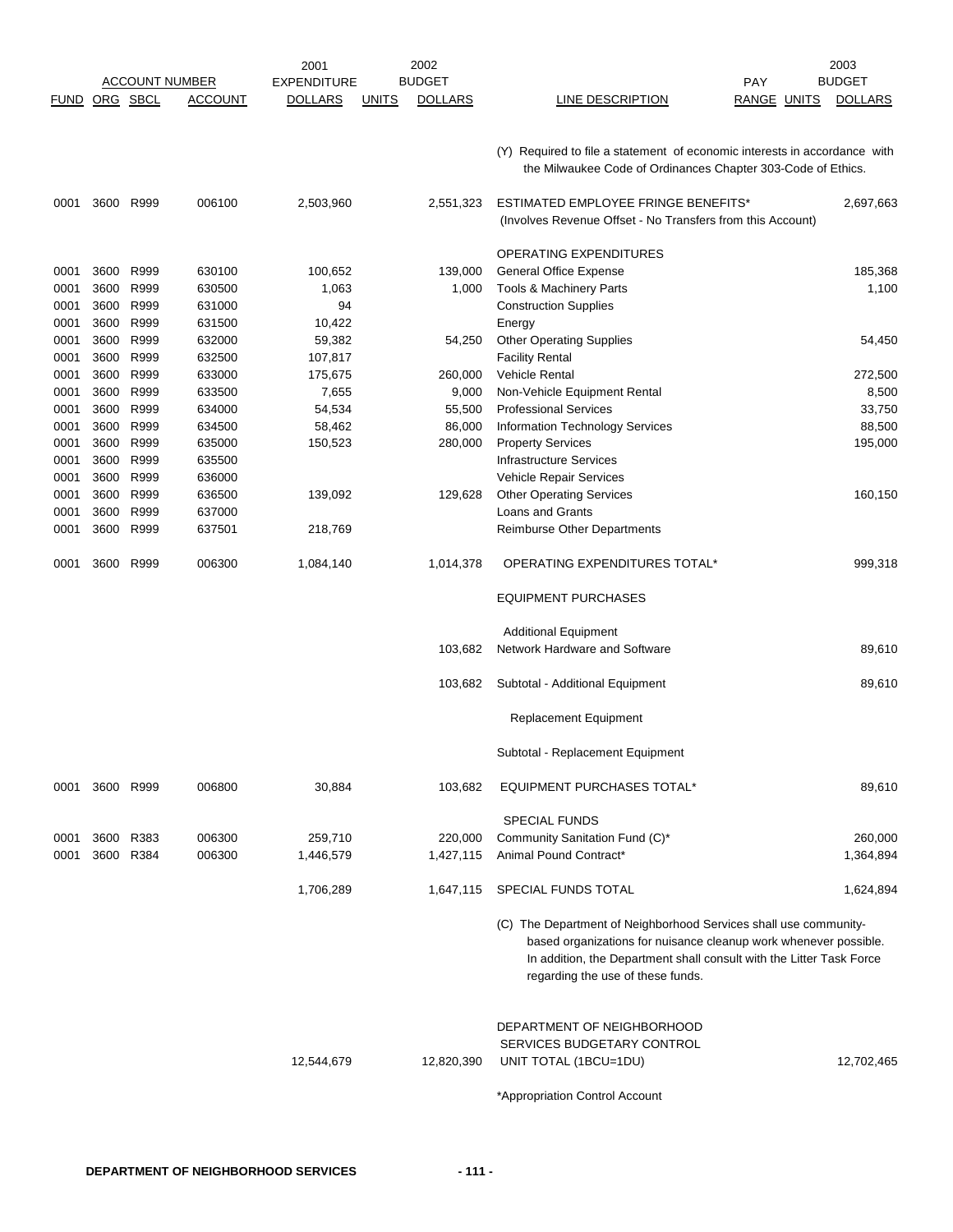|             |          |           |                       | 2001               |              | 2002           |                                               |             | 2003           |
|-------------|----------|-----------|-----------------------|--------------------|--------------|----------------|-----------------------------------------------|-------------|----------------|
|             |          |           | <b>ACCOUNT NUMBER</b> | <b>EXPENDITURE</b> |              | <b>BUDGET</b>  |                                               | <b>PAY</b>  | <b>BUDGET</b>  |
| <b>FUND</b> | ORG SBCL |           | ACCOUNT               | <b>DOLLARS</b>     | <b>UNITS</b> | <b>DOLLARS</b> | LINE DESCRIPTION                              | RANGE UNITS | <b>DOLLARS</b> |
|             |          |           |                       |                    |              |                |                                               |             |                |
|             |          |           |                       |                    |              |                | PROGRAM RESULT MEASURES/                      |             |                |
|             |          |           |                       | <b>UNITS</b>       | %            | <b>UNITS</b>   | INTERNAL MANAGEMENT INDICATORS:               | %           | <b>UNITS</b>   |
|             |          |           |                       |                    |              |                | Construction Inspection                       |             |                |
| 0001        | 3600     | 3710      | P36002                | 7,714              | 212.1        | 7,000          | <b>Number of Permits Started</b>              | 102.9       | 7,200          |
| 0001        | 3600     | 3710      | P36039                | 453,818,738        | <b>NA</b>    | 350,000,000    | Cost of Work (Started)                        | 108.6       | 380,000,000    |
|             |          |           |                       |                    |              |                |                                               |             |                |
| 0001        |          | 3600 3710 | P36040                | 6,217              | NA.          | 5,200          | <b>Number of Permits Closed</b>               | 124.6       | 6,480          |
| 0001        |          | 3600 3710 | P36003                | 452,867,197        | 140.5        | 260,000,000    | Cost of Work (Closed)                         | 0.1         | 342,000        |
|             |          |           |                       |                    |              |                |                                               |             |                |
|             |          |           |                       |                    |              |                | <b>Electrical Inspection</b>                  |             |                |
| 0001        | 3600     | 3720      | P36006                | 10,020             | 100.6        | 9,100          | <b>Number of Permits Started</b>              | 100.0       | 9,100          |
| 0001        | 3600     | 3720      | P36041                | 60,976,707         | <b>NA</b>    | 105,000,000    | Cost of Work(Started)                         | 58.1        | 61,000,000     |
| 0001        | 3600     | 3720      | P36042                | 8,311              | NA           | 6,500          | Number of Permits Closed                      | 126.0       | 8,190          |
| 0001        | 3600     | 3720      | P36007                | 75,245,594         | 109.2        | 71,000,000     | Cost of Work (Closed)                         | 77.3        | 54,900,000     |
|             |          |           |                       |                    |              |                |                                               |             |                |
|             |          |           |                       |                    |              |                | Boiler inspection                             |             |                |
| 0001        | 3600     | 3730      | P36010                | 4,983              | 106.0        | 5,300          | Number of Permits Started                     | 92.5        | 4,900          |
| 0001        | 3600     | 3730      | P36043                | 59,092,739         | <b>NA</b>    | 34,500,000     | Cost of Work(Started)                         | 144.9       | 50,000,000     |
| 0001        | 3600     | 3730      | P36044                | 4,533              | NA.          | 5,700          | Number of Permits Closed                      | 77.4        | 4,410          |
| 0001        | 3600     | 3730      | P36011                | 46,661,863         | 216.7        | 65,000,000     | Cost of Work (Closed)                         | 69.2        | 45,000,000     |
|             |          |           |                       |                    |              |                |                                               |             |                |
|             |          |           |                       |                    |              |                | Elevator Inspection                           |             |                |
| 0001        | 3600     | 3740      | P36014                | 155                | 100.0        | 200            | Number of Permits Started                     | 75.0        | 150            |
| 0001        | 3600     | 3740      | P36045                | 6,529,166          | <b>NA</b>    | 8,900,000      | Cost of Work(Started)                         | 73.0        | 6,500,000      |
| 0001        | 3600     | 3740      | P36046                | 160                | NA.          | 220            | Number of Permits Closed                      | 61.4        | 135            |
| 0001        | 3600     | 3740      | P36015                | 9,277,559          | 109.0        | 8,450,000      | Cost of Work (Closed)                         | 69.2        | 5,850,000      |
|             |          |           |                       |                    |              |                |                                               |             |                |
|             |          |           |                       |                    |              |                | Plumbing Inspection                           |             |                |
| 0001        | 3600     | 3750      | P36018                | 7,767              | 96.6         | 7,775          | Number of Permits Started                     | 96.5        | 7,500          |
| 0001        | 3600     | 3750      | P36047                | 60,251,066         | NA.          | 68,000,000     | Cost of Work(Started)                         | 80.9        | 55,000,000     |
| 0001        | 3600     | 3750      | P36048                | 7,410              | NA.          | 7,975          | Number of Permits Closed                      | 84.6        | 6,750          |
| 0001        | 3600     | 3750      | P36019                | 65,268,867         | 133.3        | 60,000,000     | Cost of Work (Closed)                         | 82.5        | 49,500,000     |
|             |          |           |                       |                    |              |                |                                               |             |                |
|             |          |           |                       |                    |              |                | Commercial Inspection                         |             |                |
| 0001        | 3600     | 3760      | P36022                | 15,971             | 86.9         | 15,650         | Number of Fire Inspections                    | 100.0       | 15,650         |
| 0001        |          | 3600 3760 | P36023                | 197                | 97.6         | 200            | Number of Rooming House Licenses              | 100.0       | 200            |
| 0001        |          | 3600 3760 | P36024                | 55                 | 101.9        | 54             | Number Hotel Motel Licenses                   | 100.0       | 54             |
|             |          |           |                       |                    |              |                |                                               |             |                |
|             |          |           |                       |                    |              |                | <b>Property Preservation</b>                  |             |                |
| 0001        | 3600     | 3940      | P36025                | 19,477             | 117.2        | 17,700         | Number of Orders Issued                       | 100.0       | 17,700         |
| 0001        | 3600     | 3940      | P36026                | 99,935             | 110.0        | 90,200         | Number of Violations Cited                    | 100.0       | 90,200         |
| 0001        | 3600     | 3940      | P36027                | 19,877             | 135.6        | 18,000         | Number of Orders Closed                       | 88.5        | 15,930         |
| 0001        | 3600     | 3940      | P36049                | 103,118            | <b>NA</b>    | 93,650         | Number of Violations Closed                   | 86.7        | 81,180         |
|             |          |           |                       |                    |              |                |                                               |             |                |
|             |          |           |                       |                    |              |                | <b>Nuisance Control</b>                       |             |                |
| 0001        | 3600     | 3950      | P36028                | 5,909              | 89.7         | 5,200          | Number of Garbage Orders Issued               | 105.8       | 5,500          |
| 0001        | 3600     | 3950      | P36029                | 2,474              | 130.3        | 2,475          | Number of City Garbage Abatements             | 100.0       | 2,475          |
| 0001        | 3600     | 3950      | P36030                | 5,406              | 119.5        | 4,900          | Number of Vehicle Orders Issued               | 106.1       | 5,200          |
| 0001        | 3600     | 3950      | P36031                | 847                | 140.8        | 725            | Number of Nuisance Vehicles Towed by the City | 113.8       | 825            |
|             |          |           |                       |                    |              |                |                                               |             |                |
|             |          |           |                       |                    |              |                | Condemnation & Demolition                     |             |                |
| 0001        | 3600     | 3960      | P36032                | 882                | 106.4        | 825            | Number of Structures Demolished               | 100.0       | 825            |
| 0001        | 3600     | 3960      | P36033                | 595                | 93.9         | 460            | Number of Raze Orders Issued                  | 108.7       | 500            |
| 0001        | 3600     | 3960      | P36034                | 71                 | 93.7         | 45             | Number of Structures Rehabbed                 | 133.3       | 60             |
| 0001        | 3600     | 3960      | P36035                | 131                | 105.0        | 210            | Number of Raze Orders City Abated             | 71.4        | 150            |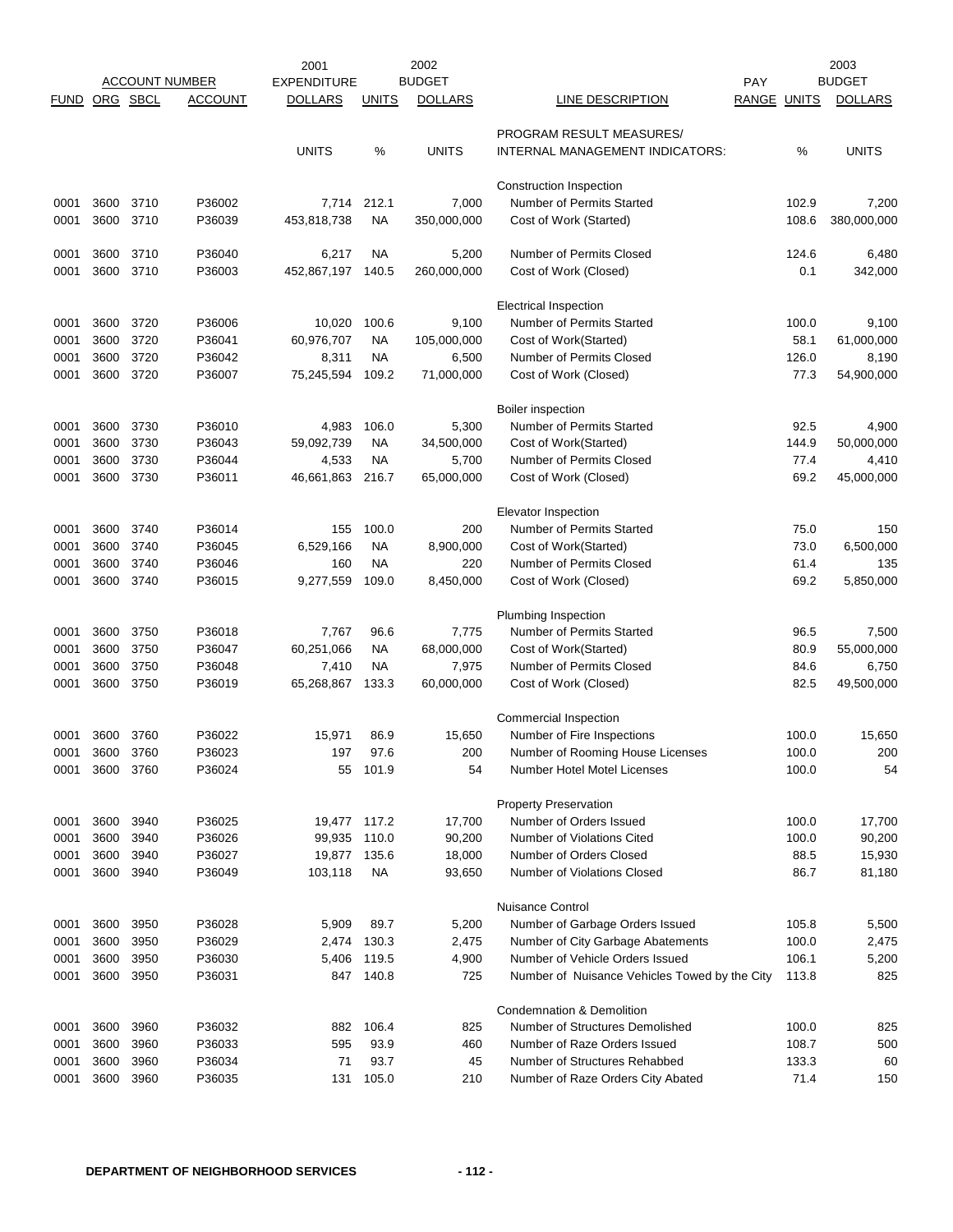|             |      |      |                       | 2001               |              | 2002           |                                       |             |       | 2003           |
|-------------|------|------|-----------------------|--------------------|--------------|----------------|---------------------------------------|-------------|-------|----------------|
|             |      |      | <b>ACCOUNT NUMBER</b> | <b>EXPENDITURE</b> |              | <b>BUDGET</b>  |                                       | PAY         |       | <b>BUDGET</b>  |
| <b>FUND</b> | ORG  | SBCL | <b>ACCOUNT</b>        | <b>DOLLARS</b>     | <b>UNITS</b> | <b>DOLLARS</b> | LINE DESCRIPTION                      | RANGE UNITS |       | <b>DOLLARS</b> |
|             |      |      |                       |                    |              |                | <b>PROGRAM RESULT MEASURES/</b>       |             |       |                |
|             |      |      |                       | <b>UNITS</b>       | $\%$         | <b>UNITS</b>   | INTERNAL MANAGEMENT INDICATORS:       |             | $\%$  | <b>UNITS</b>   |
|             |      |      |                       |                    |              |                | Court Enforcement                     |             |       |                |
| 0001        | 3600 | 3980 | P36036                |                    | 20.6         | 350            | Number of Precourts Held              |             |       |                |
| 0001        | 3600 | 3980 | P36037                | 2,390              | 192.3        | 2,500          | Number of Municipal Court Cases       |             | 92.0  | 2,300          |
| 0001        | 3600 | 3980 | P36038                | 762                | 60.0         | 195            | Number of Citations Issued            |             | 333.3 | 650            |
|             |      |      |                       |                    |              |                | <b>Trade Inspections</b>              |             |       |                |
|             |      |      |                       | 83.1               |              | 95.0           | Percentage of permits completed       |             | 100.0 | 95.0           |
|             |      |      |                       | 99.0               |              | 95.0           | Percentage of complaints responded to |             | 100.0 | 95.0           |
|             |      |      |                       | 89.1               |              | 95.0           | Percentage of orders completed        |             | 100.0 | 95.0           |
|             |      |      |                       |                    |              |                | Neighborhood Improvement              |             |       |                |
|             |      |      |                       | 99.9               |              | 95.0           | Percentage of permits completed       |             | 100.0 | 95.0           |
|             |      |      |                       | 99.8               |              | 95.0           | Percentage of complaints responded to |             | 100.0 | 95.0           |
|             |      |      |                       | 96.7               |              | 95.0           | Percentage of orders completed        |             | 100.0 | 95.0           |
|             |      |      |                       | 313,862            |              | 304,704        | TOTAL DIRECT LABOR HOUR ALLOCATION    |             |       | 294,840        |
|             |      |      |                       |                    |              |                | Totals do not include 12,600 Direct   |             |       |                |
|             |      |      |                       |                    |              |                | Labor Hours for members of            |             |       |                |
|             |      |      |                       |                    |              |                | Committees and Commissions.           |             |       |                |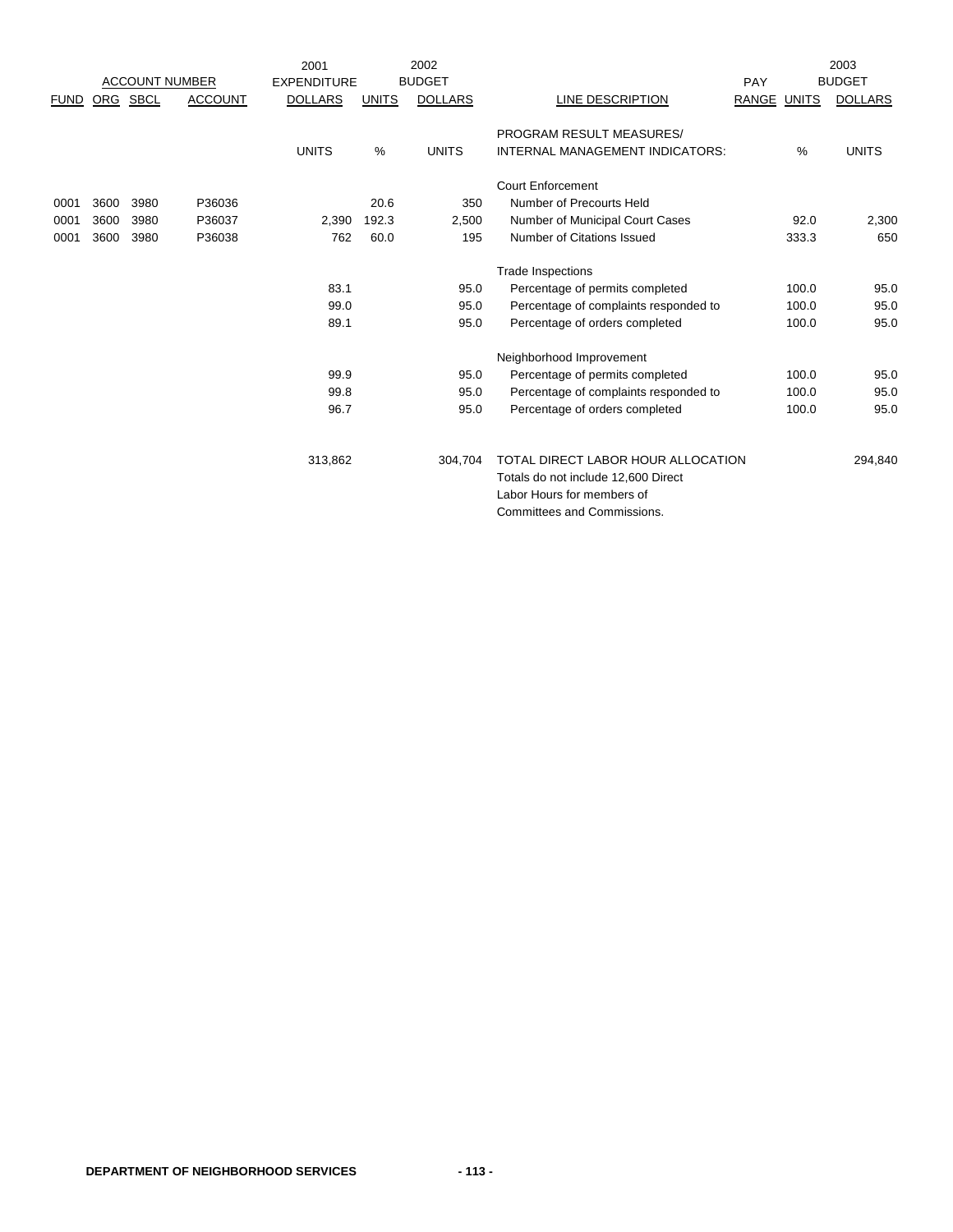|                      |           |                       |                  | 2001                     |                  | 2002                     |                                                                                                                                                                                                                                                                                              |             |                  | 2003                                                                           |
|----------------------|-----------|-----------------------|------------------|--------------------------|------------------|--------------------------|----------------------------------------------------------------------------------------------------------------------------------------------------------------------------------------------------------------------------------------------------------------------------------------------|-------------|------------------|--------------------------------------------------------------------------------|
|                      |           | <b>ACCOUNT NUMBER</b> |                  | EXPENDITURE              |                  | <b>BUDGET</b>            |                                                                                                                                                                                                                                                                                              | <b>PAY</b>  |                  | <b>BUDGET</b>                                                                  |
| <b>FUND ORG SBCL</b> |           |                       | <b>ACCOUNT</b>   | <b>DOLLARS</b>           | <b>UNITS</b>     | <b>DOLLARS</b>           | <b>LINE DESCRIPTION</b>                                                                                                                                                                                                                                                                      | RANGE UNITS |                  | <b>DOLLARS</b>                                                                 |
|                      |           |                       |                  |                          |                  |                          | POLICE DEPARTMENT<br><b>BUDGETARY CONTROL UNIT</b><br>(SUMMARY 1BCU=2DU)                                                                                                                                                                                                                     |             |                  |                                                                                |
|                      |           |                       |                  |                          |                  |                          | <b>OUTCOME INDICATORS:</b>                                                                                                                                                                                                                                                                   |             |                  |                                                                                |
|                      |           |                       |                  | 22.8%                    |                  | 38.0%                    | Percentage of crimes cleared by arrest<br>or exception.                                                                                                                                                                                                                                      |             |                  | 22.8%                                                                          |
|                      |           |                       |                  |                          |                  |                          | City ranking among comparable cities<br>of its size for Part I UCR offenses.                                                                                                                                                                                                                 |             |                  |                                                                                |
|                      |           |                       |                  | $-4.5%$                  |                  | $-6.0%$                  | Percent change in reported violent crimes                                                                                                                                                                                                                                                    |             |                  | -5%                                                                            |
|                      |           |                       |                  |                          |                  |                          | 60 percent or more of City residents<br>will rate police services and<br>interactions as "satisfactory"                                                                                                                                                                                      |             |                  |                                                                                |
|                      |           |                       |                  | 92.0%                    |                  | 88.7%                    | or better.                                                                                                                                                                                                                                                                                   |             |                  | 92.0%                                                                          |
|                      |           |                       |                  |                          |                  |                          | * Based on UCR Return A data.                                                                                                                                                                                                                                                                |             |                  |                                                                                |
|                      |           |                       |                  |                          |                  |                          | Based on preliminary FBI<br>$***$<br>uniform crime report data.                                                                                                                                                                                                                              |             |                  |                                                                                |
|                      |           |                       |                  | 9,220,480<br>111,736,768 |                  | 7,500,000<br>113,077,238 | SALARIES & WAGES<br>Overtime Compensated*<br>Overtime Compensated - 1st Quarter (H)<br>Overtime Compensated - 2nd Quarter (H)<br>Overtime Compensated - 3rd Quarter (H)<br>Overtime Compensated - 4th Quarter (H)<br><b>Compensated Overtime Reimbursement</b><br>All Other Salaries & Wages |             |                  | [9,100,000]<br>2,005,206<br>2,021,782<br>2,667,382<br>2,405,630<br>110,987,582 |
| 0001                 |           | 3310 R999             | 006000           | 120,957,248              |                  | 120,577,238              | NET SALARIES & WAGES TOTAL*                                                                                                                                                                                                                                                                  |             |                  | 120,087,582                                                                    |
|                      |           |                       |                  |                          |                  |                          | (H) Police Department must obtain approval from the<br>Common Council - Finance & Personnel Committee<br>prior to exceeding quarterly overtime.                                                                                                                                              |             |                  |                                                                                |
|                      |           |                       |                  |                          | 2,952            |                          | TOTAL NUMBER OF POSITIONS AUTHORIZED                                                                                                                                                                                                                                                         |             | 2,952            |                                                                                |
|                      |           |                       |                  |                          | 2668.73<br>25.50 |                          | <b>O&amp;M FTE'S</b><br>NON-O&M FTE'S                                                                                                                                                                                                                                                        |             | 2591.50<br>32.80 |                                                                                |
| 0001                 | 3310 R999 |                       | 006100           | 38,350,501               |                  | 34,967,398               | ESTIMATED EMPLOYEE FRINGE BENEFITS*<br>(Involves Revenue Offset-No Transfers from this Account)                                                                                                                                                                                              |             |                  | 37,227,151                                                                     |
| 0001                 | 3310 R999 |                       | 630100           | 555,241                  |                  | 487,321                  | OPERATING EXPENDITURES<br><b>General Office Expense</b>                                                                                                                                                                                                                                      |             |                  | 533,212                                                                        |
| 0001                 |           | 3310 R999             | 630500           | 98,433                   |                  | 98,500                   | Tools & Machinery Parts                                                                                                                                                                                                                                                                      |             |                  | 99,250                                                                         |
| 0001                 |           | 3310 R999             | 631000           | 179,343                  |                  | 166,400                  | <b>Construction Supplies</b>                                                                                                                                                                                                                                                                 |             |                  | 182,400                                                                        |
| 0001                 | 3310      | R999                  | 631500           | 1,777,949                |                  | 1,597,960                | Energy                                                                                                                                                                                                                                                                                       |             |                  | 1,988,900                                                                      |
| 0001                 |           | 3310 R999             | 632000           | 1,050,228                |                  | 1,150,360                | <b>Other Operating Supplies</b>                                                                                                                                                                                                                                                              |             |                  | 1,015,837                                                                      |
| 0001                 | 3310      | R999                  | 632500           |                          |                  |                          | <b>Facility Rental</b>                                                                                                                                                                                                                                                                       |             |                  |                                                                                |
| 0001                 | 3310      | R999                  | 633000           |                          |                  | 23,000                   | Vehicle Rental                                                                                                                                                                                                                                                                               |             |                  |                                                                                |
| 0001                 |           | 3310 R999<br>R999     | 633500<br>634000 | 338,531                  |                  | 313,350<br>370,730       | Non-Vehicle Equipment Rental<br><b>Professional Services</b>                                                                                                                                                                                                                                 |             |                  | 335,990<br>278,180                                                             |
| 0001<br>0001         | 3310      | 3310 R999             | 634500           | 394,137<br>678,898       |                  | 745,030                  | Information Technology Services                                                                                                                                                                                                                                                              |             |                  | 773,352                                                                        |
|                      |           |                       |                  |                          |                  |                          |                                                                                                                                                                                                                                                                                              |             |                  |                                                                                |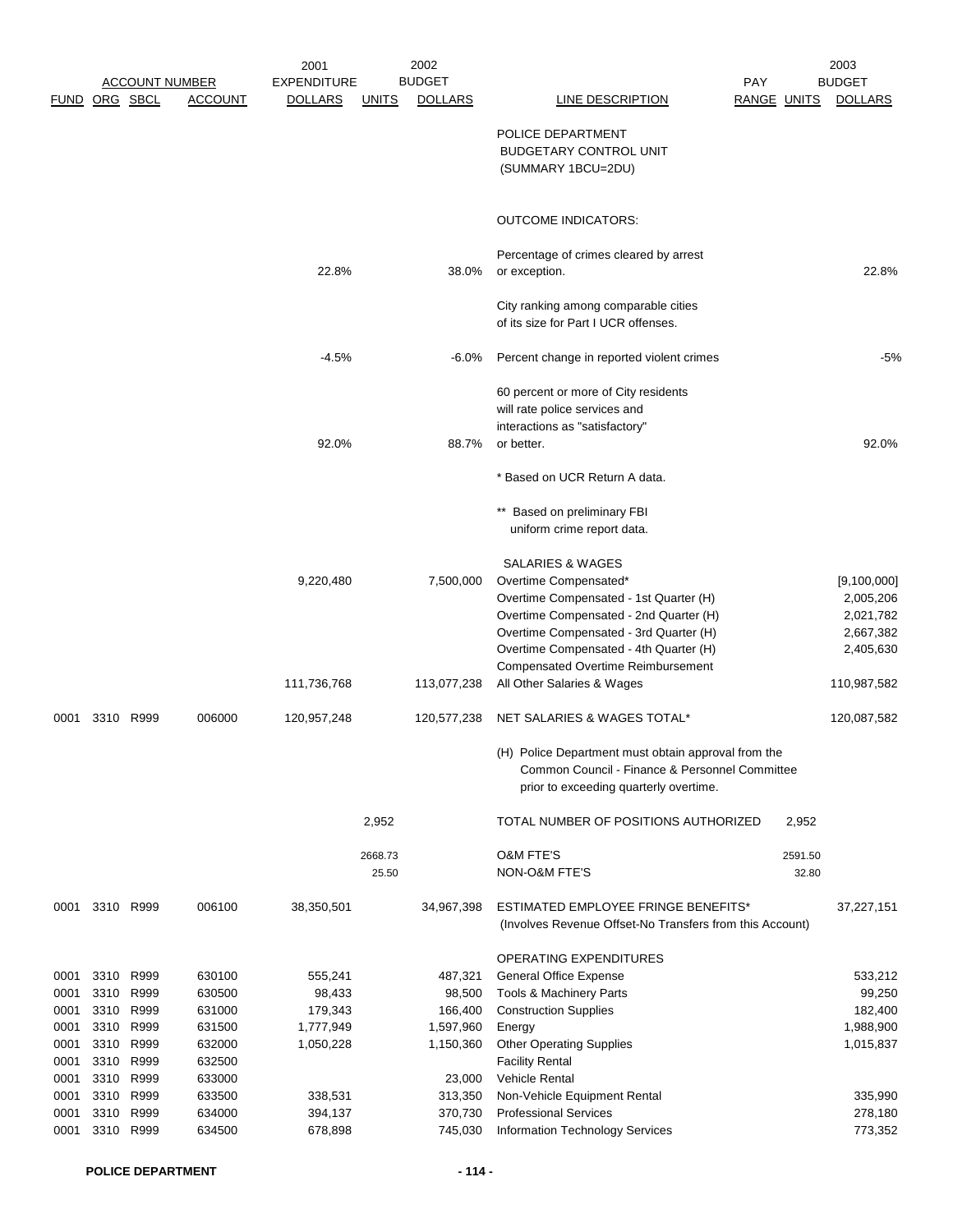|               |      |      |                       | 2001               |              | 2002           |                                                                                                                                                                                                                             |             | 2003           |
|---------------|------|------|-----------------------|--------------------|--------------|----------------|-----------------------------------------------------------------------------------------------------------------------------------------------------------------------------------------------------------------------------|-------------|----------------|
|               |      |      | <b>ACCOUNT NUMBER</b> | <b>EXPENDITURE</b> |              | <b>BUDGET</b>  |                                                                                                                                                                                                                             | PAY         | <b>BUDGET</b>  |
| FUND ORG SBCL |      |      | <b>ACCOUNT</b>        | <b>DOLLARS</b>     | <b>UNITS</b> | <b>DOLLARS</b> | LINE DESCRIPTION                                                                                                                                                                                                            | RANGE UNITS | <b>DOLLARS</b> |
| 0001          | 3310 | R999 | 635000                | 622,254            |              | 619,500        | <b>Property Services</b>                                                                                                                                                                                                    |             | 685,343        |
| 0001          | 3310 | R999 | 635500                | 37                 |              |                | Infrastructure Services                                                                                                                                                                                                     |             |                |
| 0001          | 3310 | R999 | 636000                | 163,529            |              | 197,000        | Vehicle Repair Services                                                                                                                                                                                                     |             | 168,000        |
| 0001          | 3310 | R999 | 636500                | 1,826,103          |              | 1,917,094      | <b>Other Operating Services</b>                                                                                                                                                                                             |             | 1,812,856      |
| 0001          | 3310 | R999 | 637000                |                    |              |                | <b>Loans and Grants</b>                                                                                                                                                                                                     |             |                |
| 0001          | 3310 | R999 | 637501                | 2,096,833          |              | 1,869,478      | <b>Reimburse Other Departments</b>                                                                                                                                                                                          |             | 2,076,194      |
| 0001          | 3310 | R999 | 006300                | 9,781,516          |              | 9,555,723      | OPERATING EXPENDITURES TOTAL*                                                                                                                                                                                               |             | 9,949,514      |
| 0001          | 3310 | R999 | 006800                | 1,467,272          |              | 1,347,700      | <b>EQUIPMENT PURCHASES TOTAL*</b>                                                                                                                                                                                           |             | 1,546,408      |
|               |      |      |                       |                    |              |                | <b>SPECIAL FUNDS</b>                                                                                                                                                                                                        |             |                |
|               |      |      |                       |                    |              |                | POLICE DEPARTMENT BUDGETARY                                                                                                                                                                                                 |             |                |
|               |      |      |                       | 170,556,537        |              | 166,448,059    | CONTROL UNIT TOTAL (1BCU=2DU)                                                                                                                                                                                               |             | 168,810,655    |
|               |      |      |                       |                    |              |                |                                                                                                                                                                                                                             |             |                |
|               |      |      |                       | 4,373,327          |              | 4,403,255      | TOTAL DIRECT LABOR HOUR ALLOCATION<br>It is the intent of the Common Council of the City of Milwaukee<br>that none of the funds appropriated for the Milwaukee Police<br>Dept. are to be expended for Police Band practice. |             | 4.275.975      |
|               |      |      |                       |                    |              |                | *Appropriation Control Account                                                                                                                                                                                              |             |                |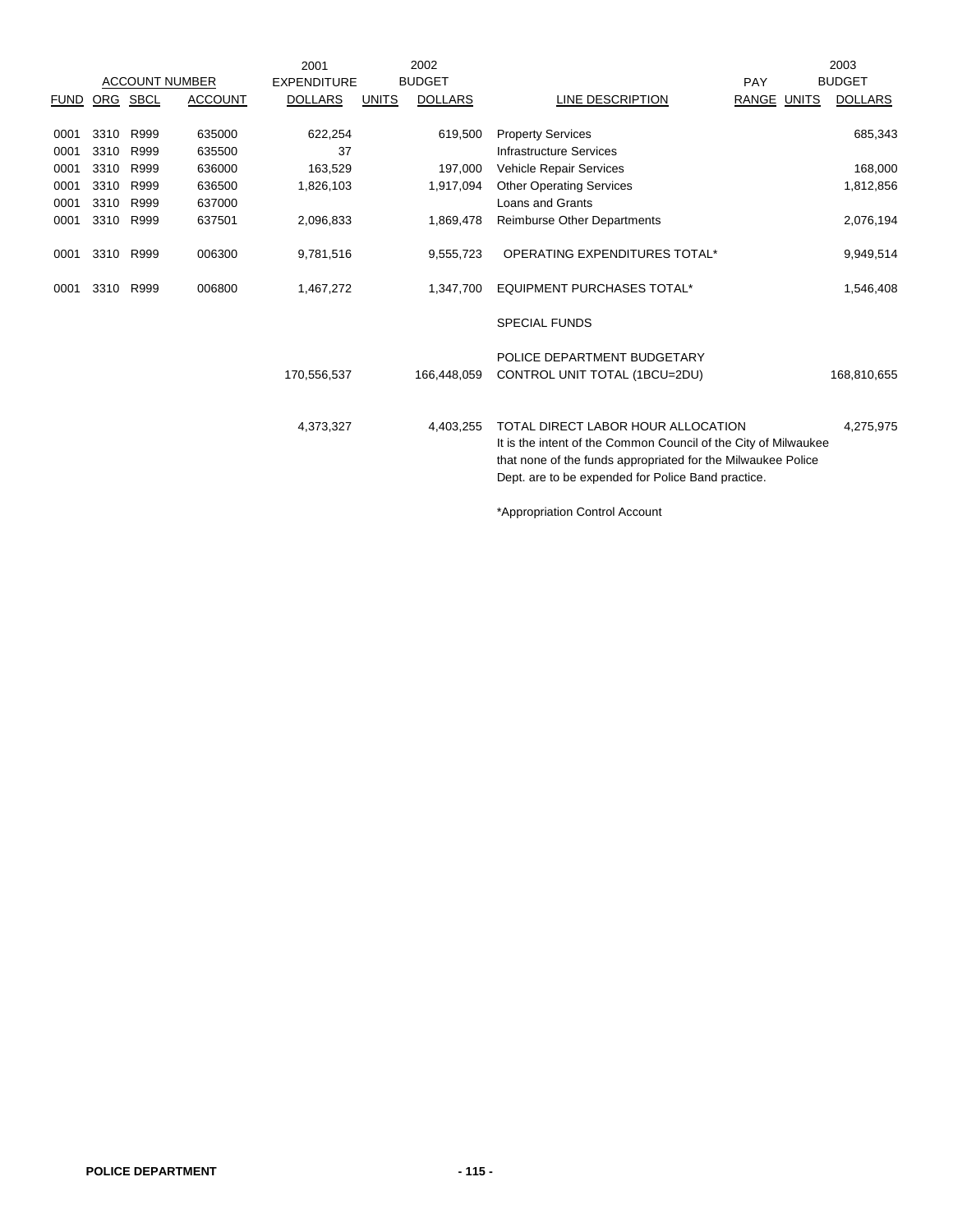## POLICE DEPARTMENT ADMINISTRATION/ SERVICES DECISION UNIT

## OFFICE OF THE CHIEF OF POLICE

SALARIES & WAGES

| 1 | 126,814 | Chief of Police (Y)                                           | 18  | 1              | 130,750 |
|---|---------|---------------------------------------------------------------|-----|----------------|---------|
| 1 | 41,911  | Administrative Assistant IV                                   | 550 | 1              | 44,640  |
| 1 | 45,690  | Police Officer                                                | 801 | 1              | 45,514  |
| 1 | 55,491  | Staff Assistant - Sr.                                         | 8   | 1              | 57,215  |
|   |         | Public Information                                            |     |                |         |
| 2 | 105,423 | Police Sergeant                                               | 831 | 2              | 106,032 |
| 1 | 32,167  | Administrative Assistant II                                   | 445 | 1              | 34,190  |
|   |         | Internal Affairs Division                                     |     |                |         |
| 1 | 69,258  | Captain of Police                                             | 839 | 1              | 69,591  |
| 1 | 61,819  | <b>Lieutenant of Detectives</b>                               | 836 | 1              | 61,963  |
| 2 | 123,476 | Lieutenant of Police                                          | 836 | 2              | 123,815 |
| 8 | 421,688 | Police Sergeant                                               | 831 | 8              | 424,130 |
| 2 | 105,868 | Detective                                                     | 808 | 2              | 106,071 |
| 1 | 62,178  | Police Audio Visual Specialist                                | 813 | 1              | 62,178  |
| 1 | 31,940  | Office Assistant IV                                           | 445 | 1              | 33,296  |
| 2 | 58,850  | <b>Office Assistant III</b>                                   | 425 | 2              | 61,956  |
| 2 | 52,108  | Office Assistant II                                           | 410 | 2              | 55,560  |
| 1 | 90,107  | Police Commander                                              | 12  | 1              | 86,070  |
|   |         | Research and Development                                      |     |                |         |
| 1 | 61,738  | Lieutenant of Police                                          | 836 | 1              | 61,908  |
| 3 | 158,133 | Police Sergeant                                               | 831 | 3              | 159,049 |
| 1 | 31,940  | Office Assistant IV                                           | 445 | 1              | 33,296  |
|   |         | Personnel & Administration Bureau                             |     |                |         |
| 1 | 90,107  | Police Commander                                              | 12  |                |         |
|   |         | Deputy Inspector of Police                                    | 842 | 1              | 77,621  |
| 4 | 210,844 | Police Sergeant                                               | 831 | 4              | 212,065 |
| 1 | 26,054  | <b>Office Assistant II</b>                                    | 410 | 1              | 27,780  |
| 3 | 137,070 | Police Officer                                                | 801 | 3              | 136,542 |
| 1 | 29,425  | <b>Office Assistant III</b>                                   | 425 | 1              | 30,978  |
|   |         | <b>Budget &amp; Finance Division</b><br><b>Budget Section</b> |     |                |         |
| 1 | 67,228  | Police Budget & Admin. Manager                                | 11  | 1              | 69,316  |
| 1 | 44,571  | Accountant III                                                | 6   | 1              | 47,382  |
| 2 | 61,964  | <b>Accounting Assistant II</b>                                | 445 | $\overline{c}$ | 68,366  |
| 1 | 61,738  | <b>Lieutenant of Police</b>                                   | 836 | 1              | 61,908  |
|   |         | <b>Payroll Section</b>                                        |     |                |         |
| 1 | 45,955  | Police Payroll Supervisor                                     | 6   | 1              | 47,382  |
| 2 | 59,172  | Personnel Payroll Assistant II                                | 445 | $\overline{c}$ | 66,281  |
| 1 | 30,893  | Personnel Payroll Assistant I                                 | 435 | 1              | 31,235  |
| 1 | 35,106  | Personnel Payroll Assistant III                               | 460 | 1              | 37,063  |
|   |         | License Investigation Unit                                    |     |                |         |
| 1 | 52,711  | Police Sergeant                                               | 831 | 1              | 53,016  |
| 5 | 228,450 | Police Officer                                                | 801 | 5              | 227,570 |
| 1 | 26,054  | <b>Office Assistant II</b>                                    | 410 | 1              | 27,780  |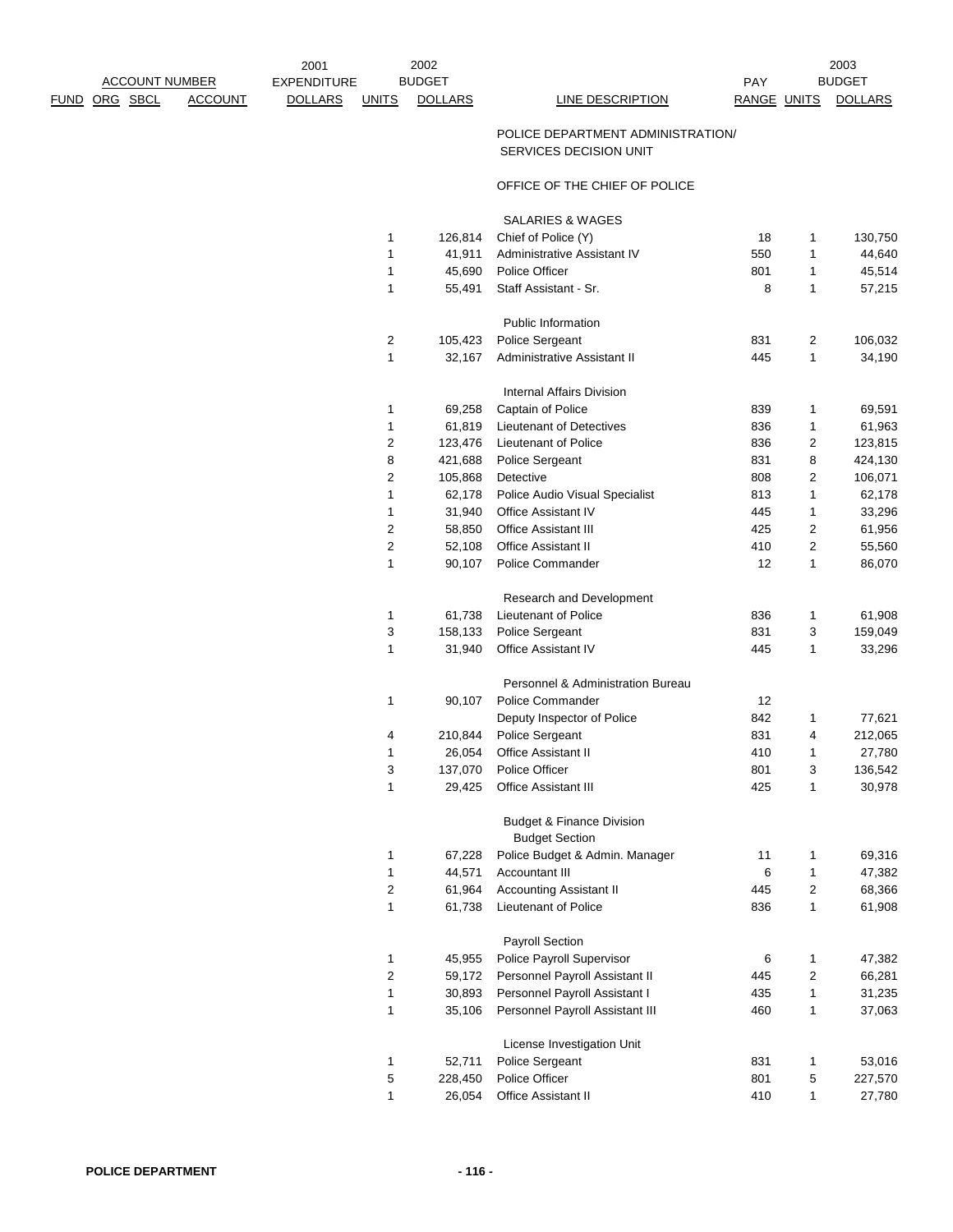|      |          |                       |                | 2001               |                          | 2002           |                                           |                         |              | 2003           |
|------|----------|-----------------------|----------------|--------------------|--------------------------|----------------|-------------------------------------------|-------------------------|--------------|----------------|
|      |          | <b>ACCOUNT NUMBER</b> |                | <b>EXPENDITURE</b> |                          | <b>BUDGET</b>  |                                           | PAY                     |              | <b>BUDGET</b>  |
| FUND | ORG SBCL |                       | <b>ACCOUNT</b> | <b>DOLLARS</b>     | <b>UNITS</b>             | <b>DOLLARS</b> | LINE DESCRIPTION                          | RANGE UNITS             |              | <b>DOLLARS</b> |
|      |          |                       |                |                    |                          |                |                                           |                         |              |                |
|      |          |                       |                |                    |                          |                | <b>Personnel Division</b>                 |                         |              |                |
|      |          |                       |                |                    | 1                        | 67,228         | Police Personnel Admin.                   | 11                      | 1            | 69,316         |
|      |          |                       |                |                    | 1                        | 62,178         | Health & Safety Coordinator               | 836                     | 1            | 60,994         |
|      |          |                       |                |                    | 2                        | 63,880         | <b>Office Assistant IV</b>                | 445                     | 2            | 66,592         |
|      |          |                       |                |                    | 1                        | 29,425         | <b>Office Assistant III</b>               | 425                     | 1            | 30,978         |
|      |          |                       |                |                    | 2                        | 52,108         | <b>Office Assistant II</b>                | 410                     | 2            | 55,560         |
|      |          |                       |                |                    | 2                        | 89,141         | Personnel Officer                         | 6                       | 2            | 89,142         |
|      |          |                       |                |                    | $\mathbf{1}$             | 41,821         | Personnel Analyst Senior                  | 5                       | $\mathbf{1}$ | 41,822         |
|      |          |                       |                |                    |                          |                |                                           |                         |              |                |
|      |          |                       |                |                    |                          |                | <b>Property Control Section</b>           |                         |              |                |
|      |          |                       |                |                    | $\mathbf{1}$             | 52,711         | Police Sergeant                           | 831                     | 1            | 53,016         |
|      |          |                       |                |                    | 15                       | 685,350        | Police Officer                            | 801                     | 8            | 364,113        |
|      |          |                       |                |                    | 1                        | 29,425         | Office Assistant III                      | 425                     | 1            | 30,978         |
|      |          |                       |                |                    | $\mathbf{1}$             | 61,738         | Lieutenant of Police                      | 836                     | 1            | 61,908         |
|      |          |                       |                |                    | 1                        | 32,378         | Teller                                    | 445                     | 1            | 34,192         |
|      |          |                       |                |                    |                          |                |                                           |                         |              |                |
|      |          |                       |                |                    |                          |                | Printing & Stores Section                 |                         |              |                |
|      |          |                       |                |                    | 1                        | 32,387         | Lead Offset Press Operator                | 340                     |              |                |
|      |          |                       |                |                    | 1                        | 31,616         | Inventory Control Assistant II            | 335                     | 1            | 31,235         |
|      |          |                       |                |                    | 1                        | 31,616         | Offset Press Operator II                  | 335                     |              |                |
|      |          |                       |                |                    | 1                        | 32,387         | <b>Inventory Control Assistant III</b>    | 340                     | 1            | 34,192         |
|      |          |                       |                |                    |                          | 38,455         | Graphic Designer II                       | 535                     |              |                |
|      |          |                       |                |                    | 1                        |                |                                           |                         | 1            | 40,599         |
|      |          |                       |                |                    | 1                        | 48,713         | Printing and Stores Supervisor            | 5                       | 1            | 50,244         |
|      |          |                       |                |                    |                          |                | Printer                                   | 260                     | 1            | 36,359         |
|      |          |                       |                |                    |                          |                | <b>Production Designer II</b>             | 535                     | 1            | 37,299         |
|      |          |                       |                |                    |                          |                |                                           |                         |              |                |
|      |          |                       |                |                    |                          |                | <b>Maintenance Services Section</b>       |                         |              |                |
|      |          |                       |                |                    | 1                        | 68,739         | Building & Fleet Maintenance Manager      | 8                       | 1            | 69,792         |
|      |          |                       |                |                    | 1                        | 61,451         | Building Maintenance Asst. Manager        | 6                       | 1            | 61,451         |
|      |          |                       |                |                    | 4                        | 201,365        | <b>Building Maintenance Supervisor II</b> | 5                       | 4            | 201,556        |
|      |          |                       |                |                    | $\overline{7}$           | 257,230        | Heating & Ventilating Mechanic II         | 252                     | 9            | 331,051        |
|      |          |                       |                |                    | $\overline{4}$           | 147,640        | <b>Building Maintenance Mechanic II</b>   | 248                     | 4            | 144,297        |
|      |          |                       |                |                    | 37                       | 1,178,464      | Custodial Worker II-City Laborer          | 215                     | 43           | 1,367,893      |
|      |          |                       |                |                    | $\mathbf{1}$             | 34,580         | Vehicle Services Assistant                | 235                     | 1            | 34,581         |
|      |          |                       |                |                    | $\overline{\mathcal{I}}$ | 230,583        | Garage Attendant                          | 220                     | 7            | 232,919        |
|      |          |                       |                |                    | 1                        | 50,237         | <b>Police Sergeant Garage</b>             | 831                     |              |                |
|      |          |                       |                |                    | 7                        | 319,830        | Police Officer                            | 801                     | 4            | 182,056        |
|      |          |                       |                |                    | 1                        | 29,425         | Office Assistant III                      | 425                     | 1            | 30,978         |
|      |          |                       |                |                    |                          |                | Fleet Maintenance Supervisor              | 5                       | 1            | 45,840         |
|      |          |                       |                |                    |                          |                |                                           |                         |              |                |
|      |          |                       |                |                    |                          |                | <b>Auxiliary Personnel</b>                |                         |              |                |
|      |          |                       |                |                    | 3                        |                | <b>Building Maintenance Supervisor I</b>  | $\overline{\mathbf{c}}$ | 3            |                |
|      |          |                       |                |                    |                          |                |                                           |                         |              |                |
|      |          |                       |                |                    |                          |                | <b>Training Bureau</b>                    |                         |              |                |
|      |          |                       |                |                    | 1                        | 77,920         | Deputy Inspector of Police                | 842                     | 1            | 77,621         |
|      |          |                       |                |                    | 1                        | 69,258         | Captain of Police                         | 839                     | 1            | 69,591         |
|      |          |                       |                |                    | 1                        | 32,167         | Administrative Assistant II               | 445                     | 1            | 34,190         |
|      |          |                       |                |                    | 2                        | 123,476        | Lieutenant of Police                      | 836                     | 2            | 123,815        |
|      |          |                       |                |                    | 8                        | 421,688        | Police Sergeant                           | 831                     | 8            | 424,130        |
|      |          |                       |                |                    | 8                        | 365,520        | Police Officer                            | 801                     | 8            | 364,113        |
|      |          |                       |                |                    | 1                        | 26,054         | <b>Office Assistant II</b>                | 410                     | 1            | 27,780         |
|      |          |                       |                |                    | 1                        | 52,934         | Detective                                 | 808                     | 1            | 53,035         |
|      |          |                       |                |                    | 1                        | 29,586         | Audio/Visual Specialist II                | 505                     | 1            | 31,244         |
|      |          |                       |                |                    | 1                        | 49,385         | Video Electronic Technician               | 290                     | 1            | 52,138         |
|      |          |                       |                |                    | 1                        | 30,892         | Accounting Assistant I                    | 435                     | 1            | 32,615         |
|      |          |                       |                |                    |                          |                |                                           |                         |              |                |
|      |          |                       |                |                    |                          |                | <b>Community Services Division</b>        |                         |              |                |
|      |          |                       |                |                    | 1                        | 69,258         | Captain of Police                         | 839                     | 1            | 69,591         |
|      |          |                       |                |                    | 3                        | 158,133        | Police Sergeant                           | 831                     | 3            | 159,049        |
|      |          |                       |                |                    |                          |                |                                           |                         |              |                |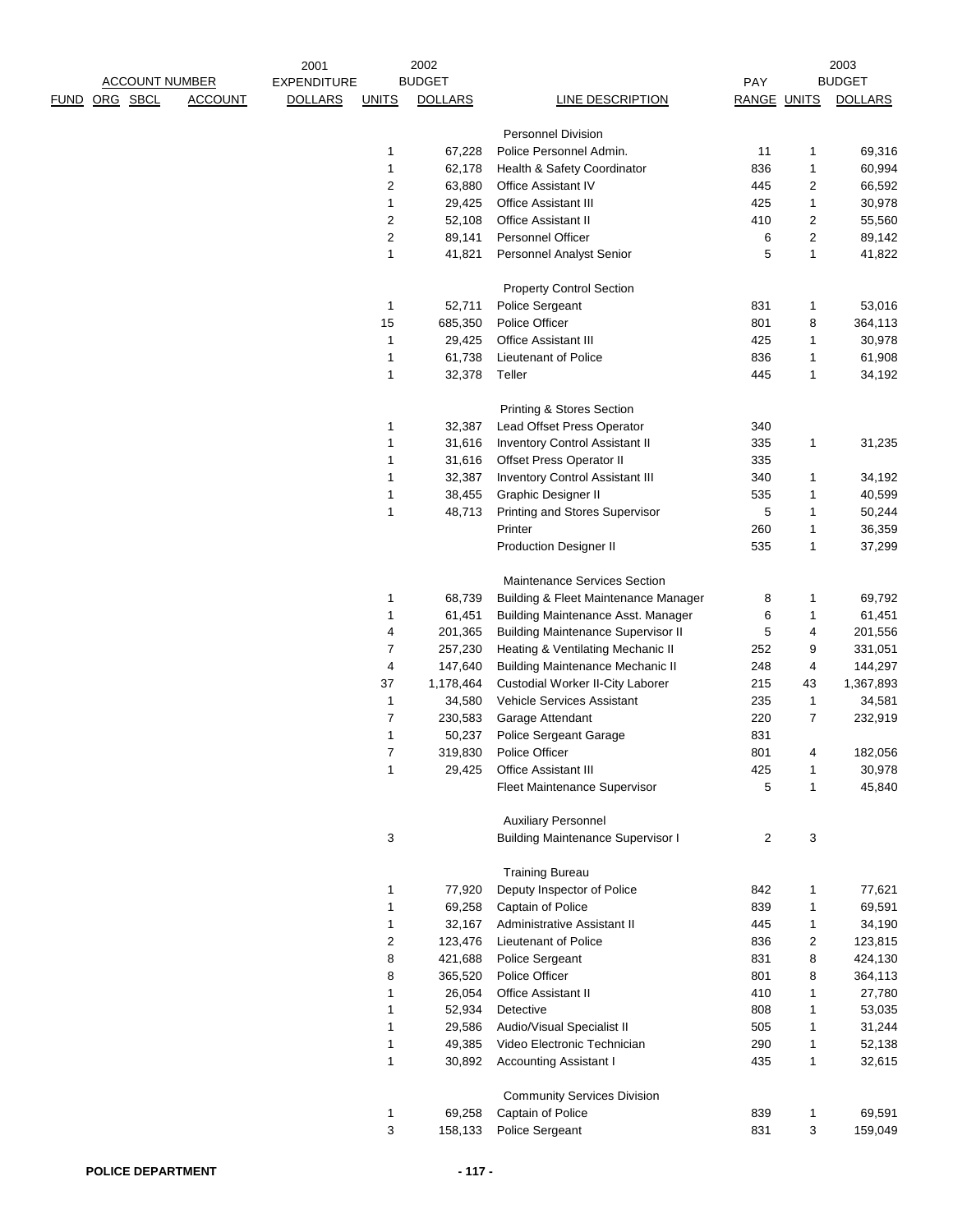|                       |                | 2001               |                | 2002                 |                                                                                                                           |                    |                | 2003                 |
|-----------------------|----------------|--------------------|----------------|----------------------|---------------------------------------------------------------------------------------------------------------------------|--------------------|----------------|----------------------|
| <b>ACCOUNT NUMBER</b> |                | <b>EXPENDITURE</b> |                | <b>BUDGET</b>        |                                                                                                                           | <b>PAY</b>         |                | <b>BUDGET</b>        |
| <u>FUND ORG SBCL</u>  | <b>ACCOUNT</b> | <b>DOLLARS</b>     | <b>UNITS</b>   | <b>DOLLARS</b>       | LINE DESCRIPTION                                                                                                          | <b>RANGE UNITS</b> |                | <b>DOLLARS</b>       |
|                       |                |                    | 21             | 959,490              | Police Officer                                                                                                            | 801                | 21             | 955,795              |
|                       |                |                    | 1              | 31,940               | <b>Office Assistant IV</b>                                                                                                | 445                | 1              | 33,296               |
|                       |                |                    |                |                      | Child & Community Safety Section                                                                                          |                    |                |                      |
|                       |                |                    | 1              | 65,203               | <b>Safety Director</b>                                                                                                    | 11                 | 1              | 67,228               |
|                       |                |                    |                |                      | (Note: In 2002, all citywide emergency and<br>safety-related duties are assigned to the<br>Department of Administration.) |                    |                |                      |
|                       |                |                    | 4              | 190,407              | Safety Specialist-Senior                                                                                                  | 4                  | 4              | 202,618              |
|                       |                |                    | 1              | 29,425               | <b>Office Assistant III</b>                                                                                               | 425                | 1              | 30,978               |
|                       |                |                    | 210            | 676,422              | <b>School Crossing Guard</b>                                                                                              | 929                | 210            | 676,422              |
|                       |                |                    | 31             | 101,074              | School Crossing Guard (Aux.)                                                                                              | 929                | 31             | 101,074              |
|                       |                |                    |                |                      | <b>Technical Services Bureau</b>                                                                                          |                    |                |                      |
|                       |                |                    | 1              | 44,747               | <b>Programmer Analyst</b>                                                                                                 | 598                | 1              | 47,242               |
|                       |                |                    | 1              | 53,984               | Information Systems Manager-MPD                                                                                           | 15                 | 1              | 84,146               |
|                       |                |                    | 1              | 77,920               | Deputy Inspector of Police                                                                                                | 842                |                |                      |
|                       |                |                    | 1              | 50,627               | Systems Analyst-Sr.                                                                                                       | 8                  | 1              | 50,627               |
|                       |                |                    | 1              | 75,975               | Systems Analyst-Project Leader                                                                                            | 11                 | 1              | 78,334               |
|                       |                |                    |                |                      | <b>Commander of Police</b>                                                                                                | 12                 | 1              | 86,070               |
|                       |                |                    |                |                      | <b>Communications Operations Division</b>                                                                                 |                    |                |                      |
|                       |                |                    | 1              | 69,258               | Captain of Police                                                                                                         | 839                | 1              | 69,591               |
|                       |                |                    | 1              | 61,738               | Lieutenant of Police                                                                                                      | 836                | 1              | 61,908               |
|                       |                |                    | 1              | 50,237               | <b>Telecommunications Supervisor</b>                                                                                      | 835                | 1              | 44,571               |
|                       |                |                    | 5              | 249,095              | Police Alarm Operator (G)                                                                                                 | 804                | 3              | 148,526              |
|                       |                |                    | 9              | 474,399              | Police Sergeant                                                                                                           | 831                | 9              | 477,146              |
|                       |                |                    | 13<br>52       | 593,970              | Police Officer                                                                                                            | 801                | 7<br>52        | 318,599              |
|                       |                |                    | 6              | 1,499,524<br>188,310 | Police Telecommunicator<br>Police Telecommunicator-Lead                                                                   | 425<br>440         | 6              | 1,597,103<br>202,023 |
|                       |                |                    | 10             | 48,000               | Police Telecommunicator Seasonal                                                                                          | 928                | 10             | 54,000               |
|                       |                |                    | 1              | 29,425               | <b>Office Assistant III</b>                                                                                               | 425                | 1              | 30,978               |
|                       |                |                    | 2              | 59,408               | Mail Processor                                                                                                            | 415                | 2              | 62,720               |
|                       |                |                    | 1              | 48,731               | <b>Telecommunications Specialist</b>                                                                                      | 5                  | 1              | 50,244               |
|                       |                |                    | 54             | 1,685,307            | Police Dispatcher (G)                                                                                                     | 478                | 56             | 1,902,502            |
|                       |                |                    |                |                      | Communications Maintenance Div.                                                                                           |                    |                |                      |
|                       |                |                    | 1              | 57,533               | Police Elect. Technician Foreman                                                                                          | 834                | 1              | 57,534               |
|                       |                |                    | 2              | 110,116              | Police Elect. Technician                                                                                                  | 810                | 2              | 110,117              |
|                       |                |                    | 1              | 26,054               | <b>Office Assistant II</b>                                                                                                | 410                | 1              | 27,780               |
|                       |                |                    | 1              | 62,178               | <b>Communications Maintenance Manager</b>                                                                                 | 836                | 1              | 62,178               |
|                       |                |                    | $\overline{7}$ | 338,954              | Electronic Technician                                                                                                     | 290                | 7              | 362,560              |
|                       |                |                    |                |                      | <b>Court Administration Section</b>                                                                                       |                    |                |                      |
|                       |                |                    | 1              | 61,738               | Lieutenant of Police                                                                                                      | 836                | 1              | 61,908               |
|                       |                |                    | 1              | 52,711               | Police Sergeant                                                                                                           | 831                | 1              | 53,016               |
|                       |                |                    | 2              | 99,638               | Court Liaison Officer                                                                                                     | 804                | $\overline{c}$ | 99,638               |
|                       |                |                    | 25             | 1,142,250            | Police Officer                                                                                                            | 801                | 13             | 591,684              |
|                       |                |                    | 1              | 29,425               | <b>Office Assistant III</b>                                                                                               | 425                | 1              | 30,978               |
|                       |                |                    | 1              | 26,054               | <b>Office Assistant II</b>                                                                                                | 410                | 1              | 27,780               |
|                       |                |                    |                |                      | Data Services Division                                                                                                    |                    |                |                      |
|                       |                |                    | 1              | 26,054               | <b>Office Assistant II</b>                                                                                                | 410                | 1              | 27,780               |
|                       |                |                    | 3              | 137,070              | Police Officer                                                                                                            | 801                | 3              | 136,542              |
|                       |                |                    | 9              | 291,402<br>109,612   | Computer Operator II                                                                                                      | 505<br>415         | 9              | 307,729              |
|                       |                |                    | 4<br>1         | 11,425               | Data Entry Operator II<br>Data Entry Operator I (0.5 FTE)                                                                 | 405                | 4<br>1         | 116,351<br>12,065    |
|                       |                |                    | 1              | 29,425               | Office Assistant III                                                                                                      | 425                | 1              | 30,978               |
|                       |                |                    | 1              | 30,893               | <b>Accounting Assistant I</b>                                                                                             | 435                | 1              | 32,615               |
|                       |                |                    |                |                      |                                                                                                                           |                    |                |                      |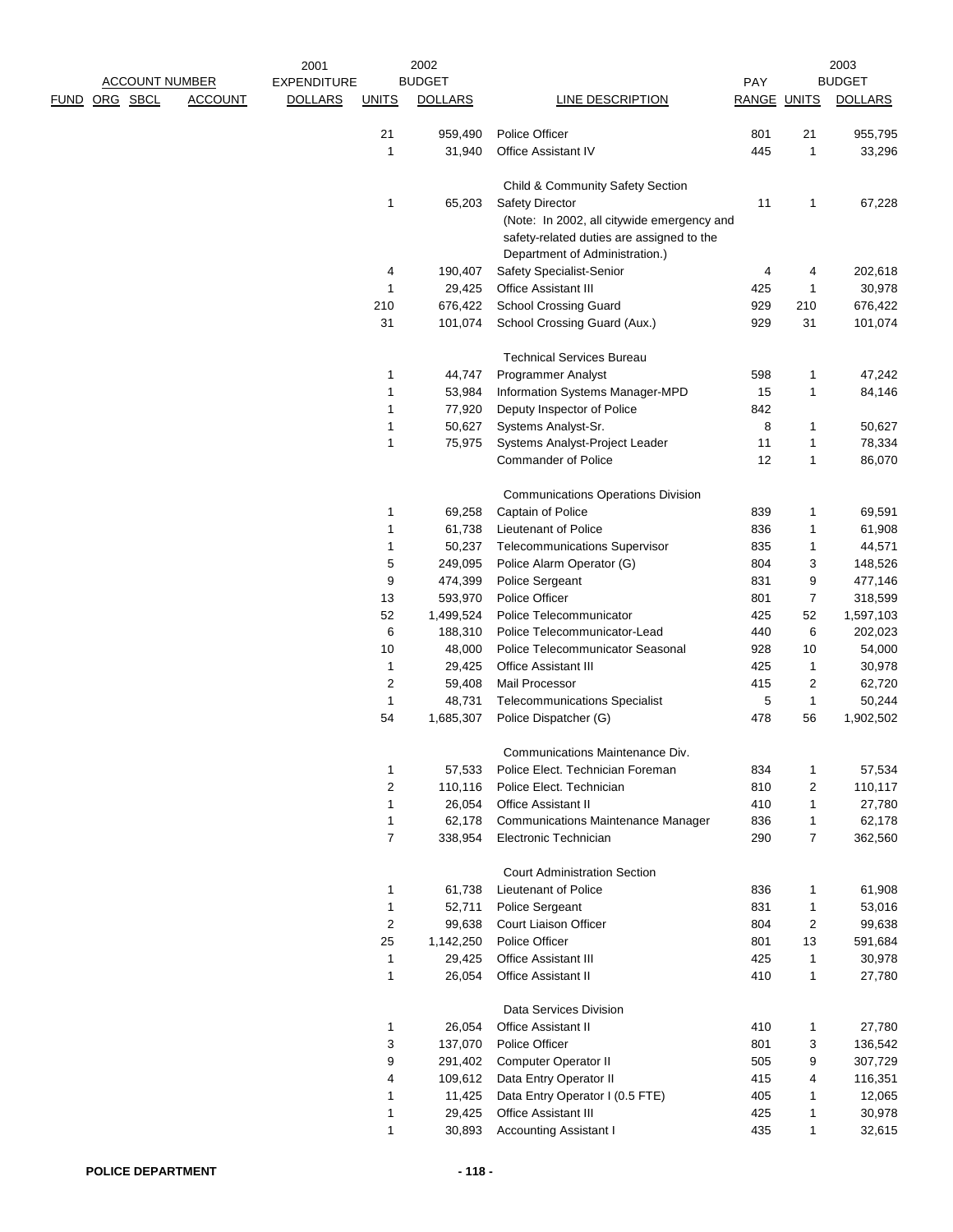|                       |                | 2001               |                         | 2002               |                                                      |                |              | 2003               |
|-----------------------|----------------|--------------------|-------------------------|--------------------|------------------------------------------------------|----------------|--------------|--------------------|
| <b>ACCOUNT NUMBER</b> |                | <b>EXPENDITURE</b> |                         | <b>BUDGET</b>      |                                                      | PAY            |              | <b>BUDGET</b>      |
| ORG SBCL<br>FUND      | <b>ACCOUNT</b> | <b>DOLLARS</b>     | <b>UNITS</b>            | <b>DOLLARS</b>     | LINE DESCRIPTION                                     | RANGE UNITS    |              | <b>DOLLARS</b>     |
|                       |                |                    | 1                       | 47,512             | Data Services Manager                                | 10             | 1            | 47,512             |
|                       |                |                    | 1                       | 61,160             | Network Manager                                      | 10             | 1            | 59,318             |
|                       |                |                    | 3                       | 142,146            | Network Coordinator - Sr.                            | 6              | 3            | 142,277            |
|                       |                |                    | 1                       | 44,571             | Data Communications Specialist                       | $\overline{7}$ | $\mathbf{1}$ | 47,512             |
|                       |                |                    | 1                       | 49,853             | <b>System Security Administrator</b>                 | 8              | $\mathbf{1}$ | 50,627             |
|                       |                |                    |                         |                    |                                                      |                |              |                    |
|                       |                |                    | 1                       | 69,258             | <b>Central Records Division</b><br>Captain of Police | 839            | 1            | 69,591             |
|                       |                |                    |                         |                    |                                                      |                |              |                    |
|                       |                |                    |                         |                    | Central Records Admin. Section                       |                |              |                    |
|                       |                |                    | 3                       | 135,986            | Office Supervisor II                                 | $\overline{2}$ | 3            | 137,978            |
|                       |                |                    | 1                       | 52,711             | Police Sergeant                                      | 831            | $\mathbf{1}$ | 53,016             |
|                       |                |                    | 3                       | 137,070            | Police Officer                                       | 801            | 3            | 136,542            |
|                       |                |                    | 6                       | 191,640            | Office Assistant IV                                  | 445            | 6            | 199,776            |
|                       |                |                    | 10                      | 294,250            | Office Assistant III                                 | 425            | 10           | 309,778            |
|                       |                |                    | 39                      | 1,016,106          | <b>Office Assistant II</b>                           | 410            | 31           | 861,176            |
|                       |                |                    | $\mathbf{1}$            | 41,707             | Administrative Specialist-Sr.                        | 4              | $\mathbf{1}$ | 43,003             |
|                       |                |                    | $\mathbf{1}$            | 34,465             | <b>Office Coordinator</b>                            | 460            | $\mathbf{1}$ | 37,063             |
|                       |                |                    | 13                      | 364,533            | Transcriptionist II                                  | 410            | 13           | 382,066            |
|                       |                |                    | 3                       | 92,103             | Transcriptionist III                                 | 425            | 3            | 94,170             |
|                       |                |                    | 1                       | 30,205             | Microfilm Technician I                               | 325            | 1            | 31,888             |
|                       |                |                    |                         |                    | <b>Traffic Section</b>                               |                |              |                    |
|                       |                |                    | $\overline{\mathbf{c}}$ | 105,422            | Police Sergeant                                      | 831            | 2            | 106,032            |
|                       |                |                    | 8                       | 365,520            | Police Officer                                       | 801            | 8            | 364,113            |
|                       |                |                    | 4                       | 117,700            | Office Assistant III                                 | 425            | 4            | 123,911            |
|                       |                |                    | 10                      | 260,540            | Office Assistant II                                  | 410            | 6            | 166,679            |
|                       |                |                    |                         |                    | Open Records Section                                 |                |              |                    |
|                       |                |                    | 1                       | 52,711             | Police Sergeant                                      | 831            | 1            | 53,016             |
|                       |                |                    | 9                       | 411,210            | Police Officer                                       | 801            | 5            | 227,571            |
|                       |                |                    | 3                       | 78,162             | Office Assistant II                                  | 410            | 3            | 83,340             |
|                       |                |                    | 1                       | 29,425             | Office Assistant III                                 | 425            | 1            | 30,978             |
|                       |                |                    |                         |                    |                                                      |                |              |                    |
|                       |                |                    |                         |                    | <b>Identification Division</b><br>Captain of Police  |                |              |                    |
|                       |                |                    | 1                       | 69,258             |                                                      | 839<br>835     | 1            | 69,591             |
|                       |                |                    | 3                       | 169,854            | Police Identification Supervisor                     | 803            | 6            | 321,698            |
|                       |                |                    | 37                      | 1,834,127          | Identification Technician                            | 812            | 37           | 1,829,538          |
|                       |                |                    | 1                       | 56,845             | <b>Chief Document Examiner</b>                       |                | 1            | 56,845             |
|                       |                |                    | 3<br>2                  | 159,711<br>106,474 | Document Examiner<br><b>Latent Print Examiner</b>    | 808<br>808     | 3<br>4       | 158,698<br>209,909 |
|                       |                |                    | 1                       | 29,994             | Administrative Assistant I                           | 435            | 1            | 32,365             |
|                       |                |                    | 9                       | 234,486            | <b>Office Assistant II</b>                           | 410            | 8            | 222,239            |
|                       |                |                    | 1                       | 56,845             | Identification Systems Spec.                         | 812            | 1            | 56,845             |
|                       |                |                    |                         |                    |                                                      |                |              |                    |
|                       |                |                    |                         |                    | Assigned As Needed Within<br><b>Decision Unit</b>    |                |              |                    |
|                       |                |                    | 36                      | 818,316            | Police Aide                                          | 480            | 36           | 821,268            |
|                       |                |                    | 31                      | 295,000            | Police Serv. Spec. (0.5 FTE)(C)                      | 939            | 31           | 260,000            |
|                       |                |                    |                         |                    |                                                      |                |              |                    |
|                       |                |                    |                         |                    | <b>Auxiliary Positions</b>                           |                |              |                    |
|                       |                |                    | 15                      |                    | Police Telecommunicator                              | 425            | 15           |                    |
|                       |                | 28,870,708         | 959                     | 26,626,337         | <b>Total Before Adjustments</b>                      |                | 927          | 25,870,277         |
|                       |                |                    |                         |                    | Salary & Wage Rate Change                            |                |              |                    |
|                       |                | 855,649            |                         | 947,425            | Overtime Compensated                                 |                |              |                    |
|                       |                |                    |                         |                    | Overtime Compensated - 1st Quarter (H)               |                |              | 266,406            |
|                       |                |                    |                         |                    | Overtime Compensated - 2nd Quarter (H)               |                |              | 268,608            |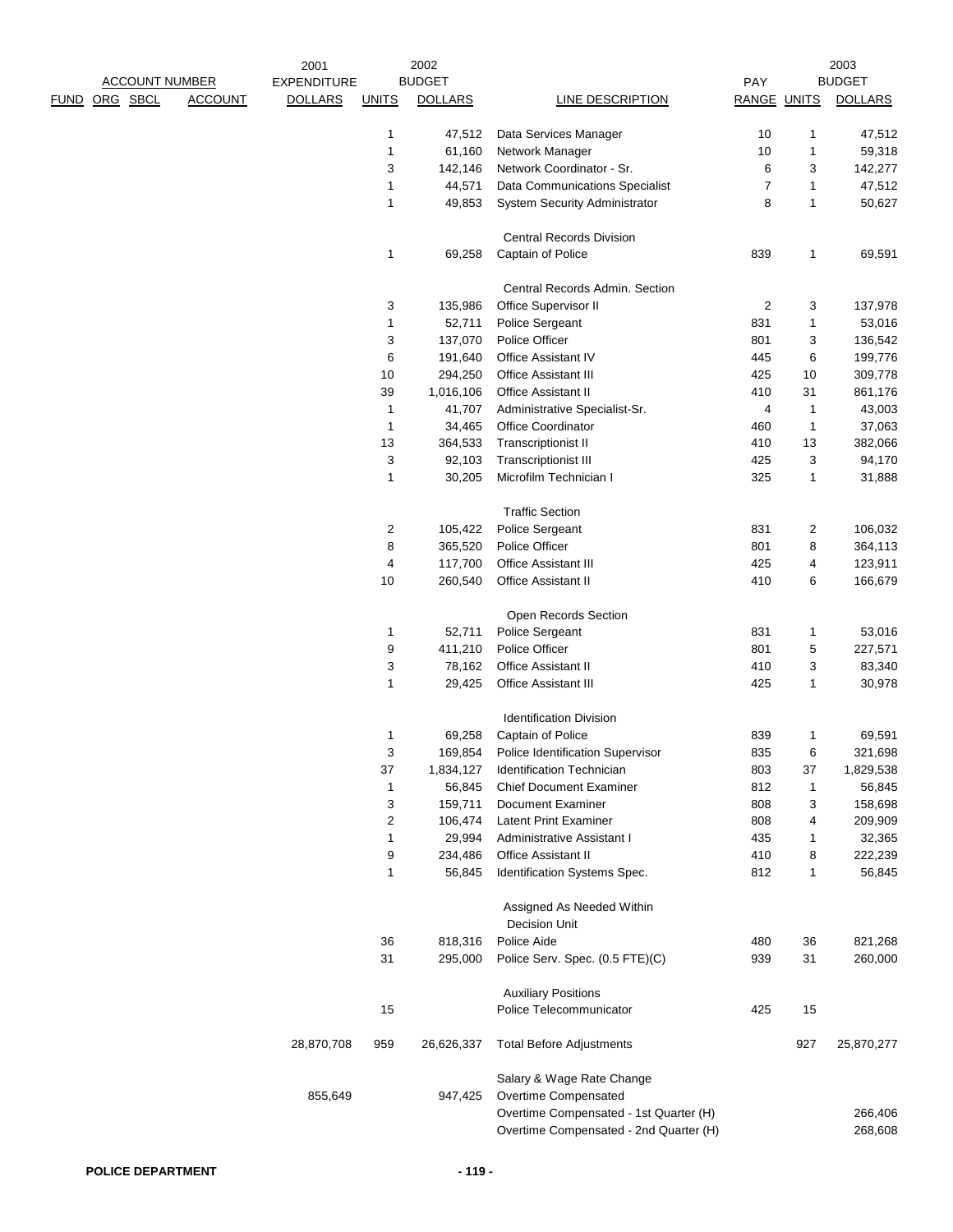|               |                   |                       |                  | 2001               |              | 2002                     |                                                                                                                                                             |             |        | 2003                                             |
|---------------|-------------------|-----------------------|------------------|--------------------|--------------|--------------------------|-------------------------------------------------------------------------------------------------------------------------------------------------------------|-------------|--------|--------------------------------------------------|
|               |                   | <b>ACCOUNT NUMBER</b> |                  | <b>EXPENDITURE</b> |              | <b>BUDGET</b>            |                                                                                                                                                             | <b>PAY</b>  |        | <b>BUDGET</b>                                    |
| FUND ORG SBCL |                   |                       | ACCOUNT          | <b>DOLLARS</b>     | <u>UNITS</u> | <b>DOLLARS</b>           | LINE DESCRIPTION                                                                                                                                            | RANGE UNITS |        | <b>DOLLARS</b>                                   |
|               |                   |                       |                  |                    |              | (2,230,762)<br>1,379,940 | Overtime Compensated - 3rd Quarter (H)<br>Overtime Compensated - 4th Quarter (H)<br>Personnel Cost Adjustment<br>Other                                      |             |        | 354,381<br>319,605<br>(4, 164, 081)<br>1,430,952 |
|               |                   |                       |                  | 29,726,357         | 959          | 26,722,940               | Gross Salaries & Wages Total                                                                                                                                |             | 927    | 24,346,148                                       |
|               |                   |                       |                  |                    |              | (177, 244)               | <b>Reimbursable Services Deduction</b><br>Capital Improvements Deduction<br>Grants & Aids Deduction                                                         |             |        | (163, 200)                                       |
| 0001          | 3311              | R999                  | 006000           | 29,726,357         |              | 26,545,696               | NET SALARIES & WAGES TOTAL                                                                                                                                  |             |        | 24,182,948                                       |
|               |                   |                       |                  |                    |              |                          |                                                                                                                                                             |             |        |                                                  |
|               |                   |                       |                  |                    | 723.23       |                          | <b>O&amp;M FTE'S</b>                                                                                                                                        |             | 608.26 |                                                  |
|               |                   |                       |                  |                    | 3.00         |                          | NON-O&M FTE'S                                                                                                                                               |             | 2.30   |                                                  |
|               |                   |                       |                  |                    |              |                          | (C) Administrative Positions to Allow Reallocation of Sworn<br>Personnel on a One For One Basis, to Patrol Related Activities.                              |             |        |                                                  |
|               |                   |                       |                  |                    |              |                          | (G) Police Alarm Operators to be replaced by Dispatchers<br>as civilian dispatch program is implemented, and upon<br>completion of training of dispatchers. |             |        |                                                  |
|               |                   |                       |                  |                    |              |                          | (H) Police Department must obtain approval from the<br>Common Council - Finance & Personnel Committee<br>prior to exceeding quarterly overtime.             |             |        |                                                  |
|               |                   |                       |                  |                    |              |                          | (Y) Required to file a statement of economic interests in accordance<br>with the Milwaukee Code of Ordinances Chapter 303-Code of Ethics.                   |             |        |                                                  |
| 0001          | 3311 R999         |                       | 006100           | 8,804,135          |              | 7,698,251                | ESTIMATED EMPLOYEE FRINGE BENEFITS<br>(Involves Revenue Offset-No Transfers from this Account)                                                              |             |        | 7,496,725                                        |
|               |                   |                       |                  |                    |              |                          | <b>OPERATING EXPENDITURES</b>                                                                                                                               |             |        |                                                  |
| 0001          | 3311              | R999                  | 630100           | 545,803            |              | 471,905                  | <b>General Office Expense</b>                                                                                                                               |             |        | 519,167                                          |
| 0001          | 3311              | R999                  | 630500           | 96,772             |              | 98,500                   | Tools & Machinery Parts                                                                                                                                     |             |        | 99,250                                           |
| 0001          | 3311              | R999                  | 631000           | 177,528            |              |                          | 165,600 Construction Supplies                                                                                                                               |             |        | 181,600                                          |
| 0001          | 3311 R999         |                       | 631500           | 1,777,311          |              | 1,597,960                | Energy                                                                                                                                                      |             |        | 1,988,400                                        |
| 0001          | 3311 R999         |                       | 632000           | 1,011,755          |              | 1,115,110                | <b>Other Operating Supplies</b>                                                                                                                             |             |        | 970,027                                          |
| 0001          | 3311 R999         |                       | 632500           |                    |              |                          | <b>Facility Rental</b>                                                                                                                                      |             |        |                                                  |
| 0001          | 3311              | R999                  | 633000           |                    |              | 23,000                   | <b>Vehicle Rental</b>                                                                                                                                       |             |        |                                                  |
| 0001          | 3311              | R999                  | 633500           | 305,089            |              | 313,350                  | Non-Vehicle Equipment Rental                                                                                                                                |             |        | 335,990                                          |
| 0001          | 3311 R999         |                       | 634000           | 389,080            |              | 369,230                  | <b>Professional Services</b>                                                                                                                                |             |        | 274,180                                          |
| 0001          | 3311              | R999                  | 634500           | 678,898            |              | 745,030                  | Information Technology Services                                                                                                                             |             |        | 773,352                                          |
| 0001          | 3311              | R999                  | 635000           | 621,184            |              | 619,500                  | <b>Property Services</b>                                                                                                                                    |             |        | 685,343                                          |
| 0001          | 3311 R999         |                       | 635500           | 37                 |              |                          | <b>Infrastructure Services</b>                                                                                                                              |             |        |                                                  |
| 0001          | 3311              | R999                  | 636000           | 117,371            |              | 157,000                  | <b>Vehicle Repair Services</b>                                                                                                                              |             |        | 128,000                                          |
| 0001          | 3311              | R999                  | 636500           | 668,481            |              | 1,749,094                | <b>Other Operating Services</b>                                                                                                                             |             |        | 1,638,556                                        |
| 0001<br>0001  | 3311 R999<br>3311 | R999                  | 637000<br>637501 | 2,096,833          |              |                          | Loans and Grants<br><b>Reimburse Other Departments</b>                                                                                                      |             |        | 2,061,194                                        |
|               |                   |                       |                  |                    |              | 1,836,478                |                                                                                                                                                             |             |        |                                                  |
| 0001          | 3311 R999         |                       | 006300           | 8,486,142          |              | 9,261,757                | OPERATING EXPENDITURES TOTAL                                                                                                                                |             |        | 9,655,059                                        |
|               |                   |                       |                  |                    |              |                          | <b>EQUIPMENT PURCHASES</b>                                                                                                                                  |             |        |                                                  |

Additional Equipment

Subtotal - Additional Equipment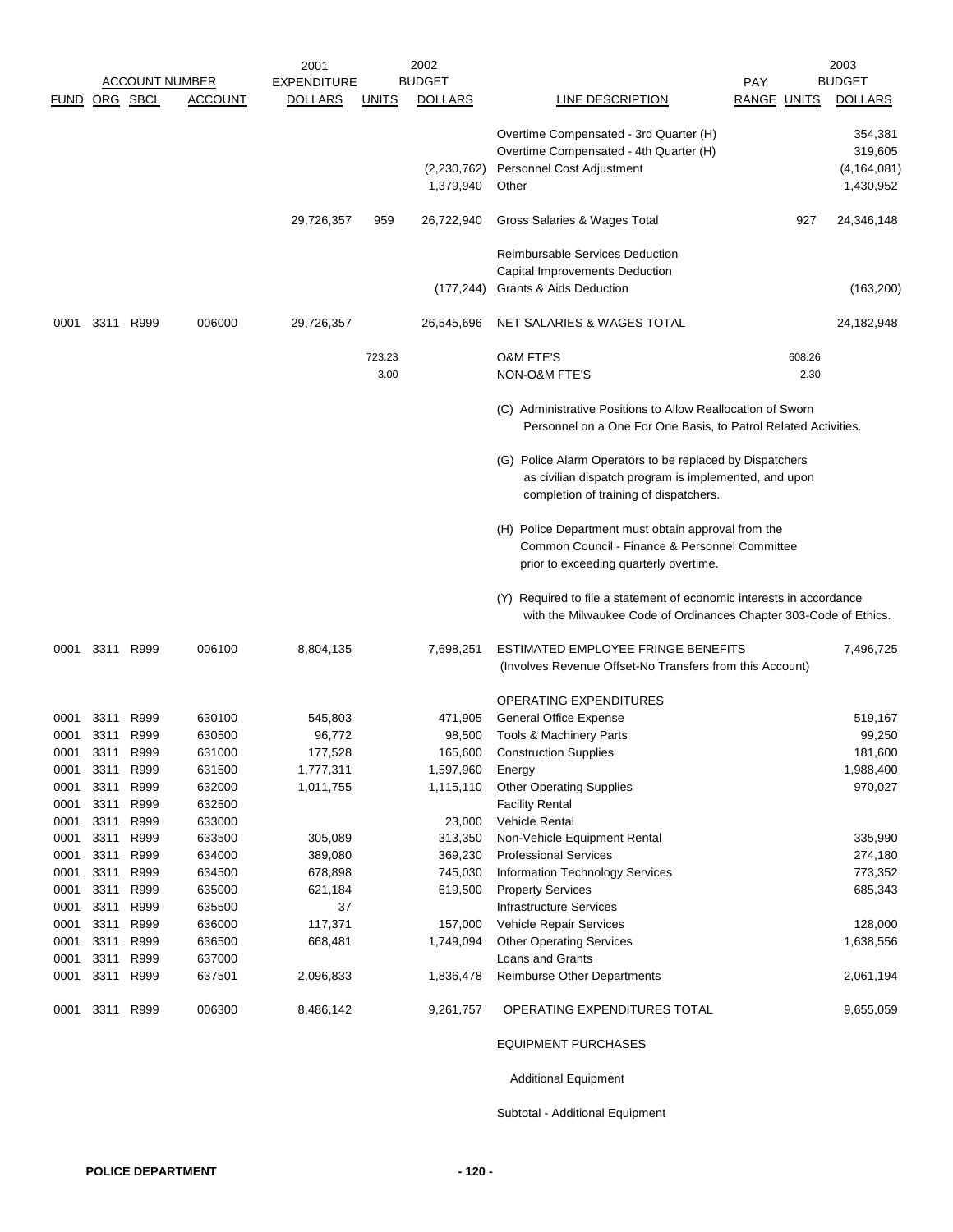|      |               |                       |                | 2001               |                | 2002            |                                                                   |             |                    | 2003            |
|------|---------------|-----------------------|----------------|--------------------|----------------|-----------------|-------------------------------------------------------------------|-------------|--------------------|-----------------|
|      |               | <b>ACCOUNT NUMBER</b> |                | <b>EXPENDITURE</b> |                | <b>BUDGET</b>   |                                                                   | PAY         |                    | <b>BUDGET</b>   |
|      | FUND ORG SBCL |                       | <b>ACCOUNT</b> | <b>DOLLARS</b>     | <b>UNITS</b>   | <b>DOLLARS</b>  | LINE DESCRIPTION                                                  | RANGE UNITS |                    | <b>DOLLARS</b>  |
|      |               |                       |                |                    |                |                 | <b>Replacement Equipment</b>                                      |             |                    |                 |
|      |               |                       |                | 997,729            | 38             | 836,600         | Autos                                                             |             | 47                 | 995,000         |
|      |               |                       |                | 1,869              | $\mathbf{1}$   | 1,700           | Camera Bodies                                                     |             | 2                  | 3,000           |
|      |               |                       |                | 3,325              | 5              | 5,500           | Fax Machine                                                       |             | 6                  | 6,600           |
|      |               |                       |                | 390                | 40             | 800             | <b>Fire Extinguishers</b>                                         |             | 30                 | 600             |
|      |               |                       |                |                    | 20             | 8,440           | G Lock                                                            |             | 20                 | 8,400           |
|      |               |                       |                | 10,850             | 22             | 24,200          | <b>Light Bars</b>                                                 |             | 27                 | 28,809          |
|      |               |                       |                | 32,194             | 10             | 30,000<br>1,650 | Office Furniture & Equipment<br>Pagers                            |             |                    | 37,384          |
|      |               |                       |                | 47,030             | $\overline{2}$ | 47,000          | Patrol Truck, Sgt.                                                |             | $\sqrt{2}$         | 48,480          |
|      |               |                       |                | 38,259             |                | 30,000          | PC Hardware -Various                                              |             |                    | 44,000          |
|      |               |                       |                | 70,541             | 45             | 64,800          | Radio, Mobile                                                     |             |                    |                 |
|      |               |                       |                | 14,985             |                |                 | Radio Station                                                     |             |                    |                 |
|      |               |                       |                | 62,065             | 50             | 65,000          | Radios, Portable                                                  |             | 90                 | 121,500         |
|      |               |                       |                | 2,180              | 25             | 1,375           | Shotgun Lock heads                                                |             | 22                 | 1,200           |
|      |               |                       |                | 919                |                |                 | Shotgun Racks                                                     |             | $\overline{7}$     | 1,120           |
|      |               |                       |                | 12,188             | 22             | 11,000          | Siren                                                             |             | 27                 | 13,635          |
|      |               |                       |                | 8,555              | 25             | 9,000           | Siren                                                             |             | 25                 | 9,000           |
|      |               |                       |                | 1,861              |                | 5,000           | Software                                                          |             |                    | 7,000           |
|      |               |                       |                |                    | 15             | 1,575           | Strobe Lights                                                     |             | 15                 | 1,875           |
|      |               |                       |                | 4,635              | 12             | 3,720           | <b>Vehicle Partitions</b>                                         |             | 22                 | 6,600           |
|      |               |                       |                | 7,129              | 50             | 6,750           | Siren Speaker                                                     |             | 52                 | 6,994           |
|      |               |                       |                |                    | 4              | 1,000           | <b>Cassette Recorders</b>                                         |             |                    |                 |
|      |               |                       |                |                    | 1              | 4,500           | Fume Hood                                                         |             |                    |                 |
|      |               |                       |                | 5,555              | 1              | 18,500          | Cargo Van                                                         |             | 3                  | 52,000          |
|      |               |                       |                |                    | 1              | 30,000          | Prisoner Conveyance Vehicle                                       |             | 1                  | 27,000          |
|      |               |                       |                |                    | 1              | 28,000          | Command vehicle                                                   |             |                    |                 |
|      |               |                       |                | 23,116             | $\overline{c}$ | 30,000          | Truck                                                             |             |                    |                 |
|      |               |                       |                | 224                | 4              |                 | Televisions                                                       |             |                    |                 |
|      |               |                       |                | 4,266              | 4              | 2,160<br>1,840  | <b>VCR</b>                                                        |             | 5<br>5             | 1,500<br>1,250  |
|      |               |                       |                |                    |                | 20,000          |                                                                   |             | $\overline{c}$     |                 |
|      |               |                       |                | 6,990              | 5              |                 | Laser Speed Units<br>Cube Van                                     |             | 1                  | 8,000           |
|      |               |                       |                |                    |                |                 |                                                                   |             |                    | 25,000          |
|      |               |                       |                |                    |                |                 | Digital Camera Back<br><b>Rear Seats</b>                          |             | $\mathbf{1}$<br>22 | 10,000          |
|      |               |                       |                |                    |                |                 | Audio Visual Equipment-Various                                    |             |                    | 6,094<br>11,750 |
|      |               |                       |                |                    |                |                 |                                                                   |             |                    |                 |
|      |               |                       |                |                    |                |                 | Electronic Dust Lifters/Vacuums<br>Pallet Truck                   |             | 5<br>1             | 1,550           |
|      |               |                       |                |                    |                |                 |                                                                   |             |                    | 1,173           |
|      |               |                       |                | 58,597             |                |                 | <b>Other Previous Experience</b>                                  |             |                    |                 |
|      |               |                       |                | 1,415,452          | 405            | 1,290,110       | Subtotal - Replacement Equipment                                  |             | 440                | 1,486,514       |
| 0001 | 3311          | R999                  | 006800         | 1,415,452          | 405            | 1,290,110       | EQUIPMENT PURCHASES TOTAL                                         |             | 440                | 1,486,514       |
|      |               |                       |                |                    |                |                 | <b>SPECIAL FUNDS</b>                                              |             |                    |                 |
|      |               |                       |                |                    |                |                 | SPECIAL FUNDS TOTAL                                               |             |                    |                 |
|      |               |                       |                | 48,432,086         |                | 44,795,814      | POLICE DEPARTMENT ADMINISTRATION/<br>SERVICES DECISION UNIT TOTAL |             |                    | 42,821,246      |
|      |               |                       |                | <b>UNITS</b>       | $\%$           | <b>UNITS</b>    | PROGRAM RESULT MEASURES/<br>INTERNAL MANAGEMENT INDICATORS:       |             | %                  | <b>UNITS</b>    |
| 0001 | 3311          | 0420                  | P33101         | 9,238              |                | 8,332           | Police Academy Operations<br>Employees Trained (P)                |             | 110.9              | 9,238           |
| 0001 | 3311          | 0420                  | P33102         | 186                |                | 180             | No. of Recruits Trained (Q-1)                                     |             | 68.9               | 124             |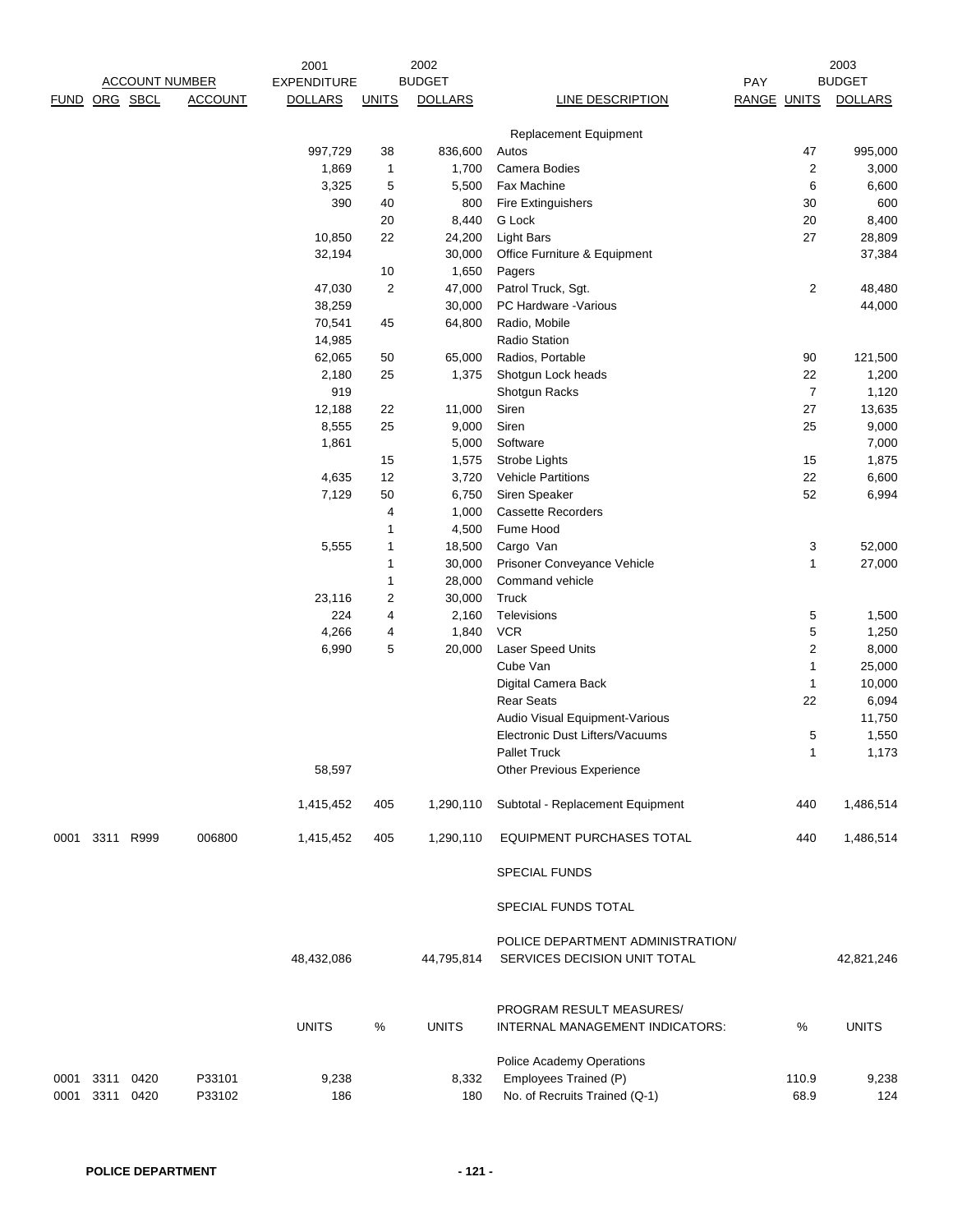|             |      |                       |                | 2001               |              | 2002           |                                      |            |       | 2003           |
|-------------|------|-----------------------|----------------|--------------------|--------------|----------------|--------------------------------------|------------|-------|----------------|
|             |      | <b>ACCOUNT NUMBER</b> |                | <b>EXPENDITURE</b> |              | <b>BUDGET</b>  |                                      | <b>PAY</b> |       | <b>BUDGET</b>  |
| <b>FUND</b> | ORG  | <b>SBCL</b>           | <b>ACCOUNT</b> | <b>DOLLARS</b>     | <b>UNITS</b> | <b>DOLLARS</b> | LINE DESCRIPTION                     | RANGE      | UNITS | <b>DOLLARS</b> |
|             |      |                       |                |                    |              |                |                                      |            |       |                |
|             |      |                       |                |                    |              |                | PROGRAM RESULT MEASURES/             |            |       |                |
|             |      |                       |                | <b>UNITS</b>       | %            | <b>UNITS</b>   | INTERNAL MANAGEMENT INDICATORS:      |            | %     | <b>UNITS</b>   |
|             |      |                       |                |                    |              |                | Fingerprint Investigation &          |            |       |                |
|             |      |                       |                |                    |              |                | Identification                       |            |       |                |
| 0001        | 3311 | 3131                  | P33105         | 35,993             |              |                | Sets Processed No. (P)               |            |       | 35,993         |
| 0001        | 3311 | 3131                  | P33106         | 80%                |              |                | Percent Identified (Q-1)             |            |       | 80%            |
|             |      |                       |                |                    |              |                | <b>Document Examination Services</b> |            |       |                |
| 0001        | 3311 | 3132                  | P33107         | 1,161              |              | 940            | Documents Examined (P)               |            | 123.5 | 1,161          |
|             |      |                       |                |                    |              |                | Radio Dispatch Operations            |            |       |                |
| 0001        | 3311 | 3140                  | P33109         | 533                |              |                |                                      |            |       | 533            |
|             |      |                       |                |                    |              |                | Per 1000 No. of Calls Processed (P)  |            |       |                |
|             |      |                       |                |                    |              |                |                                      |            |       |                |
|             |      |                       |                | 1,163,240          |              | 1,193,180      | DIRECT LABOR HOUR ALLOCATION         |            |       | 1,003,629      |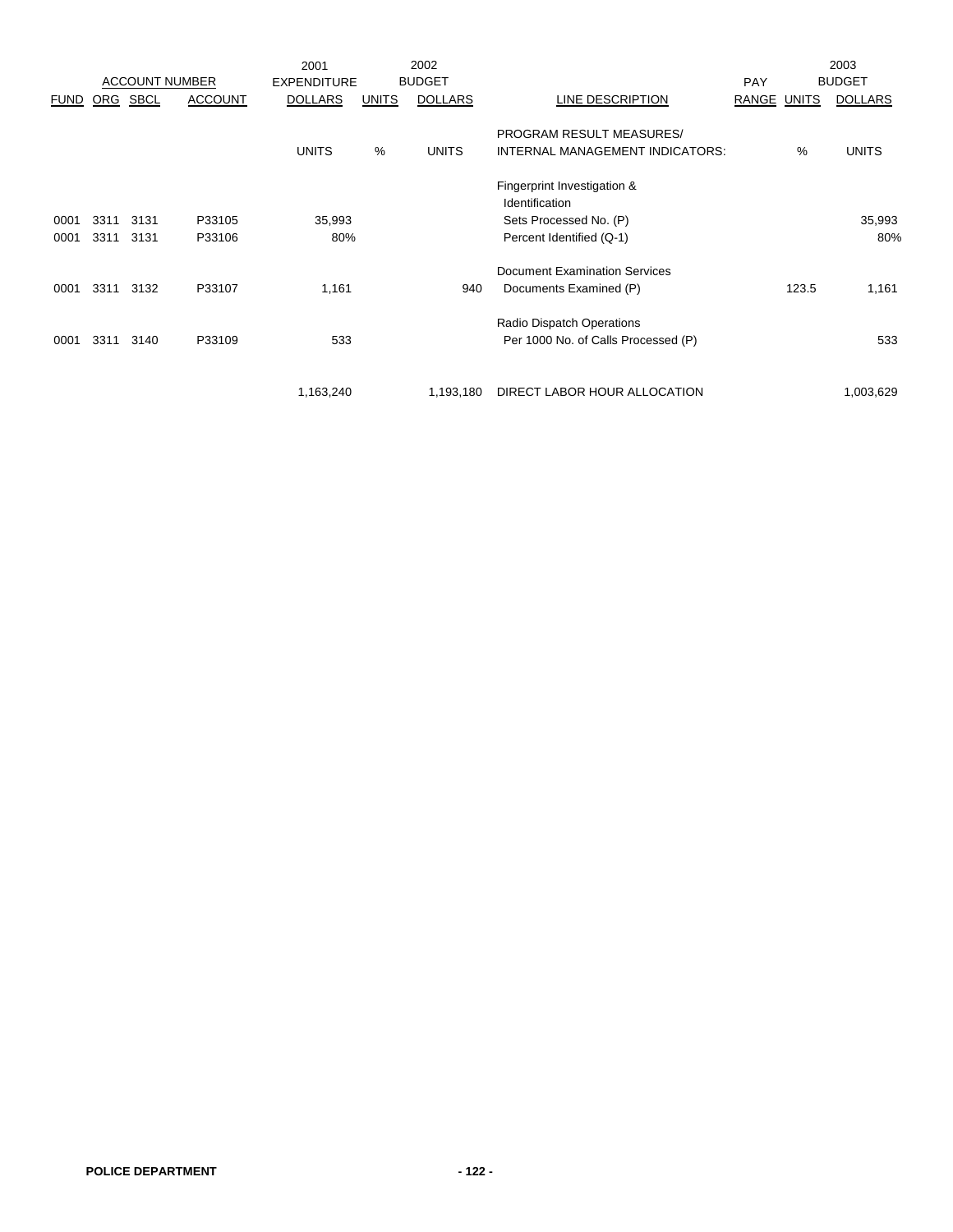|               |                       |                | 2001               |              | 2002           |                                                        |             |                | 2003              |
|---------------|-----------------------|----------------|--------------------|--------------|----------------|--------------------------------------------------------|-------------|----------------|-------------------|
|               | <b>ACCOUNT NUMBER</b> |                | <b>EXPENDITURE</b> |              | <b>BUDGET</b>  |                                                        | PAY         |                | <b>BUDGET</b>     |
| FUND ORG SBCL |                       | <b>ACCOUNT</b> | <b>DOLLARS</b>     | <b>UNITS</b> | <b>DOLLARS</b> | <b>LINE DESCRIPTION</b>                                | RANGE UNITS |                | <b>DOLLARS</b>    |
|               |                       |                |                    |              |                | POLICE DEPARTMENT<br>OPERATIONS DECISION UNIT          |             |                |                   |
|               |                       |                |                    |              |                | <b>SALARIES &amp; WAGES</b>                            |             |                |                   |
|               |                       |                |                    | 1            | 104,501        | Assistant Chief of Police                              | 16          | 1              | 104,501           |
|               |                       |                |                    | 1            | 69,258         | Captain of Police                                      | 839         | $\mathbf 1$    | 69,591            |
|               |                       |                |                    | 1            | 41,911         | Administrative Assistant IV                            | 550         | 1              | 44,640            |
|               |                       |                |                    |              |                | <b>Patrol Division</b>                                 |             |                |                   |
|               |                       |                |                    | 1            | 93,952         | Deputy Chief of Police                                 | 14          | 1              | 97,886            |
|               |                       |                |                    |              |                | Planning & Operations                                  |             |                |                   |
|               |                       |                |                    | 1            | 52,711         | Police Sergeant                                        | 831         | 1              | 53,016            |
|               |                       |                |                    | 1            | 45,690         | Police Officer                                         | 801         | 1              | 45,514            |
|               |                       |                |                    | 1            | 32,167         | Administrative Assistant II                            | 445         | 1              | 34,192            |
|               |                       |                |                    | 1            | 61,738         | Lieutenant of Police                                   | 836         | $\mathbf 1$    | 61,908            |
|               |                       |                |                    |              |                | <b>Field Deputies Division</b>                         |             |                |                   |
|               |                       |                |                    | 3            | 233,760        | Deputy Inspector of Police                             | 842         | 3              | 232,862           |
|               |                       |                |                    |              |                | <b>Crime Analysis</b>                                  |             |                |                   |
|               |                       |                |                    | 1            | 52,711         | Police Sergeant                                        | 831         | 1              | 53,016            |
|               |                       |                |                    | 7            | 319,830        | Police Officer                                         | 801         | 4              | 182,056           |
|               |                       |                |                    |              |                | Special Assignment Division                            |             |                |                   |
|               |                       |                |                    | 1            | 62,178         | Admin. Lieutenant of Police (D)                        | 836         | 1              | 62,178            |
|               |                       |                |                    | 2            | 91,380         | Police Officer                                         | 801         | 2              | 91,028            |
|               |                       |                |                    |              |                | District 1                                             |             |                |                   |
|               |                       |                |                    | 1            | 69,258         | Captain of Police                                      | 839         | 1              | 69,591            |
|               |                       |                |                    | 3            | 185,214        | Lieutenant of Police                                   | 836         | 3              | 185,723           |
|               |                       |                |                    | 21           | 1,106,931      | Police Sergeant                                        | 831         | 21             | 1,113,341         |
|               |                       |                |                    | 103          | 4,706,070      | Police Officer                                         | 801         | 106            | 4,824,491         |
|               |                       |                |                    |              |                | Community Liaison Police Officer                       | 801         | $\overline{c}$ | 91,028            |
|               |                       |                |                    | 8            | 208,432        | Office Assistant II                                    | 410         | 8              | 222,239           |
|               |                       |                |                    | 5            | 133,740        | <b>Police District Office Assistant</b>                | 410         | 5              | 142,533           |
|               |                       |                |                    |              |                | District 2                                             |             |                |                   |
|               |                       |                |                    | 1            | 69,258         | Captain of Police                                      | 839         | 1              | 69,591            |
|               |                       |                |                    | 3            | 185,214        | Lieutenant of Police                                   | 836         | 3              | 185,723           |
|               |                       |                |                    | 14           | 737,954        | Police Sergeant                                        | 831         | 14             | 742,227           |
|               |                       |                |                    | 132          | 6,031,080      | Police Officer                                         | 801<br>801  | 135            | 6,144,399         |
|               |                       |                |                    | 6            | 274,140        | Community Liaison Police Officer<br>Police Officer (S) | 801         | 2<br>6         | 91,028<br>273,084 |
|               |                       |                |                    | 9            | 240,732        | <b>Police District Office Assistant</b>                | 410         | 9              | 256,560           |
|               |                       |                |                    |              |                | District 3                                             |             |                |                   |
|               |                       |                |                    | 1            | 69,258         | Captain of Police                                      | 839         | 1              | 69,591            |
|               |                       |                |                    | 3            | 185,214        | Lieutenant of Police                                   | 836         | 3              | 185,723           |
|               |                       |                |                    | 21           | 1,106,931      | Police Sergeant                                        | 831         | 21             | 1,113,341         |
|               |                       |                |                    | 210          | 9,594,900      | Police Officer                                         | 801         | 213            | 9,694,497         |
|               |                       |                |                    |              |                | Community Liaison Police Officer                       | 801         | $\overline{c}$ | 91,028            |
|               |                       |                |                    | 10           | 267,480        | <b>Police District Office Assistant</b>                | 410         | $10$           | 285,067           |
|               |                       |                |                    |              |                | District 4                                             |             |                |                   |
|               |                       |                |                    | 1            | 69,258         | Captain of Police                                      | 839         | 1              | 69,591            |
|               |                       |                |                    | 3            | 185,214        | Lieutenant of Police                                   | 836         | 3              | 185,723           |
|               |                       |                |                    | 14           | 737,954        | Police Sergeant                                        | 831         | 14             | 742,227           |
|               |                       |                |                    | 130          | 5,939,700      | Police Officer                                         | 801         | 133            | 6,053,371         |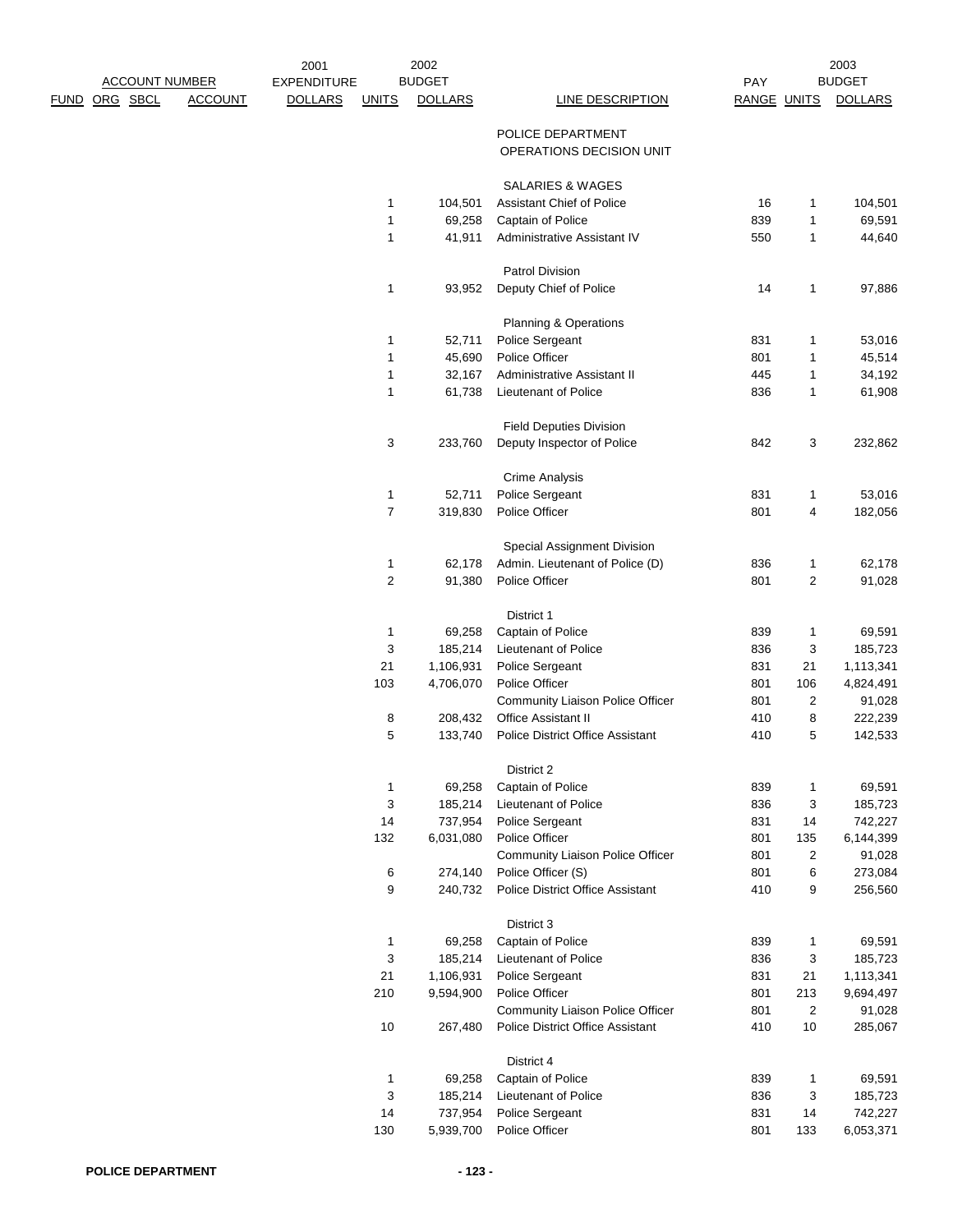|                       |                | 2001               |              | 2002           |                                                                             |             |                         | 2003                 |
|-----------------------|----------------|--------------------|--------------|----------------|-----------------------------------------------------------------------------|-------------|-------------------------|----------------------|
| <b>ACCOUNT NUMBER</b> |                | <b>EXPENDITURE</b> |              | <b>BUDGET</b>  |                                                                             | PAY         |                         | <b>BUDGET</b>        |
| ORG SBCL<br>FUND      | <b>ACCOUNT</b> | <b>DOLLARS</b>     | <b>UNITS</b> | <b>DOLLARS</b> | <b>LINE DESCRIPTION</b>                                                     | RANGE UNITS |                         | <b>DOLLARS</b>       |
|                       |                |                    |              |                | Community Liaison Police Officer                                            | 801         | 2                       | 91,028               |
|                       |                |                    | 9            | 240,732        | <b>Police District Office Assistant</b>                                     | 410         | 9                       | 256,560              |
|                       |                |                    |              |                |                                                                             |             |                         |                      |
|                       |                |                    | $\mathbf 1$  | 69,258         | District 5<br>Captain of Police                                             | 839         | 1                       | 69,591               |
|                       |                |                    | 3            | 185,214        |                                                                             | 836         | 3                       |                      |
|                       |                |                    | 16           | 843,376        | Lieutenant of Police                                                        |             |                         | 185,723<br>848,260   |
|                       |                |                    |              |                | Police Sergeant                                                             | 831         | 16                      |                      |
|                       |                |                    | 174          | 7,950,060      | Police Officer                                                              | 801         | 177                     | 8,055,990            |
|                       |                |                    | 9            |                | Community Liaison Police Officer<br><b>Police District Office Assistant</b> | 801<br>410  | 2<br>9                  | 91,028               |
|                       |                |                    |              | 240,732        |                                                                             |             |                         | 256,560              |
|                       |                |                    |              |                | District 6                                                                  |             |                         |                      |
|                       |                |                    | $\mathbf{1}$ | 69,258         | Captain of Police                                                           | 839         | 1                       | 69,591               |
|                       |                |                    | 3            | 185,214        | Lieutenant of Police                                                        | 836         | 3                       | 185,723              |
|                       |                |                    | 14           | 737,954        | Police Sergeant                                                             | 831         | 14                      | 742,227              |
|                       |                |                    | 126          | 5,756,940      | Police Officer                                                              | 801         | 129                     | 5,871,315            |
|                       |                |                    |              |                | Community Liaison Police Officer                                            | 801         | 2                       | 91,028               |
|                       |                |                    | 9            | 240,732        | <b>Police District Office Assistant</b>                                     | 410         | 9                       | 256,560              |
|                       |                |                    |              |                | District 7                                                                  |             |                         |                      |
|                       |                |                    | $\mathbf{1}$ | 69,258         | Captain of Police                                                           | 839         | 1                       | 69,591               |
|                       |                |                    | 3            | 185,214        | Lieutenant of Police                                                        | 836         | 3                       | 185,723              |
|                       |                |                    | 17           | 896,087        | Police Sergeant                                                             | 831         | 17                      | 901,276              |
|                       |                |                    | 179          | 8,178,510      | Police Officer                                                              | 801         | 182                     | 8,283,561            |
|                       |                |                    |              |                | Community Liaison Police Officer                                            | 801         | 2                       | 91,028               |
|                       |                |                    | 9            | 240,732        | Police District Office Assistant                                            | 410         | 9                       | 256,560              |
|                       |                |                    |              |                | Assigned As Needed Within<br><b>Decision Unit</b>                           |             |                         |                      |
|                       |                |                    | 43           | 1,964,670      | Police Officer                                                              | 801         | 43                      | 1,957,105            |
|                       |                |                    | 15           |                | Police Aide                                                                 | 480         | 15                      |                      |
|                       |                |                    | 72           | 340,965        |                                                                             |             |                         | 342,195<br>3,277,013 |
|                       |                |                    | 6            | 3,289,680      | Police Officer (E)                                                          | 801<br>831  | 72                      |                      |
|                       |                |                    |              | 316,266        | Police Sergeant                                                             |             | 6                       | 318,097              |
|                       |                |                    |              |                | Criminal Investigation Bureau                                               |             |                         |                      |
|                       |                |                    | 1            | 93,952         | Deputy Chief of Police                                                      | 14          | 1                       | 97,886               |
|                       |                |                    | 1            |                | 32,167 Administrative Assistant II                                          | 445         | 1                       | 34,192               |
|                       |                |                    |              |                | Special Operations Bureau                                                   |             |                         |                      |
|                       |                |                    | $\mathbf{1}$ | 69,258         | Captain of Police                                                           | 839         | $\mathbf 1$             | 69,591               |
|                       |                |                    | $\mathbf{1}$ | 93,952         | Deputy Chief of Police                                                      | 14          | $\mathbf 1$             | 97,886               |
|                       |                |                    | $\mathbf{1}$ | 32,167         | Administrative Assistant II                                                 | 445         | $\mathbf{1}$            | 34,192               |
|                       |                |                    |              |                | <b>Tactical Enforcement Unit</b>                                            |             |                         |                      |
|                       |                |                    | $\mathbf{1}$ | 61,738         | <b>Lieutenant of Police</b>                                                 | 836         | $\mathbf{1}$            | 61,908               |
|                       |                |                    | 9            | 474,399        | Police Sergeant                                                             | 831         | 9                       | 477,146              |
|                       |                |                    | 35           | 1,599,150      | Police Officer                                                              | 801         | 35                      | 1,592,992            |
|                       |                |                    |              |                | Patrol Support Division/Uniform Service                                     |             |                         |                      |
|                       |                |                    | $\mathbf{1}$ | 61,738         | Lieutenant of Police                                                        | 836         | $\mathbf{1}$            | 61,908               |
|                       |                |                    | 3            | 158,133        | Police Sergeant                                                             | 831         | 3                       | 159,049              |
|                       |                |                    | 22           | 1,005,180      | Police Officer                                                              | 801         | 22                      | 1,001,310            |
|                       |                |                    |              |                |                                                                             |             |                         |                      |
|                       |                |                    | $\sqrt{2}$   | 91,380         | <b>Canine Unit</b><br>Police Officer                                        | 801         | $\overline{\mathbf{c}}$ | 91,028               |
|                       |                |                    |              |                |                                                                             |             |                         |                      |
|                       |                |                    |              |                | Motorcycles                                                                 |             |                         |                      |
|                       |                |                    | 4            | 210,844        | Police Sergeant                                                             | 831         | 4                       | 212,065              |
|                       |                |                    | 43           | 1,964,670      | Police Officer                                                              | 801         | 43                      | 1,957,105            |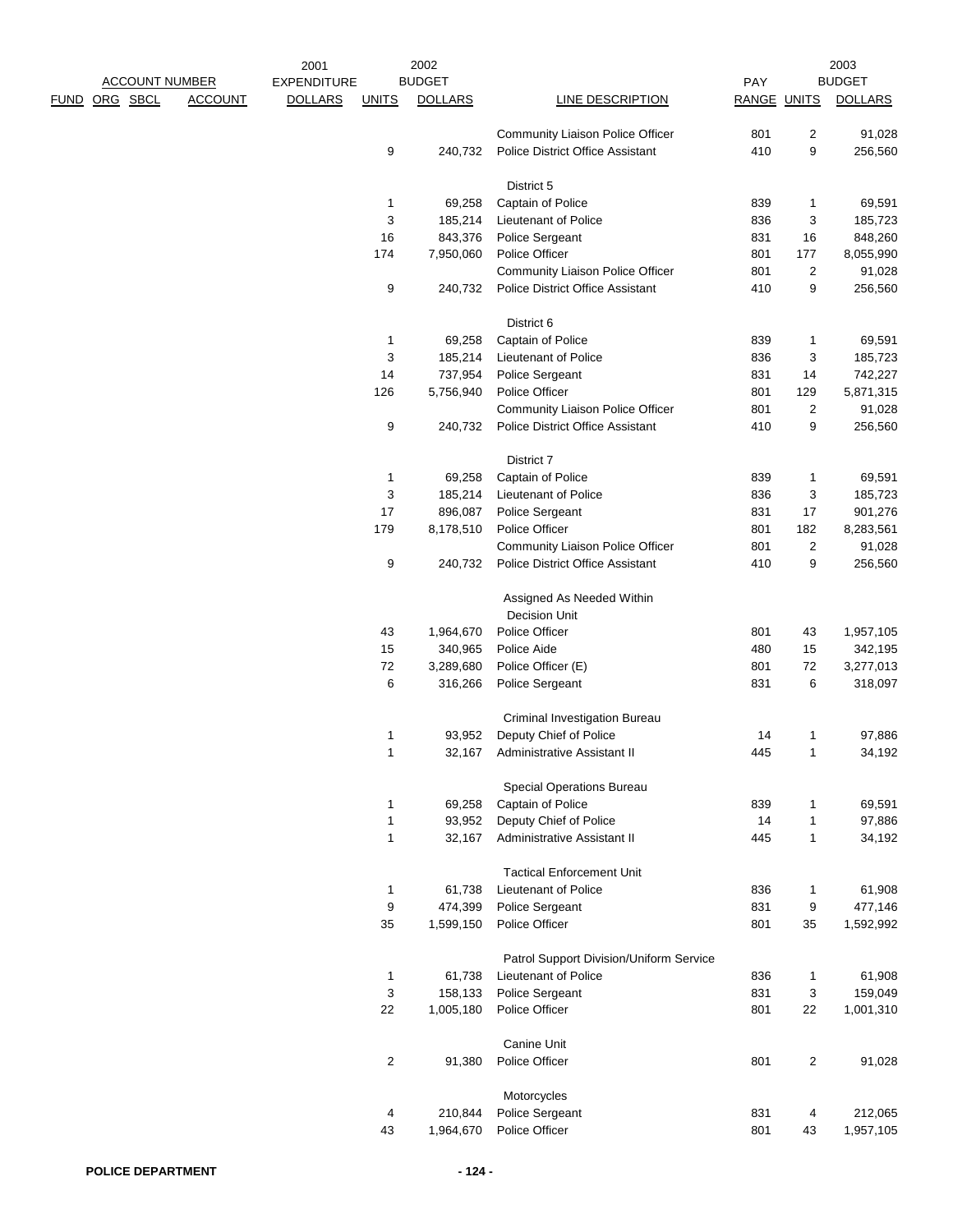|               | <b>ACCOUNT NUMBER</b> |                | 2001<br><b>EXPENDITURE</b> |                         | 2002<br><b>BUDGET</b> |                                        | PAY         |                | 2003<br><b>BUDGET</b> |
|---------------|-----------------------|----------------|----------------------------|-------------------------|-----------------------|----------------------------------------|-------------|----------------|-----------------------|
| FUND ORG SBCL |                       | <b>ACCOUNT</b> | <b>DOLLARS</b>             | <b>UNITS</b>            | <b>DOLLARS</b>        | LINE DESCRIPTION                       | RANGE UNITS |                | <b>DOLLARS</b>        |
|               |                       |                |                            |                         |                       |                                        |             |                |                       |
|               |                       |                |                            |                         |                       |                                        |             |                |                       |
|               |                       |                |                            |                         |                       | Sensitive Crimes Division              |             |                |                       |
|               |                       |                |                            | 1                       | 69,258                | Captain of Police                      | 839         | 1              | 69,591                |
|               |                       |                |                            | 4                       | 247,276               | Lieutenant of Detectives               | 836         | 4              | 247,852               |
|               |                       |                |                            | 3                       | 158,133               | Police Sergeant                        | 831         | 3              | 159,049               |
|               |                       |                |                            | 16                      | 846,944               | Detective                              | 808         | 16             | 848,564               |
|               |                       |                |                            | $\overline{\mathbf{4}}$ | 182,760               | Police Officer (F)                     | 801         | 4              | 182,056               |
|               |                       |                |                            | 3                       | 78,162                | Office Assistant II                    | 410         | 3              | 83,340                |
|               |                       |                |                            | $\mathbf{1}$            | 29,425                | <b>Office Assistant III</b>            | 425         | $\mathbf{1}$   | 30,978                |
|               |                       |                |                            | 27                      | 1,233,630             | Police Officer                         | 801         | 27             | 1,228,880             |
|               |                       |                |                            |                         |                       |                                        |             |                |                       |
|               |                       |                |                            |                         |                       | Vice Control Division                  |             |                |                       |
|               |                       |                |                            | 1                       | 69,258                | Captain of Police                      | 839         | 1              | 69,591                |
|               |                       |                |                            | 8                       | 494,552               | <b>Lieutenant of Detectives</b>        | 836         | 8              | 495,705               |
|               |                       |                |                            | $\mathbf{1}$            | 52,711                | Police Sergeant                        | 831         | 1              | 53,016                |
|               |                       |                |                            | 46                      | 2,434,964             | Detective                              | 808         | 46             | 2,439,622             |
|               |                       |                |                            | 22                      | 1,005,180             | Police Officer                         | 801         | 22             | 1,001,310             |
|               |                       |                |                            | 3                       | 78,162                | <b>Office Assistant II</b>             | 410         | 3              | 83,340                |
|               |                       |                |                            | 1                       | 29,994                | Administrative Assistant I             | 435         | 1              | 32,365                |
|               |                       |                |                            | 1                       | 69,258                | Captain of Police<br>(K)               | 839         | 1              | 69,591                |
|               |                       |                |                            |                         |                       |                                        |             |                |                       |
|               |                       |                |                            |                         |                       | Vice Control                           |             |                |                       |
|               |                       |                |                            | 4                       | 104,216               | Office Assistant II (N)                | 410         |                |                       |
|               |                       |                |                            |                         |                       | Office Assistant II                    | 410         | 4              | 111,120               |
|               |                       |                |                            | 4                       | 211,736               | Detective                              | 808         | 4              | 212,141               |
|               |                       |                |                            | 1                       | 29,425                | Office Assistant III                   | 425         | 1              | 30,978                |
|               |                       |                |                            | $\overline{c}$          | 52,108                | Office Assistant II                    | 410         | 2              | 55,560                |
|               |                       |                |                            | $\sqrt{2}$              | 123,476               | Lieutenant of Police (K)               | 836         | $\overline{c}$ | 123,815               |
|               |                       |                |                            | 2                       | 105,868               | Detective (K)                          | 808         | $\overline{2}$ | 106,071               |
|               |                       |                |                            | 1                       | 26,054                | Office Assistant II (K)                | 410         | $\mathbf{1}$   | 27,780                |
|               |                       |                |                            | $\overline{c}$          | 105,422               | Police Sergeant (K)                    | 831         | 2              | 106,032               |
|               |                       |                |                            |                         |                       |                                        |             |                |                       |
|               |                       |                |                            |                         |                       | Day Shift                              |             |                |                       |
|               |                       |                |                            | 3                       | 207,774               | Captain of Police                      | 839         | 3              | 208,774               |
|               |                       |                |                            | $\boldsymbol{7}$        | 432,733               | <b>Lieutenant of Detectives</b>        | 836         | $\overline{7}$ | 433,742               |
|               |                       |                |                            | 71                      | 3,758,314             | Detective                              | 808         | 71             | 3,765,504             |
|               |                       |                |                            | 23                      |                       | 1,050,870 Police Officer               | 801         | 23             | 1,046,824             |
|               |                       |                |                            |                         |                       |                                        |             |                |                       |
|               |                       |                |                            |                         |                       | <b>Early Shift</b>                     |             |                |                       |
|               |                       |                |                            | $\mathbf 1$             | 69,258                | Captain of Police                      | 839         | $\mathbf 1$    | 69,591                |
|               |                       |                |                            | 6                       | 370,914               | Lieutenant of Detectives               | 836         | 6              | 371,778               |
|               |                       |                |                            | $\mathbf{1}$            | 52,711                | Police Sergeant                        | 831         | $\mathbf{1}$   | 53,016                |
|               |                       |                |                            | 55                      | 2,911,370             | Detective                              | 808         | 55             | 2,916,940             |
|               |                       |                |                            | 14                      | 639,660               | Police Officer                         | 801         | 14             | 637,197               |
|               |                       |                |                            |                         |                       |                                        |             |                |                       |
|               |                       |                |                            |                         |                       | Late Shift                             |             |                |                       |
|               |                       |                |                            | 1                       | 69,258                | Captain of Police                      | 839         | 1              | 69,591                |
|               |                       |                |                            | $\,$ 5 $\,$             | 309,095               | Lieutenant of Detectives               | 836         | 5              | 309,815               |
|               |                       |                |                            | 31                      | 1,640,954             | Detective                              | 808         | 31             | 1,644,093             |
|               |                       |                |                            |                         |                       |                                        |             |                |                       |
|               |                       |                |                            |                         |                       | Gang Crimes/Criminal Intelligence Div. |             |                |                       |
|               |                       |                |                            | $\mathbf{1}$            | 69,258                | Captain of Police                      | 839         | 1              | 69,591                |
|               |                       |                |                            | $\overline{c}$          | 123,638               | Lieutenant of Detectives               | 836         | $\overline{2}$ | 123,926               |
|               |                       |                |                            | $16\,$                  | 846,941               | Detective                              | 808         | 16             | 848,564               |
|               |                       |                |                            | 4                       | 210,844               | Police Sergeant                        | 831         | 4              | 212,065               |
|               |                       |                |                            | 31                      | 1,416,390             | Police Officer                         | 801         | 31             | 1,410,936             |
|               |                       |                |                            | $\mathbf 1$             | 31,940                | Office Assistant IV                    | 445         | $\mathbf{1}$   | 33,296                |
|               |                       |                |                            | $\mathbf{1}$            | 26,054                | Office Assistant II                    | 410         | $\mathbf{1}$   | 27,780                |
|               |                       |                |                            | 1                       | 45,690                | Police Officer (K)                     | 801         | $\mathbf 1$    | 45,514                |
|               |                       |                |                            |                         |                       |                                        |             |                |                       |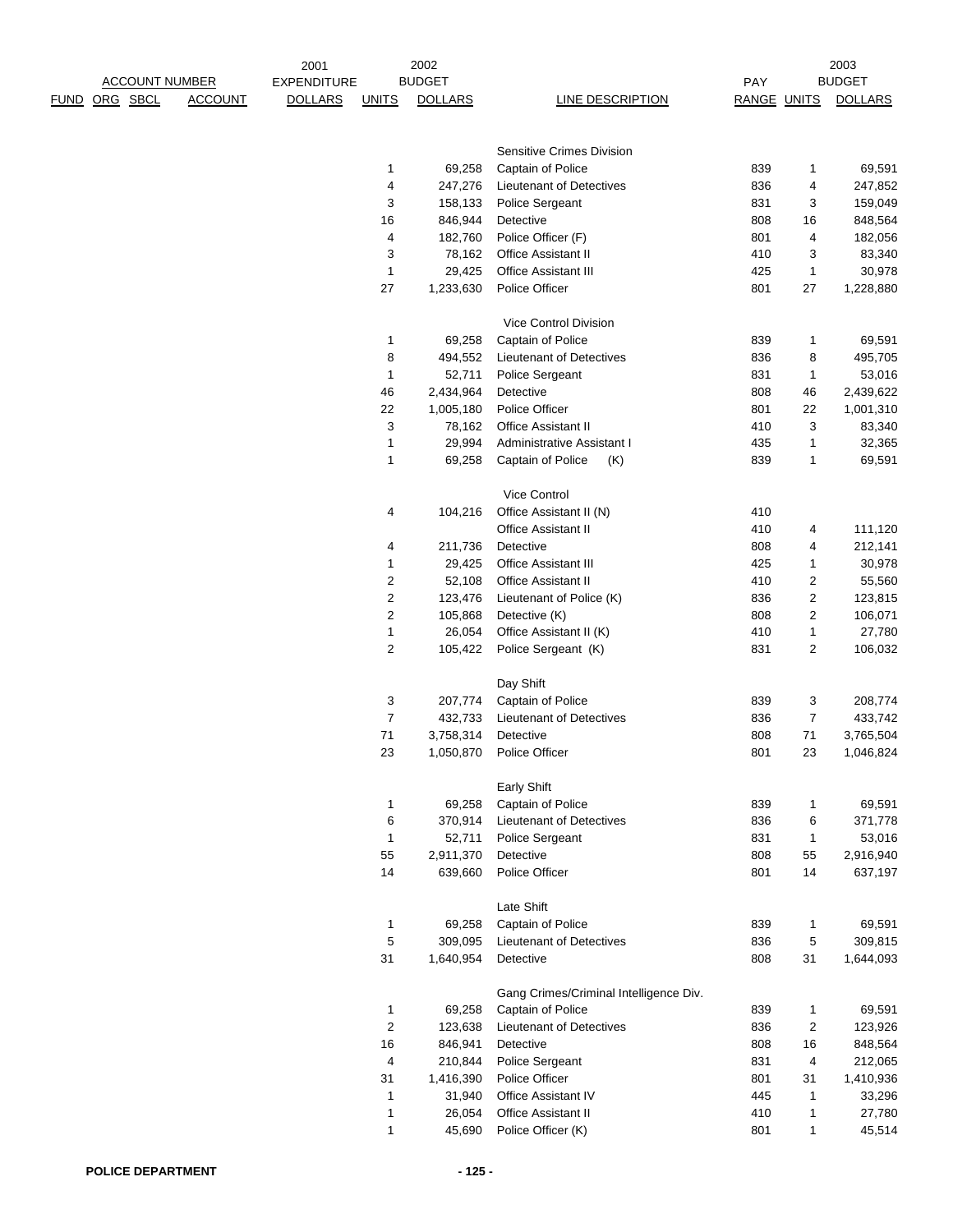|               |                       |                | 2002<br>2001       |                  |                          |                                                                                                                                                                                                                                                                                                               |                    | 2003             |                                                  |  |
|---------------|-----------------------|----------------|--------------------|------------------|--------------------------|---------------------------------------------------------------------------------------------------------------------------------------------------------------------------------------------------------------------------------------------------------------------------------------------------------------|--------------------|------------------|--------------------------------------------------|--|
|               | <b>ACCOUNT NUMBER</b> |                | <b>EXPENDITURE</b> |                  | <b>BUDGET</b>            |                                                                                                                                                                                                                                                                                                               | PAY                |                  | <b>BUDGET</b>                                    |  |
| FUND ORG SBCL |                       | <b>ACCOUNT</b> | <b>DOLLARS</b>     | <b>UNITS</b>     | <b>DOLLARS</b>           | LINE DESCRIPTION                                                                                                                                                                                                                                                                                              | <b>RANGE UNITS</b> |                  | <b>DOLLARS</b>                                   |  |
|               |                       |                |                    | 1<br>1           | 52,934<br>26,054         | Detective (K)<br>Office Assistant II (K)                                                                                                                                                                                                                                                                      | 808<br>410         | 1<br>1           | 53,035<br>27,780                                 |  |
|               |                       |                | 82,866,060 1,993   |                  | 93,515,925               | <b>Total Before Adjustments</b>                                                                                                                                                                                                                                                                               |                    | 2,025            | 94,983,395                                       |  |
|               |                       |                | 8,364,831          |                  | 6,552,575                | Salary & Wage Rate Change<br>Overtime Compensated<br>Overtime Compensated - 1st Quarter (H)<br>Overtime Compensated - 2nd Quarter (H)<br>Overtime Compensated - 3rd Quarter (H)<br>Overtime Compensated - 4th Quarter (H)                                                                                     |                    |                  | 1,738,800<br>1,753,174<br>2,313,001<br>2,086,025 |  |
|               |                       |                |                    |                  | (7,266,490)<br>2,840,060 | Personnel Cost Adjustment<br>Other                                                                                                                                                                                                                                                                            |                    |                  | (8,587,799)<br>2,945,048                         |  |
|               |                       |                | 91,230,891         | 1,993            | 95,642,070               | Gross Salaries & Wages Total                                                                                                                                                                                                                                                                                  |                    | 2,025            | 97,231,644                                       |  |
|               |                       |                |                    |                  | (1,610,528)              | <b>Reimbursable Services Deduction</b><br>Capital Improvements Deduction<br>Grants & Aids Deduction                                                                                                                                                                                                           |                    |                  | (1,327,010)                                      |  |
| 0001          | 3312 R999             | 006000         | 91,230,891         |                  | 94,031,542               | NET SALARIES & WAGES TOTAL                                                                                                                                                                                                                                                                                    |                    |                  | 95,904,634                                       |  |
|               |                       |                |                    | 1945.50<br>22.50 |                          | <b>O&amp;M FTE'S</b><br>NON-O&M FTE'S                                                                                                                                                                                                                                                                         |                    | 1983.24<br>30.50 |                                                  |  |
|               |                       |                |                    |                  |                          | The salary account includes a goal set forth as Common Council<br>policy in cooperation with the Police Department to perform:<br>1) A Neighborhood Foot Patrol Program of approximately<br>76,050 direct labor hours annually, and;<br>2) Augmented Beat Patrols of approximately 43,500 direct labor hours. |                    |                  |                                                  |  |
|               |                       |                |                    |                  |                          | These two programs will concentrate their efforts in areas showing<br>high crime rates, high population density, high population of juveniles<br>and high neighborhood problems as reported through the Police Crime<br>Prevention Unit.                                                                      |                    |                  |                                                  |  |
|               |                       |                |                    |                  |                          | (D) Incumbents assigned to the Mayor's office, who may be<br>subsequently reassigned for whatever reason, shall revert to the<br>position title and ranking which they held at the time of appointment.                                                                                                       |                    |                  |                                                  |  |
|               |                       |                |                    |                  |                          | (E) Twenty-seven positions to be utilized for foot beat patrol to combat<br>drug trafficking and prostitution. Fifty-nine positions to be used for<br>district patrol as needed.                                                                                                                              |                    |                  |                                                  |  |
|               |                       |                |                    |                  |                          | (F) Truancy Abatement Grant: Four positions to be reimbursed by<br>the Milwaukee School Board under the Truancy Abatement<br>Grant Program; position authority to expire 6/30/03 unless grant<br>is extended.                                                                                                 |                    |                  |                                                  |  |
|               |                       |                |                    |                  |                          | (H) Police Department must obtain approval from the<br>Common Council - Finance & Personnel Committee<br>prior to exceeding quarterly overtime.                                                                                                                                                               |                    |                  |                                                  |  |
|               |                       |                |                    |                  |                          | (K) High Intensity Drug Trafficking Area (HIDTA) Grant. Position<br>authority to expire if HIDTA funding and the HIDTA Project are<br>discontinued.                                                                                                                                                           |                    |                  |                                                  |  |
|               |                       |                |                    |                  |                          | (N) Milwaukee Metropolitan Drug Enforcement Grant. Positions to<br>expire 12/30/02 unless grant is extended.                                                                                                                                                                                                  |                    |                  |                                                  |  |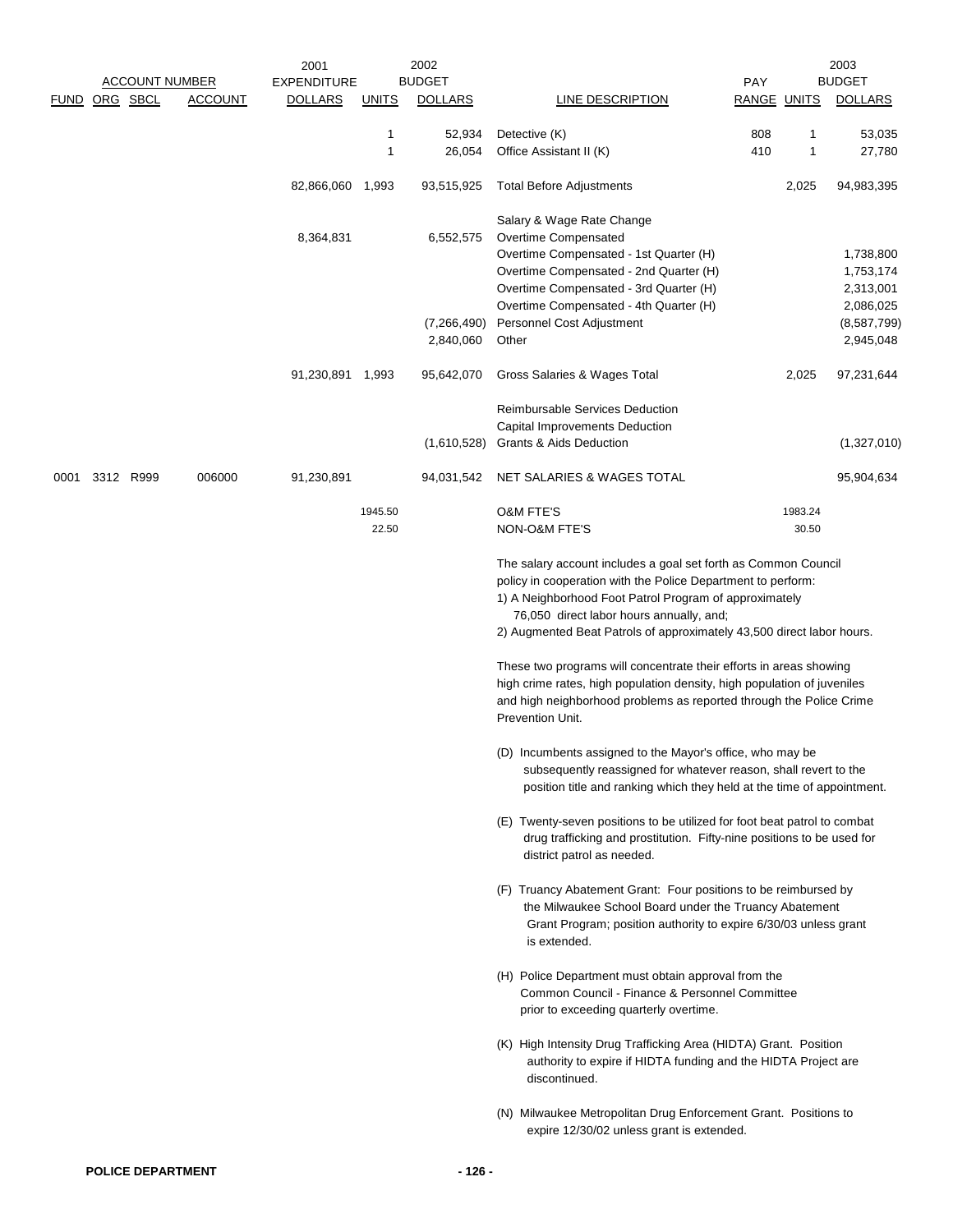|                      |                |           |                       | 2001               |                | 2002           |                                                                                                                                                                        |                    | 2003           |
|----------------------|----------------|-----------|-----------------------|--------------------|----------------|----------------|------------------------------------------------------------------------------------------------------------------------------------------------------------------------|--------------------|----------------|
|                      |                |           | <b>ACCOUNT NUMBER</b> | <b>EXPENDITURE</b> |                | <b>BUDGET</b>  |                                                                                                                                                                        | PAY                | <b>BUDGET</b>  |
| <b>FUND ORG SBCL</b> |                |           | <b>ACCOUNT</b>        | <b>DOLLARS</b>     | <u>UNITS</u>   | <b>DOLLARS</b> | LINE DESCRIPTION                                                                                                                                                       | <b>RANGE UNITS</b> | <b>DOLLARS</b> |
|                      |                |           |                       |                    |                |                | (S) Beat Patrol Grant: To expire 12/31/02 unless the Beat Patrol<br>Program Grant, available from the State of Wisconsin, Office of<br>Justice Assistance is extended. |                    |                |
| 0001                 |                | 3312 R999 | 006100                | 29,546,366         |                | 27,269,147     | ESTIMATED EMPLOYEE FRINGE BENEFITS<br>(Involves Revenue Offset-No Transfers from this Account)                                                                         |                    | 29,730,426     |
|                      |                |           |                       |                    |                |                | OPERATING EXPENDITURES                                                                                                                                                 |                    |                |
| 0001                 |                | 3312 R999 | 630100                | 9,438              |                | 15,416         | General Office Expense                                                                                                                                                 |                    | 14,045         |
| 0001                 | 3312 R999      |           | 630500                | 1,661              |                |                | Tools & Machinery Parts                                                                                                                                                |                    |                |
| 0001                 |                | 3312 R999 | 631000                | 1,815              |                | 800            | <b>Construction Supplies</b>                                                                                                                                           |                    | 800            |
| 0001                 | 3312 R999      |           | 631500                | 638                |                |                | Energy                                                                                                                                                                 |                    | 500            |
| 0001                 | 3312 R999      |           | 632000                | 38,473             |                | 35,250         | <b>Other Operating Supplies</b>                                                                                                                                        |                    | 45,810         |
| 0001                 | 3312 R999      |           | 632500                |                    |                |                | <b>Facility Rental</b>                                                                                                                                                 |                    |                |
| 0001                 | 3312 R999      |           | 633000                |                    |                |                | <b>Vehicle Rental</b>                                                                                                                                                  |                    |                |
| 0001                 | 3312 R999      |           | 633500                | 33,442             |                |                | Non-Vehicle Equipment Rental                                                                                                                                           |                    |                |
| 0001                 | 3312 R999      |           | 634000                | 5,057              |                | 1,500          | <b>Professional Services</b>                                                                                                                                           |                    | 4,000          |
| 0001                 | 3312           | R999      | 634500                |                    |                |                | Information Technology Services                                                                                                                                        |                    |                |
| 0001                 | 3312 R999      |           | 635000                | 1,070              |                |                | <b>Property Services</b>                                                                                                                                               |                    |                |
| 0001                 | 3312 R999      |           | 635500                |                    |                |                | <b>Infrastructure Services</b>                                                                                                                                         |                    |                |
| 0001                 | 3312 R999      |           | 636000                | 46,158             |                | 40,000         | Vehicle Repair Services                                                                                                                                                |                    | 40,000         |
| 0001                 |                | 3312 R999 | 636500                | 1,157,622          |                | 168,000        | <b>Other Operating Services</b>                                                                                                                                        |                    | 174,300        |
| 0001                 |                | 3312 R999 | 637000                |                    |                |                | Loans and Grants                                                                                                                                                       |                    |                |
| 0001                 | 3312 R999      |           | 637501                |                    |                | 33,000         | Reimburse Other Departments                                                                                                                                            |                    | 15,000         |
| 0001                 |                | 3312 R999 | 006300                | 1,295,374          |                | 293,966        | OPERATING EXPENDITURES TOTAL                                                                                                                                           |                    | 294,455        |
|                      |                |           |                       |                    |                |                | <b>EQUIPMENT PURCHASES</b>                                                                                                                                             |                    |                |
|                      |                |           |                       |                    |                |                | <b>Additional Equipment</b>                                                                                                                                            |                    |                |
|                      |                |           |                       |                    |                |                | Subtotal - Additional Equipment                                                                                                                                        |                    |                |
|                      |                |           |                       |                    |                |                | <b>Replacement Equipment</b>                                                                                                                                           |                    |                |
|                      |                |           |                       | 48,390             | 10             | 50,940         | Motorcycle                                                                                                                                                             | 8                  | 55,032         |
|                      |                |           |                       | 3,430              | $\overline{4}$ | 4,000          | <b>Bicycles</b>                                                                                                                                                        |                    |                |
|                      |                |           |                       |                    | 1              | 1,900          | Dry suit                                                                                                                                                               | $\mathbf 1$        | 2,462          |
|                      |                |           |                       |                    | $\mathbf{1}$   | 750            | Diving Regulator                                                                                                                                                       | $\overline{2}$     | 800            |
|                      |                |           |                       |                    |                |                | Shotgun and Scope                                                                                                                                                      | 1                  | 1,600          |
|                      |                |           |                       |                    |                |                | Other Previous Experience                                                                                                                                              |                    |                |
|                      |                |           |                       | 51,820             | 16             | 57,590         | Subtotal - Replacement Equipment                                                                                                                                       | 12                 | 59,894         |
|                      | 0001 3312 R999 |           | 006800                | 51,820             | 16             | 57,590         | EQUIPMENT PURCHASES TOTAL                                                                                                                                              | 12                 | 59,894         |
|                      |                |           |                       |                    |                |                | <b>SPECIAL FUNDS</b>                                                                                                                                                   |                    |                |
|                      |                |           |                       |                    |                |                | SPECIAL FUNDS TOTAL                                                                                                                                                    |                    |                |
|                      |                |           |                       |                    |                |                | POLICE DEPARTMENT-OPERATIONS                                                                                                                                           |                    |                |
|                      |                |           |                       | 122,124,451        |                | 121,652,245    | <b>DECISION UNIT TOTAL</b>                                                                                                                                             |                    | 125,989,409    |
|                      |                |           |                       |                    |                |                | PROGRAM RESULT MEASURES/                                                                                                                                               |                    |                |
|                      |                |           |                       | <b>UNITS</b>       | %              | <b>UNITS</b>   | INTERNAL MANAGEMENT INDICATORS:                                                                                                                                        | %                  | <b>UNITS</b>   |
|                      |                |           |                       |                    |                |                | <b>Traffic Accident Services</b>                                                                                                                                       |                    |                |
|                      | 0001 3312 3160 |           | P33111                | 14,926 141.5       |                | 15,564         | Accidents Reported (P)                                                                                                                                                 | 95.9               | 14,926         |
|                      |                |           |                       |                    |                |                |                                                                                                                                                                        |                    |                |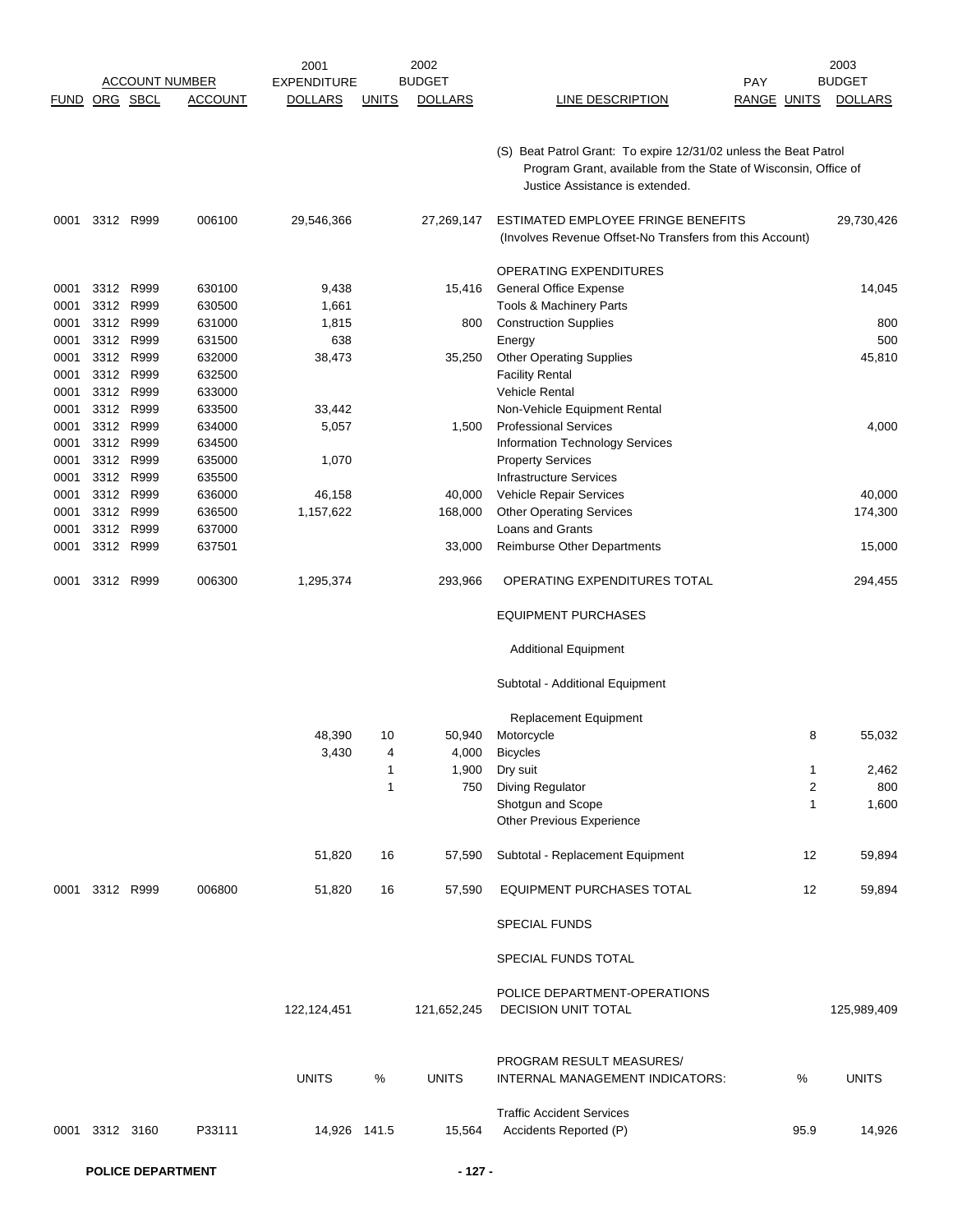|               |           |      | <b>ACCOUNT NUMBER</b> | 2001<br><b>EXPENDITURE</b> |              | 2002<br><b>BUDGET</b> |                                   | PAY   |              | 2003<br><b>BUDGET</b> |
|---------------|-----------|------|-----------------------|----------------------------|--------------|-----------------------|-----------------------------------|-------|--------------|-----------------------|
| FUND ORG SBCL |           |      | ACCOUNT               | <b>DOLLARS</b>             | <b>UNITS</b> | <b>DOLLARS</b>        | LINE DESCRIPTION                  | RANGE | <b>UNITS</b> | <b>DOLLARS</b>        |
|               |           |      |                       |                            |              |                       |                                   |       |              |                       |
|               |           |      |                       |                            |              |                       | PROGRAM RESULT MEASURES/          |       |              |                       |
|               |           |      |                       | <b>UNITS</b>               | %            | <b>UNITS</b>          | INTERNAL MANAGEMENT INDICATORS:   |       | $\%$         | <b>UNITS</b>          |
|               |           |      |                       |                            |              |                       | Homicide Investigations           |       |              |                       |
| 0001          | 3312      | 3010 | P33112                | 127                        | 127.4        | 121                   | Reported Offenses No. (P)         |       | 105.0        | 127                   |
| 0001          | 3312 3010 |      | P33113                | 83.5%                      | 95.3         | 81.0%                 | Reported Offenses % Cleared (Q-1) |       | 103.1        | 83.5%                 |
|               |           |      |                       |                            |              |                       | Sexual Assault Investigations     |       |              |                       |
| 0001          | 3312      | 3040 | P33114                | 295                        |              |                       | Reported Offenses No. (P)         |       |              |                       |
| 0001          | 3312 3040 |      | P33115                | 85.7%                      | 93.5         | 90.7%                 | Reported Offenses % Cleared (Q-1) |       | 94.5         | 85.7%                 |
|               |           |      |                       |                            |              |                       | Robbery Investigations            |       |              |                       |
| 0001          | 3312 3021 |      | P33116                | 2,913                      |              |                       | Reported Offenses No. (P)         |       |              |                       |
| 0001          | 3312 3021 |      | P33117                | 19.7%                      | 49.5         | 19.8%                 | Reported Offenses % Cleared (Q-1) |       | 99.5         | 19.7%                 |
|               |           |      |                       |                            |              |                       | Assault Investigations            |       |              |                       |
| 0001          | 3312 3022 |      | P33118                | 2,128                      |              |                       | Reported Offenses No. (P)         |       |              |                       |
| 0001          | 3312 3022 |      | P33119                | 48.3%                      | 60.6         | 46.7%                 | Reported Offenses % Cleared (Q-1) |       | 103.4        | 48.3%                 |
|               |           |      |                       |                            |              |                       | <b>Burglary Investigations</b>    |       |              |                       |
| 0001          | 3312      | 3031 | P33120                | 6,680                      |              |                       | Reported Offenses No. (P)         |       |              |                       |
| 0001          | 3312 3031 |      | P33121                | 7.9%                       | 38.8         | 9.7%                  | Reported Offenses % Cleared (Q-1) |       | 81.4         | 7.9%                  |
|               |           |      |                       |                            |              |                       | Auto Theft Investigations         |       |              |                       |
| 0001          | 3312      | 3032 | P33122                | 7,893                      | 114.3        | 8,000                 | Reported Offenses No. (P)         |       | 98.7         | 7,893                 |
| 0001          | 3312 3032 |      | P33123                | 15.8%                      | 73.3         | 11.0%                 | Reported Offenses % Cleared (Q-1) |       | 143.6        | 15.8%                 |
|               |           |      |                       |                            |              |                       | Theft Investigations              |       |              |                       |
| 0001          | 3312      | 3033 | P33124                | 25,712 106.4               |              | 23,950                | Reported Offenses No. (P)         |       | 107.4        | 25,712                |
| 0001          | 3312      | 3033 | P33125                | 7.7%                       | 54.7         | 8.2%                  | Reported Offenses % Cleared (Q-1) |       | 93.9         | 7.7%                  |
|               |           |      |                       |                            |              |                       | Drug Investigations               |       |              |                       |
| 0001          | 3312      | 3000 | P33126                | 8,195 100.0                |              | 7,042                 | Reported Complaints No. (P)       |       | 116.4        | 8,195                 |
| 0001          | 3312      | 3000 | P33127                |                            |              |                       | Reported Offenses % Cleared (Q-1) |       |              |                       |
|               |           |      |                       | 3,210,087                  |              | 3,210,075             | DIRECT LABOR HOUR ALLOCATION      |       |              | 3,272,346             |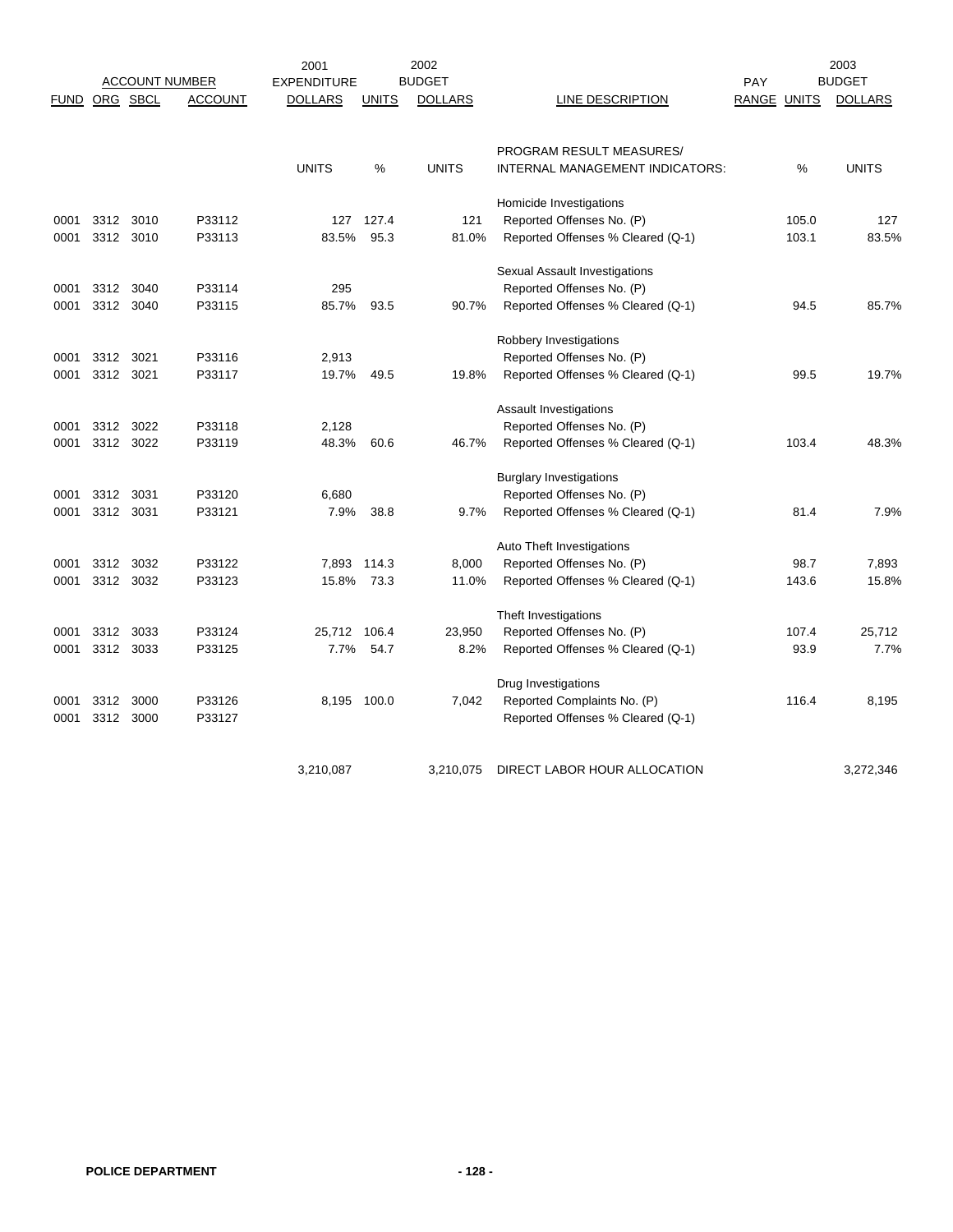| <b>ACCOUNT NUMBER</b> |                | 2001<br><b>EXPENDITURE</b> |                     | 2002<br><b>BUDGET</b> |                                                           | PAY            |                     | 2003<br><b>BUDGET</b> |
|-----------------------|----------------|----------------------------|---------------------|-----------------------|-----------------------------------------------------------|----------------|---------------------|-----------------------|
| <u>FUND ORG SBCL</u>  | <b>ACCOUNT</b> | <b>DOLLARS</b>             | <b>UNITS</b>        | <b>DOLLARS</b>        | LINE DESCRIPTION                                          | RANGE UNITS    |                     | <b>DOLLARS</b>        |
|                       |                |                            |                     |                       |                                                           |                |                     |                       |
|                       |                |                            |                     |                       | PORT OF MILWAUKEE<br>BUDGETARY CONTROL UNIT (1BCU=1DU)    |                |                     |                       |
|                       |                |                            |                     |                       |                                                           |                |                     |                       |
|                       |                |                            |                     |                       | <b>OUTCOME INDICATORS:</b>                                |                |                     |                       |
|                       |                |                            |                     |                       | Percentage of expenses covered by                         |                |                     |                       |
|                       |                | 100.0%                     |                     |                       | revenue.                                                  |                |                     | 100.0%                |
|                       |                |                            |                     |                       |                                                           |                |                     |                       |
|                       |                |                            | $\overline{7}$      |                       | <b>SALARIES &amp; WAGES</b><br>Harbor Commissioner (Y)    | <b>SP</b>      | $\overline{7}$      |                       |
|                       |                |                            | 1                   | 123,972               | Municipal Port Director (Y)                               | 17             | $\mathbf{1}$        | 123,972               |
|                       |                |                            |                     |                       |                                                           |                |                     |                       |
|                       |                |                            |                     |                       | <b>GENERAL OFFICE</b>                                     |                |                     |                       |
|                       |                |                            | 1                   | 41,822                | <b>Marketing Section</b><br>Trade Development Rep.-Sr (X) |                |                     |                       |
|                       |                |                            | 1                   | 79,532                | Port Marketing Manager (X)                                | 5<br>11        | $\mathbf{1}$        | 82,001                |
|                       |                |                            | 1                   | 40,197                | <b>Market Analyst</b>                                     | 592            | 1                   | 40,197                |
|                       |                |                            | 1                   | 49,736                | Trade Development Rep.-Sr                                 | $\overline{7}$ | $\overline{2}$      | 99,648                |
|                       |                |                            |                     |                       |                                                           |                |                     |                       |
|                       |                |                            | 1                   | 54,810                | <b>Finance Section</b><br>Port Finance Officer (Y)        | 9              | $\mathbf{1}$        | 56,511                |
|                       |                |                            |                     |                       | <b>Administrative Section</b>                             |                |                     |                       |
|                       |                |                            | 1                   | 36,755                | Administrative Assistant III                              | 530            | $\mathbf 1$         | 37,587                |
|                       |                |                            | 1                   | 24,928                | Office Assistant II                                       | 410            | 1                   | 24,928                |
|                       |                |                            |                     |                       |                                                           |                |                     |                       |
|                       |                |                            |                     |                       | <b>Engineering Division</b>                               |                |                     |                       |
|                       |                |                            | 1                   | 90,108                | Management Civil Engineer - Senior                        | 12             | 1                   | 90,108                |
|                       |                |                            |                     |                       | Design Section                                            |                |                     |                       |
|                       |                |                            | 1                   | 61,157                | Civil Engineer III (X)                                    | 628            | 1                   | 64,567                |
|                       |                |                            |                     |                       | <b>Field Section</b>                                      |                |                     |                       |
|                       |                |                            | 1                   | 53,844                | Civil Engineer II                                         | 626            | $\mathbf{1}$        | 56,846                |
|                       |                |                            |                     |                       | <b>Operations Division</b>                                |                |                     |                       |
|                       |                |                            | 1                   | 74,418                | Port Operations Supervisor (X)                            | 9              | 1                   | 74,418                |
|                       |                |                            |                     |                       | Cargo Handling-Maintenance and Repair Section             |                |                     |                       |
|                       |                |                            | 2                   | 57,010                | Port Maintenance Worker I                                 | 272            | $\mathbf{1}$        | 25,710                |
|                       |                |                            | 4                   | 140,059               | Port Maintenance Worker II                                | 274            | 4                   | 133,138               |
|                       |                |                            | 1                   | 32,654                | Port Maintenance Technician I                             | 276            | 1                   | 32,654                |
|                       |                |                            | 1                   | 37,568                | Port Maintenance Technician II                            | 278            | $\mathbf 1$         | 36,863                |
|                       |                |                            | $\overline{c}$<br>1 | 94,016<br>42,066      | Harbor Crane Operator<br>Port Mechanic                    | 958<br>280     | $\overline{2}$<br>1 | 99,099                |
|                       |                |                            |                     |                       |                                                           |                |                     | 42,066                |
|                       |                |                            |                     |                       | <b>Auxiliary Positions</b>                                |                |                     |                       |
|                       |                |                            | 1<br>$\overline{c}$ |                       | Civil Engineer II<br>Inspector Docks & Dredging           | 626<br>535     | 1<br>$\overline{2}$ |                       |
|                       |                |                            | 1                   |                       | Harbor Crane Operator                                     | 958            | 1                   |                       |
|                       |                |                            | 1                   |                       | Port Maintenance Technician II                            | 278            | 1                   |                       |
|                       |                |                            |                     |                       | <b>Auxiliary Personnel</b>                                |                | 5                   |                       |
|                       |                |                            |                     |                       |                                                           |                |                     |                       |
|                       |                | 973,427                    | 35                  | 1,134,652             | <b>Total Before Adjustments</b>                           |                | 34                  | 1,120,313             |

Salary & Wage Rate Changes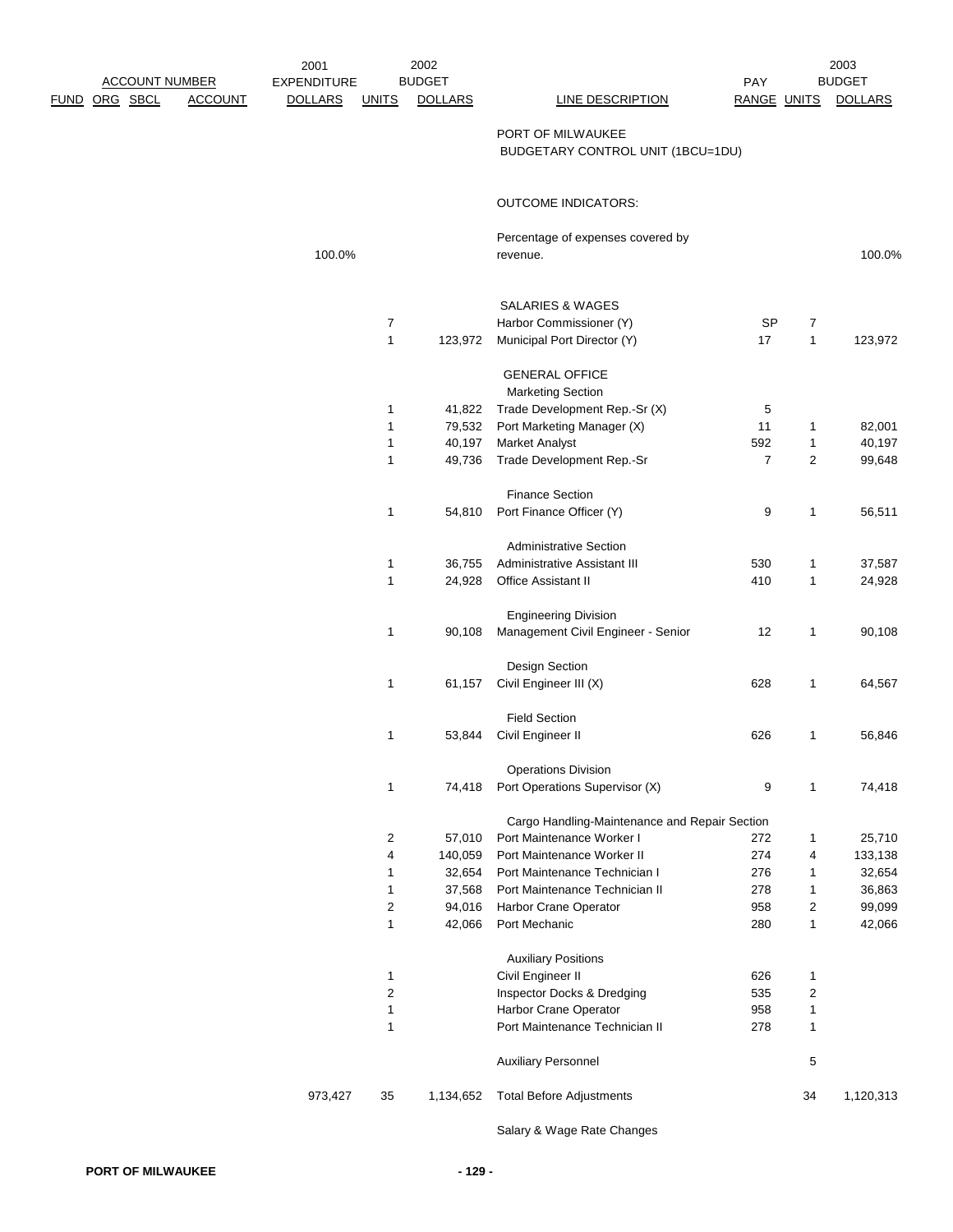|               |           |           |                       | 2001               |               | 2002                |                                                                                                                                           |                    | 2003                |
|---------------|-----------|-----------|-----------------------|--------------------|---------------|---------------------|-------------------------------------------------------------------------------------------------------------------------------------------|--------------------|---------------------|
|               |           |           | <b>ACCOUNT NUMBER</b> | <b>EXPENDITURE</b> |               | <b>BUDGET</b>       |                                                                                                                                           | <b>PAY</b>         | <b>BUDGET</b>       |
| FUND ORG SBCL |           |           | <b>ACCOUNT</b>        | <b>DOLLARS</b>     | <b>UNITS</b>  | <b>DOLLARS</b>      | LINE DESCRIPTION                                                                                                                          | <b>RANGE UNITS</b> | <b>DOLLARS</b>      |
|               |           |           |                       | 9,080              |               | 33,709<br>(22, 693) | Overtime Compensated*<br>Personnel Cost Adjustment<br>Other                                                                               |                    | 12,000<br>(22, 920) |
|               |           |           |                       | 982,507            | 35            | 1,145,668           | Gross Salaries & Wages Total                                                                                                              | 34                 | 1,109,393           |
|               |           |           |                       |                    |               | (43, 497)           | <b>Reimbursable Services Deduction</b><br><b>Capital Improvements Deduction</b><br>Grants and Aids Deduction                              |                    | (55,000)            |
| 0480          | 4280      | R999      | 006000                | 982,507            |               | 1,102,171           | NET SALARIES & WAGES TOTAL*                                                                                                               | 34                 | 1,054,393           |
|               |           |           |                       |                    | 20.00<br>1.00 |                     | <b>O&amp;M FTE'S</b><br>NON-O&M FTE'S                                                                                                     | 19.00<br>1.00      |                     |
|               |           |           |                       |                    |               |                     | (X) Private Auto Allowance May Be Paid Pursuant to Section<br>350-183 of the Milwaukee Code.                                              |                    |                     |
|               |           |           |                       |                    |               |                     | (Y) Required to file a statement of economic interests in accordance with<br>the Milwaukee Code of Ordinances Chapter 303-Code of Ethics. |                    |                     |
| 0480          |           | 4280 R999 | 006180                | 330,570            |               | 374,738             | ESTIMATED EMPLOYEE FRINGE BENEFITS*<br>(Involves Revenue Offset-No Transfers from this Account)                                           |                    | 390,125             |
|               |           |           |                       |                    |               |                     | OPERATING EXPENDITURES                                                                                                                    |                    |                     |
| 0480          | 4280      | R999      | 630100                | 16,896             |               | 15,000              | <b>General Office Expense</b>                                                                                                             |                    | 15,000              |
| 0480          | 4280      | R999      | 630500                | 28,324             |               | 25,000              | Tools & Machinery Parts                                                                                                                   |                    | 25,000              |
| 0480          | 4280      | R999      | 631000                | 9,019              |               | 18,000              | <b>Construction Supplies</b>                                                                                                              |                    | 9,000               |
| 0480          | 4280      | R999      | 631500                | 63,712             |               | 88,000              | Energy                                                                                                                                    |                    | 60,000              |
| 0480          | 4280      | R999      | 632000                | 55,484             |               | 90,800              | <b>Other Operating Supplies</b>                                                                                                           |                    | 40,305              |
| 0480          | 4280      | R999      | 632500                |                    |               |                     | <b>Facility Rental</b>                                                                                                                    |                    |                     |
| 0480          | 4280      | R999      | 633000                | 7,705              |               | 4,200               | <b>Vehicle Rental</b>                                                                                                                     |                    | 7,500               |
| 0480          |           | 4280 R999 | 633500                | 8,891              |               | 10,076              | Non-Vehicle Equipment Rental                                                                                                              |                    | 9,000               |
| 0480          | 4280      | R999      | 634000                | 205,166            |               | 130,000             | <b>Professional Services</b>                                                                                                              |                    | 130,000             |
| 0480          | 4280      | R999      | 634500                | 7,625              |               | 2,500               | Information Technology Services                                                                                                           |                    | 1,500               |
| 0480          | 4280      | R999      | 635000                | 152,959            |               | 136,400             | <b>Property Services</b>                                                                                                                  |                    | 140,000             |
| 0480          | 4280      | R999      | 635500                | 79,340             |               | 150,000             | <b>Infrastructure Services</b>                                                                                                            |                    | 141,500             |
| 0480          |           | 4280 R999 | 636000                | 34,990             |               |                     | 40,000 Vehicle Repair Services                                                                                                            |                    | 35,000              |
| 0480          | 4280 R999 |           | 636500                | 105,504            |               | 87,000              | <b>Other Operating Services</b>                                                                                                           |                    |                     |
| 0480          |           | 4280 R999 | 637000                |                    |               |                     | Loans and Grants                                                                                                                          |                    | 75,000              |
| 0480          | 4280 R999 |           | 637501                | 56,359             |               | 60,000              | <b>Reimburse Other Departments</b>                                                                                                        |                    | 65,000              |
| 0480          |           | 4280 R999 | 006300                | 831,974            |               | 856,976             | OPERATING EXPENDITURES TOTAL*                                                                                                             |                    | 753,805             |
|               |           |           |                       |                    |               |                     | <b>EQUIPMENT PURCHASES</b>                                                                                                                |                    |                     |
|               |           |           |                       |                    |               |                     | <b>Additional Equipment</b>                                                                                                               |                    |                     |
|               |           |           |                       | 2,951              |               |                     | <b>Computer Software</b>                                                                                                                  |                    |                     |
|               |           |           |                       | 2,951              |               |                     | Subtotal - Additional Equipment                                                                                                           |                    |                     |
|               |           |           |                       |                    |               |                     | <b>Replacement Equipment</b>                                                                                                              |                    |                     |
|               |           |           |                       |                    |               |                     | Subtotal - Replacement Equipment                                                                                                          |                    |                     |
|               |           |           |                       |                    |               |                     | Other Previous Experience                                                                                                                 |                    |                     |
| 0480          | 4280 R999 |           | 006800                | 2,951              |               |                     | <b>EQUIPMENT PURCHASES TOTAL*</b>                                                                                                         |                    |                     |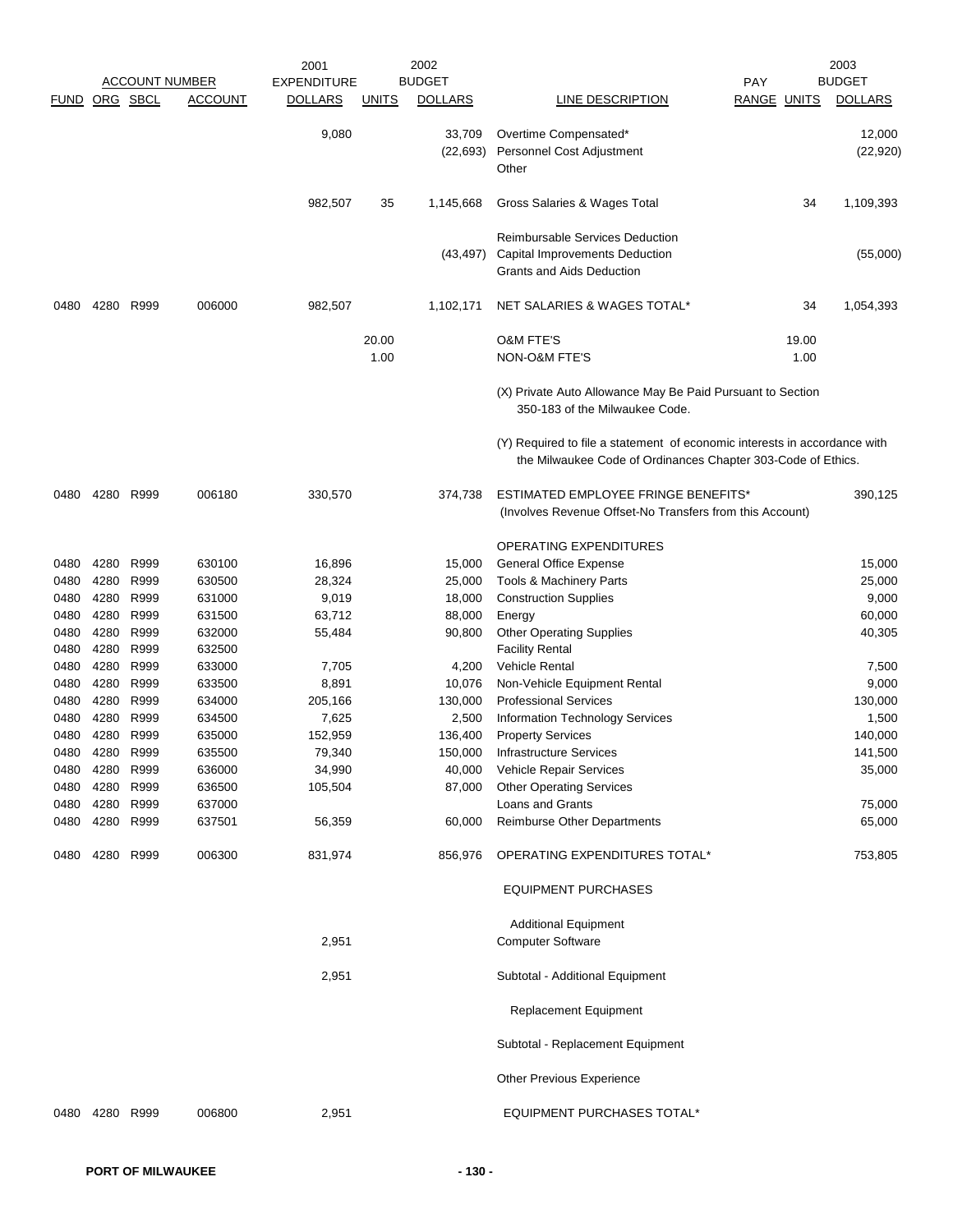|               |      |           |                       | 2001               |              | 2002           |                                              |                    |       | 2003           |
|---------------|------|-----------|-----------------------|--------------------|--------------|----------------|----------------------------------------------|--------------------|-------|----------------|
|               |      |           | <b>ACCOUNT NUMBER</b> | <b>EXPENDITURE</b> |              | <b>BUDGET</b>  |                                              | <b>PAY</b>         |       | <b>BUDGET</b>  |
| FUND ORG SBCL |      |           | <b>ACCOUNT</b>        | <b>DOLLARS</b>     | <b>UNITS</b> | <b>DOLLARS</b> | LINE DESCRIPTION                             | <b>RANGE UNITS</b> |       | <b>DOLLARS</b> |
|               |      |           |                       |                    |              |                | <b>SPECIAL FUNDS</b>                         |                    |       |                |
| 0480          | 4280 | R421      | 006900                |                    |              | 960,000        | Summerfest Revenue Transfer to General Fund* |                    |       | 960,000        |
| 0480          | 4280 | R422      | 006300                |                    |              |                | Major Maintenance-Terminals & Piers          |                    |       | 72,600         |
| 0480          |      | 4280 R423 | 006800                |                    |              |                | Major Rehab. & Upgrades - Equipment          |                    |       | 50,000         |
|               |      |           |                       |                    |              |                |                                              |                    |       |                |
|               |      |           |                       |                    |              | 960.000        | SPECIAL FUNDS TOTAL                          |                    |       | 1,082,600      |
|               |      |           |                       |                    |              |                | PORT OF MILWAUKEE BUDGETARY                  |                    |       |                |
|               |      |           |                       | 2,148,002          |              | 3,293,885      | CONTROL UNIT TOTAL (1BCU=1DU)                |                    |       | 3,280,923      |
|               |      |           |                       |                    |              |                |                                              |                    |       |                |
|               |      |           |                       |                    |              |                | *Appropriation Control Account               |                    |       |                |
|               |      |           |                       |                    |              |                |                                              |                    |       |                |
|               |      |           |                       |                    |              |                | PROGRAM RESULT MEASURES/                     |                    |       |                |
|               |      |           |                       | <b>UNITS</b>       | %            | <b>UNITS</b>   | INTERNAL MANAGEMENT INDICATORS:              |                    | %     | <b>UNITS</b>   |
|               |      |           |                       |                    |              |                | Port Marketing                               |                    |       |                |
| 0480          | 4280 | 5520      | P42801                | 3,985,312          |              | 3,293,885      | Total Revenues Received (Q-1)                |                    | 99.6  | 3,280,923      |
|               |      |           | P42802                | 1,734,628          |              |                | <b>Revenues from Rent</b>                    |                    |       |                |
|               |      |           | P42803                | 1,153,256          |              |                | Revenues from Cargo                          |                    |       |                |
|               |      |           | P42804                | 1,097,428          |              |                | <b>Other Revenues</b>                        |                    |       | 960,000        |
| 0480          | 4280 | 5510      | P42805                | 3,223,854          |              | 2,750,000      | Tonnage - Total Cargo                        |                    | 100.0 | 2,750,000      |
| 0480          | 4280 | 5510      | P42806                | 241,322            |              | 355,000        | Tonnage - General Cargo                      |                    | 100.0 | 355,000        |
| 0480          | 4280 | 5510      | P42807                | 119,497            |              | 130,000        | Tonnage - Liquid Cargo                       |                    | 100.0 | 130,000        |
| 0480          | 4280 | 5510      | P42808                | 2,524,965          |              | 2,065,000      | Tonnage - Dry Bulk Cargo                     |                    | 100.0 | 2,065,000      |
| 0480          | 4280 | 5510      | P42809                | 338,070            |              | 200,000        | Tonnage - Grain In Bulk                      |                    | 100.0 | 200,000        |
|               |      |           |                       |                    |              |                | Land Use                                     |                    |       |                |
|               |      |           | P42810                | 15,797             |              |                | Revenue per Acre of Leased Property          |                    |       | 15,800         |
|               |      |           | P42811                | 87.6%              |              |                | Percent Leasable Acres Rented                |                    |       | 87.6%          |
|               |      |           |                       |                    |              |                |                                              |                    |       |                |
|               |      |           |                       | 30,054             |              | 43,680         | TOTAL DIRECT LABOR HOUR ALLOCATION           |                    |       | 34,200         |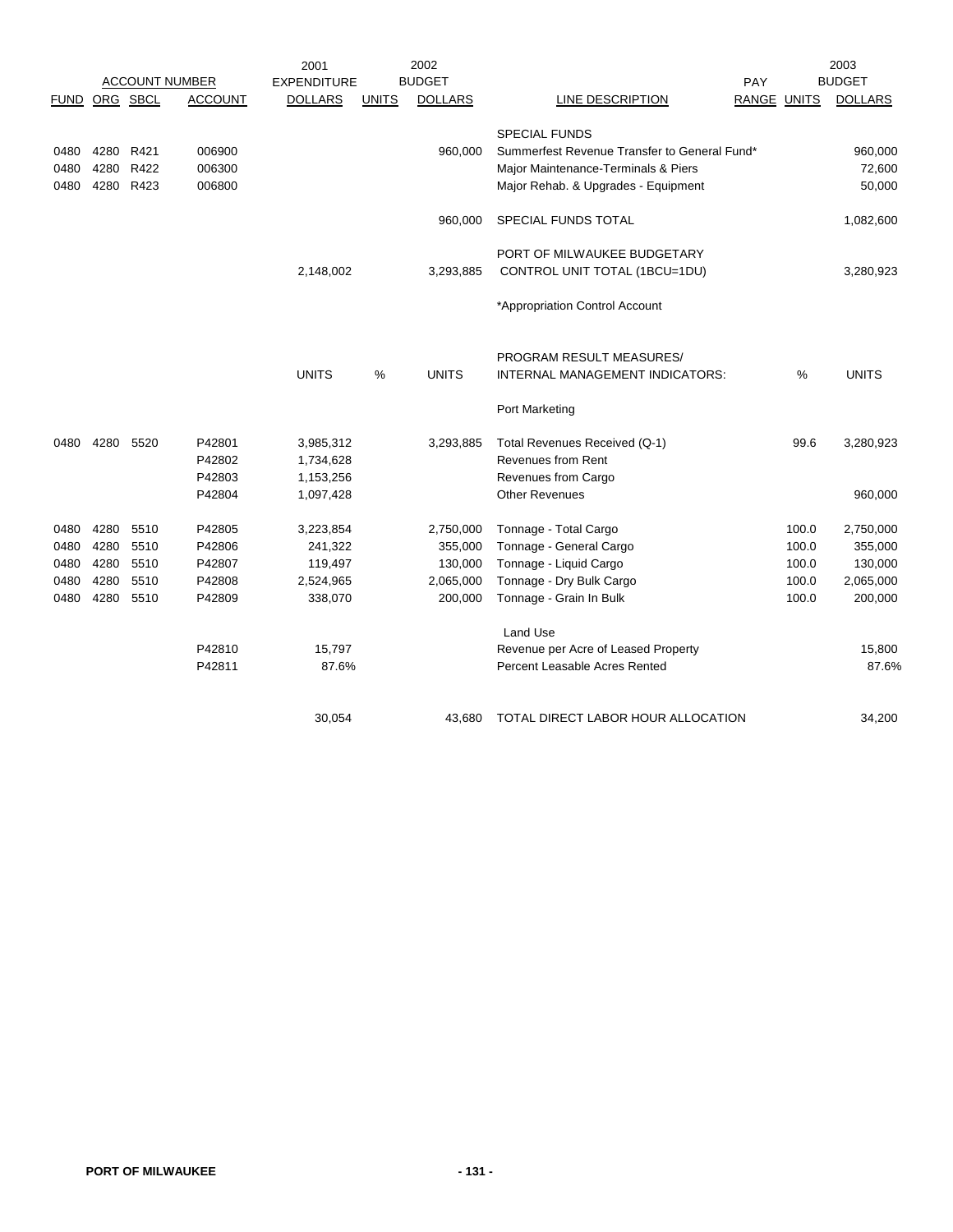| 2003                            |                           |                                                                                                                   | 2002                            |              | 2001                                 |                |                                   |      |
|---------------------------------|---------------------------|-------------------------------------------------------------------------------------------------------------------|---------------------------------|--------------|--------------------------------------|----------------|-----------------------------------|------|
| <b>BUDGET</b><br><b>DOLLARS</b> | PAY<br><b>RANGE UNITS</b> | <b>LINE DESCRIPTION</b>                                                                                           | <b>BUDGET</b><br><b>DOLLARS</b> | <b>UNITS</b> | <b>EXPENDITURE</b><br><b>DOLLARS</b> | <b>ACCOUNT</b> | <b>ACCOUNT NUMBER</b><br>ORG SBCL | FUND |
|                                 |                           | DEPARTMENT OF PUBLIC WORKS<br>SUMMARY (4 BCU'S)                                                                   |                                 |              |                                      |                |                                   |      |
|                                 |                           | <b>OUTCOME INDICATORS:</b>                                                                                        |                                 |              |                                      |                |                                   |      |
| 6.3                             |                           | <b>Street Pavement Condition Index</b>                                                                            | 5.5                             |              | 6.5                                  |                |                                   |      |
| 74                              |                           | <b>Alley Condition Index</b>                                                                                      | 74                              |              | 74                                   |                |                                   |      |
|                                 |                           | Percent of bridges rated above a                                                                                  |                                 |              |                                      |                |                                   |      |
| 85.2%                           |                           | 81.0% condition rating of 50.                                                                                     |                                 |              | 84.2%                                |                |                                   |      |
| 250                             |                           | Pounds of salt spread per street<br>lane mile.                                                                    | 250                             |              | 252                                  |                |                                   |      |
| 1.96                            |                           | Tree mortality rate.                                                                                              | 1.96                            |              | 1.75                                 |                |                                   |      |
| 40                              |                           | Reduce the number of citizen complaints<br>regarding the condition of the boulevards to less<br>than 50 per year. | 50                              |              | 30                                   |                |                                   |      |
| 94.0%                           |                           | 94.5% Percentage of Streets meeting IES Standards                                                                 |                                 |              | 97.7%                                |                |                                   |      |
| 70.0%                           |                           | Citizen satisfaction rating for<br>60.0% city playgrounds.                                                        |                                 |              | 55.0%                                |                |                                   |      |
| 12,958                          |                           | Number of traffic accidents                                                                                       | 17,000                          |              | 13,640                               |                |                                   |      |
| 700                             |                           | Residential solid waste landfilled<br>per capita.                                                                 | 700                             |              | 603                                  |                |                                   |      |
| 6.00                            |                           | Maintain the overall cleanliness of the City as<br>measured by the Photometric Index                              | 6.00                            |              | 5.18                                 |                |                                   |      |
| 100%                            |                           | Percent Compliance with Safe Drinking Water Act<br>Standards                                                      | 100%                            |              | 100%                                 |                |                                   |      |
| 45-55                           |                           | 45-55 Sewer service backups.                                                                                      |                                 |              | 46                                   |                |                                   |      |
| 5,000                           |                           | Street floodings.                                                                                                 | 6,000                           |              | 4,428                                |                |                                   |      |
| 75.0%                           |                           | Percent of city buildings with<br>75.0% condition assessment.                                                     |                                 |              | 60.0%                                |                |                                   |      |
| 90.0%                           |                           | Percent of customers satisfied<br>90.0% with building maintenance services.                                       |                                 |              |                                      |                |                                   |      |
| 90.0%                           |                           | Percent of customers satisfied with<br>90.0% communication services.                                              |                                 |              | <b>NA</b>                            |                |                                   |      |
| 29%                             |                           | Percent change in net operating revenue of<br>29% Parking Fund                                                    |                                 |              | 110%                                 |                |                                   |      |
| 4,897,415<br>49,730,225         |                           | <b>SALARIES &amp; WAGES</b><br>4,975,812 Overtime Compensated<br>50,402,666 All Other Salaries & Wages            |                                 |              | 2,905,211<br>36,038,087              |                |                                   |      |
| 54,627,640                      |                           | 55,378,478 NET SALARIES & WAGES TOTAL                                                                             |                                 |              | 38,943,298                           |                |                                   |      |
|                                 |                           |                                                                                                                   | $-132-$                         |              | DEPARTMENT OF PUBLIC WORKS-SUMMARY   |                |                                   |      |
|                                 |                           |                                                                                                                   |                                 |              |                                      |                |                                   |      |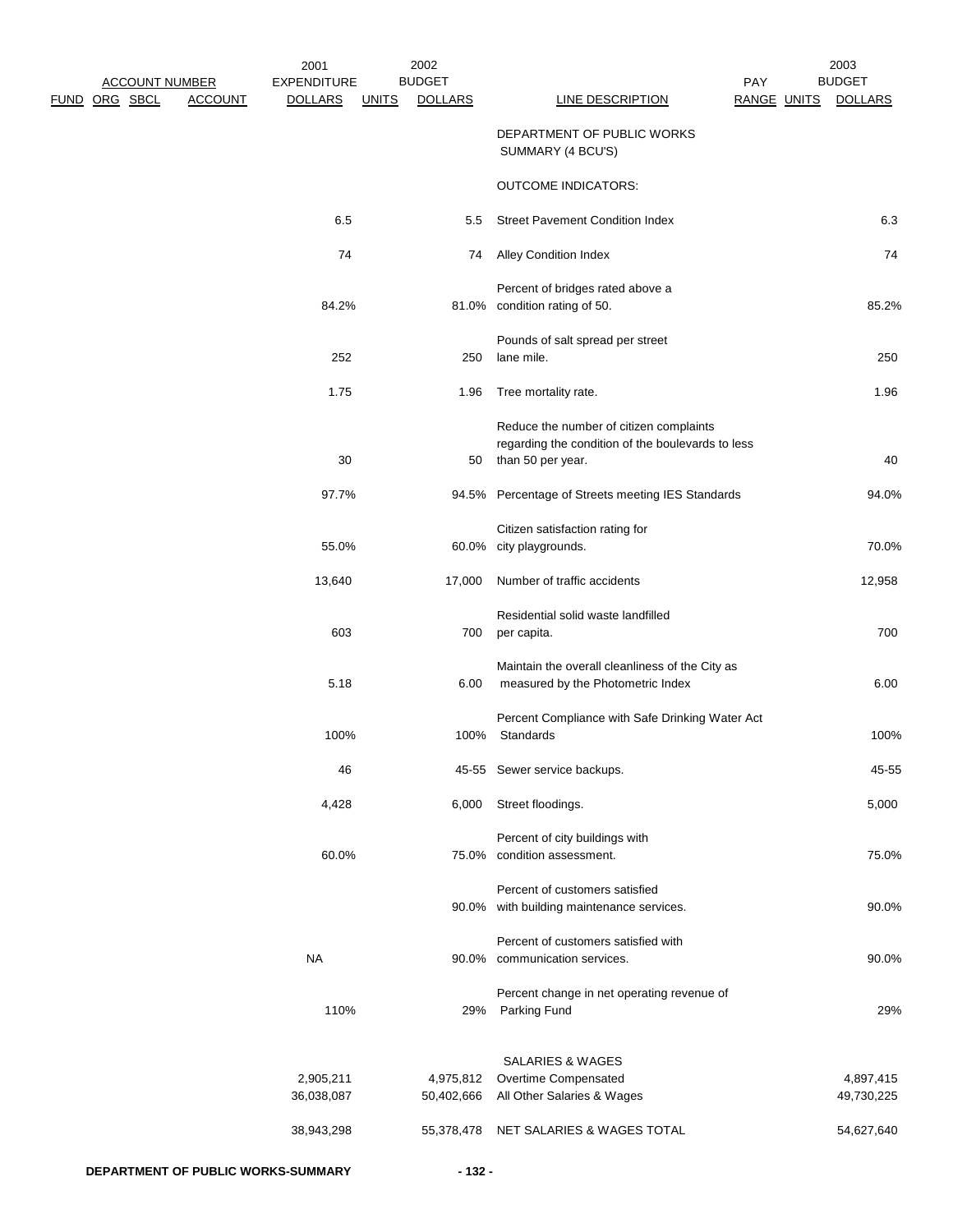|                                 | 2001               |              | 2002           |                                                          |             |         | 2003           |
|---------------------------------|--------------------|--------------|----------------|----------------------------------------------------------|-------------|---------|----------------|
| <b>ACCOUNT NUMBER</b>           | <b>EXPENDITURE</b> |              | <b>BUDGET</b>  |                                                          | PAY         |         | <b>BUDGET</b>  |
| FUND ORG SBCL<br><b>ACCOUNT</b> | <b>DOLLARS</b>     | <b>UNITS</b> | <b>DOLLARS</b> | LINE DESCRIPTION                                         | RANGE UNITS |         | <b>DOLLARS</b> |
|                                 |                    |              |                |                                                          |             |         |                |
|                                 |                    | 3,430        |                | TOTAL NUMBER OF POSITIONS AUTHORIZED                     |             |         | 3,344          |
|                                 |                    | 1267.90      |                | <b>O&amp;M FTE'S</b>                                     |             | 1273.15 |                |
|                                 |                    | 454.35       |                | NON-O&M FTE'S                                            |             | 403.88  |                |
|                                 | 12,912,169         |              | 18,850,542     | ESTIMATED EMPLOYEE FRINGE BENEFITS                       |             |         | 20,212,227     |
|                                 |                    |              |                | (Involves Revenue Offset-No Transfers from this Account) |             |         |                |
|                                 |                    |              |                | OPERATING EXPENDITURES                                   |             |         |                |
|                                 | 204,244            |              | 314,830        | <b>General Office Expense</b>                            |             |         | 317,775        |
|                                 | 3,111,065          |              | 3,243,962      | Tools & Machinery Parts                                  |             |         | 3,312,946      |
|                                 | 2,427,793          |              | 2,048,500      | <b>Construction Supplies</b>                             |             |         | 2,294,135      |
|                                 | 6,775,245          |              | 6,850,701      | Energy                                                   |             |         | 6,630,063      |
|                                 | 921,100            |              | 2,682,960      | <b>Other Operating Supplies</b>                          |             |         | 2,618,571      |
|                                 | 1,131              |              |                | <b>Facility Rental</b>                                   |             |         | 5,000          |
|                                 | 240,157            |              | 637,775        | Vehicle Rental                                           |             |         | 641,675        |
|                                 | 85,169             |              | 97,360         | Non-Vehicle Equipment Rental                             |             |         | 123,900        |
|                                 | 591,096            |              | 822,140        | <b>Professional Services</b>                             |             |         | 651,450        |
|                                 | 159,839            |              | 918,931        | Information Technology Services                          |             |         | 857,944        |
|                                 | 1,992,423          |              | 1,845,000      | <b>Property Services</b>                                 |             |         | 2,083,908      |
|                                 | 185,681            |              | 196,500        | <b>Infrastructure Services</b>                           |             |         | 324,500        |
|                                 | 799,166            |              | 814,500        | Vehicle Repair Services                                  |             |         | 784,755        |
|                                 | 441,216            |              | 11,784,905     | <b>Other Operating Services</b>                          |             |         | 11,777,217     |
|                                 |                    |              |                | Loans and Grants                                         |             |         |                |
|                                 | 931,320            |              | 1,107,100      | Reimburse Other Departments                              |             |         | 881,764        |
|                                 | 18,866,645         |              | 33,365,164     | OPERATING EXPENDITURES TOTAL                             |             |         | 33,305,603     |
|                                 | 2,471,944          |              | 1,602,124      | <b>EQUIPMENT PURCHASES TOTAL</b>                         |             |         | 1,805,897      |
|                                 | 417                |              | 1,500          | SPECIAL FUNDS TOTAL                                      |             |         | 1,500          |
|                                 |                    |              |                | DEPARTMENT OF PUBLIC WORKS                               |             |         |                |
|                                 | 73,194,473         |              | 109,197,808    | SUMMARY (5 BCU'S)                                        |             |         | 109,952,867    |
|                                 | 1.604.593          |              | 2.271.612      | TOTAL DIRECT LABOR HOUR ALLOCATION                       |             |         | 2,291,610      |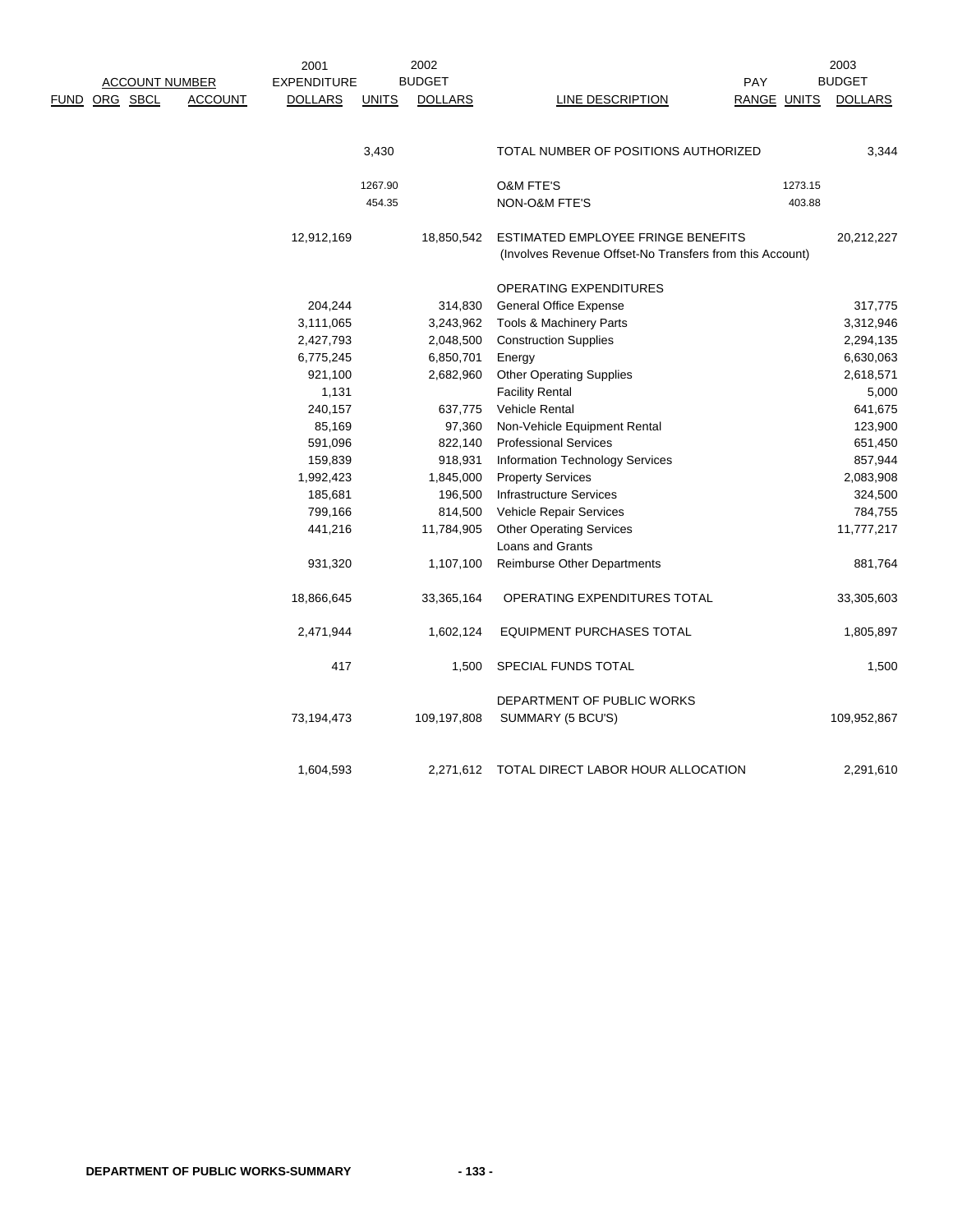| <b>ACCOUNT NUMBER</b> |                | 2001<br><b>EXPENDITURE</b> |              | 2002<br><b>BUDGET</b> |                                                                           | <b>PAY</b>  |                | 2003<br><b>BUDGET</b> |
|-----------------------|----------------|----------------------------|--------------|-----------------------|---------------------------------------------------------------------------|-------------|----------------|-----------------------|
| <u>FUND ORG SBCL</u>  | <b>ACCOUNT</b> | <b>DOLLARS</b>             | <b>UNITS</b> | <b>DOLLARS</b>        | <b>LINE DESCRIPTION</b>                                                   | RANGE UNITS |                | <b>DOLLARS</b>        |
|                       |                |                            |              |                       | DPW-ADMINISTRATIVE SERVICES DIVISION<br>BUDGETARY CONTROL UNIT (1BCU=1DU) |             |                |                       |
|                       |                |                            |              |                       | SALARIES & WAGES                                                          |             |                |                       |
|                       |                |                            |              |                       | OFFICE OF THE COMMISSIONER                                                |             |                |                       |
|                       |                |                            | 1            | 126,814               | Commissioner-Public Works (Y)                                             | 19          | 1              | 128,020               |
|                       |                |                            | 1            | 102,383               | Coordination Manager (Y)                                                  | 14          | 1              | 102,382               |
|                       |                |                            | 1            | 86,779                | Administrative Services Director (Y)                                      | 16          |                |                       |
|                       |                |                            | 1            | 54,430                | Contract Liaison Officer (Y)                                              | 6           |                |                       |
|                       |                |                            | 1            | 75,528                | Public Works Personnel Administrator                                      | 11          | 1              | 77,794                |
|                       |                |                            |              |                       | Office Supervisor II                                                      | 2           | 1              | 44,782                |
|                       |                |                            |              |                       | Administrative Assistant II                                               | 445         | 1              | 34,183                |
|                       |                |                            |              |                       | Administrative Assistant I                                                | 435         | 1              | 32,615                |
|                       |                |                            |              |                       | ADMINISTRATIVE SERVICES                                                   |             |                |                       |
|                       |                |                            |              |                       | Administrative Services Director (Y)                                      | 16          | 1              | 89,382                |
|                       |                |                            |              |                       | <b>FINANCE &amp; PLANNING SECTION</b>                                     |             |                |                       |
|                       |                |                            | 1            | 63,091                | Finance & Planning Manager                                                | 11          | 1              | 64,984                |
|                       |                |                            | 1            | 56,144                | <b>Public Works Accounting Manager</b>                                    | 8           | 1              | 51,454                |
|                       |                |                            | 1            | 59,200                | Public Works Inventory and Purch Mgr                                      | 8           | 1              | 61,739                |
|                       |                |                            | 2            | 105,978               | <b>Business Operations Manager</b>                                        | 8           | 3              | 162,751               |
|                       |                |                            | 2            | 113,446               | Management and Accounting Officer                                         | 6           | $\overline{c}$ | 103,550               |
|                       |                |                            | 1            | 50,067                | Inventory and Purchasing Coordinator                                      | 5           | 1              | 42,461                |
|                       |                |                            | 1            | 57,658                | <b>Customer Services Supervisor</b>                                       | 5           |                |                       |
|                       |                |                            | 1            | 46,360                | Administrative Specialist-Senior                                          | 4           |                |                       |
|                       |                |                            | 2            | 102,113               | Management Accountant-Senior                                              | 4           | 2              | 88,925                |
|                       |                |                            | 1            | 43,433                | Office Supervisor II                                                      | 2           |                |                       |
|                       |                |                            | 2            | 73,267                | Program Assistant II                                                      | 530         | 2              | 71,442                |
|                       |                |                            | 5            | 170,917               | <b>Accounting Assistant II</b>                                            | 445         | 4              | 136,733               |
|                       |                |                            | 10           | 338,749               | Personnel Payroll Assistant II                                            | 445         | 10             | 336,814               |
|                       |                |                            | 1            | 34,183                | Administrative Assistant II                                               | 445         |                |                       |
|                       |                |                            | 1            | 34,183                | <b>Customer Service Rep III</b>                                           | 445         |                |                       |
|                       |                |                            | 4            | 132,028               | <b>Accounting Assistant I</b>                                             | 435         | 3              | 99,413                |
|                       |                |                            | 1            |                       | 31,315 Administrative Assistant I                                         | 435         |                |                       |
|                       |                |                            | 3            | 96,545                | Customer Service Rep II                                                   | 435         |                |                       |
|                       |                |                            | 1            | 31,360                | <b>Office Assistant III</b>                                               | 425         | 1              | 31,630                |
|                       |                |                            |              |                       | DPW CALL CENTER                                                           |             |                |                       |
|                       |                |                            |              |                       | <b>Customer Services Supervisor</b>                                       | 5           | 1              | 57,658                |
|                       |                |                            |              |                       | <b>Customer Service Rep III</b>                                           | 445         | 1              | 34,183                |
|                       |                |                            |              |                       | Customer Service Rep II                                                   | 435         | 3              | 97,507                |
|                       |                |                            |              |                       | CONTRACT ADMINISTRATION                                                   |             |                |                       |
|                       |                |                            | 1            | 61,451                | Contract Compliance Officer                                               | 6           | 1              | 61,451                |
|                       |                |                            | 1            | 34,183                | Office Assistant IV                                                       | 445         | 1              | 34,183                |
|                       |                |                            |              |                       |                                                                           |             |                |                       |
|                       |                |                            | 1            | 62,311                | PERMITS & COMMUNICATIONS<br>Permits and Communications Mgr. (X) (Y)       | 9           | 1              | 63,864                |
|                       |                |                            | 1            | 43,779                | Permits and Communications Specialist                                     | 5           | 1              | 45,138                |
|                       |                |                            |              |                       |                                                                           |             |                |                       |
|                       |                |                            |              |                       | SAFETY SECTION                                                            |             |                |                       |
|                       |                |                            | 1            | 54,418                | Safety Supervisor                                                         | 6           | 1              | 48,105                |
|                       |                |                            | 4            | 195,310               | Safety Specialist - Sr.<br>Office Assistant IV                            | 4<br>445    | 4              | 184,939               |
|                       |                |                            |              |                       |                                                                           |             | 1              | 34,183                |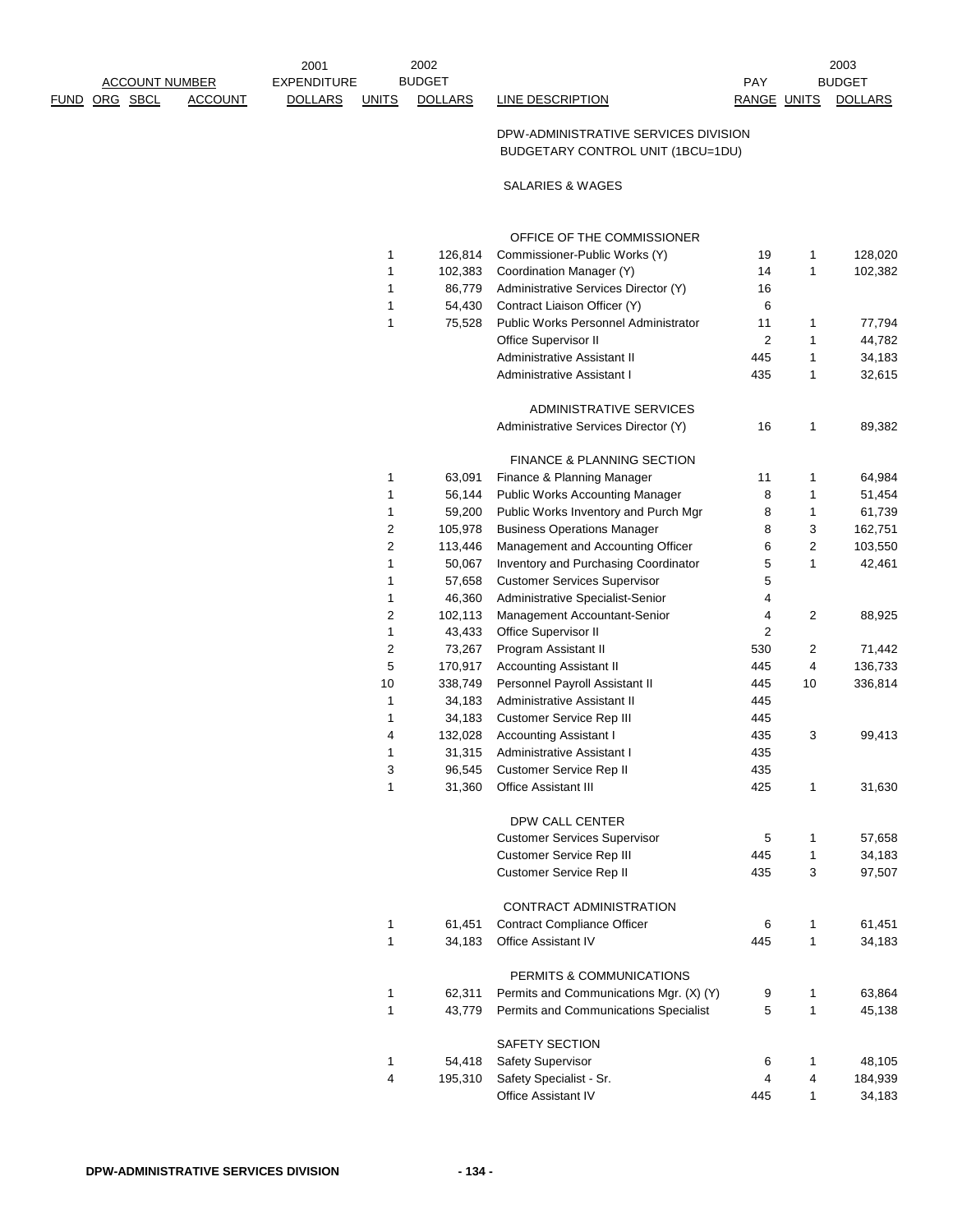|      |                |      | <b>ACCOUNT NUMBER</b> | 2001<br><b>EXPENDITURE</b> |              | 2002<br><b>BUDGET</b> |                                                                           | PAY                |                | 2003<br><b>BUDGET</b> |
|------|----------------|------|-----------------------|----------------------------|--------------|-----------------------|---------------------------------------------------------------------------|--------------------|----------------|-----------------------|
|      | FUND ORG SBCL  |      | <b>ACCOUNT</b>        | <b>DOLLARS</b>             | <b>UNITS</b> | <b>DOLLARS</b>        | LINE DESCRIPTION                                                          | <b>RANGE UNITS</b> |                | <b>DOLLARS</b>        |
|      |                |      |                       |                            |              |                       |                                                                           |                    |                |                       |
|      |                |      |                       |                            |              |                       | <b>TECHNOLOGY SUPPORT SERVICES</b>                                        |                    |                |                       |
|      |                |      |                       |                            | 1            | 89,061                | Network Planning Manager (Y)                                              | 12                 | 1              | 90,107                |
|      |                |      |                       |                            | 1            | 79,313                | Telecommunications Engineer (Y)                                           | 10                 | 1              | 79,313                |
|      |                |      |                       |                            | 2            | 101,392               | Network Coordinator-Senior                                                | 6                  | $\overline{c}$ | 104,451               |
|      |                |      |                       |                            | 1            | 46,549                | Systems Analyst-Associate                                                 | 6                  | $\mathbf{1}$   | 48,105                |
|      |                |      |                       |                            | 1            | 36,964                | Data Base Specialist                                                      | 534                | 1              | 37,857                |
|      |                |      |                       |                            | 1            | 61,157                | <b>Electrical Engineer III</b>                                            | 628                | 1              | 64,566                |
|      |                |      |                       |                            | 1            | 59,991                | Comm. Facilities Coord.                                                   | 607                | 1              | 62,492                |
|      |                |      |                       |                            | 2            | 104,177               | <b>Engineering Drafting Tech IV</b>                                       | 604                | $\overline{2}$ | 98,288                |
|      |                |      |                       |                            | 1            | 73,774                | Telecommunications Analyst-Proj. Leader                                   | 11                 | 1              | 76,209                |
|      |                |      |                       |                            | 1            | 34,007                | Network Coordinator Assistant                                             | 2                  | 1              | 35,027                |
|      |                |      |                       |                            |              |                       |                                                                           |                    |                |                       |
|      |                |      |                       |                            |              |                       | <b>AUXILIARY POSITIONS</b>                                                |                    |                |                       |
|      |                |      |                       |                            | 1            |                       | Engineer in Charge                                                        | 14                 | 1              |                       |
|      |                |      |                       |                            | 3            |                       | <b>Accounting Assistant II</b>                                            | 445                | 3              |                       |
|      |                |      |                       |                            |              |                       |                                                                           |                    |                |                       |
|      |                |      |                       |                            | 4            |                       | <b>Auxiliary Position Total</b>                                           |                    | 4              |                       |
|      |                |      |                       |                            |              |                       |                                                                           |                    |                |                       |
|      |                |      |                       | 2,690,144                  | 71           | 3,223,808             | <b>Total Before Adjustments</b>                                           |                    | 69             | 3,118,680             |
|      |                |      |                       |                            |              |                       |                                                                           |                    |                |                       |
|      |                |      |                       |                            |              |                       | Salary & Wage Rate Changes                                                |                    |                |                       |
|      |                |      |                       | 9,897                      |              | 31,673                | Overtime Compensated*                                                     |                    |                | 16,282                |
|      |                |      |                       |                            |              | (65, 524)             | Personnel Cost Adjustment                                                 |                    |                | (55, 926)             |
|      |                |      |                       |                            |              |                       | Other                                                                     |                    |                |                       |
|      |                |      |                       |                            |              |                       |                                                                           |                    |                |                       |
|      |                |      |                       | 2,700,041                  |              | 3,189,957             | Gross Salaries & Wages Total                                              |                    |                | 3,079,036             |
|      |                |      |                       |                            |              |                       |                                                                           |                    |                |                       |
|      |                |      |                       |                            |              |                       | (299,175) Reimbursable Services Deduction                                 |                    |                | (292, 743)            |
|      |                |      |                       |                            |              |                       | (96,637) Capital Improvements Deduction                                   |                    |                | (92, 864)             |
|      |                |      |                       |                            |              |                       | <b>Grants &amp; Aids Deduction</b>                                        |                    |                |                       |
|      |                |      |                       |                            |              |                       |                                                                           |                    |                |                       |
| 0001 | 5140           | R999 | 006000                | 2,700,041                  |              | 2,794,145             | NET SALARIES & WAGES TOTAL*                                               |                    |                | 2,693,429             |
|      |                |      |                       |                            |              |                       |                                                                           |                    |                |                       |
|      |                |      |                       |                            | 58.40        |                       | O&M FTE'S                                                                 |                    | 56.90          |                       |
|      |                |      |                       |                            | 8.60         |                       | NON-O&M FTE'S                                                             |                    | 8.10           |                       |
|      |                |      |                       |                            |              |                       |                                                                           |                    |                |                       |
|      |                |      |                       |                            |              |                       | (X) Private Auto Allowance May Be Paid Pursuant to Section                |                    |                |                       |
|      |                |      |                       |                            |              |                       | 350-183 of the Milwaukee Code.                                            |                    |                |                       |
|      |                |      |                       |                            |              |                       |                                                                           |                    |                |                       |
|      |                |      |                       |                            |              |                       | (Y) Required to file a statement of economic interests in accordance with |                    |                |                       |
|      |                |      |                       |                            |              |                       | the Milwaukee Code of Ordinances Chapter 303-Code of Ethics.              |                    |                |                       |
|      |                |      |                       |                            |              |                       |                                                                           |                    |                |                       |
| 0001 | 5140           | R999 | 006100                | 960,808                    |              | 974,869               | ESTIMATED EMPLOYEE FRINGE BENEFITS*                                       |                    |                | 996,569               |
|      |                |      |                       |                            |              |                       | (Involves Revenue Offset - No Transfers from this Account)                |                    |                |                       |
|      |                |      |                       |                            |              |                       |                                                                           |                    |                |                       |
|      |                |      |                       |                            |              |                       | <b>OPERATING EXPENDITURES</b>                                             |                    |                |                       |
| 0001 | 5140           | R999 | 630100                | 85,944                     |              | 75,255                | <b>General Office Expense</b>                                             |                    |                | 82,500                |
| 0001 | 5140           | R999 | 630500                | 463                        |              |                       | Tools & Machinery Parts                                                   |                    |                |                       |
| 0001 | 5140           | R999 | 631000                |                            |              |                       | <b>Construction Supplies</b>                                              |                    |                |                       |
| 0001 | 5140           | R999 | 631500                |                            |              |                       | Energy                                                                    |                    |                |                       |
| 0001 | 5140           | R999 | 632000                | 27,949                     |              | 31,160                | <b>Other Operating Supplies</b>                                           |                    |                | 29,000                |
| 0001 | 5140           | R999 | 632500                |                            |              |                       | <b>Facility Rental</b>                                                    |                    |                |                       |
| 0001 | 5140           | R999 | 633000                |                            |              |                       | Vehicle Rental                                                            |                    |                |                       |
| 0001 | 5140           | R999 | 633500                | 6,595                      |              | 12,860                | Non-Vehicle Equipment Rental                                              |                    |                | 8,000                 |
| 0001 | 5140           | R999 | 634000                | 466,114                    |              | 99,840                | <b>Professional Services</b>                                              |                    |                | 85,600                |
| 0001 | 5140           | R999 | 634500                | 2,216                      |              | 769,831               | Information Technology Services                                           |                    |                | 735,000               |
| 0001 | 5140           | R999 | 635000                | 875                        |              |                       | <b>Property Services</b>                                                  |                    |                |                       |
| 0001 | 5140           | R999 | 635500                |                            |              |                       | <b>Infrastructure Services</b>                                            |                    |                |                       |
|      | 0001 5140 R999 |      | 636000                |                            |              |                       | Vehicle Repair Services                                                   |                    |                |                       |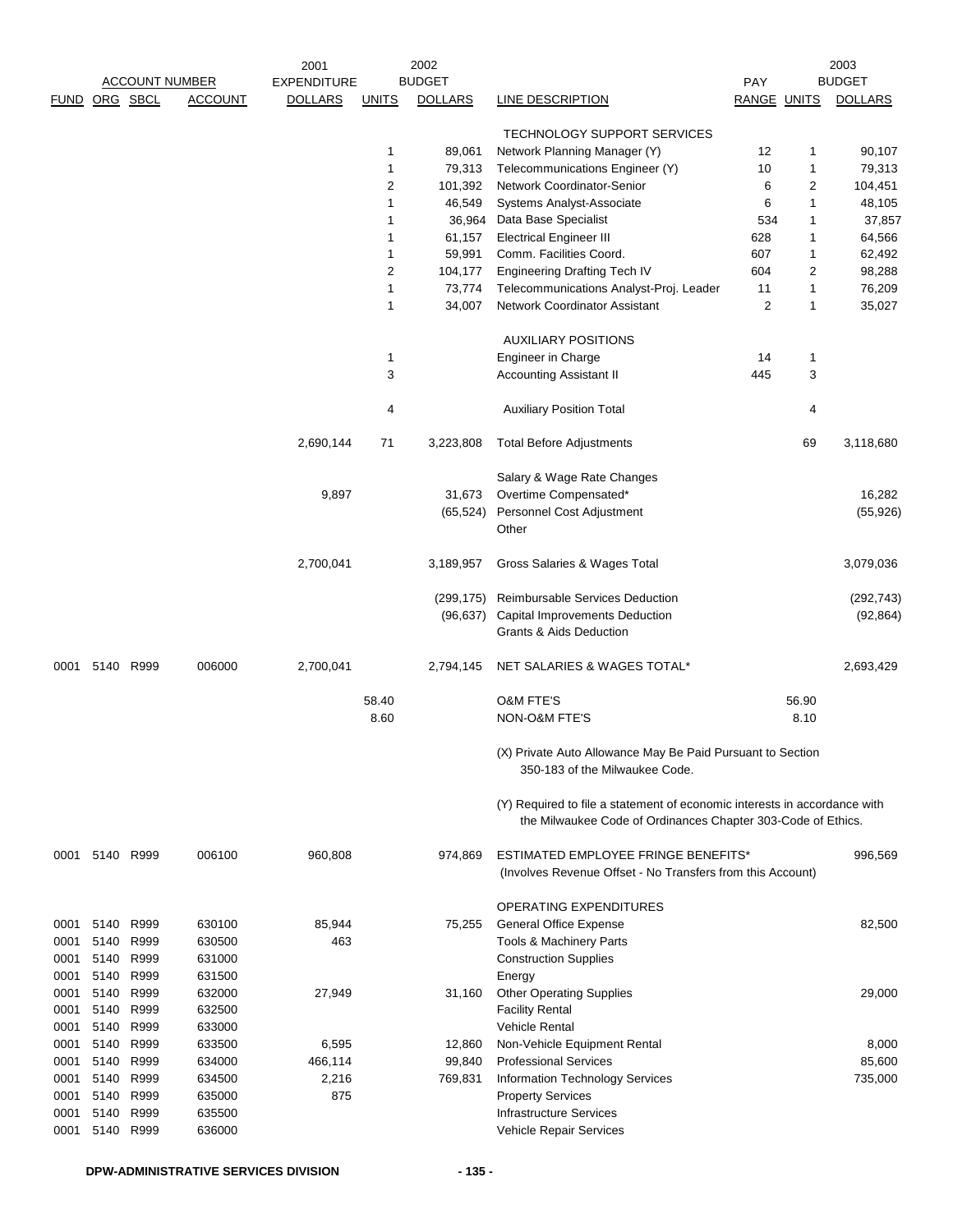|               |                |      | <b>ACCOUNT NUMBER</b> | 2001<br><b>EXPENDITURE</b> |              | 2002<br><b>BUDGET</b> |                                            | PAY                |       | 2003<br><b>BUDGET</b> |
|---------------|----------------|------|-----------------------|----------------------------|--------------|-----------------------|--------------------------------------------|--------------------|-------|-----------------------|
| FUND ORG SBCL |                |      | <b>ACCOUNT</b>        | <b>DOLLARS</b>             | <b>UNITS</b> | <b>DOLLARS</b>        | <b>LINE DESCRIPTION</b>                    | <b>RANGE UNITS</b> |       | <b>DOLLARS</b>        |
|               |                |      |                       |                            |              |                       |                                            |                    |       |                       |
| 0001          | 5140           | R999 | 636500                | 93,057                     |              | 83,790                | <b>Other Operating Services</b>            |                    |       | 89,500                |
| 0001          | 5140           | R999 | 637000                |                            |              |                       | Loans and Grants                           |                    |       |                       |
| 0001          | 5140           | R999 | 637501                | 70,363                     |              | 78,100                | Reimburse Other Departments                |                    |       | 80,806                |
| 0001          | 5140           | R999 | 006300                | 753,576                    |              | 1,150,836             | OPERATING EXPENDITURES TOTAL*              |                    |       | 1,110,406             |
|               |                |      |                       |                            |              |                       | <b>EQUIPMENT PURCHASES</b>                 |                    |       |                       |
|               |                |      |                       |                            |              |                       | <b>Additional Equipment</b>                |                    |       |                       |
|               |                |      |                       |                            |              |                       | Subtotal - Additional Equipment            |                    |       |                       |
|               |                |      |                       |                            |              |                       |                                            |                    |       |                       |
|               |                |      |                       | 65,402                     | 25           | 55,000                | Replacement Equipment<br>Computers         |                    | 25    | 55,000                |
|               |                |      |                       | 5,528                      |              |                       | Miscellaneous Equipment                    |                    |       |                       |
|               |                |      |                       |                            |              |                       |                                            |                    |       |                       |
|               |                |      |                       | 70,930                     | 25           | 55,000                | Subtotal - Replacement Equipment           |                    | 25    | 55,000                |
|               | 0001 5140 R999 |      | 006800                | 70,930                     | 25           | 55,000                | <b>EQUIPMENT PURCHASES TOTAL*</b>          |                    | 25    | 55,000                |
|               |                |      |                       |                            |              |                       | <b>SPECIAL FUNDS</b>                       |                    |       |                       |
| 0001          | 5140 R511      |      | 006300                | 417                        |              | 1,500                 | City Claims*                               |                    |       | 1,500                 |
|               |                |      |                       | 417                        |              | 1,500                 | SPECIAL FUND TOTAL                         |                    |       | 1,500                 |
|               |                |      |                       |                            |              |                       | DPW-ADMINISTRATIVE SERVICES DIVISION       |                    |       |                       |
|               |                |      |                       | 4,485,772                  |              | 4,976,350             | BUDGETARY CONTROL UNIT TOTAL               |                    |       | 4,856,904             |
|               |                |      |                       |                            |              |                       | $(1$ BCU=1 DU)                             |                    |       |                       |
|               |                |      |                       |                            |              |                       | *Appropriation Control Account             |                    |       |                       |
|               |                |      |                       |                            |              |                       |                                            |                    |       |                       |
|               |                |      |                       |                            |              |                       | PROGRAM RESULT MEASURES/                   |                    |       |                       |
|               |                |      |                       | <b>UNITS</b>               | $\%$         | <b>UNITS</b>          | INTERNAL MANAGEMENT INDICATORS:            |                    | %     | <b>UNITS</b>          |
|               |                |      |                       |                            |              |                       | <b>Contract Administration</b>             |                    |       |                       |
| 0001 5140     |                | 0280 | P51401                |                            | 126 100.0    | 160                   | Contracts Awarded (P)                      |                    | 81.3  | 130                   |
| 0001          | 5140           | 0280 | P51402                |                            | 500 100.0    | 600                   | Bids Received (Q-1)                        |                    | 83.3  | 500                   |
| 0001          | 5140           | 0280 | P51403                | 41,886 100.0               |              | 78,000                | \$ Value Contrs. Awarded in 000's (Q-2)    |                    | 57.7  | 45,000                |
|               |                |      |                       |                            |              |                       |                                            |                    |       |                       |
|               |                |      |                       |                            |              |                       | Personnel and Payroll                      |                    |       |                       |
| 0001          | 5140           | 0410 | P51404                | 2,386 100.0                |              | 2,300                 | Total No. DPW Employees (P)                |                    | 100.0 | 2,300                 |
| 0001          | 5140 0410      |      | P51405                |                            | 208 100.0    | 300                   | Grievances Handled (Q-2)                   |                    | 110.0 | 330                   |
|               |                |      |                       | 16.50                      |              |                       | Three year averge of DPW injury incidences |                    |       | 15.70                 |
|               |                |      |                       |                            |              |                       | <b>Inventory Management</b>                |                    |       |                       |
|               |                |      |                       | 6,738,109                  |              | 6,700,000             | Year end value of inventory                |                    |       | 6,700,000             |
|               |                |      |                       | 168,836                    |              | 168,000               | Value of Obsolete inventory                |                    |       | 168,000               |
|               |                |      |                       |                            |              |                       | Accounting                                 |                    |       |                       |
| 0001          | 5140           | 0240 | P51406                |                            | 100.0        | 3,200                 | Invoices Issued (P)                        |                    |       |                       |
|               |                |      |                       |                            |              |                       | <b>Accounts Receivable</b>                 |                    |       |                       |
|               |                |      |                       |                            |              |                       | \$ Value of billed invoices                |                    |       |                       |
|               |                |      |                       | 23,982,628<br>3,600        |              | 24,000,000            | Number of billed invoices                  |                    |       | 24,000,000<br>3,600   |
|               |                |      |                       |                            |              | 3,600                 |                                            |                    |       |                       |
|               |                |      |                       |                            |              |                       | <b>Accounts Payable</b>                    |                    |       |                       |
|               |                |      |                       | 34,243                     |              |                       | Number of vouchers processed               |                    |       | 34,000                |
|               |                |      |                       |                            |              |                       |                                            |                    |       |                       |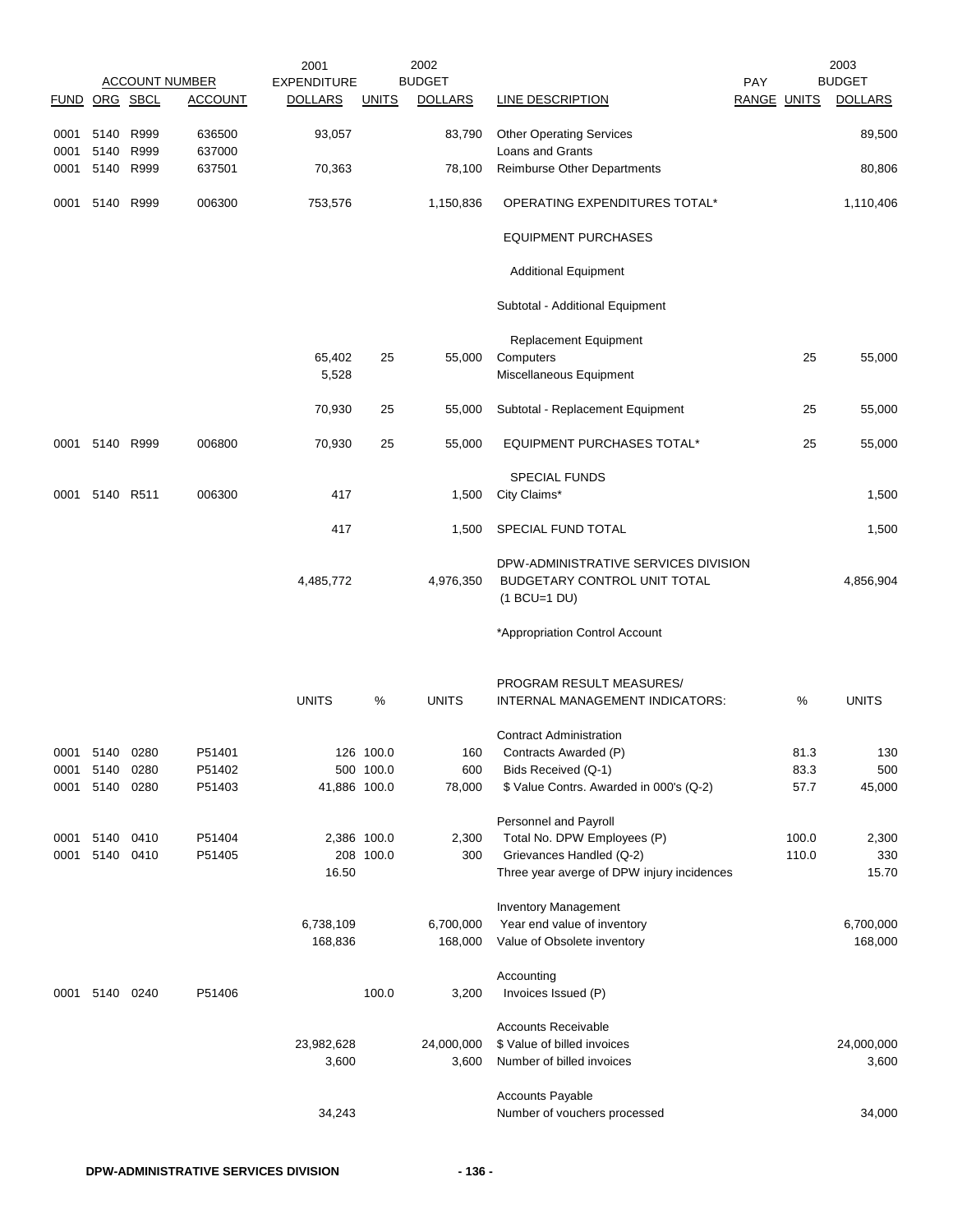|             |            |                       |                | 2001           |              | 2002           |                                                                    |            |              | 2003           |
|-------------|------------|-----------------------|----------------|----------------|--------------|----------------|--------------------------------------------------------------------|------------|--------------|----------------|
|             |            | <b>ACCOUNT NUMBER</b> |                | EXPENDITURE    |              | <b>BUDGET</b>  |                                                                    | <b>PAY</b> |              | <b>BUDGET</b>  |
| <b>FUND</b> | <b>ORG</b> | <b>SBCL</b>           | <b>ACCOUNT</b> | <b>DOLLARS</b> | <b>UNITS</b> | <b>DOLLARS</b> | LINE DESCRIPTION                                                   | RANGE      | <b>UNITS</b> | <b>DOLLARS</b> |
|             |            |                       |                | <b>UNITS</b>   | %            | <b>UNITS</b>   | <b>PROGRAM RESULT MEASURES/</b><br>INTERNAL MANAGEMENT INDICATORS: |            | %            | <b>UNITS</b>   |
|             |            |                       |                |                |              |                | Call Center                                                        |            |              |                |
|             |            |                       |                | 158.662        |              | 160.000        | Total number of calls received                                     |            |              | 200,000        |
|             |            |                       |                | 101,877        |              | 120.000        | Number of service requests                                         |            |              | 150,000        |
|             |            |                       |                |                |              |                |                                                                    |            |              |                |
|             |            |                       |                | 95,189         |              | 105.120        | TOTAL DIRECT LABOR HOUR ALLOCATION                                 |            |              | 102,420        |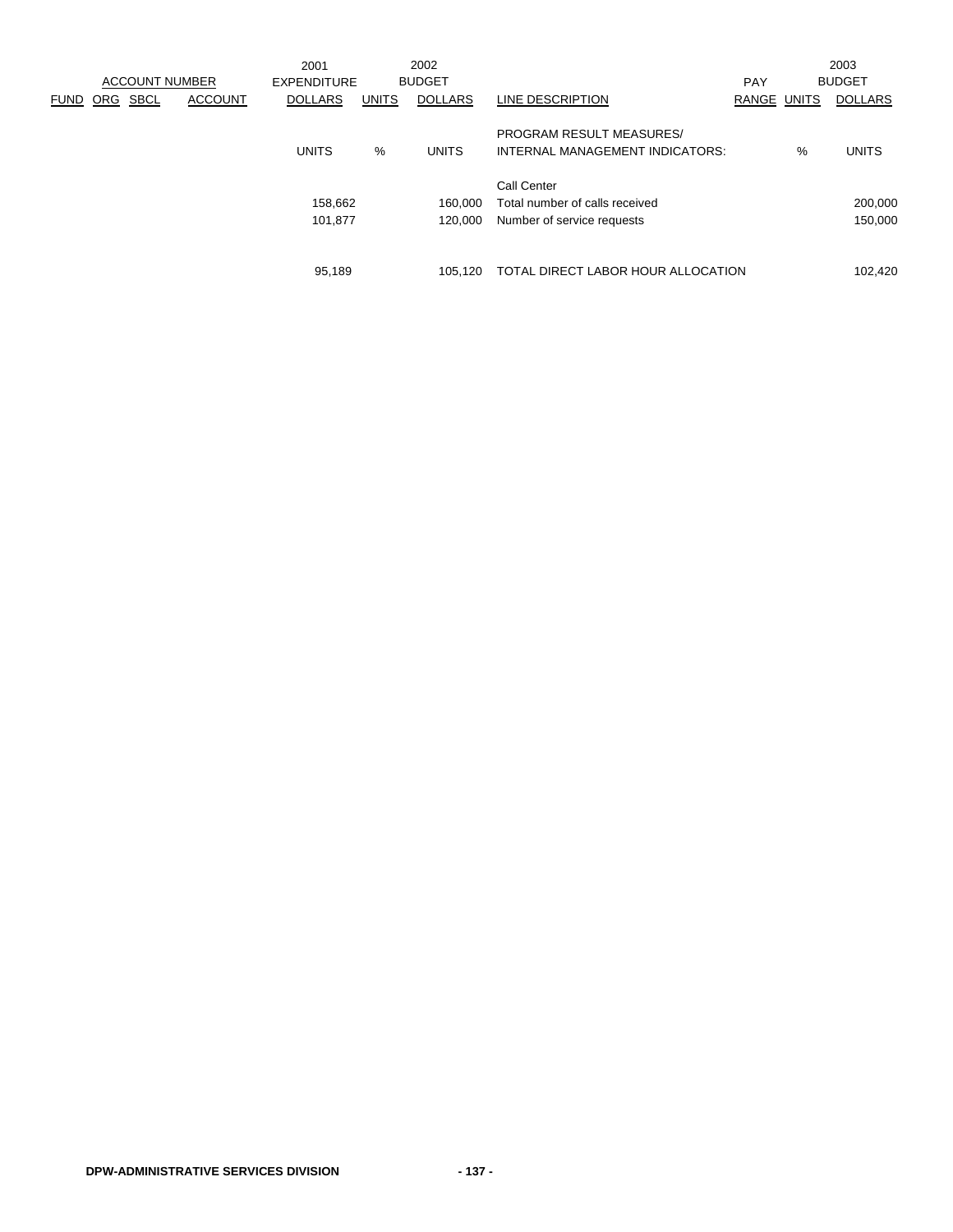|      |                |           | <b>ACCOUNT NUMBER</b> | 2001               |              | 2002<br><b>BUDGET</b> |                                                                                         |                    | 2003           |
|------|----------------|-----------|-----------------------|--------------------|--------------|-----------------------|-----------------------------------------------------------------------------------------|--------------------|----------------|
|      |                |           |                       | <b>EXPENDITURE</b> |              |                       |                                                                                         | <b>PAY</b>         | <b>BUDGET</b>  |
|      | FUND ORG SBCL  |           | <b>ACCOUNT</b>        | <b>DOLLARS</b>     | <u>UNITS</u> | <b>DOLLARS</b>        | LINE DESCRIPTION                                                                        | <b>RANGE UNITS</b> | <b>DOLLARS</b> |
|      |                |           |                       |                    |              |                       | DPW-BUILDINGS AND FLEET DIVISION<br><b>BUDGETARY CONTROL UNIT</b><br>(SUMMARY 1BCU=6DU) |                    |                |
|      |                |           |                       |                    |              |                       | SALARIES & WAGES                                                                        |                    |                |
|      |                |           |                       | 1,978,045          |              |                       | Overtime Compensated*                                                                   |                    |                |
|      |                |           |                       | 14,646,999         |              |                       | All Other Salaries & Wages                                                              |                    |                |
| 0001 | 5450 R999      |           | 006000                | 16,625,044         |              |                       | NET SALARIES & WAGES TOTAL*                                                             |                    |                |
|      |                |           |                       |                    |              |                       | TOTAL NUMBER OF POSITIONS AUTHORIZED                                                    |                    |                |
|      |                |           |                       |                    |              |                       | O&M FTE'S<br>NON-O&M FTE'S                                                              |                    |                |
|      | 0001 5450 R999 |           | 006100                | 5,778,983          |              |                       | <b>ESTIMATED EMPLOYE FRINGE BENEFITS*</b>                                               |                    |                |
|      |                |           |                       |                    |              |                       | (Involves Revenue Offset-No Transfers from this Account)                                |                    |                |
|      |                |           |                       |                    |              |                       | OPERATING EXPENDITURES                                                                  |                    |                |
| 0001 | 5450           | R999      | 630100                | 48,384             |              |                       | General Office Expense                                                                  |                    |                |
| 0001 | 5450 R999      |           | 630500                | 2,942,656          |              |                       | Tools & Machinery Parts                                                                 |                    |                |
| 0001 | 5450 R999      |           | 631000                | 402,760            |              |                       | <b>Construction Supplies</b>                                                            |                    |                |
| 0001 | 5450           | R999      | 631500                | 3,793,850          |              |                       | Energy                                                                                  |                    |                |
| 0001 | 5450 R999      |           | 632000                | 313,089            |              |                       | <b>Other Operating Supplies</b>                                                         |                    |                |
| 0001 | 5450 R999      |           | 632500                | 924                |              |                       | <b>Facility Rental</b>                                                                  |                    |                |
| 0001 | 5450 R999      |           | 633000                | 208,620            |              |                       | <b>Vehicle Rental</b>                                                                   |                    |                |
| 0001 | 5450 R999      |           | 633500                | 41,502             |              |                       | Non-Vehicle Equipment Rental                                                            |                    |                |
| 0001 | 5450 R999      |           | 634000                | 88,071             |              |                       | <b>Professional Services</b>                                                            |                    |                |
| 0001 | 5450 R999      |           | 634500                | 72,002             |              |                       | Information Technology Services                                                         |                    |                |
| 0001 | 5450 R999      |           | 635000                | 1,822,693          |              |                       | <b>Property Services</b>                                                                |                    |                |
| 0001 | 5450 R999      |           | 635500                | 9,955              |              |                       | <b>Infrastructure Services</b>                                                          |                    |                |
| 0001 |                | 5450 R999 | 636000                | 799,166            |              |                       | Vehicle Repair Services                                                                 |                    |                |
| 0001 |                | 5450 R999 | 636500                | 62,748             |              |                       | <b>Other Operating Services</b>                                                         |                    |                |
| 0001 | 5450           | R999      | 637000                |                    |              |                       | Loans and Grants                                                                        |                    |                |
| 0001 | 5450 R999      |           | 637501                | 198,702            |              |                       | <b>Reimburse Other Departments</b>                                                      |                    |                |
| 0001 | 5450           | R999      | 006300                | 10,805,122         |              |                       | OPERATING EXPENDITURES TOTAL*                                                           |                    |                |
|      | 0001 5450 R999 |           | 006800                | 2,169,351          |              |                       | <b>EQUIPMENT PURCHASES TOTAL*</b>                                                       |                    |                |
|      |                |           |                       |                    |              |                       | SPECIAL FUNDS TOTAL                                                                     |                    |                |
|      |                |           |                       |                    |              |                       | DPW-BUILDINGS AND FLEET DIVISION                                                        |                    |                |
|      |                |           |                       |                    |              |                       | <b>BUDGETARY CONTROL UNIT</b>                                                           |                    |                |
|      |                |           |                       | 35,378,500         |              |                       | TOTAL (1BCU=6DU)                                                                        |                    |                |
|      |                |           |                       |                    |              |                       | *Appropriation Control Account                                                          |                    |                |
|      |                |           |                       | 701,836            |              |                       | TOTAL DIRECT LABOR HOUR ALLOCATION                                                      |                    |                |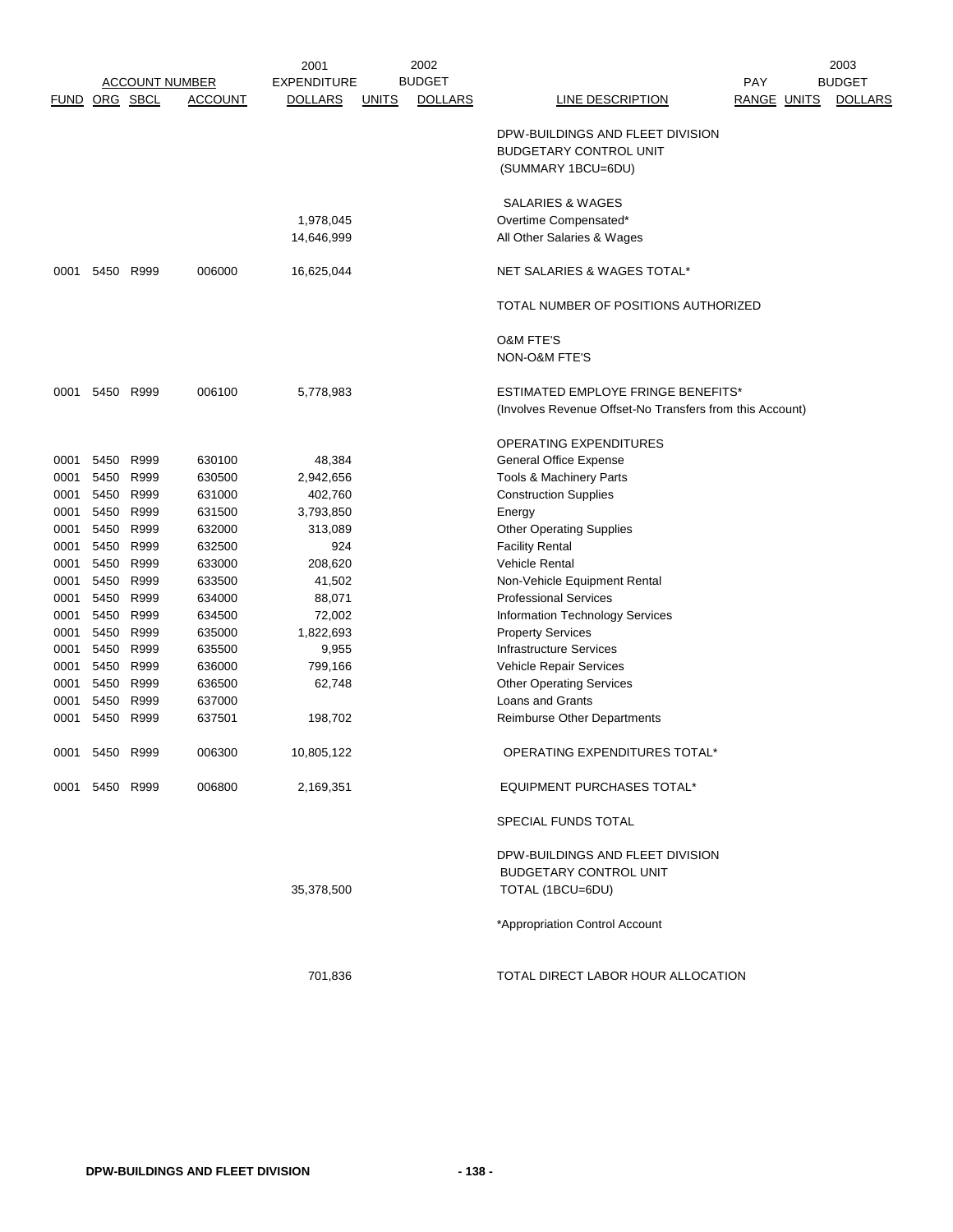|      | FUND ORG SBCL |           | <b>ACCOUNT NUMBER</b><br><b>ACCOUNT</b> | 2001<br><b>EXPENDITURE</b><br><b>DOLLARS</b> | <b>UNITS</b> | 2002<br><b>BUDGET</b><br><b>DOLLARS</b> | <b>LINE DESCRIPTION</b>                                                                                                                   | <b>PAY</b><br>RANGE UNITS | 2003<br><b>BUDGET</b><br><b>DOLLARS</b> |
|------|---------------|-----------|-----------------------------------------|----------------------------------------------|--------------|-----------------------------------------|-------------------------------------------------------------------------------------------------------------------------------------------|---------------------------|-----------------------------------------|
|      |               |           |                                         |                                              |              |                                         |                                                                                                                                           |                           |                                         |
|      |               |           |                                         |                                              |              |                                         | DPW BUILDINGS AND FLEET DIVISION<br>ADMINISTRATION SECTION                                                                                |                           |                                         |
|      |               |           |                                         |                                              |              |                                         | SALARIES & WAGES                                                                                                                          |                           |                                         |
|      |               |           |                                         |                                              |              |                                         | Buildings & Fleet Director (Y)                                                                                                            | 16                        |                                         |
|      |               |           |                                         |                                              |              |                                         | <b>GENERAL OFFICE</b>                                                                                                                     |                           |                                         |
|      |               |           |                                         |                                              |              |                                         | <b>Accounting Assistant II</b>                                                                                                            | 445                       |                                         |
|      |               |           |                                         |                                              |              |                                         | Program Assistant II                                                                                                                      | 530                       |                                         |
|      |               |           |                                         |                                              |              |                                         | Administrative Assistant II<br><b>Office Assistant III</b>                                                                                | 445<br>425                |                                         |
|      |               |           |                                         |                                              |              |                                         | Program Assistant I                                                                                                                       | 460                       |                                         |
|      |               |           |                                         |                                              |              |                                         | Network Analyst Associate                                                                                                                 | 598                       |                                         |
|      |               |           |                                         |                                              |              |                                         | <b>INFORMATION &amp; SECURITY</b>                                                                                                         |                           |                                         |
|      |               |           |                                         |                                              |              |                                         | Security Manager                                                                                                                          | 4                         |                                         |
|      |               |           |                                         |                                              |              |                                         | <b>Security Manager</b>                                                                                                                   | 6                         |                                         |
|      |               |           |                                         |                                              |              |                                         | <b>Communications Assistant IV</b>                                                                                                        | 455                       |                                         |
|      |               |           |                                         |                                              |              |                                         | <b>Security Guard</b>                                                                                                                     | 325                       |                                         |
|      |               |           |                                         |                                              |              |                                         | <b>AUXILIARY POSITIONS</b>                                                                                                                |                           |                                         |
|      |               |           |                                         |                                              |              |                                         | Personnel Payroll Assistant I                                                                                                             | 435                       |                                         |
|      |               |           |                                         |                                              |              |                                         | <b>Accounting Assistant II</b>                                                                                                            | 445                       |                                         |
|      |               |           |                                         |                                              |              |                                         | <b>Communications Assistant II</b>                                                                                                        | 435                       |                                         |
|      |               |           |                                         |                                              |              |                                         | <b>Communications Assistant IV</b><br><b>Communications Assistant III</b>                                                                 | 455<br>445                |                                         |
|      |               |           |                                         |                                              |              |                                         |                                                                                                                                           |                           |                                         |
|      |               |           |                                         |                                              |              |                                         | AUXILIARY PERSONNEL                                                                                                                       |                           |                                         |
|      |               |           |                                         | 437,815                                      |              |                                         | <b>Total Before Adjustments</b>                                                                                                           |                           |                                         |
|      |               |           |                                         |                                              |              |                                         | Salary & Wage Rate Change                                                                                                                 |                           |                                         |
|      |               |           |                                         | 47,479                                       |              |                                         | Overtime Compensated                                                                                                                      |                           |                                         |
|      |               |           |                                         |                                              |              |                                         | Personnel Cost Adjustment                                                                                                                 |                           |                                         |
|      |               |           |                                         |                                              |              |                                         | Other                                                                                                                                     |                           |                                         |
|      |               |           |                                         | 485,294                                      |              |                                         | Gross Salaries & Wages Total                                                                                                              |                           |                                         |
|      |               |           |                                         |                                              |              |                                         | Reimbursable Services Deduction                                                                                                           |                           |                                         |
|      |               |           |                                         |                                              |              |                                         | Capital Improvements Deduction                                                                                                            |                           |                                         |
|      |               |           |                                         |                                              |              |                                         | <b>Grants &amp; Aids Deduction</b>                                                                                                        |                           |                                         |
| 0001 |               | 5451 R999 | 006000                                  | 485,294                                      |              |                                         | NET SALARIES & WAGES TOTAL                                                                                                                |                           |                                         |
|      |               |           |                                         |                                              |              |                                         | <b>O&amp;M FTE'S</b>                                                                                                                      |                           |                                         |
|      |               |           |                                         |                                              |              |                                         | NON-O&M FTE'S                                                                                                                             |                           |                                         |
|      |               |           |                                         |                                              |              |                                         | (Y) Required to file a statement of economic interests in accordance with<br>the Milwaukee Code of Ordinances Chapter 303-Code of Ethics. |                           |                                         |
| 0001 |               | 5451 R999 | 006100                                  | 252,514                                      |              |                                         | ESTIMATED EMPLOYE FRINGE BENEFITS                                                                                                         |                           |                                         |
|      |               |           |                                         |                                              |              |                                         | (Involves Revenue Offset-No Transfers from this Account)                                                                                  |                           |                                         |
|      |               |           |                                         |                                              |              |                                         | OPERATING EXPENDITURES                                                                                                                    |                           |                                         |
| 0001 | 5451          | R999      | 630100                                  | 7,199                                        |              |                                         | General Office Expense                                                                                                                    |                           |                                         |
| 0001 | 5451          | R999      | 630500                                  |                                              |              |                                         | Tools & Machinery Parts                                                                                                                   |                           |                                         |
| 0001 | 5451          | R999      | 631000                                  | 129                                          |              |                                         | <b>Construction Supplies</b>                                                                                                              |                           |                                         |
| 0001 | 5451          | R999      | 631500                                  |                                              |              |                                         | Energy                                                                                                                                    |                           |                                         |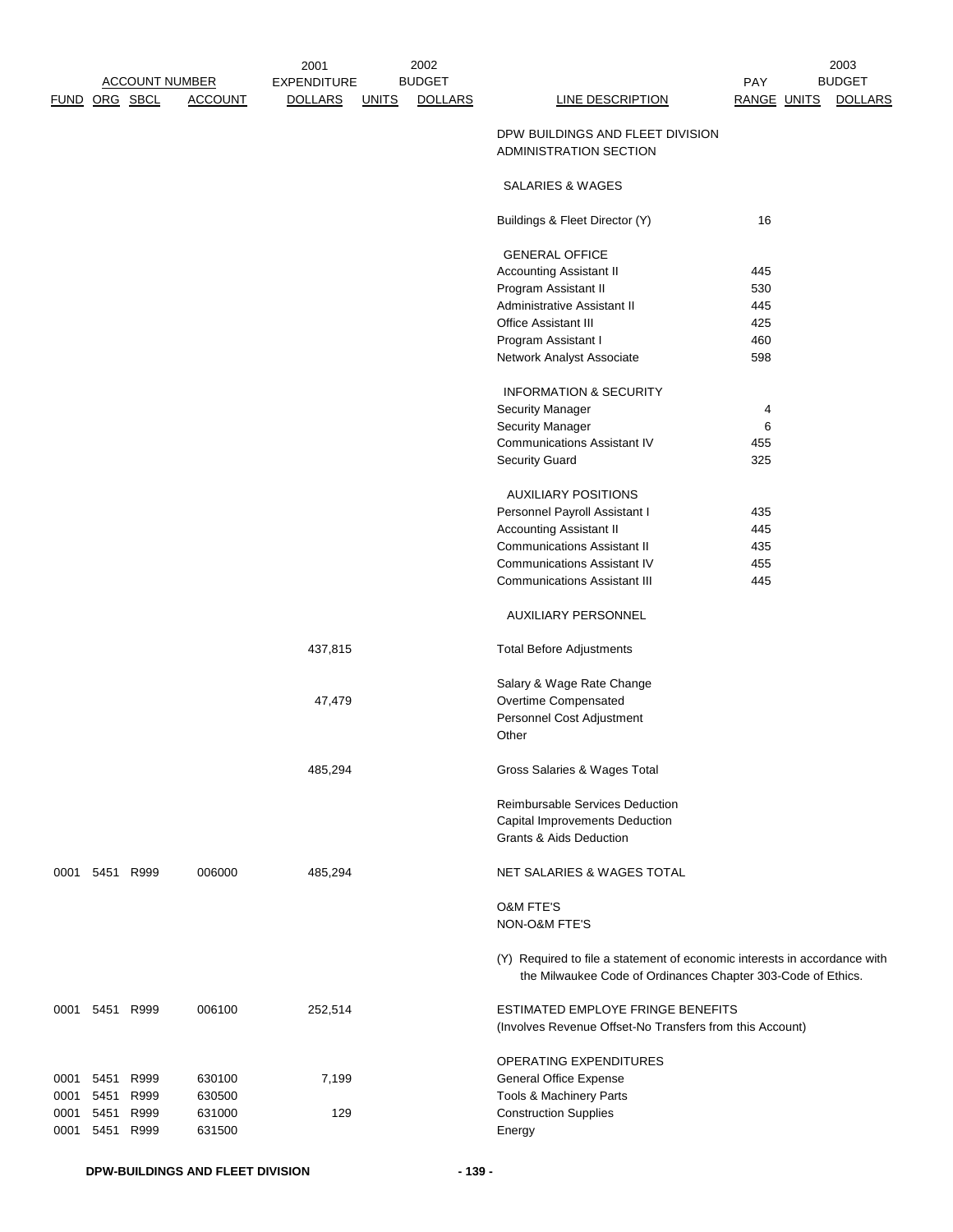|               |                |      |                       | 2001               |              | 2002           |                                                                  |             | 2003           |
|---------------|----------------|------|-----------------------|--------------------|--------------|----------------|------------------------------------------------------------------|-------------|----------------|
|               |                |      | <b>ACCOUNT NUMBER</b> | <b>EXPENDITURE</b> |              | <b>BUDGET</b>  |                                                                  | PAY         | <b>BUDGET</b>  |
| FUND ORG SBCL |                |      | <b>ACCOUNT</b>        | <b>DOLLARS</b>     | <u>UNITS</u> | <b>DOLLARS</b> | <b>LINE DESCRIPTION</b>                                          | RANGE UNITS | <b>DOLLARS</b> |
| 0001          | 5451           | R999 | 632000                | 41                 |              |                | <b>Other Operating Supplies</b>                                  |             |                |
| 0001          | 5451           | R999 | 632500                |                    |              |                | <b>Facility Rental</b>                                           |             |                |
| 0001          | 5451 R999      |      | 633000                |                    |              |                | <b>Vehicle Rental</b>                                            |             |                |
| 0001          | 5451           | R999 | 633500                |                    |              |                | Non-Vehicle Equipment Rental                                     |             |                |
| 0001          | 5451 R999      |      | 634000                | 3,781              |              |                | <b>Professional Services</b>                                     |             |                |
| 0001          | 5451           | R999 | 634500                | 12,527             |              |                | Information Technology Services                                  |             |                |
| 0001          | 5451 R999      |      | 635000                |                    |              |                | <b>Property Services</b>                                         |             |                |
| 0001          | 5451           | R999 | 635500                | 4,860              |              |                | <b>Infrastructure Services</b>                                   |             |                |
| 0001          | 5451           | R999 | 636000                |                    |              |                | Vehicle Repair Services                                          |             |                |
| 0001          | 5451           | R999 | 636500                | 4,152              |              |                | <b>Other Operating Services</b>                                  |             |                |
| 0001          | 5451 R999      |      | 637000                |                    |              |                | Loans and Grants                                                 |             |                |
| 0001          | 5451 R999      |      | 637501                | 145,405            |              |                | Reimburse Other Departments                                      |             |                |
| 0001          | 5451           | R999 | 006300                | 178,094            |              |                | OPERATING EXPENDITURES TOTAL                                     |             |                |
|               |                |      |                       |                    |              |                | <b>EQUIPMENT PURCHASES</b>                                       |             |                |
|               |                |      |                       |                    |              |                | <b>Additional Equipment</b>                                      |             |                |
|               |                |      |                       |                    |              |                | Subtotal - Additional Equipment                                  |             |                |
|               |                |      |                       |                    |              |                | <b>Replacement Equipment</b>                                     |             |                |
|               |                |      |                       |                    |              |                | Automobile<br><b>Concrete Saw</b>                                |             |                |
|               |                |      |                       |                    |              |                | Concrete Breaker, attachment                                     |             |                |
|               |                |      |                       |                    |              |                | <b>Material Spreader</b>                                         |             |                |
|               |                |      |                       |                    |              |                | Plows, 10 ft                                                     |             |                |
|               |                |      |                       |                    |              |                | Sweeper, 3 yard                                                  |             |                |
|               |                |      |                       |                    |              |                | Tractor, Light Multi-Purpose                                     |             |                |
|               |                |      |                       |                    |              |                | Trailer, Cable Reel                                              |             |                |
|               |                |      |                       |                    |              |                | Truck, Aerial, 50 ft chip box                                    |             |                |
|               |                |      |                       |                    |              |                | Truck, Aerial, 50 ft utility body                                |             |                |
|               |                |      |                       |                    |              |                | Truck, Dump, 2 yard                                              |             |                |
|               |                |      |                       |                    |              |                | Truck, Dump, 5 yd w/under body plow                              |             |                |
|               |                |      |                       |                    |              |                | Truck, Packer, 25 yd. rearload                                   |             |                |
|               |                |      |                       |                    |              |                | Truck, Pickup 4400 lb                                            |             |                |
|               |                |      |                       |                    |              |                | Truck, Pickup, 8600 lb 4X2                                       |             |                |
|               |                |      |                       |                    |              |                | Truck, Pickup, 9200 lb crew cab                                  |             |                |
|               |                |      |                       |                    |              |                | Truck, Pickup 11000lb Utility                                    |             |                |
|               |                |      |                       |                    |              |                | Truck, Van, Cargo, 8600 lb                                       |             |                |
|               |                |      |                       |                    |              |                | Truck, Van, Cube Body, 12000 lb                                  |             |                |
|               |                |      |                       |                    |              |                | Paint Striper                                                    |             |                |
|               |                |      |                       |                    |              |                | Subtotal - Replacement Equipment                                 |             |                |
|               |                |      |                       |                    |              |                | Other Previous Experience                                        |             |                |
|               | 0001 5451 R999 |      | 006800                | 127,876            |              |                | EQUIPMENT PURCHASES TOTAL                                        |             |                |
|               |                |      |                       |                    |              |                | <b>SPECIAL FUNDS</b>                                             |             |                |
|               |                |      |                       |                    |              |                | SPECIAL FUNDS TOTAL                                              |             |                |
|               |                |      |                       | 1,043,778          |              |                | DPW-BUILDINGS AND FLEET DIVISION<br>ADMINISTRATION SECTION TOTAL |             |                |
|               |                |      |                       | 30,920             |              |                | DIRECT LABOR HOUR ALLOCATION                                     |             |                |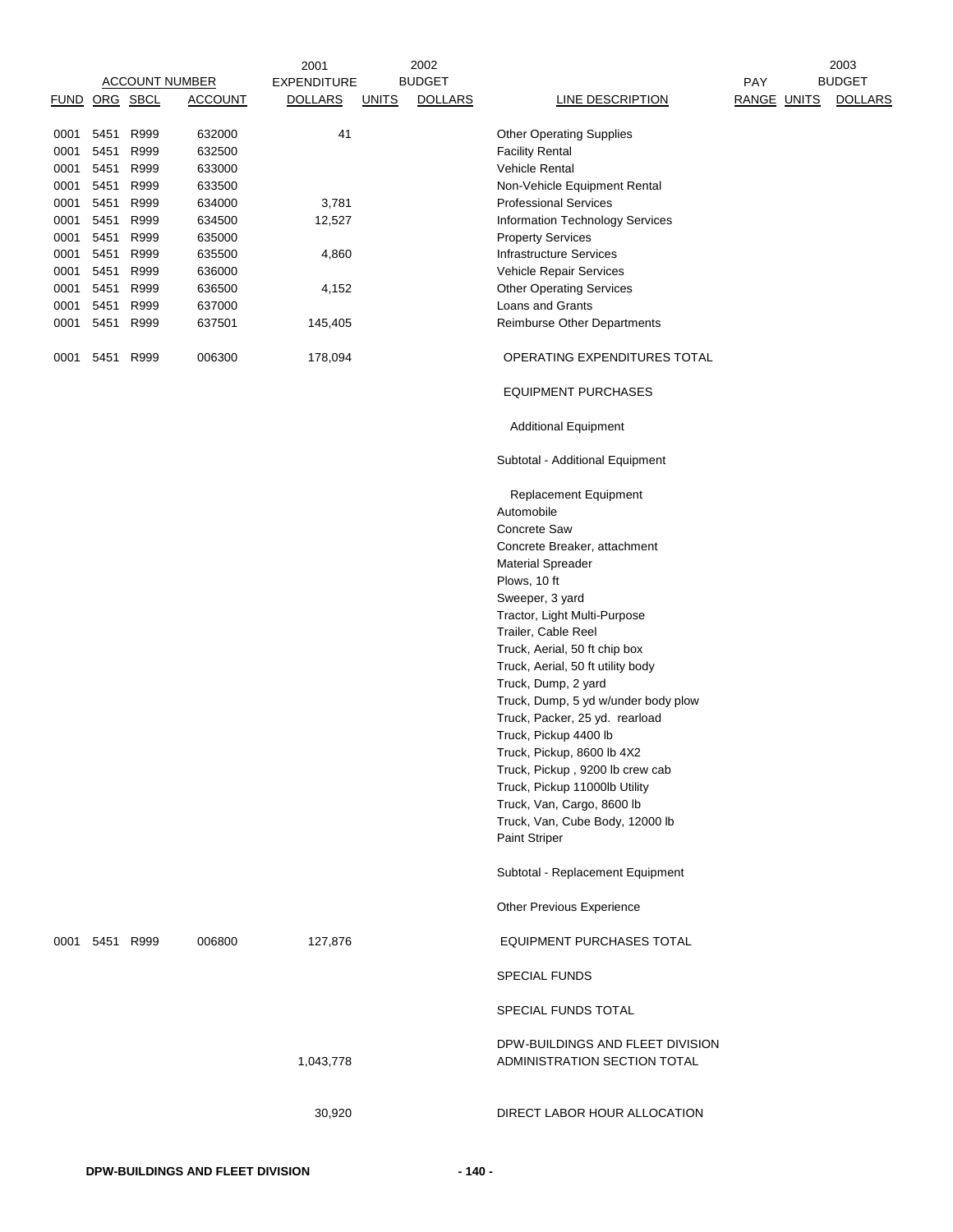| <u>FUND ORG SBCL</u> | <b>ACCOUNT</b> | <b>DOLLARS</b> | <b>UNITS</b> | <b>DOLLARS</b> | <b>LINE DESCRIPTION</b>                                           | RANGE UNITS      | <b>DOLLARS</b> |
|----------------------|----------------|----------------|--------------|----------------|-------------------------------------------------------------------|------------------|----------------|
|                      |                |                |              |                | DPW-BUILDINGS AND FLEET DIVISION<br><b>FLEET SERVICES SECTION</b> |                  |                |
|                      |                |                |              |                | SALARIES & WAGES                                                  |                  |                |
|                      |                |                |              |                | Fleet Services Manager (Y)                                        | 14               |                |
|                      |                |                |              |                | Quality Assurance Coordinator                                     | 8                |                |
|                      |                |                |              |                | Vehicle and Equipment Specialist (Y)                              | $\overline{7}$   |                |
|                      |                |                |              |                | Personnel Payroll Assistant II                                    | 445              |                |
|                      |                |                |              |                | Auto. Mechanic Supervisor III                                     | $\boldsymbol{7}$ |                |
|                      |                |                |              |                | Auto. Mechanic Supervisor II                                      | 5                |                |
|                      |                |                |              |                | Auto. Mechanic Supervisor I (B)                                   | 3                |                |
|                      |                |                |              |                |                                                                   | 598              |                |
|                      |                |                |              |                | Network Analyst Associate                                         |                  |                |
|                      |                |                |              |                | Automotive Machinist                                              | 285              |                |
|                      |                |                |              |                | <b>Field Service Mechanic</b>                                     | 270              |                |
|                      |                |                |              |                | Auto Maintenance Mechanic                                         | 260              |                |
|                      |                |                |              |                | Vehicle Serv. Technician-Heavy (C)                                | 260              |                |
|                      |                |                |              |                | Vehicle Service Technician                                        | 254              |                |
|                      |                |                |              |                | Automotive Electrician                                            | 255              |                |
|                      |                |                |              |                | Auto. Mechanic Helper                                             | 235              |                |
|                      |                |                |              |                | Heavy Equipment Lubricator                                        | 230              |                |
|                      |                |                |              |                | Special M.E. Laborer                                              | 225              |                |
|                      |                |                |              |                | Garage Attendant (A)                                              | 220              |                |
|                      |                |                |              |                | Office Assistant II                                               | 410              |                |
|                      |                |                |              |                | Auto Body Repair/Painting Tech.                                   | 268              |                |
|                      |                |                |              |                | Fluid Power Systems Technician                                    | 262              |                |
|                      |                |                |              |                | FLEET STORE ROOMS                                                 |                  |                |
|                      |                |                |              |                | Automotive Stores Supervisor                                      | 4                |                |
|                      |                |                |              |                | Inventory Control Coordinator                                     | $\overline{c}$   |                |
|                      |                |                |              |                | <b>Vehicle Parts Clerk</b>                                        | 340              |                |
|                      |                |                |              |                | Inventory Control Assistant IV                                    | 350              |                |
|                      |                |                |              |                | Office Assistant III                                              | 425              |                |
|                      |                |                |              |                | Garage Attendant                                                  | 240              |                |
|                      |                |                |              |                |                                                                   |                  |                |
|                      |                |                |              |                | TIRE SHOP                                                         |                  |                |
|                      |                |                |              |                | Tire Repair Worker II                                             | 245              |                |
|                      |                |                |              |                | Tire Repair Worker I                                              | 235              |                |
|                      |                |                |              |                | Tire Repair Worker III                                            | 270              |                |
|                      |                |                |              |                | <b>AUXILIARY POSITIONS</b>                                        |                  |                |
|                      |                |                |              |                | Auto. Maintenance Mechanic                                        | 260              |                |
|                      |                |                |              |                | Vehicle Service Technician                                        | 254              |                |
|                      |                |                |              |                | Vehicle Service Technician - Heavy                                | 260              |                |
|                      |                |                |              |                | Auto Mechanic Supervisor I                                        | 3                |                |
|                      |                |                |              |                | Auto Mechanic Supervisor II                                       | 4                |                |
|                      |                |                |              |                | Auto Mechanic Supervisor III                                      | 6                |                |
|                      |                |                |              |                | Fuel System Technician                                            | 260              |                |
|                      |                |                |              |                | Special M.E. Laborer                                              | 225              |                |
|                      |                |                |              |                | Tire Repair Worker I                                              | 235              |                |
|                      |                |                |              |                | <b>Total Auxiliary</b>                                            |                  |                |
|                      |                | 4,878,610      |              |                | <b>Total Before Adjustments</b>                                   |                  |                |
|                      |                |                |              |                |                                                                   |                  |                |
|                      |                |                |              |                | Salary & Wage Rate Change                                         |                  |                |
|                      |                | 369,700        |              |                | Overtime Compensated                                              |                  |                |
|                      |                |                |              |                | Personnel Cost Adjustment<br>Other                                |                  |                |
|                      |                |                |              |                |                                                                   |                  |                |
|                      |                | 5,248,310      |              |                | Gross Salaries & Wages Total                                      |                  |                |

EXPENDITURE BUDGET AND RESERVE THE PAY

ACCOUNT NUMBER BUDGET BUDGET

2002

2003

2001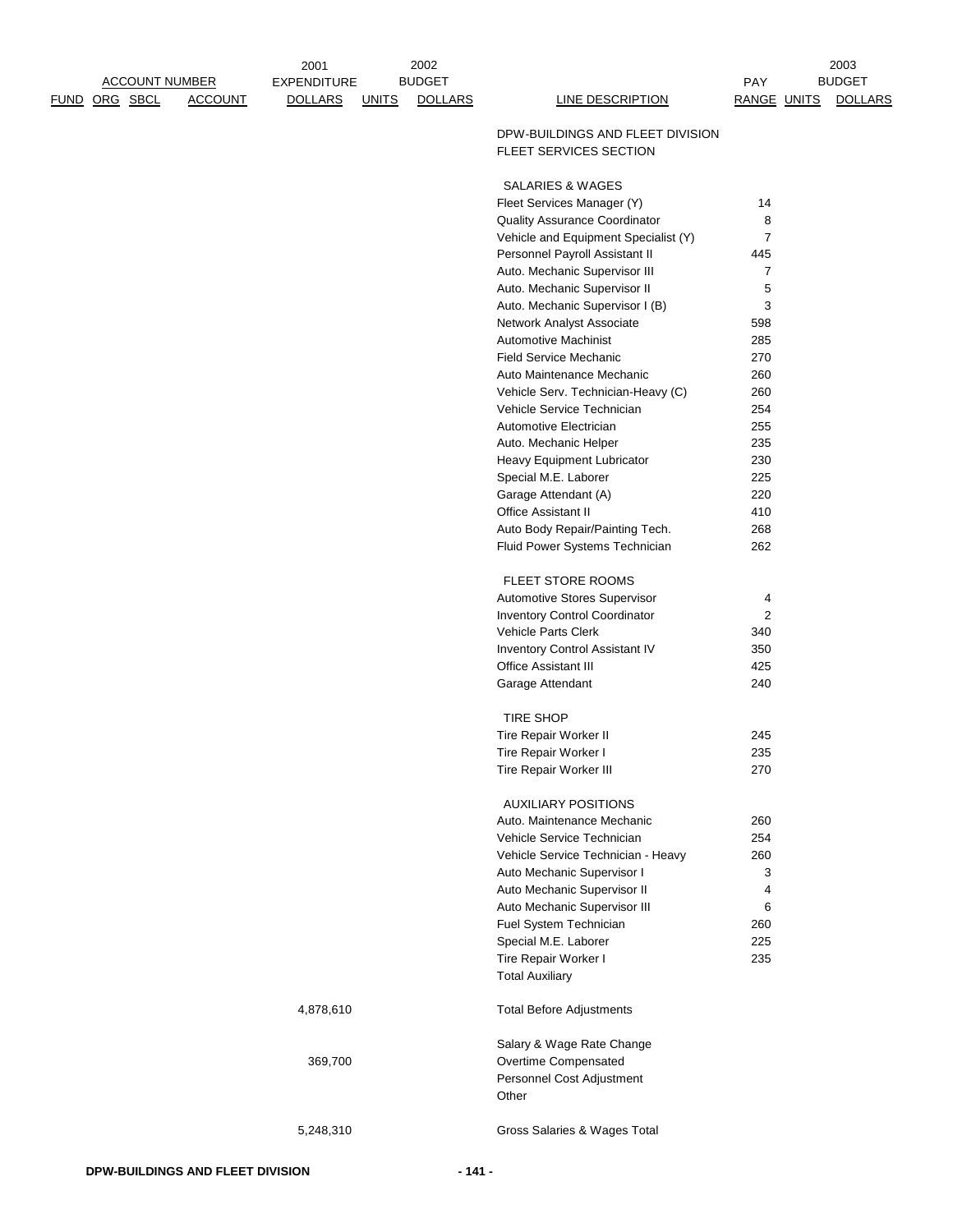|                      |                |           |                       | 2001           |              | 2002           |                                                                                                                                                       |                    | 2003           |
|----------------------|----------------|-----------|-----------------------|----------------|--------------|----------------|-------------------------------------------------------------------------------------------------------------------------------------------------------|--------------------|----------------|
|                      |                |           | <b>ACCOUNT NUMBER</b> | EXPENDITURE    |              | <b>BUDGET</b>  |                                                                                                                                                       | <b>PAY</b>         | <b>BUDGET</b>  |
| <b>FUND ORG SBCL</b> |                |           | <b>ACCOUNT</b>        | <b>DOLLARS</b> | <b>UNITS</b> | <b>DOLLARS</b> | LINE DESCRIPTION                                                                                                                                      | <b>RANGE UNITS</b> | <b>DOLLARS</b> |
|                      |                |           |                       |                |              |                | <b>Reimbursable Services Deduction</b><br>Capital Improvements Deduction<br><b>Grants &amp; Aids Deduction</b>                                        |                    |                |
|                      | 0001 5452 R999 |           | 006000                | 5,248,310      |              |                | NET SALARIES & WAGES TOTAL                                                                                                                            |                    |                |
|                      |                |           |                       |                |              |                | <b>O&amp;M FTE'S</b><br><b>NON-O&amp;M FTE'S</b>                                                                                                      |                    |                |
|                      |                |           |                       |                |              |                | (A) Two positions of Garage Attendant to be held at the position level<br>of Special Services Laborer until vacated by the incumbents.                |                    |                |
|                      |                |           |                       |                |              |                | (B) Salary for incumbent James Bentley to be maintained at Pay<br>Range held during 1999. Position will be eliminated upon<br>incumbent's retirement. |                    |                |
|                      |                |           |                       |                |              |                | (Y) Required to file a statement of economic interests in accordance<br>with the Milwaukee code of Ordinances Chapter 303 - Code of Ethics.           |                    |                |
|                      |                |           |                       |                |              |                | (C) One position occupied by John Garland, authorized in<br>accordance with the terms of the Labor Contract                                           |                    |                |
| 0001                 | 5452 R999      |           | 006100                | 1,824,920      |              |                | ESTIMATED EMPLOYE FRINGE BENEFITS<br>(Involves Revenue Offset-No Transfers from this Account)                                                         |                    |                |
|                      |                |           |                       |                |              |                | OPERATING EXPENDITURES                                                                                                                                |                    |                |
| 0001                 |                | 5452 R999 | 630100                | 16,677         |              |                | General Office Expense                                                                                                                                |                    |                |
| 0001                 |                | 5452 R999 | 630500                | 2,912,273      |              |                | Tools & Machinery Parts                                                                                                                               |                    |                |
| 0001                 |                | 5452 R999 | 631000                | 62,388         |              |                | <b>Construction Supplies</b>                                                                                                                          |                    |                |
| 0001                 | 5452           | R999      | 631500                | 84,367         |              |                | Energy                                                                                                                                                |                    |                |
| 0001                 |                | 5452 R999 | 632000                | 62,311         |              |                | <b>Other Operating Supplies</b>                                                                                                                       |                    |                |
| 0001                 |                | 5452 R999 | 632500                |                |              |                | <b>Facility Rental</b>                                                                                                                                |                    |                |
| 0001                 | 5452           | R999      | 633000                | 824            |              |                | <b>Vehicle Rental</b>                                                                                                                                 |                    |                |
| 0001                 |                | 5452 R999 | 633500                | 33,396         |              |                | Non-Vehicle Equipment Rental                                                                                                                          |                    |                |
| 0001                 |                | 5452 R999 | 634000                | 458            |              |                | <b>Professional Services</b>                                                                                                                          |                    |                |
| 0001                 |                | 5452 R999 | 634500                | 29,692         |              |                | Information Technology Services                                                                                                                       |                    |                |
|                      | 0001 5452 R999 |           | 635000                | 59,555         |              |                | <b>Property Services</b>                                                                                                                              |                    |                |
|                      | 0001 5452 R999 |           | 635500                |                |              |                | <b>Infrastructure Services</b>                                                                                                                        |                    |                |
| 0001                 |                | 5452 R999 | 636000                | 798,999        |              |                | Vehicle Repair Services                                                                                                                               |                    |                |
| 0001                 |                | 5452 R999 | 636500                | 26,357         |              |                | <b>Other Operating Services</b>                                                                                                                       |                    |                |
|                      | 0001 5452 R999 |           | 637000                |                |              |                | Loans and Grants                                                                                                                                      |                    |                |
| 0001                 |                | 5452 R999 | 637501                | 958            |              |                | Reimburse Other Departments                                                                                                                           |                    |                |
| 0001                 |                | 5452 R999 | 006300                | 4,088,255      |              |                | OPERATING EXPENDITURES TOTAL                                                                                                                          |                    |                |
|                      |                |           |                       |                |              |                | <b>EQUIPMENT PURCHASES</b>                                                                                                                            |                    |                |
|                      |                |           |                       |                |              |                | <b>Additional Equipment</b>                                                                                                                           |                    |                |
|                      |                |           |                       |                |              |                | Milling Machine Digital Readout                                                                                                                       |                    |                |
|                      |                |           |                       |                |              |                | Tester, Diagnostic                                                                                                                                    |                    |                |
|                      |                |           |                       |                |              |                | Subtotal - Additional Equipment                                                                                                                       |                    |                |
|                      |                |           |                       |                |              |                | Replacement Equipment                                                                                                                                 |                    |                |
|                      |                |           |                       |                |              |                | Alignment Rack                                                                                                                                        |                    |                |
|                      |                |           |                       |                |              |                | <b>Band Saw</b>                                                                                                                                       |                    |                |
|                      |                |           |                       |                |              |                | Band Saw, Horizontal                                                                                                                                  |                    |                |
|                      |                |           |                       |                |              |                | Computer Hardware                                                                                                                                     |                    |                |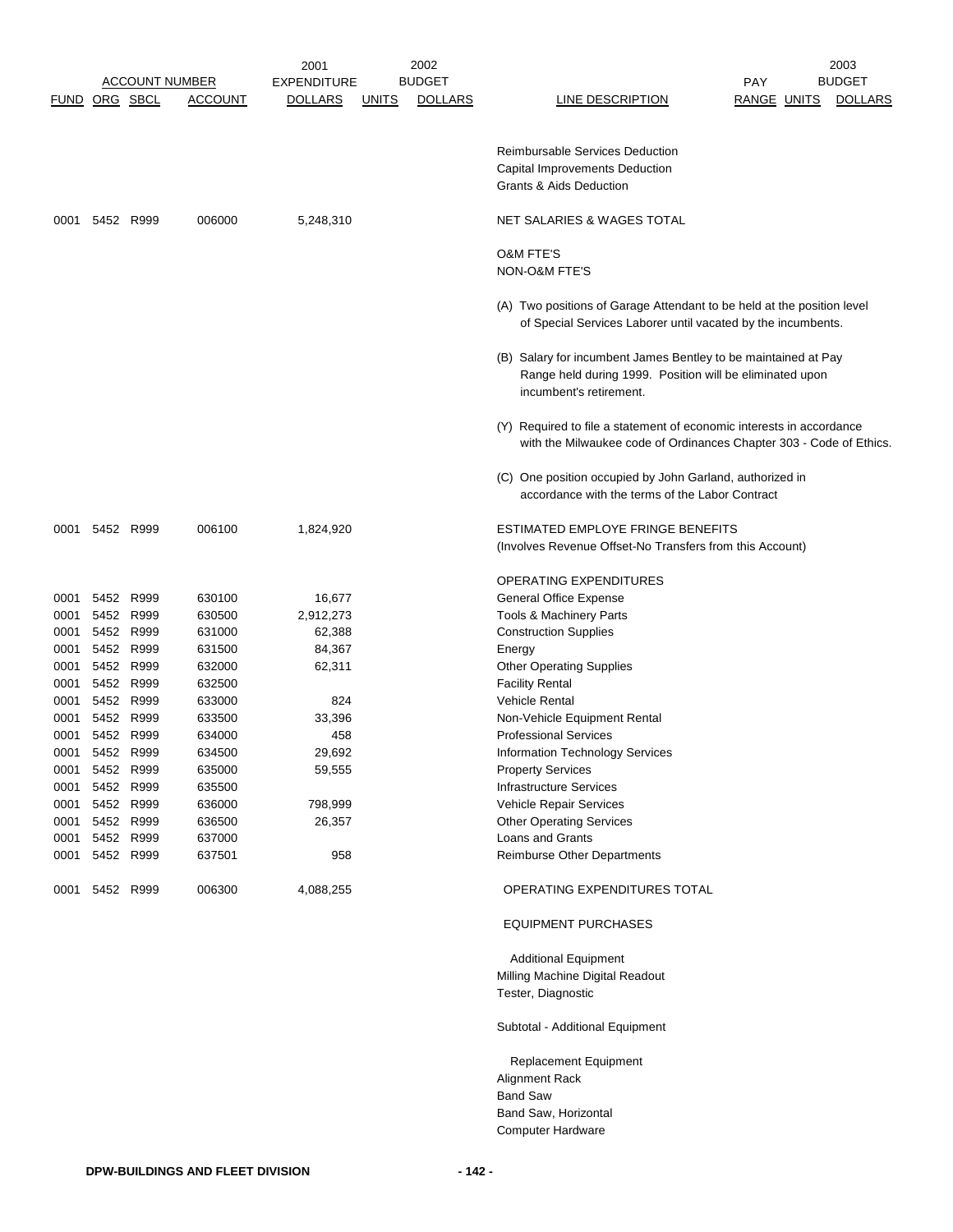|             |                       |                | 2001               |              | 2002           |                                                                                                |             | 2003           |
|-------------|-----------------------|----------------|--------------------|--------------|----------------|------------------------------------------------------------------------------------------------|-------------|----------------|
|             | <b>ACCOUNT NUMBER</b> |                | <b>EXPENDITURE</b> |              | <b>BUDGET</b>  |                                                                                                | <b>PAY</b>  | <b>BUDGET</b>  |
| <b>FUND</b> | ORG SBCL              | <b>ACCOUNT</b> | <b>DOLLARS</b>     | <b>UNITS</b> | <b>DOLLARS</b> | LINE DESCRIPTION                                                                               | RANGE UNITS | <b>DOLLARS</b> |
|             |                       |                |                    |              |                | Engine Analyzer<br><b>Huck Fastener Gun</b><br>Wire Welder<br>Subtotal - Replacement Equipment |             |                |
|             |                       |                |                    |              |                | Other Previous Experience                                                                      |             |                |
| 0001        | 5452 R999             | 006800         | 1,999,161          |              |                | <b>EQUIPMENT PURCHASES TOTAL</b>                                                               |             |                |
|             |                       |                |                    |              |                | <b>SPECIAL FUNDS</b>                                                                           |             |                |
|             |                       |                |                    |              |                | SPECIAL FUNDS TOTAL                                                                            |             |                |
|             |                       |                | 13,160,646         |              |                | DPW-BUILDINGS AND FLEET DIVISION<br>FLEET SERVICES SECTION TOTAL                               |             |                |
|             |                       |                | 226,030            |              |                | DIRECT LABOR HOUR ALLOCATION                                                                   |             |                |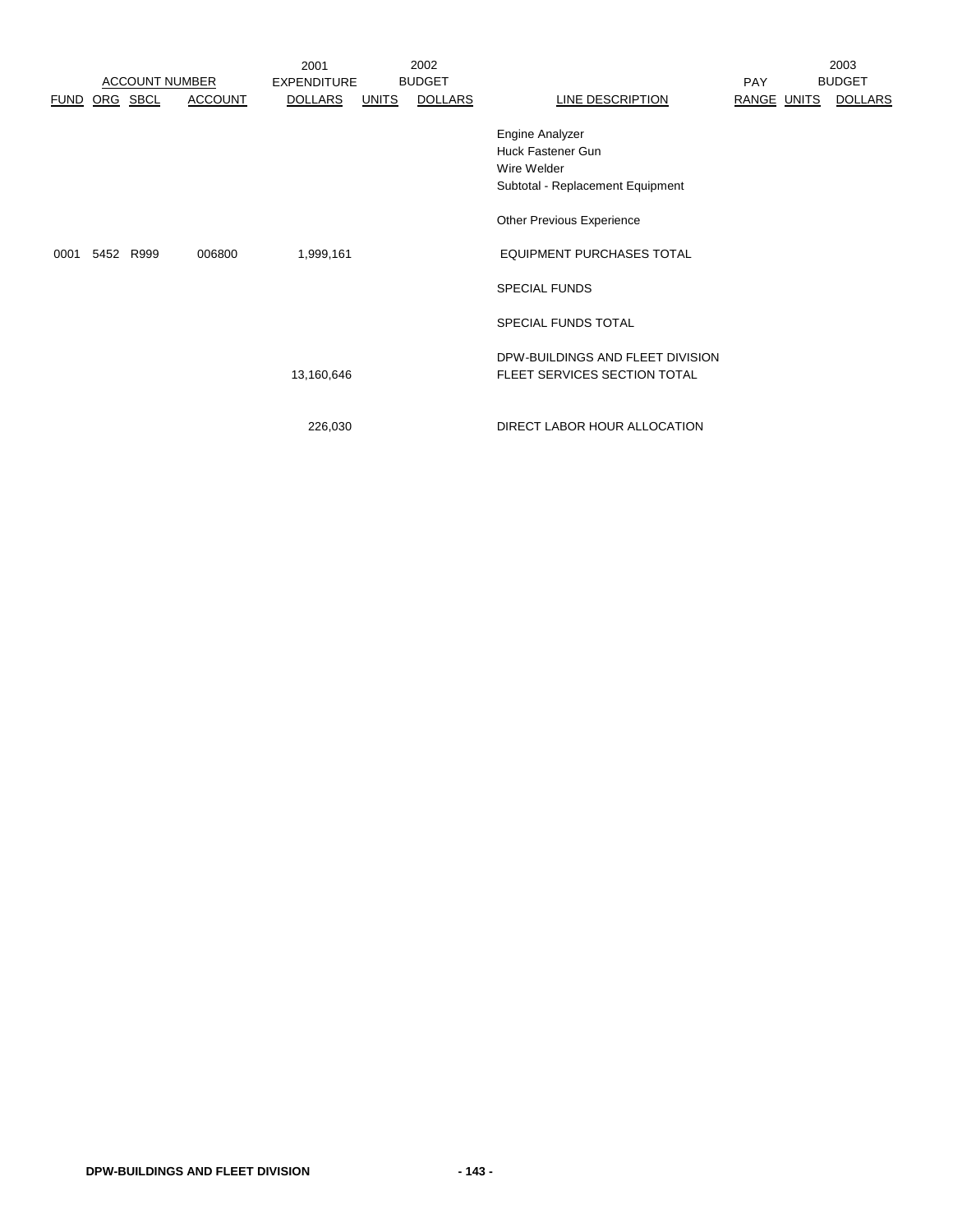|                       |                | 2001               | 2002          |                |                                                        |             | 2003           |
|-----------------------|----------------|--------------------|---------------|----------------|--------------------------------------------------------|-------------|----------------|
| <b>ACCOUNT NUMBER</b> |                | <b>EXPENDITURE</b> | <b>BUDGET</b> |                |                                                        | PAY         | <b>BUDGET</b>  |
| FUND ORG SBCL         | <b>ACCOUNT</b> | <b>DOLLARS</b>     | <u>UNITS</u>  | <b>DOLLARS</b> | <b>LINE DESCRIPTION</b>                                | RANGE UNITS | <b>DOLLARS</b> |
|                       |                |                    |               |                | DPW-BUILDINGS AND FLEET DIVISION<br>OPERATIONS SECTION |             |                |
|                       |                |                    |               |                | <b>SALARIES &amp; WAGES</b>                            |             |                |
|                       |                |                    |               |                | Operations & Dispatch Manager                          | 9           |                |
|                       |                |                    |               |                | <b>Equipment Operations Supervisor I</b>               | 4           |                |
|                       |                |                    |               |                | <b>Driver Training Instructor</b>                      | 270         |                |
|                       |                |                    |               |                | Special Equipment Operator                             | 258         |                |
|                       |                |                    |               |                | Truck Driver (3.5 Tons & Over)                         | 248         |                |
|                       |                |                    |               |                | Driver Worker                                          | 247         |                |
|                       |                |                    |               |                | <b>Communications Assistant IV</b>                     | 455         |                |
|                       |                |                    |               |                | Garage Custodian                                       | 240         |                |
|                       |                |                    |               |                | Garage Attendant                                       | 220         |                |
|                       |                |                    |               |                | <b>Crane Operator</b>                                  | 962         |                |
|                       |                |                    |               |                | Tractor, Bulldozer, Endloader or Grad Oper             | 960         |                |
|                       |                |                    |               |                | Tractor Operator (Under 40HP)                          | 956         |                |
|                       |                |                    |               |                | Grad All Operator                                      | 962         |                |
|                       |                |                    |               |                | <b>Communications Assistant III</b>                    | 445         |                |
|                       |                |                    |               |                | Equipment Operator/Worker                              | 264         |                |
|                       |                |                    |               |                | <b>AUXILIARY POSITIONS</b>                             |             |                |
|                       |                |                    |               |                | <b>Equipment Operations Manager</b>                    | 7           |                |
|                       |                |                    |               |                | <b>Equipment Operations Supervisor II</b>              | 6           |                |
|                       |                |                    |               |                | <b>Equipment Operations Supervisor I</b>               | 4           |                |
|                       |                |                    |               |                | Tractor, Bulldozer, Endloader, or Grad Oper            | 960         |                |
|                       |                |                    |               |                | Driver Training Instructor                             | 270         |                |
|                       |                |                    |               |                | <b>Field Service Mechanic</b>                          | 270         |                |
|                       |                |                    |               |                | Special Equipment Operator                             | 258         |                |
|                       |                |                    |               |                | City Laborer (Regular)                                 | 220         |                |
|                       |                |                    |               |                | Garage Custodian                                       | 240         |                |
|                       |                |                    |               |                | <b>Crane Operator</b>                                  | 962<br>962  |                |
|                       |                |                    |               |                | Grad All Operator<br>Tractor Operator (Under 40 HP)    | 956         |                |
|                       |                |                    |               |                | Truck Driver (Winter Relief)                           | 943         |                |
|                       |                |                    |               |                | Truck Driver (3.5 tons & over)                         | 248         |                |
|                       |                |                    |               |                | Equipment Operator (Winter Relief)                     | 944         |                |
|                       |                |                    |               |                | Equipment Operator Supv. (Winter Relief)               | 945         |                |
|                       |                |                    |               |                | <b>Communication Assistant III</b>                     | 425         |                |
|                       |                |                    |               |                | <b>Communication Assistant IV</b>                      | 455         |                |
|                       |                |                    |               |                | Driver Worker                                          | 247         |                |
|                       |                |                    |               |                | Driver Worker (.6 FTE)                                 | 247         |                |
|                       |                |                    |               |                | Snow Driver                                            | 955         |                |
|                       |                |                    |               |                | Snow Operator Light                                    | 957         |                |
|                       |                |                    |               |                | Snow Operator Heavy                                    | 961         |                |
|                       |                |                    |               |                | <b>Total Auxiliary</b>                                 |             |                |
|                       |                | 5,185,269          |               |                | <b>Total Before Adjustments</b>                        |             |                |
|                       |                |                    |               |                | Salary & Wage Rate Change                              |             |                |
|                       |                | 1,137,281          |               |                | Overtime Compensated                                   |             |                |
|                       |                |                    |               |                | Personnel Cost Adjustment<br>Other                     |             |                |
|                       |                | 6,322,550          |               |                | Gross Salaries & Wages Total                           |             |                |
|                       |                |                    |               |                | Reimbursable Services Deduction                        |             |                |
|                       |                |                    |               |                | Capital Improvements Deduction                         |             |                |
|                       |                |                    |               |                | <b>Grants &amp; Aids Deduction</b>                     |             |                |
|                       |                |                    |               |                |                                                        |             |                |

2002

2003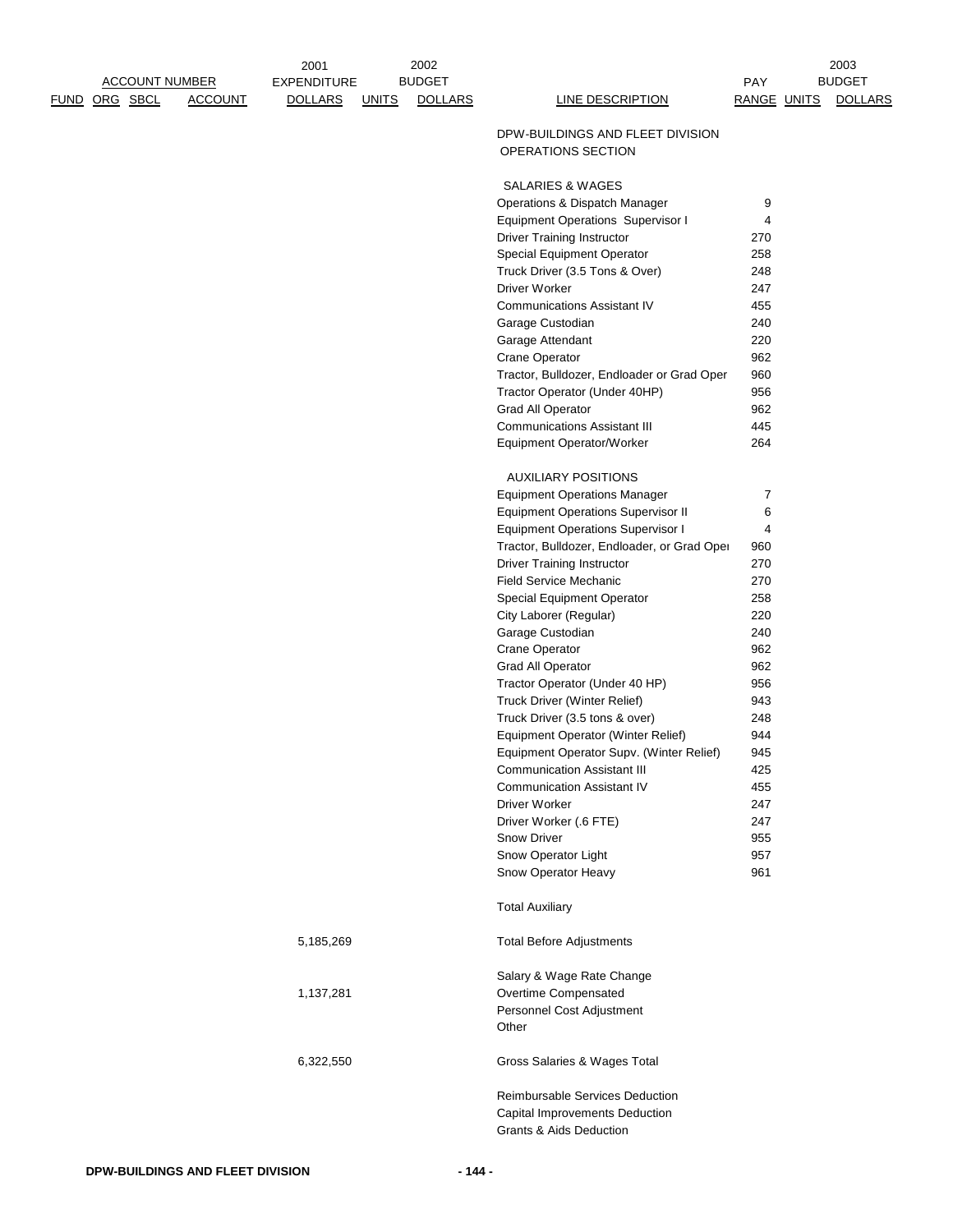|               |                |           |                       | 2001               |              | 2002           |                                                          |             | 2003           |
|---------------|----------------|-----------|-----------------------|--------------------|--------------|----------------|----------------------------------------------------------|-------------|----------------|
|               |                |           | <b>ACCOUNT NUMBER</b> | <b>EXPENDITURE</b> |              | <b>BUDGET</b>  |                                                          | PAY         | <b>BUDGET</b>  |
| FUND ORG SBCL |                |           | <b>ACCOUNT</b>        | <b>DOLLARS</b>     | <b>UNITS</b> | <b>DOLLARS</b> | <b>LINE DESCRIPTION</b>                                  | RANGE UNITS | <b>DOLLARS</b> |
|               | 0001 5453 R999 |           | 006000                | 6,322,550          |              |                | <b>NET SALARIES &amp; WAGES TOTAL</b>                    |             |                |
|               |                |           |                       |                    |              |                |                                                          |             |                |
|               |                |           |                       |                    |              |                | <b>O&amp;M FTE'S</b><br>NON-O&M FTE'S                    |             |                |
| 0001          |                | 5453 R999 | 006100                | 2,107,041          |              |                | ESTIMATED EMPLOYEE FRINGE BENEFITS                       |             |                |
|               |                |           |                       |                    |              |                | (Involves Revenue Offset-No Transfers from this Account) |             |                |
|               |                |           |                       |                    |              |                | OPERATING EXPENDITURES                                   |             |                |
| 0001          | 5453 R999      |           | 630100                | 4,449              |              |                | General Office Expense                                   |             |                |
| 0001          | 5453           | R999      | 630500                | 74                 |              |                | Tools & Machinery Parts                                  |             |                |
| 0001          | 5453 R999      |           | 631000                | 60                 |              |                | <b>Construction Supplies</b>                             |             |                |
| 0001          | 5453 R999      |           | 631500                | 1,798,645          |              |                | Energy                                                   |             |                |
| 0001          | 5453           | R999      | 632000                | 11,918             |              |                | <b>Other Operating Supplies</b>                          |             |                |
| 0001          | 5453           | R999      | 632500                |                    |              |                | <b>Facility Rental</b>                                   |             |                |
| 0001          | 5453 R999      |           | 633000                | 184,284            |              |                | <b>Vehicle Rental</b>                                    |             |                |
| 0001          |                | 5453 R999 | 633500                | 6,051              |              |                | Non-Vehicle Equipment Rental                             |             |                |
| 0001          | 5453           | R999      | 634000                |                    |              |                | <b>Professional Services</b>                             |             |                |
| 0001          | 5453 R999      |           | 634500                | 2,545              |              |                | Information Technology Services                          |             |                |
| 0001          | 5453           | R999      | 635000                | 13,812             |              |                | <b>Property Services</b>                                 |             |                |
| 0001          | 5453           | R999      | 635500                |                    |              |                | <b>Infrastructure Services</b>                           |             |                |
| 0001          |                | 5453 R999 | 636000                | 167                |              |                | Vehicle Repair Services                                  |             |                |
| 0001          | 5453           | R999      | 636500                | 23,187             |              |                | <b>Other Operating Services</b>                          |             |                |
| 0001          | 5453           | R999      | 637000                |                    |              |                | Loans and Grants                                         |             |                |
| 0001          | 5453           | R999      | 637501                | 2,604              |              |                | Reimburse Other Departments                              |             |                |
|               |                |           |                       |                    |              |                |                                                          |             |                |
| 0001          |                | 5453 R999 | 006300                | 2,047,796          |              |                | OPERATING EXPENDITURESTOTAL                              |             |                |
|               |                |           |                       |                    |              |                | <b>EQUIPMENT PURCHASES</b>                               |             |                |
|               |                |           |                       |                    |              |                | <b>Additional Equipment</b>                              |             |                |
|               |                |           |                       |                    |              |                | Subtotal - Additional Equipment                          |             |                |
|               |                |           |                       |                    |              |                | <b>Replacement Equipment</b>                             |             |                |
|               |                |           |                       |                    |              |                | Subtotal - Replacement Equipment                         |             |                |
|               | 0001 5453 R999 |           | 006800                |                    |              |                | EQUIPMENT PURCHASES TOTAL                                |             |                |
|               |                |           |                       |                    |              |                | <b>SPECIAL FUNDS</b>                                     |             |                |
|               |                |           |                       |                    |              |                | SPECIAL FUNDS TOTAL                                      |             |                |
|               |                |           |                       |                    |              |                | DPW-BUILDINGS AND FLEET DIVISION                         |             |                |
|               |                |           |                       | 10,477,387         |              |                | OPERATIONS SECTION TOTAL                                 |             |                |
|               |                |           |                       | 259,511            |              |                | DIRECT LABOR HOUR ALLOCATION                             |             |                |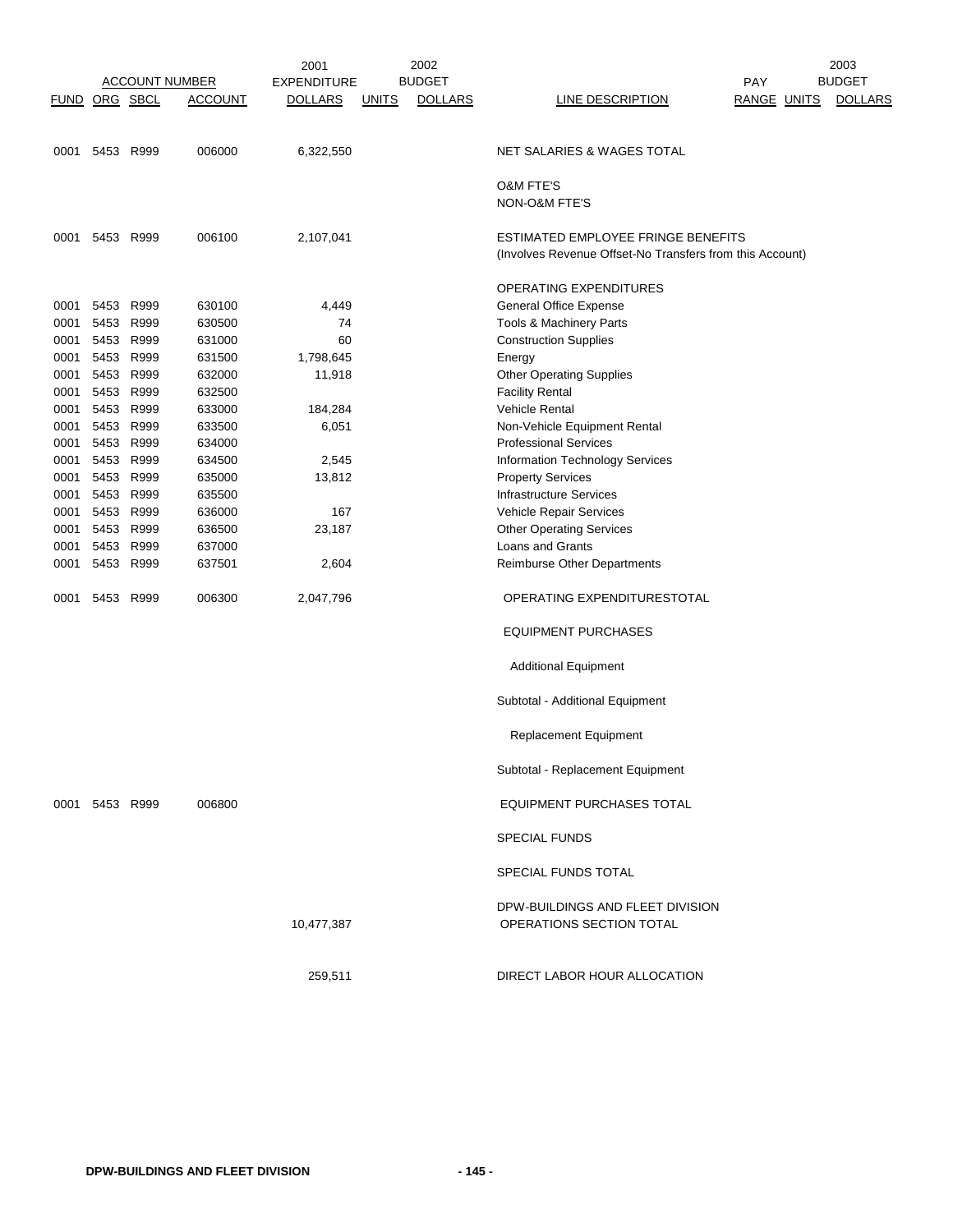|                |                       | 2001               |              | 2002           |                                                                  |                    | 2003           |
|----------------|-----------------------|--------------------|--------------|----------------|------------------------------------------------------------------|--------------------|----------------|
|                | <b>ACCOUNT NUMBER</b> | <b>EXPENDITURE</b> |              | <b>BUDGET</b>  |                                                                  | <b>PAY</b>         | <b>BUDGET</b>  |
| FUND ORG SBCL  | <b>ACCOUNT</b>        | <b>DOLLARS</b>     | <b>UNITS</b> | <b>DOLLARS</b> | LINE DESCRIPTION                                                 | <b>RANGE UNITS</b> | <b>DOLLARS</b> |
|                |                       |                    |              |                | DPW-BUILDINGS AND FLEET DIVISION                                 |                    |                |
|                |                       |                    |              |                | <b>DESIGN &amp; CONSTRUCTION SECTION</b>                         |                    |                |
|                |                       |                    |              |                | SALARIES & WAGES                                                 |                    |                |
|                |                       |                    |              |                | ARCHITECTURAL PLANNING &                                         |                    |                |
|                |                       |                    |              |                | <b>DESIGN UNIT</b>                                               |                    |                |
|                |                       |                    |              |                | Facilities Design & Construction Mgr. (Y)                        | 14                 |                |
|                |                       |                    |              |                | Architecture Project Manager                                     | 12                 |                |
|                |                       |                    |              |                | Architect III                                                    | 628                |                |
|                |                       |                    |              |                | Architectural Designer II<br>Recreational Facilities Coordinator | 626<br>607         |                |
|                |                       |                    |              |                |                                                                  |                    |                |
|                |                       |                    |              |                | <b>MECHANICAL PLANNING &amp; DESIGN</b><br><b>UNIT</b>           |                    |                |
|                |                       |                    |              |                | Mechanical Engineer IV                                           | 12                 |                |
|                |                       |                    |              |                | Mechanical Engineer III                                          | 628                |                |
|                |                       |                    |              |                | Mechanical Engineer II                                           | 626                |                |
|                |                       |                    |              |                | DRAFTING SERVICE UNIT                                            |                    |                |
|                |                       |                    |              |                | Engineering Drafting Technician IV                               | 604                |                |
|                |                       |                    |              |                | Engineering Tech V                                               | 622                |                |
|                |                       |                    |              |                | <b>Engineering Drafting Tech II</b>                              | 602                |                |
|                |                       |                    |              |                | Engineering Drafting Technician IV                               | 604                |                |
|                |                       |                    |              |                | CONSTRUCTION MANAGEMENT UNIT                                     |                    |                |
|                |                       |                    |              |                | Bridges & Public Buildings Inspector (X)                         | 545                |                |
|                |                       |                    |              |                | <b>AUXILIARY POSITIONS</b>                                       |                    |                |
|                |                       |                    |              |                | Architectural Designer II                                        | 626                |                |
|                |                       |                    |              |                | Construction Coordinator (X)                                     | 545                |                |
|                |                       |                    |              |                | Bridges & Public Buildings Coord. (X)                            | 620                |                |
|                |                       |                    |              |                | <b>Engineering Drafting Tech II</b>                              | 602                |                |
|                |                       |                    |              |                | Mechanical Eng II                                                | 626                |                |
|                |                       |                    |              |                | <b>Engineering Tech IV</b>                                       | 622                |                |
|                |                       |                    |              |                | AUXILIARY PERSONNEL                                              |                    |                |
|                |                       | 278,299            |              |                | <b>Total Before Adjustments</b>                                  |                    |                |
|                |                       |                    |              |                | Salary & Wage Rate Change                                        |                    |                |
|                |                       | 19,190             |              |                | Overtime Compensated                                             |                    |                |
|                |                       |                    |              |                | Personnel Cost Adjustment                                        |                    |                |
|                |                       |                    |              |                | Other                                                            |                    |                |
|                |                       | 297,489            |              |                | Gross Salaries & Wages Total                                     |                    |                |
|                |                       |                    |              |                | Reimbursable Services Deduction                                  |                    |                |
|                |                       |                    |              |                | Capital Improvements Deduction                                   |                    |                |
|                |                       |                    |              |                | <b>Grants &amp; Aids Deduction</b>                               |                    |                |
| 0001 5454 R999 | 006000                | 297,489            |              |                | NET SALARIES & WAGES TOTAL                                       |                    |                |
|                |                       |                    |              |                | O&M FTE'S                                                        |                    |                |
|                |                       |                    |              |                | NON-O&M FTE'S                                                    |                    |                |
|                |                       |                    |              |                | (X) Private Auto Allowance May Be Paid Pursuant to               |                    |                |
|                |                       |                    |              |                | Section 350-183 of the Milwaukee Code.                           |                    |                |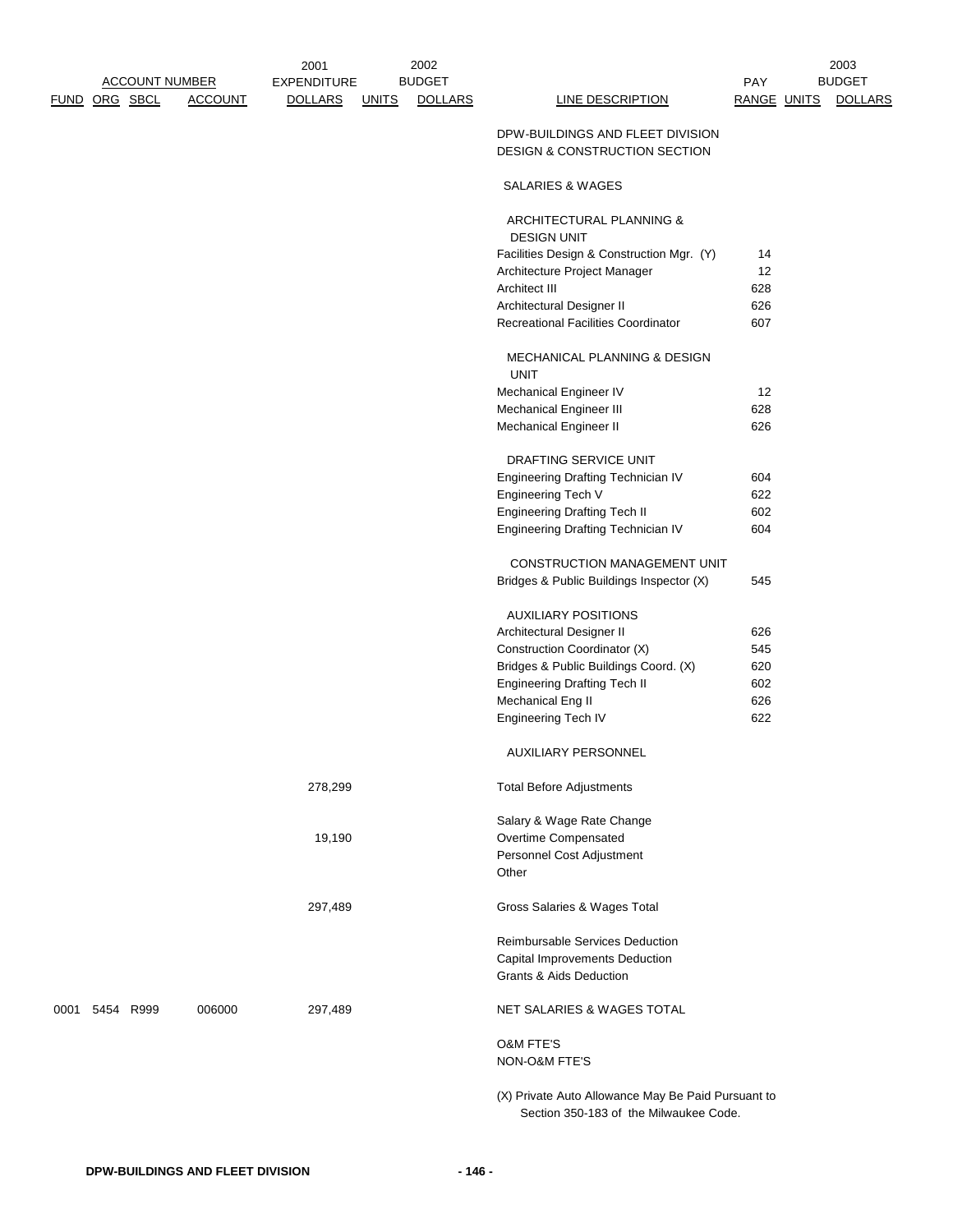|                      |           |           |                       | 2001               |              | 2002           |                                                                                                                                           |            |             | 2003           |
|----------------------|-----------|-----------|-----------------------|--------------------|--------------|----------------|-------------------------------------------------------------------------------------------------------------------------------------------|------------|-------------|----------------|
|                      |           |           | <b>ACCOUNT NUMBER</b> | <b>EXPENDITURE</b> |              | <b>BUDGET</b>  |                                                                                                                                           | <b>PAY</b> |             | <b>BUDGET</b>  |
| <b>FUND ORG SBCL</b> |           |           | <b>ACCOUNT</b>        | <b>DOLLARS</b>     | <b>UNITS</b> | <b>DOLLARS</b> | LINE DESCRIPTION                                                                                                                          |            | RANGE UNITS | <b>DOLLARS</b> |
|                      |           |           |                       |                    |              |                | (Y) Required to file a statement of economic interests in accordance with<br>the Milwaukee Code of Ordinances Chapter 303-Code of Ethics. |            |             |                |
| 0001                 |           | 5454 R999 | 006100                | 108,310            |              |                | ESTIMATED EMPLOYEE FRINGE BENEFITS<br>(Involves Revenue Offset-No Transfers from this Account)                                            |            |             |                |
|                      |           |           |                       |                    |              |                | OPERATING EXPENDITURES                                                                                                                    |            |             |                |
| 0001                 | 5454 R999 |           | 630100                | 622                |              |                | General Office Expense                                                                                                                    |            |             |                |
| 0001                 | 5454      | R999      | 630500                |                    |              |                | Tools & Machinery Parts                                                                                                                   |            |             |                |
| 0001                 | 5454      | R999      | 631000                |                    |              |                | <b>Construction Supplies</b>                                                                                                              |            |             |                |
| 0001                 | 5454      | R999      | 631500                |                    |              |                | Energy                                                                                                                                    |            |             |                |
| 0001                 | 5454      | R999      | 632000                | 985                |              |                | <b>Other Operating Supplies</b>                                                                                                           |            |             |                |
| 0001                 | 5454      | R999      | 632500                |                    |              |                | <b>Facility Rental</b>                                                                                                                    |            |             |                |
| 0001                 | 5454      | R999      | 633000                | 7,775              |              |                | <b>Vehicle Rental</b>                                                                                                                     |            |             |                |
| 0001                 | 5454      | R999      | 633500                |                    |              |                | Non-Vehicle Equipment Rental                                                                                                              |            |             |                |
| 0001                 | 5454      | R999      | 634000                | 38,660             |              |                | <b>Professional Services</b>                                                                                                              |            |             |                |
| 0001                 | 5454      | R999      | 634500                |                    |              |                | Information Technology Services                                                                                                           |            |             |                |
| 0001                 | 5454      | R999      | 635000                | 3,734              |              |                | <b>Property Services</b>                                                                                                                  |            |             |                |
| 0001                 | 5454      | R999      | 635500                | 70                 |              |                | <b>Infrastructure Services</b>                                                                                                            |            |             |                |
| 0001                 | 5454      | R999      | 636000                |                    |              |                | Vehicle Repair Services                                                                                                                   |            |             |                |
| 0001                 | 5454      | R999      | 636500                | 1,033              |              |                | <b>Other Operating Services</b>                                                                                                           |            |             |                |
| 0001                 | 5454      | R999      | 637000                |                    |              |                | Loans and Grants                                                                                                                          |            |             |                |
| 0001                 | 5454      | R999      | 637501                | 3,513              |              |                | Reimburse Other Departments                                                                                                               |            |             |                |
| 0001                 | 5454      | R999      | 006300                | 56,392             |              |                | OPERATING EXPENDITURES TOTAL                                                                                                              |            |             |                |
|                      |           |           |                       |                    |              |                | <b>EQUIPMENT PURCHASES</b>                                                                                                                |            |             |                |
|                      |           |           |                       |                    |              |                | <b>Additional Equipment</b>                                                                                                               |            |             |                |
|                      |           |           |                       |                    |              |                | Subtotal - Additional Equipment                                                                                                           |            |             |                |
|                      |           |           |                       |                    |              |                | <b>Replacement Equipment</b>                                                                                                              |            |             |                |
|                      |           |           |                       |                    |              |                | Subtotal - Replacement Equipment                                                                                                          |            |             |                |
| 0001                 | 5454      | R999      | 006800                |                    |              |                | EQUIPMENT PURCHASES TOTAL                                                                                                                 |            |             |                |
|                      |           |           |                       |                    |              |                | <b>SPECIAL FUNDS</b>                                                                                                                      |            |             |                |
|                      |           |           |                       |                    |              |                | SPECIAL FUNDS TOTAL                                                                                                                       |            |             |                |
|                      |           |           |                       |                    |              |                | DPW-BUILDINGS AND FLEET DIVISION<br><b>DESIGN &amp; CONSTRUCTION</b>                                                                      |            |             |                |
|                      |           |           |                       | 462,191            |              |                | <b>SECTION TOTAL</b>                                                                                                                      |            |             |                |
|                      |           |           |                       | 8,827              |              |                | DIRECT LABOR HOUR ALLOCATION                                                                                                              |            |             |                |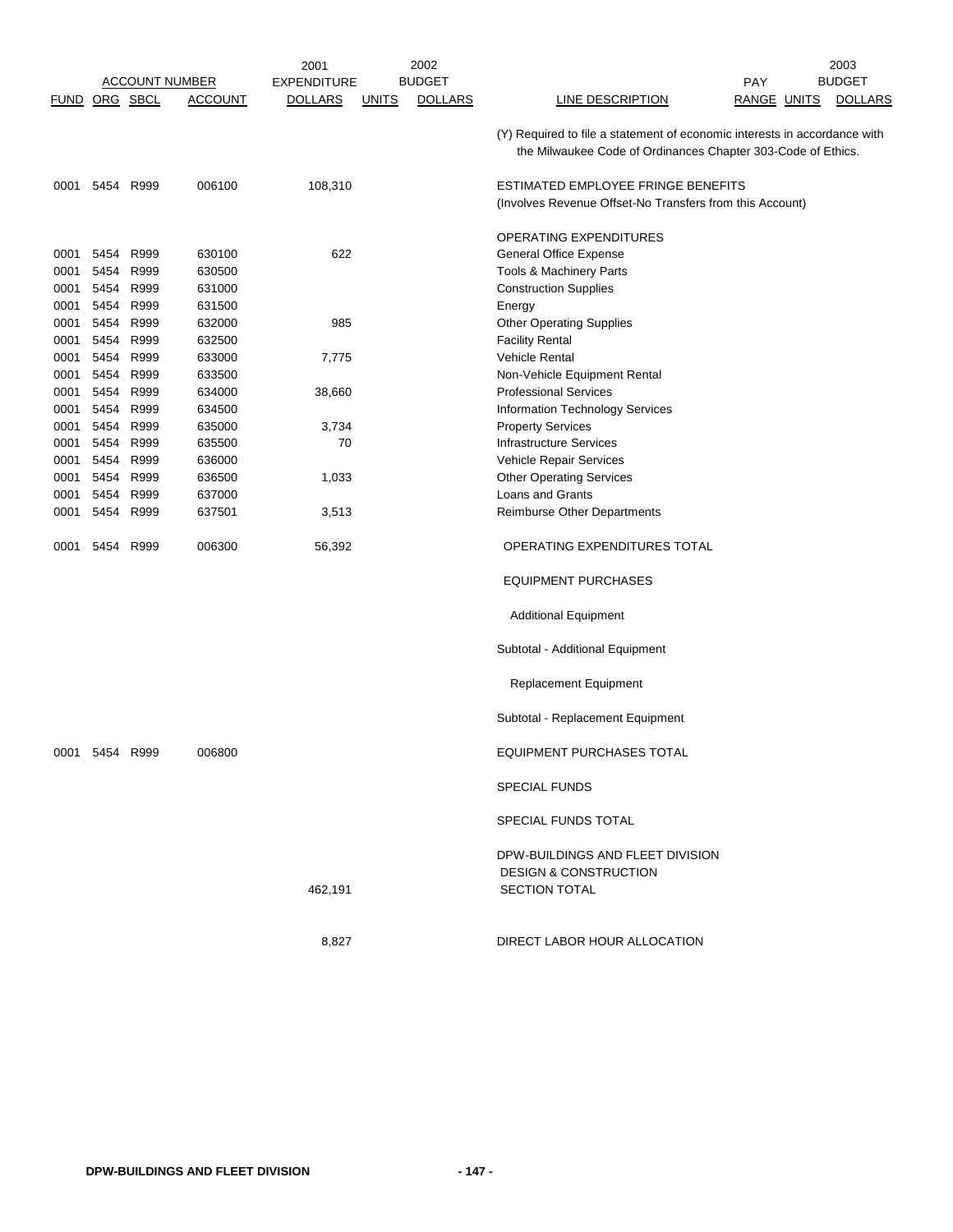|                      | <b>ACCOUNT NUMBER</b> |                | <b>EXPENDITURE</b> |              | <b>BUDGET</b>  |                                                                          | <b>PAY</b>  | <b>BUDGET</b>  |
|----------------------|-----------------------|----------------|--------------------|--------------|----------------|--------------------------------------------------------------------------|-------------|----------------|
| <u>FUND ORG SBCL</u> |                       | <b>ACCOUNT</b> | <b>DOLLARS</b>     | <b>UNITS</b> | <b>DOLLARS</b> | <b>LINE DESCRIPTION</b>                                                  | RANGE UNITS | <b>DOLLARS</b> |
|                      |                       |                |                    |              |                | DPW-BUILDINGS AND FLEET DIVISION<br><b>FACILITIES MANAGEMENT SECTION</b> |             |                |
|                      |                       |                |                    |              |                | SALARIES & WAGES                                                         |             |                |
|                      |                       |                |                    |              |                | OPERATIONS AND MAINT. UNIT                                               |             |                |
|                      |                       |                |                    |              |                | <b>Facilities Manager</b>                                                | 14          |                |
|                      |                       |                |                    |              |                | <b>CUSTODIAL SERVICES</b>                                                |             |                |
|                      |                       |                |                    |              |                | <b>Building Services Manager</b>                                         | 6           |                |
|                      |                       |                |                    |              |                | <b>Building Services Supervisor</b>                                      | 2           |                |
|                      |                       |                |                    |              |                | <b>Custodial Worker III</b>                                              | 230         |                |
|                      |                       |                |                    |              |                | Custodial Worker II/City Laborer                                         | 215         |                |
|                      |                       |                |                    |              |                | <b>MECHANICAL SERVICES</b>                                               |             |                |
|                      |                       |                |                    |              |                | Heating & Ventilating Mechanic II                                        | 252         |                |
|                      |                       |                |                    |              |                | Heating & Ventilating Mechanic III                                       | 262         |                |
|                      |                       |                |                    |              |                | Operations & Maintenance Manager                                         | 10          |                |
|                      |                       |                |                    |              |                | <b>Facilities Control Specialist</b>                                     | 599         |                |
|                      |                       |                |                    |              |                | <b>Facilities Maintenance Coordinator</b>                                | 627         |                |
|                      |                       |                |                    |              |                | Equipment Mechanic IV                                                    | 254         |                |
|                      |                       |                |                    |              |                | Facilities Construction Project Coord.                                   | 627         |                |
|                      |                       |                |                    |              |                | Engineering Drafting Tech IV                                             | 604         |                |
|                      |                       |                |                    |              |                | <b>Engineering Tech IV</b>                                               | 620         |                |
|                      |                       |                |                    |              |                | ELECTRICAL SERVICES                                                      |             |                |
|                      |                       |                |                    |              |                | <b>Electrical Services Supervisor II</b>                                 | 10          |                |
|                      |                       |                |                    |              |                | <b>Electrical Mechanic</b>                                               | 978         |                |
|                      |                       |                |                    |              |                | <b>Electrical Worker</b>                                                 | 974         |                |
|                      |                       |                |                    |              |                | Laborer/Electrical Services                                              | 230         |                |
|                      |                       |                |                    |              |                | Accounting Assistant II                                                  | 445         |                |
|                      |                       |                |                    |              |                | <b>CONSTRUCTION &amp; REPAIRS</b>                                        |             |                |
|                      |                       |                |                    |              |                | Carpenter Supervisor                                                     | 991         |                |
|                      |                       |                |                    |              |                | Carpenter                                                                | 986         |                |
|                      |                       |                |                    |              |                | Painter Supervisor, House                                                | 985         |                |
|                      |                       |                |                    |              |                | Painter Leadworker, House                                                | 983         |                |
|                      |                       |                |                    |              |                | Painter                                                                  | 981         |                |
|                      |                       |                |                    |              |                | Bricklayer, Buildings                                                    | 989         |                |
|                      |                       |                |                    |              |                | <b>Cement Finisher</b>                                                   | 982         |                |
|                      |                       |                |                    |              |                | Mason Helper                                                             | 238         |                |
|                      |                       |                |                    |              |                | <b>LABOR POOL</b>                                                        |             |                |
|                      |                       |                |                    |              |                | Bridge Laborer II                                                        | 238         |                |
|                      |                       |                |                    |              |                | Bridge Laborer I                                                         | 235         |                |
|                      |                       |                |                    |              |                | Bridge Labor Crew Leader II                                              | 245         |                |
|                      |                       |                |                    |              |                | Laborer/Electrical Services                                              | 230         |                |
|                      |                       |                |                    |              |                | BRIDGE SHOP & STORES UNIT                                                |             |                |
|                      |                       |                |                    |              |                | Stores Clerk III                                                         | 340         |                |
|                      |                       |                |                    |              |                | <b>Inventory Assistant IV</b>                                            | 350         |                |
|                      |                       |                |                    |              |                | Stores Clerk I                                                           | 325         |                |
|                      |                       |                |                    |              |                | <b>Inventory Assistant II</b>                                            | 338         |                |
|                      |                       |                |                    |              |                | Clerk II (Field)                                                         | 430         |                |
|                      |                       |                |                    |              |                | Inventory Control Asst IV                                                | 350         |                |
|                      |                       |                |                    |              |                | <b>Electrical Parts Clerk II</b>                                         | 335         |                |
|                      |                       |                |                    |              |                | Infrastructure Stores Clerk IV                                           | 350         |                |
|                      |                       |                |                    |              |                | Infrastructure Stores Clerk II                                           | 338         |                |

2003

2001

2002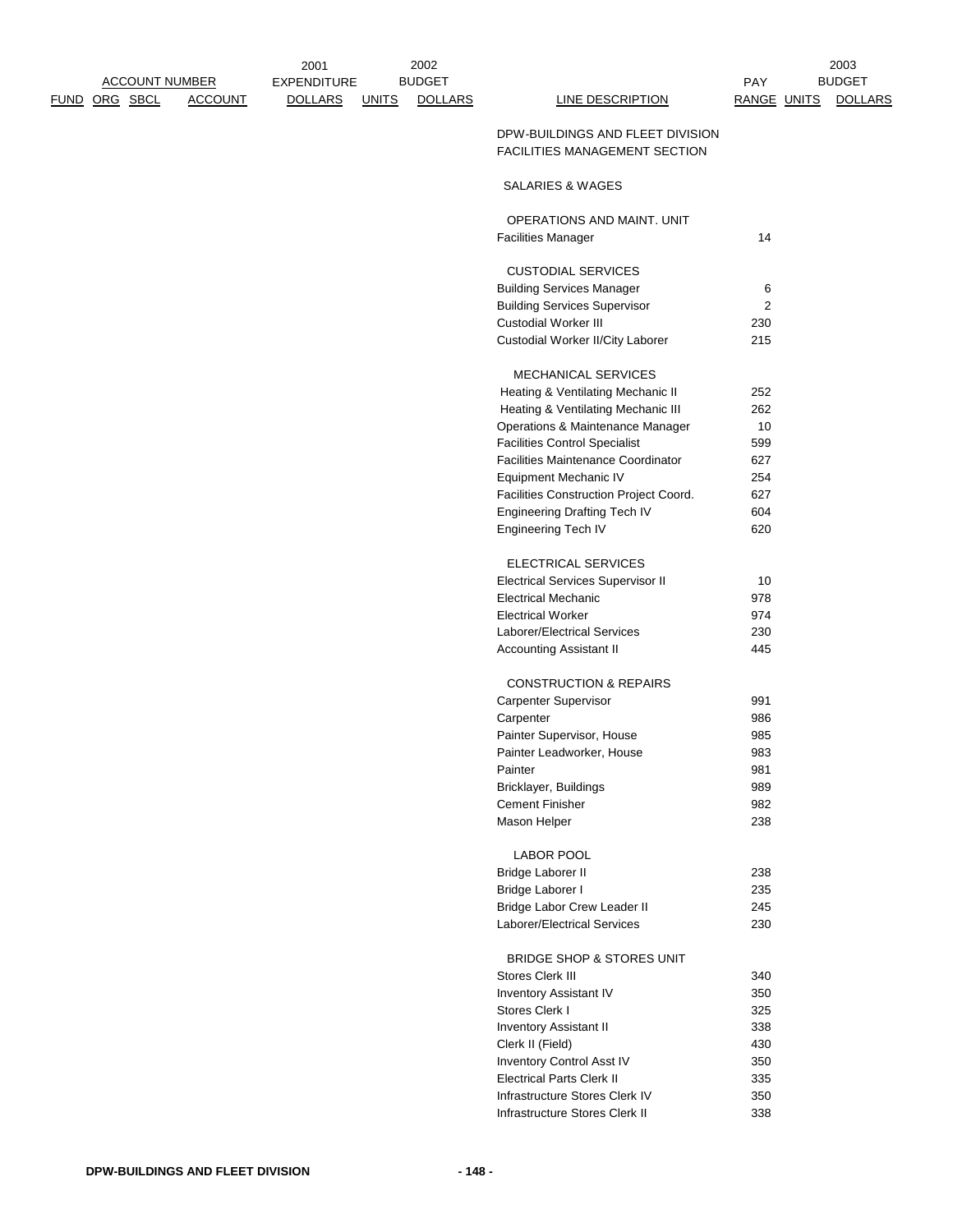|      |                | <b>ACCOUNT NUMBER</b><br>FUND ORG SBCL | <b>ACCOUNT</b>   | 2001<br><b>EXPENDITURE</b><br><b>DOLLARS</b> | <u>UNITS</u> | 2002<br><b>BUDGET</b><br><b>DOLLARS</b> | <b>LINE DESCRIPTION</b>                                                                            | PAY<br><b>RANGE UNITS</b> | 2003<br><b>BUDGET</b><br><b>DOLLARS</b> |
|------|----------------|----------------------------------------|------------------|----------------------------------------------|--------------|-----------------------------------------|----------------------------------------------------------------------------------------------------|---------------------------|-----------------------------------------|
|      |                |                                        |                  |                                              |              |                                         |                                                                                                    |                           |                                         |
|      |                |                                        |                  |                                              |              |                                         | <b>AUXILIARY PERSONNEL</b>                                                                         | 5                         |                                         |
|      |                |                                        |                  |                                              |              |                                         | Mechanical Maintenance Supervisor<br>Heating & Ventilating Mechanic III                            | 262                       |                                         |
|      |                |                                        |                  |                                              |              |                                         | Heating & Ventilating Mechanic II                                                                  | 252                       |                                         |
|      |                |                                        |                  |                                              |              |                                         | Custodian Supervisor I                                                                             | 1                         |                                         |
|      |                |                                        |                  |                                              |              |                                         | <b>Building Services Supervisor</b>                                                                | 2                         |                                         |
|      |                |                                        |                  |                                              |              |                                         | <b>Custodial Worker III</b>                                                                        | 230                       |                                         |
|      |                |                                        |                  |                                              |              |                                         | Custodial Worker II-City Laborer                                                                   | 215                       |                                         |
|      |                |                                        |                  |                                              |              |                                         | Custodial Worker I                                                                                 | 200                       |                                         |
|      |                |                                        |                  |                                              |              |                                         | <b>Inventory Assistant IV</b>                                                                      | 350                       |                                         |
|      |                |                                        |                  |                                              |              |                                         | <b>Electrical Mechanic</b>                                                                         | 978                       |                                         |
|      |                |                                        |                  |                                              |              |                                         | <b>Electrical Services Supervisor II</b>                                                           | 10                        |                                         |
|      |                |                                        |                  |                                              |              |                                         | <b>Electrical Mechanic</b><br><b>Electrical Worker</b>                                             | 978<br>974                |                                         |
|      |                |                                        |                  |                                              |              |                                         | Equipment Mechanic I                                                                               | 235                       |                                         |
|      |                |                                        |                  |                                              |              |                                         | Carpenter Supervisor                                                                               | 991                       |                                         |
|      |                |                                        |                  |                                              |              |                                         | Carpenter                                                                                          | 986                       |                                         |
|      |                |                                        |                  |                                              |              |                                         | Painter, Leadworker, House                                                                         | 983                       |                                         |
|      |                |                                        |                  |                                              |              |                                         | Painter                                                                                            | 981                       |                                         |
|      |                |                                        |                  |                                              |              |                                         | <b>Cement Finisher</b>                                                                             | 982                       |                                         |
|      |                |                                        |                  |                                              |              |                                         | Bricklayer, Buildings                                                                              | 989                       |                                         |
|      |                |                                        |                  |                                              |              |                                         | Mason Helper                                                                                       | 238                       |                                         |
|      |                |                                        |                  |                                              |              |                                         | Bridge Laborer II                                                                                  | 238                       |                                         |
|      |                |                                        |                  |                                              |              |                                         | Bridge Laborer I                                                                                   | 235                       |                                         |
|      |                |                                        |                  |                                              |              |                                         | Laborer/Electrical Services                                                                        | 230                       |                                         |
|      |                |                                        |                  |                                              |              |                                         | <b>AUXILIARY PERSONNEL</b>                                                                         |                           |                                         |
|      |                |                                        |                  | 3,867,006                                    |              |                                         | <b>Total Before Adjustments</b>                                                                    |                           |                                         |
|      |                |                                        |                  |                                              |              |                                         | Salary & Wage Rate Change                                                                          |                           |                                         |
|      |                |                                        |                  | 404,395                                      |              |                                         | Overtime Compensated                                                                               |                           |                                         |
|      |                |                                        |                  |                                              |              |                                         | Personnel Cost Adjustment<br>Other                                                                 |                           |                                         |
|      |                |                                        |                  | 4,271,401                                    |              |                                         | Gross Salaries & Wages Total                                                                       |                           |                                         |
|      |                |                                        |                  |                                              |              |                                         | <b>Reimbursable Services Deduction</b>                                                             |                           |                                         |
|      |                |                                        |                  |                                              |              |                                         | <b>Capital Improvements Deduction</b>                                                              |                           |                                         |
|      |                |                                        |                  |                                              |              |                                         | <b>Grants &amp; Aids Deduction</b>                                                                 |                           |                                         |
|      | 0001 5455 R999 |                                        | 006000           | 4,271,401                                    |              |                                         | NET SALARIES & WAGES TOTAL                                                                         |                           |                                         |
|      |                |                                        |                  |                                              |              |                                         | <b>O&amp;M FTE'S</b>                                                                               |                           |                                         |
|      |                |                                        |                  |                                              |              |                                         | NON-O&M FTE'S                                                                                      |                           |                                         |
|      |                |                                        |                  |                                              |              |                                         | (X) Private Automobile allowance may be paid pursuant to<br>section 350-183 of the Milwaukee Code. |                           |                                         |
| 0001 |                | 5455 R999                              | 006100           | 1,486,198                                    |              |                                         | ESTIMATED EMPLOYEE FRINGE BENEFITS<br>(Involves Revenue Offset-No Transfers from this Account)     |                           |                                         |
|      |                |                                        |                  |                                              |              |                                         | OPERATING EXPENDITURES                                                                             |                           |                                         |
| 0001 |                | 5455 R999                              | 630100           | 19,437                                       |              |                                         | <b>General Office Expense</b>                                                                      |                           |                                         |
| 0001 | 5455           | R999                                   | 630500           | 30,309                                       |              |                                         | Tools & Machinery Parts                                                                            |                           |                                         |
| 0001 |                | 5455 R999                              | 631000           | 340,183                                      |              |                                         | <b>Construction Supplies</b>                                                                       |                           |                                         |
| 0001 |                | 5455 R999                              | 631500           | 1,910,838                                    |              |                                         | Energy                                                                                             |                           |                                         |
| 0001 |                | 5455 R999<br>5455 R999                 | 632000<br>632500 | 237,834<br>924                               |              |                                         | <b>Other Operating Supplies</b>                                                                    |                           |                                         |
| 0001 |                |                                        |                  |                                              |              |                                         | <b>Facility Rental</b>                                                                             |                           |                                         |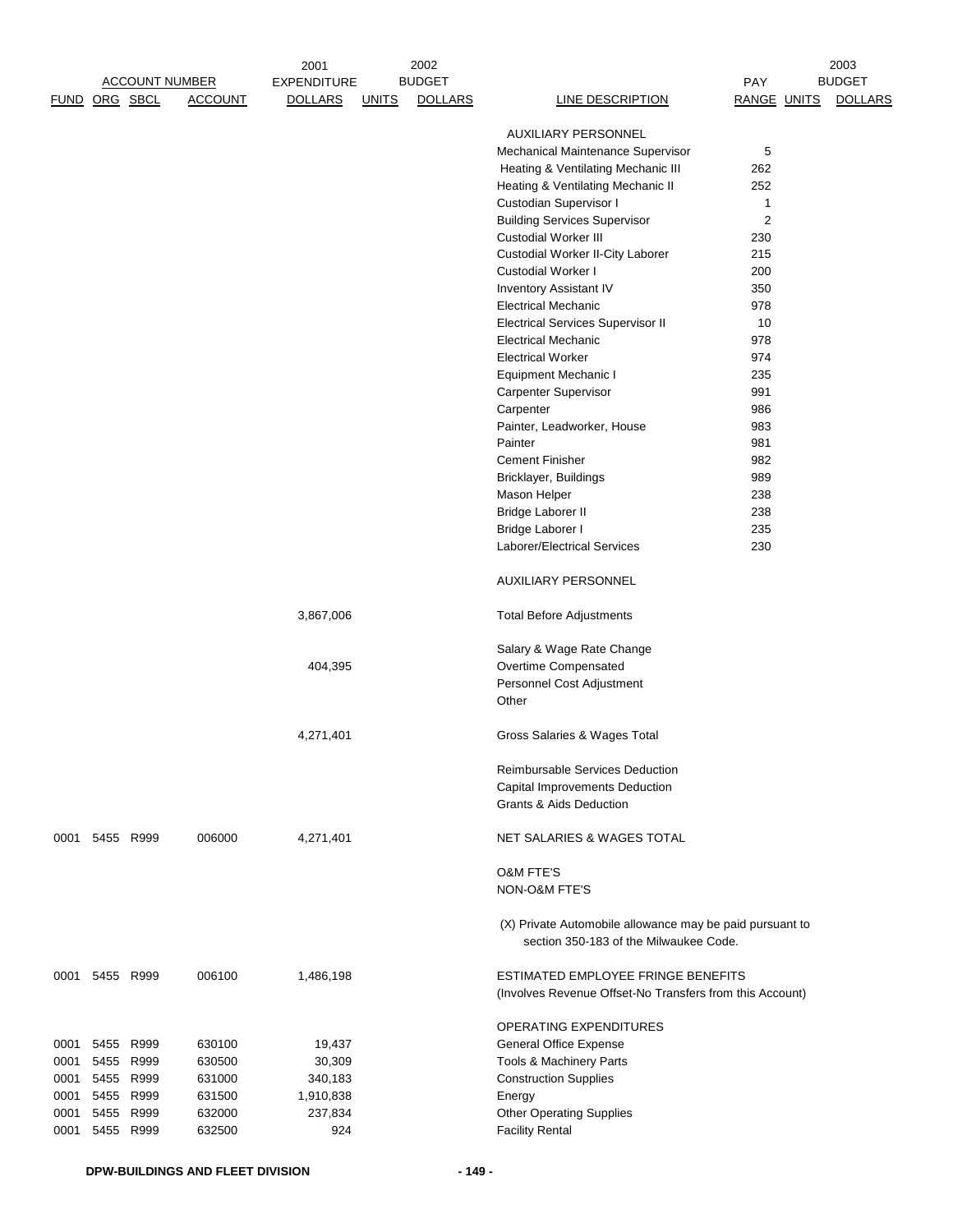| FUND ORG SBCL |                        |           | <b>ACCOUNT NUMBER</b><br><u>ACCOUNT</u> | 2001<br><b>EXPENDITURE</b><br><b>DOLLARS</b> | <u>UNITS</u> | 2002<br><b>BUDGET</b><br><b>DOLLARS</b> | <b>LINE DESCRIPTION</b>                                         | <b>PAY</b><br>RANGE UNITS | 2003<br><b>BUDGET</b><br><b>DOLLARS</b> |
|---------------|------------------------|-----------|-----------------------------------------|----------------------------------------------|--------------|-----------------------------------------|-----------------------------------------------------------------|---------------------------|-----------------------------------------|
|               |                        |           |                                         |                                              |              |                                         |                                                                 |                           |                                         |
| 0001          | 5455 R999              |           | 633000                                  | 15,737                                       |              |                                         | <b>Vehicle Rental</b>                                           |                           |                                         |
| 0001          |                        | 5455 R999 | 633500                                  | 2,055                                        |              |                                         | Non-Vehicle Equipment Rental                                    |                           |                                         |
| 0001          | 5455 R999              |           | 634000                                  | 45,172                                       |              |                                         | <b>Professional Services</b>                                    |                           |                                         |
| 0001          | 5455 R999              |           | 634500                                  | 27,238                                       |              |                                         | Information Technology Services                                 |                           |                                         |
| 0001          |                        | 5455 R999 | 635000                                  | 1,745,592                                    |              |                                         | <b>Property Services</b>                                        |                           |                                         |
| 0001          | 5455 R999<br>5455 R999 |           | 635500<br>636000                        | 5,025                                        |              |                                         | <b>Infrastructure Services</b><br>Vehicle Repair Services       |                           |                                         |
| 0001<br>0001  | 5455 R999              |           | 636500                                  | 8,019                                        |              |                                         | <b>Other Operating Services</b>                                 |                           |                                         |
| 0001          | 5455 R999              |           | 637000                                  |                                              |              |                                         | Loans and Grants                                                |                           |                                         |
| 0001          |                        | 5455 R999 | 637501                                  | 46,222                                       |              |                                         | <b>Reimburse Other Departments</b>                              |                           |                                         |
| 0001          | 5455 R999              |           | 006300                                  | 4,434,585                                    |              |                                         | OPERATING EXPENDITURES TOTAL                                    |                           |                                         |
|               |                        |           |                                         |                                              |              |                                         | <b>EQUIPMENT PURCHASES</b>                                      |                           |                                         |
|               |                        |           |                                         |                                              |              |                                         | <b>Additional Equipment</b>                                     |                           |                                         |
|               |                        |           |                                         |                                              |              |                                         | Carbide Tipped Male & Female Cutter                             |                           |                                         |
|               |                        |           |                                         |                                              |              |                                         | Profile/Triangle Sander Porter Cable<br>Crown Panel Jig         |                           |                                         |
|               |                        |           |                                         |                                              |              |                                         | Crown Rail Jig                                                  |                           |                                         |
|               |                        |           |                                         |                                              |              |                                         | Drilling & Insertion Machinery Grass Ecopress                   |                           |                                         |
|               |                        |           |                                         |                                              |              |                                         | Boring Machine, 13 Spindle                                      |                           |                                         |
|               |                        |           |                                         |                                              |              |                                         | Boring Bit, 5mm Lefthand                                        |                           |                                         |
|               |                        |           |                                         |                                              |              |                                         | Boring Bit, 5mm Righthand                                       |                           |                                         |
|               |                        |           |                                         |                                              |              |                                         | <b>Shaper Tenoning Attachment</b>                               |                           |                                         |
|               |                        |           |                                         |                                              |              |                                         | Pocket Machine Castle Model TSM-21                              |                           |                                         |
|               |                        |           |                                         |                                              |              |                                         | <b>Tracker Propane Striper</b>                                  |                           |                                         |
|               |                        |           |                                         |                                              |              |                                         | <b>Bleacher Puller</b>                                          |                           |                                         |
|               |                        |           |                                         |                                              |              |                                         | Motorized Lift<br>Single Disc Scrubber w/ Driver Pad            |                           |                                         |
|               |                        |           |                                         |                                              |              |                                         | <b>Carpet Extractor</b>                                         |                           |                                         |
|               |                        |           |                                         |                                              |              |                                         | Carpet Shampooer                                                |                           |                                         |
|               |                        |           |                                         |                                              |              |                                         | <b>Digital Multi Meters</b>                                     |                           |                                         |
|               |                        |           |                                         |                                              |              |                                         | <b>MTR Yale Lift Truck</b>                                      |                           |                                         |
|               |                        |           |                                         |                                              |              |                                         | <b>Multi Function Flow Meter</b>                                |                           |                                         |
|               |                        |           |                                         |                                              |              |                                         | Subtotal - Additional Equipment                                 |                           |                                         |
|               |                        |           |                                         |                                              |              |                                         | Replacement Equipment                                           |                           |                                         |
|               |                        |           |                                         |                                              |              |                                         | <b>Concrete/Cement Mixer</b>                                    |                           |                                         |
|               |                        |           |                                         |                                              |              |                                         | Compound Miter Box                                              |                           |                                         |
|               |                        |           |                                         |                                              |              |                                         | <b>Butt hinge Set</b>                                           |                           |                                         |
|               |                        |           |                                         |                                              |              |                                         | <b>Band Saw</b>                                                 |                           |                                         |
|               |                        |           |                                         |                                              |              |                                         | <b>Laptop Computers</b><br><b>Scaffolding Replacement Parts</b> |                           |                                         |
|               |                        |           |                                         |                                              |              |                                         | Snow Blower                                                     |                           |                                         |
|               |                        |           |                                         |                                              |              |                                         | 2 Stage Snow Blower                                             |                           |                                         |
|               |                        |           |                                         |                                              |              |                                         | Vacuums                                                         |                           |                                         |
|               |                        |           |                                         |                                              |              |                                         | Skill Saw                                                       |                           |                                         |
|               |                        |           |                                         |                                              |              |                                         | Cordless Roto Hammer                                            |                           |                                         |
|               |                        |           |                                         |                                              |              |                                         | Computers                                                       |                           |                                         |
|               |                        |           |                                         |                                              |              |                                         | Wet/Dry Vac                                                     |                           |                                         |
|               |                        |           |                                         |                                              |              |                                         | Subtotal - Replacement Equipment                                |                           |                                         |
|               |                        |           |                                         |                                              |              |                                         | Other Previous Experience                                       |                           |                                         |
|               | 0001 5455 R999         |           | 006800                                  | 42,314                                       |              |                                         | <b>EQUIPMENT PURCHASES TOTAL</b>                                |                           |                                         |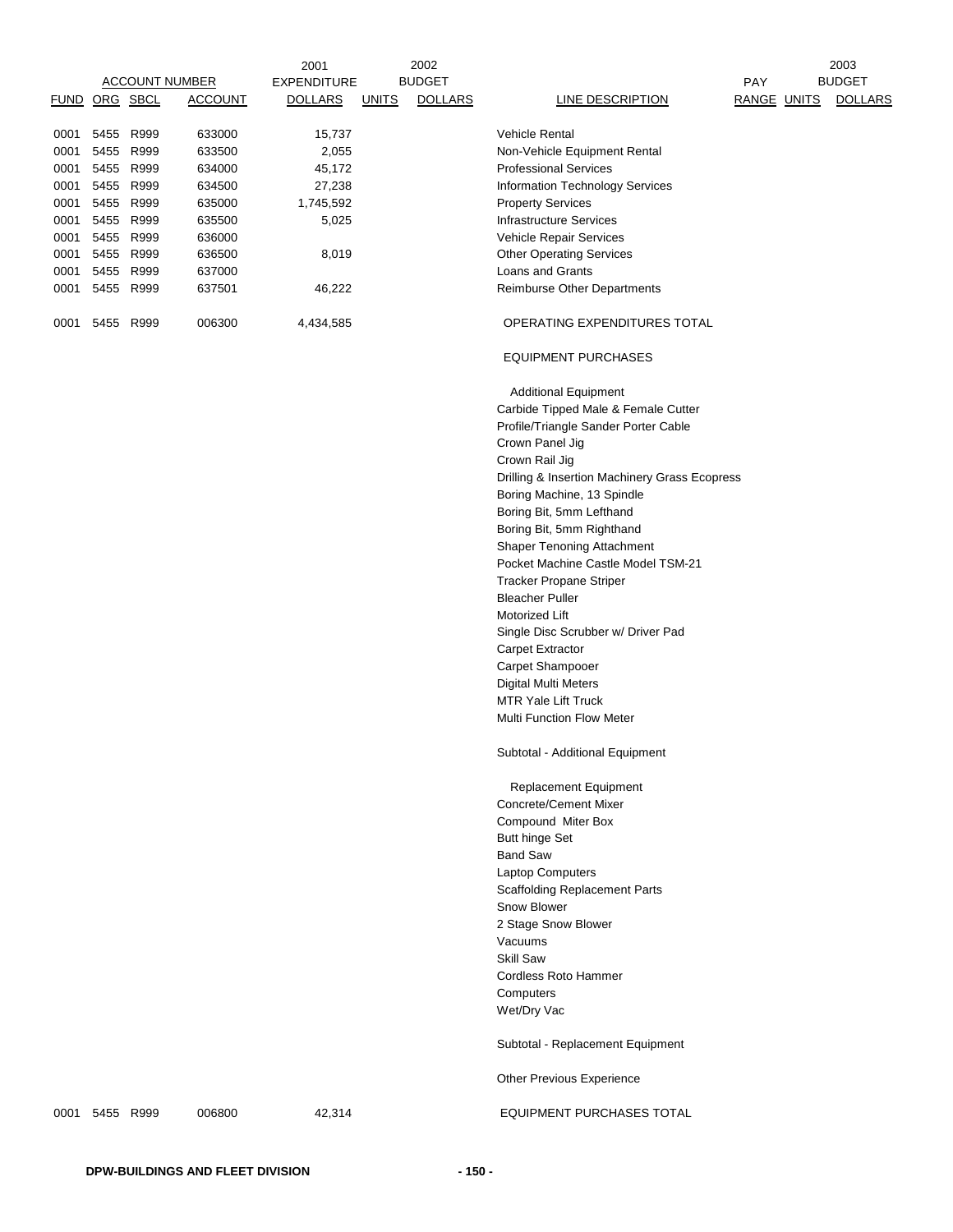|                            |                       | 2001               |              | 2002           |                                                                                |             | 2003           |
|----------------------------|-----------------------|--------------------|--------------|----------------|--------------------------------------------------------------------------------|-------------|----------------|
|                            | <b>ACCOUNT NUMBER</b> | <b>EXPENDITURE</b> |              | <b>BUDGET</b>  |                                                                                | <b>PAY</b>  | <b>BUDGET</b>  |
| SBCL<br>ORG<br><b>FUND</b> | <b>ACCOUNT</b>        | <b>DOLLARS</b>     | <b>UNITS</b> | <b>DOLLARS</b> | LINE DESCRIPTION                                                               | RANGE UNITS | <b>DOLLARS</b> |
|                            |                       |                    |              |                | <b>SPECIAL FUNDS</b>                                                           |             |                |
|                            |                       |                    |              |                | SPECIAL FUNDS TOTAL                                                            |             |                |
|                            |                       | 10,234,498         |              |                | DPW-BUILDINGS AND FLEET DIVISION<br><b>FACILITIES MANAGEMENT SECTION TOTAL</b> |             |                |

176,548 DIRECT LABOR HOUR ALLOCATION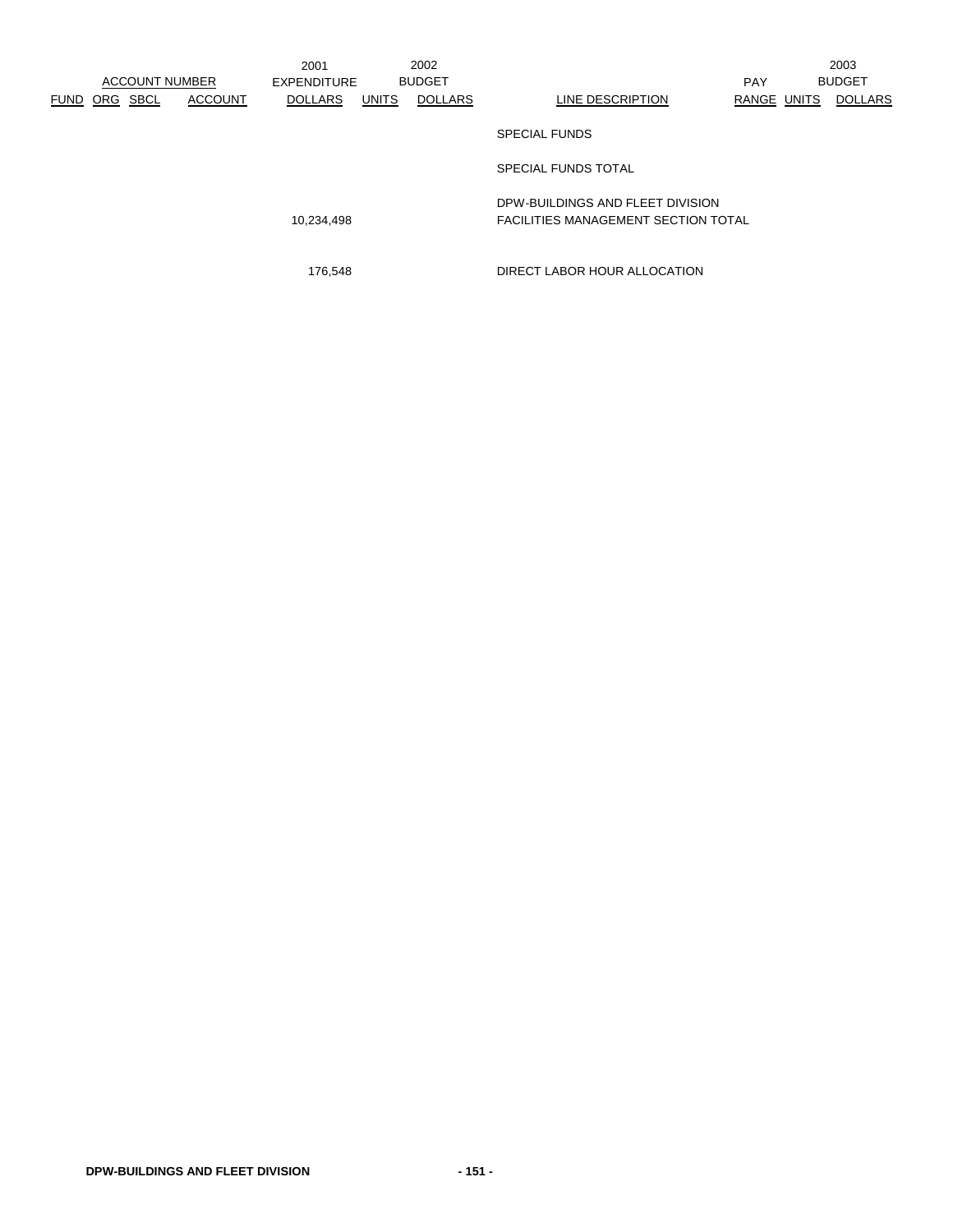|  |               | <b>ACCOUNT NUMBER</b> | 2001<br><b>EXPENDITURE</b> |              | 2002<br><b>BUDGET</b> |                                                                       | <b>PAY</b>            | 2003<br><b>BUDGET</b> |
|--|---------------|-----------------------|----------------------------|--------------|-----------------------|-----------------------------------------------------------------------|-----------------------|-----------------------|
|  | FUND ORG SBCL | <b>ACCOUNT</b>        | <b>DOLLARS</b>             | <u>UNITS</u> | <b>DOLLARS</b>        | LINE DESCRIPTION                                                      | RANGE UNITS           | <b>DOLLARS</b>        |
|  |               |                       |                            |              |                       | DPW - FORESTRY DIVISION<br>BUDGETARY CONTROL UNIT<br>$(1 BCU = 1 DU)$ |                       |                       |
|  |               |                       |                            |              |                       | SALARIES & WAGES                                                      |                       |                       |
|  |               |                       |                            |              |                       | <b>ADMINISTRATION</b>                                                 |                       |                       |
|  |               |                       |                            |              |                       | City Forester (Y)                                                     | 16                    |                       |
|  |               |                       |                            |              |                       | Administrative Assistant II                                           | 445                   |                       |
|  |               |                       |                            |              |                       | Office Assistant III                                                  | 425                   |                       |
|  |               |                       |                            |              |                       | Eng. Draft Tech. IV                                                   | 604                   |                       |
|  |               |                       |                            |              |                       | <b>FIELD OPERATIONS</b>                                               |                       |                       |
|  |               |                       |                            |              |                       | City Forestry Services Manager (Y)                                    | 14                    |                       |
|  |               |                       |                            |              |                       | <b>Urban Forestry District Manager</b>                                | 11                    |                       |
|  |               |                       |                            |              |                       | <b>Urban Forestry Manager</b>                                         | 7                     |                       |
|  |               |                       |                            |              |                       | Urban Forestry Supervisor<br>Urban Forestry Technician                | $\overline{4}$<br>545 |                       |
|  |               |                       |                            |              |                       | <b>Urban Forestry Specialist</b>                                      | 245                   |                       |
|  |               |                       |                            |              |                       | Urban Forestry Crew Leader                                            | 260                   |                       |
|  |               |                       |                            |              |                       | Forestry Inspector II                                                 | 540                   |                       |
|  |               |                       |                            |              |                       | Forestry Technical Services Coordinator                               | 555                   |                       |
|  |               |                       |                            |              |                       | Landscape & Irrigation Specialist                                     | 786                   |                       |
|  |               |                       |                            |              |                       | Office Assistant IV                                                   | 430                   |                       |
|  |               |                       |                            |              |                       | NURSERY OPERATIONS                                                    |                       |                       |
|  |               |                       |                            |              |                       | Greenhouse and Nursery Manager                                        | 8                     |                       |
|  |               |                       |                            |              |                       | Nursery Crew Leader                                                   | 255                   |                       |
|  |               |                       |                            |              |                       | Nursery Laborer                                                       | 238                   |                       |
|  |               |                       |                            |              |                       | SHOP OPERATIONS                                                       |                       |                       |
|  |               |                       |                            |              |                       | Mechanical Maintenance Supervisor                                     | 5                     |                       |
|  |               |                       |                            |              |                       | Lead Equipment Mechanic                                               | 260                   |                       |
|  |               |                       |                            |              |                       | Equip. Mechanic III                                                   | 248                   |                       |
|  |               |                       |                            |              |                       | Equip. Mechanic I                                                     | 235                   |                       |
|  |               |                       |                            |              |                       | <b>AUXILIARY PERSONNEL</b>                                            |                       |                       |
|  |               |                       |                            |              |                       | Urban Forestry District Manager                                       | 11                    |                       |
|  |               |                       |                            |              |                       | <b>Urban Forestry Manager</b>                                         | $\overline{7}$        |                       |
|  |               |                       |                            |              |                       | <b>Urban Forestry Supervisor</b>                                      | 4                     |                       |
|  |               |                       |                            |              |                       | Urban Forestry Technician                                             | 545                   |                       |
|  |               |                       |                            |              |                       | <b>Urban Forestry Specialist</b><br>Urban Forestry Crew Leader        | 245<br>260            |                       |
|  |               |                       |                            |              |                       | Equipment Mechanic III                                                | 248                   |                       |
|  |               |                       |                            |              |                       | Urban Forestry Laborer                                                | 230                   |                       |
|  |               |                       |                            |              |                       | Urban Forestry Laborer (Seasonal)                                     | 230                   |                       |
|  |               |                       |                            |              |                       | <b>Total Auxiliary Personnel</b>                                      |                       |                       |
|  |               |                       | 7,166,372                  |              |                       | <b>Total Before Adjustments</b>                                       |                       |                       |
|  |               |                       |                            |              |                       | Salary & Wage Rate Change                                             |                       |                       |
|  |               |                       | 183,578                    |              |                       | Overtime Compensated*                                                 |                       |                       |
|  |               |                       |                            |              |                       | Personnel Cost Adjustment                                             |                       |                       |
|  |               |                       |                            |              |                       | Other                                                                 |                       |                       |
|  |               |                       | 7,349,950                  |              |                       | Gross Salaries & Wages Total                                          |                       |                       |
|  |               |                       |                            |              |                       | Reimbursable Services Deduction                                       |                       |                       |
|  |               |                       |                            |              |                       | Capital Improvements Deduction                                        |                       |                       |
|  |               |                       |                            |              |                       | <b>Grants &amp; Aids Deduction</b>                                    |                       |                       |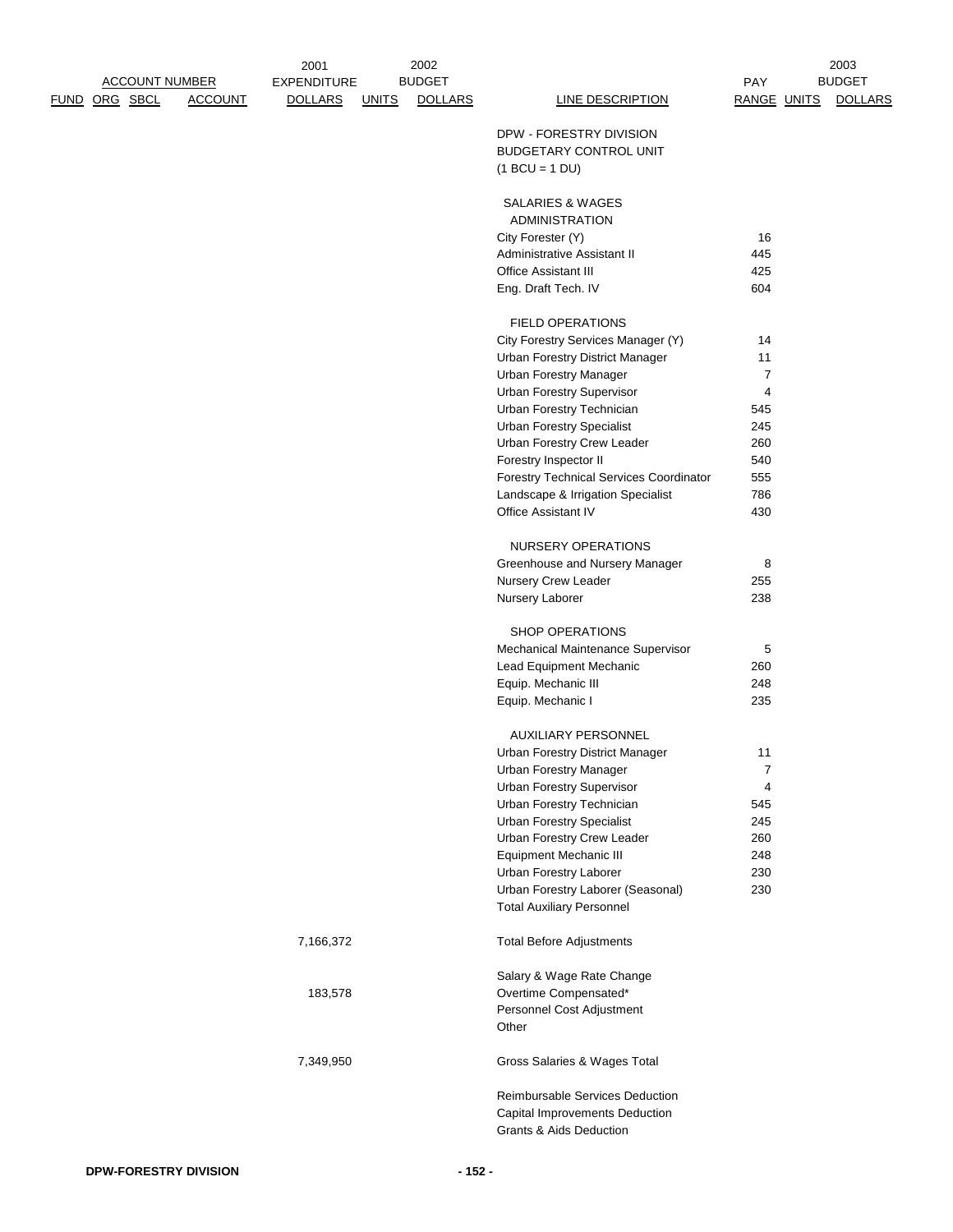|               |                |                       |                | 2001               | 2002                           |                                                                                                                                             |                    | 2003           |
|---------------|----------------|-----------------------|----------------|--------------------|--------------------------------|---------------------------------------------------------------------------------------------------------------------------------------------|--------------------|----------------|
|               |                | <b>ACCOUNT NUMBER</b> |                | <b>EXPENDITURE</b> | <b>BUDGET</b>                  |                                                                                                                                             | <b>PAY</b>         | <b>BUDGET</b>  |
| FUND ORG SBCL |                |                       | <b>ACCOUNT</b> | <b>DOLLARS</b>     | <b>DOLLARS</b><br><b>UNITS</b> | <b>LINE DESCRIPTION</b>                                                                                                                     | <b>RANGE UNITS</b> | <b>DOLLARS</b> |
|               |                |                       |                |                    |                                |                                                                                                                                             |                    |                |
| 0001          | 5810 R999      |                       | 006000         | 7,349,950          |                                | NET SALARIES & WAGES TOTAL*                                                                                                                 |                    |                |
|               |                |                       |                |                    |                                | <b>O&amp;M FTE'S</b><br>NON-O&M FTE'S                                                                                                       |                    |                |
|               |                |                       |                |                    |                                | (Y) Required to file a Statement of Economic Interests in accordance with<br>the Milwaukee Code of Ordinances Chapter 303 - Code of Ethics. |                    |                |
| 0001          | 5810 R999      |                       | 006100         |                    |                                | ESTIMATED EMPLOYEE FRINGE BENEFITS*                                                                                                         |                    |                |
|               |                |                       |                | 2,622,741          |                                | (Involves Revenue Offset - No Transfers from this account.)                                                                                 |                    |                |
|               |                |                       |                |                    |                                | OPERATING EXPENDITURES                                                                                                                      |                    |                |
| 0001          | 5810 R999      |                       | 630100         | 11,108             |                                | <b>General Office Expense</b>                                                                                                               |                    |                |
| 0001          |                | 5810 R999             | 630500         | 73,069             |                                | Tools & Machinery Parts                                                                                                                     |                    |                |
| 0001          | 5810 R999      |                       | 631000         | 86,159             |                                |                                                                                                                                             |                    |                |
|               |                |                       |                |                    |                                | <b>Construction Supplies</b>                                                                                                                |                    |                |
| 0001          |                | 5810 R999             | 631500         | 3,348              |                                | Energy                                                                                                                                      |                    |                |
| 0001          | 5810 R999      |                       | 632000         | 346,464            |                                | <b>Other Operating Supplies</b>                                                                                                             |                    |                |
| 0001          | 5810 R999      |                       | 632500         |                    |                                | <b>Facility Rental</b>                                                                                                                      |                    |                |
| 0001          |                | 5810 R999             | 633000         | 207                |                                | <b>Vehicle Rental</b>                                                                                                                       |                    |                |
| 0001          | 5810 R999      |                       | 633500         | 3,639              |                                | Non-Vehicle Equipment Rental                                                                                                                |                    |                |
| 0001          |                | 5810 R999             | 634000         | 14,507             |                                | <b>Professional Services</b>                                                                                                                |                    |                |
| 0001          |                | 5810 R999             | 634500         | 120                |                                | Information Technology Services                                                                                                             |                    |                |
| 0001          | 5810 R999      |                       | 635000         | 46,134             |                                | <b>Property Services</b>                                                                                                                    |                    |                |
| 0001          | 5810 R999      |                       | 635500         |                    |                                | Infrastructure Services                                                                                                                     |                    |                |
| 0001          |                | 5810 R999             | 636000         |                    |                                | Vehicle Repair Services                                                                                                                     |                    |                |
| 0001          | 5810 R999      |                       | 636500         | 172,102            |                                | <b>Other Operating Services</b>                                                                                                             |                    |                |
| 0001          |                | 5810 R999             | 637000         |                    |                                | Loans and Grants                                                                                                                            |                    |                |
| 0001          | 5810 R999      |                       | 637501         | 77,714             |                                | Reimburse Other Departments                                                                                                                 |                    |                |
| 0001          |                | 5810 R999             | 006300         | 834,571            |                                | OPERATING EXPENDITURES TOTAL*                                                                                                               |                    |                |
|               |                |                       |                |                    |                                | <b>EQUIPMENT PURCHASES</b>                                                                                                                  |                    |                |
|               |                |                       |                |                    |                                | <b>Additional Equipment</b>                                                                                                                 |                    |                |
|               |                |                       |                |                    |                                | Subtotal - Additional Equipment                                                                                                             |                    |                |
|               |                |                       |                |                    |                                |                                                                                                                                             |                    |                |
|               |                |                       |                |                    |                                | <b>Replacement Equipment</b>                                                                                                                |                    |                |
|               |                |                       |                | 33,445             |                                | Trailer, Metal Deck/Wood Deck, 16'                                                                                                          |                    |                |
|               |                |                       |                | 1,481              |                                | Tools                                                                                                                                       |                    |                |
|               |                |                       |                | 94,042             |                                | Lawn Maintenance Equipment                                                                                                                  |                    |                |
|               |                |                       |                | 24,953             |                                | <b>Other Industrial Autos</b>                                                                                                               |                    |                |
|               |                |                       |                | 153,921            |                                | Subtotal - Replacement Equipment                                                                                                            |                    |                |
|               | 0001 5810 R999 |                       | 006800         | 153,921            |                                | <b>EQUIPMENT PURCHASES TOTAL*</b>                                                                                                           |                    |                |
|               |                |                       |                |                    |                                | <b>SPECIAL FUNDS</b>                                                                                                                        |                    |                |
|               |                |                       |                |                    |                                | Other Previous Experience                                                                                                                   |                    |                |
|               |                |                       |                |                    |                                |                                                                                                                                             |                    |                |
|               |                |                       |                |                    |                                | SPECIAL FUNDS TOTAL                                                                                                                         |                    |                |
|               |                |                       |                | 10,961,183         |                                | DPW - FORESTRY DIVISION BUDGETARY<br>CONTROL UNIT TOTAL (1 BCU = 1DU)                                                                       |                    |                |
|               |                |                       |                |                    |                                |                                                                                                                                             |                    |                |
|               |                |                       |                |                    |                                | *Appropriation Control Account                                                                                                              |                    |                |
|               |                |                       |                | 337,656            |                                | TOTAL DIRECT LABOR HOUR ALLOCATION                                                                                                          |                    |                |
|               |                |                       |                |                    |                                |                                                                                                                                             |                    |                |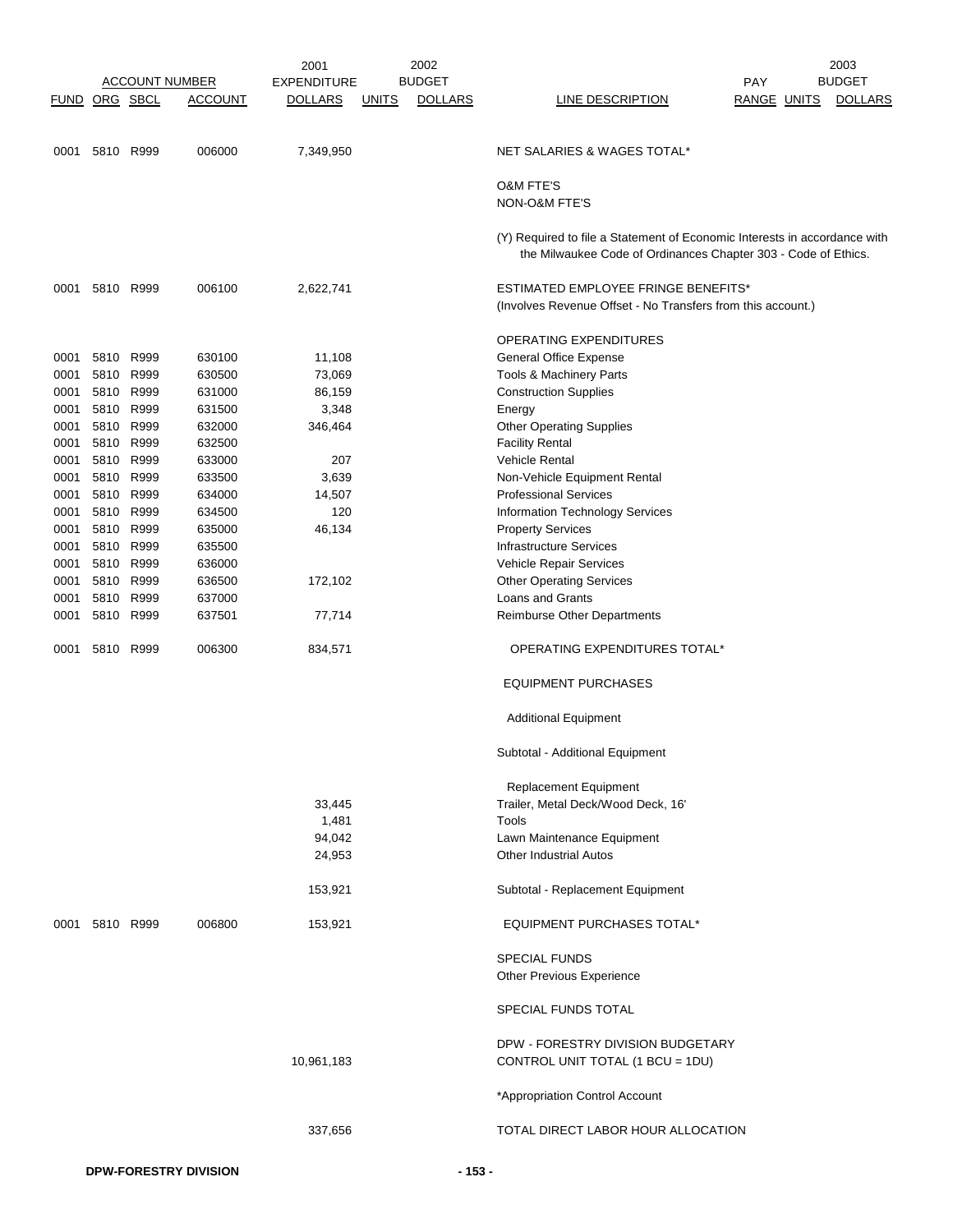|                      | 2002<br>2001   |      |                       |                    | 2003         |                |                                                          |        |                |
|----------------------|----------------|------|-----------------------|--------------------|--------------|----------------|----------------------------------------------------------|--------|----------------|
|                      |                |      | <b>ACCOUNT NUMBER</b> | <b>EXPENDITURE</b> |              | <b>BUDGET</b>  | <b>PAY</b>                                               |        | <b>BUDGET</b>  |
| <b>FUND ORG SBCL</b> |                |      | <b>ACCOUNT</b>        | <b>DOLLARS</b>     | <b>UNITS</b> | <b>DOLLARS</b> | LINE DESCRIPTION<br>RANGE UNITS                          |        | <b>DOLLARS</b> |
|                      |                |      |                       |                    |              |                | DPW-INFRASTRUCTURE SERVICES DIVISION                     |        |                |
|                      |                |      |                       |                    |              |                | <b>BUDGETARY CONTROL UNIT</b>                            |        |                |
|                      |                |      |                       |                    |              |                | (SUMMARY 1BCU=6DU)                                       |        |                |
|                      |                |      |                       |                    |              |                |                                                          |        |                |
|                      |                |      |                       |                    |              |                | SALARIES & WAGES                                         |        |                |
|                      |                |      |                       | 733,691            |              | 496,017        | Overtime Compensated*                                    |        | 471,435        |
|                      |                |      |                       | 11,534,572         |              | 11,822,091     | All Other Salaries & Wages                               |        | 12,082,271     |
| 0001                 | 5230           | R999 | 006000                | 12,268,263         |              | 12,318,108     | NET SALARIES & WAGES TOTAL*                              |        | 12,553,706     |
|                      |                |      |                       |                    |              |                |                                                          |        |                |
|                      |                |      |                       |                    | 783          |                | TOTAL NUMBER OF POSITIONS AUTHORIZED                     | 783    |                |
|                      |                |      |                       |                    | 262.71       |                | <b>O&amp;M FTE'S</b>                                     | 303.58 |                |
|                      |                |      |                       |                    | 309.92       |                | NON-O&M FTE'S                                            | 274.87 |                |
|                      |                |      |                       |                    |              |                |                                                          |        |                |
| 0001                 | 5230           | R999 | 006100                | 3,549,637          |              | 4,188,156      | ESTIMATED EMPLOYEE FRINGE BENEFITS*                      |        | 4,644,872      |
|                      |                |      |                       |                    |              |                | (Involves Revenue Offset-No Transfers from this Account) |        |                |
|                      |                |      |                       |                    |              |                | OPERATING EXPENDITURES                                   |        |                |
| 0001                 | 5230           | R999 | 630100                | 58,808             |              | 109,775        | General Office Expense                                   |        | 83,775         |
| 0001                 | 5230           | R999 | 630500                | 94,877             |              | 147,265        | <b>Tools &amp; Machinery Parts</b>                       |        | 113,565        |
| 0001                 | 5230           | R999 | 631000                | 1,938,874          |              | 1,470,000      | <b>Construction Supplies</b>                             |        | 1,771,500      |
| 0001                 | 5230           | R999 | 631500                | 91,706             |              | 2,839,223      | Energy                                                   |        | 2,950,000      |
| 0001                 | 5230           | R999 | 632000                | 233,598            |              | 413,300        | <b>Other Operating Supplies</b>                          |        | 259,600        |
| 0001                 | 5230           | R999 | 632500                |                    |              |                | <b>Facility Rental</b>                                   |        |                |
| 0001                 | 5230           | R999 | 633000                | 27,898             |              | 13,275         | Vehicle Rental                                           |        | 31,675         |
| 0001                 | 5230           | R999 | 633500                | 22,565             |              | 17,500         | Non-Vehicle Equipment Rental                             |        | 25,900         |
| 0001                 | 5230           | R999 | 634000                | 36,791             |              | 72,800         | <b>Professional Services</b>                             |        | 41,800         |
| 0001                 | 5230           | R999 | 634500                | 39,487             |              | 43,100         | Information Technology Services                          |        | 37,944         |
| 0001                 | 5230           | R999 | 635000                | 69,135             |              | 187,500        | <b>Property Services</b>                                 |        | 188,500        |
| 0001                 | 5230           | R999 | 635500                | 180,682            |              | 178,000        | <b>Infrastructure Services</b>                           |        | 189,500        |
| 0001                 | 5230           | R999 | 636000                |                    |              | 2,500          | Vehicle Repair Services                                  |        | 2,100          |
| 0001                 | 5230           | R999 | 636500                | 108,354            |              | 250,800        | <b>Other Operating Services</b>                          |        | 147,500        |
| 0001                 | 5230           | R999 | 637000                |                    |              |                | <b>Loans and Grants</b>                                  |        |                |
| 0001                 | 5230           | R999 | 637501                | 3,570,601          |              | 683,000        | <b>Reimburse Other Departments</b>                       |        | 615,996        |
| 0001                 | 5230 R999      |      | 006300                | 6,473,376          |              | 6,428,038      | OPERATING EXPENDITURES TOTAL*                            |        | 6,459,355      |
|                      | 0001 5230 R999 |      | 006800                | 77,742             |              | 60,000         | <b>EQUIPMENT PURCHASES TOTAL*</b>                        |        | 90,450         |
|                      |                |      |                       |                    |              |                |                                                          |        |                |
|                      |                |      |                       |                    |              |                | SPECIAL FUNDS TOTAL                                      |        |                |
|                      |                |      |                       |                    |              |                | DPW-INFRASTRUCTURE SERVICES DIVISION                     |        |                |
|                      |                |      |                       | 22,369,018         |              | 22,994,302     | BUDGETARY CONTROL UNIT TOTAL (1BCU=6DU)                  |        | 23,748,383     |
|                      |                |      |                       | 469,912            |              | 472,878        | TOTAL DIRECT LABOR HOUR ALLOCATION                       |        | 546,384        |
|                      |                |      |                       |                    |              |                | *Appropriation Control Account                           |        |                |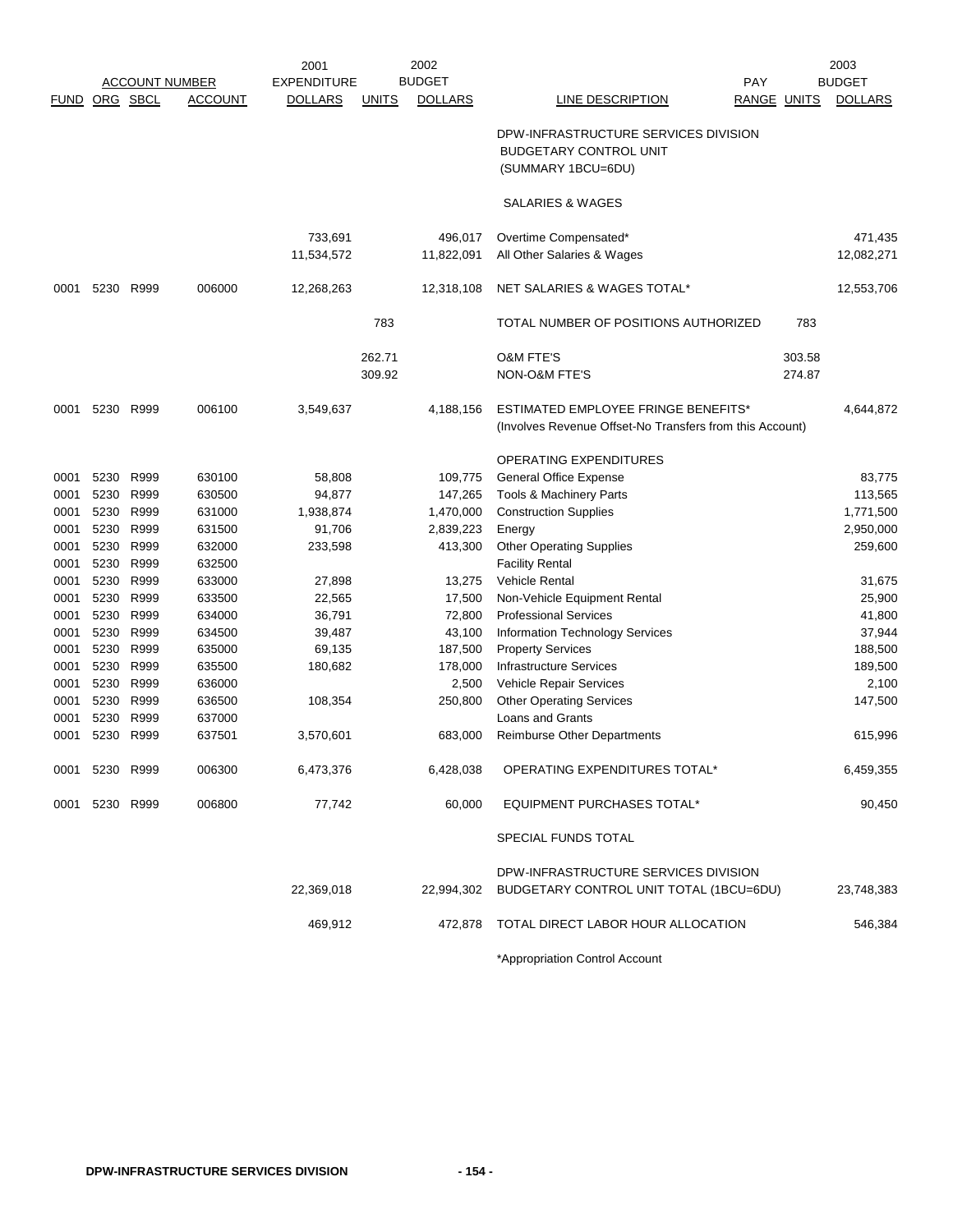|                |                       |                | 2001               |              | 2002           |                                                                                                             |             |                | 2003           |
|----------------|-----------------------|----------------|--------------------|--------------|----------------|-------------------------------------------------------------------------------------------------------------|-------------|----------------|----------------|
|                | <b>ACCOUNT NUMBER</b> |                | <b>EXPENDITURE</b> |              | <b>BUDGET</b>  |                                                                                                             | PAY         |                | <b>BUDGET</b>  |
| FUND ORG SBCL  |                       | <b>ACCOUNT</b> | <b>DOLLARS</b>     | <b>UNITS</b> | <b>DOLLARS</b> | <b>LINE DESCRIPTION</b>                                                                                     | RANGE UNITS |                | <b>DOLLARS</b> |
|                |                       |                |                    |              |                | DPW-INFRASTRUCTURE SERVICES DIVISION<br>ADMINISTRATION DECISION UNIT                                        |             |                |                |
|                |                       |                |                    |              |                | <b>SALARIES &amp; WAGES</b>                                                                                 |             |                |                |
|                |                       |                |                    | 1            | 98,482         | City Engineer (X) (Y)                                                                                       | 18          | 1              | 101,540        |
|                |                       |                |                    |              |                | ADMINISTRATION DECISION UNIT                                                                                |             |                |                |
|                |                       |                |                    | 1            | 97,446         | Administration and Projects Mgr. (X) (Y)                                                                    | 14          | 1              | 100,596        |
|                |                       |                |                    |              |                |                                                                                                             |             |                |                |
|                |                       |                |                    |              |                | CITY ENGINEER'S SECRETARY                                                                                   |             |                |                |
|                |                       |                |                    | 1            | 36,112         | Administrative Assistant III                                                                                | 530         | 1              | 37,174         |
|                |                       |                |                    |              |                | <b>BUSINESS OPERATIONS</b>                                                                                  |             |                |                |
|                |                       |                |                    | 1            | 56,054         | Management and Accounting Officer                                                                           | 6           | 1              | 58,070         |
|                |                       |                |                    | 1            | 49,342         | Administrative Specialist-Senior                                                                            | 4           | 2              | 87,689         |
|                |                       |                |                    | 1            | 48,239         | Public Works Inspector II (A)                                                                               | 936         | 1              | 48,240         |
|                |                       |                |                    | 1            | 31,121         | Office Assistant III                                                                                        | 425         |                |                |
|                |                       |                |                    |              |                | Accounting Assistant II                                                                                     | 445         | 1              | 34,183         |
|                |                       |                |                    |              |                | <b>WORD PROCESSING</b>                                                                                      |             |                |                |
|                |                       |                |                    | 1            | 31,268         | Administrative Assistant II                                                                                 | 445         | 1              | 32,108         |
|                |                       |                |                    | 3            | 96,591         | Office Assistant III                                                                                        | 425         | $\overline{c}$ | 72,130         |
|                |                       |                |                    | 1            | 30,585         | Office Assistant II                                                                                         | 410         | $\mathbf{1}$   | 25,081         |
|                |                       |                |                    |              |                | <b>INFORMATION SYSTEMS</b>                                                                                  |             |                |                |
|                |                       |                |                    | 1            | 69,791         | <b>Engineering Systems Analyst</b>                                                                          | 8           | 1              | 69,791         |
|                |                       |                |                    | 1            |                | <b>Engineering Systems Specialist</b>                                                                       | 595         | 1              |                |
|                |                       |                |                    | 1            | 33,070         | Microcomputer Services Assistant                                                                            | 460         | 1              | 37,063         |
|                |                       |                |                    |              |                | UNDERGROUND CONDUIT DESIGN                                                                                  |             |                |                |
|                |                       |                |                    | 1            | 49,170         | Engineering Technician VI                                                                                   | 628         | 1              | 51,911         |
|                |                       |                |                    |              |                | <b>AUXILIARY</b>                                                                                            |             |                |                |
|                |                       |                |                    | 1            |                | Engineer-In-Charge                                                                                          | 14          | 1              |                |
|                |                       |                | 573,078            | 17           | 727,271        | <b>Total Before Adjustments</b>                                                                             |             | 17             | 755,576        |
|                |                       |                |                    |              |                | Salary & Wage Rate Change                                                                                   |             |                |                |
|                |                       |                | 171                |              | 4,656          | Overtime Compensated                                                                                        |             |                | 5,307          |
|                |                       |                |                    |              |                | Personnel Cost Adjustment                                                                                   |             |                | (4,662)        |
|                |                       |                |                    |              |                | Other                                                                                                       |             |                |                |
|                |                       |                | 573,249            |              | 731,927        | Gross Salaries & Wages Total                                                                                |             |                | 756,221        |
|                |                       |                |                    |              |                | (38,020) Reimbursable Services Deduction                                                                    |             |                | (65, 203)      |
|                |                       |                |                    |              |                | (102,380) Capital Improvements Deduction                                                                    |             |                | (125, 369)     |
|                |                       |                |                    |              |                | (16,517) Grants & Aids Deduction                                                                            |             |                | (15, 927)      |
| 0001 5231 R999 |                       | 006000         | 573,249            |              | 575,010        | NET SALARIES & WAGES TOTAL                                                                                  |             |                | 549,722        |
|                |                       |                |                    | 11.30        |                | O&M FTE'S                                                                                                   |             | 10.16          |                |
|                |                       |                |                    | 3.70         |                | NON-O&M FTE'S                                                                                               |             | 4.84           |                |
|                |                       |                |                    |              |                | (A) One position occupied by John English authorized in accordance<br>with the terms of the labor contract. |             |                |                |
|                |                       |                |                    |              |                | (X) Private Auto Allowance May Be Paid Pursuant to<br>Section 350-183 of the Milwaukee Code.                |             |                |                |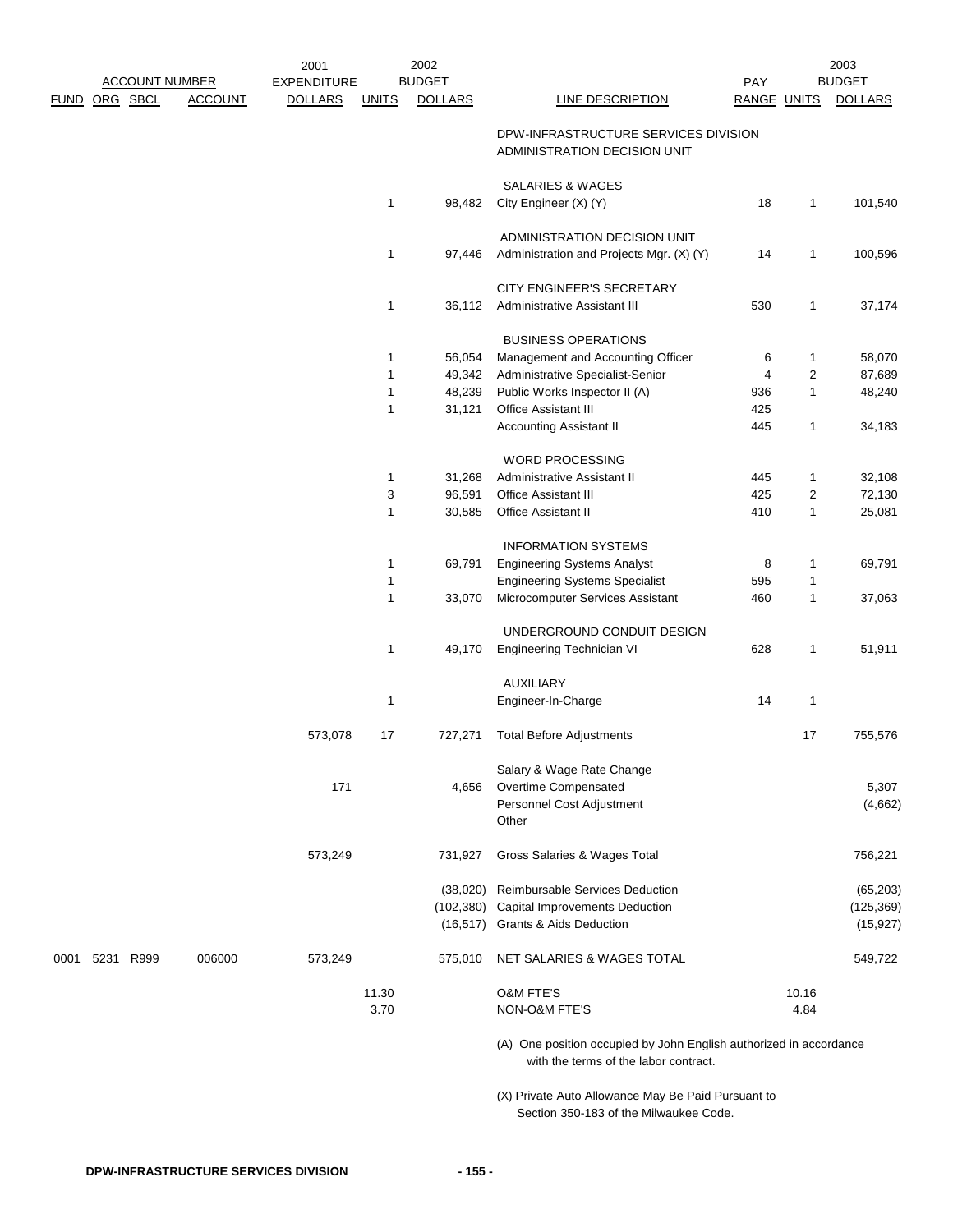|               |           |      |                       | 2001               | 2002                           |        |                                                                                                                                           |                | 2003           |
|---------------|-----------|------|-----------------------|--------------------|--------------------------------|--------|-------------------------------------------------------------------------------------------------------------------------------------------|----------------|----------------|
|               |           |      | <b>ACCOUNT NUMBER</b> | <b>EXPENDITURE</b> | <b>BUDGET</b>                  |        | <b>PAY</b>                                                                                                                                |                | <b>BUDGET</b>  |
| FUND ORG SBCL |           |      | <b>ACCOUNT</b>        | <b>DOLLARS</b>     | <b>DOLLARS</b><br><b>UNITS</b> |        | LINE DESCRIPTION                                                                                                                          | RANGE UNITS    | <b>DOLLARS</b> |
|               |           |      |                       |                    |                                |        | (Y) Required to file a statement of economic interests in accordance with<br>the Milwaukee Code of Ordinances Chapter 303-Code of Ethics. |                |                |
| 0001          | 5231      | R999 | 006100                | 167,305            | 195,503                        |        | ESTIMATED EMPLOYEE FRINGE BENEFITS<br>(Involves Revenue Offset-No Transfers from this Account)                                            |                | 203,397        |
|               |           |      |                       |                    |                                |        | OPERATING EXPENDITURES                                                                                                                    |                |                |
| 0001          | 5231      | R999 | 630100                | 10,140             |                                | 30,175 | <b>General Office Expense</b>                                                                                                             |                | 24,275         |
| 0001          | 5231      | R999 | 630500                |                    |                                | 65     | Tools & Machinery Parts                                                                                                                   |                | 65             |
| 0001          | 5231      | R999 | 631000                |                    |                                |        | <b>Construction Supplies</b>                                                                                                              |                |                |
| 0001          | 5231      | R999 | 631500                | (175)              |                                |        | Energy                                                                                                                                    |                |                |
| 0001          | 5231      | R999 | 632000                | 1,458              |                                | 100    | <b>Other Operating Supplies</b>                                                                                                           |                | 100            |
| 0001          | 5231      | R999 | 632500                |                    |                                |        | <b>Facility Rental</b>                                                                                                                    |                |                |
| 0001          | 5231      | R999 | 633000                |                    |                                | 175    | <b>Vehicle Rental</b>                                                                                                                     |                | 175            |
| 0001          | 5231      | R999 | 633500                | 85                 |                                |        | Non-Vehicle Equipment Rental                                                                                                              |                | 800            |
| 0001          | 5231      | R999 | 634000                |                    |                                | 18,500 | <b>Professional Services</b>                                                                                                              |                | 5,000          |
| 0001          | 5231      | R999 | 634500                | 180                |                                | 29,100 | Information Technology Services                                                                                                           |                | 31,644         |
| 0001          | 5231      | R999 | 635000                |                    |                                | 99,000 | <b>Property Services</b>                                                                                                                  |                | 112,000        |
| 0001          | 5231      | R999 | 635500                |                    |                                |        | <b>Infrastructure Services</b>                                                                                                            |                |                |
| 0001          | 5231      | R999 | 636000                |                    |                                |        | Vehicle Repair Services                                                                                                                   |                |                |
| 0001          | 5231      | R999 | 636500                | (2,012)            |                                | 33,300 | <b>Other Operating Services</b>                                                                                                           |                | 25,000         |
| 0001          | 5231      | R999 | 637000                |                    |                                |        | Loans and Grants                                                                                                                          |                |                |
| 0001          | 5231      | R999 | 637501                | 108,294            |                                | 20,000 | <b>Reimburse Other Departments</b>                                                                                                        |                | 14,996         |
|               |           |      |                       |                    |                                |        |                                                                                                                                           |                |                |
| 0001          | 5231      | R999 | 006300                | 117,970            | 230,415                        |        | OPERATING EXPENDITURES TOTAL                                                                                                              |                | 214,055        |
|               |           |      |                       |                    |                                |        | <b>EQUIPMENT PURCHASES</b>                                                                                                                |                |                |
|               |           |      |                       |                    |                                |        | <b>Additional Equipment</b>                                                                                                               |                |                |
|               |           |      |                       |                    |                                |        | Printer, Color                                                                                                                            | 1              | 1,000          |
|               |           |      |                       |                    |                                |        | <b>Teleconferencing Station</b>                                                                                                           | 1              | 1,000          |
|               |           |      |                       |                    |                                |        | Subtotal - Additional Equipment                                                                                                           | $\overline{2}$ | 2,000          |
|               |           |      |                       |                    |                                |        | Replacement Equipment                                                                                                                     |                |                |
|               |           |      |                       |                    |                                |        | Computer, Micro                                                                                                                           | 4              | 5,000          |
|               |           |      |                       | 260                |                                |        | Other                                                                                                                                     |                |                |
|               |           |      |                       | 260                |                                |        | Subtotal - Replacement Equipment                                                                                                          | 4              | 5,000          |
| 0001          | 5231 R999 |      | 006800                | 260                |                                |        | EQUIPMENT PURCHASES TOTAL                                                                                                                 | 6              | 7,000          |
|               |           |      |                       |                    |                                |        | <b>SPECIAL FUNDS</b>                                                                                                                      |                |                |
|               |           |      |                       |                    |                                |        | <b>SPECIAL FUNDS TOTAL</b>                                                                                                                |                |                |
|               |           |      |                       |                    |                                |        | DPW-INFRASTRUCTURE SERVICES DIVISION-                                                                                                     |                |                |
|               |           |      |                       | 858,784            | 1,000,928                      |        | ADMINISTRATION DECISION UNIT<br><b>TOTAL</b>                                                                                              |                | 974,174        |
|               |           |      |                       | <b>UNITS</b>       | <b>UNITS</b><br>%              |        | PROGRAM RESULT MEASURES/<br>INTERNAL MANAGEMENT INDICATORS:                                                                               | %              | <b>UNITS</b>   |
| 0001 5231     |           | 4310 | P52301                | 98                 | 100.0                          | 90     | <b>Electrical Manhole Record Maintenance</b><br><b>Items Entered</b>                                                                      | 100.0          | 90             |
|               |           |      |                       | 18,455             |                                | 20,340 | DIRECT LABOR HOUR ALLOCATION                                                                                                              |                | 18,228         |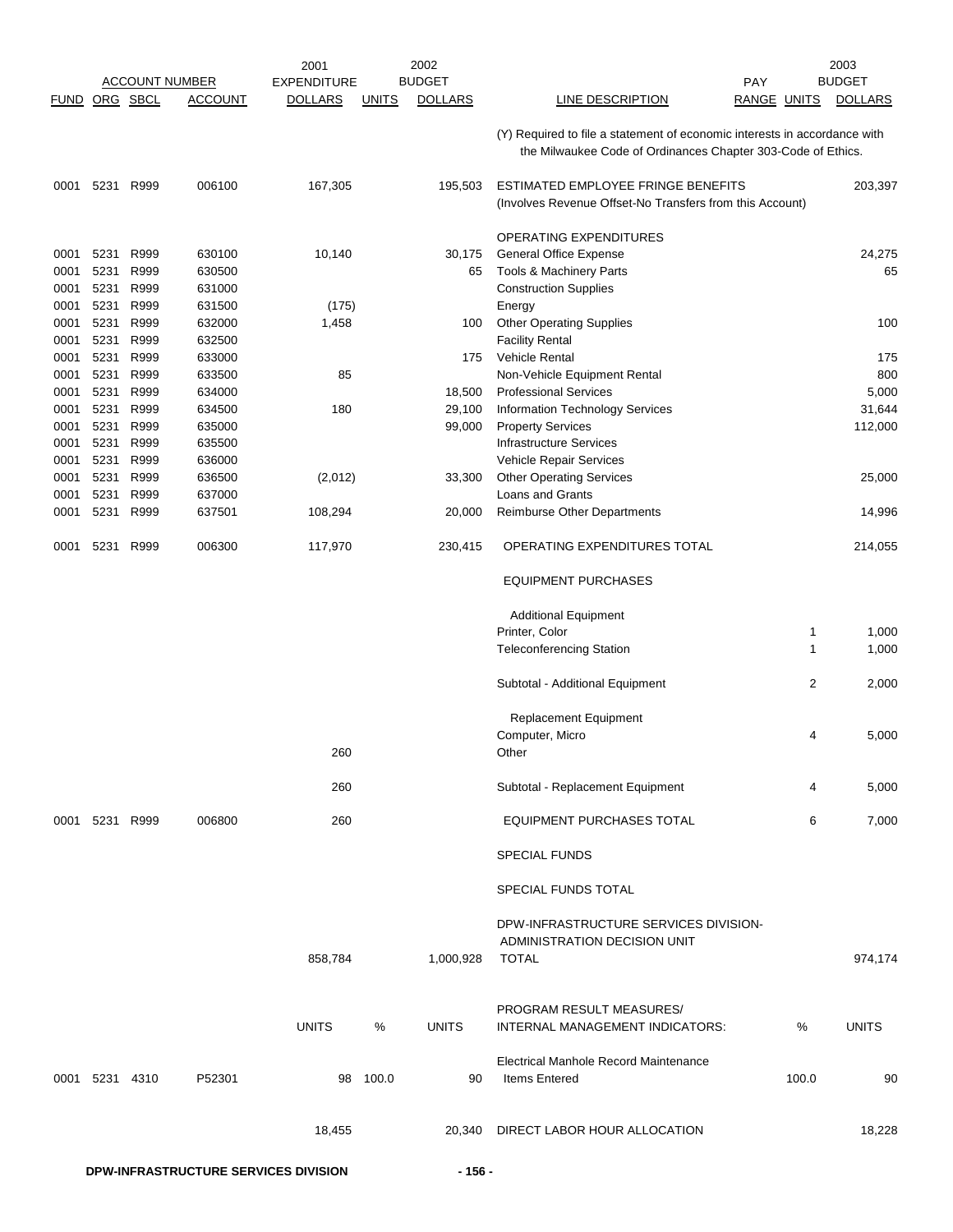|               |                       |                | 2001               |                         | 2002           |                                        |                    |                         | 2003           |
|---------------|-----------------------|----------------|--------------------|-------------------------|----------------|----------------------------------------|--------------------|-------------------------|----------------|
|               | <b>ACCOUNT NUMBER</b> |                | <b>EXPENDITURE</b> |                         | <b>BUDGET</b>  |                                        | <b>PAY</b>         |                         | <b>BUDGET</b>  |
| FUND ORG SBCL |                       | <b>ACCOUNT</b> | <b>DOLLARS</b>     | <b>UNITS</b>            | <b>DOLLARS</b> | LINE DESCRIPTION                       | <b>RANGE UNITS</b> |                         | <b>DOLLARS</b> |
|               |                       |                |                    |                         |                | DPW-INFRASTRUCTURE SERVICES DIVISION-  |                    |                         |                |
|               |                       |                |                    |                         |                | <b>TRANSPORTATION DECISION UNIT</b>    |                    |                         |                |
|               |                       |                |                    |                         |                | <b>SALARIES &amp; WAGES</b>            |                    |                         |                |
|               |                       |                |                    |                         |                | <b>TRANSPORTATION DIRECTOR</b>         |                    |                         |                |
|               |                       |                |                    | 1                       | 116,311        | Transportation Design Manager (X) (Y)  | 16                 | 1                       | 116,309        |
|               |                       |                |                    |                         |                | PROJECT PROGRAMMING                    |                    |                         |                |
|               |                       |                |                    | 1                       | 70,547         | Management Civil Engineer-Senior (X)   | 12                 | 1                       | 74,127         |
|               |                       |                |                    |                         |                | <b>ESTIMATES</b>                       |                    |                         |                |
|               |                       |                |                    | 2                       | 117,043        | Civil Engineer III                     | 628                | 2                       | 128,213        |
|               |                       |                |                    | 4                       | 168,378        | Civil Engineer I                       | 624                | 4                       | 180,361        |
|               |                       |                |                    | 1                       | 41,454         | Engineer Technician IV                 | 620                | 1                       | 46,898         |
|               |                       |                |                    | 1                       | 38,516         | Engineer Technician II                 | 602                | 1                       |                |
|               |                       |                |                    | 1                       | 33,670         | Office Assistant IV                    | 445                | 1                       | 34,183         |
|               |                       |                |                    |                         |                | <b>ASSESSMENTS</b>                     |                    |                         |                |
|               |                       |                |                    | 3                       | 156,472        | Assessment Technician II               | 622                | 3                       | 170,538        |
|               |                       |                |                    |                         |                | <b>MAJOR PROJECTS</b>                  |                    |                         |                |
|               |                       |                |                    | 1                       | 90,107         | Management Civil Engineer-Senior (X)   | 12                 | 1                       | 90,108         |
|               |                       |                |                    | 4                       | 239,357        | Civil Engineer III                     | 628                | 4                       | 251,782        |
|               |                       |                |                    | 9                       | 470,473        | Civil Engineer II                      | 626                | 9                       | 453,381        |
|               |                       |                |                    | 1                       | 49,145         | Engineering Drafting Technician IV     | 604                | 1                       | 49,145         |
|               |                       |                |                    |                         |                | <b>AUXILIARY POSITIONS</b>             |                    |                         |                |
|               |                       |                |                    | 1                       |                | Civil Engineer II                      | 626                | 1                       |                |
|               |                       |                |                    | $\mathbf{1}$            |                | Engineering Intern                     | 930                | 1                       |                |
|               |                       |                |                    |                         |                | <b>STRUCTURAL DESIGN</b>               |                    |                         |                |
|               |                       |                |                    | 1                       | 90,107         | Civil Engineer V (X)                   | 13                 | 1                       | 90,108         |
|               |                       |                |                    | 2                       | 138,946        | Civil Engineer IV                      | 630                | 2                       | 146,692        |
|               |                       |                |                    | 2                       | 122,314        | Civil Engineer III                     | 628                | 2                       | 129,134        |
|               |                       |                |                    | 4                       | 204,019        | Civil Engineer II                      | 626                | 4                       | 215,393        |
|               |                       |                |                    | 1                       | 49,145         | Engineering Drafting Technician IV     | 604                | 1                       | 49,145         |
|               |                       |                |                    |                         |                | <b>AUXILIARY POSITIONS</b>             |                    |                         |                |
|               |                       |                |                    | 1                       |                | Civil Engineer II                      | 626                | 1                       |                |
|               |                       |                |                    |                         |                | TRAFFIC & LIGHTING DESIGN              |                    |                         |                |
|               |                       |                |                    | 1                       | 96,041         | Traffic Control Engineer V (X)         | 13                 | 1                       | 96,041         |
|               |                       |                |                    | 1                       | 70,547         | Management Civil Engineer-Senior (X)   | 12                 | 1                       | 75,713         |
|               |                       |                |                    | 1                       | 55,886         | <b>Traffic Control Engineer III</b>    | 628                | 1                       | 47,663         |
|               |                       |                |                    | 1                       | 45,146         | <b>Electrical Engineer II</b>          | 626                | 1                       | 50,827         |
|               |                       |                |                    | 1                       | 53,844         | Traffic Control Engineer II            | 626                | 1                       |                |
|               |                       |                |                    | 4                       | 244,628        | Engineering Technician VI              | 628                | 4                       | 258,268        |
|               |                       |                |                    | 3                       | 149,356        | Engineering Technician V (T)           | 622                | 3                       | 161,728        |
|               |                       |                |                    | 3                       | 81,622         | Engineering Technician IV              | 620                | 4                       | 136,710        |
|               |                       |                |                    | 2                       | 98,290         | Engineering Drafting Technician IV     | 604                | 2                       | 80,888         |
|               |                       |                |                    | 1                       | 27,029         | Engineering Technician II              | 602                | 1                       |                |
|               |                       |                |                    |                         |                | <b>AUXILIARY POSITIONS</b>             |                    |                         |                |
|               |                       |                |                    | $\overline{\mathbf{c}}$ | 53,844         | Traffic Control Engineer II            | 626                | $\overline{\mathbf{c}}$ | 47,663         |
|               |                       |                |                    | 1                       |                | Civil Engineer II                      | 626                | 1                       |                |
|               |                       |                |                    |                         |                | DEVELOPMENT, PLANNING, RESEARCH, & PMS |                    |                         |                |
|               |                       |                |                    | 1                       | 96,041         | Civil Engineer V (X)                   | 13                 | 1                       | 96,041         |
|               |                       |                |                    | 1                       | 65,970         | Civil Engineer IV                      | 630                | 1                       | 73,346         |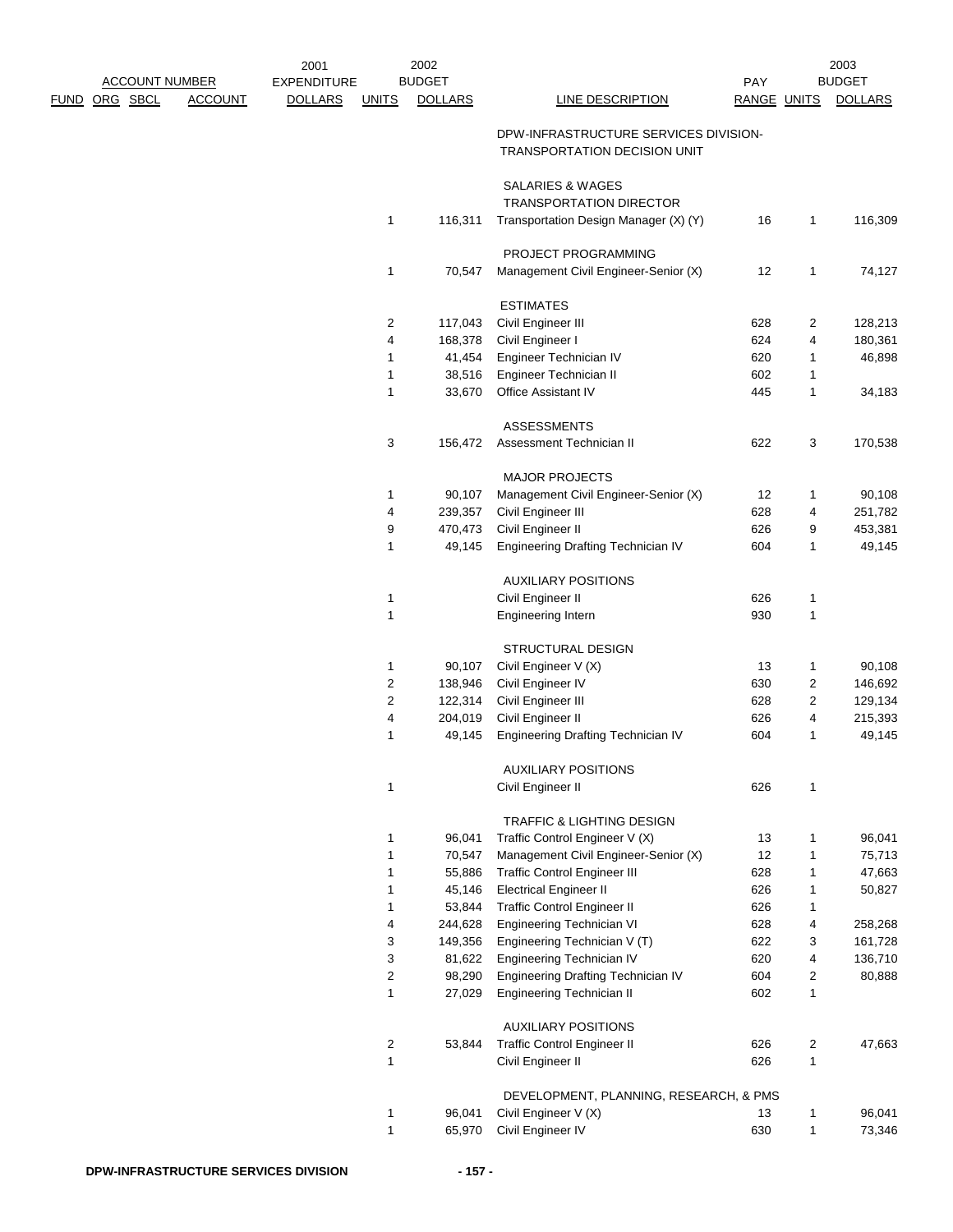|              |               |                        |                                         | 2001               |              | 2002           |                                                                                                                                                                                   |                    |       | 2003<br><b>BUDGET</b> |
|--------------|---------------|------------------------|-----------------------------------------|--------------------|--------------|----------------|-----------------------------------------------------------------------------------------------------------------------------------------------------------------------------------|--------------------|-------|-----------------------|
|              |               |                        | <b>ACCOUNT NUMBER</b><br><b>ACCOUNT</b> | <b>EXPENDITURE</b> |              | <b>BUDGET</b>  |                                                                                                                                                                                   | PAY                |       |                       |
|              | FUND ORG SBCL |                        |                                         | <b>DOLLARS</b>     | <b>UNITS</b> | <b>DOLLARS</b> | <b>LINE DESCRIPTION</b>                                                                                                                                                           | <b>RANGE UNITS</b> |       | <b>DOLLARS</b>        |
|              |               |                        |                                         |                    | 3            | 183,471        | Civil Engineer III                                                                                                                                                                | 628                | 3     | 193,701               |
|              |               |                        |                                         |                    | 3            | 147,409        | Civil Engineer II                                                                                                                                                                 | 626                | 2     | 68,529                |
|              |               |                        |                                         |                    | 1            | 44,131         | Engineering Technician IV                                                                                                                                                         | 620                |       |                       |
|              |               |                        |                                         |                    | 1            | 38,516         | Engineering Technician II                                                                                                                                                         | 602                | 1     | 38,516                |
|              |               |                        |                                         |                    | 1            | 58,322         | <b>Traffic Control Engineer III</b>                                                                                                                                               | 628                | 1     | 64,567                |
|              |               |                        |                                         |                    |              |                |                                                                                                                                                                                   |                    |       |                       |
|              |               |                        |                                         |                    |              |                | <b>AUXILIARY POSITIONS</b>                                                                                                                                                        |                    |       |                       |
|              |               |                        |                                         |                    | 1            |                | Engineering Intern                                                                                                                                                                | 930                | 1     |                       |
|              |               |                        |                                         |                    | 4            | 106,284        | Traffic Control Assistant (X)                                                                                                                                                     | 926                | 4     | 97,074                |
|              |               |                        |                                         |                    |              |                | CENTRAL DRAFTING AND RECORDS                                                                                                                                                      |                    |       |                       |
|              |               |                        |                                         |                    | 1            | 84,460         | Management Civil Engineer-Senior (X)                                                                                                                                              | 12                 | 1     | 87,386                |
|              |               |                        |                                         |                    | 3            | 162,011        | Engineering Drafting Technician V                                                                                                                                                 | 606                | 3     | 162,013               |
|              |               |                        |                                         |                    | 8            | 328,436        | Engineering Drafting Technician IV                                                                                                                                                | 604                | 8     | 370,751               |
|              |               |                        |                                         |                    | 12           | 424,664        | Engineering Drafting Technician II                                                                                                                                                | 602                | 12    | 411,688               |
|              |               |                        |                                         |                    | 1            | 32,615         | <b>Duplicating Equipment Operator II</b>                                                                                                                                          | 330                | 1     | 32,615                |
|              |               |                        |                                         |                    |              |                |                                                                                                                                                                                   |                    |       |                       |
|              |               |                        |                                         |                    |              |                | <b>AUXILIARY POSITIONS</b>                                                                                                                                                        |                    |       |                       |
|              |               |                        |                                         |                    | 1            |                | <b>Engineering Drafting Technician II</b>                                                                                                                                         | 602                | 1     |                       |
|              |               |                        |                                         | 1,841,912          | 105          | 4,944,567      | <b>Total Before Adjustments</b>                                                                                                                                                   |                    | 104   | 4,877,245             |
|              |               |                        |                                         |                    |              |                | Salary & Wage Rate Change                                                                                                                                                         |                    |       |                       |
|              |               |                        |                                         | 9,443              |              | 23,361         | Overtime Compensated                                                                                                                                                              |                    |       | 20,628                |
|              |               |                        |                                         |                    |              | (158, 602)     | Personnel Cost Adjustment                                                                                                                                                         |                    |       | (178, 236)            |
|              |               |                        |                                         |                    |              |                | Other                                                                                                                                                                             |                    |       |                       |
|              |               |                        |                                         | 1,851,355          |              | 4,809,326      | Gross Salaries & Wages Total                                                                                                                                                      |                    |       | 4,719,637             |
|              |               |                        |                                         |                    |              | (325, 130)     | Reimbursable Services Deduction                                                                                                                                                   |                    |       | (346, 224)            |
|              |               |                        |                                         |                    |              | (1,952,393)    | Capital Improvements Deduction                                                                                                                                                    |                    |       | (2, 170, 823)         |
|              |               |                        |                                         |                    |              |                | (822,179) Grants & Aids Deduction                                                                                                                                                 |                    |       | (635, 328)            |
|              |               |                        |                                         |                    |              |                |                                                                                                                                                                                   |                    |       |                       |
| 0001         |               | 5233 R999              | 006000                                  | 1,851,355          |              | 1,709,624      | NET SALARIES & WAGES TOTAL                                                                                                                                                        |                    |       | 1,567,262             |
|              |               |                        |                                         |                    | 29.42        |                | <b>O&amp;M FTE'S</b>                                                                                                                                                              |                    | 27.93 |                       |
|              |               |                        |                                         |                    | 56.63        |                | NON-O&M FTE'S                                                                                                                                                                     |                    | 54.85 |                       |
|              |               |                        |                                         |                    |              |                | (T) Funding for one Engineering Tech. V position contingent upon<br>Comptroller recognition of revenue Special Event Permits. This<br>position may not be filled until that time. |                    |       |                       |
|              |               |                        |                                         |                    |              |                | (X) Private Auto Allowance May Be Paid Pursuant to Section 350-183<br>of the Milwaukee Code.                                                                                      |                    |       |                       |
|              |               |                        |                                         |                    |              |                | (Y) Required to file a statement of economic interests in accordance with<br>the Milwaukee Code of Ordinances Chapter 303-Code of Ethics.                                         |                    |       |                       |
| 0001         |               | 5233 R999              | 006100                                  | 520,866            |              | 581,272        | ESTIMATED EMPLOYEE FRINGE BENEFITS<br>(Involves Revenue Offset-No Transfers from this Account)                                                                                    |                    |       | 579,887               |
|              |               |                        |                                         |                    |              |                |                                                                                                                                                                                   |                    |       |                       |
|              |               |                        |                                         |                    |              |                | OPERATING EXPENDITURES                                                                                                                                                            |                    |       |                       |
| 0001         |               | 5233 R999              | 630100                                  | 12,628             |              | 20,600         | <b>General Office Expense</b>                                                                                                                                                     |                    |       | 14,400                |
| 0001         |               | 5233 R999<br>5233 R999 | 630500                                  | 70                 |              |                | Tools & Machinery Parts                                                                                                                                                           |                    |       |                       |
| 0001         |               | 5233 R999              | 631000                                  | 1,342              |              | 100            | <b>Construction Supplies</b>                                                                                                                                                      |                    |       | 200                   |
| 0001         |               | 5233 R999              | 631500<br>632000                        |                    |              |                | Energy<br><b>Other Operating Supplies</b>                                                                                                                                         |                    |       | 3,300                 |
| 0001<br>0001 |               | 5233 R999              | 632500                                  | 5,485              |              | 2,000          | <b>Facility Rental</b>                                                                                                                                                            |                    |       |                       |
| 0001         |               | 5233 R999              | 633000                                  | 58                 |              |                | <b>Vehicle Rental</b>                                                                                                                                                             |                    |       |                       |
|              |               |                        |                                         |                    |              |                |                                                                                                                                                                                   |                    |       |                       |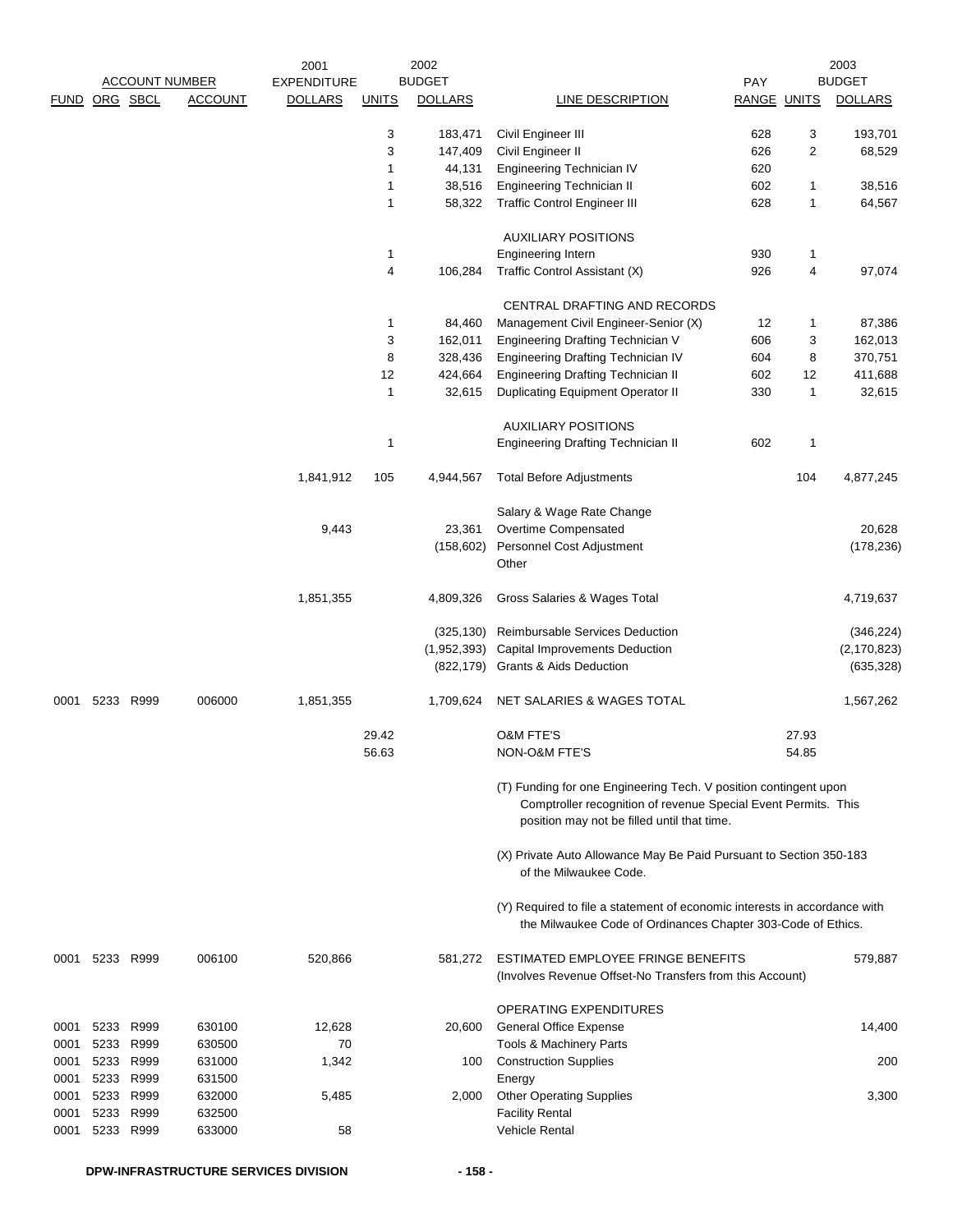|               |           |      |                       | 2001               |                | 2002           |                                                                      |     |                | 2003           |
|---------------|-----------|------|-----------------------|--------------------|----------------|----------------|----------------------------------------------------------------------|-----|----------------|----------------|
|               |           |      | <b>ACCOUNT NUMBER</b> | <b>EXPENDITURE</b> |                | <b>BUDGET</b>  |                                                                      | PAY |                | <b>BUDGET</b>  |
| FUND ORG SBCL |           |      | <b>ACCOUNT</b>        | <b>DOLLARS</b>     | <u>UNITS</u>   | <b>DOLLARS</b> | LINE DESCRIPTION                                                     |     | RANGE UNITS    | <b>DOLLARS</b> |
| 0001          | 5233 R999 |      | 633500                | 2,967              |                | 2,000          | Non-Vehicle Equipment Rental                                         |     |                | 2,500          |
| 0001          | 5233 R999 |      | 634000                | 16,539             |                | 8,000          | <b>Professional Services</b>                                         |     |                | 8,600          |
| 0001          | 5233      | R999 | 634500                | 1,068              |                |                | Information Technology Services                                      |     |                | 300            |
| 0001          | 5233      | R999 | 635000                |                    |                |                | <b>Property Services</b>                                             |     |                |                |
| 0001          | 5233      | R999 | 635500                | 894                |                |                | <b>Infrastructure Services</b>                                       |     |                |                |
| 0001          | 5233      | R999 | 636000                |                    |                |                | Vehicle Repair Services                                              |     |                |                |
| 0001          | 5233 R999 |      | 636500                | 7,569              |                | 6,400          | <b>Other Operating Services</b>                                      |     |                | 5,500          |
| 0001          | 5233 R999 |      | 637000                |                    |                |                | Loans and Grants                                                     |     |                |                |
|               | 5233 R999 |      |                       |                    |                |                |                                                                      |     |                | 10,000         |
| 0001          |           |      | 637501                | 8,113              |                | 13,000         | Reimburse Other Departments                                          |     |                |                |
| 0001          | 5233 R999 |      | 006300                | 56,733             |                | 52,100         | OPERATING EXPENDITURES TOTAL                                         |     |                | 44,800         |
|               |           |      |                       |                    |                |                | <b>EQUIPMENT PURCHASES</b>                                           |     |                |                |
|               |           |      |                       |                    |                |                | <b>Additional Equipment</b>                                          |     |                |                |
|               |           |      |                       |                    |                |                | Software, Miscellaneous                                              |     |                | 500            |
|               |           |      |                       |                    |                | 500            | <b>CSM Closure Software</b>                                          |     |                |                |
|               |           |      |                       |                    |                | 500            | Subtotal - Additional Equipment                                      |     |                | 500            |
|               |           |      |                       |                    |                |                | Replacement Equipment                                                |     |                |                |
|               |           |      |                       |                    | 6              | 5,500          | Computer, Graphics (CADD)                                            |     |                |                |
|               |           |      |                       |                    |                |                | Furniture, Chairs                                                    |     | 9              | 2,500          |
|               |           |      |                       |                    |                |                | <b>CADD Monitors</b>                                                 |     | 5              | 2,000          |
|               |           |      |                       |                    |                |                |                                                                      |     |                |                |
|               |           |      |                       |                    |                |                | Other Previous Experience                                            |     |                |                |
|               |           |      |                       |                    | 6              | 5,500          | Subtotal - Replacement Equipment                                     |     | 14             | 4,500          |
| 0001          | 5233      | R999 | 006800                | 37,519             | 6              | 6,000          | EQUIPMENT PURCHASES TOTAL                                            |     | 14             | 5,000          |
|               |           |      |                       |                    |                |                | <b>SPECIAL FUNDS</b>                                                 |     |                |                |
|               |           |      |                       |                    |                |                | SPECIAL FUNDS TOTAL                                                  |     |                |                |
|               |           |      |                       |                    |                |                | DPW-INFRASTRUCTURE SERVICES DIVISION-                                |     |                |                |
|               |           |      |                       |                    |                |                | <b>TRANSPORTATION DECISION UNIT</b>                                  |     |                |                |
|               |           |      |                       | 2,466,473          |                | 2,348,996      | TOTAL                                                                |     |                | 2,196,949      |
|               |           |      |                       |                    |                |                |                                                                      |     |                |                |
|               |           |      |                       |                    |                |                | PROGRAM RESULT MEASURES/                                             |     |                |                |
|               |           |      |                       | <b>UNITS</b>       | %              | <b>UNITS</b>   | INTERNAL MANAGEMENT INDICATORS:                                      |     | %              | <b>UNITS</b>   |
|               |           |      |                       |                    |                |                |                                                                      |     |                |                |
|               |           |      |                       |                    |                |                | Percentage of Paving Program Heard by                                |     |                |                |
|               |           |      |                       | 75%                | 100.0          | 100%           | May 1st                                                              |     | 100.0          | 100%           |
|               |           |      |                       |                    |                |                | Record & Plat Maintenance                                            |     |                |                |
| 0001          | 5233 4920 |      | P52305                | 38,906 107.1       |                | 15,000         | <b>Changes Completed</b>                                             |     | 100.0          | 15,000         |
|               |           |      |                       |                    |                |                |                                                                      |     |                |                |
|               |           |      |                       |                    |                |                | <b>Transportation Engineering</b>                                    |     |                |                |
|               |           |      |                       | 13,949             | 100.0<br>100.0 | 13,900<br>6.0  | Reduce No. of Crashes Below 3 Year Average<br>Pavement Quality Index |     | 100.0<br>100.0 | 13,900<br>6.0  |
|               |           |      |                       |                    |                |                |                                                                      |     |                |                |
|               |           |      |                       |                    |                |                | Lighting                                                             |     |                |                |
|               |           |      |                       | 2,508              | 100.0          | 1,000          | No. of Units Converted to Sodium Vapor                               |     | 100.0          | 1,000          |
|               |           |      |                       | 129,000            | 100.0          | 40,000         | Feet of Series Cable Convert to Multiple                             |     | 100.0          | 40,000         |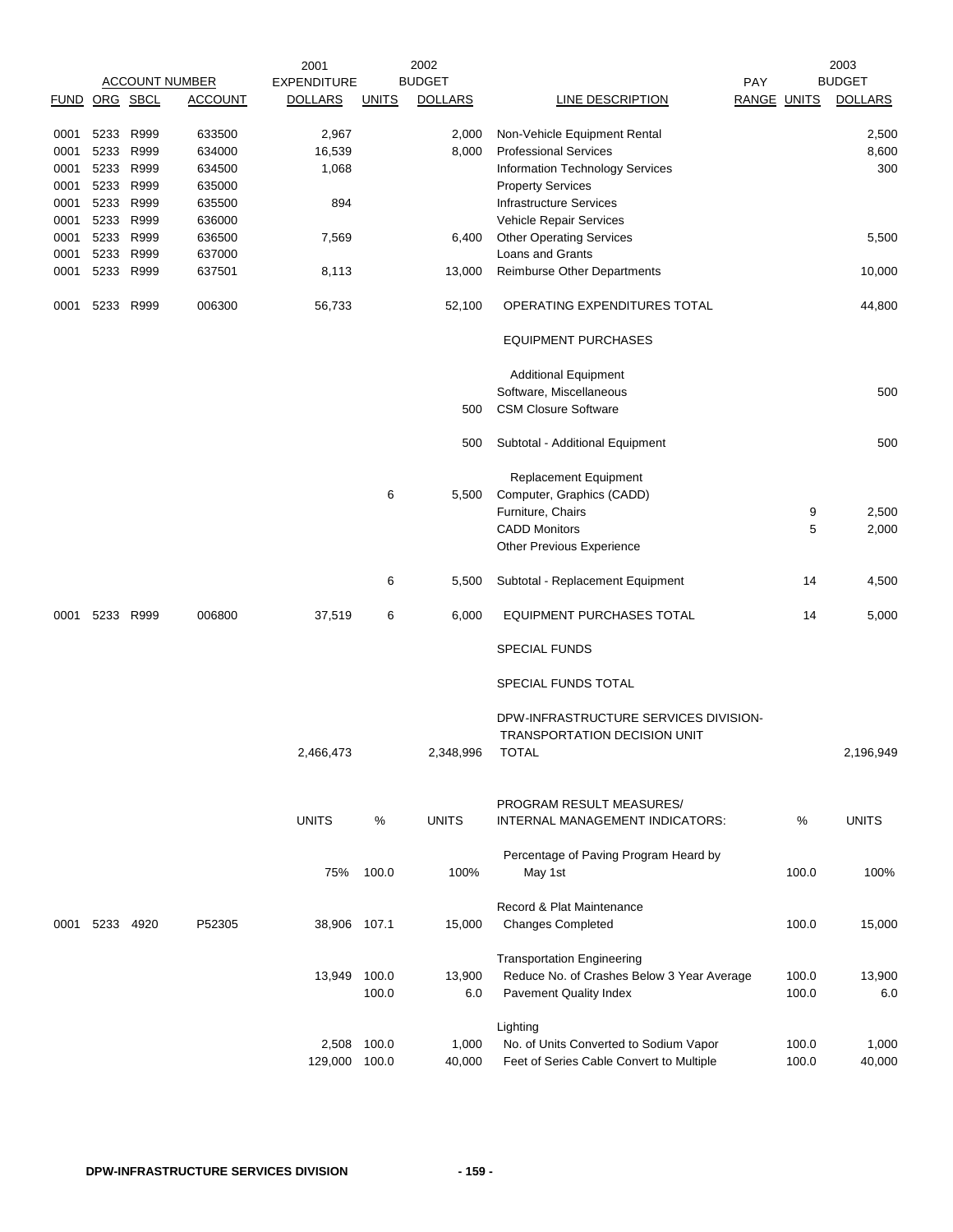|             |            |                       |                | 2001               |              | 2002           |                                            |                       | 2003           |
|-------------|------------|-----------------------|----------------|--------------------|--------------|----------------|--------------------------------------------|-----------------------|----------------|
|             |            | <b>ACCOUNT NUMBER</b> |                | <b>EXPENDITURE</b> |              | <b>BUDGET</b>  |                                            | PAY                   | <b>BUDGET</b>  |
| <b>FUND</b> | <b>ORG</b> | <b>SBCL</b>           | <b>ACCOUNT</b> | <b>DOLLARS</b>     | <b>UNITS</b> | <b>DOLLARS</b> | LINE DESCRIPTION                           | RANGE<br><b>UNITS</b> | <b>DOLLARS</b> |
|             |            |                       |                |                    |              |                |                                            |                       |                |
|             |            |                       |                |                    |              |                | PROGRAM RESULT MEASURES/                   |                       |                |
|             |            |                       |                | <b>UNITS</b>       | %            | <b>UNITS</b>   | INTERNAL MANAGEMENT INDICATORS:            | %                     | <b>UNITS</b>   |
|             |            |                       |                |                    |              |                | Complaints                                 |                       |                |
|             |            |                       |                |                    |              |                | <b>Traffic and Lighting Complaints</b>     |                       |                |
| 0001        | 5233       | 4400                  | P52314         | 671                | 100.0        | 900            | Number of Traffic Complaints Received      | 100.0                 | 900            |
| 0001        | 5233       | 4400                  | P52315         | 94%                | 115.4        | 75%            | % Responded to within 60 days (Traf)       | 100.0                 | 75%            |
| 0001        | 5233       | 4500                  | P52316         | 66                 | 100.0        | 100            | Number of Lighting Complaints Received     | 100.0                 | 100            |
| 0001        | 5233       | 4500                  | P52317         | 81%                | 100.0        | 90%            | % Responded to within 30 days (Lighting)   | 88.9                  | 80%            |
|             |            |                       |                |                    |              |                |                                            |                       |                |
|             |            |                       |                |                    |              |                | Bridge Condition Inspection and Evaluation |                       |                |
| 0001        | 5233       | 4820                  | P52320         | 31                 | 212.1        | 140            | No. of Condition Evaluations               | 57.1                  | 80             |
| 0001        | 5233       | 4800                  | P52321         | 214                | 99.1         | 214            | No. of Bridges                             | 101.4                 | 217            |
|             |            |                       |                |                    |              |                |                                            |                       |                |
|             |            |                       |                | 47,731             |              | 52,956         | DIRECT LABOR HOUR ALLOCATION               |                       | 50,274         |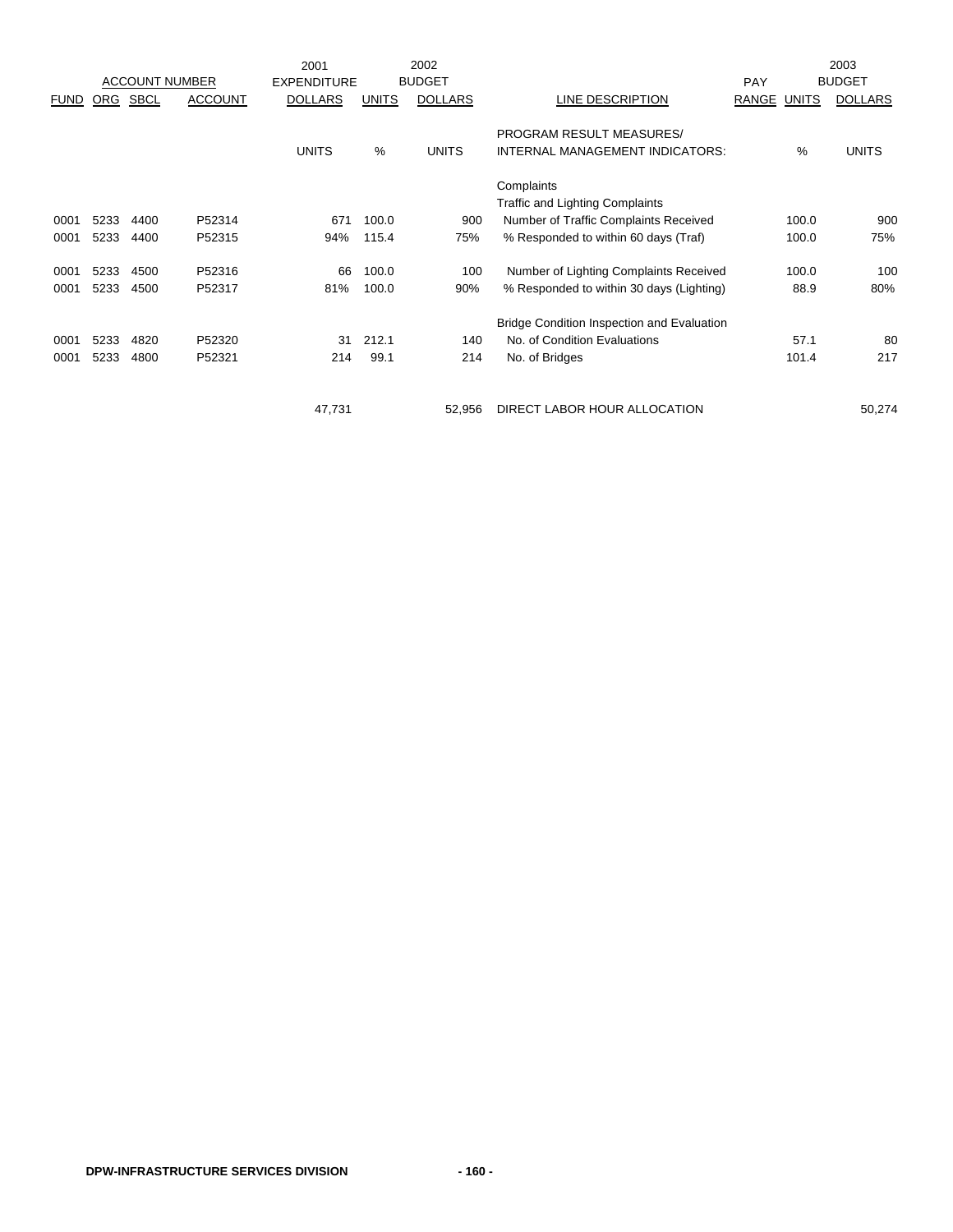|               |                       |                | 2001               |                              | 2002             |                                             |             |                                | 2003              |
|---------------|-----------------------|----------------|--------------------|------------------------------|------------------|---------------------------------------------|-------------|--------------------------------|-------------------|
|               | <b>ACCOUNT NUMBER</b> |                | <b>EXPENDITURE</b> |                              | <b>BUDGET</b>    |                                             | <b>PAY</b>  |                                | <b>BUDGET</b>     |
| FUND ORG SBCL |                       | <b>ACCOUNT</b> | <b>DOLLARS</b>     | <b>UNITS</b>                 | <b>DOLLARS</b>   | <b>LINE DESCRIPTION</b>                     | RANGE UNITS |                                | <b>DOLLARS</b>    |
|               |                       |                |                    |                              |                  | DPW-INFRASTRUCTURE SERVICES DIVISION-       |             |                                |                   |
|               |                       |                |                    |                              |                  | FIELD OPERATIONS - CONSTRUCTION             |             |                                |                   |
|               |                       |                |                    |                              |                  | <b>DECISION UNIT</b>                        |             |                                |                   |
|               |                       |                |                    |                              |                  |                                             |             |                                |                   |
|               |                       |                |                    |                              |                  | SALARIES & WAGES                            |             |                                |                   |
|               |                       |                |                    |                              |                  | Infrastructure Operations Mgr. (X)(Y)       | 16          | $\mathbf{1}$                   | 116,309           |
|               |                       |                |                    | 1                            | 102,382          | Engineer In Charge (Y)                      | 14          |                                |                   |
|               |                       |                |                    |                              |                  | CONTRACT ADMINISTRATION                     |             |                                |                   |
|               |                       |                |                    | $\overline{2}$               | 119,697          | Civil Engineer III (X)                      | 628         | 2                              | 129,134           |
|               |                       |                |                    | 1                            | 47,759           | Water Construction Coordinator (X)          | 555         | $\mathbf{1}$                   | 51,625            |
|               |                       |                |                    | 1                            | 34,183           | Office Assistant IV                         | 445         | $\mathbf{1}$                   | 34,183            |
|               |                       |                |                    | 1                            | 25,058           | Office Assistant II                         | 410         | $\mathbf{1}$                   | 22,120            |
|               |                       |                |                    |                              |                  |                                             |             |                                |                   |
|               |                       |                |                    |                              |                  | TECHNICAL SERVICES/WALK REPAIR              |             |                                |                   |
|               |                       |                |                    | 1                            | 45,696           | Sidewalk Repair Supervisor                  | 555         | 1                              | 46,005            |
|               |                       |                |                    | 4                            | 129,579          | Public Works Inspector II (X)               | 540         | 4                              | 128,788           |
|               |                       |                |                    | 1                            | 43,569           | Inspection Specialist (X)                   | 535         | 1                              | 41,977            |
|               |                       |                |                    | 1                            | 58,867           | Civil Engineer III                          | 628         | $\mathbf{1}$                   | 64,567            |
|               |                       |                |                    |                              |                  | DESIGN/CONSTRUCTION-NORTH                   |             |                                |                   |
|               |                       |                |                    | 1                            | 96,041           | Civil Engineer V (X)                        | 13          | $\mathbf{1}$                   | 96,041            |
|               |                       |                |                    | $\overline{2}$               | 155,458          | Management Civil Engineer Senior (X)        | 12          | 2                              | 161,901           |
|               |                       |                |                    | 1                            | 61,157           | Civil Engineer III                          | 628         | $\mathbf{1}$                   | 64,567            |
|               |                       |                |                    | 1                            | 49,170           | Civil Engineer II (X)                       | 626         | $\mathbf{1}$                   | 56,846            |
|               |                       |                |                    | 4                            | 206,029          | Civil Engineer II                           | 626         | 4                              | 217,514           |
|               |                       |                |                    | 3                            | 100,484          | Engineering Technician V                    | 622         | 3                              | 106,086           |
|               |                       |                |                    | 4                            | 167,031          | Civil Engineer I                            | 624         | 4                              | 179,942           |
|               |                       |                |                    | 3                            | 86,522           | Engineering Technician IV                   | 620         | 3                              | 95,326            |
|               |                       |                |                    | $\overline{7}$               | 224,401          | Engineering Technician II                   | 602         | $\overline{7}$                 | 214,331           |
|               |                       |                |                    | 17                           | 663,270          | Public Works Inspector II (X)               | 540         | 17                             | 611,948           |
|               |                       |                |                    |                              |                  | <b>AUXILIARY POSITIONS</b>                  |             |                                |                   |
|               |                       |                |                    | 1                            |                  | Civil Engineer III (X)                      | 628         | $\mathbf{1}$                   |                   |
|               |                       |                |                    | $\boldsymbol{2}$             |                  | <b>Engineering Technician II</b>            | 602         | 2                              |                   |
|               |                       |                |                    | 4                            | 38,522           | Engineering Technician II (.33 FTE)         | 602         | $\overline{4}$                 | 43,404            |
|               |                       |                |                    | 3                            | 18,243           | Engineering Inspection Assistant (X)        | 927         | 3                              | 20,950            |
|               |                       |                |                    | $\overline{c}$               |                  | Public Works Inspector II (X)               | 540         | 2                              |                   |
|               |                       |                |                    |                              |                  |                                             |             |                                |                   |
|               |                       |                |                    |                              |                  | DESIGN/CONSTRUCTION - SOUTH                 |             |                                |                   |
|               |                       |                |                    | 1                            | 86,085           | Civil Engineer V (X)                        | 13<br>12    | $\mathbf{1}$<br>$\overline{c}$ | 88,759            |
|               |                       |                |                    | $\overline{\mathbf{c}}$<br>1 | 171,072          | Management Civil Engineer Senior (X)        | 628         |                                | 173,684<br>64,567 |
|               |                       |                |                    | 1                            | 61,157<br>49,170 | Civil Engineer III<br>Civil Engineer II (X) | 626         | $\mathbf{1}$<br>$\mathbf{1}$   | 41,900            |
|               |                       |                |                    | 4                            | 206,028          | Civil Engineer II                           | 626         | 4                              | 217,514           |
|               |                       |                |                    | 4                            | 161,532          | Engineering Technician V                    | 622         | 4                              | 170,538           |
|               |                       |                |                    | 4                            | 175,461          | Civil Engineer I                            | 624         | 4                              | 185,244           |
|               |                       |                |                    | 4                            | 135,873          | Engineering Technician IV                   | 620         | 4                              | 143,387           |
|               |                       |                |                    | 8                            | 284,822          | Engineering Technician II                   | 602         | 8                              | 287,435           |
|               |                       |                |                    | 17                           | 645,761          | Public Works Inspector II (X)               | 540         | 17                             | 455,948           |
|               |                       |                |                    |                              |                  |                                             |             |                                |                   |
|               |                       |                |                    |                              |                  | <b>AUXILIARY POSITIONS</b>                  |             |                                |                   |
|               |                       |                |                    | 1                            |                  | Engineering Technician V                    | 622         | $\mathbf{1}$                   |                   |
|               |                       |                |                    | 1                            |                  | Engineering Technician IV                   | 620         | $\mathbf{1}$                   |                   |
|               |                       |                |                    | 1                            |                  | Engineering Technician II                   | 602         | 1                              |                   |
|               |                       |                |                    | 5                            | 48,158           | Engineering Technician II (.33 FTE)         | 602         | 5                              | 54,255            |
|               |                       |                |                    | 3                            |                  | Public Works Inspector II (X)               | 540         | 3                              | 117,000           |
|               |                       |                |                    | 3                            | 18,243           | Engineering Inspection Assistant (X)        | 927         | 3                              | 20,950            |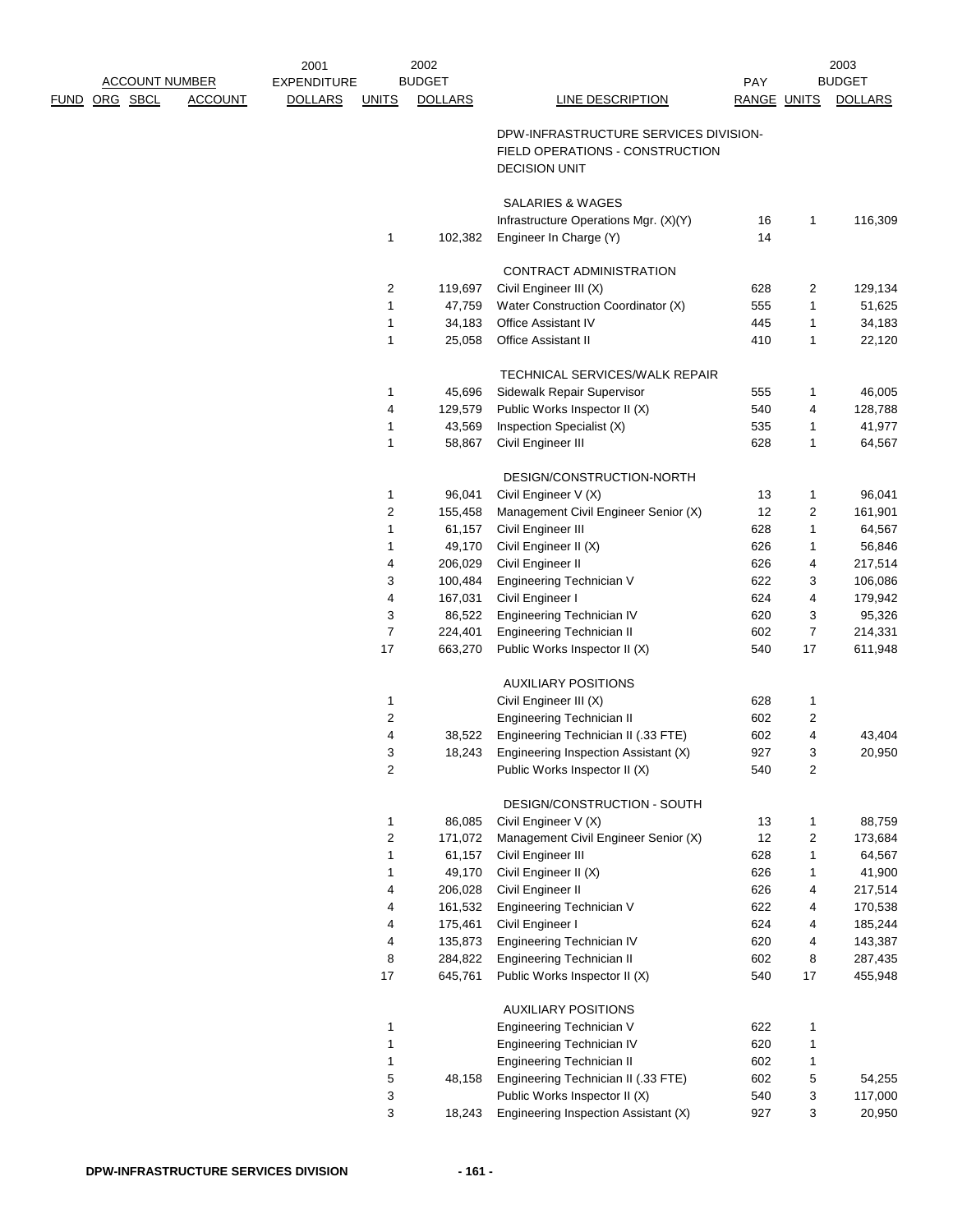|      |                |           |                       | 2001               |              | 2002           |                                                                                                                                           |                    |       | 2003           |
|------|----------------|-----------|-----------------------|--------------------|--------------|----------------|-------------------------------------------------------------------------------------------------------------------------------------------|--------------------|-------|----------------|
|      |                |           | <b>ACCOUNT NUMBER</b> | <b>EXPENDITURE</b> |              | <b>BUDGET</b>  |                                                                                                                                           | <b>PAY</b>         |       | <b>BUDGET</b>  |
|      | FUND ORG SBCL  |           | <b>ACCOUNT</b>        | <b>DOLLARS</b>     | <b>UNITS</b> | <b>DOLLARS</b> | LINE DESCRIPTION                                                                                                                          | <b>RANGE UNITS</b> |       | <b>DOLLARS</b> |
|      |                |           |                       | 945,693            | 128          | 4,516,480      | <b>Total Before Adjustments</b>                                                                                                           |                    | 128   | 4,524,745      |
|      |                |           |                       |                    |              |                | Salary & Wage Rate Change                                                                                                                 |                    |       |                |
|      |                |           |                       | 45,633             |              | 50,000         | Overtime Compensated                                                                                                                      |                    |       | 55,000         |
|      |                |           |                       |                    |              | (46, 565)      | Personnel Cost Adjustment                                                                                                                 |                    |       | (49, 914)      |
|      |                |           |                       |                    |              |                | Other                                                                                                                                     |                    |       |                |
|      |                |           |                       | 991,326            |              | 4,519,915      | Gross Salaries & Wages Total                                                                                                              |                    |       | 4,529,831      |
|      |                |           |                       |                    |              | (227, 297)     | Reimbursable Services Deduction                                                                                                           |                    |       | (190, 628)     |
|      |                |           |                       |                    |              | (2,310,849)    | Capital Improvements Deduction                                                                                                            |                    |       | (2,415,398)    |
|      |                |           |                       |                    |              | (1, 250, 131)  | <b>Grants &amp; Aids Deduction</b>                                                                                                        |                    |       | (1, 241, 787)  |
| 0001 | 5234 R999      |           | 006000                | 991,326            |              | 731,638        | NET SALARIES & WAGES TOTAL                                                                                                                |                    |       | 682,018        |
|      |                |           |                       |                    | 13.35        |                | <b>O&amp;M FTE'S</b>                                                                                                                      |                    | 13.81 |                |
|      |                |           |                       |                    | 86.59        |                | NON-O&M FTE'S                                                                                                                             |                    | 84.55 |                |
|      |                |           |                       |                    |              |                | (X) Private Auto allowance May Be Paid Pursuant to Section 350-183<br>of the Milwaukee Code.                                              |                    |       |                |
|      |                |           |                       |                    |              |                | (Y) Required to file a statement of economic interests in accordance with<br>the Milwaukee Code of Ordinances Chapter 303-Code of Ethics. |                    |       |                |
| 0001 | 5234 R999      |           | 006100                | 244,729            |              | 248,757        | ESTIMATED EMPLOYEE FRINGE BENEFITS                                                                                                        |                    |       | 252,347        |
|      |                |           |                       |                    |              |                | (Involves Revenue Offset-No Transfers from this Account)                                                                                  |                    |       |                |
|      |                |           |                       |                    |              |                | <b>OPERATING EXPENDITURES</b>                                                                                                             |                    |       |                |
| 0001 | 5234           | R999      | 630100                | 6,506              |              | 15,000         | <b>General Office Expense</b>                                                                                                             |                    |       | 10,100         |
| 0001 | 5234           | R999      | 630500                | 661                |              | 2,200          | Tools & Machinery Parts                                                                                                                   |                    |       | 1,000          |
| 0001 | 5234           | R999      | 631000                | 3,744              |              | 3,900          | <b>Construction Supplies</b>                                                                                                              |                    |       | 4,300          |
| 0001 | 5234           | R999      | 631500                |                    |              |                | Energy                                                                                                                                    |                    |       |                |
| 0001 |                | 5234 R999 | 632000                | (719)              |              | 1,200          | <b>Other Operating Supplies</b>                                                                                                           |                    |       | 1,200          |
| 0001 | 5234           | R999      | 632500                |                    |              |                | <b>Facility Rental</b>                                                                                                                    |                    |       |                |
| 0001 | 5234           | R999      | 633000                | 319                |              |                | <b>Vehicle Rental</b>                                                                                                                     |                    |       |                |
| 0001 | 5234           | R999      | 633500                | 713                |              | 1,500          | Non-Vehicle Equipment Rental                                                                                                              |                    |       | 1,100          |
| 0001 | 5234           | R999      | 634000                | 576                |              | 32,800         | <b>Professional Services</b>                                                                                                              |                    |       | 5,700          |
|      | 0001 5234 R999 |           | 634500                | 37,780             |              | 13,000         | <b>Information Technology Services</b>                                                                                                    |                    |       | 5,000          |
| 0001 | 5234 R999      |           | 635000                |                    |              | 2,000          | <b>Property Services</b>                                                                                                                  |                    |       | 2,000          |
| 0001 | 5234 R999      |           | 635500                |                    |              |                | <b>Infrastructure Services</b>                                                                                                            |                    |       |                |
| 0001 | 5234 R999      |           | 636000                |                    |              |                | Vehicle Repair Services                                                                                                                   |                    |       |                |
| 0001 | 5234           | R999      | 636500                | 8,428              |              | 29,600         | <b>Other Operating Services</b>                                                                                                           |                    |       | 10,500         |
| 0001 | 5234           | R999      | 637000                |                    |              |                | Loans and Grants                                                                                                                          |                    |       |                |
| 0001 | 5234 R999      |           | 637501                | 3,856              |              |                | <b>Reimburse Other Departments</b>                                                                                                        |                    |       | 4,000          |
| 0001 | 5234 R999      |           | 006300                | 61,864             |              | 101,200        | OPERATING EXPENDITURES TOTAL                                                                                                              |                    |       | 44,900         |
|      |                |           |                       |                    |              |                | <b>EQUIPMENT PURCHASES</b>                                                                                                                |                    |       |                |
|      |                |           |                       |                    |              |                | <b>Additional Equipment</b>                                                                                                               |                    |       |                |
|      |                |           |                       |                    | 2            | 12,000         | <b>Total Station Surveying Instruments</b>                                                                                                |                    |       |                |
|      |                |           |                       |                    | 2            | 14,000         | Plotters                                                                                                                                  |                    |       |                |
|      |                |           |                       |                    | 4            | 26,000         | Subtotal - Additional Equipment                                                                                                           |                    |       |                |
|      |                |           |                       |                    |              |                | <b>Replacement Equipment</b>                                                                                                              |                    |       |                |
|      |                |           |                       |                    |              |                | Computers                                                                                                                                 |                    | 4     | 5,000          |
|      |                |           |                       |                    | 4            | 16,000         | Software, Microstation                                                                                                                    |                    |       |                |
|      |                |           |                       |                    |              |                |                                                                                                                                           |                    |       |                |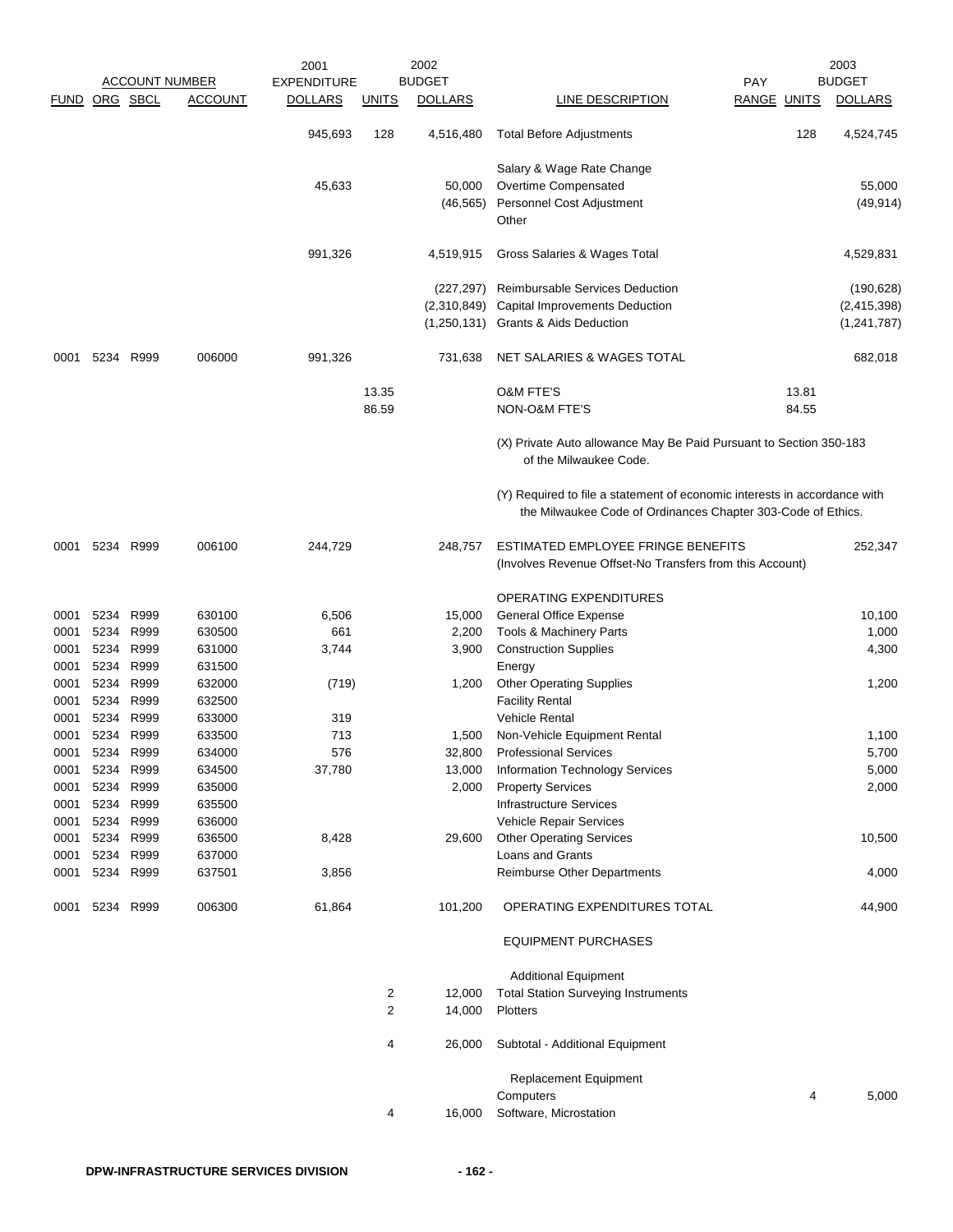|             |          |                       |                | 2001               |              | 2002           |                                                                        |     |                    | 2003           |
|-------------|----------|-----------------------|----------------|--------------------|--------------|----------------|------------------------------------------------------------------------|-----|--------------------|----------------|
|             |          | <b>ACCOUNT NUMBER</b> |                | <b>EXPENDITURE</b> |              | <b>BUDGET</b>  |                                                                        | PAY |                    | <b>BUDGET</b>  |
| <b>FUND</b> | ORG SBCL |                       | <b>ACCOUNT</b> | <b>DOLLARS</b>     | <b>UNITS</b> | <b>DOLLARS</b> | <b>LINE DESCRIPTION</b>                                                |     | <b>RANGE UNITS</b> | <b>DOLLARS</b> |
|             |          |                       |                |                    | 4            | 16,000         | Subtotal - Replacement Equipment                                       |     | 4                  | 5,000          |
|             |          |                       |                |                    |              |                | Other Previous Experience                                              |     |                    |                |
| 0001        | 5234     | R999                  | 006800         | 202                | 8            | 42,000         | <b>EQUIPMENT PURCHASES TOTAL</b>                                       |     | 4                  | 5,000          |
|             |          |                       |                |                    |              |                | <b>SPECIAL FUNDS</b>                                                   |     |                    |                |
|             |          |                       |                |                    |              |                | SPECIAL FUNDS TOTAL                                                    |     |                    |                |
|             |          |                       |                |                    |              |                | DPW-INFRASTRUCTURE SERVICES DIVISION-<br>FIELD OPERATIONS-CONSTRUCTION |     |                    |                |
|             |          |                       |                | 1,298,121          |              | 1,123,595      | <b>DECISION UNIT TOTAL</b>                                             |     |                    | 984,265        |
|             |          |                       |                |                    |              |                | PROGRAM RESULT MEASURES/                                               |     |                    |                |
|             |          |                       |                | <b>UNITS</b>       | $\%$         | <b>UNITS</b>   | INTERNAL MANAGEMENT INDICATORS:                                        |     | $\%$               | <b>UNITS</b>   |
|             |          |                       |                |                    |              |                | Road Life Records & Analysis                                           |     |                    |                |
|             | 5234     |                       |                |                    | 104.2        | 25             | Miles of Streets & Alleys Constructed<br>or Vacated                    |     | 80.0               |                |
| 0001        |          | 4900                  | P52323         |                    |              |                |                                                                        |     |                    | 20             |
| 0001        | 5234     | 4900                  | P52324         |                    | 107.5        | 430.0          | Walk Repaired (1000 sq ft)                                             |     | 100.0              | 430.0          |
|             |          |                       |                |                    |              |                | Capital Program Administration                                         |     |                    |                |
| 0001        | 5234     | 4900                  | P52325         |                    | 93.3         | 350            | <b>Projects Supervised</b>                                             |     | 85.7               | 300            |
| 0001        | 5234     | 4900                  | P52326         |                    | 100.0        | 65,000         | <b>Inspection Hours</b>                                                |     | 96.9               | 63,000         |
| 0001        | 5234     | 4900                  | P52327         |                    | 108.9        | 61             | <b>Construction Dollars (Millions)</b>                                 |     | 73.8               | 45             |
|             |          |                       |                | 25,766             |              | 24,030         | DIRECT LABOR HOUR ALLOCATION                                           |     |                    | 24,858         |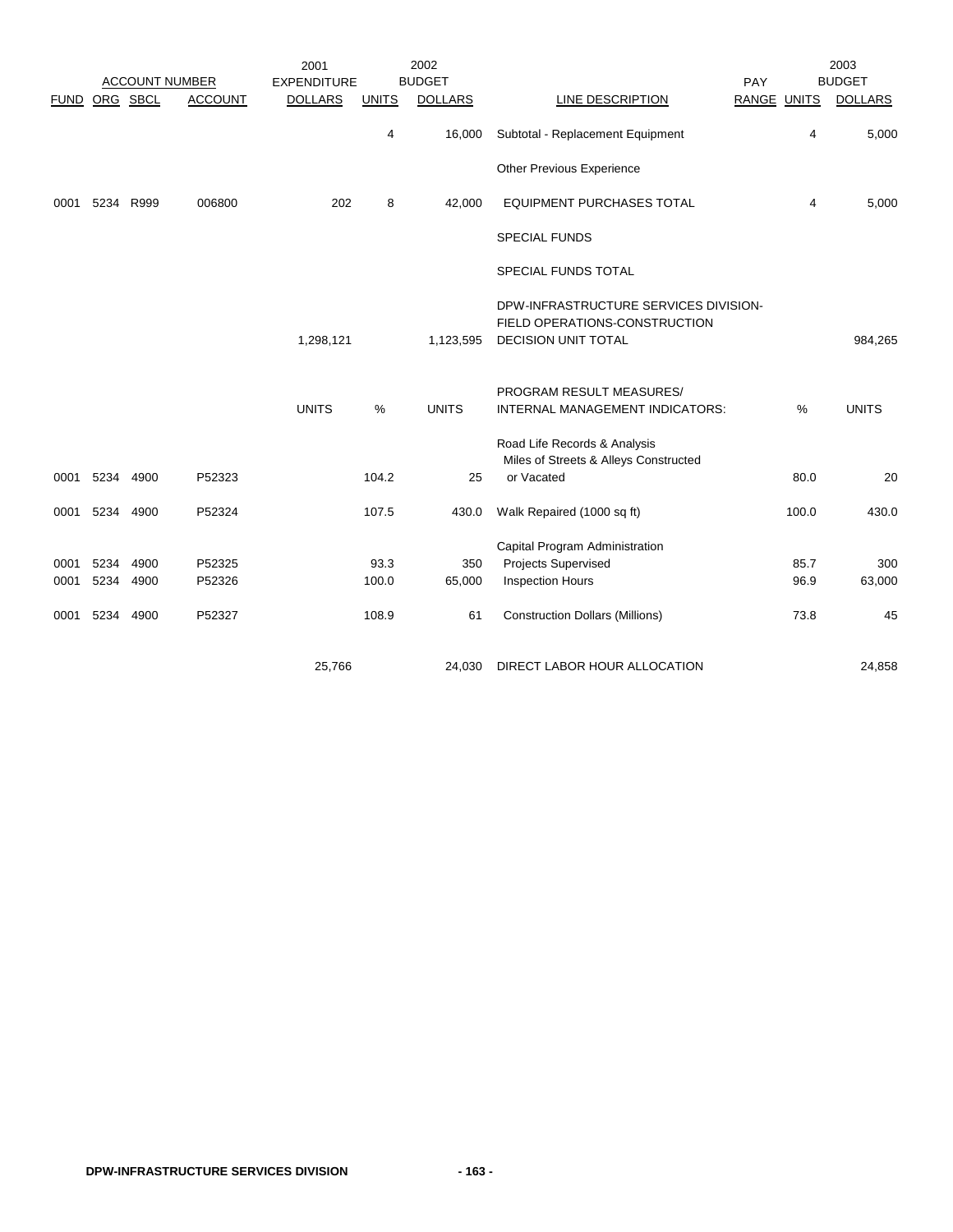|                       |                | 2001               |              | 2002           |                                                                               |                    |                | 2003           |
|-----------------------|----------------|--------------------|--------------|----------------|-------------------------------------------------------------------------------|--------------------|----------------|----------------|
| <b>ACCOUNT NUMBER</b> |                | <b>EXPENDITURE</b> |              | <b>BUDGET</b>  |                                                                               | PAY                |                | <b>BUDGET</b>  |
| FUND ORG SBCL         | <b>ACCOUNT</b> | <b>DOLLARS</b>     | <b>UNITS</b> | <b>DOLLARS</b> | <b>LINE DESCRIPTION</b>                                                       | <b>RANGE UNITS</b> |                | <b>DOLLARS</b> |
|                       |                |                    |              |                |                                                                               |                    |                |                |
|                       |                |                    |              |                | DPW-INFRASTRUCTURE SERVICES DIVISION-<br>FIELD OPERATIONS - STREETS & BRIDGES |                    |                |                |
|                       |                |                    |              |                | <b>DECISION UNIT</b>                                                          |                    |                |                |
|                       |                |                    |              |                |                                                                               |                    |                |                |
|                       |                |                    |              |                | SALARIES & WAGES                                                              |                    |                |                |
|                       |                |                    | 1            | 115,532        | Infrastructure Field Operations Mgr. (Y)                                      |                    |                |                |
|                       |                |                    | 1            | 93,025         | Street & Bridges Services Manager (X)                                         | 13                 | 1              | 96,041         |
|                       |                |                    |              |                |                                                                               |                    |                |                |
|                       |                |                    |              |                | <b>STREET MAINTENANCE</b>                                                     |                    |                |                |
|                       |                |                    | 3            | 207,886        | Street Repair District Manager                                                | 9                  | 3              | 212,109        |
|                       |                |                    | 3            | 169,999        | <b>Street Operations Supervisor</b>                                           | 5                  | 3              | 172,102        |
|                       |                |                    | 4            | 197,864        | <b>Street Repair Supervisor</b>                                               | 4                  | 4              | 214,679        |
|                       |                |                    | 8            | 294,394        | Asphalt Repair Crew Leader                                                    | 252                | 9              | 342,213        |
|                       |                |                    | 9            | 306,715        | <b>Street Repair Crew Leader</b>                                              | 245                | 8              | 290,027        |
|                       |                |                    | 15           | 326,875        | Labor Crew Leader I                                                           | 235                | 15             | 415,350        |
|                       |                |                    | 10           | 274,040        | Asphalt Worker                                                                | 235                | 10             | 291,219        |
|                       |                |                    | 7            | 249,704        | <b>Cement Finisher</b>                                                        | 982                | 7              | 256,838        |
|                       |                |                    | 5            | 162,661        | Cement Finisher Helper                                                        | 238                | 5              | 180,742        |
|                       |                |                    | 2            | 77,562         | Asphalt Raker                                                                 | 954                | $\overline{c}$ | 77,542         |
|                       |                |                    | 6            | 149,125        | Special Repair Laborer                                                        | 225                | 6              | 226,506        |
|                       |                |                    | 26           | 637,766        | <b>City Laborer</b>                                                           | 220                | 26             | 636,580        |
|                       |                |                    |              |                |                                                                               |                    |                |                |
|                       |                |                    |              |                | <b>AUXILIARY POSITIONS</b>                                                    |                    |                |                |
|                       |                |                    | 1            |                | Street Repair District Manager                                                | 10                 | 1              |                |
|                       |                |                    | 1            |                | <b>Street Operations Supervisor</b>                                           | 5                  | 1              |                |
|                       |                |                    | 4            |                | <b>Street Repair Supervisor</b>                                               | 4                  | 4              |                |
|                       |                |                    | 5            |                | Asphalt Repair Crew Leader                                                    | 252                | 5              |                |
|                       |                |                    | 5            |                | <b>Street Repair Crew Leader</b>                                              | 245                | 5              |                |
|                       |                |                    | 10           |                | Labor Crew Leader I                                                           | 235                | 10             |                |
|                       |                |                    | 10           |                | Asphalt Worker                                                                | 235                | 10             |                |
|                       |                |                    | 6            |                | <b>Cement Finisher</b>                                                        | 982                | 6              |                |
|                       |                |                    | 3            |                | Cement Finisher Helper                                                        | 238                | 3              |                |
|                       |                |                    | 2            |                | <b>Asphalt Raker</b>                                                          | 954                | $\overline{c}$ |                |
|                       |                |                    | 5            |                | Special Street Repair Laborer                                                 | 225                | 5              |                |
|                       |                |                    | 15           |                | City Laborer (Regular)                                                        | 220                | 15             |                |
|                       |                |                    |              |                | Driver/Worker                                                                 | 247                | 9              |                |
|                       |                |                    |              |                | BRIDGE OPERATIONS/MAINTENANCE                                                 |                    |                |                |
|                       |                |                    | 1            | 84,553         | Bridge Maintenance Manager (X)                                                | 11                 | 1              | 84,553         |
|                       |                |                    | 1            | 48,770         | <b>Bridge Operator Supervisor</b>                                             | 5                  | 1              | 52,571         |
|                       |                |                    | 5            | 177,034        | <b>Bridge Operator-Lead Worker</b>                                            | 710                | 5              | 177,034        |
|                       |                |                    | 23           | 771,651        | <b>Bridge Operator</b>                                                        | 704                | 23             | 723,690        |
|                       |                |                    | 1            | 50,211         | Carpenter Supervisor                                                          | 991                | 1              | 50,211         |
|                       |                |                    | 4            | 181,626        | Carpenter                                                                     | 986                | 4              | 181,626        |
|                       |                |                    | $\mathbf{1}$ | 42,806         | <b>Cement Finisher</b>                                                        | 982                | 1              | 42,806         |
|                       |                |                    | 2            | 97,843         | <b>Electrical Mechanic</b>                                                    | 978                | 2              | 101,254        |
|                       |                |                    | 3            | 106,790        | <b>Bridge Labor Crew Leader</b>                                               | 245                | 3              | 108,760        |
|                       |                |                    | 3            | 65,861         | <b>City Laborer</b>                                                           | 220                | 3              | 61,145         |
|                       |                |                    | 1            | 52,166         | Ironworker Supervisor                                                         | 992                | 1              | 52,166         |
|                       |                |                    | 5            | 241,488        | Ironworker                                                                    | 990                | 5              | 241,488        |
|                       |                |                    | $\mathbf{1}$ | 45,614         | Painter Leadworker, Bridge and Iron                                           | 987                | $\mathbf{1}$   | 45,614         |
|                       |                |                    | 6            | 271,440        | Painter, Bridge and Iron                                                      | 984                | 6              | 271,440        |
|                       |                |                    |              |                |                                                                               |                    |                |                |
|                       |                |                    |              |                | <b>AUXILIARY POSITIONS</b>                                                    |                    |                |                |
|                       |                |                    | 1            |                | <b>Bridge Operator Supervisor</b>                                             | 5                  | 1              |                |
|                       |                |                    | 3            |                | <b>Bridge Operator-Leadworker</b>                                             | 710                | 3              |                |
|                       |                |                    | 4            |                | <b>Bridge Operator</b>                                                        | 704                | 4              |                |
|                       |                |                    | 1            |                | <b>Carpenter Supervisor</b>                                                   | 991                | 1              |                |
|                       |                |                    | 4            |                | Carpenter                                                                     | 986                | 4              |                |
|                       |                |                    |              |                |                                                                               |                    |                |                |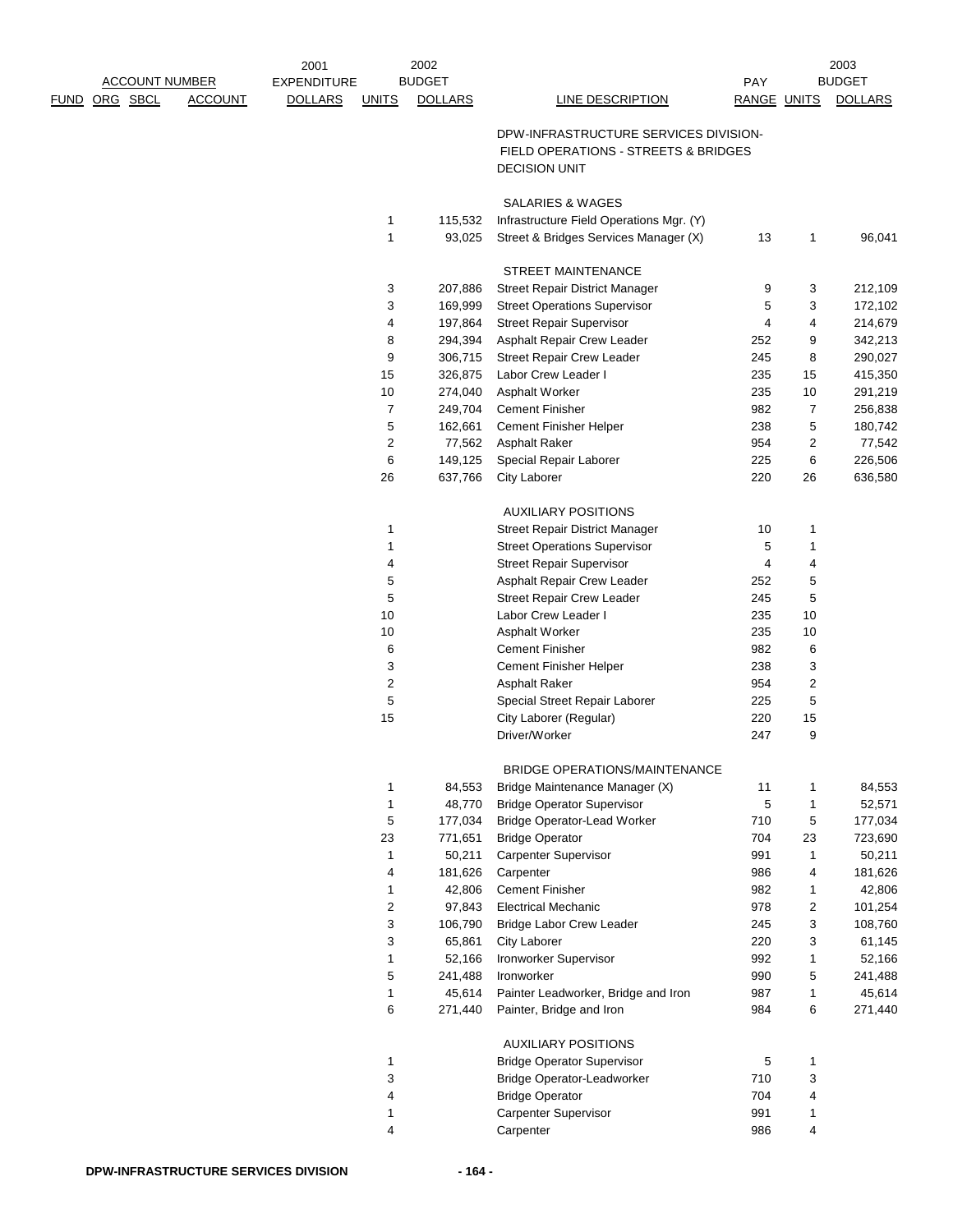|      |                |                       |                | 2001               |                | 2002           |                                                                                                                                           |                    |                | 2003           |
|------|----------------|-----------------------|----------------|--------------------|----------------|----------------|-------------------------------------------------------------------------------------------------------------------------------------------|--------------------|----------------|----------------|
|      |                | <b>ACCOUNT NUMBER</b> |                | <b>EXPENDITURE</b> |                | <b>BUDGET</b>  |                                                                                                                                           | <b>PAY</b>         |                | <b>BUDGET</b>  |
|      | FUND ORG SBCL  |                       | <b>ACCOUNT</b> | <b>DOLLARS</b>     | <b>UNITS</b>   | <b>DOLLARS</b> | <b>LINE DESCRIPTION</b>                                                                                                                   | <b>RANGE UNITS</b> |                | <b>DOLLARS</b> |
|      |                |                       |                |                    |                |                |                                                                                                                                           |                    |                |                |
|      |                |                       |                |                    | $\mathbf{1}$   |                | <b>Cement Finisher</b>                                                                                                                    | 982                | 1              |                |
|      |                |                       |                |                    | $\mathbf{1}$   |                | <b>Bridge Laborer Crew Leader</b>                                                                                                         | 340                | 3              |                |
|      |                |                       |                |                    | $\overline{2}$ |                | Bridge Laborer II                                                                                                                         | 238                |                |                |
|      |                |                       |                |                    |                |                | City Laborer (Regular)                                                                                                                    | 220                |                |                |
|      |                |                       |                |                    | $\mathbf{1}$   |                | Ironworker Supervisor                                                                                                                     | 992                | 1              |                |
|      |                |                       |                |                    | $\overline{2}$ |                | Ironworker                                                                                                                                | 990                | $\overline{2}$ |                |
|      |                |                       |                |                    | $\mathbf{1}$   |                | Painter Supervisor, Ironwork                                                                                                              | 988                |                |                |
|      |                |                       |                |                    | $\mathbf{1}$   |                | Painter Leadworker, Bridge and Iron                                                                                                       | 987                | 1              |                |
|      |                |                       |                |                    | $\overline{2}$ |                | Painter, Bridge and Iron                                                                                                                  | 984                | $\overline{2}$ |                |
|      |                |                       |                |                    |                |                | UNDERGROUND CONDUIT MAINTENANCE                                                                                                           |                    |                |                |
|      |                |                       |                |                    | $\mathbf{1}$   | 40,673         | Sewer Repair Crew Leader                                                                                                                  | 265                |                |                |
|      |                |                       |                |                    | $\mathbf{1}$   | 36,353         | Sewer Crew Leader I                                                                                                                       | 245                |                |                |
|      |                |                       |                |                    | $\sqrt{2}$     | 70,157         | Sewer Laborer II                                                                                                                          | 238                |                |                |
|      |                |                       |                |                    | $\mathbf{1}$   | 52,082         | Sewer Mason                                                                                                                               | 989                |                |                |
|      |                |                       |                |                    | 3              | 101,446        | Sewer Laborer I                                                                                                                           | 230                |                |                |
|      |                |                       |                |                    |                |                |                                                                                                                                           |                    |                |                |
|      |                |                       |                |                    |                |                | <b>INFORMATION AND RECORDS</b>                                                                                                            |                    |                |                |
|      |                |                       |                |                    | $\mathbf{1}$   | 55,913         | <b>Field Operations Inspection Specialist</b>                                                                                             | 5                  | 1              | 58,778         |
|      |                |                       |                |                    | $\mathbf{1}$   | 32,083         | Administrative Assistant II                                                                                                               | 445                | 1              | 32,806         |
|      |                |                       |                |                    | 5              | 215,468        | Public Works Inspector II                                                                                                                 | 540                | 5              | 224,381        |
|      |                |                       |                |                    |                |                | <b>AUXILIARY POSITIONS</b>                                                                                                                |                    |                |                |
|      |                |                       |                |                    |                |                | <b>Field Operations Inspection Specialist</b>                                                                                             | 5                  | 1              |                |
|      |                |                       |                |                    | $\mathbf{1}$   |                | <b>Field Operations Inspection Specialist</b>                                                                                             | 4                  |                |                |
|      |                |                       |                |                    | $\sqrt{2}$     |                | Public Works Inspector II (X)                                                                                                             | 540                | 2              |                |
|      |                |                       |                |                    |                |                |                                                                                                                                           |                    |                |                |
|      |                |                       |                | 4,708,888          | 266            | 6,105,176      | <b>Total Before Adjustments</b>                                                                                                           |                    | 265            | 5,922,271      |
|      |                |                       |                |                    |                |                | Salary & Wage Rate Change                                                                                                                 |                    |                |                |
|      |                |                       |                | 221,116            |                | 125,000        | Overtime Compensated                                                                                                                      |                    |                | 125,000        |
|      |                |                       |                |                    |                | (157, 404)     | Personnel Cost Adjustment                                                                                                                 |                    |                | (136, 749)     |
|      |                |                       |                |                    |                |                | Other                                                                                                                                     |                    |                |                |
|      |                |                       |                |                    |                |                |                                                                                                                                           |                    |                |                |
|      |                |                       |                | 4,930,004          |                | 6,072,772      | Gross Salaries & Wages Total                                                                                                              |                    |                | 5,910,522      |
|      |                |                       |                |                    |                |                | (725,000) Reimbursable Services Deduction                                                                                                 |                    |                | (283, 721)     |
|      |                |                       |                |                    |                |                | (425,000) Capital Improvements Deduction                                                                                                  |                    |                | (260, 614)     |
|      |                |                       |                |                    |                |                | <b>Grants &amp; Aids Deduction</b>                                                                                                        |                    |                |                |
| 0001 | 5235 R999      |                       | 006000         | 4,930,004          |                | 4,922,772      | NET SALARIES & WAGES TOTAL                                                                                                                |                    |                | 5,366,187      |
|      |                |                       |                |                    |                |                |                                                                                                                                           |                    |                |                |
|      |                |                       |                |                    | 110.00         |                | <b>O&amp;M FTE'S</b>                                                                                                                      |                    | 143.34         |                |
|      |                |                       |                |                    | 35.00          |                | NON-O&M FTE'S                                                                                                                             |                    | 10.92          |                |
|      |                |                       |                |                    |                |                | (X) Private Auto allowance May Be Paid Pursuant to Section 350-183<br>of the Milwaukee Code.                                              |                    |                |                |
|      |                |                       |                |                    |                |                | (Y) Required to file a statement of economic interests in accordance with<br>the Milwaukee Code of Ordinances Chapter 303-Code of Ethics. |                    |                |                |
|      | 0001 5235 R999 |                       | 006100         | 1,551,666          |                | 1,673,742      | ESTIMATED EMPLOYEE FRINGE BENEFITS                                                                                                        |                    |                | 1,985,489      |
|      |                |                       |                |                    |                |                | (Involves Revenue Offset-No Transfers from this Account)                                                                                  |                    |                |                |
|      |                |                       |                |                    |                |                | OPERATING EXPENDITURES                                                                                                                    |                    |                |                |
| 0001 | 5235 R999      |                       | 630100         | 9,440              |                | 15,000         | <b>General Office Expense</b>                                                                                                             |                    |                | 10,000         |
| 0001 |                | 5235 R999             | 630500         | 35,470             |                | 55,000         | Tools & Machinery Parts                                                                                                                   |                    |                | 40,000         |
| 0001 |                | 5235 R999             | 631000         | 948,763            |                | 828,500        | <b>Construction Supplies</b>                                                                                                              |                    |                | 1,000,000      |
| 0001 |                | 5235 R999             | 631500         | 75,927             |                | 80,000         | Energy                                                                                                                                    |                    |                | 80,000         |
|      |                |                       |                |                    |                |                |                                                                                                                                           |                    |                |                |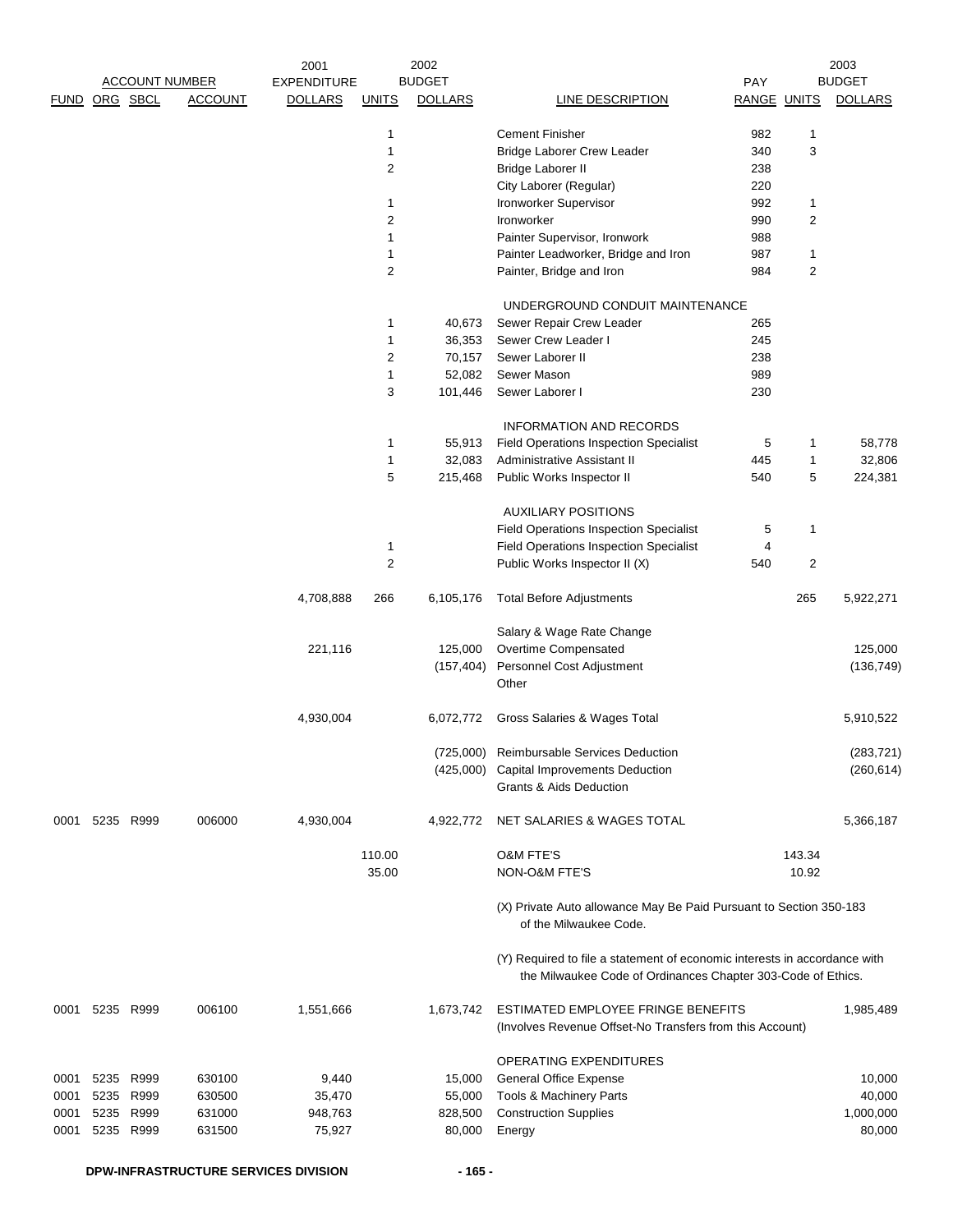|               |           |      |                       | 2001               |              | 2002           |                                                                                                   |                    |                | 2003           |
|---------------|-----------|------|-----------------------|--------------------|--------------|----------------|---------------------------------------------------------------------------------------------------|--------------------|----------------|----------------|
|               |           |      | <b>ACCOUNT NUMBER</b> | <b>EXPENDITURE</b> |              | <b>BUDGET</b>  |                                                                                                   | <b>PAY</b>         |                | <b>BUDGET</b>  |
| FUND ORG SBCL |           |      | <b>ACCOUNT</b>        | <b>DOLLARS</b>     | <u>UNITS</u> | <b>DOLLARS</b> | <b>LINE DESCRIPTION</b>                                                                           | <b>RANGE UNITS</b> |                | <b>DOLLARS</b> |
|               | 5235      | R999 | 632000                | 89,446             |              | 150,000        | <b>Other Operating Supplies</b>                                                                   |                    |                | 95,000         |
| 0001          |           |      |                       |                    |              |                |                                                                                                   |                    |                |                |
| 0001          | 5235      | R999 | 632500                |                    |              |                | <b>Facility Rental</b>                                                                            |                    |                |                |
| 0001          | 5235      | R999 | 633000                | 26,514             |              | 8,000          | <b>Vehicle Rental</b>                                                                             |                    |                | 30,000         |
| 0001          | 5235      | R999 | 633500                | 9,487              |              | 3,500          | Non-Vehicle Equipment Rental                                                                      |                    |                | 10,500         |
| 0001          | 5235      | R999 | 634000                | 7,868              |              | 5,500          | <b>Professional Services</b>                                                                      |                    |                | 8,500          |
| 0001          | 5235      | R999 | 634500                | 339                |              | 1,000          | Information Technology Services                                                                   |                    |                | 1,000          |
| 0001          | 5235 R999 |      | 635000                | 1,991              |              | 6,000          | <b>Property Services</b>                                                                          |                    |                | 2,500          |
| 0001          | 5235      | R999 | 635500                | 175,971            |              | 175,000        | <b>Infrastructure Services</b>                                                                    |                    |                | 185,000        |
| 0001          | 5235      | R999 | 636000                |                    |              | 1,000          | Vehicle Repair Services                                                                           |                    |                | 1,100          |
| 0001          | 5235      | R999 | 636500                | 41,598             |              | 86,500         | <b>Other Operating Services</b>                                                                   |                    |                | 44,000         |
| 0001          | 5235 R999 |      | 637000                |                    |              |                | Loans and Grants                                                                                  |                    |                |                |
| 0001          | 5235      | R999 | 637501                | 22,886             |              |                | Reimburse Other Departments                                                                       |                    |                | 25,000         |
| 0001          | 5235      | R999 | 006300                | 1,445,700          |              | 1,415,000      | OPERATING EXPENDITURES TOTAL                                                                      |                    |                | 1,532,600      |
|               |           |      |                       |                    |              |                | <b>EQUIPMENT PURCHASES</b>                                                                        |                    |                |                |
|               |           |      |                       |                    |              |                | <b>Additional Equipment</b>                                                                       |                    |                |                |
|               |           |      |                       |                    |              | 5,000          | Miscellaneous                                                                                     |                    |                |                |
|               |           |      |                       |                    |              | 5,000          | Subtotal - Additional Equipment                                                                   |                    |                |                |
|               |           |      |                       |                    |              |                | Replacement Equipment                                                                             |                    |                |                |
|               |           |      |                       |                    |              |                | Snowthrower/Snowblower                                                                            |                    | 4              | 8,000          |
|               |           |      |                       |                    |              |                | Hammer, Air                                                                                       |                    | 2              | 3,500          |
|               |           |      |                       |                    |              |                | <b>Concrete Saw</b>                                                                               |                    | $\overline{2}$ | 2,000          |
|               |           |      |                       |                    |              |                | Miscellaneous, Painting Equiopment                                                                |                    |                |                |
|               |           |      |                       |                    |              |                |                                                                                                   |                    |                | 3,000          |
|               |           |      |                       |                    |              |                | Miscellaneous, Construction Equipment<br>Computer/ CPU & Monitor                                  |                    | 7              | 6,000<br>8,500 |
|               |           |      |                       |                    |              |                |                                                                                                   |                    |                |                |
|               |           |      |                       |                    |              |                | Subtotal - Replacement Equipment                                                                  |                    | 15             | 31,000         |
| 0001          | 5235 R999 |      | 006800                | 25,188             |              | 5,000          | EQUIPMENT PURCHASES TOTAL                                                                         |                    | 15             | 31,000         |
|               |           |      |                       |                    |              |                | <b>SPECIAL FUNDS</b>                                                                              |                    |                |                |
|               |           |      |                       |                    |              |                | SPECIAL FUNDS TOTAL                                                                               |                    |                |                |
|               |           |      |                       | 7,952,558          |              | 8,016,514      | DPW-INFRASTRUCTURE SERVICES DIVISION-<br>FIELD OPERATIONS-STREET & BRIDGES<br>DECISION UNIT TOTAL |                    |                | 8,915,276      |
|               |           |      |                       | <b>UNITS</b>       | %            | <b>UNITS</b>   | PROGRAM RESULT MEASURES/<br>INTERNAL MANAGEMENT INDICATORS:                                       |                    | $\%$           | <b>UNITS</b>   |
| 0001          | 5235      | 4900 | P52328                | 4,279              |              | 4,200          | Patching -Streets, Alleys & Sidewalks Tons                                                        |                    | 102.4          | 4,300          |
| 0001          | 5235 4900 |      | P52329                | 95%                | 100.0        | 95%            | % of Potholes & Defects Patched in 3 days                                                         |                    | 100.0          | 95%            |
| 0001          | 5235 4900 |      | P52330                | 10,619             |              | 11,000         | Crackfilling - Streets and Alleys<br>100 Square Yards                                             |                    | 100.0          | 11,000         |
| 0001          | 5235      | 4900 | P52331                | 138,880            |              | 140,000        | Street and Alley Repairs Permanent<br><b>Square Yards</b>                                         |                    | 100.0          | 140,000        |
| 0001          | 5235      | 4830 | P52332                | 11,739 100.0       |              | 19,000         | Moveable Bridges - Operations and Maintenance<br>No. of Bridges Openings                          |                    | 78.9           | 15,000         |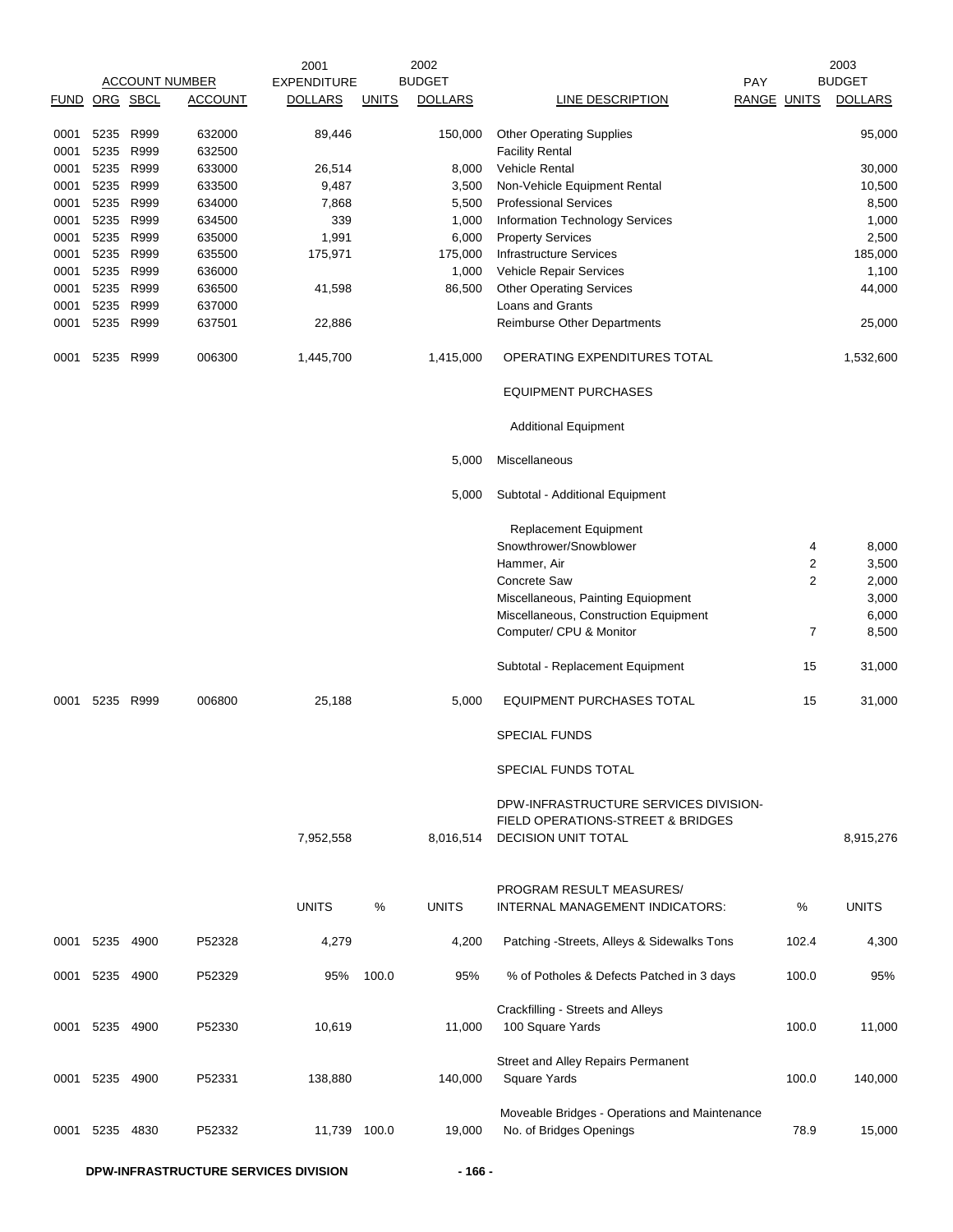|             |            |                       |                | 2001               |              | 2002           |                                               |                    |       | 2003           |
|-------------|------------|-----------------------|----------------|--------------------|--------------|----------------|-----------------------------------------------|--------------------|-------|----------------|
|             |            | <b>ACCOUNT NUMBER</b> |                | <b>EXPENDITURE</b> |              | <b>BUDGET</b>  |                                               | PAY                |       | <b>BUDGET</b>  |
| <b>FUND</b> | <b>ORG</b> | <b>SBCL</b>           | <b>ACCOUNT</b> | <b>DOLLARS</b>     | <b>UNITS</b> | <b>DOLLARS</b> | LINE DESCRIPTION                              | <b>RANGE UNITS</b> |       | <b>DOLLARS</b> |
|             |            |                       |                |                    |              |                |                                               |                    |       |                |
|             |            |                       |                |                    |              |                | PROGRAM RESULT MEASURES/                      |                    |       |                |
|             |            |                       |                | <b>UNITS</b>       | %            | <b>UNITS</b>   | INTERNAL MANAGEMENT INDICATORS:               |                    | %     | <b>UNITS</b>   |
|             |            |                       |                |                    |              |                | % of Time Bridges Operated in Accordance      |                    |       |                |
| 0001        | 5235       | 4800                  | P52333         | 100%               | 100.0        | 100%           | with Coast Guard Regulations                  |                    | 100.0 | 100%           |
|             |            |                       |                |                    |              |                | <b>Bridges and Viaducts - Structures</b>      |                    |       |                |
|             |            |                       |                |                    |              |                | Maintenance and Repair                        |                    |       |                |
| 0001        | 5235       | 4840                  | P52334         | 220                | 100.0        | 220            | No. of Structures                             |                    | 100.0 | 220            |
| 0001        | 5235       | 4840                  | P52335         | 39,000             | 100.0        | 39.000         | <b>Direct Labor Hours</b>                     |                    | 100.0 | 39,000         |
|             |            |                       |                |                    |              |                | <b>Pavement Seal Coating</b>                  |                    |       |                |
| 0001        | 5235       | 4900                  | P52336         | 262,969            | 100.0        | 275,000        | <b>Square Yards</b>                           |                    | 100.0 | 275,000        |
|             |            |                       |                |                    |              |                | Street, Alley and Sidewalk Inspection Service |                    |       |                |
| 0001        | 5235       | 4900                  | P52337         | 12,503             | 100.0        | 7,500          | Locations                                     |                    | 160.0 | 12,000         |
|             |            |                       |                |                    |              |                | <b>Pavement Contracts</b>                     |                    |       |                |
| 0001        | 5235       | 4900                  | P52338         | 100%               | 100.0        | 100%           | % of Bids Let by June 30                      |                    | 100.0 | 100%           |
| 0001        | 5235       | 4900                  | P52339         | 100%               | 100.0        | 90%            | % of Contracts Completed on Time              |                    | 100.0 | 90%            |
|             |            |                       |                |                    |              |                |                                               |                    |       |                |
|             |            |                       |                | 216,029            |              | 198,000        | DIRECT LABOR HOUR ALLOCATION                  |                    |       | 258,012        |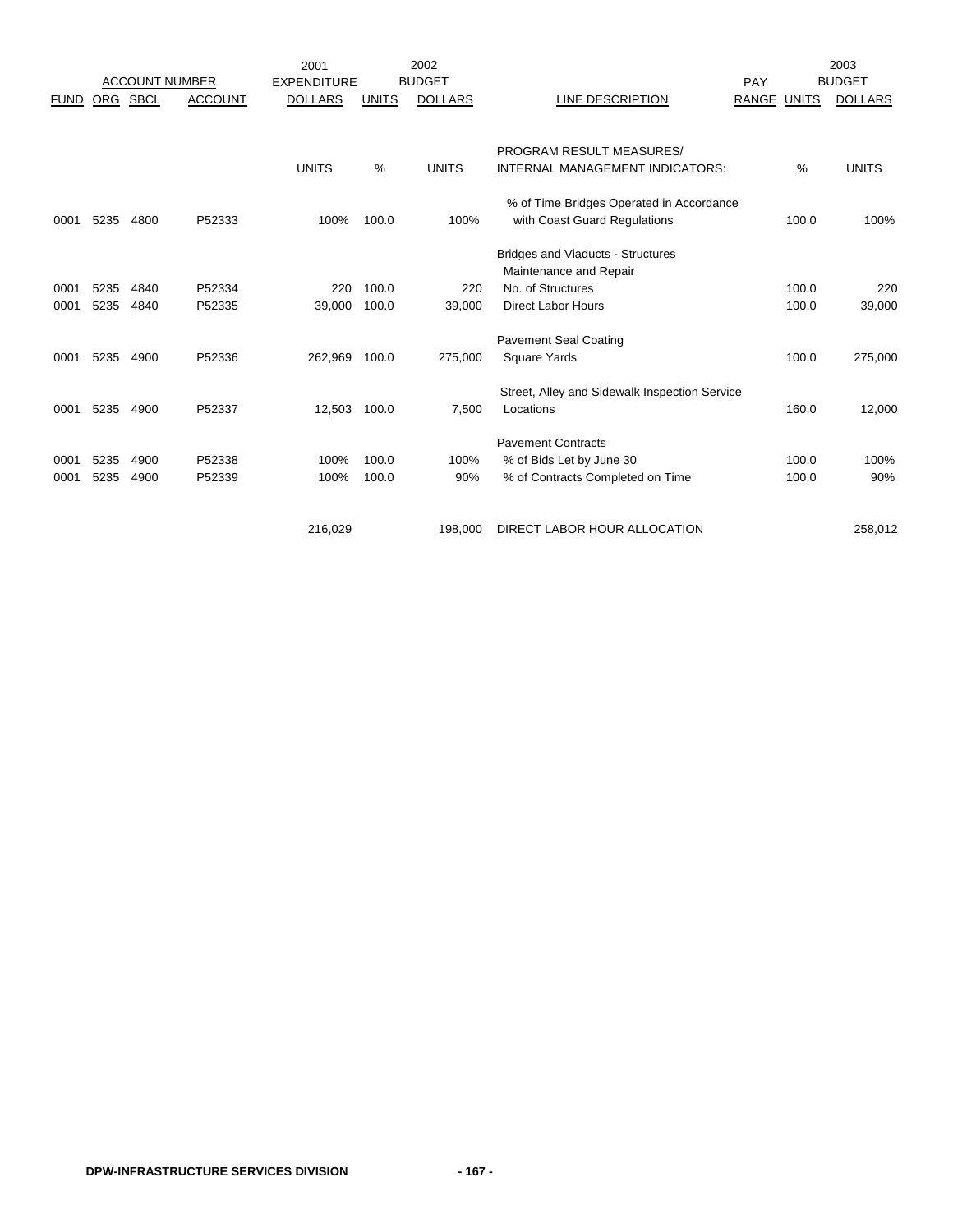|     |               |                       |                | 2001               |                | 2002           |                                                                         |                    |                      | 2003                |
|-----|---------------|-----------------------|----------------|--------------------|----------------|----------------|-------------------------------------------------------------------------|--------------------|----------------------|---------------------|
|     |               | <b>ACCOUNT NUMBER</b> |                | <b>EXPENDITURE</b> |                | <b>BUDGET</b>  |                                                                         | <b>PAY</b>         |                      | <b>BUDGET</b>       |
|     | FUND ORG SBCL |                       | <b>ACCOUNT</b> | <b>DOLLARS</b>     | <b>UNITS</b>   | <b>DOLLARS</b> | LINE DESCRIPTION                                                        | <b>RANGE UNITS</b> |                      | <b>DOLLARS</b>      |
|     |               |                       |                |                    |                |                | DPW-INFRASTRUCTURE SERVICES DIVISION-                                   |                    |                      |                     |
|     |               |                       |                |                    |                |                | FIELD OPERATIONS - ELECTRICAL SERVICES                                  |                    |                      |                     |
|     |               |                       |                |                    |                |                | <b>DECISION UNIT</b>                                                    |                    |                      |                     |
|     |               |                       |                |                    |                |                |                                                                         |                    |                      |                     |
|     |               |                       |                |                    |                |                | SALARIES & WAGES                                                        |                    |                      |                     |
|     |               |                       |                |                    | 1              | 96,041         | Electrical Services Operations Manager (X)                              | 13                 | 1                    | 84,969              |
|     |               |                       |                |                    |                |                | SIGNAL SHOP                                                             |                    |                      |                     |
|     |               |                       |                |                    | $\mathbf{1}$   | 68,386         | <b>Traffic Signal Manager</b>                                           | 10                 | 1                    | 68,060              |
|     |               |                       |                |                    | 14             | 684,902        | <b>Electrical Mechanic</b>                                              | 978                | 14                   | 708,778             |
|     |               |                       |                |                    | $\overline{7}$ | 261,498        | <b>Electrical Worker</b>                                                | 974                | $\overline{7}$       | 265,074             |
|     |               |                       |                |                    | 2              | 67,447         | Laborer, Electrical Services                                            | 230                | $\overline{2}$       | 67,446              |
|     |               |                       |                |                    |                |                | <b>SIGN &amp; PAINT SHOPS</b>                                           |                    |                      |                     |
|     |               |                       |                |                    | 1              | 69,791         | Traffic Sign Manager                                                    | 8                  | 1                    | 69,791              |
|     |               |                       |                |                    | 5              | 181,267        | Traffic Sign Worker II                                                  | 245                | 6                    | 217,520             |
|     |               |                       |                |                    | 5              | 219,024        | Painter                                                                 | 981                | 5                    | 219,024             |
|     |               |                       |                |                    |                |                |                                                                         |                    |                      |                     |
|     |               |                       |                |                    |                |                | <b>STREET LIGHTING</b>                                                  |                    |                      |                     |
|     |               |                       |                |                    | 1              | 82,096         | Electrical Services Manager, Sr. (X)                                    | 11                 | 1                    | 81,692              |
|     |               |                       |                |                    | 2              | 153,986        | <b>Lighting Services Manager</b>                                        | 10                 | 2                    | 153,911             |
|     |               |                       |                |                    | $\mathbf{1}$   | 33,379         | <b>Communications Assistant II</b>                                      | 435                | $\mathbf{1}$         | 33,379              |
|     |               |                       |                |                    | 42             | 1,962,979      | <b>Electrical Mechanic</b>                                              | 978                | 42                   | 2,126,334           |
|     |               |                       |                |                    | 26             | 971,277        | <b>Electrical Worker</b>                                                | 974                | 26                   | 961,204             |
|     |               |                       |                |                    | 9              | 326,281        | Special Laborer, Electrical Services                                    | 245                | 11                   | 398,783             |
|     |               |                       |                |                    | 3              | 108,760        | <b>Utility Worker</b>                                                   | 245                | 3                    | 108,759             |
|     |               |                       |                |                    | 33             | 1,022,933      | Laborer, Electrical Services<br>Directional Boring Machine Oper./Worker | 230<br>960         | 33<br>$\overline{2}$ | 1,135,063<br>64,008 |
|     |               |                       |                |                    |                |                |                                                                         |                    |                      |                     |
|     |               |                       |                |                    |                |                | AUXILIARY PERSONNEL                                                     |                    |                      |                     |
|     |               |                       |                |                    | $\mathbf{1}$   |                | <b>Lighting Services Manager</b>                                        | 10                 |                      |                     |
|     |               |                       |                |                    | 10             | 145,131        | <b>Electrical Mechanic</b>                                              | 978                | 10                   | 150,908             |
|     |               |                       |                |                    | 2              | 69,430         | <b>Electrical Worker</b>                                                | 974                | 2                    | 77,293              |
|     |               |                       |                |                    | 3              | 89,864         | Painter                                                                 | 981                | 3                    | 76,657              |
|     |               |                       |                |                    | $\overline{c}$ | 34,283         | Traffic Sign Worker II (.5 FTE)                                         | 245                |                      |                     |
|     |               |                       |                |                    | 7              | 144,190        | Special Laborer, Electrical Services                                    | 245                | $\overline{7}$       | 148,033             |
|     |               |                       |                |                    | 35             |                | 786,872 Laborer, Electrical Services                                    | 230                | 31                   | 741,906             |
|     |               |                       |                | 2,625,760          | 213            | 7,579,817      | <b>Total Before Adjustments</b>                                         |                    | 211                  | 7,958,592           |
|     |               |                       |                |                    |                |                | Salary & Wage Rate Change                                               |                    |                      |                     |
|     |               |                       |                | 430,927            |                | 253,000        | Overtime Compensated                                                    |                    |                      | 253,000             |
|     |               |                       |                |                    |                | (102, 344)     | Personnel Cost Adjustment                                               |                    |                      | (98, 445)           |
|     |               |                       |                |                    |                | 140,000        | Other                                                                   |                    |                      |                     |
|     |               |                       |                | 3,056,687          |                | 7,870,473      | Gross Salaries & Wages Total                                            |                    | 211                  | 8,113,147           |
|     |               |                       |                |                    |                | (1,336,000)    | Reimbursable Services Deduction                                         |                    |                      | (1,705,775)         |
|     |               |                       |                |                    |                | (3,290,000)    | Capital Improvements Deduction                                          |                    |                      | (3,032,043)         |
|     |               |                       |                |                    |                | (47,000)       | <b>Grants &amp; Aids Deduction</b>                                      |                    |                      | (35, 622)           |
| 001 |               | 5237 R999             | 006000         | 3,056,687          |                | 3,197,473      | NET SALARIES & WAGES TOTAL                                              |                    | 211                  | 3,339,707           |
|     |               |                       |                |                    |                |                |                                                                         |                    |                      |                     |
|     |               |                       |                |                    | 67.64          |                | <b>O&amp;M FTE'S</b>                                                    |                    | 81.72                |                     |
|     |               |                       |                |                    | 118.00         |                | NON-O&M FTE'S                                                           |                    | 103.32               |                     |
|     |               |                       |                |                    |                |                | (X) Private Auto Allowance May Be Paid Pursuant to                      |                    |                      |                     |

Section 350-183 of the Milwaukee Code.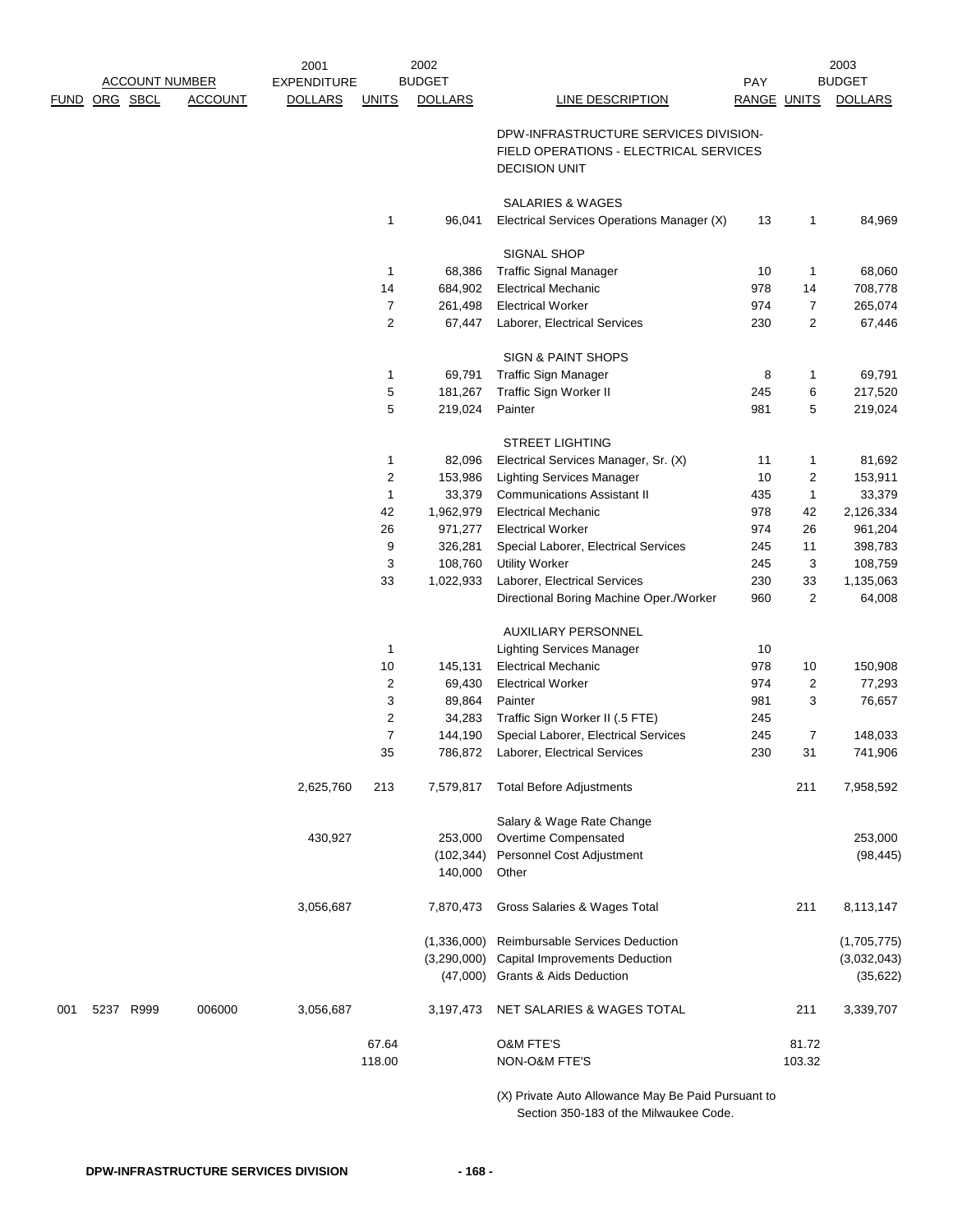|      |                |           |                       | 2001               |              | 2002           |                                                                                                        |                | 2003           |
|------|----------------|-----------|-----------------------|--------------------|--------------|----------------|--------------------------------------------------------------------------------------------------------|----------------|----------------|
|      |                |           | <b>ACCOUNT NUMBER</b> | <b>EXPENDITURE</b> |              | <b>BUDGET</b>  |                                                                                                        | <b>PAY</b>     | <b>BUDGET</b>  |
|      | FUND ORG SBCL  |           | <b>ACCOUNT</b>        | <b>DOLLARS</b>     | <b>UNITS</b> | <b>DOLLARS</b> | LINE DESCRIPTION                                                                                       | RANGE UNITS    | <b>DOLLARS</b> |
| 001  | 5237 R999      |           | 006100                | 818,752            |              | 1,087,141      | ESTIMATED EMPLOYEE FRINGE BENEFITS                                                                     |                | 1,235,692      |
|      |                |           |                       |                    |              |                | (Involves Revenue Offset-No Transfers from this Account)                                               |                |                |
|      |                |           |                       |                    |              |                | <b>OPERATING EXPENDITURES</b>                                                                          |                |                |
| 0001 | 5237 R999      |           | 630100                | 15,407             |              | 25,000         | <b>General Office Expense</b>                                                                          |                | 20,000         |
| 0001 | 5237           | R999      | 630500                | 32,241             |              | 50,000         | <b>Tools &amp; Machinery Parts</b>                                                                     |                | 40,000         |
| 0001 | 5237 R999      |           | 631000                | 968,414            |              | 625,000        | <b>Construction Supplies</b>                                                                           |                | 750,000        |
| 0001 |                | 5237 R999 | 631500                | 6,783              |              | 2,753,223      | Energy                                                                                                 |                | 2,860,000      |
| 0001 | 5237           | R999      | 632000                | 107,553            |              | 200,000        | <b>Other Operating Supplies</b>                                                                        |                | 120,000        |
| 0001 | 5237           | R999      | 632500                |                    |              |                | <b>Facility Rental</b>                                                                                 |                |                |
| 0001 |                | 5237 R999 | 633000                | 569                |              | 5,000          | Vehicle Rental                                                                                         |                | 1,000          |
| 0001 | 5237           | R999      | 633500                | 4,503              |              | 4,000          | Non-Vehicle Equipment Rental                                                                           |                | 5,000          |
| 0001 | 5237           | R999      | 634000                | 10,725             |              | 5,000          | <b>Professional Services</b>                                                                           |                | 12,000         |
| 0001 |                | 5237 R999 | 634500                | 120                |              |                | Information Technology Services                                                                        |                |                |
| 0001 | 5237           | R999      | 635000                | 66,186             |              | 75,000         | <b>Property Services</b>                                                                               |                | 70,000         |
| 0001 | 5237           | R999      | 635500                | 3,817              |              | 3,000          | <b>Infrastructure Services</b>                                                                         |                | 4,500          |
| 0001 | 5237           | R999      | 636000                |                    |              |                | Vehicle Repair Services                                                                                |                |                |
| 0001 | 5237           | R999      | 636500                | 44,362             |              | 75,000         | <b>Other Operating Services</b>                                                                        |                | 50,000         |
| 0001 | 5237           | R999      | 637000                |                    |              |                | Loans and Grants                                                                                       |                |                |
| 0001 | 5237 R999      |           | 637501                | 3,415,162          |              | 650,000        | Reimburse Other Departments                                                                            |                | 550,000        |
| 0001 | 5237           | R999      | 006300                | 4,675,842          |              | 4,470,223      | OPERATING EXPENDITURES TOTAL                                                                           |                | 4,482,500      |
|      |                |           |                       |                    |              |                | <b>EQUIPMENT PURCHASES</b>                                                                             |                |                |
|      |                |           |                       |                    |              |                | <b>Additional Equipment</b>                                                                            |                |                |
|      |                |           |                       |                    |              |                | Subtotal - Additional Equipment                                                                        |                |                |
|      |                |           |                       |                    |              |                | <b>Replacement Equipment</b>                                                                           |                |                |
|      |                |           |                       |                    |              |                | Computer/ CPU & Monitor                                                                                | 5              | 6,000          |
|      |                |           |                       |                    |              |                | Hammer, Air                                                                                            | 3              | 1,500          |
|      |                |           |                       |                    |              |                | Air Tamper                                                                                             | 3              | 1,000          |
|      |                |           |                       |                    |              |                | Nylon Cable Puller                                                                                     | $\overline{2}$ | 1,800          |
|      |                |           |                       |                    |              |                | Hole Hog (4")                                                                                          | $\overline{2}$ | 10,000         |
|      |                |           |                       |                    |              |                | Duct Rodder (1/2") 500 Ft.                                                                             | 1              | 1,500          |
|      |                |           |                       |                    |              |                | Dynatel Locator                                                                                        | 1              | 1,800          |
|      |                |           |                       |                    |              |                | Megger, Measures Wattage                                                                               | 1              | 1,850          |
|      |                |           |                       |                    |              |                | Hole Hog (2")                                                                                          | $\overline{2}$ | 7,000          |
|      |                |           |                       |                    | $\mathbf{1}$ | 3,000          | Portable Concrete Saw                                                                                  |                |                |
|      |                |           |                       |                    |              |                | <b>Other Previous Experience</b>                                                                       |                |                |
|      |                |           |                       |                    | 1            | 3,000          | Subtotal - Replacement Equipment                                                                       | 20             | 32,450         |
|      | 0001 5237 R999 |           | 006800                | 6,385              | $\mathbf{1}$ | 3,000          | <b>EQUIPMENT PURCHASES TOTAL</b>                                                                       | 20             | 32,450         |
|      |                |           |                       |                    |              |                | <b>SPECIAL FUNDS</b>                                                                                   |                |                |
|      |                |           |                       |                    |              |                | SPECIAL FUNDS TOTAL                                                                                    |                |                |
|      |                |           |                       | 8,557,666          |              | 8,757,837      | DPW-INFRASTRUCTURE SERVICES DIVISION-<br>FIELD OPERATIONS - ELECTRICAL SERVICES<br>DECISION UNIT TOTAL |                | 9,090,349      |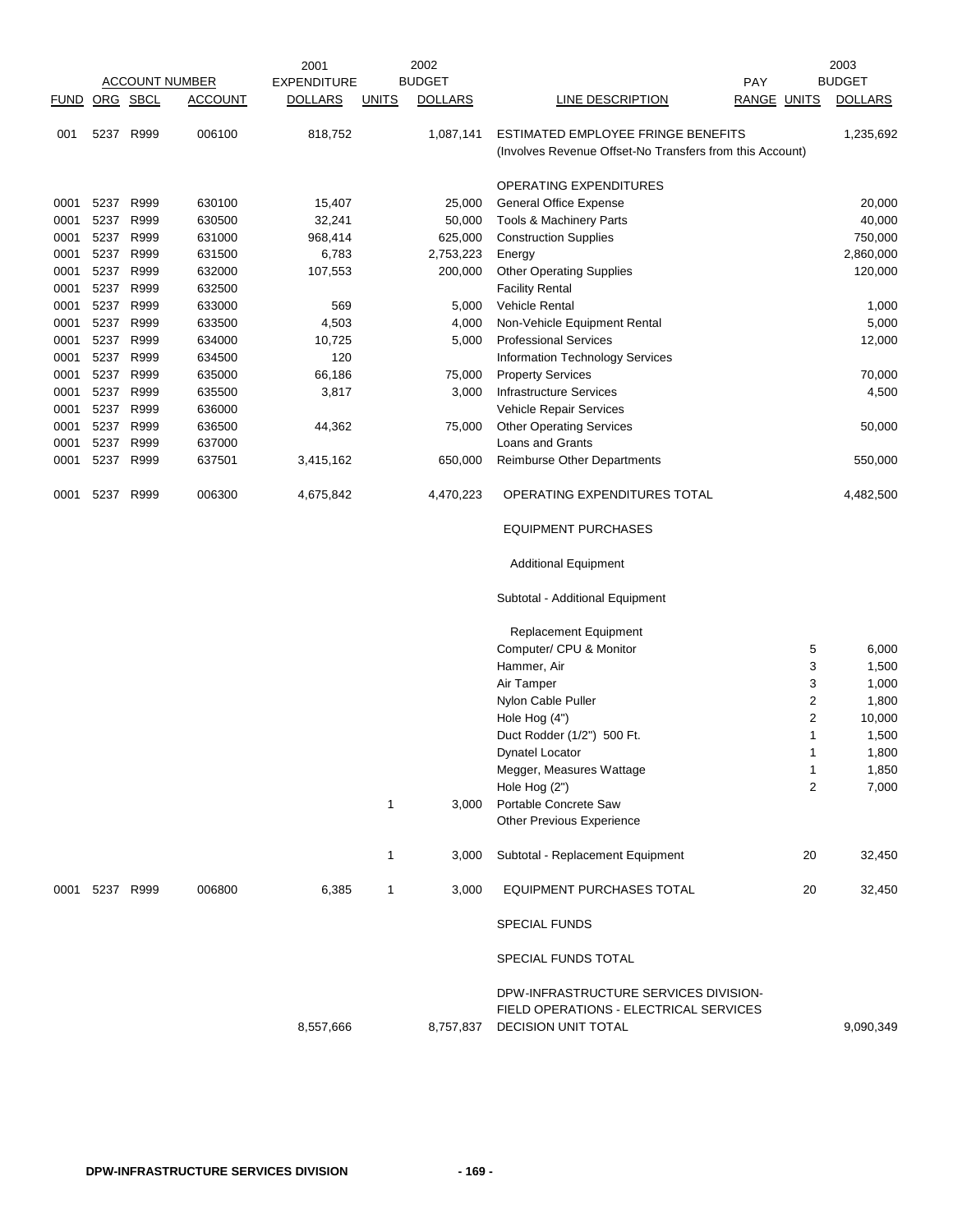|               |      |           | <b>ACCOUNT NUMBER</b> | 2001<br><b>EXPENDITURE</b> |              | 2002<br><b>BUDGET</b> |                                               | <b>PAY</b>  |       | 2003<br><b>BUDGET</b> |
|---------------|------|-----------|-----------------------|----------------------------|--------------|-----------------------|-----------------------------------------------|-------------|-------|-----------------------|
| FUND ORG SBCL |      |           | <b>ACCOUNT</b>        | <b>DOLLARS</b>             | <b>UNITS</b> | <b>DOLLARS</b>        | <b>LINE DESCRIPTION</b>                       | RANGE UNITS |       | <b>DOLLARS</b>        |
|               |      |           |                       |                            |              |                       | PROGRAM RESULT MEASURES/                      |             |       |                       |
|               |      |           |                       | <b>UNITS</b>               | %            | <b>UNITS</b>          | INTERNAL MANAGEMENT INDICATORS:               |             | %     | <b>UNITS</b>          |
|               |      |           |                       |                            |              |                       | <b>Traffic Control Signal Operations</b>      |             |       |                       |
| 0001          | 5237 | 4400      | P52342                |                            |              |                       | 3 year Average Number of Traffic Crashes      |             |       |                       |
| 0001          | 5237 | 4400      | P52343                |                            | 100.0        | 713                   | <b>Signal Control Inspection</b>              |             | 100.1 | 714                   |
|               |      |           |                       |                            |              |                       | Traffic Control Signal Maintenance and Repair |             |       |                       |
| 0001          | 5237 | 4420      | P52344                | 713                        | 100.0        | 713                   | Signal Control Intersection                   |             | 100.1 | 714                   |
| 0001          | 5237 | 4420      | P52345                | 87                         | 100.0        | 90                    | % Responded to within 1 Hour                  |             | 100.0 | 90                    |
| 0001          |      | 5237 4420 | P52346                | 98                         | 100.0        | 90                    | % Responded to within 1 Work Day              |             | 100.0 | 90                    |
|               |      |           |                       |                            |              |                       | Sign Maintained or Installed                  |             |       |                       |
| 0001          | 5237 | 4420      | P52348                | 5,837 100.0                |              | 6,000                 | Signs Maintained or Installed                 |             | 100.0 | 6,000                 |
|               |      |           |                       |                            |              |                       | Pavement Marking - Lanes and Centerlines      |             |       |                       |
| 0001          | 5237 | 4420      | P52349                | 1,600                      | 100.0        | 1,600                 | 1,000 Ft. of Line Painted                     |             | 100.0 | 1,600                 |
| 0001          |      | 5237 4420 | P52350                |                            |              |                       | Marking Frequency Per Year                    |             |       |                       |
|               |      |           |                       |                            |              |                       | <b>Crosswalks and Other Markings</b>          |             |       |                       |
| 0001          | 5237 | 4420      | P52351                | 1,700                      | 100.0        | 1,700                 | <b>Locations Marked</b>                       |             | 100.0 | 1,700                 |
|               |      |           |                       |                            |              |                       | <b>Street Light Operations</b>                |             |       |                       |
| 0001          | 5237 | 4520      | P52352                | 66,700                     | 100.0        | 66,700                | <b>Street Lights</b>                          |             | 99.6  | 66,419                |
| 0001          | 5237 | 4520      | P52353                | 687                        | 100.0        | 674                   | Average Minute Per Day                        |             | 95.5  | 644                   |
|               |      |           |                       |                            |              |                       | <b>Alley Light Operations</b>                 |             |       |                       |
| 0001          | 5237 | 4530      | P52354                | 8,800                      | 100.0        | 8,800                 | <b>Alley Lights</b>                           |             | 100.1 | 8,809                 |
| 0001          | 5237 | 4530      | P52355                | 95                         | 100.0        | 90                    | % Repaired in 72 Hours                        |             | 100.0 | 90                    |
|               |      |           |                       |                            |              |                       | Street Light Maintenance and Repair           |             |       |                       |
| 0001          | 5237 | 4520      | P52356                | 98                         | 100.0        | 95                    | % Circuits Troubles Repaired within 24 Hours  |             | 100.0 | 95                    |
| 0001          | 5237 | 4520      | P52357                | 86                         | 100.0        | 90                    | % Unit Troubles Repaired within 30 Days       |             | 100.0 | 90                    |
|               |      |           |                       | 119,132                    |              | 121,752               | DIRECT LABOR HOUR ALLOCATION                  |             |       | 147,096               |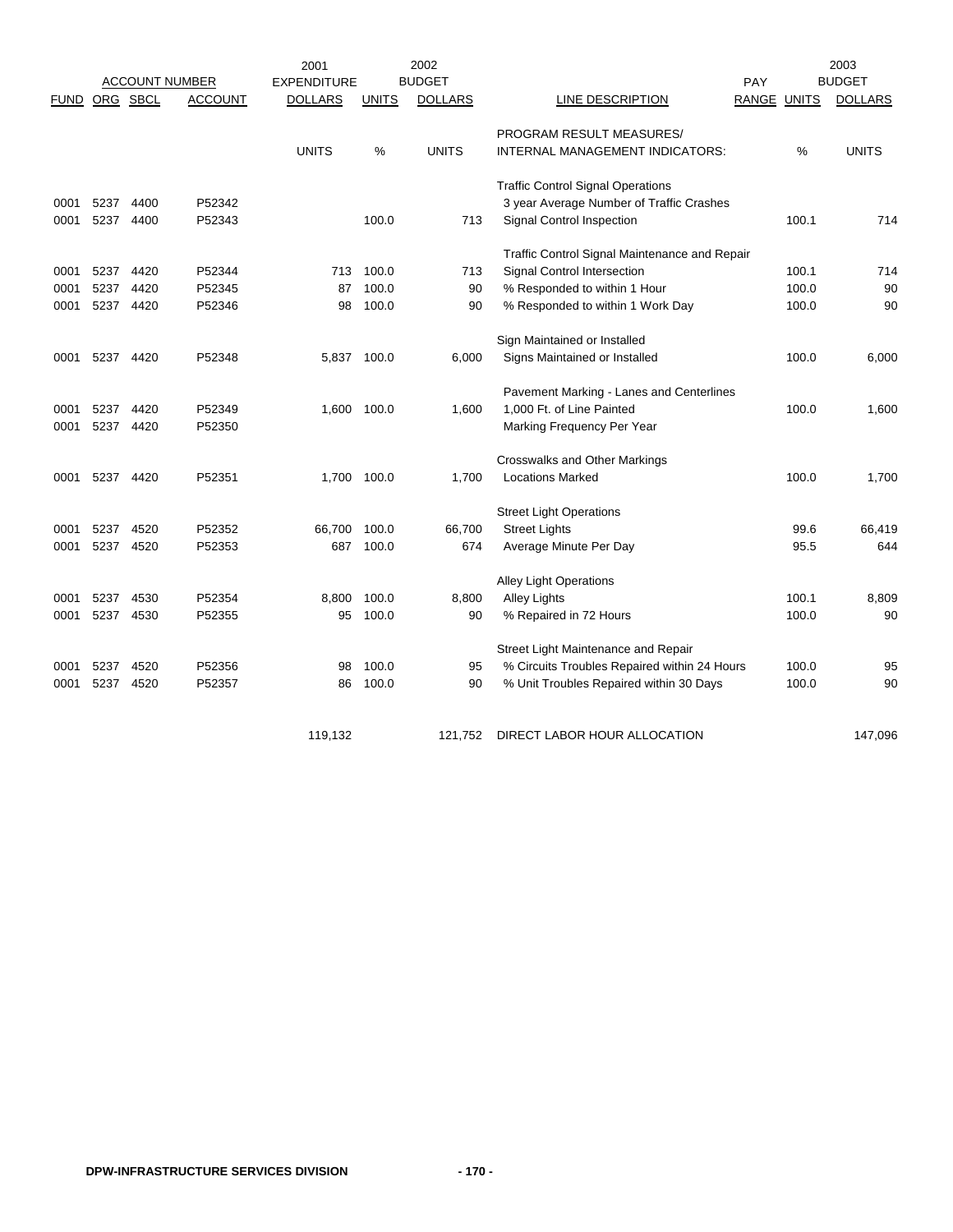|      |                       |                | 2001               |                | 2002           |                                                                           |             |                | 2003           |
|------|-----------------------|----------------|--------------------|----------------|----------------|---------------------------------------------------------------------------|-------------|----------------|----------------|
|      | <b>ACCOUNT NUMBER</b> |                | <b>EXPENDITURE</b> |                | <b>BUDGET</b>  |                                                                           | PAY         |                | <b>BUDGET</b>  |
| FUND | ORG SBCL              | <b>ACCOUNT</b> | <b>DOLLARS</b>     | <b>UNITS</b>   | <b>DOLLARS</b> | <b>LINE DESCRIPTION</b>                                                   | RANGE UNITS |                | <b>DOLLARS</b> |
|      |                       |                |                    |                |                | DPW-INFRASTRUCTURE SERVICES DIVISION-                                     |             |                |                |
|      |                       |                |                    |                |                | FIELD OPERATIONS - SUPPORT SERVICES                                       |             |                |                |
|      |                       |                |                    |                |                | <b>DECISION UNIT</b>                                                      |             |                |                |
|      |                       |                |                    |                |                |                                                                           |             |                |                |
|      |                       |                |                    |                |                | SALARIES & WAGES                                                          |             |                |                |
|      |                       |                |                    | 1              | 74,419         | Infrastructure Support Services Manager                                   | 9           | 1              | 74,418         |
|      |                       |                |                    |                |                |                                                                           |             |                |                |
|      |                       |                |                    |                |                | PLANT & EQUIPMENT                                                         |             |                |                |
|      |                       |                |                    | 1              | 65,496         | Plant & Equip. Rpr. Supervisor                                            | 7           | 1              | 65,496         |
|      |                       |                |                    | 1              | 45,469         | Asphalt Plant Oper. Eng.                                                  | 960         | 1              | 48,006         |
|      |                       |                |                    | 1              | 34,183         | <b>Communications Assistant III</b>                                       | 455         | 1              | 36,386         |
|      |                       |                |                    | $\overline{c}$ | 78,785         | Lead Equipment Mechanic                                                   | 260         | 2              | 78,784         |
|      |                       |                |                    | 1              | 37,348         | <b>Plant Mechanic III</b>                                                 | 252         | 1              | 38,024         |
|      |                       |                |                    | $\overline{c}$ | 70,537         | Equipment Mechanic II                                                     | 245         | $\overline{c}$ | 72,507         |
|      |                       |                |                    | 1              | 33,072         | <b>Asphalt Plant Operator</b>                                             | 238         | 1              | 34,982         |
|      |                       |                |                    | 2              | 69,161         | Equipment Mechanic I                                                      | 235         | 2              | 69,161         |
|      |                       |                |                    | 1              | 34,581         | Labor Crew Leader I                                                       | 235         | 1              | 34,581         |
|      |                       |                |                    | 1              | 33,393         | Spec. Street Repair Laborer                                               | 225         | 1              | 33,393         |
|      |                       |                |                    |                |                |                                                                           |             |                |                |
|      |                       |                |                    |                |                | <b>AUXILIARY PERSONNEL</b>                                                |             |                |                |
|      |                       |                |                    | 1              |                | Asphalt Plant Oper. Eng.                                                  | 960         | 1              |                |
|      |                       |                |                    | 1              |                | Office Assistant III                                                      | 425         | 1              |                |
|      |                       |                |                    | 1              |                | <b>Lead Equipment Mechanic</b>                                            | 260         | 1              |                |
|      |                       |                |                    | 1              |                | Plant Mechanic III                                                        | 252         | 1              |                |
|      |                       |                |                    | 1              |                | Equipment Mechanic II                                                     | 245         | 1              |                |
|      |                       |                |                    | 1              |                | Asphalt Plant Operator                                                    | 238         | 1              |                |
|      |                       |                |                    | 1              |                | Equipment Mechanic I                                                      | 235         | 1              |                |
|      |                       |                |                    |                |                |                                                                           |             |                |                |
|      |                       |                |                    | 1              |                | <b>STORES UNIT</b>                                                        |             |                |                |
|      |                       |                |                    |                | 60,592         | <b>Stores Services Supervisor</b>                                         |             |                |                |
|      |                       |                |                    | 1              | 42,076         | <b>Inventory Services Manager</b><br><b>Inventory Control Coordinator</b> | 6           | 1              | 61,451         |
|      |                       |                |                    |                |                | <b>Inventory Supervisor</b>                                               | 3           | 1              | 44,893         |
|      |                       |                |                    | 1              | 37,063         | <b>Inventory Assistant V</b>                                              | 355         | 1              | 37,063         |
|      |                       |                |                    | 4              | 144,073        | <b>Inventory Assistant IV</b>                                             | 350         | 4              | 144,073        |
|      |                       |                |                    | 3              | 106,155        | <b>Inventory Assistant III</b>                                            | 347         | 3              | 106,155        |
|      |                       |                |                    | $\overline{7}$ | 236,061        | <b>Inventory Assistant II</b>                                             | 338         | 7              | 236,061        |
|      |                       |                |                    | 1              | 33,379         | Office Assistant III                                                      | 425         | 1              | 33,379         |
|      |                       |                |                    |                |                |                                                                           |             |                |                |
|      |                       |                |                    |                |                | <b>AUXILIARY PERSONNEL</b>                                                |             |                |                |
|      |                       |                |                    |                |                | <b>Inventory Services Manager</b>                                         | 6           | 1              |                |
|      |                       |                |                    |                |                | <b>Inventory Supervisor</b>                                               | 3           | 1              |                |
|      |                       |                |                    | 1              |                | Inventory Assistant V                                                     | 355         | 1              |                |
|      |                       |                |                    | 1              |                | Inventory Assistant IV                                                    | 350         | 1              |                |
|      |                       |                |                    | 1              |                | <b>Inventory Assistant III</b>                                            | 347         | 1              |                |
|      |                       |                |                    | 1              |                | <b>Inventory Assistant II</b>                                             | 338         | 3              |                |
|      |                       |                |                    |                |                |                                                                           |             |                |                |
|      |                       |                |                    |                |                | <b>MACHINE SHOP</b>                                                       |             |                |                |
|      |                       |                |                    | 1              | 57,659         | Machine Shop Supervisor                                                   | 5           | 1              | 57,658         |
|      |                       |                |                    | 1              | 46,095         | Machinist II                                                              | 698         | 1              | 48,665         |
|      |                       |                |                    | 4              | 174,216        | Electrical Services Mach. I                                               | 696         | 4              | 188,117        |
|      |                       |                |                    | 1              | 43,734         | Elec. Services Blacksmith                                                 | 696         | 1              | 47,029         |
|      |                       |                |                    | $\overline{c}$ | 80,207         | <b>Electrical Services Welder</b>                                         | 694         | 2              | 84,678         |
|      |                       |                |                    | 2              | 67,447         | Laborer, Electrical Services                                              | 230         | 2              | 67,446         |
|      |                       |                | 839,241            | 54             | 1,705,201      | <b>Total Before Adjustments</b>                                           |             | 58             | 1,742,406      |
|      |                       |                |                    |                |                |                                                                           |             |                |                |
|      |                       |                |                    |                |                | Salary & Wage Rate Change                                                 |             |                |                |
|      |                       |                | 26,401             |                | 40,000         | Overtime Compensated                                                      |             |                | 12,500         |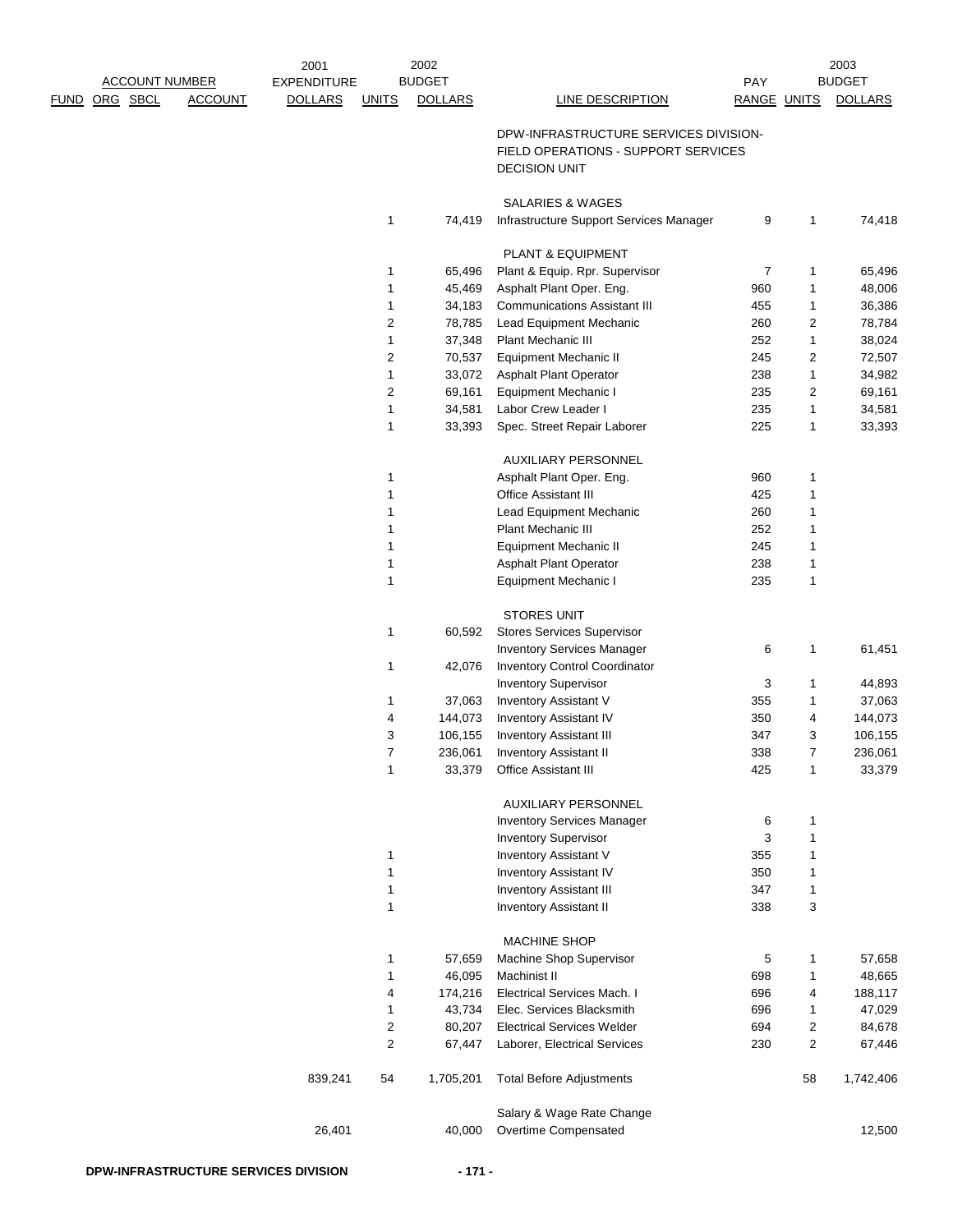|               |      |           |                       | 2001               |              | 2002           |                                                                                                               |                    |       | 2003                     |
|---------------|------|-----------|-----------------------|--------------------|--------------|----------------|---------------------------------------------------------------------------------------------------------------|--------------------|-------|--------------------------|
|               |      |           | <b>ACCOUNT NUMBER</b> | <b>EXPENDITURE</b> |              | <b>BUDGET</b>  |                                                                                                               | <b>PAY</b>         |       | <b>BUDGET</b>            |
| FUND ORG SBCL |      |           | <b>ACCOUNT</b>        | <b>DOLLARS</b>     | <b>UNITS</b> | <b>DOLLARS</b> | LINE DESCRIPTION                                                                                              | <b>RANGE UNITS</b> |       | <b>DOLLARS</b>           |
|               |      |           |                       |                    |              | (88, 610)      | Personnel Cost Adjustment<br>Other                                                                            |                    |       | (30,093)<br>2,300        |
|               |      |           |                       | 865,642            |              | 1,656,591      | Gross Salaries & Wages Total                                                                                  |                    |       | 1,727,113                |
|               |      |           |                       |                    |              | (475,000)      | Reimbursable Services Deduction<br>Capital Improvements Deduction<br><b>Grants &amp; Aids Deduction</b>       |                    |       | (507, 728)<br>(170, 575) |
| 0001          | 5238 | R999      | 006000                | 865,642            |              | 1,181,591      | NET SALARIES & WAGES TOTAL                                                                                    |                    |       | 1,048,810                |
|               |      |           |                       |                    | 31.00        |                | <b>O&amp;M FTE'S</b>                                                                                          |                    | 26.62 |                          |
|               |      |           |                       |                    | 10.00        |                | <b>NON-O&amp;M FTE'S</b>                                                                                      |                    | 16.39 |                          |
| 0001          | 5238 | R999      | 006100                | 246,319            |              | 401,741        | ESTIMATED EMPLOYEE FRINGE BENEFITS<br>(Involves Revenue Offset-No Transfers from this Account)                |                    |       | 388,060                  |
|               |      |           |                       |                    |              |                | <b>OPERATING EXPENDITURES</b>                                                                                 |                    |       |                          |
| 0001          | 5238 | R999      | 630100                | 4,687              |              | 4,000          | <b>General Office Expense</b>                                                                                 |                    |       | 5,000                    |
| 0001          | 5238 | R999      | 630500                | 26,435             |              | 40,000         | Tools & Machinery Parts                                                                                       |                    |       | 32,500                   |
| 0001          | 5238 | R999      | 631000                | 16,611             |              | 12,500         | <b>Construction Supplies</b>                                                                                  |                    |       | 17,000                   |
| 0001          | 5238 | R999      | 631500                | 9,171              |              | 6,000          | Energy                                                                                                        |                    |       | 10,000                   |
| 0001          | 5238 | R999      | 632000                | 30,375             |              | 60,000         | <b>Other Operating Supplies</b>                                                                               |                    |       | 40,000                   |
| 0001          | 5238 | R999      | 632500                |                    |              |                | <b>Facility Rental</b>                                                                                        |                    |       |                          |
| 0001          | 5238 | R999      | 633000                | 438                |              | 100            | <b>Vehicle Rental</b>                                                                                         |                    |       | 500                      |
| 0001          | 5238 | R999      | 633500                | 4,810              |              | 6,500          | Non-Vehicle Equipment Rental                                                                                  |                    |       | 6,000                    |
| 0001          | 5238 | R999      | 634000                | 1,083              |              | 3,000          | <b>Professional Services</b>                                                                                  |                    |       | 2,000                    |
| 0001          | 5238 | R999      | 634500                |                    |              |                | Information Technology Services                                                                               |                    |       |                          |
| 0001          | 5238 | R999      | 635000                | 958                |              | 5,500          | <b>Property Services</b>                                                                                      |                    |       | 2,000                    |
| 0001          | 5238 | R999      | 635500                |                    |              |                | <b>Infrastructure Services</b>                                                                                |                    |       |                          |
| 0001          | 5238 | R999      | 636000                |                    |              | 1,500          | Vehicle Repair Services                                                                                       |                    |       | 1,000                    |
| 0001          | 5238 | R999      | 636500                | 8,409              |              | 20,000         | <b>Other Operating Services</b>                                                                               |                    |       | 12,500                   |
| 0001          | 5238 | R999      | 637000                |                    |              |                | Loans and Grants                                                                                              |                    |       |                          |
| 0001          | 5238 | R999      | 637501                | 12,290             |              |                | Reimburse Other Departments                                                                                   |                    |       | 12,000                   |
| 0001          | 5238 | R999      | 006300                | 115,267            |              | 159,100        | OPERATING EXPENDITURES TOTAL                                                                                  |                    |       | 140,500                  |
|               |      |           |                       |                    |              |                | <b>EQUIPMENT PURCHASES</b>                                                                                    |                    |       |                          |
|               |      |           |                       |                    |              |                | <b>Additional Equipment</b>                                                                                   |                    |       |                          |
|               |      |           |                       |                    |              |                | Subtotal - Additional Equipment                                                                               |                    |       |                          |
|               |      |           |                       |                    |              |                | <b>Replacement Equipment</b>                                                                                  |                    |       |                          |
|               |      |           |                       |                    |              |                | Computer/ CPU & Monitor                                                                                       |                    | 5     | 6,000                    |
|               |      |           |                       |                    |              | 4,000          | Miscellaneous                                                                                                 |                    | 1     | 4,000                    |
|               |      |           |                       |                    |              | 4,000          | Subtotal - Replacement Equipment                                                                              |                    | 1     | 10,000                   |
| 0001          |      | 5238 R999 | 006800                | 8,188              |              | 4,000          | EQUIPMENT PURCHASES TOTAL                                                                                     |                    | 1     | 10,000                   |
|               |      |           |                       |                    |              |                | <b>SPECIAL FUNDS</b>                                                                                          |                    |       |                          |
|               |      |           |                       |                    |              |                | SPECIAL FUNDS TOTAL                                                                                           |                    |       |                          |
|               |      |           |                       |                    |              |                |                                                                                                               |                    |       |                          |
|               |      |           |                       | 1,235,416          |              |                | DPW-INFRASTRUCTURE SERVICES DIVISION-<br>FIELD OPERATIONS - SUPPORT SERVICES<br>1,746,432 DECISION UNIT TOTAL |                    |       | 1,587,370                |
|               |      |           |                       |                    |              |                |                                                                                                               |                    |       |                          |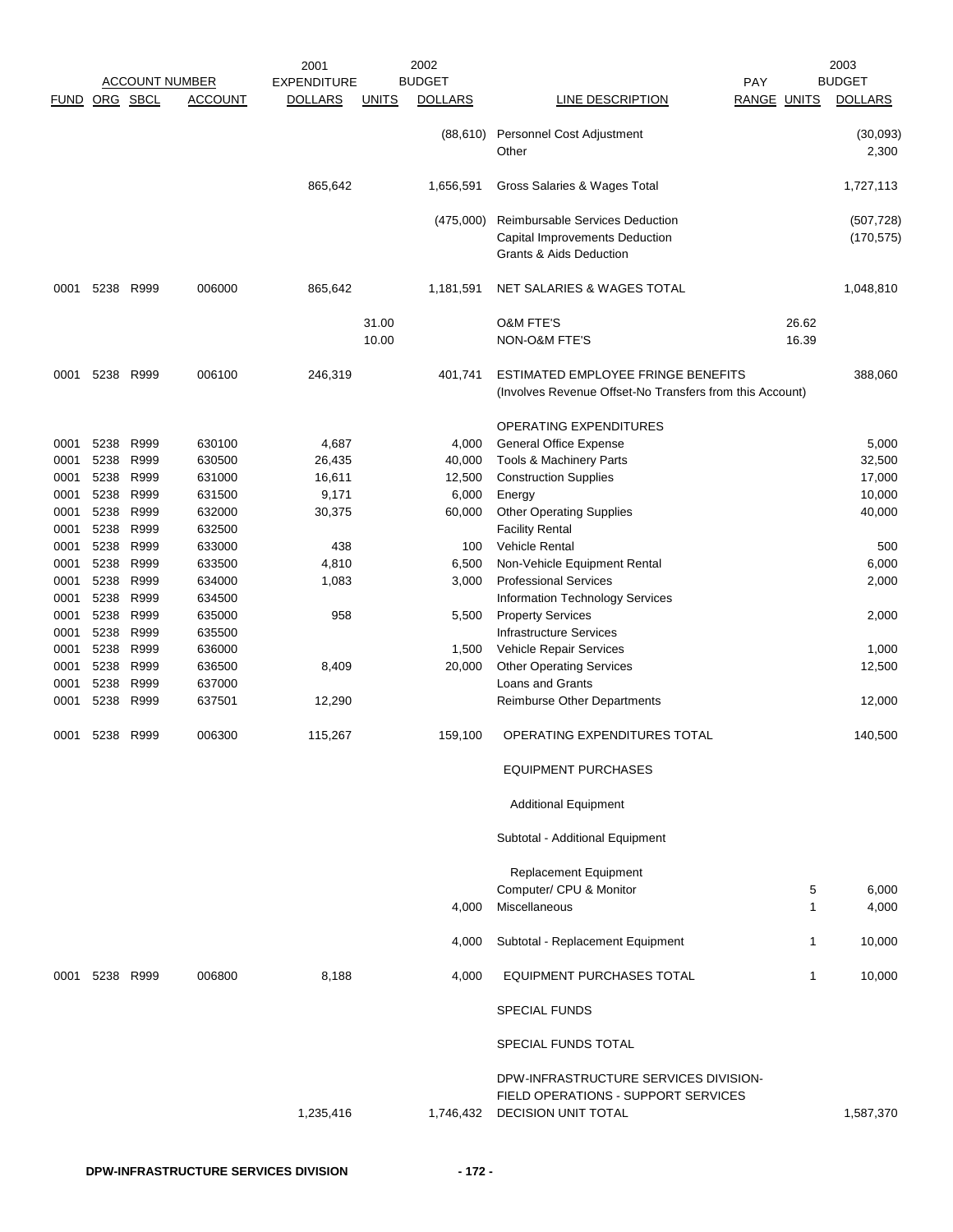|             |            |                       |                | 2001               |               | 2002                  |                                                                                                                                   |             |               | 2003                  |
|-------------|------------|-----------------------|----------------|--------------------|---------------|-----------------------|-----------------------------------------------------------------------------------------------------------------------------------|-------------|---------------|-----------------------|
|             |            | <b>ACCOUNT NUMBER</b> |                | <b>EXPENDITURE</b> |               | <b>BUDGET</b>         |                                                                                                                                   | PAY         |               | <b>BUDGET</b>         |
| <b>FUND</b> | <b>ORG</b> | <b>SBCL</b>           | <b>ACCOUNT</b> | <b>DOLLARS</b>     | <b>UNITS</b>  | <b>DOLLARS</b>        | LINE DESCRIPTION                                                                                                                  | RANGE UNITS |               | <b>DOLLARS</b>        |
| 0001        | 5238       | 4990                  | P52360         | <b>UNITS</b>       | $\%$<br>100.0 | <b>UNITS</b><br>2,300 | PROGRAM RESULT MEASURES/<br>INTERNAL MANAGEMENT INDICATORS:<br>Special Barricade Service<br>Locations<br>PROGRAM RESULT MEASURES/ |             | $\%$<br>100.0 | <b>UNITS</b><br>2,300 |
|             |            |                       |                | <b>UNITS</b>       | $\%$          | <b>UNITS</b>          | INTERNAL MANAGEMENT INDICATORS:                                                                                                   |             | %             | <b>UNITS</b>          |
| 0001        | 5238       | 0900                  | P52361         |                    | 100.0         | 8,000                 | Maintenance - Property and Equipment<br>Items                                                                                     |             | 100.0         | 8,000                 |
| 0001        | 5238       | 0900                  | P52362         |                    | 100.0         | 8,000                 | <b>Stores Operations</b><br>Number of Stock Requisitions                                                                          |             | 100.0         | 8,000                 |
|             |            |                       |                | 42,799             |               | 55,800                | DIRECT LABOR HOUR ALLOCATION                                                                                                      |             |               | 47,916                |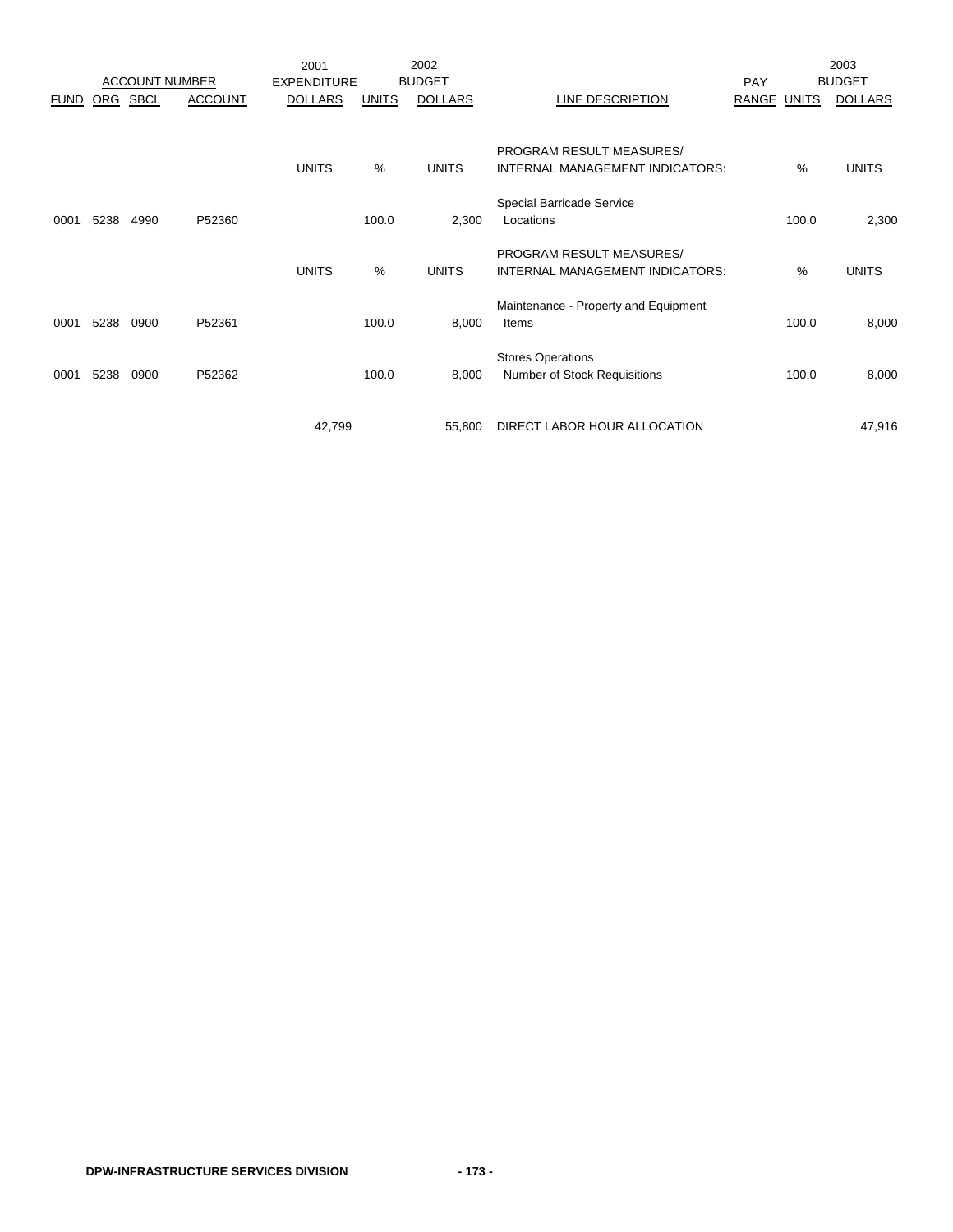|               | <b>ACCOUNT NUMBER</b> |              | 2002<br>2001     |                    |              | 2003           |                                                          |                    |        |                |
|---------------|-----------------------|--------------|------------------|--------------------|--------------|----------------|----------------------------------------------------------|--------------------|--------|----------------|
|               |                       |              |                  | <b>EXPENDITURE</b> |              | <b>BUDGET</b>  |                                                          | <b>PAY</b>         |        | <b>BUDGET</b>  |
| FUND ORG SBCL |                       |              | <b>ACCOUNT</b>   | <b>DOLLARS</b>     | <b>UNITS</b> | <b>DOLLARS</b> | LINE DESCRIPTION                                         | <b>RANGE UNITS</b> |        | <b>DOLLARS</b> |
|               |                       |              |                  |                    |              |                | DPW-OPERATIONS DIVISION                                  |                    |        |                |
|               |                       |              |                  |                    |              |                | BUDGETARY CONTROL UNIT                                   |                    |        |                |
|               |                       |              |                  |                    |              |                | (SUMMARY 1BCU=7DU)                                       |                    |        |                |
|               |                       |              |                  |                    |              |                |                                                          |                    |        |                |
|               |                       |              |                  |                    |              |                |                                                          |                    |        |                |
|               |                       |              |                  |                    |              |                | SALARIES & WAGES                                         |                    |        |                |
|               |                       |              |                  |                    |              | 4,448,112      | Overtime Compensated*                                    |                    |        | 4,409,698      |
|               |                       |              |                  |                    |              | 35,818,113     | All Other Salaries & Wages                               |                    |        | 34,970,807     |
| 0001          | 5450                  | R999         | 006000           |                    |              | 40,266,225     | NET SALARIES & WAGES TOTAL*                              |                    |        | 39,380,505     |
|               |                       |              |                  |                    |              |                |                                                          |                    |        |                |
|               |                       |              |                  |                    | 2,576        |                | TOTAL NUMBER OF POSITIONS AUTHORIZED                     |                    | 2,492  |                |
|               |                       |              |                  |                    | 946.79       |                | <b>O&amp;M FTE'S</b>                                     |                    | 912.67 |                |
|               |                       |              |                  |                    | 135.83       |                | NON-O&M FTE'S                                            |                    | 120.91 |                |
|               |                       |              |                  |                    |              |                |                                                          |                    |        |                |
| 0001          | 5450                  | R999         | 006100           |                    |              | 13,687,517     | <b>ESTIMATED EMPLOYEE FRINGE BENEFITS*</b>               |                    |        | 14,570,786     |
|               |                       |              |                  |                    |              |                | (Involves Revenue Offset-No Transfers from this Account) |                    |        |                |
|               |                       |              |                  |                    |              |                | <b>OPERATING EXPENDITURES</b>                            |                    |        |                |
| 0001          | 5450                  | R999         | 630100           |                    |              | 129,800        | <b>General Office Expense</b>                            |                    |        | 151,500        |
| 0001          | 5450                  | R999         | 630500           |                    |              | 3,096,697      | <b>Tools &amp; Machinery Parts</b>                       |                    |        | 3,199,381      |
| 0001          | 5450                  | R999         | 631000           |                    |              | 578,500        | <b>Construction Supplies</b>                             |                    |        | 522,635        |
| 0001          | 5450                  | R999         | 631500           |                    |              | 4,011,478      | Energy                                                   |                    |        | 3,680,063      |
| 0001          | 5450                  | R999         | 632000           |                    |              | 2,238,500      | <b>Other Operating Supplies</b>                          |                    |        | 2,329,971      |
| 0001          | 5450                  | R999         | 632500           |                    |              |                | <b>Facility Rental</b>                                   |                    |        | 5,000          |
| 0001          | 5450                  | R999         | 633000           |                    |              | 624,500        | Vehicle Rental                                           |                    |        | 610,000        |
| 0001          | 5450                  | R999         | 633500           |                    |              | 67,000         | Non-Vehicle Equipment Rental                             |                    |        | 90,000         |
| 0001          | 5450                  | R999         | 634000           |                    |              | 649,500        | <b>Professional Services</b>                             |                    |        | 524,050        |
| 0001          | 5450                  | R999         | 634500           |                    |              | 106,000        | Information Technology Services                          |                    |        | 85,000         |
| 0001          | 5450                  | R999         | 635000           |                    |              | 1,657,500      | <b>Property Services</b>                                 |                    |        | 1,895,408      |
| 0001          | 5450                  | R999         | 635500           |                    |              | 18,500         | Infrastructure Services                                  |                    |        | 135,000        |
| 0001          | 5450                  | R999         | 636000           |                    |              | 812,000        | Vehicle Repair Services                                  |                    |        | 782,655        |
| 0001          | 5450                  | R999         | 636500           |                    |              | 11,450,315     | <b>Other Operating Services</b>                          |                    |        | 11,540,217     |
| 0001          | 5450<br>5450          | R999<br>R999 | 637000<br>637501 |                    |              | 346,000        | Loans and Grants                                         |                    |        |                |
| 0001          |                       |              |                  |                    |              |                | <b>Reimburse Other Departments</b>                       |                    |        | 184,962        |
| 0001          | 5450 R999             |              | 006300           |                    |              | 25,786,290     | OPERATING EXPENDITURES TOTAL TOTAL*                      |                    |        | 25,735,842     |
| 0001          |                       | 5450 R999    | 006800           |                    |              | 1,487,124      | EQUIPMENT PURCHASES TOTAL*                               |                    |        | 1,660,447      |
|               |                       |              |                  |                    |              |                | SPECIAL FUNDS TOTAL                                      |                    |        |                |
|               |                       |              |                  |                    |              |                | DPW-OPERATIONS DIVISION                                  |                    |        |                |
|               |                       |              |                  |                    |              |                | <b>BUDGETARY CONTROL UNIT</b>                            |                    |        |                |
|               |                       |              |                  |                    |              | 81,227,156     | TOTAL (1BCU=6DU) (A)                                     |                    |        | 81,347,580     |
|               |                       |              |                  |                    |              |                | 1,693,614 TOTAL DIRECT LABOR HOUR ALLOCATION             |                    |        | 1,642,806      |
|               |                       |              |                  |                    |              |                | *Appropriation Control Account                           |                    |        |                |

(A) Funding of \$152,000 will be carried over from 2002 to 2003 for salting.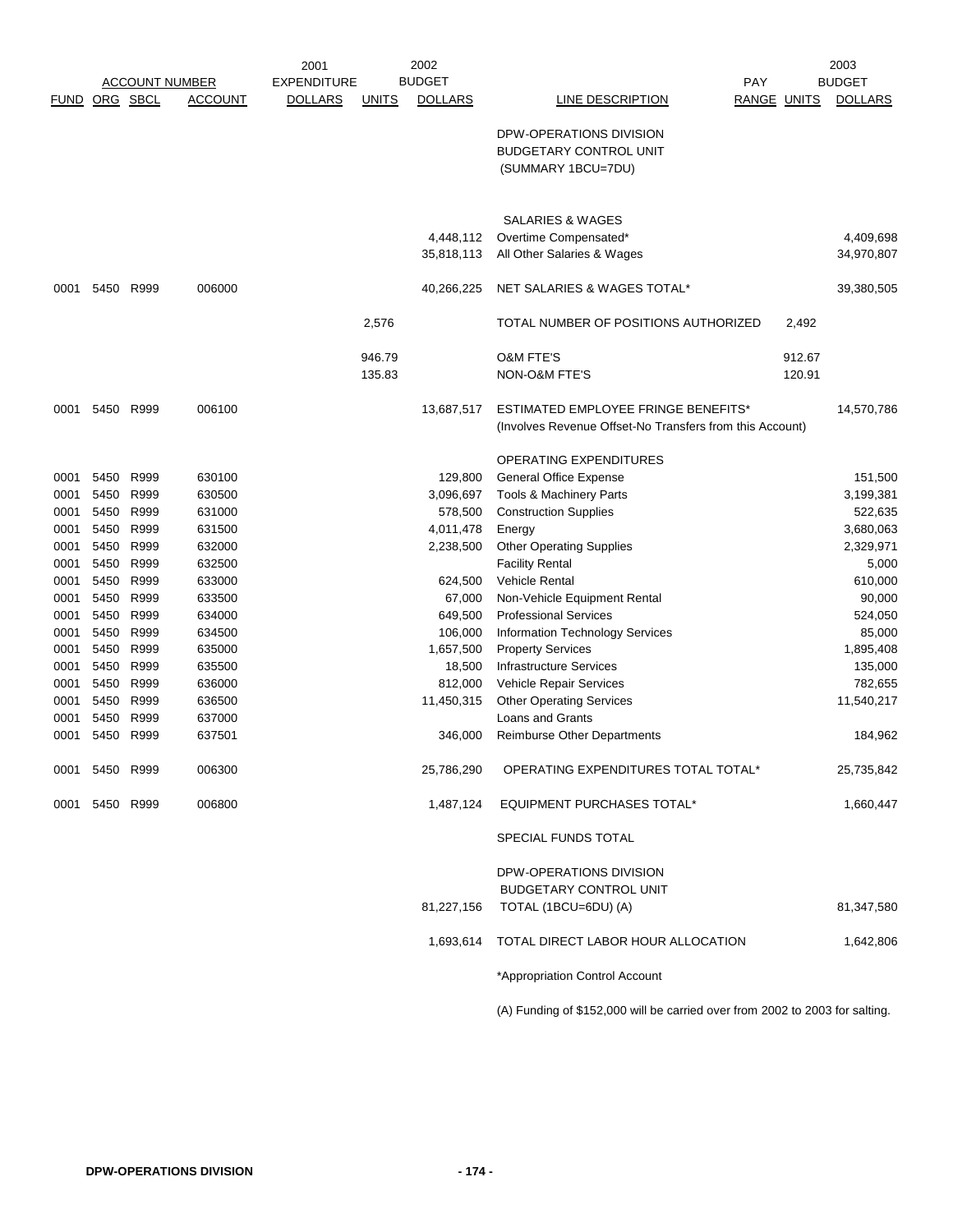| 2002<br>2001<br><b>BUDGET</b><br><b>ACCOUNT NUMBER</b><br><b>EXPENDITURE</b> |               |                |                | PAY                     |                | 2003<br><b>BUDGET</b>                                                                                                                     |                    |      |                |
|------------------------------------------------------------------------------|---------------|----------------|----------------|-------------------------|----------------|-------------------------------------------------------------------------------------------------------------------------------------------|--------------------|------|----------------|
|                                                                              | FUND ORG SBCL | <b>ACCOUNT</b> | <b>DOLLARS</b> | <b>UNITS</b>            | <b>DOLLARS</b> | <b>LINE DESCRIPTION</b>                                                                                                                   | <b>RANGE UNITS</b> |      | <b>DOLLARS</b> |
|                                                                              |               |                |                |                         |                | DPW - OPERATIONS DIVISION<br>ADMINISTRATION SECTION                                                                                       |                    |      |                |
|                                                                              |               |                |                |                         |                | <b>SALARIES &amp; WAGES</b>                                                                                                               |                    |      |                |
|                                                                              |               |                |                | 1                       | 126,814        | Operations Division Director (X)(Y)                                                                                                       | 18                 | 1    | 130,752        |
|                                                                              |               |                |                | $\mathbf{1}$            | 102,382        | Administration & Projects Manager (Y)<br>Finance Manager (X)                                                                              | 14<br>11           | 1    | 70,375         |
|                                                                              |               |                |                | 1                       | 102,904        | Buildings & Fleet Director (Y)                                                                                                            | 16                 |      |                |
|                                                                              |               |                |                |                         |                | <b>GENERAL OFFICE</b>                                                                                                                     |                    |      |                |
|                                                                              |               |                |                | $\mathbf{1}$            | 35,951         | Program Assistant II                                                                                                                      | 530                | 2    | 73,508         |
|                                                                              |               |                |                | $\mathbf{1}$            | 36,018         | Administrative Assistant II                                                                                                               | 445                |      |                |
|                                                                              |               |                |                | 1                       | 34,041         | Program Assistant I                                                                                                                       | 460                | 1    | 34,736         |
|                                                                              |               |                |                | 1                       | 54,829         | Network Analyst Associate                                                                                                                 | 598                |      |                |
|                                                                              |               |                |                |                         |                | Accounting Assistant II<br><b>Office Assistant III</b>                                                                                    | 445<br>425         | 3    | 97,676         |
|                                                                              |               |                |                |                         |                | <b>INFORMATION &amp; SECURITY</b>                                                                                                         |                    |      |                |
|                                                                              |               |                |                | 1                       | 45,577         | <b>Security Manager</b>                                                                                                                   | 6                  |      |                |
|                                                                              |               |                |                | 5                       | 169,805        | <b>Communications Assistant IV</b>                                                                                                        | 455                |      |                |
|                                                                              |               |                |                | 1                       | 32,615         | <b>Security Guard</b>                                                                                                                     | 325                |      |                |
|                                                                              |               |                |                |                         |                | <b>AUXILIARY POSITIONS</b>                                                                                                                |                    |      |                |
|                                                                              |               |                |                | $\overline{\mathbf{c}}$ |                | <b>Communications Assistant II</b>                                                                                                        | 435                |      |                |
|                                                                              |               |                |                | 3                       |                | <b>Communications Assistant IV</b>                                                                                                        | 455                |      |                |
|                                                                              |               |                |                | $\boldsymbol{2}$        |                | <b>Communications Assistant III</b>                                                                                                       | 445                |      |                |
|                                                                              |               |                |                | 1                       |                | Program Assistant I                                                                                                                       | 460                |      |                |
|                                                                              |               |                |                | 1                       |                | Program Assistant II                                                                                                                      | 530                |      |                |
|                                                                              |               |                |                | 9                       |                | AUXILIARY PERSONNEL                                                                                                                       |                    |      |                |
|                                                                              |               |                |                | 23                      | 740,936        | <b>Total Before Adjustments</b>                                                                                                           |                    | 8    | 407,047        |
|                                                                              |               |                |                |                         |                | Salary & Wage Rate Change                                                                                                                 |                    |      |                |
|                                                                              |               |                |                |                         | 10,000         | Overtime Compensated                                                                                                                      |                    |      | 10,000         |
|                                                                              |               |                |                |                         |                | (15,329) Personnel Cost Adjustment<br>Other                                                                                               |                    |      | (7,500)        |
|                                                                              |               |                |                |                         | 735,607        | Gross Salaries & Wages Total                                                                                                              |                    |      | 409,547        |
|                                                                              |               |                |                |                         |                | <b>Reimbursable Services Deduction</b>                                                                                                    |                    |      |                |
|                                                                              |               |                |                |                         |                | Capital Improvements Deduction                                                                                                            |                    |      |                |
|                                                                              |               |                |                |                         |                | <b>Grants &amp; Aids Deduction</b>                                                                                                        |                    |      |                |
| 0001                                                                         | 5451 R999     | 006000         |                |                         | 735,607        | NET SALARIES & WAGES TOTAL                                                                                                                |                    |      | 409,547        |
|                                                                              |               |                |                | 14.00                   |                | <b>O&amp;M FTE'S</b>                                                                                                                      |                    | 8.00 |                |
|                                                                              |               |                |                |                         |                | NON-O&M FTE'S                                                                                                                             |                    |      |                |
|                                                                              |               |                |                |                         |                | (X) Private Auto Allowance May Be Paid Pursuant to<br>Section 350-183 of the Milwaukee Code.                                              |                    |      |                |
|                                                                              |               |                |                |                         |                | (Y) Required to file a statement of economic interests in accordance with<br>the Milwaukee Code of Ordinances Chapter 303-Code of Ethics. |                    |      |                |
| 0001                                                                         | 5451 R999     | 006100         |                |                         | 250,106        | ESTIMATED EMPLOYEE FRINGE BENEFITS                                                                                                        |                    |      | 151,532        |
|                                                                              |               |                |                |                         |                | (Involves Revenue Offset-No Transfers from this Account)                                                                                  |                    |      |                |
|                                                                              |               |                |                |                         |                |                                                                                                                                           |                    |      |                |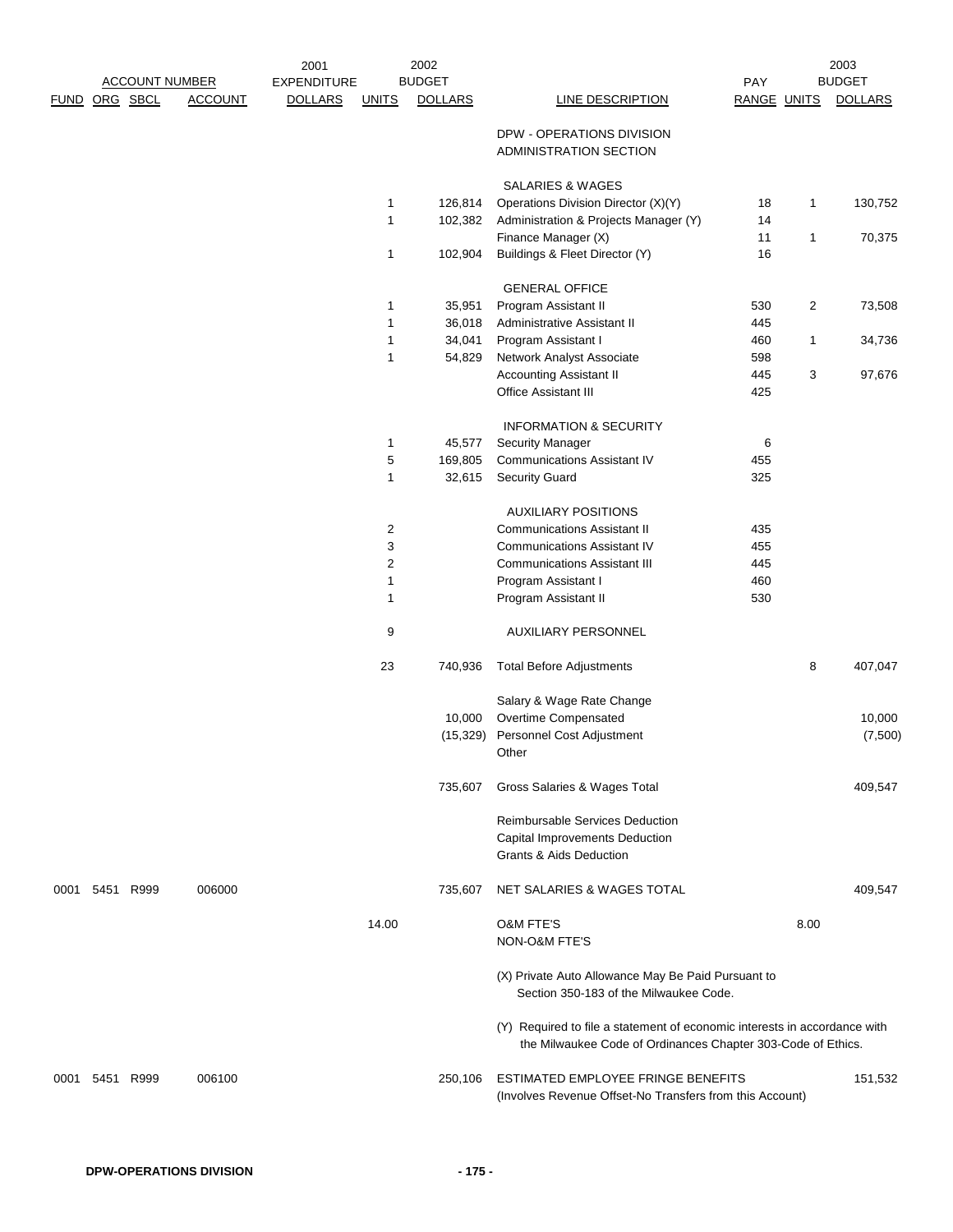|               |                |      |                       | 2001               |              | 2002           |                                        |                    | 2003           |
|---------------|----------------|------|-----------------------|--------------------|--------------|----------------|----------------------------------------|--------------------|----------------|
|               |                |      | <b>ACCOUNT NUMBER</b> | <b>EXPENDITURE</b> |              | <b>BUDGET</b>  |                                        | PAY                | <b>BUDGET</b>  |
| FUND ORG SBCL |                |      | <b>ACCOUNT</b>        | <b>DOLLARS</b>     | <b>UNITS</b> | <b>DOLLARS</b> | <b>LINE DESCRIPTION</b>                | <b>RANGE UNITS</b> | <b>DOLLARS</b> |
|               |                |      |                       |                    |              |                | OPERATING EXPENDITURES                 |                    |                |
| 0001          | 5451           | R999 | 630100                |                    |              | 4,300          | <b>General Office Expense</b>          |                    | 10,000         |
| 0001          | 5451           | R999 | 630500                |                    |              |                | Tools & Machinery Parts                |                    |                |
| 0001          | 5451           | R999 | 631000                |                    |              |                | <b>Construction Supplies</b>           |                    |                |
| 0001          | 5451           | R999 | 631500                |                    |              |                | Energy                                 |                    |                |
| 0001          | 5451           | R999 | 632000                |                    |              | 2,100          | <b>Other Operating Supplies</b>        |                    |                |
| 0001          | 5451           | R999 | 632500                |                    |              |                | <b>Facility Rental</b>                 |                    |                |
| 0001          | 5451           | R999 | 633000                |                    |              |                | Vehicle Rental                         |                    |                |
| 0001          | 5451           | R999 | 633500                |                    |              | 1,500          | Non-Vehicle Equipment Rental           |                    |                |
| 0001          | 5451           | R999 | 634000                |                    |              | 20,500         | <b>Professional Services</b>           |                    |                |
| 0001          | 5451           | R999 | 634500                |                    |              | 27,000         | <b>Information Technology Services</b> |                    |                |
| 0001          | 5451           | R999 | 635000                |                    |              | 50,000         | <b>Property Services</b>               |                    |                |
| 0001          | 5451           | R999 | 635500                |                    |              |                | Infrastructure Services                |                    |                |
| 0001          | 5451           | R999 | 636000                |                    |              |                | Vehicle Repair Services                |                    |                |
| 0001          | 5451           | R999 | 636500                |                    |              | 40,000         | <b>Other Operating Services</b>        |                    | 100,000        |
| 0001          | 5451           | R999 | 637000                |                    |              |                | Loans and Grants                       |                    |                |
| 0001          | 5451           | R999 | 637501                |                    |              |                | <b>Reimburse Other Departments</b>     |                    |                |
| 0001          | 5451           | R999 | 006300                |                    |              | 145,400        | OPERATING EXPENDITURES TOTAL           |                    | 110,000        |
|               |                |      |                       |                    |              |                | <b>EQUIPMENT PURCHASES</b>             |                    |                |
|               |                |      |                       |                    |              |                | <b>Additional Equipment</b>            |                    |                |
| 01            |                |      |                       |                    |              |                | Subtotal - Additional Equipment        |                    |                |
|               |                |      |                       |                    |              |                | <b>Replacement Equipment</b>           |                    |                |
|               |                |      |                       |                    | 1            | 14,000         | <b>Concrete Saw</b>                    |                    |                |
|               |                |      |                       |                    | 1            | 16,000         | Concrete Breaker, attachment           |                    |                |
|               |                |      |                       |                    | 8            | 112,000        | <b>Material Spreader</b>               |                    |                |
|               |                |      |                       |                    | 8            | 48,000         | Plows, 10 ft                           |                    |                |
|               |                |      |                       |                    | 1            | 35,000         | Truck, Dump, 2 yard                    |                    |                |
|               |                |      |                       |                    | 3            | 51,000         | Truck, Pickup 4400 lb                  |                    |                |
|               |                |      |                       |                    | 1            | 21,000         | Truck, Pickup, 8600 lb 4X2             |                    |                |
|               |                |      |                       |                    | 23           | 297,000        | Subtotal - Replacement Equipment       |                    |                |
|               | 0001 5451 R999 |      | 006800                |                    | 23           | 297,000        | <b>EQUIPMENT PURCHASES TOTAL</b>       |                    |                |
|               |                |      |                       |                    |              |                | <b>SPECIAL FUNDS</b>                   |                    |                |
|               |                |      |                       |                    |              |                | SPECIAL FUNDS TOTAL                    |                    |                |
|               |                |      |                       |                    |              |                | DPW-OPERATIONS DIVISION                |                    |                |
|               |                |      |                       |                    |              |                | 1,428,113 ADMINISTRATION SECTION TOTAL |                    | 671,079        |
|               |                |      |                       |                    |              | 25,200         | DIRECT LABOR HOUR ALLOCATION           |                    | 14,400         |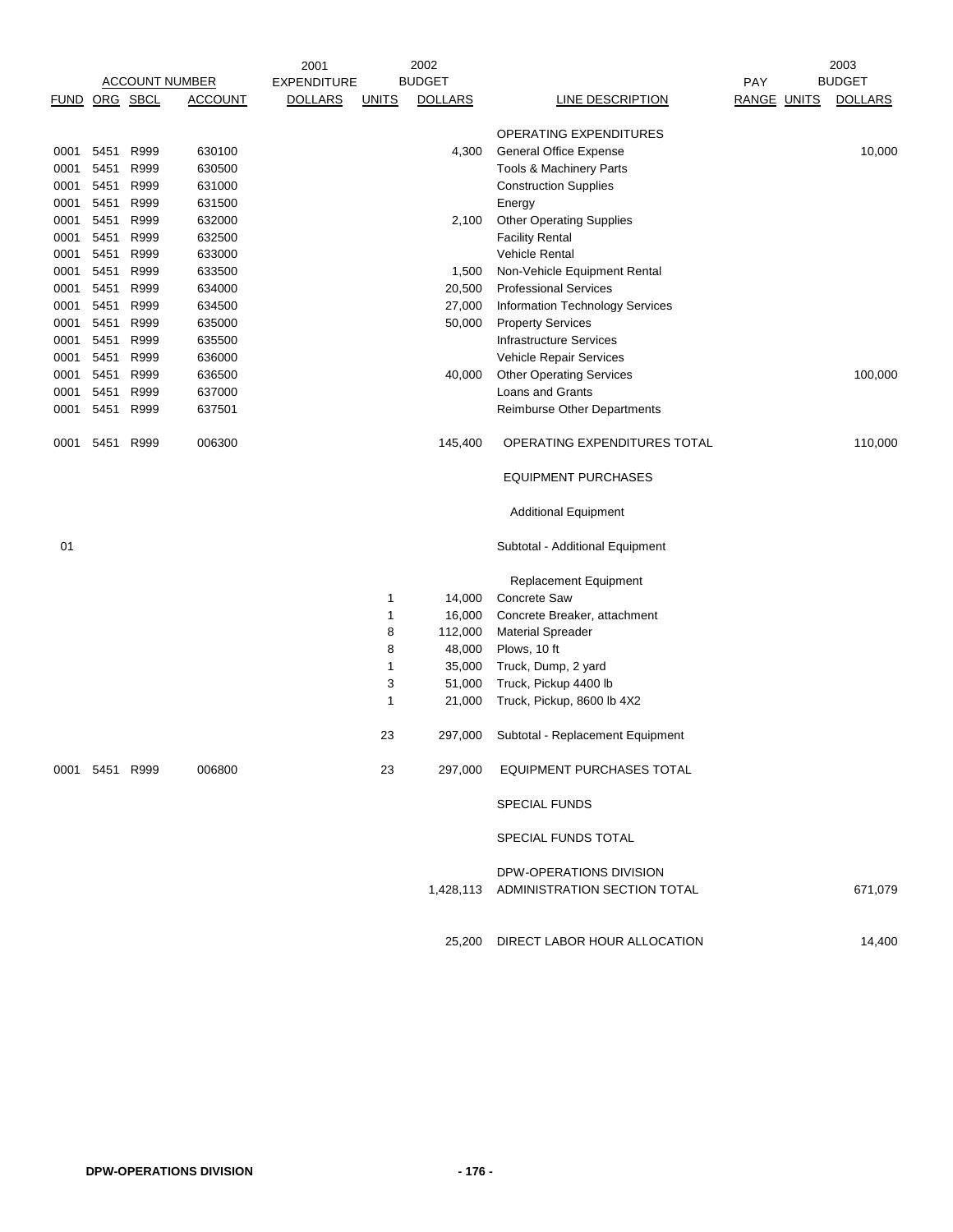|      | <b>ACCOUNT NUMBER</b> |                | 2001<br><b>EXPENDITURE</b> |                | 2002<br><b>BUDGET</b> |                                                                      | PAY            |              | 2003<br><b>BUDGET</b> |
|------|-----------------------|----------------|----------------------------|----------------|-----------------------|----------------------------------------------------------------------|----------------|--------------|-----------------------|
| FUND | ORG SBCL              | <b>ACCOUNT</b> | <b>DOLLARS</b>             | <b>UNITS</b>   | <b>DOLLARS</b>        | <b>LINE DESCRIPTION</b>                                              | RANGE UNITS    |              | <b>DOLLARS</b>        |
|      |                       |                |                            |                |                       | DPW-OPERATIONS DIVISION<br>SANITATION SECTION                        |                |              |                       |
|      |                       |                |                            |                |                       | <b>SALARIES &amp; WAGES</b>                                          |                |              |                       |
|      |                       |                |                            | 1              | 116,309               | Sanitation Services Superintendent (X)(Y)                            | 16             | 1            | 31,422                |
|      |                       |                |                            | 1              | 93,396                | Operations Manager (Y)                                               | 14             |              |                       |
|      |                       |                |                            |                |                       | Sanitation Services Manager (X)                                      | 13             | 1            | 84,000                |
|      |                       |                |                            | 1              | 84,553                | Resource Recovery Manager                                            | 11             |              |                       |
|      |                       |                |                            |                |                       | <b>Recycling Specialist</b>                                          | $\overline{7}$ | $\mathbf{1}$ | 56,200                |
|      |                       |                |                            | 1              | 34,645                | Program Assistant II                                                 | 530            |              |                       |
|      |                       |                |                            | 2              | 67,932                | <b>Communications Assistant IV</b>                                   | 455            |              |                       |
|      |                       |                |                            | 1              | 32,166                | Administrative Assistant I                                           | 435            | 1            | 32,615                |
|      |                       |                |                            | 1<br>1         | 12,122<br>49,854      | Graduate Intern<br><b>Business Operations Manager</b>                | 927<br>8       | 1            | 12,126                |
|      |                       |                |                            | $\overline{2}$ | 60,319                | Accounting Assistant II                                              | 445            |              |                       |
|      |                       |                |                            |                |                       | <b>FIELD OPERATIONS</b>                                              |                |              |                       |
|      |                       |                |                            | 3              | 253,529               | Sanitation Area Manager (X)(Y)                                       | 11             | 3            | 246,290               |
|      |                       |                |                            | 6              | 385,431               | Sanitation District Manager                                          | $\overline{7}$ | 6            | 387,230               |
|      |                       |                |                            |                |                       | Shop & Maintenance Supervisor                                        | 7              | 1            | 59,800                |
|      |                       |                |                            | $\mathbf{1}$   | 61,451                | Sanitation Shop Supervisor                                           | 6              |              |                       |
|      |                       |                |                            | 27             | 1,445,751             | Sanitation Supervisor                                                | 4              | 27           | 1,452,270             |
|      |                       |                |                            | 6              | 197,487<br>3,527,524  | Field Headquarters Coordinator<br>Sanitation Worker                  | 741<br>740     | 6<br>69      | 209,004               |
|      |                       |                |                            | 110<br>5       | 164,572               | <b>Utility Crew Worker</b>                                           | 741            | 1            | 2,327,974<br>34,834   |
|      |                       |                |                            | $\overline{4}$ | 128,274               | Cart Maintenance Technician                                          | 740            | 3            | 101,816               |
|      |                       |                |                            | 131            | 4,985,226             | Equipment Operator (D)                                               |                |              |                       |
|      |                       |                |                            |                |                       | Operations Driver Worker (D)                                         | 750            | 171          | 6,805,555             |
|      |                       |                |                            |                |                       | AUXILIARY PERSONNEL                                                  |                |              |                       |
|      |                       |                |                            | $\mathbf 1$    |                       | Sanitation Area Manager (X)                                          | 11             | 1            |                       |
|      |                       |                |                            | 5              |                       | <b>Sanitation Supervisor</b>                                         | 4              | 5            |                       |
|      |                       |                |                            | 48             |                       | Sanitation Worker                                                    | 740            |              |                       |
|      |                       |                |                            | 500            |                       | <b>Emergency City Laborer</b>                                        | 942            | 500          |                       |
|      |                       |                |                            | $\mathbf{1}$   |                       | <b>Sanitation District Manager</b>                                   | $\overline{7}$ | $\mathbf{1}$ |                       |
|      |                       |                |                            | 36             |                       | Sanitation Crew Leader (Snow)                                        | 742            | 36           |                       |
|      |                       |                |                            | 148            |                       | Equipment Operator (C)                                               |                |              |                       |
|      |                       |                |                            |                |                       | Operations Driver Worker (C)                                         | 750            | 196          |                       |
|      |                       |                |                            | 19             |                       | Sanitation Worker (C)                                                | 740            | 19           |                       |
|      |                       |                |                            | $\mathbf{1}$   |                       | Field Headquarters Coordinator                                       | 741            | $\mathbf{1}$ |                       |
|      |                       |                |                            | 28             |                       | Sanitation Supvr. (Winter Relief)                                    | 945            | 28           |                       |
|      |                       |                |                            | 786            | 2,800,780             | <b>AUXILIARY PERSONNEL</b>                                           |                | 786          | 2,715,867             |
|      |                       |                |                            | 1,091          | 14,501,321            | <b>Total Before Adjustments</b>                                      |                | 1,079        | 14,557,003            |
|      |                       |                |                            |                |                       | Salary & Wage Rate Change                                            |                |              |                       |
|      |                       |                |                            |                | 2,164,956             | Overtime Compensated                                                 |                |              | 2,090,868             |
|      |                       |                |                            |                | (176,986)<br>100,095  | Personnel Cost Adjustment<br>Other                                   |                |              | (151, 839)<br>91,245  |
|      |                       |                |                            |                | 16,589,386            | Gross Salaries & Wages Total                                         |                |              | 16,587,277            |
|      |                       |                |                            |                |                       | Reimbursable Services Deduction                                      |                |              |                       |
|      |                       |                |                            |                | (1,231,986)           | Capital Improvements Deduction<br><b>Grants &amp; Aids Deduction</b> |                |              | (1,231,986)           |
| 0001 | 5457 R999             | 006000         |                            |                | 15,357,400            | NET SALARIES & WAGES TOTAL                                           |                |              | 15,355,291            |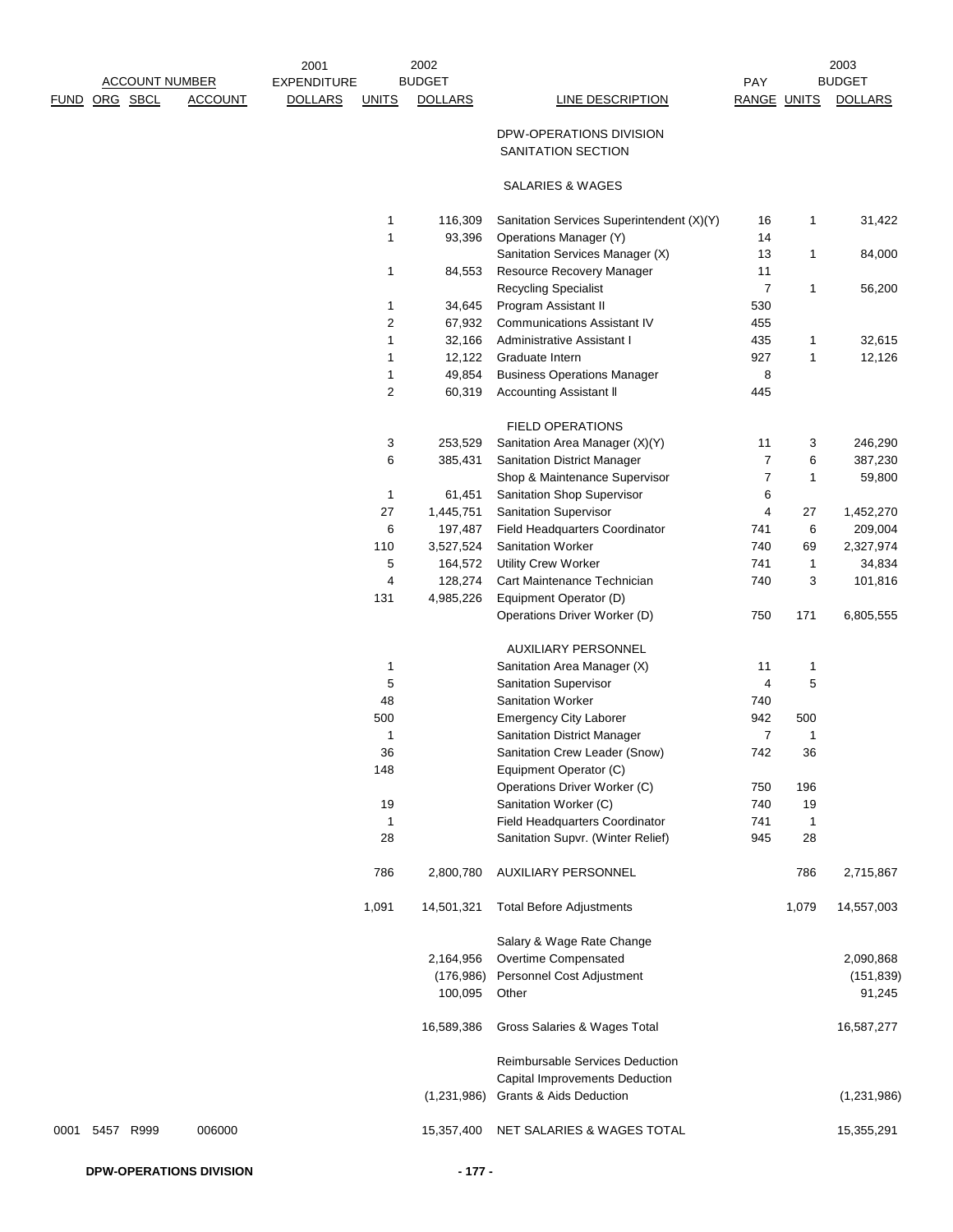|               |      |           |                       | 2001           |                | 2002           |                                                                                                                                           |             |        | 2003           |
|---------------|------|-----------|-----------------------|----------------|----------------|----------------|-------------------------------------------------------------------------------------------------------------------------------------------|-------------|--------|----------------|
|               |      |           | <b>ACCOUNT NUMBER</b> | EXPENDITURE    |                | <b>BUDGET</b>  |                                                                                                                                           | <b>PAY</b>  |        | <b>BUDGET</b>  |
| FUND ORG SBCL |      |           | <b>ACCOUNT</b>        | <b>DOLLARS</b> | <u>UNITS</u>   | <b>DOLLARS</b> | LINE DESCRIPTION                                                                                                                          | RANGE UNITS |        | <b>DOLLARS</b> |
|               |      |           |                       |                |                |                |                                                                                                                                           |             |        |                |
|               |      |           |                       |                |                |                |                                                                                                                                           |             |        |                |
|               |      |           |                       |                | 383.96         |                | <b>O&amp;M FTE'S</b>                                                                                                                      |             | 371.63 |                |
|               |      |           |                       |                | 32.75          |                | NON-O&M FTE'S                                                                                                                             |             | 32.75  |                |
|               |      |           |                       |                |                |                | (C) Relief Positions.                                                                                                                     |             |        |                |
|               |      |           |                       |                |                |                |                                                                                                                                           |             |        |                |
|               |      |           |                       |                |                |                | (D) 32.75 FTEs are funded through the recycling grant                                                                                     |             |        |                |
|               |      |           |                       |                |                |                | (X) Private Auto Allowance May Be Paid Pursuant to                                                                                        |             |        |                |
|               |      |           |                       |                |                |                | Section 350-183 of the Milwaukee Code.                                                                                                    |             |        |                |
|               |      |           |                       |                |                |                |                                                                                                                                           |             |        |                |
|               |      |           |                       |                |                |                | (Y) Required to file a statement of economic interests in accordance with<br>the Milwaukee Code of Ordinances Chapter 303-Code of Ethics. |             |        |                |
|               |      |           |                       |                |                |                |                                                                                                                                           |             |        |                |
| 0001          |      | 5457 R999 | 006100                |                |                | 5,218,516      | ESTIMATED EMPLOYEE FRINGE BENEFITS                                                                                                        |             |        | 5,681,458      |
|               |      |           |                       |                |                |                | (Involves Revenue Offset-No Transfers from this Account)                                                                                  |             |        |                |
|               |      |           |                       |                |                |                |                                                                                                                                           |             |        |                |
|               |      |           |                       |                |                |                | <b>OPERATING EXPENDITURES</b>                                                                                                             |             |        |                |
| 0001          |      | 5457 R999 | 630100                |                |                | 80,000         | <b>General Office Expense</b>                                                                                                             |             |        | 80,000         |
| 0001          |      | 5457 R999 | 630500                |                |                | 60,000         | Tools & Machinery Parts                                                                                                                   |             |        | 120,000        |
| 0001          |      | 5457 R999 | 631000                |                |                | 35,000         | <b>Construction Supplies</b>                                                                                                              |             |        | 35,000         |
| 0001          |      | 5457 R999 | 631500                |                |                | 3,000          | Energy                                                                                                                                    |             |        | 3,000          |
| 0001          |      | 5457 R999 | 632000                |                |                | 1,447,400      | <b>Other Operating Supplies</b>                                                                                                           |             |        | 1,562,703      |
| 0001          |      | 5457 R999 | 632500                |                |                |                | <b>Facility Rental</b>                                                                                                                    |             |        |                |
| 0001          | 5457 | R999      | 633000                |                |                |                | Vehicle Rental                                                                                                                            |             |        |                |
| 0001          |      | 5457 R999 | 633500                |                |                | 25,000         | Non-Vehicle Equipment Rental                                                                                                              |             |        | 25,000         |
| 0001          |      | 5457 R999 | 634000                |                |                | 500,000        | <b>Professional Services</b>                                                                                                              |             |        | 421,250        |
| 0001          |      | 5457 R999 | 634500                |                |                |                | Information Technology Services                                                                                                           |             |        |                |
| 0001          |      | 5457 R999 | 635000                |                |                |                | <b>Property Services</b>                                                                                                                  |             |        |                |
| 0001          |      | 5457 R999 | 635500                |                |                |                | Infrastructure Services                                                                                                                   |             |        |                |
| 0001          | 5457 | R999      | 636000                |                |                |                | Vehicle Repair Services                                                                                                                   |             |        |                |
| 0001          |      | 5457 R999 | 636500                |                |                | 11,231,315     | <b>Other Operating Services</b>                                                                                                           |             |        | 11,208,217     |
| 0001          |      | 5457 R999 | 637000                |                |                |                | Loans and Grants                                                                                                                          |             |        |                |
| 0001          |      | 5457 R999 | 637501                |                |                | 300,000        | <b>Reimburse Other Departments</b>                                                                                                        |             |        | 99,962         |
| 0001          |      | 5457 R999 | 006300                |                |                | 13,681,715     | OPERATING EXPENDITURES TOTAL                                                                                                              |             |        | 13,555,132     |
|               |      |           |                       |                |                |                | <b>EQUIPMENT PURCHASES</b>                                                                                                                |             |        |                |
|               |      |           |                       |                |                |                | <b>Additional Equipment</b>                                                                                                               |             |        |                |
|               |      |           |                       |                | 1              | 32,000         | Mad Vac                                                                                                                                   |             |        |                |
|               |      |           |                       |                | 2              | 46,000         | Skid Loader                                                                                                                               |             | 2      | 46,000         |
|               |      |           |                       |                | $\overline{c}$ | 10,000         | Trailer                                                                                                                                   |             | 2      | 10,000         |
|               |      |           |                       |                | 1              | 83,000         | Salt Conveyor with power unit                                                                                                             |             |        |                |
|               |      |           |                       |                | 6              | 171,000        | Subtotal - Additional Equipment                                                                                                           |             | 4      | 56,000         |
|               |      |           |                       |                |                |                |                                                                                                                                           |             |        |                |
|               |      |           |                       |                |                |                | Replacement Equipment                                                                                                                     |             |        |                |
|               |      |           |                       |                | 150            | 576,909        | Carts, Refuse (Lot of 100)                                                                                                                |             | 150    | 576,909        |
|               |      |           |                       |                | 350            | 70,000         | Receptacle, Rubbish                                                                                                                       |             |        |                |
|               |      |           |                       |                | 10             | 30,000         | Radios, Mobile                                                                                                                            |             | 10     | 30,000         |
|               |      |           |                       |                | 1              | 25,000         | Front/Rear Boxes (1 Lot)                                                                                                                  |             | 1      | 25,000         |
|               |      |           |                       |                | 2              | 3,500          | Fax Machine                                                                                                                               |             |        |                |
|               |      |           |                       |                | 20             | 12,500         | Festival Boxes 6 cu. Yd.                                                                                                                  |             |        |                |
|               |      |           |                       |                |                |                | Other Previous Experience                                                                                                                 |             |        |                |
|               |      |           |                       |                | 533            | 717,909        | Subtotal - Replacement Equipment                                                                                                          |             | 161    | 631,909        |
| 0001          |      | 5457 R999 | 006800                |                | 539            | 888,909        | EQUIPMENT PURCHASES TOTAL                                                                                                                 |             | 165    | 687,909        |
|               |      |           |                       |                |                |                |                                                                                                                                           |             |        |                |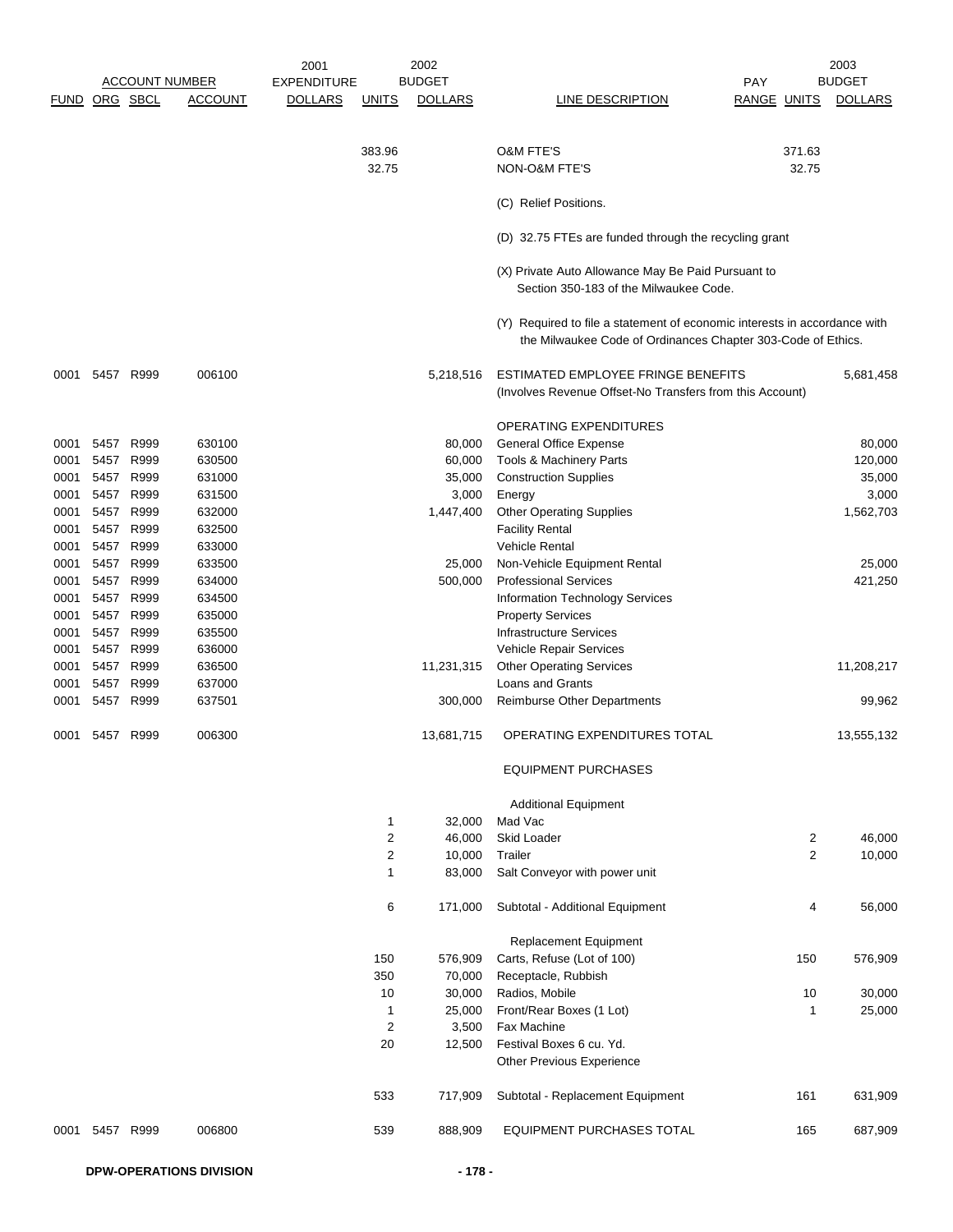|               |                |           |                       | 2001               |              | 2002           |                                                    |                    |       | 2003           |
|---------------|----------------|-----------|-----------------------|--------------------|--------------|----------------|----------------------------------------------------|--------------------|-------|----------------|
|               |                |           | <b>ACCOUNT NUMBER</b> | <b>EXPENDITURE</b> |              | <b>BUDGET</b>  |                                                    | <b>PAY</b>         |       | <b>BUDGET</b>  |
| FUND ORG SBCL |                |           | <b>ACCOUNT</b>        | <b>DOLLARS</b>     | <b>UNITS</b> | <b>DOLLARS</b> | LINE DESCRIPTION                                   | <b>RANGE UNITS</b> |       | <b>DOLLARS</b> |
|               |                |           |                       |                    |              |                | <b>SPECIAL FUNDS</b><br>Other Previous Experience* |                    |       |                |
| 0470          | 5457 R691      |           | 006300                |                    |              |                | Contingency Fund*                                  |                    |       |                |
|               |                |           |                       |                    |              |                | SPECIAL FUNDS TOTAL                                |                    |       |                |
|               |                |           |                       |                    |              |                | DPW-OPERATIONS DIVISION                            |                    |       |                |
|               |                |           |                       |                    |              | 35,146,540     | SANITATION SECTION TOTAL                           |                    |       | 35,279,790     |
|               |                |           |                       |                    |              |                | *Appropriation Control Account                     |                    |       |                |
|               |                |           |                       |                    |              |                | PROGRAM RESULT MEASURES/                           |                    |       |                |
|               |                |           |                       | <b>UNITS</b>       | %            | <b>UNITS</b>   | INTERNAL MANAGEMENT INDICATORS:                    |                    | %     | <b>UNITS</b>   |
|               |                |           |                       |                    |              |                | <b>Street Sweeping</b>                             |                    |       |                |
|               | 0001 5457 39E0 |           |                       | 8,318              | NA           | 6,500          | <b>Tons of Material Collected</b>                  |                    | 100.0 | 6,500          |
|               |                |           |                       |                    |              |                | <b>Residential Solid Waste Collection</b>          |                    |       |                |
| 0001          | 5457 4000      |           |                       | 179,918            |              | 200,000        | <b>Tons of Material Collected</b>                  |                    | 100.0 | 200,000        |
|               |                |           |                       |                    |              |                | Self Help                                          |                    |       |                |
| 0001          | 5457           | 4017      |                       | <b>NA</b>          | 116.7        | 350,000        | Number of Customers                                |                    | 100.0 | 350,000        |
| 0001          | 5457           | 4017      |                       | 43,817             | NA           | 43,000         | <b>Tons of Material Collected</b>                  |                    | 100.0 | 43,000         |
|               |                |           |                       |                    |              |                | <b>Bulky Collections</b>                           |                    |       |                |
|               |                |           |                       | 169,900            | NA           | 170,000        | Requested                                          |                    | 100.0 | 170,000        |
|               |                |           |                       | 169,900            | NA           | 170,000        | Other                                              |                    | 100.0 | 170,000        |
|               |                |           |                       |                    |              |                | Recycling                                          |                    |       |                |
| 0001          |                | 5457 4100 | P56503                | 60,000             | 100.0        | 60,000         | Tons of Materials Diverted from Landfills          |                    | 100.0 | 60,000         |
|               |                |           |                       | 14,393             | NA           | 15,000         | Tons Collected - Leaf Collection                   |                    | 100.0 | 15,000         |
|               |                |           |                       | 28,544             | NA           | 28,500         | Tons Collected - Residential Recycling             |                    | 100.0 | 28,500         |
|               |                |           |                       |                    |              |                | Snow and Ice Control                               |                    |       |                |
| 0001          | 5457           | 4600      |                       | 1                  | NA           | 4              | <b>Annual Snow Plowings</b>                        |                    | 100.0 | 4              |
|               | 0001 5457 4610 |           |                       | 30                 | <b>NA</b>    | 26             | Annual Ice Control Operations                      |                    | 100.0 | 26             |
|               | 0001 5457 4610 |           |                       | 26,458             | <b>NA</b>    | 50,000         | Tons of Salt Used                                  |                    |       | 50,000         |
|               |                |           |                       |                    |              |                | Cart Repair & Replacement                          |                    |       |                |
|               |                |           |                       | <b>NA</b>          | 100.0        | 25,000         | Number of Carts Replaced                           |                    | 100.0 | 25,000         |
|               |                |           |                       | <b>NA</b>          | 100.0        | 25,000         | Number of Carts Repaired                           |                    | 100.0 | 25,000         |
|               |                |           |                       |                    |              |                | 691,128 DIRECT LABOR HOUR ALLOCATION               |                    |       | 668,934        |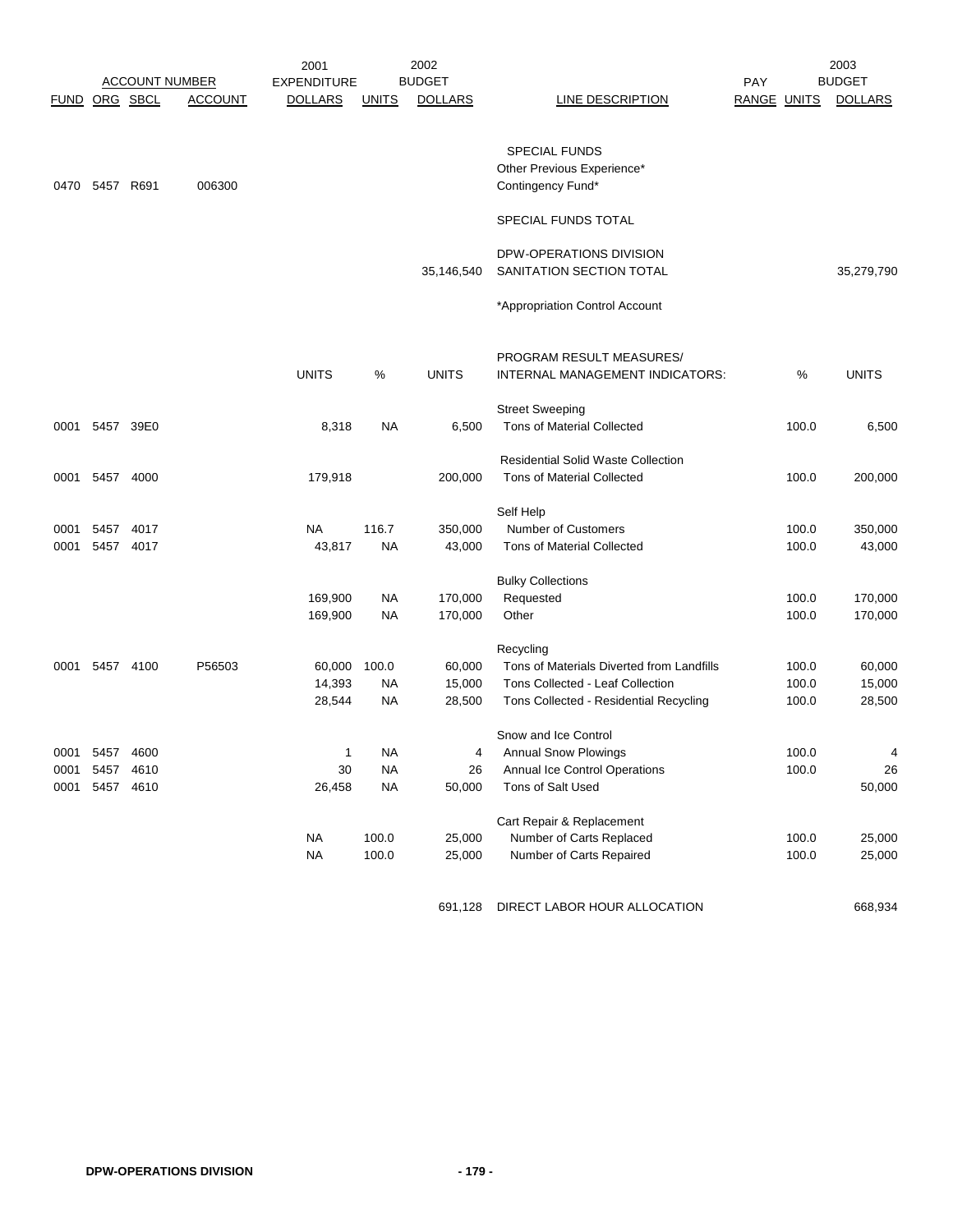|                       |                | 2001               |                | 2002              |                                                                |                |        | 2003              |
|-----------------------|----------------|--------------------|----------------|-------------------|----------------------------------------------------------------|----------------|--------|-------------------|
| <b>ACCOUNT NUMBER</b> |                | <b>EXPENDITURE</b> |                | <b>BUDGET</b>     |                                                                | PAY            |        | <b>BUDGET</b>     |
| <u>DRG SBCL</u>       | <b>ACCOUNT</b> | <b>DOLLARS</b>     | <b>UNITS</b>   | <b>DOLLARS</b>    | <b>LINE DESCRIPTION</b>                                        | RANGE UNITS    |        | <b>DOLLARS</b>    |
|                       |                |                    |                |                   | DPW-OPERATIONS DIVISION<br><b>FORESTRY SECTION</b>             |                |        |                   |
|                       |                |                    |                |                   | SALARIES & WAGES<br><b>ADMINISTRATION</b>                      |                |        |                   |
|                       |                |                    | 1              | 107,007           | City Forester (X)(Y)                                           | 16             | 1      | 110,217           |
|                       |                |                    |                |                   | Forestry Services Manager (X)                                  | 13             | 1      | 84,000            |
|                       |                |                    | 1              | 34,202            | Administrative Assistant II                                    | 445            | 1      | 34,202            |
|                       |                |                    | 1              | 30,332            | Office Assistant III                                           | 425            |        |                   |
|                       |                |                    | 1              | 44,084            | Eng. Draft Tech. IV                                            | 604            | 1      | 38,221            |
|                       |                |                    |                |                   | <b>FIELD OPERATIONS</b>                                        |                |        |                   |
|                       |                |                    | 3              | 238,265           | Urban Forestry District Manager (X)                            | 11             | 3      | 241,221           |
|                       |                |                    | 6              | 387,058           | Urban Forestry Manager (X)                                     | $\overline{7}$ | 9      | 515,974           |
|                       |                |                    | 6              | 316,365           | Urban Forestry Supervisor                                      | 4              |        |                   |
|                       |                |                    | 3              | 130,193           | Urban Forestry Technician                                      | 545            | 3      | 130,193           |
|                       |                |                    | 128            | 4,829,037         | <b>Urban Forestry Specialist</b>                               | 245            |        |                   |
|                       |                |                    |                |                   | <b>Urban Forestry Specialist</b>                               | 255            | 128    | 4,907,781         |
|                       |                |                    | 22             | 872,326           | Urban Forestry Crew Leader                                     | 260            |        |                   |
|                       |                |                    |                |                   | Urban Forestry Crew Leader                                     | 282            | 22     | 955,826           |
|                       |                |                    | 3              | 124,868           | Forestry Inspector II                                          | 540            | 3      | 122,013           |
|                       |                |                    | 1              | 40,296            | <b>Forestry Technical Services Coordinator</b>                 | 555            | 1      | 41,668            |
|                       |                |                    | 1              | 52,650            | Landscape & Irrigation Specialist                              | 786            | 1      | 52,650            |
|                       |                |                    | 3              | 102,606           | Office Assistant IV                                            | 430            | 3      | 102,606           |
|                       |                |                    |                |                   | NURSERY OPERATIONS                                             |                |        |                   |
|                       |                |                    | 1              | 64,671            | Greenhouse and Nursery Manager                                 | 8              | 1      | 65,715            |
|                       |                |                    | 1<br>6         | 38,457<br>213,941 | Nursery Crew Leader<br>Nursery Laborer                         | 255<br>238     | 1<br>5 | 38,457<br>174,901 |
|                       |                |                    |                |                   |                                                                |                |        |                   |
|                       |                |                    |                |                   | <b>SHOP OPERATIONS</b>                                         |                |        |                   |
|                       |                |                    | 1              | 56,985            | Mechanical Maintenance Supervisor                              | 5              |        |                   |
|                       |                |                    | 1              | 40,159            | Lead Equipment Mechanic                                        | 260            | 1      | 40,159            |
|                       |                |                    | 3              | 110,759           | Equip. Mechanic III                                            | 248            | 3      | 110,759           |
|                       |                |                    | 1              | 34,586            | Equip. Mechanic I                                              | 235            | 1      | 34,586            |
|                       |                |                    |                |                   | <b>AUXILIARY PERSONNEL</b>                                     |                |        |                   |
|                       |                |                    | 1              |                   | Urban Forestry District Manager (X)                            | 11             | 1      |                   |
|                       |                |                    | 1              |                   | <b>Urban Forestry Manager</b>                                  | 7              | 1      |                   |
|                       |                |                    | $\overline{c}$ |                   | Urban Forestry Supervisor                                      | 4              |        |                   |
|                       |                |                    | 2<br>20        |                   | Urban Forestry Technician<br><b>Urban Forestry Specialist</b>  | 545            | 2      |                   |
|                       |                |                    |                |                   |                                                                | 245<br>255     |        |                   |
|                       |                |                    | 3              |                   | <b>Urban Forestry Specialist</b><br>Urban Forestry Crew Leader | 260            | 14     |                   |
|                       |                |                    |                |                   | Urban Forestry Crew Leader                                     | 282            | 3      |                   |
|                       |                |                    | 1              |                   | Equipment Mechanic III                                         | 248            | 1      |                   |
|                       |                |                    | 16             |                   | Urban Forestry Laborer                                         | 230            | 4      |                   |
|                       |                |                    | 65             |                   | Urban Forestry Laborer (Seasonal)                              | 230            | 51     |                   |
|                       |                |                    | 111            | 399,439           | <b>Total Auxiliary Personnel</b>                               |                | 77     | 232,409           |
|                       |                |                    | 305            | 8,268,286         | <b>Total Before Adjustments</b>                                |                | 266    | 8,033,558         |
|                       |                |                    |                |                   | Salary & Wage Rate Change                                      |                |        |                   |
|                       |                |                    |                | 105,575           | Overtime Compensated                                           |                |        | 108,742           |
|                       |                |                    |                | (18,028)          | Personnel Cost Adjustment                                      |                |        | (70, 168)         |
|                       |                |                    |                |                   | Other                                                          |                |        |                   |
|                       |                |                    |                | 8,355,833         | Gross Salaries & Wages Total                                   |                |        | 8,072,132         |

FUND ORG SBCL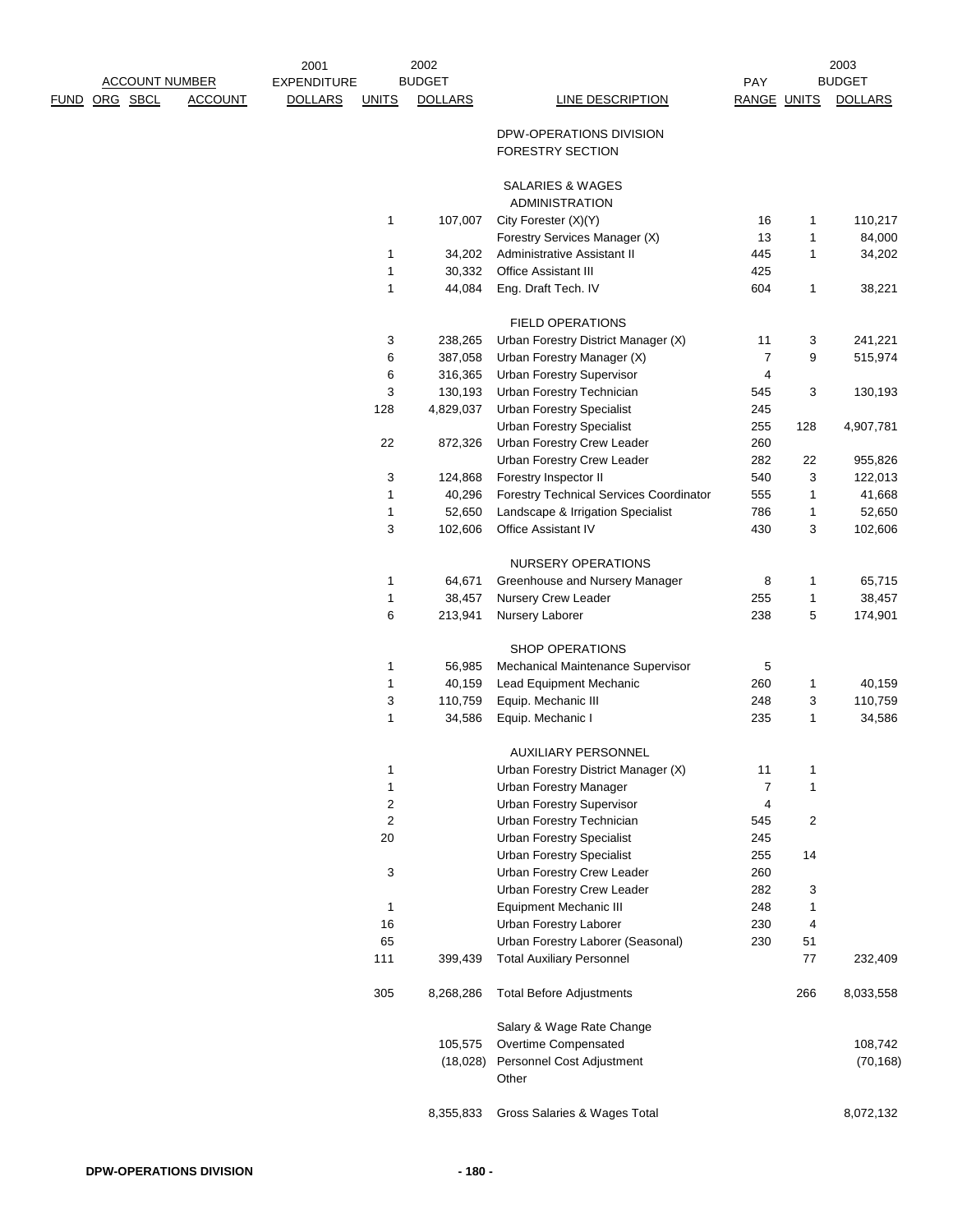|               |      |           |                       | 2001               |                | 2002           |                                                                                                                                             |                    | 2003           |
|---------------|------|-----------|-----------------------|--------------------|----------------|----------------|---------------------------------------------------------------------------------------------------------------------------------------------|--------------------|----------------|
|               |      |           | <b>ACCOUNT NUMBER</b> | <b>EXPENDITURE</b> |                | <b>BUDGET</b>  |                                                                                                                                             | <b>PAY</b>         | <b>BUDGET</b>  |
| FUND ORG SBCL |      |           | <b>ACCOUNT</b>        | <b>DOLLARS</b>     | <u>UNITS</u>   | <b>DOLLARS</b> | LINE DESCRIPTION                                                                                                                            | <b>RANGE UNITS</b> | <b>DOLLARS</b> |
|               |      |           |                       |                    |                | (322,004)      | <b>Reimbursable Services Deduction</b>                                                                                                      |                    | (300,000)      |
|               |      |           |                       |                    |                |                | (702,074) Capital Improvements Deduction                                                                                                    |                    | (492, 500)     |
|               |      |           |                       |                    |                |                | <b>Grants &amp; Aids Deduction</b>                                                                                                          |                    |                |
|               |      |           |                       |                    |                |                |                                                                                                                                             |                    |                |
| 0001          | 5458 | R999      | 006000                |                    |                | 7,331,755      | NET SALARIES & WAGES TOTAL                                                                                                                  |                    | 7,279,632      |
|               |      |           |                       |                    | 165.21         |                | <b>O&amp;M FTE'S</b>                                                                                                                        | 171.25             |                |
|               |      |           |                       |                    | 23.30          |                | NON-O&M FTE'S                                                                                                                               | 22.88              |                |
|               |      |           |                       |                    |                |                | (X) Private Auto Allowance May Be Paid Pursuant to<br>Section 350-183 of the Milwaukee Code.                                                |                    |                |
|               |      |           |                       |                    |                |                |                                                                                                                                             |                    |                |
|               |      |           |                       |                    |                |                | (Y) Required to file a Statement of Economic Interests in accordance with<br>the Milwaukee Code of Ordinances Chapter 303 - Code of Ethics. |                    |                |
| 0001          | 5458 | R999      | 006100                |                    |                | 2,492,797      | ESTIMATED EMPLOYEE FRINGE BENEFITS                                                                                                          |                    | 2,693,464      |
|               |      |           |                       |                    |                |                | (Involves Revenue Offset-No Transfers from this Account)                                                                                    |                    |                |
|               |      |           |                       |                    |                |                | <b>OPERATING EXPENDITURES</b>                                                                                                               |                    |                |
| 0001          | 5458 | R999      | 630100                |                    |                | 6,500          | <b>General Office Expense</b>                                                                                                               |                    | 6,500          |
| 0001          | 5458 | R999      | 630500                |                    |                | 51,000         | <b>Tools &amp; Machinery Parts</b>                                                                                                          |                    | 71,000         |
| 0001          | 5458 | R999      | 631000                |                    |                | 21,500         | <b>Construction Supplies</b>                                                                                                                |                    | 71,100         |
| 0001          | 5458 | R999      | 631500                |                    |                | 5,000          | Energy                                                                                                                                      |                    | 4,000          |
| 0001          | 5458 | R999      | 632000                |                    |                | 480,000        | <b>Other Operating Supplies</b>                                                                                                             |                    | 360,268        |
| 0001          | 5458 | R999      | 632500                |                    |                |                | <b>Facility Rental</b>                                                                                                                      |                    |                |
| 0001          | 5458 | R999      | 633000                |                    |                |                | <b>Vehicle Rental</b>                                                                                                                       |                    |                |
| 0001          | 5458 | R999      | 633500                |                    |                | 3,000          | Non-Vehicle Equipment Rental                                                                                                                |                    | 4,000          |
| 0001          | 5458 | R999      | 634000                |                    |                | 4,000          | <b>Professional Services</b>                                                                                                                |                    | 6,800          |
| 0001          | 5458 | R999      | 634500                |                    |                |                | Information Technology Services                                                                                                             |                    |                |
| 0001          | 5458 | R999      | 635000                |                    |                | 51,000         | <b>Property Services</b>                                                                                                                    |                    | 51,000         |
|               |      | R999      | 635500                |                    |                |                | <b>Infrastructure Services</b>                                                                                                              |                    |                |
| 0001          | 5458 |           | 636000                |                    |                |                |                                                                                                                                             |                    |                |
| 0001          | 5458 | R999      |                       |                    |                |                | Vehicle Repair Services                                                                                                                     |                    |                |
| 0001          | 5458 | R999      | 636500                |                    |                | 122,000        | <b>Other Operating Services</b><br><b>Loans and Grants</b>                                                                                  |                    | 167,000        |
| 0001          | 5458 | R999      | 637000                |                    |                |                |                                                                                                                                             |                    |                |
| 0001          | 5458 | R999      | 637501                |                    |                | 46,000         | Reimburse Other Departments                                                                                                                 |                    | 80,000         |
| 0001          | 5458 | R999      | 006300                |                    |                | 790,000        | OPERATING EXPENDITURES TOTAL                                                                                                                |                    | 821,668        |
|               |      |           |                       |                    |                |                | <b>EQUIPMENT PURCHASES</b>                                                                                                                  |                    |                |
|               |      |           |                       |                    |                |                | <b>Additional Equipment</b>                                                                                                                 |                    |                |
|               |      |           |                       |                    |                |                | Subtotal - Additional Equipment                                                                                                             |                    |                |
|               |      |           |                       |                    |                |                | <b>Replacement Equipment</b>                                                                                                                |                    |                |
|               |      |           |                       |                    | 4              | 84,000         | Hustler                                                                                                                                     | 3                  | 66,000         |
|               |      |           |                       |                    |                |                | Hillsider                                                                                                                                   | $\mathbf{1}$       | 37,000         |
|               |      |           |                       |                    | $\overline{7}$ | 15,400         | <b>Field Radios</b>                                                                                                                         |                    |                |
|               |      |           |                       |                    | 9              | 63,000         | <b>Field Shanties</b>                                                                                                                       |                    |                |
|               |      |           |                       |                    | 3              | 12,000         | 300 Sprayer                                                                                                                                 |                    |                |
|               |      |           |                       |                    | 23             | 174,400        | Subtotal - Replacement Equipment                                                                                                            | 4                  | 103,000        |
| 0001          |      | 5458 R999 | 006800                |                    | 23             | 174,400        | EQUIPMENT PURCHASES TOTAL                                                                                                                   | 4                  | 103,000        |
|               |      |           |                       |                    |                |                | <b>SPECIAL FUNDS</b>                                                                                                                        |                    |                |
|               |      |           |                       |                    |                |                |                                                                                                                                             |                    |                |

SPECIAL FUNDS TOTAL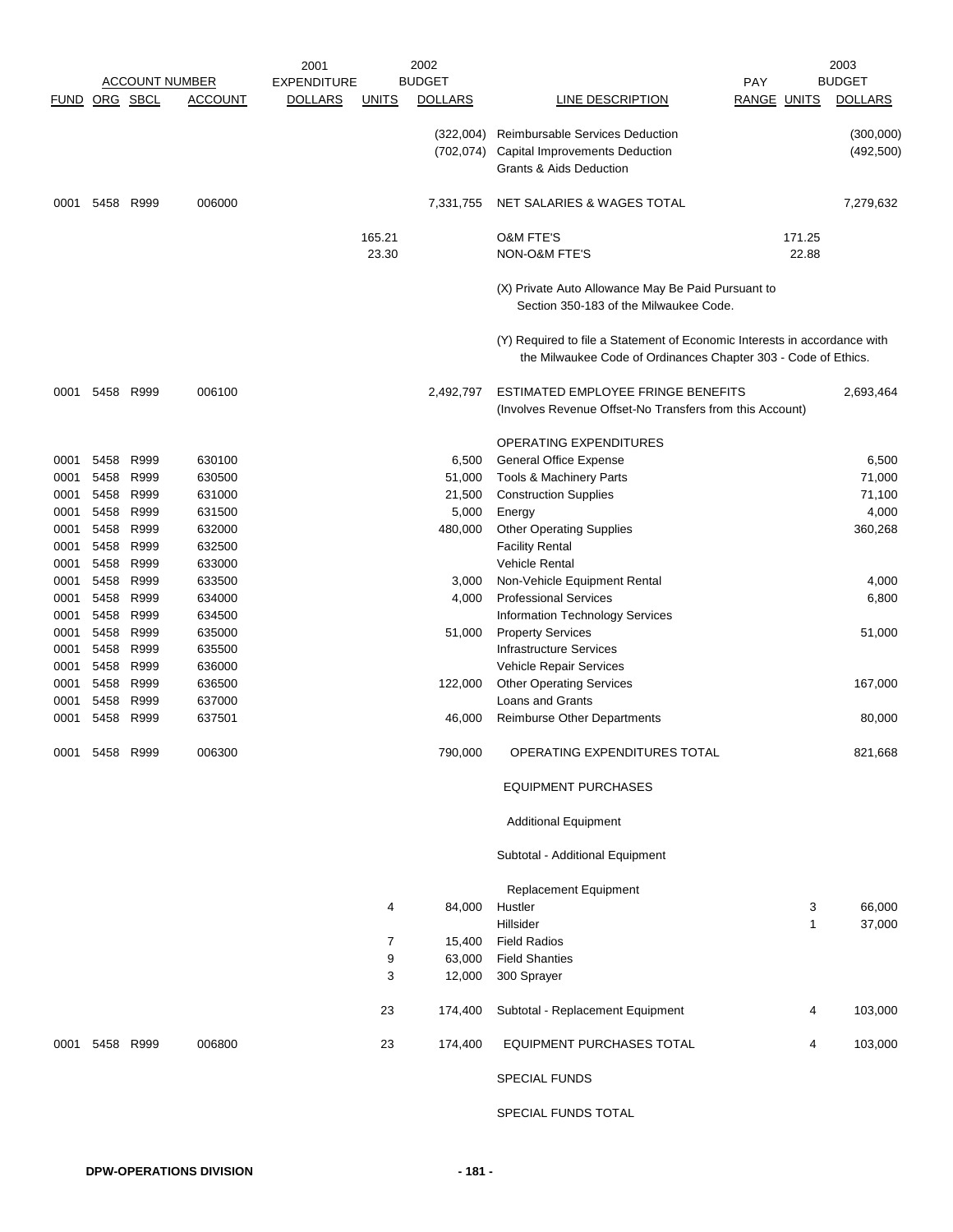|              | <b>ACCOUNT NUMBER</b><br>ORG SBCL |              |                  | 2002<br>2001<br><b>BUDGET</b><br><b>EXPENDITURE</b> |              |                |                                                               | PAY         | 2003<br><b>BUDGET</b> |
|--------------|-----------------------------------|--------------|------------------|-----------------------------------------------------|--------------|----------------|---------------------------------------------------------------|-------------|-----------------------|
| <b>FUND</b>  |                                   |              | <b>ACCOUNT</b>   | <b>DOLLARS</b>                                      | <b>UNITS</b> | <b>DOLLARS</b> | LINE DESCRIPTION                                              | RANGE UNITS | <b>DOLLARS</b>        |
|              |                                   |              |                  |                                                     |              | 10,788,952     | DPW - OPERATIONS DIVISION<br>FORESTRY SECTION TOTAL           |             | 10,897,764            |
|              |                                   |              |                  | <b>UNITS</b>                                        | %            | <b>UNITS</b>   | PROGRAM RESULT MEASURES/<br>INTERNAL MANAGEMENT INDICATORS:   | %           | <b>UNITS</b>          |
| 0001         | 5458                              | 0630         | P58101           | 5,398                                               | 10.6         | 4,000          | Inquiries and Requests for Service<br>Items Processed (P)     | 100.0       | 4,000                 |
| 0001         | 5458                              | 4230         | P58102           | 6,439                                               | 38.0         | 6,000          | Repairs to Equipment and Tools<br>Items Repaired (P)          | 100.0       | 6,000                 |
| 0001         | 5458                              | 4221         | P58103           | 20,000                                              | 66.7         | 20,000         | Street Tree Production - Nursery<br>Trees in Stock (P)        | 105.0       | 21,000                |
| 0001         | 5458                              | 4221         | P58104           | 2,594                                               | 119.3        | 4,000          | Trees Dispersed (Q-1)                                         | 67.5        | 2,700                 |
| 0001         | 5458                              | 4220         | P58105           | 360,000 150.0                                       |              | 360,000        | Flower & Shrub Production - Nursery<br>Flowers Produced (P-1) | 100.0       | 360,000               |
| 0001         | 5458 4241                         |              | P58106           | 3,648 153.3                                         |              | 4,600          | <b>Tree Planting - Street</b><br><b>Trees Planted</b>         | 66.2        | 3,044                 |
|              |                                   |              |                  |                                                     |              |                | <b>Tree Pruning</b>                                           |             |                       |
| 0001         | 5458                              | 4250         | P58111           | 78,506                                              | 67.0         | 33,500         | Trees Pruned (P)                                              | 185.1       | 62,000                |
| 0001         | 5458                              | 4250         | P58112           | 3.0                                                 | 100.0        | 3.0            | Pruning Cycle (Yrs.)( $Q-1$ ) < or = 12"                      | 100.0       | 3.0                   |
| 0001         | 5458                              | 4250         | P58113           | 6.0                                                 | 100.0        | 6.0            | Pruning Cycle $(Yrs.)(Q-2) > 12"$                             | 100.0       | 6.0                   |
|              |                                   |              |                  | 93.0                                                | NA           | 100.0          | Percent Trees Pruned on Schedule                              | 100.0       | 100.0                 |
|              |                                   |              |                  |                                                     |              |                | Tree Removal (Including Stumps)                               |             |                       |
| 0001         | 5458                              | 4260         | P58115           | 3,424                                               | 66.7         | 4,000          | <b>Trees Removed</b>                                          | 100.0       | 4,000                 |
|              |                                   |              |                  |                                                     |              |                | Percent Trees Replaced                                        |             |                       |
|              |                                   |              |                  | 100%                                                | <b>NA</b>    | 100            | within 1 Year of Removal                                      |             | 76%                   |
|              |                                   |              |                  |                                                     |              |                | <b>Emergency Tree Service</b>                                 |             |                       |
| 0001         | 5458 4273                         |              | P58116           | 3,000 200.0                                         |              | 3,000          | <b>Trees Damaged or Affected</b>                              | 100.0       | 3,000                 |
|              |                                   |              |                  |                                                     |              |                |                                                               |             |                       |
| 0001         | 5458                              | 4280         | P58117           | 476                                                 | 174.2        | 476            | <b>Boulevard Maintenance</b><br>Acres Maintained (P)          | 100.0       | 476                   |
| 0001         | 5458                              | 4280         | P58118           | 164,564                                             | 100.0        | 200,000        | Number of Annual Flowers planted                              | 100.0       | 200,000               |
|              |                                   |              |                  | 6,841                                               | 100.0        | 1,600          | Number of Perennial Flowers planted                           | 100.0       | 1,600                 |
| 0001         |                                   | 5458 4280    | P58119           | 15                                                  | <b>NA</b>    | 40             | Number of condition complaints                                | 75.0        | 30                    |
|              |                                   |              |                  |                                                     |              |                |                                                               |             |                       |
|              |                                   |              |                  |                                                     |              |                | Maintenance of Municipal Properties                           |             |                       |
| 0001<br>0001 | 5458<br>5458                      | 4200<br>4200 | P58120<br>P58121 | 1,875.50                                            |              | 1,875.50       | Acres Maintained (P)                                          | 100.0       | 1,875.50              |
|              |                                   |              |                  |                                                     |              |                | $DDEQT + ABQD + QHQ + R + QQA TQA$                            |             | 0.00000               |

297,378 DIRECT LABOR HOUR ALLOCATION 308,250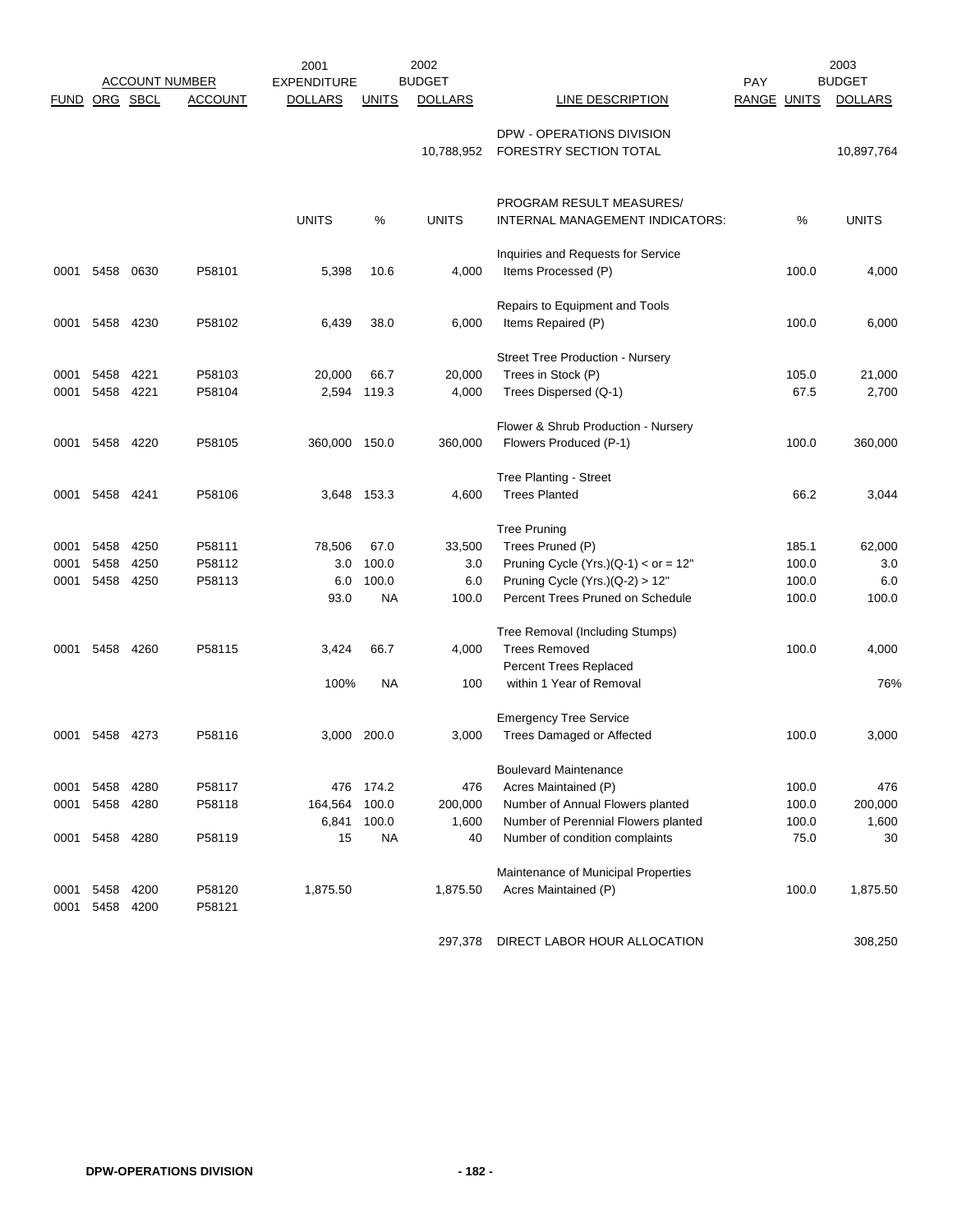| <b>ACCOUNT NUMBER</b> |                | 2001<br><b>EXPENDITURE</b> |              | 2002<br><b>BUDGET</b> |                                          | <b>PAY</b>              |              | 2003<br><b>BUDGET</b> |
|-----------------------|----------------|----------------------------|--------------|-----------------------|------------------------------------------|-------------------------|--------------|-----------------------|
| <u>FUND ORG SBCL</u>  | <b>ACCOUNT</b> | <b>DOLLARS</b>             | <b>UNITS</b> | <b>DOLLARS</b>        | LINE DESCRIPTION                         | RANGE UNITS             |              | <b>DOLLARS</b>        |
|                       |                |                            |              |                       |                                          |                         |              |                       |
|                       |                |                            |              |                       | DPW OPERATIONS DIVISION-                 |                         |              |                       |
|                       |                |                            |              |                       | FLEET SERVICES SECTION                   |                         |              |                       |
|                       |                |                            |              |                       | <b>SALARIES &amp; WAGES</b>              |                         |              |                       |
|                       |                |                            | 1            | 87,855                | Fleet Services Manager (X)(Y)            | 14                      | 1            | 90,583                |
|                       |                |                            |              |                       | Vehicle & Equipment Repairs Manager (X)  | 11                      | 1            | 68,496                |
|                       |                |                            | 1            | 69,791                | <b>Quality Assurance Coordinator</b>     | 8                       | 1            | 69,791                |
|                       |                |                            | 1            | 65,496                | Vehicle and Equipment Specialist (Y)     | 7                       | 1            | 69,791                |
|                       |                |                            | 1            | 37,062                | Personnel Payroll Assistant II           | 445                     | 1            | 37,062                |
|                       |                |                            | 1            | 69,791                | Auto. Mechanic Supervisor III            | $\overline{7}$          |              |                       |
|                       |                |                            | 8            | 461,266               | Auto. Mechanic Supervisor II             | 5                       | 8            | 461,266               |
|                       |                |                            | 1            | 46,352                | Network Analyst Associate                | 598                     | 1            | 46,352                |
|                       |                |                            | 1            | 45,605                | <b>Automotive Machinist</b>              | 285                     | 1            | 45,605                |
|                       |                |                            | 5            | 210,332               | <b>Field Service Mechanic</b>            | 270                     | 5            | 214,540               |
|                       |                |                            | 9            | 348,429               | Auto Maintenance Mechanic                | 260                     | 9            | 351,372               |
|                       |                |                            | 47           | 1,847,410             | Vehicle Serv. Technician-Heavy (C)       | 260                     | 43           | 1,653,136             |
|                       |                |                            | 19           | 737,348               | Vehicle Service Technician               | 254                     | 19           | 737,348               |
|                       |                |                            | 2            | 80,272                | Automotive Electrician                   | 260                     | 2            | 80,272                |
|                       |                |                            | 6            | 204,619               | <b>Heavy Equipment Lubricator</b>        | 238                     | 6            | 204,619               |
|                       |                |                            | 1<br>16      | 33,393<br>519,633     | Special M.E. Laborer<br>Garage Attendant | 225<br>220              | 1<br>15      | 33,393<br>489,550     |
|                       |                |                            | 4            | 109,087               | <b>Office Assistant II</b>               | 410                     | 4            | 111,792               |
|                       |                |                            | 5            | 209,921               | Auto Body Repair/Painting Tech.          | 268                     | 6            | 247,921               |
|                       |                |                            | 1            | 39,898                | Fluid Power Systems Technician           | 262                     | 1            | 39,898                |
|                       |                |                            |              |                       |                                          |                         |              |                       |
|                       |                |                            |              |                       | FLEET STORE ROOMS                        |                         |              |                       |
|                       |                |                            | 1            | 54,086                | Automotive Stores Supervisor             | 4                       |              |                       |
|                       |                |                            |              |                       | <b>Equipment Inventory Manager</b>       | 6                       | 1            | 59,589                |
|                       |                |                            | 1            | 38,432                | <b>Inventory Control Coordinator</b>     | 2                       |              |                       |
|                       |                |                            |              |                       | <b>Equipment Inventory Supervisor</b>    | $\overline{\mathbf{c}}$ | 1            | 37,237                |
|                       |                |                            | 10           | 336,747               | <b>Vehicle Parts Clerk</b>               | 340                     |              |                       |
|                       |                |                            |              |                       | <b>Equipment Parts Assistant</b>         | 345                     | 10           | 344,590               |
|                       |                |                            | 1            | 36,018                | Inventory Control Assistant IV           | 350                     |              |                       |
|                       |                |                            |              |                       | Equipment Parts Assistant - Lead         | 350                     | 1            | 36,018                |
|                       |                |                            | 1            | 31,360                | Office Assistant III                     | 425                     | 1            | 32,126                |
|                       |                |                            | 1            | 33,723                | Garage Attendant                         | 220                     | 1            | 33,723                |
|                       |                |                            |              |                       | <b>TIRE SHOP</b>                         |                         |              |                       |
|                       |                |                            | 3            | 103,742               | Tire Repair Worker I                     | 235                     | 3            | 103,742               |
|                       |                |                            | 2            | 72,507                | Tire Repair Worker II                    | 245                     | 2            | 72,507                |
|                       |                |                            | 1            | 42,066                | Tire Repair Worker III                   | 270                     | 1            | 42,066                |
|                       |                |                            |              |                       |                                          |                         |              |                       |
|                       |                |                            |              |                       | <b>AUXILIARY POSITIONS</b>               |                         |              |                       |
|                       |                |                            | 1            |                       | Auto. Maintenance Mechanic               | 260                     | 1            |                       |
|                       |                |                            | 6            |                       | Vehicle Service Technician               | 254                     | 6            |                       |
|                       |                |                            | 5            |                       | Vehicle Service Technician - Heavy       | 260                     | 5            |                       |
|                       |                |                            | 1            |                       | Auto Mechanic Supervisor I               | 3                       | 1            |                       |
|                       |                |                            | 3            |                       | Auto Mechanic Supervisor II              | 4                       | 3            |                       |
|                       |                |                            | 1            |                       | Auto Mechanic Supervisor III             | 6                       | 1            |                       |
|                       |                |                            | 1            |                       | Fuel System Technician                   | 260                     | $\mathbf{1}$ |                       |
|                       |                |                            | 1            |                       | Special M.E. Laborer                     | 225                     | 1            |                       |
|                       |                |                            | 1            |                       | Tire Repair Worker I                     | 235                     | 1            |                       |
|                       |                |                            | 20           |                       | <b>Total Auxiliary</b>                   |                         | 20           |                       |
|                       |                |                            | 171          | 5,972,241             | <b>Total Before Adjustments</b>          |                         | 167          | 5,814,385             |
|                       |                |                            |              |                       | Salary & Wage Rate Change                |                         |              |                       |
|                       |                |                            |              | 306,168               | Overtime Compensated                     |                         |              | 330,016               |
|                       |                |                            |              | (119, 445)            | Personnel Cost Adjustment                |                         |              | (130,000)             |
|                       |                |                            |              |                       |                                          |                         |              |                       |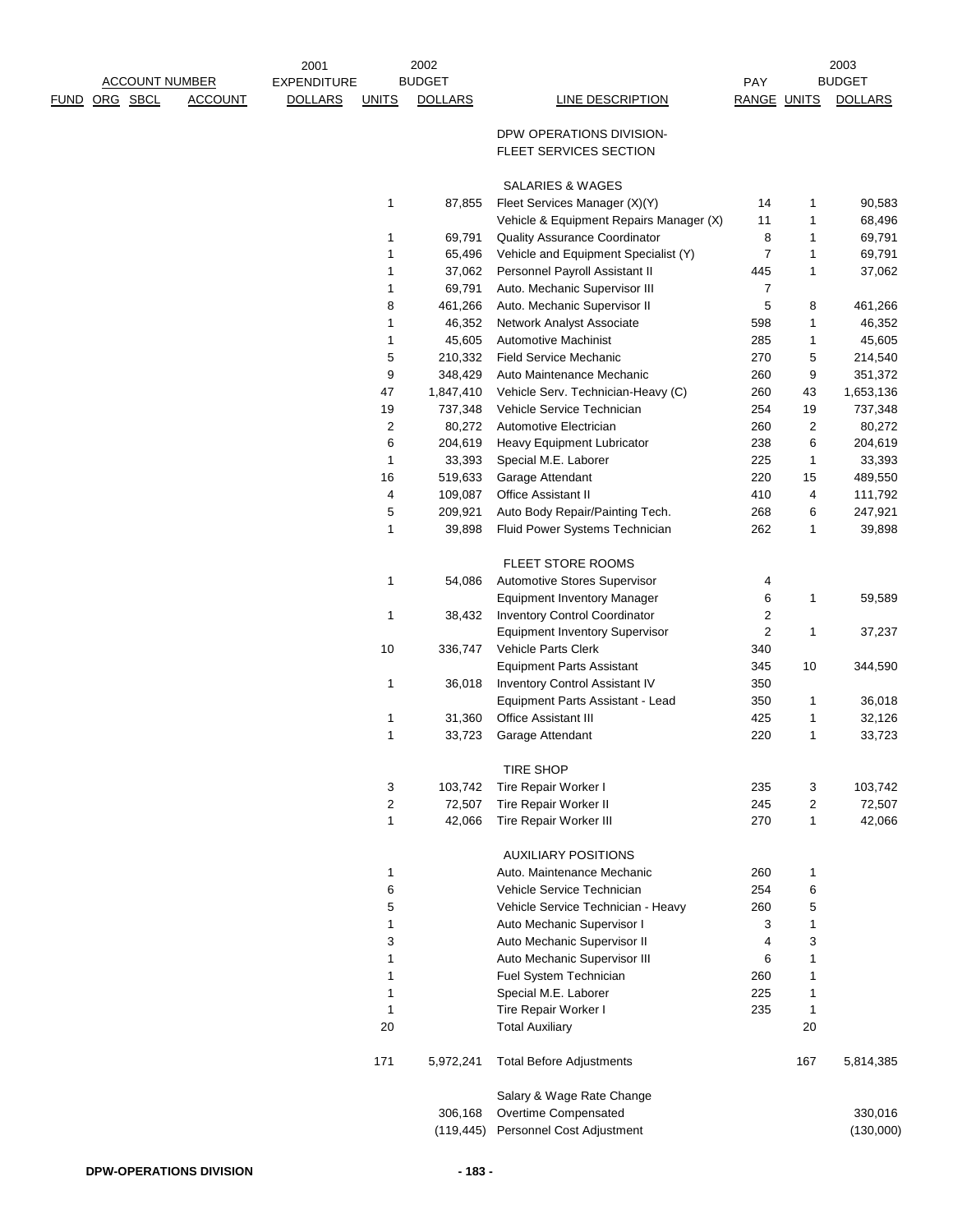|               |                |           |                       | 2001               |                 | 2002           |                                                                                                                                             |                    |                 | 2003           |
|---------------|----------------|-----------|-----------------------|--------------------|-----------------|----------------|---------------------------------------------------------------------------------------------------------------------------------------------|--------------------|-----------------|----------------|
|               |                |           | <b>ACCOUNT NUMBER</b> | <b>EXPENDITURE</b> |                 | <b>BUDGET</b>  |                                                                                                                                             | PAY                |                 | <b>BUDGET</b>  |
| FUND ORG SBCL |                |           | <b>ACCOUNT</b>        | <b>DOLLARS</b>     | <b>UNITS</b>    | <b>DOLLARS</b> | LINE DESCRIPTION                                                                                                                            | <b>RANGE UNITS</b> |                 | <b>DOLLARS</b> |
|               |                |           |                       |                    |                 | 35,000         | Other                                                                                                                                       |                    |                 | 35,000         |
|               |                |           |                       |                    |                 | 6,193,964      | Gross Salaries & Wages Total                                                                                                                |                    |                 | 6,049,401      |
|               |                |           |                       |                    |                 |                |                                                                                                                                             |                    |                 |                |
|               |                |           |                       |                    |                 | (561, 659)     | Reimbursable Services Deduction<br>Capital Improvements Deduction<br>Grants & Aids Deduction                                                |                    |                 | (650,000)      |
|               |                |           |                       |                    |                 |                |                                                                                                                                             |                    |                 |                |
| 0001          |                | 5452 R999 | 006000                |                    |                 | 5,632,305      | NET SALARIES & WAGES TOTAL                                                                                                                  |                    |                 | 5,399,401      |
|               |                |           |                       |                    | 138.90<br>14.20 |                | <b>O&amp;M FTE'S</b><br>NON-O&M FTE'S                                                                                                       |                    | 132.40<br>15.70 |                |
|               |                |           |                       |                    |                 |                | (C) One position occupied by John Garland, authorized in<br>accordance with the terms of the Labor Contract.                                |                    |                 |                |
|               |                |           |                       |                    |                 |                | (X) Private Auto Allowance May Be Paid Pursuant to<br>Section 350-183 of the Milwaukee Code.                                                |                    |                 |                |
|               |                |           |                       |                    |                 |                | (Y) Required to file a statement of economic interests in accordance<br>with the Milwaukee code of Ordinances Chapter 303 - Code of Ethics. |                    |                 |                |
| 0001          | 5452 R999      |           | 006100                |                    |                 | 1,914,984      | ESTIMATED EMPLOYEE FRINGE BENEFITS                                                                                                          |                    |                 | 1,997,778      |
|               |                |           |                       |                    |                 |                | (Involves Revenue Offset-No Transfers from this Account)                                                                                    |                    |                 |                |
|               |                |           |                       |                    |                 |                | <b>OPERATING EXPENDITURES</b>                                                                                                               |                    |                 |                |
| 0001          | 5452           | R999      | 630100                |                    |                 | 15,000         | <b>General Office Expense</b>                                                                                                               |                    |                 | 20,000         |
| 0001          |                | 5452 R999 | 630500                |                    |                 | 2,942,697      | Tools & Machinery Parts                                                                                                                     |                    |                 | 2,973,381      |
| 0001          |                | 5452 R999 | 631000                |                    |                 | 30,000         | <b>Construction Supplies</b>                                                                                                                |                    |                 | 70,000         |
| 0001          | 5452           | R999      | 631500                |                    |                 |                | Energy                                                                                                                                      |                    |                 |                |
| 0001          |                | 5452 R999 | 632000                |                    |                 | 25,000         | <b>Other Operating Supplies</b>                                                                                                             |                    |                 | 137,000        |
| 0001          |                | 5452 R999 | 632500                |                    |                 |                | <b>Facility Rental</b>                                                                                                                      |                    |                 |                |
| 0001          |                | 5452 R999 | 633000                |                    |                 | 14,000         | <b>Vehicle Rental</b>                                                                                                                       |                    |                 |                |
| 0001          |                | 5452 R999 | 633500                |                    |                 | 16,000         | Non-Vehicle Equipment Rental                                                                                                                |                    |                 | 34,000         |
| 0001          |                | 5452 R999 | 634000                |                    |                 | 2,000          | <b>Professional Services</b>                                                                                                                |                    |                 | 1,000          |
| 0001          |                | 5452 R999 | 634500                |                    |                 | 30,000         | <b>Information Technology Services</b>                                                                                                      |                    |                 | 35,000         |
| 0001          | 5452           | R999      | 635000                |                    |                 | 50,000         | <b>Property Services</b>                                                                                                                    |                    |                 | 60,000         |
|               | 0001 5452 R999 |           | 635500                |                    |                 |                | Infrastructure Services                                                                                                                     |                    |                 |                |
| 0001          |                | 5452 R999 | 636000                |                    |                 | 812,000        | Vehicle Repair Services                                                                                                                     |                    |                 | 782,655        |
| 0001          | 5452 R999      |           | 636500                |                    |                 | 30,000         | <b>Other Operating Services</b>                                                                                                             |                    |                 | 30,000         |
| 0001          | 5452 R999      |           | 637000                |                    |                 |                | Loans and Grants                                                                                                                            |                    |                 |                |
| 0001          | 5452 R999      |           | 637501                |                    |                 |                | <b>Reimburse Other Departments</b>                                                                                                          |                    |                 |                |
|               | 0001 5452 R999 |           | 006300                |                    |                 | 3,966,697      | OPERATING EXPENDITURES TOTAL                                                                                                                |                    |                 | 4,143,036      |
|               |                |           |                       |                    |                 |                | <b>EQUIPMENT PURCHASES</b>                                                                                                                  |                    |                 |                |
|               |                |           |                       |                    |                 |                | <b>Additional Equipment</b>                                                                                                                 |                    |                 |                |
|               |                |           |                       |                    | 1               | 2,000          | Milling Machine Digital Readout                                                                                                             |                    |                 |                |
|               |                |           |                       |                    | 1               | 4,000          | Tester, Diagnostic                                                                                                                          |                    |                 |                |
|               |                |           |                       |                    | 2               | 6,000          | Subtotal - Additional Equipment                                                                                                             |                    |                 |                |
|               |                |           |                       |                    |                 |                | Replacement Equipment<br>Cars                                                                                                               |                    |                 |                |
|               |                |           |                       |                    |                 |                |                                                                                                                                             |                    |                 |                |
|               |                |           |                       |                    |                 |                | Chipper, Brush                                                                                                                              |                    | 1<br>1          | 30,000         |
|               |                |           |                       |                    |                 |                | Compactor, Vibratory                                                                                                                        |                    |                 | 4,000          |
|               |                |           |                       |                    |                 |                | Compressor, Trailer Mounted                                                                                                                 |                    | 1               | 14,000         |
|               |                |           |                       |                    |                 |                | Concrete Saw                                                                                                                                |                    | 1               | 14,000         |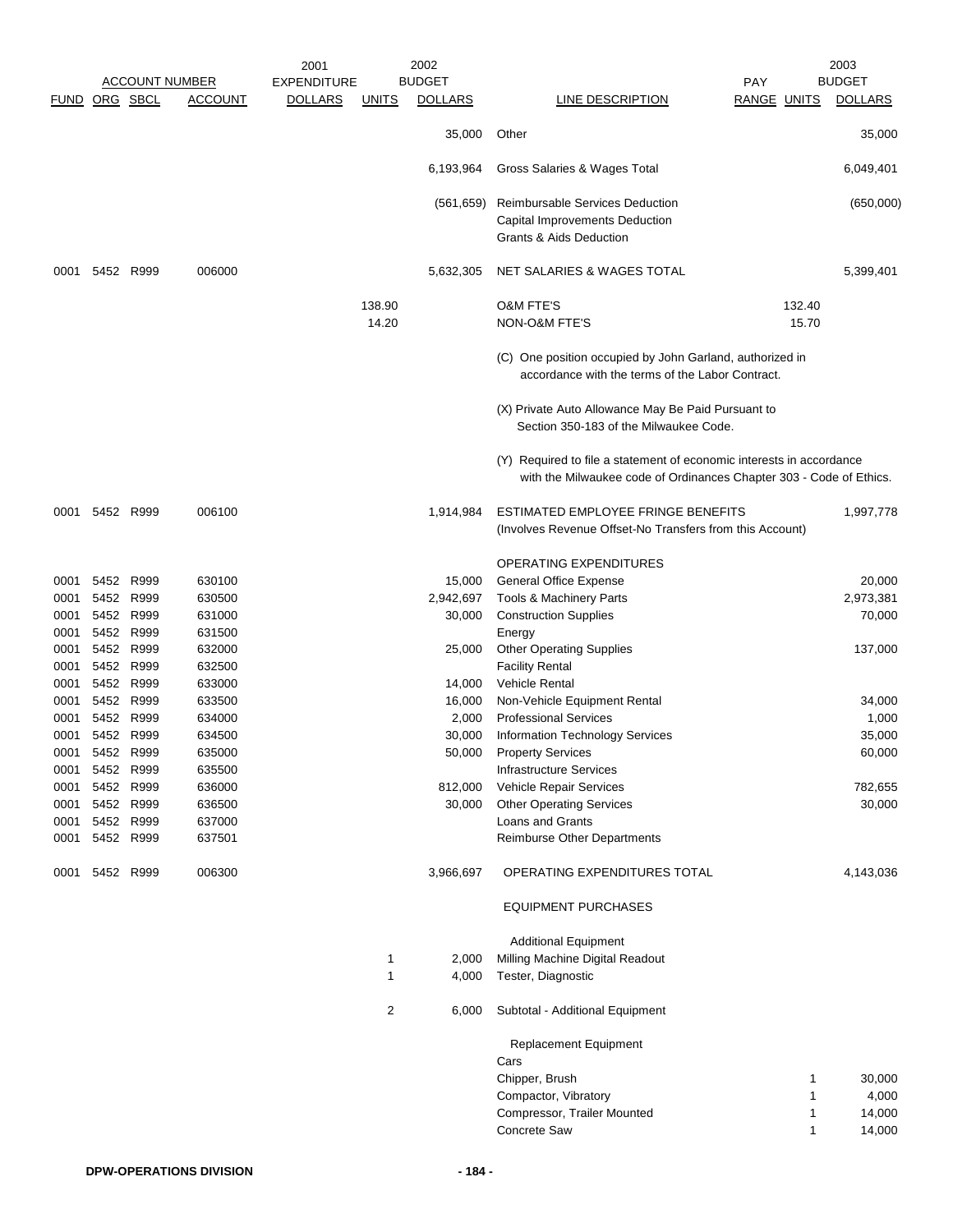|               |           |           |                       | 2001               |              | 2002           |                                                          |             |    | 2003           |
|---------------|-----------|-----------|-----------------------|--------------------|--------------|----------------|----------------------------------------------------------|-------------|----|----------------|
|               |           |           | <b>ACCOUNT NUMBER</b> | <b>EXPENDITURE</b> |              | <b>BUDGET</b>  |                                                          | PAY         |    | <b>BUDGET</b>  |
| FUND ORG SBCL |           |           | <b>ACCOUNT</b>        | <b>DOLLARS</b>     | <u>UNITS</u> | <b>DOLLARS</b> | LINE DESCRIPTION                                         | RANGE UNITS |    | <b>DOLLARS</b> |
|               |           |           |                       |                    |              |                | <b>Material Spreader</b>                                 |             | 5  | 75,000         |
|               |           |           |                       |                    |              |                | Plows, 10ft                                              |             | 20 | 120,000        |
|               |           |           |                       |                    |              |                | Roller, Vibratory                                        |             | 1  | 14,000         |
|               |           |           |                       |                    |              |                | <b>Sealant Melter</b>                                    |             | 1  | 25,000         |
|               |           |           |                       |                    |              |                | <b>Stump Cutter</b>                                      |             | 1  | 34,000         |
|               |           |           |                       |                    |              |                | <b>Tar Kettle</b>                                        |             | 1  | 16,000         |
|               |           |           |                       |                    |              |                | Trailer, Construction Equipment                          |             | 1  | 18,000         |
|               |           |           |                       |                    |              |                | Truck, Carryall, 6800lb                                  |             | 1  | 33,000         |
|               |           |           |                       |                    |              |                | Truck, Dump, 2 yd                                        |             | 1  | 35,000         |
|               |           |           |                       |                    |              |                | Truck, Pickup, 4400 lb 4x2                               |             | 1  | 17,000         |
|               |           |           |                       |                    |              |                | Truck, Pickup, 8600 lb 4x2                               |             | 1  | 19,000         |
|               |           |           |                       |                    |              |                | Truck, Pickup, w/ Utility Body                           |             | 1  | 31,000         |
|               |           |           |                       |                    |              |                | Truck, Platform, Compressor                              |             | 1  | 38,000         |
|               |           |           |                       |                    |              |                | Truck, Platform Stake, 11,000 lb                         |             | 1  | 32,000         |
|               |           |           |                       |                    |              |                | Truck, Platform, 11,000 lb, Crew Cab                     |             | 1  | 34,000         |
|               |           |           |                       |                    |              |                | Truck, Step/Cube Van, 14,000 lb                          |             | 1  | 38,000         |
|               |           |           |                       |                    |              |                | Truck, Van, Cargo, 8600 lb                               |             | 1  | 23,000         |
|               |           |           |                       |                    |              |                | Truck, Van, Cube Body, 12,000 lb                         |             | 1  | 36,000         |
|               |           |           |                       |                    | 1            | 30,000         | <b>Alignment Rack</b>                                    |             |    |                |
|               |           |           |                       |                    | 1            | 4,400          | <b>Band Saw</b>                                          |             |    |                |
|               |           |           |                       |                    | $\mathbf{1}$ | 700            | Band Saw, Horizontal                                     |             |    |                |
|               |           |           |                       |                    | 16           | 34,000         | Computer Hardware                                        |             | 20 | 43,500         |
|               |           |           |                       |                    | $\mathbf{1}$ | 8,000          | Engine Analyzer                                          |             |    |                |
|               |           |           |                       |                    | $\mathbf{1}$ | 2,600          | Huck Fastener Gun                                        |             |    |                |
|               |           |           |                       |                    | 2            | 7,000          | Wire Welder                                              |             |    |                |
|               |           |           |                       |                    |              |                | Digital Readout for Milling Machine                      |             | 1  | 1,500          |
|               |           |           |                       |                    |              |                | Engine Diagnostic Analyzer                               |             | 1  | 5,000          |
|               |           |           |                       |                    |              |                | <b>File Server</b>                                       |             | 2  | 15,000         |
|               |           |           |                       |                    |              |                | Scanner                                                  |             | 1  | 5,000          |
|               |           |           |                       |                    |              |                | Vehicle Lift Rack                                        |             | 5  | 30,000         |
|               |           |           |                       |                    | 23           | 86,700         | Subtotal - Replacement Equipment                         |             | 75 | 800,000        |
| 0001          | 5452 R999 |           | 006800                |                    | 25           | 92,700         | <b>EQUIPMENT PURCHASES TOTAL</b>                         |             | 75 | 800,000        |
|               |           |           |                       |                    |              |                | <b>SPECIAL FUNDS</b>                                     |             |    |                |
|               |           |           |                       |                    |              |                | SPECIAL FUNDS TOTAL                                      |             |    |                |
|               |           |           |                       |                    |              |                |                                                          |             |    |                |
|               |           |           |                       |                    |              | 11,606,686     | DPW-OPERATIONS DIVISION-<br>FLEET SERVICES SECTION TOTAL |             |    | 12,340,215     |
|               |           |           |                       |                    |              |                | PROGRAM RESULT MEASURES/                                 |             |    |                |
|               |           |           |                       | <b>UNITS</b>       | %            | <b>UNITS</b>   | INTERNAL MANAGEMENT INDICATORS:                          |             | %  | <b>UNITS</b>   |
|               |           |           |                       |                    |              |                | Repairs - Police Equipment                               |             |    |                |
| 0001          |           | 5452 0860 | P54521                | 3,557              |              | 3,600          | Repair Work Orders Completed                             |             |    | 3,600          |
| 0001          |           | 5452 0860 | P54522                | 643                |              | 650            | Police Equipment Units Maintained                        |             |    | 625            |
|               |           |           |                       |                    |              |                | Repairs - Light Equipment                                |             |    |                |
| 0001          |           | 5452 0860 | P54523                | 1,975              |              | 2,000          | <b>Preventative Maintenance</b>                          |             |    | 2,200          |
| 0001          | 5452      | 0860      | P54524                | 4,229              |              | 4,200          | Repair Work Orders Completed                             |             |    | 4,400          |
| 0001          |           | 5452 0860 | P54525                | 1,067              |              | 1,100          | Light Equipment Units Maintained                         |             |    | 1,100          |
|               |           |           |                       |                    |              |                | Repairs - Heavy Equipment                                |             |    |                |
| 0001          | 5452      | 0860      | P54526                | 3,590              |              | 3,600          | Preventative Maintenance                                 |             |    | 3,600          |
| 0001          | 5452      | 0860      | P54527                | 15,521             |              | 16,000         | Repair Work Orders Completed                             |             |    | 16,000         |
| 0001          |           | 5452 0860 | P54528                | 2,537              |              | 2,500          | Heavy Equipment Units Maintained                         |             |    | 2,500          |
|               |           |           |                       |                    |              |                |                                                          |             |    |                |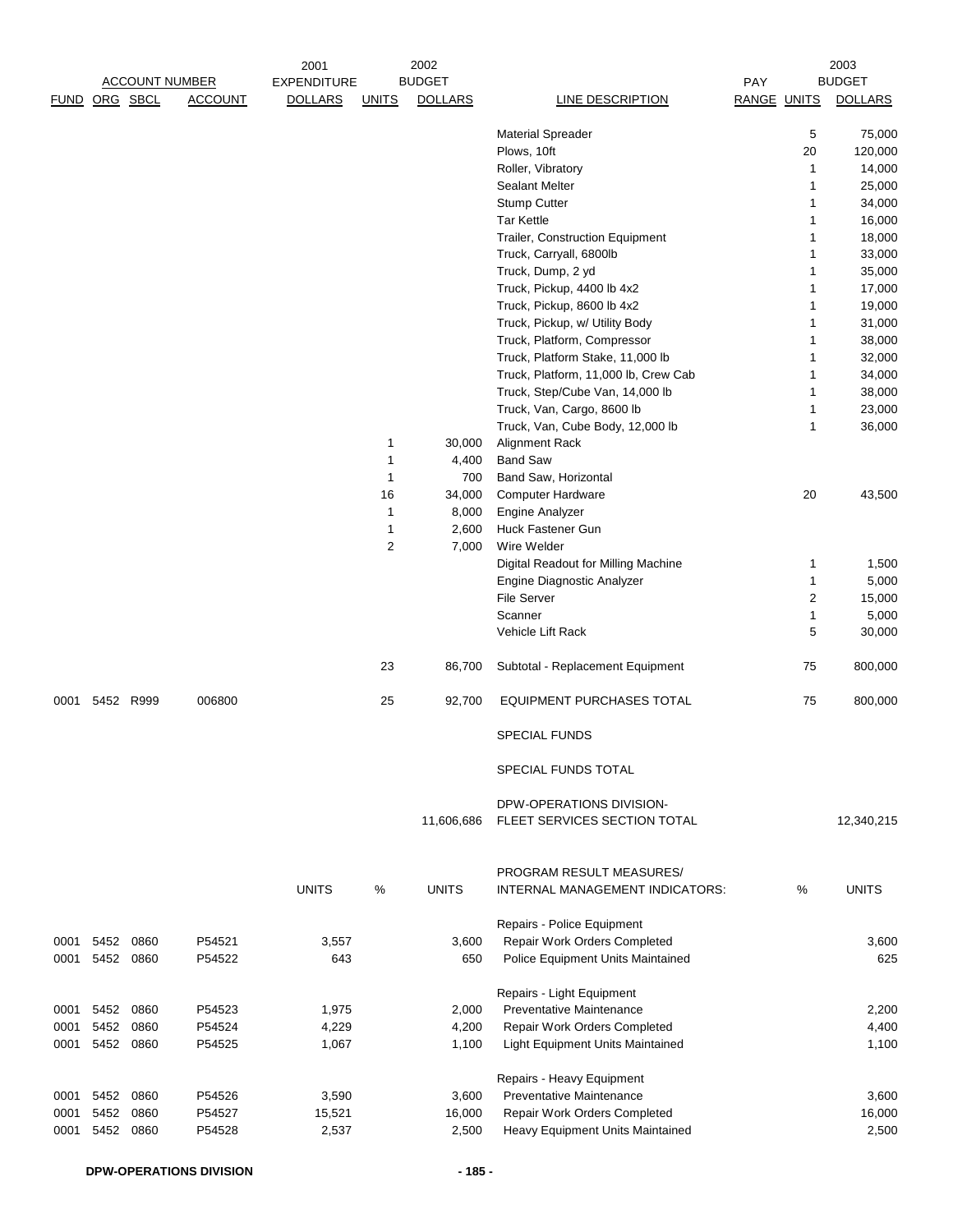244,464 DIRECT LABOR HOUR ALLOCATION 238,320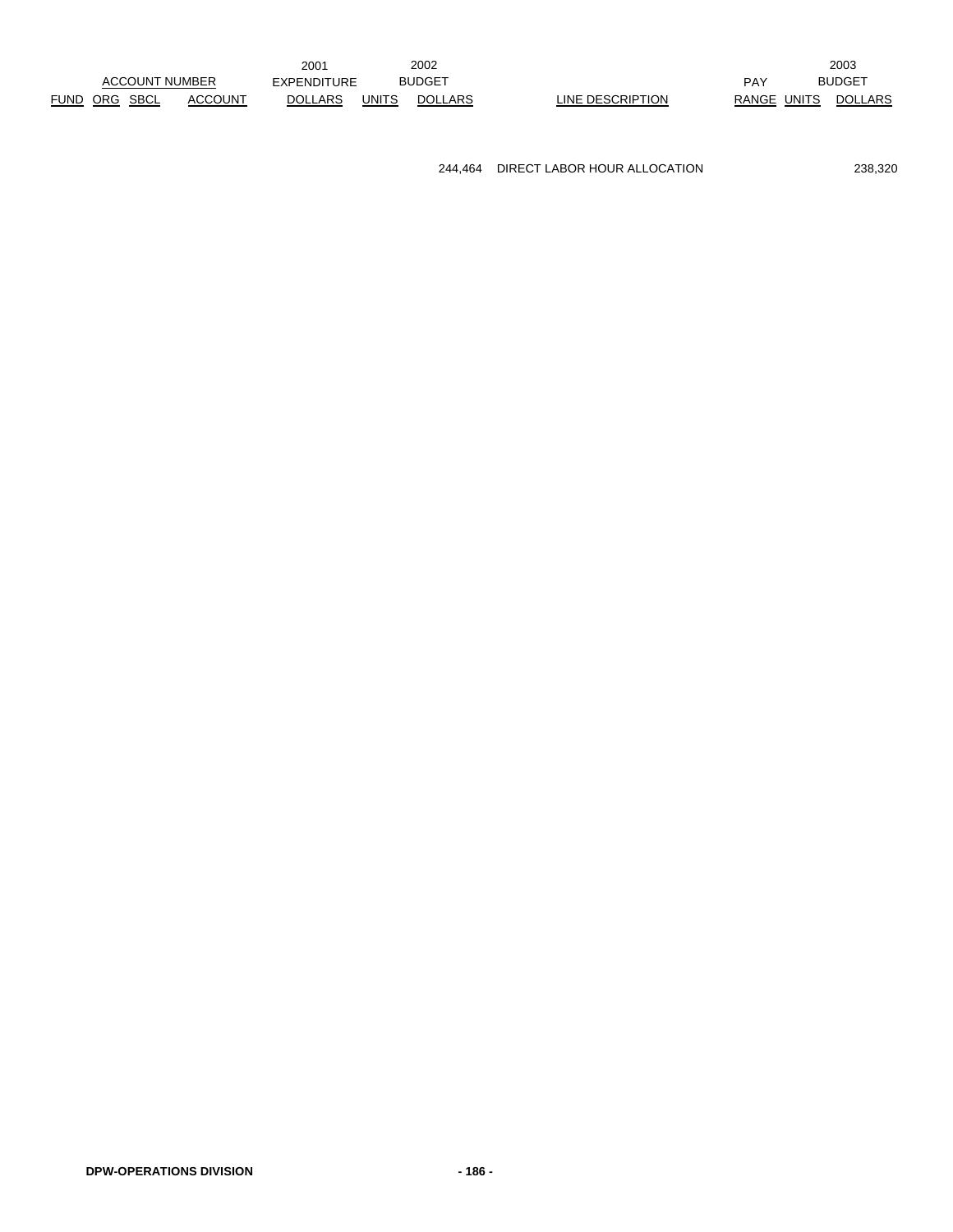|      |                      |                       |                | 2001               |                | 2002           |                                                                             |                    |                | 2003           |
|------|----------------------|-----------------------|----------------|--------------------|----------------|----------------|-----------------------------------------------------------------------------|--------------------|----------------|----------------|
|      |                      | <b>ACCOUNT NUMBER</b> |                | <b>EXPENDITURE</b> |                | <b>BUDGET</b>  |                                                                             | PAY                |                | <b>BUDGET</b>  |
|      | <b>FUND ORG SBCL</b> |                       | <b>ACCOUNT</b> | <b>DOLLARS</b>     | <b>UNITS</b>   | <b>DOLLARS</b> | <b>LINE DESCRIPTION</b>                                                     | <b>RANGE UNITS</b> |                | <b>DOLLARS</b> |
|      |                      |                       |                |                    |                |                | DPW-OPERATIONS DIVISION-                                                    |                    |                |                |
|      |                      |                       |                |                    |                |                | FLEET OPERATIONS/DISPATCH SECTION                                           |                    |                |                |
|      |                      |                       |                |                    |                |                | SALARIES & WAGES                                                            |                    |                |                |
|      |                      |                       |                |                    | 1              | 66,929         | Operations & Dispatch Manager                                               | 9                  | 1              | 68,939         |
|      |                      |                       |                |                    | 3              | 166,680        | <b>Equipment Operations Supervisor I</b>                                    | 4                  | 3              | 166,680        |
|      |                      |                       |                |                    | 3              | 126,199        | <b>Driver Training Instructor</b>                                           | 270                | 2              | 95,289         |
|      |                      |                       |                |                    | 1              | 36,018         | <b>Communications Assistant IV</b>                                          | 455                | 3              | 108,054        |
|      |                      |                       |                |                    | 6              | 212,309        | Garage Custodian                                                            | 240                | 6              | 212,309        |
|      |                      |                       |                |                    | 3              | 138,466        | <b>Crane Operator</b>                                                       | 962                | 3              | 146,139        |
|      |                      |                       |                |                    | 15             | 682,032        | Tractor, Bulldozer, Endloader or Grad Oper.                                 | 960                | 15             | 681,685        |
|      |                      |                       |                |                    | 6              | 262,704        | Tractor Operator (Under 40HP)                                               | 956                | 6              | 325,010        |
|      |                      |                       |                |                    | 6              | 276,931        | <b>Grad All Operator</b>                                                    | 962                | 6              | 292,284        |
|      |                      |                       |                |                    | 4              | 135,621        | <b>Communications Assistant III</b>                                         | 445                | 4              | 136,732        |
|      |                      |                       |                |                    | 86             | 3,244,986      | <b>Equipment Operator</b>                                                   |                    |                |                |
|      |                      |                       |                |                    |                |                | Operations Driver/Worker (W)                                                | 750                | 72             | 2,445,490      |
|      |                      |                       |                |                    |                |                | <b>AUXILIARY POSITIONS</b>                                                  |                    |                |                |
|      |                      |                       |                |                    | 1              |                | <b>Equipment Operations Manager</b>                                         | 7                  | 1              |                |
|      |                      |                       |                |                    | 1              |                | <b>Equipment Operations Supervisor II</b>                                   | 6                  | 1              |                |
|      |                      |                       |                |                    | 1              |                | <b>Equipment Operations Supervisor I</b>                                    | 4                  | 1              |                |
|      |                      |                       |                |                    | 10             |                | Tractor, Bulldozer, Endloader, or Grad Oper.                                | 960                | 10             |                |
|      |                      |                       |                |                    | 4              |                | <b>Driver Training Instructor</b>                                           | 270                | 4              |                |
|      |                      |                       |                |                    | 8              |                | <b>Field Service Mechanic</b>                                               | 270                | 8              |                |
|      |                      |                       |                |                    | 50             |                | City Laborer (Regular)                                                      | 220                | 50             |                |
|      |                      |                       |                |                    | 3              |                | Garage Custodian                                                            | 240                | 3              |                |
|      |                      |                       |                |                    | 3              |                | Crane Operator                                                              | 962                | 3              |                |
|      |                      |                       |                |                    | 3              |                | <b>Grad All Operator</b>                                                    | 962                | 3              |                |
|      |                      |                       |                |                    | 10             |                | Tractor Operator (Under 40 HP)                                              | 956                | 10             |                |
|      |                      |                       |                |                    | 150            |                | Truck Driver (Winter Relief)                                                | 943                | 150            |                |
|      |                      |                       |                |                    | 18             |                | Equipment Operator (Winter Relief)                                          | 944                | 18             |                |
|      |                      |                       |                |                    | 5              |                | Equipment Operator Supv. (Winter Relief)                                    | 945                | 5              |                |
|      |                      |                       |                |                    | $\overline{c}$ |                | <b>Communication Assistant III</b>                                          | 425                | $\overline{2}$ |                |
|      |                      |                       |                |                    | 1              |                | <b>Communication Assistant IV</b>                                           | 455                | $\mathbf{1}$   |                |
|      |                      |                       |                |                    | 221            |                | Snow Driver                                                                 | 955                | 221            |                |
|      |                      |                       |                |                    | 40             |                | Snow Operator Light                                                         | 957                | 40             |                |
|      |                      |                       |                |                    | 39             |                | Snow Operator Heavy                                                         | 961                | 39             |                |
|      |                      |                       |                |                    | 59             |                | <b>Equipment Operator</b>                                                   |                    |                |                |
|      |                      |                       |                |                    |                |                | Operations Driver/Worker                                                    | 750                | 59             |                |
|      |                      |                       |                |                    | 629            | 86,118         | <b>Total Auxiliary</b>                                                      |                    | 629            | 90,000         |
|      |                      |                       |                |                    | 763            | 5,434,993      | <b>Total Before Adjustments</b>                                             |                    | 750            | 4,768,611      |
|      |                      |                       |                |                    |                |                | Salary & Wage Rate Change                                                   |                    |                |                |
|      |                      |                       |                |                    |                | 1,636,413      | Overtime Compensated                                                        |                    |                | 1,645,072      |
|      |                      |                       |                |                    |                | (465, 977)     | Personnel Cost Adjustment                                                   |                    |                | (234, 550)     |
|      |                      |                       |                |                    |                | 26,000         | Other                                                                       |                    |                | 35,000         |
|      |                      |                       |                |                    |                | 6,631,429      | Gross Salaries & Wages Total                                                |                    |                | 6,214,133      |
|      |                      |                       |                |                    |                |                | (513,000) Reimbursable Services Deduction<br>Capital Improvements Deduction |                    |                |                |
|      |                      |                       |                |                    |                |                | (150,000) Grants & Aids Deduction                                           |                    |                | (127,000)      |
| 0001 |                      | 5453 R999             | 006000         |                    |                | 5,968,429      | NET SALARIES & WAGES TOTAL                                                  |                    |                | 6,087,133      |
|      |                      |                       |                |                    | 126.30         |                | O&M FTE'S                                                                   |                    | 119.97         |                |
|      |                      |                       |                |                    | 17.00          |                | NON-O&M FTE'S                                                               |                    | 3.00           |                |
|      |                      |                       |                |                    |                |                |                                                                             |                    |                |                |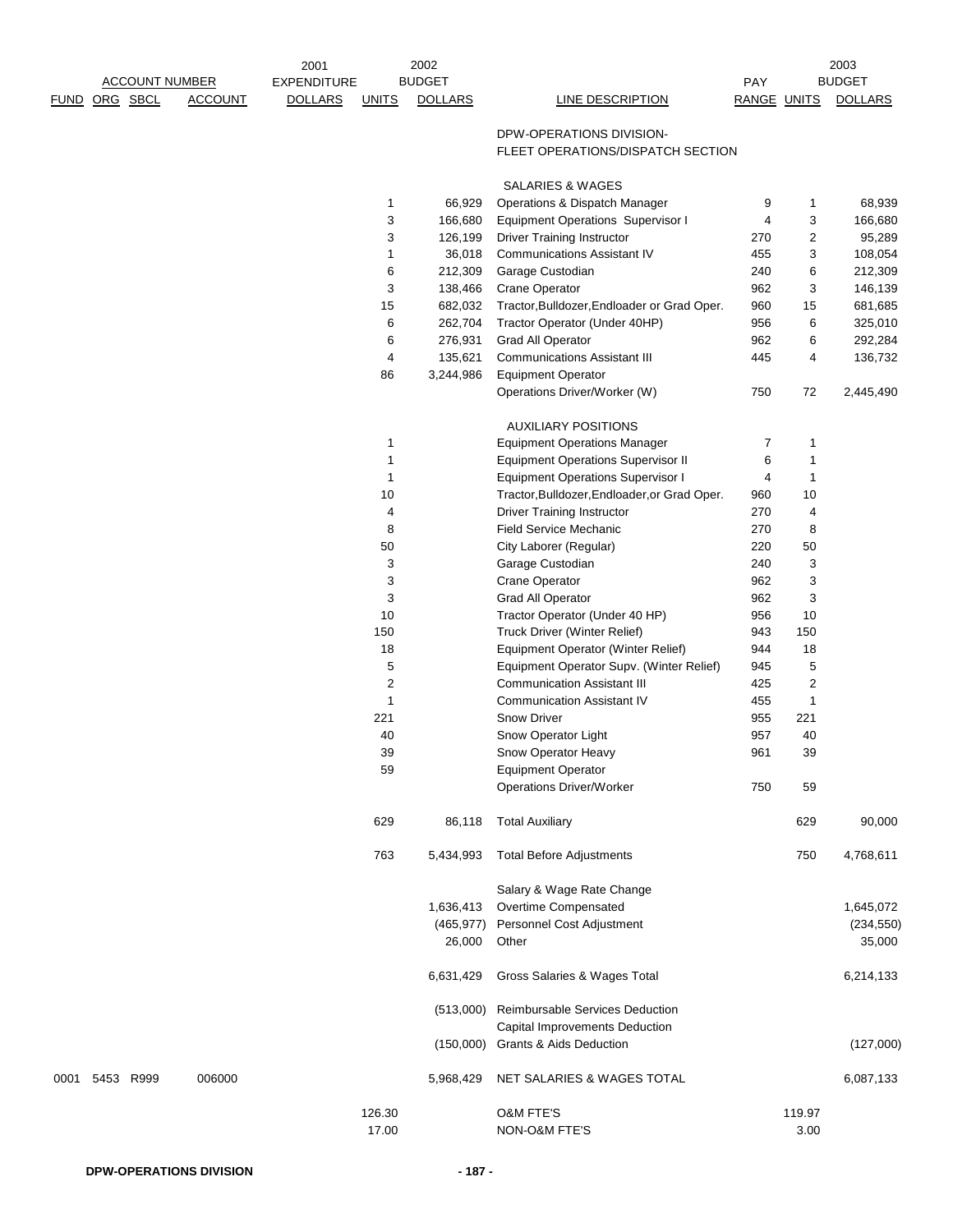|                              |                              |                              |                                      | 2001               |              | 2002                    |                                                                                                                                                                                                                                           |             |   | 2003                |
|------------------------------|------------------------------|------------------------------|--------------------------------------|--------------------|--------------|-------------------------|-------------------------------------------------------------------------------------------------------------------------------------------------------------------------------------------------------------------------------------------|-------------|---|---------------------|
|                              |                              |                              | <b>ACCOUNT NUMBER</b>                | <b>EXPENDITURE</b> |              | <b>BUDGET</b>           |                                                                                                                                                                                                                                           | PAY         |   | <b>BUDGET</b>       |
| FUND ORG SBCL                |                              |                              | <b>ACCOUNT</b>                       | <b>DOLLARS</b>     | <b>UNITS</b> | <b>DOLLARS</b>          | <b>LINE DESCRIPTION</b>                                                                                                                                                                                                                   | RANGE UNITS |   | <b>DOLLARS</b>      |
|                              |                              |                              |                                      |                    |              |                         | (W) Funding for one Operator/Driver Worker contingent upon<br>Comptroller recognition of revenue related to contracted provision<br>of street sweeping services to City of Wauwatosa. This position may<br>not be filled until that time. |             |   |                     |
| 0001                         |                              | 5453 R999                    | 006100                               |                    |              | 2,029,266               | ESTIMATED EMPLOYEE FRINGE BENEFITS<br>(Involves Revenue Offset-No Transfers from this Account)                                                                                                                                            |             |   | 2,252,239           |
| 0001<br>0001<br>0001         | 5453<br>5453<br>5453         | R999<br>R999<br>R999         | 630100<br>630500<br>631000           |                    |              | 4,500<br>1,000<br>2,000 | <b>OPERATING EXPENDITURES</b><br><b>General Office Expense</b><br>Tools & Machinery Parts<br><b>Construction Supplies</b>                                                                                                                 |             |   | 5,000               |
| 0001<br>0001<br>0001         | 5453<br>5453<br>5453         | R999<br>R999<br>R999         | 631500<br>632000<br>632500           |                    |              | 2,173,478<br>12,000     | Energy<br><b>Other Operating Supplies</b><br><b>Facility Rental</b>                                                                                                                                                                       |             |   | 1,898,463<br>15,000 |
| 0001<br>0001                 | 5453<br>5453                 | R999<br>R999                 | 633000<br>633500                     |                    |              | 600,000<br>5,500        | <b>Vehicle Rental</b><br>Non-Vehicle Equipment Rental                                                                                                                                                                                     |             |   | 600,000<br>6,000    |
| 0001<br>0001<br>0001<br>0001 | 5453<br>5453<br>5453<br>5453 | R999<br>R999<br>R999<br>R999 | 634000<br>634500<br>635000<br>635500 |                    |              | 32,000                  | <b>Professional Services</b><br>Information Technology Services<br><b>Property Services</b><br>Infrastructure Services                                                                                                                    |             |   | 5,000<br>15,000     |
| 0001<br>0001<br>0001         | 5453<br>5453<br>5453         | R999<br>R999<br>R999         | 636000<br>636500<br>637000           |                    |              | 21,000                  | Vehicle Repair Services<br><b>Other Operating Services</b><br>Loans and Grants                                                                                                                                                            |             |   | 20,000              |
| 0001                         | 5453                         | R999                         | 637501                               |                    |              |                         | <b>Reimburse Other Departments</b>                                                                                                                                                                                                        |             |   | 5,000               |
| 0001                         | 5453                         | R999                         | 006300                               |                    |              | 2,851,478               | OPERATING EXPENDITURES TOTAL                                                                                                                                                                                                              |             |   | 2,569,463           |
|                              |                              |                              |                                      |                    |              |                         | <b>EQUIPMENT PURCHASES</b>                                                                                                                                                                                                                |             |   |                     |
|                              |                              |                              |                                      |                    |              |                         | <b>Additional Equipment</b>                                                                                                                                                                                                               |             |   |                     |
|                              |                              |                              |                                      |                    |              |                         | <b>Other Previous Experience</b>                                                                                                                                                                                                          |             |   |                     |
|                              |                              |                              |                                      |                    |              |                         | Subtotal - Additional Equipment                                                                                                                                                                                                           |             |   |                     |
|                              |                              |                              |                                      |                    |              |                         | <b>Replacement Equipment</b>                                                                                                                                                                                                              |             |   |                     |
|                              |                              |                              |                                      |                    |              |                         | Other Previous Experience                                                                                                                                                                                                                 |             |   |                     |
|                              |                              |                              |                                      |                    |              |                         | Subtotal - Replacement Equipment                                                                                                                                                                                                          |             |   |                     |
|                              | 0001 5453 R999               |                              | 006800                               |                    |              |                         | <b>EQUIPMENT PURCHASES TOTAL</b>                                                                                                                                                                                                          |             |   |                     |
|                              |                              |                              |                                      |                    |              |                         | <b>SPECIAL FUNDS</b>                                                                                                                                                                                                                      |             |   |                     |
|                              |                              |                              |                                      |                    |              |                         | SPECIAL FUNDS TOTAL                                                                                                                                                                                                                       |             |   |                     |
|                              |                              |                              |                                      |                    |              | 10,849,173              | DPW-OPERATIONS DIVISION-FLEET<br>OPERATIONS/DISPATCH SECTION TOTAL                                                                                                                                                                        |             |   | 10,908,835          |
|                              |                              |                              |                                      | <b>UNITS</b>       | %            | <b>UNITS</b>            | PROGRAM RESULT MEASURES/<br>INTERNAL MANAGEMENT INDICATORS:                                                                                                                                                                               |             | % | <b>UNITS</b>        |
| 0001<br>0001                 | 5453<br>5453                 | 0860<br>0860                 | P54531<br>P54532                     | 533<br>407         |              |                         | <b>Employee Training</b><br># Training Classes Held<br># Employees Trained                                                                                                                                                                |             |   | 500<br>400          |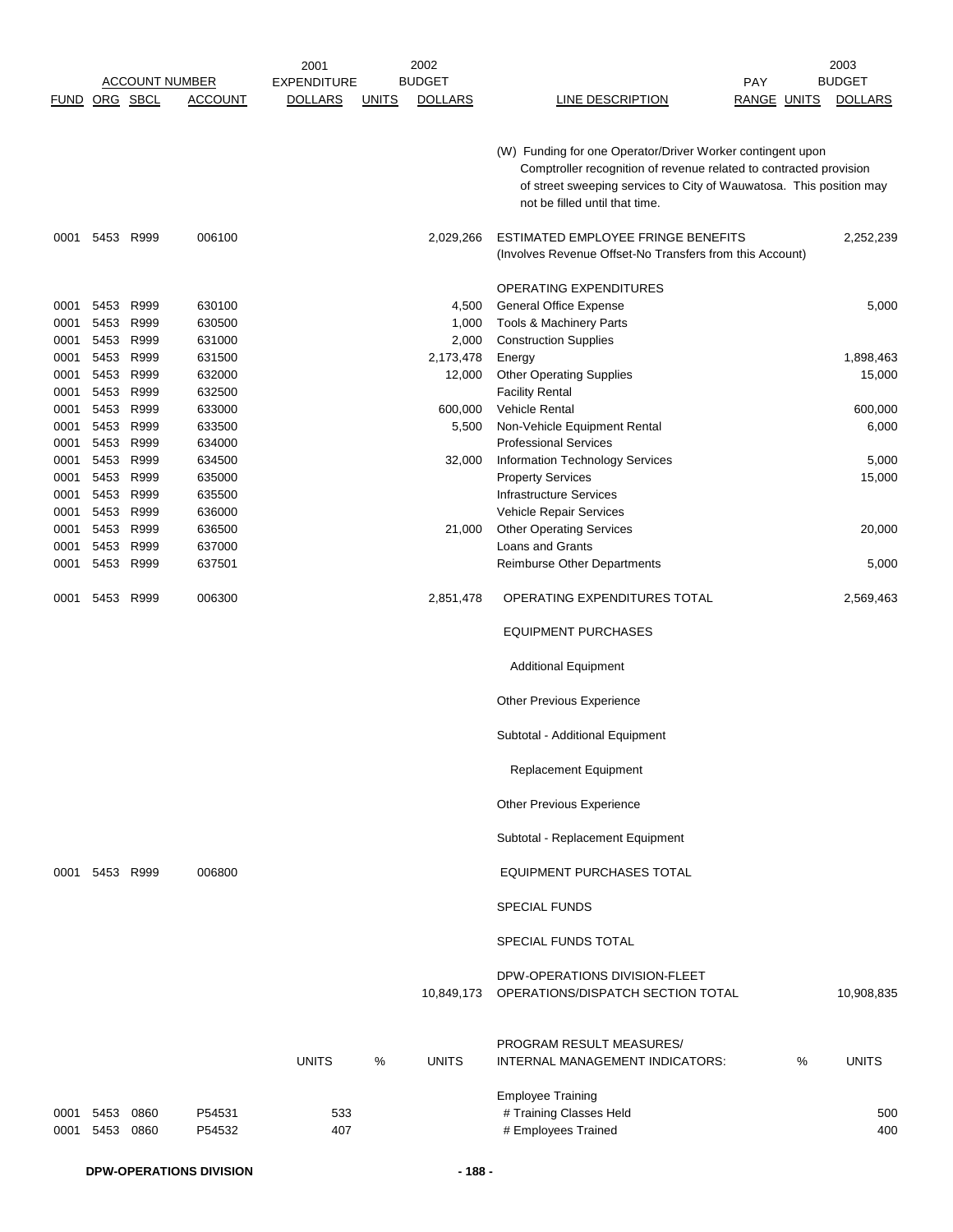|              |              |                       |                  | 2001                |              | 2002           |                                                                                                                                             |                    |   | 2003                |
|--------------|--------------|-----------------------|------------------|---------------------|--------------|----------------|---------------------------------------------------------------------------------------------------------------------------------------------|--------------------|---|---------------------|
|              |              | <b>ACCOUNT NUMBER</b> |                  | <b>EXPENDITURE</b>  |              | <b>BUDGET</b>  |                                                                                                                                             | <b>PAY</b>         |   | <b>BUDGET</b>       |
| <b>FUND</b>  | ORG          | <b>SBCL</b>           | <b>ACCOUNT</b>   | <b>DOLLARS</b>      | <b>UNITS</b> | <b>DOLLARS</b> | LINE DESCRIPTION                                                                                                                            | <b>RANGE UNITS</b> |   | <b>DOLLARS</b>      |
| 0001         | 5453         | 0860                  | P54533           | <b>UNITS</b><br>280 | %            | <b>UNITS</b>   | <b>PROGRAM RESULT MEASURES/</b><br>INTERNAL MANAGEMENT INDICATORS:<br><b>Commercial Driver License Testing</b><br># of CDL Road Tests Given |                    | % | <b>UNITS</b><br>250 |
| 0001<br>0001 | 5453<br>5453 | 0860<br>0860          | P54534<br>P54535 | 483<br>8,859        |              |                | Motor Vehicle Accident Investigation<br># of Accidents Investigated<br><b>Field Repair Service</b><br># of Service Calls Dispatched         |                    |   | 500<br>9,000        |
|              |              |                       |                  |                     |              |                |                                                                                                                                             |                    |   |                     |

222,288 DIRECT LABOR HOUR ALLOCATION 215,946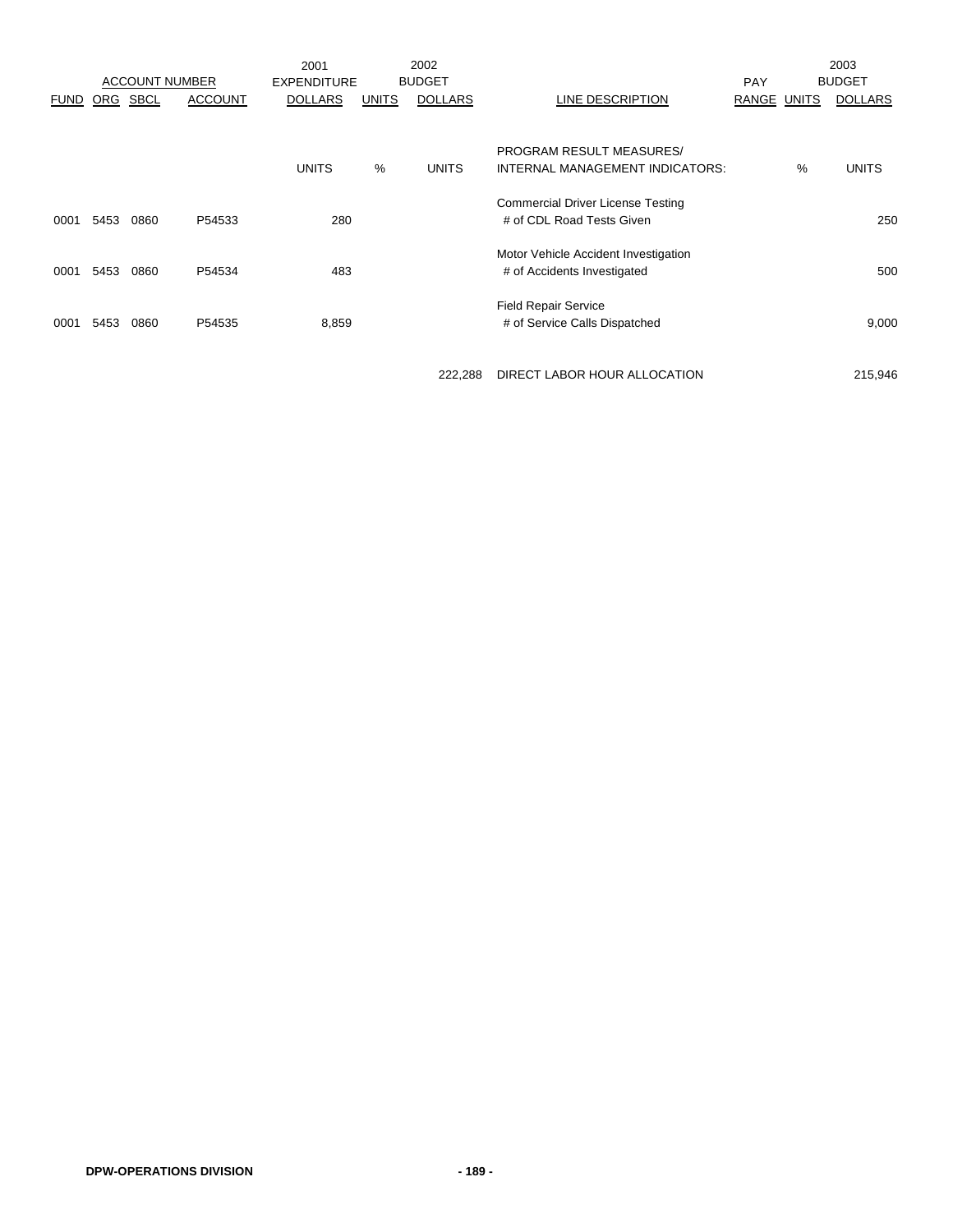2003

## DPW-OPERATIONS DIVISION DESIGN & CONSTRUCTION SECTION

## SALARIES & WAGES

## ARCHITECTURAL PLANNING &

 DESIGN UNIT 1 102,382 Facilities Design & Construction Mgr. (Y) 14 1 82,693 Architecture Project Manager 12 2 122,314 Architect III 628 3 161,533 Architectural Designer II 626 1 61,573 Recreational Facilities Coordinator 607 MECHANICAL PLANNING & DESIGN UNIT 1 75,264 Mechanical Engineer IV 12 1 59,958 Mechanical Engineer III 628 1 53,844 Mechanical Engineer II 626 DRAFTING SERVICE UNIT 2 86,403 Engineering Drafting Technician IV 604 1 53,844 Engineering Tech V 622 1 38,516 Engineering Drafting Tech II 602 CONSTRUCTION MANAGEMENT UNIT 4 176,497 Bridges & Public Buildings Inspector (X) 545 AUXILIARY POSITIONS 3 Architectural Designer II 626 1 **Construction Coordinator (X)** 545 2 Bridges & Public Buildings Coord. (X) 620 1 Engineering Drafting Tech II 602 1 Mechanical Eng II 626 8 AUXILIARY PERSONNEL 27 1,074,821 Total Before Adjustments Salary & Wage Rate Change 25,000 Overtime Compensated (4,084) Personnel Cost Adjustment **Other** 1,095,737 Gross Salaries & Wages Total Reimbursable Services Deduction (670,000) Capital Improvements Deduction Grants & Aids Deduction 0001 5454 R999 006000 425,737 NET SALARIES & WAGES TOTAL 5.62 O&M FTE'S 13.38 NON-O&M FTE'S (X) Private Auto Allowance May Be Paid Pursuant to Section 350-183 of the Milwaukee Code.

> (Y) Required to file a statement of economic interests in accordance with the Milwaukee Code of Ordinances Chapter 303-Code of Ethics.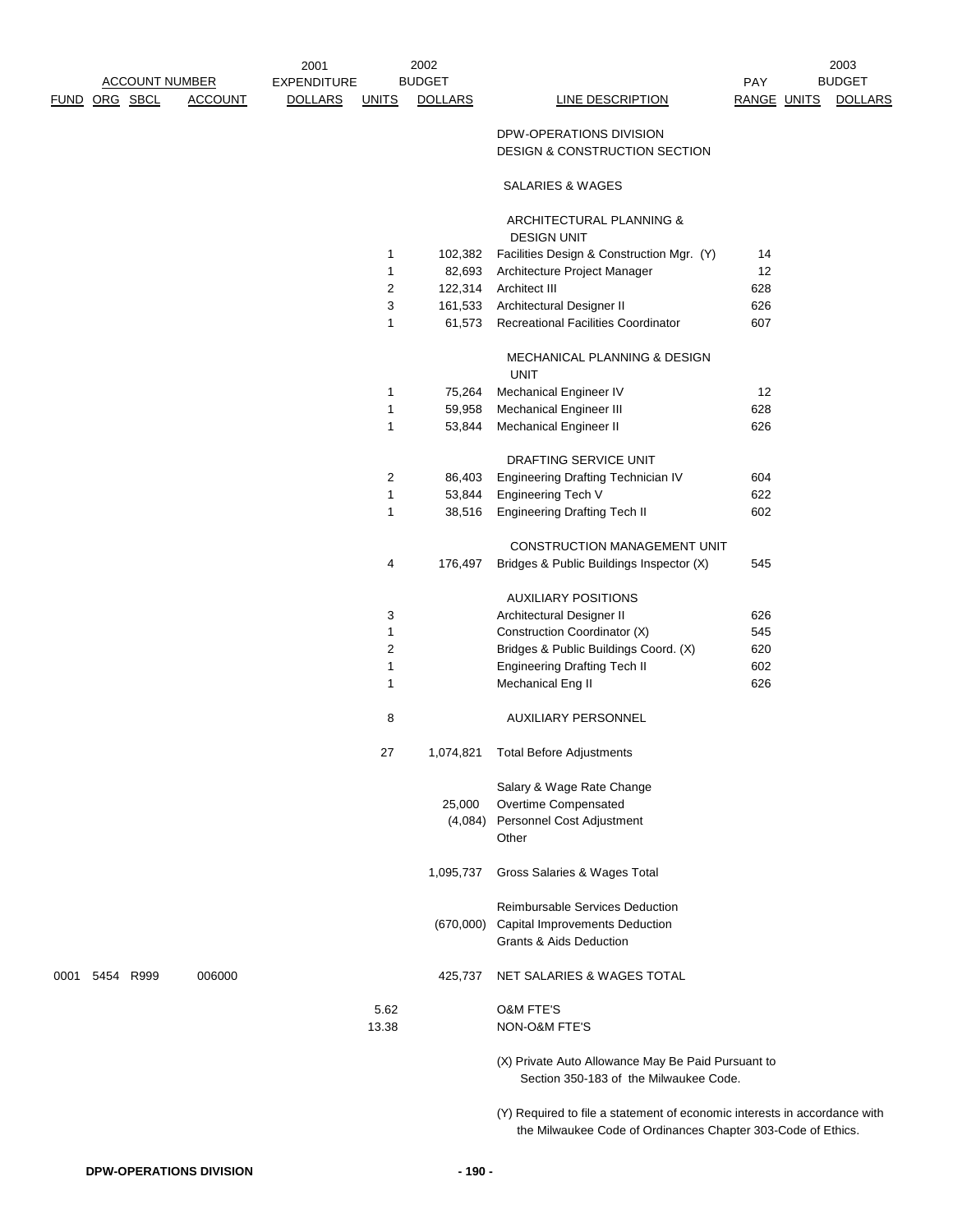|               |                |              |                       | 2001               |              | 2002           |                                                          |                    |   | 2003           |
|---------------|----------------|--------------|-----------------------|--------------------|--------------|----------------|----------------------------------------------------------|--------------------|---|----------------|
|               |                |              | <b>ACCOUNT NUMBER</b> | <b>EXPENDITURE</b> |              | <b>BUDGET</b>  |                                                          | PAY                |   | <b>BUDGET</b>  |
| FUND ORG SBCL |                |              | <b>ACCOUNT</b>        | <b>DOLLARS</b>     | <b>UNITS</b> | <b>DOLLARS</b> | <b>LINE DESCRIPTION</b>                                  | <b>RANGE UNITS</b> |   | <b>DOLLARS</b> |
|               |                |              |                       |                    |              |                |                                                          |                    |   |                |
|               |                |              |                       |                    |              |                |                                                          |                    |   |                |
| 0001          | 5454 R999      |              | 006100                |                    |              | 144,751        | ESTIMATED EMPLOYEE FRINGE BENEFITS                       |                    |   |                |
|               |                |              |                       |                    |              |                | (Involves Revenue Offset-No Transfers from this Account) |                    |   |                |
|               |                |              |                       |                    |              |                | OPERATING EXPENDITURES                                   |                    |   |                |
|               |                |              |                       |                    |              |                |                                                          |                    |   |                |
| 0001          | 5454           | R999         | 630100                |                    |              | 4,500          | <b>General Office Expense</b>                            |                    |   |                |
| 0001          | 5454           | R999<br>R999 | 630500                |                    |              |                | Tools & Machinery Parts<br><b>Construction Supplies</b>  |                    |   |                |
| 0001<br>0001  | 5454           | 5454 R999    | 631000<br>631500      |                    |              |                | Energy                                                   |                    |   |                |
| 0001          | 5454           | R999         | 632000                |                    |              | 2,000          | <b>Other Operating Supplies</b>                          |                    |   |                |
| 0001          | 5454           | R999         | 632500                |                    |              |                | <b>Facility Rental</b>                                   |                    |   |                |
| 0001          | 5454           | R999         | 633000                |                    |              | 9,000          | <b>Vehicle Rental</b>                                    |                    |   |                |
| 0001          | 5454           | R999         | 633500                |                    |              |                | Non-Vehicle Equipment Rental                             |                    |   |                |
| 0001          | 5454           | R999         | 634000                |                    |              | 60,000         | <b>Professional Services</b>                             |                    |   |                |
| 0001          | 5454           | R999         | 634500                |                    |              |                | Information Technology Services                          |                    |   |                |
| 0001          | 5454           | R999         | 635000                |                    |              | 6,500          | <b>Property Services</b>                                 |                    |   |                |
| 0001          | 5454           | R999         | 635500                |                    |              |                | <b>Infrastructure Services</b>                           |                    |   |                |
| 0001          | 5454           | R999         | 636000                |                    |              |                | Vehicle Repair Services                                  |                    |   |                |
| 0001          | 5454           | R999         | 636500                |                    |              | 1,000          | <b>Other Operating Services</b>                          |                    |   |                |
| 0001          | 5454           | R999         | 637000                |                    |              |                | Loans and Grants                                         |                    |   |                |
| 0001          | 5454 R999      |              | 637501                |                    |              |                | <b>Reimburse Other Departments</b>                       |                    |   |                |
|               |                |              |                       |                    |              |                |                                                          |                    |   |                |
| 0001          | 5454           | R999         | 006300                |                    |              | 83,000         | OPERATING EXPENDITURES TOTAL                             |                    |   |                |
|               |                |              |                       |                    |              |                | <b>EQUIPMENT PURCHASES</b>                               |                    |   |                |
|               |                |              |                       |                    |              |                | <b>Additional Equipment</b>                              |                    |   |                |
|               |                |              |                       |                    |              |                | Subtotal - Additional Equipment                          |                    |   |                |
|               |                |              |                       |                    |              |                | <b>Replacement Equipment</b>                             |                    |   |                |
|               |                |              |                       |                    |              |                |                                                          |                    |   |                |
|               |                |              |                       |                    |              |                | Subtotal - Replacement Equipment                         |                    |   |                |
| 0001          | 5454 R999      |              | 006800                |                    |              |                | EQUIPMENT PURCHASES TOTAL                                |                    |   |                |
|               |                |              |                       |                    |              |                | <b>SPECIAL FUNDS</b>                                     |                    |   |                |
|               |                |              |                       |                    |              |                | SPECIAL FUNDS TOTAL                                      |                    |   |                |
|               |                |              |                       |                    |              |                | DPW-OPERATIONS DIVISION                                  |                    |   |                |
|               |                |              |                       |                    |              |                | <b>DESIGN &amp; CONSTRUCTION</b>                         |                    |   |                |
|               |                |              |                       |                    |              | 653,488        | <b>SECTION TOTAL</b>                                     |                    |   |                |
|               |                |              |                       |                    |              |                |                                                          |                    |   |                |
|               |                |              |                       |                    |              |                |                                                          |                    |   |                |
|               |                |              |                       |                    |              |                | PROGRAM RESULT MEASURES/                                 |                    |   |                |
|               |                |              |                       | <b>UNITS</b>       | %            | <b>UNITS</b>   | INTERNAL MANAGEMENT INDICATORS:                          |                    | % | <b>UNITS</b>   |
|               |                |              |                       |                    |              |                |                                                          |                    |   |                |
|               |                |              |                       |                    |              |                | Budget Estimating (PI & O&M)                             |                    |   |                |
|               | 0001 5454 0710 |              | P54553                |                    |              |                | Number of Estimates (P)                                  |                    |   |                |
| 0001          | 5454 0710      |              | P54554                |                    |              |                | No. of Architectural Estimates (Q-1)                     |                    |   |                |
| 0001          | 5454 0710      |              | P54555                |                    |              |                | No. of Electrical/Communication Estimates (Q-2)          |                    |   |                |
|               |                |              |                       |                    |              |                |                                                          |                    |   |                |
| 0001          | 5454           | 0710         | P54556                |                    |              |                | Design Projects (O&M)<br>Number of Projects (P)          |                    |   |                |
| 0001          | 5454 0710      |              | P54557                |                    |              |                | No. of Architectural Projects (Q-1)                      |                    |   |                |
|               | 0001 5454 0710 |              | P54558                |                    |              |                | No. of Electrical Communications Projects (Q-2)          |                    |   |                |
|               |                |              |                       |                    |              |                |                                                          |                    |   |                |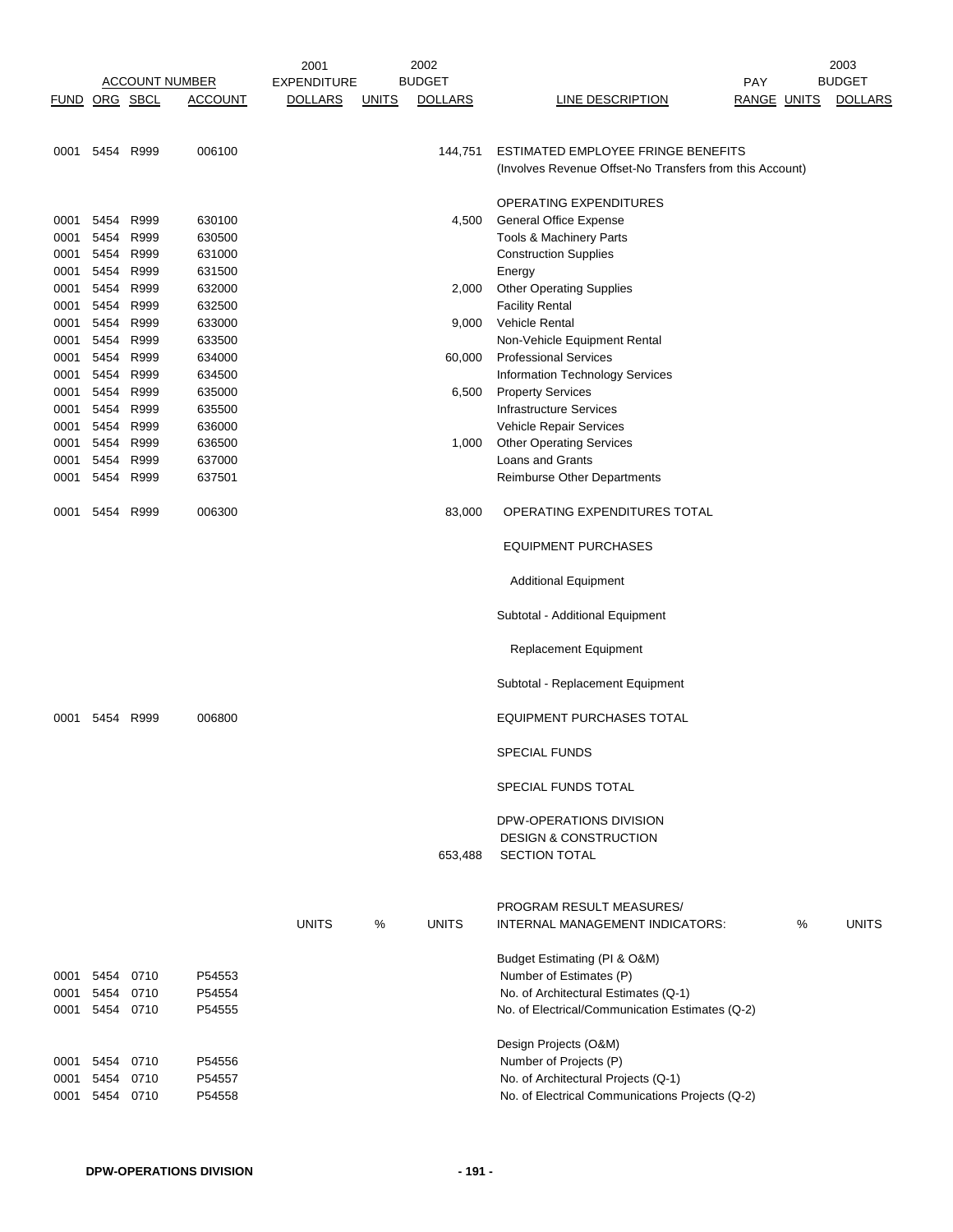|             |      |          |                       | 2001               |              | 2002           |                                     |             |      | 2003           |
|-------------|------|----------|-----------------------|--------------------|--------------|----------------|-------------------------------------|-------------|------|----------------|
|             |      |          | <b>ACCOUNT NUMBER</b> | <b>EXPENDITURE</b> |              | <b>BUDGET</b>  |                                     | <b>PAY</b>  |      | <b>BUDGET</b>  |
| <b>FUND</b> |      | ORG SBCL | <b>ACCOUNT</b>        | <b>DOLLARS</b>     | <b>UNITS</b> | <b>DOLLARS</b> | LINE DESCRIPTION                    | RANGE UNITS |      | <b>DOLLARS</b> |
|             |      |          |                       |                    |              |                | PROGRAM RESULT MEASURES/            |             |      |                |
|             |      |          |                       | <b>UNITS</b>       | %            | <b>UNITS</b>   | INTERNAL MANAGEMENT INDICATORS:     |             | $\%$ | <b>UNITS</b>   |
|             |      |          |                       |                    |              |                | Project Inspection (O&M)            |             |      |                |
| 0001        | 5454 | 0710     | P54559                |                    |              |                | Number of Projects (P)              |             |      |                |
|             |      |          |                       |                    |              |                | <b>Record Services</b>              |             |      |                |
| 0001        | 5454 | 0710     | P54560                |                    |              |                | Records Changed (P)                 |             |      |                |
|             |      |          |                       |                    |              |                | Design and Construction             |             |      |                |
| 0001        | 5454 | 0700     | P54561                |                    |              |                | Percentage of facility available    |             |      |                |
|             |      |          |                       |                    |              |                | <b>Expenditure of Capital Funds</b> |             |      |                |
| 0001        | 5454 | 0700     | P54562                |                    |              |                | Percent expenditure for design      |             |      |                |
| 0001        | 5454 | 0700     | P54563                |                    |              |                | Percent expenditure for inspection  |             |      |                |
| 01          | -545 | -4       | $-0770$               |                    |              |                | Management & Administration         |             |      |                |
|             |      |          |                       |                    |              |                | Est. Direct Labor Hours (P)         |             |      |                |

10,116 DIRECT LABOR HOUR ALLOCATION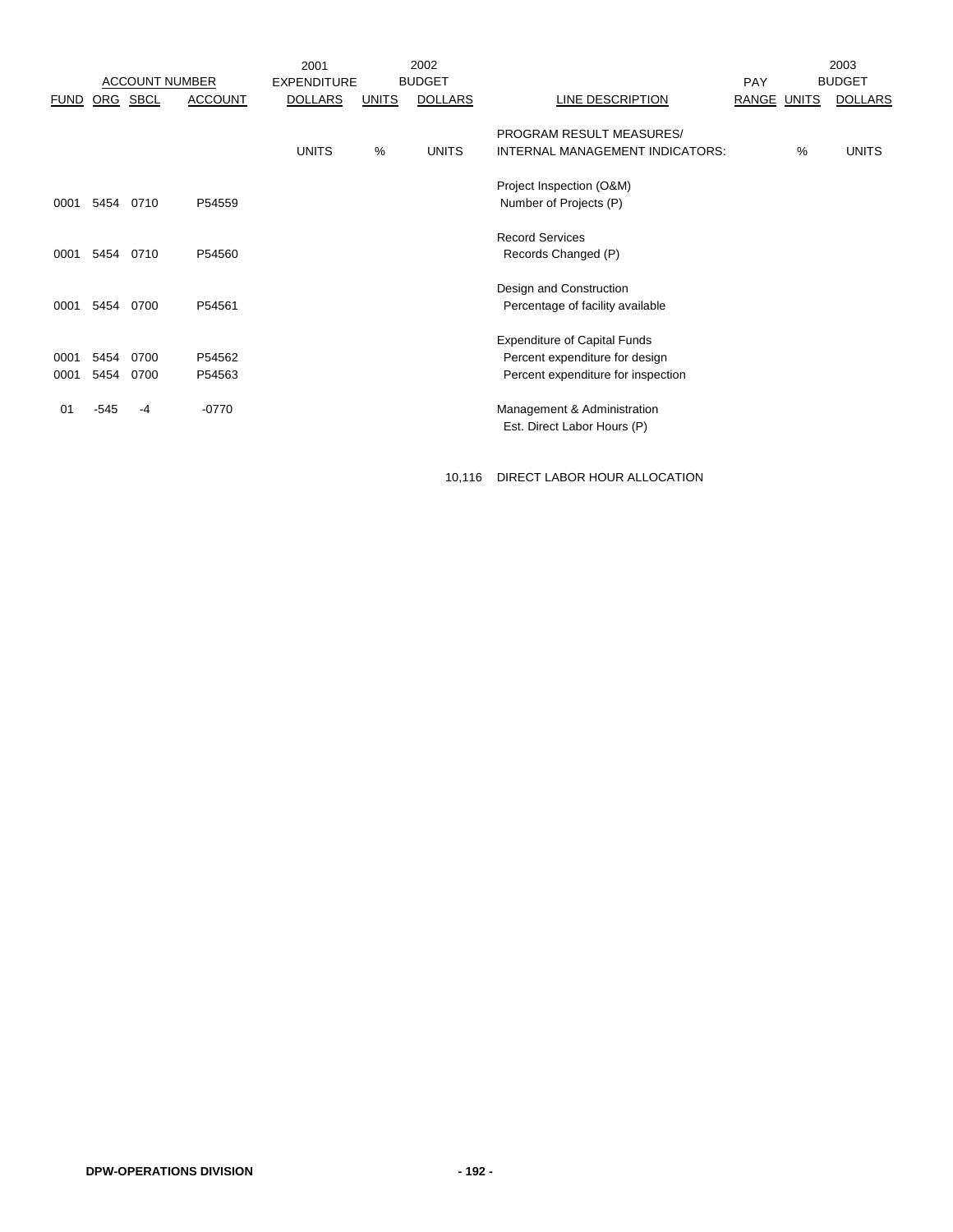|                       |                    | 2001           |                         | 2002           |                                                                        |                    |                | 2003           |
|-----------------------|--------------------|----------------|-------------------------|----------------|------------------------------------------------------------------------|--------------------|----------------|----------------|
| <b>ACCOUNT NUMBER</b> | <b>EXPENDITURE</b> |                | <b>BUDGET</b>           |                | <b>PAY</b>                                                             |                    | <b>BUDGET</b>  |                |
| <u>FUND ORG SBCL</u>  | <b>ACCOUNT</b>     | <b>DOLLARS</b> | <b>UNITS</b>            | <b>DOLLARS</b> | <b>LINE DESCRIPTION</b>                                                | <b>RANGE UNITS</b> |                | <b>DOLLARS</b> |
|                       |                    |                |                         |                | DPW-OPERATIONS DIVISION-FACILITIES<br>DEVELOPMENT & MANAGEMENT SECTION |                    |                |                |
|                       |                    |                |                         |                | SALARIES & WAGES                                                       |                    |                |                |
|                       |                    |                |                         |                | Buildings & Fleet Director (X)(Y)                                      | 16                 | 1              | 108,633        |
|                       |                    |                |                         |                | <b>GENERAL OFFICE</b>                                                  |                    |                |                |
|                       |                    |                |                         |                | Administrative Assistant II                                            | 445                | 1              | 36,018         |
|                       |                    |                |                         |                | Network Analyst Associate                                              | 598                | 1              | 56,300         |
|                       |                    |                |                         |                | <b>INFORMATION &amp; SECURITY</b>                                      |                    |                |                |
|                       |                    |                |                         |                | <b>Security Manager</b>                                                | 6                  | 1              | 54,365         |
|                       |                    |                |                         |                | <b>Communications Assistant IV</b>                                     | 455                | 5              | 170,916        |
|                       |                    |                |                         |                | <b>Security Guard</b>                                                  | 325                | 1              | 32,615         |
|                       |                    |                |                         |                | <b>AUXILIARY POSITIONS</b>                                             |                    |                |                |
|                       |                    |                |                         |                | <b>Communications Assistant II</b>                                     | 435                | 2              |                |
|                       |                    |                |                         |                | <b>Communications Assistant IV</b>                                     | 455                | 3              |                |
|                       |                    |                |                         |                | <b>Communications Assistant III</b>                                    | 445                | $\overline{2}$ |                |
|                       |                    |                |                         |                | Program Assistant I                                                    | 460                | $\mathbf{1}$   |                |
|                       |                    |                |                         |                | Program Assistant II                                                   |                    |                |                |
|                       |                    |                |                         |                |                                                                        | 530<br>325         | 1              |                |
|                       |                    |                |                         |                | <b>Security Guard</b>                                                  |                    | 1              |                |
|                       |                    |                |                         |                | <b>AUXILIARY PERSONNEL</b>                                             |                    | 10             |                |
|                       |                    |                |                         |                | OPERATIONS AND MAINT. UNIT                                             |                    |                |                |
|                       |                    |                | 1                       | 102,382        | Facilities Manager (X)(Y)                                              | 14                 | 1              | 102,382        |
|                       |                    |                |                         |                | <b>CUSTODIAL SERVICES</b>                                              |                    |                |                |
|                       |                    |                | 1                       | 57,794         | <b>Building Services Manager</b>                                       | 6                  | 1              | 59,588         |
|                       |                    |                | 3                       | 136,308        | <b>Building Services Supervisor</b>                                    | $\overline{2}$     | 2              | 91,784         |
|                       |                    |                | $\overline{\mathbf{4}}$ | 134,892        | <b>Custodial Worker III</b>                                            | 230                | 3              | 101,169        |
|                       |                    |                | 36                      | 1,146,211      | Custodial Worker II/City Laborer                                       | 215                | 30             | 955,934        |
|                       |                    |                |                         |                | MECHANICAL SERVICES                                                    |                    |                |                |
|                       |                    |                | 9                       | 339,884        | Heating & Ventilating Mechanic II                                      | 252                |                |                |
|                       |                    |                |                         |                | Maintenance Technician II                                              | 258                | 8              | 313,177        |
|                       |                    |                | 2                       | 79,795         | Heating & Ventilating Mechanic III                                     | 262                |                |                |
|                       |                    |                |                         |                | Maintenance Technician III                                             | 268                | 2              | 82,714         |
|                       |                    |                | 1                       | 62,910         | Operations & Maintenance Manager                                       | 10                 | $\mathbf{1}$   | 66,878         |
|                       |                    |                | 1                       | 62,712         | <b>Facilities Control Specialist</b>                                   | 599                | 1              | 65,220         |
|                       |                    |                | 1                       | 50,242         | Facilities Maintenance Coordinator (X)                                 | 627                | 1              | 61,882         |
|                       |                    |                | 1                       | 38,441         | <b>Equipment Mechanic IV</b>                                           | 254                | 1              | 38,441         |
|                       |                    |                | 1                       | 58,614         | Facilities Construction Project Coord.(X)                              | 627                | 1              | 61,882         |
|                       |                    |                | 1                       | 38,504         | <b>Engineering Tech IV</b>                                             | 620                | $\mathbf{1}$   | 40,184         |
|                       |                    |                |                         |                | ELECTRICAL SERVICES                                                    |                    |                |                |
|                       |                    |                | $\overline{c}$          | 158,625        | <b>Electrical Services Supervisor II</b>                               | 10                 | $\overline{c}$ | 149,162        |
|                       |                    |                | 30                      | 1,467,648      | <b>Electrical Mechanic</b>                                             | 978                | 28             | 1,422,522      |
|                       |                    |                | 4                       | 149,427        | <b>Electrical Worker</b>                                               | 974                | 4              | 154,586        |
|                       |                    |                | 3                       | 101,169        | Laborer/Electrical Services                                            | 230                | 2              | 67,446         |
|                       |                    |                | 1                       | 34,183         | <b>Accounting Assistant II</b>                                         | 445                | 1              | 34,183         |
|                       |                    |                |                         |                |                                                                        |                    |                |                |
|                       |                    |                |                         |                | <b>CONSTRUCTION &amp; REPAIRS</b>                                      |                    |                |                |
|                       |                    |                | 1                       | 50,211         | Carpenter Supervisor                                                   | 991                | $\mathbf{1}$   | 50,211         |
|                       |                    |                | 15                      | 681,096        | Carpenter                                                              | 986                | 14             | 635,690        |
|                       |                    |                | 1                       | 48,610         | Painter Supervisor, House                                              | 985                | $\mathbf{1}$   | 48,610         |
|                       |                    |                | $\mathbf{1}$            | 44,574         | Painter Leadworker, House                                              | 983                | 1              | 44,574         |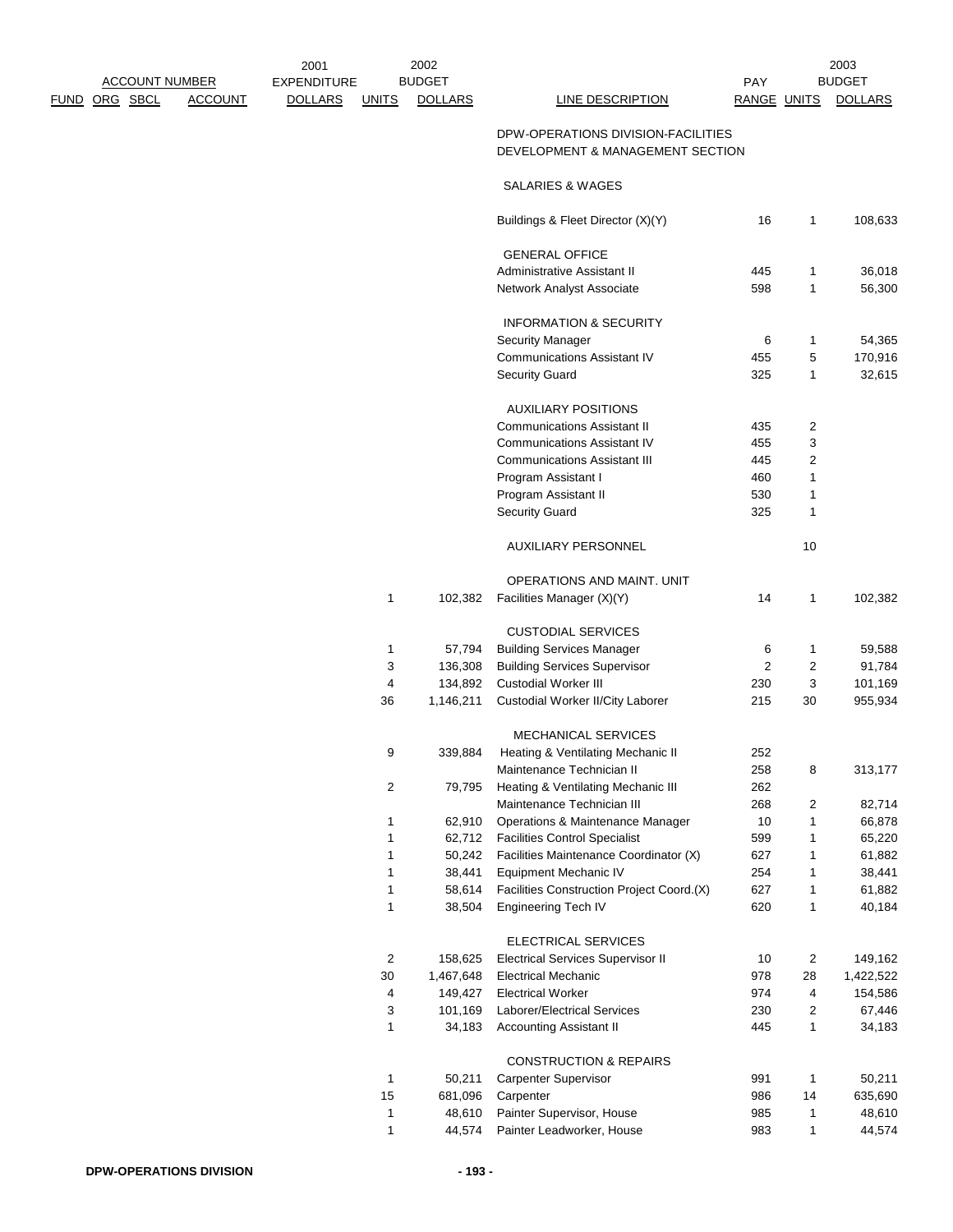|      |                       |                | 2001               |                | 2002           |                                                |                    |                | 2003           |
|------|-----------------------|----------------|--------------------|----------------|----------------|------------------------------------------------|--------------------|----------------|----------------|
|      | <b>ACCOUNT NUMBER</b> |                | <b>EXPENDITURE</b> |                | <b>BUDGET</b>  |                                                | PAY                |                | <b>BUDGET</b>  |
| FUND | ORG SBCL              | <b>ACCOUNT</b> | <b>DOLLARS</b>     | <b>UNITS</b>   | <b>DOLLARS</b> | <b>LINE DESCRIPTION</b>                        | <b>RANGE UNITS</b> |                | <b>DOLLARS</b> |
|      |                       |                |                    | 10             | 438,048        | Painter                                        | 981                | 7              | 307,260        |
|      |                       |                |                    | 4              | 209,914        | Bricklayer, Buildings                          | 989                | 4              | 209,914        |
|      |                       |                |                    | 1              | 42,806         | <b>Cement Finisher</b>                         | 982                | 1              | 42,806         |
|      |                       |                |                    |                |                | <b>LABOR POOL</b>                              |                    |                |                |
|      |                       |                |                    | 2              | 68,055         | <b>Bridge Laborer II</b>                       | 238                | 2              | 68,055         |
|      |                       |                |                    | $\overline{c}$ | 69,161         | Bridge Laborer I                               | 235                | $\mathbf 1$    | 34,580         |
|      |                       |                |                    |                |                |                                                |                    |                |                |
|      |                       |                |                    | 1              | 36,253         | Bridge Labor Crew Leader II                    | 245                | 1              | 36,253         |
|      |                       |                |                    | 1              | 33,723         | <b>Laborer/Electrical Services</b>             | 230                | 1              | 33,723         |
|      |                       |                |                    |                |                | BRIDGE SHOP & STORES UNIT                      |                    |                |                |
|      |                       |                |                    | 3              | 108,054        | <b>Inventory Assistant IV</b>                  | 350                | 3              | 108,054        |
|      |                       |                |                    | 3              | 93,454         | <b>Inventory Assistant II</b>                  | 338                | 1              | 33,723         |
|      |                       |                |                    | 1              | 31,889         | Clerk II (Field)                               | 430                |                |                |
|      |                       |                |                    |                |                | <b>AUXILIARY PERSONNEL</b>                     |                    |                |                |
|      |                       |                |                    | 2              |                | Mechanical Maintenance Supervisor              | 5                  | 2              |                |
|      |                       |                |                    | 1              |                | Heating & Ventilating Mechanic III             | 262                | 1              |                |
|      |                       |                |                    | 3              |                | Heating & Ventilating Mechanic II              | 252                | 3              |                |
|      |                       |                |                    | $\mathbf 1$    |                | <b>Building Services Supervisor</b>            | $\overline{c}$     | $\mathbf 1$    |                |
|      |                       |                |                    | $\overline{c}$ |                | <b>Custodial Worker III</b>                    | 230                | 2              |                |
|      |                       |                |                    | 2              |                | Custodial Worker II-City Laborer               | 215                | 2              |                |
|      |                       |                |                    | $\overline{c}$ |                | <b>Custodial Worker I</b>                      | 200                | 2              |                |
|      |                       |                |                    |                |                |                                                |                    |                |                |
|      |                       |                |                    | 1              |                | <b>Inventory Assistant IV</b>                  | 350                | $\mathbf 1$    |                |
|      |                       |                |                    | 2              |                | <b>Electrical Services Supervisor II</b>       | 10                 | 2              |                |
|      |                       |                |                    | 5              | 44,034         | <b>Electrical Mechanic</b>                     | 978                | 5              | 45,573         |
|      |                       |                |                    | 2              |                | <b>Electrical Worker</b>                       | 974                | 2              |                |
|      |                       |                |                    | 1              |                | Equipment Mechanic I                           | 235                | 1              |                |
|      |                       |                |                    | 2              |                | Carpenter Supervisor                           | 991                | 2              |                |
|      |                       |                |                    | 4              |                | Carpenter                                      | 986                | 4              |                |
|      |                       |                |                    | 2              |                | Painter, Leadworker, House                     | 983                | 2              |                |
|      |                       |                |                    | 4              |                | Painter                                        | 981                | 4              |                |
|      |                       |                |                    | 2              |                | <b>Cement Finisher</b>                         | 982                | 2              |                |
|      |                       |                |                    | 2              |                | Bricklayer, Buildings                          | 989                | 2              |                |
|      |                       |                |                    | $\overline{c}$ |                | Mason Helper                                   | 238                | $\overline{c}$ |                |
|      |                       |                |                    | 2              | 66,144         | <b>Bridge Laborer II</b>                       | 238                | 2              | 52,694         |
|      |                       |                |                    | 2              |                | Bridge Laborer I                               | 235                | 2              |                |
|      |                       |                |                    | 2              |                | Laborer/Electrical Services                    | 230                | 2              |                |
|      |                       |                |                    | 48             | 110,178        | AUXILIARY PERSONNEL                            |                    | 48             | 98,267         |
|      |                       |                |                    |                |                | <b>FACILITIES DEVELOPMENT SECTION</b>          |                    |                |                |
|      |                       |                |                    |                |                | Facilities Design & Constr. Mgr. (X)(Y)        | 14                 | 1              | 102,382        |
|      |                       |                |                    |                |                | ARCHITECTURAL PLANNING &<br><b>DESIGN UNIT</b> |                    |                |                |
|      |                       |                |                    |                |                | Architecture Project Manager (X)               | 12                 | 1              | 85,261         |
|      |                       |                |                    |                |                | Architect III                                  | 628                | 2              | 126,486        |
|      |                       |                |                    |                |                | Architectural Designer II                      | 626                | 2              | 113,692        |
|      |                       |                |                    |                |                | <b>Recreational Facilities Coordinator</b>     | 607                | 1              | 64,567         |
|      |                       |                |                    |                |                |                                                |                    |                |                |
|      |                       |                |                    |                |                | MECHANICAL PLANNING & DESIGN<br><b>UNIT</b>    |                    |                |                |
|      |                       |                |                    |                |                | Mechanical Engineer IV (X)                     | 12                 | 1              | 77,325         |
|      |                       |                |                    |                |                | <b>Mechanical Engineer III</b>                 | 628                | 1              | 64,567         |
|      |                       |                |                    |                |                | Mechanical Engineer II                         | 626                | 1              | 56,846         |
|      |                       |                |                    |                |                | DRAFTING SERVICE UNIT                          |                    |                |                |
|      |                       |                |                    |                |                | Engineering Drafting Technician IV             | 604                | 2              | 88,016         |
|      |                       |                |                    |                |                |                                                |                    |                |                |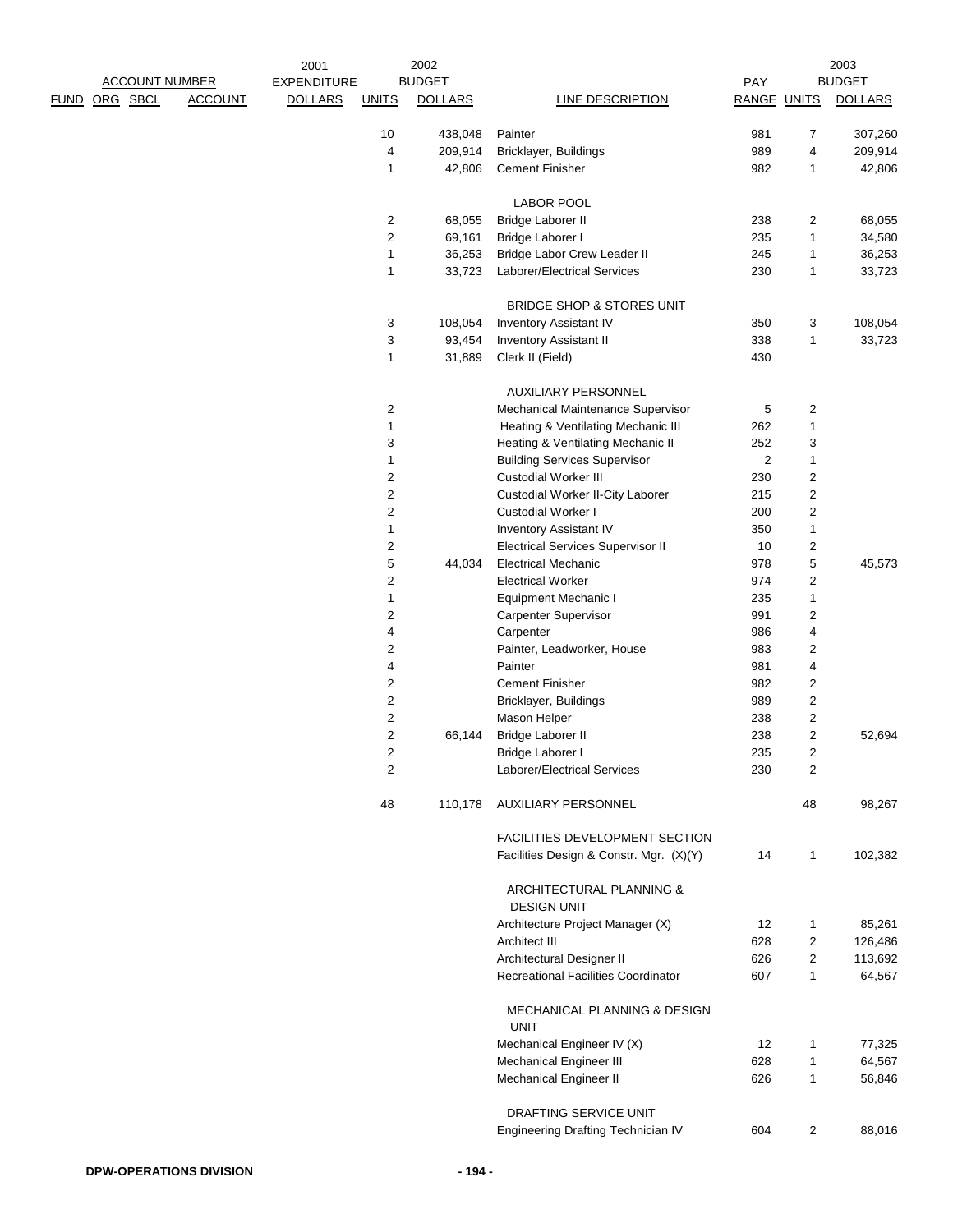|              |               |              | <b>ACCOUNT NUMBER</b> | 2001<br><b>EXPENDITURE</b> |              | 2002<br><b>BUDGET</b> |                                                                                                                                           | <b>PAY</b>         |                | 2003<br><b>BUDGET</b> |
|--------------|---------------|--------------|-----------------------|----------------------------|--------------|-----------------------|-------------------------------------------------------------------------------------------------------------------------------------------|--------------------|----------------|-----------------------|
|              | FUND ORG SBCL |              | <b>ACCOUNT</b>        | <b>DOLLARS</b>             | <u>UNITS</u> | <b>DOLLARS</b>        | <b>LINE DESCRIPTION</b>                                                                                                                   | <b>RANGE UNITS</b> |                | <b>DOLLARS</b>        |
|              |               |              |                       |                            |              |                       | Engineering Tech V                                                                                                                        | 622                | 1              | 54,175                |
|              |               |              |                       |                            |              |                       | <b>Engineering Drafting Tech II</b>                                                                                                       | 602                | 1              | 38,516                |
|              |               |              |                       |                            |              |                       | CONSTRUCTION MANAGEMENT UNIT                                                                                                              |                    |                |                       |
|              |               |              |                       |                            |              |                       | Bridges & Public Buildings Inspector (X)                                                                                                  | 545                | 4              | 179,421               |
|              |               |              |                       |                            |              |                       | <b>AUXILIARY POSITIONS</b>                                                                                                                |                    |                |                       |
|              |               |              |                       |                            |              |                       | Architectural Designer II                                                                                                                 | 626                | 2              |                       |
|              |               |              |                       |                            |              |                       | Architect III                                                                                                                             | 628                | 1              |                       |
|              |               |              |                       |                            |              |                       | Construction Coordinator (X)                                                                                                              | 545                | 1              |                       |
|              |               |              |                       |                            |              |                       | Bridges & Public Buildings Coord. (X)                                                                                                     | 620                | $\overline{2}$ |                       |
|              |               |              |                       |                            |              |                       | <b>Engineering Drafting Tech II</b>                                                                                                       | 602                | $\mathbf{1}$   |                       |
|              |               |              |                       |                            |              |                       | Mechanical Eng II                                                                                                                         | 626                | 1              |                       |
|              |               |              |                       |                            |              |                       | <b>AUXILIARY PERSONNEL</b>                                                                                                                |                    | 8              |                       |
|              |               |              |                       |                            | 196          | 6,285,767             | <b>Total Before Adjustments</b>                                                                                                           |                    | 222            | 7,130,955             |
|              |               |              |                       |                            |              |                       | Salary & Wage Rate Change                                                                                                                 |                    |                |                       |
|              |               |              |                       |                            |              | 200,000               | Overtime Compensated                                                                                                                      |                    |                | 225,000               |
|              |               |              |                       |                            |              | (138, 841)            | Personnel Cost Adjustment                                                                                                                 |                    |                | (115,000)             |
|              |               |              |                       |                            |              | 35,000                | Other                                                                                                                                     |                    |                | 40,000                |
|              |               |              |                       |                            |              | 6,381,926             | Gross Salaries & Wages Total                                                                                                              |                    |                | 7,280,955             |
|              |               |              |                       |                            |              | (749, 602)            | Reimbursable Services Deduction                                                                                                           |                    |                | (826, 574)            |
|              |               |              |                       |                            |              | (817,332)             | Capital Improvements Deduction                                                                                                            |                    |                | (1,604,880)           |
|              |               |              |                       |                            |              |                       | Grants & Aids Deduction                                                                                                                   |                    |                |                       |
| 0001         |               | 5455 R999    | 006000                |                            |              | 4,814,992             | NET SALARIES & WAGES TOTAL                                                                                                                |                    |                | 4,849,501             |
|              |               |              |                       |                            | 112.80       |                       | <b>O&amp;M FTE'S</b>                                                                                                                      |                    | 109.42         |                       |
|              |               |              |                       |                            | 35.20        |                       | NON-O&M FTE'S                                                                                                                             |                    | 46.58          |                       |
|              |               |              |                       |                            |              |                       | (X) Private Automobile allowance may be paid pursuant to<br>section 350-183 of the Milwaukee Code.                                        |                    |                |                       |
|              |               |              |                       |                            |              |                       | (Y) Required to file a statement of economic interests in accordance with<br>the Milwaukee Code of Ordinances Chapter 303-Code of Ethics. |                    |                |                       |
| 0001         |               | 5455 R999    | 006100                |                            |              | 1,637,097             | ESTIMATED EMPLOYEE FRINGE BENEFITS<br>(Involves Revenue Offset-No Transfers from this Account)                                            |                    |                | 1,794,315             |
|              |               |              |                       |                            |              |                       | OPERATING EXPENDITURES                                                                                                                    |                    |                |                       |
| 0001         |               | 5455 R999    | 630100                |                            |              | 15,000                | <b>General Office Expense</b>                                                                                                             |                    |                | 30,000                |
| 0001         |               | 5455 R999    | 630500                |                            |              | 42,000                | Tools & Machinery Parts                                                                                                                   |                    |                | 35,000                |
| 0001         | 5455          | R999         | 631000                |                            |              | 490,000               | <b>Construction Supplies</b>                                                                                                              |                    |                | 346,535               |
| 0001         | 5455          | R999         | 631500                |                            |              | 1,830,000             | Energy                                                                                                                                    |                    |                | 1,774,600             |
| 0001         | 5455          | R999         | 632000                |                            |              | 270,000               | <b>Other Operating Supplies</b>                                                                                                           |                    |                | 255,000               |
| 0001         | 5455          | R999         | 632500                |                            |              |                       | <b>Facility Rental</b>                                                                                                                    |                    |                | 5,000                 |
| 0001         | 5455          | R999         | 633000                |                            |              | 1,500                 | Vehicle Rental                                                                                                                            |                    |                | 10,000                |
| 0001         |               | 5455 R999    | 633500                |                            |              | 16,000                | Non-Vehicle Equipment Rental                                                                                                              |                    |                | 21,000                |
| 0001         | 5455<br>5455  | R999<br>R999 | 634000                |                            |              | 63,000<br>17,000      | <b>Professional Services</b>                                                                                                              |                    |                | 95,000                |
| 0001<br>0001 |               | 5455 R999    | 634500<br>635000      |                            |              | 1,500,000             | Information Technology Services<br><b>Property Services</b>                                                                               |                    |                | 45,000<br>1,769,408   |
| 0001         | 5455          | R999         | 635500                |                            |              | 18,500                | Infrastructure Services                                                                                                                   |                    |                | 135,000               |
| 0001         | 5455          | R999         | 636000                |                            |              |                       | Vehicle Repair Services                                                                                                                   |                    |                |                       |
| 0001         | 5455          | R999         | 636500                |                            |              | 5,000                 | <b>Other Operating Services</b>                                                                                                           |                    |                | 15,000                |
| 0001         | 5455          | R999         | 637000                |                            |              |                       | Loans and Grants                                                                                                                          |                    |                |                       |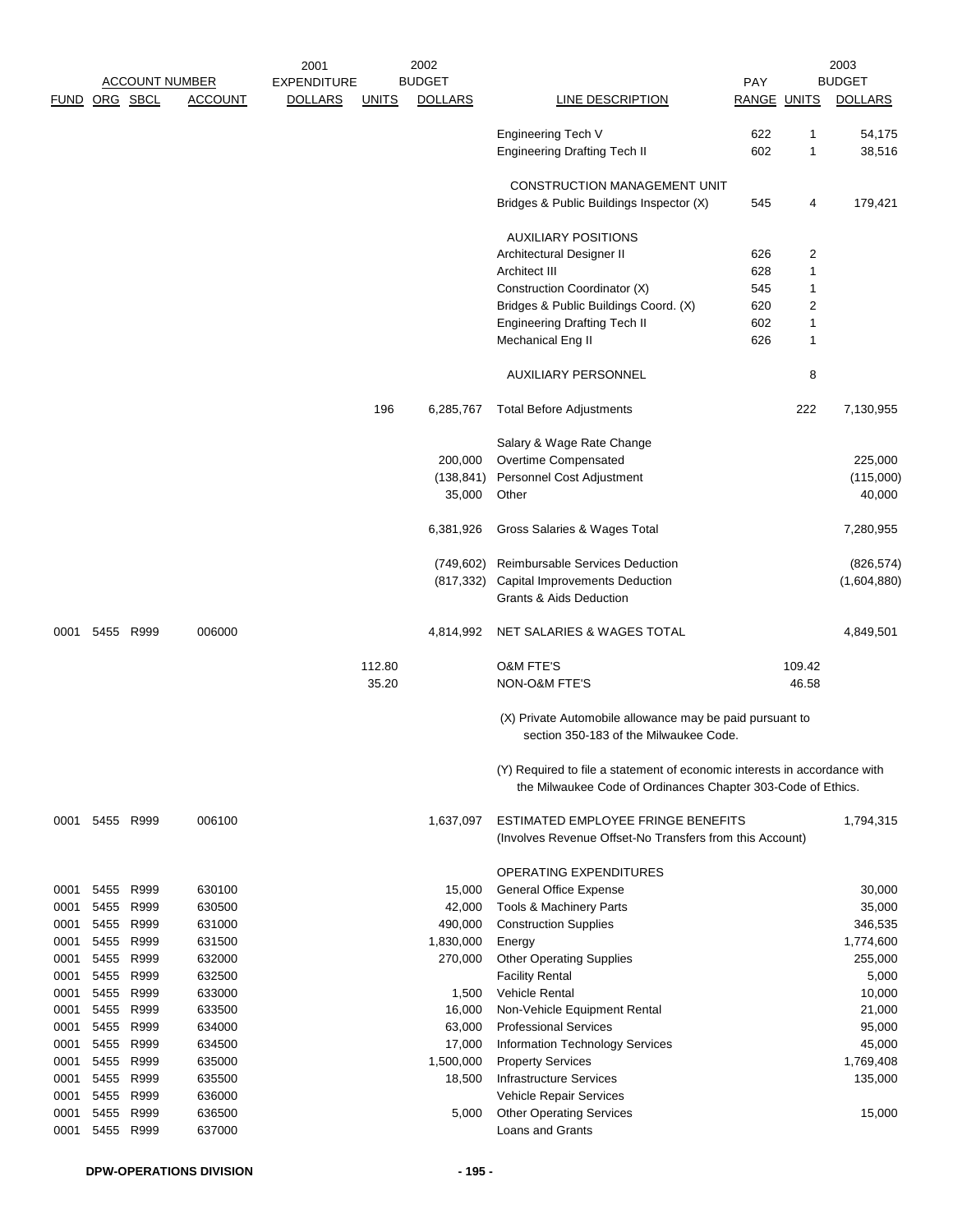|               |           |           |                       | 2001               |                | 2002           |                                              |                    | 2003                    |
|---------------|-----------|-----------|-----------------------|--------------------|----------------|----------------|----------------------------------------------|--------------------|-------------------------|
|               |           |           | <b>ACCOUNT NUMBER</b> | <b>EXPENDITURE</b> |                | <b>BUDGET</b>  |                                              | PAY                | <b>BUDGET</b>           |
| FUND ORG SBCL |           |           | <b>ACCOUNT</b>        | <b>DOLLARS</b>     | <b>UNITS</b>   | <b>DOLLARS</b> | LINE DESCRIPTION                             | <b>RANGE UNITS</b> | <b>DOLLARS</b>          |
| 0001          | 5455 R999 |           | 637501                |                    |                |                | Reimburse Other Departments                  |                    |                         |
| 0001          | 5455 R999 |           | 006300                |                    |                | 4,268,000      | OPERATING EXPENDITURES TOTAL                 |                    | 4,536,543               |
|               |           |           |                       |                    |                |                | <b>EQUIPMENT PURCHASES</b>                   |                    |                         |
|               |           |           |                       |                    |                |                | <b>Additional Equipment</b>                  |                    |                         |
|               |           |           |                       |                    | 11             | 4,840          | <b>Digital Multi Meters</b>                  |                    |                         |
|               |           |           |                       |                    | $\mathbf{1}$   | 4,000          | <b>MTR Yale Lift Truck</b>                   |                    |                         |
|               |           |           |                       |                    | 1              | 7,000          | Multi Function Flow Meter                    |                    |                         |
|               |           |           |                       |                    |                |                | <b>Circuit Monitor</b>                       |                    | $\mathbf{1}$<br>20,000  |
|               |           |           |                       |                    |                |                | <b>Circuit Tracer Scotchtrak</b>             |                    | 1<br>900                |
|               |           |           |                       |                    |                |                | Infrared Temperatrue Gun/Probe               |                    | 200<br>1                |
|               |           |           |                       |                    |                |                | Anti-Static Electric Vacuum Cleaner          |                    | 500<br>1                |
|               |           |           |                       |                    |                |                | 2 Stage Snow Blower                          |                    | 1<br>1,650              |
|               |           |           |                       |                    |                |                | Sanders                                      |                    | $\overline{2}$<br>5,485 |
|               |           |           |                       |                    |                |                | <b>Power Activated Tool</b>                  |                    | 3<br>1,275              |
|               |           |           |                       |                    |                |                | <b>Cordless Drill</b>                        |                    | 3<br>840                |
|               |           |           |                       |                    |                |                | Saws                                         |                    | 6<br>2,045              |
|               |           |           |                       |                    |                |                | Bosch Combo Kit                              |                    | 3<br>1,500              |
|               |           |           |                       |                    |                |                |                                              |                    | 1<br>2,788              |
|               |           |           |                       |                    |                |                | Sprayer                                      |                    |                         |
|               |           |           |                       |                    | 13             | 15,840         | Subtotal - Additional Equipment              | 23                 | 37,183                  |
|               |           |           |                       |                    |                |                | <b>Replacement Equipment</b>                 |                    |                         |
|               |           |           |                       |                    | 2              | 6,000          | <b>Laptop Computers</b>                      |                    | 2<br>4,000              |
|               |           |           |                       |                    | $\overline{c}$ | 1,400          | Snow Blower                                  |                    |                         |
|               |           |           |                       |                    | 1              | 1,500          | 2 Stage Snow Blower                          |                    |                         |
|               |           |           |                       |                    | 4              | 3,000          | Vacuums                                      |                    | 6<br>4,500              |
|               |           |           |                       |                    | 4              | 1,000          | Skill Saw                                    |                    |                         |
|               |           |           |                       |                    | 2              | 2,400          | Cordless Roto Hammer                         |                    | 2<br>2,400              |
|               |           |           |                       |                    | 1              | 2,500          | Computers                                    |                    | 8<br>20,000             |
|               |           |           |                       |                    | 1              | 475            | Wet/Dry Vac                                  |                    | 1<br>475                |
|               |           |           |                       |                    |                |                | Saws All                                     |                    | 3<br>480                |
|               |           |           |                       |                    |                |                | <b>Electronic Circuit Tracer</b>             |                    | 1<br>500                |
|               |           |           |                       |                    | 17             | 18,275         | Subtotal - Replacement Equipment             |                    | 32,355<br>23            |
| 0001          | 5455      | R999      | 006800                |                    | 30             | 34,115         | EQUIPMENT PURCHASES TOTAL                    | 46                 | 69,538                  |
|               |           |           |                       |                    |                |                | <b>SPECIAL FUNDS</b>                         |                    |                         |
|               |           |           |                       |                    |                |                | SPECIAL FUNDS TOTAL                          |                    |                         |
|               |           |           |                       |                    |                |                | DPW-OPERATIONS DIVISION-FACILITIES           |                    |                         |
|               |           |           |                       |                    |                |                | DEVELOPMENT & MANAGEMENT                     |                    |                         |
|               |           |           |                       |                    |                | 10,754,204     | <b>SECTION TOTAL</b>                         |                    | 11,249,897              |
|               |           |           |                       |                    |                |                |                                              |                    |                         |
|               |           |           |                       |                    |                |                | PROGRAM RESULT MEASURES/                     |                    |                         |
|               |           |           |                       | <b>UNITS</b>       | %              | <b>UNITS</b>   | INTERNAL MANAGEMENT INDICATORS:              | %                  | <b>UNITS</b>            |
|               |           |           |                       |                    |                |                | City Hall Complex - Operation                |                    |                         |
| 0001          | 5455      | 0740      | P54551                |                    |                |                | City Hall Building Area - Sq. Ft.            |                    |                         |
| 0001          | 5455 0740 |           | P54552                | 1,686,004          |                |                | City Hall BTU's per Heating Degree Day       |                    | 1,635,424               |
| 0001          | 5455 0740 |           | P54553                |                    |                |                | Municipal Building Area - Sq. Ft.            |                    |                         |
| 0001          |           | 5455 0740 | P54554                | 2,487,679          |                |                | Municipal Bldg. BTU's per Heating Degree Day |                    | 2,413,049               |
| 0001          | 5455      | 0740      | P54555                |                    |                |                | 809 Bldg. Building Area - Sq. Ft.            |                    |                         |
| 0001          |           | 5455 0740 | P54556                | 616,744            |                |                | 809 Bldg. BTU's per Heating Degree Day       |                    | 598,242                 |
|               |           |           |                       |                    |                |                |                                              |                    |                         |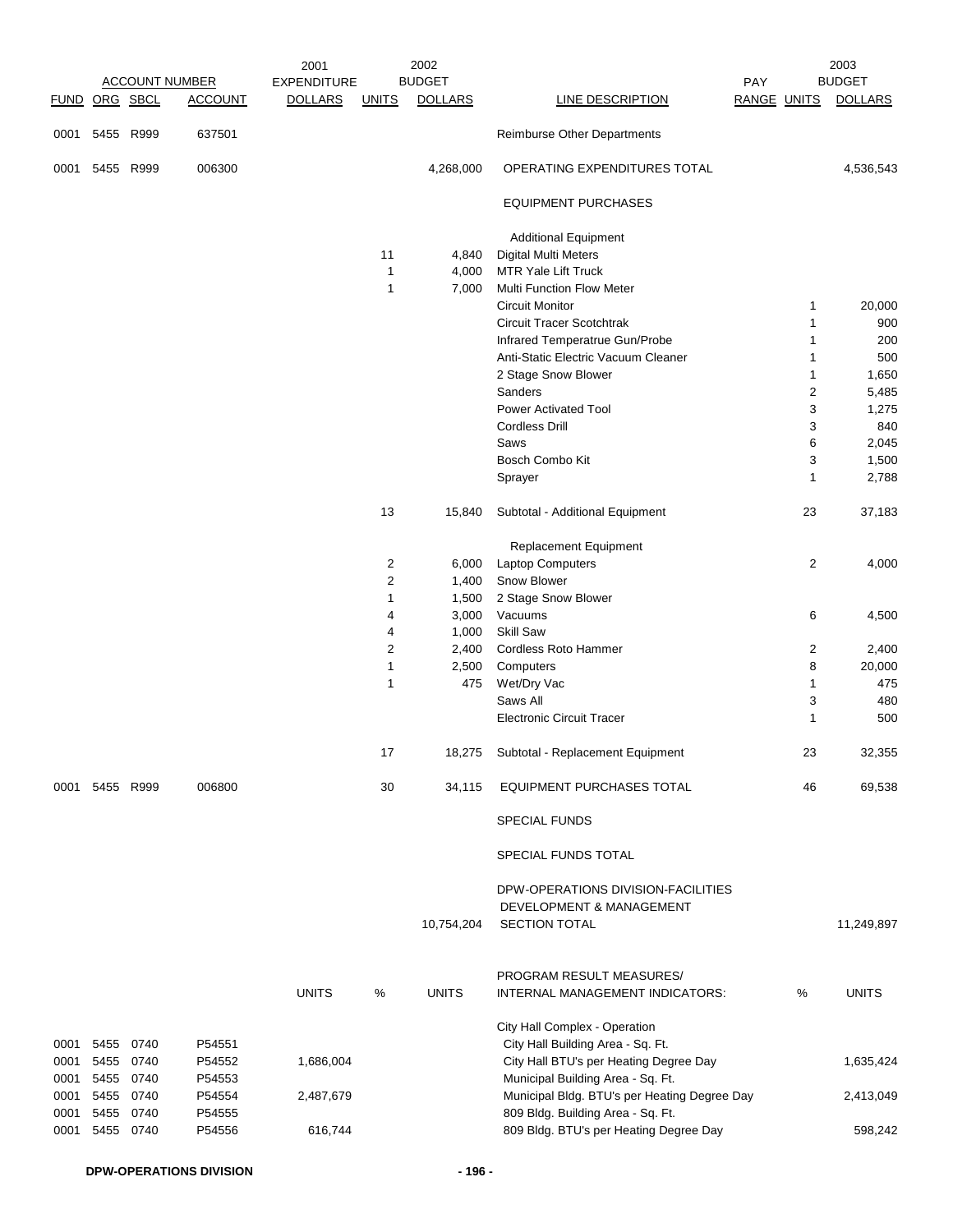|             |      |                       |                | 2001               |              | 2002           |                                                |             |               | 2003           |
|-------------|------|-----------------------|----------------|--------------------|--------------|----------------|------------------------------------------------|-------------|---------------|----------------|
|             |      | <b>ACCOUNT NUMBER</b> |                | <b>EXPENDITURE</b> |              | <b>BUDGET</b>  |                                                | <b>PAY</b>  |               | <b>BUDGET</b>  |
| <b>FUND</b> | ORG  | SBCL                  | <b>ACCOUNT</b> | <b>DOLLARS</b>     | <b>UNITS</b> | <b>DOLLARS</b> | LINE DESCRIPTION                               | RANGE UNITS |               | <b>DOLLARS</b> |
|             |      |                       |                |                    |              |                |                                                |             |               |                |
|             |      |                       |                |                    |              |                | <b>PROGRAM RESULT MEASURES/</b>                |             |               |                |
|             |      |                       |                | <b>UNITS</b>       | %            | <b>UNITS</b>   | INTERNAL MANAGEMENT INDICATORS:                |             | $\frac{0}{0}$ | <b>UNITS</b>   |
|             |      |                       |                |                    |              |                | City Hall Complex Maintenance and Custodial    |             |               |                |
| 0001        | 5455 | 0740                  | P54557         | 13,359             |              |                | Work Hours - Demand Maintenance                |             |               | 12,958         |
| 0001        | 5455 | 0740                  | P54558         | 3,491              |              |                | Work Hours - Preventative Maintenance          |             |               | 3,596          |
| 0001        | 5455 | 0740                  | P54559         | 79.3%              |              |                | Work Hours - % Demand Maintenance              |             |               | 78.3%          |
|             |      |                       |                |                    |              |                | Custodial Cost per Sq. Foot of Cleanable       |             |               |                |
| 0001        | 5455 | 0740                  | P54559         | 2.28               |              |                | Space (dollars)                                |             |               | 2.58           |
|             |      |                       |                |                    |              |                | <b>Facilities Condition Index Rating</b>       |             |               |                |
| 0001        | 5455 | 0740                  | P54560         | 160                |              |                | Number of Buildings Maintained by DPW          |             |               | 160            |
| 0001        | 5455 | 0740                  | P54561         | 8.3                |              |                | Percent of Bldgs. With an FCI rating of "good" |             |               | 10.5           |
| 0001        | 5455 | 0740                  | P54562         | 4.6                |              |                | Percent of Bldgs. With an FCI rating of "fair" |             |               | 6.8            |
| 0001        | 5455 | 0740                  | P54563         | 87.1               |              |                | Percent of Bldgs. With an FCI rating of "poor" |             |               | 82.7           |
|             |      |                       |                |                    |              |                |                                                |             |               |                |

203,040 DIRECT LABOR HOUR ALLOCATION 196,956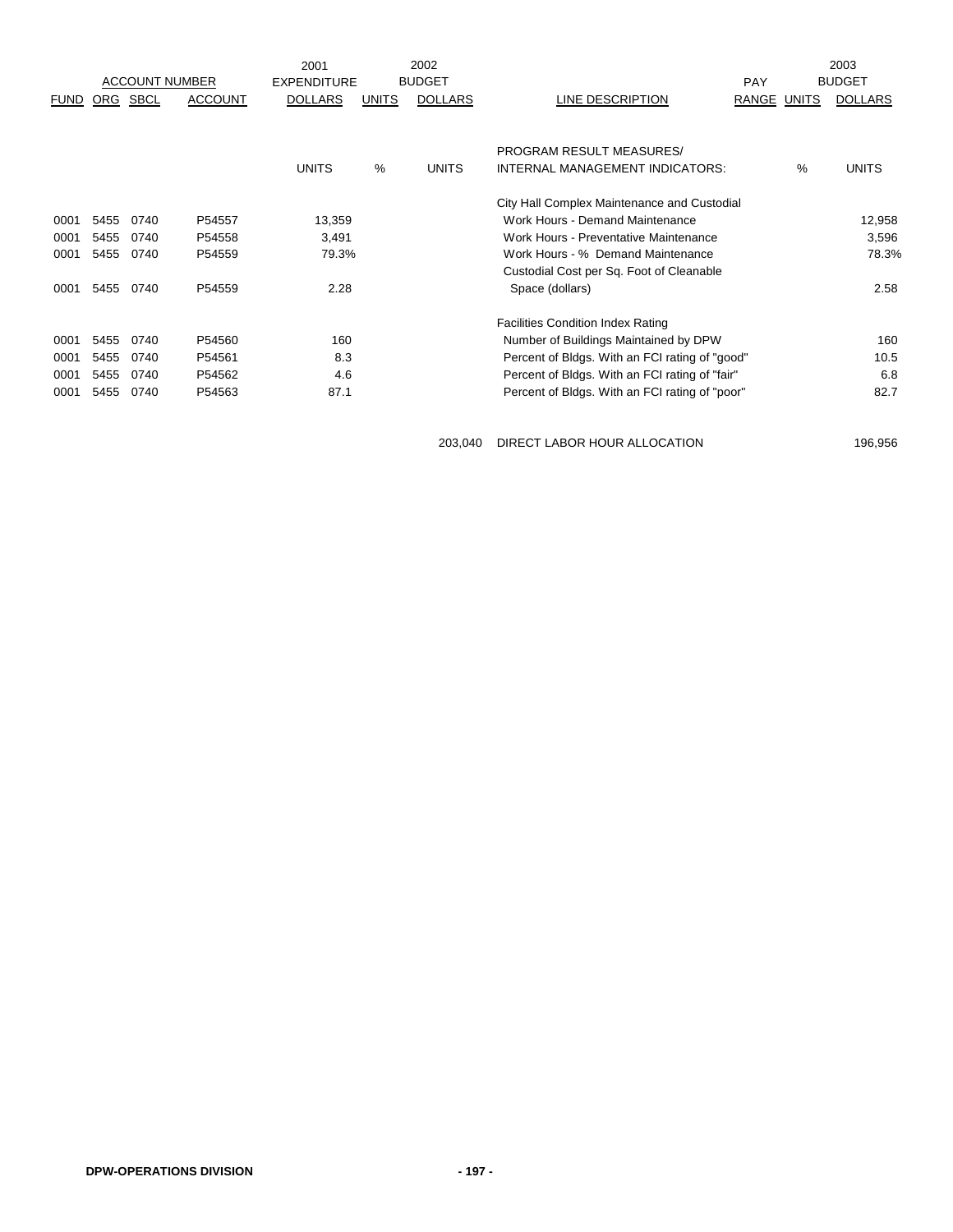|                      |           |           |                       | 2001                         |              | 2002                         |                                                                                                                                                                                                                                                                                                                                                                                                                                                                                                                                                                                                                                                                                                             |                    | 2003           |
|----------------------|-----------|-----------|-----------------------|------------------------------|--------------|------------------------------|-------------------------------------------------------------------------------------------------------------------------------------------------------------------------------------------------------------------------------------------------------------------------------------------------------------------------------------------------------------------------------------------------------------------------------------------------------------------------------------------------------------------------------------------------------------------------------------------------------------------------------------------------------------------------------------------------------------|--------------------|----------------|
|                      |           |           | <b>ACCOUNT NUMBER</b> | <b>EXPENDITURE</b>           |              | <b>BUDGET</b>                |                                                                                                                                                                                                                                                                                                                                                                                                                                                                                                                                                                                                                                                                                                             | <b>PAY</b>         | <b>BUDGET</b>  |
| <b>FUND ORG SBCL</b> |           |           | <b>ACCOUNT</b>        | <b>DOLLARS</b>               | <b>UNITS</b> | <b>DOLLARS</b>               | <b>LINE DESCRIPTION</b>                                                                                                                                                                                                                                                                                                                                                                                                                                                                                                                                                                                                                                                                                     | <b>RANGE UNITS</b> | <b>DOLLARS</b> |
|                      |           |           |                       |                              |              |                              | SPECIAL PURPOSE ACCOUNTS-<br><b>MISCELLANEOUS</b>                                                                                                                                                                                                                                                                                                                                                                                                                                                                                                                                                                                                                                                           |                    |                |
| 0001                 |           | 9990 S102 | 006300                | 313,515                      |              | 314,200                      | Aids Initiative<br>(It is the intent of the Common Council that the Milwaukee Aids)<br>Project submit an expenditure plan for the Milwaukee Aids Project,<br>the United Migrant Opportunity Service, the Milwaukee Indian Health<br>Board, the Institute for Child and Family Development, Planned<br>Parenthood of Wisconsin and STD Specialties, detailing services to<br>be provided and program evaluation criteria to the Common Council.<br>No expenditures are to be made from this account until such a plan is<br>approved by the Common Council. The Milwaukee Health Department<br>shall comment to the appropriate Standing Committees regarding the<br>services and program evaluation plans.) |                    | 314,200        |
| 0001                 |           | 1650 S104 | 006300                | 94,200                       |              | 80,000                       | Alternative Transportation for City<br><b>Employees</b>                                                                                                                                                                                                                                                                                                                                                                                                                                                                                                                                                                                                                                                     |                    | 95,000         |
| 0001                 | 2110 S105 |           | 006300                | 15,633                       |              | 7,100                        | Annual Payment to DNR                                                                                                                                                                                                                                                                                                                                                                                                                                                                                                                                                                                                                                                                                       |                    | 7,100          |
| 0001                 |           | 1310 S106 | 006300                | 134,000                      |              | 141,000                      | Audit Fund                                                                                                                                                                                                                                                                                                                                                                                                                                                                                                                                                                                                                                                                                                  |                    | 170,000        |
| 0001                 |           | 2110 S108 | 006300                | 18,500                       |              | 18,000                       | Bds. & Comm. Reimbursement Expense                                                                                                                                                                                                                                                                                                                                                                                                                                                                                                                                                                                                                                                                          |                    | 19,000         |
| 0001                 | 1310 S107 |           | 006300                | 14,328                       |              | 22,101                       | Board of Ethics                                                                                                                                                                                                                                                                                                                                                                                                                                                                                                                                                                                                                                                                                             |                    | 23,101         |
| 0001                 | 1910 S195 |           | 006300                |                              |              | 50,000                       | <b>Brownfields Remediation</b><br><b>Outside Council</b>                                                                                                                                                                                                                                                                                                                                                                                                                                                                                                                                                                                                                                                    |                    |                |
|                      |           |           |                       |                              |              |                              | <b>Business Improvement Districts:</b>                                                                                                                                                                                                                                                                                                                                                                                                                                                                                                                                                                                                                                                                      |                    |                |
|                      |           |           |                       | 200,000<br>18,000<br>442,368 |              | 217,754<br>18,000<br>395,200 | BID #2 (Historic Third Ward)<br>Self-Supporting (BID #2)<br>City Contribution (BID #2)<br><b>BID'S Loan Repayment</b>                                                                                                                                                                                                                                                                                                                                                                                                                                                                                                                                                                                       |                    | 18,000         |
|                      |           |           |                       | 31,531                       |              | 31,531<br>947                | BID #3 (Riverwalk)<br><b>BID's Loan Repayment</b><br>Self-Supporting (BID #3)                                                                                                                                                                                                                                                                                                                                                                                                                                                                                                                                                                                                                               |                    |                |
|                      |           |           |                       | 93,770<br>25,000             |              | 87,359<br>25,000             | BID #4 (Greater Mitchell Street)<br>Self-Supporting (BID #4)<br>City Contribution (BID #4)                                                                                                                                                                                                                                                                                                                                                                                                                                                                                                                                                                                                                  |                    | 25,000         |
|                      |           |           |                       | 84,637                       |              | 87,804                       | BID #5 (Westown)<br>Self-Supporting (BID #5)                                                                                                                                                                                                                                                                                                                                                                                                                                                                                                                                                                                                                                                                |                    |                |
|                      |           |           |                       | 18,000                       |              | 18,000                       | City Contribution (BID #5)<br>BID #8 (Historic King Drive)                                                                                                                                                                                                                                                                                                                                                                                                                                                                                                                                                                                                                                                  |                    | 18,000         |
|                      |           |           |                       | 119,632<br>21,000            |              | 122,389<br>21,000            | Self-Supporting (BID #8)<br>City Contribution (BID #8)                                                                                                                                                                                                                                                                                                                                                                                                                                                                                                                                                                                                                                                      |                    | 21,000         |
|                      |           |           |                       | 30,314                       |              | 30,134<br>904                | BID #9 (739 N. Water-Riverwalk)<br><b>BID's Loan Repayment</b><br>Self-Supporting (BID #9)                                                                                                                                                                                                                                                                                                                                                                                                                                                                                                                                                                                                                  |                    |                |
|                      |           |           |                       | 113,056<br>12,000            |              | 111,063<br>12,000            | BID #10 (Avenues West)<br>Self-Supporting (BID #10)<br>City Contribution (BID #10)                                                                                                                                                                                                                                                                                                                                                                                                                                                                                                                                                                                                                          |                    | 12,000         |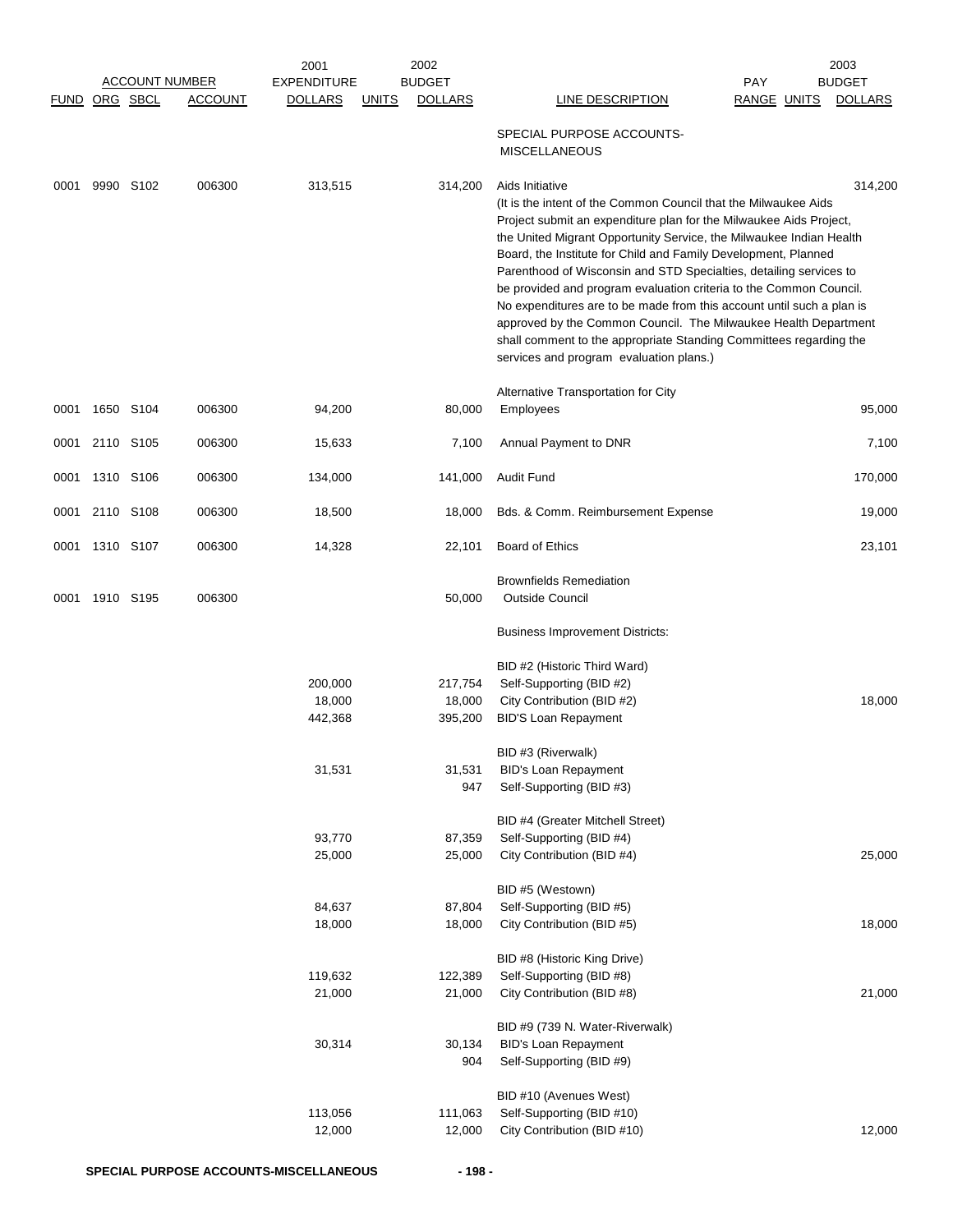| <b>ACCOUNT NUMBER</b><br>ORG SBCL<br>FUND | 2001<br><b>EXPENDITURE</b><br><b>ACCOUNT</b><br><b>DOLLARS</b> | 2002<br><b>BUDGET</b><br><b>DOLLARS</b><br><b>UNITS</b> | LINE DESCRIPTION                                                    | PAY<br><b>RANGE UNITS</b> | 2003<br><b>BUDGET</b><br><b>DOLLARS</b> |
|-------------------------------------------|----------------------------------------------------------------|---------------------------------------------------------|---------------------------------------------------------------------|---------------------------|-----------------------------------------|
|                                           |                                                                |                                                         |                                                                     |                           |                                         |
|                                           | 53,250                                                         | 54,280                                                  | BID #11 (Brady Street Business Area)<br>Self-Supporting (BID #11)   |                           |                                         |
|                                           | 58,698                                                         | 58,698                                                  | <b>BID's Loan Repayment</b>                                         |                           |                                         |
|                                           |                                                                |                                                         | BID #13 (Oakland Avenue)                                            |                           |                                         |
|                                           | 30,645<br>24,355                                               | 27,145<br>24,355                                        | Self-Supporting (BID #13)<br><b>BID's Loan Repayment</b>            |                           |                                         |
|                                           |                                                                |                                                         |                                                                     |                           |                                         |
|                                           | 5,000                                                          | 8,932                                                   | BID #15 (Riverwalk)<br>Self-Supporting (BID #15)                    |                           |                                         |
|                                           | 40,000                                                         | 40,000                                                  | City Contribution (BID #15)                                         |                           | 40,000                                  |
|                                           | 424,301                                                        | 297,718                                                 | <b>BID's Loan Repayment</b>                                         |                           |                                         |
|                                           |                                                                |                                                         | BID #16 (Uptown Triangle)                                           |                           |                                         |
|                                           | 38,341                                                         | 36,268                                                  | Self-Supporting (BID #16)                                           |                           |                                         |
|                                           | 43,194                                                         | 43,194                                                  | BID's Loan Repayment                                                |                           |                                         |
|                                           |                                                                |                                                         | BID #17 (Northwest Strs Business)                                   |                           |                                         |
|                                           | 25,740                                                         | 28,371                                                  | Self-Supporting (BID #17)                                           |                           |                                         |
|                                           | 16,537                                                         | 16,537                                                  | <b>BID's Loan Repayment</b>                                         |                           |                                         |
|                                           |                                                                |                                                         | BID #19 (Villard Avenue)                                            |                           |                                         |
|                                           | 72,957                                                         | 59,931                                                  | Self-Supporting (BID #19)                                           |                           |                                         |
|                                           | 24,100                                                         | 24,100                                                  | <b>BID's Loan Repayment</b>                                         |                           |                                         |
|                                           |                                                                |                                                         | BID #20 (North Avenue-Prospect-Farwell)                             |                           |                                         |
|                                           | 93,134<br>40,392                                               | 66,716<br>69,500                                        | Self-Supporting (BID #20)<br><b>BID's Loan Repayment</b>            |                           |                                         |
|                                           |                                                                |                                                         |                                                                     |                           |                                         |
|                                           | 2,025,167                                                      | 2,008,175                                               | BID #21 (Downtown Management District)<br>Self-Supporting (BID #21) |                           |                                         |
|                                           | 35,000                                                         | 35,000                                                  | City Contribution (BID #21)                                         |                           | 35,000                                  |
|                                           |                                                                |                                                         |                                                                     |                           |                                         |
|                                           | 4,884                                                          |                                                         | BID #22 (Edgewood-Oakland)<br>Self-Supporting (BID #22)             |                           |                                         |
|                                           |                                                                |                                                         | BID #25 (Capital Drive/Riverworks)                                  |                           |                                         |
|                                           | 152,249                                                        | 140,725                                                 | Self-Supporting (BID #25)                                           |                           |                                         |
|                                           |                                                                |                                                         | (The Valley)<br><b>BID #26</b>                                      |                           |                                         |
|                                           | 32,369                                                         | 33,205                                                  | Self-Supporting (BID #26)                                           |                           |                                         |
|                                           |                                                                |                                                         | BID #27 (Burleigh) (Sherman-60th St.)                               |                           |                                         |
|                                           |                                                                | 37,113                                                  | Self-Supporting (BID # 27 )                                         |                           |                                         |
|                                           |                                                                |                                                         | BID # (35th/North Avenue)                                           |                           |                                         |
|                                           | 50,000                                                         |                                                         | Self-Supporting (BID #)                                             |                           |                                         |
|                                           |                                                                |                                                         | BID # (Fond du Lac/North)                                           |                           |                                         |
|                                           | 50,000                                                         |                                                         | Self-Supporting (BID #)                                             |                           |                                         |
|                                           |                                                                |                                                         | BID # (47th/West Vliet)                                             |                           |                                         |
|                                           | 50,000                                                         |                                                         | Self-Supporting (BID #)                                             |                           |                                         |
|                                           |                                                                |                                                         | BID # (Teutonia, Capitol, Atkinson)                                 |                           |                                         |
|                                           | 50,000                                                         |                                                         | Self-Supporting (BID #)                                             |                           |                                         |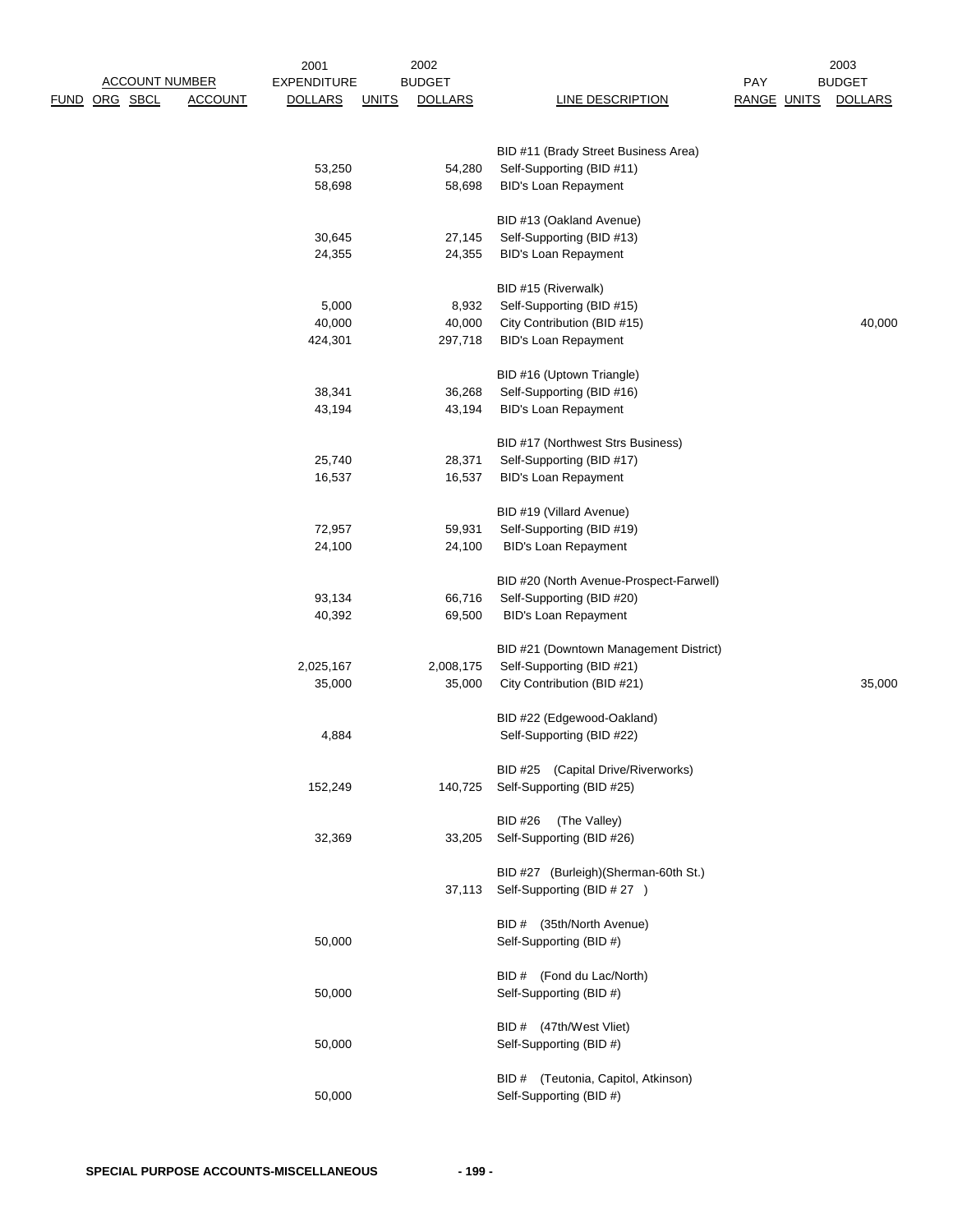|               |              |              |                                         | 2001                                 |              | 2002                            |                                                                                                                                                                      |                                  | 2003                            |
|---------------|--------------|--------------|-----------------------------------------|--------------------------------------|--------------|---------------------------------|----------------------------------------------------------------------------------------------------------------------------------------------------------------------|----------------------------------|---------------------------------|
| FUND ORG SBCL |              |              | <b>ACCOUNT NUMBER</b><br><b>ACCOUNT</b> | <b>EXPENDITURE</b><br><b>DOLLARS</b> | <b>UNITS</b> | <b>BUDGET</b><br><b>DOLLARS</b> | LINE DESCRIPTION                                                                                                                                                     | <b>PAY</b><br><b>RANGE UNITS</b> | <b>BUDGET</b><br><b>DOLLARS</b> |
|               |              |              |                                         |                                      |              |                                 |                                                                                                                                                                      |                                  |                                 |
|               |              |              |                                         |                                      |              |                                 | <b>Business Improvement District Total</b>                                                                                                                           |                                  |                                 |
| 0001<br>0001  | 1910<br>1910 | S001<br>S001 | 006300<br>006300                        | 3,344,831<br>169,000                 |              | 3,129,081<br>169,000            | Self-Supporting<br><b>City Contribution</b>                                                                                                                          |                                  | 169,000                         |
| 0001          | 1910 S001    |              | 006300                                  | 1,135,790                            |              | 990,967                         | <b>BID's Loan Repayment</b>                                                                                                                                          |                                  |                                 |
|               |              |              |                                         |                                      |              |                                 |                                                                                                                                                                      |                                  |                                 |
|               |              |              |                                         |                                      |              |                                 | Cable TV Franchise Regulation and                                                                                                                                    |                                  |                                 |
| 0001          | 1310 S110    |              | 006300                                  |                                      |              | 20,000                          | Negotiation                                                                                                                                                          |                                  | 20,000                          |
| 0001          | 2110 S111    |              | 006300                                  | 159,607                              |              | 166,490                         | Care of Prisoners Fund                                                                                                                                               |                                  | 280,000                         |
|               |              |              |                                         |                                      |              |                                 |                                                                                                                                                                      |                                  |                                 |
| 0001          | 1490         | S113         | 006300                                  | 723,460                              |              | 1,000,000                       | <b>City Attorney Collection Contract</b>                                                                                                                             |                                  | 1,000,000                       |
| 0001          |              | 1650 S202    | 006300                                  |                                      |              |                                 | City Employee Inovation Award Fund (B)<br>(These funds are to be expended in accordance with                                                                         |                                  | 10,000                          |
|               |              |              |                                         |                                      |              |                                 | procedures established through Common Council<br>legislation.)                                                                                                       |                                  |                                 |
|               |              |              |                                         |                                      |              |                                 | (B) This fund is to be administered by the Department<br>of Employee Relations.                                                                                      |                                  |                                 |
| 0001          |              | 1320 S116    | 006300                                  | 11,747                               |              | 15,000                          | Clerk of Court-Witness Fees Fund                                                                                                                                     |                                  | 15,000                          |
| 0001          | 1310 S185    |              | 006300                                  | 47,581                               |              | 50,000                          | <b>Constituent Service Referral System</b>                                                                                                                           |                                  |                                 |
|               |              |              |                                         |                                      |              |                                 | <b>Contribution Fund</b>                                                                                                                                             |                                  |                                 |
| 0001          | 2110 D001    |              | 006300                                  |                                      |              | 675,000                         | General                                                                                                                                                              |                                  | 875,000                         |
|               |              |              |                                         |                                      |              |                                 | (Subject to guidelines to be adopted by Common Council.)                                                                                                             |                                  |                                 |
| 0001          | 9990         | S800         | 006300                                  | 10,835                               |              |                                 | Convention & Travel Expense Fund                                                                                                                                     |                                  |                                 |
| 0001          | 1490         | S118         | 006300                                  | 2,386,792                            |              | 2,000,000                       | Damages and Claims Fund                                                                                                                                              |                                  | 2,400,000                       |
| 0001          |              | 1650 S122    | 006300                                  | 8,336                                |              |                                 | <b>Drug Testing</b>                                                                                                                                                  |                                  |                                 |
| 0001          |              | 1510 S190    | 006300                                  | 73,670                               |              |                                 | E-gov Citizen Response System                                                                                                                                        |                                  |                                 |
| 0001          | 1510         | S199         | 006300                                  |                                      |              |                                 | <b>E-Government Payment Systems</b>                                                                                                                                  |                                  | 80,000                          |
| 0001          | 1310 S123    |              | 006300                                  | 15,000                               |              | 50,000                          | Economic Development Committee Fund (A)<br>(Expenditure of this fund subject to the adoption of a plan                                                               |                                  | 50,000                          |
|               |              |              |                                         |                                      |              |                                 | by the Common Council.)                                                                                                                                              |                                  |                                 |
|               |              |              |                                         |                                      |              |                                 | (A) Funds to be expended for Common Council initiatives<br>related to economic development and for economic<br>development-related travel by Common Council members. |                                  |                                 |
| 0001          | 1650 S124    |              | 006300                                  | 57,867                               |              | 74,500                          | <b>Employee Training Fund</b>                                                                                                                                        |                                  | 50,000                          |
| 0001          | 2110 S191    |              | 006300                                  | 513,763                              |              |                                 | Excess TID #19 Funds                                                                                                                                                 |                                  |                                 |
| 0001          | 2110         | S200         | 006300                                  |                                      |              |                                 | Excess TID Funds                                                                                                                                                     |                                  | 1,055,000                       |
| 0001          | 1910 S132    |              | 006300                                  | 11,333                               |              |                                 | Facade Improvement Program                                                                                                                                           |                                  |                                 |
|               |              |              |                                         |                                      |              |                                 | Fire and Police Discipline &                                                                                                                                         |                                  |                                 |
| 0001          |              | 1490 S198    | 006300                                  |                                      |              | 100,000                         | Citizen Complaint Acct.                                                                                                                                              |                                  | 100,000                         |
| 0001          | 2110 S133    |              | 006100                                  | 74,439                               |              | 78,000                          | Firemen's Relief Fund                                                                                                                                                |                                  | 78,000                          |
| 0001          |              | 1650 S134    | 006300                                  | 30,000                               |              | 35,000                          | <b>Flexible Spending Account</b>                                                                                                                                     |                                  | 35,000                          |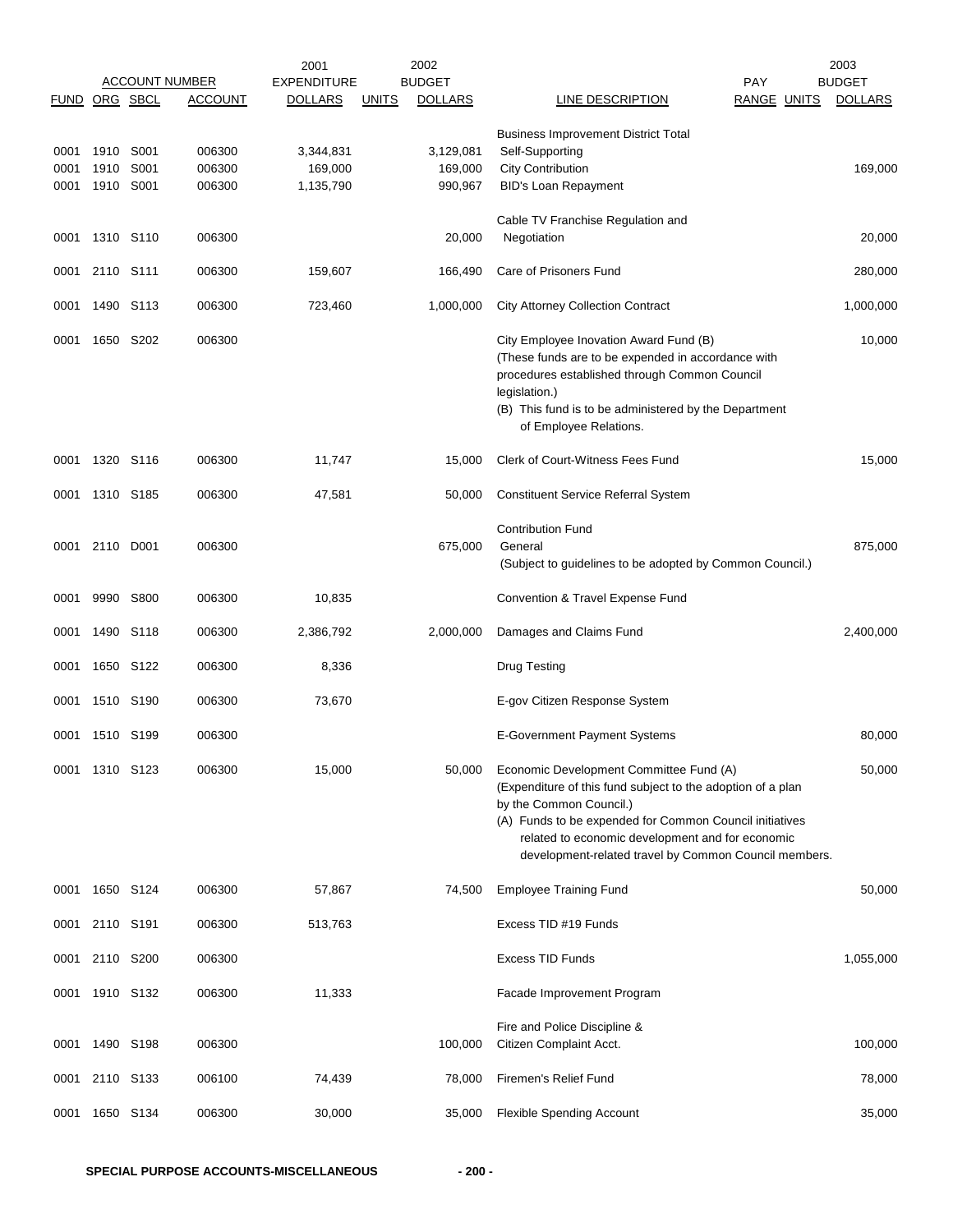|               |                |                  | <b>ACCOUNT NUMBER</b> | 2001<br><b>EXPENDITURE</b> |              | 2002<br><b>BUDGET</b> | <b>PAY</b>                                                                                                                                                                                           | 2003<br><b>BUDGET</b> |
|---------------|----------------|------------------|-----------------------|----------------------------|--------------|-----------------------|------------------------------------------------------------------------------------------------------------------------------------------------------------------------------------------------------|-----------------------|
| FUND ORG SBCL |                |                  | <b>ACCOUNT</b>        | <b>DOLLARS</b>             | <u>UNITS</u> | <b>DOLLARS</b>        | <b>LINE DESCRIPTION</b><br><b>RANGE UNITS</b>                                                                                                                                                        | <b>DOLLARS</b>        |
| 0001          |                | 3600 S137        | 006300                | 128,493                    |              | 145,000               | <b>Graffiti Abatement Fund</b>                                                                                                                                                                       | 145,000               |
| 0001          |                | 2110 S138        | 006300                |                            |              |                       | Grants & Aids-Current Levy                                                                                                                                                                           |                       |
| 0001          |                | 4500 S139        | 006100                | 2,361,563                  |              | 2,340,000             | Group Life Insurance Premium                                                                                                                                                                         | 2,605,000             |
| 0001          |                | 9990 S189        | 006300                | 50,000                     |              | 50,000                | Handgun Violence Media Campaign                                                                                                                                                                      | 50,000                |
| 0001          |                | 1510 S196        | 006300                |                            |              | 50,000                | Information & Technology System Study                                                                                                                                                                | 50,000                |
| 0001          | 1490           | S143             | 006300                | 449,582                    |              | 620,000               | Insurance Fund                                                                                                                                                                                       | 600,000               |
| 0001          | 1650           | S145             | 006100                | 427,658                    |              | 552,000               | Long Term Disability Insurance                                                                                                                                                                       | 552,000               |
| 0001          | 2110 S146      |                  | 006300                | 1,203                      |              | 10,000                | Low Interest Mortgage Program                                                                                                                                                                        | 10,000                |
| 0001          |                | 3600 S147        | 006300                | 98,471                     |              | 75,000                | Maintenance of Essential Utility<br>Services-Residential Real Property                                                                                                                               | 75,000                |
| 0001          | 1310 S148      |                  | 006300                | 118,991                    |              | 130,250               | Memberships, City                                                                                                                                                                                    | 134,057               |
| 0001          | 1910 S151      |                  | 006300                | 213,707                    |              | 217,000               | Milwaukee Arts Board (L)<br>Projects (M)<br>(To be advisory to the Mayor and allocate funds to<br>requesting arts related agencies.)                                                                 | 217,000               |
|               |                |                  |                       |                            |              |                       | (L) The Milwaukee Arts Board shall include with its annual budget<br>request, a report regarding its current year allocations and a<br>report regarding its planned allocations for the coming year. |                       |
|               |                |                  |                       |                            |              |                       | (M) \$20,000 of the funds are not to be expended unless matching<br>funds are received from the Wisconsin Arts Board.                                                                                |                       |
| 0001          |                | 1910 S150        | 006300                | 123,418                    |              | 130,000               | Milwaukee Fourth of July Commission                                                                                                                                                                  | 130,000               |
| 0001          |                | 1510 S192        | 006300                | 100,000                    |              |                       | Municipal Court Information System Study                                                                                                                                                             |                       |
| 0001          | 1320           | S <sub>155</sub> | 006300                | 376,984                    |              | 393,652               | Municipal Court Intervention Program                                                                                                                                                                 | 393,652               |
| 0001          |                | 3600 S193        | 006300                | 10,208                     |              | 10,605                | Neighborhood Clean-Up Initiative                                                                                                                                                                     | 10,605                |
| 0001          |                | 5450 S193        | 006300                | 59,395                     |              | 59,395                | Neighborhood Clean-Up Initiative                                                                                                                                                                     | 59,395                |
| 0001          | 9990           | S <sub>157</sub> | 006300                | 329,808                    |              | 250,000               | Outside Council/Expert Witness Fund                                                                                                                                                                  | 225,000               |
|               | 0001 2110 S158 |                  | 006300                | 150,000                    |              | 150,000               | Pabst Theatre Board Fund                                                                                                                                                                             | 150,000               |
| 0001          |                | 2110 S159        | 006300                | 11,000                     |              | 10,000                | Pabst Theatre Rent Fund<br>(A Common Council Resolution will specify the procedures<br>for expending this fund.)                                                                                     |                       |
| 0001          |                | 3600 S162        | 006300                | 1,917,667                  |              | 1,600,000             | Razing and Vacant Building<br><b>Protection Fund</b>                                                                                                                                                 | 1,450,000             |
| 0001          |                | 1490 S201        | 006300                |                            |              |                       | Receivership Fund                                                                                                                                                                                    | 400,000               |
| 0001          | 9990           | S <sub>183</sub> | 006300                |                            |              | 50,000,001            | Reimbursable Services Advance Fund                                                                                                                                                                   | 50,000,001            |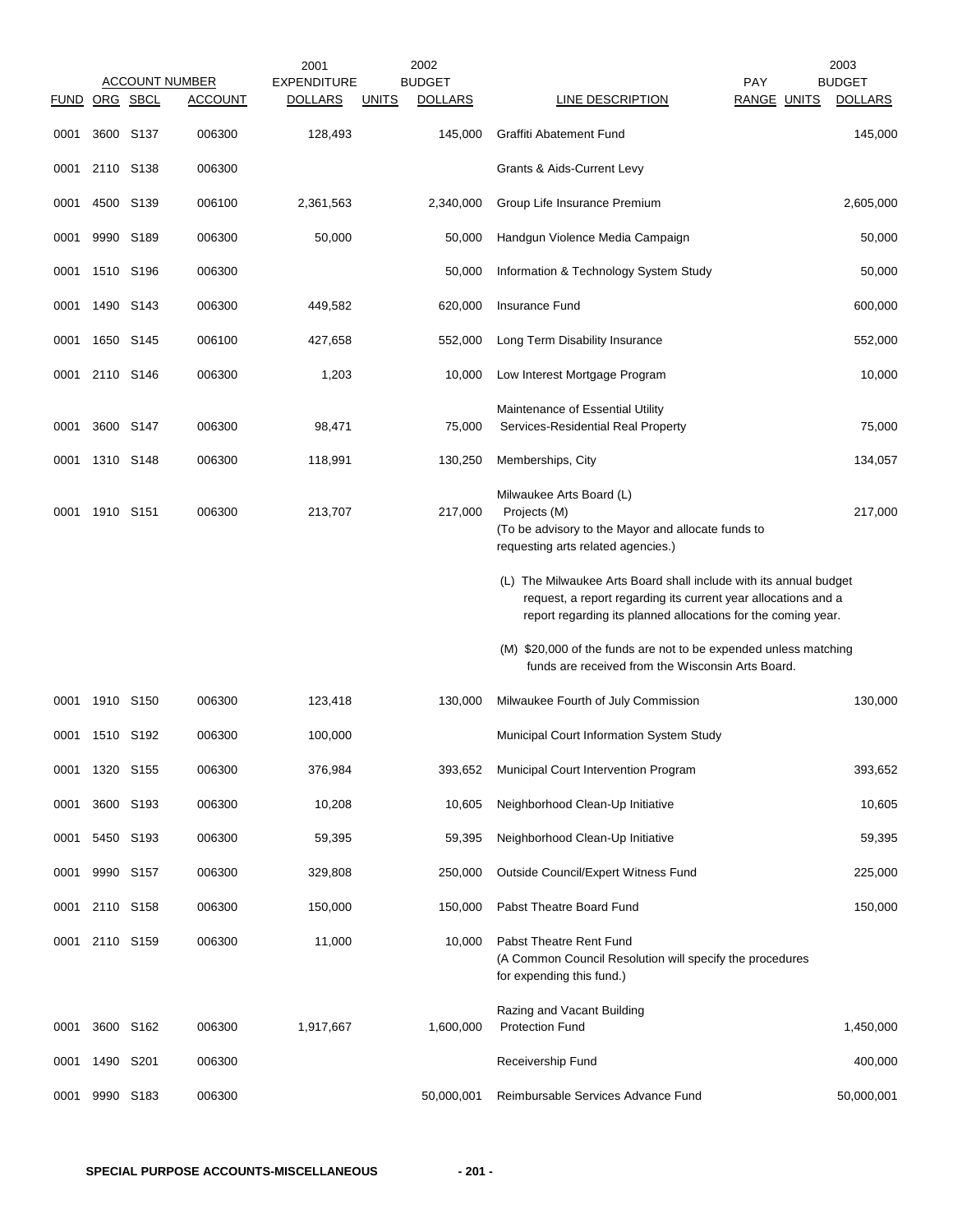|                      |                | <u>ACCOUNT NUMBER</u> |                | 2001<br><b>EXPENDITURE</b> |              | 2002<br><b>BUDGET</b> |                                                                                                                                                                                                                                                                                                                                                                                                                                                                                                                                      | <b>PAY</b>         | 2003<br><b>BUDGET</b> |
|----------------------|----------------|-----------------------|----------------|----------------------------|--------------|-----------------------|--------------------------------------------------------------------------------------------------------------------------------------------------------------------------------------------------------------------------------------------------------------------------------------------------------------------------------------------------------------------------------------------------------------------------------------------------------------------------------------------------------------------------------------|--------------------|-----------------------|
| <b>FUND ORG SBCL</b> |                |                       | <b>ACCOUNT</b> | <b>DOLLARS</b>             | <u>UNITS</u> | <b>DOLLARS</b>        | <b>LINE DESCRIPTION</b>                                                                                                                                                                                                                                                                                                                                                                                                                                                                                                              | <b>RANGE UNITS</b> | <b>DOLLARS</b>        |
| 0001                 | 9990 S183      |                       | 006300         |                            |              | (50,000,000)          | Less Recovery From Reimbursable<br>Operations                                                                                                                                                                                                                                                                                                                                                                                                                                                                                        |                    | (50,000,000)          |
|                      |                |                       |                |                            |              |                       | To authorize a specific fund under the control of the Common<br>Council for the purpose of advance funding of reimbursable<br>materials & services of various City Departments. Funds are to be<br>appropriated to various City Departments and Agencies by Common<br>Council Resolution. Funding for this account is to be by temporary<br>transfer of General City Funds in accordance with Section 925-130A<br>Wisconsin Statutes 1919. (Repayment to be made from revenues<br>received from billings to other City departments.) |                    |                       |
| 0001                 |                | 9990 S163             | 006300         | 330,596                    |              | 500,000               | <b>Remission of Taxes Fund</b>                                                                                                                                                                                                                                                                                                                                                                                                                                                                                                       |                    | 500,000               |
| 0001                 |                | 2110 S164             | 006000         | 1,820,000                  |              | 1,820,000             | Reserve for 27th Payroll                                                                                                                                                                                                                                                                                                                                                                                                                                                                                                             |                    | 1,980,000             |
| 0001                 | 4500 S165      |                       | 006100         | 417,000                    |              | 507,000               | Retirees Benefit Adjustment Fund<br>(Subject to the Direction of the Common Council.)                                                                                                                                                                                                                                                                                                                                                                                                                                                |                    | 465,000               |
| 0001                 | 1650 S182      |                       | 006300         | 23,204                     |              |                       | <b>Safety Glasses</b>                                                                                                                                                                                                                                                                                                                                                                                                                                                                                                                |                    |                       |
| 0001                 | 1310 S167      |                       | 006300         | 6,040                      |              |                       | Seminar Fund                                                                                                                                                                                                                                                                                                                                                                                                                                                                                                                         |                    |                       |
| 0001                 | 1510 S168      |                       | 006300         | 49,000                     |              | 82,500                | Sewer Maintenance Fee                                                                                                                                                                                                                                                                                                                                                                                                                                                                                                                |                    | 105,000               |
| 0001                 | 2110 S152      |                       | 006300         |                            |              | 32,601,229            | MMSD-Sewer User Charge-<br>Pass Through                                                                                                                                                                                                                                                                                                                                                                                                                                                                                              |                    | 31,369,498            |
| 0001                 | 2110 S152      |                       | 006300         |                            |              | (32,601,228)          | Less Cost Recovery from Sewer<br>User Charge                                                                                                                                                                                                                                                                                                                                                                                                                                                                                         |                    | (31, 369, 497)        |
| 0001                 | 6940 S194      |                       | 006300         | 27,085,837                 |              |                       | Solid Waste Fund -<br><b>City Contribution</b>                                                                                                                                                                                                                                                                                                                                                                                                                                                                                       |                    |                       |
| 0001                 | 1510 S197      |                       | 006300         |                            |              | 185,000               | Snow & Ice Control Fee -<br><b>City Portion</b>                                                                                                                                                                                                                                                                                                                                                                                                                                                                                      |                    | 185,000               |
| 0001                 | 1650 S171      |                       | 006300         | 731,411                    |              | 700,000               | <b>Tuition Reimbursement Fund</b>                                                                                                                                                                                                                                                                                                                                                                                                                                                                                                    |                    | 750,000               |
| 0001                 | 1650 S172      |                       | 006100         | 470,610                    |              | 800,000               | Unemployment Compensation Fund                                                                                                                                                                                                                                                                                                                                                                                                                                                                                                       |                    | 800,000               |
| 0001                 | 2110 S174      |                       | 006000         |                            |              | 14,419,500            | Wages Supplement Fund<br>(Actual experience reflected in departmental<br>operating budgets.)                                                                                                                                                                                                                                                                                                                                                                                                                                         |                    | 18,570,000            |
|                      | 0001 1310 S175 |                       | 006300         | 1,382                      |              |                       | Wisconsin League of Municipalities -<br>Meetings                                                                                                                                                                                                                                                                                                                                                                                                                                                                                     |                    |                       |
|                      |                |                       |                | 47,227,455                 |              | 34,992,343            | SPECIAL PURPOSE ACCOUNTS-<br>MISCELLANEOUS TOTAL                                                                                                                                                                                                                                                                                                                                                                                                                                                                                     |                    | 37,457,112            |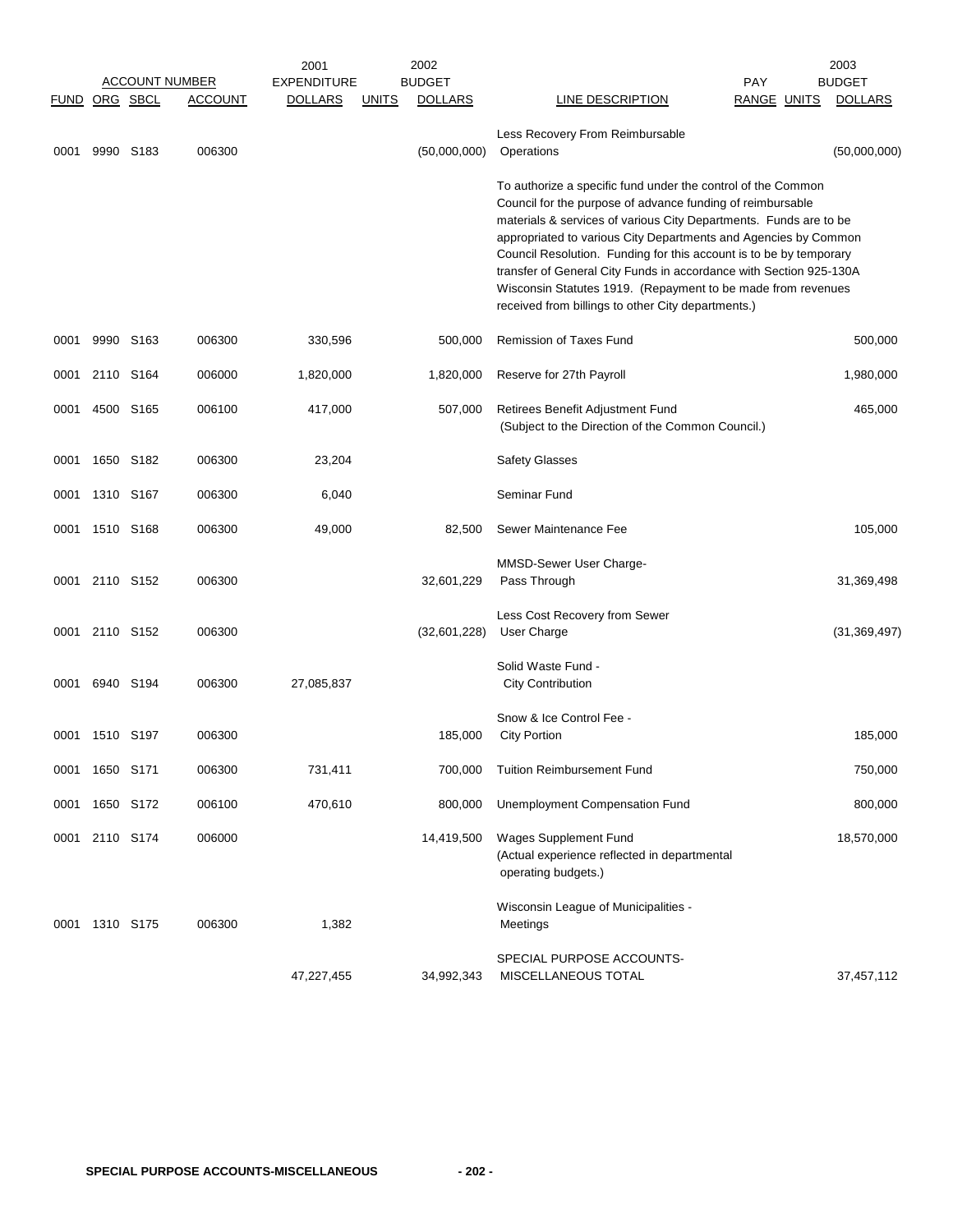|      |                                              | 2001                  |                     |                    |                                              |                                                                                                                 |                                                                                                                                                                                                                 | 2003                                                               |
|------|----------------------------------------------|-----------------------|---------------------|--------------------|----------------------------------------------|-----------------------------------------------------------------------------------------------------------------|-----------------------------------------------------------------------------------------------------------------------------------------------------------------------------------------------------------------|--------------------------------------------------------------------|
|      |                                              |                       |                     |                    |                                              |                                                                                                                 |                                                                                                                                                                                                                 | <b>BUDGET</b>                                                      |
|      | <b>ACCOUNT</b>                               | <b>DOLLARS</b>        | <b>UNITS</b>        | <b>DOLLARS</b>     | LINE DESCRIPTION                             |                                                                                                                 |                                                                                                                                                                                                                 | <b>DOLLARS</b>                                                     |
|      |                                              |                       |                     |                    | SPECIAL PURPOSE ACCOUNTS -                   |                                                                                                                 |                                                                                                                                                                                                                 |                                                                    |
|      |                                              |                       |                     |                    |                                              |                                                                                                                 |                                                                                                                                                                                                                 |                                                                    |
|      |                                              |                       |                     |                    |                                              |                                                                                                                 |                                                                                                                                                                                                                 |                                                                    |
|      |                                              |                       |                     |                    | <b>Compensation Sub Accounts</b>             |                                                                                                                 |                                                                                                                                                                                                                 |                                                                    |
| S176 | 006100                                       | 7,991,733             |                     | 7,100,000          | <b>WORKERS' COMPENSATION</b>                 |                                                                                                                 |                                                                                                                                                                                                                 | 7,000,000                                                          |
|      |                                              |                       |                     |                    |                                              |                                                                                                                 |                                                                                                                                                                                                                 |                                                                    |
|      |                                              |                       |                     |                    |                                              |                                                                                                                 |                                                                                                                                                                                                                 |                                                                    |
|      |                                              |                       |                     |                    |                                              |                                                                                                                 |                                                                                                                                                                                                                 |                                                                    |
|      |                                              |                       |                     |                    |                                              |                                                                                                                 |                                                                                                                                                                                                                 |                                                                    |
|      |                                              |                       |                     |                    |                                              |                                                                                                                 |                                                                                                                                                                                                                 |                                                                    |
|      |                                              |                       |                     |                    | the Industrial Commission.                   |                                                                                                                 |                                                                                                                                                                                                                 |                                                                    |
|      | 006100                                       |                       |                     |                    |                                              |                                                                                                                 |                                                                                                                                                                                                                 | 60,000                                                             |
|      |                                              |                       |                     |                    | Expenses                                     |                                                                                                                 |                                                                                                                                                                                                                 |                                                                    |
|      |                                              |                       |                     |                    |                                              |                                                                                                                 |                                                                                                                                                                                                                 | 7,060,000                                                          |
|      | ORG SBCL<br>1650<br>S <sub>177</sub><br>1650 | <b>ACCOUNT NUMBER</b> | 53,322<br>8,045,055 | <b>EXPENDITURE</b> | 2002<br><b>BUDGET</b><br>70,000<br>7,170,000 | <b>WORKERS' COMPENSATION BENEFITS</b><br>Employees Workers'<br>Required Employer Law Compliance<br><b>TOTAL</b> | PAY<br>For Payment of Compensation and Other Benefits<br>Compensation Act or by Directions of Wisconsin<br>Industrial Commission and of Expenses Incidental<br>to the Preparation and Hearing of Matters Before | RANGE UNITS<br>Required to be Paid or Furnished Under the Worker's |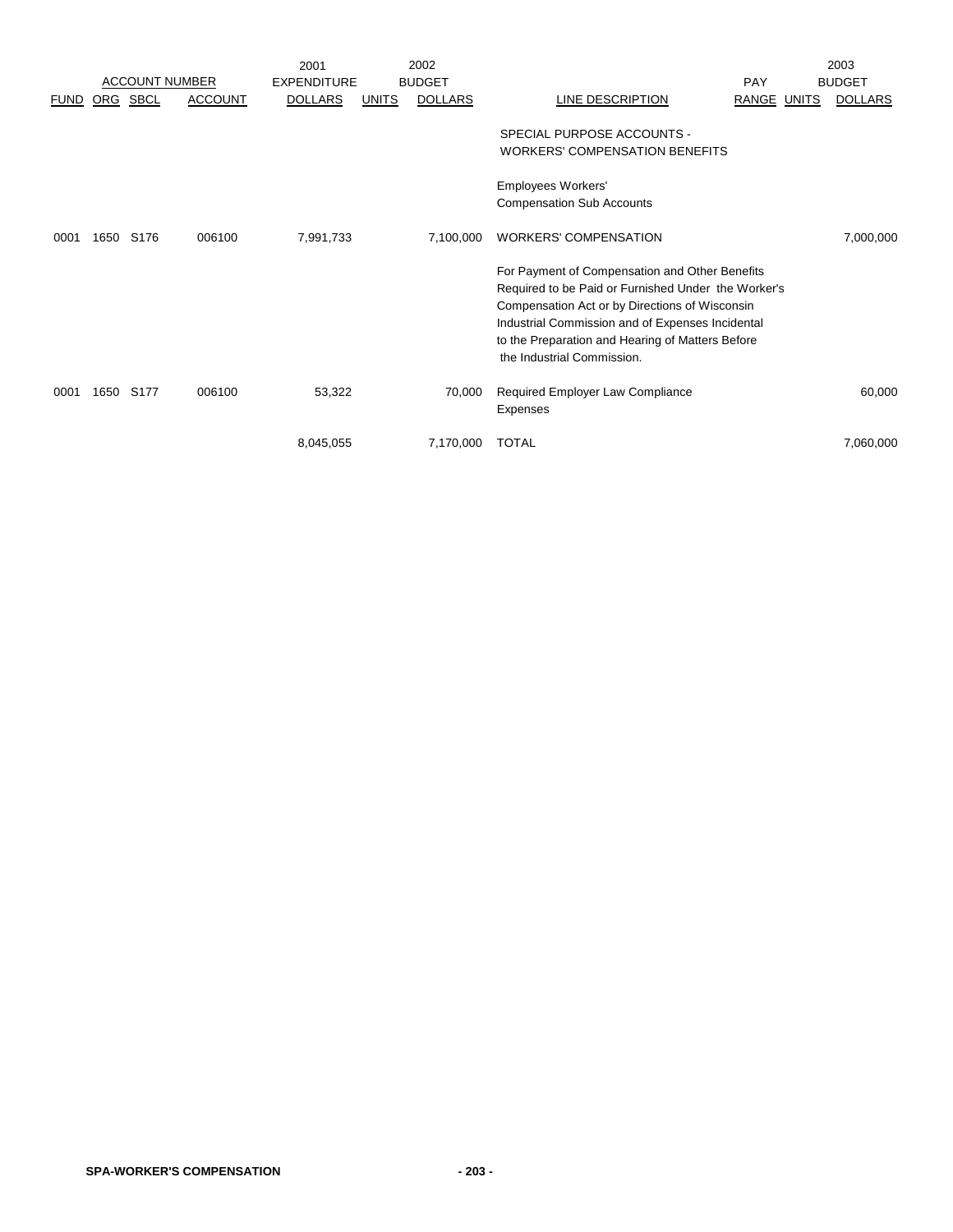|             |      |                       |                | 2001               |              | 2002           |                                                                                  |                       | 2003           |
|-------------|------|-----------------------|----------------|--------------------|--------------|----------------|----------------------------------------------------------------------------------|-----------------------|----------------|
|             |      | <b>ACCOUNT NUMBER</b> |                | <b>EXPENDITURE</b> |              | <b>BUDGET</b>  |                                                                                  | PAY                   | <b>BUDGET</b>  |
| <b>FUND</b> | ORG  | <b>SBCL</b>           | <b>ACCOUNT</b> | <b>DOLLARS</b>     | <b>UNITS</b> | <b>DOLLARS</b> | LINE DESCRIPTION                                                                 | RANGE<br><b>UNITS</b> | <b>DOLLARS</b> |
|             |      |                       |                |                    |              |                | SPECIAL PURPOSE ACCOUNTS -                                                       |                       |                |
|             |      |                       |                |                    |              |                | EMPLOYEE HEALTH CARE BENEFITS                                                    |                       |                |
|             |      |                       |                |                    |              |                | <b>Employees Active and Retirees</b><br><b>Health Care Benefits Sub Accounts</b> |                       |                |
| 0001        | 1650 | S114                  | 006100         | 24,549,877         |              | 26,775,000     | Claims                                                                           |                       | 27,900,000     |
|             |      |                       |                |                    |              |                | <b>Health Maintenance</b>                                                        |                       |                |
| 0001        |      | 1650 S140             | 006100         | 34,741,967         |              | 43,700,000     | Organizations (HMOs)                                                             |                       | 49,000,000     |
| 0001        | 1650 | S <sub>121</sub>      | 006100         | 2,321,000          |              | 2,450,000      | Dental Insurance                                                                 |                       | 2,475,000      |
| 0001        | 1650 | S <sub>101</sub>      | 006100         | 716,582            |              | 1,000,000      | <b>Administrative Expense</b>                                                    |                       | 1,200,000      |
| 0001        | 1650 | S115                  | 006100         | 329,862            |              | 350,000        | Claims Cost Containment Program (A)                                              |                       | 300,000        |
|             |      |                       |                | 62,659,288         |              | 74,275,000     | <b>Total Employees Active and</b><br><b>Retirees Health Care Benefits</b>        |                       | 80,875,000     |

(A) \$25,000 from this account is designated to be utilized for an Employee Wellness Program to be instituted after the 1st quarter in 2003.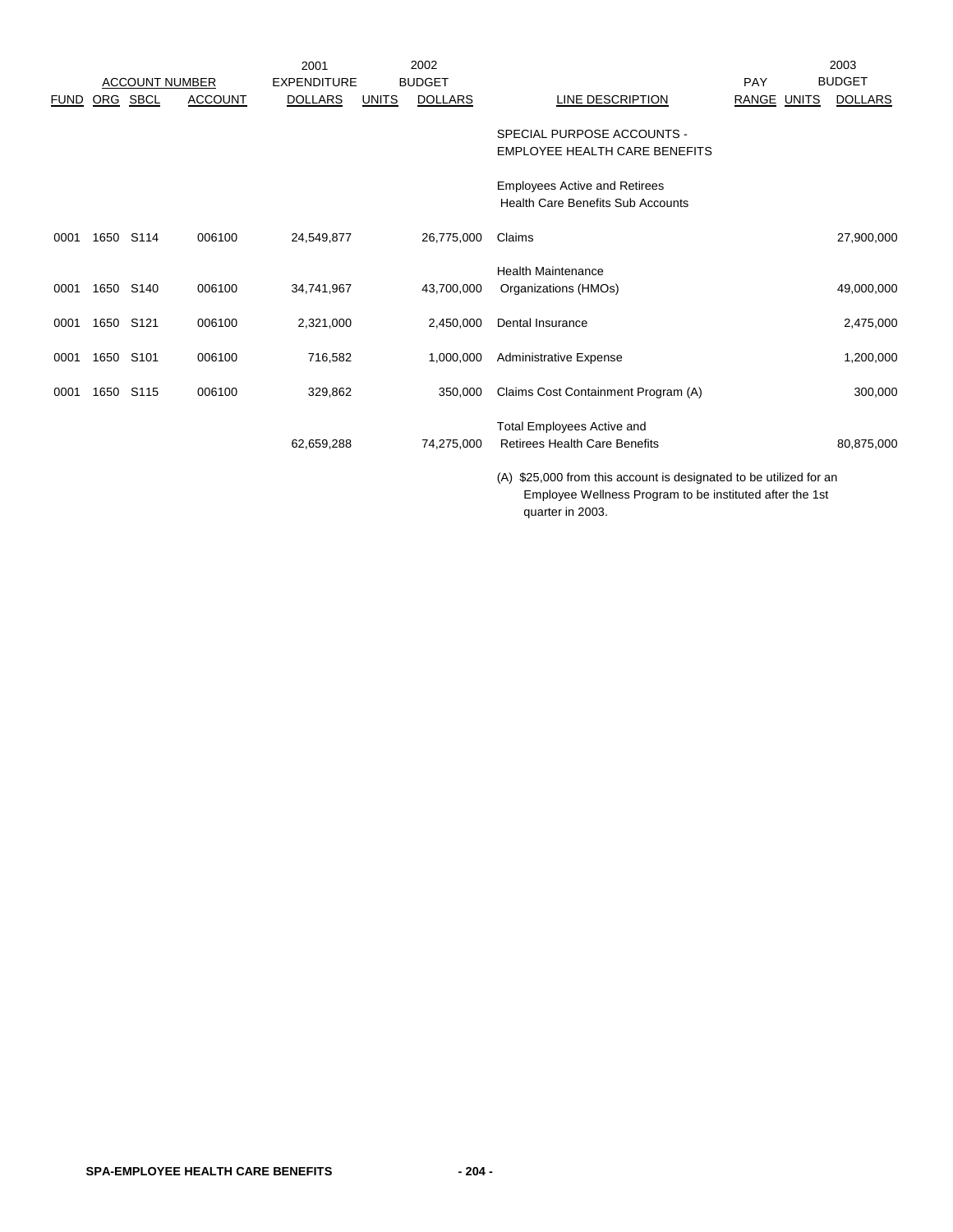|               |                |                       |                | 2001               |              | 2002           |                                                                                                                                           |             | 2003           |
|---------------|----------------|-----------------------|----------------|--------------------|--------------|----------------|-------------------------------------------------------------------------------------------------------------------------------------------|-------------|----------------|
|               |                | <b>ACCOUNT NUMBER</b> |                | <b>EXPENDITURE</b> |              | <b>BUDGET</b>  |                                                                                                                                           | PAY         | <b>BUDGET</b>  |
| FUND ORG SBCL |                |                       | <b>ACCOUNT</b> | <u>DOLLARS</u>     | <u>UNITS</u> | <b>DOLLARS</b> | LINE DESCRIPTION                                                                                                                          | RANGE UNITS | <b>DOLLARS</b> |
|               |                |                       |                |                    |              |                | SPECIAL PURPOSE ACCOUNTS-<br>DEFERRED COMPENSATION PLAN                                                                                   |             |                |
|               |                |                       |                |                    |              |                | <b>OUTCOME INDICATORS:</b>                                                                                                                |             |                |
|               |                |                       |                | 65.5%              |              |                | Increase Employee Participation by 3%                                                                                                     |             |                |
|               |                |                       |                | 4,863              |              |                | Increase Participant Cash Flow by 2%                                                                                                      |             |                |
|               |                |                       |                |                    |              |                |                                                                                                                                           |             |                |
|               |                |                       |                |                    |              |                | SALARIES & WAGES                                                                                                                          |             |                |
|               |                |                       |                |                    |              |                | Executive Director (Y)                                                                                                                    | 11          |                |
|               |                |                       |                |                    |              |                | Program Assistant II                                                                                                                      | 530         |                |
|               |                |                       |                | 86,828             |              |                | <b>Total Before Adjustments</b>                                                                                                           |             |                |
|               |                |                       |                |                    |              |                | Salary & Wage Rate Changes                                                                                                                |             |                |
|               |                |                       |                |                    |              |                | Overtime Compensated*                                                                                                                     |             |                |
|               |                |                       |                |                    |              |                | Personnel Cost Adjustment                                                                                                                 |             |                |
|               |                |                       |                |                    |              |                | Other                                                                                                                                     |             |                |
|               |                |                       |                | 86,828             |              |                | Gross Salary & Wages Total                                                                                                                |             |                |
|               |                |                       |                |                    |              |                | Reimbursable Services Deduction                                                                                                           |             |                |
|               |                |                       |                |                    |              |                | Capital Improvements Deduction                                                                                                            |             |                |
|               |                |                       |                |                    |              |                | <b>Grant and Aids Deduction</b>                                                                                                           |             |                |
| 0001          |                | 0950 R999             | 006000         | 86,828             |              |                | NET SALARIES & WAGES TOTAL*                                                                                                               |             |                |
|               |                |                       |                |                    |              |                | <b>O&amp;M FTE'S</b><br>NON-O&M FTE'S                                                                                                     |             |                |
|               |                |                       |                |                    |              |                | (Y) Required to file a statement of economic interests in accordance with<br>the Milwaukee Code of Ordinances Chapter 303-Code of Ethics. |             |                |
|               | 0001 0950 R999 |                       | 006180         | 31,825             |              |                | <b>ESTIMATED EMPLOYEE FRINGE BENEFITS*</b>                                                                                                |             |                |
|               |                |                       |                |                    |              |                | (Involves Revenue Offset-No Transfers From This Account)                                                                                  |             |                |
|               |                |                       |                |                    |              |                | OPERATING EXPENDITURES                                                                                                                    |             |                |
| 0001          |                | 0950 R999             | 630100         | 3,160              |              |                | <b>General Office Expense</b>                                                                                                             |             |                |
| 0001          | 0950           | R999                  | 630500         |                    |              |                | Tools & Machinery Parts                                                                                                                   |             |                |
| 0001          | 0950           | R999                  | 631000         |                    |              |                | <b>Construction Supplies</b>                                                                                                              |             |                |
| 0001          | 0950           | R999                  | 631500         |                    |              |                | Energy                                                                                                                                    |             |                |
| 0001          |                | 0950 R999             | 632000         |                    |              |                | <b>Other Operating Supplies</b>                                                                                                           |             |                |
| 0001          | 0950           | R999                  | 632500         |                    |              |                | <b>Facility Rental</b>                                                                                                                    |             |                |
| 0001          | 0950           | R999                  | 633000         |                    |              |                | <b>Vehicle Rental</b>                                                                                                                     |             |                |
| 0001          |                | 0950 R999             | 633500         |                    |              |                | Non-Vehicle Equipment Rental                                                                                                              |             |                |
| 0001          | 0950           | R999                  | 634000         | 529,690            |              |                | <b>Professional Services</b>                                                                                                              |             |                |
| 0001          | 0950           | R999                  | 634500         |                    |              |                | Information Technology Services                                                                                                           |             |                |
| 0001          |                | 0950 R999             | 635000         |                    |              |                | <b>Property Services</b>                                                                                                                  |             |                |
| 0001          | 0950           | R999                  | 635500         |                    |              |                | Infrastructure Services                                                                                                                   |             |                |
| 0001          | 0950           | R999                  | 636000         |                    |              |                | Vehicle Repair Services                                                                                                                   |             |                |
| 0001          | 0950           | R999                  | 636500         | 75,354             |              |                | <b>Other Operating Services</b>                                                                                                           |             |                |
| 0001          | 0950           | R999                  | 637000         |                    |              |                | Loans and Grants                                                                                                                          |             |                |
| 0001          | 0950           | R999                  | 637501         | 3,815              |              |                | <b>Reimburse Other Departments</b>                                                                                                        |             |                |
| 0001          |                | 0950 R999             | 006300         | 612,019            |              |                | OPERATING EXPENDITURES TOTAL*                                                                                                             |             |                |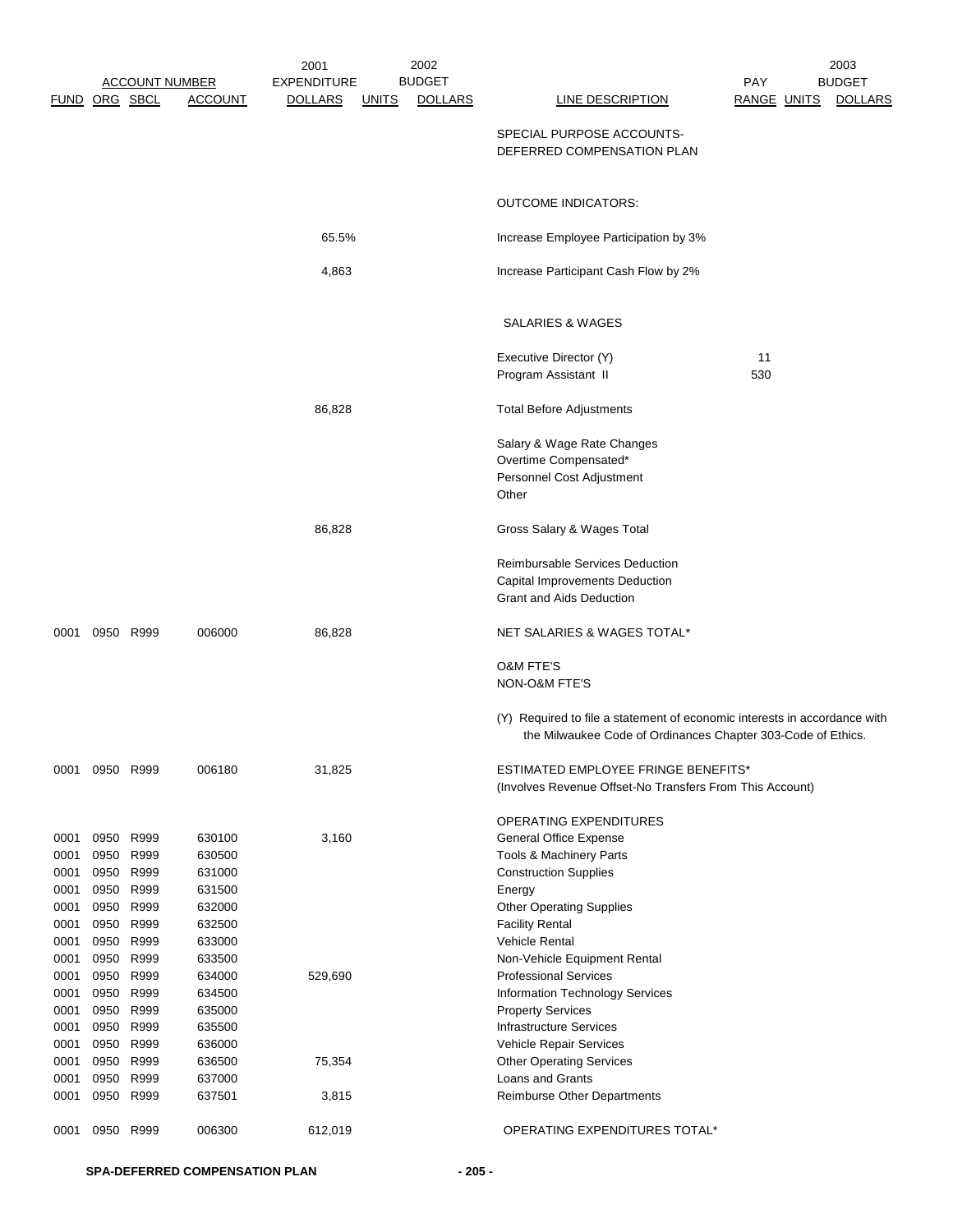|      |               | <b>ACCOUNT NUMBER</b> |                | 2001<br><b>EXPENDITURE</b> |              | 2002<br><b>BUDGET</b> |                                                                              | <b>PAY</b> |                    | 2003<br><b>BUDGET</b> |
|------|---------------|-----------------------|----------------|----------------------------|--------------|-----------------------|------------------------------------------------------------------------------|------------|--------------------|-----------------------|
|      | FUND ORG SBCL |                       | <b>ACCOUNT</b> | <b>DOLLARS</b>             | <b>UNITS</b> | <b>DOLLARS</b>        | LINE DESCRIPTION                                                             |            | <b>RANGE UNITS</b> | <b>DOLLARS</b>        |
|      |               |                       |                |                            |              |                       | <b>EQUIPMENT PURCHASES</b>                                                   |            |                    |                       |
|      |               |                       |                |                            |              |                       |                                                                              |            |                    |                       |
|      |               |                       |                |                            |              |                       | <b>Additional Equipment</b>                                                  |            |                    |                       |
|      |               |                       |                |                            |              |                       | Subtotal - Additional Equipment                                              |            |                    |                       |
|      |               |                       |                |                            |              |                       | Replacement Equipment                                                        |            |                    |                       |
|      |               |                       |                |                            |              |                       | Subtotal - Replacement Equipment                                             |            |                    |                       |
| 0001 |               | 0950 R999             | 006800         | 1,990                      |              |                       | <b>EQUIPMENT PURCHASES TOTAL*</b>                                            |            |                    |                       |
|      |               |                       |                |                            |              |                       | <b>SPECIAL FUNDS</b>                                                         |            |                    |                       |
| 0001 | 0950 R091     |                       | 006300         |                            |              |                       | Contingency (A)*<br>Contingency*                                             |            |                    |                       |
|      |               |                       |                |                            |              |                       |                                                                              |            |                    |                       |
|      |               |                       |                |                            |              |                       | SPECIAL FUNDS TOTAL                                                          |            |                    |                       |
|      |               |                       |                |                            |              |                       | (A) Funds can only be expended upon Deferred<br>Compensation Board approval. |            |                    |                       |
|      |               |                       |                |                            |              |                       | DEFERRED COMPENSATION PLAN                                                   |            |                    |                       |
|      |               |                       |                | 732,662                    |              |                       | BUDGETARY CONTROL UNIT TOTAL                                                 |            |                    |                       |
|      |               |                       |                |                            |              |                       | $(1 BCU=1 DU)$                                                               |            |                    |                       |
|      |               |                       |                |                            |              |                       | *Appropriation Control Account                                               |            |                    |                       |
|      |               |                       |                |                            |              |                       | PROGRAM RESULT MEASURES/                                                     |            |                    |                       |
|      |               |                       |                | <b>UNITS</b>               | %            | <b>UNITS</b>          | INTERNAL MANAGEMENT INDICATORS:                                              |            | %                  | <b>UNITS</b>          |
| 0001 | 0950 1618     |                       | P09501         |                            |              |                       | <b>Deferred Compensation Accounts</b><br>Administered                        |            |                    |                       |
| 0001 | 0950 1618     |                       | P09502         |                            |              |                       | Percentage Change in Accounts                                                |            |                    |                       |
|      |               |                       |                | 3,068                      |              |                       | TOTAL DIRECT LABOR HOUR ALLOCATION                                           |            |                    |                       |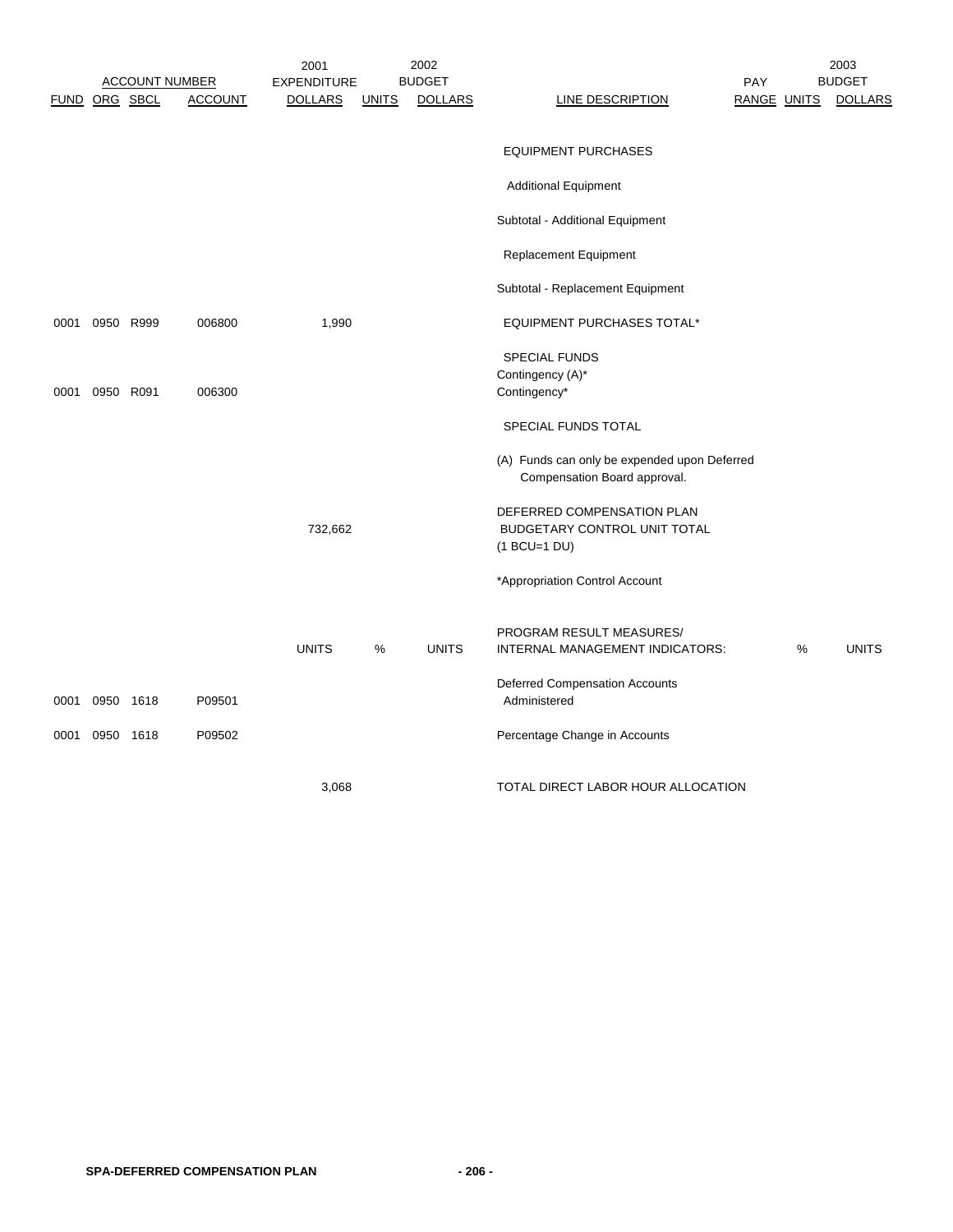|               |              |              | <u>ACCOUNT NUMBER</u> | 2001<br><b>EXPENDITURE</b> |                     | 2002<br><b>BUDGET</b> |                                                                                                                                           | <b>PAY</b>  |                     | 2003<br><b>BUDGET</b> |
|---------------|--------------|--------------|-----------------------|----------------------------|---------------------|-----------------------|-------------------------------------------------------------------------------------------------------------------------------------------|-------------|---------------------|-----------------------|
| FUND ORG SBCL |              |              | <b>ACCOUNT</b>        | <b>DOLLARS</b>             | <u>UNITS</u>        | <b>DOLLARS</b>        | <b>LINE DESCRIPTION</b>                                                                                                                   | RANGE UNITS |                     | <b>DOLLARS</b>        |
|               |              |              |                       |                            |                     |                       | SPECIAL PURPOSE ACCOUNTS -<br><b>BOARD OF ZONING APPEALS</b>                                                                              |             |                     |                       |
|               |              |              |                       |                            |                     |                       | <b>OUTCOME INDICATORS:</b>                                                                                                                |             |                     |                       |
|               |              |              |                       |                            |                     | 6                     | Average Number of Weeks to Complete<br>Routine Appeals                                                                                    |             |                     | 6                     |
|               |              |              |                       |                            |                     |                       | Average Number of Weeks to Complete                                                                                                       |             |                     |                       |
|               |              |              |                       |                            |                     | 12.0                  | <b>Complex Appeals</b>                                                                                                                    |             |                     | 12.0                  |
|               |              |              |                       |                            |                     |                       | <b>SALARIES &amp; WAGES</b>                                                                                                               |             |                     |                       |
|               |              |              |                       |                            | 1                   | 42,247                | Chairman Board of Zoning Appeals (Y)                                                                                                      | 47          | 1                   | 45,148                |
|               |              |              |                       |                            | 4                   | 16,800                | Member Board of Zoning Appeals (Y)                                                                                                        | 37          | 4                   | 16,800                |
|               |              |              |                       |                            | 2                   | 8,400                 | Member Alt. Brd. of Zoning App. (Y)                                                                                                       | 37          | 2                   | 8,400                 |
|               |              |              |                       |                            | $\overline{c}$<br>1 | 32,615                | Office Assistant III (.5 FTE)                                                                                                             | 435<br>460  | $\overline{2}$<br>1 | 32,615                |
|               |              |              |                       |                            | 1                   | 34,734<br>42,345      | Program Assistant I<br>Secretary, Board of Zoning Appeals                                                                                 | 4           | 1                   | 33,071<br>45,017      |
|               |              |              |                       |                            |                     |                       |                                                                                                                                           |             |                     |                       |
|               |              |              |                       | 174,172                    | 11                  | 177,141               | <b>Total Before Adjustments</b>                                                                                                           |             | 11                  | 181,051               |
|               |              |              |                       |                            |                     |                       | Salary & Wage Rate Changes                                                                                                                |             |                     |                       |
|               |              |              |                       |                            |                     |                       | Overtime Compensated*<br>Personnel Cost Adjustment                                                                                        |             |                     |                       |
|               |              |              |                       |                            |                     |                       | Other                                                                                                                                     |             |                     |                       |
|               |              |              |                       | 174,172                    | 11                  | 177,141               | Gross Salary & Wages Total                                                                                                                |             | 11                  | 181,051               |
|               |              |              |                       |                            |                     |                       | <b>Reimbursable Services Deduction</b>                                                                                                    |             |                     |                       |
|               |              |              |                       |                            |                     |                       | Capital Improvements Deduction                                                                                                            |             |                     |                       |
|               |              |              |                       |                            |                     |                       | <b>Grants &amp; Aids Deduction</b>                                                                                                        |             |                     |                       |
| 0001          |              | 0960 R999    | 006000                | 174,172                    | 11                  | 177,141               | NET SALARIES & WAGES TOTAL*                                                                                                               |             | 11                  | 181,051               |
|               |              |              |                       |                            | 3.00                |                       | O&M FTE'S<br>NON-O&M FTE'S                                                                                                                |             | 3.00                |                       |
|               |              |              |                       |                            |                     |                       | (Y) Required to file a statement of economic interests in accordance with<br>the Milwaukee Code of Ordinances Chapter 303-Code of Ethics. |             |                     |                       |
| 0001          |              | 0960 R999    | 006100                | 14,362                     |                     | 37,296                | <b>ESTIMATED EMPLOYEE FRINGE BENEFITS*</b><br>(Involves Revenue Offset - No Transfer from this Account)                                   |             |                     | 40,960                |
|               |              |              |                       |                            |                     |                       | OPERATING EXPENDITURES                                                                                                                    |             |                     |                       |
| 0001          | 0960         | R999         | 630100                | 10,657                     |                     | 24,635                | <b>General Office Expense</b>                                                                                                             |             |                     | 24,635                |
| 0001          | 0960         | R999         | 630500                |                            |                     |                       | Tools & Machinery Parts                                                                                                                   |             |                     |                       |
| 0001          | 0960         | R999         | 631000                |                            |                     |                       | <b>Construction Supplies</b>                                                                                                              |             |                     |                       |
| 0001          | 0960         | R999         | 631500                |                            |                     |                       | Energy                                                                                                                                    |             |                     |                       |
| 0001          | 0960         | R999         | 632000                |                            |                     |                       | <b>Other Operating Supplies</b>                                                                                                           |             |                     |                       |
| 0001          | 0960         | R999         | 632500                |                            |                     |                       | <b>Facility Rental</b>                                                                                                                    |             |                     |                       |
| 0001          | 0960         | R999         | 633000                |                            |                     |                       | <b>Vehicle Rental</b>                                                                                                                     |             |                     |                       |
| 0001<br>0001  | 0960<br>0960 | R999<br>R999 | 633500<br>634000      | 4,056<br>5,751             |                     | 4,920<br>20,000       | Non-Vehicle Equipment Rental<br><b>Professional Services</b>                                                                              |             |                     | 4,920<br>20,000       |
| 0001          | 0960         | R999         | 634500                | 13,285                     |                     |                       | Information Technology Services                                                                                                           |             |                     |                       |
| 0001          | 0960         | R999         | 635000                |                            |                     |                       | <b>Property Services</b>                                                                                                                  |             |                     |                       |
| 0001          | 0960         | R999         | 635500                |                            |                     |                       | <b>Infrastructure Services</b>                                                                                                            |             |                     |                       |
| 0001          | 0960         | R999         | 636000                |                            |                     |                       | Vehicle Repair Services                                                                                                                   |             |                     |                       |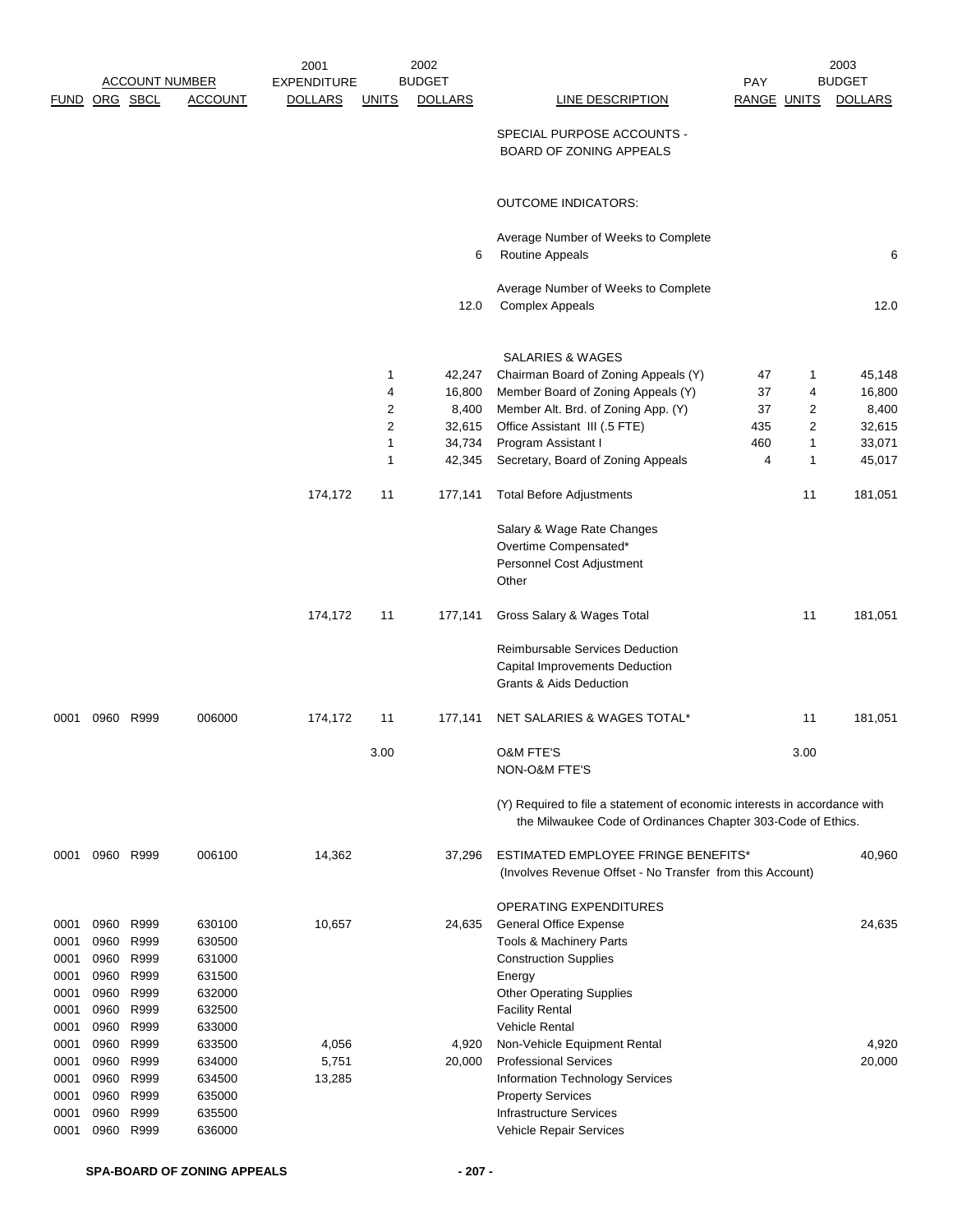|               |      |           |                       | 2001           |              | 2002           |                                                                                                                                 |             |       | 2003           |
|---------------|------|-----------|-----------------------|----------------|--------------|----------------|---------------------------------------------------------------------------------------------------------------------------------|-------------|-------|----------------|
|               |      |           | <b>ACCOUNT NUMBER</b> | EXPENDITURE    |              | <b>BUDGET</b>  |                                                                                                                                 | PAY         |       | <b>BUDGET</b>  |
| FUND ORG SBCL |      |           | <b>ACCOUNT</b>        | <b>DOLLARS</b> | <b>UNITS</b> | <b>DOLLARS</b> | <b>LINE DESCRIPTION</b>                                                                                                         | RANGE UNITS |       | <b>DOLLARS</b> |
| 0001          | 0960 | R999      | 636500                | 922            |              | 1,939          | <b>Other Operating Services</b>                                                                                                 |             |       | 1,939          |
| 0001          | 0960 | R999      | 637000                |                |              |                | <b>Loans and Grants</b>                                                                                                         |             |       |                |
| 0001          | 0960 | R999      | 637501                | 6,593          |              |                | Reimburse Other Departments                                                                                                     |             |       |                |
| 0001          |      | 0960 R999 | 006300                | 41,264         |              | 51,494         | OPERATING EXPENDITURES TOTAL*                                                                                                   |             |       | 51,494         |
|               |      |           |                       |                |              |                | <b>EQUIPMENT PURCHASES</b>                                                                                                      |             |       |                |
|               |      |           |                       |                |              |                | <b>Additional Equipment</b>                                                                                                     |             |       |                |
|               |      |           |                       |                |              |                | Subtotal - Additional Equipment                                                                                                 |             |       |                |
|               |      |           |                       |                |              |                | Replacement Equipment                                                                                                           |             |       |                |
|               |      |           |                       |                |              |                | Subtotal - Replacement Equipment                                                                                                |             |       |                |
| 0001          |      | 0960 R999 | 006800                |                |              |                | <b>EQUIPMENT PURCHASES TOTAL*</b>                                                                                               |             |       |                |
|               |      |           |                       |                |              |                | SPECIAL PURPOSE ACCOUNTS -                                                                                                      |             |       |                |
|               |      |           |                       | 229,798        |              | 265,931        | BOARD OF ZONING APPEALS TOTAL                                                                                                   |             |       | 273,505        |
|               |      |           |                       |                |              |                | *Appropriation Control Account                                                                                                  |             |       |                |
|               |      |           |                       |                |              |                | PROGRAM RESULT MEASURES/                                                                                                        |             |       |                |
|               |      |           |                       | <b>UNITS</b>   | %            | <b>UNITS</b>   | INTERNAL MANAGEMENT INDICATORS:                                                                                                 |             | %     | <b>UNITS</b>   |
| 0001          | 0960 | 6062      | P09601                |                | 68.0         | 17             | No. of Hearings (P)                                                                                                             |             | 88.2  | 15             |
| 0001          | 0960 | 6060      | P09602                |                | 66.7         | 600            | No. of Appeals Per Year                                                                                                         |             | 100.0 | 600            |
| 0001          | 0960 | 6060      |                       |                |              |                | Weeks to Complete an Appeal                                                                                                     |             |       |                |
| 0001          | 0960 | 6063      | P09603                |                | 100.0        | 5,000          | Hrs. Processing Time                                                                                                            |             | 100.0 | 5,000          |
|               |      |           |                       | 5,680          |              | 5,400          | TOTAL DIRECT LABOR HOUR ALLOCATION<br>Does not include 14,560 direct labor hours for<br>members of the Board of Zoning Appeals. |             |       | 5,400          |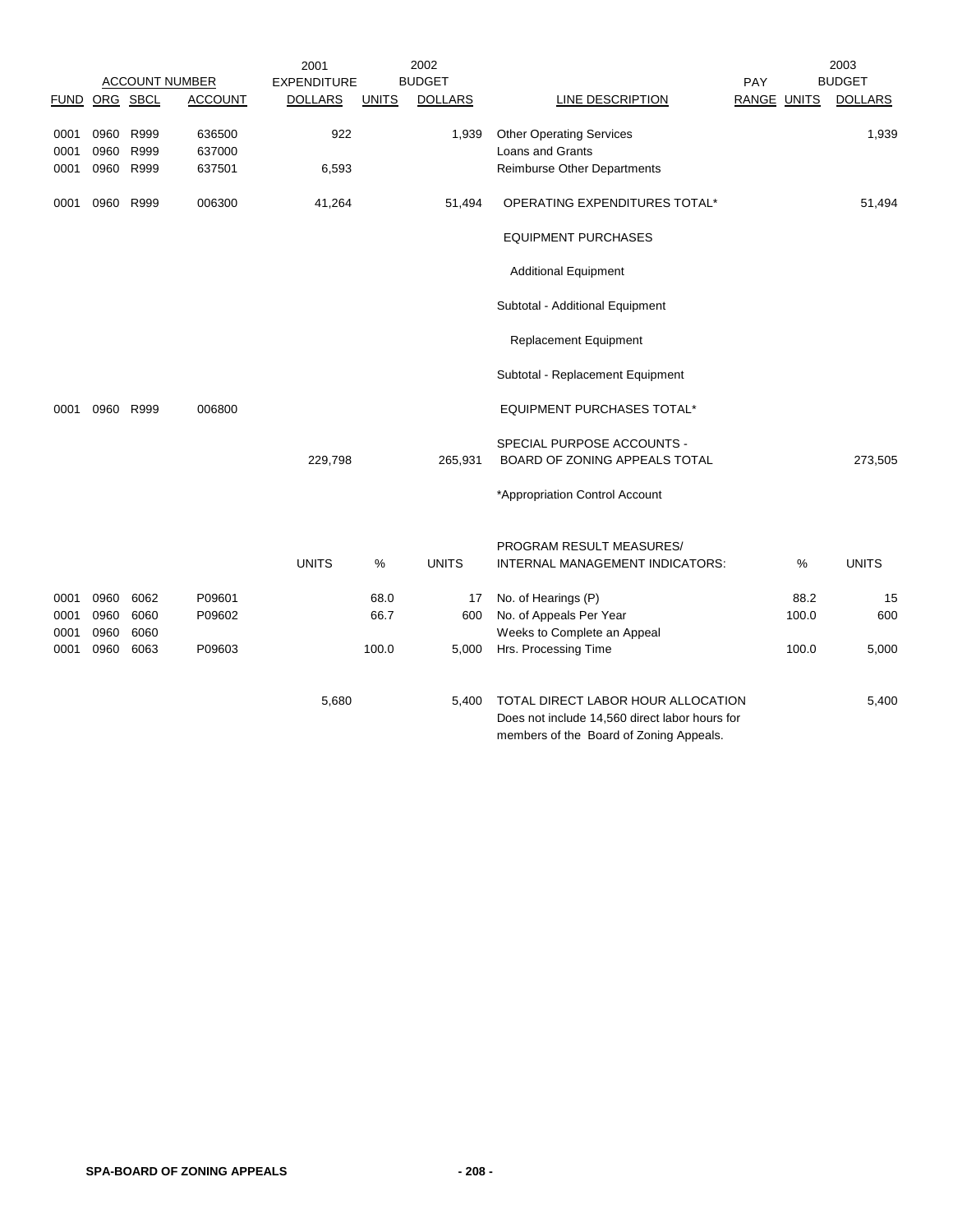|                      |                        |           |                       | 2001               |              | 2002           |                                                          |                    | 2003           |
|----------------------|------------------------|-----------|-----------------------|--------------------|--------------|----------------|----------------------------------------------------------|--------------------|----------------|
|                      |                        |           | <b>ACCOUNT NUMBER</b> | <b>EXPENDITURE</b> |              | <b>BUDGET</b>  |                                                          | <b>PAY</b>         | <b>BUDGET</b>  |
| <b>FUND ORG SBCL</b> |                        |           | <b>ACCOUNT</b>        | <b>DOLLARS</b>     | <b>UNITS</b> | <b>DOLLARS</b> | <b>LINE DESCRIPTION</b>                                  | <b>RANGE UNITS</b> | <b>DOLLARS</b> |
|                      |                        |           |                       |                    |              |                | SPECIAL PURPOSE ACCOUNTS -<br><b>INTERN PROGRAM</b>      |                    |                |
|                      |                        |           |                       |                    |              |                | SALARIES & WAGES                                         |                    |                |
|                      |                        |           |                       | 37,798             | 5            | 21,970         | College Intern                                           | 910                |                |
|                      |                        |           |                       | 13,768             | 3            | 24,253         | Graduate Intern                                          | 927                |                |
|                      |                        |           |                       | 51,566             | 8            | 46,223         | <b>Total Before Adjustments</b>                          |                    |                |
|                      |                        |           |                       |                    |              |                | Salary & Wage Rate Changes                               |                    |                |
|                      |                        |           |                       |                    |              |                | Overtime Compensated*                                    |                    |                |
|                      |                        |           |                       |                    |              |                | Personnel Cost Adjustment                                |                    |                |
|                      |                        |           |                       |                    |              |                | Other                                                    |                    |                |
|                      |                        |           |                       | 51,566             | 8            | 46,223         | Gross Salary & Wages Total                               |                    |                |
|                      |                        |           |                       |                    |              |                | <b>Reimbursable Services Deduction</b>                   |                    |                |
|                      |                        |           |                       |                    |              |                | Capital Improvements Deduction                           |                    |                |
|                      |                        |           |                       |                    |              |                | Grants & Aids Deduction                                  |                    |                |
| 0001                 |                        | 0990 R999 | 006000                | 51,566             |              | 46,223         | NET SALARIES & WAGES TOTAL*                              |                    |                |
|                      |                        |           |                       |                    | 2.60         |                | <b>O&amp;M FTE'S</b>                                     |                    |                |
|                      |                        |           |                       |                    |              |                | NON-O&M FTE'S                                            |                    |                |
| 0001                 |                        | 0990 R999 | 006100                |                    |              |                | <b>ESTIMATED EMPLOYEE FRINGE BENEFITS*</b>               |                    |                |
|                      |                        |           |                       |                    |              |                | (Involves Revenue Offset-No Transfers From This Account) |                    |                |
|                      |                        |           |                       |                    |              |                | OPERATING EXPENDITURES                                   |                    |                |
| 0001                 | 0990                   | R999      | 630100                |                    |              |                | General Office Expense                                   |                    |                |
| 0001                 | 0990                   | R999      | 630500                |                    |              |                | Tools & Machinery Parts                                  |                    |                |
| 0001                 | 0990                   | R999      | 631000                |                    |              |                | <b>Construction Supplies</b>                             |                    |                |
| 0001                 | 0990                   | R999      | 631500                |                    |              |                | Energy                                                   |                    |                |
| 0001                 | 0990                   | R999      | 632000                |                    |              |                | <b>Other Operating Supplies</b>                          |                    |                |
| 0001                 | 0990                   | R999      | 632500                |                    |              |                | <b>Facility Rental</b>                                   |                    |                |
| 0001                 | 0990                   | R999      | 633000                |                    |              |                | <b>Vehicle Rental</b>                                    |                    |                |
| 0001                 | 0990                   | R999      | 633500                |                    |              |                | Non-Vehicle Equipment Rental                             |                    |                |
|                      | 0001 0990 R999         |           | 634000                |                    |              |                | <b>Professional Services</b>                             |                    |                |
| 0001<br>0001         |                        | 0990 R999 | 634500<br>635000      |                    |              |                | Information Technology Services                          |                    |                |
| 0001                 | 0990 R999<br>0990 R999 |           | 635500                |                    |              |                | <b>Property Services</b><br>Infrastructure Services      |                    |                |
|                      | 0001 0990 R999         |           | 636000                |                    |              |                | Vehicle Repair Services                                  |                    |                |
|                      | 0001 0990              | R999      | 636500                |                    |              |                | <b>Other Operating Services</b>                          |                    |                |
|                      | 0001 0990 R999         |           | 637000                |                    |              |                | Loans and Grants                                         |                    |                |
|                      | 0001 0990 R999         |           | 637501                |                    |              |                | Reimburse Other Departments                              |                    |                |
|                      | 0001 0990 R999         |           | 006300                |                    |              |                | OPERATING EXPENDITURES TOTAL*                            |                    |                |
|                      |                        |           |                       |                    |              |                | SPECIAL PURPOSE ACCOUNTS-                                |                    |                |
|                      |                        |           |                       | 51,566             |              | 46,223         | <b>INTERN PROGRAM TOTAL</b>                              |                    |                |
|                      |                        |           |                       |                    |              |                | *Appropriation Control Account                           |                    |                |
|                      |                        |           |                       | 5,424              |              | 4,680.0        | DIRECT LABOR HOUR ALLOCATION                             |                    |                |
|                      |                        |           |                       |                    |              |                |                                                          |                    |                |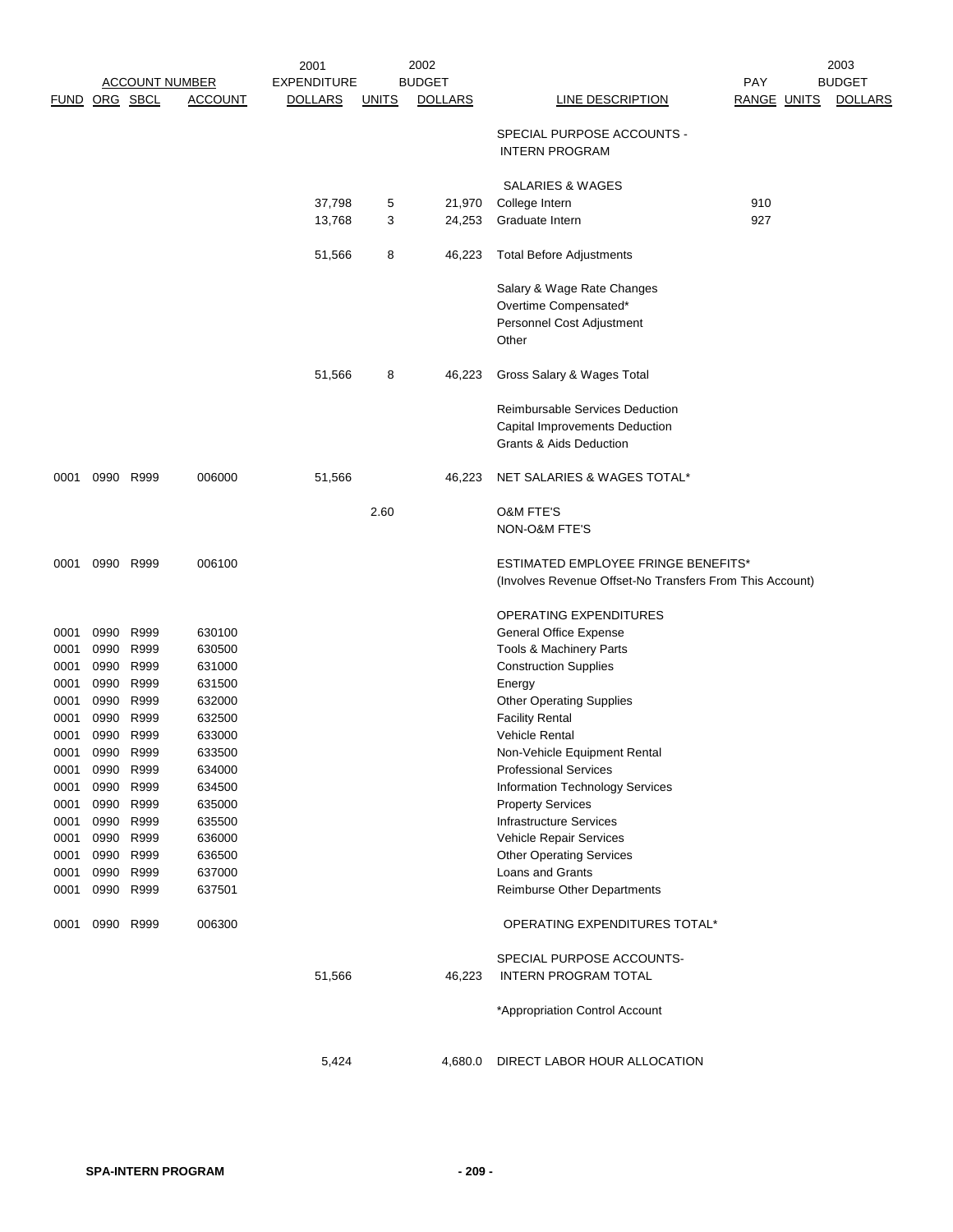|             |                       |  |         | 2001               |               | 2002    |                  |       |       | 2003           |
|-------------|-----------------------|--|---------|--------------------|---------------|---------|------------------|-------|-------|----------------|
|             | <b>ACCOUNT NUMBER</b> |  |         | <b>EXPENDITURE</b> | <b>BUDGET</b> |         |                  | PAY   |       | <b>BUDGET</b>  |
| <b>FUND</b> | ORG SBCL              |  | ACCOUNT | <b>DOLLARS</b>     | UNITS         | DOLLARS | LINE DESCRIPTION | RANGE | UNITS | <b>DOLLARS</b> |

118,945,824 116,749,497 TOTAL SPECIAL PURPOSE ACCOUNTS 125,665,617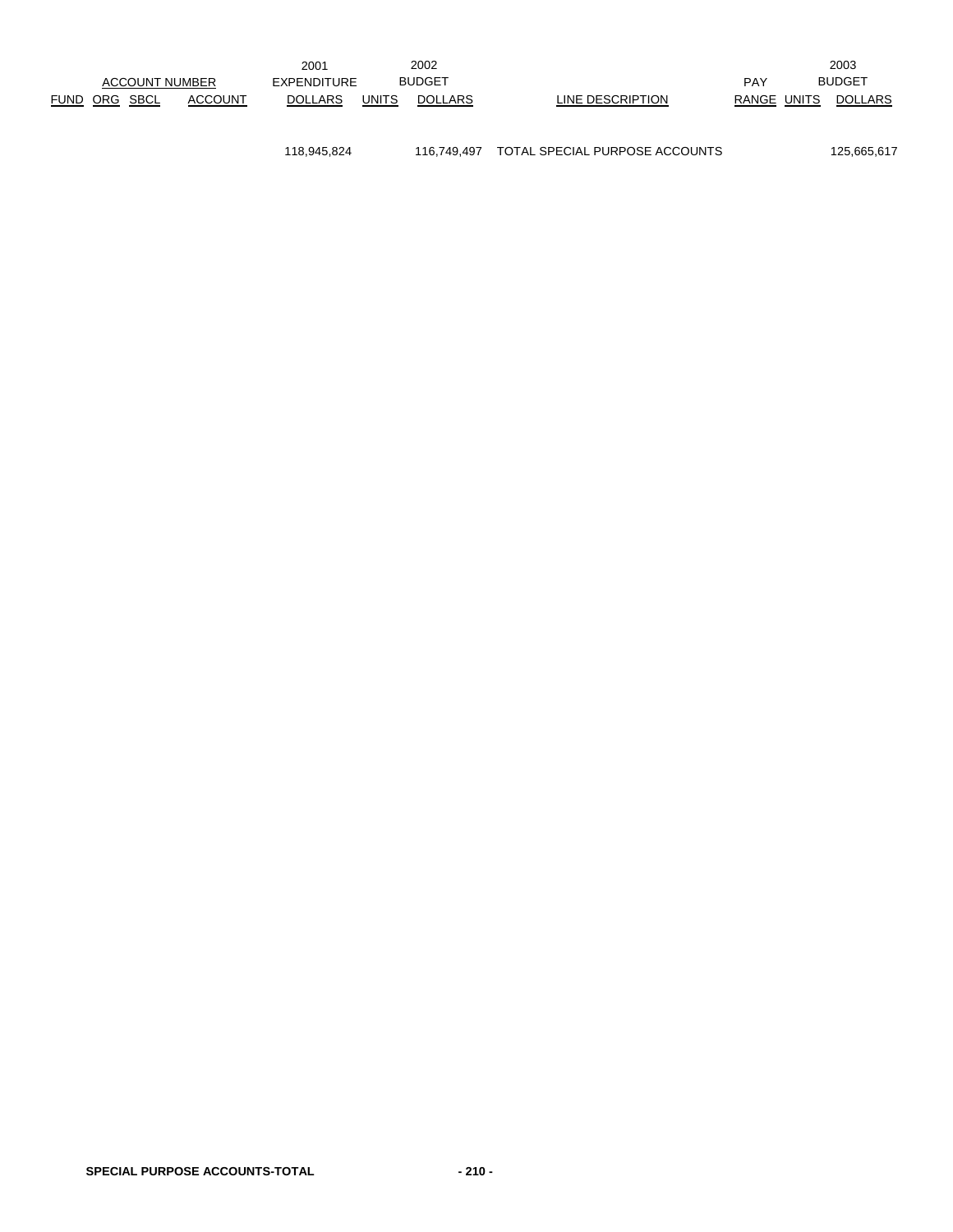|                                        | 2001               |              | 2002           |                                                                     |                    |                | 2003           |
|----------------------------------------|--------------------|--------------|----------------|---------------------------------------------------------------------|--------------------|----------------|----------------|
| <b>ACCOUNT NUMBER</b>                  | <b>EXPENDITURE</b> |              | <b>BUDGET</b>  |                                                                     | PAY                |                | <b>BUDGET</b>  |
| <u>FUND ORG SBCL</u><br><b>ACCOUNT</b> | <u>DOLLARS</u>     | <u>UNITS</u> | <b>DOLLARS</b> | <b>LINE DESCRIPTION</b>                                             | RANGE UNITS        |                | <b>DOLLARS</b> |
|                                        |                    |              |                | <b>CITY TREASURER</b>                                               |                    |                |                |
|                                        |                    |              |                | BUDGETARY CONTROL UNIT (1BCU=1DU)                                   |                    |                |                |
|                                        |                    |              |                |                                                                     |                    |                |                |
|                                        |                    |              |                | <b>OUTCOME INDICATORS:</b>                                          |                    |                |                |
|                                        |                    |              |                |                                                                     |                    |                |                |
|                                        | 4.12%              |              | 3.75%          | Rate of return on investments                                       |                    |                | 1.628%         |
|                                        |                    |              |                |                                                                     |                    |                |                |
|                                        |                    |              |                | State of Wisconsin Local Government                                 |                    |                |                |
|                                        |                    |              |                | Investment Pool (LGIP) rate of return                               |                    |                |                |
|                                        | 4.11%              |              | TBD            | (bench mark)                                                        |                    |                | TBD            |
|                                        |                    |              |                |                                                                     |                    |                |                |
|                                        | 0.3598%            |              | 0.3664%        | Cost of tax collection as a percentage<br>of total taxes collected  |                    |                | 0.3535%        |
|                                        |                    |              |                |                                                                     |                    |                |                |
|                                        |                    |              |                | Total percentage of delinquent City property taxes                  |                    |                |                |
|                                        | 89.54%             |              | 85%            | collected after 2 yrs of the close of the levy                      |                    |                | 85%            |
|                                        |                    |              |                |                                                                     |                    |                |                |
|                                        |                    |              |                | Cost of delinquent tax collection as a percent                      |                    |                | NA.            |
|                                        |                    |              | 2.1232%        | of reduction in delinquent taxes receivable                         |                    |                |                |
|                                        |                    |              |                |                                                                     |                    |                |                |
|                                        |                    |              |                | SALARIES & WAGES                                                    |                    |                |                |
|                                        |                    |              |                | <b>EXECUTIVE OFFICE</b>                                             |                    |                |                |
|                                        |                    | 1            | 123,972        | City Treasurer (Y)                                                  | 17                 | 1              | 123,972        |
|                                        |                    | 1            | 98,162         | Deputy City Treasurer (Y)                                           | 15                 | 1              | 101,210        |
|                                        |                    | 1<br>1       | 83,198         | Special Deputy City Treasurer (Y)                                   | 13<br>$\mathbf{2}$ | 1<br>1         | 85,680         |
|                                        |                    |              | 47,604         | Executive Administrative Assistant II (Y)                           |                    |                | 44,560         |
|                                        |                    |              |                | ADMINISTRATION DIVISION                                             |                    |                |                |
|                                        |                    |              |                |                                                                     |                    |                |                |
|                                        |                    |              |                | ADMINISTRATIVE SERVICES AND<br><b>INFORMATION SYSTEMS SUPPORT</b>   |                    |                |                |
|                                        |                    | 1            | 74,419         | Special Assistant to the City Treasurer (Y)                         | 9                  | 1              | 74,419         |
|                                        |                    | 1            | 69,792         | <b>Business Systems Coordinator</b>                                 | 8                  | 1              | 79,455         |
|                                        |                    | 1            | 39,464         | Network Coordinator-Associate                                       | 4                  | 1              | 40,690         |
|                                        |                    |              |                | <b>Tax Enforcement Specialist</b>                                   | 599                | 1              | 59,524         |
|                                        |                    |              |                | Administrative Services Coordinator                                 | 587                | 1              | 48,143         |
|                                        |                    | 1            | 33,566         | Program Assistant I                                                 | 460                | 1              | 34,404         |
|                                        |                    | 1            | 30,513         | <b>Accounting Assistant I</b>                                       | 435                |                |                |
|                                        |                    |              |                |                                                                     |                    |                |                |
|                                        |                    |              |                | CASH MANAGEMENT, INVESTMENTS,                                       |                    |                |                |
|                                        |                    |              | 90,108         | AND FINANCIAL SERVICES<br>Investments & Financial Services Mgr. (Y) | 12                 |                | 90,108         |
|                                        |                    | 1<br>1       | 54,454         | Investments and Financial Serv. Coord. (Y)                          | 8                  | 1<br>1         | 56,014         |
|                                        |                    | 1            | 39,322         | Accountant I                                                        | 530                | 1              | 39,322         |
|                                        |                    | 1            | 32,983         | <b>Accounting Assistant II</b>                                      | 445                | $\mathbf 1$    | 34,055         |
|                                        |                    | 1            | 32,615         | Accounting Assistant I                                              | 435                | 1              | 32,615         |
|                                        |                    | 1            | 28,556         | Office Assistant III                                                | 425                | 1              | 29,236         |
|                                        |                    |              |                |                                                                     |                    |                |                |
|                                        |                    |              |                | <b>COLLECTION DIVISION</b>                                          |                    |                |                |
|                                        |                    |              |                | REVENUE COLLECTION SERVICES                                         |                    |                |                |
|                                        |                    | 1            | 65,496         | Revenue Collection Supervisor                                       | $\overline{7}$     | 1              | 65,496         |
|                                        |                    | 1            | 39,322         | <b>Lead Teller</b>                                                  | 530                | 1              | 39,322         |
|                                        |                    | 1            | 34,183         | Teller                                                              | 445                | 1              | 31,860         |
|                                        |                    | 2            | 34,184         | Teller (0.53 FTE)                                                   | 445                | $\overline{2}$ | 34,184         |
|                                        |                    |              |                |                                                                     |                    |                |                |
|                                        |                    |              |                | DELINQUENT TAX COLLECTION SERVICES                                  |                    |                |                |
|                                        |                    | 1            | 60,323         | Delinquent Tax Collection Supervisor                                | 7                  |                |                |
|                                        |                    | $\mathbf{1}$ | 57,658         | Delinquent Tax Collection Specialist                                | 5                  |                |                |
|                                        |                    |              |                |                                                                     |                    |                |                |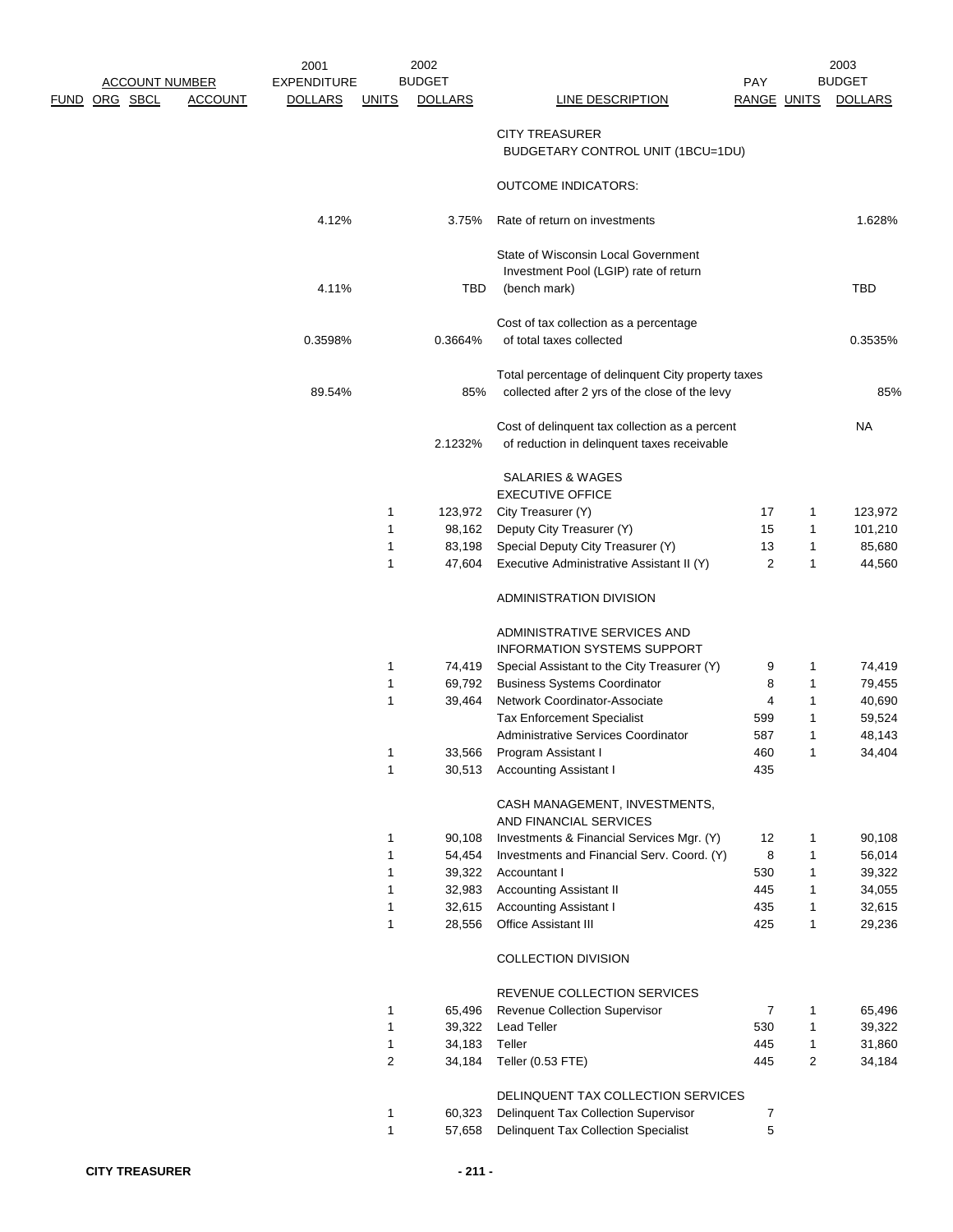| <b>BUDGET</b><br><b>DOLLARS</b><br>65,496<br>57,658                                                                                       |
|-------------------------------------------------------------------------------------------------------------------------------------------|
|                                                                                                                                           |
|                                                                                                                                           |
|                                                                                                                                           |
|                                                                                                                                           |
|                                                                                                                                           |
|                                                                                                                                           |
|                                                                                                                                           |
| 65,230                                                                                                                                    |
| 121,305                                                                                                                                   |
| 30,537                                                                                                                                    |
|                                                                                                                                           |
| 74,965                                                                                                                                    |
| 1,559,460                                                                                                                                 |
|                                                                                                                                           |
| 6,135                                                                                                                                     |
|                                                                                                                                           |
|                                                                                                                                           |
| 1,565,595                                                                                                                                 |
|                                                                                                                                           |
|                                                                                                                                           |
|                                                                                                                                           |
| 1,565,595                                                                                                                                 |
|                                                                                                                                           |
|                                                                                                                                           |
| (Y) Required to file a statement of economic interests in accordance<br>with the Milwaukee Code of Ordinances Chapter 303-Code of Ethics. |
| 579,270                                                                                                                                   |
|                                                                                                                                           |
| 355,025                                                                                                                                   |
|                                                                                                                                           |
|                                                                                                                                           |
|                                                                                                                                           |
| 9,545                                                                                                                                     |
|                                                                                                                                           |
|                                                                                                                                           |
| 3,190                                                                                                                                     |
| 1,875                                                                                                                                     |
| 19,445                                                                                                                                    |
| 2,750                                                                                                                                     |
|                                                                                                                                           |
|                                                                                                                                           |
|                                                                                                                                           |
| 411,355                                                                                                                                   |
| 56,320                                                                                                                                    |
|                                                                                                                                           |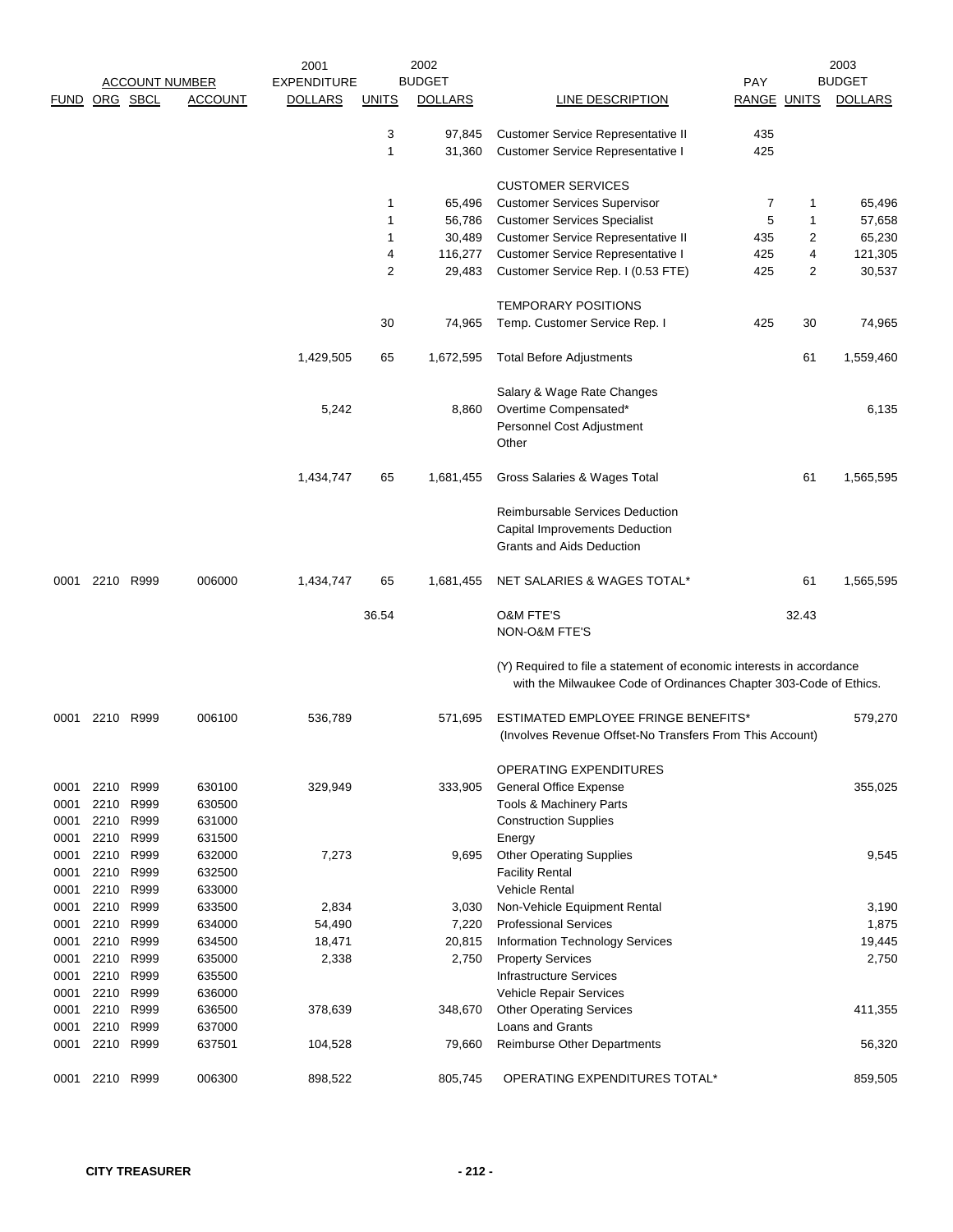|      |                |           |                       | 2001               |              | 2002           |                                                 | 2003       |                    |                |  |
|------|----------------|-----------|-----------------------|--------------------|--------------|----------------|-------------------------------------------------|------------|--------------------|----------------|--|
|      |                |           | <b>ACCOUNT NUMBER</b> | <b>EXPENDITURE</b> |              | <b>BUDGET</b>  |                                                 | <b>PAY</b> | <b>BUDGET</b>      |                |  |
|      | FUND ORG SBCL  |           | <b>ACCOUNT</b>        | <b>DOLLARS</b>     | <b>UNITS</b> | <b>DOLLARS</b> | LINE DESCRIPTION                                |            | <b>RANGE UNITS</b> | <b>DOLLARS</b> |  |
|      |                |           |                       |                    |              |                | <b>EQUIPMENT PURCHASES</b>                      |            |                    |                |  |
|      |                |           |                       |                    |              |                | <b>Additional Equipment</b>                     |            |                    |                |  |
|      |                |           |                       |                    |              |                | Subtotal - Additional Equipment                 |            |                    |                |  |
|      |                |           |                       |                    |              |                | <b>Replacement Equipment</b>                    |            |                    |                |  |
|      |                |           |                       |                    | 1            | 10,000         | Desktop Microfiche Reader Printer               |            |                    |                |  |
|      |                |           |                       |                    | 1            | 10,000         | Subtotal - Replacement Equipment                |            |                    |                |  |
|      |                |           |                       | 8,808              |              |                | Other Previous Experience                       |            |                    |                |  |
|      | 0001 2210 R999 |           | 006800                | 8,808              | 1            | 10,000         | <b>EQUIPMENT PURCHASES TOTAL*</b>               |            |                    |                |  |
|      |                |           |                       |                    |              |                | <b>SPECIAL FUNDS</b>                            |            |                    |                |  |
| 0001 |                | 2210 R222 | 006300                | 12,322             |              | 45,530         | Information Systems Support*                    |            |                    | 8,000          |  |
| 0001 |                | 2210 R223 | 006300                | 9,765              |              | 12,475         | Property Tax Collection Forms*                  |            |                    | 11,490         |  |
|      |                |           |                       | 22,087             |              | 58,005         | SPECIAL FUNDS TOTAL                             |            |                    | 19,490         |  |
|      |                |           |                       |                    |              |                | CITY TREASURER BUDGETARY                        |            |                    |                |  |
|      |                |           |                       | 2,900,953          |              | 3,126,900      | CONTROL UNIT TOTAL (1BCU=1DU)                   |            |                    | 3,023,860      |  |
|      |                |           |                       |                    |              |                | *Appropriation Control Account                  |            |                    |                |  |
|      |                |           |                       |                    |              |                | PROGRAM RESULT MEASURES/                        |            |                    |                |  |
|      |                |           |                       | <b>UNITS</b>       | $\%$         | <b>UNITS</b>   | INTERNAL MANAGEMENT INDICATORS:                 |            | %                  | <b>UNITS</b>   |  |
|      |                |           |                       |                    |              |                | <b>Financial Services</b>                       |            |                    |                |  |
| 0001 |                | 2210 1820 | P22101                | 189.84             | 110.1        | 190.00         | Amount, in millions, invested                   |            | 101.9              | 193.56         |  |
| 0001 |                | 2210 1820 | P22102                | 4.12               | 68.1         | 3.75           | Rate of return on investments                   |            | 43.4               | 1.628          |  |
|      |                |           |                       |                    |              |                | <b>Tax Collection</b>                           |            |                    |                |  |
| 0001 | 2210 1840      |           | P22103                | 597.13             | 87.4         | 415.00         | Amount, in millions, taxes collected            |            | 152.52             | 632.96         |  |
|      |                |           |                       |                    |              |                | <b>Delinquent Tax Collection</b>                |            |                    |                |  |
| 0001 | 2210 1850      |           | P22104                |                    | 100.0        | 25.00          | Amount, in millions, delinquent taxes collected |            |                    | <b>NA</b>      |  |
|      |                |           |                       | 55,802             |              | 65,766         | TOTAL DIRECT LABOR HOUR ALLOCATION              |            |                    | 58,366         |  |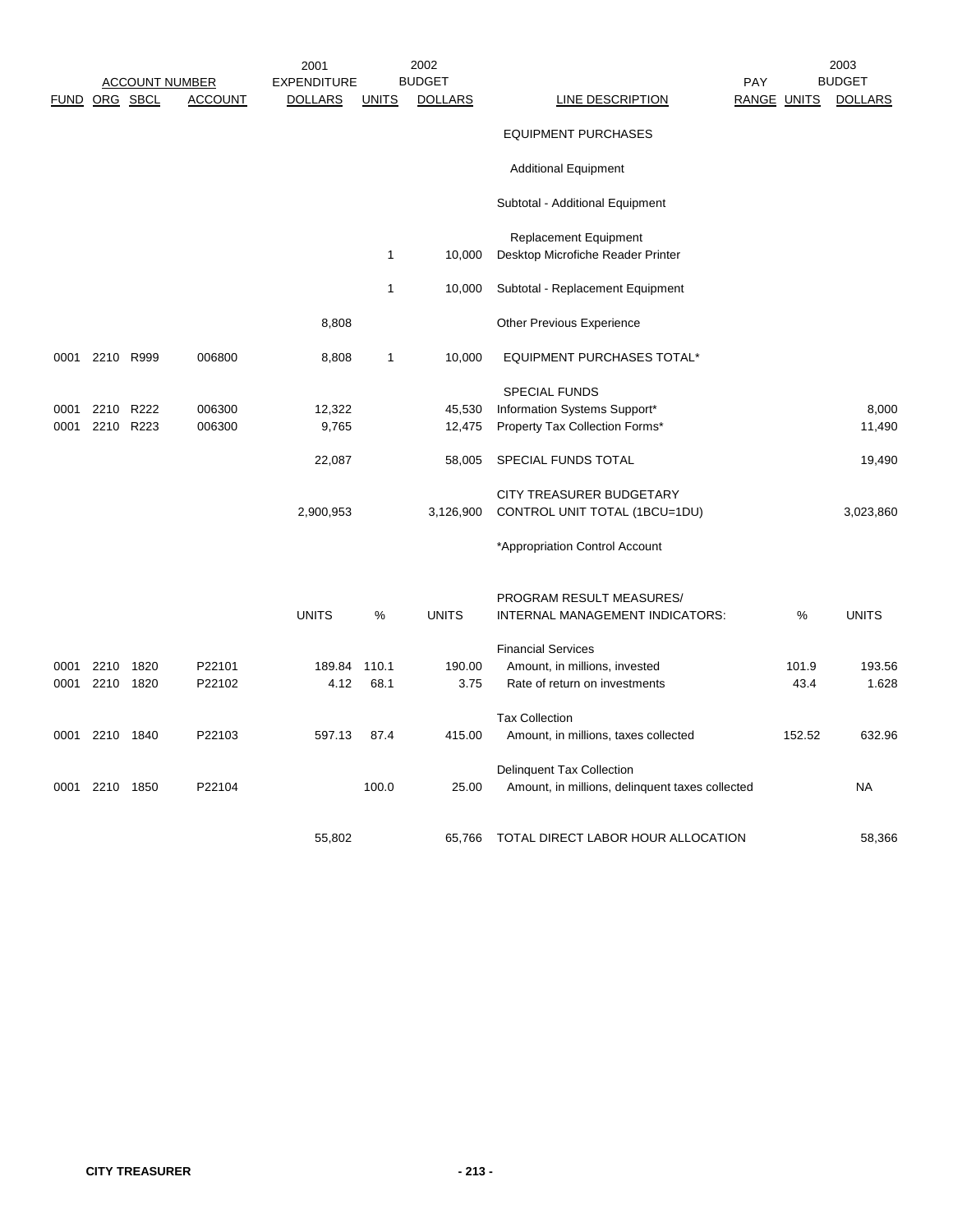(93,147,829) (93,830,102) FRINGE BENEFIT OFFSET (97,517,405)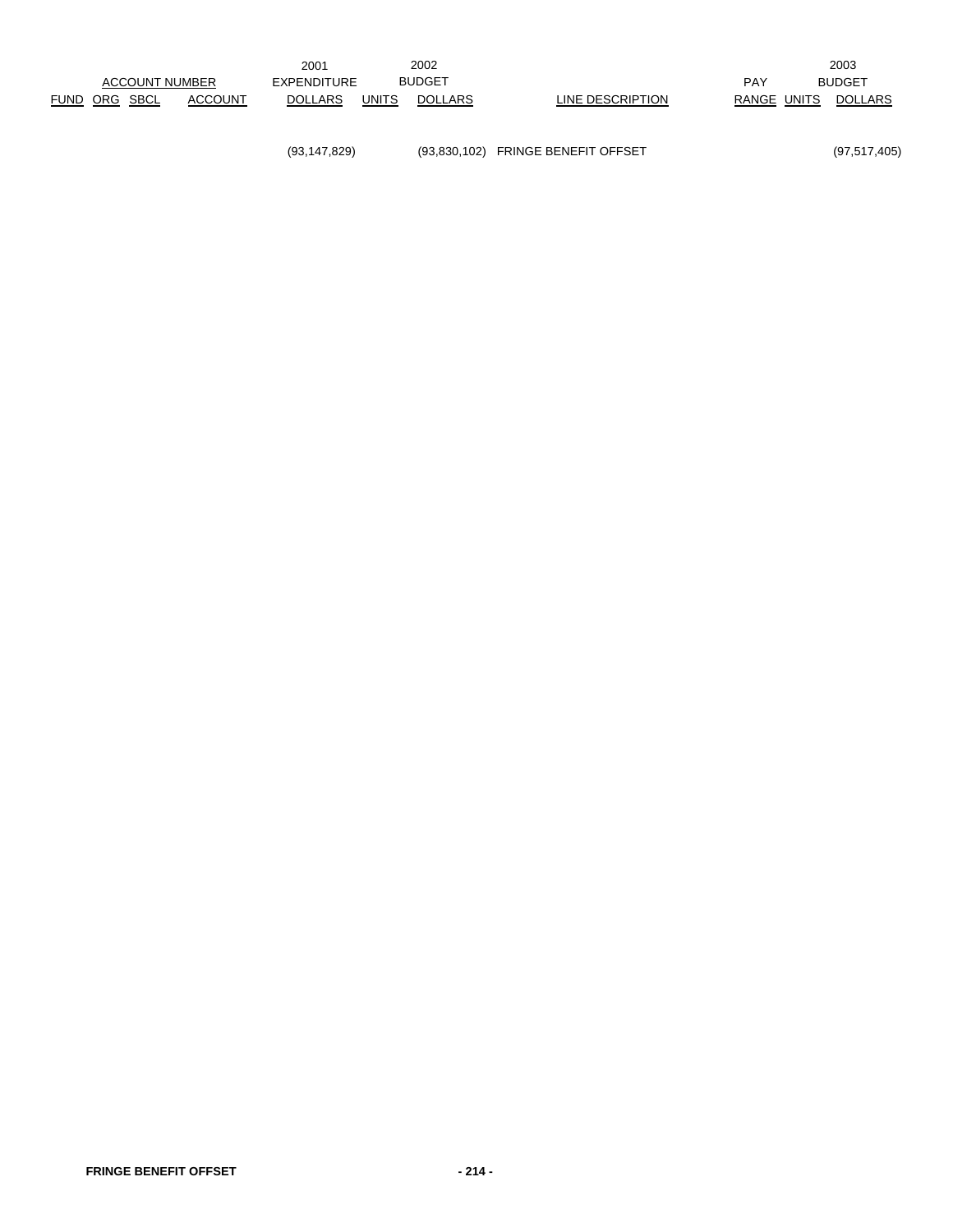|                       |  |                | 2001                         |              | 2002           |                  |             | 2003           |
|-----------------------|--|----------------|------------------------------|--------------|----------------|------------------|-------------|----------------|
| <b>ACCOUNT NUMBER</b> |  |                | <b>BUDGET</b><br>EXPENDITURE |              |                |                  | <b>PAY</b>  | <b>BUDGET</b>  |
| FUND ORG SBCL         |  | <b>ACCOUNT</b> | <b>DOLLARS</b>               | <b>UNITS</b> | <b>DOLLARS</b> | LINE DESCRIPTION | RANGE UNITS | <b>DOLLARS</b> |
|                       |  |                |                              |              |                |                  |             |                |

TOTAL BUDGETS FOR GENERAL CITY 454,853,514 482,547,584 PURPOSES 488,429,001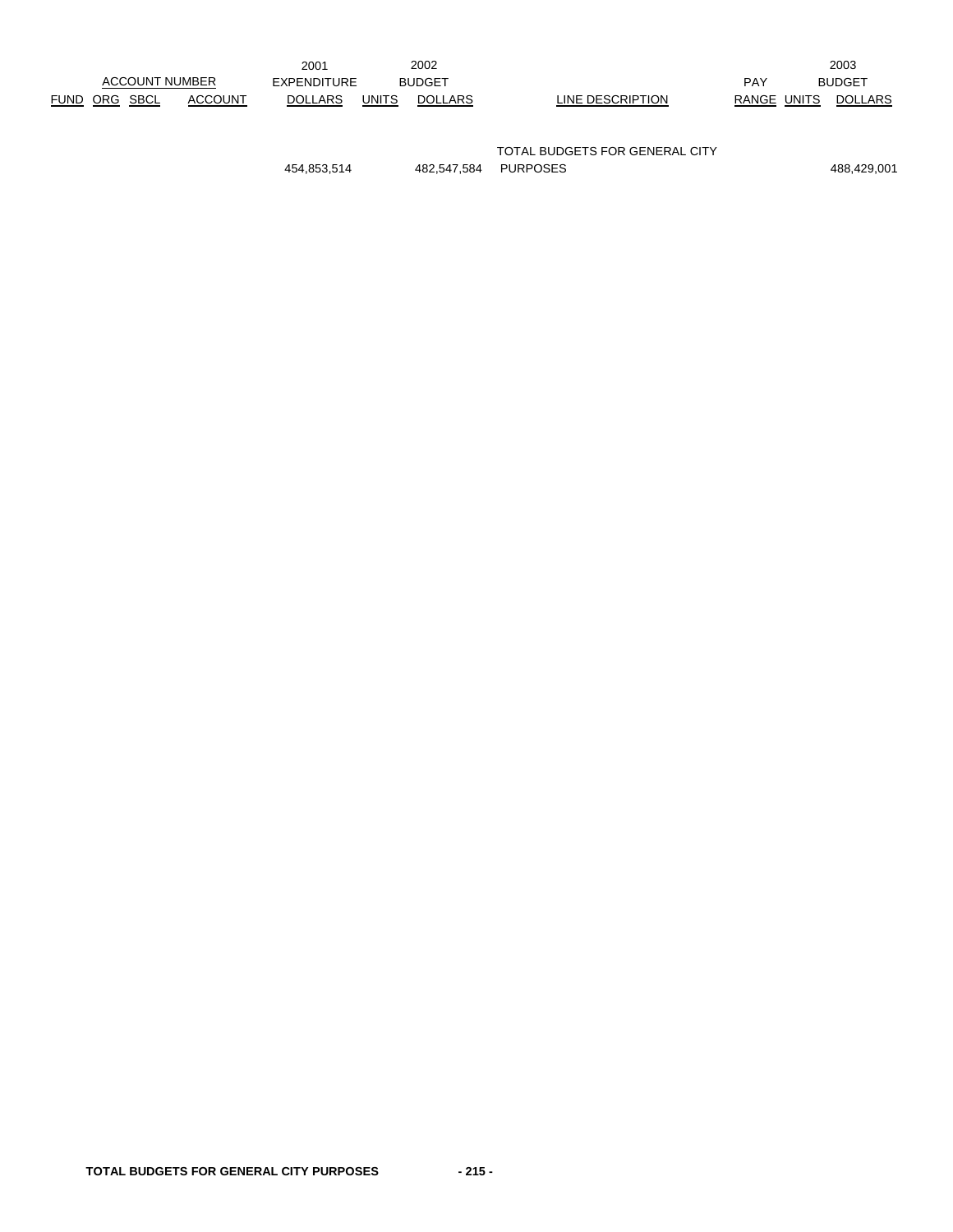|             |                       |                | 2001               | 2002                           |                                                        | 2003                          |
|-------------|-----------------------|----------------|--------------------|--------------------------------|--------------------------------------------------------|-------------------------------|
|             | <b>ACCOUNT NUMBER</b> |                | <b>EXPENDITURE</b> | <b>BUDGET</b>                  |                                                        | <b>BUDGET</b><br><b>PAY</b>   |
| <b>FUND</b> | ORG SBCL              | <b>ACCOUNT</b> | <b>DOLLARS</b>     | <b>DOLLARS</b><br><u>UNITS</u> | <b>LINE DESCRIPTION</b>                                | RANGE UNITS<br><b>DOLLARS</b> |
|             |                       |                |                    |                                | 2. SOURCE OF FUNDS FOR GENERAL<br><b>CITY PURPOSES</b> |                               |
|             |                       |                |                    |                                | TAXES & PAYMENTS IN LIEU OF TAXES                      |                               |
| 0001        | 1910                  | 009021         | 918,338            | 960,000                        | <b>Housing Authority</b>                               | 920,000                       |
| 0001        | 2110                  | 009021         | 1,209,550          | 1,271,000                      | Parking                                                | 1,312,000                     |
| 0001        | 2110                  | 009020         | 8,030,879          | 8,570,000                      | <b>Water Works</b>                                     | 8,091,000                     |
| 0001        | 2110                  | 009040         | 116,555            | 110,000                        | <b>Trailer Park Taxes</b>                              | 110,000                       |
| 0001        | 2210                  | 009040         | 23,474             | 3,500                          | <b>Occupational Taxes</b>                              | 3,500                         |
| 0001        | 2110                  | 009021         | 348,206            | 175,000                        | Payment in Lieu of Taxes-Other                         | 175,000                       |
| 0001        | 2110                  | 009030         | 1,237,761          | 750,000                        | Interest/Penalties on Taxes                            | 890,000                       |
| 0001        | 2110                  | 009019         | 755,966            |                                | <b>TID Excess Revenue</b>                              | 1,375,000                     |
| 0001        | 2110                  | 009040         | 47,573             | 200,000                        | <b>Other Taxes</b>                                     |                               |
|             |                       |                | 12,688,302         | 12,039,500                     | <b>TOTAL TAXES</b>                                     | 12,876,500                    |
|             |                       |                |                    |                                | <b>LICENSES &amp; PERMITS</b>                          |                               |
|             |                       |                |                    |                                | <b>LICENSES</b>                                        |                               |
| 0001        | 1310                  | 009110         | 692,076            | 400,000                        | Amusement Dance/Music                                  | 610,000                       |
| 0001        | 1310                  | 009120         | 50                 |                                | <b>Bicycle</b>                                         |                               |
| 0001        | 2210                  | 009120         | 31,200             | 24,100                         | Dog and Cat                                            | 25,300                        |
| 0001        | 3810                  | 009110         | 1,365,513          | 1,350,000                      | Food - Health Department                               | 1,425,400                     |
| 0001        | 3810                  | 009110         | 22,630             | 24,726                         | Health Department-Non Food                             | 22,200                        |
| 0001        | 1310                  | 009110         | 903,924            | 858,700                        | Liquor & Malt                                          | 840,000                       |
| 0001        | 3810                  | 009110         | 229,080            | 229,200                        | Scales                                                 | 227,200                       |
| 0001        | 1310                  | 009110         | 16,271             | 500                            | Miscellaneous-City Clerk                               | 7,000                         |
| 0001        | 3600                  | 009110         | 296,294            | 284,600                        | Miscellaneous-DNS                                      | 250,300                       |
| 0001        | 5140                  | 009110         | 13,514             | 13,300                         | Miscellaneous-DPW Administration                       | 13,000                        |
|             |                       |                |                    |                                | <b>PERMITS</b>                                         |                               |
| 0001        | 3600                  | 009220         | 204,470            | 146,200                        | Board of Zoning Appeals                                | 141,000                       |
| 0001        | 1910                  | 009220         | 20,570             | 25,000                         | Zoning Change Fees                                     | 25,000                        |
| 0001        | 3600                  | 009210         | 2,106,233          | 1,880,000                      | <b>Building</b>                                        | 1,809,600                     |
| 0001        | 3600                  | 009210         | 267,725            | 157,600                        | <b>Building Code Compliance</b>                        | 140,000                       |
| 0001        | 1310                  | 009230         | 32,030             | 80,000                         | <b>Curb Space Special Privilege</b>                    | 14,000                        |
| 0001        | 3600                  | 009210         | 612,653            | 550,000                        | Electrical                                             | 550,000                       |
| 0001        | 3600                  | 009210         | 103,402            | 115,000                        | Elevator                                               | 115,000                       |
| 0001        | 3600                  | 009210         | 313,225            | 240,000                        | Occupancy                                              | 240,000                       |
| 0001        | 3600                  | 009210         | 694,473            | 608,000                        | Plumbing                                               | 608,000                       |
| 0001        | 3600                  | 009210         | 57,726             | 45,900                         | Miscellaneous-DNS                                      | 45,900                        |
| 0001        | 3600                  | 009230         | 108,381            | 107,000                        | Sign and Billboard                                     | 107,000                       |
| 0001        | 5140                  | 009230         | 161,653            | 150,000                        | <b>Special Events</b>                                  | 190,000                       |
| 0001        | 5140                  | 009230         | 262,551            | 240,600                        | Miscellaneous-DPW                                      | 214,800                       |
| 0001        | 1310                  | 009230         | 4,160              | 13,700                         | Special Privilege-Miscellaneous-City Clerk             | 10,000                        |
| 0001        | 3600                  | 009230         | 190,389            | 280,000                        | Special Privilege-Miscellaneous-DNS                    | 190,000                       |
| 0001        | 3600                  | 009210         | 427,006            | 411,800                        | Sprinkler Inspection                                   | 50,000                        |
| 0001        | 5140                  | 009210         | 783,977            | 765,000                        | Use of Streets-Excavating                              | 616,000                       |
| 0001        | 1910                  | 009210         | 565,047            | 557,100                        | Plan Exam-DCD                                          | 567,000                       |
|             |                       |                | 10,486,223         | 9,558,026                      | <b>TOTAL LICENSES &amp; PERMITS</b>                    | 9,053,700                     |
|             |                       |                |                    |                                | INTERGOVERNMENTAL REVENUE                              |                               |
| 0001        | 3600                  | 009352         | 583,111            | 605,000                        | Insurance Premium - Fire                               | 580,000                       |
| 0001        | 2110                  | 009370         | 27,705,802         | 26,600,000                     | <b>Local Street Aids</b>                               | 26,700,000                    |
| 0001        | 2110                  | 009365         | 2,006,630          | 2,200,000                      | Payment for Municipal Services                         | 2,684,856                     |
| 0001        | 3310                  | 009360         | 569,726            | 568,200                        | State Payments-Police                                  | 575,000                       |
| 0001        | 2110                  | 009350         | 235,887,915        | 238,140,000                    | State Shared Revenue (General)                         | 240,521,000                   |
|             |                       |                |                    |                                |                                                        |                               |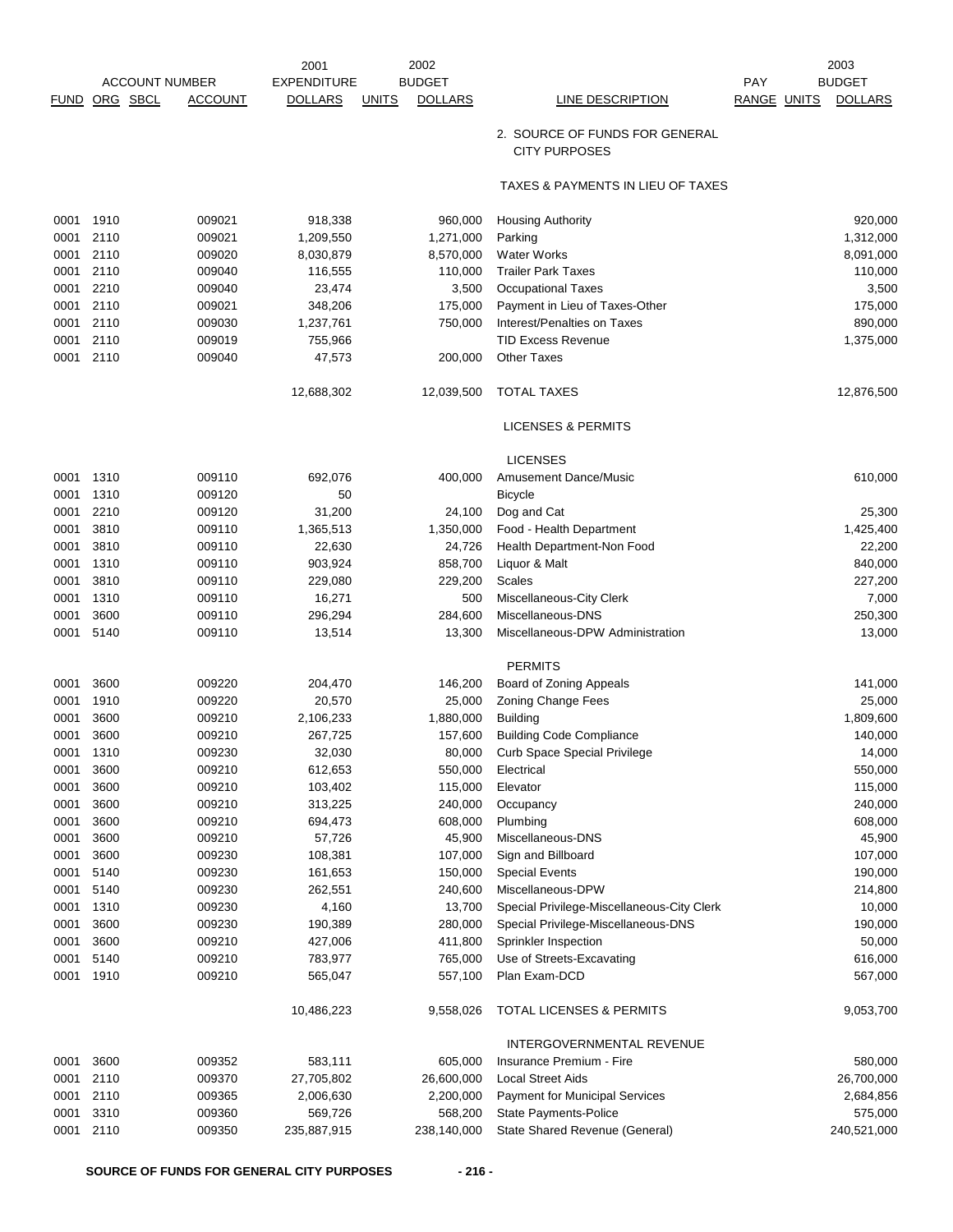|              |                       |                  | 2001               | 2002                           |                                                                 |                    | 2003           |
|--------------|-----------------------|------------------|--------------------|--------------------------------|-----------------------------------------------------------------|--------------------|----------------|
|              | <b>ACCOUNT NUMBER</b> |                  | <b>EXPENDITURE</b> | <b>BUDGET</b>                  |                                                                 | PAY                | <b>BUDGET</b>  |
| <b>FUND</b>  | ORG SBCL              | <b>ACCOUNT</b>   | <b>DOLLARS</b>     | <b>DOLLARS</b><br><b>UNITS</b> | LINE DESCRIPTION                                                | <b>RANGE UNITS</b> | <b>DOLLARS</b> |
|              |                       |                  |                    |                                |                                                                 |                    |                |
| 0001         | 2110                  | 009360           | 7,876              | 7,100                          | Other State Payments                                            |                    | 7,100          |
| 0001         | 2110                  | 009351           | 7,792,065          | 9,980,000                      | <b>Expenditure Restraint Aid</b>                                |                    | 9,400,000      |
| 0001         | 2110                  | 009360           | 4,415,345          | 4,650,000                      | <b>Computer Exemption Aid</b>                                   |                    | 3,750,000      |
|              |                       |                  | 278,968,470        | 282,750,300                    | TOTAL INTERGOVERNMENTAL REVENUES                                |                    | 284,217,956    |
|              |                       |                  |                    |                                |                                                                 |                    |                |
|              |                       |                  |                    |                                | <b>CHARGES FOR SERVICES</b>                                     |                    |                |
| 0001         | 1490                  | 009400           | 2,028,464          | 328,100                        | <b>City Attorney</b>                                            |                    | 322,900        |
| 0001         | 1650                  | 009400           | 320,786            | 295,000                        | Department of Employee Relations                                |                    | 300,000        |
| 0001         | 2210                  | 009400           | 183,249            | 108,425                        | <b>City Treasurer</b>                                           |                    | 108,340        |
| 0001         | 1310                  | 009400           | 3,442,303          | 3,440,000                      | Common Council-City Clerk                                       |                    | 3,014,400      |
| 0001         | 2110                  | 009400           | 395,194            | 129,600                        | Comptroller                                                     |                    | 530,000        |
| 0001         | 2110                  | 009400           | 4,435,924          | 4,120,000                      | <b>BID Assessment</b>                                           |                    |                |
| 0001         | 0950                  | 009400           | 760,663            |                                | Deferred Compensation                                           |                    |                |
| 0001         | 1700                  | 009400           | 8,489              | 17,600                         | <b>Election Commission</b>                                      |                    | 7,500          |
| 0001         | 1320                  | 009400           | 1,164,192          | 1,156,400                      | <b>Municipal Court</b>                                          |                    | 1,150,800      |
| 0001         | 2400                  | 009400           | 113,595            | 210,000                        | Debt Commission                                                 |                    | 195,000        |
| 0001         | 2300                  | 009400           | 2,448              | 1,000                          | Assessor                                                        |                    | 1,000          |
| 0001         | 1910                  | 009400           | 30,503             | 322,000                        | Department of City Development                                  |                    | 447,200        |
| 0001         | 1510                  | 009400           | 352,174            | 68,000                         | Department of Administration                                    |                    | 104,000        |
| 0001         | 1510                  | 009400           | 3,294,041          | 3,406,200                      | <b>MPS Service Charges</b>                                      |                    | 3,501,500      |
| 0001         | 3280                  | 009400           | 1,742,037          | 1,452,500                      | <b>Fire Department</b>                                          |                    | 1,450,500      |
| 0001         | 3310                  | 009400           | 266,857            | 200,500                        | <b>Police Department</b>                                        |                    | 191,500        |
| 0001         | 3600                  | 009400           | 2,346,514          | 1,787,600                      | Department of Neighborhood Services                             |                    | 1,933,500      |
| 0001         | 3600                  | 009400           | 1,708,966          | 1,033,000                      | <b>Building Razing</b>                                          |                    | 1,202,500      |
| 0001         | 3600                  | 009400           | 1,092,337          | 1,050,000                      | Fire Prevention Inspections                                     |                    | 1,055,000      |
| 0001         | 3600                  | 009400           | 88,525             | 65,700                         | <b>Essential Services</b>                                       |                    | 66,000         |
| 0001         | 5450                  | 009400           | 4,074,504          |                                | DPW-Buildings and Fleet                                         |                    |                |
| 0001         | 5450                  | 009400           |                    | 3,000,000                      | DPW-Oper. Div.-Bldgs. & Fleet                                   |                    | 3,888,000      |
| 0001         | 5230                  | 009400           | 2,428,356          | 2,754,600                      | DPW-Infrastructure Division                                     |                    | 3,005,000      |
| 0001         | 5810                  | 009400           | 95,512             |                                | DPW-Forestry                                                    |                    |                |
| 0001         | 5450                  | 009400           |                    | 175,000                        | DPW-Operations Division- Forestry                               |                    | 100,000        |
| 0480         | 4280                  | 009400           | 3,985,312          | 3,293,885                      | <b>Harbor Commission</b>                                        |                    | 3,280,923      |
| 0001         | 5140                  | 009400           | 2,089,332          | 409,500                        | <b>DPW-Administrative Services</b>                              |                    | 819,000        |
| 0001         | 5450                  | 009400           |                    | 860,000                        | DPW-Operations Division- Sanitation                             |                    | 510,000        |
| 0001         | 5450                  | 009400           |                    | 13,875,000                     | Solid Waste Fee                                                 |                    | 13,875,000     |
| 0001         | 5450                  | 009400           |                    | 3,000,000                      | Snow and Ice Control Fee                                        |                    | 2,400,000      |
| 0001         | 5450                  | 009400           |                    | 3,845,000                      | Street Sweeping and Leaf Collection                             |                    | 4,086,101      |
| 0001         | 5140                  | 009400           |                    | 800,000                        | Apartment Garbage Pick-Up                                       |                    | 800,000        |
| 0001         | 3810                  | 009400           | 716,634            | 813,670                        | <b>Health Department</b>                                        |                    | 576,200        |
| 0001         | 8610                  | 009400           | 479,520            | 455,300                        | <b>Public Library</b>                                           |                    | 444,000        |
|              |                       |                  |                    |                                |                                                                 |                    |                |
| 0001<br>0001 | 8610<br>9990          | 009400<br>009400 | 1,815,530<br>2,241 | 1,805,900                      | County Fed System<br>Department Central Service Costs Recovered |                    | 1,815,000      |
|              |                       |                  |                    |                                |                                                                 |                    |                |
|              |                       |                  | 39,464,202         | 54,279,480                     | TOTAL CHARGES FOR SERVICES                                      |                    | 51,180,864     |
|              |                       |                  |                    |                                | <b>FINES AND FORFEITURES</b>                                    |                    |                |
| 0001 1320    |                       | 009612           | 4,402,849          | 4,420,000                      | <b>Municipal Court</b>                                          |                    | 4,113,000      |
|              |                       |                  | 4,402,849          | 4,420,000                      | TOTAL FINES AND FORFEITURES                                     |                    | 4,113,000      |
|              |                       |                  |                    |                                | MISCELLANEOUS REVENUES                                          |                    |                |
| 0001         | 2110                  | 009930           | 15,046,495         | 8,250,000                      | Parking Fund Transfer                                           |                    | 8,300,000      |
| 0001         | 2210                  | 009810           | 4,802,266          | 4,700,000                      | Interest on Investment                                          |                    | 2,100,000      |
| 0001         | 9990                  | 009850           | 675,000            | 675,000                        | Contributions                                                   |                    | 875,000        |
| 0001         | 1510                  | 009830           | 251,189            | 153,500                        | <b>DOA Property Sales</b>                                       |                    | 146,500        |
| 0001         | 1910                  | 009830           | 133,045            | 50,000                         | <b>DCD Property Sales</b>                                       |                    | 50,000         |
| 0001         | 5450                  | 009820           | 242,348            |                                | DPW-Buildings & Fleet Division - Rent                           |                    |                |
| 0001         | 5450                  | 009820           |                    | 215,300                        | DPW-Operations Division - Rent                                  |                    | 242,100        |
|              |                       |                  |                    |                                |                                                                 |                    |                |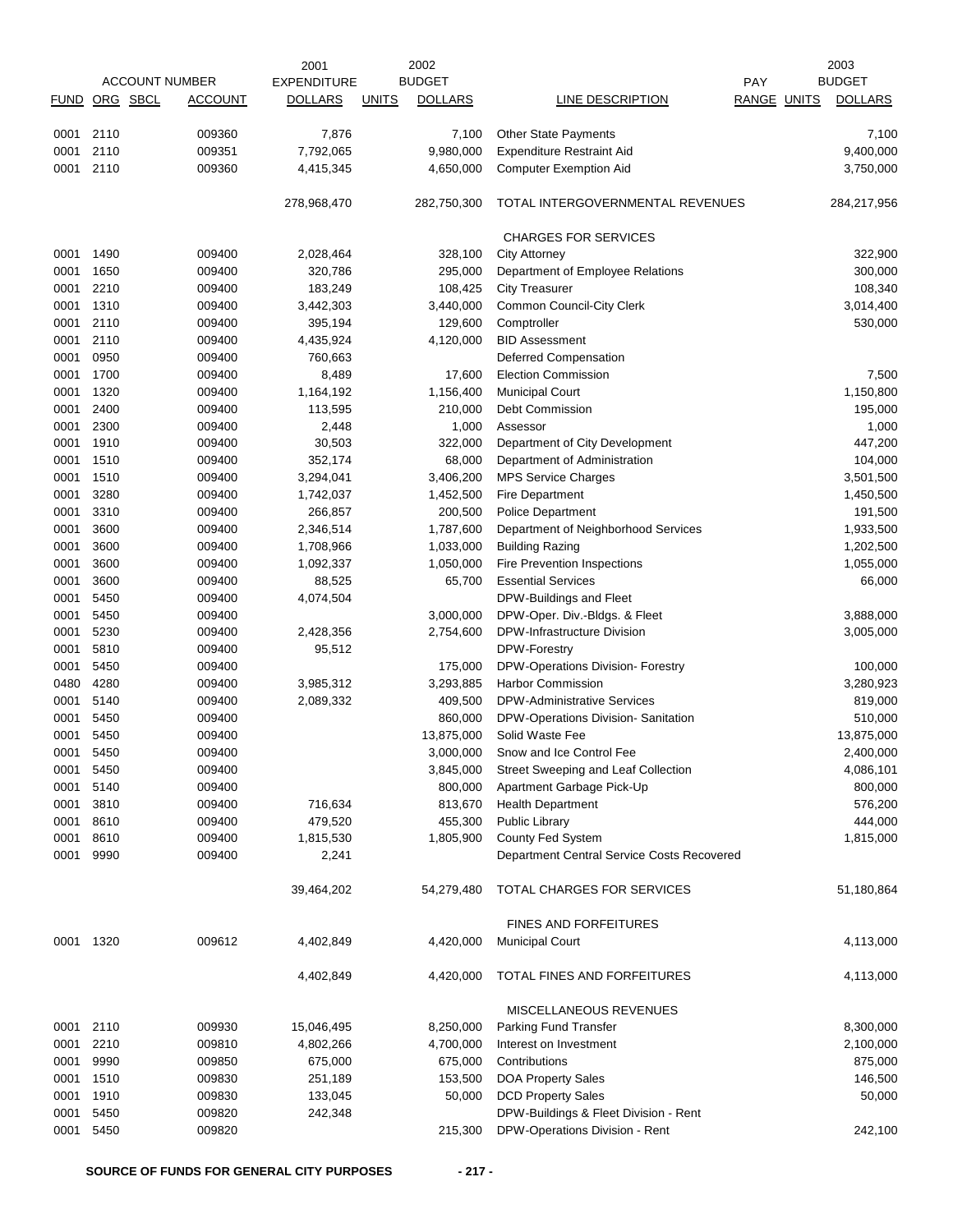|             |          |                       | 2001               |              | 2002           |                                                 |                    | 2003           |
|-------------|----------|-----------------------|--------------------|--------------|----------------|-------------------------------------------------|--------------------|----------------|
|             |          | <b>ACCOUNT NUMBER</b> | <b>EXPENDITURE</b> |              | <b>BUDGET</b>  |                                                 | PAY                | <b>BUDGET</b>  |
| <b>FUND</b> | ORG SBCL | <b>ACCOUNT</b>        | <b>DOLLARS</b>     | <b>UNITS</b> | <b>DOLLARS</b> | LINE DESCRIPTION                                | <b>RANGE UNITS</b> | <b>DOLLARS</b> |
| 0001        | 2110     | 009820                | 139,545            |              | 137,000        | Comptroller-Rent                                |                    | 141,000        |
| 0001        | 1910     | 009820                | 441,934            |              | 250,000        | <b>DCD Rent</b>                                 |                    | 250,000        |
| 0001        | 9990     | 009870                | 425,764            |              | 70,046         | <b>Other Miscellaneous</b>                      |                    | 163,000        |
| 0001        | 1650     | 009870                | 7,164              |              |                | <b>Flexible Spending</b>                        |                    |                |
| 0001        | 9990     | 009870                | 3,380,000          |              | 3,380,000      | Potawatomi                                      |                    | 3,380,000      |
| 0001        | 2110     | 009870                | 84,660             |              | 85,000         | Midtown/LIMP Revenues                           |                    | 85,000         |
| 0001        | 2110     | 009870                | 956,750            |              | 960,000        | <b>Harbor Commission Transfer</b>               |                    | 960,000        |
|             |          |                       | 26,586,160         |              | 18,925,846     | TOTAL MISCELLANEOUS REVENUE                     |                    | 16,692,600     |
|             |          |                       |                    |              |                | <b>FRINGE BENEFITS</b>                          |                    |                |
| 0001        | 9990     | 009990                | 22,197,836         |              | 15,200,000     | Fringe Benefit Offset                           |                    | 16,250,000     |
|             |          |                       | 22,197,836         |              | 15,200,000     | TOTAL FRINGE BENEFITS                           |                    | 16,250,000     |
|             |          |                       |                    |              |                | <b>COST RECOVERY</b>                            |                    |                |
| 0001        | 6830     | 009950                | 10,000             |              | 10,000         | Sewer Maintenance                               |                    | 10,000         |
|             |          |                       | 10,000             |              | 10,000         | TOTAL COST RECOVERY                             |                    | 10,000         |
|             |          |                       | 394,804,042        |              | 397, 183, 152  | TOTAL GENERAL FUND REVENUE                      |                    | 394,394,620    |
|             |          |                       | 81,760,767         |              | 85,364,432     | Amount to be raised pursuant to 18-02-6.        |                    | 94,034,381     |
|             |          |                       |                    |              |                | Less:                                           |                    |                |
| 0001        | 2110     | 009920                | 5,500,000          |              | 7,500,000      | Tax Stabilization Fund Withdrawal (sustainable) |                    | 9,300,000      |
| 0001        | 2110     | 009920                |                    |              | 3,500,000      | TSF - 2000 Budget Adjustment Payment            |                    |                |
|             |          |                       |                    |              |                | TSF - In Anticipation of Revenue                |                    |                |
| 0001        | 9990     | 009010                | 76,260,767         |              | 74,364,432     | Property Tax Levy                               |                    | 84,734,381     |
|             |          |                       |                    |              |                | TOTAL SOURCE OF FUNDS FOR                       |                    |                |
|             |          |                       | 476,564,809        |              | 482,547,584    | <b>GENERAL CITY PURPOSES</b>                    |                    | 488,429,001    |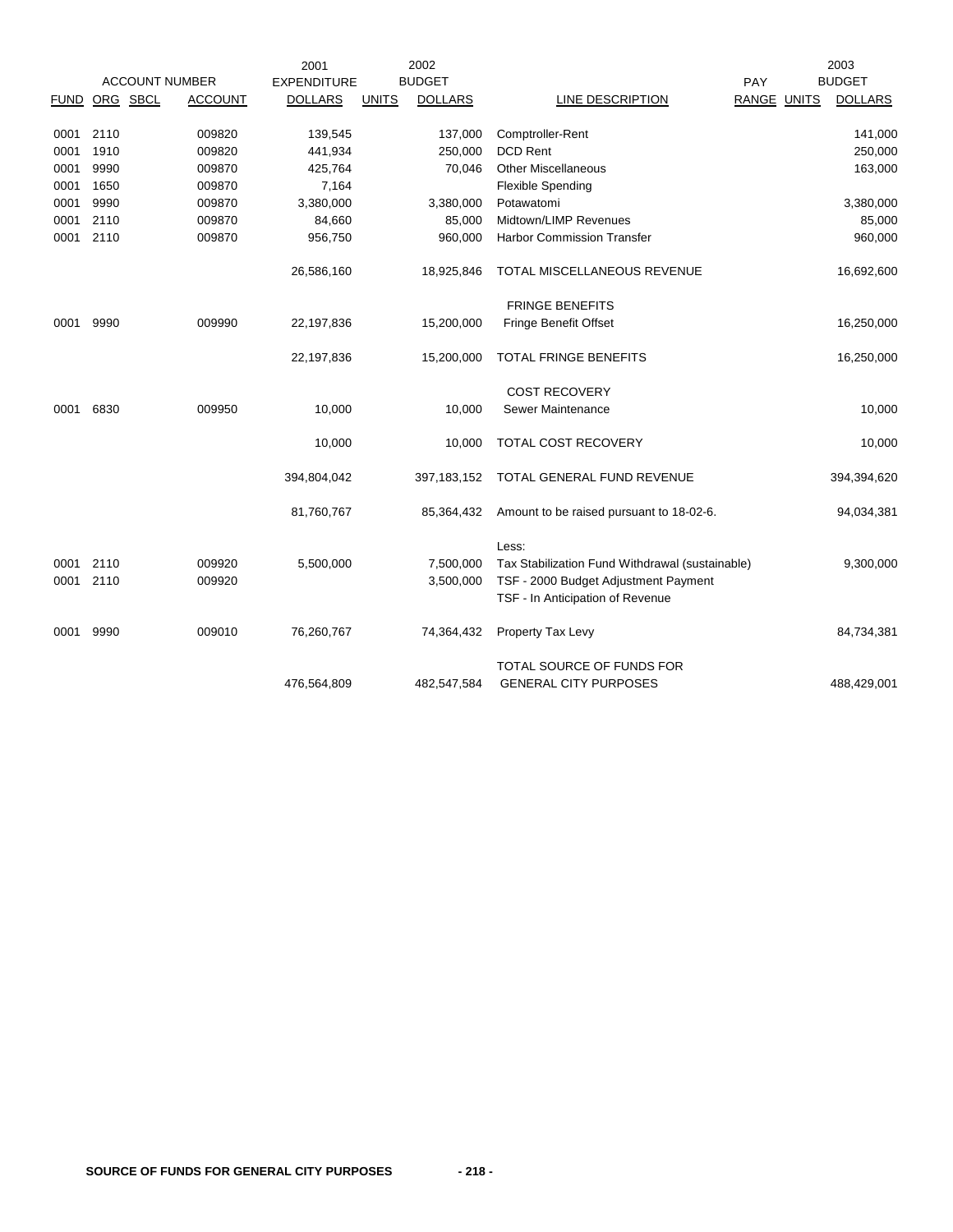|               |                |           |                       | 2001               |              | 2002           |                                                                              |             | 2003           |
|---------------|----------------|-----------|-----------------------|--------------------|--------------|----------------|------------------------------------------------------------------------------|-------------|----------------|
|               |                |           | <b>ACCOUNT NUMBER</b> | <b>EXPENDITURE</b> |              | <b>BUDGET</b>  |                                                                              | PAY         | <b>BUDGET</b>  |
| FUND ORG SBCL |                |           | <b>ACCOUNT</b>        | <b>DOLLARS</b>     | <b>UNITS</b> | <b>DOLLARS</b> | <b>LINE DESCRIPTION</b>                                                      | RANGE UNITS | <b>DOLLARS</b> |
|               |                |           |                       |                    |              |                | <b>B. PROVISIONS FOR EMPLOYEE</b><br><b>RETIREMENT FUNDS</b>                 |             |                |
|               |                |           |                       |                    |              |                | 1. BUDGET FOR PROVISIONS FOR<br><b>EMPLOYEE RETIREMENT</b>                   |             |                |
|               |                |           |                       |                    |              |                | Firemen's Pension Fund                                                       |             |                |
| 0001          | 2210           | R431      | 006100                | 262,681            |              | 263,000        | <b>Employer's Pension Contribution</b>                                       |             | 296,000        |
| 0001          |                | 9990 R432 | 006100                | 1,100,212          |              |                | Lump-sum Supplement Contribution (A) (B)                                     |             | 500,000        |
|               |                |           |                       |                    |              |                |                                                                              |             |                |
|               |                |           |                       | 1,362,893          |              | 263,000        | <b>Total Pension Contribution by</b><br>Employer to Firemen's Pension Fund   |             | 796,000        |
|               |                |           |                       |                    |              |                | Policemen's Pension Fund                                                     |             |                |
| 0001          | 2210 R441      |           | 006100                | 229,109            |              | 345,405        | <b>Employer's Pension Contribution</b>                                       |             | 473,708        |
|               |                |           |                       | 94,729             |              | 117,647        | Administration*                                                              |             | 106,295        |
| 0001          | 2110 R442      |           | 006100                | 4,187              |              | 7,554          | Employer's Share of Employee's<br><b>Annuity Contribution</b>                |             | 5,000          |
| 0001          |                | 4400 R443 | 006100                | 1,395,349          |              | 150,000        | Lump-sum Supplement Contribution (A) (B)                                     |             | 500,000        |
|               |                |           |                       |                    |              |                |                                                                              |             |                |
|               |                |           |                       | 1,723,374          |              | 620,606        | <b>Total Pension Contribution by Employer</b><br>to Policemen's Pension Fund |             | 1,085,003      |
|               |                |           |                       |                    |              |                | Employes' Retirement Fund                                                    |             |                |
| 0001          | 2210 R454      |           | 006100                |                    |              |                | <b>Employer's Pension Contribution</b>                                       |             | 205,000        |
|               |                |           |                       | 19,308,782         |              | 24,142,032     | Administration*                                                              |             | 24,006,425     |
|               |                |           |                       |                    |              |                |                                                                              |             |                |
|               |                |           |                       |                    |              |                | Employer's Share of Employee's                                               |             |                |
|               | 0001 2110 R455 |           | 006100                | 20,536,793         |              | 21,077,280     | Annuity Contribution-Tax Levy Funded                                         |             | 20,153,000     |
| 0001          | 1510           | R460      | 006100                |                    |              | 1,000,000      | Contribution-Employers' Reserve Fund                                         |             | 3,000,000      |
|               |                |           |                       |                    |              |                | <b>Total Pension Contribution By Employer</b>                                |             |                |
|               |                |           |                       | 39,845,575         |              | 46,219,312     | To Employes' Retirement Fund                                                 |             | 47,364,425     |
|               |                |           |                       |                    |              |                | Social Security Fund                                                         |             |                |
| 0001          |                | 4500 R453 | 006100                | 15,665,597         |              | 15,439,720     | Social Security Tax                                                          |             | 16,136,000     |
|               |                |           |                       | 15,665,597         |              | 15,439,720     | <b>Total Social Security Fund</b>                                            |             | 16,136,000     |
|               |                |           |                       |                    |              |                | Former Town of Lake Employes'<br><b>Retirement Fund</b>                      |             |                |
| 0001          |                | 4500 R451 | 006100                | 114,799            |              | 114,799        | <b>Employer's Pension Contribution</b>                                       |             | 114,799        |
|               |                |           |                       |                    |              |                | <b>Total Pension Contribution by Employer</b>                                |             |                |
|               |                |           |                       |                    |              |                | to Former Town of Lake                                                       |             |                |
|               |                |           |                       | 114,799            |              | 114,799        | <b>Employes' Retirement Fund</b>                                             |             | 114,799        |
|               |                |           |                       |                    |              |                | Former Town of Lake Firemen's<br>Pension Fund                                |             |                |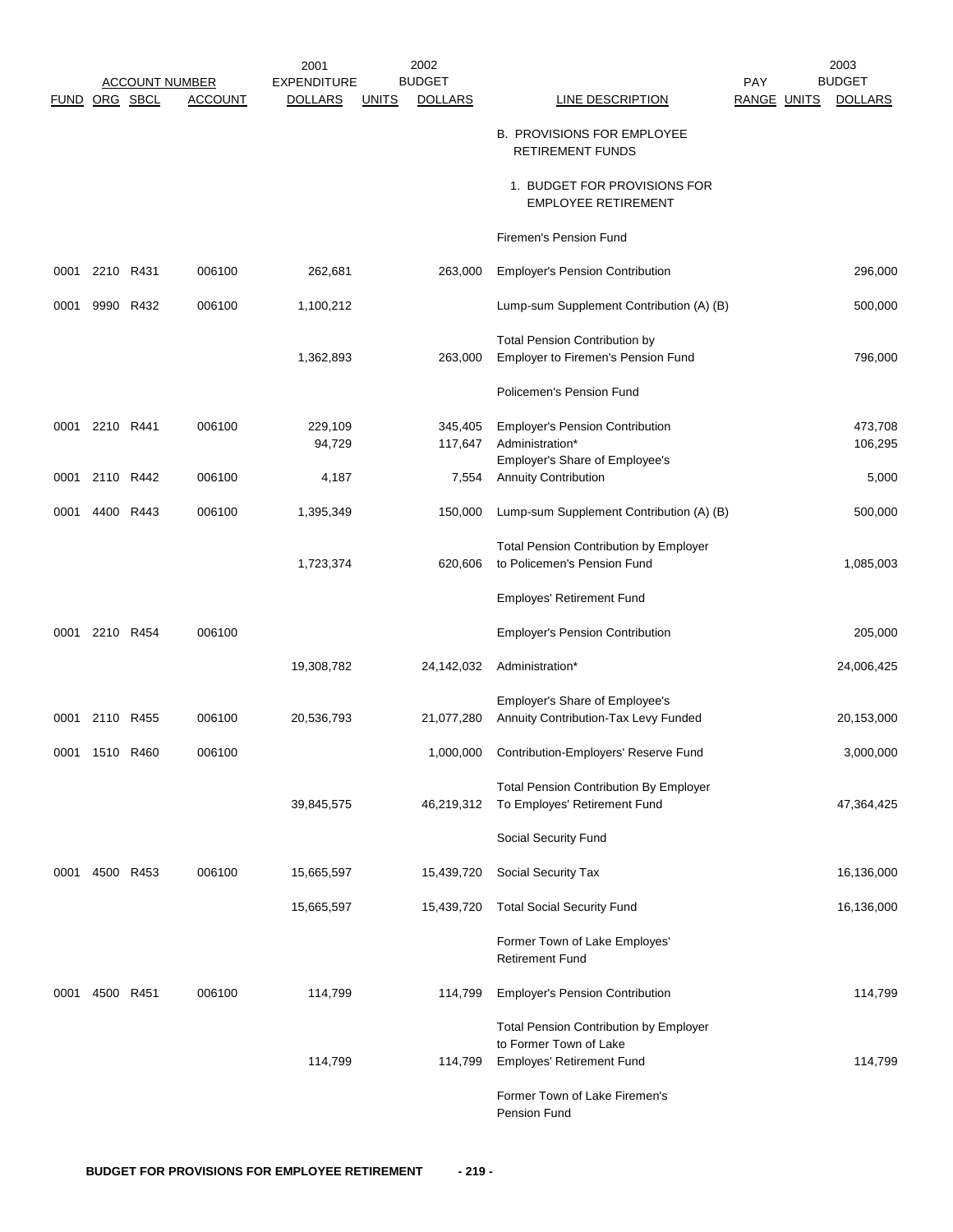|             |      |      |                       | 2001               |              | 2002           |                                                                                                                                                                                                                                                                                                  |                    | 2003           |
|-------------|------|------|-----------------------|--------------------|--------------|----------------|--------------------------------------------------------------------------------------------------------------------------------------------------------------------------------------------------------------------------------------------------------------------------------------------------|--------------------|----------------|
|             |      |      | <b>ACCOUNT NUMBER</b> | <b>EXPENDITURE</b> |              | <b>BUDGET</b>  |                                                                                                                                                                                                                                                                                                  | PAY                | <b>BUDGET</b>  |
| <b>FUND</b> | ORG  | SBCL | <b>ACCOUNT</b>        | <b>DOLLARS</b>     | <b>UNITS</b> | <b>DOLLARS</b> | LINE DESCRIPTION                                                                                                                                                                                                                                                                                 | <b>RANGE UNITS</b> | <b>DOLLARS</b> |
| 0001        | 4500 | R452 | 006100                | 28,398             |              | 27,675         | <b>Employer's Pension Contribution</b>                                                                                                                                                                                                                                                           |                    | 28,850         |
|             |      |      |                       |                    |              |                | <b>Total Pension Contribution by Employer</b><br>to Former Town of Lake                                                                                                                                                                                                                          |                    |                |
|             |      |      |                       | 28,398             |              | 27,675         | Firemen's Pension Fund                                                                                                                                                                                                                                                                           |                    | 28,850         |
|             |      |      |                       |                    |              | 1,085,755      | Deferred Compensation Plan - Adm.*                                                                                                                                                                                                                                                               |                    | 1,109,917      |
|             |      |      |                       | 58,740,636         |              | 63.770.867     | TOTAL BUDGET FOR PROVISION FOR<br><b>EMPLOYEE RETIREMENT</b>                                                                                                                                                                                                                                     |                    | 66,634,994     |
|             |      |      |                       |                    |              |                | *The budgetary breakdown of the administration funds for this<br>system is included on the pages following this summary section.                                                                                                                                                                 |                    |                |
|             |      |      |                       |                    |              |                | 2001 Funds to be expended contingent upon attainment of a<br>(A)<br>global pension settlement and the determination of a method<br>of distribution by the membership of the Police A & B and Fire<br>A & B Funds, respectively; such methods shall be subject to<br>final approval by the Mayor. |                    |                |

(B) Source of Funds is a tax levy supported revenue.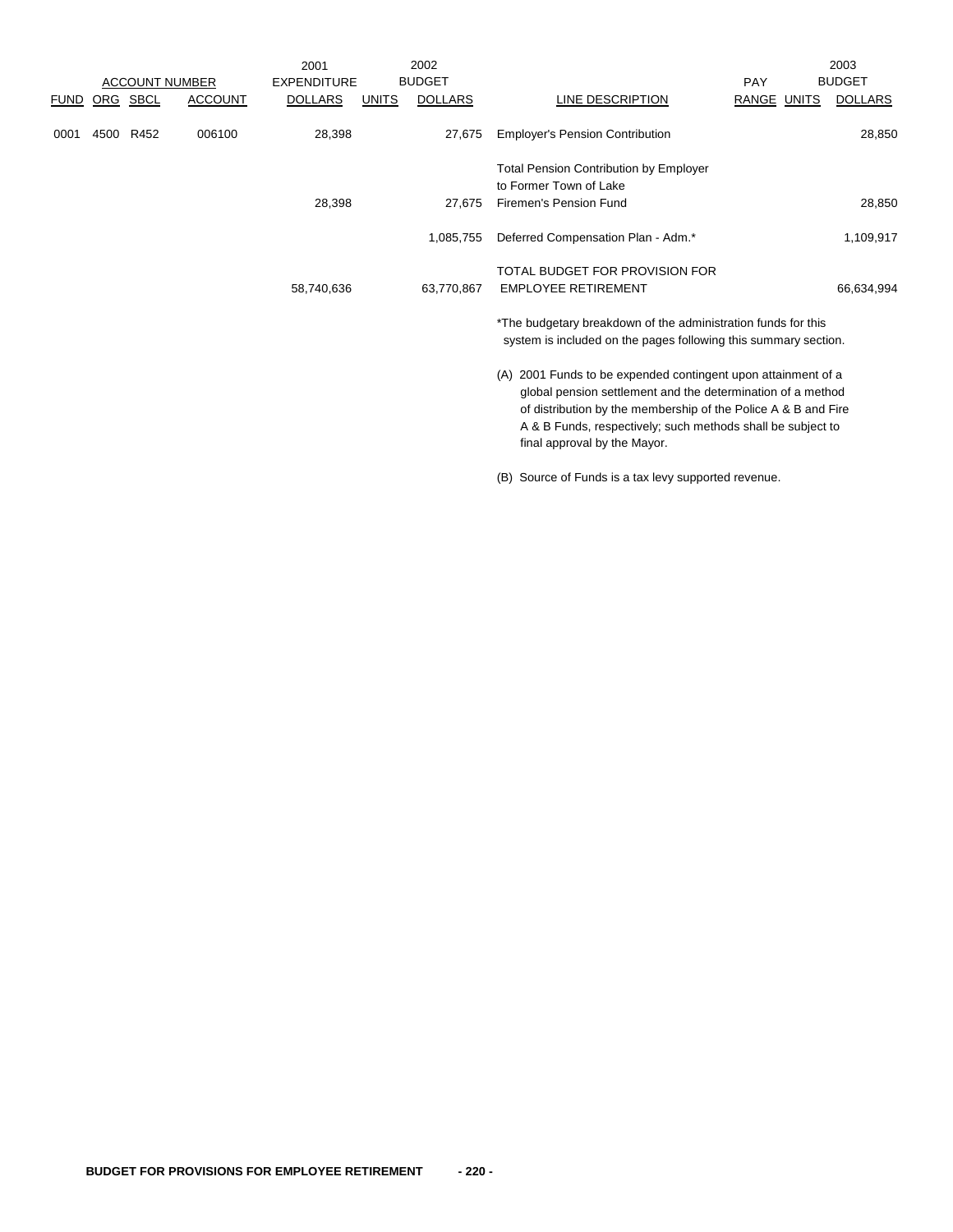|                       |                | 2001               |              | 2002              |                                                                                                                                                                                                               |                     |                         | 2003              |
|-----------------------|----------------|--------------------|--------------|-------------------|---------------------------------------------------------------------------------------------------------------------------------------------------------------------------------------------------------------|---------------------|-------------------------|-------------------|
| <b>ACCOUNT NUMBER</b> |                | <b>EXPENDITURE</b> |              | <b>BUDGET</b>     |                                                                                                                                                                                                               | PAY                 |                         | <b>BUDGET</b>     |
| <u>FUND ORG SBCL</u>  | <b>ACCOUNT</b> | <u>DOLLARS</u>     | <u>UNITS</u> | <b>DOLLARS</b>    | <b>LINE DESCRIPTION</b>                                                                                                                                                                                       | <b>RANGE UNITS</b>  |                         | <b>DOLLARS</b>    |
|                       |                |                    |              |                   | <b>EMPLOYES' RETIREMENT SYSTEM</b><br>BUDGETARY CONTROL UNIT (1BCU=1DU)                                                                                                                                       |                     |                         |                   |
|                       |                |                    |              |                   | (Funds for this System's Administration<br>are Included in the Preceding Section<br><b>Entitled "Provisions for Employee</b><br><b>Retirement Funds - Budgets</b><br>for Provisions for Employee Retirement") |                     |                         |                   |
|                       |                |                    |              |                   | <b>OUTCOME INDICATORS:</b>                                                                                                                                                                                    |                     |                         |                   |
|                       |                | 4.1%               |              | 1.0%              | Percent difference between ERS<br>return and Custom Benchmark Index return.                                                                                                                                   |                     |                         | 1.0%              |
|                       |                |                    |              |                   | Implement a benefit history<br>computerized database.                                                                                                                                                         |                     |                         |                   |
|                       |                |                    |              |                   | Percent of all death claims will be<br>filed with the carrier within two                                                                                                                                      |                     |                         |                   |
|                       |                | <b>NA</b>          |              | 95.0%             | working days of receipt of required<br>documentation.                                                                                                                                                         |                     |                         | 95.0%             |
|                       |                |                    |              |                   | Percent of favorable ratings on customer                                                                                                                                                                      |                     |                         |                   |
|                       |                | <b>NA</b>          |              | 90.0%             | satisfaction survey.                                                                                                                                                                                          |                     |                         | 90.0%             |
|                       |                |                    |              |                   | <b>SALARIES &amp; WAGES</b>                                                                                                                                                                                   |                     |                         |                   |
|                       |                |                    | 1            | 105,536           | ERS Executive Director (Y)                                                                                                                                                                                    | 16                  | 1                       | 111,892           |
|                       |                |                    | 1<br>1       | 106,029<br>77,328 | Chief Investment Officer (Y)<br>ERS Deputy Director (Y)                                                                                                                                                       | 16<br>14            | 1<br>$\mathbf{1}$       | 112,414<br>81,979 |
|                       |                |                    |              |                   |                                                                                                                                                                                                               |                     |                         |                   |
|                       |                |                    |              |                   | <b>MANAGEMENT SUPPORT SERVICES</b>                                                                                                                                                                            |                     |                         |                   |
|                       |                |                    | 2            | 100,557           | <b>Pension Investment Analyst</b>                                                                                                                                                                             | 8                   | 2                       | 132,024           |
|                       |                |                    | 1            | 59,713            | <b>Management Services Analyst</b>                                                                                                                                                                            | 7                   | 1                       | 63,309            |
|                       |                |                    | 1            | 34,240            | Administrative Assistant II                                                                                                                                                                                   | 445                 | 1                       | 35,209            |
|                       |                |                    | 1            | 39,387            | Administrative Assistant III                                                                                                                                                                                  | 530                 |                         |                   |
|                       |                |                    | 1            | 35,457            | Paralegal<br>Office Supervisor II                                                                                                                                                                             | 2<br>$\overline{2}$ | 1<br>$\mathbf{1}$       | 37,326<br>43,441  |
|                       |                |                    |              |                   |                                                                                                                                                                                                               |                     |                         |                   |
|                       |                |                    |              |                   | <b>FISCAL SERVICES</b>                                                                                                                                                                                        |                     |                         |                   |
|                       |                |                    | 1            | 84,693            | <b>ERS Financial Officer</b>                                                                                                                                                                                  | 11                  | $\mathbf{1}$            | 87,089            |
|                       |                |                    | 5<br>2       | 246,566           | Pension Accounting Specialist                                                                                                                                                                                 | 6<br>4              | 5<br>2                  | 259,948           |
|                       |                |                    | 1            | 77,081<br>34,241  | Management Accountant-Senior<br><b>Accounting Assistant II</b>                                                                                                                                                | 445                 | $\overline{\mathbf{c}}$ | 87,039<br>67,026  |
|                       |                |                    | 1            | 35,281            | Program Assistant II                                                                                                                                                                                          | 530                 | $\mathbf{1}$            | 36,279            |
|                       |                |                    |              |                   | <b>INFORMATION SYSTEMS</b>                                                                                                                                                                                    |                     |                         |                   |
|                       |                |                    | 1            | 102,553           | Information Systems Manager-ERS                                                                                                                                                                               | 11                  | 1                       | 105,454           |
|                       |                |                    | 1            | 47,125            | <b>Business Systems Coordinator</b>                                                                                                                                                                           | 8                   | 1                       | 51,778            |
|                       |                |                    | 2            | 106,925           | <b>Systems Analyst Senior</b>                                                                                                                                                                                 | 8                   | $\sqrt{2}$              | 121,889           |
|                       |                |                    | 1            | 44,645            | Network Coordinator Senior                                                                                                                                                                                    | 6                   | $\mathbf{1}$            | 54,504            |
|                       |                |                    | 1            | 29,989            | <b>Office Assistant III</b>                                                                                                                                                                                   | 425                 | $\mathbf{1}$            | 32,301            |
|                       |                |                    | 1            | 25,253            | Records Technician II                                                                                                                                                                                         | 410                 | $\mathbf{1}$            | 30,212            |
|                       |                |                    | 1            | 58,742            | MEMBERSHIP SERVICES<br>Membership Services Manager                                                                                                                                                            | 7                   | $\mathbf{1}$            | 62,280            |
|                       |                |                    | 4            | 180,973           | Pension Counselor - Senior                                                                                                                                                                                    | 3                   |                         |                   |
|                       |                |                    |              |                   | Pension Specialist - Senior                                                                                                                                                                                   | 3                   | 4                       | 170,726           |
|                       |                |                    | 2            | 73,197            | <b>Disability Specialist Senior</b>                                                                                                                                                                           | 4                   | $\overline{2}$          | 81,116            |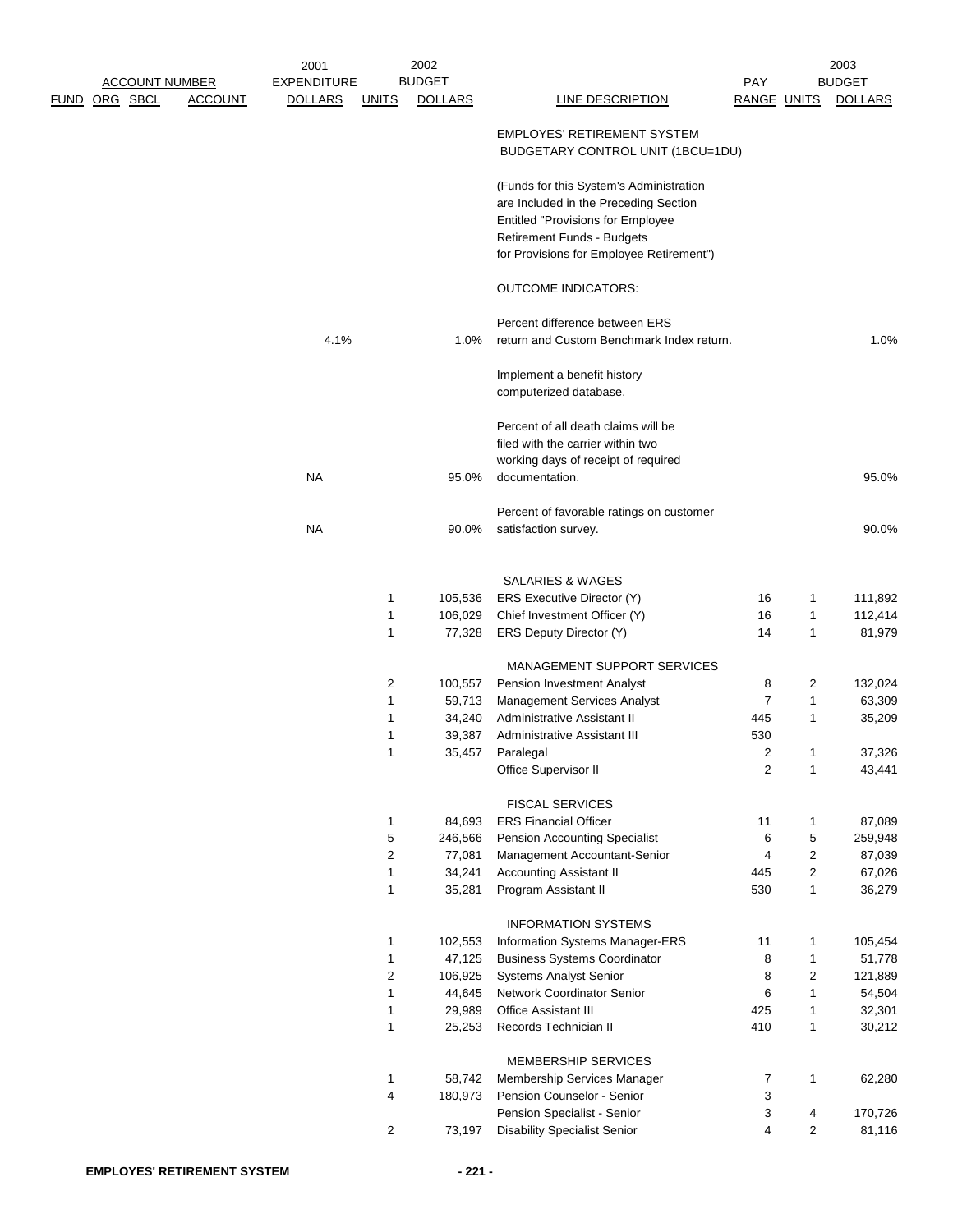|                      |      |           |                       | 2001               |              | 2002           |                                                                                                                                           |                    |       | 2003           |
|----------------------|------|-----------|-----------------------|--------------------|--------------|----------------|-------------------------------------------------------------------------------------------------------------------------------------------|--------------------|-------|----------------|
|                      |      |           | <b>ACCOUNT NUMBER</b> | <b>EXPENDITURE</b> |              | <b>BUDGET</b>  |                                                                                                                                           | <b>PAY</b>         |       | <b>BUDGET</b>  |
| <b>FUND ORG SBCL</b> |      |           | <b>ACCOUNT</b>        | <b>DOLLARS</b>     | <b>UNITS</b> | <b>DOLLARS</b> | <b>LINE DESCRIPTION</b>                                                                                                                   | <b>RANGE UNITS</b> |       | <b>DOLLARS</b> |
|                      |      |           |                       |                    | 3            | 109,460        | Program Assistant II                                                                                                                      | 530                | 4     | 149,416        |
|                      |      |           |                       |                    | 1            | 30,774         | <b>Office Assistant III</b>                                                                                                               | 425                | 1     | 32,301         |
|                      |      |           |                       |                    | 1            | 26,975         | <b>Office Assistant II</b>                                                                                                                | 410                | 1     | 28,351         |
|                      |      |           |                       |                    | 2            | 6,345          | <b>Board Members</b>                                                                                                                      | 36                 | 2     | 6,180          |
|                      |      |           |                       |                    |              |                |                                                                                                                                           |                    |       |                |
|                      |      |           |                       | 1,545,213          | 40           | 1,879,065      | <b>Total Before Adjustments</b>                                                                                                           |                    | 42    | 2,081,483      |
|                      |      |           |                       |                    |              |                | Salary & Wage Rate Changes                                                                                                                |                    |       |                |
|                      |      |           |                       | 16,480             |              | 10,000         | Overtime Compensated*                                                                                                                     |                    |       | 10,000         |
|                      |      |           |                       |                    |              | (18, 793)      | Personnel Cost Adjustment                                                                                                                 |                    |       | (20, 815)      |
|                      |      |           |                       |                    |              |                | Other                                                                                                                                     |                    |       |                |
|                      |      |           |                       | 1,561,693          | 40           | 1,870,272      | Gross Salaries & Wages Total                                                                                                              |                    | 42    | 2,070,668      |
|                      |      |           |                       |                    |              |                | <b>Reimbursable Services Deduction</b>                                                                                                    |                    |       |                |
|                      |      |           |                       |                    |              |                | Capital Improvements Deduction                                                                                                            |                    |       |                |
|                      |      |           |                       |                    |              |                | Grants & Aids Deduction                                                                                                                   |                    |       |                |
| 0001                 |      | 4500 R999 | 006000                | 1,561,693          | 40           | 1,870,272      | NET SALARIES & WAGES TOTAL*                                                                                                               |                    | 42    | 2,070,668      |
|                      |      |           |                       |                    |              |                |                                                                                                                                           |                    |       |                |
|                      |      |           |                       |                    | 38.00        |                | <b>O&amp;M FTE'S</b><br>NON-O&M FTE'S                                                                                                     |                    | 40.00 |                |
|                      |      |           |                       |                    |              |                |                                                                                                                                           |                    |       |                |
|                      |      |           |                       |                    |              |                | (Y) Required to file a statement of economic interests in accordance with<br>the Milwaukee Code of Ordinances Chapter 303-Code of Ethics. |                    |       |                |
| 0001                 |      | 4500 R999 | 006100                | 532,871            |              | 635,892        | ESTIMATED EMPLOYEE FRINGE BENEFITS*<br>(Involves Revenue Offset-No Transfers From This Account)                                           |                    |       | 766,147        |
|                      |      |           |                       |                    |              |                |                                                                                                                                           |                    |       |                |
|                      |      |           |                       |                    |              |                | <b>OPERATING EXPENDITURES</b>                                                                                                             |                    |       |                |
| 0001                 | 4500 | R999      | 630100                | 83,340             |              | 91,300         | <b>General Office Expense</b>                                                                                                             |                    |       | 100,520        |
| 0001                 | 4500 | R999      | 630500                | 120                |              |                | <b>Tools &amp; Machinery Parts</b>                                                                                                        |                    |       |                |
| 0001                 | 4500 | R999      | 631000                |                    |              |                | <b>Construction Supplies</b>                                                                                                              |                    |       |                |
| 0001                 | 4500 | R999      | 631500                |                    |              |                | Energy                                                                                                                                    |                    |       |                |
| 0001                 | 4500 | R999      | 632000                | 1,875              |              | 2,500          | <b>Other Operating Supplies</b>                                                                                                           |                    |       | 6,840          |
| 0001                 | 4500 | R999      | 632500                |                    |              |                | <b>Facility Rental</b>                                                                                                                    |                    |       | 48,000         |
| 0001                 | 4500 | R999      | 633000                |                    |              |                | Vehicle Rental                                                                                                                            |                    |       |                |
| 0001                 | 4500 | R999      | 633500                | 14,602             |              | 20,000         | Non-Vehicle Equipment Rental                                                                                                              |                    |       | 20,000         |
| 0001                 | 4500 | R999      | 634000                | 1,343,238          |              | 11,625,968     | <b>Professional Services</b>                                                                                                              |                    |       | 14,511,150     |
| 0001                 | 4500 | R999      | 634500                | 4,355              |              | 6,000          | Information Technology Services                                                                                                           |                    |       |                |
| 0001                 | 4500 | R999      | 635000                | 177                |              |                | <b>Property Services</b>                                                                                                                  |                    |       |                |
| 0001                 | 4500 | R999      | 635500                |                    |              |                | <b>Infrastructure Services</b>                                                                                                            |                    |       |                |
| 0001                 | 4500 | R999      | 636000                |                    |              |                | Vehicle Repair Services                                                                                                                   |                    |       |                |
| 0001                 | 4500 | R999      | 636500                | 410,750            |              | 390,800        | <b>Other Operating Services</b>                                                                                                           |                    |       | 409,900        |
| 0001                 | 4500 | R999      | 637000                |                    |              |                | <b>Loans and Grants</b>                                                                                                                   |                    |       |                |
| 0001                 | 4500 | R999      | 637501                | 116,621            |              | 279,300        | Reimburse Other Departments                                                                                                               |                    |       | 323,200        |
| 0001                 |      | 4500 R999 | 006300                | 1,975,078          |              | 12,415,868     | OPERATING EXPENDITURES TOTAL*                                                                                                             |                    |       | 15,419,610     |
|                      |      |           |                       |                    |              |                | <b>EQUIPMENT PURCHASES</b>                                                                                                                |                    |       |                |
|                      |      |           |                       |                    |              |                | <b>Additional Equipment</b>                                                                                                               |                    |       |                |
|                      |      |           |                       |                    |              |                | Subtotal - Additional Equipment                                                                                                           |                    |       |                |
|                      |      |           |                       |                    |              |                | <b>Replacement Equipment</b>                                                                                                              |                    |       |                |
|                      |      |           |                       |                    |              | 20,000         | Computer Hardware & Software                                                                                                              |                    |       | 50,000         |
|                      |      |           |                       |                    |              | 20,000         | Subtotal - Replacement Equipment                                                                                                          |                    |       | 50,000         |
|                      |      |           |                       |                    |              |                |                                                                                                                                           |                    |       |                |
|                      |      |           |                       |                    |              |                |                                                                                                                                           |                    |       |                |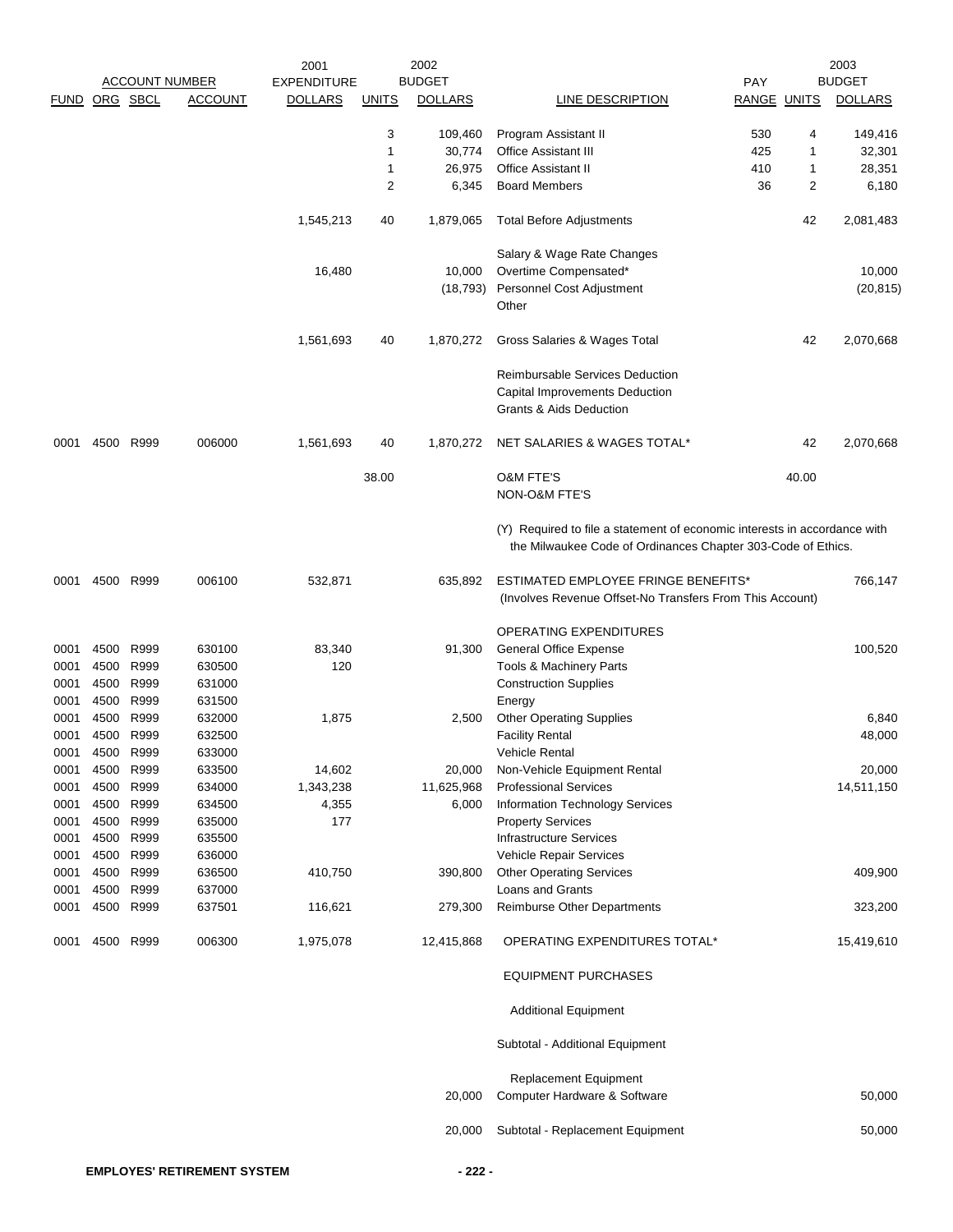|             |      |          |                       | 2001               |              | 2002           |                                                                                                                                                                                                                                                                                                                                                                                                                                                                                                                                                                                                               |             | 2003           |
|-------------|------|----------|-----------------------|--------------------|--------------|----------------|---------------------------------------------------------------------------------------------------------------------------------------------------------------------------------------------------------------------------------------------------------------------------------------------------------------------------------------------------------------------------------------------------------------------------------------------------------------------------------------------------------------------------------------------------------------------------------------------------------------|-------------|----------------|
|             |      |          | <b>ACCOUNT NUMBER</b> | <b>EXPENDITURE</b> |              | <b>BUDGET</b>  |                                                                                                                                                                                                                                                                                                                                                                                                                                                                                                                                                                                                               | <b>PAY</b>  | <b>BUDGET</b>  |
| <b>FUND</b> |      | ORG SBCL | <b>ACCOUNT</b>        | <b>DOLLARS</b>     | <b>UNITS</b> | <b>DOLLARS</b> | LINE DESCRIPTION                                                                                                                                                                                                                                                                                                                                                                                                                                                                                                                                                                                              | RANGE UNITS | <b>DOLLARS</b> |
|             |      |          |                       |                    |              |                |                                                                                                                                                                                                                                                                                                                                                                                                                                                                                                                                                                                                               |             |                |
| 0001        | 4500 | R999     | 006800                |                    |              | 20,000         | <b>EQUIPMENT PURCHASES TOTAL*</b>                                                                                                                                                                                                                                                                                                                                                                                                                                                                                                                                                                             |             | 50,000         |
|             |      |          |                       |                    |              |                | <b>SPECIAL FUNDS</b>                                                                                                                                                                                                                                                                                                                                                                                                                                                                                                                                                                                          |             |                |
| 0001        | 4500 | R457     | 006300                | 907,748            |              |                | Base Fees*                                                                                                                                                                                                                                                                                                                                                                                                                                                                                                                                                                                                    |             |                |
| 0001        | 4500 | R458     | 006300                | 8,526,618          |              |                | Asset Base & Performance Fees*                                                                                                                                                                                                                                                                                                                                                                                                                                                                                                                                                                                |             |                |
| 0001        | 4500 | R459     | 006300                | 5,804,774          |              | 1,300,000      | Global Settlement (A)*                                                                                                                                                                                                                                                                                                                                                                                                                                                                                                                                                                                        |             | 200,000        |
| 0001        | 4500 | R462     | 006300                |                    |              | 400,000        | Document Management System*                                                                                                                                                                                                                                                                                                                                                                                                                                                                                                                                                                                   |             | 500,000        |
| 0001        | 4500 | R463     | 006300                |                    |              | 1,500,000      | Data Remediation*                                                                                                                                                                                                                                                                                                                                                                                                                                                                                                                                                                                             |             |                |
| 0001        | 4500 | R464     | 006300                |                    |              | 6,000,000      | Custom Automation Project*                                                                                                                                                                                                                                                                                                                                                                                                                                                                                                                                                                                    |             | 5,000,000      |
|             |      |          |                       | 15,239,140         |              | 9,200,000      | SPECIAL FUNDS TOTAL                                                                                                                                                                                                                                                                                                                                                                                                                                                                                                                                                                                           |             | 5,700,000      |
|             |      |          |                       |                    |              |                | <b>EMPLOYES' RETIREMENT SYSTEM</b>                                                                                                                                                                                                                                                                                                                                                                                                                                                                                                                                                                            |             |                |
|             |      |          |                       |                    |              |                | <b>BUDGETARY CONTROL UNIT TOTAL</b>                                                                                                                                                                                                                                                                                                                                                                                                                                                                                                                                                                           |             |                |
|             |      |          |                       | 19,308,782         |              | 24,142,032     | $(1BCU=1DU)$                                                                                                                                                                                                                                                                                                                                                                                                                                                                                                                                                                                                  |             | 24,006,425     |
|             |      |          |                       |                    |              |                | (A) The system's fund will reimburse the city's advance<br>for pension administrative expenses, implementation<br>expenses, and their associated borrowing costs once<br>there is final and binding court determination of the<br>Global Pension Settlement. Provision for the full<br>repayment of the city's advance for expenses pertaining<br>to costs related to the Global Pension Settlement (Ref.<br>Common Council Files 991585 and 991586) will be set<br>forth in an intergovernmental agreement between the<br>city and MERS. No funds will be advanced prior to the<br>aforementioned agreement. |             |                |

\*Appropriation Control Account

|      |      |      |        |              |       |              | PROGRAM RESULT MEASURES/             |       |              |
|------|------|------|--------|--------------|-------|--------------|--------------------------------------|-------|--------------|
|      |      |      |        | <b>UNITS</b> | %     | <b>UNITS</b> | INTERNAL MANAGEMENT INDICATORS:      | %     | <b>UNITS</b> |
|      |      |      |        |              |       |              | Membership Records & Accounts        |       |              |
|      |      |      |        |              |       |              | Maintenance                          |       |              |
| 0001 | 4500 | 1623 | P45001 |              | 97.4  | 25,000       | Total Members (P)                    | 100.0 | 25,000       |
| 0001 | 4500 | 1623 | P45002 |              | 98.5  | 16,000       | Number of Active Members (Q-1)       | 100.0 | 16,000       |
| 0001 | 4500 | 1623 | P45003 |              | 99.6  | 9,400        | Number of Retired Members (Q-2)      | 100.0 | 9,400        |
|      |      |      |        |              | 98.2  | 50,400       | <b>Counseling Members</b>            | 100.0 | 50,400       |
| 0001 | 4500 | 1622 | P45004 | 1,399        | 100.0 | 1,400        | Counseling Sessions (P)              | 100.0 | 1,400        |
|      |      |      |        |              |       |              | Death Claim Preparation              |       |              |
| 0001 | 4500 | 1623 | P45005 | 412          | 100.0 | 360          | No. Death Claims Submitted (P)       | 100.0 | 360          |
|      |      |      |        |              |       |              | Membership Maintenance-Group Life    |       |              |
| 0001 | 4500 | 1623 | P45006 | 13,508       | 98.7  | 10,000       | Number of Members in System (P)      | 100.0 | 10,000       |
| 0001 | 4500 | 1623 | P45007 | 428          | 100.0 | 200          | New Members Added (Q-1)              | 100.0 | 200          |
| 0001 | 4500 | 1623 | P45008 | 162          | 96.4  | 400          | Resignations & Withdrawals (Q-2)     | 100.0 | 400          |
|      |      |      |        |              |       |              | Social Security Accounts Maintenance |       |              |
| 0001 | 4500 | 1623 | P45009 |              | 100.0 | 8,000        | Member Accounts (P)                  | 100.0 | 8,000        |
| 0001 | 4500 | 1623 | P45010 |              | 100.0 | 600          | Members Added or Terminated (Q-1)    | 100.0 | 600          |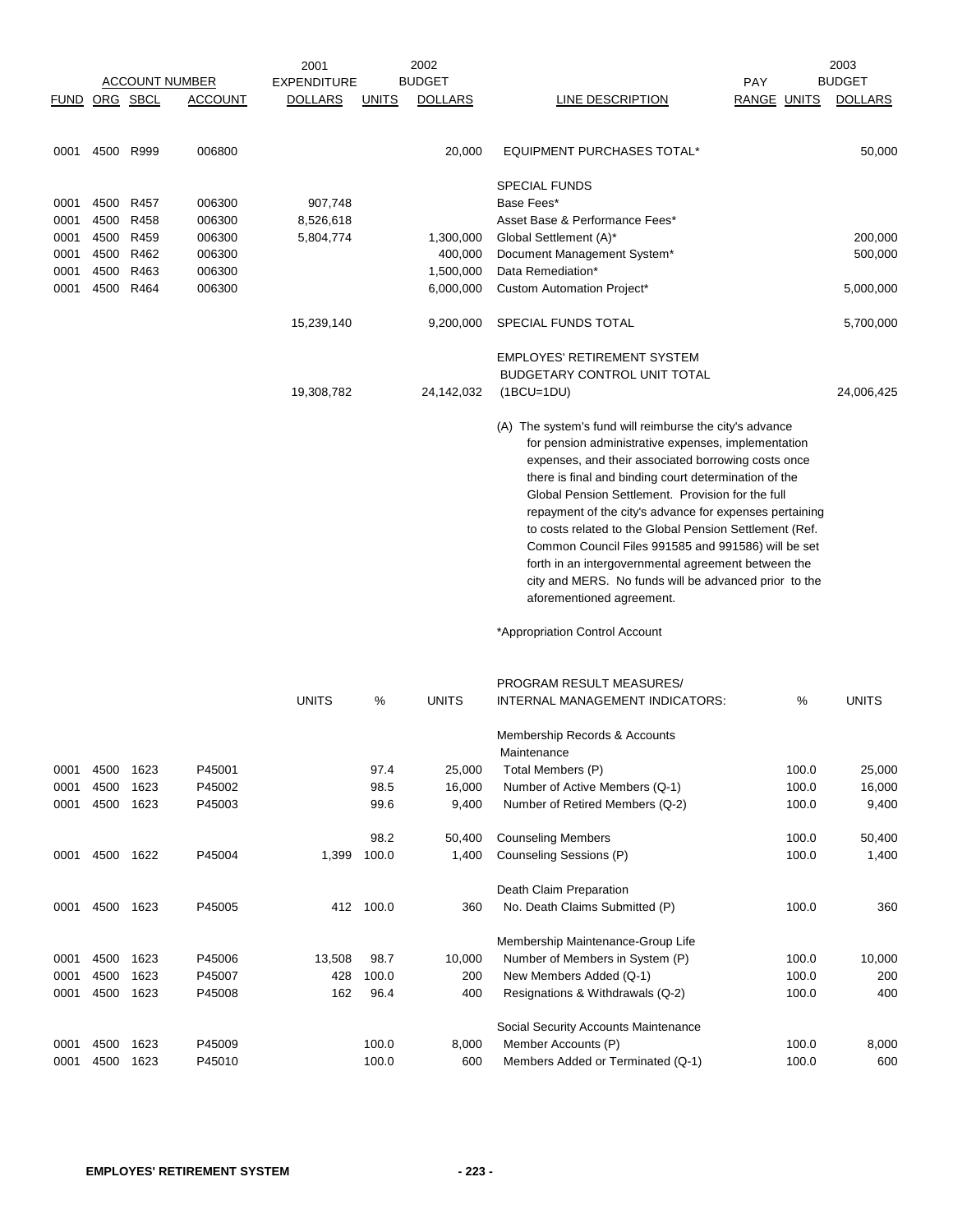|      |     | <b>ACCOUNT NUMBER</b> |                | 2001<br><b>EXPENDITURE</b> |              | 2002<br><b>BUDGET</b> |                                                                    | <b>PAY</b>  |       | 2003<br><b>BUDGET</b> |
|------|-----|-----------------------|----------------|----------------------------|--------------|-----------------------|--------------------------------------------------------------------|-------------|-------|-----------------------|
| FUND | ORG | SBCL                  | <b>ACCOUNT</b> | <b>DOLLARS</b>             | <b>UNITS</b> | <b>DOLLARS</b>        | LINE DESCRIPTION                                                   | RANGE UNITS |       | <b>DOLLARS</b>        |
|      |     |                       |                | <b>UNITS</b>               | %            | <b>UNITS</b>          | <b>PROGRAM RESULT MEASURES/</b><br>INTERNAL MANAGEMENT INDICATORS: |             | $\%$  | <b>UNITS</b>          |
|      |     |                       |                |                            | 100.0        | 9,000                 | Management & Administration<br>Est. Direct Labor Hours (P)         |             | 100.0 | 9,000                 |
|      |     |                       |                | 52,280                     |              | 69.000                | TOTAL DIRECT LABOR HOUR ALLOCATION                                 |             |       | 72,000                |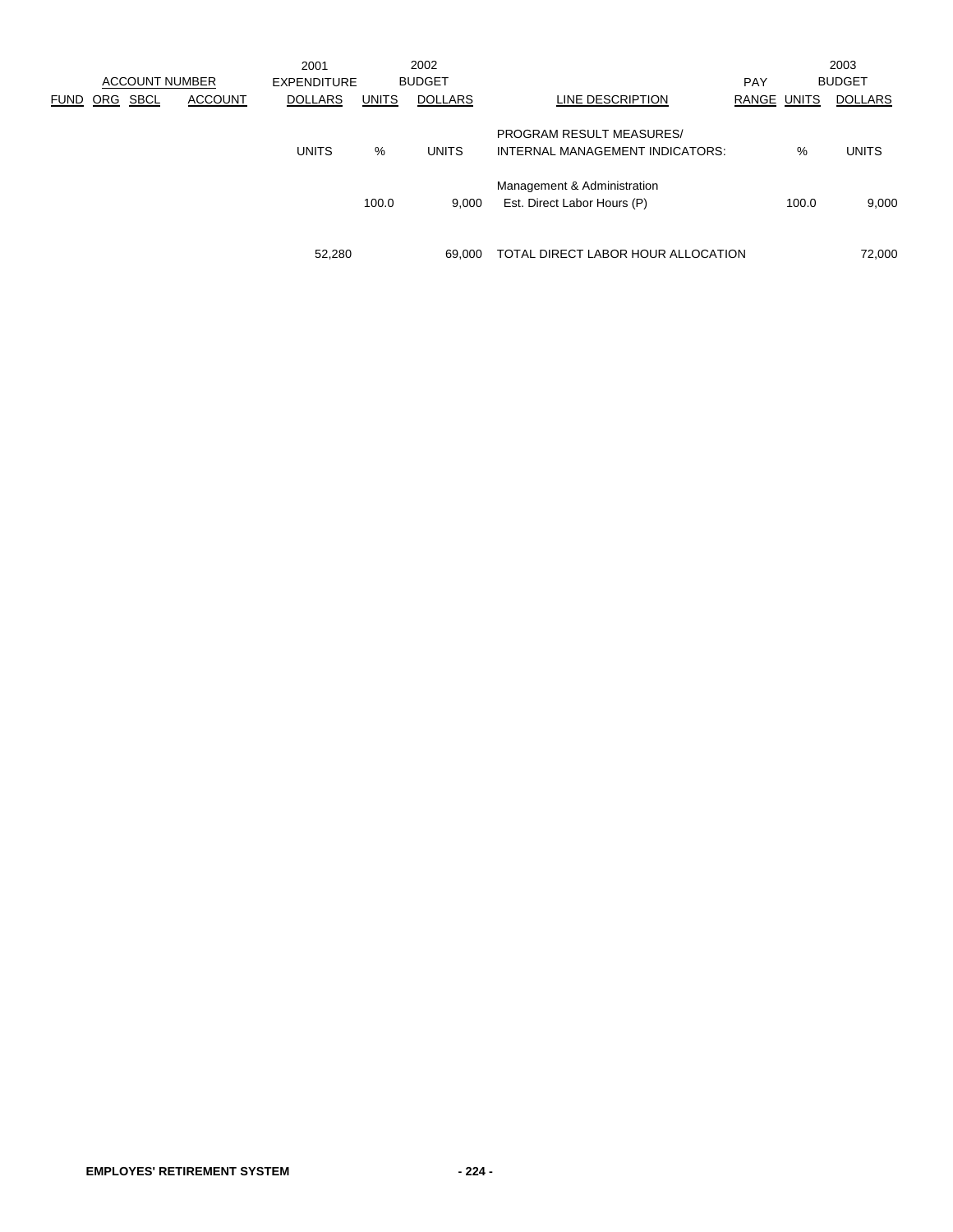|               |              |                       |                  | 2001               |              | 2002           |                                                                                                                                                                              |             |      | 2003           |
|---------------|--------------|-----------------------|------------------|--------------------|--------------|----------------|------------------------------------------------------------------------------------------------------------------------------------------------------------------------------|-------------|------|----------------|
|               |              | <b>ACCOUNT NUMBER</b> |                  | <b>EXPENDITURE</b> |              | <b>BUDGET</b>  |                                                                                                                                                                              | PAY         |      | <b>BUDGET</b>  |
| FUND ORG SBCL |              |                       | <b>ACCOUNT</b>   | <b>DOLLARS</b>     | <u>UNITS</u> | <b>DOLLARS</b> | <b>LINE DESCRIPTION</b>                                                                                                                                                      | RANGE UNITS |      | <b>DOLLARS</b> |
|               |              |                       |                  |                    |              |                | POLICEMEN'S ANNUITY AND BENEFIT                                                                                                                                              |             |      |                |
|               |              |                       |                  |                    |              |                | <b>FUND - ADMINISTRATION</b>                                                                                                                                                 |             |      |                |
|               |              |                       |                  |                    |              |                | BUDGETARY CONTROL UNIT                                                                                                                                                       |             |      |                |
|               |              |                       |                  |                    |              |                | $(1 BCU = 1 DU)$                                                                                                                                                             |             |      |                |
|               |              |                       |                  |                    |              |                | (Funds for this system's Administration are Included in the Preceding                                                                                                        |             |      |                |
|               |              |                       |                  |                    |              |                | Section Entitled "Provisions for Employee Retirement Funds - Budgets<br>for Provisions for Employee Retirement".)                                                            |             |      |                |
|               |              |                       |                  |                    |              |                | <b>OUTCOME INDICATORS:</b>                                                                                                                                                   |             |      |                |
|               |              |                       |                  |                    |              |                |                                                                                                                                                                              |             |      |                |
|               |              |                       |                  |                    |              |                | <b>SALARIES &amp; WAGES</b>                                                                                                                                                  |             |      |                |
|               |              |                       |                  |                    | $\mathbf{1}$ | 23,561         | Office Supervisor I (0.5 FTE) (A) (Y)                                                                                                                                        | 1           |      | 24,288         |
|               |              |                       |                  |                    | 1            | 23,561         | <b>Total Before Adjustments</b>                                                                                                                                              | 1           |      | 24,288         |
|               |              |                       |                  |                    |              |                | Salary & Wage Rate Changes                                                                                                                                                   |             |      |                |
|               |              |                       |                  |                    |              |                | Overtime Compensated*                                                                                                                                                        |             |      |                |
|               |              |                       |                  |                    |              |                | Personnel Cost Adjustment<br>Other                                                                                                                                           |             |      |                |
|               |              |                       |                  |                    | $\mathbf{1}$ | 23,561         | Gross Salaries & Wages Total                                                                                                                                                 | 1           |      | 24,288         |
|               |              |                       |                  |                    |              |                | Reimbursable Services Deduction                                                                                                                                              |             |      |                |
|               |              |                       |                  |                    |              |                | Capital Improvements Deduction                                                                                                                                               |             |      |                |
|               |              |                       |                  |                    |              |                | <b>Grants &amp; Aids Deduction</b>                                                                                                                                           |             |      |                |
| 0001          |              | 4400 R999             | 006000           | 20,422             | 1            | 23,561         | NET SALARIES & WAGES TOTAL*                                                                                                                                                  | 1           |      | 24,288         |
|               |              |                       |                  |                    | 0.59         |                | <b>O&amp;M FTE'S</b>                                                                                                                                                         |             |      |                |
|               |              |                       |                  |                    |              |                | NON-O&M FTE'S                                                                                                                                                                |             | 0.59 |                |
|               |              |                       |                  |                    |              |                | (A) This position to be under the direction of the Policemen's<br>Annuity and Benefit Board. No changes will be made in<br>office location or duties assigned by Policemen's |             |      |                |
|               |              |                       |                  |                    |              |                | Annuity and Benefit Board.                                                                                                                                                   |             |      |                |
|               |              |                       |                  |                    |              |                | (Y) Required to file a statement of economic interests in                                                                                                                    |             |      |                |
|               |              |                       |                  |                    |              |                | accordance with the Milwaukee Code of Ordinances<br>Chapter 303-Code of Ethics.                                                                                              |             |      |                |
| 0001          |              | 4400 R999             | 006100           | 6,955              |              | 8,011          | ESTIMATED EMPLOYEE FRINGE BENEFITS*                                                                                                                                          |             |      | 8,987          |
|               |              |                       |                  |                    |              |                | (Involves Revenue Offset-No Transfers From This Account)                                                                                                                     |             |      |                |
|               |              |                       |                  |                    |              |                | OPERATING EXPENDITURES                                                                                                                                                       |             |      |                |
| 0001          | 4400         | R999                  | 630100           | 1,450              |              | 300            | <b>General Office Expense</b>                                                                                                                                                |             |      | 300            |
| 0001          | 4400         | R999                  | 630500           |                    |              |                | Tools & Machinery Parts                                                                                                                                                      |             |      |                |
| 0001          | 4400         | R999                  | 631000           |                    |              |                | <b>Construction Supplies</b>                                                                                                                                                 |             |      |                |
| 0001          | 4400         | R999                  | 631500           |                    |              |                | Energy                                                                                                                                                                       |             |      |                |
| 0001          | 4400         | R999                  | 632000           |                    |              | 2,275          | <b>Other Operating Supplies</b>                                                                                                                                              |             |      | 2,720          |
| 0001          | 4400         | R999<br>R999          | 632500<br>633000 |                    |              |                | <b>Facility Rental</b><br>Vehicle Rental                                                                                                                                     |             |      |                |
| 0001<br>0001  | 4400<br>4400 | R999                  | 633500           |                    |              |                | Non-Vehicle Equipment Rental                                                                                                                                                 |             |      |                |
| 0001          | 4400         | R999                  | 634000           | 65,002             |              | 81,500         | <b>Professional Services</b>                                                                                                                                                 |             |      | 66,000         |
| 0001          | 4400         | R999                  | 634500           | 148                |              | 1,000          | Information Technology Services                                                                                                                                              |             |      | 1,000          |
| 0001          | 4400         | R999                  | 635000           |                    |              |                | <b>Property Services</b>                                                                                                                                                     |             |      |                |
| 0001          | 4400         | R999                  | 635500           |                    |              |                | <b>Infrastructure Services</b>                                                                                                                                               |             |      |                |
|               |              |                       |                  |                    |              |                |                                                                                                                                                                              |             |      |                |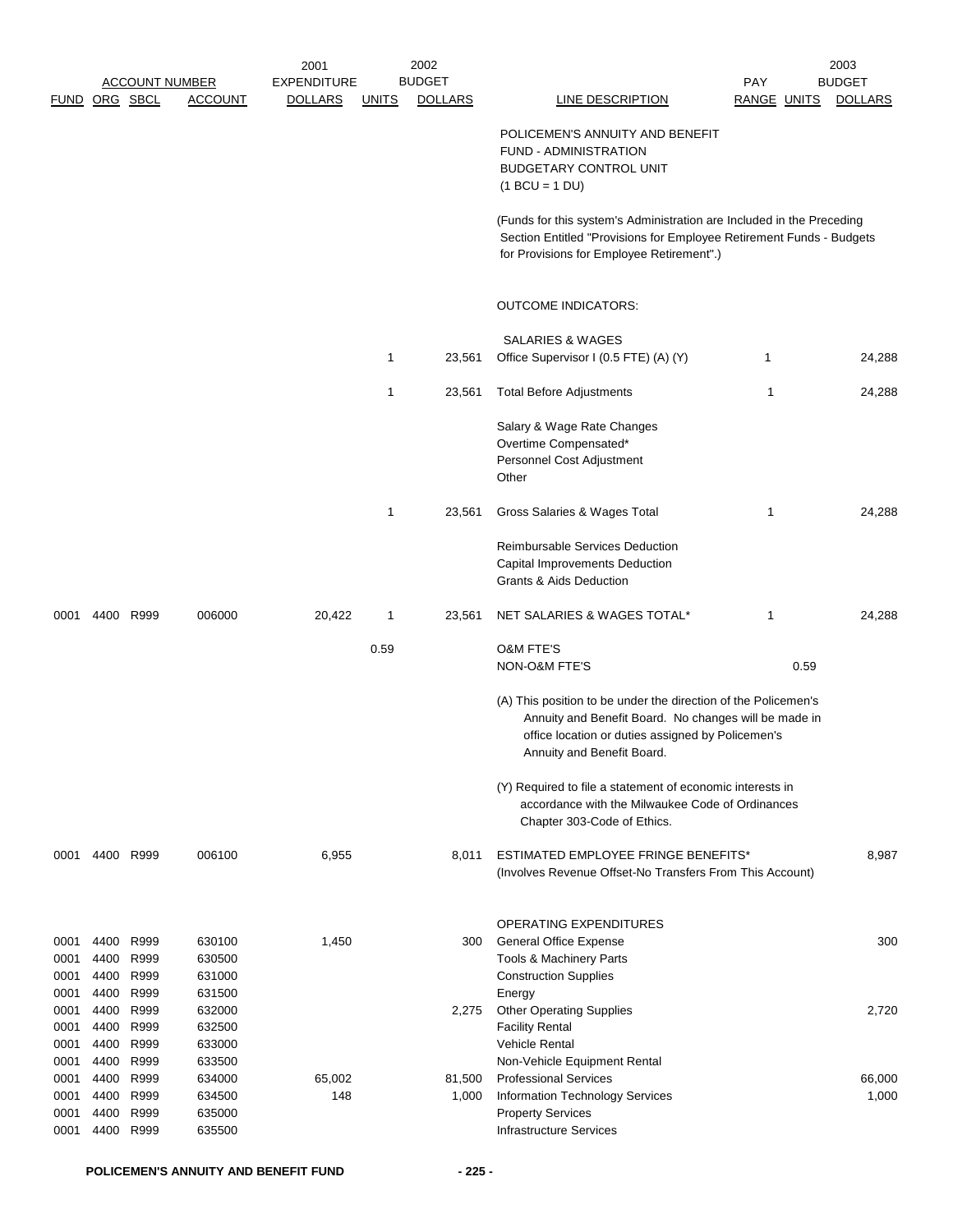|                |                |      | <b>ACCOUNT NUMBER</b> | 2001<br><b>EXPENDITURE</b> |              | 2002<br><b>BUDGET</b> |                                                               | <b>PAY</b>         |              | 2003<br><b>BUDGET</b> |
|----------------|----------------|------|-----------------------|----------------------------|--------------|-----------------------|---------------------------------------------------------------|--------------------|--------------|-----------------------|
| FUND ORG SBCL  |                |      | <b>ACCOUNT</b>        | <b>DOLLARS</b>             | <b>UNITS</b> | <b>DOLLARS</b>        | <b>LINE DESCRIPTION</b>                                       | <b>RANGE UNITS</b> |              | <b>DOLLARS</b>        |
| 0001           | 4400           | R999 | 636000                |                            |              |                       | Vehicle Repair Services                                       |                    |              |                       |
| 0001           | 4400           | R999 | 636500                |                            |              | 1,000                 | <b>Other Operating Services</b>                               |                    |              | 1,000                 |
| 0001           | 4400           | R999 | 637000                |                            |              |                       | Loans and Grants                                              |                    |              |                       |
| 0001           | 4400           | R999 | 637501                | 752                        |              |                       | Reimburse Other Departments                                   |                    |              |                       |
| 0001           | 4400 R999      |      | 006300                | 67,352                     |              | 86,075                | OPERATING EXPENDITURES TOTAL*                                 |                    |              | 71,020                |
|                |                |      |                       |                            |              |                       | <b>EQUIPMENT PURCHASES</b>                                    |                    |              |                       |
|                |                |      |                       |                            |              |                       | <b>Additional Equipment</b>                                   |                    |              |                       |
|                |                |      |                       |                            |              |                       | Subtotal - Additional Equipment                               |                    |              |                       |
|                |                |      |                       |                            |              |                       | <b>Replacement Equipment</b>                                  |                    |              |                       |
|                |                |      |                       |                            |              |                       | Computer, Desktop                                             |                    | $\mathbf{1}$ | 2,000                 |
|                |                |      |                       |                            |              |                       | Subtotal - Replacement Equipment                              |                    | 1            | 2,000                 |
| 0001           | 4400           | R999 | 006800                |                            |              |                       | <b>EQUIPMENT PURCHASES TOTAL*</b>                             |                    | 1            | 2,000                 |
|                |                |      |                       |                            |              |                       | <b>SPECIAL FUNDS</b>                                          |                    |              |                       |
|                |                |      |                       |                            |              |                       | SPECIAL FUNDS TOTAL                                           |                    |              |                       |
|                |                |      |                       |                            |              |                       | POLICEMEN'S ANNUITY AND BENEFIT<br><b>FUND-ADMINISTRATION</b> |                    |              |                       |
|                |                |      |                       |                            |              |                       | BUDGETARY CONTROL UNIT TOTAL                                  |                    |              |                       |
|                |                |      |                       | 94,729                     |              | 117,647               | $(1 BCU=1 DU)$                                                |                    |              | 106,295               |
|                |                |      |                       |                            |              |                       | *Appropriation Control Account                                |                    |              |                       |
|                |                |      |                       |                            |              |                       |                                                               |                    |              |                       |
|                |                |      |                       |                            |              |                       | PROGRAM RESULT MEASURES/                                      |                    |              |                       |
|                |                |      |                       | <b>UNITS</b>               | %            | <b>UNITS</b>          | INTERNAL MANAGEMENT INDICATORS:                               |                    | %            | <b>UNITS</b>          |
|                |                |      |                       |                            |              |                       | Membership Records & Accts. Maint.                            |                    |              |                       |
| 0001 4400 1623 |                |      | P44001                | 274                        | 89.5         | 291                   | Total Members (P)                                             |                    | 91.4         | 266                   |
|                | 0001 4400 1623 |      | P44002                | $\mathbf{1}$               | 100.0        | $\overline{1}$        | Number of Active Members (Q-1)                                |                    | 100.0        | $\mathbf{1}$          |
| 0001           | 4400 1623      |      | P44003                | 273                        | 89.5         | 290                   | Number of Retired Members (Q-2)                               |                    | 91.4         | 265                   |
|                |                |      |                       |                            |              |                       | <b>Counseling Members</b>                                     |                    |              |                       |
|                | 0001 4400 1622 |      | P44004                | 274                        | 89.5         | 291                   | Persons Counseled (P)                                         |                    | 91.4         | 266                   |
|                |                |      |                       |                            |              |                       | <b>Investment Administration</b>                              |                    |              |                       |
|                | 0001 4400 1621 |      | P44005                | 7.2                        | 80.9         | 8.5                   | 1,000,000 of Invested Funds (P)<br>Average Rate of Return on  |                    | 81.2         | 6.9                   |
|                | 0001 4400 1621 |      | P44006                |                            | 3.9 106.8    | 4.7                   | Investments (Q-1)                                             |                    | 91.5         | 4.3                   |
|                |                |      |                       |                            |              |                       | Management & Administration<br>Est. Direct Labor Hours (P)    |                    |              |                       |
|                |                |      |                       |                            |              |                       |                                                               |                    |              |                       |
|                |                |      |                       | 1,104                      |              | 1,066                 | TOTAL DIRECT LABOR HOUR ALLOCATION                            |                    |              | 1,066                 |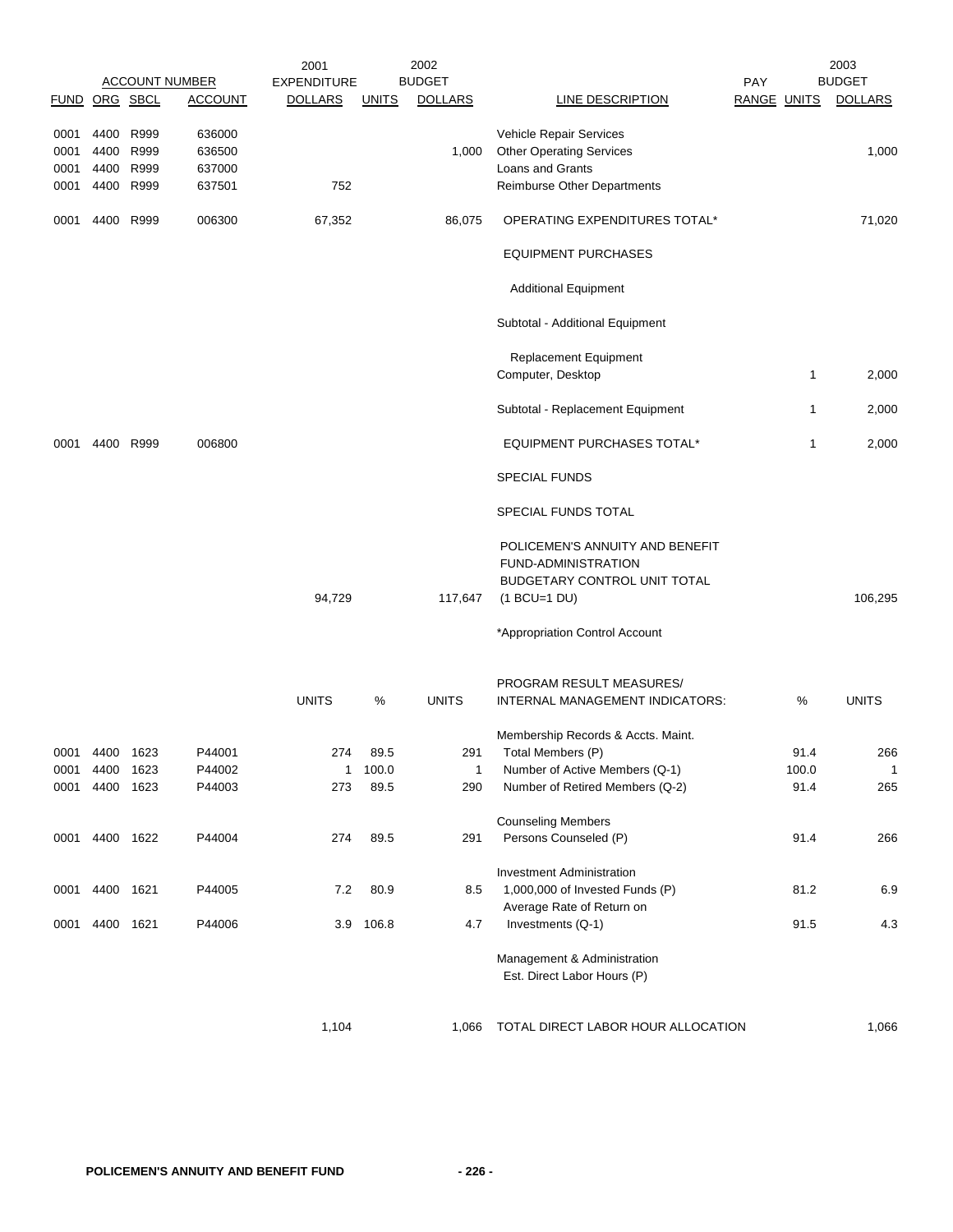| FUND ORG SBCL |           | <b>ACCOUNT NUMBER</b>  | <b>ACCOUNT</b>   | 2001<br><b>EXPENDITURE</b><br><b>DOLLARS</b> | <u>UNITS</u>   | 2002<br><b>BUDGET</b><br><b>DOLLARS</b> | LINE DESCRIPTION                                                                                                                          | <b>PAY</b><br>RANGE UNITS |      | 2003<br><b>BUDGET</b><br><b>DOLLARS</b> |
|---------------|-----------|------------------------|------------------|----------------------------------------------|----------------|-----------------------------------------|-------------------------------------------------------------------------------------------------------------------------------------------|---------------------------|------|-----------------------------------------|
|               |           |                        |                  |                                              |                |                                         | DEFERRED COMPENSATION PLAN                                                                                                                |                           |      |                                         |
|               |           |                        |                  |                                              |                |                                         | <b>OUTCOME INDICATORS:</b>                                                                                                                |                           |      |                                         |
|               |           |                        |                  |                                              |                | 65.0%                                   | Increase Employee Participation by 3%                                                                                                     |                           |      | 68.5%                                   |
|               |           |                        |                  |                                              |                | 4,396                                   | Increase Participant Cash Flow by 4%                                                                                                      |                           |      | 5,057                                   |
|               |           |                        |                  |                                              |                |                                         | SALARIES & WAGES                                                                                                                          |                           |      |                                         |
|               |           |                        |                  |                                              |                |                                         |                                                                                                                                           |                           |      |                                         |
|               |           |                        |                  |                                              | 1              | 71,636                                  | Executive Director (Y)                                                                                                                    | 11                        | 1    | 72,251                                  |
|               |           |                        |                  |                                              | 1              | 39,322                                  | Program Assistant II                                                                                                                      | 530                       | 1    | 39,322                                  |
|               |           |                        |                  |                                              | $\overline{c}$ | 110,958                                 | <b>Total Before Adjustments</b>                                                                                                           |                           | 2    | 111,573                                 |
|               |           |                        |                  |                                              |                |                                         | Salary & Wage Rate Changes                                                                                                                |                           |      |                                         |
|               |           |                        |                  |                                              |                |                                         | Overtime Compensated*                                                                                                                     |                           |      |                                         |
|               |           |                        |                  |                                              |                |                                         | Personnel Cost Adjustment<br>Other                                                                                                        |                           |      | (2,743)                                 |
|               |           |                        |                  |                                              | $\overline{2}$ | 110,958                                 | Gross Salaries & Wages Total                                                                                                              |                           | 2    | 108,830                                 |
|               |           |                        |                  |                                              |                |                                         | Reimbursable Services Deduction<br>Capital Improvements Deduction<br>Grant and Aids Deduction                                             |                           |      |                                         |
| 0001          |           | 0950 R999              | 006000           |                                              | $\overline{2}$ | 110,958                                 | NET SALARIES & WAGES TOTAL*                                                                                                               |                           | 2    | 108,830                                 |
|               |           |                        |                  |                                              | 2.00           |                                         | O&M FTE'S<br>NON-O&M FTE'S                                                                                                                |                           | 2.00 |                                         |
|               |           |                        |                  |                                              |                |                                         | (Y) Required to file a statement of economic interests in accordance with<br>the Milwaukee Code of Ordinances Chapter 303-Code of Ethics. |                           |      |                                         |
| 0001          | 0950 R999 |                        | 006180           |                                              |                | 37,726                                  | ESTIMATED EMPLOYEE FRINGE BENEFITS*<br>(Involves Revenue Offset-No Transfers From This Account)                                           |                           |      | 40,267                                  |
|               |           |                        |                  |                                              |                |                                         |                                                                                                                                           |                           |      |                                         |
|               |           |                        |                  |                                              |                |                                         | OPERATING EXPENDITURES                                                                                                                    |                           |      |                                         |
| 0001          |           | 0950 R999              | 630100           |                                              |                | 9,000                                   | <b>General Office Expense</b>                                                                                                             |                           |      | 7,500                                   |
| 0001          | 0950      | R999                   | 630500           |                                              |                |                                         | Tools & Machinery Parts                                                                                                                   |                           |      |                                         |
| 0001          |           | 0950 R999<br>0950 R999 | 631000<br>631500 |                                              |                |                                         | <b>Construction Supplies</b>                                                                                                              |                           |      |                                         |
| 0001<br>0001  | 0950      | R999                   | 632000           |                                              |                |                                         | Energy<br><b>Other Operating Supplies</b>                                                                                                 |                           |      |                                         |
| 0001          | 0950      | R999                   | 632500           |                                              |                | 2,500                                   | <b>Facility Rental</b>                                                                                                                    |                           |      | 3,000                                   |
| 0001          | 0950      | R999                   | 633000           |                                              |                |                                         | <b>Vehicle Rental</b>                                                                                                                     |                           |      |                                         |
| 0001          | 0950      | R999                   | 633500           |                                              |                |                                         | Non-Vehicle Equipment Rental                                                                                                              |                           |      |                                         |
| 0001          | 0950      | R999                   | 634000           |                                              |                | 805,071                                 | <b>Professional Services</b>                                                                                                              |                           |      | 829,820                                 |
| 0001          |           | 0950 R999              | 634500           |                                              |                | 2,500                                   | Information Technology Services                                                                                                           |                           |      | 2,500                                   |
| 0001          | 0950      | R999                   | 635000           |                                              |                |                                         | <b>Property Services</b>                                                                                                                  |                           |      |                                         |
| 0001          | 0950      | R999                   | 635500           |                                              |                |                                         | <b>Infrastructure Services</b>                                                                                                            |                           |      |                                         |
| 0001          | 0950      | 0950 R999<br>R999      | 636000           |                                              |                |                                         | Vehicle Repair Services                                                                                                                   |                           |      |                                         |
| 0001<br>0001  | 0950      | R999                   | 636500<br>637000 |                                              |                | 6,000                                   | <b>Other Operating Services</b><br>Loans and Grants                                                                                       |                           |      | 6,000                                   |
| 0001          |           | 0950 R999              | 637501           |                                              |                | 37,000                                  | <b>Reimburse Other Departments</b>                                                                                                        |                           |      | 37,000                                  |
| 0001          | 0950      | R999                   | 006300           |                                              |                | 862,071                                 | OPERATING EXPENDITURES TOTAL*                                                                                                             |                           |      | 885,820                                 |
|               |           |                        |                  |                                              |                |                                         |                                                                                                                                           |                           |      |                                         |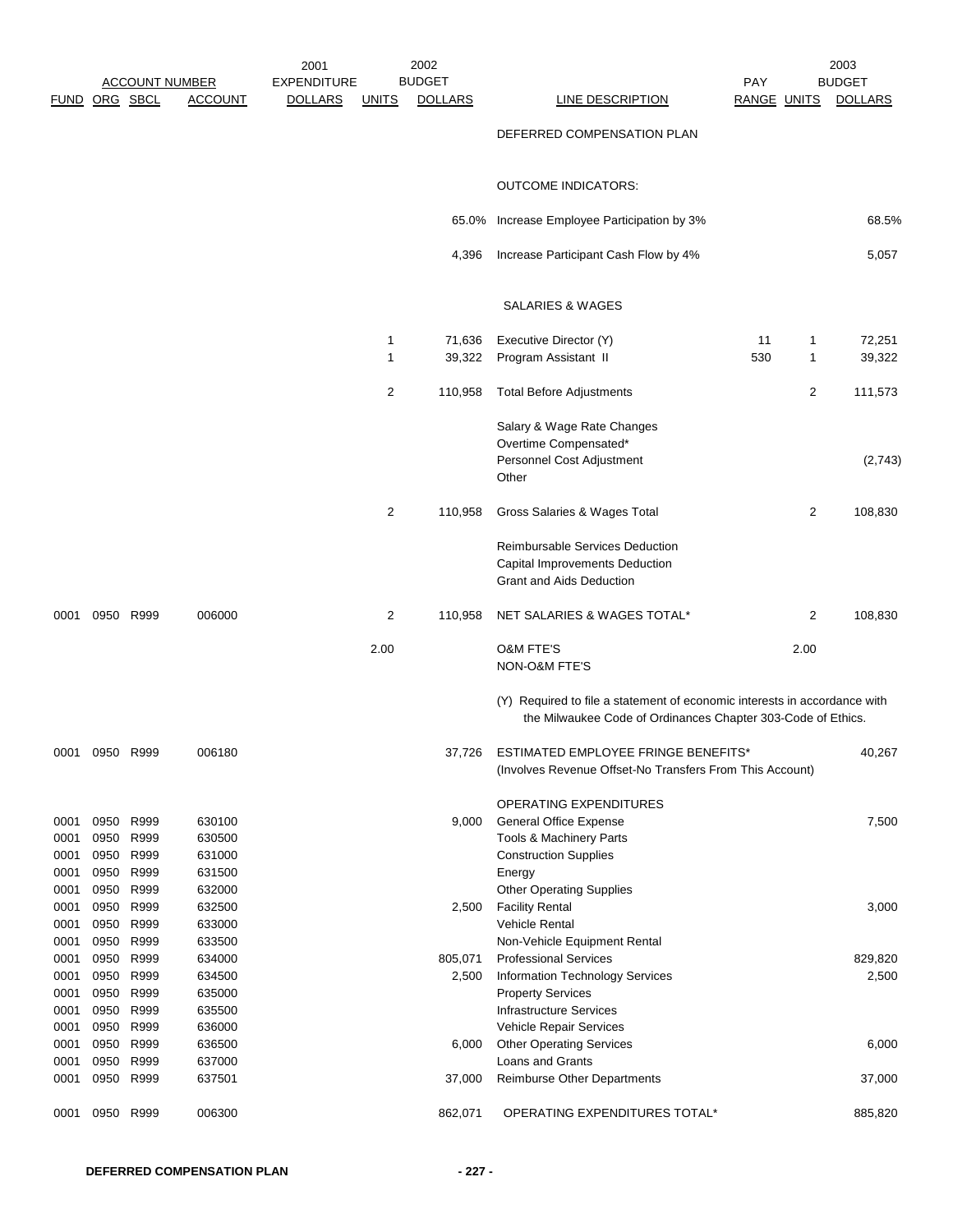|               |           |                       |                | 2001               |              | 2002           |                                                                              |            |             | 2003           |
|---------------|-----------|-----------------------|----------------|--------------------|--------------|----------------|------------------------------------------------------------------------------|------------|-------------|----------------|
|               |           | <b>ACCOUNT NUMBER</b> |                | <b>EXPENDITURE</b> |              | <b>BUDGET</b>  |                                                                              | <b>PAY</b> |             | <b>BUDGET</b>  |
| FUND ORG SBCL |           |                       | <b>ACCOUNT</b> | <b>DOLLARS</b>     | <b>UNITS</b> | <b>DOLLARS</b> | LINE DESCRIPTION                                                             |            | RANGE UNITS | <b>DOLLARS</b> |
|               |           |                       |                |                    |              |                | <b>EQUIPMENT PURCHASES</b>                                                   |            |             |                |
|               |           |                       |                |                    |              |                | <b>Additional Equipment</b>                                                  |            |             |                |
|               |           |                       |                |                    |              |                | Subtotal - Additional Equipment                                              |            |             |                |
|               |           |                       |                |                    |              |                | <b>Replacement Equipment</b>                                                 |            |             |                |
|               |           |                       |                |                    |              |                | Subtotal - Replacement Equipment                                             |            |             |                |
| 0001          | 0950 R999 |                       | 006800         |                    |              |                | EQUIPMENT PURCHASES TOTAL*                                                   |            |             |                |
|               |           |                       |                |                    |              |                | <b>SPECIAL FUNDS</b>                                                         |            |             |                |
| 0001          | 0950 R091 |                       | 006300         |                    |              | 75,000         | Contingency (A)*                                                             |            |             | 75,000         |
|               |           |                       |                |                    |              | 75,000         | SPECIAL FUNDS TOTAL                                                          |            |             | 75,000         |
|               |           |                       |                |                    |              |                | (A) Funds can only be expended upon Deferred<br>Compensation Board approval. |            |             |                |
|               |           |                       |                |                    |              | 1,085,755      | DEFERRED COMPENSATION PLAN<br>BUDGETARY CONTROL UNIT TOTAL<br>$(1 BCU=1 DU)$ |            |             | 1,109,917      |
|               |           |                       |                |                    |              |                | *Appropriation Control Account                                               |            |             |                |
|               |           |                       |                | <b>UNITS</b>       | %            | <b>UNITS</b>   | PROGRAM RESULT MEASURES/<br>INTERNAL MANAGEMENT INDICATORS:                  |            | %           | <b>UNITS</b>   |
| 0001          | 0950 1618 |                       | P09501         |                    | 107.9        | 7,206          | <b>Deferred Compensation Accounts</b><br>Administered                        |            |             | 7,422          |
| 0001          | 0950 1618 |                       | P09502         |                    | 400.0        | 8.0%           | Percentage Change in Accounts                                                |            |             | 3.0%           |
|               |           |                       |                |                    |              | 3.600          | TOTAL DIRECT LABOR HOUR ALLOCATION                                           |            |             | 3,600          |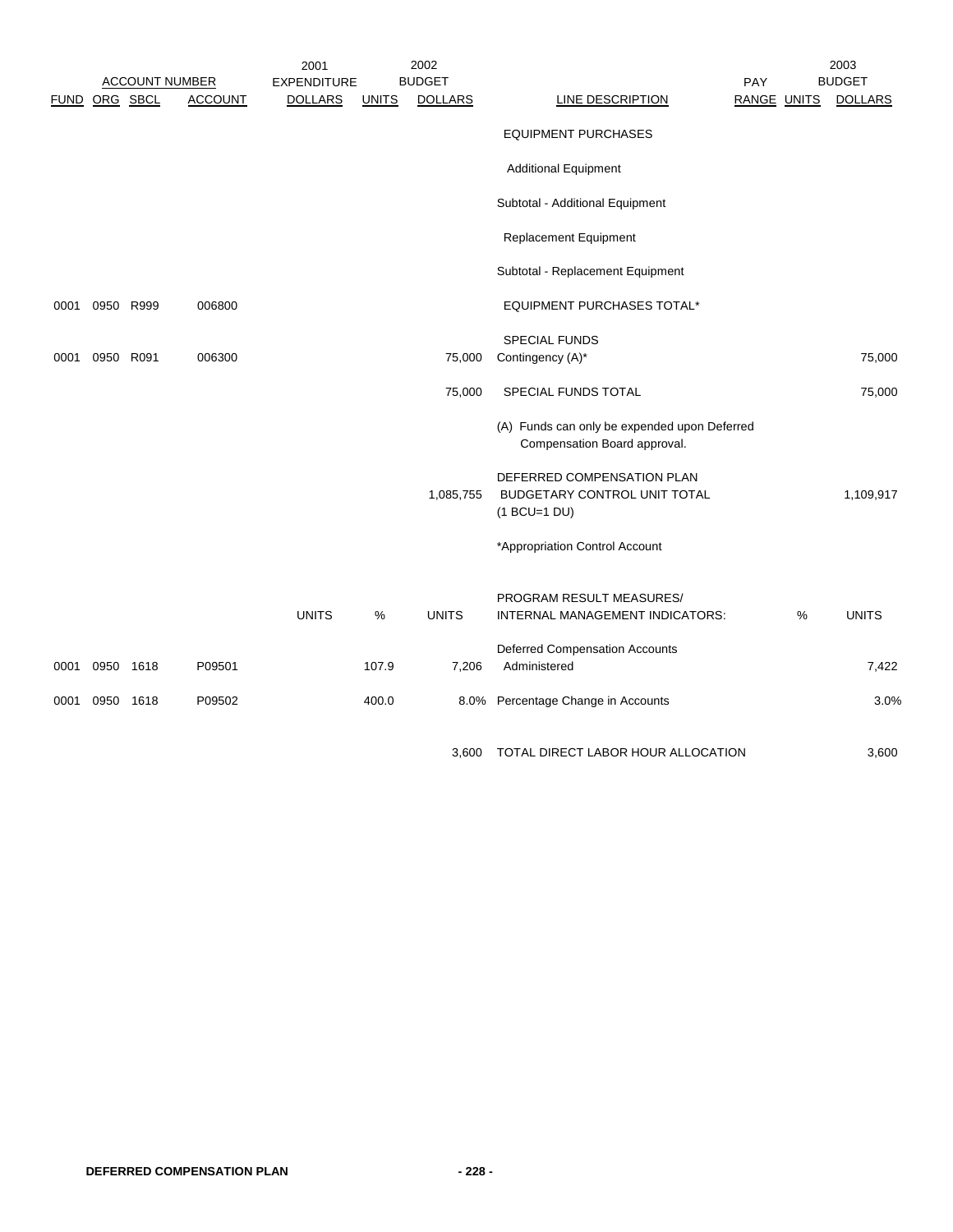|             |          |                       |                | 2001               |              | 2002           |                                                                    |                    | 2003           |
|-------------|----------|-----------------------|----------------|--------------------|--------------|----------------|--------------------------------------------------------------------|--------------------|----------------|
|             |          | <b>ACCOUNT NUMBER</b> |                | <b>EXPENDITURE</b> |              | <b>BUDGET</b>  |                                                                    | PAY                | <b>BUDGET</b>  |
| <b>FUND</b> | ORG SBCL |                       | <b>ACCOUNT</b> | <b>DOLLARS</b>     | <b>UNITS</b> | <b>DOLLARS</b> | LINE DESCRIPTION                                                   | <b>RANGE UNITS</b> | <b>DOLLARS</b> |
|             |          |                       |                |                    |              |                | PROVISION FOR EMPLOYES' RETIREMENT                                 |                    |                |
|             |          |                       |                |                    |              |                | 2. SOURCE OF FUNDS FOR PROVISION<br>FOR EMPLOYES' RETIREMENT       |                    |                |
| 0001        | 4500     |                       | 009400         |                    |              |                | Charge to Other Governmental Units                                 |                    |                |
|             |          |                       |                | 539,826            |              | 643,903        | <b>Fringe Benefits-Pensions</b>                                    |                    | 775,134        |
| 0001        | 9990     |                       | 009013         | 35,942,562         |              | 38,090,209     | Property Tax Levy                                                  |                    | 40,937,332     |
| 0001        | 4500     |                       | 009400         | 19,080,179         |              | 23,951,000     | Charges for Services - ERS                                         |                    | 23,812,611     |
| 0001        | 0950     |                       | 009400         |                    |              | 1,085,755      | Charges for Services - Deferred Comp.                              |                    | 1,109,917      |
| 0001        | 4500     |                       | 009870         | 2,500,561          |              |                | Employers' Reserve Fund (A)                                        |                    |                |
|             |          |                       |                | 58,063,128         |              | 63,770,867     | TOTAL SOURCE OF FUNDS FOR PROVISION<br>FOR EMPLOYES' RETIREMENT    |                    | 66,634,994     |
|             |          |                       |                |                    |              |                | $(4)$ Employers' Persons Eund funded by $A \cdot 9$ million of the |                    |                |

(A) Employers' Reserve Fund funded by \$4.8 million of the city share of the Fire and Police Survivorship Fund dissolution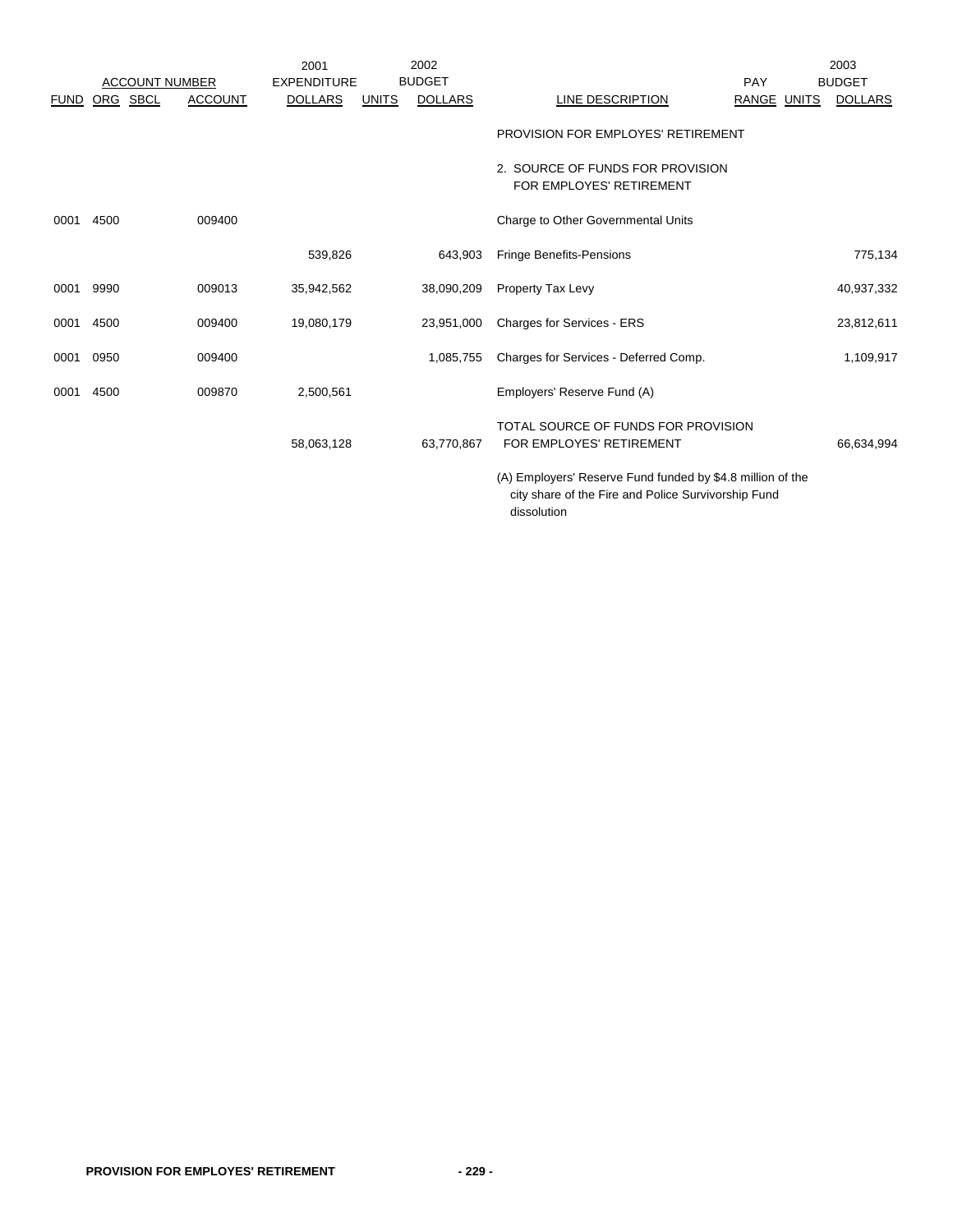|      |                      |           |                       | 2001               |              | 2002                     |                                                                                                                                                                                                                                                                                                                                                                                                                                                                                                                                                                                                                                                                                                                                   | 2003                          |
|------|----------------------|-----------|-----------------------|--------------------|--------------|--------------------------|-----------------------------------------------------------------------------------------------------------------------------------------------------------------------------------------------------------------------------------------------------------------------------------------------------------------------------------------------------------------------------------------------------------------------------------------------------------------------------------------------------------------------------------------------------------------------------------------------------------------------------------------------------------------------------------------------------------------------------------|-------------------------------|
|      |                      |           | <u>ACCOUNT NUMBER</u> | <b>EXPENDITURE</b> |              | <b>BUDGET</b>            |                                                                                                                                                                                                                                                                                                                                                                                                                                                                                                                                                                                                                                                                                                                                   | PAY<br><b>BUDGET</b>          |
|      | <u>FUND ORG SBCL</u> |           | <b>ACCOUNT</b>        | <b>DOLLARS</b>     | <u>UNITS</u> | <b>DOLLARS</b>           | <b>LINE DESCRIPTION</b>                                                                                                                                                                                                                                                                                                                                                                                                                                                                                                                                                                                                                                                                                                           | RANGE UNITS<br><b>DOLLARS</b> |
|      |                      |           |                       |                    |              |                          | C. CAPITAL IMPROVEMENTS FUNDS                                                                                                                                                                                                                                                                                                                                                                                                                                                                                                                                                                                                                                                                                                     |                               |
|      |                      |           |                       |                    |              |                          | 1. BUDGETS FOR CAPITAL IMPROVEMENTS                                                                                                                                                                                                                                                                                                                                                                                                                                                                                                                                                                                                                                                                                               |                               |
|      |                      |           |                       |                    |              |                          | These accounts may be credited with amounts received or receivable<br>from assessments levied, contributions, grants, and loans in aid from<br>other Governmental Units. Sales of remnant parcels of property or other<br>receipts which are considered an abatement of project - Costs and<br>amounts so received or receivable shall be deemed to be appropriated<br>for the particular purpose of the project account to which said amounts<br>are credited and are available for disbursement for said purposes,<br>providing such receipts and disbursements have the approval of the                                                                                                                                        |                               |
|      |                      |           |                       |                    |              |                          | Finance-Personnel Committee of the Common Council.<br>Various Common Council Resolutions such as C.C. Resolution 88-1664<br>adopted December 20, 1988 commonly referred to as the Capital<br>Guidelines; CC Resolution 66-1893-E, (Grant and Aids Guidelines)<br>adopted February 5, 1982, CC Resolution 72-982 (Land Acquisition<br>Policy) adopted February 23, 1973 and CC Resolution 73-1365<br>(Industrial Land Bank Revolving Fund) adopted January 15, 1974 Set<br>Forth the Various Procedures and Controls Applicable to the Capital<br>Program of the City of Milwaukee. In adopting this Budget it is the Intent<br>of the Common Council That Such Requirements and Subsequent<br>Revisions Thereto Will Be Followed. |                               |
|      |                      |           |                       |                    |              |                          | In the Case of Expressway and Urban Aid Reimbursable Capital<br>Improvement Accounts, Because of Timing Uncertainties and Their<br>Reimbursable Nature, it is the Intent of the Common Council to Provide<br>Expenditure Authority on an As-Needed Revenue Offset Basis by<br>Appropriate Resolution, Rather Than to Include Amounts for Such<br>Projects in the Budget.                                                                                                                                                                                                                                                                                                                                                          |                               |
|      |                      |           |                       |                    |              |                          | SPECIAL CAPITAL PROJECTS OR PURPOSES                                                                                                                                                                                                                                                                                                                                                                                                                                                                                                                                                                                                                                                                                              |                               |
|      |                      |           |                       |                    |              |                          | Capital Grant and Aids Program Expenditure Shall be Made only After<br>Adoption of a Common Council Resolution Adopted in Accordance<br>with Common Council Resolution File Number 66-1893 as Amended<br>February 25, 1982.                                                                                                                                                                                                                                                                                                                                                                                                                                                                                                       |                               |
|      |                      |           |                       |                    |              |                          | Grantor Share-Non City Cash                                                                                                                                                                                                                                                                                                                                                                                                                                                                                                                                                                                                                                                                                                       |                               |
|      | 0306 9990 R999       |           | SP032030100           |                    |              | 8,700,000                | Cash Revenues                                                                                                                                                                                                                                                                                                                                                                                                                                                                                                                                                                                                                                                                                                                     | 8,700,000                     |
| 0306 |                      | 9990 R999 | SP032030102           |                    |              | 1,600,000<br>[4,635,932] | Out of Pocket City Share<br>New Borrowing<br>Carryover Borrowing*                                                                                                                                                                                                                                                                                                                                                                                                                                                                                                                                                                                                                                                                 | 1,600,000<br>[1,600,000]      |
| 0306 |                      | 9990 R999 | SP032000103           |                    |              |                          | In-Kind-City Share<br><b>Cash Revenues</b>                                                                                                                                                                                                                                                                                                                                                                                                                                                                                                                                                                                                                                                                                        |                               |
| 0306 |                      | 1910 R999 | SP150030000           | 15,000             |              | 30,000                   | Municipal Art Fund<br>Cash Levy                                                                                                                                                                                                                                                                                                                                                                                                                                                                                                                                                                                                                                                                                                   | 25,000                        |
|      |                      |           |                       |                    |              |                          | The Municipal Art Fund is administered in the Dept. of City Development.                                                                                                                                                                                                                                                                                                                                                                                                                                                                                                                                                                                                                                                          |                               |
|      |                      |           |                       |                    |              |                          | <b>Estimated Employee Fringe Benefits</b><br>Allocable to Capital Budget                                                                                                                                                                                                                                                                                                                                                                                                                                                                                                                                                                                                                                                          |                               |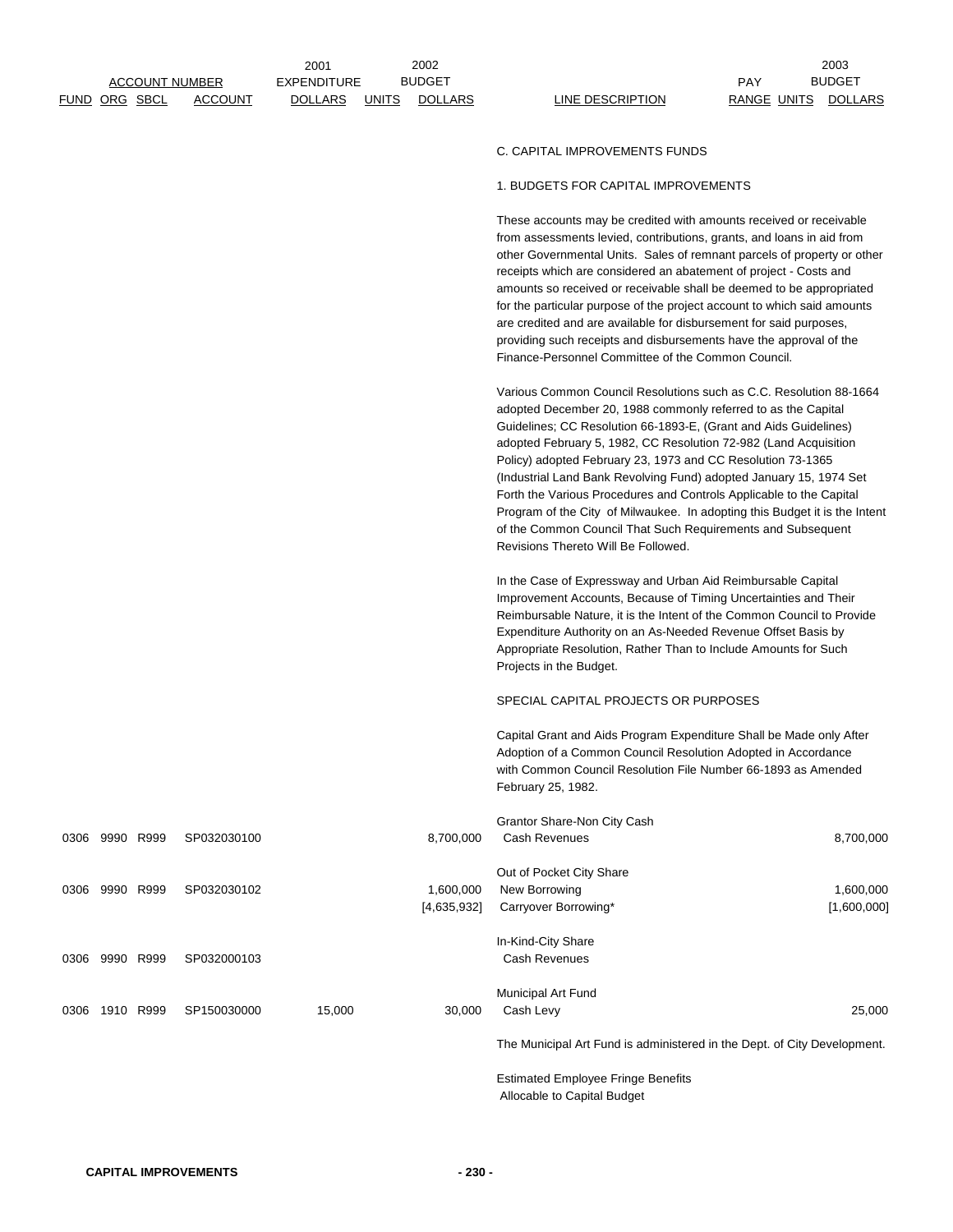|                      |                |                        |                          | 2001               |              | 2002           |                                                                                                                                                                                                                                                                                                                                                                                           |                    | 2003           |
|----------------------|----------------|------------------------|--------------------------|--------------------|--------------|----------------|-------------------------------------------------------------------------------------------------------------------------------------------------------------------------------------------------------------------------------------------------------------------------------------------------------------------------------------------------------------------------------------------|--------------------|----------------|
|                      |                |                        | <b>ACCOUNT NUMBER</b>    | <b>EXPENDITURE</b> |              | <b>BUDGET</b>  |                                                                                                                                                                                                                                                                                                                                                                                           | PAY                | <b>BUDGET</b>  |
| <b>FUND ORG SBCL</b> |                |                        | <b>ACCOUNT</b>           | <b>DOLLARS</b>     | <u>UNITS</u> | <b>DOLLARS</b> | <b>LINE DESCRIPTION</b>                                                                                                                                                                                                                                                                                                                                                                   | <b>RANGE UNITS</b> | <b>DOLLARS</b> |
| 0321                 | 9990 R999      |                        | BU111016498              |                    |              | [121,000]      | <b>Public Buildings</b><br>New Borrowing<br>Cash Levy<br>Carryover Borrowing*<br>(Note: In 2001, \$484,000 is shifted from cash<br>to borrowing for PDAF adjustment)                                                                                                                                                                                                                      |                    |                |
| 0303                 | 9990 R999      |                        | BR101016498              |                    |              | [71, 970]      | Bridge & Viaduct<br>New Borrowing<br>Cash Levy<br>Carryover Borrowing*<br>(Note: In 2001, \$145,000 is shifted from cash<br>to borrowing for PDAF adjustment)                                                                                                                                                                                                                             |                    |                |
|                      | 0327 9990 R999 |                        | SW173016498              |                    |              | [164,000]      | Sewer Improvement and Construction<br>New Borrowing<br>Cash Levy<br>Carryover Borrowing*<br>(Note: In 2001, \$409,000 is shifted from cash<br>to borrowing for PDAF adjustment)                                                                                                                                                                                                           |                    |                |
|                      | 0333 9990 R999 |                        | ST215016498              |                    |              | [676,000]      | Street Improvements<br>New Borrowing<br>Cash Levy<br>Carryover Borrowing*<br>(Note: In 2001, \$2,254,000 is shifted from cash<br>to borrowing for PDAF adjustment)                                                                                                                                                                                                                        |                    |                |
|                      | 0315 9990 R999 |                        | PR112016498              |                    |              |                | Parks and Public Grounds<br>New Borrowing<br>Cash Levy<br>(Note: In 2001, \$208,000 is shifted from cash<br>to borrowing for PDAF adjustment)                                                                                                                                                                                                                                             |                    |                |
|                      |                |                        |                          |                    |              |                | The intent is to make it possible to allocate and charge to each Capital<br>Project Account and each Capital Purpose Subaccount the estimated<br>fringe benefit costs of employees that work on Capital Projects and<br>Purposes. The individual Capital Project and Capital Purpose Accounts<br>included elsewhere in this Capital Budget do not include such fringe<br>benefit amounts. |                    |                |
|                      |                |                        |                          |                    |              |                | The manner of allocating this fund and for making such charges shall<br>be set forth and implemented by the City Comptroller based on the<br>use of an estimated factor to be applied to each direct labor hour devoted<br>to Capital work. Such allocations and charges shall be made on at least<br>a quarterly basis.                                                                  |                    |                |
| 0321<br>0321         |                | 9990 R999<br>5010 R999 | BU11080300<br>BU11080300 | 1,616,257          |              | 600,000        | <b>Pabst Theatre Modifications</b><br>New Borrowing<br>Cash Levy<br>Carryover Borrowing*                                                                                                                                                                                                                                                                                                  |                    |                |
| 0321                 |                | 5010 R999              | BU11080500               | 19,147             |              |                | Department of Employee Relations<br>Consolidation<br>New Borrowing                                                                                                                                                                                                                                                                                                                        |                    |                |
| 0321                 | 9990 R999      |                        | BU11091700               | 1,172,050          |              |                | Employee Retirement System-Automated<br>Pension Management Information System<br>New Borrowing                                                                                                                                                                                                                                                                                            |                    |                |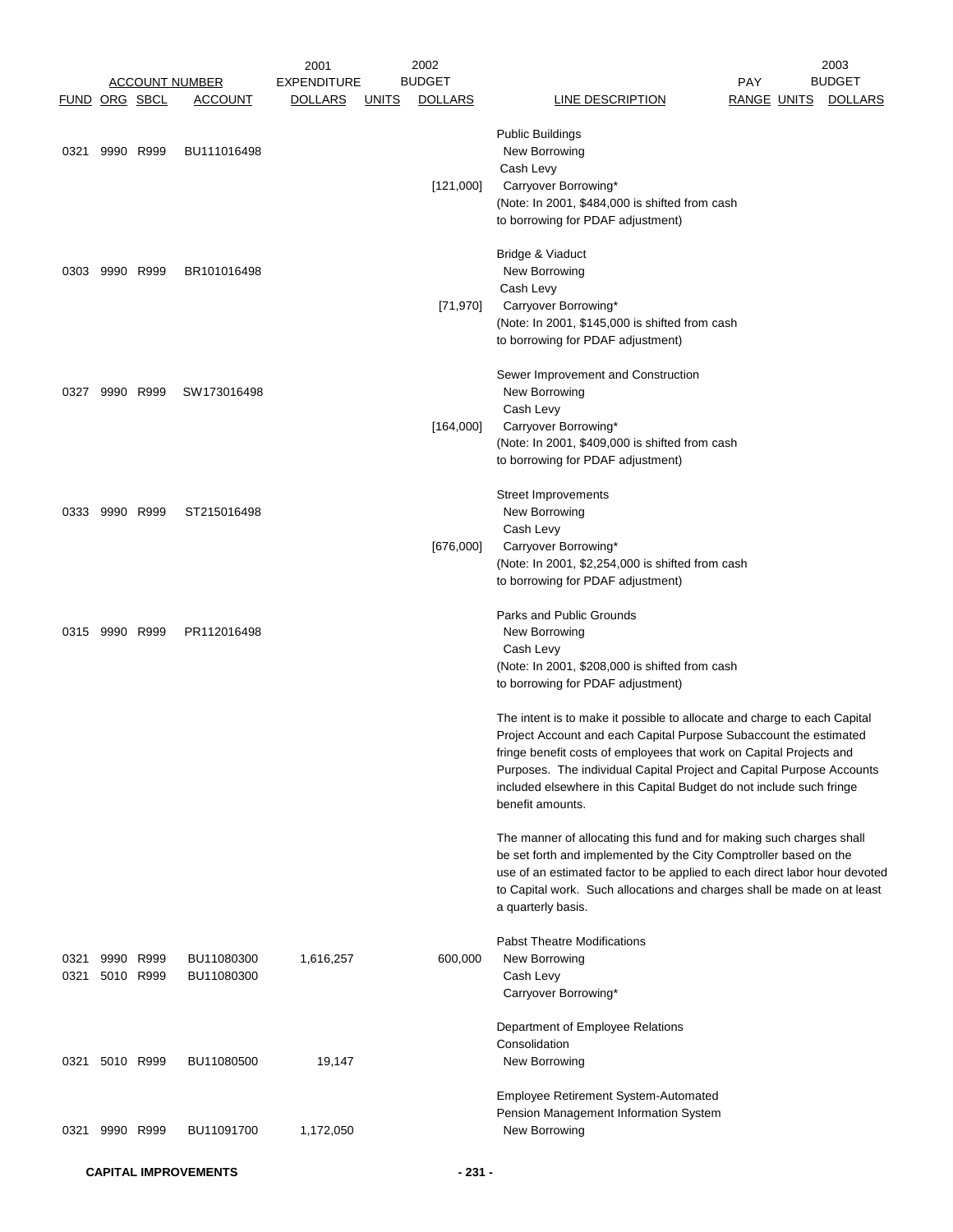|      |               |           |                       | 2001               |              | 2002           |                                                                                                                                                                                                                                                                                                                                                                                                                                                                   |                    | 2003           |
|------|---------------|-----------|-----------------------|--------------------|--------------|----------------|-------------------------------------------------------------------------------------------------------------------------------------------------------------------------------------------------------------------------------------------------------------------------------------------------------------------------------------------------------------------------------------------------------------------------------------------------------------------|--------------------|----------------|
|      |               |           | <b>ACCOUNT NUMBER</b> | <b>EXPENDITURE</b> |              | <b>BUDGET</b>  |                                                                                                                                                                                                                                                                                                                                                                                                                                                                   | PAY                | <b>BUDGET</b>  |
|      | FUND ORG SBCL |           | <b>ACCOUNT</b>        | <b>DOLLARS</b>     | <b>UNITS</b> | <b>DOLLARS</b> | <b>LINE DESCRIPTION</b>                                                                                                                                                                                                                                                                                                                                                                                                                                           | <b>RANGE UNITS</b> | <b>DOLLARS</b> |
| 0321 |               | 4500 R999 | BU11091700            | 630,000            |              |                | <b>Cash Revenues</b>                                                                                                                                                                                                                                                                                                                                                                                                                                              |                    |                |
|      |               |           |                       |                    |              |                | Carryover Borrowing*                                                                                                                                                                                                                                                                                                                                                                                                                                              |                    |                |
|      |               |           |                       |                    |              |                | Technology Initiative                                                                                                                                                                                                                                                                                                                                                                                                                                             |                    |                |
| 0321 |               | 1510 R999 | BU110020100           |                    |              | 500,000        | New Borrowing                                                                                                                                                                                                                                                                                                                                                                                                                                                     |                    | 1,000,000      |
|      |               |           |                       |                    |              |                | Carryover Borrowing*                                                                                                                                                                                                                                                                                                                                                                                                                                              |                    | [300,000]      |
|      |               |           |                       |                    |              |                | <b>Equipment Replacement Program</b>                                                                                                                                                                                                                                                                                                                                                                                                                              |                    |                |
| 0321 |               | 5010 R999 | BU110020200           |                    |              | 3,300,000      | New Borrowing                                                                                                                                                                                                                                                                                                                                                                                                                                                     |                    |                |
|      |               |           |                       |                    |              |                | Carryover Borrowing*                                                                                                                                                                                                                                                                                                                                                                                                                                              |                    | [3,300,000]    |
|      |               |           |                       |                    |              |                | Consolidated Municipal Garage -                                                                                                                                                                                                                                                                                                                                                                                                                                   |                    |                |
|      |               |           |                       |                    |              |                | Fire Repair Facility Study                                                                                                                                                                                                                                                                                                                                                                                                                                        |                    |                |
| 0321 |               | 5010 R999 | BU110020300           |                    |              | 150,000        | Cash Levy                                                                                                                                                                                                                                                                                                                                                                                                                                                         |                    |                |
|      |               |           |                       |                    |              |                | MPS Capital (A)                                                                                                                                                                                                                                                                                                                                                                                                                                                   |                    |                |
|      |               |           |                       | ${12,319,000}$     |              | ${12,000,000}$ | New Borrowing                                                                                                                                                                                                                                                                                                                                                                                                                                                     |                    | ${12,000,000}$ |
|      |               |           |                       |                    |              | [1,305,000]    | Carryover Borrowing*                                                                                                                                                                                                                                                                                                                                                                                                                                              |                    | [2,580,000]    |
|      |               |           |                       | 3,452,454          |              | 14,880,000     | TOTAL SPECIAL CAPITAL PROJECTS                                                                                                                                                                                                                                                                                                                                                                                                                                    |                    | 11,325,000     |
|      |               |           |                       |                    |              |                | *Carryover Borrowing Amounts (Restatement of a prior years<br>unutilized borrowing authorization are included for information<br>and authorization purposes-Such amounts are excluded from<br>budget totals to avoid duplication.)                                                                                                                                                                                                                                |                    |                |
|      |               |           |                       |                    |              |                | (A) 2001, 2002, and 2003 budgeted amounts reflect City of Milwaukee,<br>tax levy-supported borrowing authority which is being made available<br>to the school district to assist in meeting capital improvement needs.<br>MPS is prevented under state law from issuing debt. In addition,<br>MPS is prevented from making the principal and interest payments<br>associated with debt issued on its behalf. None of these figures are<br>added into city totals. |                    |                |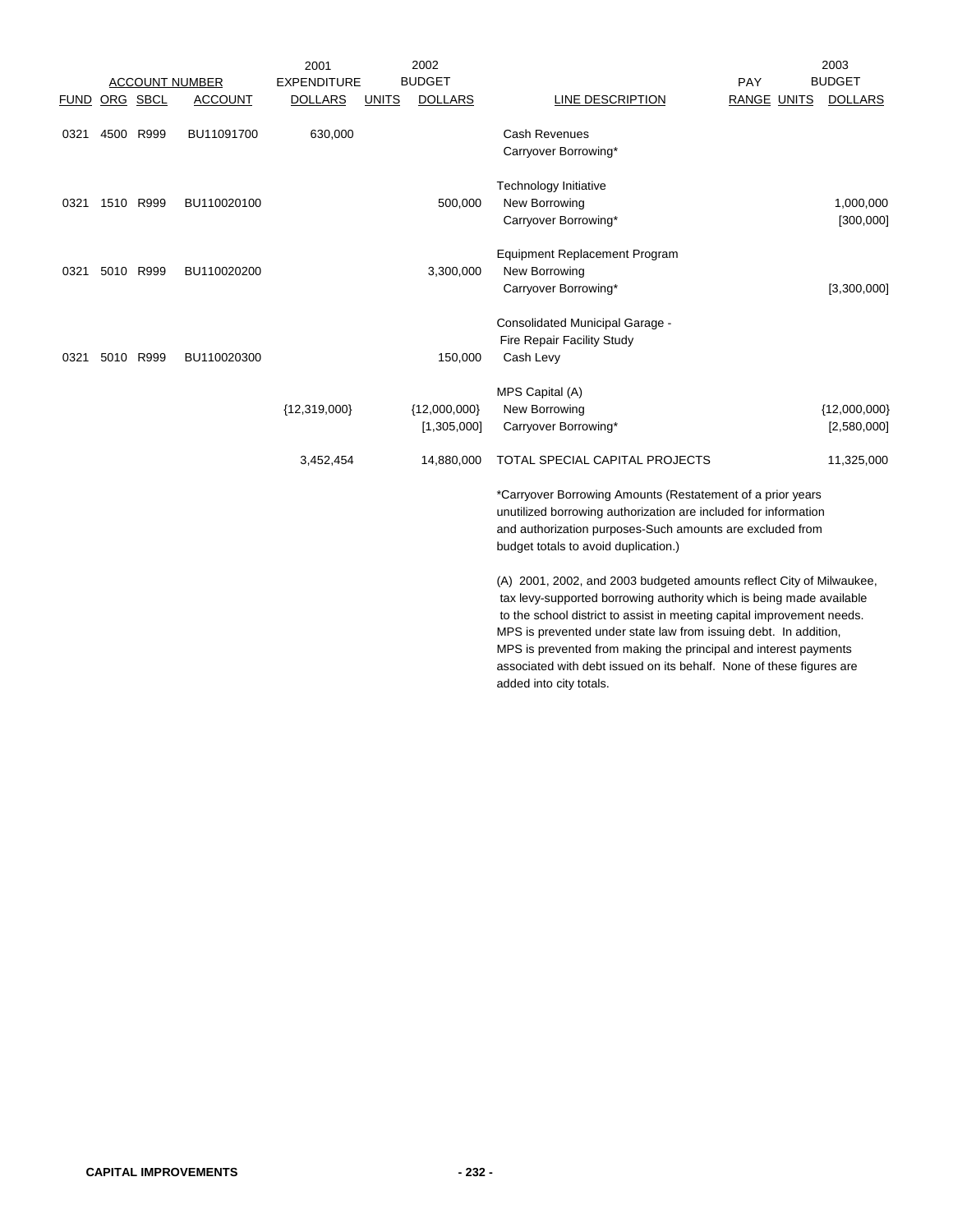|             |      |                       |                | 2001               |              | 2002           |                                             |                    | 2003           |
|-------------|------|-----------------------|----------------|--------------------|--------------|----------------|---------------------------------------------|--------------------|----------------|
|             |      | <b>ACCOUNT NUMBER</b> |                | <b>EXPENDITURE</b> |              | <b>BUDGET</b>  |                                             | PAY                | <b>BUDGET</b>  |
| <b>FUND</b> |      | ORG SBCL              | <b>ACCOUNT</b> | <b>DOLLARS</b>     | <b>UNITS</b> | <b>DOLLARS</b> | LINE DESCRIPTION                            | <b>RANGE UNITS</b> | <b>DOLLARS</b> |
|             |      |                       |                |                    |              |                | DEPARTMENT OF ADMINISTRATION                |                    |                |
|             |      |                       |                |                    |              |                | Trunked Radio Communications Study-Citywide |                    |                |
| 0321        |      | 1510 R999             | BU110010300    |                    |              |                | Cash Levy                                   |                    |                |
|             |      |                       |                |                    |              |                | Record Retention Movable Shelving Units     |                    |                |
|             |      |                       |                |                    |              |                | Cash Levy                                   |                    |                |
| 0321        | 9990 | R999                  | BU110020400    |                    |              | 200,000        | New Borrowing                               |                    |                |
|             |      |                       |                |                    |              |                | Carryover Borrowing*                        |                    | [200,000]      |
|             |      |                       |                |                    |              |                | Optical Imaging System Software Upgrade     |                    |                |
|             |      |                       |                |                    |              |                | Cash Levy                                   |                    |                |
| 0321        | 9990 | R999                  | BU110020500    |                    |              | 124,945        | New Borrowing                               |                    |                |
|             |      |                       |                |                    |              |                | Carryover Borrowing*                        |                    | [124, 945]     |
|             |      |                       |                |                    |              |                | Remodel ITMD 809 Building 4th Floor         |                    |                |
| 0321        | 1510 | R999                  | BU110030100    |                    |              |                | Cash Levy                                   |                    | 50,000         |
| 0321        | 9990 | R999                  | BU110030100    |                    |              |                | New Borrowing                               |                    | 761,500        |
|             |      |                       |                |                    |              |                | <b>FMIS eProcurement</b>                    |                    |                |
|             |      |                       |                |                    |              |                | New Borrowing                               |                    |                |
|             |      |                       |                |                    |              | 324.945        | TOTAL DEPARTMENT OF ADMINISTRATION          |                    | 811,500        |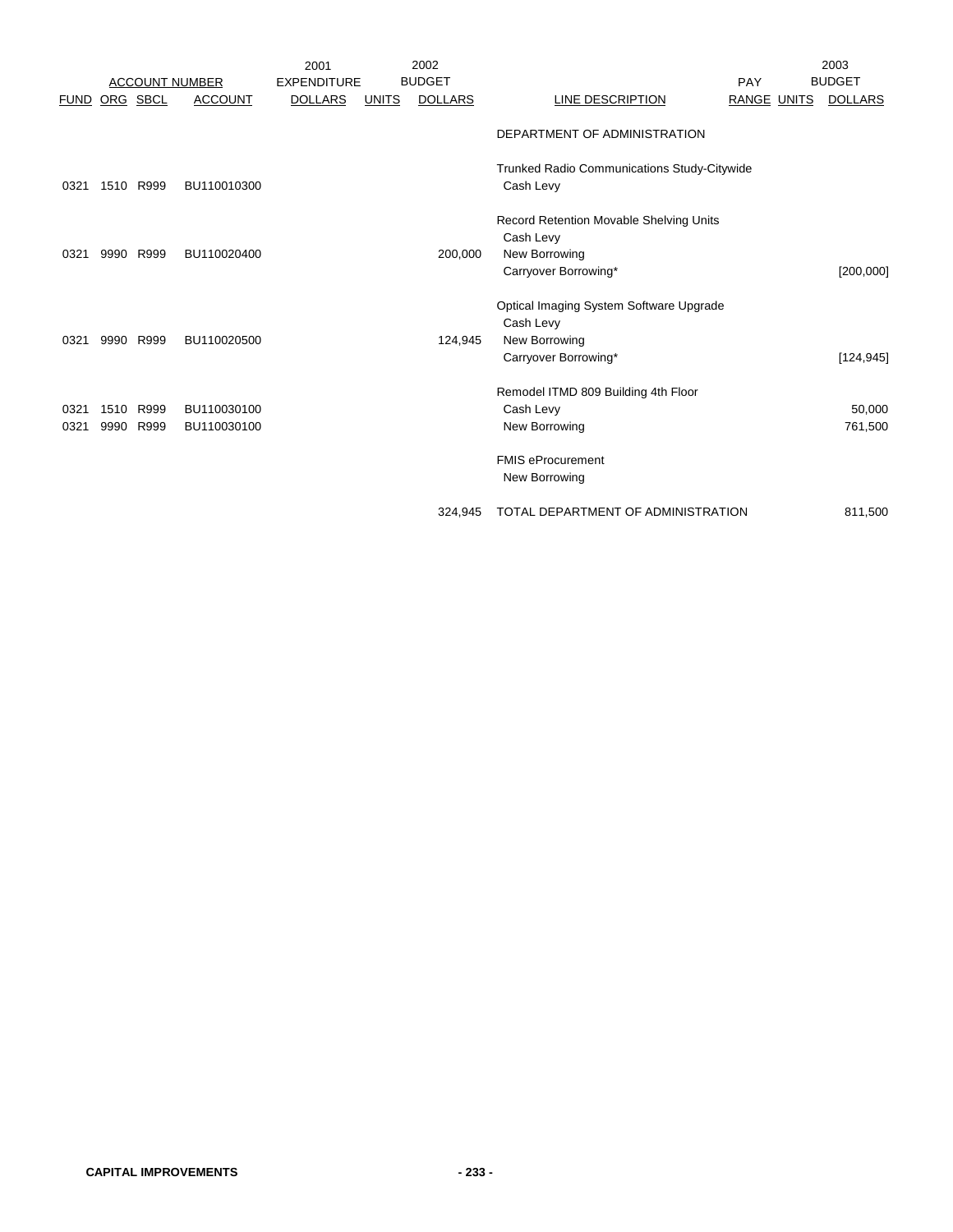|             |          |      | <b>ACCOUNT NUMBER</b> | 2001<br><b>EXPENDITURE</b> |              | 2002<br><b>BUDGET</b> |                                                           | <b>PAY</b>  | 2003<br><b>BUDGET</b> |
|-------------|----------|------|-----------------------|----------------------------|--------------|-----------------------|-----------------------------------------------------------|-------------|-----------------------|
| <b>FUND</b> | ORG SBCL |      | <b>ACCOUNT</b>        | <b>DOLLARS</b>             | <b>UNITS</b> | <b>DOLLARS</b>        | LINE DESCRIPTION                                          | RANGE UNITS | <b>DOLLARS</b>        |
|             |          |      |                       |                            |              |                       |                                                           |             |                       |
|             |          |      |                       |                            |              |                       | CITY ATTORNEY'S OFFICE                                    |             |                       |
|             |          |      |                       |                            |              |                       | City Attorney's Office - Lobby Alterations                |             |                       |
| 0321        | 1490     | R999 | BU110000200           | 27,441                     |              |                       | Cash Levy                                                 |             |                       |
|             |          |      |                       |                            |              |                       | City Attorney's Office - Five Additional Attorney Offices |             |                       |
| 0321        | 9990     | R999 | BU110020600           |                            |              | 352,000               | New Borrowing                                             |             |                       |
|             |          |      |                       |                            |              |                       | Carryover Borrowing*                                      |             | [252,000]             |
|             |          |      |                       | 27,441                     |              | 352,000               | TOTAL CITY ATTORNEY'S OFFICE                              |             |                       |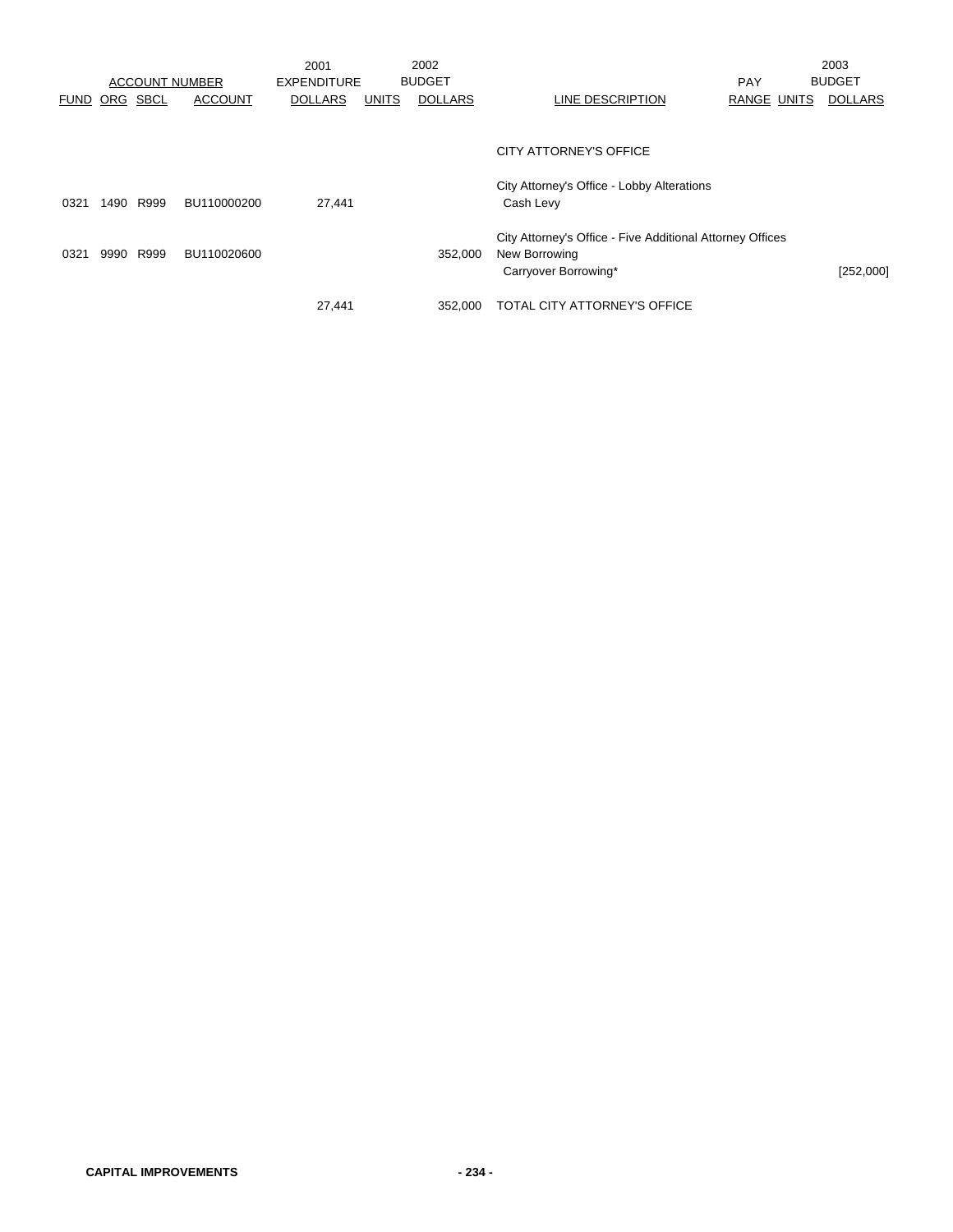|               |                | <u>ACCOUNT NUMBER</u> | 2001<br><b>EXPENDITURE</b> |              | 2002<br><b>BUDGET</b> |                                                                                                                                 | <b>PAY</b>         | 2003<br><b>BUDGET</b> |
|---------------|----------------|-----------------------|----------------------------|--------------|-----------------------|---------------------------------------------------------------------------------------------------------------------------------|--------------------|-----------------------|
| FUND ORG SBCL |                | <b>ACCOUNT</b>        | <b>DOLLARS</b>             | <u>UNITS</u> | <b>DOLLARS</b>        | LINE DESCRIPTION                                                                                                                | <b>RANGE UNITS</b> | <b>DOLLARS</b>        |
|               |                |                       |                            |              |                       | DEPARTMENT OF CITY DEVELOPMENT                                                                                                  |                    |                       |
|               |                |                       |                            |              |                       |                                                                                                                                 |                    |                       |
|               |                |                       |                            |              |                       | Advanced Planning Fund                                                                                                          |                    |                       |
|               | 0339 1910 R999 | UR01280000            | 208,000                    |              | 150,000               | Cash Levy                                                                                                                       |                    | 150,000               |
|               |                |                       |                            |              |                       | Neighborhood Commercial District                                                                                                |                    |                       |
|               |                |                       |                            |              |                       | Street Improvement Fund                                                                                                         |                    |                       |
| 0333          | 9990 R999      | ST04080000            | 373,917                    |              | 500,000               | New Borrowing                                                                                                                   |                    | 500,000               |
|               |                |                       |                            |              | [385,000]             | Carryover Borrowing*                                                                                                            |                    | [385,000]             |
|               |                |                       |                            |              |                       | Tax Increment Financed Urban                                                                                                    |                    |                       |
|               |                |                       |                            |              |                       | Renewal Projects (Purpose Account)                                                                                              |                    |                       |
|               |                |                       |                            |              |                       | Including Grant Funded Projects (A)                                                                                             |                    |                       |
|               | 0336 9990 R999 | TD000030000           | 20,547,737                 |              | 14,500,000            | New Borrowing                                                                                                                   |                    | 14,000,000            |
|               | 0336 1910 R999 | TD000010000           |                            |              |                       | Developer Revenues                                                                                                              |                    |                       |
|               |                |                       |                            |              | [14, 734, 180]        | Carryover Borrowing*                                                                                                            |                    | [15,629,180]          |
|               |                |                       |                            |              |                       | Park West Area Improvements                                                                                                     |                    |                       |
|               | 0339 1910 R999 | UR01700000            | 253                        |              |                       | New Borrowing                                                                                                                   |                    |                       |
|               |                |                       |                            |              |                       | Carryover Borrowing*                                                                                                            |                    |                       |
|               |                |                       |                            |              |                       | Riverfront & Other Downtown Planning                                                                                            |                    |                       |
|               |                |                       |                            |              |                       | & Improvements                                                                                                                  |                    |                       |
|               | 0315 1910 R999 | PR01800000            | 97,100                     |              |                       | New Borrowing (A)                                                                                                               |                    |                       |
|               |                |                       |                            |              |                       | Carryover Borrowing*                                                                                                            |                    |                       |
|               |                |                       |                            |              |                       | (A) No funding shall be expended from Riverwalk related accounts                                                                |                    |                       |
|               |                |                       |                            |              |                       | until a plan has been approved by the Common Council. The plan                                                                  |                    |                       |
|               |                |                       |                            |              |                       | shall include the following elements:                                                                                           |                    |                       |
|               |                |                       |                            |              |                       | 1. A requirement that City residents be employed on the project in                                                              |                    |                       |
|               |                |                       |                            |              |                       | the same proportion as City funding for the project. One-half (50%)                                                             |                    |                       |
|               |                |                       |                            |              |                       | of the City residents shall be residents of the CDBG area.                                                                      |                    |                       |
|               |                |                       |                            |              |                       | 2. A plan for the participation of DBE firms and businesses owned                                                               |                    |                       |
|               |                |                       |                            |              |                       | by City residents in new investment activity generated by the<br>construction of the new riverwalks. The plan shall address how |                    |                       |
|               |                |                       |                            |              |                       | MEDC and other sources of financing shall be utilized in enabling                                                               |                    |                       |
|               |                |                       |                            |              |                       | such investment.                                                                                                                |                    |                       |
|               |                |                       |                            |              |                       | 3. A plan for the employment of City residents in new jobs resulting                                                            |                    |                       |
|               |                |                       |                            |              |                       | from investment in the Riverwalk area. Such plan shall focus on                                                                 |                    |                       |
|               |                |                       |                            |              |                       | using local hiring and training agencies, including community-                                                                  |                    |                       |
|               |                |                       |                            |              |                       | based organizations, to ensure that a qualified workforce is<br>available to meet the skill requirements of employers.          |                    |                       |
|               |                |                       |                            |              |                       |                                                                                                                                 |                    |                       |
|               | 0333 1910 R999 | ST03080000            | 72,731                     |              |                       | King Drive Improvement Program<br>New Borrowing                                                                                 |                    |                       |
|               |                |                       |                            |              |                       | Carryover Borrowing*                                                                                                            |                    |                       |
|               |                |                       |                            |              |                       |                                                                                                                                 |                    |                       |
|               |                |                       |                            |              |                       | Milwaukee Southside Incubator                                                                                                   |                    |                       |
|               | 0339 1910 R999 | UR01980063            | 24,649                     |              |                       | Cash Levy<br>New Borrowing                                                                                                      |                    |                       |
|               |                |                       |                            |              |                       | Carryover Borrowing                                                                                                             |                    |                       |
|               |                |                       |                            |              |                       |                                                                                                                                 |                    |                       |
|               |                |                       |                            |              |                       | Development Zone - Commercial<br>Development Revitalization                                                                     |                    |                       |
|               | 0339 1910 R999 | UR03500000            | 229,263                    |              |                       | New Borrowing                                                                                                                   |                    |                       |
|               |                |                       |                            |              |                       | Carryover Borrowing*                                                                                                            |                    |                       |
|               |                |                       |                            |              |                       | (Expenditures from this fund are not to be made until approved by                                                               |                    |                       |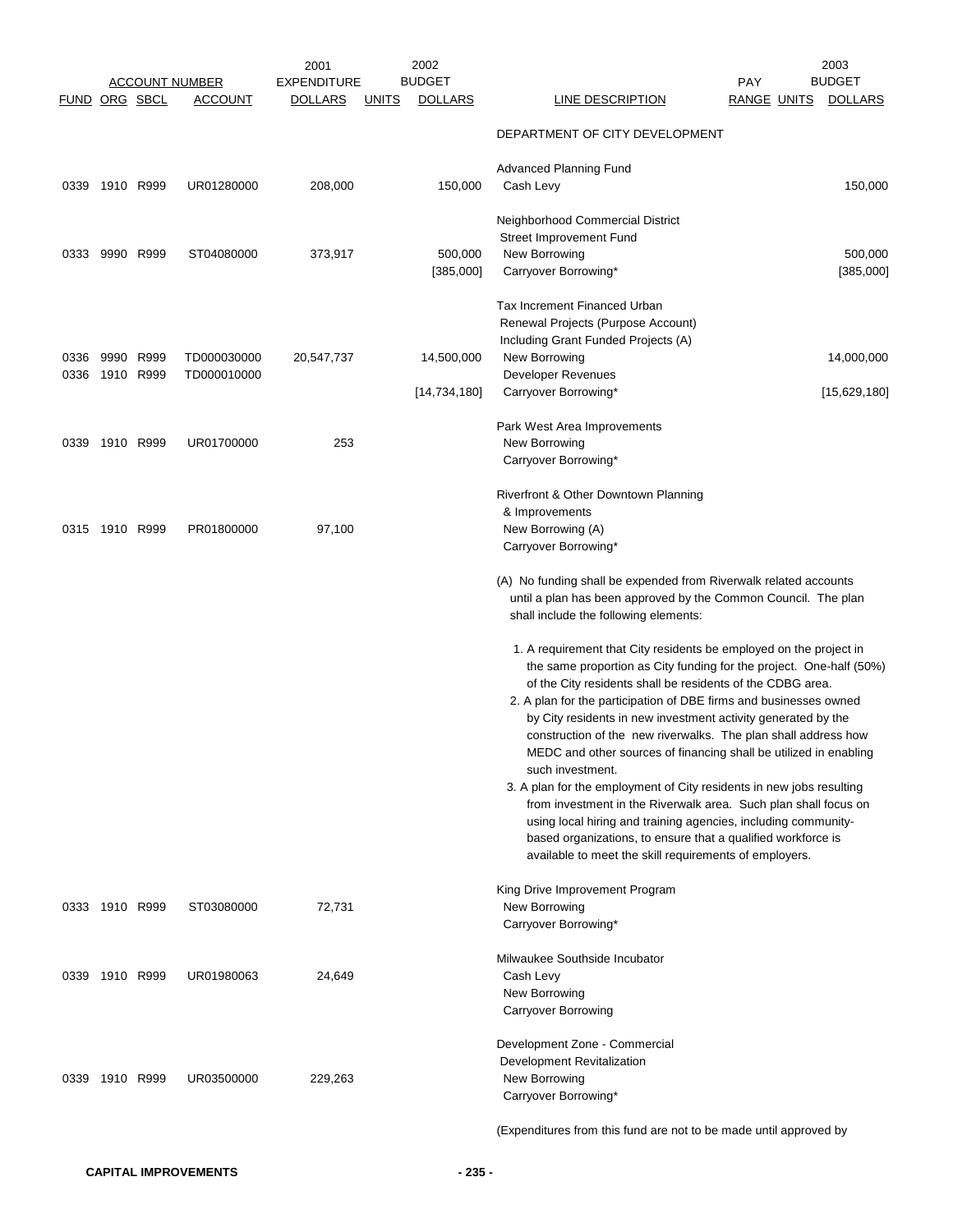|             |      |          |                       | 2001               |              | 2002                     |                                                                                                                                                                                            |                    | 2003                     |
|-------------|------|----------|-----------------------|--------------------|--------------|--------------------------|--------------------------------------------------------------------------------------------------------------------------------------------------------------------------------------------|--------------------|--------------------------|
|             |      |          | <b>ACCOUNT NUMBER</b> | <b>EXPENDITURE</b> |              | <b>BUDGET</b>            |                                                                                                                                                                                            | PAY                | <b>BUDGET</b>            |
| <b>FUND</b> |      | ORG SBCL | <b>ACCOUNT</b>        | <b>DOLLARS</b>     | <b>UNITS</b> | <b>DOLLARS</b>           | LINE DESCRIPTION                                                                                                                                                                           | <b>RANGE UNITS</b> | <b>DOLLARS</b>           |
|             |      |          |                       |                    |              |                          | the Economic Development Committee. The Common Council<br>may require matching funds if deemed appropriate.)                                                                               |                    |                          |
| 0339        | 1910 | R999     | UR03600000            | 227,787            |              |                          | Development Opportunities Fund<br>New Borrowing<br>Carryover Borrowing*<br>Cash Levy                                                                                                       |                    |                          |
| 0339        | 9990 | R999     | UR033030000           | 1,212,926          |              | 2,200,000<br>[3,592,000] | Development Fund<br>New Borrowing<br>Carryover Borrowing*                                                                                                                                  |                    | 1,700,000<br>[5,006,988] |
| 0339        | 9990 | R999     | UR04180000            | 329,907            |              | 500.000                  | <b>Business Improvement Districts</b><br>New Borrowing<br>Carryover Borrowing*                                                                                                             |                    | 500,000                  |
|             |      |          |                       | 23,324,270         |              | 17,850,000               | TOTAL DEPARTMENT OF CITY DEVELOPMENT                                                                                                                                                       |                    | 16,850,000               |
|             |      |          |                       |                    |              |                          | *Carryover Borrowing Amounts (Restatement of a prior years<br>unutilized borrowing authorization are included for information<br>and authorization purposes-Such amounts are excluded from |                    |                          |

budget totals to avoid duplication.)

**CAPITAL IMPROVEMENTS - 236 -**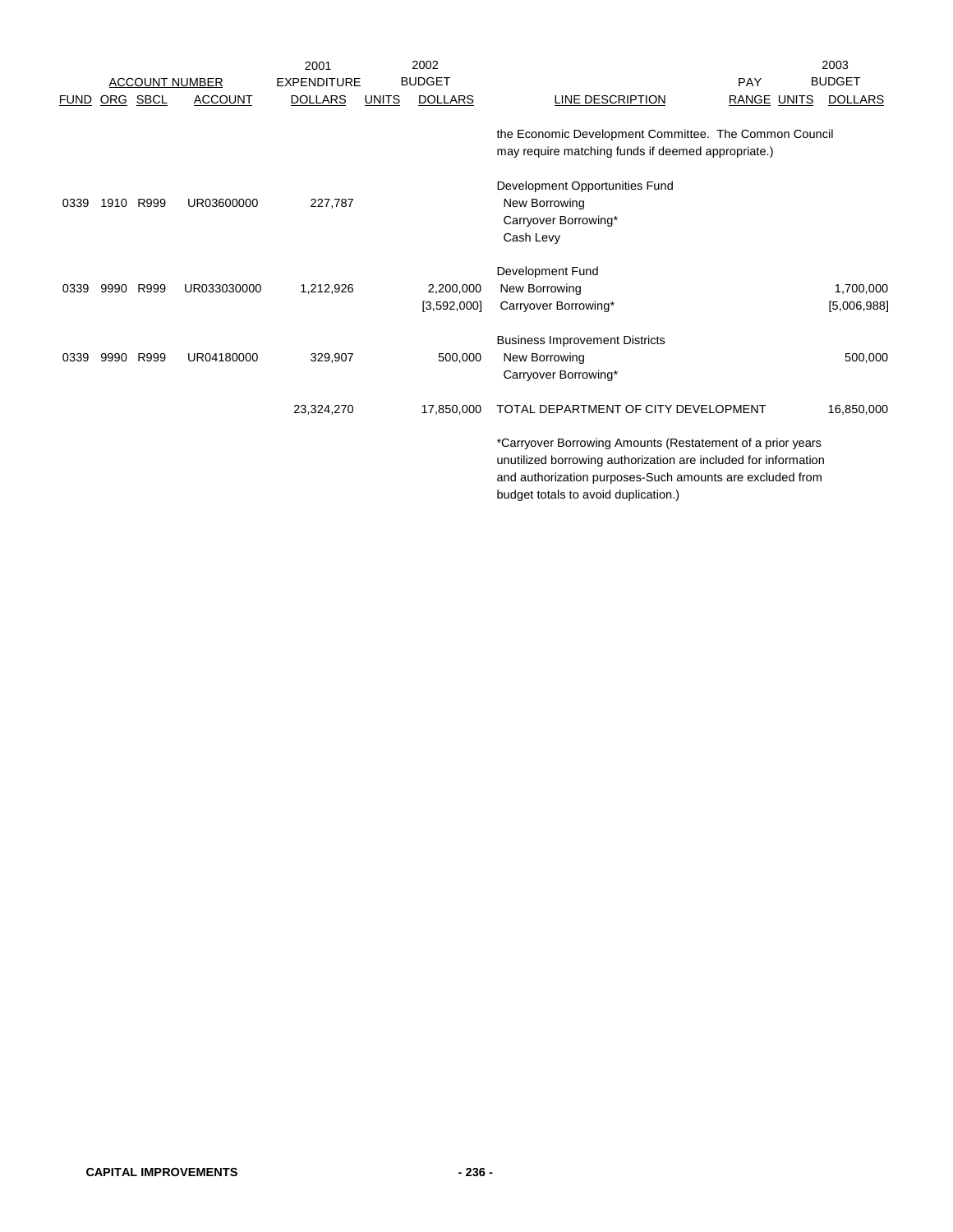|                      |      |      | <b>ACCOUNT NUMBER</b> | 2001<br><b>EXPENDITURE</b> |              | 2002<br><b>BUDGET</b> |                                                        | <b>PAY</b>  | 2003<br><b>BUDGET</b> |
|----------------------|------|------|-----------------------|----------------------------|--------------|-----------------------|--------------------------------------------------------|-------------|-----------------------|
| <b>FUND ORG SBCL</b> |      |      | <b>ACCOUNT</b>        | <b>DOLLARS</b>             | <b>UNITS</b> | <b>DOLLARS</b>        | LINE DESCRIPTION                                       | RANGE UNITS | <b>DOLLARS</b>        |
|                      |      |      |                       |                            |              |                       | COMMON COUNCIL-CITY CLERK                              |             |                       |
| 0321                 | 1310 | R999 | BU110010600           | 6,293                      |              |                       | Alterations for Channel 25 / Ethics Board<br>Cash Levy |             |                       |
|                      |      |      |                       | 6,293                      |              |                       | TOTAL COMMON COUNCIL-CITY CLERK                        |             |                       |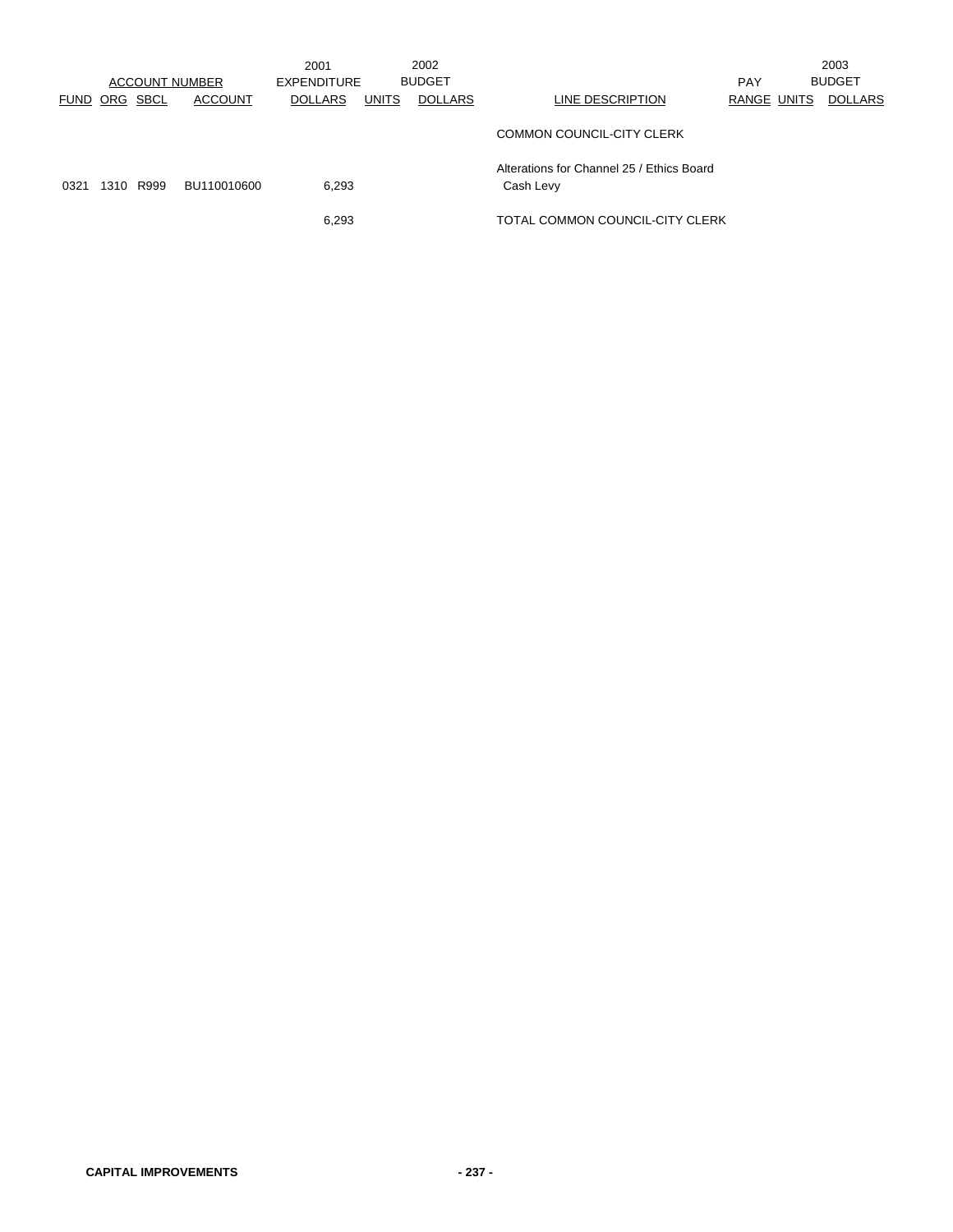|                      |                |                                  |                       | 2001               |              | 2002           |                                                                                                                                             |                    | 2003           |
|----------------------|----------------|----------------------------------|-----------------------|--------------------|--------------|----------------|---------------------------------------------------------------------------------------------------------------------------------------------|--------------------|----------------|
|                      |                |                                  | <b>ACCOUNT NUMBER</b> | <b>EXPENDITURE</b> |              | <b>BUDGET</b>  |                                                                                                                                             | PAY                | <b>BUDGET</b>  |
| <b>FUND ORG SBCL</b> |                |                                  | <b>ACCOUNT</b>        | <b>DOLLARS</b>     | <b>UNITS</b> | <b>DOLLARS</b> | <b>LINE DESCRIPTION</b>                                                                                                                     | <b>RANGE UNITS</b> | <b>DOLLARS</b> |
|                      |                |                                  |                       |                    |              |                | <b>FIRE DEPARTMENT</b>                                                                                                                      |                    |                |
|                      |                |                                  |                       |                    |              |                | FIRE DEPARTMENT STATION FACILITIES, INCLUDING<br>PLANNING, LAND ACQUISITION AND STATION CONSTRUCTION<br>AS DETERMINED BY THE COMMON COUNCIL |                    |                |
|                      |                |                                  |                       |                    |              |                | Ventilation System & Window Replacement<br>Various Locations                                                                                |                    |                |
| 0309                 | 9990 R999      |                                  | FR130030100           |                    |              |                | New Borrowing                                                                                                                               |                    | 200,000        |
| 0309                 |                | 3280 R999                        | FR13080100            | 52,700             |              |                | Ventilation & Toilet Separation<br>Cash Levy                                                                                                |                    |                |
| 0309                 |                | 3280 R999                        | FR13080100            |                    |              | 100,000        | New Borrowing<br>Carryover Borrowing*                                                                                                       |                    |                |
| 0309                 |                | 3280 R999                        | FR130010100           |                    |              |                | Window Replacement<br>Cash Levy                                                                                                             |                    |                |
| 0309                 |                | 3280 R999                        | FR130010100           |                    |              | 100,000        | New Borrowing                                                                                                                               |                    |                |
| 0309                 | 9990 R999      |                                  | FR130010200           | 77,000             |              |                | Engine House #31 - Alterations<br>New Borrowing                                                                                             |                    |                |
|                      |                |                                  |                       |                    |              | [980,000]      | Carryover Borrowing*                                                                                                                        |                    |                |
| 0309                 |                | 9990 R999                        | FR130010300           |                    |              |                | Shop Preparatory Account<br>New Borrowing                                                                                                   |                    |                |
|                      |                |                                  |                       | 1,300              |              |                | Cash Levy                                                                                                                                   |                    |                |
|                      |                |                                  |                       |                    |              | [150,000]      | Carryover Borrowing*                                                                                                                        |                    | [150,000]      |
| 0309                 | 9990 R999      |                                  | FR130000100           | 159,000            |              |                | New Computer Aided Dispatch System<br>New Borrowing                                                                                         |                    | 2,500,000      |
|                      |                |                                  |                       |                    |              | [2,459,900]    | Carryover Borrowing*                                                                                                                        |                    | [1,659,900]    |
| 0309                 |                | 9990 R999                        | FR130020100           |                    |              | 980,000        | Engine Company #3 - Alterations<br>New Borrowing                                                                                            |                    |                |
|                      |                |                                  |                       |                    |              |                | Carryover Borrowing*                                                                                                                        |                    | [980,000]      |
|                      |                |                                  |                       |                    |              |                | Engine Company #2 - Alterations                                                                                                             |                    |                |
|                      | 0309 3280 R999 |                                  | FR130030300           | 122,800            |              |                | Cash Levy                                                                                                                                   |                    | 85,000         |
|                      | 0309 3280 R999 |                                  | FR130030200           |                    |              |                | Engine Company #9 - Floor Repairs<br>Cash Levy                                                                                              |                    | 50,000         |
|                      |                |                                  |                       |                    |              |                | Major Capital Equipment                                                                                                                     |                    |                |
|                      |                | 0309 3280 R999<br>0309 9990 R999 | FR130020200           |                    |              | 1,550,000      | Cash Levy                                                                                                                                   |                    | 560,000        |
|                      |                |                                  | FR130020200           |                    |              |                | New Borrowing<br>The 2002 budgeted funds will purchase one aerial ladder truck,<br>three pumper trucks, and one paramedic ambulance.        |                    | 1,710,000      |
|                      |                |                                  |                       |                    |              |                | Major Capital Equipment - Aerial Trucks<br>Cash Levy                                                                                        |                    |                |
|                      |                |                                  |                       |                    |              |                | Major Capital Equipment - Pumper Trucks<br>Cash Levy                                                                                        |                    |                |
|                      |                |                                  |                       |                    |              |                | Major Capital Equipment - Paramedic Ambulance<br>Cash Levy                                                                                  |                    |                |
|                      |                |                                  |                       | 412,800            |              | 2,730,000      | TOTAL FIRE DEPARTMENT                                                                                                                       |                    | 5,105,000      |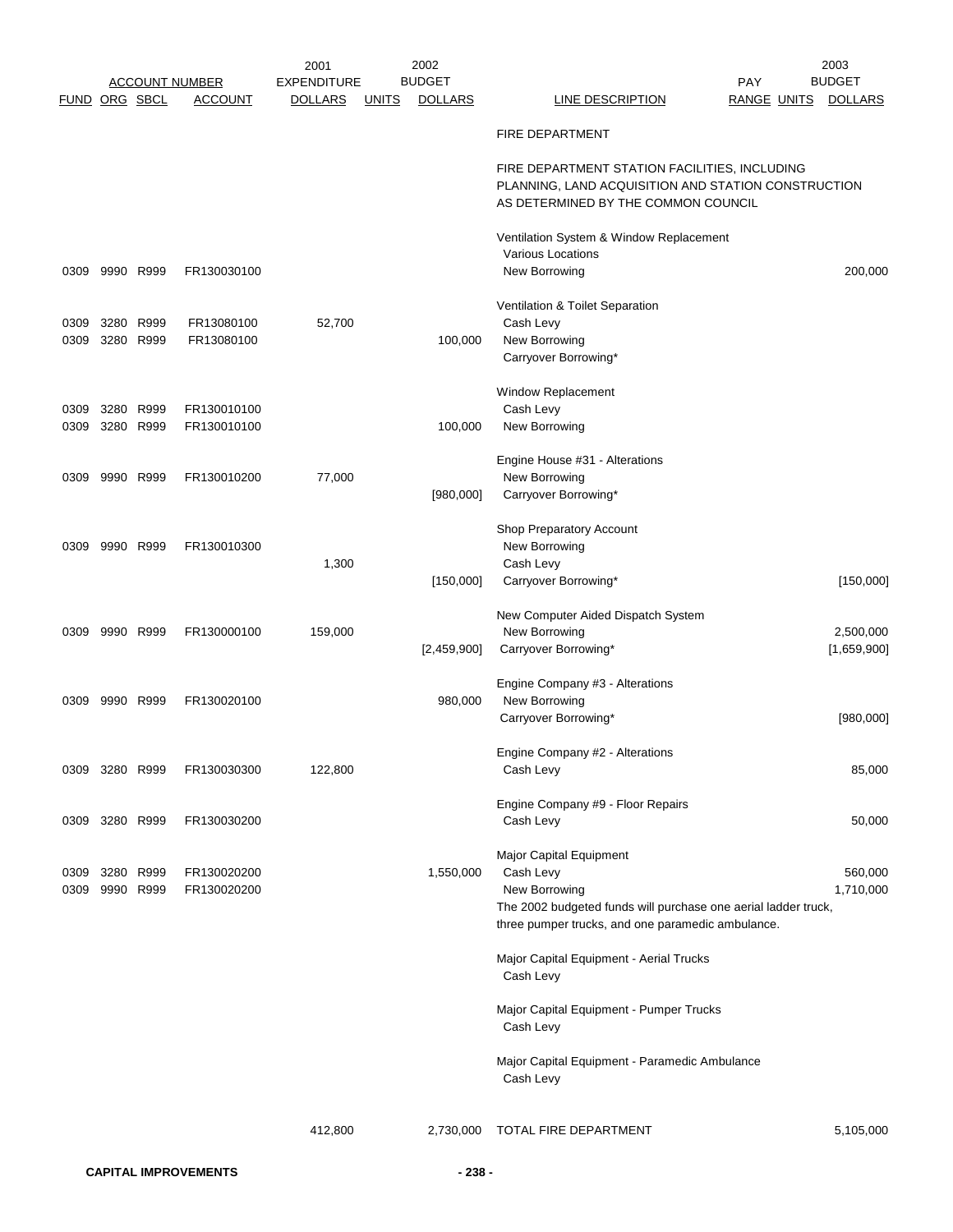2001 EXPENDITURE BUDGET PAY

2002 2003 BUDGET PAY BUDGET

> \*Carryover Borrowing Amounts (Restatement of a prior years unutilized borrowing authorization are included for information and authorization purposes-Such amounts are excluded from budget totals to avoid duplication.)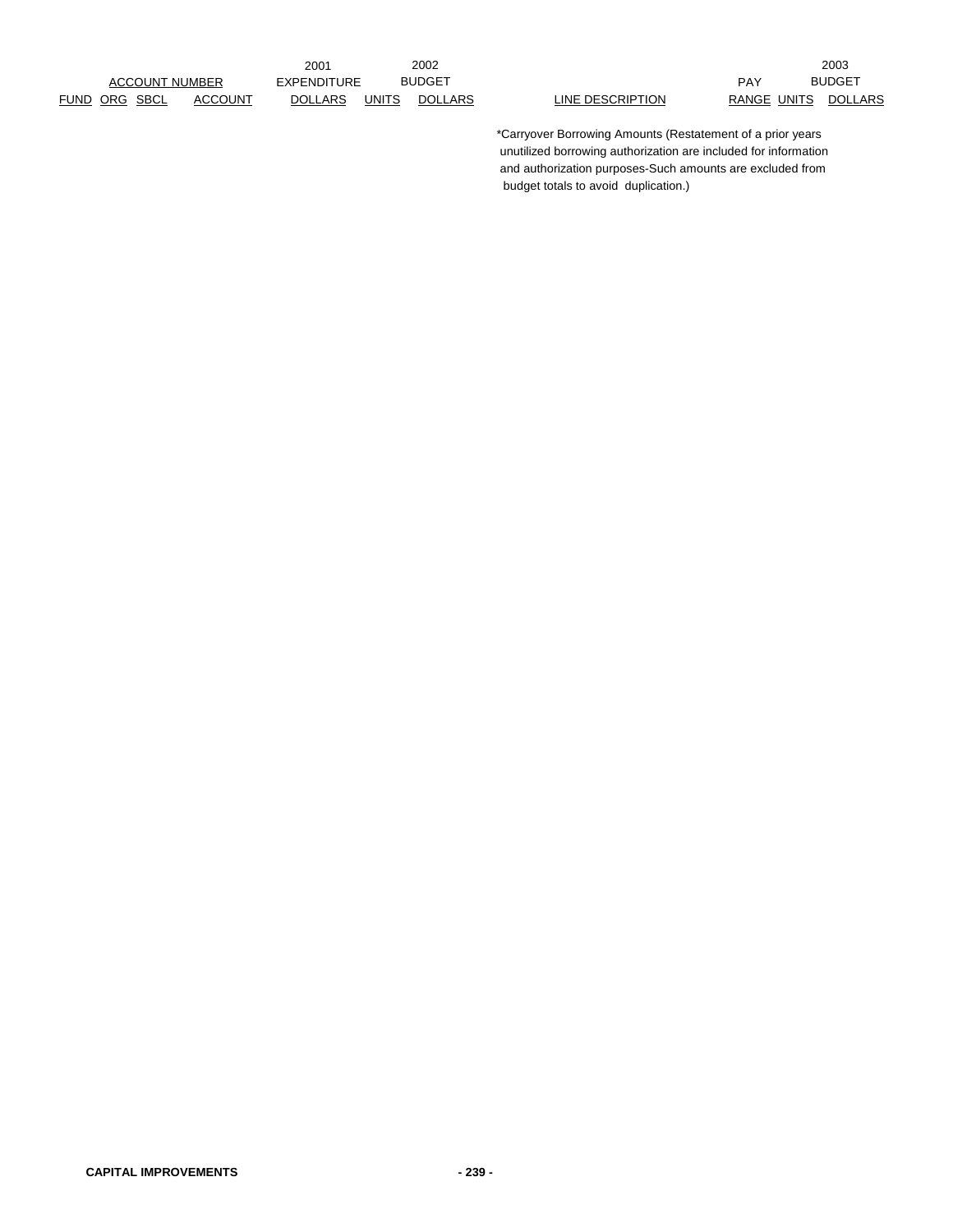|               |           |                       | 2001               |              | 2002           |                                                                 | 2003           |
|---------------|-----------|-----------------------|--------------------|--------------|----------------|-----------------------------------------------------------------|----------------|
|               |           | <b>ACCOUNT NUMBER</b> | <b>EXPENDITURE</b> |              | <b>BUDGET</b>  | PAY                                                             | <b>BUDGET</b>  |
| FUND ORG SBCL |           | <b>ACCOUNT</b>        | <b>DOLLARS</b>     | <b>UNITS</b> | <b>DOLLARS</b> | <b>LINE DESCRIPTION</b><br><b>RANGE UNITS</b>                   | <b>DOLLARS</b> |
|               |           |                       |                    |              |                | <b>HEALTH DEPARTMENT</b>                                        |                |
|               |           |                       |                    |              |                | Office and Lab Remodeling                                       |                |
| 0321          | 3810 R999 | BU11081600            | 151,585            |              |                | New Borrowing                                                   |                |
|               |           |                       |                    |              |                | Cash Levy                                                       |                |
|               |           |                       |                    |              |                | Carryover Borrowing*                                            |                |
|               |           |                       |                    |              |                | <b>Construction Project - Northwest</b>                         |                |
| 0321          | 3810 R999 | BU11081900            | 3,400              |              |                | Cash Levy                                                       |                |
|               |           |                       |                    |              |                | Mechanical Systems Maintenance Program -                        |                |
|               |           |                       |                    |              |                | Various Health Dept. Bldgs.                                     |                |
| 0321          | 3810 R999 | BU11090200            | 23,939             |              |                | Cash Levy                                                       |                |
| 0321          | 9990 R999 | BU11090200            |                    |              |                | New Borrowing                                                   | 267,000        |
|               |           |                       |                    |              |                | Exterior Building Maintenance Program -                         |                |
|               |           |                       |                    |              |                | Various Health Dept. Bldgs.                                     |                |
| 0321          | 3810 R999 | BU11090300            |                    |              |                | Cash Levy                                                       |                |
| 0321          | 9990 R999 | BU11090300            | 51,972             |              | 130,900        | New Borrowing                                                   | 300,700        |
|               |           |                       |                    |              | [570, 200]     | Carryover Borrowing*                                            |                |
|               |           |                       |                    |              |                | Interior Building Maintenance Program -                         |                |
|               |           |                       |                    |              |                | Various Health Dept. Bldgs.                                     |                |
| 0321          | 5010 R999 | BU11090400            |                    |              |                | Cash Levy                                                       |                |
| 0321          | 9990 R999 | BU11090400            |                    |              |                | New Borrowing                                                   | 262,000        |
|               |           |                       |                    |              |                | <b>Client Tracking System Replacement</b>                       |                |
| 0321          | 3810 R999 | BU110030200           |                    |              |                | New Borrowing                                                   | 300,000        |
|               |           |                       | 230,896            |              | 130,900        | TOTAL HEALTH DEPARTMENT                                         | 1,129,700      |
|               |           |                       |                    |              |                | *Carryover Borrowing Amounts (Restatement of a prior years      |                |
|               |           |                       |                    |              |                | unutilized borrowing authorization are included for information |                |
|               |           |                       |                    |              |                | and authorization purposes-Such amounts are excluded from       |                |
|               |           |                       |                    |              |                | budget totals to avoid duplication.)                            |                |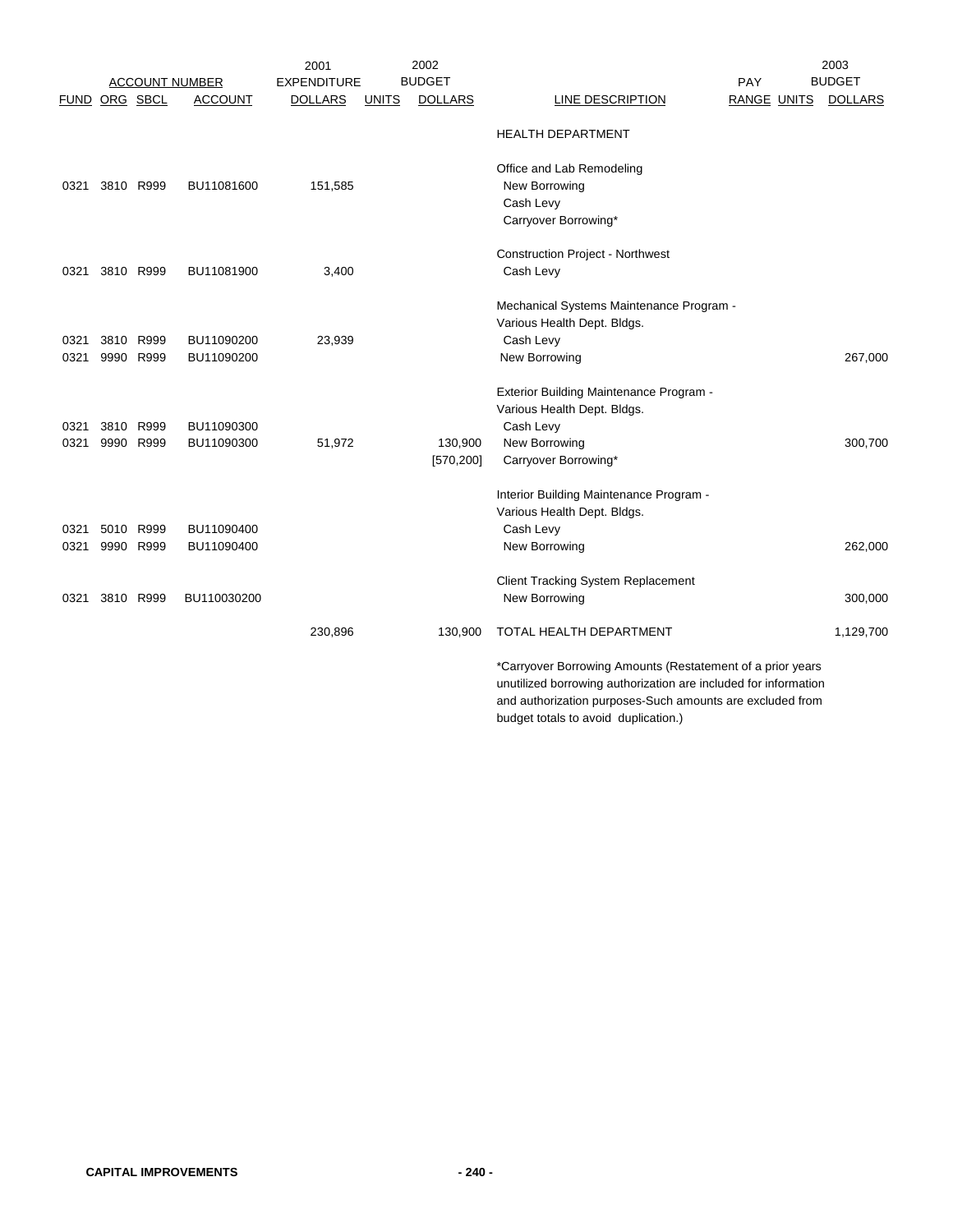|                      |                |                       | 2001               |              | 2002           |                                                                                |                    | 2003           |
|----------------------|----------------|-----------------------|--------------------|--------------|----------------|--------------------------------------------------------------------------------|--------------------|----------------|
|                      |                | <b>ACCOUNT NUMBER</b> | <b>EXPENDITURE</b> |              | <b>BUDGET</b>  |                                                                                | <b>PAY</b>         | <b>BUDGET</b>  |
| <b>FUND ORG SBCL</b> |                | <b>ACCOUNT</b>        | <b>DOLLARS</b>     | <b>UNITS</b> | <b>DOLLARS</b> | <b>LINE DESCRIPTION</b>                                                        | <b>RANGE UNITS</b> | <b>DOLLARS</b> |
|                      |                |                       |                    |              |                | LIBRARY                                                                        |                    |                |
|                      |                |                       |                    |              |                | <b>CENTRAL LIBRARY</b>                                                         |                    |                |
|                      |                |                       |                    |              |                | Central Library Improvements Fund                                              |                    |                |
| 0312 8610 R999       |                | LB141030000           | 114,787            |              |                | Cash Levy                                                                      |                    |                |
| 0312                 | 9990 R999      | LB141030000           | 14,349             |              | 320,000        | New Borrowing                                                                  |                    | 380,000        |
|                      |                |                       |                    |              | [375,000]      | Carryover Borrowing*                                                           |                    | [695,000]      |
|                      |                |                       |                    |              |                | Central Library Improvements Fund - Exterior Lighting Replacement<br>Cash Levy |                    |                |
|                      |                |                       |                    |              |                | Central Library Improvements Fund - Security Systems<br>Cash Levy              |                    |                |
|                      |                |                       |                    |              |                | Central Library Improvements Fund - Mechanical Systems                         |                    |                |
|                      |                |                       |                    |              |                | Cash Levy                                                                      |                    |                |
|                      |                |                       |                    |              |                | New Borrowing                                                                  |                    |                |
|                      |                |                       |                    |              |                | Remodeling Central Library Building                                            |                    |                |
|                      | 0312 9990 R999 | LB14080100            | 18,681             |              | 175,000        | New Borrowing                                                                  |                    |                |
| 0312 8610 R999       |                | LB14080100            |                    |              |                | Cash Levy                                                                      |                    | 50,000         |
|                      | 0312 8610 R999 | LB14080100            |                    |              |                | Cash Revenues                                                                  |                    |                |
|                      |                |                       |                    |              | [500,000]      | Carryover Borrowing*                                                           |                    | [175,000]      |
|                      |                |                       |                    |              |                |                                                                                |                    |                |
|                      | 0312 8610 R999 | LB14090100            | 8,747              |              |                | Elevator Upgrades - Central Library<br>Cash Levy                               |                    |                |
|                      |                |                       |                    |              |                |                                                                                |                    |                |
|                      |                |                       |                    |              |                | Central Library - Masonry Repair Program                                       |                    |                |
|                      | 0312 8610 R999 | LB14090200            | 670                |              |                | Cash Levy                                                                      |                    |                |
|                      |                |                       |                    |              |                | <b>Annex Windows</b>                                                           |                    |                |
|                      | 0312 8610 R999 | LB14090300            | 11,200             |              |                | Cash Levy                                                                      |                    |                |
|                      |                |                       |                    |              |                | New Borrowing                                                                  |                    |                |
|                      |                |                       |                    |              |                |                                                                                |                    |                |
|                      |                |                       |                    |              |                | <b>Restoration of Mosaic Floor</b>                                             |                    |                |
|                      | 0312 8610 R999 | LB14090400            | 14,193             |              |                | Cash Levy                                                                      |                    |                |
|                      |                |                       |                    |              |                |                                                                                |                    |                |
|                      |                |                       |                    |              |                | NEIGHBORHOOD LIBRARIES                                                         |                    |                |
|                      |                |                       |                    |              |                | Neighborhood Library Improvements Fund                                         |                    |                |
| 0312 9990 R999       |                | LB145030000           | 11,000             |              | 210.000        | New Borrowing                                                                  |                    | 560,000        |
|                      |                |                       |                    |              |                | Carryover Borrowing*                                                           |                    | [210,000]      |
|                      |                |                       |                    |              |                |                                                                                |                    |                |
|                      |                |                       |                    |              |                | Neighborhood Library-Interior                                                  |                    |                |
|                      |                |                       |                    |              |                | Renovation                                                                     |                    |                |
| 0312 9990 R999       |                | LB14090500            | 28,000             |              |                | Cash Levy                                                                      |                    |                |
|                      |                |                       |                    |              | [100,000]      | New Borrowing<br>Carryover Borrowing*                                          |                    |                |
|                      |                |                       |                    |              |                |                                                                                |                    |                |
|                      |                |                       |                    |              |                | Neighborhood Library - Exterior Painting & Repair<br>Cash Levy                 |                    |                |
|                      |                |                       |                    |              |                | Neighborhood Library - Mechanical Systems Upgrades                             |                    |                |
|                      |                |                       |                    |              |                | Cash Levy                                                                      |                    |                |
|                      |                |                       |                    |              |                | Neighborhood Library - Interior Lighting Upgrades                              |                    |                |
|                      |                |                       |                    |              |                | Cash Levy                                                                      |                    |                |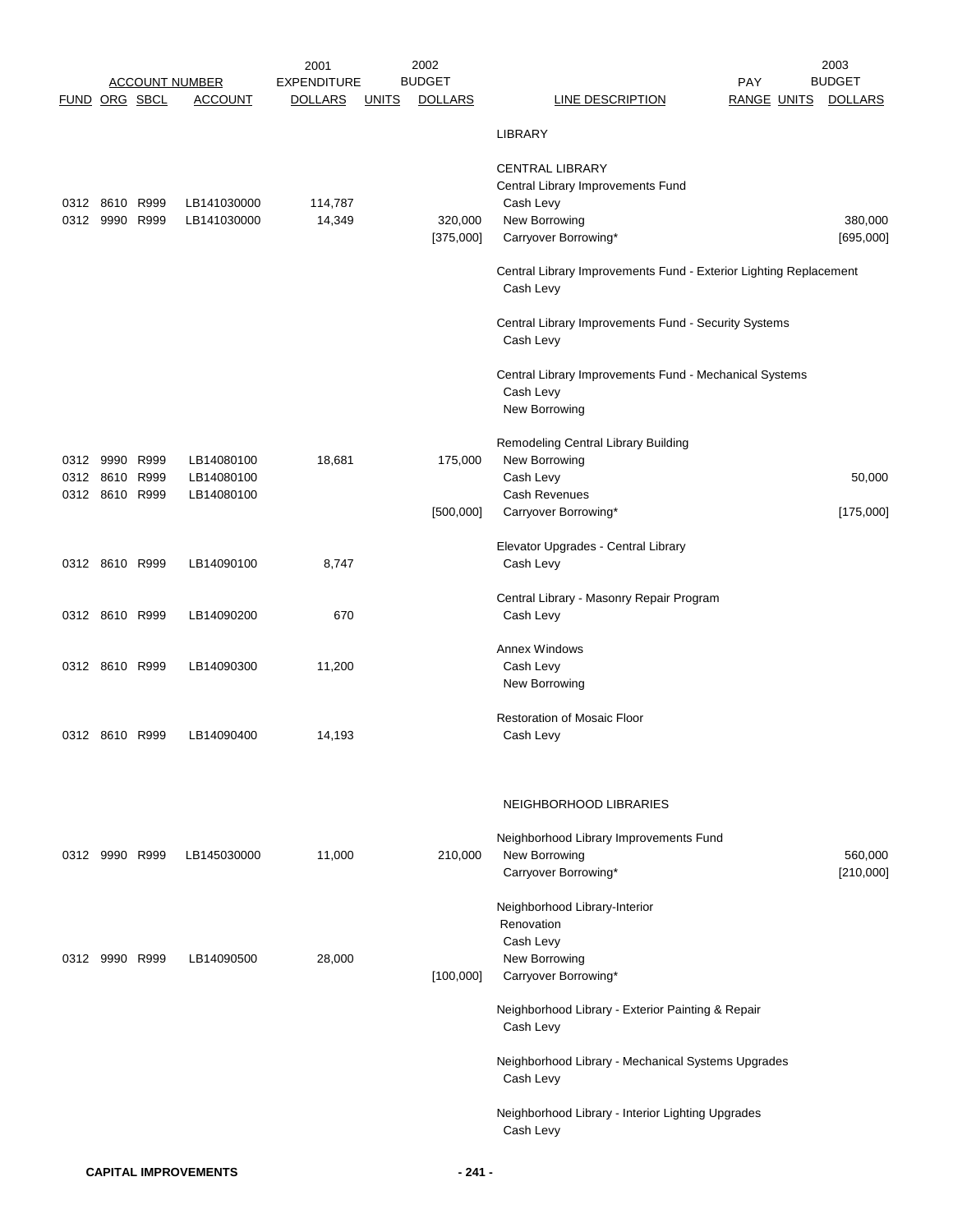|               |                |                       | 2001               |              | 2002           |                                                                 | 2003           |
|---------------|----------------|-----------------------|--------------------|--------------|----------------|-----------------------------------------------------------------|----------------|
|               |                | <b>ACCOUNT NUMBER</b> | <b>EXPENDITURE</b> |              | <b>BUDGET</b>  | PAY                                                             | <b>BUDGET</b>  |
| FUND ORG SBCL |                | <b>ACCOUNT</b>        | <b>DOLLARS</b>     | <b>UNITS</b> | <b>DOLLARS</b> | <b>LINE DESCRIPTION</b><br><b>RANGE UNITS</b>                   | <b>DOLLARS</b> |
|               |                |                       |                    |              |                |                                                                 |                |
|               |                |                       |                    |              |                | Neighborhood Library - Exterior Lighting, Signage, & Parking    |                |
|               |                |                       |                    |              |                | Cash Levy                                                       |                |
|               |                |                       |                    |              |                | Neighborhood Library - Roof Replacement                         |                |
|               |                |                       |                    |              |                | Program                                                         |                |
|               | 0312 8610 R999 | LB14080200            | 500                |              |                | New Borrowing                                                   |                |
|               |                |                       |                    |              |                | Carryover Borrowing*                                            |                |
|               |                |                       |                    |              |                | Neighborhood Libraries - Replace Single                         |                |
|               |                |                       |                    |              |                | Pane With Thermal Pane Windows                                  |                |
|               | 0312 8610 R999 | LB14080300            | 38,100             |              |                | Cash Levy                                                       |                |
|               |                |                       |                    |              |                |                                                                 |                |
|               |                |                       |                    |              |                | Neighborhood Libraries - Masonry Repairs                        |                |
|               | 0312 8610 R999 | LB14080400            | 9,000              |              |                | Cash Levy                                                       |                |
|               |                |                       |                    |              |                | Replacement of Chillers                                         |                |
|               | 0312 8610 R999 | LB14090600            | 7,000              |              |                | Cash Levy                                                       |                |
|               |                |                       |                    |              |                |                                                                 |                |
|               |                |                       |                    |              |                | Technical Study and Improvements Program                        |                |
|               | 0312 8610 R999 | LB14090800            | 1,900              |              |                | Cash Levy                                                       |                |
|               |                |                       |                    |              |                | New Library-Site Acquisition and Construction                   |                |
|               | 0312 9990 R999 | LB140010100           | 547,000            |              | 2,710,000      | New Borrowing                                                   |                |
|               |                |                       |                    |              | [1,500,000]    | Carryover Borrowing*                                            |                |
|               |                |                       |                    |              |                |                                                                 |                |
|               |                |                       | 9,900              |              |                | <b>Other Experience</b>                                         |                |
|               |                |                       | 835,027            |              | 3,415,000      | <b>TOTAL LIBRARY</b>                                            | 990,000        |
|               |                |                       |                    |              |                | *Carryover Borrowing Amounts (Restatement of a prior years      |                |
|               |                |                       |                    |              |                | unutilized borrowing authorization are included for information |                |
|               |                |                       |                    |              |                | and authorization purposes - Such amounts are excluded from     |                |

budget totals to avoid duplication.)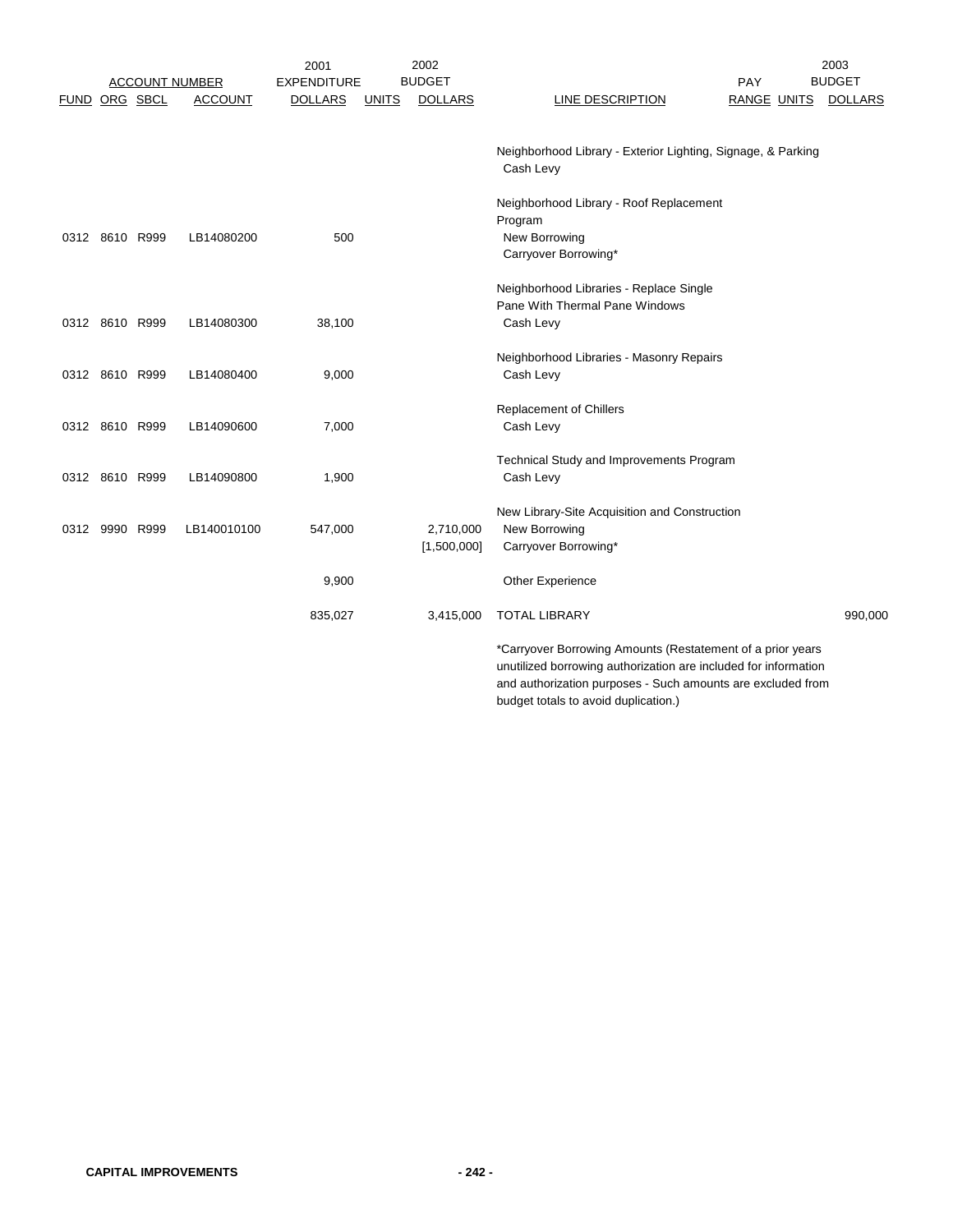|             |           |                       |                | 2001               |              | 2002           |                                                                                                                                                                                                                                      | 2003           |
|-------------|-----------|-----------------------|----------------|--------------------|--------------|----------------|--------------------------------------------------------------------------------------------------------------------------------------------------------------------------------------------------------------------------------------|----------------|
|             |           | <b>ACCOUNT NUMBER</b> |                | <b>EXPENDITURE</b> |              | <b>BUDGET</b>  | PAY                                                                                                                                                                                                                                  | <b>BUDGET</b>  |
| <b>FUND</b> | ORG SBCL  |                       | <b>ACCOUNT</b> | <b>DOLLARS</b>     | <b>UNITS</b> | <b>DOLLARS</b> | <b>LINE DESCRIPTION</b><br><b>RANGE UNITS</b>                                                                                                                                                                                        | <b>DOLLARS</b> |
|             |           |                       |                |                    |              |                | <b>MUNICIPAL COURT</b>                                                                                                                                                                                                               |                |
| 0321        | 5010 R999 |                       | BU11090500     | 338                |              |                | Accounting/Reception Remodeling<br>Cash Levy                                                                                                                                                                                         |                |
| 0321        | 5010 R999 |                       | BU110020700    |                    |              | 83,900         | <b>Remodel WI Correctional Services Offices</b><br>Cash Levy                                                                                                                                                                         |                |
| 0321        | 1320 R999 |                       | BU110020800    |                    |              | 1,750,000      | Court Case Management System<br>New Borrowing<br>Carryover Borrowing*                                                                                                                                                                | [250,000]      |
|             |           |                       |                |                    |              |                | New Municipal Court building<br>New Borrowing                                                                                                                                                                                        |                |
|             |           |                       |                | 338                |              | 1,833,900      | <b>TOTAL MUNICIPAL COURT</b>                                                                                                                                                                                                         |                |
|             |           |                       |                |                    |              |                | *Carryover Borrowing Amounts (Restatement of a prior years<br>unutilized borrowing authorization are included for information<br>and authorization purposes - Such amounts are excluded from<br>budget totals to avoid duplication.) |                |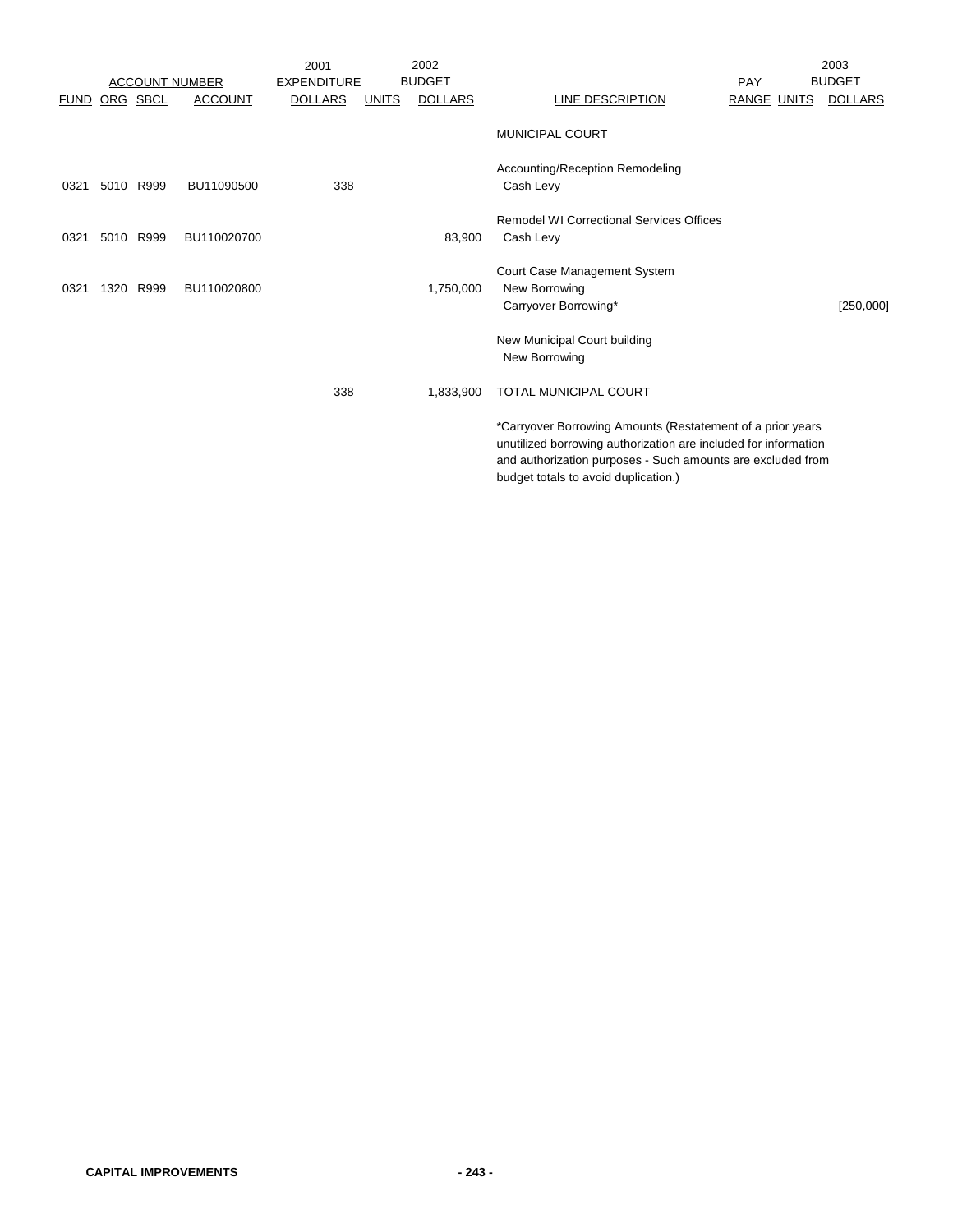|             |      |                       |                | 2001               |              | 2002           |                                                                                                     |                    | 2003           |
|-------------|------|-----------------------|----------------|--------------------|--------------|----------------|-----------------------------------------------------------------------------------------------------|--------------------|----------------|
|             |      | <b>ACCOUNT NUMBER</b> |                | <b>EXPENDITURE</b> |              | <b>BUDGET</b>  |                                                                                                     | <b>PAY</b>         | <b>BUDGET</b>  |
| <b>FUND</b> |      | ORG SBCL              | <b>ACCOUNT</b> | <b>DOLLARS</b>     | <b>UNITS</b> | <b>DOLLARS</b> | <u>LINE DESCRIPTION</u>                                                                             | <b>RANGE UNITS</b> | <b>DOLLARS</b> |
|             |      |                       |                |                    |              |                | DEPARTMENT OF NEIGHBORHOOD<br><b>SERVICES</b>                                                       |                    |                |
| 0321        |      | 9990 R999             | BU11090700     | 2,518,365          |              | [357,000]      | 1st Floor Remodeling - Municipal Building<br>New Borrowing<br>Carryover Borrowing*                  |                    |                |
| 0333        | 9990 | R999                  | ST523010200    |                    |              | [200,000]      | Indian Council for the Elderly Infrastructure Improvements<br>New Borrowing<br>Carryover Borrowing* |                    |                |
| 0321        |      | 5010 R999             | BU110020900    |                    |              | 2,949,990      | Remodeling Project - Municipal Building &<br>Anderson Building<br>New Borrowing                     |                    | 260,000        |
|             |      |                       |                | 2,518,365          |              | 2,949,990      | TOTAL DEPARTMENT OF NEIGHBORHOOD<br><b>SERVICES</b>                                                 |                    | 260,000        |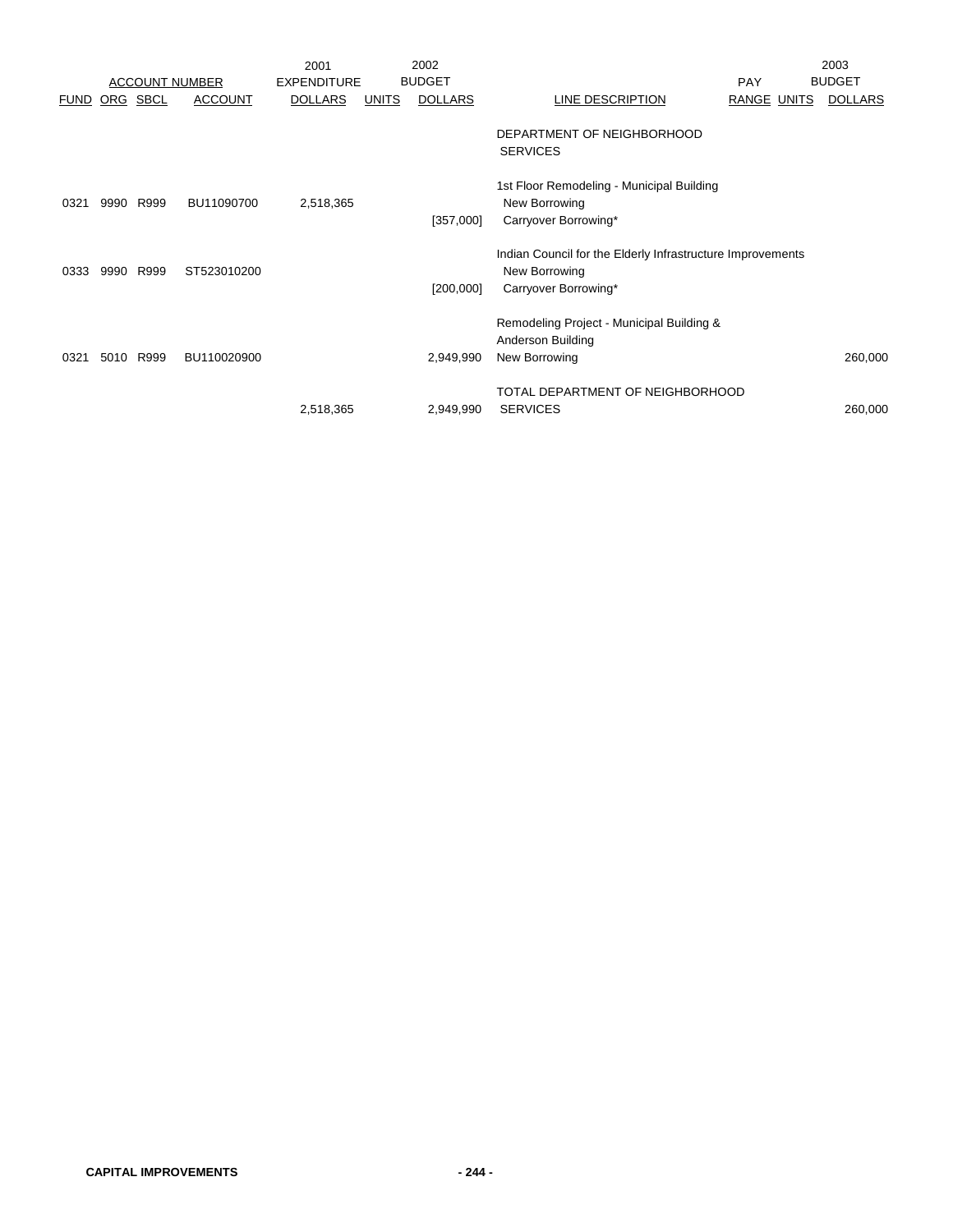|               |                | <b>ACCOUNT NUMBER</b> | 2001<br><b>EXPENDITURE</b> |              | 2002<br><b>BUDGET</b>    |                                                                                                                                                                                                  | <b>PAY</b>         | 2003<br><b>BUDGET</b>    |
|---------------|----------------|-----------------------|----------------------------|--------------|--------------------------|--------------------------------------------------------------------------------------------------------------------------------------------------------------------------------------------------|--------------------|--------------------------|
| FUND ORG SBCL |                | <b>ACCOUNT</b>        | <b>DOLLARS</b>             | <u>UNITS</u> | <b>DOLLARS</b>           | <b>LINE DESCRIPTION</b>                                                                                                                                                                          | <b>RANGE UNITS</b> | <b>DOLLARS</b>           |
|               |                |                       |                            |              |                          | POLICE DEPARTMENT                                                                                                                                                                                |                    |                          |
|               | 0318 5010 R999 | PL120000100           | 1,552                      |              |                          | Police Radio Tower Maintenance Program<br>Cash Levy                                                                                                                                              |                    |                          |
|               | 0318 3310 R999 | PL12080100            | 55,000                     |              | 18,914                   | Compliance with ADA<br>Cash Levy                                                                                                                                                                 |                    | 19,293                   |
|               | 0318 5010 R999 | PL12080300            | 25,348                     |              | [23, 490]                | <b>Evidence Storage</b><br>Cash Levy<br>New Borrowing<br>Carryover Borrowing*                                                                                                                    |                    |                          |
| 0318          | 9990 R999      | PL12080500            | 20,085,911                 |              | 4,000,000<br>[8,705,752] | Data Services/Communication Center Construction<br>New Borrowing (A)<br>Carryover Borrowing*<br>Revenues*                                                                                        |                    |                          |
|               |                |                       |                            |              |                          | (A) Funds allocated for the Data Services/Communication<br>Center Construction Project may not be expended without Common<br>Council approval, including \$1 million in anticipated Grant & Aid) |                    |                          |
|               | 0318 9990 R999 | PL12080700            | 1,774,489                  |              | 2,100,000<br>[960,000]   | Remodel Administration Bldg Offices<br>New Borrowing<br>Carryover Borrowing*                                                                                                                     |                    | 2,152,500<br>[2,555,637] |
|               | 0318 9990 R999 | PL120000200           | 47,456                     |              |                          | District 7 HVAC<br>New Borrowing<br>Carryover Borrowing*                                                                                                                                         |                    |                          |
|               | 0318 9990 R999 | PL120000300           | 137,951                    |              |                          | PAB Replace Cooling Tower<br>New Borrowing<br>Carryover Borrowing*                                                                                                                               |                    |                          |
| 0318          | 9990 R999      | PL120030100           |                            |              |                          | Trunked Radio Communications - Citywide (B)<br>New Borrowing<br>Revenues                                                                                                                         |                    | 2,000,000                |
|               |                |                       |                            |              |                          | (B) Funds allocated for the Trunked Radio Communications<br>Project may not be expended without Common Council<br>approval, including \$3 million in anticipated grant and aid.                  |                    |                          |
|               | 0318 3310 R999 | PL120020100           |                            |              | 244,000                  | Interim Radio Replacements (Pending Trunked<br>Radio)<br>Cash Levy<br>New Borrowing<br>Carryover Borrowing*                                                                                      |                    | [244,000]                |
|               | 0318 3310 R999 | PL120010100           |                            |              |                          | Districtwide Needs Assessment<br>Cash Levy                                                                                                                                                       |                    |                          |
|               | 0318 3310 R999 | PL120020200           |                            |              | 2,000,000                | District Station #2 Renovation<br>New Borrowing<br>Carryover Borrowing*                                                                                                                          |                    | [2,000,000]              |
|               | 0318 3310 R999 | PL120020300           |                            |              | 1,500,000                | Automated Fingerprint ID System<br>New Borrowing<br>Carryover Borrowing*                                                                                                                         |                    | [1,500,000]              |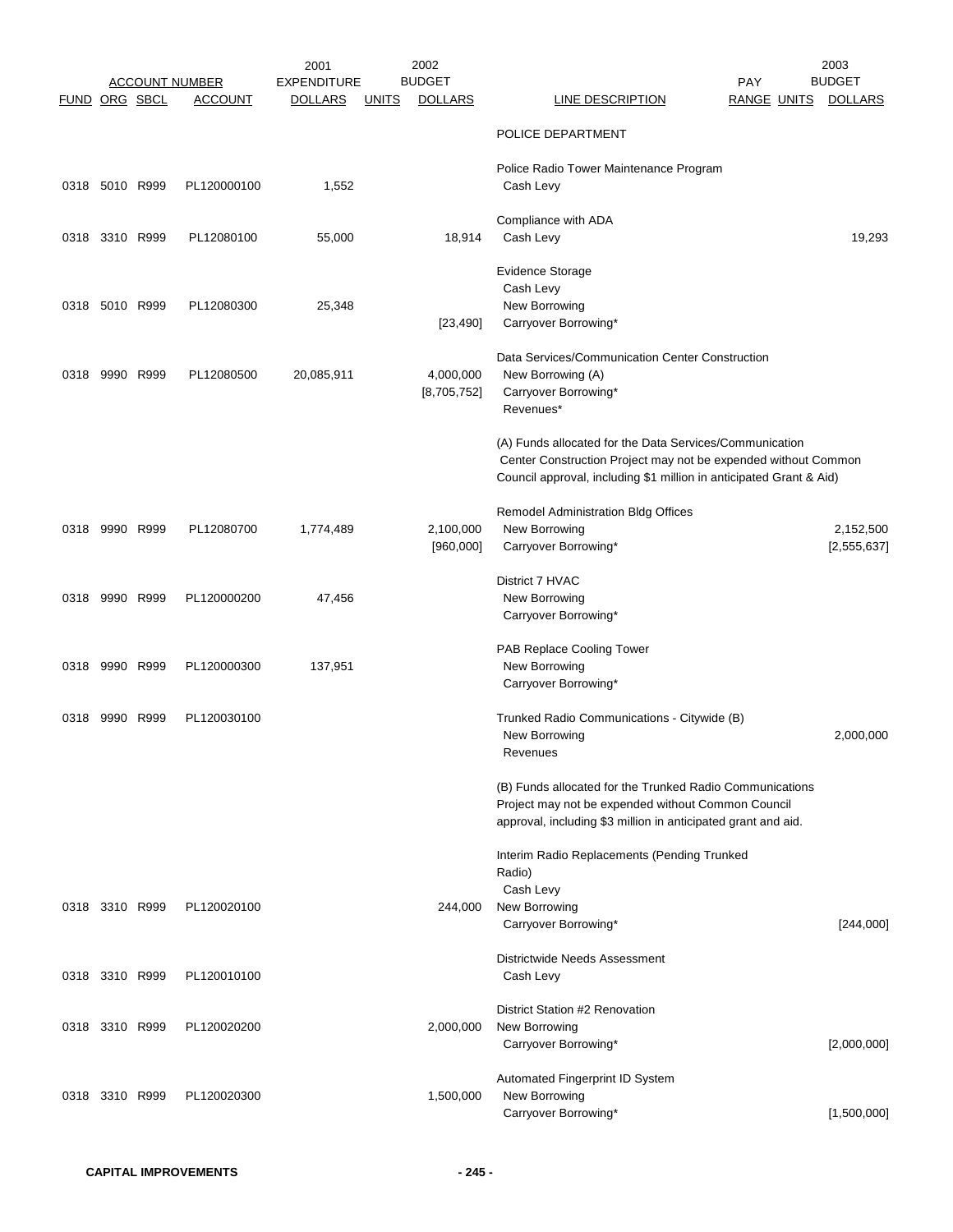|                      |      |                       |                | 2001               |              | 2002           |                                                                                                                                                                                                                                      |                    | 2003           |
|----------------------|------|-----------------------|----------------|--------------------|--------------|----------------|--------------------------------------------------------------------------------------------------------------------------------------------------------------------------------------------------------------------------------------|--------------------|----------------|
|                      |      | <b>ACCOUNT NUMBER</b> |                | <b>EXPENDITURE</b> |              | <b>BUDGET</b>  |                                                                                                                                                                                                                                      | <b>PAY</b>         | <b>BUDGET</b>  |
| <b>FUND ORG SBCL</b> |      |                       | <b>ACCOUNT</b> | <b>DOLLARS</b>     | <b>UNITS</b> | <b>DOLLARS</b> | LINE DESCRIPTION                                                                                                                                                                                                                     | <b>RANGE UNITS</b> | <b>DOLLARS</b> |
| 0318                 | 9990 | R999                  | PL120030200    |                    |              |                | District #4 Station Repairs<br>New Borrowing                                                                                                                                                                                         |                    | 250,000        |
|                      |      |                       |                |                    |              |                | District #7 Roof Replacement<br>Cash Levy                                                                                                                                                                                            |                    |                |
| 0318                 | 9990 | R999                  | PL120030300    |                    |              |                | New Borrowing                                                                                                                                                                                                                        |                    | 150,000        |
|                      |      |                       |                | 22,127,707         |              | 9.862.914      | TOTAL POLICE DEPARTMENT                                                                                                                                                                                                              |                    | 4,571,793      |
|                      |      |                       |                |                    |              |                | *Carryover Borrowing Amounts (Restatement of a prior years<br>unutilized borrowing authorization are included for information<br>and authorization purposes - Such amounts are excluded from<br>budget totals to avoid duplication.) |                    |                |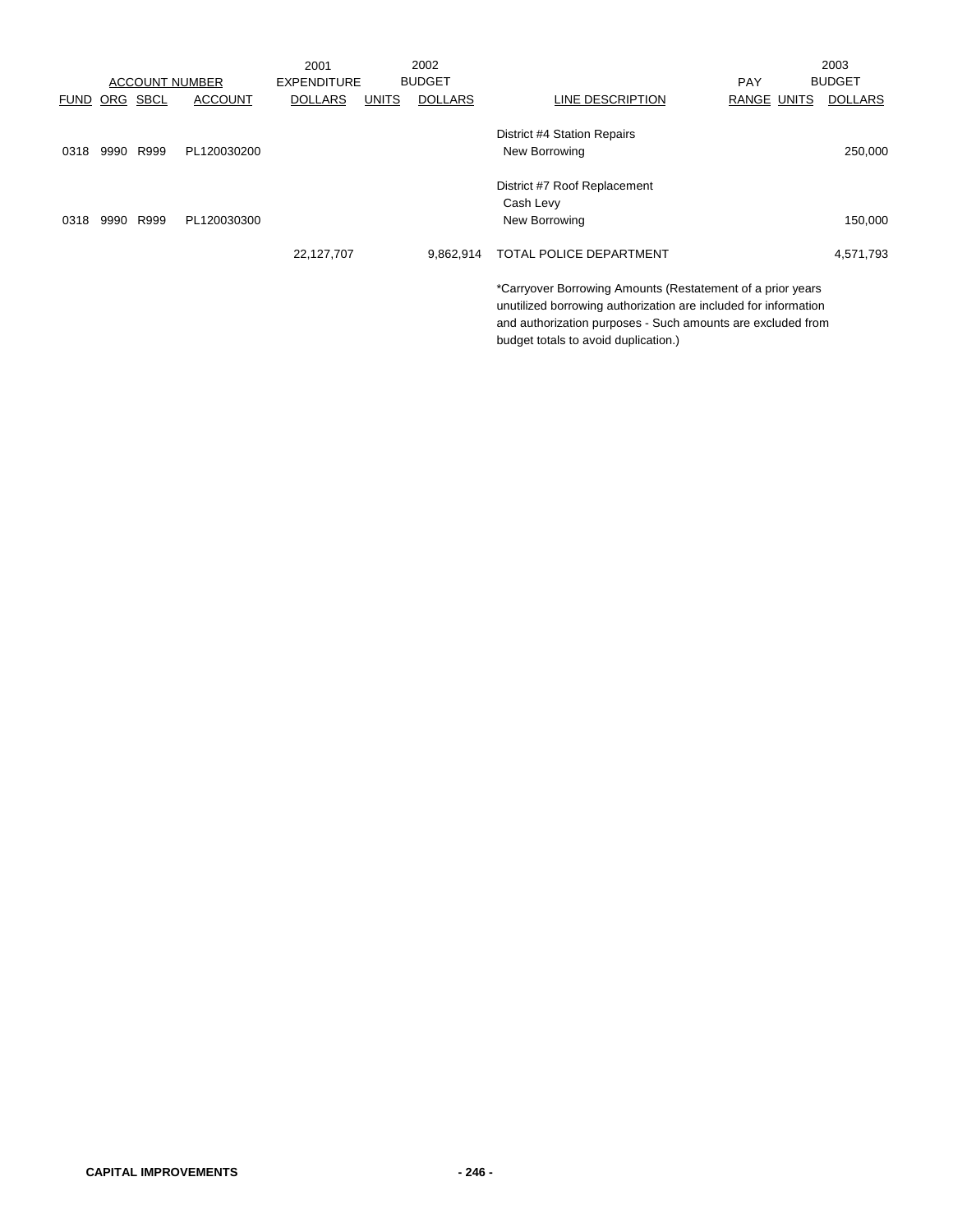|                      | <b>ACCOUNT NUMBER</b> |                |                | 2002<br>2001<br><b>BUDGET</b><br><b>EXPENDITURE</b> |              |                | 2003<br><b>BUDGET</b><br><b>PAY</b>                                                                                                                                                                                                                       |                |  |
|----------------------|-----------------------|----------------|----------------|-----------------------------------------------------|--------------|----------------|-----------------------------------------------------------------------------------------------------------------------------------------------------------------------------------------------------------------------------------------------------------|----------------|--|
| <b>FUND ORG SBCL</b> |                       |                | <b>ACCOUNT</b> | <b>DOLLARS</b>                                      | <b>UNITS</b> | <b>DOLLARS</b> | <b>LINE DESCRIPTION</b><br><b>RANGE UNITS</b>                                                                                                                                                                                                             | <b>DOLLARS</b> |  |
|                      |                       |                |                |                                                     |              |                | PORT OF MILWAUKEE                                                                                                                                                                                                                                         |                |  |
| 0481                 |                       | 4280 R999      | PT18080130     |                                                     |              |                | Major Maintenance - Terminals and Piers<br>Cash Levy                                                                                                                                                                                                      |                |  |
| 0481                 |                       | 9990 R999      | PT18080130     | 57,573                                              |              | 115,000        | New Borrowing<br>Carryover Borrowing*                                                                                                                                                                                                                     | [115,000]      |  |
| 0481                 |                       | 4280 R999      | PT18080140     |                                                     |              | 50,000         | Major Equipment Rehabilitation<br>Cash Levy                                                                                                                                                                                                               |                |  |
| 0481                 |                       | 4280 R999      | PT18080210     | 2,557                                               |              |                | Liquid Cargo Pier Improvements<br>New Borrowing<br>Carryover Borrowing*                                                                                                                                                                                   |                |  |
| 0481                 |                       | 9990 R999      | PT18080110     | 327,666                                             |              |                | <b>Dockwall Rehabilitation</b><br>New Borrowing<br>Carryover Borrowing*                                                                                                                                                                                   |                |  |
| 0481                 |                       | 4280 R999      | PT18080170     | 15,350                                              |              |                | Environmental Audits, Assessments<br>& Upgrades<br>Cash Levy<br>New Borrowing                                                                                                                                                                             |                |  |
| 0481                 |                       | 9990 R999      | PT180000100    |                                                     |              | [1,900,000]    | South Harbor Tract Improvements<br>New Borrowing<br>Carryover Borrowing*                                                                                                                                                                                  | [1,900,000]    |  |
| 0481                 |                       | 9990 R999      | PT180000200    | 250,000                                             |              | 470,000        | Pier, Berth and Channel Improvements<br>New Borrowing<br>(2001: Does not include \$2,400,000 for Grant &<br>Aid portion of Pier, Berth & Channel Impr.)<br>(2002: Does not include \$1,880,000 for Grant &<br>Aid portion of Pier, Berth & Channel Impr.) | 400,000        |  |
|                      |                       |                |                |                                                     |              |                | (2003: Does not include \$1,600,000 for Grant &<br>Aid portion of Pier, Berth & Channel Impr.)                                                                                                                                                            |                |  |
|                      |                       |                |                |                                                     |              | [550,000]      | Carryover Borrowing*<br>Resurface Road to West Side of Mooring Basin                                                                                                                                                                                      | [870,000]      |  |
|                      | 0481 4280 R999        |                | PT180020100    |                                                     |              | 50,000         | Cash Levy                                                                                                                                                                                                                                                 |                |  |
| 0481                 |                       | 4280 R999      | PT180020200    |                                                     |              | 75,000         | Rail Track & Service Improvements<br>Cash Levy                                                                                                                                                                                                            |                |  |
|                      |                       | 0481 4280 R999 | PT180020300    |                                                     |              | 25,000         | Rail Track & Service Upgrades<br>Cash Levy<br>(2002: Does not include \$100,000 for Grant &<br>Aid portion of Rail Track & Svc Upgrades)                                                                                                                  |                |  |
|                      |                       |                |                | 653,146                                             |              | 785,000        | TOTAL PORT OF MILWAUKEE                                                                                                                                                                                                                                   | 400,000        |  |
|                      |                       |                |                |                                                     |              |                | *Carryover Borrowing Amounts (Restatement of a prior years<br>unutilized borrowing authorization are included for information<br>and authorization purposes. Such amounts are excluded from<br>budget totals to avoid duplication.)                       |                |  |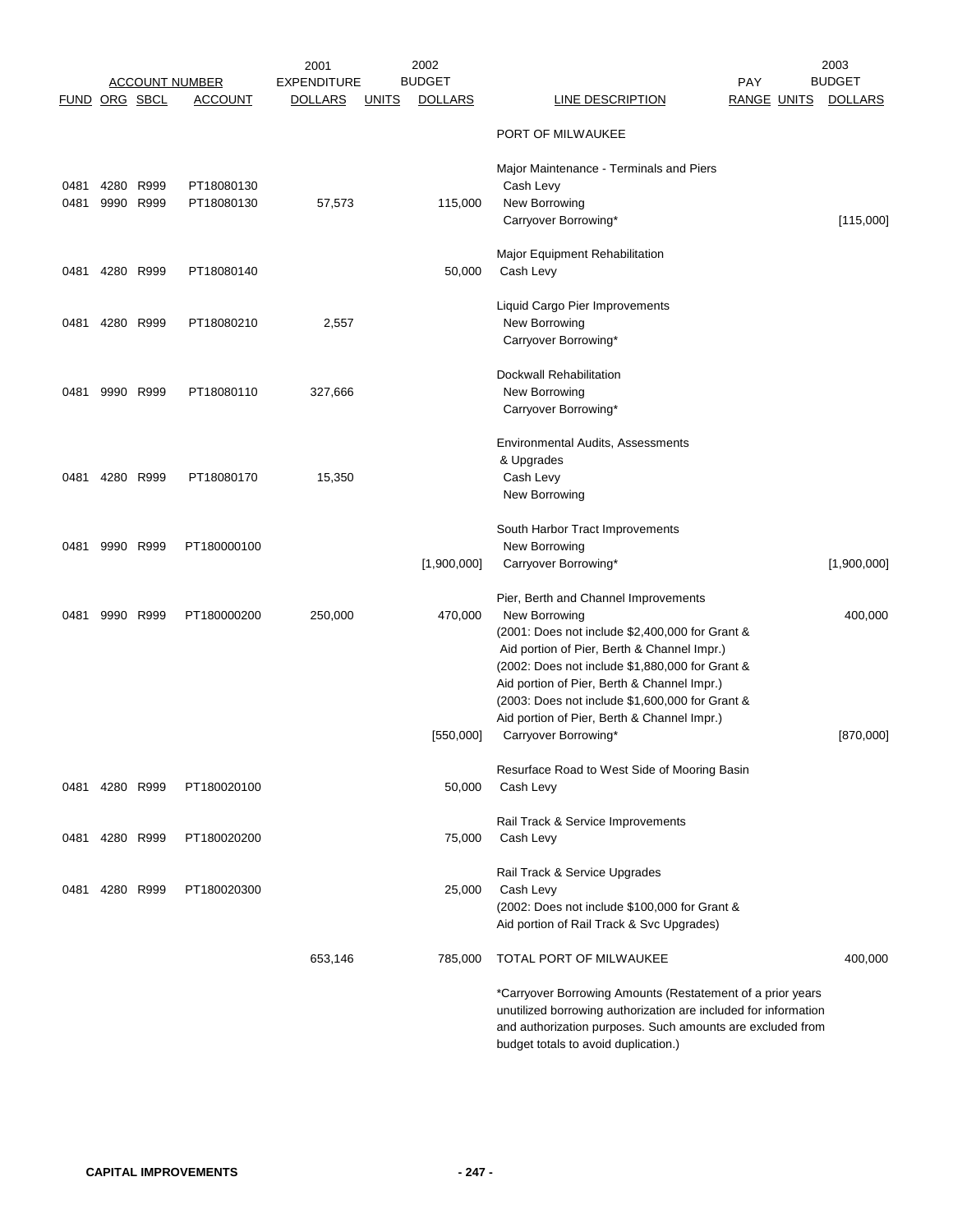|             |           |           |                       | 2001               |              | 2002           |                                                   |                    | 2003           |
|-------------|-----------|-----------|-----------------------|--------------------|--------------|----------------|---------------------------------------------------|--------------------|----------------|
|             |           |           | <b>ACCOUNT NUMBER</b> | <b>EXPENDITURE</b> |              | <b>BUDGET</b>  |                                                   | PAY                | <b>BUDGET</b>  |
| <b>FUND</b> |           | ORG SBCL  | <b>ACCOUNT</b>        | <b>DOLLARS</b>     | <b>UNITS</b> | <b>DOLLARS</b> | LINE DESCRIPTION                                  | <b>RANGE UNITS</b> | <b>DOLLARS</b> |
|             |           |           |                       |                    |              |                | DEPARTMENT OF PUBLIC WORKS                        |                    |                |
|             |           |           |                       |                    |              |                | DPW-ADMINISTRATIVE SERVICES DIVISION              |                    |                |
|             |           |           |                       |                    |              |                | <b>Environmental Projects Fund</b>                |                    |                |
| 0321        |           | 5010 R999 | BU150010000           | 119,420            |              |                | Cash Levy                                         |                    |                |
|             |           |           |                       |                    |              |                | Carryover Borrowing*                              |                    |                |
|             |           |           |                       |                    |              |                | <b>Public Safety Communications</b>               |                    |                |
| 0333        | 9990 R999 |           | ST270030000           | 447,364            |              | 621,000        | Cash Levy (1)                                     |                    | 626,000        |
|             |           |           |                       |                    |              |                | New Borrowing                                     |                    |                |
|             |           |           |                       |                    |              |                | (1) Includes appropriation for employee           |                    |                |
|             |           |           |                       |                    |              |                | fringe benefits allocable to capital projects.    |                    |                |
|             |           |           |                       |                    |              |                | (Note: In 2001, \$113,932 is shifted from cash to |                    |                |
|             |           |           |                       |                    |              |                | borrowing for PDAF adjustment)                    |                    |                |
|             |           |           |                       |                    |              |                | College Avenue Landfill Closure                   |                    |                |
| 0321        |           | 5010 R999 | BU11082300            |                    |              |                | Cash Levy                                         |                    |                |
| 0321        |           | 5010 R999 | BU11082300            | 35,249             |              |                | New Borrowing                                     |                    |                |
|             |           |           |                       |                    |              |                | Carryover Borrowing*                              |                    |                |
|             |           |           |                       |                    |              |                |                                                   |                    |                |
|             |           |           |                       |                    |              |                | City Telephone Switch Replacement                 |                    |                |
| 0321        |           | 5010 R999 | BU110021000           |                    |              | 5,000,000      | New Borrowing                                     |                    |                |
|             |           |           |                       |                    |              |                | Carryover Borrowing*                              |                    | [5,000,000]    |
|             |           |           |                       | 602,033            |              | 5,621,000      | TOTAL DPW-ADMINISTRATIVE SERVICES                 |                    | 626,000        |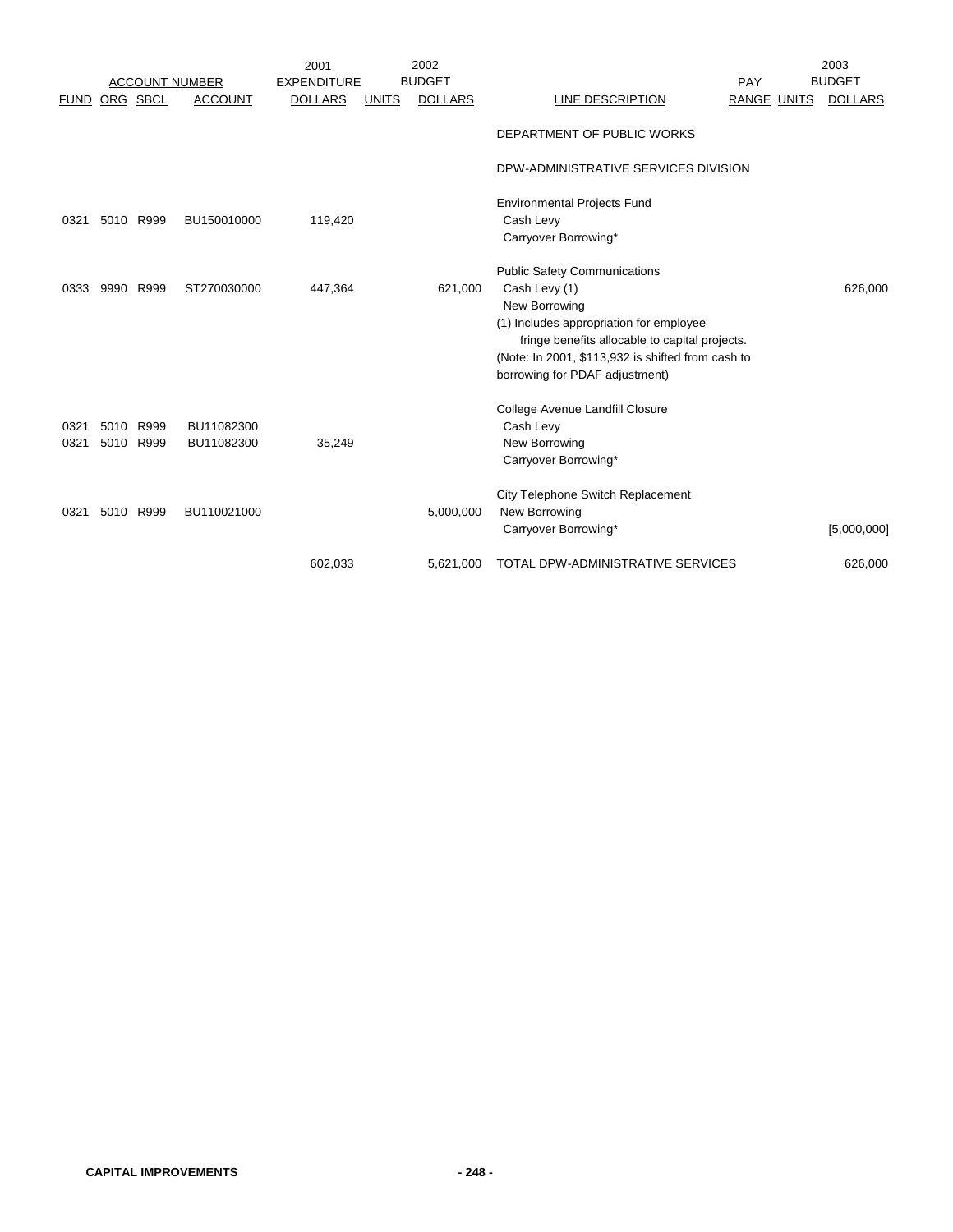|              |                        |                       |                          | 2001               |              | 2002           |                                                                                                                                                                                                                                             |                    | 2003           |
|--------------|------------------------|-----------------------|--------------------------|--------------------|--------------|----------------|---------------------------------------------------------------------------------------------------------------------------------------------------------------------------------------------------------------------------------------------|--------------------|----------------|
|              |                        | <b>ACCOUNT NUMBER</b> |                          | <b>EXPENDITURE</b> |              | <b>BUDGET</b>  |                                                                                                                                                                                                                                             | <b>PAY</b>         | <b>BUDGET</b>  |
| <b>FUND</b>  | ORG SBCL               |                       | <b>ACCOUNT</b>           | <b>DOLLARS</b>     | <b>UNITS</b> | <b>DOLLARS</b> | LINE DESCRIPTION                                                                                                                                                                                                                            | <b>RANGE UNITS</b> | <b>DOLLARS</b> |
|              |                        |                       |                          |                    |              |                | DPW-FORESTRY DIVISION                                                                                                                                                                                                                       |                    |                |
| 0315<br>0315 | 5010 R999<br>9990 R999 |                       | PR58180300<br>PR58180300 | 567,915            |              |                | Concealed Irrigation & General Landscaping/<br><b>City Boulevards</b><br>Cash Levy<br>New Borrowing<br>Carryover Borrowing*                                                                                                                 |                    |                |
|              | 0315 5010 R999         |                       | PR58180100               | 336,921            |              |                | (Note: In 2001, \$328,320 is shifted from cash<br>to borrowing for PDAF adjustment.)<br>Planting Program-Trees, Shrubs, Evergreens -<br>Paving/Sidewalk Construction & Blvd Plantings<br>Cash Levy<br>New Borrowing<br>Carryover Borrowing* |                    |                |
|              |                        |                       |                          |                    |              |                | (Note: In 2001, \$261,333 is shifted from cash<br>to borrowing for PDAF adjustment.)                                                                                                                                                        |                    |                |
| 0321         | 5010 R999              |                       | BU11086900               | 38,074             |              |                | <b>Consolidation of District</b><br>Headquarters<br>New Borrowing<br>Carryover Borrowing*                                                                                                                                                   |                    |                |
| 0321         | 5010 R999              |                       | BU11087000               | 272                |              |                | South Headquarters Expansion<br>Cash Levy                                                                                                                                                                                                   |                    |                |
|              |                        |                       |                          | 943,182            |              |                | TOTAL DPW-FORESTRY DIVISION                                                                                                                                                                                                                 |                    |                |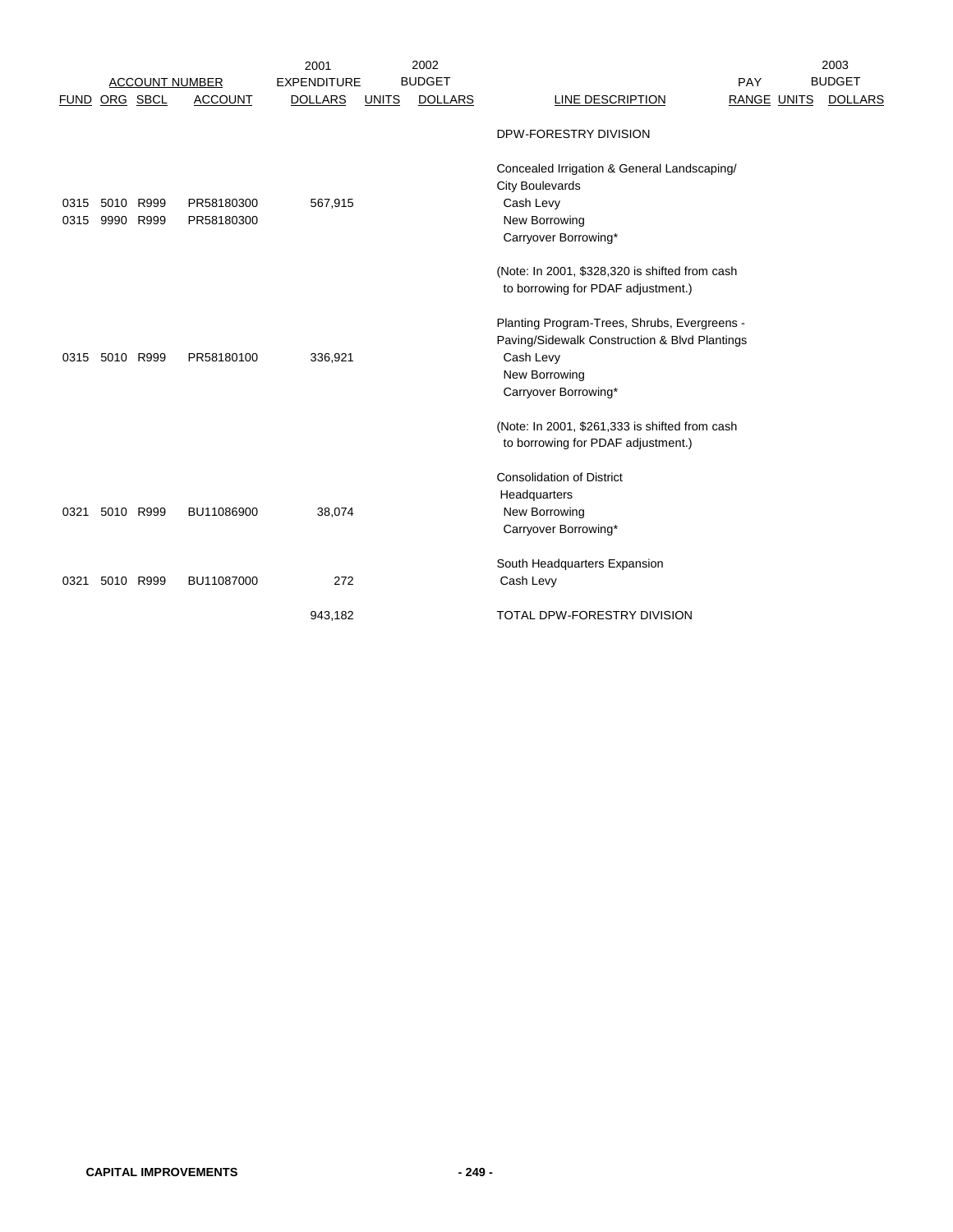|                        |                |           |                            | 2001               |              | 2002                 |                                                                                           |                    | 2003           |
|------------------------|----------------|-----------|----------------------------|--------------------|--------------|----------------------|-------------------------------------------------------------------------------------------|--------------------|----------------|
|                        |                |           | ACCOUNT NUMBER             | <b>EXPENDITURE</b> |              | <b>BUDGET</b>        |                                                                                           | <b>PAY</b>         | <b>BUDGET</b>  |
| <b>FUND ORG SBCL</b>   |                |           | <b>ACCOUNT</b>             | <b>DOLLARS</b>     | <u>UNITS</u> | <b>DOLLARS</b>       | <b>LINE DESCRIPTION</b>                                                                   | <b>RANGE UNITS</b> | <b>DOLLARS</b> |
|                        |                |           |                            |                    |              |                      | DPW-INFRASTRUCTURE SERVICES DIVISION                                                      |                    |                |
|                        |                |           |                            |                    |              |                      | SEWER CONSTRUCTION                                                                        |                    |                |
|                        |                |           |                            |                    |              |                      | Expansion of Capacity Sewer Program<br>at Various Locations (City-Wide) (1)               |                    |                |
| 0327                   |                | 9990 R999 | SW170030000                | 9,791,632          |              | 2,750,000            | New Borrowing                                                                             |                    | 2,959,000      |
|                        |                |           | SW170020000                |                    |              | 409,000              | Cash Levy                                                                                 |                    |                |
|                        |                |           |                            |                    |              |                      | Assessable                                                                                |                    |                |
|                        |                |           |                            |                    |              | [7,760,000]          | Carryover Borrowing*                                                                      |                    | [6,910,000]    |
|                        |                |           |                            |                    |              |                      | Assessment Carryover*                                                                     |                    |                |
|                        |                |           |                            |                    |              |                      | <b>Other Revenue</b>                                                                      |                    |                |
|                        |                |           |                            |                    |              |                      | (1) Includes appropriation for employee fringe<br>benefits allocable to capital projects. |                    |                |
|                        |                |           |                            |                    |              |                      | Sewers-Out of Program Developer                                                           |                    |                |
|                        | 0327 5010 R999 |           | SW172030000                | 1,759,831          |              | 500,000              | Financed<br><b>Developer Revenues</b>                                                     |                    | 500,000        |
|                        |                |           |                            |                    |              |                      | Relief & Relay Sewers-Minor                                                               |                    |                |
|                        |                |           |                            |                    |              |                      | Construction and Improvement                                                              |                    |                |
|                        |                |           |                            |                    |              |                      | of Catch Basins & Appurtenances                                                           |                    |                |
| 0327                   |                | 9990 R999 | SW171000000                | 682,565            |              |                      | New Borrowing                                                                             |                    |                |
|                        |                |           |                            |                    |              |                      | Carryover Borrowing*                                                                      |                    |                |
|                        |                |           |                            |                    |              |                      | Cash Levy                                                                                 |                    |                |
| 0327                   |                | 9990 R999 | SW52390000                 |                    |              |                      | <b>Underground Manholes</b><br>New Borrowing                                              |                    |                |
|                        |                |           |                            | 12,234,028         |              | 3,659,000            | TOTAL SEWER CONSTRUCTION                                                                  |                    | 3,459,000      |
|                        |                |           |                            |                    |              |                      |                                                                                           |                    |                |
|                        |                |           |                            |                    |              |                      | <b>BRIDGE CONSTRUCTION</b>                                                                |                    |                |
|                        |                |           |                            |                    |              |                      | <b>Bridge Design Construction Renovation</b>                                              |                    |                |
|                        |                |           |                            |                    |              |                      | and/or Removal (Purpose Account)                                                          |                    |                |
| 0303<br>0303 9990 R999 | 5010           | R999      | BR100020000<br>BR100030000 | 174,385            |              | 145,000<br>1,971,000 | Cash Levy (1)<br>New Borrowing                                                            |                    | 1,826,000      |
|                        |                |           |                            |                    |              | [3,608,000]          | Carryover Borrowing*                                                                      |                    | [4,241,000]    |
| 0303 5010 R999         |                |           | BR100010000                |                    |              |                      | <b>Other Revenues</b>                                                                     |                    |                |
|                        |                |           |                            |                    |              |                      | (1) 2002 includes appropriation for employee fringe                                       |                    |                |
|                        |                |           |                            |                    |              |                      | benefits allocable to capital projects.                                                   |                    |                |
|                        |                |           |                            | 174,385            |              | 2,116,000            | TOTAL BRIDGE CONSTRUCTION                                                                 |                    | 1,826,000      |
|                        |                |           |                            |                    |              |                      | (2001: Does not include \$12,711,000                                                      |                    |                |
|                        |                |           |                            |                    |              |                      | for Grant & Aid portion of the                                                            |                    |                |
|                        |                |           |                            |                    |              |                      | Bridge Program.)                                                                          |                    |                |
|                        |                |           |                            |                    |              |                      | (2002: Does not include \$5,566,000                                                       |                    |                |
|                        |                |           |                            |                    |              |                      | for Grant & Aid portion of the                                                            |                    |                |
|                        |                |           |                            |                    |              |                      | Bridge Program.)                                                                          |                    |                |
|                        |                |           |                            |                    |              |                      | (2003: Does not include \$7,911,000                                                       |                    |                |
|                        |                |           |                            |                    |              |                      | for Grant & Aid portion of the                                                            |                    |                |
|                        |                |           |                            |                    |              |                      | Bridge Program.)                                                                          |                    |                |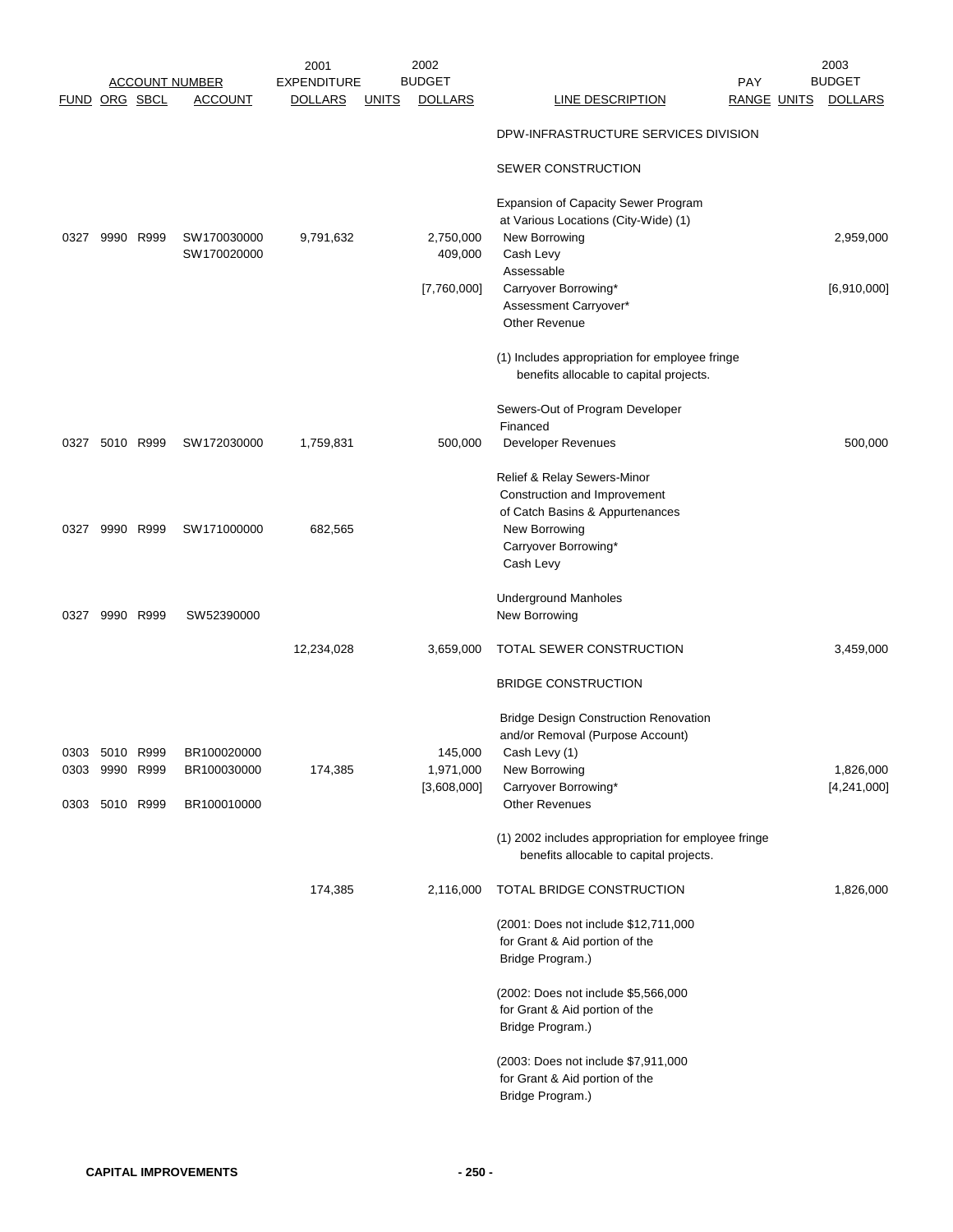|               |                |      | <u>ACCOUNT NUMBER</u> | 2001<br><b>EXPENDITURE</b> |              | 2002<br><b>BUDGET</b>      |                                                                                                                                  | <b>PAY</b>         | 2003<br><b>BUDGET</b>    |
|---------------|----------------|------|-----------------------|----------------------------|--------------|----------------------------|----------------------------------------------------------------------------------------------------------------------------------|--------------------|--------------------------|
| FUND ORG SBCL |                |      | <b>ACCOUNT</b>        | <b>DOLLARS</b>             | <u>UNITS</u> | <b>DOLLARS</b>             | <b>LINE DESCRIPTION</b>                                                                                                          | <b>RANGE UNITS</b> | <b>DOLLARS</b>           |
|               |                |      |                       |                            |              |                            | PAVING PROGRAM<br>A. Street Reconstruction-City Contribution to State and<br>Federally Aided Projects-Including Land for R.O.W.  |                    |                          |
|               | 0330 5010 R999 |      | ST320030000           | 985,230                    |              | 826,093<br>[3,043,571]     | Assessable<br>Assessment Carryover*                                                                                              |                    | 2,436,400<br>[3,314,676] |
| 0333          | 9990 R999      |      | ST320030000           | 3,298,379                  |              | 5,320,509<br>[7,850,900]   | New Borrowing<br>Carryover Borrowing*<br>Cash Levy                                                                               |                    | 8,648,785<br>[8,644,131] |
| 0333          | 5010 R999      |      | ST320000000           |                            |              |                            | <b>State Revenue</b>                                                                                                             |                    |                          |
|               |                |      |                       |                            |              |                            | (2001: Does not include \$33,076,518 for Grant & Aid<br>portion of State and Federally Aided Projects.)                          |                    |                          |
|               |                |      |                       |                            |              |                            | (2002: Does not include \$17,573,373 for Grant & Aid<br>portion of State and Federally Aided Projects.)                          |                    |                          |
|               |                |      |                       |                            |              |                            | (2003: Does not include \$28,183,950 for Grant & Aid<br>portion of State and Federally Aided Projects.)                          |                    |                          |
|               |                |      |                       |                            |              |                            | TOTAL STREET CONSTRUCTION-CITY<br><b>CONTRIBUTION TO AIDED PROJECTS</b>                                                          |                    |                          |
|               |                |      |                       | 4,283,609                  |              | 6,146,602                  | INCLUDING R.O.W.                                                                                                                 |                    | 11,085,185               |
|               |                |      |                       |                            |              |                            | <b>B. STREET RECONSTRUCTION OR</b><br>RESURFACING REGULAR CITY<br>PROGRAM-INCLUDING LAND FOR R.O.W.<br>(EXCLUDING URBAN RENEWAL) |                    |                          |
|               | 0330 5010 R999 |      | ST211030000           | 2,921,022                  |              | 1,125,000                  | Assessable                                                                                                                       |                    | 2,460,000                |
| 0333          | 9990           | R999 | ST211030000           | 2,456,412                  |              | [5, 150, 000]<br>2,100,000 | Assessable Carryover*<br>New Borrowing<br>Carryover Borrowing*                                                                   |                    | [4,975,000]<br>3,500,000 |
|               | 0333 5010 R999 |      | ST211030000           |                            |              | 592,000                    | Cash Levy (1)                                                                                                                    |                    | 140,000                  |
|               |                |      |                       |                            |              |                            | (Note: In 2003, \$3,500,000 is shifted from cash<br>to borrowing for PDAF adjustment.)                                           |                    |                          |
|               |                |      |                       |                            |              |                            | (1) 2002 includes appropriation for estimated employee<br>fringe benefits allocable to capital projects.                         |                    |                          |
|               |                |      |                       |                            |              |                            | (Note: In 2001, \$2,733,000 is shifted from cash<br>to borrowing for PDAF adjustment.)                                           |                    |                          |
|               |                |      |                       |                            |              |                            | (2001 does not include \$17,000 for street<br>improvements funded through CDBG.)                                                 |                    |                          |
|               |                |      |                       |                            |              |                            | (Note: In 2002, \$2,100,000 is shifted from cash<br>to borrowing for PDAF adjustment.)                                           |                    |                          |
|               |                |      |                       |                            |              |                            | (2002 does not include \$150,000 for street<br>improvements funded through CDBG.)                                                |                    |                          |
|               |                |      |                       |                            |              |                            | TOTAL STREET RECONSTRUCTION OR<br>RESURFACING-REGULAR CITY PROGRAM<br>INCLUDING LAND FOR R.O.W.                                  |                    |                          |
|               |                |      |                       | 5,377,434                  |              | 3,817,000                  | (EXCLUDING URBAN RENEWAL)                                                                                                        |                    | 6,100,000                |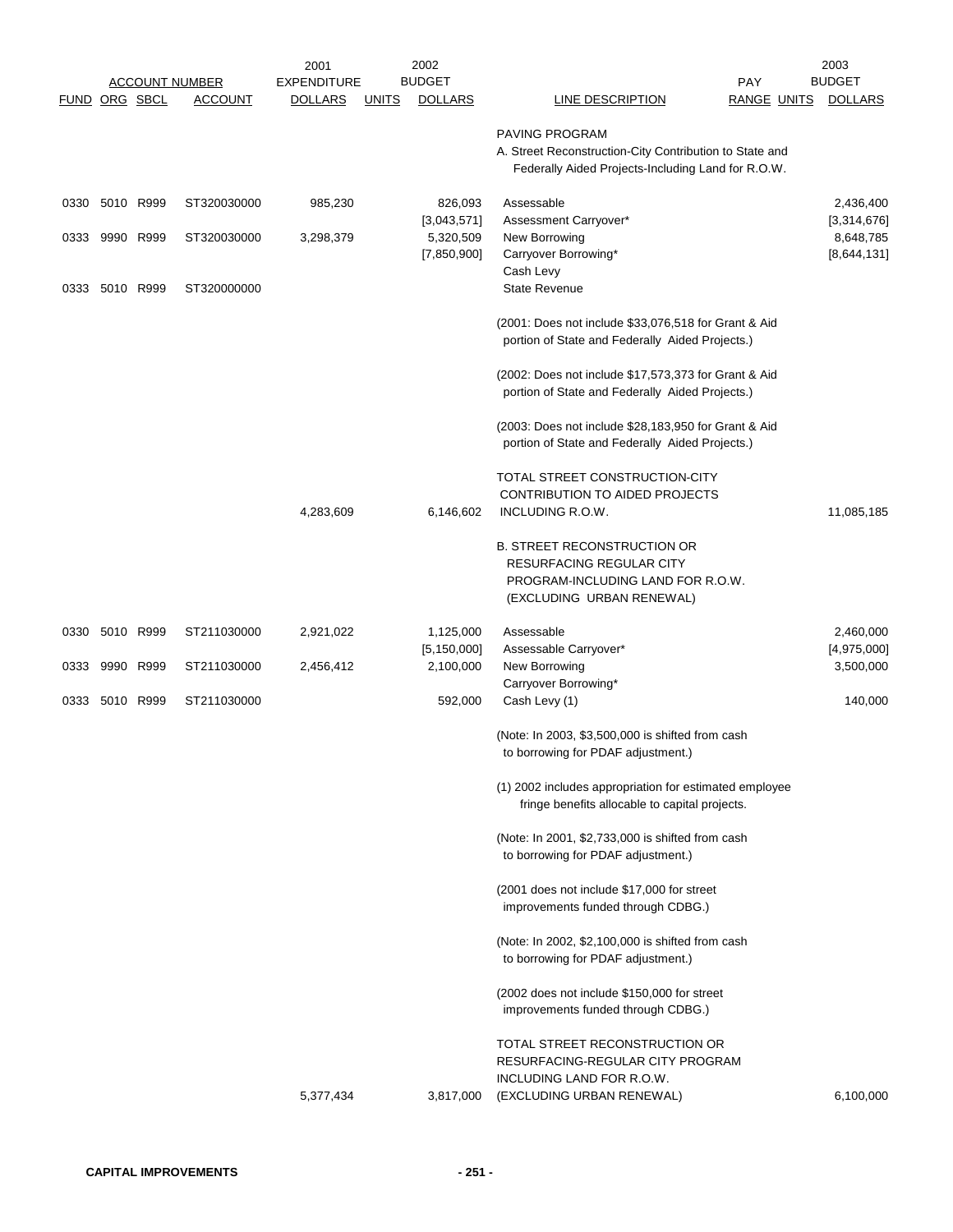|               |                |      |                       | 2001               |              | 2002                   |                                                                                                          |                    | 2003                     |
|---------------|----------------|------|-----------------------|--------------------|--------------|------------------------|----------------------------------------------------------------------------------------------------------|--------------------|--------------------------|
|               |                |      | <u>ACCOUNT NUMBER</u> | <b>EXPENDITURE</b> |              | <b>BUDGET</b>          |                                                                                                          | <b>PAY</b>         | <b>BUDGET</b>            |
| FUND ORG SBCL |                |      | <u>ACCOUNT</u>        | <b>DOLLARS</b>     | <b>UNITS</b> | <b>DOLLARS</b>         | <u>LINE DESCRIPTION</u>                                                                                  | <b>RANGE UNITS</b> | <b>DOLLARS</b>           |
|               |                |      |                       |                    |              |                        | C. ALLEY RECONSTRUCTION PROGRAM                                                                          |                    |                          |
| 0330          | 5010 R999      |      | ST212030000           | 1,069,542          |              | 300,000<br>[3,366,000] | Assessable<br>Assessable Carryover*                                                                      |                    | 1,269,000<br>[3,066,000] |
| 0333          | 9990           | R999 | ST212030000           | 118,838            |              | 1,000,000              | New Borrowing                                                                                            |                    |                          |
|               |                |      |                       |                    |              | [224,000]              | Carryover Borrowing*                                                                                     |                    | [224,000]                |
| 0333          | 5010 R999      |      | ST212030000           |                    |              | 179,000                | Cash Levy (1)                                                                                            |                    | 1,220,000                |
|               |                |      |                       |                    |              |                        | (1) Includes appropriation for estimated employee<br>fringe benefits allocable to capital projects.      |                    |                          |
|               |                |      |                       |                    |              |                        | (Note: In 2001, \$224,000 is shifted from cash<br>to borrowing for PDAF adjustment)                      |                    |                          |
|               |                |      |                       |                    |              |                        | (Note: In 2002, \$1,000,000 is shifted from cash<br>to borrowing for PDAF adjustment)                    |                    |                          |
|               |                |      |                       | 1,188,380          |              | 1,479,000              | TOTAL ALLEY RECONSTRUCTION PROGRAM                                                                       |                    | 2,489,000                |
|               |                |      |                       |                    |              |                        | D. NEW STREET CONSTRUCTION PROGRAM<br>INCLUDING LAND FOR R.O.W.                                          |                    |                          |
| 0330          | 5010 R999      |      | ST210030000           |                    |              | 200,000                | Assessable                                                                                               |                    | 25,000                   |
|               |                |      |                       |                    |              | [100,000]              | Assessable Carryover*                                                                                    |                    | [300,000]                |
| 0333          | 9990 R999      |      | ST210030000           | 445,125            |              | 600,000                | New Borrowing                                                                                            |                    | 656,000                  |
|               |                |      |                       |                    |              | [709,000]              | Carryover Borrowing*                                                                                     |                    | [1,035,000]              |
| 0333          | 5010 R999      |      | ST210030000           |                    |              | 51,000                 | Cash Levy (1)                                                                                            |                    |                          |
| 0333          | 5010 R999      |      | ST210030000           | 681,273            |              | 400,000                | Developer Revenues<br>Carryover Developer Revenues                                                       |                    | 400,000                  |
|               |                |      |                       |                    |              |                        |                                                                                                          |                    |                          |
|               |                |      |                       |                    |              |                        | (1) 2002 includes appropriation for estimated employee<br>fringe benefits allocable to capital projects. |                    |                          |
|               |                |      |                       |                    |              |                        | TOTAL NEW STREET CONSTRUCTION                                                                            |                    |                          |
|               |                |      |                       | 1,126,398          |              | 1,251,000              | PROGRAM-INCLUDING LAND FOR R.O.W.                                                                        |                    | 1,081,000                |
|               |                |      |                       |                    |              |                        | E. ADA Compliance - Curb Ramps                                                                           |                    |                          |
|               | 0333 5010 R999 |      | ST2138000             |                    |              |                        | New Borrowing                                                                                            |                    |                          |
|               |                |      |                       |                    |              |                        | Carryover Borrowing*                                                                                     |                    |                          |
|               |                |      |                       |                    |              |                        | SUMMARY OF STREET CONSTRUCTION PROG.<br>(A,B,C,D,E) (EXCLUDING URBAN RENEWAL)                            |                    |                          |
|               |                |      |                       |                    |              |                        | Carryover Developer Revenues-Total                                                                       |                    |                          |
|               |                |      |                       | 4,975,794          |              | 2,451,093              | Assessable - Total                                                                                       |                    | 6,190,400                |
|               |                |      |                       |                    |              | [11, 659, 571]         | Assessment Carryover*-Total                                                                              |                    | [11,655,676]             |
|               |                |      |                       | 681,273            |              | 400,000                | Cash Revenues-Total                                                                                      |                    | 400,000                  |
|               |                |      |                       | 6,318,754          |              | 9,020,509              | New Borrowing-Streets                                                                                    |                    | 12,804,785               |
|               |                |      |                       |                    |              | [8,783,900]<br>822,000 | Carryover Borrowing*-Total<br>Cash Levy-Total                                                            |                    | [9,903,131]<br>1,360,000 |
|               |                |      |                       |                    |              |                        |                                                                                                          |                    |                          |
|               |                |      |                       |                    |              |                        | (A,B,C,D,E) (EXCLUDING URBAN RENEWAL)<br>(INCLUDING LAND FOR R.O.W.)                                     |                    |                          |
|               |                |      |                       | 11,975,821         |              | 12,693,602             | TOTAL STREET CONSTRUCTION PROGRAM                                                                        |                    | 20,755,185               |
|               |                |      |                       |                    |              |                        | Street Improvements-Sidewalk,<br>Driveway Curb and Gutter -                                              |                    |                          |
|               | 0333 9990 R999 |      | ST230020000           | 474,687            |              | 450,000                | Replacement**<br>New Borrowing                                                                           |                    |                          |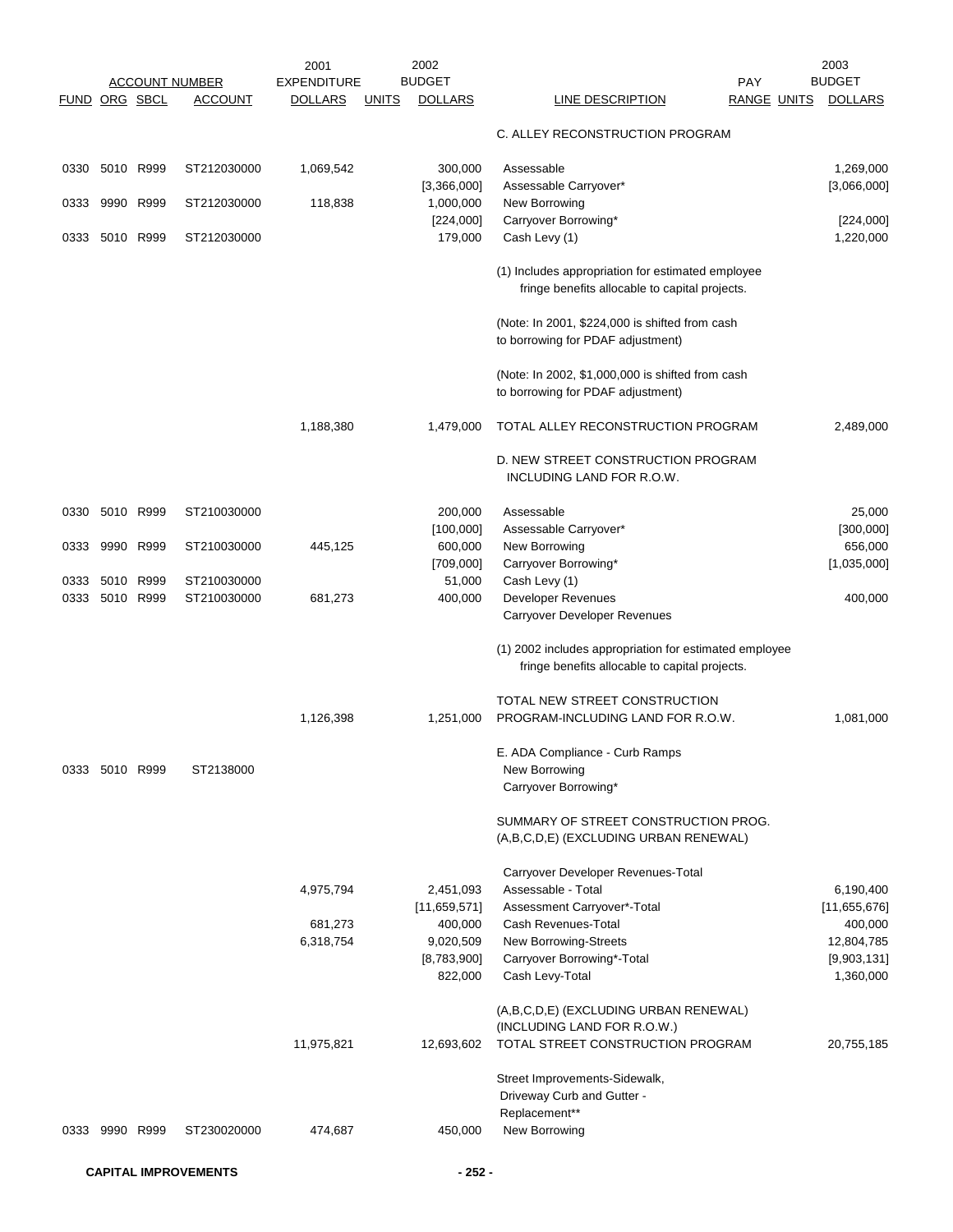|                      |                             |                            | 2001               |              | 2002              |                                                                                                                                   |                    | 2003           |
|----------------------|-----------------------------|----------------------------|--------------------|--------------|-------------------|-----------------------------------------------------------------------------------------------------------------------------------|--------------------|----------------|
|                      |                             | <b>ACCOUNT NUMBER</b>      | <b>EXPENDITURE</b> |              | <b>BUDGET</b>     |                                                                                                                                   | PAY                | <b>BUDGET</b>  |
| <b>FUND ORG SBCL</b> |                             | <b>ACCOUNT</b>             | <b>DOLLARS</b>     | <u>UNITS</u> | <b>DOLLARS</b>    | <b>LINE DESCRIPTION</b>                                                                                                           | <b>RANGE UNITS</b> | <b>DOLLARS</b> |
|                      | 0330 5010 R999              | ST230030000                | 1,438,444          |              | 1,265,000         | Assessable                                                                                                                        |                    | 1,265,000      |
|                      |                             |                            |                    |              | [3,410,500]       | Assessable Carryover*                                                                                                             |                    | [3,415,500]    |
|                      | 0333 5010 R999              | ST230030000                | 141,789            |              | 135,000           | Cash Levy (1)                                                                                                                     |                    | 1,035,000      |
|                      |                             |                            |                    |              |                   | Carryover Borrowing*                                                                                                              |                    | [150,000]      |
|                      |                             |                            |                    |              |                   | (1) Includes appropriation for estimated employee                                                                                 |                    |                |
|                      |                             |                            |                    |              |                   | fringe benefits allocable to capital projects.                                                                                    |                    |                |
|                      |                             |                            |                    |              |                   | (Note: In 2001, \$450,000 is shifted from cash                                                                                    |                    |                |
|                      |                             |                            |                    |              |                   | to borrowing for PDAF adjustment)                                                                                                 |                    |                |
|                      |                             |                            |                    |              |                   | (Note: In 2002, \$450,000 is shifted from cash                                                                                    |                    |                |
|                      |                             |                            |                    |              |                   | to borrowing for PDAF adjustment)                                                                                                 |                    |                |
|                      |                             |                            |                    |              |                   |                                                                                                                                   |                    |                |
|                      |                             |                            |                    |              |                   | It is the intent of the Common Council that work done under this<br>program be performed by City employees on a "phase-in" basis. |                    |                |
|                      |                             |                            |                    |              |                   | Street Improvements-Street Lighting                                                                                               |                    |                |
| 0333                 | 9990 R999                   | ST240030000                | 4,295,854          |              | 4,500,000         | New Borrowing                                                                                                                     |                    | 2,698,490      |
| 0333                 | 5010 R999                   | ST240030000                | 939,360            |              | 984,000           | Cash Levy (1)                                                                                                                     |                    | 2,405,510      |
| 0330                 | 5010 R999                   | ST240030000                | 581,690            |              | 1,220,000         | Assessable                                                                                                                        |                    | 500,000        |
|                      |                             |                            |                    |              | [5, 141, 300]     | Carryover Borrowing*                                                                                                              |                    | [3,891,300]    |
|                      |                             |                            |                    |              | [1,500,000]       | Developer Revenues<br>Assessable Carryover*                                                                                       |                    | [2,220,000]    |
|                      |                             |                            |                    |              |                   |                                                                                                                                   |                    |                |
|                      |                             |                            |                    |              |                   | (Note: In 2003, \$1,500,000 is shifted from cash to                                                                               |                    |                |
|                      |                             |                            |                    |              |                   | borrowing for PDAF adjustment.)                                                                                                   |                    |                |
|                      |                             |                            |                    |              |                   | (1) Includes appropriation for estimated employee<br>fringe benefits allocable to capital projects.                               |                    |                |
|                      |                             |                            |                    |              |                   | (Note: In 2001, \$2,589,799 is shifted from cash to<br>borrowing for PDAF adjustment.)                                            |                    |                |
|                      |                             |                            |                    |              |                   | (Note: In 2002, \$2,745,005 is shifted from cash to                                                                               |                    |                |
|                      |                             |                            |                    |              |                   | borrowing for PDAF adjustment.)                                                                                                   |                    |                |
|                      |                             |                            |                    |              |                   | Street Improvements-Traffic Control                                                                                               |                    |                |
|                      |                             |                            |                    |              |                   | Facilities                                                                                                                        |                    |                |
| 0333                 | 9990 R999<br>0333 5010 R999 | ST220030000<br>ST220030000 | 856,165            |              | 41,995<br>635,005 | New Borrowing<br>Cash Levy (1)                                                                                                    |                    | 682,000        |
|                      |                             |                            |                    |              |                   | Carryover Borrowing*                                                                                                              |                    |                |
|                      |                             |                            |                    |              |                   | (1) 2002 includes \$132,000 appropriation for estimated employee<br>fringe benefits allocable to capital projects.                |                    |                |
|                      |                             |                            |                    |              |                   | (Note: In 2001, \$540,000 is shifted from cash to<br>borrowing for PDAF adjustment.)                                              |                    |                |
|                      |                             |                            |                    |              |                   |                                                                                                                                   |                    |                |
|                      |                             |                            |                    |              |                   | (Note: In 2002, \$41,995 is shifted from cash to<br>borrowing for PDAF adjustment.)                                               |                    |                |
|                      |                             |                            |                    |              |                   | Traser Yard - Parking & Storage Facility                                                                                          |                    |                |
| 0321                 | 5010 R999                   | BU11083100                 |                    |              |                   | New Borrowing                                                                                                                     |                    |                |
|                      |                             |                            |                    |              |                   | Cash Levy                                                                                                                         |                    |                |
|                      |                             |                            |                    |              |                   | Cash Revenues                                                                                                                     |                    |                |
|                      |                             |                            |                    |              | [313,500]         | Carryover Borrowing*                                                                                                              |                    | [313,500]      |
|                      |                             |                            |                    |              |                   | (2001: Does not include \$232,500                                                                                                 |                    |                |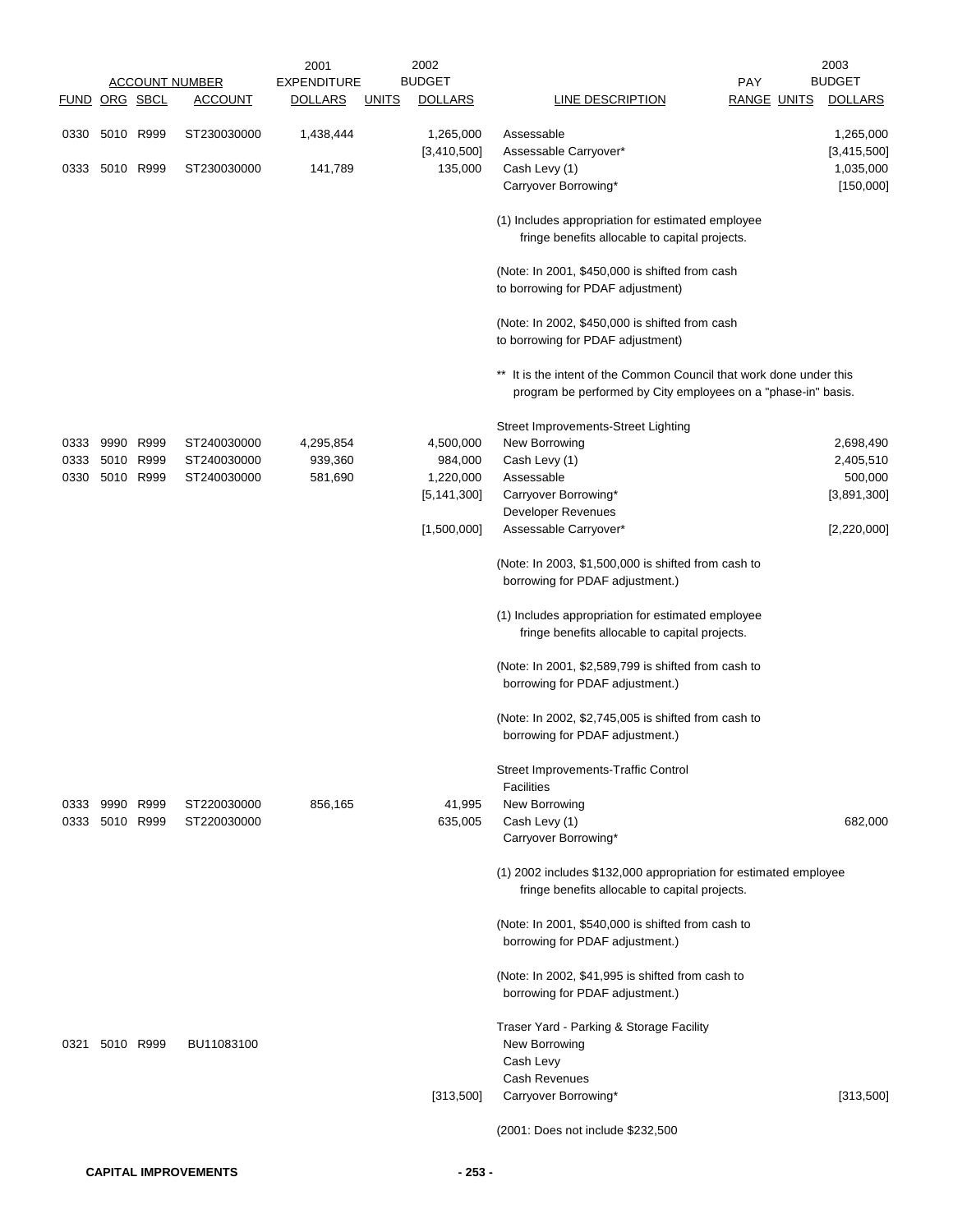|                      |                |           |                       | 2001               |              | 2002           |                                                                                                     |                    | 2003           |
|----------------------|----------------|-----------|-----------------------|--------------------|--------------|----------------|-----------------------------------------------------------------------------------------------------|--------------------|----------------|
|                      |                |           | <u>ACCOUNT NUMBER</u> | <b>EXPENDITURE</b> |              | <b>BUDGET</b>  |                                                                                                     | PAY                | <b>BUDGET</b>  |
| <b>FUND ORG SBCL</b> |                |           | <b>ACCOUNT</b>        | <b>DOLLARS</b>     | <u>UNITS</u> | <b>DOLLARS</b> | LINE DESCRIPTION                                                                                    | <b>RANGE UNITS</b> | <b>DOLLARS</b> |
|                      |                |           |                       |                    |              |                | for Grant & Aid portion)                                                                            |                    |                |
|                      |                |           |                       |                    |              |                | Security Access at 64th & Florist                                                                   |                    |                |
| 0321                 |                | 5010 R999 | BU11090900            | 32,698             |              |                | Cash Levy                                                                                           |                    |                |
|                      |                |           |                       |                    |              |                | Street Improvements-Underground                                                                     |                    |                |
|                      |                |           |                       |                    |              |                | Conduit & Manholes                                                                                  |                    |                |
| 0333                 |                | 9990 R999 | ST280020000           | 450,942            |              | 500,000        | New Borrowing                                                                                       |                    |                |
| 0333                 |                | 5010 R999 | ST280030000           | 33,942             |              | 39,000         | Cash Levy (1)                                                                                       |                    | 539,000        |
|                      |                |           |                       |                    |              |                | Carryover Borrowing*                                                                                |                    |                |
|                      |                |           |                       |                    |              |                | (1) Includes appropriation for estimated employee<br>fringe benefits allocable to capital projects. |                    |                |
|                      |                |           |                       |                    |              |                | (Note: In 2001, \$250,000 is shifted from cash to                                                   |                    |                |
|                      |                |           |                       |                    |              |                | borrowing for PDAF adjustment.)                                                                     |                    |                |
|                      |                |           |                       |                    |              |                | (Note: In 2002, \$500,000 is shifted from cash to                                                   |                    |                |
|                      |                |           |                       |                    |              |                | borrowing for PDAF adjustment.)                                                                     |                    |                |
|                      |                |           |                       |                    |              |                | Traffic Flow Improvements/Emergency                                                                 |                    |                |
|                      |                |           |                       |                    |              |                | Response Management                                                                                 |                    |                |
| 0333                 |                | 9990 R999 | ST52380200            |                    |              | 147,000        | New Borrowing                                                                                       |                    |                |
| 0333                 |                | 5010 R999 | ST52380200            | 120,226            |              |                | Cash Levy                                                                                           |                    | 147,000        |
|                      |                |           |                       |                    |              |                | Carryover Borrowing*                                                                                |                    | [147,000]      |
|                      |                |           |                       |                    |              |                | <b>Underground Electrical Manholes</b>                                                              |                    |                |
|                      |                |           |                       |                    |              |                | <b>Reconstruction Program</b>                                                                       |                    |                |
| 0333                 | 5010 R999      |           | ST285020000           | 24,174             |              | 21,000         | Cash Levy (1)                                                                                       |                    |                |
| 0333                 |                | 9990 R999 | ST285030000           | 217,566            |              | 200,000        | New Borrowing                                                                                       |                    | 221,000        |
|                      |                |           |                       |                    |              | [200,000]      | Carryover Borrowing*                                                                                |                    |                |
|                      |                |           |                       |                    |              |                | (1) Includes appropriation for estimated employee                                                   |                    |                |
|                      |                |           |                       |                    |              |                | fringe benefits allocable to capital projects.                                                      |                    |                |
|                      |                |           |                       |                    |              |                | E. North Avenue Paving Project                                                                      |                    |                |
| 0330                 | 5010           | R999      | ST523000100           | 50,761             |              |                | Assessable                                                                                          |                    |                |
|                      |                |           |                       |                    |              | [29, 750]      | Assessable Carryover                                                                                |                    | [29, 750]      |
|                      | 0333 5010 R999 |           | ST523000100           |                    |              |                | Cash Revenue                                                                                        |                    |                |
|                      | 0333 9990 R999 |           | ST523000100           |                    |              |                | New Borrowing                                                                                       |                    |                |
|                      |                |           |                       |                    |              |                | Carryover Borrowing*                                                                                |                    |                |
|                      |                |           |                       |                    |              |                | Major Capital Equipment                                                                             |                    |                |
|                      | 0321 5010 R999 |           | BU110021100           |                    |              | 100,000        | Cash Levy                                                                                           |                    |                |
|                      |                |           |                       |                    |              |                | (The 2002 budgeted funds will purchase one<br>directional boring machine.)                          |                    |                |
|                      |                |           |                       | 34,042,532         |              | 28,706,602     | TOTAL - DPW-INFRASTRUCTURE SERVICES DIV.                                                            |                    | 35,533,185     |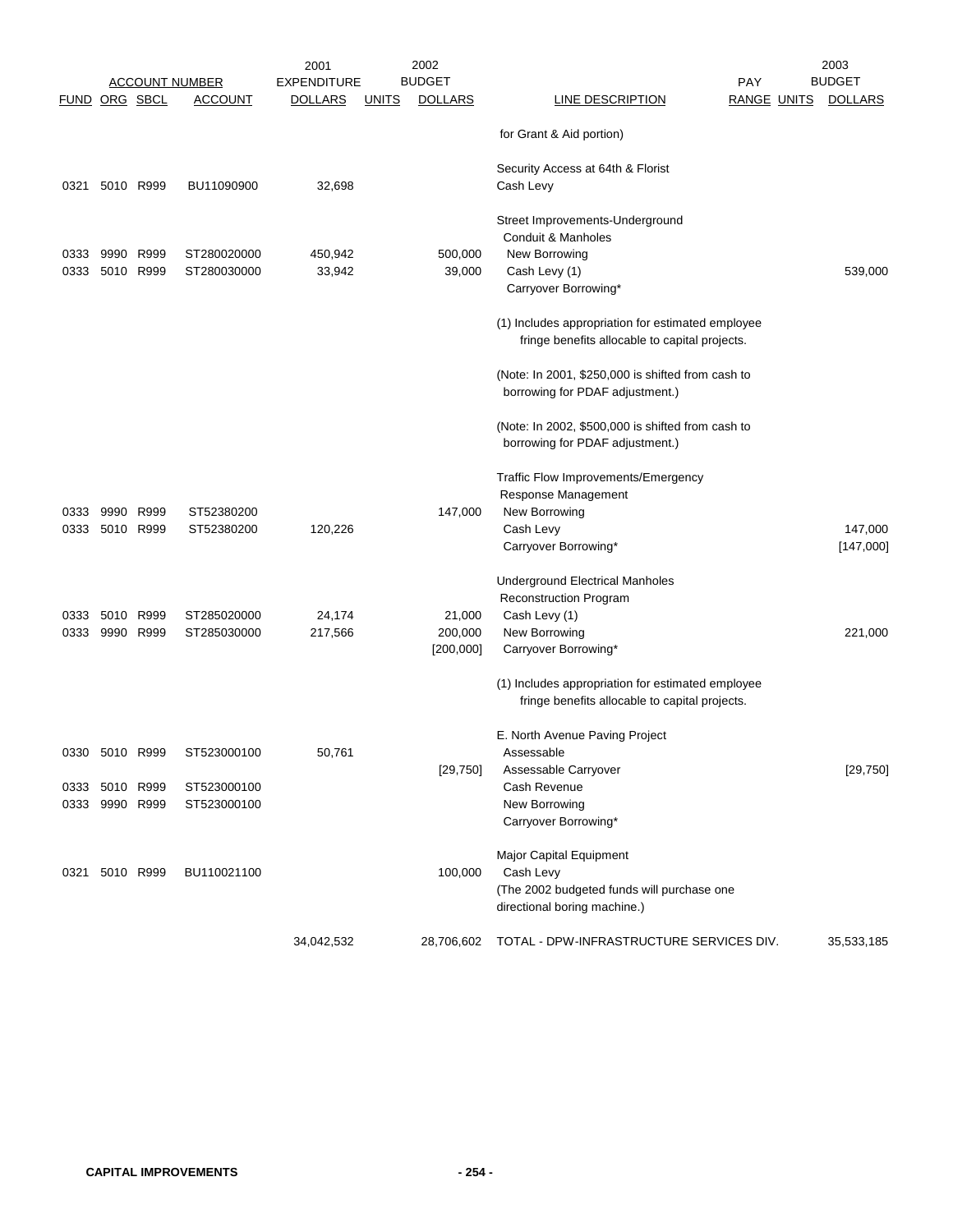|      |                      | <b>ACCOUNT NUMBER</b> |                | 2001<br><b>EXPENDITURE</b> |              | 2002<br><b>BUDGET</b> |                                                                                      | <b>PAY</b>         | 2003<br><b>BUDGET</b> |
|------|----------------------|-----------------------|----------------|----------------------------|--------------|-----------------------|--------------------------------------------------------------------------------------|--------------------|-----------------------|
|      | <b>FUND ORG SBCL</b> |                       | <b>ACCOUNT</b> | <b>DOLLARS</b>             | <b>UNITS</b> | <b>DOLLARS</b>        | LINE DESCRIPTION                                                                     | <b>RANGE UNITS</b> | <b>DOLLARS</b>        |
|      |                      |                       |                |                            |              |                       | DPW-SANITATION                                                                       |                    |                       |
| 0321 | 9990 R999            |                       | BU11091100     | 110.962                    |              |                       | Sanitation Hdg Modification - Various Sites<br>New Borrowing<br>Carryover Borrowing* |                    |                       |
|      |                      |                       |                | 110,962                    |              |                       | TOTAL-DPW-SANITATION                                                                 |                    |                       |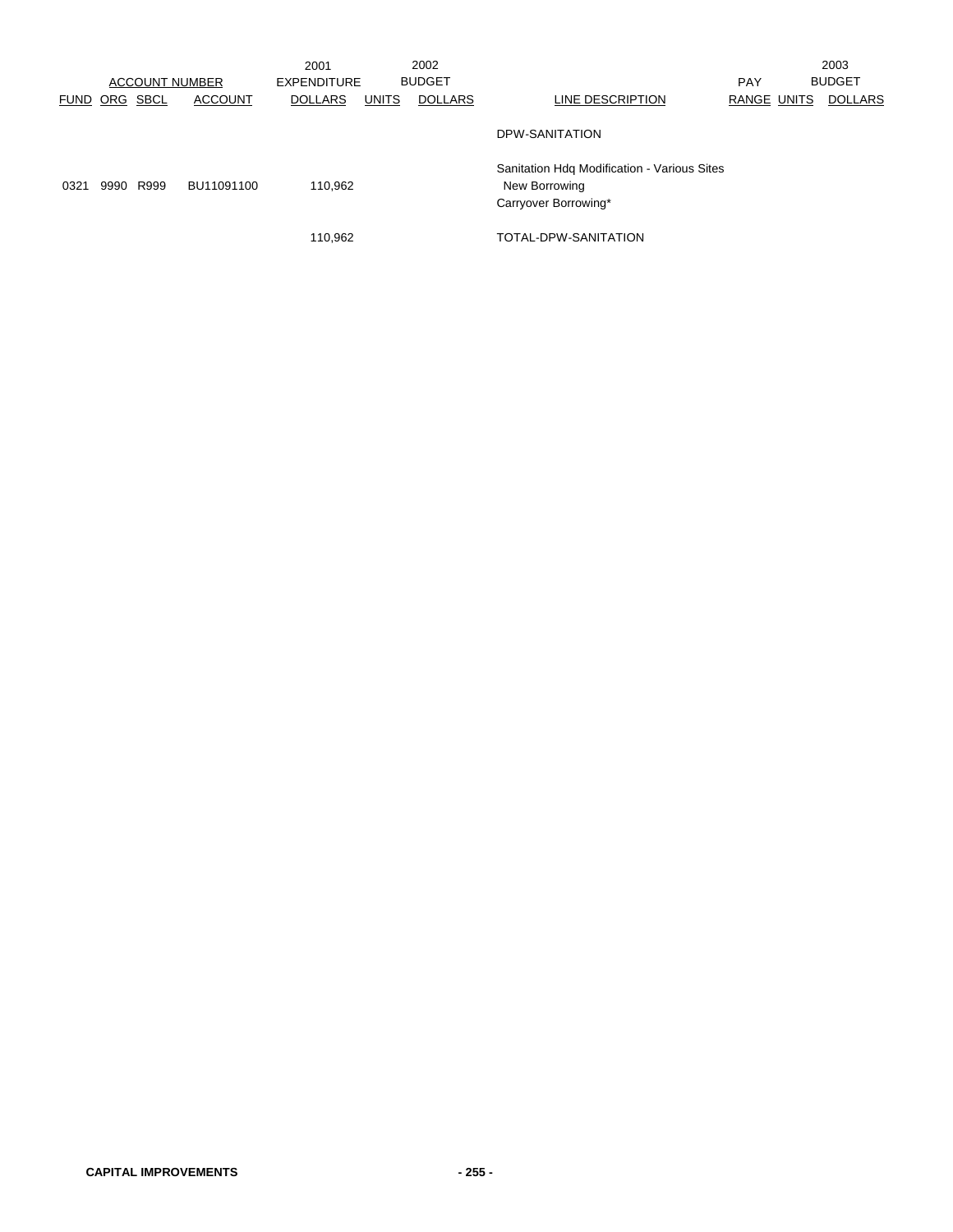|               |                | <b>ACCOUNT NUMBER</b> | 2001<br><b>EXPENDITURE</b> |              | 2002<br><b>BUDGET</b> |                                                                       | PAY         | 2003<br><b>BUDGET</b> |
|---------------|----------------|-----------------------|----------------------------|--------------|-----------------------|-----------------------------------------------------------------------|-------------|-----------------------|
| FUND ORG SBCL |                | <b>ACCOUNT</b>        | <b>DOLLARS</b>             | <u>UNITS</u> | <b>DOLLARS</b>        | <b>LINE DESCRIPTION</b>                                               | RANGE UNITS | <b>DOLLARS</b>        |
|               |                |                       |                            |              |                       | DPW-BUILDINGS AND FLEET DIVISION                                      |             |                       |
|               |                |                       |                            |              |                       | Ventilation Improvements                                              |             |                       |
|               | 0321 5010 R999 | BU11085700            | 6,340                      |              |                       | Cash Levy                                                             |             |                       |
|               |                |                       |                            |              |                       | Asbestos Abatement Program                                            |             |                       |
| 0321          | 5010 R999      | BU11083700            | 425                        |              |                       | New Borrowing<br>Carryover Borrowing*                                 |             |                       |
|               |                |                       |                            |              |                       | Cash Levy                                                             |             |                       |
|               |                |                       |                            |              |                       | Interim Reorganizational Alterations                                  |             |                       |
| 0321          | 5010 R999      | BU11084100            | 22,887                     |              |                       | Cash Levy                                                             |             |                       |
|               |                |                       |                            |              |                       | City Hall Complex Mechanical Systems                                  |             |                       |
| 0321          | 5010 R999      | BU11084200            |                            |              |                       | Upgrade<br>Cash Levy                                                  |             |                       |
|               |                |                       | 2,768                      |              |                       | New Borrowing                                                         |             |                       |
|               |                |                       |                            |              |                       | Carryover Borrowing*                                                  |             |                       |
|               |                |                       |                            |              |                       | City Hall Complex Remodeling                                          |             |                       |
| 0321          | 9990 R999      | BU11083900            | 927,593                    |              |                       | New Borrowing                                                         |             |                       |
|               |                |                       |                            |              |                       | Cash Levy<br>Carryover Borrowing*                                     |             |                       |
|               |                |                       |                            |              |                       | Digital Controller - City Bldgs.                                      |             |                       |
|               |                |                       |                            |              |                       | Facilities Management System                                          |             |                       |
| 0321          | 5010 R999      | BU11084500            |                            |              |                       | Cash Levy                                                             |             |                       |
|               |                |                       | 28,593                     |              |                       | New Borrowing                                                         |             |                       |
|               |                |                       |                            |              |                       | Carryover Borrowing*                                                  |             |                       |
|               | 5010 R999      |                       |                            |              |                       | Space Planning - Facilities                                           |             |                       |
| 0321          |                | BU110010800           | 2,774                      |              |                       | Cash Levy (A)                                                         |             |                       |
|               |                |                       |                            |              |                       | Communications and Control/City Wide                                  |             |                       |
| 0333          | 9990 R999      | ST270000000           | 114,096                    |              |                       | New Borrowing                                                         |             |                       |
|               | 0333 5010 R999 | ST270000000           |                            |              |                       | Carryover Borrowing*<br>Cash Levy                                     |             |                       |
|               |                |                       |                            |              |                       | Underground Storage Tank Removal Prog.                                |             |                       |
|               | 0321 5010 R999 | BU11083800            | 16,292                     |              |                       | New Borrowing                                                         |             |                       |
|               |                |                       |                            |              |                       | Carryover Borrowing*<br>Cash Levy                                     |             |                       |
|               |                |                       |                            |              |                       |                                                                       |             |                       |
|               | 0321 5010 R999 | BU11085300            | 1,800                      |              |                       | Restore Upper/Lower Parking Floor - Mun. Bldg.<br>New Borrowing       |             |                       |
|               |                |                       |                            |              |                       | Carryover Borrowing*                                                  |             |                       |
|               |                |                       |                            |              |                       | Playgrounds and Totlots                                               |             |                       |
|               |                |                       |                            |              |                       | Unallocated-Including Land                                            |             |                       |
|               |                |                       |                            |              |                       | Acquisition Projects To Be                                            |             |                       |
|               |                |                       |                            |              |                       | Determined By The Common Council<br>(Funds not to be released without |             |                       |
|               |                |                       |                            |              |                       | prior approval of the Common                                          |             |                       |
|               |                |                       |                            |              |                       | Council.)                                                             |             |                       |
|               | 0315 5010 R999 | PR111000000           |                            |              |                       | Cash Levy                                                             |             |                       |
|               | 0315 9990 R999 | PR111010000           | 204,190                    |              |                       | Carryover Borrowing*<br>New Borrowing                                 |             |                       |
|               |                |                       |                            |              |                       |                                                                       |             |                       |
|               |                |                       |                            |              |                       | (Note: In 2001, \$117,000 is shifted from cash                        |             |                       |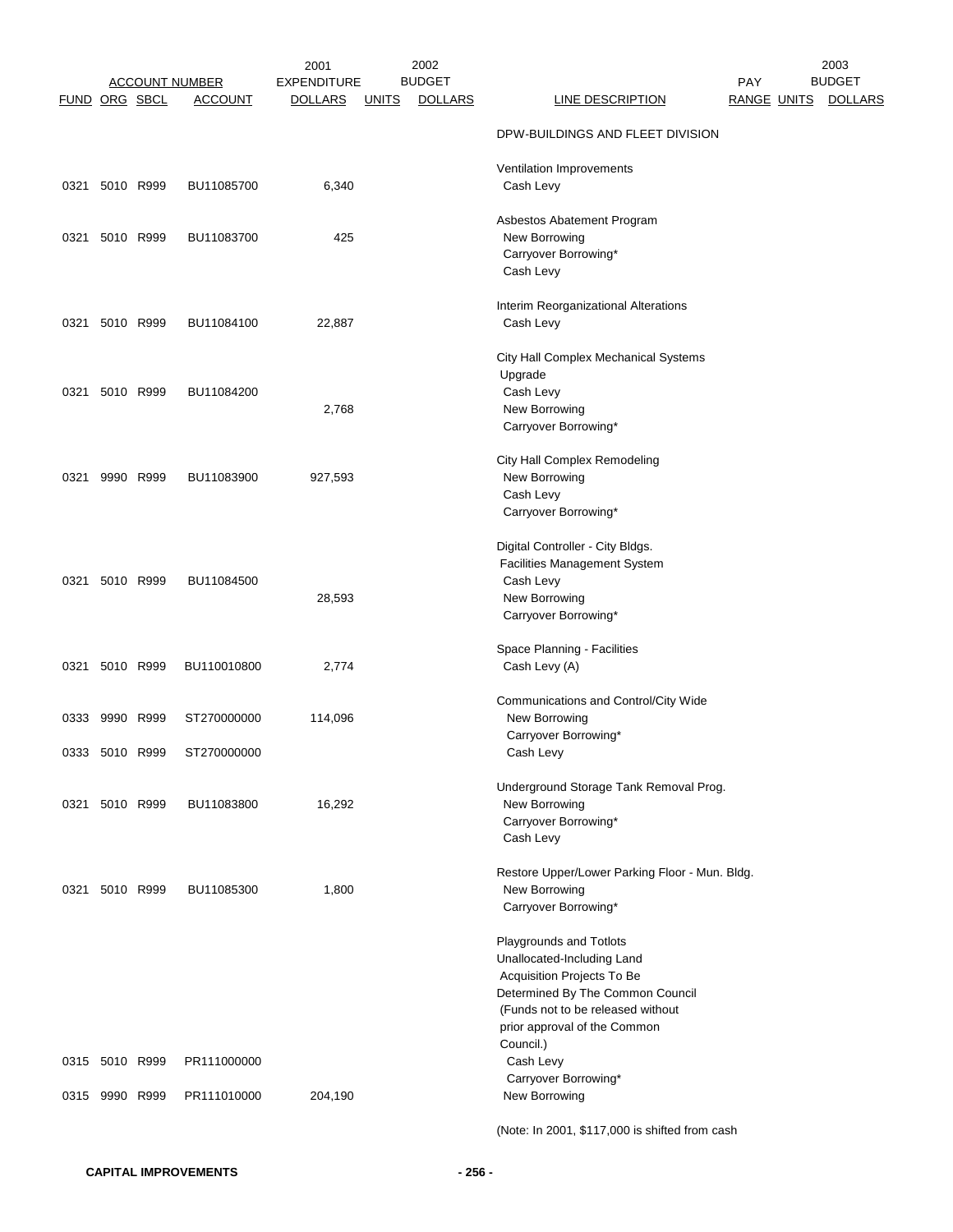|                      |                |           |                       | 2001               |              | 2002           |                                                                                             |                    | 2003           |
|----------------------|----------------|-----------|-----------------------|--------------------|--------------|----------------|---------------------------------------------------------------------------------------------|--------------------|----------------|
|                      |                |           | <b>ACCOUNT NUMBER</b> | <b>EXPENDITURE</b> |              | <b>BUDGET</b>  |                                                                                             | PAY                | <b>BUDGET</b>  |
| <b>FUND ORG SBCL</b> |                |           | <b>ACCOUNT</b>        | <b>DOLLARS</b>     | <u>UNITS</u> | <b>DOLLARS</b> | <b>LINE DESCRIPTION</b>                                                                     | <b>RANGE UNITS</b> | <b>DOLLARS</b> |
|                      |                |           |                       |                    |              |                | to borrowing for PDAF adjustment)                                                           |                    |                |
|                      |                |           |                       |                    |              |                | (Note: 2001 does not include \$383,000 for recreational<br>facilities funded through CDBG.) |                    |                |
|                      |                |           |                       |                    |              |                |                                                                                             |                    |                |
| 0321                 |                | 5010 R999 | BU11086100            | 29,860             |              |                | Central Chiller Replacement - Downtown Complex<br>Cash Levy                                 |                    |                |
|                      |                |           |                       |                    |              |                |                                                                                             |                    |                |
|                      |                |           |                       |                    |              |                | <b>Facility Systems Program</b>                                                             |                    |                |
|                      |                |           |                       |                    |              |                | Cash Levy                                                                                   |                    |                |
| 0321                 |                | 9990 R999 | BU11091200            | 3,071,775          |              |                | New Borrowing                                                                               |                    |                |
|                      |                |           |                       |                    |              |                | Carryover Borrowing                                                                         |                    |                |
|                      |                |           |                       |                    |              |                | <b>Environmental Remediation Program</b>                                                    |                    |                |
| 0321                 |                | 5010 R999 | BU11091500            | 433,503            |              |                | Cash Levy                                                                                   |                    |                |
| 0321                 |                | 5010 R999 | BU11091500            |                    |              |                | New Borrowing                                                                               |                    |                |
|                      |                |           |                       |                    |              |                | (In 2001, \$153,949 is shifted from cash to                                                 |                    |                |
|                      |                |           |                       |                    |              |                | borrowing for PDAF adjustment.)                                                             |                    |                |
|                      |                |           |                       |                    |              |                | ADA Compliance Program                                                                      |                    |                |
|                      | 0333 9990 R999 |           | ST213010000           | 200,940            |              |                | New Borrowing                                                                               |                    |                |
|                      |                |           |                       |                    |              |                |                                                                                             |                    |                |
|                      |                |           |                       |                    |              |                | Facilities Exterior Upgrades Program                                                        |                    |                |
| 0321                 |                | 5010 R999 | BU11091300            | 426,027            |              |                | Cash Levy                                                                                   |                    |                |
| 0321                 |                | 9990 R999 | BU11091300            |                    |              |                | New Borrowing                                                                               |                    |                |
|                      |                |           |                       |                    |              |                | City Hall Restoration Program                                                               |                    |                |
| 0321                 |                | 9990 R999 | BU110000300           | 1,336,395          |              |                | New Borrowing                                                                               |                    |                |
|                      |                |           |                       |                    |              |                | Carryover Borrowing*                                                                        |                    |                |
|                      |                |           |                       | 153,394            |              |                | Other Experience                                                                            |                    |                |
|                      |                |           |                       | 6,979,652          |              |                | TOTAL - DPW-BUILDINGS AND FLEET DIVISION                                                    |                    |                |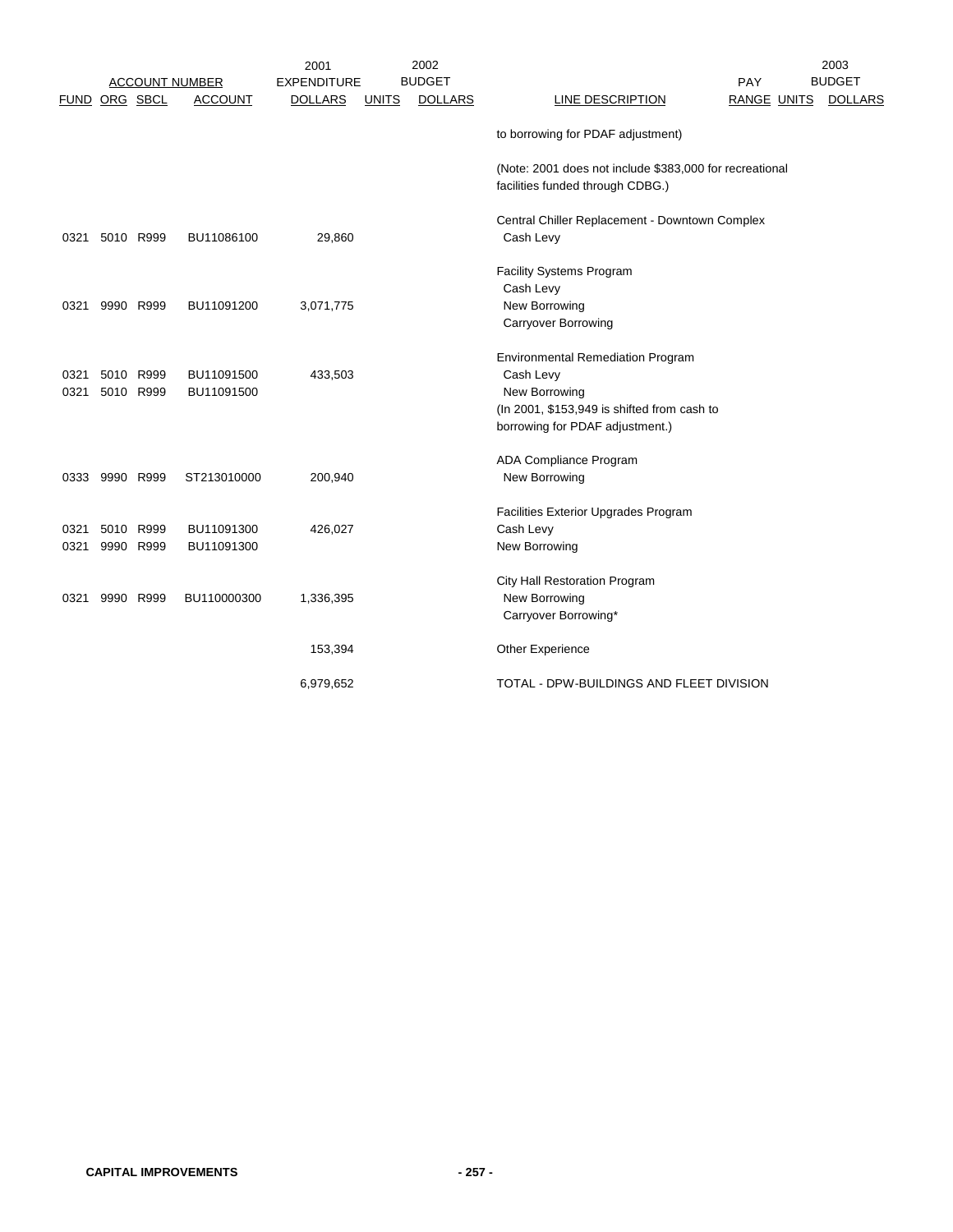|               |                |           |                          | 2001               |              | 2002           |                                                                    |                    | 2003           |
|---------------|----------------|-----------|--------------------------|--------------------|--------------|----------------|--------------------------------------------------------------------|--------------------|----------------|
|               |                |           | <b>ACCOUNT NUMBER</b>    | <b>EXPENDITURE</b> |              | <b>BUDGET</b>  |                                                                    | PAY                | <b>BUDGET</b>  |
| FUND ORG SBCL |                |           | <b>ACCOUNT</b>           | <b>DOLLARS</b>     | <u>UNITS</u> | <b>DOLLARS</b> | <b>LINE DESCRIPTION</b>                                            | <b>RANGE UNITS</b> | <b>DOLLARS</b> |
|               |                |           |                          |                    |              |                |                                                                    |                    |                |
|               |                |           |                          |                    |              |                | DPW-OPERATIONS DIVISION                                            |                    |                |
|               |                |           |                          |                    |              |                |                                                                    |                    |                |
|               |                |           |                          |                    |              |                | SANITATION PROJECTS                                                |                    |                |
|               |                |           |                          |                    |              |                |                                                                    |                    |                |
|               |                |           |                          |                    |              |                | Sanitation Hdq Modification - Various Sites                        |                    |                |
| 0321          | 5010 R999      |           | BU11091100               |                    |              | 275,000        | New Borrowing                                                      |                    | 1,354,000      |
|               |                |           |                          |                    |              | [1,000,000]    | Carryover Borrowing*                                               |                    | [275,000]      |
|               |                |           |                          |                    |              | 275,000        | TOTAL-SANITATION PROJECTS                                          |                    | 1,354,000      |
|               |                |           |                          |                    |              |                |                                                                    |                    |                |
|               |                |           |                          |                    |              |                |                                                                    |                    |                |
|               |                |           |                          |                    |              |                | <b>FORESTRY PROJECTS</b>                                           |                    |                |
|               |                |           |                          |                    |              |                |                                                                    |                    |                |
|               |                |           |                          |                    |              |                | Concealed Irrigation & General Landscaping/                        |                    |                |
|               | 0315 5010 R999 |           |                          |                    |              |                | <b>City Boulevards</b>                                             |                    |                |
|               | 0315 5010 R999 |           | PR58180300<br>PR58180300 |                    |              | 372,062        | Cash Levy<br>New Borrowing                                         |                    | 381,000        |
|               |                |           |                          |                    |              |                | Carryover Borrowing*                                               |                    |                |
|               |                |           |                          |                    |              |                |                                                                    |                    |                |
|               |                |           |                          |                    |              |                | Planting Program-Trees, Shrubs, Evergreens -                       |                    |                |
|               |                |           |                          |                    |              |                | Paving/Sidewalk Construction & Blvd Plantings                      |                    |                |
|               | 0315 5010 R999 |           | PR58180100               |                    |              |                | Cash Levy                                                          |                    |                |
|               | 0315 5010 R999 |           | PR58180100               |                    |              | 515,000        | New Borrowing                                                      |                    | 448,485        |
|               |                |           |                          |                    |              |                | Carryover Borrowing*                                               |                    |                |
|               |                |           |                          |                    |              |                |                                                                    |                    |                |
|               |                |           |                          |                    |              |                | Greenhouses (Intergovernmental agreement<br>with Milwaukee County) |                    |                |
| 0315          |                | 9990 R999 | PR581030100              |                    |              |                | New Borrowing                                                      |                    | 150,000        |
|               |                |           |                          |                    |              |                |                                                                    |                    |                |
|               |                |           |                          |                    |              | 887,062        | TOTAL-FORESTRY PROJECTS                                            |                    | 979,485        |
|               |                |           |                          |                    |              |                |                                                                    |                    |                |
|               |                |           |                          |                    |              |                |                                                                    |                    |                |
|               |                |           |                          |                    |              |                | <b>BUILDINGS AND FLEET PROJECTS</b>                                |                    |                |
|               |                |           |                          |                    |              |                |                                                                    |                    |                |
|               | 0321 5010 R999 |           | BU111026498              |                    |              | 484,000        | Fringe Benefits - Public Buildings<br>Cash Levy (1)                |                    |                |
|               |                |           |                          |                    |              |                |                                                                    |                    |                |
|               |                |           |                          |                    |              |                | (1) 2002 includes appropriation for estimated employee             |                    |                |
|               |                |           |                          |                    |              |                | fringe benefits allocable to capital projects.                     |                    |                |
|               |                |           |                          |                    |              |                |                                                                    |                    |                |
|               |                |           |                          |                    |              |                | City Hall Complex Remodeling                                       |                    |                |
|               | 0321 5010 R999 |           | BU11083900               |                    |              | 695,000        | New Borrowing                                                      |                    | 1,131,400      |
|               |                |           |                          |                    |              | [540,000]      | Cash Levy<br>Carryover Borrowing*                                  |                    |                |
|               |                |           |                          |                    |              |                |                                                                    |                    | [295,000]      |
|               |                |           |                          |                    |              |                | Space Planning - Facilities                                        |                    |                |
|               | 0321 5010 R999 |           | BU110010800              |                    |              | 150,000        | Cash Levy (A)                                                      |                    | 207,000        |
|               |                |           |                          |                    |              |                |                                                                    |                    |                |
|               |                |           |                          |                    |              |                | Playgrounds and Totlots                                            |                    |                |
|               |                |           |                          |                    |              |                | Unallocated-Including Land Acquisition                             |                    |                |
|               |                |           |                          |                    |              |                | Projects To Be Determined By The Common                            |                    |                |
|               |                |           |                          |                    |              |                | Council. (Funds not to be released without                         |                    |                |
|               | 0315 5010 R999 |           | PR111030000              |                    |              | 208,000        | prior approval of the Common Council.)<br>Cash Levy (1)            |                    | 530,000        |
|               |                |           |                          |                    |              | [137,000]      | Carryover Borrowing*                                               |                    | [155,000]      |
|               | 0315 5010 R999 |           | PR111020000              |                    |              | 163,000        | New Borrowing                                                      |                    |                |
|               |                |           |                          |                    |              |                |                                                                    |                    |                |
|               |                |           |                          |                    |              |                | (1) Includes appropriation for estimated employee                  |                    |                |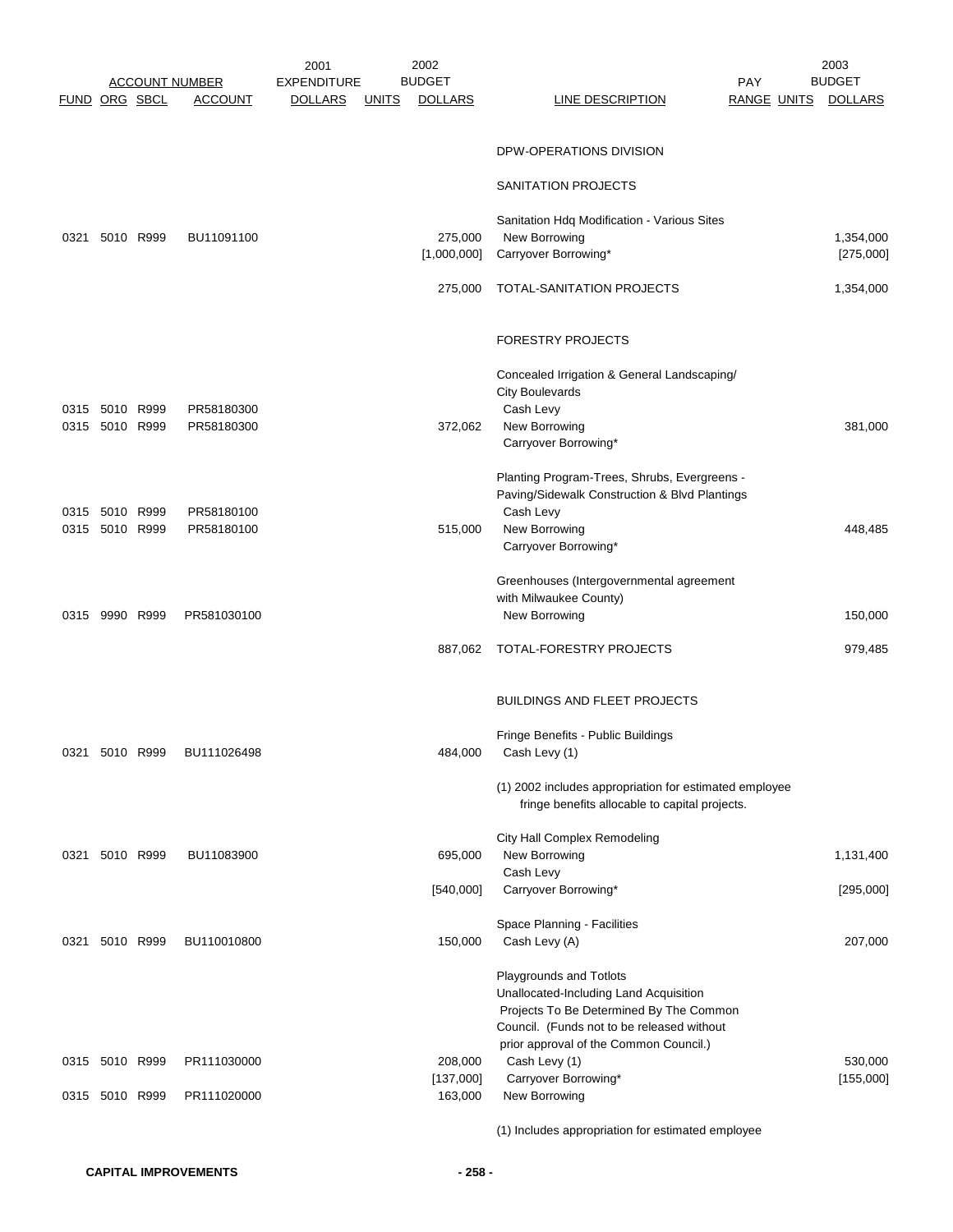|      |                      |           | <b>ACCOUNT NUMBER</b> | <b>EXPENDITURE</b>             | <b>BUDGET</b>           |                                                                                                                                                                                                                                  | PAY                | <b>BUDGET</b>              |
|------|----------------------|-----------|-----------------------|--------------------------------|-------------------------|----------------------------------------------------------------------------------------------------------------------------------------------------------------------------------------------------------------------------------|--------------------|----------------------------|
|      | <b>FUND ORG SBCL</b> |           | <b>ACCOUNT</b>        | <b>DOLLARS</b><br><u>UNITS</u> | <b>DOLLARS</b>          | <b>LINE DESCRIPTION</b>                                                                                                                                                                                                          | <b>RANGE UNITS</b> | <b>DOLLARS</b>             |
|      |                      |           |                       |                                |                         | fringe benefits allocable to capital projects.                                                                                                                                                                                   |                    |                            |
|      |                      |           |                       |                                |                         | (Note: In 2002, \$163,000 is shifted from cash<br>to borrowing for PDAF adjustment)                                                                                                                                              |                    |                            |
|      |                      |           |                       |                                |                         | (Note: 2002 does not include \$350,000 for recreational<br>facilities funded through CDBG.)                                                                                                                                      |                    |                            |
|      |                      |           |                       |                                |                         | <b>Facility Systems Program</b><br>Cash Levy                                                                                                                                                                                     |                    |                            |
|      |                      | 5010 R999 | BU11091200            |                                |                         |                                                                                                                                                                                                                                  |                    |                            |
| 0321 |                      |           |                       |                                | 2,808,000<br>[556, 250] | New Borrowing<br>Carryover Borrowing                                                                                                                                                                                             |                    | 4,420,500<br>[1, 164, 250] |
|      |                      |           |                       |                                |                         | Environmental Remediation Program                                                                                                                                                                                                |                    |                            |
| 0321 |                      | 5010 R999 | BU11091500            |                                |                         | Cash Levy                                                                                                                                                                                                                        |                    |                            |
|      |                      |           |                       |                                |                         |                                                                                                                                                                                                                                  |                    |                            |
| 0321 |                      | 5010 R999 | BU11091500            |                                | 634,000                 | New Borrowing                                                                                                                                                                                                                    |                    | 641,400                    |
|      |                      |           |                       |                                | [153, 949]              | Carryover Borrowing*                                                                                                                                                                                                             |                    | [134,000]                  |
|      |                      |           |                       |                                |                         | ADA Compliance Program                                                                                                                                                                                                           |                    |                            |
| 0321 |                      | 5010 R999 | BU110010500           |                                | 408,000                 | New Borrowing                                                                                                                                                                                                                    |                    | 655,200                    |
|      |                      |           |                       |                                |                         | Carryover Borrowing*                                                                                                                                                                                                             |                    | [258,000]                  |
|      |                      |           |                       |                                |                         | Facilities Exterior Upgrades Program                                                                                                                                                                                             |                    |                            |
| 0321 |                      | 5010 R999 | BU11091300            |                                |                         | Cash Levy                                                                                                                                                                                                                        |                    |                            |
| 0321 |                      | 5010 R999 | BU11091300            |                                | 1,108,000               | New Borrowing                                                                                                                                                                                                                    |                    | 1,368,000                  |
|      |                      |           |                       |                                | [66, 500]               | Carryover Borrowing*                                                                                                                                                                                                             |                    | [674, 500]                 |
|      |                      |           |                       |                                |                         | City Hall Restoration Program                                                                                                                                                                                                    |                    |                            |
| 0321 |                      | 5010 R999 | BU110000300           |                                | 2,500,000               | New Borrowing                                                                                                                                                                                                                    |                    | 12,400,000                 |
|      |                      |           |                       |                                | [1,503,000]             | Carryover Borrowing*                                                                                                                                                                                                             |                    | [2,783,037]                |
|      |                      |           |                       |                                |                         | Muni Garages/Outlying Facilities Remodeling                                                                                                                                                                                      |                    |                            |
|      | 0321 9990 R999       |           | BU110030300           |                                |                         | New Borrowing                                                                                                                                                                                                                    |                    | 871,220                    |
|      |                      |           |                       |                                |                         | Major Capital Equipment                                                                                                                                                                                                          |                    |                            |
| 0321 | 5010 R999            |           | BU110021200           |                                | 3,080,000               | Cash Levy                                                                                                                                                                                                                        |                    | 2,067,000                  |
|      |                      |           |                       |                                |                         | New Borrowing                                                                                                                                                                                                                    |                    | 2,901,000                  |
|      |                      |           |                       |                                |                         |                                                                                                                                                                                                                                  |                    |                            |
|      |                      |           |                       |                                |                         | (The 2002 budgeted funds will purchase two sweepers-3 yard,                                                                                                                                                                      |                    |                            |
|      |                      |           |                       |                                |                         | two light multi-purpose tractors, two 50 ft. utility body trucks,                                                                                                                                                                |                    |                            |
|      |                      |           |                       |                                |                         | eight 5 yd. dump trucks with underbody plow and eleven 25 yd.                                                                                                                                                                    |                    |                            |
|      |                      |           |                       |                                |                         | rearload packer trucks.)                                                                                                                                                                                                         |                    |                            |
|      |                      |           |                       |                                | 12,238,000              | TOTAL - BUILDINGS AND FLEET PROJECTS                                                                                                                                                                                             |                    | 27,192,720                 |
|      |                      |           |                       |                                |                         | 13,400,062 TOTAL - DPW OPERATIONS DIVISION                                                                                                                                                                                       |                    | 29,526,205                 |
|      |                      |           |                       |                                |                         |                                                                                                                                                                                                                                  |                    |                            |
|      |                      |           |                       | 42,678,361                     | 47,727,664              | TOTAL DEPARTMENT OF PUBLIC WORKS<br>*Carryover Borrowing Amounts (Restatement of a prior years<br>unutilized borrowing authorization are included for information<br>and authorization purposes - Such amounts are excluded from |                    | 65,685,390                 |
|      |                      |           |                       |                                |                         | budget totals to avoid duplication.)                                                                                                                                                                                             |                    |                            |
|      |                      |           |                       | 96,267,098                     | 102,842,313             | TOTAL CAPITAL IMPROVEMENTS BUDGET<br>(Excludes Water Works, Parking Fund, and)<br>Sewer Maintenance Fund)                                                                                                                        |                    | 107,128,383                |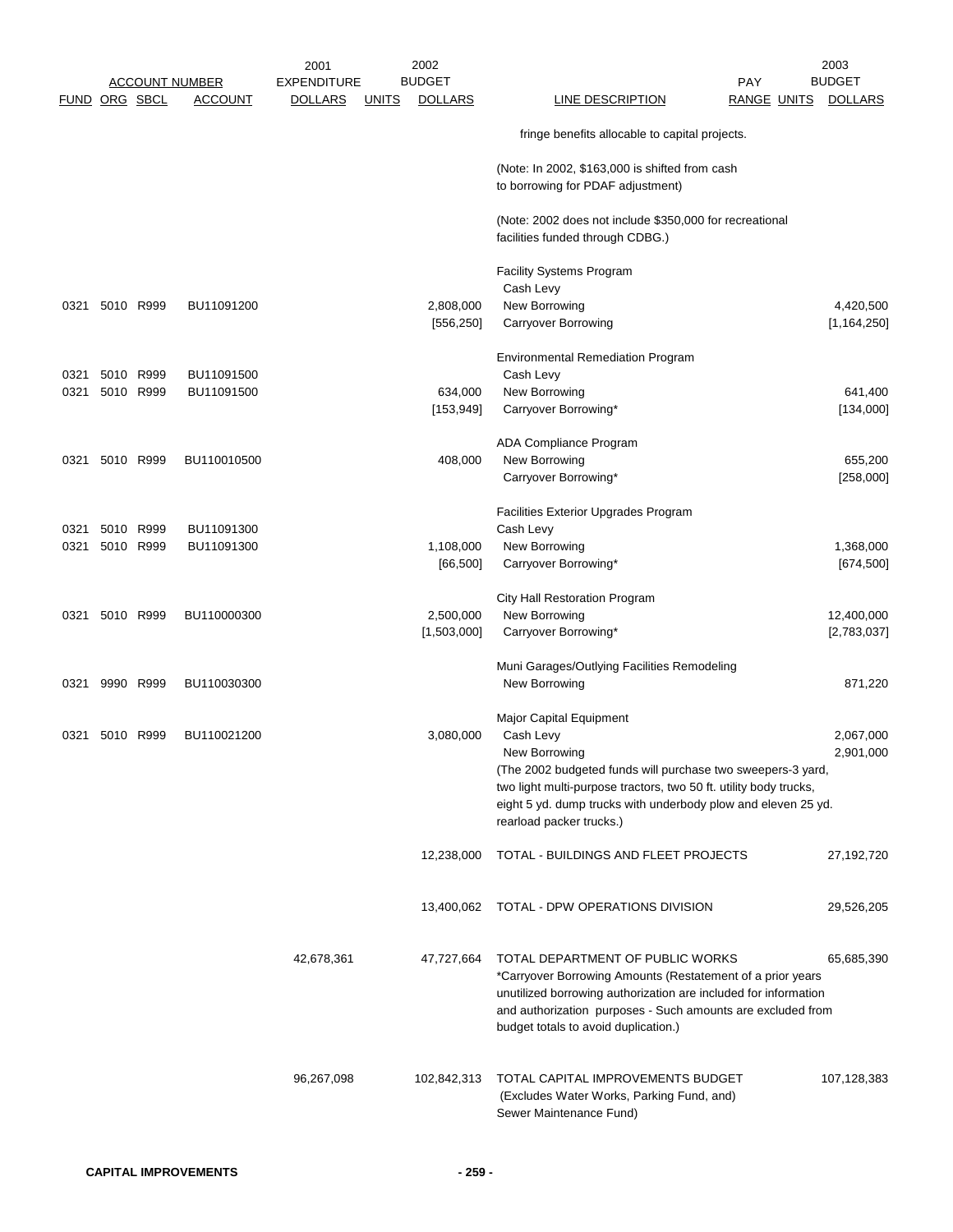|                       |                | 2001                 |              | 2002                        |                                                                                                         |                    | 2003                      |  |
|-----------------------|----------------|----------------------|--------------|-----------------------------|---------------------------------------------------------------------------------------------------------|--------------------|---------------------------|--|
| <u>ACCOUNT NUMBER</u> |                | <b>EXPENDITURE</b>   |              | <b>BUDGET</b>               |                                                                                                         | PAY                | <b>BUDGET</b>             |  |
| <u>FUND ORG SBCL</u>  | <b>ACCOUNT</b> | <b>DOLLARS</b>       | <b>UNITS</b> | <b>DOLLARS</b>              | <b>LINE DESCRIPTION</b>                                                                                 | <b>RANGE UNITS</b> | <b>DOLLARS</b>            |  |
|                       |                |                      |              |                             | 2. SOURCE OF FUNDS FOR CAPITAL<br><b>IMPROVEMENTS BUDGET</b>                                            |                    |                           |  |
|                       |                |                      |              |                             | CAPITAL IMPROVEMENTS                                                                                    |                    |                           |  |
|                       |                |                      |              |                             | FINANCING OF CAPITAL IMPROVEMENTS<br>OTHER THAN WATER WORKS, SEWER<br>MAINTENANCE FUND AND PARKING FUND |                    |                           |  |
|                       |                |                      |              |                             | General Obligation Borrowings**                                                                         |                    |                           |  |
|                       |                | 61,557,359           |              | 63,790,401                  | New Authorizations - City Share (A)                                                                     |                    | 64,985,180                |  |
|                       |                |                      |              | [58, 740, 643]              | Repetition of Authorizations of<br>Previous Years (B)                                                   |                    | [60, 768, 188]            |  |
|                       |                |                      |              |                             | Pub. Improvements in Tax Increment                                                                      |                    |                           |  |
|                       |                | 20,547,737           |              | 14,500,000                  | <b>Districts</b><br><b>New Authorizations</b>                                                           |                    | 14,000,000                |  |
|                       |                |                      |              | [14, 734, 180]              | Repetition of Authorizations of<br>Previous Years (B)                                                   |                    | [15,629,180]              |  |
|                       |                | 7,046,689            |              | 4,936,093<br>[16, 599, 821] | Proceeds From Borrowing to Finance<br>Assessable Projects-Total<br>Assessment Carryover-Total           |                    | 7,955,400<br>[17,320,926] |  |
|                       |                | 4,044,209            |              | 10,015,819                  | <b>Property Taxes</b><br>Cash Levy (A)                                                                  |                    | 10,587,803                |  |
|                       |                | 3,071,104            |              | 9,600,000                   | Capital Improvements Revenues***<br>Cash Revenues-Total<br>Carryover Cash Revenues-Total                |                    | 9,600,000                 |  |
|                       |                | 96,267,098           |              | 102,842,313                 | TOTAL SOURCE OF FUNDS FOR CAPITAL<br>(Excludes Water Works, Parking Fund<br>and Sewer Maintenance)      |                    | 107,128,383               |  |
|                       |                |                      |              |                             | *** Capital Revenues (Detailed)                                                                         |                    |                           |  |
|                       |                |                      |              |                             | Developers Out of Program Projects                                                                      |                    |                           |  |
|                       |                | 1,759,831<br>681,273 |              | 500,000<br>400,000          | <b>Sewers</b><br><b>Streets</b>                                                                         |                    | 500,000<br>400,000        |  |
|                       |                |                      |              |                             | <b>Street Lighting</b>                                                                                  |                    |                           |  |
|                       |                |                      |              |                             | Other Revenue<br><b>Street Reconstruction</b><br><b>Bridge Construction</b>                             |                    |                           |  |
|                       |                | 630,000              |              |                             | Library<br>ERS-Pension Management Information System<br>ERS-Document Management System                  |                    |                           |  |
|                       |                |                      |              |                             | <b>ERS-Data Remediation</b><br>Public Improvements in Tax Increment Districts                           |                    |                           |  |
|                       |                |                      |              |                             | <b>Grant and Aids</b><br>Grantor Share-Non City                                                         |                    |                           |  |
|                       |                |                      |              | 8,700,000                   | Cash Revenues<br>In Kind City Share<br>Cash Revenues                                                    |                    | 8,700,000                 |  |
|                       |                |                      |              |                             |                                                                                                         |                    |                           |  |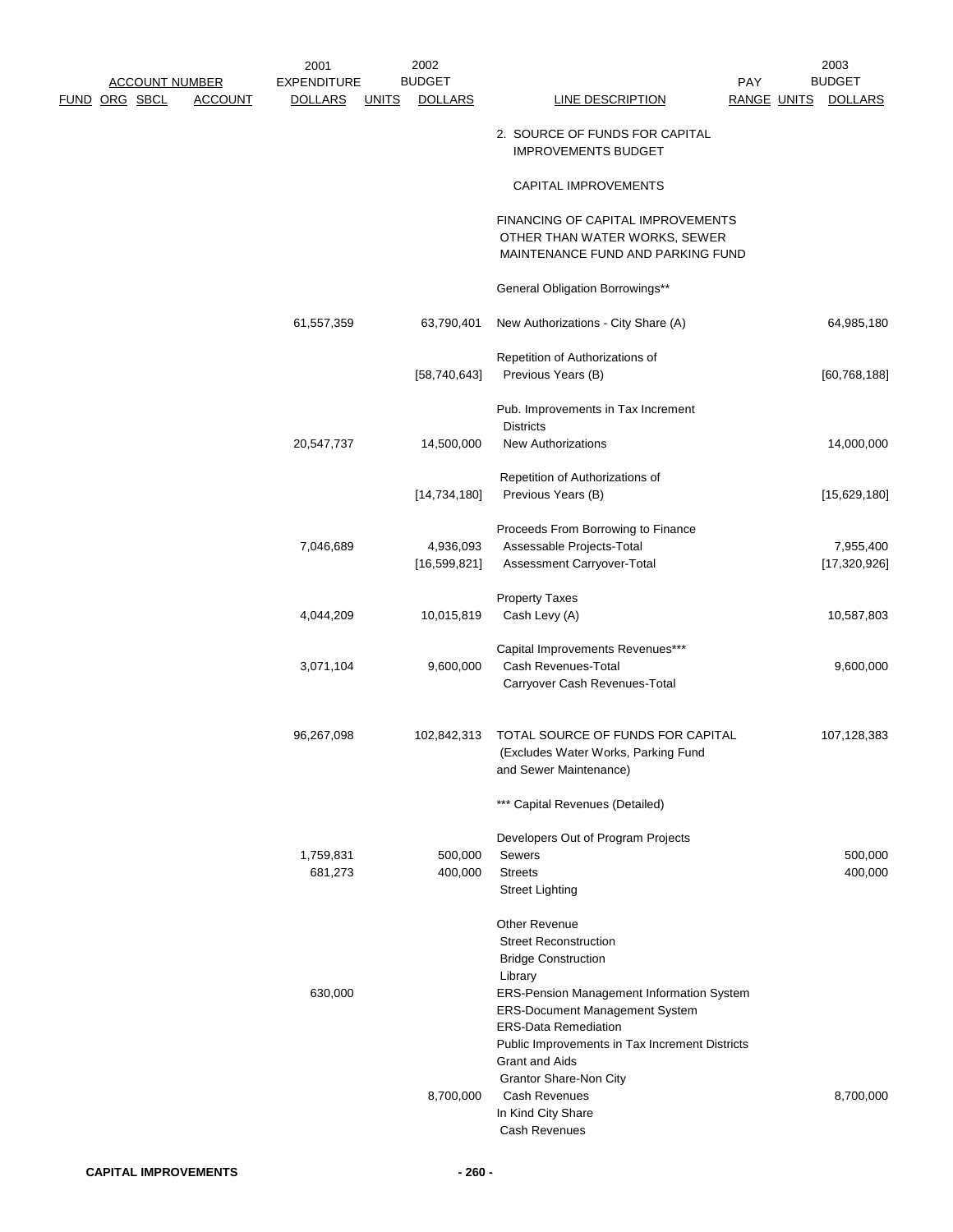|                                 | 2001               |              | 2002           |                                                                     |                    | 2003           |
|---------------------------------|--------------------|--------------|----------------|---------------------------------------------------------------------|--------------------|----------------|
| <b>ACCOUNT NUMBER</b>           | <b>EXPENDITURE</b> |              | <b>BUDGET</b>  |                                                                     | PAY                | <b>BUDGET</b>  |
| FUND ORG SBCL<br><b>ACCOUNT</b> | <b>DOLLARS</b>     | <b>UNITS</b> | <b>DOLLARS</b> | <b>LINE DESCRIPTION</b>                                             | <b>RANGE UNITS</b> | <b>DOLLARS</b> |
|                                 |                    |              |                |                                                                     |                    |                |
|                                 |                    |              |                |                                                                     |                    |                |
|                                 |                    |              |                | Police Data Comm. Grant                                             |                    |                |
|                                 |                    |              |                | <b>Cash Revenues</b>                                                |                    |                |
|                                 |                    |              |                |                                                                     |                    |                |
|                                 |                    |              |                | <b>Police Trunked Communications Grant</b>                          |                    |                |
|                                 |                    |              |                | <b>Cash Revenues</b>                                                |                    |                |
|                                 |                    |              |                |                                                                     |                    |                |
|                                 |                    |              |                | <b>Total Capital Revenues</b>                                       |                    |                |
|                                 | 3,071,104          |              | 9,600,000      | Cash Revenues-Total                                                 |                    | 9,600,000      |
|                                 |                    |              |                |                                                                     |                    |                |
|                                 |                    |              |                | ** General Obligation Borrowing (Detailed)                          |                    |                |
|                                 | 57,621,184         |              | 56,284,892     | New Authorizations - City Share                                     |                    | 54,336,395     |
|                                 |                    |              | 1,600,000      | New Authorizations - City Share, Grant & Aid                        |                    | 1,600,000      |
|                                 | 3,298,379          |              | 5,320,509      | New Authorizations - City Share, Major Street                       |                    | 8,648,785      |
|                                 | 637,796            |              | 585,000        | New Authorizations - City Share, Port                               |                    | 400,000        |
|                                 |                    |              |                |                                                                     |                    |                |
|                                 |                    |              |                | <b>Total General Obligation</b>                                     |                    |                |
|                                 | 61,557,359         |              | 63,790,401     | Borrowing-Total                                                     |                    | 64,985,180     |
|                                 |                    |              |                |                                                                     |                    |                |
|                                 |                    |              |                | Property Tax Levy (Detailed)                                        |                    |                |
|                                 | 4,028,859          |              | 9,815,819      | Property Tax - Cash Levy                                            |                    | 10,587,803     |
|                                 | 15,350             |              | 200,000        | Property Tax - Cash Levy, Port                                      |                    |                |
|                                 | 4,044,209          |              | 10,015,819     | <b>Total Property Tax Levy - Total</b>                              |                    | 10,587,803     |
|                                 |                    |              |                |                                                                     |                    |                |
|                                 |                    |              |                | (A) In 2003, \$5.0 million is shifted from tax levy to borrowing to |                    |                |
|                                 |                    |              |                | reflect PDAF adjustment.                                            |                    |                |
|                                 |                    |              |                | (A) In 2002, \$7.0 million is shifted from tax levy to borrowing to |                    |                |
|                                 |                    |              |                | reflect PDAF adjustment.                                            |                    |                |

(B) Not Included in Budget Totals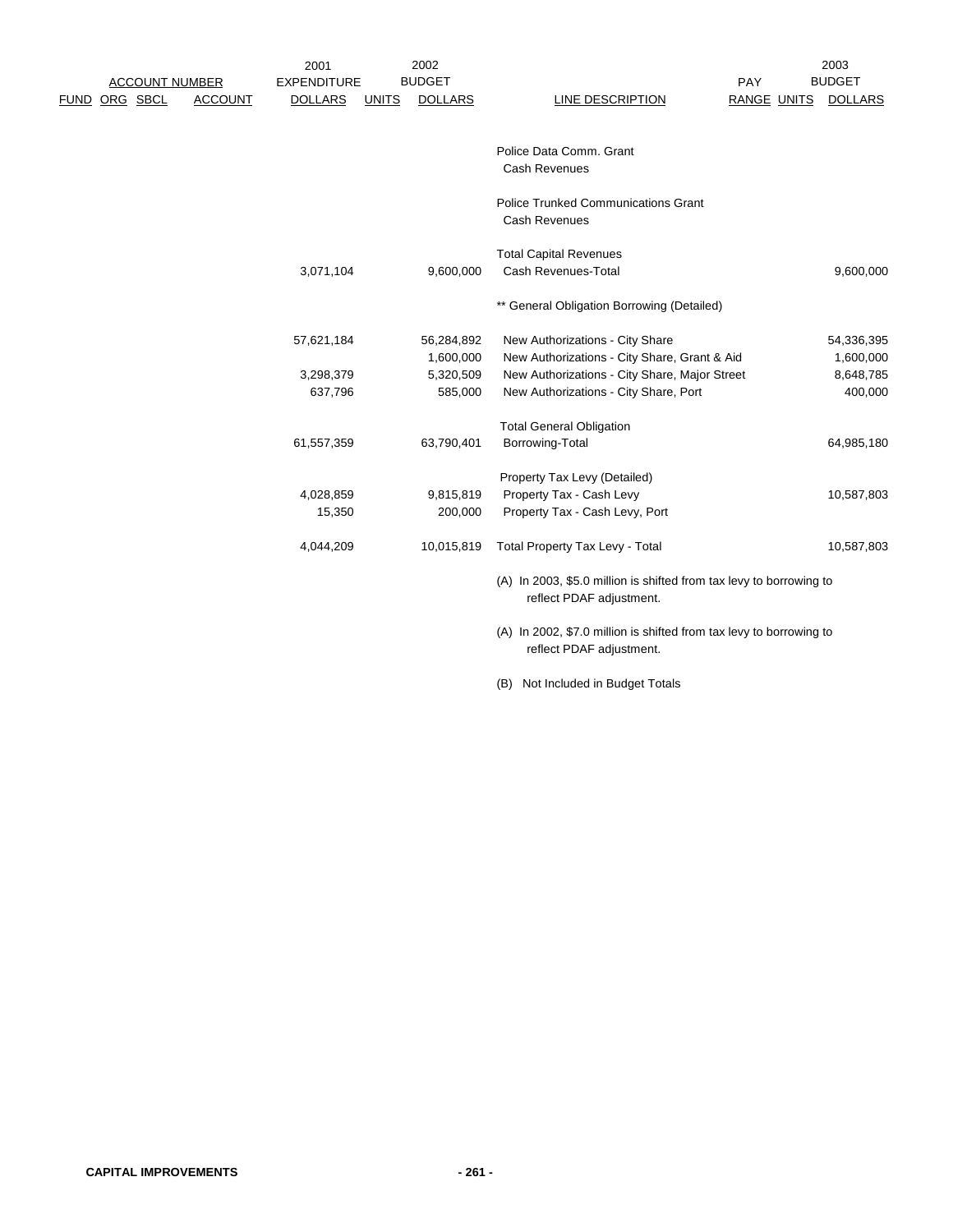|                       |                | 2001               |              | 2002           |                                           |             | 2003           |
|-----------------------|----------------|--------------------|--------------|----------------|-------------------------------------------|-------------|----------------|
| <b>ACCOUNT NUMBER</b> |                | <b>EXPENDITURE</b> |              | <b>BUDGET</b>  |                                           | PAY         | <b>BUDGET</b>  |
| <u>FUND ORG SBCL</u>  | <b>ACCOUNT</b> | <b>DOLLARS</b>     | <b>UNITS</b> | <b>DOLLARS</b> | <b>LINE DESCRIPTION</b>                   | RANGE UNITS | <u>DOLLARS</u> |
|                       |                |                    |              |                |                                           |             |                |
|                       |                |                    |              |                | D. CITY DEBT FUNDS                        |             |                |
|                       |                |                    |              |                | (INCLUDING SCHOOL PURPOSES)               |             |                |
|                       |                |                    |              |                |                                           |             |                |
|                       |                |                    |              |                | 1. BUDGET FOR CITY DEBT                   |             |                |
|                       |                | 73,647,248         |              | 78,416,463     | <b>Bonded Debt (Principal)</b>            |             | 82,662,123     |
|                       |                | 40,426,122         |              | 40,475,370     | Bonded Debt (Interest)                    |             | 39,437,264     |
|                       |                | 114,073,370        |              | 118,891,833    | <b>Subtotal City Debt</b>                 |             | 122,099,387    |
|                       |                |                    |              |                | <b>Prepayment Deduction (From Public</b>  |             |                |
|                       |                |                    |              |                | Debt Amortization Fund)                   |             |                |
|                       |                |                    |              |                |                                           |             |                |
|                       |                | (3,548,915)        |              | (4,904,182)    | <b>Special Assessments</b>                |             | (3,295,500)    |
|                       |                |                    |              |                |                                           |             |                |
|                       |                | 110,524,455        |              | 113,987,651    | TOTAL BUDGET FOR CITY DEBT                |             | 118,803,887    |
|                       |                |                    |              |                |                                           |             |                |
|                       |                |                    |              |                |                                           |             |                |
|                       |                |                    |              |                | Tax Levy for Debt Issued or Authorized    |             |                |
|                       |                |                    |              |                | for Milwaukee Public School Purposes      |             |                |
|                       |                |                    |              |                | 1995 \$5,928,774                          |             |                |
|                       |                |                    |              |                | 1996 \$8,840,475                          |             |                |
|                       |                |                    |              |                | 1997 \$10,302,092                         |             |                |
|                       |                |                    |              |                | 1998 \$11,342,500                         |             |                |
|                       |                |                    |              |                | 1999 \$12,057,347                         |             |                |
|                       |                |                    |              |                | 2000 \$13,527,167                         |             |                |
|                       |                |                    |              |                | 2001 \$14,447,637                         |             |                |
|                       |                |                    |              |                | 2002 \$14,179,494                         |             |                |
|                       |                |                    |              |                | 2003 \$15,636,551 (est.)                  |             |                |
|                       |                |                    |              |                |                                           |             |                |
|                       |                |                    |              |                | 2. SOURCE OF FUNDS FOR CITY DEBT          |             |                |
|                       |                |                    |              |                |                                           |             |                |
|                       |                | 30,413,448         |              | 28,814,582     | Revenues                                  |             | 35,411,106     |
|                       |                | 9,649,639          |              | 12,885,445     | TID Increments From Prior Year            |             | 15,653,716     |
|                       |                |                    |              |                | (Includes capitalized interest & TID Loan |             |                |
|                       |                |                    |              |                | Repayments)                               |             |                |
|                       |                | 12,998,908         |              | 13,371,861     | Delinquent Tax Revenues                   |             | 12,976,832     |
|                       |                | 53,061,995         |              | 55,071,888     | Subtotal                                  |             | 64,041,654     |
|                       |                |                    |              |                |                                           |             |                |
|                       |                | 59,490,256         |              | 58,915,763     | <b>Property Tax Levy</b>                  |             | 54,762,233     |
|                       |                |                    |              |                |                                           |             |                |
|                       |                | 112,552,251        |              | 113,987,651    | TOTAL SOURCE OF FUNDS FOR CITY DEBT       |             | 118,803,887    |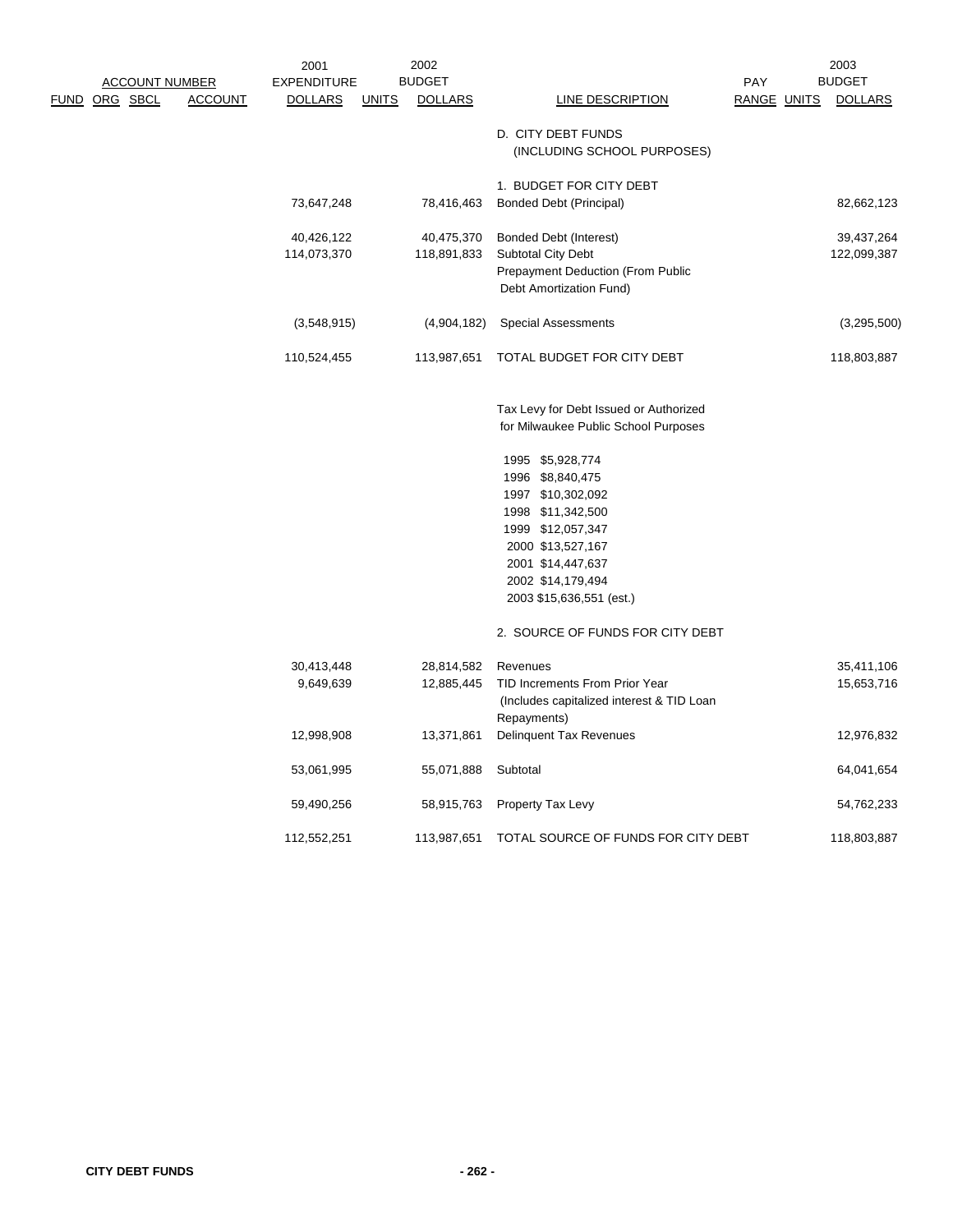|             |                       |                | 2001               |              | 2002           |                                                 |             | 2003           |
|-------------|-----------------------|----------------|--------------------|--------------|----------------|-------------------------------------------------|-------------|----------------|
|             | <b>ACCOUNT NUMBER</b> |                | <b>EXPENDITURE</b> |              | <b>BUDGET</b>  |                                                 | <b>PAY</b>  | <b>BUDGET</b>  |
| <b>FUND</b> | <b>SBCL</b><br>ORG    | <b>ACCOUNT</b> | <b>DOLLARS</b>     | <b>UNITS</b> | <b>DOLLARS</b> | LINE DESCRIPTION                                | RANGE UNITS | <b>DOLLARS</b> |
|             |                       |                |                    |              |                | E. DELINQUENT TAX                               |             |                |
|             |                       |                |                    |              |                | 1. BUDGET FOR DELINQUENT TAX                    |             |                |
| 0001        | 2110 S120             | 006630         | 1,600,000          |              | 1,000,000      | <b>Delinquent Tax</b>                           |             | 1,000,000      |
|             |                       |                |                    |              |                | 2. SOURCE OF FUNDS FOR<br><b>DELINQUENT TAX</b> |             |                |
| 0001        | 9990                  | 009010         | 1,600,000          |              | 1,000,000      | Property Tax Levy                               |             | 1,000,000      |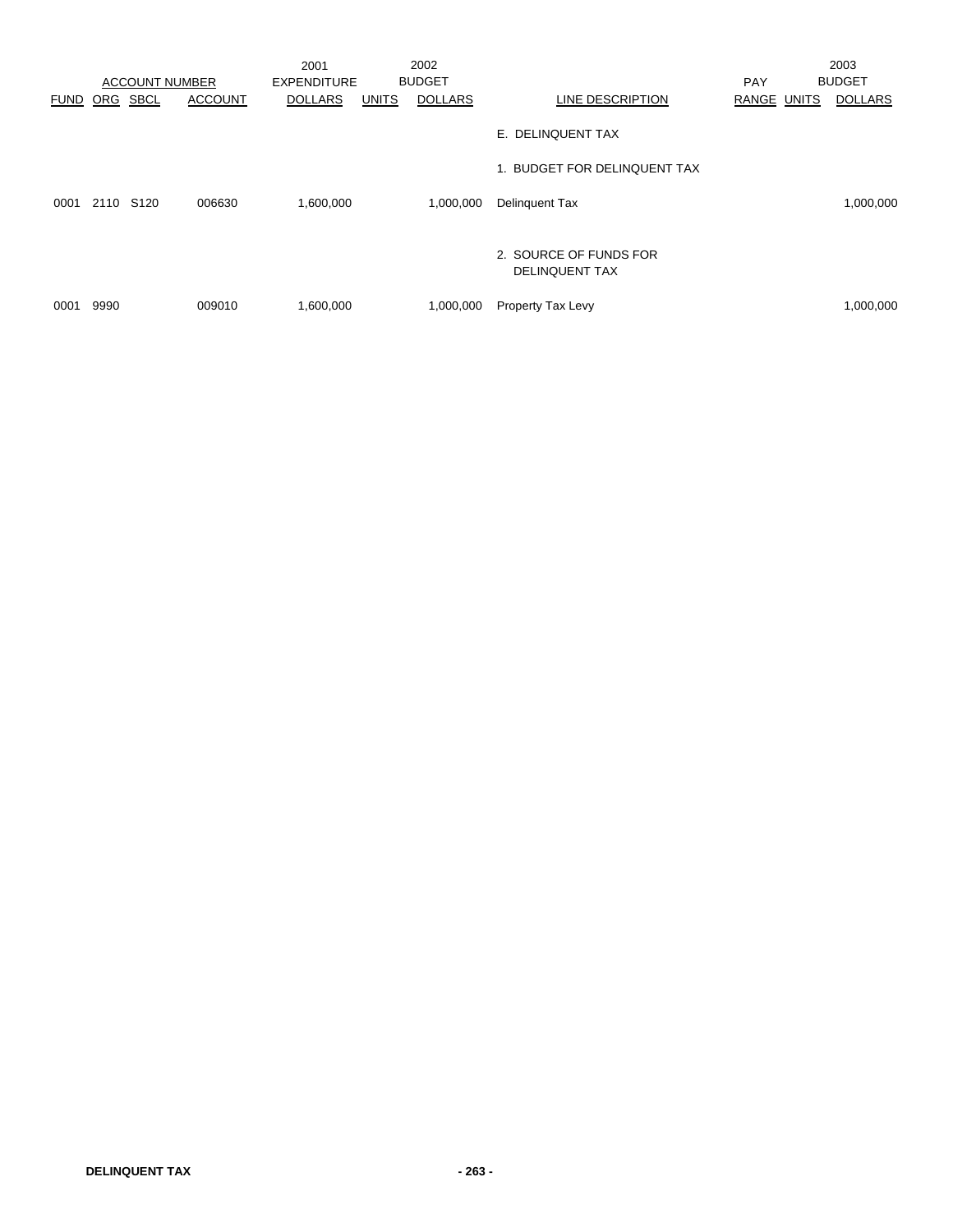|             |      |                       |                | 2001               |              | 2002           |                                                                                                                                                                                                                                        | 2003           |
|-------------|------|-----------------------|----------------|--------------------|--------------|----------------|----------------------------------------------------------------------------------------------------------------------------------------------------------------------------------------------------------------------------------------|----------------|
|             |      | <b>ACCOUNT NUMBER</b> |                | <b>EXPENDITURE</b> |              | <b>BUDGET</b>  | PAY                                                                                                                                                                                                                                    | <b>BUDGET</b>  |
| <b>FUND</b> |      | ORG SBCL              | <b>ACCOUNT</b> | <b>DOLLARS</b>     | <b>UNITS</b> | <b>DOLLARS</b> | RANGE UNITS<br>LINE DESCRIPTION                                                                                                                                                                                                        | <b>DOLLARS</b> |
|             |      |                       |                |                    |              |                | F. COMMON COUNCIL CONTINGENT FUND                                                                                                                                                                                                      |                |
|             |      |                       |                |                    |              |                | 1. BUDGET FOR COMMON COUNCIL<br><b>CONTINGENT FUND</b>                                                                                                                                                                                 |                |
| 0001        | 9990 | C001                  | 006300         | [4, 299, 600]      |              | 5,420,458      | <b>Total Budget for Common Council</b><br>Contingent Fund (A)                                                                                                                                                                          | 5,000,000      |
|             |      |                       |                |                    |              |                | For emergency or other purposes which may<br>arise during the year requiring the expenditure<br>of money in addition to the amount provided<br>for the several purposes for which no express<br>provision has been made in the budget. |                |
|             |      |                       |                |                    |              |                | See Detailed Listing for Expenditures.                                                                                                                                                                                                 |                |
|             |      |                       |                |                    |              |                | (A) \$500,000 is reserved for a third police recruit class in 2003.                                                                                                                                                                    |                |
|             |      |                       |                |                    |              |                |                                                                                                                                                                                                                                        |                |
|             |      |                       |                |                    |              |                | 2. SOURCE OF FUNDS FOR COMMON<br>COUNCIL CONTINGENT FUND                                                                                                                                                                               |                |
| 0001        | 9990 |                       | 009010         | 5,000,000          |              | 5,420,458      | Property Tax Levy                                                                                                                                                                                                                      | 5,000,000      |
|             |      |                       |                |                    |              |                | Expenditure experience represents transfers and<br>expenditures authorized by resolution.                                                                                                                                              |                |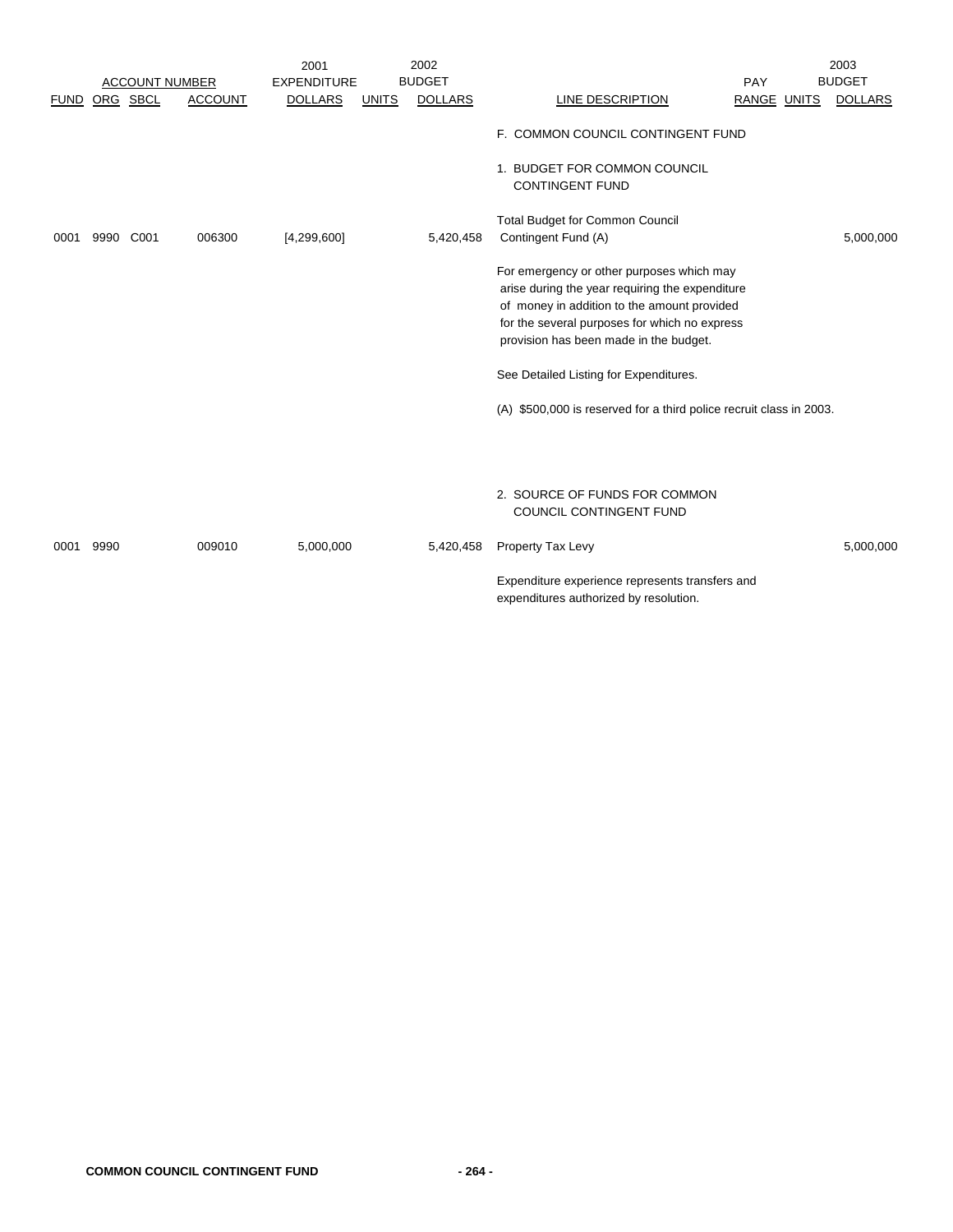2003

## ENTERPRISE FUND - PARKING

## G. PARKING FUND

1. BUDGET FOR PARKING

## OPERATING & MAINTENANCE EXPENSES

## PARKING ENFORCEMENT/INFORMATION DESK

|                |        |           | 1              | 68,630    | Parking Enforcement Manager                                          | 10             | 1           | 72,353    |
|----------------|--------|-----------|----------------|-----------|----------------------------------------------------------------------|----------------|-------------|-----------|
|                |        |           | 2              | 99,964    | Parking Enforcement Asst. Manager                                    | 6              | 2           | 102,711   |
|                |        |           | 5              | 214,665   | Parking Enforcement Supervisor                                       | 4              | 5           | 206,704   |
|                |        |           | 4              | 121,253   | <b>Lead Parking Checkers</b>                                         | 508            | 4           | 133,024   |
|                |        |           | 60             | 1,734,898 | Parking Checker                                                      | 490            | 60          | 1,818,523 |
|                |        |           | 16             | 520,403   | <b>Communication Assistant III</b>                                   | 410            | 16          | 532,336   |
|                |        |           | 5              | 170,084   | <b>Communication Assistant IV</b>                                    | 425            | 5           | 173,293   |
|                |        |           |                |           | TOW LOT                                                              |                |             |           |
|                |        |           | 1              | 65,420    | Towing and Parking Meter Manager                                     | 8              |             |           |
|                |        |           |                |           | Tow Lot Manager                                                      | 8              | 1           | 58,030    |
|                |        |           | 1              | 54,086    | Tow Lot Assistant Manager                                            | 4              | 1           | 54,086    |
|                |        |           | 1              | 38,032    | Vehicle Salvage Supervisor                                           | $\overline{c}$ | 1           | 39,626    |
|                |        |           |                | 34,183    | <b>Accounting Assistant II</b>                                       | 445            | 1           | 34,183    |
|                |        |           | 1              |           |                                                                      |                |             |           |
|                |        |           | 1              | 34,581    | Tow Lot Crew Leader                                                  | 235            | 1           | 34,581    |
|                |        |           | 1              | 36,121    | Office Supervisor II                                                 | $\sqrt{2}$     | $\mathbf 1$ | 46,172    |
|                |        |           | 2              | 68,368    | Office Assistant IV                                                  | 445            | 1           | 34,183    |
|                |        |           | $\overline{7}$ | 218,967   | <b>Office Assistant III</b>                                          | 430            | 7           | 216,662   |
|                |        |           | 11             | 359,940   | Tow Lot Attendant                                                    | 220            | 11          | 355,637   |
|                |        |           | 2              | 9,256     | Tow Lot Attendant (Aux.)                                             | 220            | 2           | 10,000    |
|                |        |           |                |           | PARKING ADMINISTRATION/ METERS                                       |                |             |           |
|                |        |           | 1              | 65,496    | Parking Financial Manager (Y)                                        | $\overline{7}$ | 1           | 65,496    |
|                |        |           | 1              | 52,519    | Parking Operations Coordinator                                       | 627            | 1           | 59,002    |
|                |        |           | 1              | 47,408    | Parking Operations Assistant                                         | 621            | 1           | 50,051    |
|                |        |           |                |           | Office Assistant IV                                                  | 445            | 1           | 34,183    |
|                |        |           |                |           | Parking Meter Technician - Lead                                      | 260            | 1           | 36,253    |
|                |        |           |                |           | Parking Meter Technician                                             | 245            | 3           | 105,625   |
|                |        |           | 4              | 132,653   | Parking Services Worker II                                           | 245            |             |           |
|                |        |           | 128            | 4,146,927 | <b>Total Before Adjustments</b>                                      |                | 128         | 4,272,714 |
|                |        |           |                | 106,053   | Salary & Wage Rate Changes                                           |                |             | 129,269   |
|                |        |           |                | 192,765   | Overtime Compensated*                                                |                |             | 186,700   |
|                |        |           |                | (45, 822) | Personnel Cost Adjustment                                            |                |             | (88, 672) |
|                |        |           |                |           | Other                                                                |                |             | 20,000    |
|                |        |           | 128            | 4,399,923 | Gross Salaries & Wages Total                                         |                | 128         | 4,520,011 |
|                |        |           |                |           | Reimbursable Services Deduction                                      |                |             |           |
|                |        |           |                |           |                                                                      |                |             |           |
|                |        |           |                |           | Capital Improvements Deduction<br><b>Grants &amp; Aids Deduction</b> |                |             |           |
| 0450 6610 R999 | 006000 | 3,916,120 |                | 4,399,923 | NET SALARIES & WAGES TOTAL*                                          |                |             | 4,520,011 |
|                |        |           |                |           |                                                                      |                |             |           |
|                |        |           | 126.25         |           | <b>O&amp;M FTE'S</b><br>NON-O&M FTE'S                                |                | 126.25      |           |
| 0450 6610 R999 | 006180 | 1,274,228 |                | 1,451,975 | ESTIMATED EMPLOYEE FRINGE BENEFITS*                                  |                |             | 1,672,404 |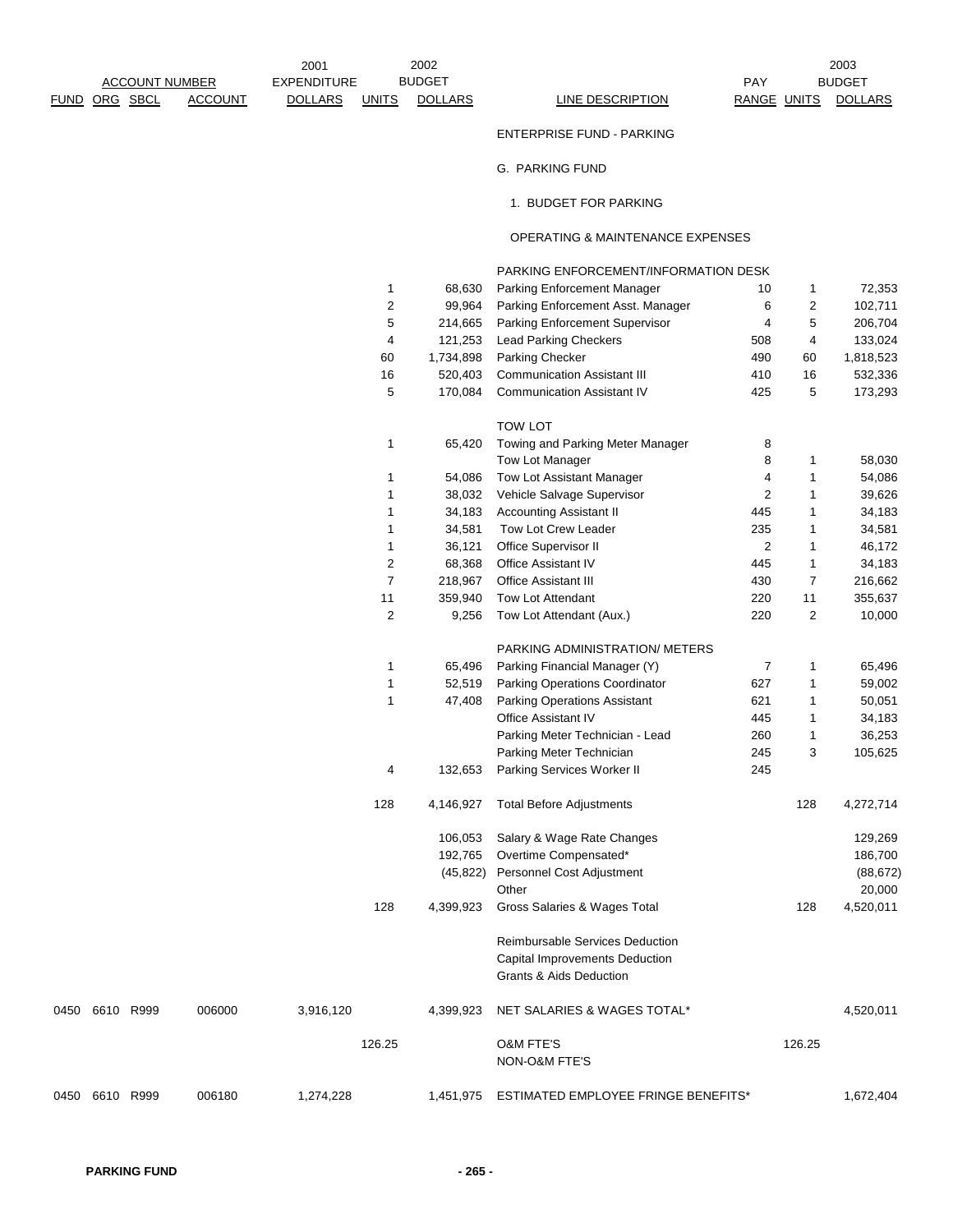|               |                |      |                       | 2001               |              | 2002           |                                       |            |             | 2003           |
|---------------|----------------|------|-----------------------|--------------------|--------------|----------------|---------------------------------------|------------|-------------|----------------|
|               |                |      | <b>ACCOUNT NUMBER</b> | <b>EXPENDITURE</b> |              | <b>BUDGET</b>  |                                       | <b>PAY</b> |             | <b>BUDGET</b>  |
| FUND ORG SBCL |                |      | <b>ACCOUNT</b>        | <b>DOLLARS</b>     | <b>UNITS</b> | <b>DOLLARS</b> | <b>LINE DESCRIPTION</b>               |            | RANGE UNITS | <b>DOLLARS</b> |
|               |                |      |                       |                    |              |                | OPERATING EXPENDITURES                |            |             |                |
| 0450          | 6610 R999      |      | 630100                | 85,839             |              | 111,300        | <b>General Office Expense</b>         |            |             | 89,000         |
| 0450          | 6610           | R999 | 630500                | 1,304              |              | 202,300        | Tools & Machinery Parts               |            |             | 1,400          |
| 0450          | 6610 R999      |      | 631000                | 1,548              |              | 10,780         | <b>Construction Supplies</b>          |            |             | 2,000          |
|               | 6610 R999      |      | 631500                |                    |              | 288,645        |                                       |            |             |                |
| 0450          |                |      |                       | 197,171            |              |                | Energy                                |            |             | 459,174        |
| 0450          | 6610 R999      |      | 632000                | 79,777             |              | 33,700         | <b>Other Operating Supplies</b>       |            |             | 86,000         |
| 0450          | 6610 R999      |      | 632500                |                    |              | 5,000          | <b>Facility Rental</b>                |            |             | 56,000         |
| 0450          | 6610 R999      |      | 633000                | 4,393              |              | 6,780          | Vehicle Rental                        |            |             | 10,500         |
| 0450          | 6610 R999      |      | 633500                | 58,822             |              | 87,500         | Non-Vehicle Equipment Rental          |            |             | 72,000         |
| 0450          | 6610 R999      |      | 634000                | 6,866,002          |              | 7,666,399      | <b>Professional Services</b>          |            |             | 8,391,460      |
| 0450          | 6610 R999      |      | 634500                |                    |              | 48,080         | Information Technology Services       |            |             | 3,500          |
| 0450          | 6610 R999      |      | 635000                | 286,380            |              | 279,475        | <b>Property Services</b>              |            |             | 309,000        |
| 0450          | 6610           | R999 | 635500                | 47,357             |              | 90,000         | <b>Infrastructure Services</b>        |            |             | 50,000         |
| 0450          | 6610           | R999 | 636000                |                    |              | 25,500         | Vehicle Repair Services               |            |             | 40,000         |
| 0450          | 6610 R999      |      | 636500                | 3,045,488          |              | 3,008,170      | <b>Other Operating Services</b>       |            |             | 3,090,000      |
|               |                |      |                       |                    |              |                |                                       |            |             |                |
| 0450          | 6610           | R999 | 637000                |                    |              |                | Loans and Grants                      |            |             |                |
| 0450          | 6610 R999      |      | 637501                | 1,088,983          |              | 841,552        | Reimburse Other Departments           |            |             | 927,140        |
| 0450          | 6610 R999      |      |                       |                    |              |                |                                       |            |             |                |
| 0450          | 6610 R999      |      | 006300                | 11,763,064         |              | 12,705,181     | OPERATING EXPENDITURES TOTAL*         |            |             | 13,587,174     |
| 0450          | 6610 R999      |      | 006300                |                    |              |                | <b>EQUIPMENT PURCHASES</b>            |            |             |                |
|               |                |      |                       |                    |              |                | <b>Additional Equipment</b>           |            |             |                |
|               |                |      |                       |                    |              |                | Subtotal - Additional Equipment       |            |             |                |
|               |                |      |                       |                    |              |                | Replacement Equipment                 |            |             |                |
|               |                |      |                       |                    |              |                | Locking 4 Drawer File Cabinets        |            |             |                |
|               |                |      |                       | 3,187              |              | 1,480          | <b>Office Furniture</b>               |            |             | 1,500          |
|               |                |      |                       |                    | 1            | 1,000          | Video Camera                          |            | 2           | 2,000          |
|               |                |      |                       |                    | 1            | 30,000         | Auto-Jeeps                            |            | 6           | 180,000        |
|               |                |      |                       |                    |              |                | <b>Tenant Power Scrubber</b>          |            |             |                |
|               |                |      |                       |                    | 1            | 35,000         |                                       |            |             |                |
|               |                |      |                       | 16,800             | 2            | 1,700          | Radio                                 |            | 2           | 1,700          |
|               |                |      |                       |                    | 2            | 175            | <b>Battery Recharging</b>             |            |             |                |
|               |                |      |                       | 1,440              | 20           | 20,000         | Microcomputers                        |            | 8           | 8,000          |
|               |                |      |                       | 2,604              | 1            | 2,500          | Printer                               |            | 1           | 2,500          |
|               |                |      |                       |                    | 1            | 45,000         | Meter Repair Truck                    |            |             |                |
|               |                |      |                       |                    |              |                | <b>Tow Truck</b>                      |            | 1           | 54,000         |
|               |                |      |                       |                    |              |                | <b>Digital Camers</b>                 |            | 2           | 2,000          |
|               |                |      |                       | 24,031             | 29           | 136,855        | Subtotal - Replacement Equipment      |            | 22          | 251,700        |
|               |                |      |                       | 53,793             |              |                | <b>Other Previous Experience</b>      |            |             |                |
|               | 0450 6610 R999 |      | 006800                | 77,824             | 29           | 136,855        | <b>EQUIPMENT PURCHASES TOTAL*</b>     |            | 22          | 251,700        |
|               |                |      |                       |                    |              |                | <b>SPECIAL FUNDS</b>                  |            |             |                |
| 0450          | 6610 R661      |      | 006300                | 5,380,850          |              | 5,265,000      | Payment to Debt Service*              |            |             | 5,173,800      |
| 0450          | 6610 R663      |      | 006300                | 1,209,549          |              | 1,271,332      | Payment in Lieu of Taxes*             |            |             | 1,312,000      |
|               |                |      |                       |                    |              |                | Parking Fund Contingent Fund*         |            |             | 909,708        |
|               |                |      |                       |                    |              |                |                                       |            |             |                |
|               |                |      |                       | 6,590,399          |              | 6,536,332      | SPECIAL FUNDS TOTAL                   |            |             | 7,395,508      |
|               |                |      |                       | 23,621,635         |              | 25,230,266     | OPERATING & MAINTENANCE EXPENSE TOTAL |            |             | 27,426,797     |
| 0450          | 6610 R999      |      | 006900                |                    |              | 903,832        | DEPOSIT TO RETAINED EARNINGS          |            |             |                |
|               | 0450 6610 R999 |      | 006900                | 15,041,085         |              | 8,250,000      | TRANSFER TO GENERAL FUND              |            |             | 8,300,000      |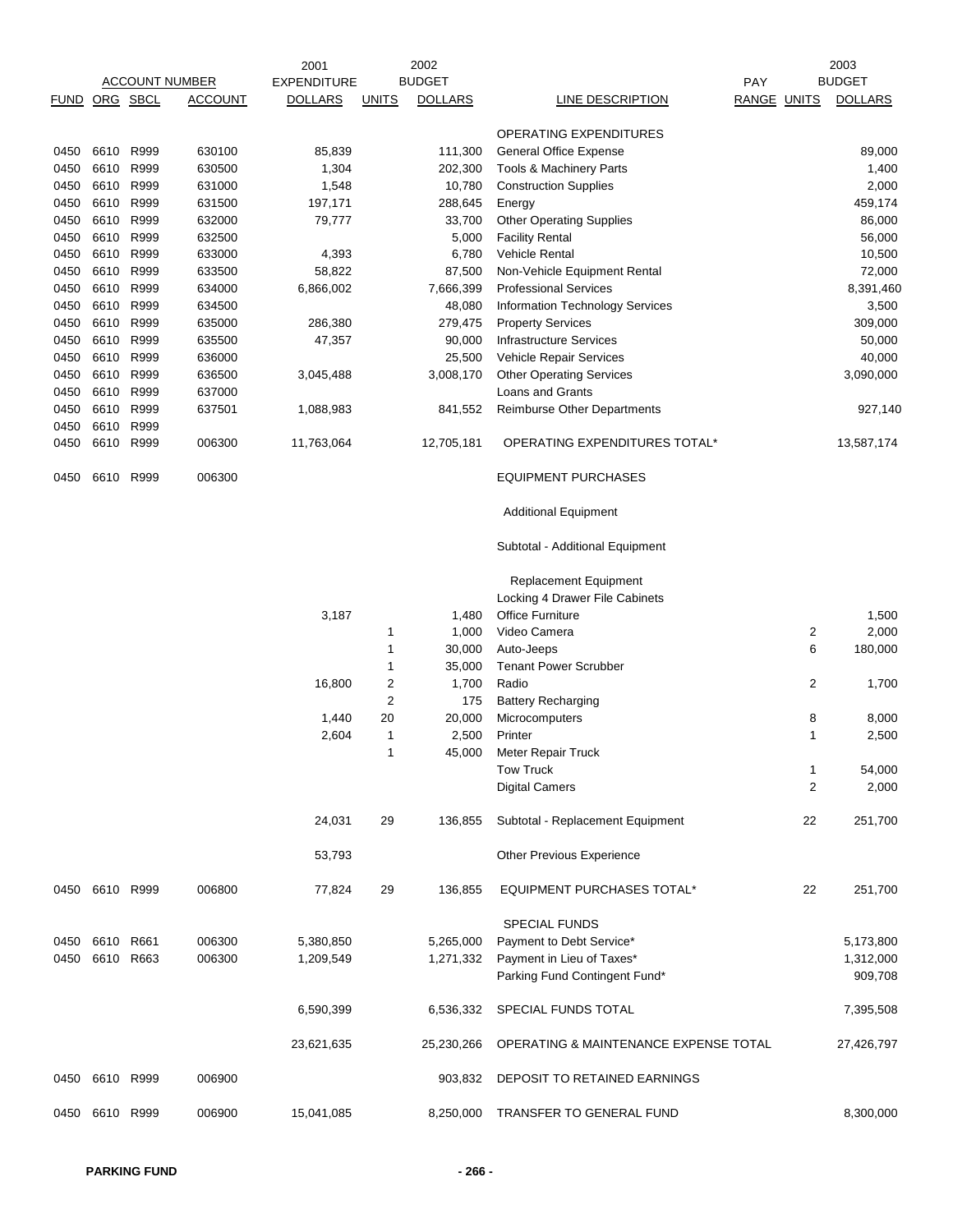|             |           |                       |                | 2001               |              | 2002           |                                                             |             | 2003           |
|-------------|-----------|-----------------------|----------------|--------------------|--------------|----------------|-------------------------------------------------------------|-------------|----------------|
|             |           | <b>ACCOUNT NUMBER</b> |                | <b>EXPENDITURE</b> |              | <b>BUDGET</b>  |                                                             | PAY         | <b>BUDGET</b>  |
| <b>FUND</b> |           | ORG SBCL              | <b>ACCOUNT</b> | <b>DOLLARS</b>     | <b>UNITS</b> | <b>DOLLARS</b> | LINE DESCRIPTION                                            | RANGE UNITS | <b>DOLLARS</b> |
| 0450        | 6610      | R999                  |                | 38,662,720         |              | 34,384,098     | <b>TOTAL OPERATIONS</b>                                     |             | 35,726,797     |
|             |           |                       |                |                    |              |                | *Appropriation Control Account                              |             |                |
|             |           |                       |                | <b>UNITS</b>       | %            | <b>UNITS</b>   | PROGRAM RESULT MEASURES/<br>INTERNAL MANAGEMENT INDICATORS: | %           | <b>UNITS</b>   |
|             |           |                       |                |                    |              |                |                                                             |             |                |
|             |           |                       | P66101         | 92.0%              |              | 101.0%         | Parking Fund<br>Percentage of Cost Recovery                 | 99.0        | 100.0%         |
|             |           |                       |                |                    |              |                |                                                             |             |                |
|             |           |                       |                |                    |              |                | Surface Lots Program                                        |             |                |
| 0450        | 6610      | 5000                  | P66102         | 121.0%             |              | 35.0%          | Percentage of Cost Recovery (P)                             | 285.7       | 100.0%         |
|             |           |                       |                |                    |              |                | Parking Structure Program                                   |             |                |
| 0450        | 6610      | 5030                  | P66103         | 287.0%             |              | 213.0%         | Percentage of Cost Recovery (P)                             | 46.9        | 100.0%         |
|             |           |                       |                |                    |              |                | Parking Meter Program                                       |             |                |
| 0450        | 6610 5040 |                       | P66104         | 99.0%              |              | 99.0%          | Service Percentage for Meters (P)                           | 100.0       | 99.0%          |
|             |           |                       | P66105         | 24 hr              |              | 24 hr          | Meter Service Calls (hrs turn-around time) (P)              | 100.0       | 24 hr          |
|             |           |                       | P66106         | 6,400              |              | 6,400          | Number of Meters (P)                                        | 100.0       | 6,400          |
| 0450        | 6610      | 5050                  |                |                    |              |                | <b>Towing Program</b>                                       |             |                |
| 0450        | 6610      | 5050                  | P66107         | 94.0%              |              | 100.0%         | Percentage of Cost Recovery (P)                             | 100.0       | 100.0%         |
|             |           |                       | P66108         | 31,646             |              | 27,000         | Number of Vehicles Towed (P)                                | 125.9       | 34,000         |
|             |           |                       | P66109         | 40.0%              |              | 68.0%          | Percentage of Vehicles Returned to Owners (Q-1)             | 73.5        | 50.0%          |
| 0450        | 6610      | 5020                  |                |                    |              |                |                                                             |             |                |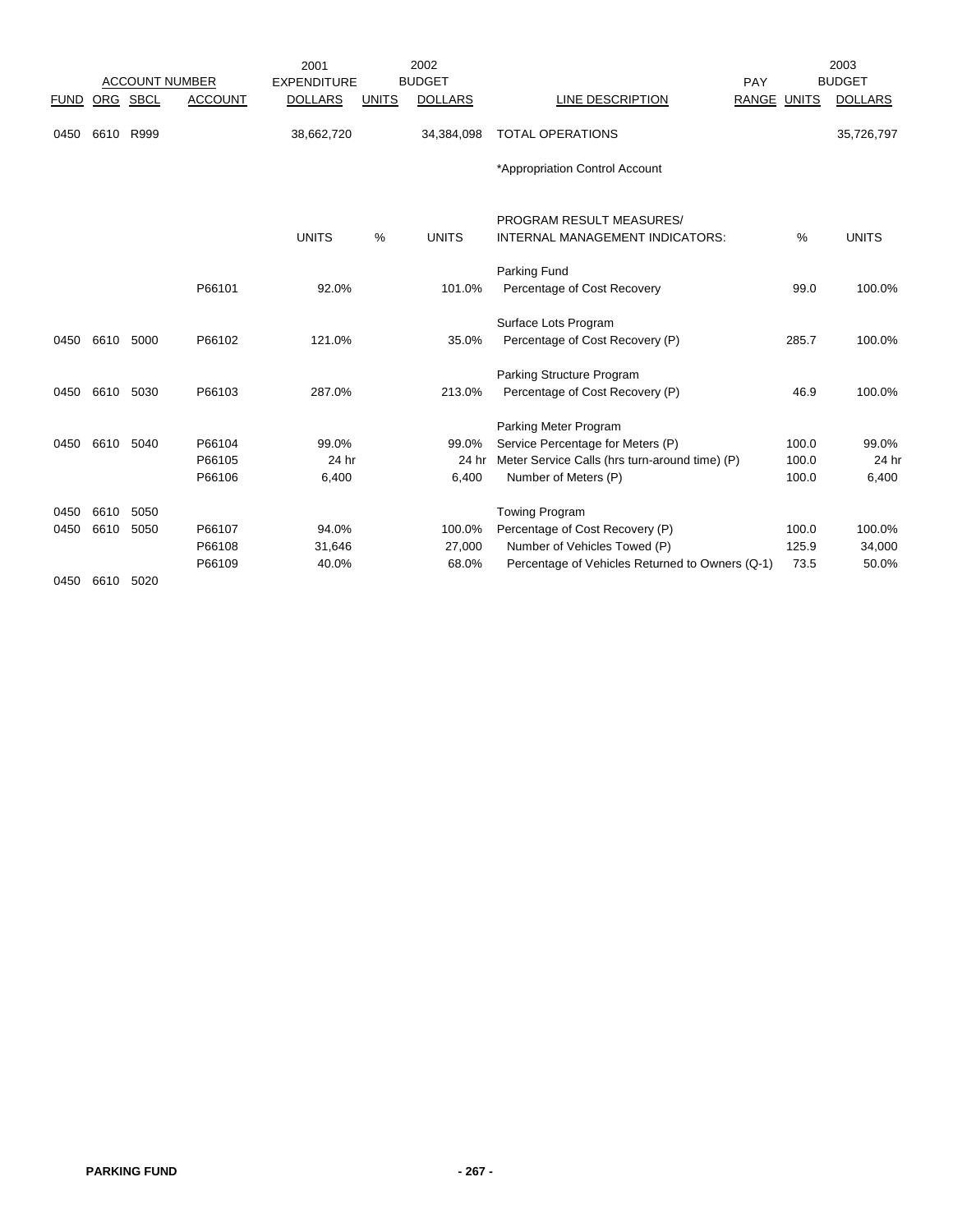|                      |           |           |                       | 2001               |              | 2002           |                                                                                          |                    | 2003           |
|----------------------|-----------|-----------|-----------------------|--------------------|--------------|----------------|------------------------------------------------------------------------------------------|--------------------|----------------|
|                      |           |           | <b>ACCOUNT NUMBER</b> | <b>EXPENDITURE</b> |              | <b>BUDGET</b>  |                                                                                          | <b>PAY</b>         | <b>BUDGET</b>  |
| <b>FUND ORG SBCL</b> |           |           | <b>ACCOUNT</b>        | <b>DOLLARS</b>     | <u>UNITS</u> | <b>DOLLARS</b> | <b>LINE DESCRIPTION</b>                                                                  | <b>RANGE UNITS</b> | <b>DOLLARS</b> |
|                      |           |           |                       |                    |              |                | CAPITAL IMPROVEMENTS PROGRAM                                                             |                    |                |
|                      |           |           |                       |                    |              |                | Total Capital Improvements-Parking<br>Program - Unallocated                              |                    |                |
|                      |           |           |                       |                    |              |                | MacArthur Square - Reconstruct<br>West End of 7th Street<br>Carryover Borrowing**        |                    |                |
|                      |           |           |                       |                    |              |                | MacArthur Square - Renovation<br>Carryover Borrowing**                                   |                    |                |
| 0451                 |           | 9990 R999 | PA16080150            | 1,957,023          |              |                | Milwaukee/Michigan Rehab-Structural Remodeling<br>New Borrowing<br>Carryover Borrowing** |                    |                |
|                      |           |           | PA16080140            | 20,020             |              |                | Milwaukee/Michigan                                                                       |                    |                |
|                      |           |           |                       |                    |              |                | 2nd/Plankinton Rehab                                                                     |                    |                |
| 0451                 | 9990 R999 |           | PA16080160            | 19,851             |              |                | New Borrowing                                                                            |                    | 217,000        |
|                      |           |           |                       |                    |              |                | Carryover Borrowing**                                                                    |                    | [200,000]      |
|                      |           |           |                       |                    |              |                | 1000 N. Water - Add CO, HVAC System                                                      |                    |                |
| 0451                 | 9990 R999 |           | PA160010100           | 226                |              |                | and Settlement Costs<br>New Borrowing                                                    |                    |                |
| 0451                 | 9990 R999 |           |                       |                    |              |                |                                                                                          |                    |                |
|                      |           |           |                       |                    |              |                | 4th/Highland-Concrete Slab & Caulk<br>Joint Renovation                                   |                    |                |
| 0451                 | 9990 R999 |           | PA16080190            | 135,472            |              |                | New Borrowing                                                                            |                    |                |
|                      |           |           |                       |                    |              |                | Passegio                                                                                 |                    |                |
| 0451                 | 9990 R999 |           | PA160020100           |                    |              |                | Carryover Borrowing**<br>Parking Checker Facility New Borrowing                          |                    |                |
|                      |           |           |                       |                    |              |                |                                                                                          |                    |                |
| 0451                 | 9990      | R999      | PA160020200           |                    |              | 422,000        | MacArthur Square Freeway Tunnel Repair<br>New Borrowing                                  |                    |                |
|                      |           |           |                       |                    |              |                | <b>Plankinton Traffic Membrane</b><br>New Borrowing                                      |                    |                |
|                      |           |           |                       |                    |              |                | Deferred Mechanical Maintenance                                                          |                    |                |
| 0451                 | 9990 R999 |           | PA160020300           |                    |              | 200,000        | New Borrowing                                                                            |                    | 125,000        |
| 0451                 | 9990 R999 |           | PA160020400           |                    |              | 200,000        | Deferred Structural Maintenance<br>New Borrowing                                         |                    | 125,000        |
| 0451                 | 9990 R999 |           | PA160030100           |                    |              |                | <b>Canal Street Facility</b><br>New Borrowing                                            |                    | 225,000        |
|                      |           |           |                       |                    |              |                |                                                                                          |                    |                |
| 0451                 | 9990 R999 |           | PA160030200           |                    |              |                | Revenue Equipment Replacement<br>New Borrowing                                           |                    | 969,000        |
|                      |           |           |                       |                    |              |                | Capital Improvements to be Financed                                                      |                    |                |
|                      |           |           |                       |                    |              | 5,000,000      | from Permanent Improvement Reserve<br>Fund-Parking                                       |                    | 5,000,000      |
|                      |           |           |                       |                    |              |                | Total Capital Improvements -                                                             |                    |                |
|                      |           |           |                       | 2,132,592          |              | 5,822,000      | Parking Program                                                                          |                    | 6,661,000      |
|                      |           |           |                       |                    |              |                |                                                                                          |                    |                |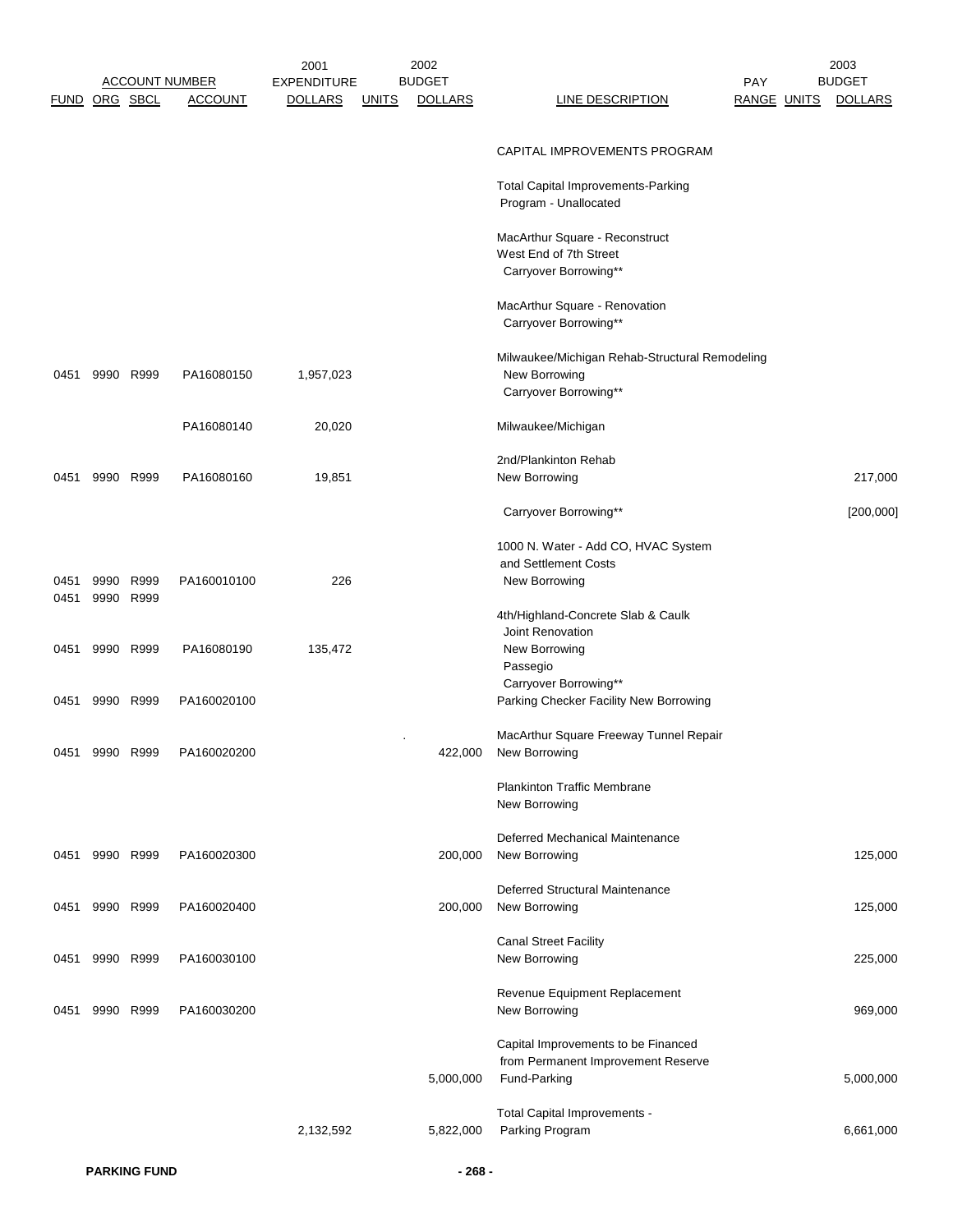|             |                       |             |                    | 2001           |               | 2002           |                                |               | 2003           |
|-------------|-----------------------|-------------|--------------------|----------------|---------------|----------------|--------------------------------|---------------|----------------|
|             | <b>ACCOUNT NUMBER</b> |             | <b>EXPENDITURE</b> |                | <b>BUDGET</b> |                | <b>PAY</b>                     | <b>BUDGET</b> |                |
| <b>FUND</b> | ORG                   | <b>SBCL</b> | <b>ACCOUNT</b>     | <b>DOLLARS</b> | <b>UNITS</b>  | <b>DOLLARS</b> | LINE DESCRIPTION               | RANGE UNITS   | <b>DOLLARS</b> |
|             |                       |             |                    |                |               |                |                                |               |                |
|             |                       |             |                    |                |               |                |                                |               |                |
|             |                       |             |                    |                |               |                | <b>Experience Adjustments:</b> |               |                |
|             |                       |             |                    |                |               |                | <b>Interest Expense</b>        |               |                |
|             |                       |             |                    |                |               |                | Depreciation                   |               |                |
|             |                       |             |                    |                |               |                |                                |               |                |

40,795,312 40,206,098 TOTAL BUDGET FOR PARKING 42,387,797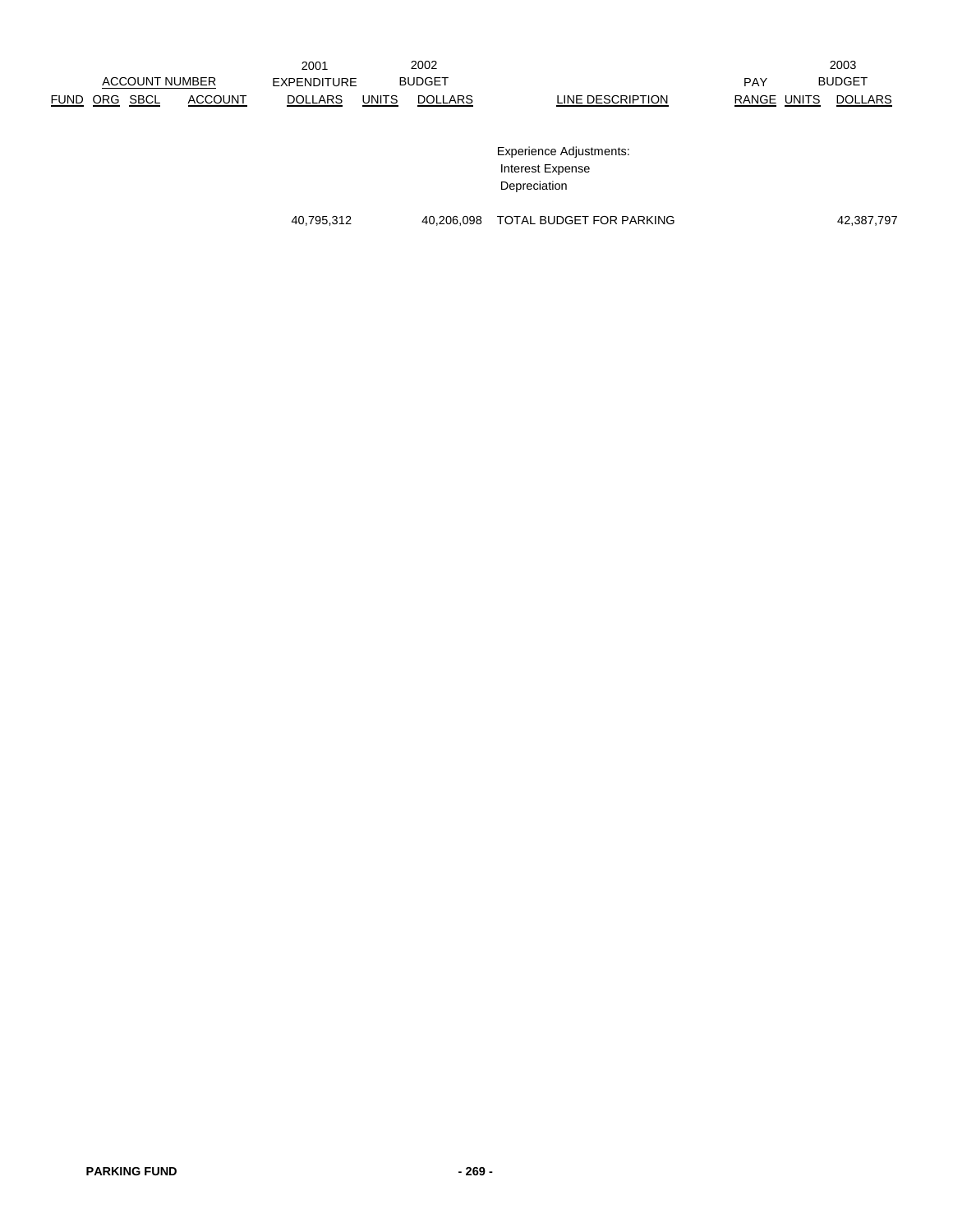|             |                       |                | 2001               |              | 2002           |                                                                                                                                                                                                                                      |                    | 2003           |
|-------------|-----------------------|----------------|--------------------|--------------|----------------|--------------------------------------------------------------------------------------------------------------------------------------------------------------------------------------------------------------------------------------|--------------------|----------------|
|             | <b>ACCOUNT NUMBER</b> |                | <b>EXPENDITURE</b> |              | <b>BUDGET</b>  |                                                                                                                                                                                                                                      | <b>PAY</b>         | <b>BUDGET</b>  |
| <b>FUND</b> | ORG SBCL              | <b>ACCOUNT</b> | <b>DOLLARS</b>     | <u>UNITS</u> | <b>DOLLARS</b> | <b>LINE DESCRIPTION</b>                                                                                                                                                                                                              | <b>RANGE UNITS</b> | <b>DOLLARS</b> |
|             |                       |                |                    |              |                | 2. SOURCE OF FUNDS FOR PARKING                                                                                                                                                                                                       |                    |                |
|             |                       |                |                    |              |                | <b>Parking Permits</b>                                                                                                                                                                                                               |                    |                |
| 0450        | 6610                  | 009400         | 1,885,569          |              | 1,776,000      | On-Street                                                                                                                                                                                                                            |                    | 2,400,000      |
| 0450        | 6610                  | 009400         | 7,533              |              | 2,000          | Residential                                                                                                                                                                                                                          |                    | 9,000          |
| 0450        | 6610                  |                |                    |              |                | <b>Parking Meters</b>                                                                                                                                                                                                                |                    |                |
| 0450        | 6610                  | 009400         | 3,606,883          |              | 3,450,000      | On-Street                                                                                                                                                                                                                            |                    | 3,700,000      |
| 0450        | 6610                  | 009400         | 70,015             |              | 84,456         | Off-Street                                                                                                                                                                                                                           |                    | 80,000         |
| 0450        | 6610                  | 009400         | 96,589             |              | 125,000        | Hooding                                                                                                                                                                                                                              |                    | 100,000        |
| 0450        | 6610                  | 009400         | 5,118              |              | 1,200          | Removal                                                                                                                                                                                                                              |                    | 6,000          |
| 0450        | 6610                  |                |                    |              |                |                                                                                                                                                                                                                                      |                    |                |
| 0450        | 6610                  |                |                    |              |                | Rental and Leases of Facilities                                                                                                                                                                                                      |                    |                |
| 0450        | 6610                  | 009400         | 102,487            |              | 111,804        | Restaurant 4th & Highland                                                                                                                                                                                                            |                    | 94,400         |
| 0450        | 6610                  | 009400         | 954,552            |              | 908,500        | 4th & Highland                                                                                                                                                                                                                       |                    | 1,050,000      |
| 0450        | 6610                  | 009400         | 39,237             |              | 41,200         | <b>Temporary Leased Lots</b>                                                                                                                                                                                                         |                    | 3,000          |
|             |                       |                |                    |              |                |                                                                                                                                                                                                                                      |                    |                |
| 0450        | 6610                  | 009400         | 164,023            |              | 100,000        | <b>Permanent Leased Lots</b>                                                                                                                                                                                                         |                    | 225,000        |
| 0450        | 6610                  | 009400         | 403,818            |              | 427,875        | 535 N. Milwaukee                                                                                                                                                                                                                     |                    | 411,788        |
| 0450        | 6610                  | 009400         | 3,178,098          |              | 3,000,000      | <b>MacArthur Square</b>                                                                                                                                                                                                              |                    | 3,200,000      |
| 0450        | 6610                  | 009400         | 1,317,282          |              | 1,300,000      | 1000 N. Water Street                                                                                                                                                                                                                 |                    | 1,350,000      |
| 0450        | 6610                  | 009400         | 411,845            |              | 455,000        | 742 N. 2nd                                                                                                                                                                                                                           |                    | 450,000        |
| 0450        | 6610                  |                |                    |              |                | Revenues Collected From the                                                                                                                                                                                                          |                    |                |
| 0450        | 6610                  | 009400         | 1,721,192          |              | 1,875,000      | Towing of Vehicles                                                                                                                                                                                                                   |                    | 1,903,000      |
| 0450        | 6610                  |                | 6,459              |              |                | Miscellaneous                                                                                                                                                                                                                        |                    |                |
| 0450        | 6610                  | 009400         | 2,101,544          |              | 1,437,000      | Vehicle Disposal Revenue                                                                                                                                                                                                             |                    | 1,452,409      |
| 0450        | 6610                  |                |                    |              |                |                                                                                                                                                                                                                                      |                    |                |
|             |                       |                | 16,072,244         |              | 15,095,035     | <b>Total Revenue</b>                                                                                                                                                                                                                 |                    | 16,434,597     |
| 0450        | 6610                  |                |                    |              |                |                                                                                                                                                                                                                                      |                    |                |
|             |                       |                |                    |              |                | <b>Other Funding Sources</b>                                                                                                                                                                                                         |                    |                |
| 0450        | 6610                  | 009920         | 2,956,615          |              |                | Withdrawal from Retained Earnings                                                                                                                                                                                                    |                    |                |
| 0450        | 6610                  | 009611         |                    |              | 370,800        | <b>Citation Processing Services</b>                                                                                                                                                                                                  |                    |                |
|             |                       |                |                    |              |                | <b>Experience Adjustments:</b>                                                                                                                                                                                                       |                    |                |
| 0450        | 6610                  |                |                    |              |                | Interest Income                                                                                                                                                                                                                      |                    |                |
|             |                       |                |                    |              |                | Loss on Sale                                                                                                                                                                                                                         |                    |                |
|             |                       |                |                    |              |                |                                                                                                                                                                                                                                      |                    |                |
| 0450        | 6610                  | 009611         | 19,633,861         |              | 18,918,263     | Parking Citation Revenue                                                                                                                                                                                                             |                    | 18,900,000     |
| 0450        | 6610                  | 009611         |                    |              |                | Municipal and Traffic Citation Revenue                                                                                                                                                                                               |                    | 392,200        |
|             |                       |                |                    |              |                | Capital Improvements Funded from the                                                                                                                                                                                                 |                    |                |
|             |                       |                |                    |              |                | Permanent Improvement Reserve Fund                                                                                                                                                                                                   |                    |                |
|             |                       |                |                    |              | 5,000,000      | -Parking                                                                                                                                                                                                                             |                    | 5,000,000      |
|             |                       |                |                    |              |                | Carryover Borrowing**                                                                                                                                                                                                                |                    |                |
|             |                       |                | 2,132,592          |              | 822,000        | New Borrowing                                                                                                                                                                                                                        |                    | 1,661,000      |
|             |                       |                | 24,723,068         |              | 25,111,063     | <b>Total Other Funding</b>                                                                                                                                                                                                           |                    | 25,953,200     |
|             |                       |                | 40,795,312         |              | 40,206,098     | <b>Total Funds for Parking</b>                                                                                                                                                                                                       |                    | 42,387,797     |
|             |                       |                |                    |              |                | **Carryover Borrowing Amount (Restatement of a prior years<br>unutilized borrowing authorization are included for information and<br>authorization purposes - such amounts are excluded from budget<br>totals to avoid duplication.) |                    |                |
|             |                       |                | 208,797            |              | 227,250        | TOTAL DIRECT LABOR HOUR ALLOCATION                                                                                                                                                                                                   |                    | 227,250        |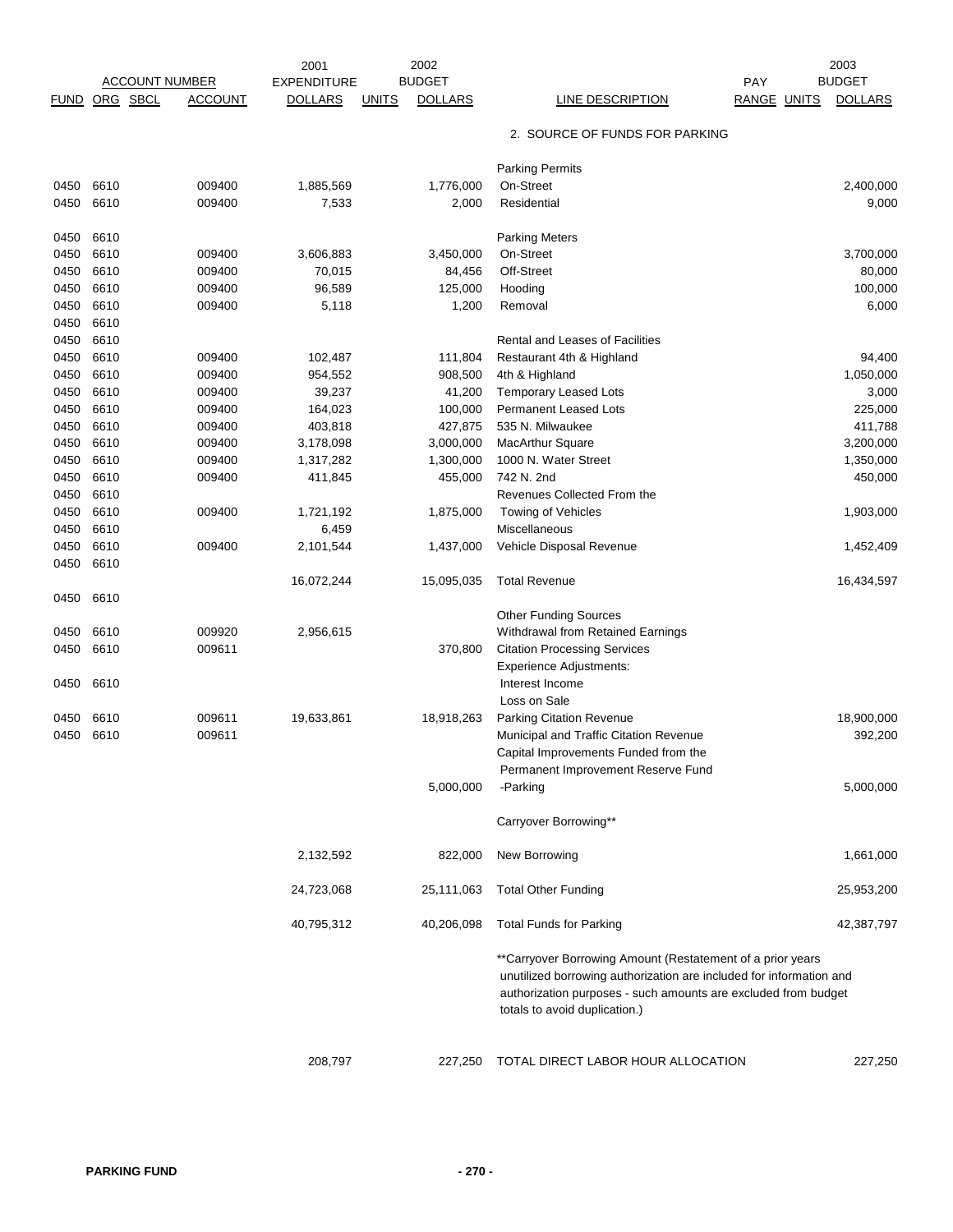|      |           |           |                             | 2001               |              | 2002           |                                                                                                                                    |             | 2003           |
|------|-----------|-----------|-----------------------------|--------------------|--------------|----------------|------------------------------------------------------------------------------------------------------------------------------------|-------------|----------------|
|      |           |           | <b>ACCOUNT NUMBER</b>       | <b>EXPENDITURE</b> |              | <b>BUDGET</b>  |                                                                                                                                    | <b>PAY</b>  | <b>BUDGET</b>  |
|      |           |           | FUND ORG SBCL PROJECT/GRANT | <b>DOLLARS</b>     | <b>UNITS</b> | <b>DOLLARS</b> | LINE DESCRIPTION                                                                                                                   | RANGE UNITS | <b>DOLLARS</b> |
|      |           |           |                             |                    |              |                | SPECIAL REVENUE FUND - GRANT AND AID                                                                                               |             |                |
|      |           |           |                             |                    |              |                | H. GRANT AND AID PROJECTS FUND                                                                                                     |             |                |
|      |           |           |                             |                    |              |                | 1. BUDGET FOR GRANT AND AID<br><b>PROJECTS</b>                                                                                     |             |                |
|      |           |           |                             |                    |              |                | Grant and Aid Projects                                                                                                             |             |                |
| 0150 | 9990 R999 |           | GR0000300000                | 61,164,577         |              | 81,534,000     | Grantor Share (Non-City)                                                                                                           |             | 83,572,350     |
| 0150 |           | 9990 R999 | GR0000100102                |                    |              |                | Local Share Out-of-Pocket Current<br>Levy                                                                                          |             |                |
|      |           |           |                             | 61,164,577         |              | 81,534,000     | Total for Grant and Aid Projects                                                                                                   |             | 83,572,350     |
|      |           |           |                             |                    |              |                | Funds Shall Be Transferred to Sub Accounts in<br>Accordance With Common Council Resolution<br>872120 Before Expenditures are made. |             |                |
|      |           |           |                             |                    |              |                | See Single Audit Act Supplemental Financial<br>Report for Allocations and Expenditures.                                            |             |                |
|      |           |           |                             |                    |              |                | 2. SOURCES OF FUNDS FOR GRANT<br>AND AID PROJECTS                                                                                  |             |                |
|      |           |           |                             | 61,164,577         |              | 81,534,000     | Grantors Share (Non-City)                                                                                                          |             | 83,572,350     |
|      |           |           |                             |                    |              |                | Local Share Out-Of Pocket Current<br>Levy                                                                                          |             |                |
|      |           |           |                             |                    |              |                | Total Source of Funds For Grant and                                                                                                |             |                |

61,164,577 81,534,000 Aid Projects 83,572,350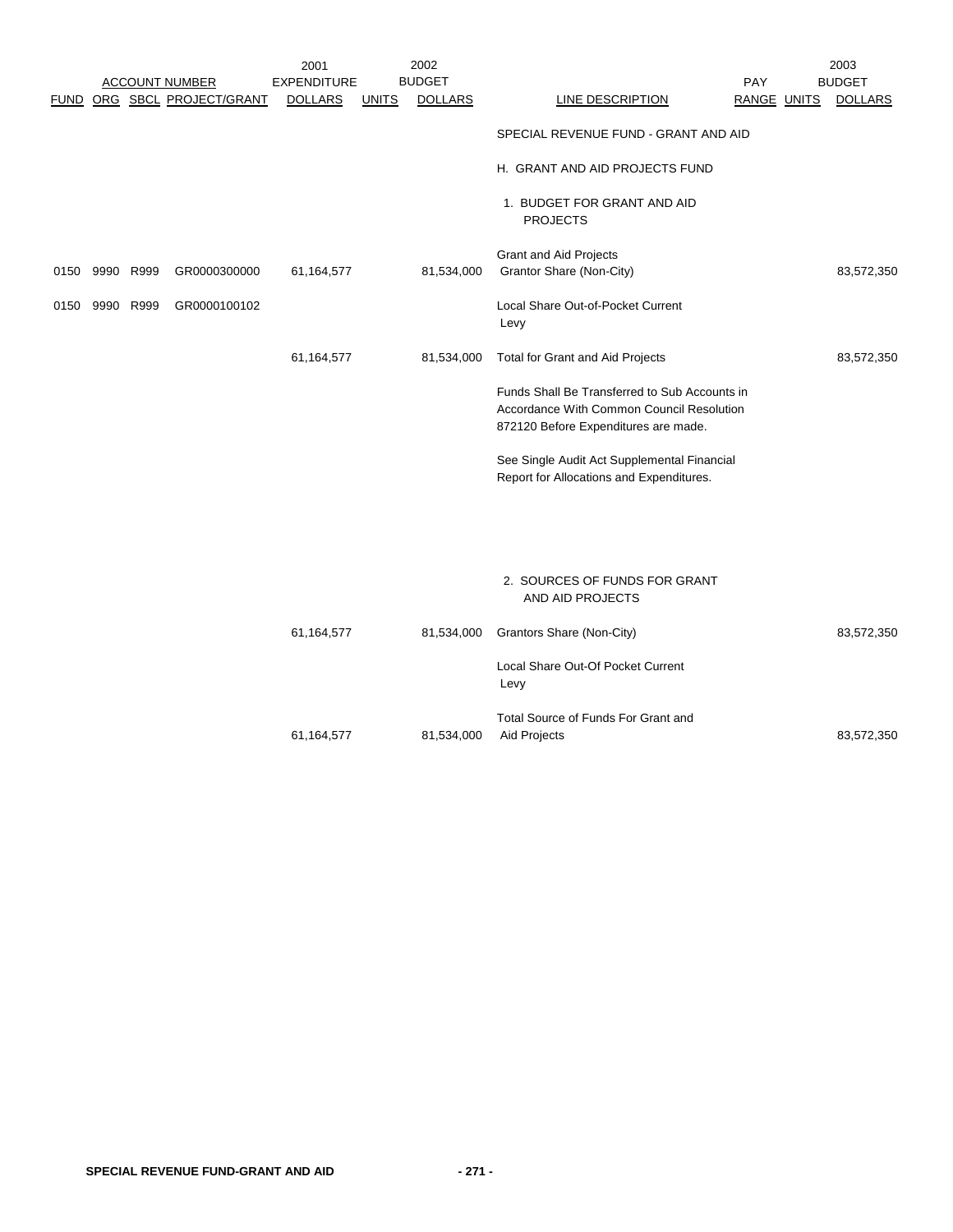|                |                       |                | 2001               |       | 2002           |                                                                                     |             | 2003           |
|----------------|-----------------------|----------------|--------------------|-------|----------------|-------------------------------------------------------------------------------------|-------------|----------------|
|                | <b>ACCOUNT NUMBER</b> |                | <b>EXPENDITURE</b> |       | <b>BUDGET</b>  |                                                                                     | PAY         | <b>BUDGET</b>  |
|                | FUND ORG SBCL         | <b>ACCOUNT</b> | <b>DOLLARS</b>     | UNITS | <b>DOLLARS</b> | LINE DESCRIPTION                                                                    | RANGE UNITS | <u>DOLLARS</u> |
|                |                       |                |                    |       |                |                                                                                     |             |                |
|                |                       |                |                    |       |                | SPECIAL REVENUE FUND -                                                              |             |                |
|                |                       |                |                    |       |                | ECONOMIC DEVELOPMENT FUND                                                           |             |                |
|                |                       |                |                    |       |                |                                                                                     |             |                |
|                |                       |                |                    |       |                | I. ECONOMIC DEVELOPMENT FUND                                                        |             |                |
|                |                       |                |                    |       |                | 1. BUDGET FOR ECONOMIC DEVELOPMENT                                                  |             |                |
| 0190 1910 S101 |                       | 006300         |                    |       |                | Business Improvement Districts (A)                                                  |             | 4,504,379      |
|                |                       |                |                    |       |                | (A) For the following BID's;                                                        |             |                |
|                |                       |                |                    |       |                | BID #2 (Historic Third Ward) - \$514,884;                                           |             |                |
|                |                       |                |                    |       |                | BID #3 (Riverwalk) - \$34,403;                                                      |             |                |
|                |                       |                |                    |       |                | BID #4 (Greater Mitchell Street) - \$92,686;                                        |             |                |
|                |                       |                |                    |       |                | BID #5 (Westown) - \$96,543;                                                        |             |                |
|                |                       |                |                    |       |                | BID #8 (Historic King Drive) - \$130,377                                            |             |                |
|                |                       |                |                    |       |                | BID #9 (739 N. Water-Riverwalk) - \$33,076                                          |             |                |
|                |                       |                |                    |       |                | BID #10 (Avenues West) - \$119,438                                                  |             |                |
|                |                       |                |                    |       |                | BID #11 (Brady Street Business Area) - \$118,900                                    |             |                |
|                |                       |                |                    |       |                | BID #13 (Oakland Avenue) - \$54,555                                                 |             |                |
|                |                       |                |                    |       |                | BID #15 (Riverwalk) - \$330,172                                                     |             |                |
|                |                       |                |                    |       |                | BID #16 (Uptown Triangle) - \$87,820                                                |             |                |
|                |                       |                |                    |       |                | BID #17 (Northwest Strs Business) - \$38,189<br>BID #19 (Villard Avenue) - \$96,491 |             |                |
|                |                       |                |                    |       |                | BID #20 (North Avenue-Prospect-Farwell) - \$145,452                                 |             |                |
|                |                       |                |                    |       |                | BID #21 (Downtown Management District) - \$2,252,811                                |             |                |
|                |                       |                |                    |       |                | BID #25 (Capital Drive/Riverworks) - \$154,702                                      |             |                |
|                |                       |                |                    |       |                | BID #26<br>(The Valley) - \$33,634                                                  |             |                |
|                |                       |                |                    |       |                | BID #27 (Burleigh) (Sherman-60th St.) - \$39,315                                    |             |                |
|                |                       |                |                    |       |                | BID # (35th/North Avenue) - \$65,466                                                |             |                |
|                |                       |                |                    |       |                | (Teutonia, Capitol, Atkinson) - \$65,465<br>BID#                                    |             |                |
|                |                       |                |                    |       |                | 2. SOURCE OF FUNDS FOR ECONOMIC DEVELOPMENT FUND                                    |             |                |
|                |                       |                |                    |       |                |                                                                                     |             |                |

0190 1910 009400 009400 000 000 Business Improvement District Assessment 0190 1910 4,504,379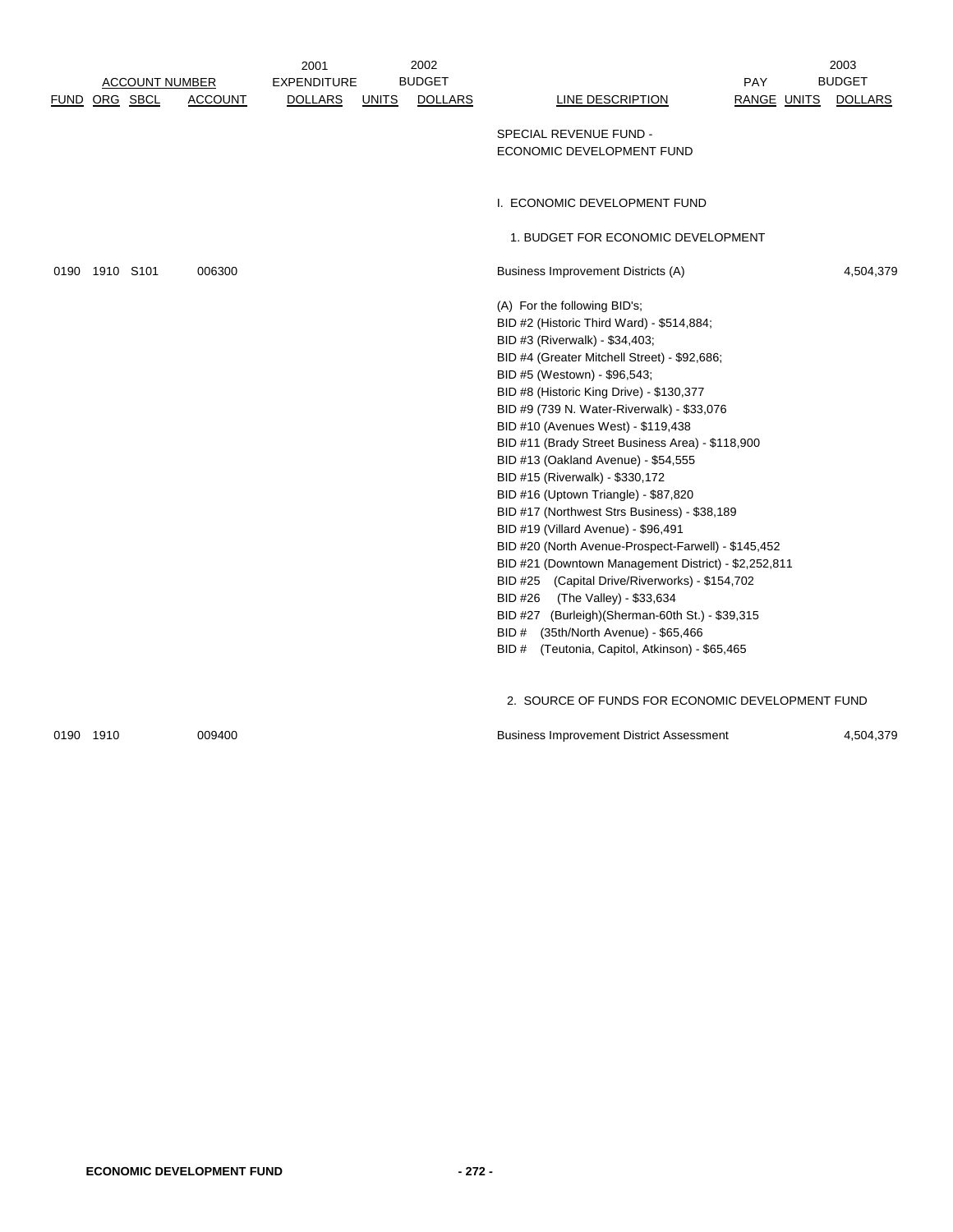|               |                |           |                       | 2001               |              | 2002           |                                                                         |                    | 2003           |
|---------------|----------------|-----------|-----------------------|--------------------|--------------|----------------|-------------------------------------------------------------------------|--------------------|----------------|
|               |                |           | <b>ACCOUNT NUMBER</b> | <b>EXPENDITURE</b> |              | <b>BUDGET</b>  | <b>PAY</b>                                                              |                    | <b>BUDGET</b>  |
| FUND ORG SBCL |                |           | <b>ACCOUNT</b>        | <b>DOLLARS</b>     | <b>UNITS</b> | <b>DOLLARS</b> | LINE DESCRIPTION                                                        | <b>RANGE UNITS</b> | <b>DOLLARS</b> |
|               |                |           |                       |                    |              |                | DPW WATER WORKS - OPERATING<br><b>BUDGET SUMMARY</b>                    |                    |                |
|               |                |           |                       |                    |              |                | J. WATER WORKS (DPW) FUNDS<br>1. BUDGET FOR WATER WORKS                 |                    |                |
|               |                |           |                       |                    |              |                | WATER WORKS - OPERATING BUDGET<br>BUDGETARY CONTROL UNIT (1 FUND=6 ORG) |                    |                |
|               |                |           |                       |                    |              |                | SALARIES & WAGES                                                        |                    |                |
|               |                |           |                       | 1,561,074          |              | 770,000        | Overtime Compensated*                                                   |                    | 718,000        |
|               |                |           |                       | 13,527,253         |              | 15,018,294     | All Other Salaries & Wages                                              |                    | 14,809,137     |
| 0410          |                | 6410 R999 | 006000                | 15,088,327         |              | 15,788,294     | NET SALARIES & WAGES TOTAL*                                             |                    | 15,527,137     |
|               |                |           |                       |                    |              |                |                                                                         |                    |                |
|               |                |           |                       |                    | 388          |                | TOTAL NUMBER OF POSITIONS AUTHORIZED                                    | 382                |                |
|               |                |           |                       |                    | 385.09       |                | <b>O&amp;M FTE'S</b>                                                    | 375.63             |                |
|               |                |           |                       |                    | 12.28        |                | NON-O&M FTE'S                                                           | 12.28              |                |
| 0410          | 6410 R999      |           | 006180                | 5,606,999          |              | 5,525,901      | ESTIMATED EMPLOYEE FRINGE BENEFITS*                                     |                    | 5,745,039      |
|               |                |           |                       |                    |              |                |                                                                         |                    |                |
|               |                |           |                       |                    |              |                | OPERATING EXPENDITURES                                                  |                    |                |
| 0410          | 6410 R999      |           | 630100                | 339,774            |              | 290,600        | <b>General Office Expense</b>                                           |                    | 283,624        |
| 0410          |                | 6410 R999 | 630500                | 193,488            |              | 235,350        | Tools & Machinery Parts                                                 |                    | 239,933        |
| 0410          |                | 6410 R999 | 631000                | 1,120,889          |              | 1,228,200      | <b>Construction Supplies</b>                                            |                    | 1,257,060      |
| 0410          | 6410           | R999      | 631500                | 4,047,892          |              | 4,273,800      | Energy                                                                  |                    | 4,358,786      |
| 0410          | 6410 R999      |           | 632000                | 1,510,166          |              | 1,821,300      | <b>Other Operating Supplies</b>                                         |                    | 1,681,500      |
| 0410          | 6410 R999      |           | 632500                | 217,023            |              | 209,000        | <b>Facility Rental</b>                                                  |                    | 244,266        |
| 0410          | 6410           | R999      | 633000                | 793,850            |              | 931,500        | <b>Vehicle Rental</b>                                                   |                    | 932,390        |
| 0410          | 6410 R999      |           | 633500                | 30,383             |              | 30,600         | Non-Vehicle Equipment Rental                                            |                    | 31,212         |
| 0410          |                | 6410 R999 | 634000                | 1,366,583          |              | 2,544,512      | <b>Professional Services</b>                                            |                    | 2,784,101      |
| 0410          |                | 6410 R999 | 634500                | 368,006            |              | 2,678,500      | Information Technology Services                                         |                    | 2,728,750      |
| 0410          | 6410 R999      |           | 635000                | 9,832,153          |              | 10,079,000     | <b>Property Services</b>                                                |                    | 10,126,394     |
| 0410          | 6410 R999      |           | 635500                | 3,884,822          |              | 3,514,000      | Infrastructure Services                                                 |                    | 3,514,280      |
| 0410          | 6410 R999      |           | 636000                | 362                |              | 15,600         | <b>Vehicle Repair Services</b>                                          |                    | 15,912         |
| 0410          | 6410           | R999      | 636500                | 882,185            |              | 1,035,000      | <b>Other Operating Services</b>                                         |                    | 1,087,020      |
|               | 0410 6410 R999 |           | 637000                |                    |              |                | Loans and Grants                                                        |                    |                |
|               | 0410 6410 R999 |           | 637501                | 62,168             |              |                | <b>Reimburse Other Departments</b>                                      |                    |                |
|               | 0410 6410 R999 |           | 006300                | 24,649,744         |              |                | 28,886,962 OPERATING EXPENDITURES TOTAL*                                |                    | 29,285,228     |
|               | 0410 6410 R999 |           | 006800                | 672,373            |              | 1,338,450      | EQUIPMENT PURCHASES TOTAL*                                              |                    | 1,511,175      |
|               |                |           |                       | 9,190,546          |              |                | 8,750,000 SPECIAL FUNDS TOTAL                                           |                    | 8,850,000      |
|               |                |           |                       |                    |              |                | DPW-WATER WORKS OPERATING                                               |                    |                |
|               |                |           |                       | 55,207,989         |              | 60,289,607     | <b>BUDGETARY CONTROL UNIT TOTAL</b>                                     |                    | 60,918,579     |
|               |                |           |                       |                    |              |                |                                                                         |                    |                |
|               |                |           |                       | 735,237            |              | 660,660        | TOTAL DIRECT LABOR HOUR ALLOCATION                                      |                    | 676,134        |
|               |                |           |                       |                    |              |                | *Appropriation Control Account                                          |                    |                |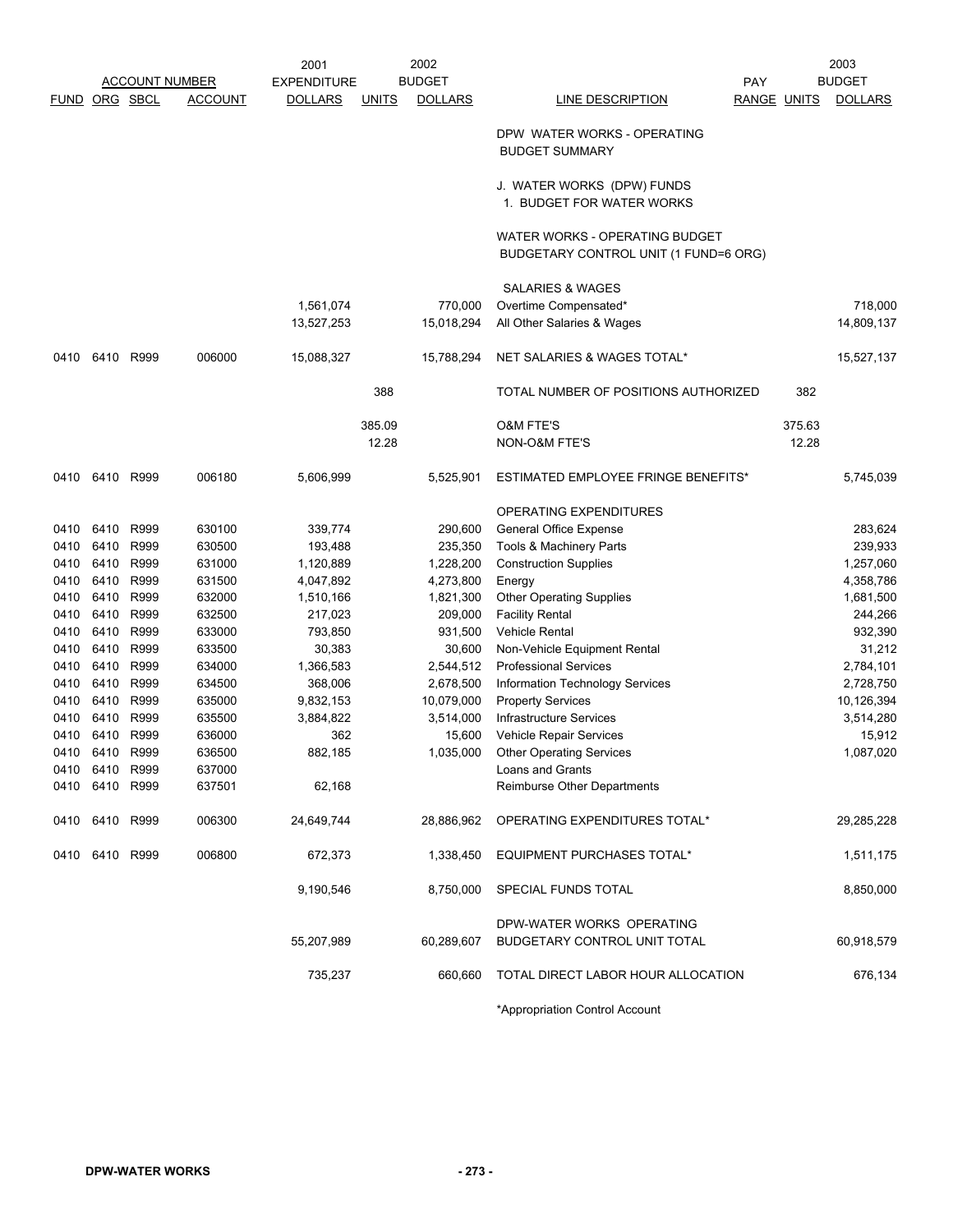|                       |                | 2001               |                         | 2002           |                                                   |                    |                         | 2003           |
|-----------------------|----------------|--------------------|-------------------------|----------------|---------------------------------------------------|--------------------|-------------------------|----------------|
| <b>ACCOUNT NUMBER</b> |                | <b>EXPENDITURE</b> |                         | <b>BUDGET</b>  |                                                   | PAY                |                         | <b>BUDGET</b>  |
| ORG SBCL<br>FUND      | <b>ACCOUNT</b> | <b>DOLLARS</b>     | <b>UNITS</b>            | <b>DOLLARS</b> | <b>LINE DESCRIPTION</b>                           | <b>RANGE UNITS</b> |                         | <b>DOLLARS</b> |
|                       |                |                    |                         |                | DPW-WATER WORKS - BUSINESS<br>ORGANIZATION (6411) |                    |                         |                |
|                       |                |                    |                         |                | SALARIES & WAGES                                  |                    |                         |                |
|                       |                |                    |                         |                | <b>ADMINISTRATION</b>                             |                    |                         |                |
|                       |                |                    | 1                       | 116,309        | Water Works Superintendent (X)(Y)                 | 16                 | 1                       | 116,309        |
|                       |                |                    | 1                       | 102,383        | Admin. and Projects Manager (X)(Y)                | 14                 | 1                       | 102,383        |
|                       |                |                    | 1                       | 70,375         | Water Business Manager                            | 11                 |                         |                |
|                       |                |                    | 1                       | 42,611         | <b>Water Security Manager</b>                     | 6                  |                         |                |
|                       |                |                    | 1                       | 34,183         | Administrative Assistant II                       | 445                | 1                       | 34,183         |
|                       |                |                    | 2                       | 62,720         | <b>Office Assistant III</b>                       | 425                | $\overline{c}$          | 62,720         |
|                       |                |                    | 1                       | 29,332         | Office Assistant II                               | 410                | 1                       | 29,332         |
|                       |                |                    |                         |                | <b>Auxiliary Position</b>                         |                    |                         |                |
|                       |                |                    | 1                       | 48,020         | Special Assistant - Water (0.5 FTE)               | 13                 |                         |                |
|                       |                |                    |                         |                | <b>TECHNICAL SERVICES</b>                         |                    |                         |                |
|                       |                |                    | 1                       | 65,496         | Water Systems Analyst (X)                         | 7                  | 1                       | 65,496         |
|                       |                |                    | $\overline{\mathbf{c}}$ | 114,179        | Network Coordinator-Senior (X)                    | 6                  | 1                       | 54,365         |
|                       |                |                    |                         |                | Water Security Manager (X)                        | 6                  | 1                       | 43,889         |
|                       |                |                    |                         |                | Network Coordinator-Assistant                     | $\overline{2}$     | 1                       | 34,007         |
|                       |                |                    |                         |                | MUNICIPAL BUILDING CONTROL CENTER                 |                    |                         |                |
|                       |                |                    | 1                       | 61,451         | Water Communications Center Supv.                 | 6                  | 1                       | 61,451         |
|                       |                |                    | 5                       | 176,381        | <b>Communications Assistant V</b>                 | 460                | 5                       | 182,987        |
|                       |                |                    |                         |                | <b>ACCOUNTING SERVICES</b>                        |                    |                         |                |
|                       |                |                    |                         |                | Water Business Manager (X)                        | 11                 | 1                       | 70,375         |
|                       |                |                    | 1                       | 79,313         | Water Accounting Manager                          | 10                 | 1                       | 56,651         |
|                       |                |                    | 1                       | 69,792         | <b>Business Operations Manager</b>                | 8                  | 1                       | 69,792         |
|                       |                |                    | 2                       | 102,434        | Accountant III                                    | 6                  | $\overline{\mathbf{c}}$ | 104,228        |
|                       |                |                    | $\overline{\mathbf{c}}$ | 105,644        | <b>Management Accounting Specialist</b>           | 5                  | $\overline{c}$          | 107,135        |
|                       |                |                    | 1                       | 55,913         | <b>Claims Adjuster Specialist</b>                 | 5                  | 1                       | 57,658         |
|                       |                |                    | 1                       | 50,735         | Management Accountant-Senior                      | 4                  | 1                       | 50,735         |
|                       |                |                    | 1                       | 37,063         | <b>Accounting Assistant III</b>                   | 460                | 1                       | 37,063         |
|                       |                |                    | 2                       | 68,367         | <b>Accounting Assistant II</b>                    | 445                | $\overline{2}$          | 68,367         |
|                       |                |                    |                         |                | <b>Auxiliary Positions</b>                        |                    |                         |                |
|                       |                |                    | 1                       | 30,725         | Accountant III (0.5 FTE)                          | 6                  | 1                       | 30,725         |
|                       |                |                    |                         |                | <b>METER READING</b>                              |                    |                         |                |
|                       |                |                    | 1                       | 57,658         | Meter Reader Supervisor                           | 5                  |                         |                |
|                       |                |                    | 4                       | 152,608        | Water Meter Investigator                          | 360                |                         |                |
|                       |                |                    | 3                       | 114,456        | Meter Reader - Commercial                         | 360                |                         |                |
|                       |                |                    |                         |                | <b>Auxiliary Positions</b>                        |                    |                         |                |
|                       |                |                    | 2                       | 76,304         | Water Meter Investigator                          | 360                |                         |                |
|                       |                |                    |                         |                | <b>COMMERCIAL SERVICES</b>                        |                    |                         |                |
|                       |                |                    | 1                       | 65,648         | Water Revenue Manager                             | 8                  | 1                       | 67,687         |
|                       |                |                    | 1                       | 69,792         | Utility Service Liaison                           | 6                  | 1                       | 69,792         |
|                       |                |                    | 1                       |                | Water Billing Services Manager                    | 6                  |                         |                |
|                       |                |                    | 3                       | 111,189        | Program Assistant II                              | 530                | 3                       | 111,189        |
|                       |                |                    | 9                       | 302,329        | Customer Service Representative III               | 445                | 11                      | 367,054        |
|                       |                |                    | 2                       | 58,665         | <b>Office Assistant II</b>                        | 410                | 2                       | 58,665         |
|                       |                |                    | 1                       | 32,615         | Teller-Water II                                   | 435                |                         |                |
|                       |                |                    |                         |                | Economic Development Specialist-Sr.               | $\overline{7}$     | 1                       | 46,785         |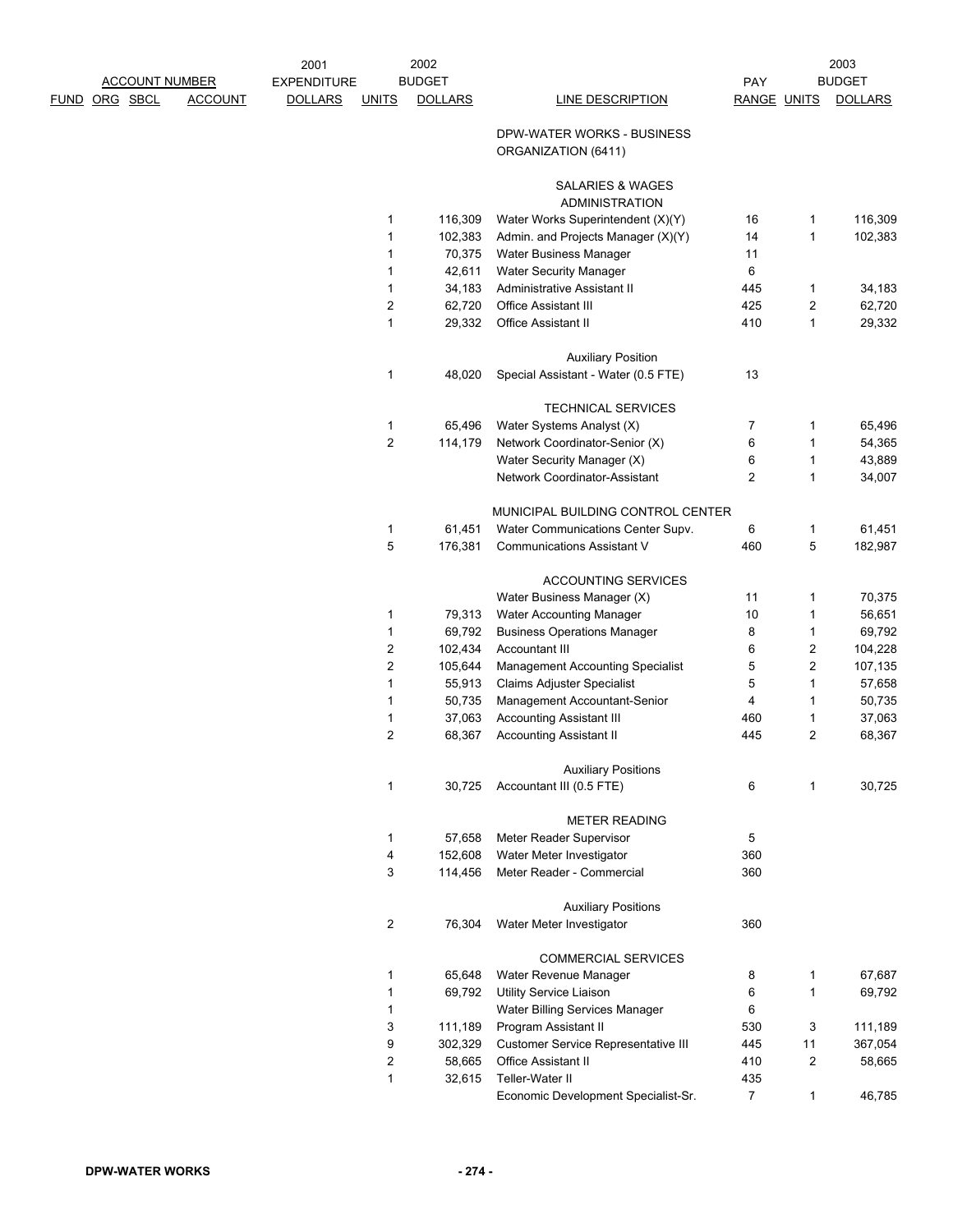|     |               |      |                                         | 2001                                 |                         | 2002                            |                                                                 |                    | 2003<br><b>BUDGET</b><br>PAY |                   |  |
|-----|---------------|------|-----------------------------------------|--------------------------------------|-------------------------|---------------------------------|-----------------------------------------------------------------|--------------------|------------------------------|-------------------|--|
|     | FUND ORG SBCL |      | <b>ACCOUNT NUMBER</b><br><b>ACCOUNT</b> | <b>EXPENDITURE</b><br><b>DOLLARS</b> | <b>UNITS</b>            | <b>BUDGET</b><br><b>DOLLARS</b> | LINE DESCRIPTION                                                | <b>RANGE UNITS</b> |                              | <b>DOLLARS</b>    |  |
|     |               |      |                                         |                                      |                         |                                 |                                                                 |                    |                              |                   |  |
|     |               |      |                                         |                                      |                         |                                 | <b>Auxiliary Positions</b>                                      |                    |                              |                   |  |
|     |               |      |                                         |                                      | 2                       | 33.399                          | Customer Serv. Rep. III (0.5 FTE)                               | 445                | 1                            | 17,092            |  |
|     |               |      |                                         |                                      | $\overline{2}$          | 76,304                          | Water Revenue Collector                                         | 360                |                              |                   |  |
|     |               |      |                                         |                                      |                         |                                 |                                                                 |                    |                              |                   |  |
|     |               |      |                                         |                                      |                         |                                 | <b>METER REPAIR SECTION</b>                                     |                    |                              |                   |  |
|     |               |      |                                         |                                      | 1                       | 47,986                          | Meter Repair Supervisor (X)                                     | 5                  |                              |                   |  |
|     |               |      |                                         |                                      | $\mathbf{1}$            | 54,086                          | Meter Services Coordinator (X)                                  | 4                  |                              |                   |  |
|     |               |      |                                         |                                      | 6                       | 230,643                         | Water Meter Specialist                                          | 255                |                              |                   |  |
|     |               |      |                                         |                                      | 10                      | 371,721                         | Water Meter Technician II                                       | 249                |                              |                   |  |
|     |               |      |                                         |                                      | 9                       | 318,464                         | Water Meter Technician I                                        | 240                |                              |                   |  |
|     |               |      |                                         |                                      | 1                       | 36,253                          | Meter Shop Utility Worker                                       | 245                |                              |                   |  |
|     |               |      |                                         |                                      | $\overline{\mathbf{c}}$ | 65,433                          | Meter Shop Laborer                                              | 230                |                              |                   |  |
|     |               |      |                                         |                                      | 1                       | 35,385                          | <b>Inventory Assistant III</b>                                  | 347                |                              |                   |  |
|     |               |      |                                         |                                      | 1                       | 34,183                          | Customer Service Representative III                             | 445                |                              |                   |  |
|     |               |      |                                         |                                      | $\mathbf{1}$            |                                 | Water Meter Field Supervisor                                    | 4                  |                              |                   |  |
|     |               |      |                                         |                                      |                         |                                 | <b>METER SERVICES</b>                                           |                    |                              |                   |  |
|     |               |      |                                         |                                      |                         |                                 | Meter Reader Supervisor (X)                                     | 5                  | 1                            | 57,658            |  |
|     |               |      |                                         |                                      |                         |                                 | Water Meter Investigator                                        | 360                | 4                            | 152,608           |  |
|     |               |      |                                         |                                      |                         |                                 | Meter Reader - Commercial                                       | 360                | 3                            | 114,456           |  |
|     |               |      |                                         |                                      |                         |                                 | Water Meter Services Manager (X)                                | 8                  | 1                            | 63,671            |  |
|     |               |      |                                         |                                      |                         |                                 | Meter Repair Supervisor (X)                                     | 5                  | 1                            | 49,476            |  |
|     |               |      |                                         |                                      |                         |                                 | Meter Services Coordinator (X)                                  | 4                  | 1                            |                   |  |
|     |               |      |                                         |                                      |                         |                                 | Water Meter Specialist                                          | 255                | 6                            | 230,643           |  |
|     |               |      |                                         |                                      |                         |                                 | Water Meter Technician II                                       | 249                | 10                           | 367,801           |  |
|     |               |      |                                         |                                      |                         |                                 | Meter Shop Utility Worker                                       | 245                | 1                            | 36,253            |  |
|     |               |      |                                         |                                      |                         |                                 | <b>Inventory Assistant III</b>                                  | 347                | 1                            | 35,385            |  |
|     |               |      |                                         |                                      |                         |                                 |                                                                 |                    |                              |                   |  |
|     |               |      |                                         |                                      |                         |                                 | <b>Auxiliary Positions</b>                                      |                    |                              |                   |  |
|     |               |      |                                         |                                      |                         |                                 | Water Meter Investigator                                        | 360                | 2                            | 76,304            |  |
|     |               |      |                                         |                                      |                         |                                 | <b>Water Revenue Collector</b>                                  | 360                | $\overline{2}$               | 76,304            |  |
|     |               |      |                                         |                                      |                         |                                 | Meter Repair Supervisor (X)                                     | 5                  |                              |                   |  |
|     |               |      |                                         |                                      |                         |                                 | Meter Services Coordinator (X)                                  | 4                  |                              |                   |  |
|     |               |      |                                         |                                      |                         |                                 | Water Meter Specialist                                          | 255                |                              |                   |  |
|     |               |      |                                         |                                      |                         |                                 | Water Meter Technician II                                       | 249                |                              |                   |  |
|     |               |      |                                         |                                      |                         |                                 | Meter Shop Utility Worker                                       | 245                |                              |                   |  |
|     |               |      |                                         |                                      |                         |                                 | <b>Inventory Assistant III</b>                                  | 347                |                              |                   |  |
|     |               |      |                                         |                                      |                         |                                 | Customer Service Representative III<br>Water Meter Technician I | 445<br>240         | 1<br>7                       | 34,183            |  |
|     |               |      |                                         |                                      |                         |                                 | Meter Shop Laborer                                              | 230                | $\overline{2}$               | 247,694<br>67,446 |  |
|     |               |      |                                         |                                      |                         |                                 |                                                                 |                    |                              |                   |  |
| 410 | 6411          | R999 | 600101                                  | 3,488,200                            | 95                      | 3,868,547                       | <b>Total Before Adjustments</b>                                 |                    | 92                           | 3,787,997         |  |
|     |               |      |                                         |                                      |                         |                                 |                                                                 |                    |                              |                   |  |
|     |               |      |                                         |                                      |                         |                                 | Salary & Wage Rate Changes                                      |                    |                              |                   |  |
| 410 | 6411          | R999 | 602101                                  | 105,589                              |                         | 35,000                          | Overtime Compensated                                            |                    |                              | 10,000            |  |
|     |               |      |                                         |                                      |                         | (76, 519)                       | Personnel Cost Adjustment                                       |                    |                              | (76, 479)         |  |
| 410 | 6411          | R999 | 602201 - 602601                         |                                      |                         |                                 | Other                                                           |                    |                              |                   |  |
|     |               |      |                                         |                                      |                         |                                 |                                                                 |                    |                              |                   |  |
|     |               |      |                                         | 3,593,789                            |                         | 3,827,028                       | Gross Salaries & Wages Total                                    |                    |                              | 3,721,518         |  |
|     |               |      |                                         |                                      |                         |                                 |                                                                 |                    |                              |                   |  |
|     |               |      |                                         |                                      |                         |                                 | Reimbursable Services Deduction                                 |                    |                              |                   |  |
|     |               |      |                                         |                                      |                         |                                 | Capital Improvements Deduction                                  |                    |                              |                   |  |
|     |               |      |                                         |                                      |                         |                                 | <b>Grants &amp; Aids Deduction</b>                              |                    |                              |                   |  |
|     |               |      |                                         |                                      |                         |                                 |                                                                 |                    |                              |                   |  |
|     | 0410 6411     | R999 | 006000                                  | 3,593,789                            |                         | 3,827,028                       | NET SALARIES & WAGES TOTAL                                      |                    |                              | 3,721,518         |  |
|     |               |      |                                         |                                      |                         |                                 |                                                                 |                    |                              |                   |  |
|     |               |      |                                         |                                      | 94.01                   |                                 | O&M FTE'S<br>NON-O&M FTE'S                                      |                    | 90.28                        |                   |  |
|     |               |      |                                         |                                      |                         |                                 |                                                                 |                    |                              |                   |  |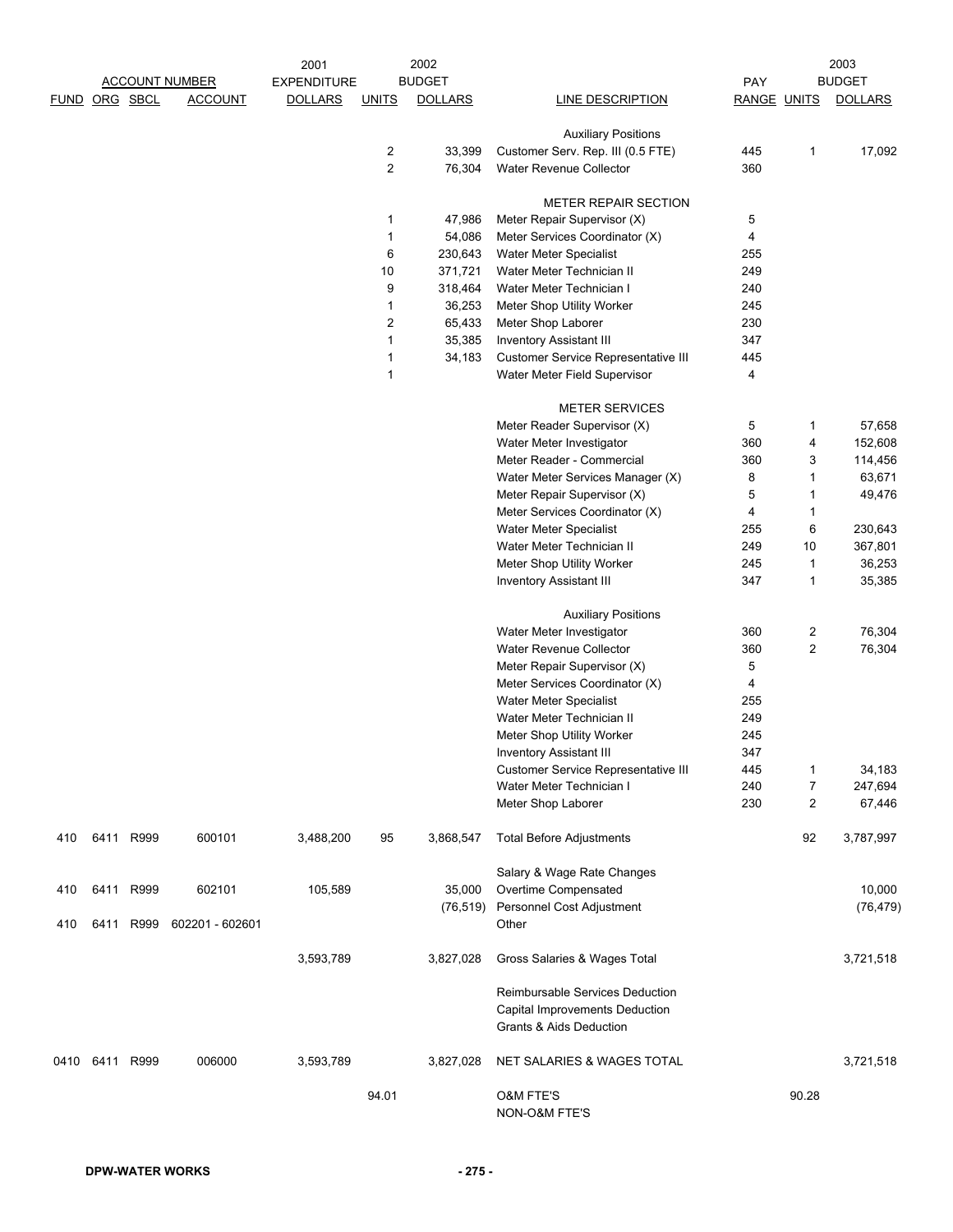|             |      |          |                       | 2001               |                | 2002           |                                                                                                                                           |             |                | 2003           |
|-------------|------|----------|-----------------------|--------------------|----------------|----------------|-------------------------------------------------------------------------------------------------------------------------------------------|-------------|----------------|----------------|
|             |      |          | <b>ACCOUNT NUMBER</b> | <b>EXPENDITURE</b> |                | <b>BUDGET</b>  |                                                                                                                                           | <b>PAY</b>  |                | <b>BUDGET</b>  |
| <b>FUND</b> |      | ORG SBCL | <b>ACCOUNT</b>        | <b>DOLLARS</b>     | <b>UNITS</b>   | <b>DOLLARS</b> | LINE DESCRIPTION                                                                                                                          | RANGE UNITS |                | <b>DOLLARS</b> |
|             |      |          |                       |                    |                |                | (X) Private Auto Allowance May Be Paid Pursuant To<br>Section 350-183 of the Milwaukee Code                                               |             |                |                |
|             |      |          |                       |                    |                |                | (Y) Required to file a statement of economic interests in accordance with<br>the Milwaukee Code of Ordinances Chapter 303-Code of Ethics. |             |                |                |
| 0410        | 6411 | R999     | 006180                | 1,375,976          |                | 1,339,461      | ESTIMATED EMPLOYEE FRINGE BENEFITS                                                                                                        |             |                | 1,376,961      |
|             |      |          |                       |                    |                |                | OPERATING EXPENDITURES                                                                                                                    |             |                |                |
| 0410        | 6411 | R999     | 630100                | 287,403            |                | 219,600        | General Office Expense                                                                                                                    |             |                | 220,380        |
| 0410        | 6411 | R999     | 630500                | 125                |                | 19,200         | Tools & Machinery Parts                                                                                                                   |             |                | 19,580         |
| 0410        | 6411 | R999     | 631000                | 10,158             |                | 306,000        | <b>Construction Supplies</b>                                                                                                              |             |                | 312,116        |
| 0410        | 6411 | R999     | 631500                | 27,981             |                | 20,000         | Energy                                                                                                                                    |             |                | 20,400         |
| 0410        | 6411 | R999     | 632000                | 63,921             |                | 101,800        | <b>Other Operating Supplies</b>                                                                                                           |             |                | 103,746        |
| 0410        | 6411 | R999     | 632500                | 152,594            |                | 145,000        | <b>Facility Rental</b>                                                                                                                    |             |                | 172,544        |
| 0410        | 6411 | R999     | 633000                | 38,936             |                | 63,000         | <b>Vehicle Rental</b>                                                                                                                     |             |                | 64,260         |
| 0410        | 6411 | R999     | 633500                | 9,465              |                | 14,000         | Non-Vehicle Equipment Rental                                                                                                              |             |                | 14,280         |
| 0410        | 6411 | R999     | 634000                | 1,124,814          |                | 1,257,512      | <b>Professional Services</b>                                                                                                              |             |                | 1,723,231      |
| 0410        | 6411 | R999     | 634500                | 344,066            |                | 2,578,500      | Information Technology Services                                                                                                           |             |                | 2,728,750      |
| 0410        | 6411 | R999     | 635000                | 8,192,984          |                | 8,680,000      | <b>Property Services</b>                                                                                                                  |             |                | 8,195,200      |
| 0410        | 6411 | R999     | 635500                | 14,968             |                |                | Infrastructure Services                                                                                                                   |             |                |                |
| 0410        | 6411 | R999     | 636000                |                    |                |                | <b>Vehicle Repair Services</b>                                                                                                            |             |                |                |
| 0410        | 6411 | R999     | 636500                | 524,380            |                | 682,000        | <b>Other Operating Services</b>                                                                                                           |             |                | 805,440        |
| 0410        | 6411 | R999     | 637000                |                    |                |                | Loans and Grants                                                                                                                          |             |                |                |
| 0410        | 6411 | R999     | 637501                | 62,168             |                |                | Reimburse Other Departments                                                                                                               |             |                |                |
| 0410        | 6411 | R999     | 006300                | 10,853,963         |                | 14,086,612     | OPERATING EXPENDITURES TOTAL                                                                                                              |             |                | 14,379,927     |
|             |      |          |                       |                    |                |                | <b>EQUIPMENT PURCHASES</b>                                                                                                                |             |                |                |
|             |      |          |                       |                    |                |                | <b>Additional Equipment</b>                                                                                                               |             |                |                |
| 0410        | 6411 | R999     | 680505                |                    | 1              | 2,400          | <b>Office Furniture</b>                                                                                                                   |             |                |                |
| 0410        | 6411 | R999     | 681007                |                    |                |                | <b>Computer Networks-Intrusion Protection</b>                                                                                             |             | 1              | 55,000         |
|             |      |          |                       |                    |                |                | <b>Computer Peripherals</b>                                                                                                               |             |                |                |
| 0410        | 6411 | R999     | 681009                |                    | 10             | 31,400         | <b>Computer Workstations</b>                                                                                                              |             |                |                |
| 0410        | 6411 | R999     | 681010                |                    | $\overline{2}$ | 26,000         | <b>Computer Server &amp; Components</b>                                                                                                   |             |                |                |
| 0410        | 6411 | R999     | 681011                |                    | 10             | 25,000         | <b>Computer Printing Equipment</b>                                                                                                        |             |                |                |
| 0410        | 6411 | R999     | 681050                |                    | 201            | 77,500         | <b>Computer Software</b>                                                                                                                  |             |                |                |
| 0410        | 6411 | R999     | 683515                |                    | 3              | 5,200          | <b>Testing Apparatus</b>                                                                                                                  |             |                |                |
| 0410        | 6411 | R999     | 683523                |                    |                |                | <b>Tool Related Furniture</b>                                                                                                             |             | 3              | 2,775          |
| 0410        | 6411 | R999     | 683530                |                    |                |                | <b>Pumping Equipment</b>                                                                                                                  |             | $\overline{c}$ | 1,750          |
| 0410        | 6411 | R999     | 683535                |                    | 1              | 900            | Air Compressor                                                                                                                            |             |                |                |
| 0410        | 6411 | R999     | 685550                |                    | 2              | 90,000         | Pickup Trucks and Vans                                                                                                                    |             | 1              | 45,000         |
| 0410        | 6411 | R999     | 685560                |                    | 4              | 9,000          | Auto & Truck Accessories                                                                                                                  |             |                |                |
| 0410        | 6411 | R999     | 689000                |                    | 1,590          | 433,200        | Miscellaneous                                                                                                                             |             | 2              | 2,600          |
|             |      |          |                       |                    | 1,824          | 700,600        | Subtotal - Additional Equipment                                                                                                           |             | 9              | 107,125        |
|             |      |          |                       |                    |                |                | Replacement Equipment                                                                                                                     |             |                |                |
| 0410        | 6411 | R999     | 681007                |                    |                |                | <b>Computer Networks</b>                                                                                                                  |             | 1              | 214,000        |
| 0410        | 6411 | R999     | 681008                |                    |                |                | <b>Computer Peripherals</b>                                                                                                               |             | 1              | 25,000         |
| 0410        | 6411 | R999     | 681009                |                    |                |                | <b>Computer Workstations</b>                                                                                                              |             | 23             | 63,250         |
| 0410        | 6411 | R999     | 681011                |                    |                |                | Computer Printing Equip.-Plotter & Printers                                                                                               |             | 8              | 29,500         |
| 0410        | 6411 | R999     | 681050                |                    |                |                | <b>Computer Software</b>                                                                                                                  |             | 257            | 18,500         |
| 0410        | 6411 | R999     | 683515                |                    |                |                | <b>Testing Apparatus - Gas Monitors</b>                                                                                                   |             | 3              | 4,800          |
| 0410        | 6411 | R999     | 689000                |                    |                |                | Misc. - Portable Generator                                                                                                                |             | 2              | 3,000          |
|             |      |          |                       |                    |                |                | Subtotal - Replacement Equipment                                                                                                          |             | 295            | 358,050        |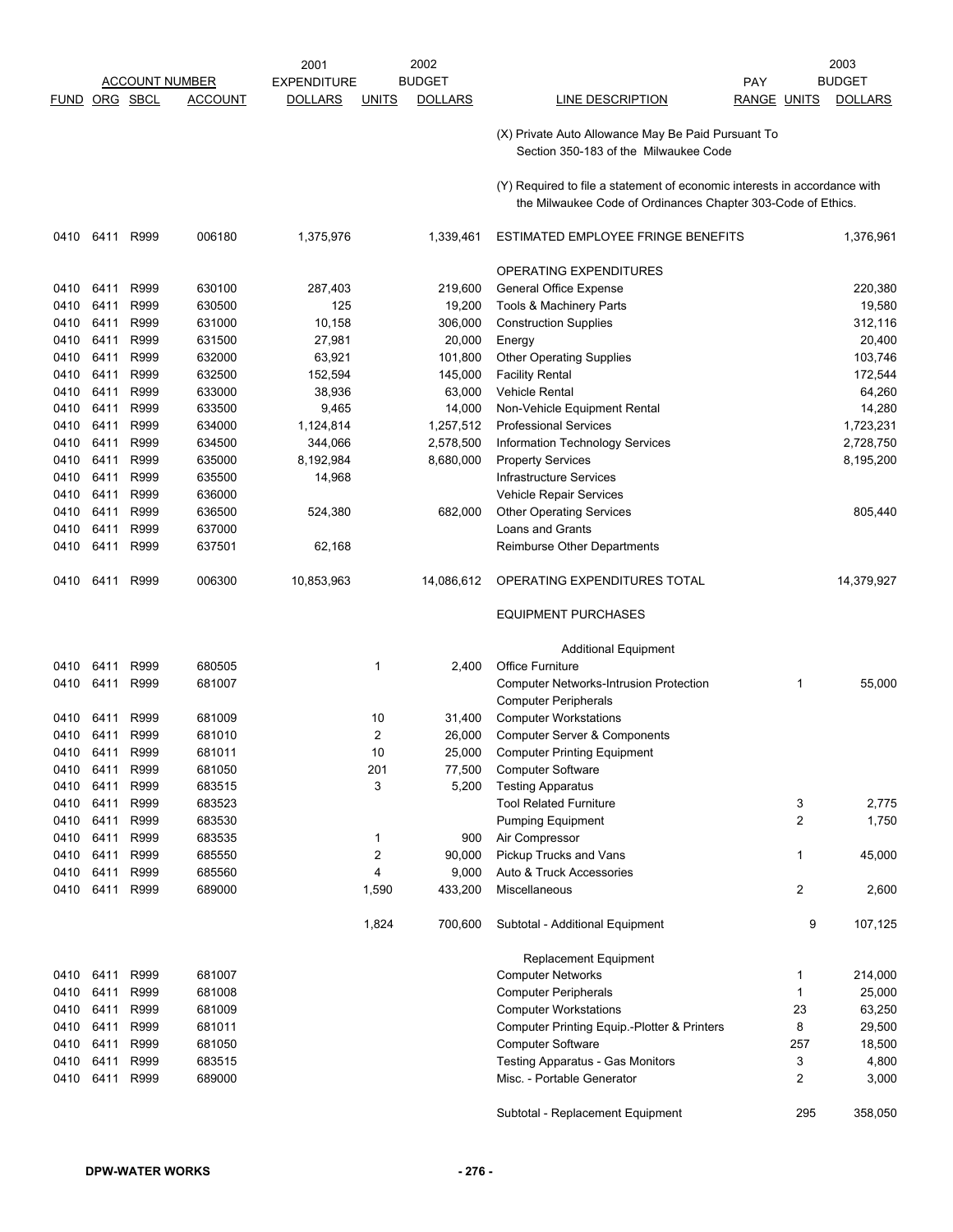|               |                |           | <b>ACCOUNT NUMBER</b> | 2001<br><b>EXPENDITURE</b> |              | 2002<br><b>BUDGET</b> |                                                                                                                                                                                                                                                                                                        | <b>PAY</b>         |                | 2003<br><b>BUDGET</b> |
|---------------|----------------|-----------|-----------------------|----------------------------|--------------|-----------------------|--------------------------------------------------------------------------------------------------------------------------------------------------------------------------------------------------------------------------------------------------------------------------------------------------------|--------------------|----------------|-----------------------|
| FUND ORG SBCL |                |           | <b>ACCOUNT</b>        | <b>DOLLARS</b>             | <u>UNITS</u> | <b>DOLLARS</b>        | <b>LINE DESCRIPTION</b>                                                                                                                                                                                                                                                                                | <b>RANGE UNITS</b> |                | <b>DOLLARS</b>        |
|               |                |           |                       | 146,822                    |              |                       | Other Previous Experience                                                                                                                                                                                                                                                                              |                    |                |                       |
|               | 0410 6411 R999 |           | 006800                | 146,822 1,824              |              | 700,600               | <b>EQUIPMENT PURCHASES TOTAL</b>                                                                                                                                                                                                                                                                       |                    | 304            | 465,175               |
|               |                |           |                       |                            |              |                       | <b>SPECIAL FUNDS</b>                                                                                                                                                                                                                                                                                   |                    |                |                       |
| 0410          | 6410 R641      |           | 006300                |                            |              | 150,000               | Contingent Fund*<br>For Emergency or other purposes which may<br>arise during the year requiring expenditure of<br>Water Department monies in addition to the<br>amount provided for the several purposes and<br>for purposes for which no express provision<br>has been made in the Water Department. |                    |                | 150,000               |
| 0410          | 6410           | R643      | 006300                | 35,542                     |              | 200,000               | Safety Incentive Program*<br>Liability Self-Insurance Reserve*                                                                                                                                                                                                                                         |                    |                | 200,000               |
| 0410          |                | 6410 R645 | 006300                | 498,882                    |              |                       | Automatic Meter Reading Program*                                                                                                                                                                                                                                                                       |                    |                |                       |
|               |                |           |                       | 534,424                    |              | 350,000               | SPECIAL FUNDS TOTAL                                                                                                                                                                                                                                                                                    |                    |                | 350,000               |
|               |                |           |                       |                            |              |                       | DPW-WATER WORKS - BUSINESS                                                                                                                                                                                                                                                                             |                    |                |                       |
|               |                |           |                       | 16,504,974                 |              | 20,303,701            | ORGANIZATION TOTAL                                                                                                                                                                                                                                                                                     |                    |                | 20,293,581            |
|               |                |           |                       |                            |              |                       | *Appropriation Control Account                                                                                                                                                                                                                                                                         |                    |                |                       |
|               |                |           |                       | <b>UNITS</b>               | %            | <b>UNITS</b>          | PROGRAM RESULT MEASURES/<br>INTERNAL MANAGEMENT INDICATORS:                                                                                                                                                                                                                                            |                    | %              | <b>UNITS</b>          |
|               |                |           |                       |                            |              |                       | <b>Accounting Services</b>                                                                                                                                                                                                                                                                             |                    |                |                       |
|               | 0410 6411      | 0240      | P64101                | 4.5%<br>4,000              | 100.0        | 6.5%<br>4,000         | % Approved Rate of Return Achieved (Q-1)<br>A/P Vouchers Processed (PP) (Q-2)                                                                                                                                                                                                                          |                    | 100.0<br>100.0 | 6.5%<br>4,000         |
|               |                |           |                       |                            |              |                       |                                                                                                                                                                                                                                                                                                        |                    |                |                       |
|               | 0410 6411      | 0900      | P644102               | 2,612,750                  | 100.0        | 2,300,000             | <b>Inventory Control</b><br>Inventory \$ Value (P)                                                                                                                                                                                                                                                     |                    | 100.0          | 2,300,000             |
|               |                |           |                       | 5.0%                       |              | 5.0%                  | Variance Rate (Q-1)                                                                                                                                                                                                                                                                                    |                    | 100.0          | 5.0%                  |
|               |                |           |                       |                            |              |                       | Damages & Claims Management                                                                                                                                                                                                                                                                            |                    |                |                       |
|               |                |           |                       | 40.0%<br>50.0%             |              | 40.0%                 | % Claims Paid (Q-1)<br>% Damages Collected (Q-2)                                                                                                                                                                                                                                                       |                    | 100.0          | 40.0%<br>60.0%        |
|               |                |           |                       |                            |              |                       |                                                                                                                                                                                                                                                                                                        |                    |                |                       |
|               |                |           |                       |                            |              |                       | <b>Technical Services</b>                                                                                                                                                                                                                                                                              |                    |                |                       |
| 0410          | 6411           | 0503      | P64104                | 5,400<br>99.0%             | 100.0        | 5,400                 | Direct Labor Hours (P)<br>System Availability (Q-1)                                                                                                                                                                                                                                                    |                    | 133.3          | 7,200<br>99.0%        |
|               |                |           |                       |                            |              |                       | <b>Small Meter Service</b>                                                                                                                                                                                                                                                                             |                    |                |                       |
| 0410 6411     |                | 5420      | P64106                | 161,500                    | 100.0        | 161,500               | Meters in Service (P)                                                                                                                                                                                                                                                                                  |                    | 100.0          | 161,500               |
| 0410          | 6411           | 5425      | P64107                | 12,600                     | 100.0        | 12,600                | Repairs Performed (Q-1)                                                                                                                                                                                                                                                                                |                    | 100.0          | 12,600                |
| 0410          | 6411           | 5426      | P64108                | 28,000                     | 100.0        | 28,000                | Meters Exchanged (Q-2)                                                                                                                                                                                                                                                                                 |                    | 100.0          | 28,000                |
|               |                |           |                       |                            |              |                       | <b>Medium Meter Service</b>                                                                                                                                                                                                                                                                            |                    |                |                       |
| 0410          | 6411           | 5420      | P64109                | 4,500                      | 100.0        | 4,500                 | Meters in Service (P)                                                                                                                                                                                                                                                                                  |                    | 100.0          | 4,500                 |
| 0410          | 6411           | 5425      | P64110                | 520                        | 100.0        | 520                   | Repairs Performed (Q-1)                                                                                                                                                                                                                                                                                |                    | 100.0          | 520                   |
| 0410          | 6411           | 5426      | P64111                | 635                        | 100.0        | 635                   | Meters Exchanged (Q-2)                                                                                                                                                                                                                                                                                 |                    | 100.0          | 635                   |
|               |                |           |                       |                            |              |                       | Large Meter Service                                                                                                                                                                                                                                                                                    |                    |                |                       |
| 0410          | 6411           | 5420      | P64112                | 1,240                      | 100.0        | 1,240                 | Meters in Service (P)                                                                                                                                                                                                                                                                                  |                    | 100.0          | 1,240                 |
| 0410          | 6411           | 5425      | P64113                | 260                        | 100.0        | 260                   | Repairs Performed (Q-1)                                                                                                                                                                                                                                                                                |                    | 100.0          | 260                   |
| 0410          | 6411           | 5426      | P64114                | 120                        | 100.0        | 120                   | Meters Exchanged (Q-2)                                                                                                                                                                                                                                                                                 |                    | 100.0          | 120                   |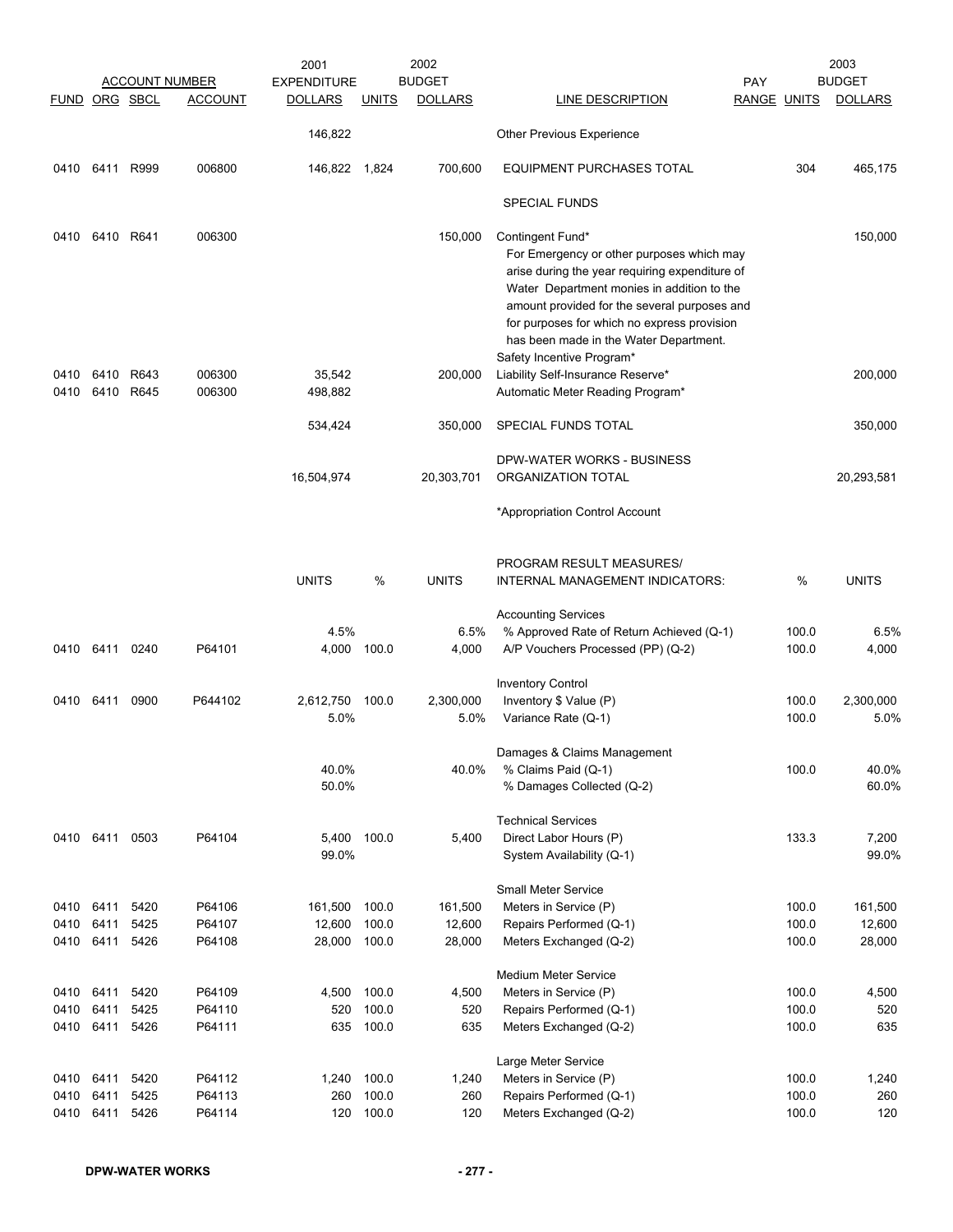|             |      |          |                       | 2001               |              | 2002           |                                            |             |       | 2003           |
|-------------|------|----------|-----------------------|--------------------|--------------|----------------|--------------------------------------------|-------------|-------|----------------|
|             |      |          | <b>ACCOUNT NUMBER</b> | <b>EXPENDITURE</b> |              | <b>BUDGET</b>  |                                            | PAY         |       | <b>BUDGET</b>  |
| <b>FUND</b> |      | ORG SBCL | <b>ACCOUNT</b>        | <b>DOLLARS</b>     | <b>UNITS</b> | <b>DOLLARS</b> | <b>LINE DESCRIPTION</b>                    | RANGE UNITS |       | <b>DOLLARS</b> |
|             |      |          |                       |                    |              |                | PROGRAM RESULT MEASURES/                   |             |       |                |
|             |      |          |                       | <b>UNITS</b>       | %            | <b>UNITS</b>   | INTERNAL MANAGEMENT INDICATORS:            |             | %     | <b>UNITS</b>   |
|             |      |          |                       |                    |              |                | <b>Emergency Water Service</b>             |             |       |                |
| 0410        | 6411 | 5400     | P64115                | 355                | 100.0        | 355            | Service Responses (P)                      |             | 100.0 | 355            |
|             |      |          |                       |                    |              |                | <b>Billing Services</b>                    |             |       |                |
| 0410        | 6411 | 5400     | P64116                | 700,000            | 100.0        | 700,000        | Bills Issued (P)                           |             | 100.0 | 700,000        |
| 0410        | 6411 | 5400     | P64117                | 85,000             | 100.0        | 85,000         | \$1000 Revenue Collected (Q-1)             |             | 100.0 | 85,000         |
| 0410        | 6411 | 5400     | P64118                | 6,150              | 100.0        | 6,150          | \$1000 Delinquencies c/o Tax Roll (Q-2)    |             | 100.0 | 6,150          |
|             |      |          |                       |                    |              |                | <b>Billing Pre-Audit</b>                   |             |       |                |
| 0410        | 6411 | 5400     | P64119                | 5,400              | 100.0        | 5,400          | Direct Labor Hours (P)                     |             | 100.0 | 5,400          |
|             |      |          |                       | 100.0%             |              | 100.0%         | Ave. % Accurate Bills Created (Q-1)        |             | 100.0 | 100%           |
|             |      |          |                       |                    |              |                | <b>Meter Reading</b>                       |             |       |                |
| 0410        | 6411 | 5421     | P64120                | 543,000            | 100.0        | 543,000        | Meters Read (P)                            |             | 113.9 | 618,570        |
| 0410        | 6411 | 5421     | P64121                | 105,000            | 100.0        | 105,000        | No Access (Q-1)                            |             | 38.1  | 40,000         |
| 0410        | 6411 | 5421     | P64122                |                    |              |                | % of Actual Reads                          |             |       | 98.0%          |
| 0410        | 6411 | 5421     | P64123                |                    |              |                | Number of Investigations                   |             |       | 8,300          |
|             |      |          |                       | 94.0%              |              |                | Percent successful reads by AMR van        |             |       | 98.0%          |
|             |      |          |                       |                    |              |                | <b>Customer Service</b>                    |             |       |                |
| 0410        | 6411 | 5400     | P64127                | 95.0%              |              | 95.0%          | % Survey Responses Satisfactory            |             | 100.0 | 95.0%          |
| 0410        | 6411 | 5400     | P64127                |                    |              |                | to Outstanding (Q-1)                       |             |       |                |
| 0410        | 6411 | 5400     | P64128                | 8                  | 100.0        | 8              | Average PSC Complaints per Month (Q-2)     |             | 100.0 | 8              |
|             |      |          |                       | 75.0%              |              |                | Percent calls answered by Cust. Serv. Rep. |             |       | 95.0%          |
|             |      |          |                       |                    |              |                |                                            |             |       |                |
|             |      |          |                       | 174,193            |              | 154,500        | DIRECT LABOR HOUR ALLOCATION               |             |       | 162.504        |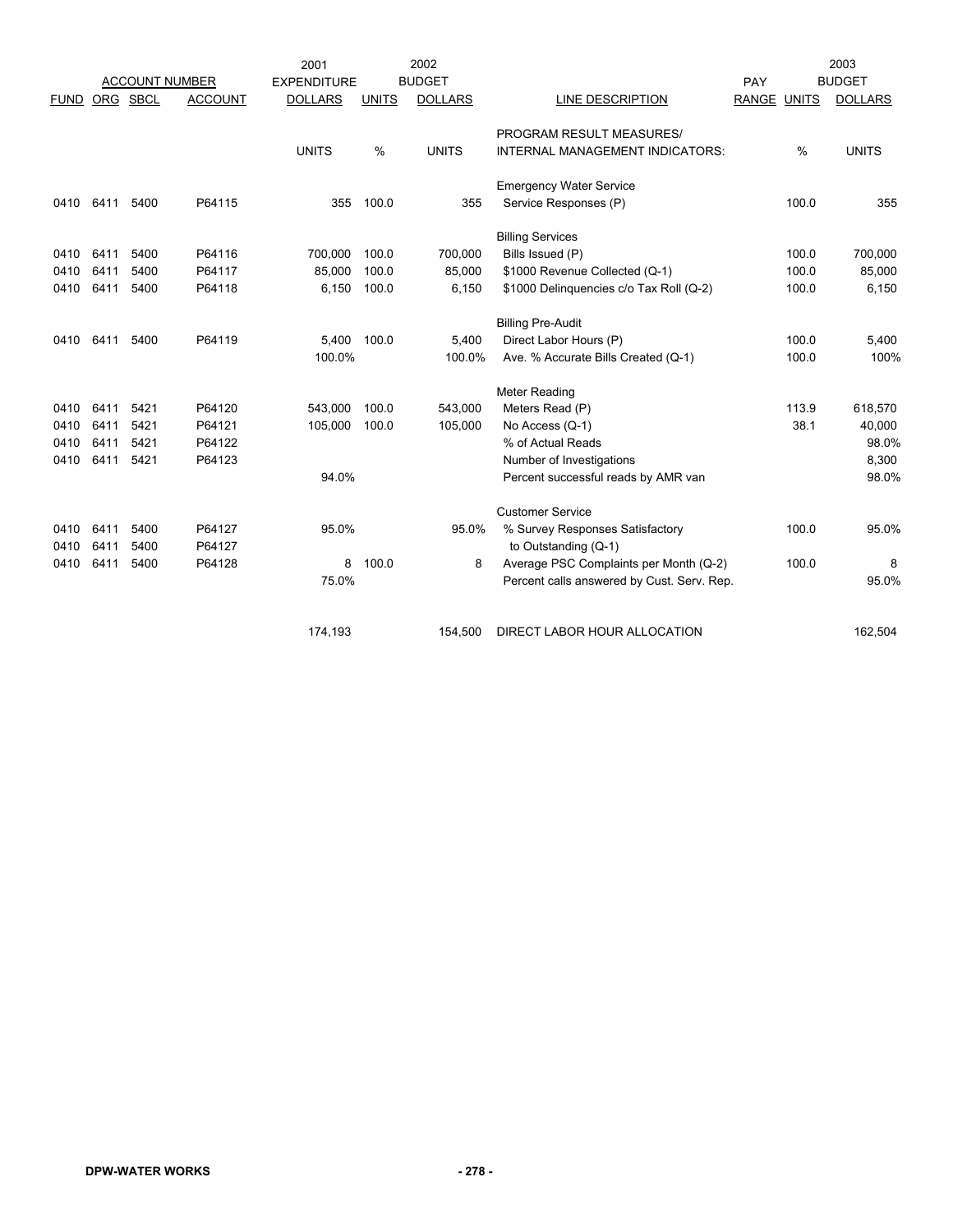|               |           |           |                       | 2001               |                         | 2002            |                                                                                                          |                    |        | 2003            |
|---------------|-----------|-----------|-----------------------|--------------------|-------------------------|-----------------|----------------------------------------------------------------------------------------------------------|--------------------|--------|-----------------|
|               |           |           | <b>ACCOUNT NUMBER</b> | <b>EXPENDITURE</b> |                         | <b>BUDGET</b>   |                                                                                                          | PAY                |        | <b>BUDGET</b>   |
| FUND ORG SBCL |           |           | <b>ACCOUNT</b>        | <b>DOLLARS</b>     | <b>UNITS</b>            | <b>DOLLARS</b>  | <b>LINE DESCRIPTION</b>                                                                                  | <b>RANGE UNITS</b> |        | <b>DOLLARS</b>  |
|               |           |           |                       |                    |                         |                 | DPW-WATER WORKS-PLANTS-NORTH<br>ORGANIZATION (6412)                                                      |                    |        |                 |
|               |           |           |                       |                    |                         |                 | SALARIES & WAGES<br>LINNWOOD and NORTH PRODUCTION                                                        |                    |        |                 |
|               |           |           |                       |                    | 1                       | 74,996          | Water Plant Manager (X)                                                                                  | 12                 | 1      | 64,363          |
|               |           |           |                       |                    | 1                       | 74,813          | Water Plant Manager - North (X)                                                                          | 11                 | 1      | 77,137          |
|               |           |           |                       |                    | 1                       | 58,266          | Water Plant Oper. Manager - North (X)                                                                    | 9                  | 1      | 60,075          |
|               |           |           |                       |                    | 1                       | 61,451          | Water Plant Maintenance Asst. Supv. (X)                                                                  | 6                  | 1      | 61,451          |
|               |           |           |                       |                    | 1                       | 32,615          | Office Assistant IV                                                                                      | 445                | 1      | 32,615          |
|               |           |           |                       |                    | 12                      | 529,518         | Senior Water Treatment Plant Operator                                                                    | 291                | 12     | 536,522         |
|               |           |           |                       |                    | 1                       | 45,300          | <b>Power Plant Steamfitter</b>                                                                           | 282                | 1      | 45,300          |
|               |           |           |                       |                    | 4                       | 177,965         | Machinist I                                                                                              | 282                | 4      | 177,965         |
|               |           |           |                       |                    | 1                       | 42,066          | Water Plant Heating & Ventilating Mech.                                                                  | 270                | 1      | 42,066          |
|               |           |           |                       |                    | 1                       | 42,066          | Power Plant Blacksmith                                                                                   | 270                | 1      | 42,066          |
|               |           |           |                       |                    | 7                       | 252,192         | Water Treatment Plant Operator                                                                           | 252                | 7      | 258,179         |
|               |           |           |                       |                    | 8                       | 294,785         | <b>Plant Mechanic II</b>                                                                                 | 249                | 8      | 294,785         |
|               |           |           |                       |                    | 1                       | 34,581          | Water Plant Laborer                                                                                      | 235                | 1      | 34,581          |
|               |           |           |                       |                    | 1                       | 17,290          | Water Plant Laborer (0.5 FTE)                                                                            | 235                | 1      | 17,290          |
|               |           |           |                       |                    |                         |                 |                                                                                                          |                    |        |                 |
|               |           |           |                       |                    |                         |                 | Auxiliary - Emergency                                                                                    |                    |        |                 |
|               |           |           |                       |                    | 1<br>1                  | 10,964<br>8,924 | Sr. Wtr. Treatment Plant Oper. (.25 FTE)(A)<br>Water Treatment Plant Oper. (.25 FTE)(A)                  | 291<br>252         | 1<br>1 | 10,954<br>8,924 |
|               |           |           |                       |                    |                         |                 |                                                                                                          |                    |        |                 |
|               |           |           |                       |                    | $\overline{\mathbf{c}}$ |                 | Auxiliary<br>Water Plant Laborer (0.5 FTE)                                                               | 235                | 2      |                 |
|               |           |           |                       |                    |                         |                 |                                                                                                          |                    |        |                 |
|               |           |           |                       |                    |                         |                 | ELECTRICAL & INSTRUMENTATION                                                                             |                    |        |                 |
|               |           |           |                       |                    | 1                       | 79,313          | Electrical Services Supervisor I                                                                         | 8                  |        |                 |
|               |           |           |                       |                    |                         |                 | Electrical Services Supervisor II (X)                                                                    | 10                 | 1      | 79,313          |
|               |           |           |                       |                    | 1                       | 63,521          | Plant Automation Specialist (X)                                                                          | $\overline{7}$     | 1      | 65,496          |
|               |           |           |                       |                    | 1                       | 57,658          | Water Maintenance Scheduler (X)                                                                          | 5                  | 1      | 57,658          |
|               |           |           |                       |                    | 6                       | 309,894         | <b>Electrical Mechanic</b>                                                                               | 978                | 6      | 309,894         |
|               |           |           |                       |                    | 1                       | 37,063          | Program Assistant I                                                                                      | 460                | 1      | 37,063          |
|               |           |           |                       |                    | 5                       | 214,323         | Instrument Technician I                                                                                  | 275                | 5      | 214,323         |
|               |           |           |                       |                    |                         |                 | Auxiliary                                                                                                |                    |        |                 |
|               |           |           |                       |                    | 1                       | 30,985          | Electrical Mech. Apprentice                                                                              | 978                | 1      | 30,985          |
| 410           |           | 6412 R999 | 600101                | 2,186,081          | 61                      | 2,550,549       | <b>Total Before Adjustments</b>                                                                          |                    | 61     | 2,559,005       |
|               |           |           |                       |                    |                         |                 | Salary & Wage Rate Change                                                                                |                    |        |                 |
| 410           |           | 6412 R999 | 602101                | 237,938            |                         | 100,000         | Overtime Compensated                                                                                     |                    |        | 90,000          |
|               |           |           |                       |                    |                         | (44,669)        | Personnel Cost Adjustment                                                                                |                    |        | (44, 822)       |
| 410           |           | 6412 R999 | 602201 - 602601       |                    |                         | (317, 103)      | Other - Allocation to Plant - South                                                                      |                    |        | (317, 893)      |
|               |           |           |                       | 2,424,019          | 61                      | 2,288,777       | Gross Salaries & Wages Total                                                                             |                    | 61     | 2,286,290       |
|               |           |           |                       |                    |                         |                 | Reimbursable Services Deduction<br>Capital Improvements Deduction                                        |                    |        |                 |
|               |           |           |                       |                    |                         |                 | Grants & Aids Deduction                                                                                  |                    |        |                 |
| 0410          | 6412 R999 |           | 006000                | 2,424,019          |                         | 2,288,777       | NET SALARIES & WAGES TOTAL                                                                               |                    |        | 2,286,290       |
|               |           |           |                       |                    | 60.10                   |                 | <b>O&amp;M FTE'S</b><br>NON-O&M FTE'S                                                                    |                    | 58.82  |                 |
|               |           |           |                       |                    |                         |                 | (A) For Assignment As Relief To 24-Hour Duty Stations<br>At Both Linnwood and Howard Avenue Purification |                    |        |                 |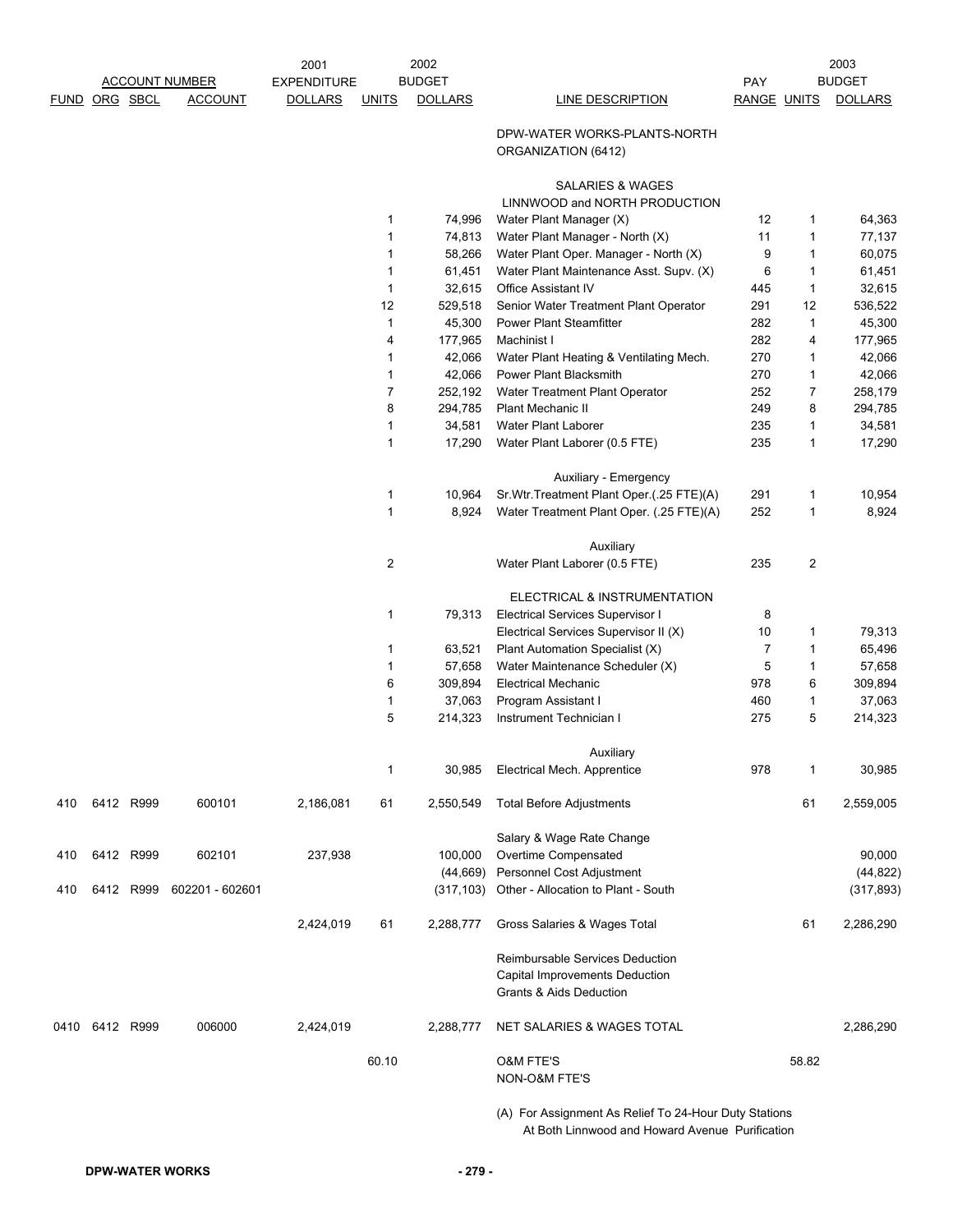|              |                |              |                       | 2001               | 2002                           |       |                                                                                              |                     | 2003            |
|--------------|----------------|--------------|-----------------------|--------------------|--------------------------------|-------|----------------------------------------------------------------------------------------------|---------------------|-----------------|
|              |                |              | <b>ACCOUNT NUMBER</b> | <b>EXPENDITURE</b> | <b>BUDGET</b>                  |       | PAY                                                                                          |                     | <b>BUDGET</b>   |
| <b>FUND</b>  |                | ORG SBCL     | <b>ACCOUNT</b>        | <b>DOLLARS</b>     | <b>DOLLARS</b><br><b>UNITS</b> |       | <b>LINE DESCRIPTION</b>                                                                      | <b>RANGE UNITS</b>  | <b>DOLLARS</b>  |
|              |                |              |                       |                    |                                |       | Plants to Minimize the Need for Double Shifting.                                             |                     |                 |
|              |                |              |                       |                    |                                |       | (X) Private Auto Allowance May Be Paid Pursuant to<br>Section 350-183 of the Milwaukee Code. |                     |                 |
| 0410         | 6412 R999      |              | 006180                | 879,821            | 801,069                        |       | ESTIMATED EMPLOYEE FRINGE BENEFITS                                                           |                     | 845,927         |
|              |                |              |                       |                    |                                |       | OPERATING EXPENDITURES                                                                       |                     |                 |
| 0410         | 6412           | R999         | 630100                | 12,014             | 16,200                         |       | <b>General Office Expense</b>                                                                |                     | 16,524          |
| 0410         | 6412           | R999         | 630500                | 35,241             | 75,000                         |       | Tools & Machinery Parts                                                                      |                     | 76,500          |
| 0410         | 6412           | R999         | 631000                | 86,346             | 46,000                         |       | <b>Construction Supplies</b>                                                                 |                     | 46,920          |
| 0410         | 6412           | R999         | 631500                | 2,392,969          | 2,300,720                      |       | Energy                                                                                       |                     | 2,346,734       |
| 0410         | 6412           | R999         | 632000                | 717,431            | 730,480                        |       | <b>Other Operating Supplies</b>                                                              |                     | 725,000         |
| 0410         | 6412           | R999         | 632500                | 14,632             |                                |       | <b>Facility Rental</b>                                                                       |                     |                 |
| 0410         | 6412           | R999         | 633000                | 35,046             | 28,000                         |       | <b>Vehicle Rental</b>                                                                        |                     | 28,560          |
| 0410         | 6412           | R999         | 633500                | 6,972              |                                | 6,000 | Non-Vehicle Equipment Rental                                                                 |                     | 6,120           |
| 0410         | 6412 R999      |              | 634000                | 13,491             | 155,000                        |       | <b>Professional Services</b>                                                                 |                     | 22,380          |
| 0410         | 6412           | R999         | 634500                | 15,152             |                                |       | Information Technology Services                                                              |                     |                 |
| 0410         | 6412           | R999         | 635000                | 907,482            | 632,000                        |       | <b>Property Services</b>                                                                     |                     | 1,238,814       |
| 0410         | 6412 R999      |              | 635500                | (1,007)            |                                | 4,000 | Infrastructure Services                                                                      |                     | 4,080           |
| 0410<br>0410 | 6412<br>6412   | R999<br>R999 | 636000                |                    | 27,000                         | 5,600 | Vehicle Repair Services                                                                      |                     | 5,712<br>27,540 |
| 0410         | 6412           | R999         | 636500<br>637000      | 137,414            |                                |       | <b>Other Operating Services</b><br>Loans and Grants                                          |                     |                 |
| 0410         | 6412           | R999         | 637501                |                    |                                |       | Reimburse Other Departments                                                                  |                     |                 |
|              |                |              |                       |                    |                                |       |                                                                                              |                     |                 |
| 0410         | 6412           | R999         | 006300                | 4,373,183          | 4,026,000                      |       | OPERATING EXPENDITURES TOTAL                                                                 |                     | 4,544,884       |
|              |                |              |                       |                    |                                |       | <b>EQUIPMENT PURCHASES</b>                                                                   |                     |                 |
|              |                |              |                       |                    |                                |       | <b>Additional Equipment</b>                                                                  |                     |                 |
| 0410         | 6412           | R999         | 683515                |                    | $\mathbf{1}$                   | 1,100 | Testing Apparatus-Ambient Air Monitor                                                        | 1                   | 18,500          |
| 0410         | 6412 R999      |              | 683521                |                    |                                |       | Tools                                                                                        |                     |                 |
| 0410         | 6412           | R999         | 683524                |                    |                                |       | Saws & Shearing Tools                                                                        |                     |                 |
| 0410         | 6412           | R999         | 683530                |                    |                                |       | Pumping Equipment-Chemical Pumps                                                             | $\overline{2}$      | 23,500          |
| 0410         | 6412           | R999         | 684017                |                    | 6<br>18,000                    |       | <b>Metering Devices</b>                                                                      |                     |                 |
| 0410<br>0410 | 6412<br>6412   | R999<br>R999 | 681009<br>681010      |                    |                                |       | <b>Computer Workstations-Laptop</b>                                                          | 1<br>$\overline{2}$ | 2,500<br>20.000 |
| 0410         | 6412 R999      |              | 681050                |                    |                                |       | Computer Server & Components<br><b>Computer Software</b>                                     | 1                   | 3,300           |
| 0410         | 6412 R999      |              | 685539                |                    |                                |       | Other Industrial Vehicle                                                                     |                     |                 |
| 0410         | 6412 R999      |              | 689000                |                    |                                |       | Miscellaneous-Dehumidification Equipment                                                     |                     | 18,500          |
|              |                |              |                       |                    |                                |       |                                                                                              |                     |                 |
|              |                |              |                       |                    | $\overline{7}$<br>19,100       |       | Subtotal - Additional Equipment                                                              | 7                   | 86,300          |
|              |                |              |                       |                    |                                |       | Replacement Equipment                                                                        |                     |                 |
|              | 0410 6412 R999 |              | 683521                |                    |                                |       | <b>Tools-Drill Press</b>                                                                     | 1                   | 3,500           |
| 0410         | 6412 R999      |              | 683524                |                    |                                |       | Saws & Shearing Tools                                                                        | 1                   | 4,500           |
| 0410         | 6412 R999      |              | 683530                |                    |                                |       | <b>Pumping Equipment</b>                                                                     | 5                   | 17,500          |
| 0410         | 6412 R999      |              | 685529                |                    |                                |       | <b>Industrial Truck</b>                                                                      | 1                   | 30,000          |
| 0410         | 6412 R999      |              | 689000                |                    |                                |       | Misc. - Station Batteries                                                                    | 1                   | 61,100          |
|              |                |              |                       |                    |                                |       | Subtotal - Replacement Equipment                                                             | 9                   | 116,600         |
|              |                |              |                       | 13,892             |                                |       | Other Previous Experience                                                                    |                     |                 |
|              | 0410 6412 R999 |              | 006800                | 13,892             | $\overline{7}$<br>19,100       |       | EQUIPMENT PURCHASES TOTAL                                                                    | 16                  | 202,900         |
|              |                |              |                       |                    |                                |       | <b>SPECIAL FUNDS</b>                                                                         |                     |                 |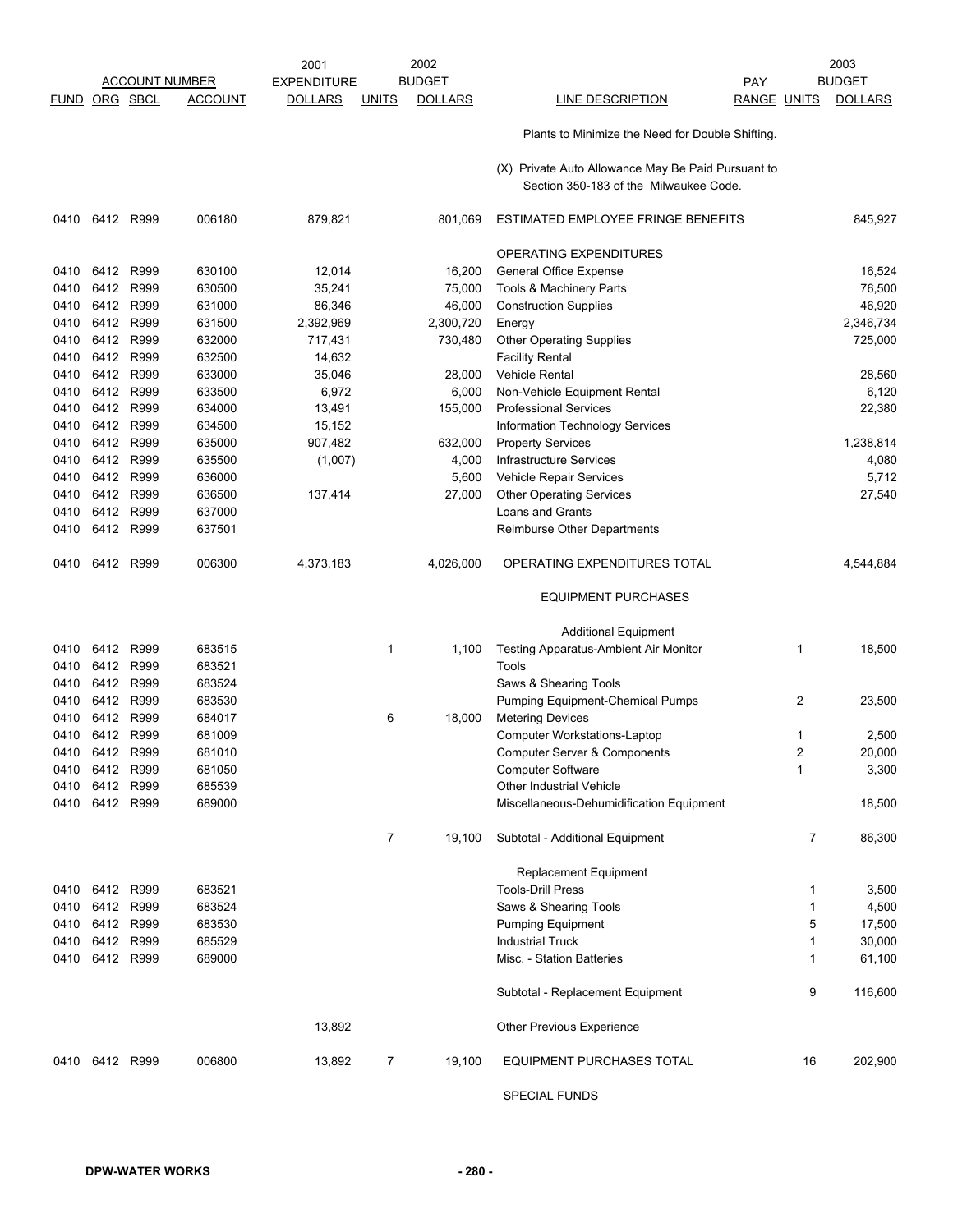|             |      |          |                       | 2001               |              | 2002           |                                              |             |       | 2003           |
|-------------|------|----------|-----------------------|--------------------|--------------|----------------|----------------------------------------------|-------------|-------|----------------|
|             |      |          | <b>ACCOUNT NUMBER</b> | <b>EXPENDITURE</b> |              | <b>BUDGET</b>  |                                              | PAY         |       | <b>BUDGET</b>  |
| <b>FUND</b> |      | ORG SBCL | <b>ACCOUNT</b>        | <b>DOLLARS</b>     | <b>UNITS</b> | <b>DOLLARS</b> | LINE DESCRIPTION                             | RANGE UNITS |       | <b>DOLLARS</b> |
|             |      |          |                       |                    |              |                | Contingent Fund - Debt Service*              |             |       |                |
| 0410        | 6410 | R646     | 006300                | 5,193,673          |              | 5,040,000      | Contingent FD. - Debt Service - Water Works* |             |       | 5,100,000      |
|             |      |          |                       | 5,193,673          |              | 5,040,000      | SPECIAL FUNDS TOTAL                          |             |       | 5,100,000      |
|             |      |          |                       |                    |              |                | DPW-WATER WORKS-PLANTS-NORTH                 |             |       |                |
|             |      |          |                       | 12,884,588         |              | 12,174,946     | ORGANIZATION TOTAL                           |             |       | 12,980,001     |
|             |      |          |                       |                    |              |                |                                              |             |       |                |
|             |      |          |                       |                    |              |                | *Appropriation Control Account               |             |       |                |
|             |      |          |                       |                    |              |                | PROGRAM RESULT MEASURES/                     |             |       |                |
|             |      |          |                       | <b>UNITS</b>       | %            | <b>UNITS</b>   | INTERNAL MANAGEMENT INDICATORS:              |             | $\%$  | <b>UNITS</b>   |
|             |      |          |                       |                    |              |                |                                              |             |       |                |
|             |      |          |                       |                    |              |                | Water Pumping & Purification Operations      |             |       |                |
| 0410        | 6412 | 5100     | P64130                | 26,998             | 80.2         | 26,000         | Million Gal. Purified & Pumped(P)            |             | 103.8 | 26,998         |
|             |      |          |                       |                    |              |                |                                              |             |       |                |
|             |      |          |                       | 113,445            |              | 92,700         | DIRECT LABOR HOUR ALLOCATION                 |             |       | 105,876        |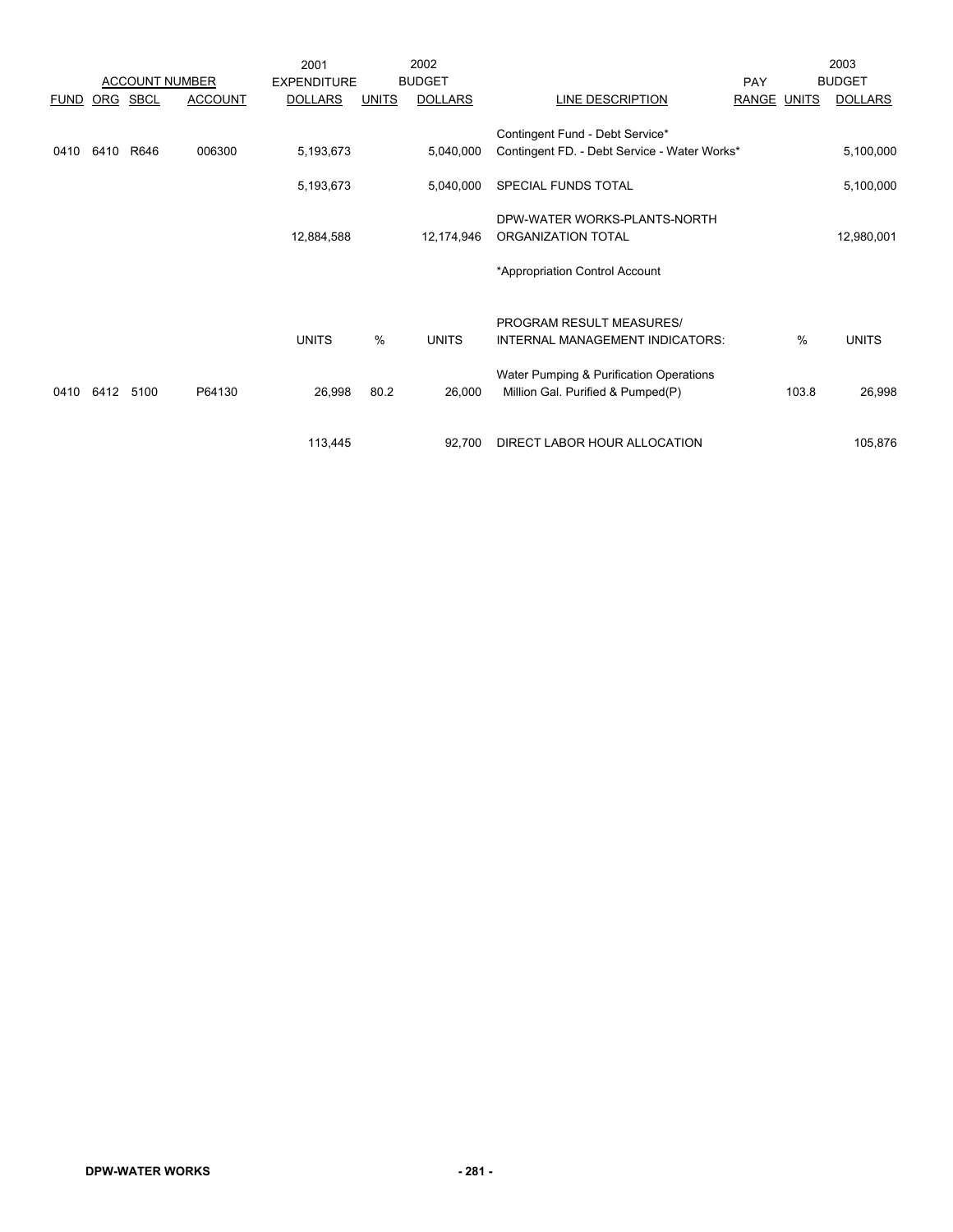|               |              |              | <b>ACCOUNT NUMBER</b> | 2001<br><b>EXPENDITURE</b> |                | 2002<br><b>BUDGET</b> |                                                                                             | PAY                |        | 2003<br><b>BUDGET</b> |
|---------------|--------------|--------------|-----------------------|----------------------------|----------------|-----------------------|---------------------------------------------------------------------------------------------|--------------------|--------|-----------------------|
| FUND ORG SBCL |              |              | <b>ACCOUNT</b>        | <b>DOLLARS</b>             | <b>UNITS</b>   | <b>DOLLARS</b>        | LINE DESCRIPTION                                                                            | <b>RANGE UNITS</b> |        | <b>DOLLARS</b>        |
|               |              |              |                       |                            |                |                       | DPW-WATER WORKS-ENGINEERING<br>ORGANIZATION (6413)                                          |                    |        |                       |
|               |              |              |                       |                            |                |                       | SALARIES & WAGES<br><b>ADMINISTRATION</b>                                                   |                    |        |                       |
|               |              |              |                       |                            | 1              | 96,041                | Civil Engineer V (X)                                                                        | 13                 | 1      | 96,041                |
|               |              |              |                       |                            | 1              | 29,332                | <b>Office Assistant III</b>                                                                 | 425                | 1      | 29,332                |
|               |              |              |                       |                            |                |                       | <b>ENGINEERING DESIGN</b>                                                                   |                    |        |                       |
|               |              |              |                       |                            | 1              | 77,325                | Management Civil Engineer Sr. (X)                                                           | 12                 | 1      | 79,726                |
|               |              |              |                       |                            | 1              | 73,346                | Civil Engineer IV (X)                                                                       | 630                | 1      | 73,346                |
|               |              |              |                       |                            | 3              | 193,700               | Civil Engineer III                                                                          | 628                | 3      | 193,700               |
|               |              |              |                       |                            | 4<br>2         | 222,449<br>106,589    | Civil Engineer II                                                                           | 626<br>622         | 4<br>1 | 227,384<br>56,846     |
|               |              |              |                       |                            | 1              | 55,564                | Engineering Technician V<br>Engineering Drafting Technician V                               | 606                | 1      | 55,564                |
|               |              |              |                       |                            | 6              | 285,533               | Engineering Drafting Technician IV                                                          | 604                | 6      | 288,914               |
|               |              |              |                       |                            | $\overline{c}$ | 129,133               | <b>Electrical Engineer III</b>                                                              | 628                | 2      | 129,133               |
|               |              |              |                       |                            | 1              | 64,567                | <b>Mechanical Engineer III</b>                                                              | 628                | 1      | 54,157                |
| 410           |              | 6413 R999    | 600101                | 770,654                    | 23             | 1,333,579             | <b>Total Before Adjustments</b>                                                             |                    | 22     | 1,284,143             |
|               |              |              |                       |                            |                |                       | Salary & Wage Rate Change                                                                   |                    |        |                       |
| 410           | 6413         | R999         | 602101                | 5,243                      |                | 15,000                | Overtime Compensated                                                                        |                    |        | 8,000                 |
|               |              |              |                       |                            |                | (26, 672)             | Personnel Cost Adjustment                                                                   |                    |        | (15, 764)             |
| 410           | 6413         | R999         | 602201 - 602601       |                            |                |                       | Other                                                                                       |                    |        |                       |
|               |              |              |                       | 775,897                    | 23             | 1,321,907             | Gross Salaries & Wages Total                                                                |                    | 22     | 1,276,379             |
|               |              |              |                       |                            |                |                       | Reimbursable Services Deduction                                                             |                    |        |                       |
|               |              |              |                       |                            |                | (500,000)             | Capital Improvements Deduction                                                              |                    |        | (500,000)             |
|               |              |              |                       |                            |                |                       | <b>Grants &amp; Aids Deduction</b>                                                          |                    |        |                       |
| 0410          |              | 6413 R999    | 006000                | 775,897                    |                | 821,907               | NET SALARIES & WAGES TOTAL                                                                  |                    |        | 776,379               |
|               |              |              |                       |                            | 14.05          |                       | <b>O&amp;M FTE'S</b>                                                                        |                    | 12.92  |                       |
|               |              |              |                       |                            | 9.22           |                       | NON-O&M FTE'S                                                                               |                    | 9.22   |                       |
|               |              |              |                       |                            |                |                       | (X) Private Auto Allowance May Be Paid Pursuant To<br>Section 350-183 of the Milwaukee Code |                    |        |                       |
| 0410          | 6413 R999    |              | 006180                | 304,420                    |                | 287,668               | ESTIMATED EMPLOYEE FRINGE BENEFITS                                                          |                    |        | 287,260               |
|               |              |              |                       |                            |                |                       | OPERATING EXPENDITURES                                                                      |                    |        |                       |
| 0410          | 6413         | R999         | 630100                | 7,593                      |                | 6,000                 | <b>General Office Expense</b>                                                               |                    |        | 6,120                 |
| 0410          | 6413         | R999         | 630500                | 233                        |                | 150                   | Tools & Machinery Parts                                                                     |                    |        | 153                   |
| 0410          | 6413         | R999         | 631000                |                            |                | 1,200                 | <b>Construction Supplies</b>                                                                |                    |        | 1,224                 |
| 0410          | 6413         | R999         | 631500                |                            |                | 100                   | Energy                                                                                      |                    |        | 102                   |
| 0410          | 6413         | R999         | 632000                | 540                        |                | 2,700                 | <b>Other Operating Supplies</b>                                                             |                    |        | 2,754                 |
| 0410          | 6413         | R999         | 632500                | 39,716                     |                | 37,000                | <b>Facility Rental</b>                                                                      |                    |        | 44,182                |
| 0410          | 6413         | R999         | 633000                | 44,684                     |                | 500                   | Vehicle Rental                                                                              |                    |        | 510                   |
| 0410          | 6413<br>6413 | R999<br>R999 | 633500<br>634000      | 4,036                      |                | 3,600                 | Non-Vehicle Equipment Rental                                                                |                    |        | 3,672                 |
| 0410<br>0410  | 6413         | R999         | 634500                | 8,680<br>751               |                | 60,000                | <b>Professional Services</b><br>Information Technology Services                             |                    |        | 51,000                |
| 0410          | 6413         | R999         | 635000                | 51,976                     |                | 5,000                 | <b>Property Services</b>                                                                    |                    |        | 20,000                |
| 0410          | 6413         | R999         | 635500                | 460                        |                |                       | Infrastructure Services                                                                     |                    |        |                       |
| 0410          | 6413         | R999         | 636000                |                            |                | 600                   | Vehicle Repair Services                                                                     |                    |        | 612                   |
| 0410          | 6413         | R999         | 636500                | 16,006                     |                | 20,000                | <b>Other Operating Services</b>                                                             |                    |        | 20,400                |
| 0410          | 6413         | R999         | 637000                |                            |                |                       | Loans and Grants                                                                            |                    |        |                       |
| 0410          | 6413         | R999         | 637501                |                            |                |                       | Reimburse Other Departments                                                                 |                    |        |                       |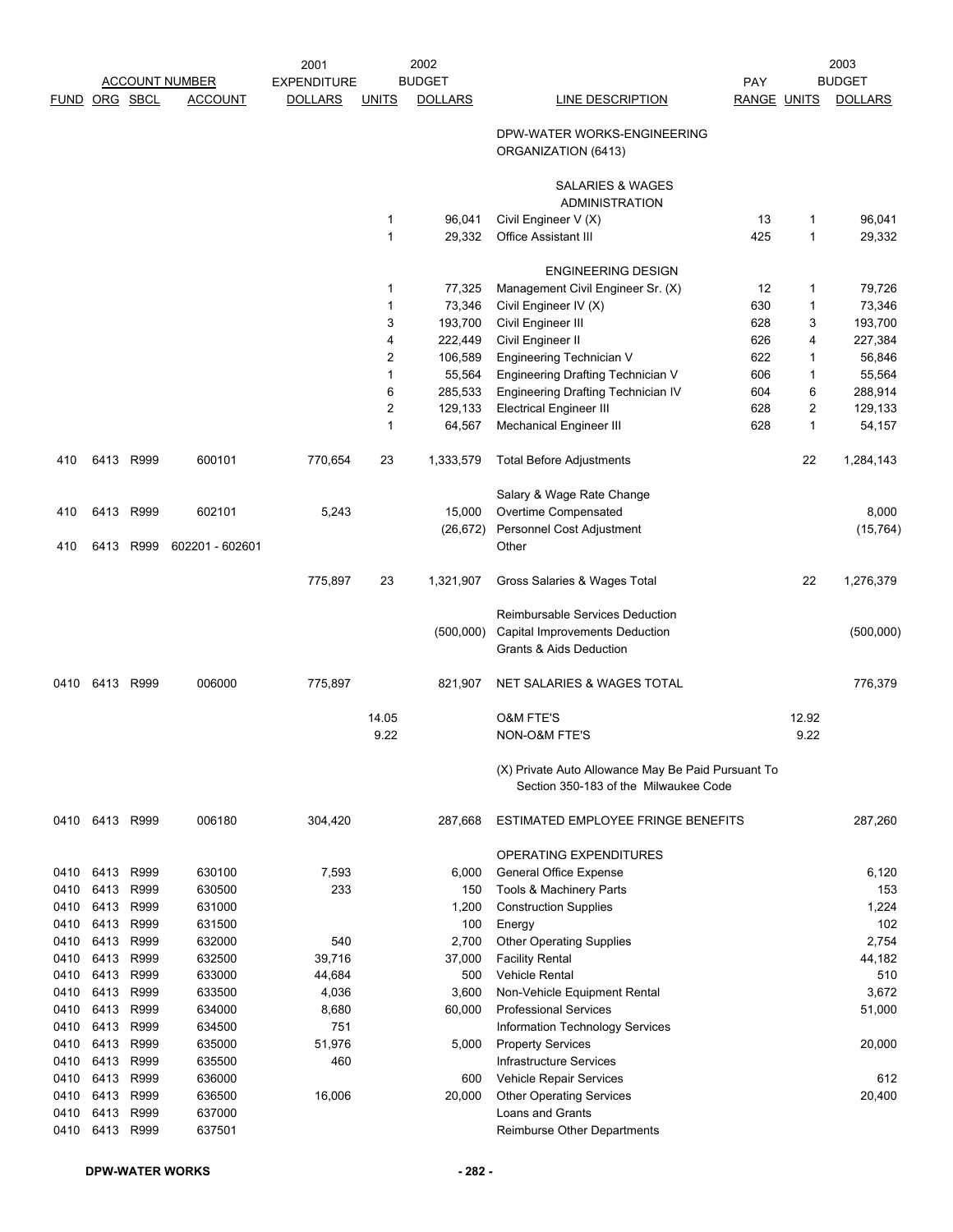| FUND ORG SBCL |                                  | <b>ACCOUNT NUMBER</b><br><b>ACCOUNT</b> | 2001<br><b>EXPENDITURE</b><br><b>DOLLARS</b> | <b>UNITS</b> | 2002<br><b>BUDGET</b><br><b>DOLLARS</b> | <b>LINE DESCRIPTION</b>                                                | PAY<br>RANGE UNITS |       | 2003<br><b>BUDGET</b><br><b>DOLLARS</b> |
|---------------|----------------------------------|-----------------------------------------|----------------------------------------------|--------------|-----------------------------------------|------------------------------------------------------------------------|--------------------|-------|-----------------------------------------|
|               | 0410 6413 R999                   | 006300                                  | 174,675                                      |              | 136,850                                 | OPERATING EXPENDITURES TOTAL                                           |                    |       | 150,729                                 |
|               |                                  |                                         |                                              |              |                                         | <b>EQUIPMENT PURCHASES</b>                                             |                    |       |                                         |
| 0410          | 6413 R999                        | 681011                                  |                                              | $\mathbf 1$  | 7,500                                   | <b>Additional Equipment</b><br><b>Computer Printing Equipment</b>      |                    |       |                                         |
|               |                                  |                                         |                                              | 1            | 7,500                                   | Subtotal - Additional Equipment                                        |                    |       |                                         |
|               |                                  |                                         |                                              |              |                                         | <b>Replacement Equipment</b>                                           |                    |       |                                         |
|               |                                  |                                         |                                              |              |                                         | Subtotal - Replacement Equipment                                       |                    |       |                                         |
|               |                                  |                                         | 91,974                                       |              |                                         | Other Previous Experience                                              |                    |       |                                         |
| 0410          | 6413 R999                        | 006800                                  | 91,974                                       | $\mathbf 1$  | 7,500                                   | EQUIPMENT PURCHASES TOTAL                                              |                    |       |                                         |
|               |                                  |                                         |                                              |              |                                         | <b>SPECIAL FUNDS</b>                                                   |                    |       |                                         |
|               |                                  |                                         |                                              |              |                                         | SPECIAL FUNDS TOTAL                                                    |                    |       |                                         |
|               |                                  |                                         | 1,346,966                                    |              | 1,253,925                               | DPW-WATER WORKS-ENGINEERING<br>ORGANIZATION TOTAL                      |                    |       | 1,214,368                               |
|               |                                  |                                         | <b>UNITS</b>                                 | %            | <b>UNITS</b>                            | PROGRAM RESULT MEASURES/<br>INTERNAL MANAGEMENT INDICATORS:            |                    | %     | <b>UNITS</b>                            |
|               | 0410 6413 5200                   | P64147                                  |                                              | 100.0        | 70                                      | Plant Maintenance & Engineering<br>Investigations Completed (P)        |                    | 100.0 | 70                                      |
|               | 0410 6413 0900                   | P64149                                  |                                              | 100.0        | 1,100                                   | Materials & Projects Inspection<br>Items & Projects Inspected (P)      |                    | 100.0 | 1,100                                   |
|               | 0410 6413 0230                   | P64150                                  |                                              | 100.0        |                                         | Capital Program Administration<br>200 Plants & Main Plans Prepared (p) |                    | 100.0 | 200                                     |
|               | 0410 6413 0230<br>0410 6413 0234 | P64151<br>P64152                        |                                              | 100.0        | 22,500                                  | Design<br>Program DLH                                                  |                    | 100.0 | 22,500                                  |
|               | 0410 6413 0236                   | P64153                                  |                                              | 100.0        | 650                                     | Pressure & Flow Surveys<br>Surveys Completed (P)                       |                    | 100.0 | 650                                     |
|               | 0410 6413 0230                   | P64154                                  |                                              | 100.0        | 920                                     | Map & Record Maintenance<br>Maps & Records (P)                         |                    | 100.0 | 920                                     |
|               | 0410 6413 0230                   | P64155                                  |                                              | 100.0        | 3,200                                   | <b>Information Services</b><br>Inquiries Received (P)                  |                    | 100.0 | 3,200                                   |
|               | 0410 6413 0230                   | P64156                                  |                                              | 100.0        | 230                                     | <b>Special Studies</b><br>Studies Completed (P)                        |                    | 100.0 | 230                                     |
|               |                                  |                                         | 29,616                                       |              |                                         | 33,110 DIRECT LABOR HOUR ALLOCATION                                    |                    |       | 23,256                                  |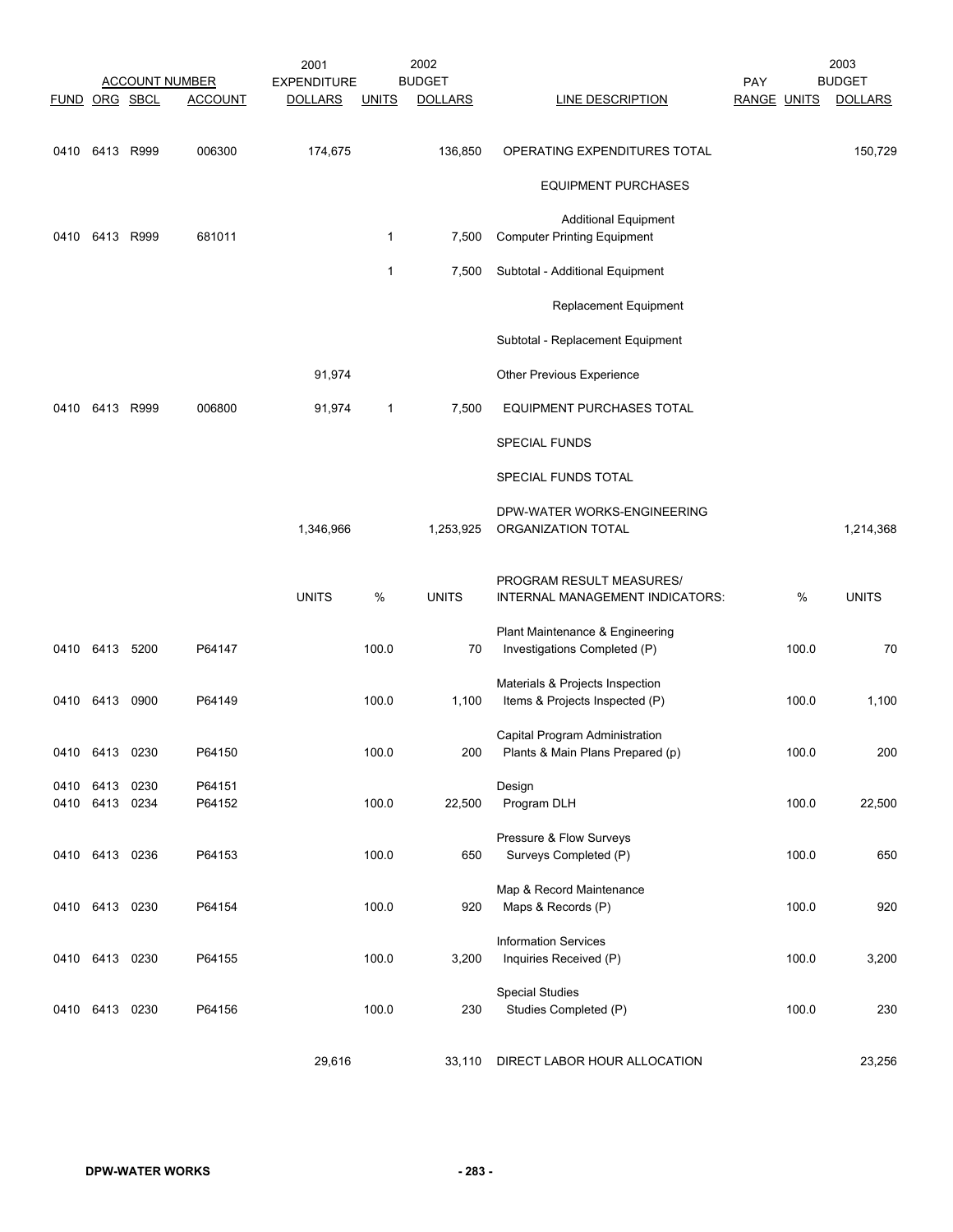|                       |                | 2001               |                         | 2002           |                                         |                    |    | 2003           |
|-----------------------|----------------|--------------------|-------------------------|----------------|-----------------------------------------|--------------------|----|----------------|
| <b>ACCOUNT NUMBER</b> |                | <b>EXPENDITURE</b> |                         | <b>BUDGET</b>  |                                         | PAY                |    | <b>BUDGET</b>  |
| <u>DRG</u> SBCL       | <b>ACCOUNT</b> | <b>DOLLARS</b>     | <b>UNITS</b>            | <b>DOLLARS</b> | <b>LINE DESCRIPTION</b>                 | <b>RANGE UNITS</b> |    | <b>DOLLARS</b> |
|                       |                |                    |                         |                |                                         |                    |    |                |
|                       |                |                    |                         |                |                                         |                    |    |                |
|                       |                |                    |                         |                | DPW-WATER WORKS-DISTRIBUTION            |                    |    |                |
|                       |                |                    |                         |                | ORGANIZATION (6414)                     |                    |    |                |
|                       |                |                    |                         |                |                                         |                    |    |                |
|                       |                |                    |                         |                | <b>SALARIES &amp; WAGES</b>             |                    |    |                |
|                       |                |                    |                         |                | ADMINISTRATION                          |                    |    |                |
|                       |                |                    | 1                       | 90,108         | Water Distribution Manager (X)          | 12                 | 1  | 90,108         |
|                       |                |                    |                         |                |                                         |                    |    |                |
|                       |                |                    |                         |                | <b>CAMERON</b>                          |                    |    |                |
|                       |                |                    | 1                       | 69,792         | Water Distribution District Supvr. (X)  | 8                  | 1  | 69,792         |
|                       |                |                    | 1                       | 61,451         | Water Distribution Supervisor II(X)     | 6                  | 1  | 61,451         |
|                       |                |                    | 5                       | 259,728        | Water Distribution Supervisor I(X)      | 4                  | 5  | 270,431        |
|                       |                |                    | 1                       | 55,580         | <b>Distribution Services Specialist</b> | 786                | 1  | 55,580         |
|                       |                |                    | 1                       | 34,183         | <b>Office Assistant IV</b>              | 445                | 1  | 34,183         |
|                       |                |                    | $\overline{\mathbf{c}}$ | 62,720         | <b>Office Assistant III</b>             | 425                | 2  | 62,720         |
|                       |                |                    | $\mathbf{1}$            | 35,043         | <b>Inventory Assistant IV</b>           | 345                |    |                |
|                       |                |                    |                         |                | <b>Inventory Assistant IV</b>           | 350                | 1  | 32,307         |
|                       |                |                    | 1                       | 45,300         | Machinist I                             | 282                | 1  | 45,300         |
|                       |                |                    | 1                       | 42,066         | Water Department Blacksmith             | 270                | 1  | 42,066         |
|                       |                |                    | $\overline{7}$          | 275,744        | Chief Distribution Repair Worker        | 260                |    |                |
|                       |                |                    |                         |                | Water Distribution Chief Repair Worker  | 282                | 7  | 292,323        |
|                       |                |                    | 14                      | 532,330        | Water Distribution Repair Worker II     | 252                | 14 | 532,330        |
|                       |                |                    | 5                       | 187,837        | Field Investigator                      | 250                | 5  | 187,837        |
|                       |                |                    | $\mathbf{1}$            | 36,910         | <b>Equipment Mechanic III</b>           | 248                | 1  | 36,910         |
|                       |                |                    | 14                      | 480,372        | Water Distribution Repair Worker I      | 235                | 14 | 474,330        |
|                       |                |                    | 2                       | 67,446         | Hydrant Service Worker (X)              | 230                | 2  | 67,446         |
|                       |                |                    | 9                       | 303,508        | <b>Water Distribution Laborer</b>       | 230                | 9  | 303,508        |
|                       |                |                    |                         |                |                                         |                    |    |                |
|                       |                |                    |                         |                | STORES - WATERFORD                      |                    |    |                |
|                       |                |                    | 1                       | 43,540         | Water Materials Supervisor (X)          | 3                  |    |                |
|                       |                |                    |                         |                | Inventory Manager (X)                   | 4                  | 1  | 46,414         |
|                       |                |                    | 1                       | 36,018         | <b>Inventory Assistant IV</b>           | 350                | 1  | 36,018         |
|                       |                |                    | $\mathbf{1}$            | 36,253         | Pipe Yard Crew Leader                   | 245                | 1  | 36,253         |
|                       |                |                    |                         |                |                                         |                    |    |                |
|                       |                |                    |                         |                | Auxiliary                               |                    |    |                |
|                       |                |                    | 1                       | 15,961         | Water Distribution Laborer (0.5 FTE)    | 230                | 1  | 15,961         |
|                       |                |                    |                         |                |                                         |                    |    |                |
|                       |                |                    |                         |                | <b>LINCOLN</b>                          |                    |    |                |
|                       |                |                    | 1                       | 65,648         | Water Distribution District Supvr. (X)  | 8                  | 1  | 69,792         |
|                       |                |                    | 1                       | 46,657         | Water Distribution Supervisor II(X)     | 6                  | 1  | 59,588         |
|                       |                |                    | 1                       | 57,658         | System & Special Projects Manager (X)   | 5                  | 1  | 57,658         |
|                       |                |                    | 4                       | 216,345        | Water Distribution Supervisor I(X)      | 4                  | 4  | 216,345        |
|                       |                |                    | 1                       | 41,070         | Technical Coordinator (X)               | 4                  | 1  | 41,070         |
|                       |                |                    | 1                       | 34,183         | <b>Office Assistant IV</b>              | 445                | 1  | 34,183         |
|                       |                |                    | $\overline{\mathbf{c}}$ | 62,720         | <b>Office Assistant III</b>             | 425                | 2  | 62,720         |
|                       |                |                    | 1                       | 36,018         | <b>Inventory Assistant IV</b>           | 350                | 1  | 36,018         |
|                       |                |                    | $\overline{7}$          | 275,744        | Chief Distribution Repair Worker        | 260                |    |                |
|                       |                |                    |                         |                | Water Distribution Chief Repair Worker  | 282                | 7  | 294,977        |
|                       |                |                    | 14                      | 530,002        | Water Distribution Repair Worker II     | 252                | 14 | 526,027        |
|                       |                |                    | $\overline{\mathbf{c}}$ | 76,047         | Water Distribution Tapping Specialist   | 252                | 2  | 76,047         |
|                       |                |                    | 5                       | 187,837        | Field Investigator                      | 250                | 5  | 187,837        |
|                       |                |                    | 1                       | 36,910         | Equipment Mechanic III                  | 248                | 1  | 36,910         |
|                       |                |                    | 1                       | 34,581         | Water Maintenance Worker                | 235                | 1  | 34,581         |
|                       |                |                    | 14                      | 482,250        | Water Distribution Repair Worker I      | 235                | 14 | 477,596        |
|                       |                |                    | 2                       | 67,446         | <b>Hydrant Service Worker</b>           | 230                | 2  | 67,446         |
|                       |                |                    | 9                       | 301,708        | <b>Water Distribution Laborer</b>       | 230                | 8  | 264,884        |
|                       |                |                    |                         |                |                                         |                    |    |                |
|                       |                |                    |                         |                | Auxiliary                               |                    |    |                |
|                       |                |                    | 1                       | 14,717         | Water Distr. Supvr. I (.33 FTE)         | 4                  | 1  | 14,717         |

FUND ORG SBCL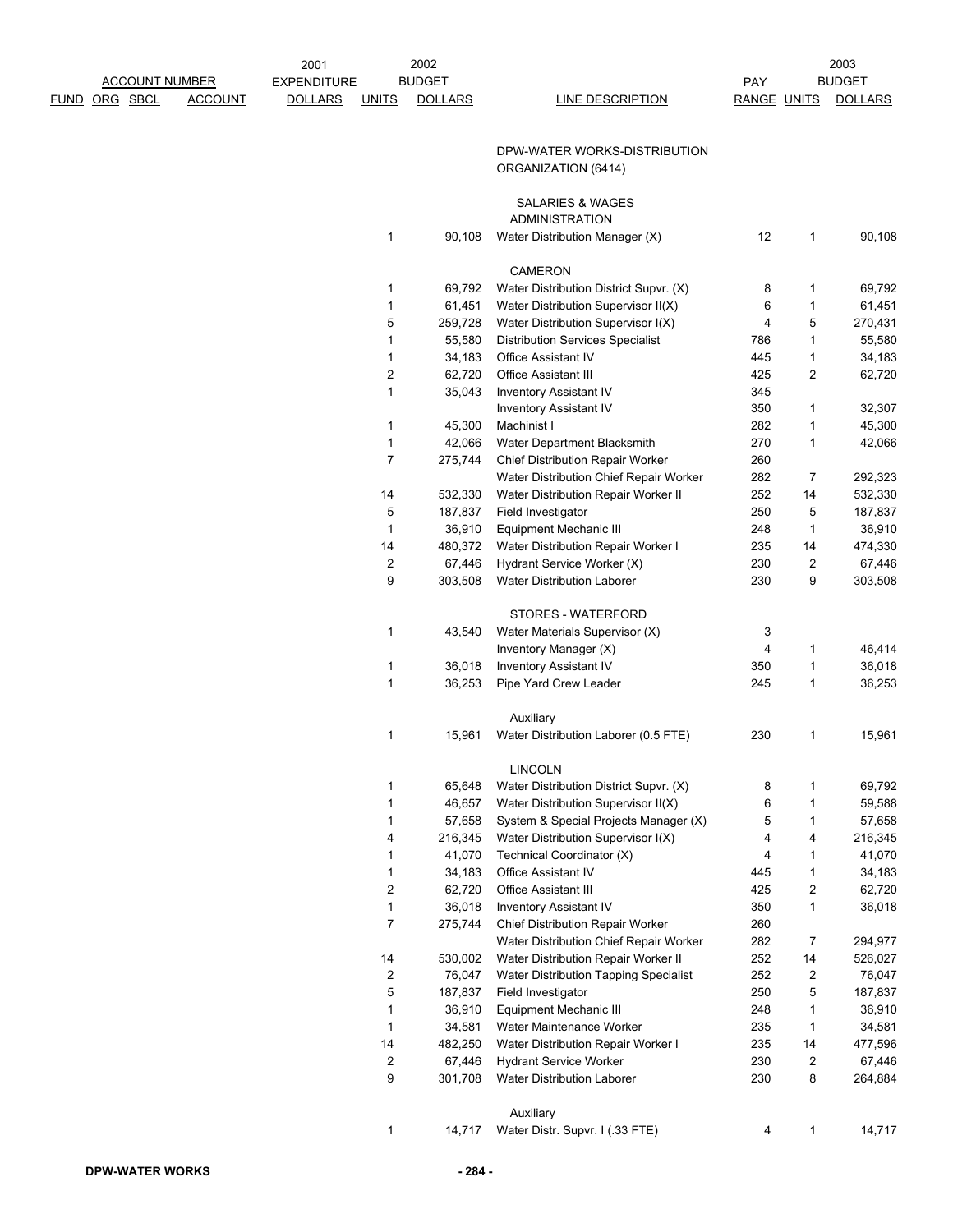|               |              |              |                       | 2001               |              | 2002              |                                                         |                    |        | 2003              |
|---------------|--------------|--------------|-----------------------|--------------------|--------------|-------------------|---------------------------------------------------------|--------------------|--------|-------------------|
|               |              |              | <b>ACCOUNT NUMBER</b> | <b>EXPENDITURE</b> |              | <b>BUDGET</b>     | PAY                                                     |                    |        | <b>BUDGET</b>     |
| FUND ORG SBCL |              |              | <b>ACCOUNT</b>        | <b>DOLLARS</b>     | <u>UNITS</u> | <b>DOLLARS</b>    | LINE DESCRIPTION                                        | <b>RANGE UNITS</b> |        | <b>DOLLARS</b>    |
|               |              |              |                       |                    | 1            | 11,520            | Field Investigator (.33 FTE)                            | 250                | 1      | 11,520            |
|               |              |              |                       |                    | 2            | 20,873            | Water Distr. Laborer (.33 FTE)                          | 230                | 2      | 20,873            |
|               |              |              |                       |                    |              |                   |                                                         |                    |        |                   |
| 410           | 6414         | R999         | 600101                | 4,829,583          | 142          | 5,371,824         | <b>Total Before Adjustments</b>                         |                    | 141    | 5,384,057         |
|               |              |              |                       |                    |              |                   | Salary & Wage Rate Change                               |                    |        |                   |
| 410           | 6414         | R999         | 602101                | 970,082            |              | 500,000           | Overtime Compensated                                    |                    |        | 500,000           |
|               |              |              |                       |                    |              | (107, 437)        | Personnel Cost Adjustment                               |                    |        | (107, 681)        |
| 410           | 6414         | R999         | 602201 - 602601       |                    |              |                   | Other - Shift Premium                                   |                    |        |                   |
|               |              |              |                       |                    |              |                   |                                                         |                    |        |                   |
|               |              |              |                       | 5,799,665          |              | 5,764,387         | Gross Salaries & Wages Total                            |                    |        | 5,776,376         |
|               |              |              |                       |                    |              |                   | Reimbursable Services Deduction                         |                    |        |                   |
|               |              |              |                       |                    |              | (110,000)         | Capital Improvements Deduction                          |                    |        | (110,000)         |
|               |              |              |                       |                    |              |                   | <b>Grants &amp; Aids Deduction</b>                      |                    |        |                   |
|               |              |              |                       |                    |              |                   |                                                         |                    |        |                   |
| 0410          | 6414         | R999         | 006000                | 5,799,665          |              | 5,654,387         | <b>NET SALARIES &amp; WAGES TOTAL</b>                   |                    |        | 5,666,376         |
|               |              |              |                       |                    | 149.85       |                   | <b>O&amp;M FTE'S</b>                                    |                    | 148.80 |                   |
|               |              |              |                       |                    | 3.06         |                   | NON-O&M FTE'S                                           |                    | 3.06   |                   |
|               |              |              |                       |                    |              |                   |                                                         |                    |        |                   |
|               |              |              |                       |                    |              |                   | (X) Private Auto Allowance May Be Paid Pursuant To      |                    |        |                   |
|               |              |              |                       |                    |              |                   | Section 350-183 of the Milwaukee Code                   |                    |        |                   |
| 0410          | 6414         | R999         | 006180                | 2,120,656          |              | 1,979,036         | ESTIMATED EMPLOYEE FRINGE BENEFITS                      |                    |        | 2,096,559         |
|               |              |              |                       |                    |              |                   |                                                         |                    |        |                   |
|               |              |              |                       |                    |              |                   | OPERATING EXPENDITURES                                  |                    |        |                   |
| 0410          | 6414         | R999         | 630100                | 16,956             |              | 17,000            | <b>General Office Expense</b>                           |                    |        | 17,340            |
| 0410<br>0410  | 6414<br>6414 | R999<br>R999 | 630500<br>631000      | 90,985<br>979,357  |              | 85,000<br>840,000 | Tools & Machinery Parts<br><b>Construction Supplies</b> |                    |        | 86,700<br>856,800 |
| 0410          | 6414         | R999         | 631500                | 57,436             |              | 52,500            | Energy                                                  |                    |        | 53,550            |
| 0410          | 6414         | R999         | 632000                | 53,229             |              | 250,000           | <b>Other Operating Supplies</b>                         |                    |        | 150,000           |
| 0410          | 6414         | R999         | 632500                | 10,081             |              | 15,000            | <b>Facility Rental</b>                                  |                    |        | 15,300            |
| 0410          | 6414         | R999         | 633000                | 672,894            |              | 800,000           | <b>Vehicle Rental</b>                                   |                    |        | 816,000           |
| 0410          | 6414         | R999         | 633500                | 8,775              |              | 5,000             | Non-Vehicle Equipment Rental                            |                    |        | 5,100             |
| 0410          | 6414         | R999         | 634000                | 70,410             |              | 750,000           | <b>Professional Services</b>                            |                    |        | 753,400           |
| 0410          | 6414         | R999         | 634500                | 7,543              |              |                   | 100,000 Information Technology Services                 |                    |        |                   |
| 0410          | 6414         | R999         | 635000                | 383,549            |              | 163,000           | <b>Property Services</b>                                |                    |        | 166,260           |
| 0410          | 6414         | R999         | 635500                | 3,871,607          |              | 3,500,000         | Infrastructure Services                                 |                    |        | 3,500,000         |
| 0410          | 6414         | R999         | 636000                | 362                |              | 8,000             | Vehicle Repair Services                                 |                    |        | 8,160             |
| 0410          | 6414<br>6414 | R999<br>R999 | 636500<br>637000      | 131,877            |              | 224,000           | <b>Other Operating Services</b>                         |                    |        | 150,000           |
| 0410<br>0410  | 6414         | R999         | 637501                |                    |              |                   | Loans and Grants<br>Reimburse Other Departments         |                    |        |                   |
|               |              |              |                       |                    |              |                   |                                                         |                    |        |                   |
| 0410          | 6414         | R999         | 006300                | 6,355,061          |              | 6,809,500         | OPERATING EXPENDITURES TOTAL                            |                    |        | 6,578,610         |
|               |              |              |                       |                    |              |                   | <b>EQUIPMENT PURCHASES</b>                              |                    |        |                   |
|               |              |              |                       |                    |              |                   |                                                         |                    |        |                   |
|               |              |              |                       |                    |              |                   | <b>Additional Equipment</b>                             |                    |        |                   |
| 0410          | 6414         | R999         | 681009                |                    | 4            | 20,000            | <b>Computer Workstations-Laptops</b>                    |                    | 4      | 20,000            |
| 0410          | 6414         | R999         | 682010                |                    |              |                   | <b>Telecommunication Devices-Mobile Radios</b>          |                    |        |                   |
| 0410          | 6414         | R999         | 683515                |                    | 3            | 2,250             | Testing Apparatus-Meter Tracking Palm Pilots            |                    |        |                   |
| 0410          | 6414         | R999         | 683524                |                    |              |                   | Saws & Shearing Tools                                   |                    | 4      | 6,400             |
| 0410          | 6414<br>6414 | R999         | 683525                |                    |              |                   | Technical Tools-GPS Equip.                              |                    | 1      | 10,000            |
| 0410<br>0410  | 6414         | R999<br>R999 | 683521<br>683530      |                    | 4<br>1       | 15,200<br>800     | Tools<br><b>Pumping Equipment</b>                       |                    |        |                   |
| 0410          | 6414         | R999         | 683540                |                    | 1            | 1,000             | Concrete Accessory & Supplies                           |                    |        |                   |
| 0410          | 6414         | R999         | 685512                |                    | 1            | 24,000            | Automobile, Jeeps                                       |                    |        |                   |
| 0410          | 6414         | R999         | 685527                |                    | 2            | 220,000           | Dump Trucks                                             |                    |        |                   |
|               |              |              |                       |                    |              |                   |                                                         |                    |        |                   |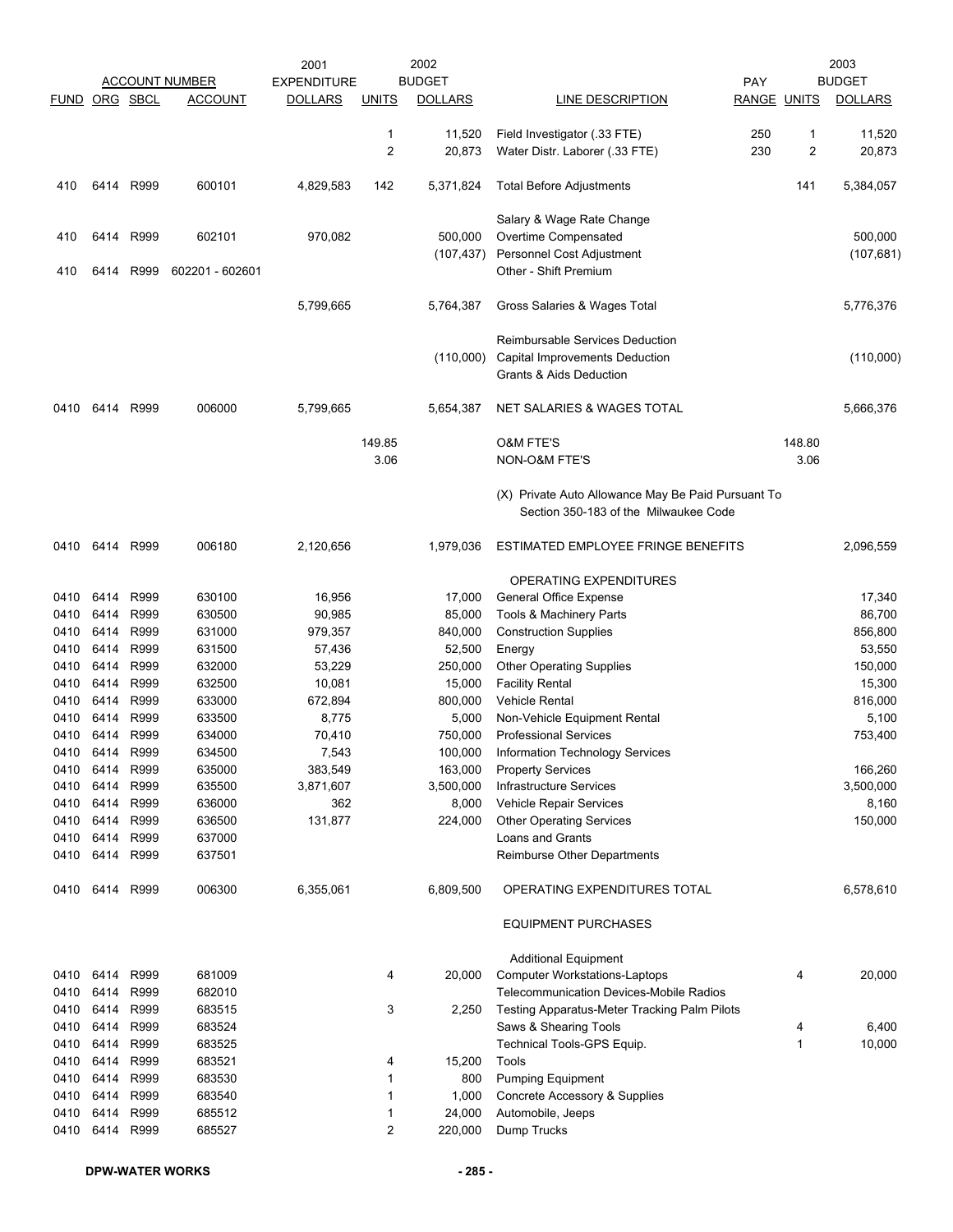|               |           |      |                       | 2001               |                | 2002           |                                                      |                    |                         | 2003           |
|---------------|-----------|------|-----------------------|--------------------|----------------|----------------|------------------------------------------------------|--------------------|-------------------------|----------------|
|               |           |      | <b>ACCOUNT NUMBER</b> | <b>EXPENDITURE</b> |                | <b>BUDGET</b>  |                                                      | <b>PAY</b>         |                         | <b>BUDGET</b>  |
| FUND ORG SBCL |           |      | <b>ACCOUNT</b>        | <b>DOLLARS</b>     | <b>UNITS</b>   | <b>DOLLARS</b> | LINE DESCRIPTION                                     | <b>RANGE UNITS</b> |                         | <b>DOLLARS</b> |
| 0410          | 6414      | R999 | 685529                |                    | 4              | 194,000        | Industrial Trucks-Power Vac Truck                    |                    | 1                       | 250,000        |
| 0410          | 6414      | R999 | 685529                |                    | $\mathbf{1}$   | 20,000         | <b>Industrial Trucks-Backhoes</b>                    |                    |                         |                |
| 0410          | 6414      | R999 | 685550                |                    |                |                | Pickup Trucks & Vans                                 |                    |                         |                |
| 0410          | 6414      | R999 | 685529                |                    |                |                | <b>Other Industrial Vehicles</b>                     |                    |                         |                |
| 0410          | 6414      | R999 | 685565                |                    | $\overline{c}$ | 17,000         | Auto & Truck Accessories                             |                    |                         |                |
|               |           |      |                       |                    | 23             | 514,250        | Subtotal - Additional Equipment                      |                    | 10                      | 286,400        |
|               |           |      |                       |                    |                |                | Replacement Equipment                                |                    |                         |                |
| 0410          | 6414      | R999 | 682010                |                    |                |                | Telecommunications Devices-Mobile Radios             |                    | 6                       | 10,200         |
| 0410          | 6414      | R999 | 683515                |                    |                |                | Testing Apparatus-Meter Tracking Palm Pilots         |                    | 4                       | 4,000          |
| 0410          | 6414      | R999 | 683524                |                    |                |                | Saws & Shearing Tools                                |                    | 4                       | 10,600         |
| 0410          | 6414      | R999 | 683525                |                    |                |                | <b>Technical Tools-Locating Wands</b>                |                    | 3                       | 2,400          |
| 0410          | 6414      | R999 | 685512                |                    |                |                | Automobile, Jeeps                                    |                    | $\overline{\mathbf{c}}$ | 52,000         |
| 0410          | 6414      | R999 | 685529                |                    |                |                | Industrial Trucks-Backhoes                           |                    | $\overline{c}$          | 200,000        |
| 0410          | 6414      | R999 | 685550                |                    |                |                | Pickup Trucks & Vans                                 |                    | 3                       | 211,000        |
| 0410          | 6414      | R999 | 685529                |                    |                |                | <b>Other Industrial Vehicles-Forklift</b>            |                    | 1                       | 24,000         |
|               |           |      |                       |                    |                |                | Subtotal - Replacement Equipment                     |                    | 25                      | 514,200        |
|               |           |      |                       | 332,766            |                |                | <b>Other Previous Experience</b>                     |                    |                         |                |
| 0410          | 6414      | R999 | 006800                | 332,766            | 23             | 514,250        | <b>EQUIPMENT PURCHASES TOTAL</b>                     |                    | 35                      | 800,600        |
|               |           |      |                       |                    |                |                | <b>SPECIAL FUNDS</b>                                 |                    |                         |                |
|               |           |      |                       |                    |                |                | SPECIAL FUNDS TOTAL                                  |                    |                         |                |
|               |           |      |                       |                    |                |                | DPW-WATER WORKS-DISTRIBUTION                         |                    |                         |                |
|               |           |      |                       | 14,608,148         |                | 14,957,173     | ORGANIZATION TOTAL                                   |                    |                         | 15, 142, 145   |
|               |           |      |                       |                    |                |                | PROGRAM RESULT MEASURES/                             |                    |                         |                |
|               |           |      |                       | <b>UNITS</b>       | %              | <b>UNITS</b>   | INTERNAL MANAGEMENT INDICATORS:                      |                    | %                       | <b>UNITS</b>   |
|               |           |      |                       |                    |                |                | Main Break Repair                                    |                    |                         |                |
| 0410 6414     |           | 5300 | P64157                | 576                |                |                | No. of Main Break Repairs 4"-8"                      |                    |                         | 689            |
|               |           |      |                       | 99%                |                |                | Percent of Breaks Back-In-Service Within             |                    |                         | 98%            |
|               |           |      |                       |                    |                |                | 24 Hours                                             |                    |                         |                |
| 0410 6414     |           | 5300 | P64158                | 38                 |                |                | No. of Main Break Repairs 12" or larger              |                    |                         | 55             |
|               |           |      |                       | 97%                |                |                | Percent of Breaks Back-In-Service Within<br>24 Hours |                    |                         | 95%            |
|               |           |      |                       |                    |                |                | Valve Maintenance and Repair                         |                    |                         |                |
| 0410 6414     |           | 5300 | P64161                | 2,081              |                |                | No. of Valves Exercised                              |                    |                         | 1,500          |
|               | 0410 6414 | 5300 | P64162                | 383                |                |                | No. of Valves Repaired or Replaced                   |                    |                         | 375            |
|               |           |      |                       |                    |                |                |                                                      |                    |                         |                |
|               |           |      |                       |                    |                |                | Leak Repair (Mains)                                  |                    |                         |                |
| 0410 6414     |           | 5300 | P64164                | 18                 | 100.0          | 18             | No. of Joint Leaks Repaired                          |                    | 83.3                    | 15             |
|               |           |      |                       |                    |                |                | Hydrant Maintenance and Repair                       |                    |                         |                |
| 0410          | 6414      | 5300 | P64165                | 11,748             | 100.0          | 13,125         | No. of Hydrants Inspected                            |                    | 99.0                    | 13,000         |
| 0410          | 6414      | 5300 | P64166                | 887                | 100.0          | 804            | No. of Hydrants Repaired from the top                |                    | 66.0                    | 531            |
| 0410          | 6414      | 5300 | P64167                | 158                | 100.0          | 175            | No. of Hydrants Replaced or Dig to Repair            |                    | 100.0                   | 175            |
|               |           |      |                       |                    |                |                |                                                      |                    |                         |                |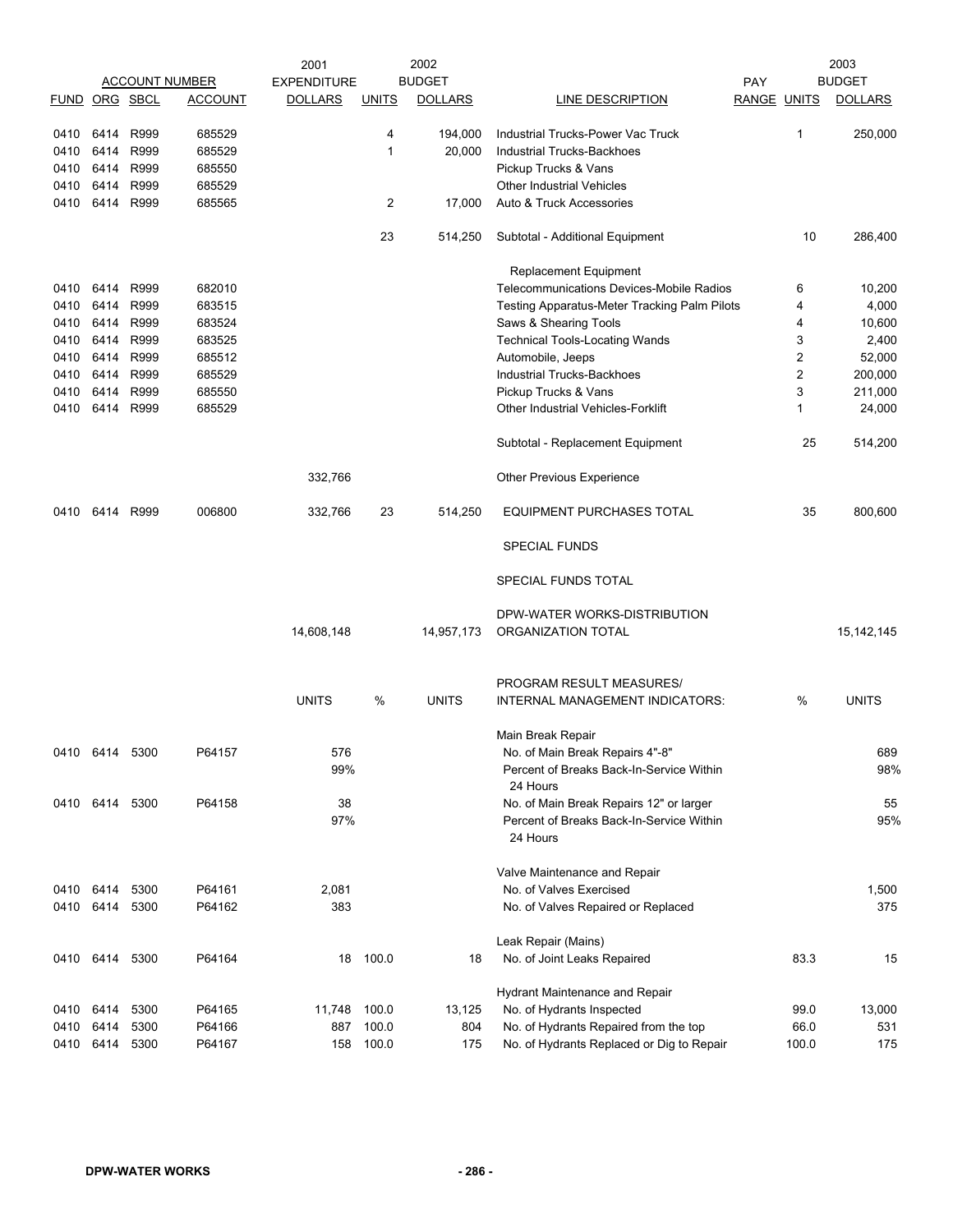|             |          |      |                       | 2001               |              | 2002           |                                                                                              |                    |       | 2003           |
|-------------|----------|------|-----------------------|--------------------|--------------|----------------|----------------------------------------------------------------------------------------------|--------------------|-------|----------------|
|             |          |      | <b>ACCOUNT NUMBER</b> | <b>EXPENDITURE</b> |              | <b>BUDGET</b>  |                                                                                              | PAY                |       | <b>BUDGET</b>  |
| <b>FUND</b> | ORG SBCL |      | <b>ACCOUNT</b>        | <b>DOLLARS</b>     | <b>UNITS</b> | <b>DOLLARS</b> | LINE DESCRIPTION                                                                             | <b>RANGE UNITS</b> |       | <b>DOLLARS</b> |
|             |          |      |                       |                    |              |                | PROGRAM RESULT MEASURES/                                                                     |                    |       |                |
|             |          |      |                       | <b>UNITS</b>       | %            | <b>UNITS</b>   | INTERNAL MANAGEMENT INDICATORS:                                                              |                    | $\%$  | <b>UNITS</b>   |
|             |          |      |                       |                    |              |                | Taps & Branches                                                                              |                    |       |                |
| 0410        | 6414     | 5300 | P64168                | 293                | 100.0        | 20             | No. of New Taps Installed                                                                    |                    | 1,000 | 200            |
| 0410        | 6414     | 5300 | P64169                | 219                | 100.0        | 300            | No. of Taps Disconnected                                                                     |                    | 100.0 | 300            |
| 0410        | 6414     | 5300 | P64170                | 1,009              | 100.0        | 730            | No. of Taps Transferred Main to Main                                                         |                    | 116.4 | 850            |
|             |          |      |                       |                    |              |                | Shop Operations Support Services                                                             |                    |       |                |
| 0410        | 6414     | 5300 | P64170                |                    | 100.0        | 12,600         | Work Labor Hours (P)                                                                         |                    |       |                |
|             |          |      |                       |                    |              |                | Investigation                                                                                |                    |       |                |
| 0410        | 6414     | 5300 | P64171                | 9,266              | 189.3        | 8,000          | Number of Investigations Conducted                                                           |                    | 51.3  | 4,100          |
| 0410        | 6414     | 5300 | P64172                |                    |              |                | Number of Turn-on's/Turn-off's                                                               |                    |       | 4,600          |
|             |          |      |                       |                    |              |                | Service Leaks Repaired                                                                       |                    |       |                |
| 0410        | 6414     | 5300 | P64173                | 328                |              |                | Number of Service Leaks Repaired                                                             |                    |       | 450            |
| 0410        | 6414     | 5300 | P64174                | 5,659              |              |                | Number of Boxes Repaired                                                                     |                    |       | 6,300          |
|             |          |      |                       |                    |              |                | <b>Mains Flushed</b>                                                                         |                    |       |                |
| 0410        | 6414     | 5300 | P64176                | 1,206              | 100.0        | 1,000          | No. of Hydrants/Vents Flushed                                                                |                    | 130.0 | 1,300          |
|             |          |      |                       |                    |              |                | Paving                                                                                       |                    |       |                |
| 0410        | 6414     | 5300 | P64175                | 79                 | 100.0        | 125            | No. of Paving Jobs Coordinated and Worked                                                    |                    | 80.0  | 100            |
| 0410        | 6414     | 5300 | P64186                | 651                | 100.0        | 700            | <b>Annual Number of Main Breaks</b>                                                          |                    | 100.0 | 700            |
|             |          |      |                       | 8.0%               |              |                | Unaccounted for Water Loss                                                                   |                    |       | 8.0%           |
|             |          |      |                       | 325                |              |                | Number of Distr.-related water quality complaints<br>% of Substantiated Distr.-related water |                    |       | 275            |
|             |          |      |                       | 6.0%               |              |                | quality complaints.                                                                          |                    |       | 5.0%           |
|             |          |      |                       |                    |              |                |                                                                                              |                    |       |                |
|             |          |      |                       | 302,901            |              | 265,150        | DIRECT LABOR HOUR ALLOCATION                                                                 |                    |       | 267,840        |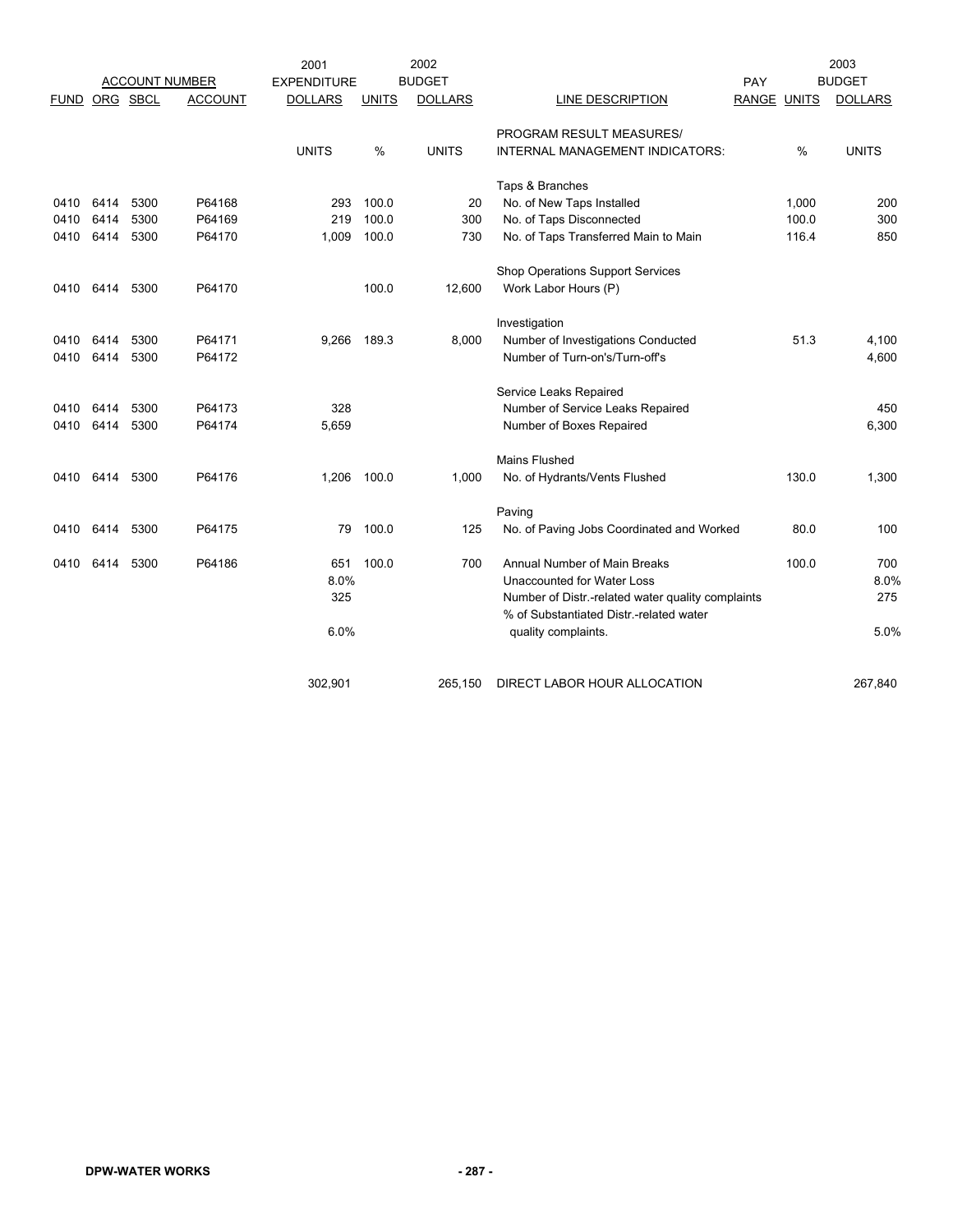|               |           |           |                       | 2001               |                         | 2002           |                                                                                                         |                    |                | 2003           |
|---------------|-----------|-----------|-----------------------|--------------------|-------------------------|----------------|---------------------------------------------------------------------------------------------------------|--------------------|----------------|----------------|
|               |           |           | <b>ACCOUNT NUMBER</b> | <b>EXPENDITURE</b> |                         | <b>BUDGET</b>  |                                                                                                         | PAY                |                | <b>BUDGET</b>  |
| FUND ORG SBCL |           |           | <b>ACCOUNT</b>        | <b>DOLLARS</b>     | <b>UNITS</b>            | <b>DOLLARS</b> | LINE DESCRIPTION                                                                                        | <b>RANGE UNITS</b> |                | <b>DOLLARS</b> |
|               |           |           |                       |                    |                         |                | DPW-WATER WORKS-WATER QUALITY<br>ORGANIZATION (6415)                                                    |                    |                |                |
|               |           |           |                       |                    |                         |                | <b>SALARIES &amp; WAGES</b>                                                                             |                    |                |                |
|               |           |           |                       |                    | 1                       | 82,410         | Water Quality Manager (X)                                                                               | 13                 | 1              | 84,969         |
|               |           |           |                       |                    | 1                       | 65,496         | <b>Water Quality Analyst</b>                                                                            | $\overline{7}$     | 1              |                |
|               |           |           |                       |                    | 1                       | 61,451         | Water Research Chemist                                                                                  | 6                  | 1              | 61,451         |
|               |           |           |                       |                    | 3                       | 146,737        | <b>Lead Water Chemist</b>                                                                               | 559                | 3              | 155,299        |
|               |           |           |                       |                    | 7                       | 301,316        | Water Chemist II                                                                                        | 542                | $\overline{7}$ | 298,811        |
|               |           |           |                       |                    | $\overline{\mathbf{c}}$ | 83,606         | Water Microbiologist II                                                                                 | 547                | $\overline{2}$ | 79,359         |
|               |           |           |                       |                    | 3                       | 96,458         | Water Laboratory Technician                                                                             | 504                | $\overline{2}$ | 68,366         |
|               |           |           |                       |                    |                         |                | Auxiliary - Emergency                                                                                   |                    |                |                |
|               |           |           |                       |                    | 1                       | 20,620         | Water Chemist II (0.5 FTE)                                                                              | 542                | 1              | 20,620         |
|               |           |           |                       |                    |                         |                | Auxiliary                                                                                               |                    |                |                |
|               |           |           |                       |                    | 1                       | 61,941         | Plants Operation Manager (X)                                                                            | 9                  | 1              | 61,941         |
|               |           |           |                       |                    | 3                       | 119,411        | Water Chemist II                                                                                        | 542                | 3              | 117,976        |
| 410           |           | 6415 R999 | 600101                | 555,784            | 23                      | 1,039,446      | <b>Total Before Adjustments</b>                                                                         |                    | 22             | 948,792        |
|               |           |           |                       |                    |                         |                | Salary & Wage Rate Change                                                                               |                    |                |                |
| 410           | 6415      | R999      | 602101                | 53,197             |                         | 20,000         | Overtime Compensated                                                                                    |                    |                | 20,000         |
|               |           |           |                       |                    |                         | (20, 789)      | Personnel Cost Adjustment                                                                               |                    |                | (18, 976)      |
| 410           | 6415      | R999      | 602201 - 602601       |                    |                         |                | Other                                                                                                   |                    |                |                |
|               |           |           |                       | 608,981            |                         | 1,038,657      | Gross Salaries & Wages Total                                                                            |                    |                | 949,816        |
|               |           |           |                       |                    |                         |                | Reimbursable Services Deduction<br>Capital Improvements Deduction<br><b>Grants &amp; Aids Deduction</b> |                    |                |                |
| 0410          | 6415 R999 |           | 006000                | 608,981            |                         | 1,038,657      | NET SALARIES & WAGES TOTAL                                                                              |                    |                | 949,816        |
|               |           |           |                       |                    | 22.98                   |                | <b>O&amp;M FTE'S</b><br>NON-O&M FTE'S                                                                   |                    | 20.97          |                |
|               |           |           |                       |                    |                         |                | (X) Private Auto Allowance May Be Paid Pursuant To<br>Section 350-183 of the Milwaukee Code             |                    |                |                |
| 0410          | 6415 R999 |           | 006180                | 230,494            |                         | 363,529        | ESTIMATED EMPLOYEE FRINGE BENEFITS                                                                      |                    |                | 351,432        |
|               |           |           |                       |                    |                         |                | OPERATING EXPENDITURES                                                                                  |                    |                |                |
| 0410          | 6415      | R999      | 630100                | 11,036             |                         | 13,000         | <b>General Office Expense</b>                                                                           |                    |                | 13,260         |
| 0410          | 6415      | R999      | 630500                | 39                 |                         |                | Tools & Machinery Parts                                                                                 |                    |                |                |
| 0410          | 6415      | R999      | 631000                |                    |                         |                | <b>Construction Supplies</b>                                                                            |                    |                |                |
| 0410          | 6415      | R999      | 631500                |                    |                         |                | Energy                                                                                                  |                    |                |                |
| 0410          | 6415      | R999      | 632000                | 115,638            |                         | 81,000         | <b>Other Operating Supplies</b>                                                                         |                    |                | 120,000        |
| 0410          | 6415      | R999      | 632500                |                    |                         |                | <b>Facility Rental</b>                                                                                  |                    |                |                |
| 0410          | 6415      | R999      | 633000                |                    |                         | 3,000          | <b>Vehicle Rental</b>                                                                                   |                    |                | 3,060          |
| 0410          | 6415      | R999      | 633500                | 17                 |                         | 1,000          | Non-Vehicle Equipment Rental                                                                            |                    |                | 1,020          |
| 0410          | 6415      | R999      | 634000                | 143,379            |                         | 200,000        | <b>Professional Services</b>                                                                            |                    |                | 199,410        |
| 0410          | 6415      | R999      | 634500                | 76                 |                         |                | Information Technology Services                                                                         |                    |                |                |
| 0410          | 6415      | R999      | 635000                | 3,754              |                         | 6,000          | <b>Property Services</b>                                                                                |                    |                | 6,120          |
| 0410          | 6415      | R999      | 635500                |                    |                         |                | Infrastructure Services                                                                                 |                    |                |                |
| 0410          | 6415      | R999      | 636000                |                    |                         |                | Vehicle Repair Services                                                                                 |                    |                |                |
| 0410          | 6415      | R999      | 636500                | 19,981             |                         | 30,000         | <b>Other Operating Services</b>                                                                         |                    |                | 30,600         |
| 0410          | 6415      | R999      | 637000                |                    |                         |                | Loans and Grants                                                                                        |                    |                |                |
| 0410          | 6415      | R999      | 637501                |                    |                         |                | Reimburse Other Departments                                                                             |                    |                |                |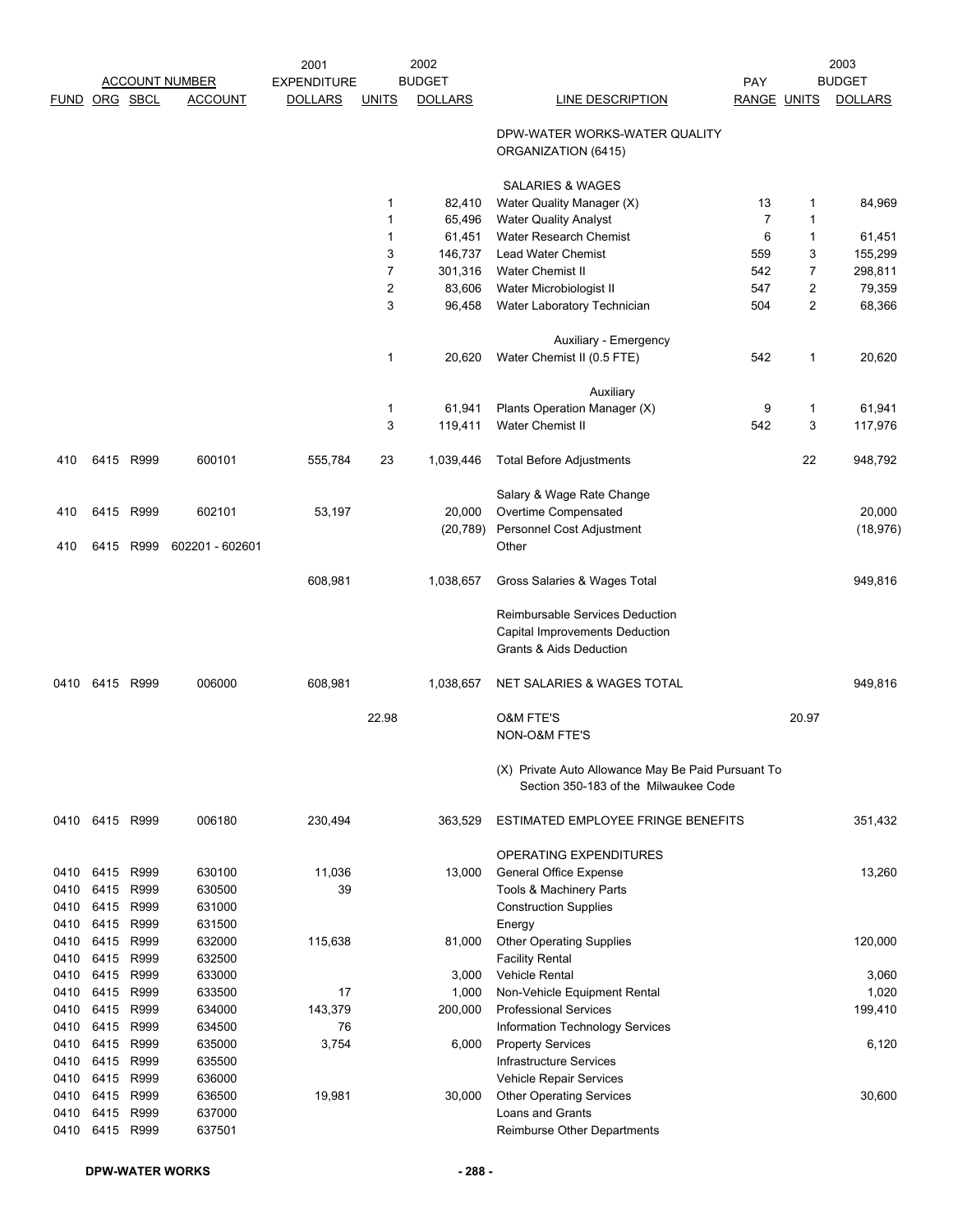|                      |                |                       | 2001               |                | 2002           |                                                                        |                    |       | 2003           |
|----------------------|----------------|-----------------------|--------------------|----------------|----------------|------------------------------------------------------------------------|--------------------|-------|----------------|
|                      |                | <b>ACCOUNT NUMBER</b> | <b>EXPENDITURE</b> |                | <b>BUDGET</b>  |                                                                        | PAY                |       | <b>BUDGET</b>  |
| <b>FUND ORG SBCL</b> |                | <b>ACCOUNT</b>        | <b>DOLLARS</b>     | <b>UNITS</b>   | <b>DOLLARS</b> | <b>LINE DESCRIPTION</b>                                                | <b>RANGE UNITS</b> |       | <b>DOLLARS</b> |
| 0410                 | 6415 R999      | 006300                | 293,920            |                | 334,000        | OPERATING EXPENDITURES TOTAL                                           |                    |       | 373,470        |
|                      |                |                       |                    |                |                | <b>EQUIPMENT PURCHASES</b>                                             |                    |       |                |
| 0410                 | 6415 R999      | 683525                |                    | $\overline{2}$ | 70,000         | <b>Additional Equipment</b><br><b>Technical Tools</b>                  |                    |       |                |
|                      |                |                       |                    | $\overline{c}$ | 70,000         | Subtotal - Additional Equipment                                        |                    |       |                |
|                      |                |                       |                    |                |                | Replacement Equipment                                                  |                    |       |                |
|                      |                |                       |                    |                |                | Subtotal - Replacement Equipment                                       |                    |       |                |
|                      |                |                       | 62,058             |                |                | Previous Experience                                                    |                    |       |                |
| 0410                 | 6415 R999      |                       | 62,058             | $\overline{c}$ | 70,000         | EQUIPMENT PURCHASES TOTAL                                              |                    |       |                |
|                      |                |                       |                    |                |                | <b>SPECIAL FUNDS</b>                                                   |                    |       |                |
|                      |                |                       |                    |                |                | SPECIAL FUNDS TOTAL                                                    |                    |       |                |
|                      |                |                       | 1,195,453          |                | 1,806,186      | DPW-WATER WORKS - WATER QUALITY<br>ORGANIZATION TOTAL                  |                    |       | 1,674,718      |
|                      |                |                       | <b>UNITS</b>       | %              | <b>UNITS</b>   | PROGRAM RESULT MEASURES/<br>INTERNAL MANAGEMENT INDICATORS:            |                    | %     | <b>UNITS</b>   |
|                      | 0410 6415 5200 | P64185                | 365                |                | 365            | Days in Compliance with SDWA                                           |                    | 100.0 | 365            |
|                      |                |                       | 14.5               |                |                | Reduction in 90% percentile lead level (ug/L)<br>at the customer's tap |                    |       | 17.0           |
|                      |                |                       | 325                |                |                | Total Number of Treatment-related water<br>quality complaints          |                    |       | 300            |
|                      |                |                       | 5.8%               |                |                | % of Substantiated Treatment-related<br>water quality complaints       |                    |       | 5.0%           |
|                      |                |                       | 25,443             |                | 40,500         | DIRECT LABOR HOUR ALLOCATION                                           |                    |       | 37,746         |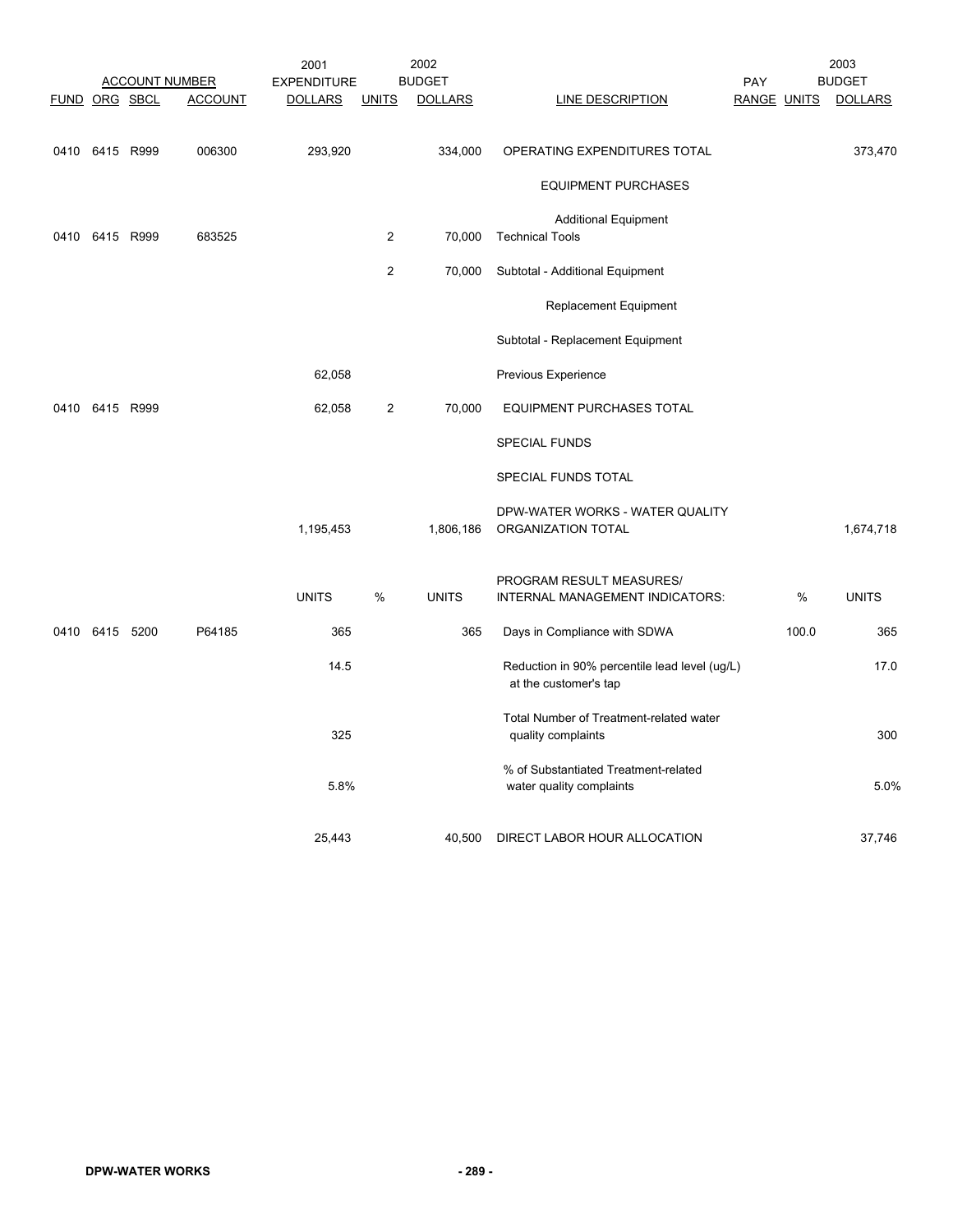|               |                |      |                       | 2001               |                         | 2002           |                                                                                                                                                              |                    |                | 2003           |
|---------------|----------------|------|-----------------------|--------------------|-------------------------|----------------|--------------------------------------------------------------------------------------------------------------------------------------------------------------|--------------------|----------------|----------------|
|               |                |      | <b>ACCOUNT NUMBER</b> | <b>EXPENDITURE</b> |                         | <b>BUDGET</b>  |                                                                                                                                                              | PAY                |                | <b>BUDGET</b>  |
| FUND ORG SBCL |                |      | <b>ACCOUNT</b>        | <b>DOLLARS</b>     | <b>UNITS</b>            | <b>DOLLARS</b> | LINE DESCRIPTION                                                                                                                                             | <b>RANGE UNITS</b> |                | <b>DOLLARS</b> |
|               |                |      |                       |                    |                         |                | DPW-WATER WORKS-PLANTS-SOUTH<br>ORGANIZATION (6416)                                                                                                          |                    |                |                |
|               |                |      |                       |                    |                         |                | SALARIES & WAGES<br>HOWARD & SOUTH WATER PRODUCTION                                                                                                          |                    |                |                |
|               |                |      |                       |                    | 1                       | 70,375         | Water Plant Manager - South (X)                                                                                                                              | 11                 | 1              | 74,813         |
|               |                |      |                       |                    | 1                       | 74,418         | Water Plant Oper. Manager - South (X)                                                                                                                        | 9                  | 1              | 63,864         |
|               |                |      |                       |                    | 1                       | 61,451         | Water Plant Maintenance Asst. Supv.                                                                                                                          | 6                  | 1              | 43,889         |
|               |                |      |                       |                    | 1                       | 31,360         | Office Assistant IV                                                                                                                                          | 445                | 1              | 31,360         |
|               |                |      |                       |                    | 12                      | 529,518        | Senior Water Treatment Plant Operator                                                                                                                        | 291                | 12             | 544,080        |
|               |                |      |                       |                    | 1                       | 45,300         | <b>Power Plant Steamfitter</b>                                                                                                                               | 282                | $\mathbf{1}$   | 45,300         |
|               |                |      |                       |                    | 3                       | 132,666        | Machinist I                                                                                                                                                  | 282                | 3              | 130,085        |
|               |                |      |                       |                    | 1                       | 42,066         | Water Plant Heating & Ventilation Mech.                                                                                                                      | 270                | 1              | 42,066         |
|               |                |      |                       |                    | $\overline{7}$          | 256,850        | Water Treatment Plant Operator                                                                                                                               | 252                | 7              | 251,167        |
|               |                |      |                       |                    | $\overline{\mathbf{c}}$ | 75,135         | <b>Booster Station Operator</b>                                                                                                                              | 250                | 2              | 75,135         |
|               |                |      |                       |                    | 4                       | 148,688        | <b>Plant Mechanic II</b>                                                                                                                                     | 249                | 4              | 144,768        |
|               |                |      |                       |                    | 1                       | 34,581         | Water Plant Laborer                                                                                                                                          | 235                | 1              | 34,581         |
|               |                |      |                       |                    | $\overline{c}$          | 33,642         | Water Plant Laborer (0.5 FTE)                                                                                                                                | 235                | $\overline{2}$ | 32,947         |
|               |                |      |                       |                    |                         |                |                                                                                                                                                              |                    |                |                |
|               |                |      |                       |                    |                         |                | Auxiliary - Emergency                                                                                                                                        |                    |                |                |
|               |                |      |                       |                    | 1                       | 10,954         | Sr. Wtr. Treatment Plant Oper. (.25 FTE)(A)                                                                                                                  | 291                | 1              | 10,954         |
|               |                |      |                       |                    | 1                       | 8,924          | Wtr. Treatment Plant Oper. (.25 FTE)(A)                                                                                                                      | 252                | 1              | 8,924          |
|               |                |      |                       |                    |                         |                | HOWARD CONTROL CENTER                                                                                                                                        |                    |                |                |
|               |                |      |                       |                    | 5                       | 226,498        | Water System Operator in Charge<br>ELECTRICAL & INSTRUMENTATION                                                                                              | 282                | 5              | 226,499        |
|               |                |      |                       |                    |                         |                | Salary & Wage Allocation to North                                                                                                                            |                    |                |                |
|               |                |      |                       |                    |                         | 317,103        | <b>Plant Employees</b>                                                                                                                                       |                    |                | 317,893        |
|               |                |      |                       | 1,696,951          | 44                      | 2,099,529      | <b>Total Before Adjustments</b>                                                                                                                              |                    | 44             | 2,078,325      |
|               |                |      |                       |                    |                         |                | Salary & Wage Rate Change                                                                                                                                    |                    |                |                |
|               |                |      |                       | 189,025            |                         | 100,000        | Overtime Compensated                                                                                                                                         |                    |                | 90,000         |
|               |                |      |                       |                    |                         | (41, 991)      | Personnel Cost Adjustment                                                                                                                                    |                    |                | (41, 567)      |
|               |                |      |                       |                    |                         |                | Other                                                                                                                                                        |                    |                |                |
|               |                |      |                       | 1,885,976          | 44                      | 2,157,538      | Gross Salaries & Wages Total                                                                                                                                 |                    | 44             | 2,126,758      |
|               |                |      |                       |                    |                         |                | Reimbursable Services Deduction<br>Capital Improvements Deduction                                                                                            |                    |                |                |
|               |                |      |                       |                    |                         |                | <b>Grants &amp; Aids Deduction</b>                                                                                                                           |                    |                |                |
| 0410          | 6416           | R999 | 006000                | 1,885,976          | 44                      | 2,157,538      | NET SALARIES & WAGES TOTAL                                                                                                                                   |                    | 44             | 2,126,758      |
|               |                |      |                       |                    | 44.10                   |                | <b>O&amp;M FTE'S</b>                                                                                                                                         |                    | 43.84          |                |
|               |                |      |                       |                    |                         |                | NON-O&M FTE'S                                                                                                                                                |                    |                |                |
|               |                |      |                       |                    |                         |                | (A) For Assignment As Relief To 24-Hour Duty Stations<br>At Both Linnwood and Howard Avenue Purification<br>Plants to Minimize the Need for Double Shifting. |                    |                |                |
|               |                |      |                       |                    |                         |                | (X) Private Auto Allowance May Be Paid Pursuant to<br>Section 350-183 of the Milwaukee Code.                                                                 |                    |                |                |
| 0410          | 6416 R999      |      | 006180                | 695,632            |                         | 755,138        | ESTIMATED EMPLOYEE FRINGE BENEFITS                                                                                                                           |                    |                | 786,900        |
|               |                |      |                       |                    |                         |                | OPERATING EXPENDITURES                                                                                                                                       |                    |                |                |
|               | 0410 6416 R999 |      | 630100                | 4,772              |                         | 18,800         | General Office Expense                                                                                                                                       |                    |                | 10,000         |
|               |                |      |                       |                    |                         |                |                                                                                                                                                              |                    |                |                |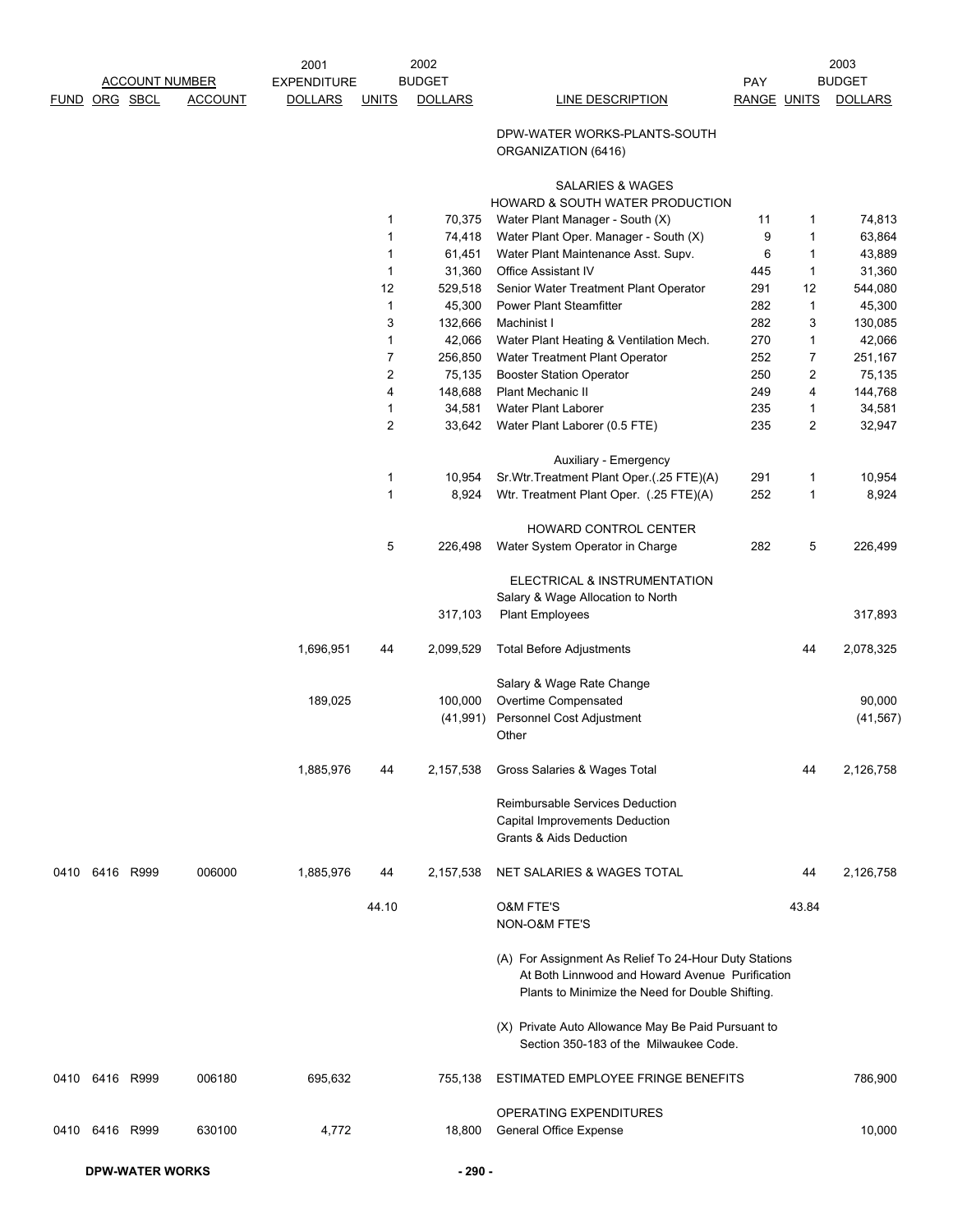|               |                |      |                       | 2001               |              | 2002           |                                              |                    |      | 2003           |
|---------------|----------------|------|-----------------------|--------------------|--------------|----------------|----------------------------------------------|--------------------|------|----------------|
|               |                |      | <b>ACCOUNT NUMBER</b> | <b>EXPENDITURE</b> |              | <b>BUDGET</b>  |                                              | <b>PAY</b>         |      | <b>BUDGET</b>  |
| FUND ORG SBCL |                |      | <b>ACCOUNT</b>        | <b>DOLLARS</b>     | <b>UNITS</b> | <b>DOLLARS</b> | LINE DESCRIPTION                             | <b>RANGE UNITS</b> |      | <b>DOLLARS</b> |
|               |                |      |                       |                    |              |                |                                              |                    |      |                |
| 0410          | 6416           | R999 | 630500                | 66,865             |              | 56,000         | Tools & Machinery Parts                      |                    |      | 57,000         |
| 0410          | 6416           | R999 | 631000                | 45,028             |              | 35,000         | <b>Construction Supplies</b>                 |                    |      | 40,000         |
| 0410          | 6416           | R999 | 631500                | 1,569,506          |              | 1,900,480      | Energy                                       |                    |      | 1,938,000      |
| 0410          | 6416           | R999 | 632000                | 559,407            |              | 655,320        | <b>Other Operating Supplies</b>              |                    |      | 580,000        |
| 0410          | 6416           | R999 | 632500                |                    |              | 12,000         | <b>Facility Rental</b>                       |                    |      | 12,240         |
| 0410          | 6416           | R999 | 633000                | 2,290              |              | 37,000         | Vehicle Rental                               |                    |      | 20,000         |
| 0410          | 6416           | R999 | 633500                | 1,118              |              | 1,000          | Non-Vehicle Equipment Rental                 |                    |      | 1,020          |
| 0410          | 6416           | R999 | 634000                | 5,809              |              | 122,000        | <b>Professional Services</b>                 |                    |      | 34,680         |
| 0410          | 6416           | R999 | 634500                | 418                |              |                | <b>Information Technology Services</b>       |                    |      |                |
| 0410          | 6416           | R999 | 635000                | 292,408            |              | 593,000        | <b>Property Services</b>                     |                    |      | 500,000        |
| 0410          | 6416           | R999 | 635500                | (1,206)            |              | 10,000         | <b>Infrastructure Services</b>               |                    |      | 10,200         |
| 0410          | 6416           | R999 | 636000                |                    |              | 1,400          | Vehicle Repair Services                      |                    |      | 1,428          |
| 0410          | 6416           | R999 | 636500                | 52,527             |              | 52,000         | <b>Other Operating Services</b>              |                    |      | 53,040         |
| 0410          | 6416           | R999 | 637000                |                    |              |                | Loans and Grants                             |                    |      |                |
| 0410          | 6416           | R999 | 637501                |                    |              |                | Reimburse Other Departments                  |                    |      |                |
| 0410          | 6416           | R999 | 006300                | 2,598,942          |              | 3,494,000      | OPERATING EXPENDITURES TOTAL                 |                    |      | 3,257,608      |
|               |                |      |                       |                    |              |                | <b>EQUIPMENT PURCHASES</b>                   |                    |      |                |
|               |                |      |                       |                    |              |                | <b>Additional Equipment</b>                  |                    |      |                |
| 0410          | 6416           | R999 | 685550                |                    | 1            | 27,000         | Pickup Trucks & Vans                         |                    |      |                |
| 0410          | 6416           | R999 | 683515                |                    |              |                | Testing Apparatus-Ozone Sensor               |                    | 1    | 4,500          |
|               |                |      |                       |                    |              |                |                                              |                    |      |                |
|               |                |      |                       |                    | 1            | 27,000         | Subtotal - Additional Equipment              |                    | 1    | 4,500          |
|               |                |      |                       |                    |              |                | Replacement Equipment                        |                    |      |                |
| 0410          | 6416           | R999 | 683529                |                    |              |                | <b>Industrial Truck</b>                      |                    | 1    | 38,000         |
|               |                |      |                       | 24,861             |              |                | Previous Experience                          |                    |      |                |
|               |                |      |                       |                    |              |                |                                              |                    |      |                |
|               |                |      |                       | 24,861             |              |                | Subtotal - Replacement Equipment             |                    | 1    | 38,000         |
| 0410          | 6416           | R999 | 006800                | 24,861             | 1            | 27,000         | <b>EQUIPMENT PURCHASES TOTAL</b>             |                    | 2    | 42,500         |
|               |                |      |                       |                    |              |                |                                              |                    |      |                |
|               |                |      |                       |                    |              |                | <b>SPECIAL FUNDS</b>                         |                    |      |                |
|               | 0410 6410 R646 |      | 006300                | 3,462,449          |              | 3,360,000      | Contingent FD. - Debt Service - Water Works* |                    |      | 3,400,000      |
|               |                |      |                       |                    |              |                |                                              |                    |      |                |
|               |                |      |                       | 3,462,449          |              | 3,360,000      | SPECIAL FUNDS TOTAL                          |                    |      | 3,400,000      |
|               |                |      |                       |                    |              |                | DPW-WATER WORKS-HOWARD - SOUTH               |                    |      |                |
|               |                |      |                       | 8,667,860          |              | 9,793,676      | ORGANIZATION TOTAL                           |                    |      | 9,613,766      |
|               |                |      |                       |                    |              |                |                                              |                    |      |                |
|               |                |      |                       |                    |              |                | *Appropriation Control Account               |                    |      |                |
|               |                |      |                       |                    |              |                |                                              |                    |      |                |
|               |                |      |                       |                    |              |                |                                              |                    |      |                |
|               |                |      |                       |                    |              |                | PROGRAM RESULT MEASURES/                     |                    |      |                |
|               |                |      |                       | <b>UNITS</b>       | $\%$         | <b>UNITS</b>   | INTERNAL MANAGEMENT INDICATORS:              |                    | $\%$ | <b>UNITS</b>   |
|               |                |      |                       |                    |              |                | Water Pumping & Purification                 |                    |      |                |
|               |                |      |                       |                    |              |                | Operations                                   |                    |      |                |
|               | 0410 6416 5100 |      | P64130                |                    | 88.0         | 19,000         | Million Gal. Purified & Pumped(P)            |                    | 97.0 | 18,421         |
|               |                |      |                       |                    |              |                |                                              |                    |      |                |
|               |                |      |                       |                    |              |                |                                              |                    |      |                |
|               |                |      |                       | 89,639             |              | 74,700         | DIRECT LABOR HOUR ALLOCATION                 |                    |      | 78,912         |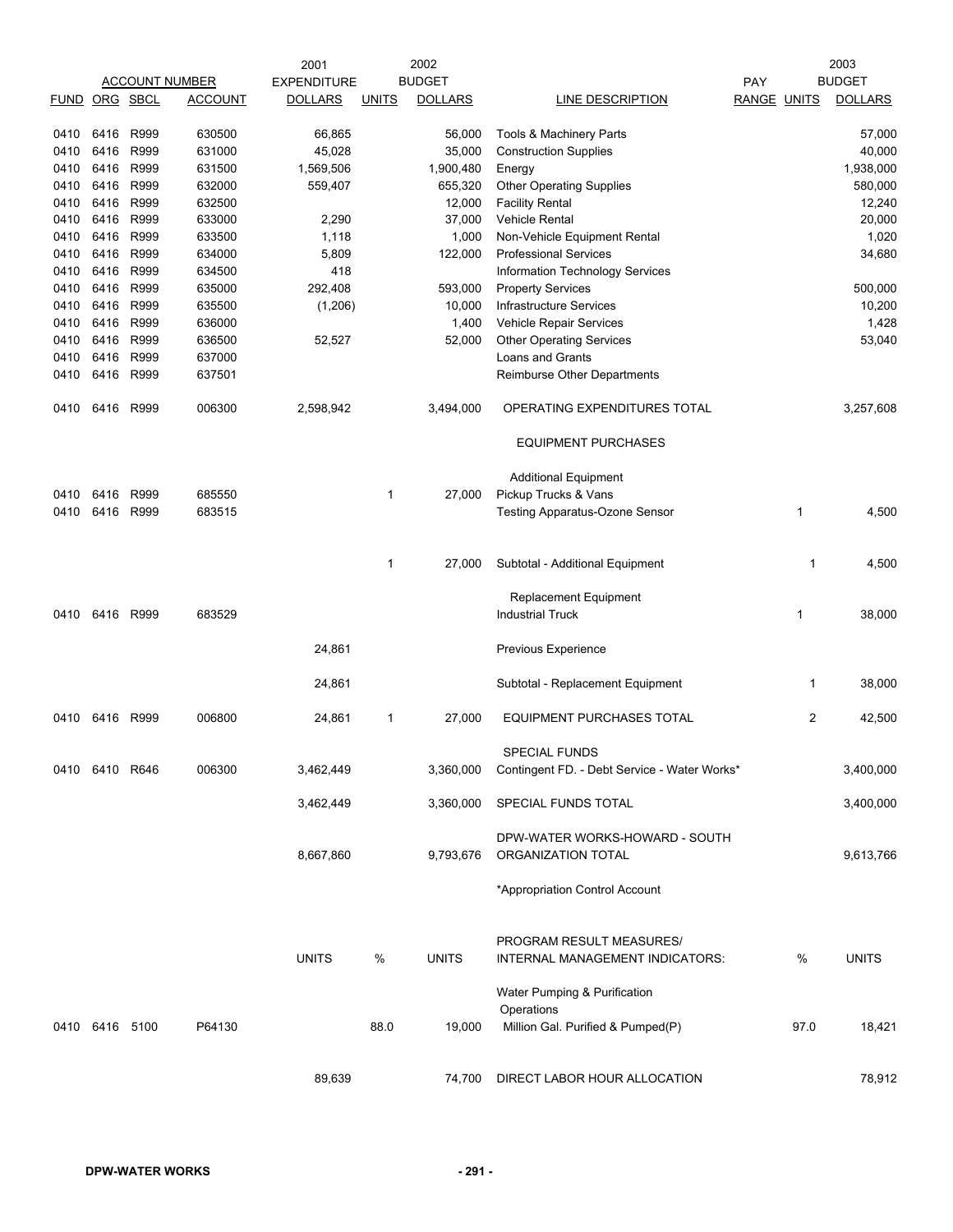|               |           |      | <b>ACCOUNT NUMBER</b> | 2001<br><b>EXPENDITURE</b> |              | 2002<br><b>BUDGET</b> |                                                                                          | <b>PAY</b>         | 2003<br><b>BUDGET</b> |
|---------------|-----------|------|-----------------------|----------------------------|--------------|-----------------------|------------------------------------------------------------------------------------------|--------------------|-----------------------|
| FUND ORG SBCL |           |      | <b>ACCOUNT</b>        | <b>DOLLARS</b>             | <u>UNITS</u> | <b>DOLLARS</b>        | <b>LINE DESCRIPTION</b>                                                                  | <b>RANGE UNITS</b> | <b>DOLLARS</b>        |
|               |           |      |                       |                            |              |                       | <b>DPW-WATER WORKS</b><br>FUND 41 AUTHORIZATIONS                                         |                    |                       |
|               |           |      |                       | 55,207,989                 |              | 60,289,607            | Operating                                                                                |                    | 60,918,579            |
| 0410          | 6410 R999 |      | 006900                | 12,120,000                 |              | 13,850,000            | <b>Capital Funding From Retained Earnings</b>                                            |                    | 14,300,000            |
|               |           |      |                       |                            |              |                       | Deposit to Retained Earnings                                                             |                    |                       |
|               |           |      |                       | 67,327,989                 |              | 74,139,607            | <b>Total Water Operating &amp; Deposits</b>                                              |                    | 75,218,579            |
|               |           |      |                       |                            |              |                       | DPW - WATER WORKS CAPITAL<br><b>IMPROVEMENTS</b>                                         |                    |                       |
|               |           |      |                       |                            |              |                       | Project and Purpose Account<br>Requirements                                              |                    |                       |
|               |           |      |                       |                            |              |                       | Distribution System-Replacement of<br>Mains Hydrants and Valves                          |                    |                       |
| 0420          | 6410 R999 |      | WT41003000            | 6,491,258                  |              | 10,000,000            | Non-Assessable (S)                                                                       |                    | 10,000,000            |
|               |           |      |                       |                            |              |                       | Distribution System-Extensions and<br>Modifications (Other Than Replacement)             |                    |                       |
| 0420          | 6410 R999 |      | WT41003000            |                            |              | 1,000,000             | Non-Assessable                                                                           |                    | 1,000,000             |
|               |           |      |                       | 44,963                     |              |                       | Assessable                                                                               |                    |                       |
| 0420          | 6410 R999 |      | WT430030000           | 400,596                    |              | 1,200,000             | Developer Financed                                                                       |                    | 600,000               |
|               |           |      |                       | 6,936,817                  |              | 12,200,000            | <b>Total Water Main Projects</b>                                                         |                    | 11,600,000            |
| 0420          | 6410 R999 |      | WT450021000           | 153,778                    |              | 650,000               | Linnwood Plant Building Improvements                                                     |                    |                       |
| 0420          | 6410 R999 |      | WT450032000           | 329,210                    |              | 150,000               | Linnwood Plant Treatment Improvements                                                    |                    | 1,150,000             |
| 0420          | 6410      | R999 | WT4500230000          |                            |              | 200,000               | Howard Plant Building Improvements                                                       |                    |                       |
| 0420          | 6410 R999 |      | WT450024000           | 569,586                    |              | 150,000               | Howard Plant Treatment Improvements                                                      |                    |                       |
| 0420          | 6410 R999 |      | WT450035000           | 398,507                    |              | 1,700,000             | <b>Pump Facilities Improvements</b>                                                      |                    | 1,400,000             |
| 0420          | 9990 R999 |      | WT450036000           | 224,333                    |              | (5,300,000)           | <b>Storage Facilities Improvements</b><br>New Borrowing<br>Carryover Borrowing           |                    | 750,000               |
| 0420          | 9990 R999 |      | WT45190000            |                            |              | (9,000,000)           | <b>Distribution Building Improvements</b><br>New Borrowing<br><b>Carryover Borrowing</b> |                    |                       |
|               |           |      |                       | 1,675,414                  |              | 2,850,000             | Water Projects Other Than Mains                                                          |                    | 3,300,000             |
|               |           |      |                       | 19,382                     |              |                       | Previous Experience                                                                      |                    |                       |
|               |           |      |                       |                            |              | (14,300,000)          | Carryover Borrowing**                                                                    |                    |                       |
|               |           |      |                       | 1,694,796                  |              | 2,850,000             | <b>Total Projects Other Than Mains</b>                                                   |                    | 3,300,000             |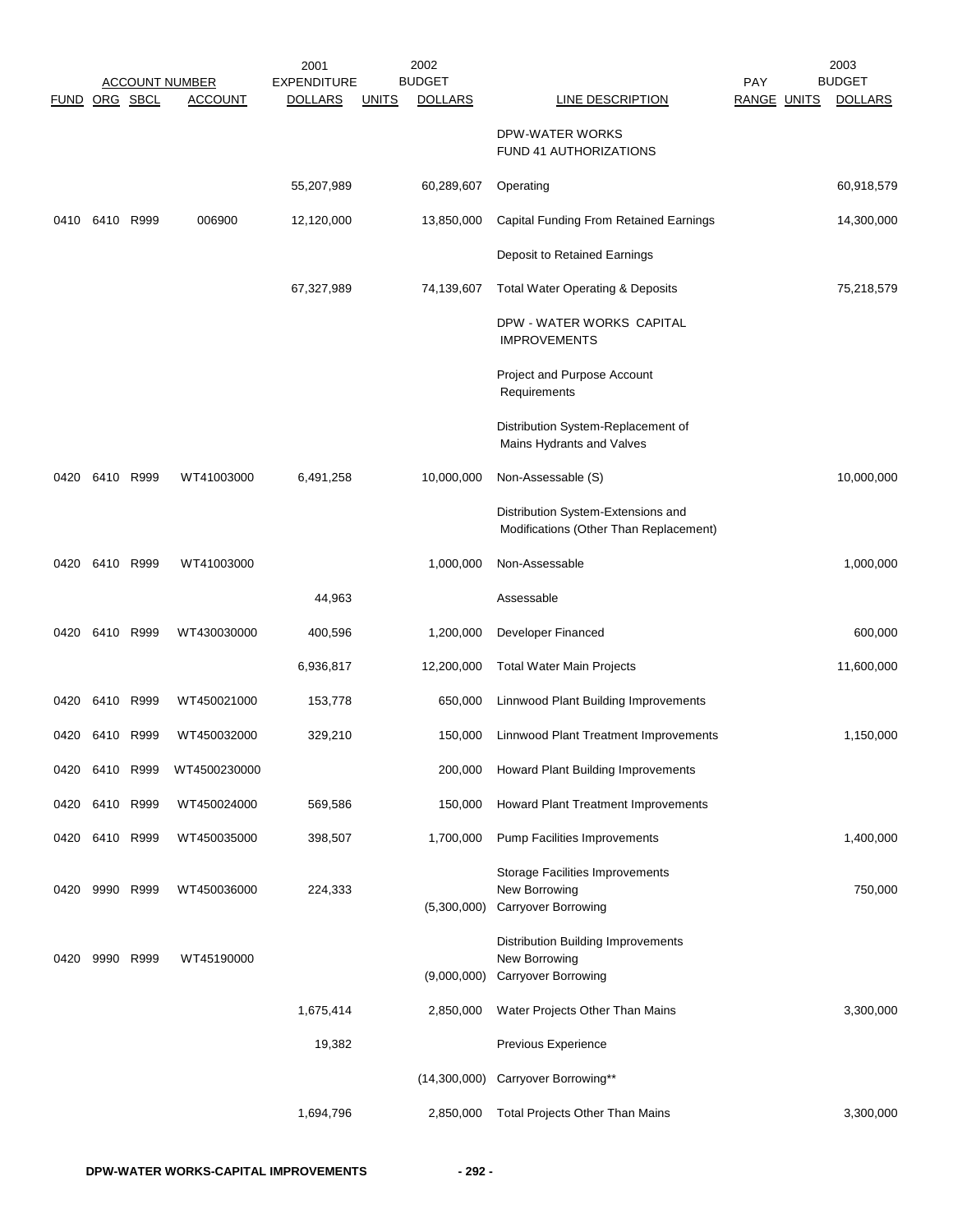|                                                     | 2001                           | 2002           |                                                                                                                                                                |             | 2003           |
|-----------------------------------------------------|--------------------------------|----------------|----------------------------------------------------------------------------------------------------------------------------------------------------------------|-------------|----------------|
| <b>ACCOUNT NUMBER</b>                               | EXPENDITURE                    | <b>BUDGET</b>  |                                                                                                                                                                | <b>PAY</b>  | <b>BUDGET</b>  |
| <b>SBCL</b><br><b>ACCOUNT</b><br>ORG<br><b>FUND</b> | <b>UNITS</b><br><b>DOLLARS</b> | <b>DOLLARS</b> | LINE DESCRIPTION                                                                                                                                               | RANGE UNITS | <b>DOLLARS</b> |
|                                                     | 8,631,613                      | 15.050.000     | Total Capital (Project & Purpose Account)<br>Requirements Water Works (Account Numbers to<br>be Assigned Upon Adoption of a Subsequent<br>Funding Resolution.) |             | 14,900,000     |
|                                                     |                                |                | ** Carryover Borrowing (Restatement of a prior year's unutilized                                                                                               |             |                |

borrowing authorization are included for information and authorization purposes - such amounts are excluded from budget totals to avoid duplication.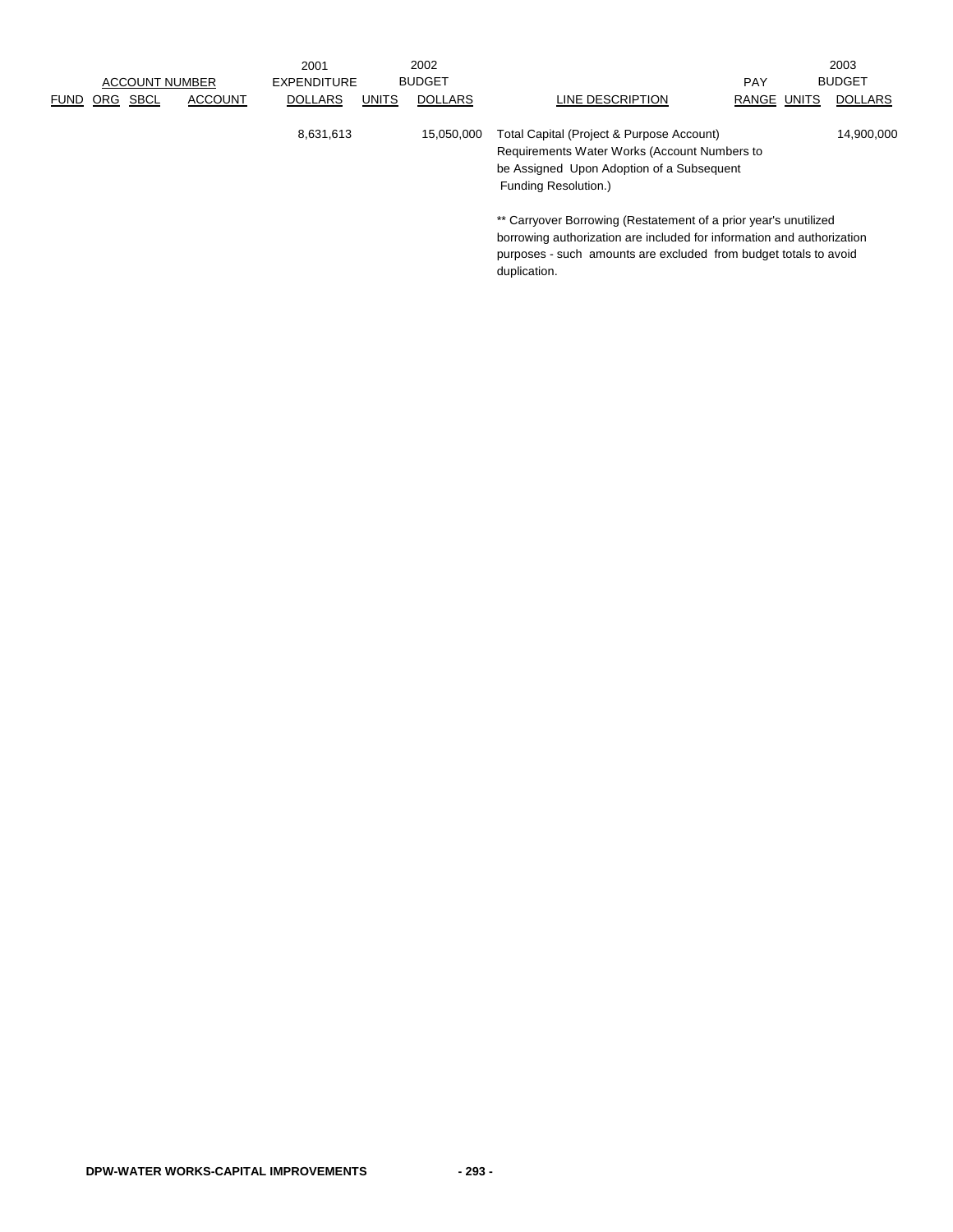|           |               |                                         | 2001                                 | 2002                                            |                                                                                                                                                                                                                              | 2003                                                         |
|-----------|---------------|-----------------------------------------|--------------------------------------|-------------------------------------------------|------------------------------------------------------------------------------------------------------------------------------------------------------------------------------------------------------------------------------|--------------------------------------------------------------|
|           | FUND ORG SBCL | <b>ACCOUNT NUMBER</b><br><b>ACCOUNT</b> | <b>EXPENDITURE</b><br><b>DOLLARS</b> | <b>BUDGET</b><br><b>UNITS</b><br><b>DOLLARS</b> | <b>LINE DESCRIPTION</b>                                                                                                                                                                                                      | <b>BUDGET</b><br><b>PAY</b><br>RANGE UNITS<br><b>DOLLARS</b> |
|           |               |                                         |                                      |                                                 | DPW-WATER WORKS - RECAP OF<br><b>AUTHORIZATIONS</b>                                                                                                                                                                          |                                                              |
|           |               |                                         | 67,327,989                           | 74,139,607                                      | <b>Total Water Operating &amp; Deposits</b>                                                                                                                                                                                  | 75,218,579                                                   |
|           |               |                                         | 8,631,613                            | 15,050,000                                      | <b>Total Water Capital</b>                                                                                                                                                                                                   | 14,900,000                                                   |
|           |               |                                         | 75,959,602                           | 89,189,607                                      | <b>Total Water Works Authorizations</b>                                                                                                                                                                                      | 90,118,579                                                   |
|           |               |                                         |                                      |                                                 | 2. Source of Funds for Water Works                                                                                                                                                                                           |                                                              |
|           |               |                                         |                                      |                                                 | DPW-Water Works - Revenues                                                                                                                                                                                                   |                                                              |
| 0410 6410 |               | 009400                                  | 61,649,201                           | 64,720,000                                      | <b>Operating Revenue</b>                                                                                                                                                                                                     | 69,232,872                                                   |
| 0410      | 6410          | 009400                                  | 5,859,106                            | 6,201,000                                       | Non-Operating Revenue                                                                                                                                                                                                        | 5,500,000                                                    |
| 0410 6410 |               | 009920                                  | (180, 318)                           | 3,218,607                                       | Withdrawal From Retained Earnings                                                                                                                                                                                            | 485,707                                                      |
|           |               |                                         | 67,327,989                           | 74,139,607                                      | <b>Total Current Revenues for Water Works</b><br>Purposes (W/O Capital)                                                                                                                                                      | 75,218,579                                                   |
|           |               |                                         |                                      |                                                 | Financing of Water Works Capital<br>Improvements                                                                                                                                                                             |                                                              |
|           |               |                                         | 44,963                               |                                                 | Assessments                                                                                                                                                                                                                  |                                                              |
|           |               |                                         | 8,186,054                            | 13,850,000                                      | From Fund 41 Retained Earnings                                                                                                                                                                                               | 14,300,000                                                   |
|           |               |                                         |                                      |                                                 | Proceeds from Borrowing                                                                                                                                                                                                      |                                                              |
|           |               |                                         |                                      |                                                 | Carryover Borrowing**                                                                                                                                                                                                        |                                                              |
|           |               |                                         | 400,596                              | 1,200,000                                       | Out Of Program-Developer Financed                                                                                                                                                                                            | 600,000                                                      |
|           |               |                                         |                                      |                                                 | Interest & Earnings on Capital Funds                                                                                                                                                                                         |                                                              |
|           |               |                                         |                                      |                                                 | Developer Refunds to Department<br>(Previous Projects)                                                                                                                                                                       |                                                              |
|           |               |                                         | 8,631,613                            | 15,050,000                                      | <b>Total Capital Financing Required</b>                                                                                                                                                                                      | 14,900,000                                                   |
|           |               |                                         | 67,327,989                           | 74,139,607                                      | Total Operating & Non-Operating<br><b>Current Revenues</b>                                                                                                                                                                   | 75,218,579                                                   |
|           |               |                                         | 1,276,127                            | 1,200,000                                       | Assessments, Developer & Earnings                                                                                                                                                                                            | 600,000                                                      |
|           |               |                                         |                                      |                                                 | Proceeds from Borrowing                                                                                                                                                                                                      |                                                              |
|           |               |                                         |                                      |                                                 | (14,300,000) Carryover Borrowing**                                                                                                                                                                                           |                                                              |
|           |               |                                         | 7,355,486                            | 13,850,000                                      | Use of Retained Earnings                                                                                                                                                                                                     | 14,300,000                                                   |
|           |               |                                         | 75,959,602                           | 89,189,607                                      | Total Source of Funds for Water Works                                                                                                                                                                                        | 90,118,579                                                   |
|           |               |                                         |                                      |                                                 | ** Carryover Borrowing (Restatement of a prior year's unutilized borrowing<br>authorization are included for information and authorization purposes - such<br>amounts are excluded from budget totals to avoid duplication.) |                                                              |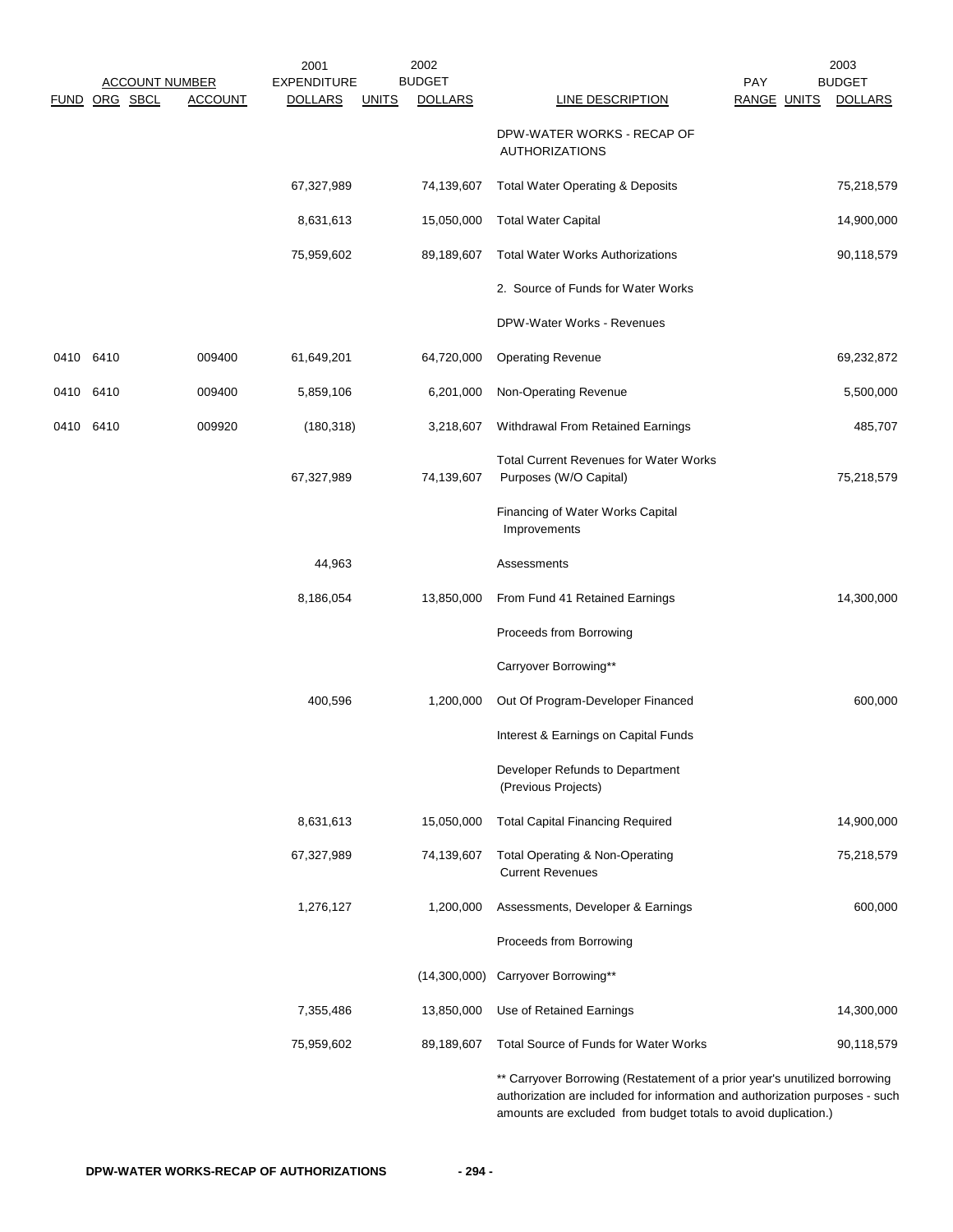|                      |                |           |                       | 2001               |              | 2002           |                                                                   |                    | 2003           |
|----------------------|----------------|-----------|-----------------------|--------------------|--------------|----------------|-------------------------------------------------------------------|--------------------|----------------|
|                      |                |           | <b>ACCOUNT NUMBER</b> | <b>EXPENDITURE</b> |              | <b>BUDGET</b>  | PAY                                                               |                    | <b>BUDGET</b>  |
| <b>FUND ORG SBCL</b> |                |           | <b>ACCOUNT</b>        | <b>DOLLARS</b>     | <u>UNITS</u> | <b>DOLLARS</b> | <b>LINE DESCRIPTION</b>                                           | <b>RANGE UNITS</b> | <b>DOLLARS</b> |
|                      |                |           |                       |                    |              |                | K. SEWER MAINTENANCE FUND                                         |                    |                |
|                      |                |           |                       |                    |              |                | 1. BUDGET FOR SEWER MAINTENANCE FUND                              |                    |                |
|                      |                |           |                       |                    |              |                |                                                                   |                    |                |
|                      |                |           |                       |                    |              |                | DPW-INFRASTRUCTURE SERVICES DIVISION -                            |                    |                |
|                      |                |           |                       |                    |              |                | SEWER MAINTENANCE FUND BUDGETARY                                  |                    |                |
|                      |                |           |                       |                    |              |                | CONTROL UNIT (1 BCU = 2 DU)                                       |                    |                |
|                      |                |           |                       |                    |              |                | SALARIES & WAGES                                                  |                    |                |
|                      |                |           |                       | 138,942            |              | 221,708        | Overtime Compensated*                                             |                    | 200,000        |
|                      |                |           |                       | 4,296,305          |              | 4,513,937      | All Other Salaries & Wages                                        |                    | 4,523,769      |
| 0490                 |                | 6830 R999 | 006000                | 4,435,247          |              | 4,735,645      | NET SALARIES & WAGES TOTAL*                                       |                    | 4,723,769      |
|                      |                |           |                       |                    | 193          |                | TOTAL NUMBER OF POSITIONS AUTHORIZED                              | 209                |                |
|                      |                |           |                       |                    |              |                |                                                                   |                    |                |
|                      |                |           |                       |                    | 99.95        |                | <b>O&amp;M FTE'S</b>                                              | 108.84             |                |
|                      |                |           |                       |                    | 29.61        |                | NON-O&M FTE'S                                                     | 34.62              |                |
| 0490                 | 6830 R999      |           | 006180                | 1,502,914          |              | 1,610,120      | ESTIMATED EMPLOYEE FRINGE BENEFITS*                               |                    | 1,747,795      |
|                      |                |           |                       |                    |              |                | OPERATING EXPENDITURES                                            |                    |                |
| 0490                 | 6830           | R999      | 630100                | 21,318             |              | 36,500         | <b>General Office Expense</b>                                     |                    | 40,000         |
| 0490                 | 6830 R999      |           | 630500                | 32,201             |              | 26,000         | Tools & Machinery Parts                                           |                    | 40,000         |
| 0490                 | 6830           | R999      | 631000                | 555,897            |              | 400,000        | <b>Construction Supplies</b>                                      |                    | 600,000        |
| 0490                 | 6830 R999      |           | 631500                | 30,403             |              | 31,000         | Energy                                                            |                    | 41,000         |
| 0490                 | 6830 R999      |           | 632000                | 111,617            |              | 117,000        | <b>Other Operating Supplies</b>                                   |                    | 405,000        |
| 0490                 | 6830           | R999      | 632500                |                    |              |                | <b>Facility Rental</b>                                            |                    |                |
| 0490                 | 6830 R999      |           | 633000                | 1,424,482          |              | 10,900         | <b>Vehicle Rental</b>                                             |                    | 1,710,900      |
| 0490                 | 6830 R999      |           | 633500                | 1,692              |              | 4,000          | Non-Vehicle Equipment Rental                                      |                    | 5,000          |
| 0490                 | 6830 R999      |           | 634000                | 1,114,348          |              | 3,901,407      | <b>Professional Services</b>                                      |                    | 2,773,236      |
| 0490                 | 6830 R999      |           | 634500                | 641                |              | 60,000         | Information Technology Services                                   |                    | 45,000         |
| 0490                 | 6830 R999      |           | 635000                | 18,278             |              | 10,940         | <b>Property Services</b>                                          |                    | 136,258        |
| 0490                 | 6830 R999      |           | 635500                | 2,180,031          |              | 806,500        | Infrastructure Services                                           |                    | 2,580,000      |
| 0490                 | 6830           | R999      | 636000                |                    |              | 300,000        | Vehicle Repair Services                                           |                    |                |
| 0490                 | 6830           | R999      | 636500                | 472,638            |              | 1,004,000      | <b>Other Operating Services</b>                                   |                    | 839,000        |
| 0490                 | 6830 R999      |           | 637000                |                    |              |                | Loans and Grants                                                  |                    |                |
| 0490                 | 6830 R999      |           | 637501                | 1,433,583          |              | 2,200,000      | <b>Reimburse Other Departments</b>                                |                    | 100,000        |
|                      | 0490 6830 R999 |           | 006300                | 7,397,129          |              | 8,908,247      | OPERATING EXPENDITURES TOTAL*                                     |                    | 9,315,394      |
|                      | 0490 6830 R999 |           | 006800                | 460,053            | 69           | 888,400        | <b>EQUIPMENT PURCHASES TOTAL*</b>                                 | 143                | 1,145,000      |
|                      |                |           |                       | 350,000            |              | 9,670,734      | <b>SPECIAL FUNDS</b>                                              |                    | 9,616,101      |
|                      |                |           |                       |                    |              |                | DPW-INFRASTRUCTURE SERVICES DIVISION-                             |                    |                |
|                      |                |           |                       | 14,145,343         |              | 25,813,146     | SEWER MAINTENANCE FUND BUDGETARY<br>CONTROL UNIT TOTAL (1BCU=2DU) |                    | 26,548,059     |
|                      |                |           |                       | 174,510            |              |                | 178,110 TOTAL DIRECT LABOR HOUR ALLOCATION                        |                    | 195,912        |
|                      |                |           |                       |                    |              |                |                                                                   |                    |                |
|                      |                |           |                       |                    |              |                | *Appropriation Control Account                                    |                    |                |
|                      |                |           |                       | 10,331,571         |              | 17,400,000     | CAPITAL IMPROVEMENTS PROGRAM                                      |                    | 19,700,000     |
|                      |                |           |                       | 24,476,914         |              | 43,213,146     | TOTAL BUDGET FOR SEWER MAINTENANCE                                |                    | 46,248,059     |
|                      |                |           |                       |                    |              |                |                                                                   |                    |                |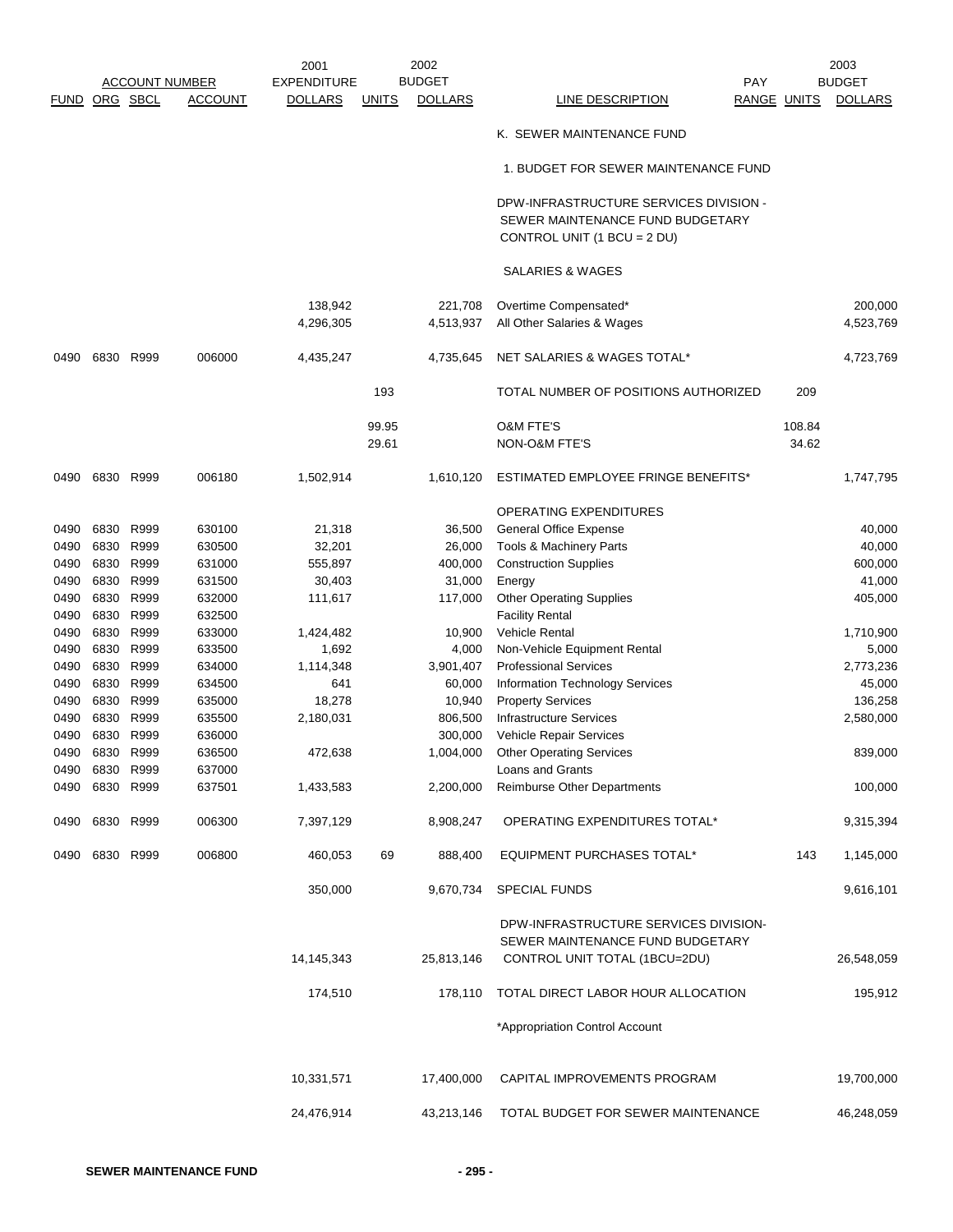|      |               |                       |                | 2001               |                  | 2002           |                                                                         |             |                   | 2003             |
|------|---------------|-----------------------|----------------|--------------------|------------------|----------------|-------------------------------------------------------------------------|-------------|-------------------|------------------|
|      |               | <b>ACCOUNT NUMBER</b> |                | <b>EXPENDITURE</b> |                  | <b>BUDGET</b>  |                                                                         | PAY         |                   | <b>BUDGET</b>    |
|      | FUND ORG SBCL |                       | <b>ACCOUNT</b> | <b>DOLLARS</b>     | <b>UNITS</b>     | <b>DOLLARS</b> | <b>LINE DESCRIPTION</b>                                                 | RANGE UNITS |                   | <b>DOLLARS</b>   |
|      |               |                       |                |                    |                  |                | DPW-INFRASTRUCTURE SERVICES DIVISION -                                  |             |                   |                  |
|      |               |                       |                |                    |                  |                | SEWER MAINTENANCE FUND -                                                |             |                   |                  |
|      |               |                       |                |                    |                  |                | ENVIRONMENTAL DECISION UNIT                                             |             |                   |                  |
|      |               |                       |                |                    |                  |                |                                                                         |             |                   |                  |
|      |               |                       |                |                    |                  |                | <b>SALARIES &amp; WAGES</b>                                             |             |                   |                  |
|      |               |                       |                |                    | $\mathbf{1}$     | 99,405         | Engineer In Charge (Y)                                                  | 14          | 1                 | 102,383          |
|      |               |                       |                |                    |                  |                |                                                                         |             |                   |                  |
|      |               |                       |                |                    |                  | 29,332         | ADMINISTRATIVE SUPPORT<br>Office Assistant II                           |             |                   |                  |
|      |               |                       |                |                    | 1<br>1           | 43,890         | Management & Accounting Officer                                         | 410<br>6    | 1<br>$\mathbf{1}$ | 23,601<br>56,255 |
|      |               |                       |                |                    |                  |                |                                                                         |             |                   |                  |
|      |               |                       |                |                    |                  |                | SEWER DESIGN                                                            |             |                   |                  |
|      |               |                       |                |                    | 1                | 90,107         | Management Civil Engineer-Senior                                        | 12          | 1                 | 70,968           |
|      |               |                       |                |                    | 3                | 180,449        | Civil Engineer III (X)                                                  | 628         | 3                 | 193,701          |
|      |               |                       |                |                    | 8                | 408,581        | Civil Engineer II (X)                                                   | 626         | 8                 | 421,276          |
|      |               |                       |                |                    |                  |                |                                                                         |             |                   |                  |
|      |               |                       |                |                    |                  |                | DRAFTING AND BUILDING SERVICES                                          |             |                   |                  |
|      |               |                       |                |                    | 1                | 90,107         | Management Civil Engineer-Senior                                        | 12          | 1                 | 90,108           |
|      |               |                       |                |                    |                  |                | <b>DRAFTING</b>                                                         |             |                   |                  |
|      |               |                       |                |                    | 3                | 152,656        | Engineering Drafting Technician V                                       | 606         | 3                 | 157,334          |
|      |               |                       |                |                    | $\overline{7}$   | 315,577        | Engineering Drafting Technician IV                                      | 604         | $\overline{7}$    | 307,416          |
|      |               |                       |                |                    | 6                | 215,112        | Engineering Drafting Technician II                                      | 602         | 6                 | 204,747          |
|      |               |                       |                |                    |                  |                |                                                                         |             |                   |                  |
|      |               |                       |                |                    |                  |                | ADVANCED PLANNING                                                       |             |                   |                  |
|      |               |                       |                |                    | 1                | 82,902         | Civil Engineer V                                                        | 13          | 1                 | 85,477           |
|      |               |                       |                |                    |                  |                |                                                                         |             |                   |                  |
|      |               |                       |                |                    | 1                | 96,041         | RESEARCH, PLANNING & STORMWATER<br>Management Civil Engineer-Senior (A) | 12          | 1                 | 96,041           |
|      |               |                       |                |                    | $\boldsymbol{2}$ | 117,324        | Civil Engineer III                                                      | 628         | 3                 | 170,618          |
|      |               |                       |                |                    | 3                | 161,533        | Civil Engineer II                                                       | 626         | 3                 | 166,300          |
|      |               |                       |                |                    | 1                | 44,059         | Engineering Technician IV                                               | 620         | 1                 | 47,663           |
|      |               |                       |                |                    | 5                | 176,269        | Engineering Technician II                                               | 602         | 5                 | 163,131          |
|      |               |                       |                |                    |                  |                |                                                                         |             |                   |                  |
|      |               |                       |                |                    |                  |                | <b>AUXILIARY PERSONNEL</b>                                              |             |                   |                  |
|      |               |                       |                |                    | $\overline{c}$   | 34,275         | <b>Engineering Drafting Technician II</b>                               | 602         | $\overline{2}$    | 32,637           |
|      |               |                       |                |                    | 1                |                | 47,986 Public Information Coordinator                                   | 5           |                   |                  |
|      |               |                       |                |                    |                  |                |                                                                         |             | 48                |                  |
|      |               |                       |                | 1,283,729          | 48               | 2,385,605      | <b>Total Before Adjustments</b>                                         |             |                   | 2,389,656        |
|      |               |                       |                |                    |                  | 50,841         | Salary & Wage Rate Change                                               |             |                   | 71,690           |
|      |               |                       |                | 48                 |                  |                | Overtime Compensated                                                    |             |                   |                  |
|      |               |                       |                |                    |                  |                | Personnel Cost Adjustment                                               |             |                   |                  |
|      |               |                       |                |                    |                  |                | Other                                                                   |             |                   |                  |
|      |               |                       |                |                    |                  |                |                                                                         |             |                   |                  |
|      |               |                       |                | 1,283,777          |                  | 2,436,446      | Gross Salaries & Wages Total                                            |             |                   | 2,461,346        |
|      |               |                       |                |                    |                  |                | <b>Reimbursable Services Deduction</b>                                  |             |                   |                  |
|      |               |                       |                |                    |                  | (872, 262)     | <b>Capital Services Deduction</b>                                       |             |                   | (883, 223)       |
|      |               |                       |                |                    |                  | (144, 026)     | <b>Grants &amp; Aids Deductions</b>                                     |             |                   |                  |
|      |               |                       |                |                    |                  |                |                                                                         |             |                   |                  |
| 0490 | 6831 R999     |                       | 006000         | 1,283,777          |                  | 1,420,158      | NET SALARIES & WAGES TOTAL                                              |             |                   | 1,578,123        |
|      |               |                       |                |                    |                  |                |                                                                         |             |                   |                  |
|      |               |                       |                |                    | 27.95            |                | <b>O&amp;M FTE'S</b>                                                    |             | 28.90             |                  |
|      |               |                       |                |                    | 19.05            |                | NON-O&M FTE'S                                                           |             | 18.10             |                  |
|      |               |                       |                |                    |                  |                |                                                                         |             |                   |                  |

(A) Salary for incumbent Robert Rehm to be maintained at paygrade 13 until the position is vacated by Robert Rehm.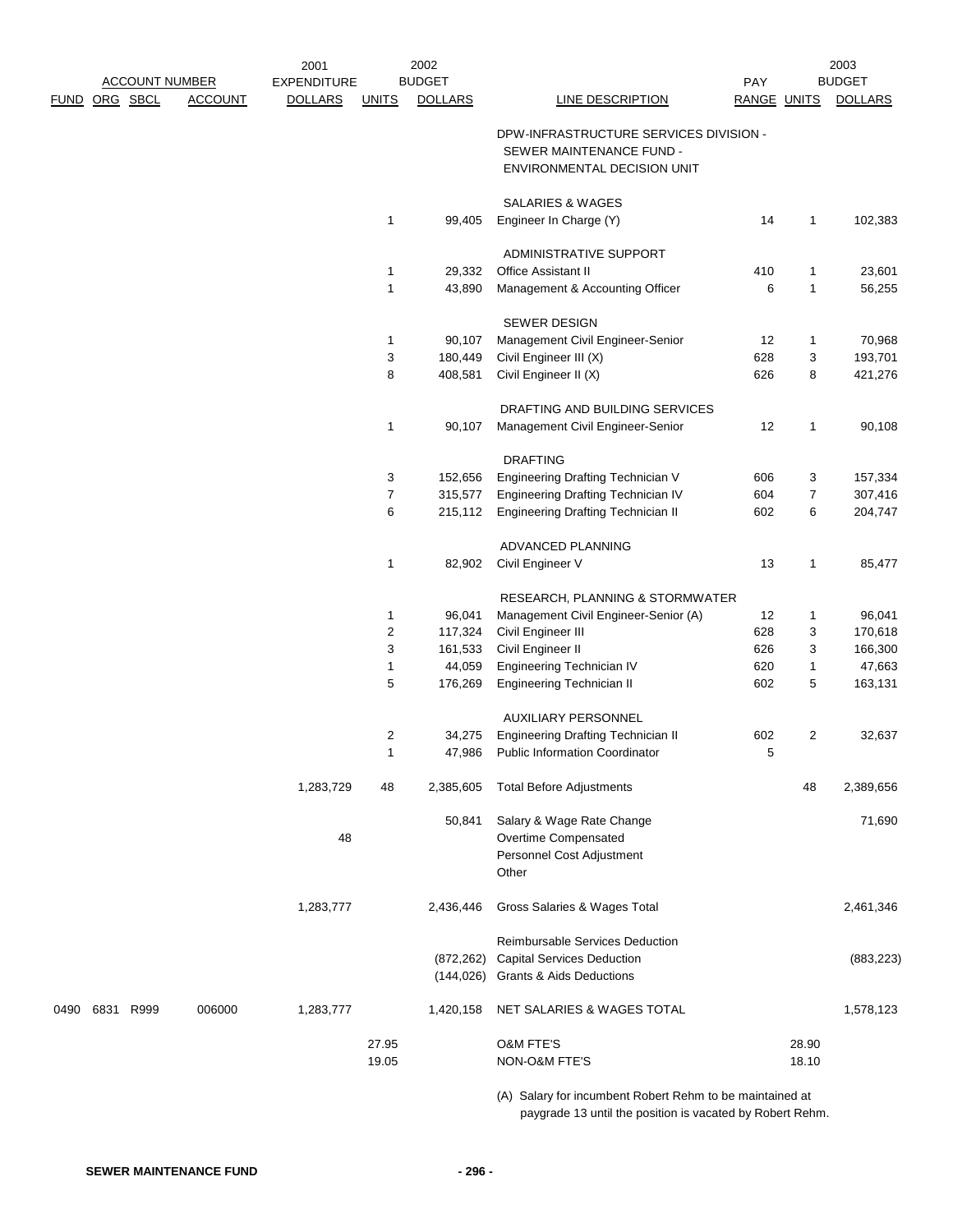|               |                |                |                       | 2001               |              | 2002           |                                                                                                                                           |                    | 2003           |
|---------------|----------------|----------------|-----------------------|--------------------|--------------|----------------|-------------------------------------------------------------------------------------------------------------------------------------------|--------------------|----------------|
|               |                |                | <b>ACCOUNT NUMBER</b> | <b>EXPENDITURE</b> |              | <b>BUDGET</b>  | <b>PAY</b>                                                                                                                                |                    | <b>BUDGET</b>  |
| FUND ORG SBCL |                |                | <b>ACCOUNT</b>        | <b>DOLLARS</b>     | <b>UNITS</b> | <b>DOLLARS</b> | LINE DESCRIPTION                                                                                                                          | <b>RANGE UNITS</b> | <b>DOLLARS</b> |
|               |                |                |                       |                    |              |                | (X) Private Auto Allowance May Be Paid Pursuant to Section<br>350-183 of the Milwaukee Code.                                              |                    |                |
|               |                |                |                       |                    |              |                | (Y) Required to file a statement of economic interests in accordance with<br>the Milwaukee Code of Ordinances Chapter 303-Code of Ethics. |                    |                |
| 0490          | 6831           | R999           | 006180                | 437,246            |              | 482,854        | ESTIMATED EMPLOYEE FRINGE BENEFITS                                                                                                        |                    | 583,906        |
|               |                |                |                       |                    |              |                | <b>OPERATING EXPENDITURES</b>                                                                                                             |                    |                |
| 0490          | 6831           | R999           | 630100                | 14,640             |              | 29,000         | <b>General Office Expense</b>                                                                                                             |                    | 29,000         |
| 0490          | 6831           | R999           | 630500                | 63                 |              | 1,000          | Tools & Machinery Parts                                                                                                                   |                    |                |
| 0490          | 6831           | R999           | 631000                |                    |              |                | <b>Construction Supplies</b>                                                                                                              |                    |                |
| 0490          | 6831           | R999           | 631500                | 1,332              |              | 1,000          | Energy                                                                                                                                    |                    | 1,000          |
| 0490          | 6831           | R999           | 632000                | 1,607              |              | 7,000          | <b>Other Operating Supplies</b>                                                                                                           |                    | 5,000          |
| 0490          | 6831           | R999           | 632500                |                    |              |                | <b>Facility Rental</b>                                                                                                                    |                    |                |
| 0490          | 6831           | R999           | 633000                |                    |              | 10,900         | <b>Vehicle Rental</b>                                                                                                                     |                    | 10,900         |
| 0490          | 6831           | R999           | 633500                |                    |              |                | Non-Vehicle Equipment Rental                                                                                                              |                    |                |
| 0490          | 6831           | R999           | 634000                | 1,097,496          |              | 3,801,407      | <b>Professional Services</b>                                                                                                              |                    | 2,338,236      |
| 0490          | 6831           | R999           | 634500                | 561                |              | 60,000         | <b>Information Technology Services</b>                                                                                                    |                    | 45,000         |
| 0490          | 6831           | R999           | 635000                |                    |              | 10,940         | <b>Property Services</b>                                                                                                                  |                    | 11,258         |
| 0490          | 6831           | R999           | 635500                | 2,095,171          |              | 106,500        | Infrastructure Services                                                                                                                   |                    | 1,780,000      |
| 0490          | 6831           | R999           | 636000                |                    |              |                | Vehicle Repair Services                                                                                                                   |                    |                |
| 0490          | 6831           | R999           | 636500                | 28,726             |              | 54,000         | <b>Other Operating Services</b>                                                                                                           |                    | 29,000         |
| 0490          | 6831           | R999           | 637000                |                    |              |                | Loans and Grants                                                                                                                          |                    |                |
| 0490          | 6831           | R999           | 637501                | 307,580            |              |                | Reimburse Other Departments                                                                                                               |                    |                |
| 0490          | 6831           | R999           | 006300                | 3,547,176          |              | 4,081,747      | OPERATING EXPENDITURES TOTAL                                                                                                              |                    | 4,249,394      |
|               |                |                |                       |                    |              |                | <b>EQUIPMENT PURCHASES</b>                                                                                                                |                    |                |
|               |                |                |                       |                    |              |                | <b>Additional Equipment</b>                                                                                                               |                    |                |
|               |                |                |                       |                    |              |                | Subtotal - Additional Equipment                                                                                                           |                    |                |
|               |                |                |                       |                    |              |                | <b>Replacement Equipment</b>                                                                                                              |                    |                |
|               |                |                |                       |                    |              |                | <b>Verticle File</b>                                                                                                                      | 1                  | 2,800          |
|               |                |                |                       |                    |              |                | Flow meter                                                                                                                                | 10                 | 40,000         |
|               |                |                |                       |                    |              |                | Printer                                                                                                                                   | 3                  | 7,400          |
|               |                |                |                       |                    |              |                | Laptop Computer                                                                                                                           | 2                  | 3,800          |
|               |                |                |                       |                    | $\mathbf{1}$ | 18,000         | Server                                                                                                                                    |                    |                |
|               |                |                |                       |                    | 13           | 39,200         | <b>Work Station</b>                                                                                                                       | 1                  | 2,200          |
|               |                |                |                       |                    | 14           | 57,200         | Subtotal - Replacement Equipment                                                                                                          | 17                 | 56,200         |
|               |                | 0490 6831 R999 | 006800                | 36,950             | 14           | 57,200         | EQUIPMENT PURCHASES TOTAL                                                                                                                 | 17                 | 56,200         |
|               |                |                |                       |                    |              |                | <b>SPECIAL FUNDS</b>                                                                                                                      |                    |                |
|               | 0490 6830 R681 |                | 006300                | 105,000            |              | 105,000        | Water Administration*                                                                                                                     |                    | 355,000        |
| 0490          | 6830           | R682           | 006300                |                    |              | 100,000        | Contingencies*                                                                                                                            |                    | 1,175,000      |
| 0490          |                | 6830 R999      | 006600                |                    |              | 39,033         | Depreciation*                                                                                                                             |                    |                |
| 0490          |                | 6830 R683      | 006610                |                    |              | 4,000,000      | Debt Service-Sewer Maintenance*                                                                                                           |                    | 4,000,000      |
| 0490          |                | 6830 R684      | 006900                |                    |              | 4,372,001      | Payment to General Fund*                                                                                                                  |                    | 4,086,101      |
| 0490          |                | 6830 R685      | 006300                |                    |              | 150,000        | Rate Study*                                                                                                                               |                    |                |
|               |                |                |                       | 105,000            |              | 8,766,034      | SPECIAL FUNDS TOTAL                                                                                                                       |                    | 9,616,101      |
|               |                |                |                       |                    |              |                | DPW-INFRASTRUCTURE SERVICES DIVISION -                                                                                                    |                    |                |
|               |                |                |                       |                    |              |                | SEWER MAINTENANCE - ENVIRONMENTAL                                                                                                         |                    |                |
|               |                |                |                       | 5,410,149          |              | 14,807,993     | <b>DECISION UNIT TOTAL</b>                                                                                                                |                    | 16,083,724     |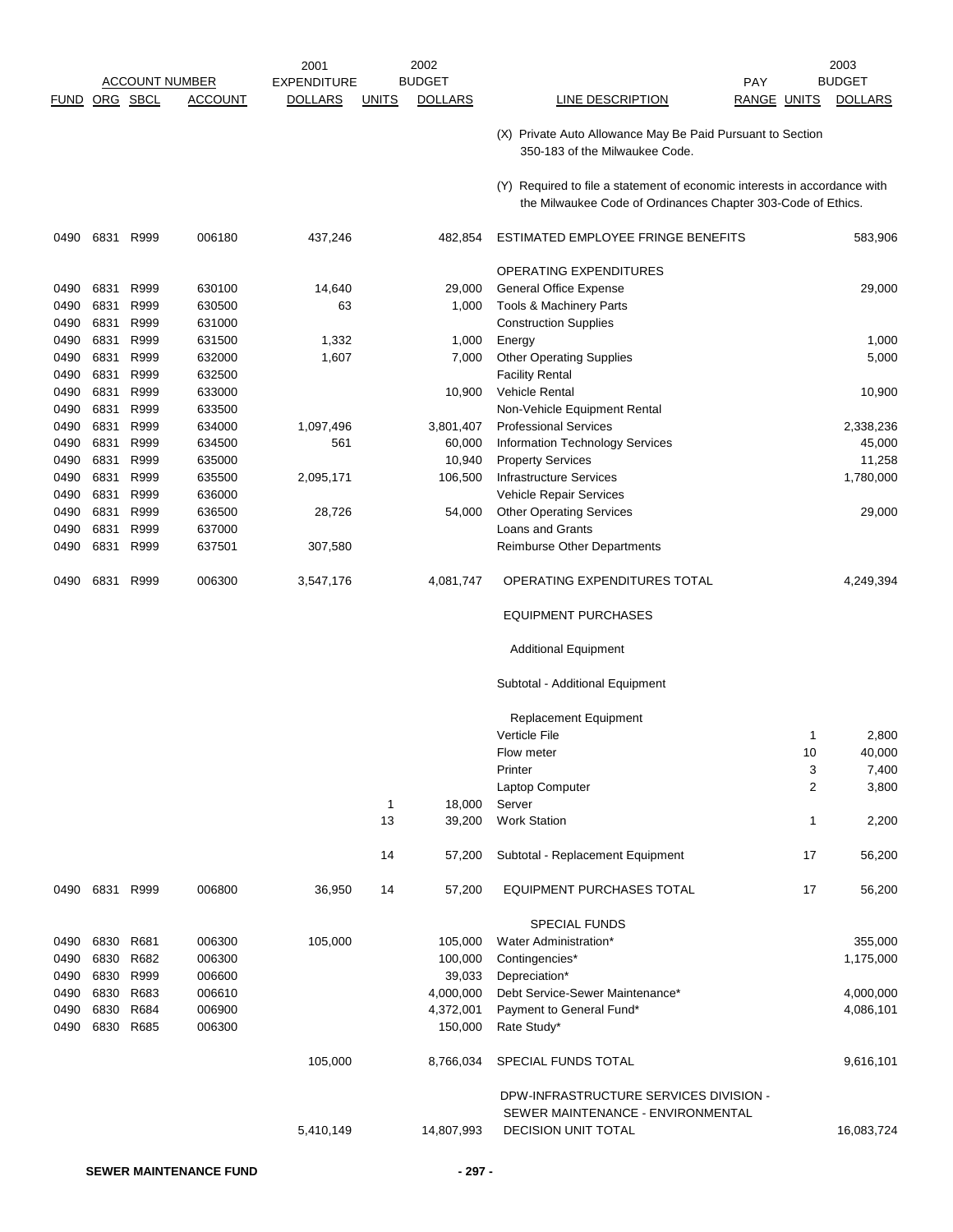|             |      |                       |                | 2001               |              | 2002           |                                                                                                                             |             |       | 2003           |
|-------------|------|-----------------------|----------------|--------------------|--------------|----------------|-----------------------------------------------------------------------------------------------------------------------------|-------------|-------|----------------|
|             |      | <b>ACCOUNT NUMBER</b> |                | <b>EXPENDITURE</b> |              | <b>BUDGET</b>  |                                                                                                                             | <b>PAY</b>  |       | <b>BUDGET</b>  |
| <b>FUND</b> |      | ORG SBCL              | <b>ACCOUNT</b> | <b>DOLLARS</b>     | <b>UNITS</b> | <b>DOLLARS</b> | LINE DESCRIPTION                                                                                                            | RANGE UNITS |       | <b>DOLLARS</b> |
|             |      |                       |                |                    |              |                | *Appropriation Control Account                                                                                              |             |       |                |
|             |      |                       |                |                    |              |                | <b>PROGRAM RESULT MEASURES/</b>                                                                                             |             |       |                |
|             |      |                       |                | <b>UNITS</b>       | %            | <b>UNITS</b>   | INTERNAL MANAGEMENT INDICATORS:                                                                                             |             | $\%$  | <b>UNITS</b>   |
| 0490        | 6831 | 4780                  | P68301         | 5,166              | 100.0        | 4,200          | As Builds & Plat Maintenance<br>Plat Page Updates                                                                           |             | 100.0 | 4,200          |
| 0490        | 6831 | 4780                  | P68302         | 133                | 100.0        | 120            | <b>Construction As-builds entered</b>                                                                                       |             | 100.0 | 120            |
| 0490        | 6831 | 4780                  | P68303         | 153                | 100.0        | 120            | Capital Improvements Program<br>Sewer Construction Plans Prepared<br>Design Hours (Q-1)<br>Program Dollars (Millions) (Q-2) |             | 100.0 | 120            |
| 0490        | 6831 | 4700                  | P68304         | 1,338              | 100.0        | 900            | Sewer Examination<br>Sewer exams reviewed and rated                                                                         |             | 100.0 | 900            |
|             |      |                       |                | 41,995             |              | 50,310         | DIRECT LABOR HOUR ALLOCATION                                                                                                |             |       | 52,020         |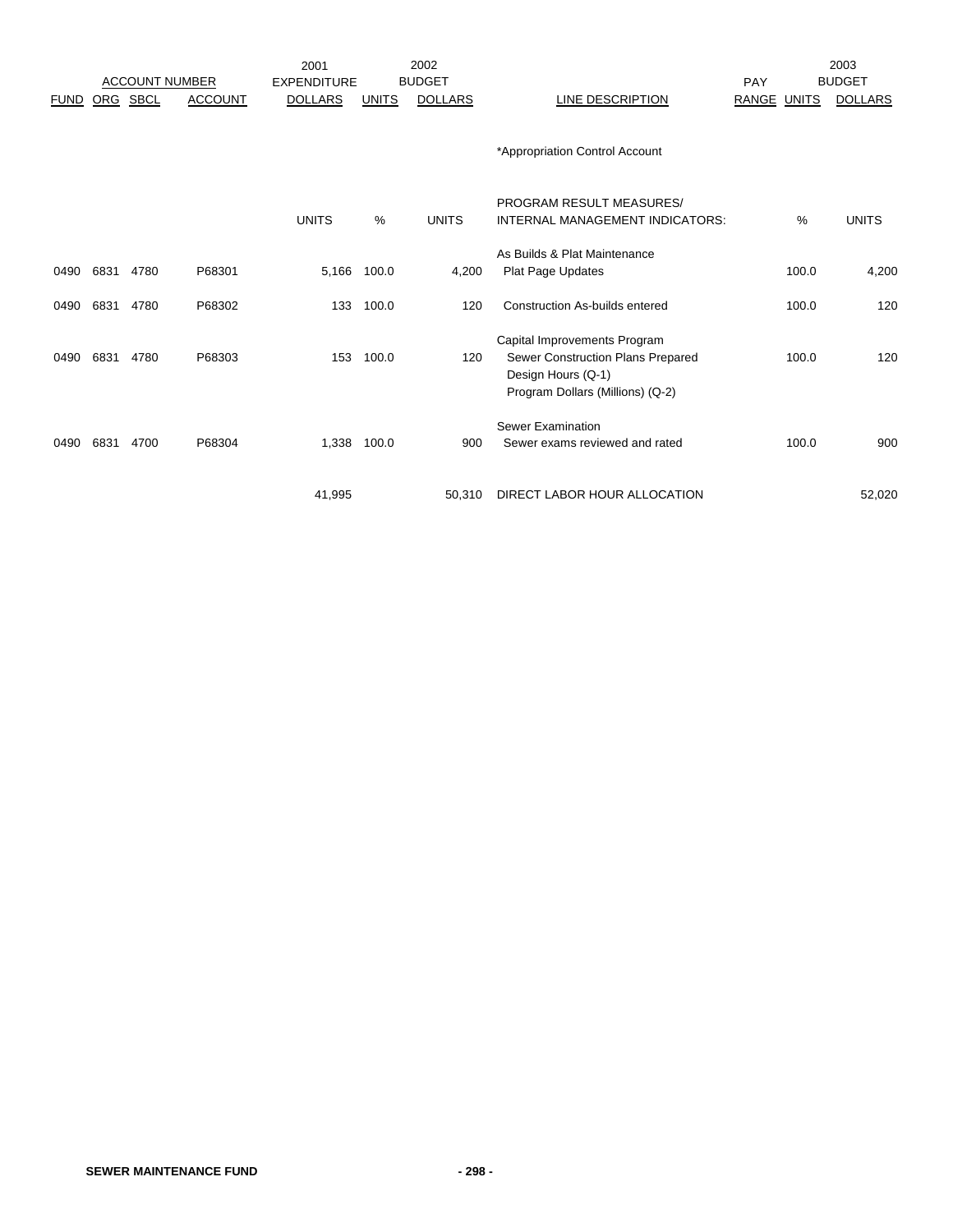|      |                       |                | 2001               |              | 2002           |                                                                                                        |             |                | 2003           |
|------|-----------------------|----------------|--------------------|--------------|----------------|--------------------------------------------------------------------------------------------------------|-------------|----------------|----------------|
|      | <b>ACCOUNT NUMBER</b> |                | <b>EXPENDITURE</b> |              | <b>BUDGET</b>  |                                                                                                        | <b>PAY</b>  |                | <b>BUDGET</b>  |
|      | FUND ORG SBCL         | <b>ACCOUNT</b> | <b>DOLLARS</b>     | <b>UNITS</b> | <b>DOLLARS</b> | LINE DESCRIPTION                                                                                       | RANGE UNITS |                | <b>DOLLARS</b> |
|      |                       |                |                    |              |                | DPW-INFRASTRUCTURE SERVICES DIVISION -<br>SEWER MAINTENANCE FUND - UNDERGROUND<br><b>DECISION UNIT</b> |             |                |                |
|      |                       |                |                    |              |                | SALARIES & WAGES                                                                                       |             |                |                |
|      |                       |                |                    | 1            | 96,041         | Sewer Services Manager                                                                                 | 13          |                |                |
|      |                       |                |                    |              |                | SEWER UNDERGROUND OPERATIONS                                                                           |             |                |                |
|      |                       |                |                    |              |                | Sewer Services Manager                                                                                 | 12          | 1              | 84,000         |
|      |                       |                |                    | 1            | 79,313         | Sewer Services District Manager-Senior                                                                 | 10          |                |                |
|      |                       |                |                    | 2            | 139,121        | Sewer Services District Manager                                                                        | 9           | $\overline{2}$ | 141,209        |
|      |                       |                |                    | 3            | 169,169        | Sewer Operations Supervisor                                                                            | 5           | 3              | 170,711        |
|      |                       |                |                    | 1            | 45,016         | Sewer Maintenance Program Manager                                                                      | 4           |                |                |
|      |                       |                |                    |              |                | Sewer Maintenance Program Manager                                                                      | 5           | 1              | 50,000         |
|      |                       |                |                    | 4            | 160,121        | Sewer Repair Crew Leader                                                                               | 265         | 5              | 200,625        |
|      |                       |                |                    | 3            | 110,731        | Sewer Crew Leader II                                                                                   | 248         | 3              | 110,731        |
|      |                       |                |                    | 20           | 623,468        | Sewer Crew Leader I                                                                                    | 245         | 21             | 523,861        |
|      |                       |                |                    | 26           | 808,039        | Sewer Laborer II                                                                                       | 238         | 28             | 632,213        |
|      |                       |                |                    | 6            | 251,896        | Sewer Mason                                                                                            | 989         | 6              | 314,868        |
|      |                       |                |                    | 21           | 516,139        | Sewer Laborer I                                                                                        | 230         | 24             | 675,000        |
|      |                       |                |                    | 5            | 187,837        | Sewer Field Investigator                                                                               | 250         | 5              | 187,837        |
|      |                       |                |                    | 3            | 118,175        | Sewer Examiner II                                                                                      | 260         | 3              | 118,176        |
|      |                       |                |                    | 3            | 110,730        | Sewer Examiner I                                                                                       | 248         | 3              | 36,910         |
|      |                       |                |                    | $\mathbf{1}$ | 36,691         | <b>Electrical Mechanic</b>                                                                             | 979         | $\mathbf{1}$   | 50,627         |
|      |                       |                |                    | $\mathbf{1}$ | 38,103         | Sewer Maintenance Scheduler                                                                            | 265         | 1              | 39,647         |
|      |                       |                |                    |              |                | AUXILIARY PERSONNEL                                                                                    |             |                |                |
|      |                       |                |                    | 1            |                | Sewer Services District Manager                                                                        | 10          | 1              |                |
|      |                       |                |                    | 1            |                | Sewer Operations Supervisor                                                                            | 5           | 1              |                |
|      |                       |                |                    | 3            |                | Sewer Repair Crew Leader                                                                               | 265         | 3              |                |
|      |                       |                |                    | 2            |                | Sewer Crew Leader II                                                                                   | 248         | $\mathbf{1}$   |                |
|      |                       |                |                    | 6            |                | Sewer Crew Leader I                                                                                    | 245         | 5              |                |
|      |                       |                |                    | 8            |                | Sewer Laborer II                                                                                       | 238         | 6              |                |
|      |                       |                |                    | 2            |                | Sewer Mason                                                                                            | 989         | 2              |                |
|      |                       |                |                    | 10           |                | Sewer Laborer I                                                                                        | 230         | $\overline{7}$ |                |
|      |                       |                |                    | 5            |                | Sewer Field Investigator                                                                               | 250         | 5              |                |
|      |                       |                |                    | 3            |                | Sewer Examiner II                                                                                      | 260         | 3              |                |
|      |                       |                |                    | 3            |                | Sewer Examiner I                                                                                       | 248         |                |                |
|      |                       |                |                    |              |                | <b>Operations Driver/Worker</b>                                                                        | 247         | 10             | 60,000         |
|      |                       |                |                    |              |                | City Laborer, (Seasonal/Regular)                                                                       | 220         | 10             | 105,000        |
|      |                       |                | 3,012,576          | 145          | 3,490,590      | <b>Total Before Adjustments</b>                                                                        |             | 161            | 3,501,415      |
|      |                       |                |                    |              | 16,089         | Salary & Wage Rate Change                                                                              |             |                | 105,042        |
|      |                       |                | 138,894            |              | 221,708        | Overtime Compensated                                                                                   |             |                | 200,000        |
|      |                       |                |                    |              |                | (69,781) Personnel Cost Adjustment                                                                     |             |                | (69, 887)      |
|      |                       |                |                    |              |                | Other                                                                                                  |             |                |                |
|      |                       |                | 3,151,470          |              | 3,658,606      | Gross Salaries & Wages Total                                                                           |             |                | 3,736,570      |
|      |                       |                |                    |              |                | Reimbursable Services Deduction                                                                        |             |                | (97, 012)      |
|      |                       |                |                    |              | (343, 119)     | <b>Capital Services Deduction</b><br><b>Grants &amp; Aids Deductions</b>                               |             |                | (493, 912)     |
| 0490 | 6832 R999             | 006000         | 3,151,470          |              | 3,315,487      | NET SALARIES & WAGES TOTAL                                                                             |             |                | 3,145,646      |
|      |                       |                |                    | 72.00        |                | O&M FTE'S                                                                                              |             | 79.94          |                |
|      |                       |                |                    | 10.56        |                | NON-O&M FTE'S                                                                                          |             | 16.52          |                |
|      |                       |                |                    |              |                |                                                                                                        |             |                |                |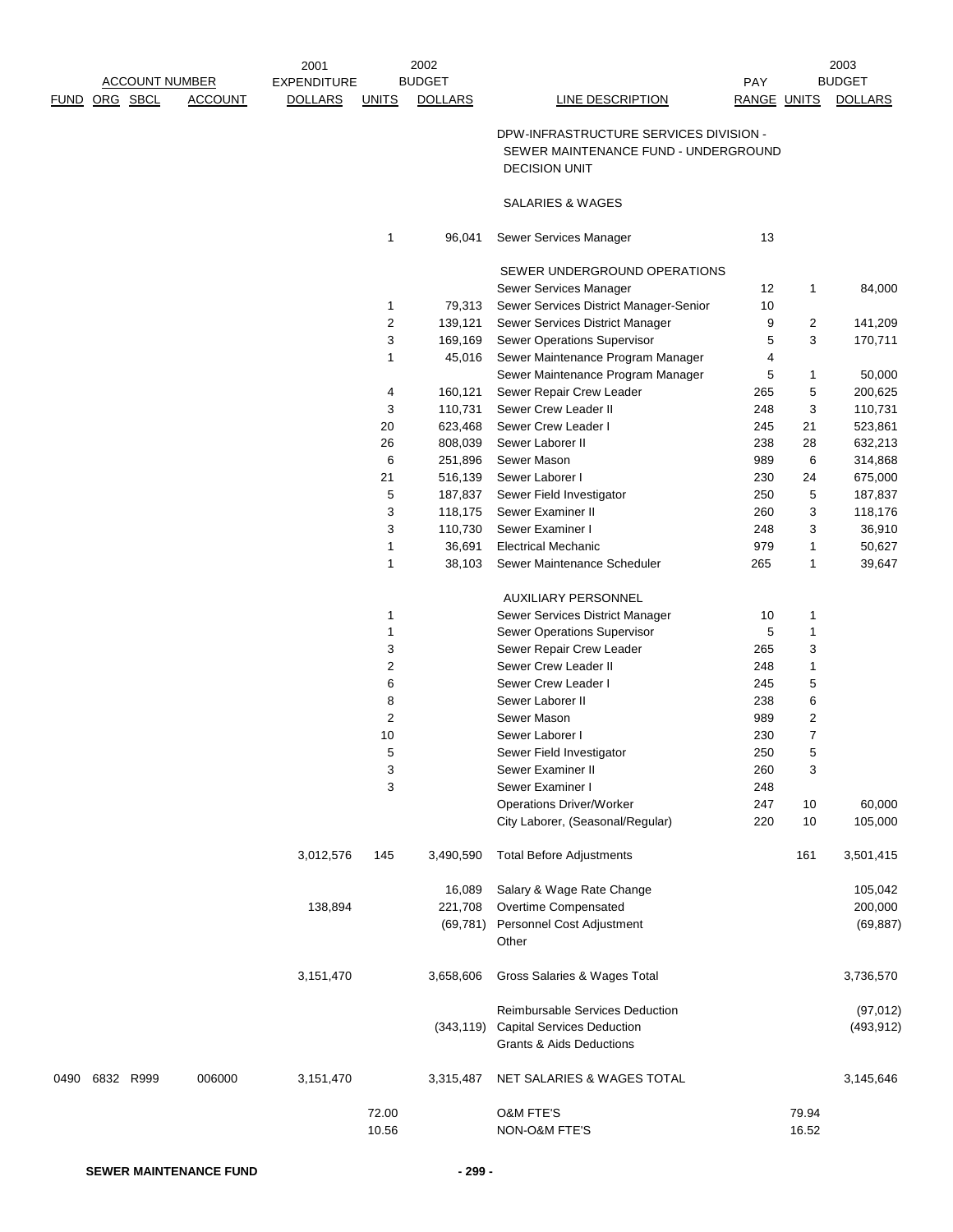| <b>FUND</b> |      | <b>ACCOUNT NUMBER</b><br>ORG SBCL | <b>ACCOUNT</b> | 2001<br><b>EXPENDITURE</b><br><b>DOLLARS</b> | <b>UNITS</b> | 2002<br><b>BUDGET</b><br><b>DOLLARS</b> | LINE DESCRIPTION                                                                                                                          | PAY<br>RANGE UNITS | 2003<br><b>BUDGET</b><br><b>DOLLARS</b> |
|-------------|------|-----------------------------------|----------------|----------------------------------------------|--------------|-----------------------------------------|-------------------------------------------------------------------------------------------------------------------------------------------|--------------------|-----------------------------------------|
|             |      |                                   |                |                                              |              |                                         | (X) Private Auto Allowance May Be Paid Pursuant to Section<br>350-183 of the Milwaukee Code.                                              |                    |                                         |
|             |      |                                   |                |                                              |              |                                         | (Y) Required to file a statement of economic interests in accordance with<br>the Milwaukee Code of Ordinances Chapter 303-Code of Ethics. |                    |                                         |
| 0490        |      | 6832 R999                         | 006180         | 1,065,668                                    |              | 1,127,266                               | ESTIMATED EMPLOYEE FRINGE BENEFITS                                                                                                        |                    | 1,163,889                               |
|             |      |                                   |                |                                              |              |                                         | <b>OPERATING EXPENDITURES</b>                                                                                                             |                    |                                         |
| 0490        | 6832 | R999                              | 630100         | 6,678                                        |              | 7,500                                   | <b>General Office Expense</b>                                                                                                             |                    | 11,000                                  |
| 0490        | 6832 | R999                              | 630500         | 32,138                                       |              | 25,000                                  | <b>Tools &amp; Machinery Parts</b>                                                                                                        |                    | 40,000                                  |
| 0490        | 6832 | R999                              | 631000         | 555,897                                      |              | 400,000                                 | <b>Construction Supplies</b>                                                                                                              |                    | 600,000                                 |
| 0490        | 6832 | R999                              | 631500         | 29,071                                       |              | 30,000                                  | Energy                                                                                                                                    |                    | 40,000                                  |
| 0490        | 6832 | R999                              | 632000         | 110,010                                      |              | 110,000                                 | <b>Other Operating Supplies</b>                                                                                                           |                    | 400,000                                 |
| 0490        | 6832 | R999                              | 632500         |                                              |              |                                         | <b>Facility Rental</b>                                                                                                                    |                    |                                         |
| 0490        | 6832 | R999                              | 633000         | 1,424,482                                    |              |                                         | <b>Vehicle Rental</b>                                                                                                                     |                    | 1,700,000                               |
| 0490        | 6832 | R999                              | 633500         | 1,692                                        |              | 4,000                                   | Non-Vehicle Equipment Rental                                                                                                              |                    | 5,000                                   |
| 0490        | 6832 | R999                              | 634000         | 16,852                                       |              | 100,000                                 | <b>Professional Services</b>                                                                                                              |                    | 435,000                                 |
| 0490        | 6832 | R999                              | 634500         | 80                                           |              |                                         | Information Technology Services                                                                                                           |                    |                                         |
| 0490        | 6832 | R999                              | 635000         | 18,278                                       |              |                                         | <b>Property Services</b>                                                                                                                  |                    | 125,000                                 |
| 0490        | 6832 | R999                              | 635500         | 84,860                                       |              | 700,000                                 | <b>Infrastructure Services</b>                                                                                                            |                    | 800,000                                 |
| 0490        | 6832 | R999                              | 636000         |                                              |              | 300,000                                 | Vehicle Repair Services                                                                                                                   |                    |                                         |
| 0490        | 6832 | R999                              | 636500         | 443,912                                      |              | 950,000                                 | <b>Other Operating Services</b>                                                                                                           |                    | 810,000                                 |
| 0490        | 6832 | R999                              | 637000         |                                              |              |                                         | <b>Loans and Grants</b>                                                                                                                   |                    |                                         |
| 0490        |      | 6832 R999                         | 637501         | 1,126,003                                    |              | 2,200,000                               | <b>Reimburse Other Departments</b>                                                                                                        |                    | 100,000                                 |
| 0490        | 6832 | R999                              | 006300         | 3,849,953                                    |              | 4,826,500                               | OPERATING EXPENDITURES TOTAL                                                                                                              |                    | 5,066,000                               |

#### EQUIPMENT PURCHASES

#### Additional Equipment

| 1  | 80,000  | Catch Basin Cleaner                             |    |         |
|----|---------|-------------------------------------------------|----|---------|
| 1  | 45,000  | Mini-Excavator                                  |    |         |
| 2  | 12,000  | <b>Traffic Control Board-Trailer Mounted</b>    |    |         |
| 1  | 15,000  | <b>Trench Shield &amp; Trailer</b>              | 1  | 18,000  |
| 1  | 11,000  | Portable Manhole Inspection System              |    |         |
| 3  | 30,000  | Manhole/Catch Basin Excavation Shield w/trailer |    |         |
| 1  | 32,000  | Crawler Camera, large diameter sewers           |    |         |
|    |         | <b>Local Government Radio</b>                   | 4  | 4,000   |
| 1  | 10,000  | <b>Trailer Digging Shield</b>                   |    |         |
| 1  | 38,000  | <b>Thawing Unit</b>                             |    |         |
| 12 | 273,000 | Subtotal - Additional Equipment                 | 5  | 22,000  |
|    |         | <b>Replacement Equipment</b>                    |    |         |
| 1  | 27,000  | 4 Wheel Drive SUV                               |    |         |
| 3  | 8,500   | Detector, Quad-Gas                              | 6  | 15,000  |
| 2  | 1,800   | Pump, Electric, Submersible, 12V                |    |         |
| 1  | 60,000  | Sewer Jet                                       |    |         |
| 1  | 47,000  | Step Van                                        | 1  | 47,000  |
|    |         | Sewer Rodder                                    | 1  | 100,000 |
|    |         | Sewer Cleaner, Vac-Jet                          | 3  | 675,000 |
| 1  | 70,000  | Mason Truck                                     | 1  | 70,000  |
| 1  | 28,000  | Van                                             |    |         |
| 10 | 1,000   | <b>Confined Space Safety Harness</b>            | 10 | 1,200   |
| 2  | 2,400   | Hammer, Air, 60#                                | 4  | 4,000   |
| 3  | 5,000   | Radio, Hand Held                                | 3  | 5,100   |
| 1  | 32,000  | Mini-Camera, small diameter sewers              |    |         |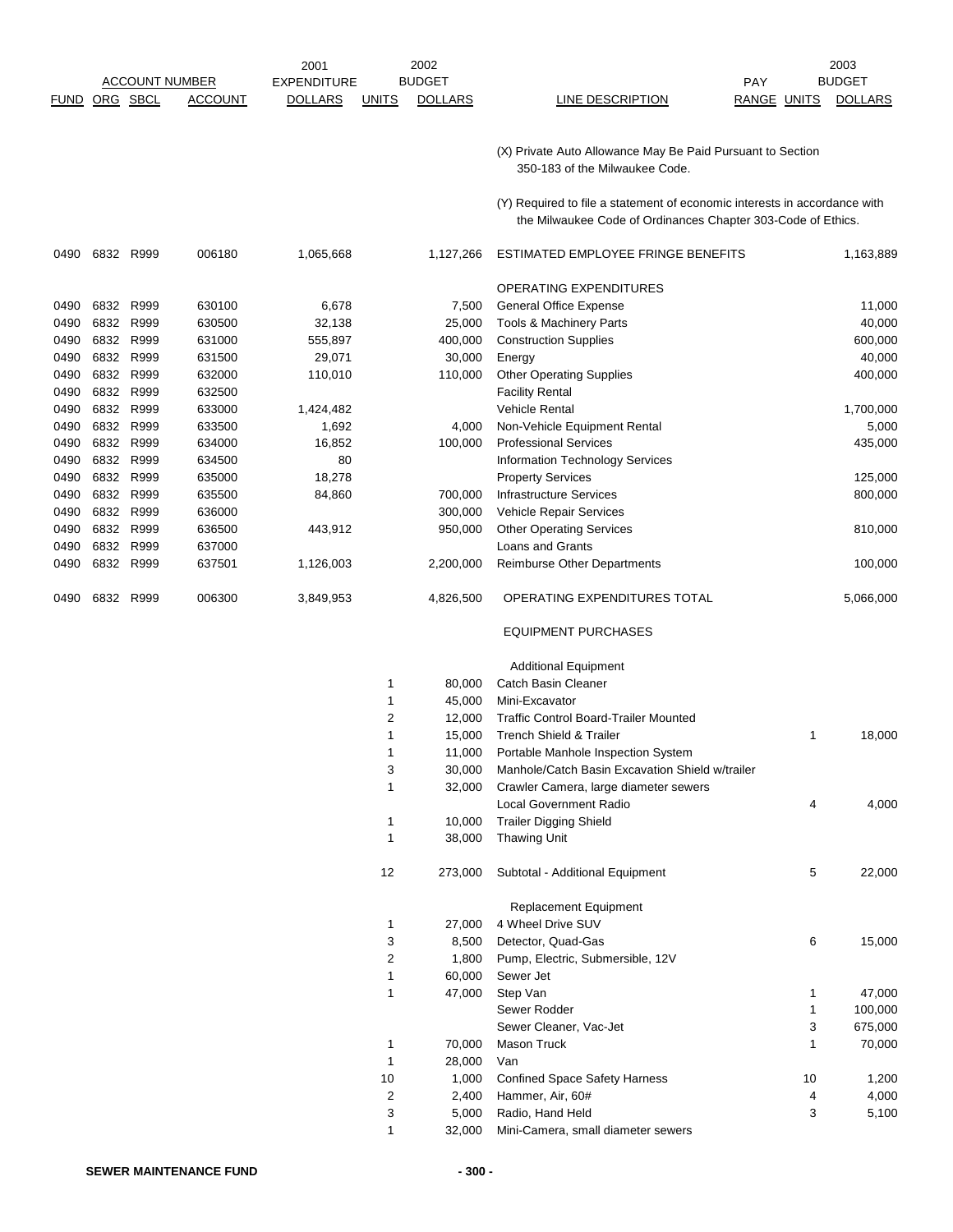| FUND ORG SBCL |                |           | <b>ACCOUNT NUMBER</b><br><b>ACCOUNT</b> | 2001<br><b>EXPENDITURE</b><br><b>DOLLARS</b> | <b>UNITS</b>   | 2002<br><b>BUDGET</b><br><b>DOLLARS</b> | LINE DESCRIPTION                             | <b>PAY</b><br>RANGE UNITS |                      | 2003<br><b>BUDGET</b><br><b>DOLLARS</b> |
|---------------|----------------|-----------|-----------------------------------------|----------------------------------------------|----------------|-----------------------------------------|----------------------------------------------|---------------------------|----------------------|-----------------------------------------|
|               |                |           |                                         |                                              |                |                                         |                                              |                           |                      |                                         |
|               |                |           |                                         |                                              | 3              | 4,500                                   | Pressure Washer                              |                           |                      |                                         |
|               |                |           |                                         |                                              | $\overline{2}$ | 11,000                                  | <b>Jet Nozzles</b>                           |                           | 5                    | 7,500                                   |
|               |                |           |                                         |                                              | 5              | 5,000                                   | Computers                                    |                           | 4                    | 5,000                                   |
|               |                |           |                                         |                                              | 1              | 60,000                                  | Van, Closed Circuit TV Rehabilitation        |                           |                      |                                         |
|               |                |           |                                         |                                              | 3<br>3         | 96,000                                  | Cube Van                                     |                           | 1                    | 35,000                                  |
|               |                |           |                                         |                                              |                | 99,000                                  | Small Dump<br><b>Traffic Control Barrels</b> |                           | $\overline{c}$<br>40 | 86,000                                  |
|               |                |           |                                         |                                              |                |                                         | Portable Traffic Control Beam Guards         |                           | 40                   | 4,000<br>12,000                         |
|               |                |           |                                         |                                              |                |                                         |                                              |                           |                      |                                         |
|               |                |           |                                         |                                              | 43             | 558,200                                 | Subtotal - Replacement Equipment             |                           | 121                  | 1,066,800                               |
|               |                |           |                                         |                                              |                |                                         | Other Previous Experience                    |                           |                      |                                         |
| 0490          |                | 6832 R999 | 006800                                  | 423,103                                      | 55             | 831,200                                 | <b>EQUIPMENT PURCHASES TOTAL</b>             |                           | 126                  | 1,088,800                               |
|               |                |           |                                         |                                              |                |                                         | <b>SPECIAL FUNDS</b>                         |                           |                      |                                         |
| 0490          | 6830           | R681      | 006300                                  | 245,000                                      |                | 245,000                                 | Water Administration*                        |                           |                      |                                         |
| 0490          | 6830           | R682      | 006300                                  |                                              |                | 200,000                                 | Contingencies*                               |                           |                      |                                         |
| 0490          | 6830           | R999      | 006300                                  |                                              |                | 459,700                                 | Depreciation*                                |                           |                      |                                         |
|               |                |           |                                         | 245,000                                      |                | 904,700                                 | SPECIAL FUNDS TOTAL                          |                           |                      |                                         |
|               |                |           |                                         |                                              |                |                                         | DPW-INFRASTRUCTURE SERVICES DIVISION         |                           |                      |                                         |
|               |                |           |                                         |                                              |                |                                         | SEWER MAINTENANCE - UNDERGROUND              |                           |                      |                                         |
|               |                |           |                                         | 8,735,194                                    |                | 11,005,153                              | <b>DECISION UNIT TOTAL</b>                   |                           |                      | 10,464,335                              |
|               |                |           |                                         |                                              |                |                                         | *Appropriation Control Account               |                           |                      |                                         |
|               |                |           |                                         |                                              |                |                                         | PROGRAM RESULT MEASURES/                     |                           |                      |                                         |
|               |                |           |                                         | <b>UNITS</b>                                 | %              | <b>UNITS</b>                            | INTERNAL MANAGEMENT INDICATORS:              |                           | %                    | <b>UNITS</b>                            |
|               |                |           |                                         |                                              |                |                                         | Backwater, Flood Control and Other           |                           |                      |                                         |
|               |                |           |                                         |                                              |                |                                         | <b>Trouble Calls - Sewers</b>                |                           |                      |                                         |
| 0490          |                | 6832 4710 | P68305                                  | 8,163 100.0                                  |                | 10,000                                  | Responses (P)                                |                           | 100.0                | 10,000                                  |
|               |                |           |                                         |                                              |                |                                         | Sewer System Examinations                    |                           |                      |                                         |
|               | 0490 6832 4720 |           | P68308                                  | 5,100 100.0                                  |                | 5,000                                   | 100 Lineal Feet (P)                          |                           | 100.0                | 5,000                                   |
|               |                |           |                                         |                                              |                |                                         | <b>Sewer Mains Cleaned</b>                   |                           |                      |                                         |
| 0490          |                | 6832 4730 | P68309                                  | 31,933                                       | 100.0          | 30,000                                  | 100 Lineal Feet (P)                          |                           | 100.0                | 30,000                                  |
| 0490          | 6832 4700      |           | P68307                                  | 58                                           | 100.0          | 50                                      | Limit 3 Year Ave. No. of Back-Ups 45-55      |                           | 100.0                | 50                                      |
|               |                |           |                                         | 121%                                         |                | 100%                                    | Percent of mains cleaned on schedule         |                           |                      | 100%                                    |
|               |                |           |                                         |                                              |                |                                         | Sewer Structures - Cleaned                   |                           |                      |                                         |
| 0490          | 6832 4740      |           | P68311                                  | 22,576 100.0                                 |                | 30,000                                  | Structures (P)                               |                           | 100.0                | 30,000                                  |
|               | 0490 6832 4700 |           | P68306                                  | 4,618 100.0                                  |                | 6,000                                   | 3 Year Ave. No. of Surface Flooding          |                           | 100.0                | 6,000                                   |
|               |                |           |                                         | 98%                                          |                | 100%                                    | Percent of structures cleaned on schedule    |                           |                      | 100%                                    |
|               |                |           |                                         |                                              |                |                                         | Sewer Structures - Repaired                  |                           |                      |                                         |
|               | 0490 6832 4750 |           | P68312                                  |                                              | 100.0          | 10,000                                  | Structures (P)                               |                           | 100.0                | 10,000                                  |
|               |                |           |                                         |                                              |                |                                         | Sewer Condition                              |                           |                      |                                         |
| 0490          | 6832 4700      |           | P68314                                  |                                              | NA.            | 65                                      | Sewer Index Rating                           |                           | 100.0                | 65                                      |
|               |                |           |                                         |                                              |                |                                         | Contracting                                  |                           |                      |                                         |
| 0490          | 6832 4700      |           | P68315                                  | 89%                                          |                | 90.0%                                   | Percent of Contracts Completed on Time       |                           | 100.0                | 90.0%                                   |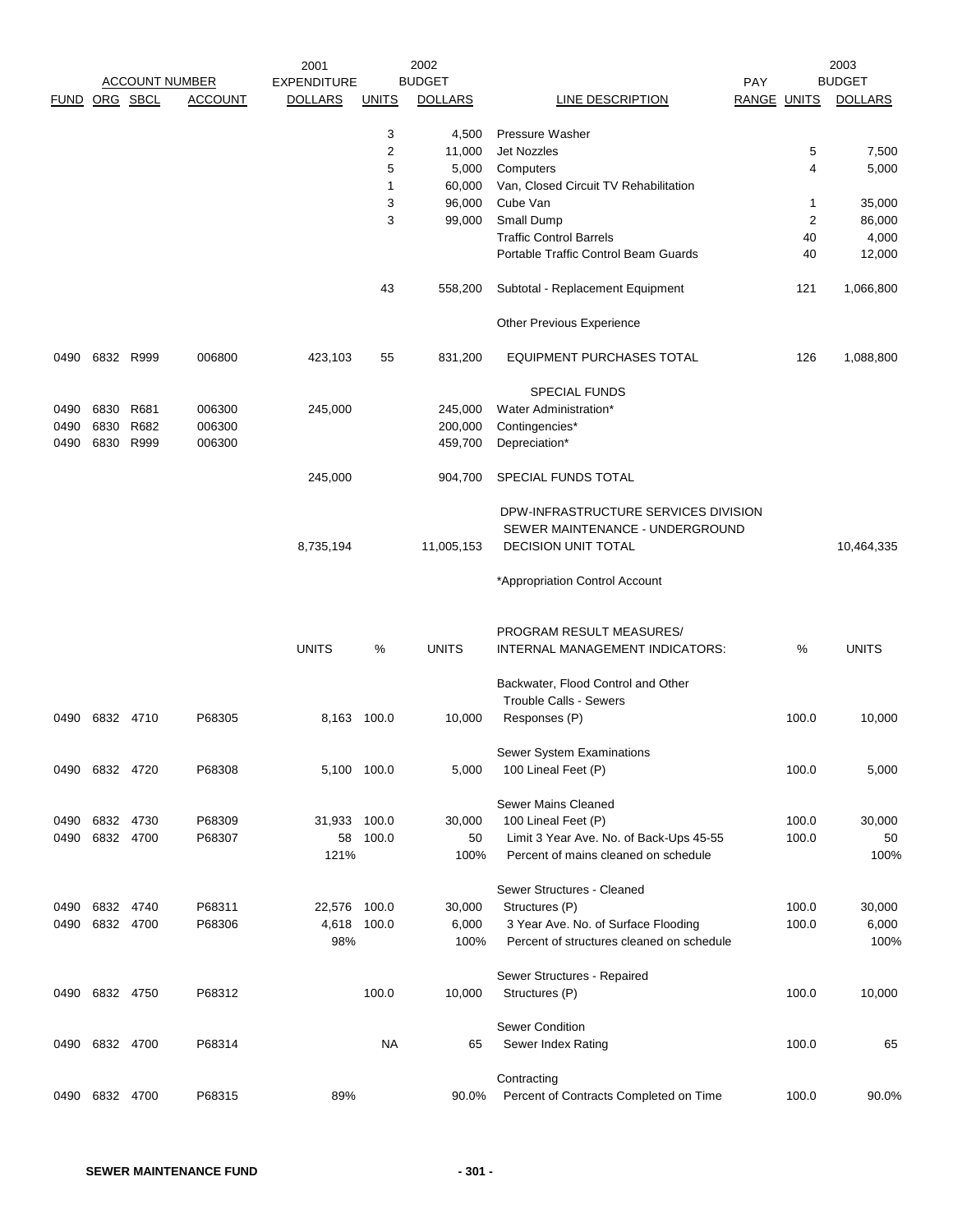|             |      |             |                       | 2001               |              | 2002           |                                                                                             |             | 2003           |
|-------------|------|-------------|-----------------------|--------------------|--------------|----------------|---------------------------------------------------------------------------------------------|-------------|----------------|
|             |      |             | <b>ACCOUNT NUMBER</b> | <b>EXPENDITURE</b> |              | <b>BUDGET</b>  |                                                                                             | PAY         | <b>BUDGET</b>  |
| <b>FUND</b> | ORG  | <b>SBCL</b> | <b>ACCOUNT</b>        | <b>DOLLARS</b>     | <b>UNITS</b> | <b>DOLLARS</b> | LINE DESCRIPTION                                                                            | RANGE UNITS | <b>DOLLARS</b> |
|             |      |             |                       | 132,515            |              | 127.800        | DIRECT LABOR HOUR ALLOCATION                                                                |             | 143,892        |
|             |      |             |                       |                    |              |                | CAPITAL IMPROVEMENTS PROGRAM                                                                |             |                |
|             |      |             |                       |                    |              |                | Relief & Relay Sewers-Minor Construction and<br>Improvement of Catch Basins & Appurtenances |             |                |
|             |      |             |                       |                    |              |                | Sewer Relay Program                                                                         |             |                |
| 0491        | 9990 | R999        | SM495030000           | 10,331,571         |              | 16,138,500     | New Borrowing                                                                               |             | 17,750,000     |
| 0491        | 6830 | R999        | SM495030000           |                    |              | 1,261,500      | Cash                                                                                        |             | 1,950,000      |
|             |      |             |                       |                    |              | [29,095,000]   | <b>Carryover Borrowing</b>                                                                  |             | [16, 138, 500] |
|             |      |             |                       |                    |              |                | <b>Total Capital Improvements for Sewer</b>                                                 |             |                |
|             |      |             |                       | 10,331,571         |              | 17,400,000     | Maintenance Fund                                                                            |             | 19,700,000     |
|             |      |             |                       | 24,476,914         |              | 43,213,146     | TOTAL BUDGET FOR SEWER MAINTENANCE                                                          |             | 46,248,059     |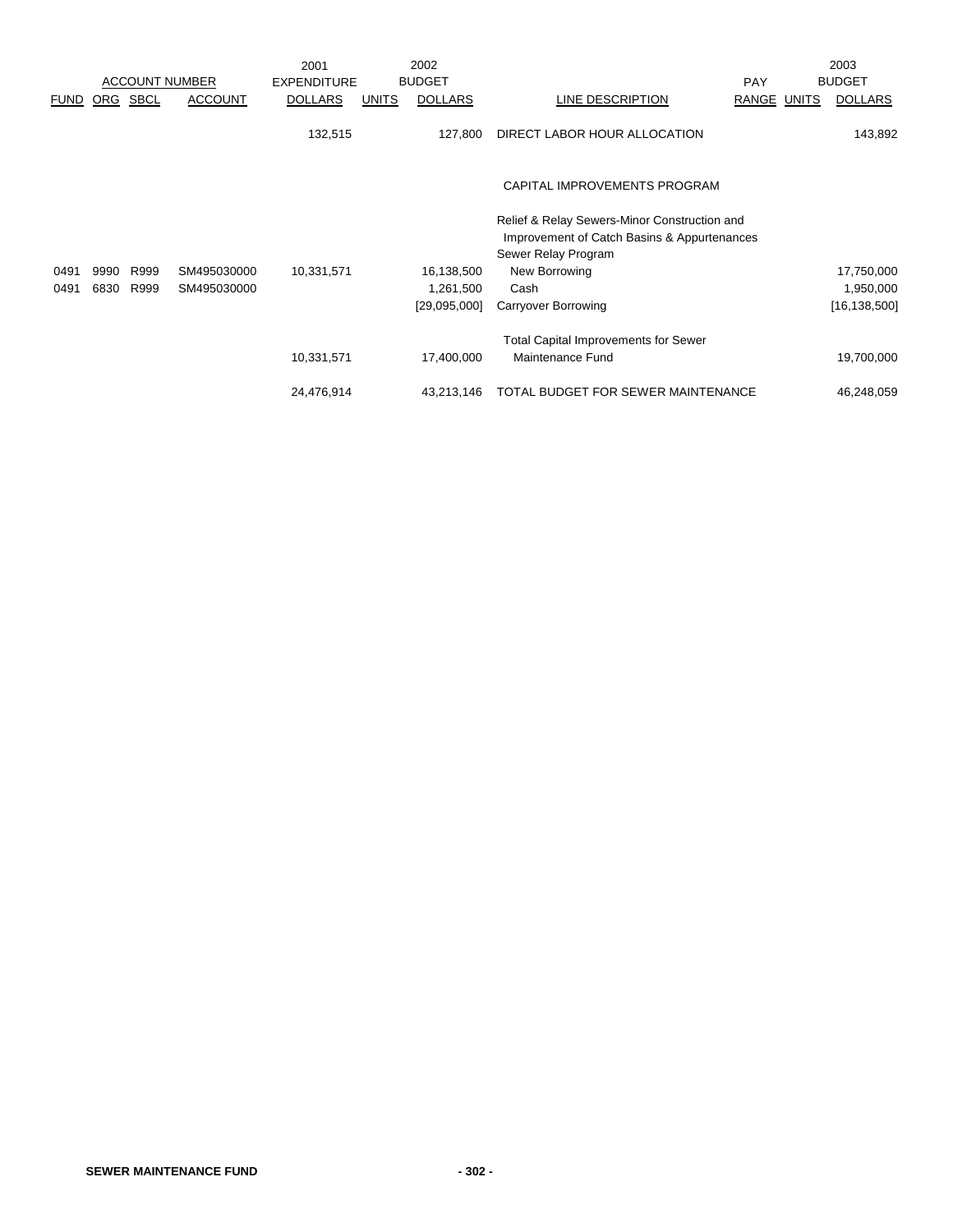|             |      |                       |                | 2001               |              | 2002           |                                          |             | 2003           |
|-------------|------|-----------------------|----------------|--------------------|--------------|----------------|------------------------------------------|-------------|----------------|
|             |      | <b>ACCOUNT NUMBER</b> |                | <b>EXPENDITURE</b> |              | <b>BUDGET</b>  |                                          | PAY         | <b>BUDGET</b>  |
| <b>FUND</b> |      | ORG SBCL              | <b>ACCOUNT</b> | <b>DOLLARS</b>     | <b>UNITS</b> | <b>DOLLARS</b> | LINE DESCRIPTION                         | RANGE UNITS | <b>DOLLARS</b> |
|             |      |                       |                |                    |              |                | K. SEWER MAINTENANCE FUND                |             |                |
|             |      |                       |                |                    |              |                | 2. SOURCE OF FUNDS FOR SEWER MAINTENANCE |             |                |
| 0490        | 6830 |                       | 009400         |                    |              |                | <b>REVENUES</b>                          |             |                |
| 0490        | 6830 |                       | 009400         | 17,374,681         |              | 25,097,111     | Sewer Fee                                |             | 26,286,959     |
| 0491        | 6830 |                       | 009400         |                    |              | 1,261,500      | Sewer Fee - Capital                      |             | 1,950,000      |
| 0490        | 6830 |                       | 009400         | 1,440,257          |              | 716,035        | <b>Charges for Service</b>               |             | 261,100        |
| 0490        | 6830 |                       | 009870         | 84,609             |              |                | Miscellaneous Revenue                    |             |                |
|             |      |                       |                | 18,899,547         |              | 27,074,646     | <b>Total Revenue</b>                     |             | 28,498,059     |
|             |      |                       |                |                    |              |                | OTHER FUNDING SOURCES                    |             |                |
|             |      |                       |                | 29,095,000         |              | 16,138,500     | Proceeds from Borrowing                  |             | 17,750,000     |
|             |      |                       |                |                    |              |                | <b>Retained Earnings</b>                 |             |                |
|             |      |                       |                | 29,095,000         |              | 16,138,500     | <b>Total Other Funding Sources</b>       |             | 17,750,000     |
|             |      |                       |                |                    |              |                | TOTAL SOURCES OF FUNDS FOR               |             |                |
|             |      |                       |                | 47,994,547         |              | 43,213,146     | <b>SEWER MAINTENANCE</b>                 |             | 46,248,059     |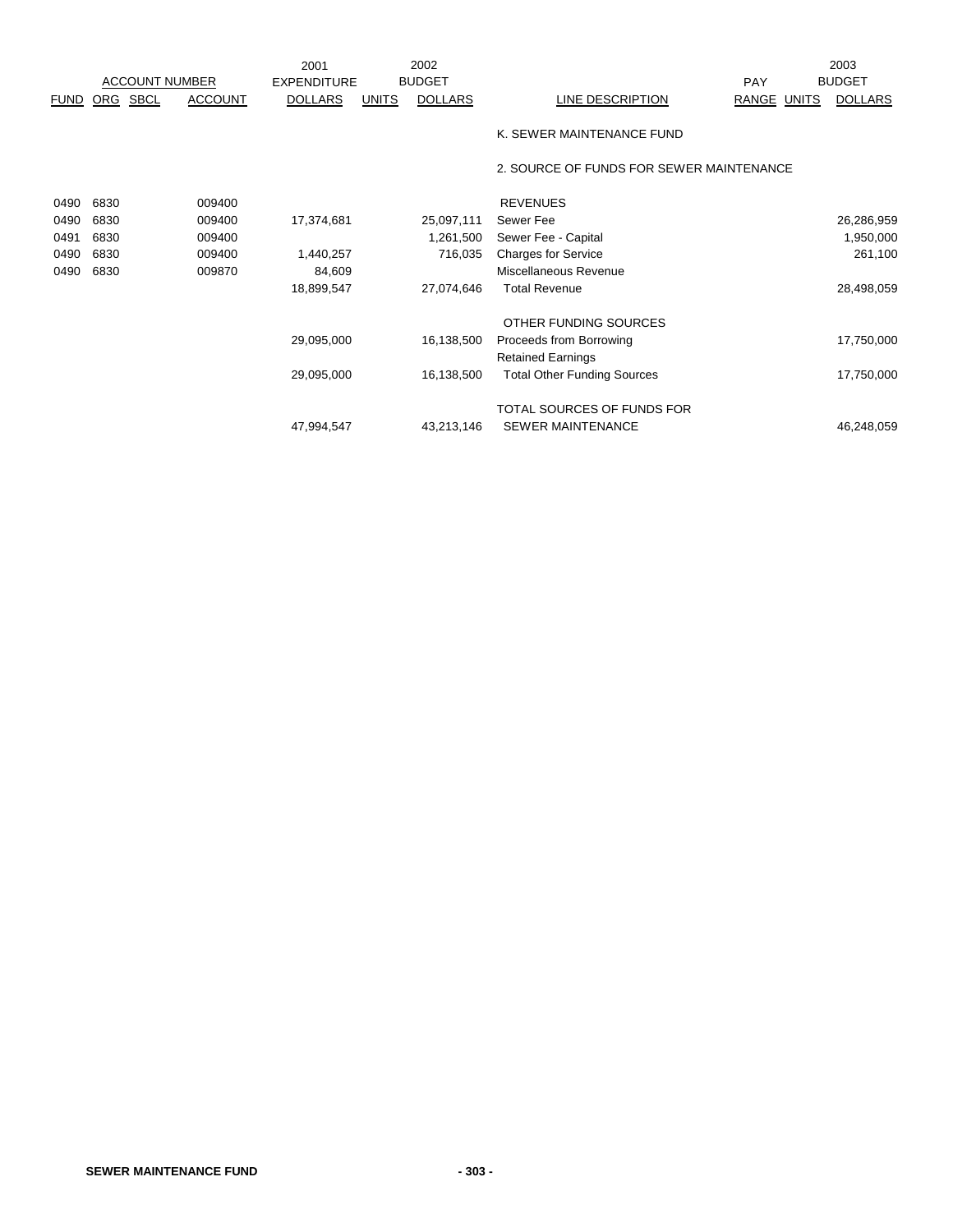| <b>ACCOUNT NUMBER</b> |                | <b>EXPENDITURE</b> |              | <b>BUDGET</b>  |                                                                              | <b>PAY</b>     | <b>BUDGET</b>  |
|-----------------------|----------------|--------------------|--------------|----------------|------------------------------------------------------------------------------|----------------|----------------|
| FUND ORG SBCL         | <b>ACCOUNT</b> | <b>DOLLARS</b>     | <b>UNITS</b> | <b>DOLLARS</b> | <b>LINE DESCRIPTION</b>                                                      | RANGE UNITS    | <b>DOLLARS</b> |
|                       |                |                    |              |                | L. SOLID WASTE (DPW) FUND                                                    |                |                |
|                       |                |                    |              |                | 1. BUDGET FOR SOLID WASTE FUND                                               |                |                |
|                       |                |                    |              |                | DPW-SOLID WASTE FUND - OPERATING BUDGET<br>BUDGETARY CONTROL UNIT (1BCU=1DU) |                |                |
|                       |                |                    |              |                | SALARIES & WAGES                                                             |                |                |
|                       |                |                    |              |                | <b>ADMINISTRATION</b>                                                        |                |                |
|                       |                |                    |              |                | Sanitation Services Superintendent (Y)                                       | 16             |                |
|                       |                |                    |              |                | Operations Manager (B) (Y)                                                   | 14             |                |
|                       |                |                    |              |                | Administration & Projects Manager (Y)                                        | 14             |                |
|                       |                |                    |              |                | Resource Recovery Manager                                                    | 11             |                |
|                       |                |                    |              |                | Program Assistant II                                                         | 530            |                |
|                       |                |                    |              |                | <b>Communications Assistant IV</b>                                           | 455            |                |
|                       |                |                    |              |                | Administrative Assistant I                                                   | 435            |                |
|                       |                |                    |              |                | <b>Office Assistant II</b>                                                   | 410            |                |
|                       |                |                    |              |                | Graduate Intern                                                              | 927            |                |
|                       |                |                    |              |                | <b>Business Operations Manager</b>                                           | 8              |                |
|                       |                |                    |              |                | Accounting Assistant II                                                      | 445            |                |
|                       |                |                    |              |                | <b>FIELD OPERATIONS</b>                                                      |                |                |
|                       |                |                    |              |                | Sanitation Area Manager (Y)                                                  | 10             |                |
|                       |                |                    |              |                | Sanitation District Manager                                                  | $\overline{7}$ |                |
|                       |                |                    |              |                | Sanitation Shop Supervisor                                                   | 6              |                |
|                       |                |                    |              |                | Sanitation Supervisor                                                        | 4              |                |
|                       |                |                    |              |                | Field Headquarters Coordinator                                               | 741            |                |
|                       |                |                    |              |                | Sanitation Worker                                                            | 740            |                |
|                       |                |                    |              |                | <b>Utility Crew Worker</b>                                                   | 741            |                |
|                       |                |                    |              |                | Cart Maintenance Technician                                                  | 740            |                |
|                       |                |                    |              |                | Sanitation Survey Coordinator                                                | 6              |                |
|                       |                |                    |              |                | Driver Loader (D)                                                            | 746            |                |
|                       |                |                    |              |                | <b>AUXILIARY PERSONNEL</b>                                                   |                |                |
|                       |                |                    |              |                | <b>Sanitation Supervisor</b>                                                 | 4              |                |
|                       |                |                    |              |                | <b>Sanitation Worker</b>                                                     | 740            |                |
|                       |                |                    |              |                | <b>Emergency City Laborer</b>                                                | 942            |                |
|                       |                |                    |              |                | Sanitation District Manager                                                  | $\overline{7}$ |                |
|                       |                |                    |              |                | Sanitation Crew Leader (Snow)                                                | 742            |                |
|                       |                |                    |              |                | Driver/Loader (C)                                                            | 746            |                |
|                       |                |                    |              |                | Sanitation Worker (C)                                                        | 740            |                |
|                       |                |                    |              |                | Field Headquarters Coordinator                                               | 741            |                |
|                       |                |                    |              |                | Sanitation Supvr. (Winter Relief)                                            | 945            |                |
|                       |                |                    |              |                | Sanitation Area Manager                                                      | 10             |                |
|                       |                |                    |              |                | AUXILIARY PERSONNEL                                                          |                |                |
|                       |                | 14,012,974         |              |                | <b>Total Before Adjustments</b>                                              |                |                |
|                       |                |                    |              |                | Salary & Wage Rate Change                                                    |                |                |
|                       |                | 1,421,778          |              |                | Overtime Compensated*                                                        |                |                |
|                       |                |                    |              |                | Personnel Cost Adjustment                                                    |                |                |
|                       |                |                    |              |                | Other                                                                        |                |                |
|                       |                |                    |              |                | Gross Salaries & Wages Total                                                 |                |                |
|                       |                |                    |              |                | Reimbursable Services Deduction                                              |                |                |

2002 2003

2001

Capital Improvements Deduction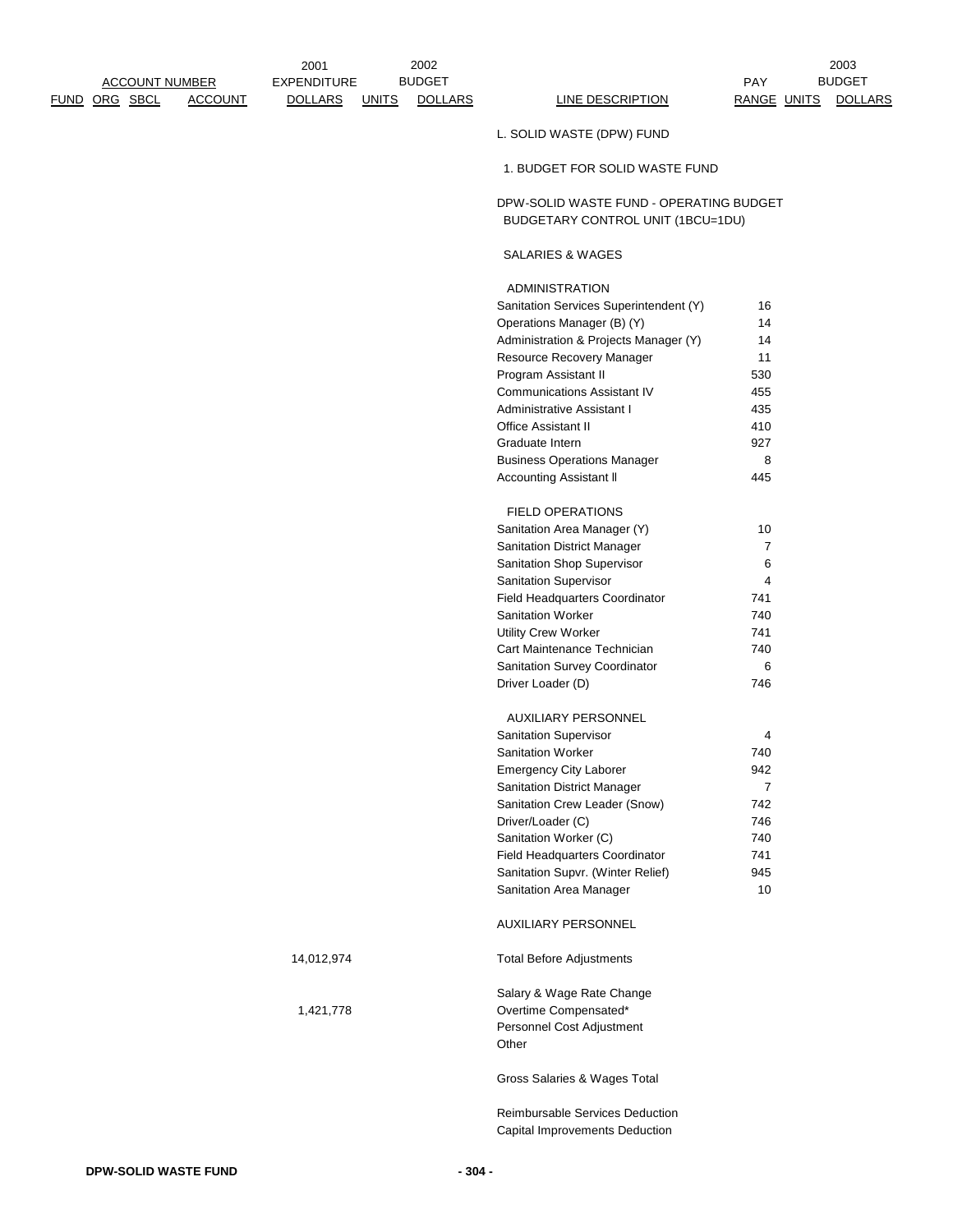|               |                |           |                       | 2001               |              | 2002           |                                                                                                                                           |     |                    | 2003           |
|---------------|----------------|-----------|-----------------------|--------------------|--------------|----------------|-------------------------------------------------------------------------------------------------------------------------------------------|-----|--------------------|----------------|
|               |                |           | <b>ACCOUNT NUMBER</b> | <b>EXPENDITURE</b> |              | <b>BUDGET</b>  |                                                                                                                                           | PAY |                    | <b>BUDGET</b>  |
| FUND ORG SBCL |                |           | <u>ACCOUNT</u>        | <b>DOLLARS</b>     | <b>UNITS</b> | <b>DOLLARS</b> | <b>LINE DESCRIPTION</b>                                                                                                                   |     | <b>RANGE UNITS</b> | <b>DOLLARS</b> |
|               |                |           |                       |                    |              |                | <b>Grants &amp; Aids Deduction</b>                                                                                                        |     |                    |                |
| 0470          |                | 6940 R999 | 006000                | 15,434,752         |              |                | <b>NET SALARIES &amp; WAGES TOTAL*</b>                                                                                                    |     |                    |                |
|               |                |           |                       |                    |              |                | O&M FTE'S                                                                                                                                 |     |                    |                |
|               |                |           |                       |                    |              |                | <b>NON-O&amp;M FTE'S</b>                                                                                                                  |     |                    |                |
|               |                |           |                       |                    |              |                | (C) Relief Positions.                                                                                                                     |     |                    |                |
|               |                |           |                       |                    |              |                | (D) 34 of the positions are funded through the recycling grant.                                                                           |     |                    |                |
|               |                |           |                       |                    |              |                | (Y) Required to file a statement of economic interests in accordance with<br>the Milwaukee Code of Ordinances Chapter 303-Code of Ethics. |     |                    |                |
| 0470          |                | 6940 R999 | 006100                | 5,359,505          |              |                | ESTIMATED EMPLOYEE FRINGE BENEFITS*<br>(Involves Revenue Offset-No Transfers from this Account)                                           |     |                    |                |
| 0470          | 6940 R999      |           | 006100                |                    |              |                | ESTIMATED EMPLOYEE FRINGE BENEFIT OFFSET<br>(Consistently reflects the manner in which fringe<br>benefits are shown in the budget.)       |     |                    |                |
|               |                |           |                       |                    |              |                | OPERATING EXPENDITURES                                                                                                                    |     |                    |                |
|               | 0470 6940 R999 |           | 630100                | 51,895             |              |                | General Office Expense                                                                                                                    |     |                    |                |
| 0470          | 6940           | R999      | 630500                | 12,882             |              |                | Tools & Machinery Parts                                                                                                                   |     |                    |                |
| 0470          | 6940           | R999      | 631000                | 8,712              |              |                | <b>Construction Supplies</b>                                                                                                              |     |                    |                |
| 0470          | 6940           | R999      | 631500                | 1,696              |              |                | Energy                                                                                                                                    |     |                    |                |
| 0470          | 6940 R999      |           | 632000                | 113,086            |              |                | <b>Other Operating Supplies</b>                                                                                                           |     |                    |                |
| 0470          | 6940           | R999      | 632500                |                    |              |                | <b>Facility Rental</b>                                                                                                                    |     |                    |                |
| 0470          | 6940           | R999      | 633000                | 746,078            |              |                | <b>Vehicle Rental</b>                                                                                                                     |     |                    |                |
| 0470          | 6940           | R999      | 633500                | 168                |              |                | Non-Vehicle Equipment Rental                                                                                                              |     |                    |                |
| 0470          | 6940           | R999      | 634000                | 645,405            |              |                | <b>Professional Services</b>                                                                                                              |     |                    |                |
| 0470          | 6940           | R999      | 634500                | 279                |              |                | Information Technology Services                                                                                                           |     |                    |                |
| 0470          | 6940 R999      |           | 635000                | 7,104              |              |                | <b>Property Services</b>                                                                                                                  |     |                    |                |
| 0470          | 6940           | R999      | 635500                | 592,038            |              |                | <b>Infrastructure Services</b>                                                                                                            |     |                    |                |
| 0470          | 6940           | R999      | 636000                |                    |              |                | Vehicle Repair Services                                                                                                                   |     |                    |                |
| 0470          | 6940           | R999      | 636500                | 10,015,016         |              |                | <b>Other Operating Services</b>                                                                                                           |     |                    |                |
| 0470          | 6940           | R999      | 637000                |                    |              |                | Loans and Grants                                                                                                                          |     |                    |                |
|               | 0470 6940 R999 |           | 637501                | 491,505            |              |                | <b>Reimburse Other Departments</b>                                                                                                        |     |                    |                |
| 0470          |                | 6940 R999 | 006300                | 12,685,864         |              |                | OPERATING EXPENDITURES TOTAL*                                                                                                             |     |                    |                |
|               |                |           |                       |                    |              |                | <b>EQUIPMENT PURCHASES</b>                                                                                                                |     |                    |                |
|               |                |           |                       |                    |              |                | <b>Additional Equipment</b>                                                                                                               |     |                    |                |
|               |                |           |                       |                    |              |                | Other Previous Experience                                                                                                                 |     |                    |                |
|               |                |           |                       |                    |              |                | Subtotal - Additional Equipment                                                                                                           |     |                    |                |
|               |                |           |                       |                    |              |                | <b>Replacement Equipment</b>                                                                                                              |     |                    |                |
|               |                |           |                       | 1,182,332          |              |                | Other Previous Experience                                                                                                                 |     |                    |                |
|               |                |           |                       | 1,182,332          |              |                | Subtotal - Replacement Equipment                                                                                                          |     |                    |                |
|               | 0470 6940 R999 |           | 006800                | 1,182,332          |              |                | EQUIPMENT PURCHASES TOTAL*                                                                                                                |     |                    |                |
|               |                |           |                       |                    |              |                | <b>SPECIAL FUNDS</b>                                                                                                                      |     |                    |                |
| 0470          | 6940 R691      |           | 006300                |                    |              |                | Contingency Fund*                                                                                                                         |     |                    |                |
|               |                |           |                       |                    |              |                | SPECIAL FUNDS TOTAL                                                                                                                       |     |                    |                |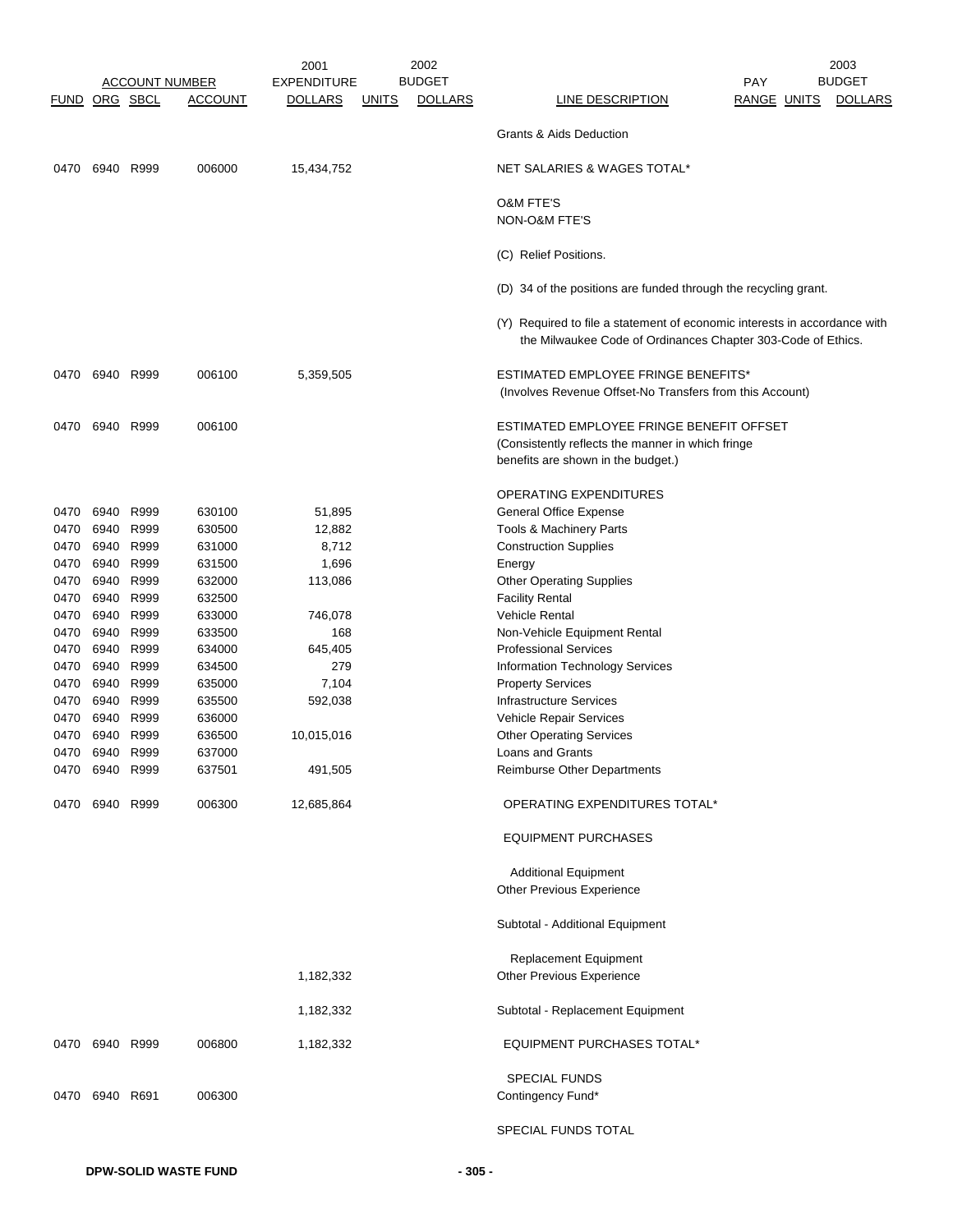|           |               | <b>ACCOUNT NUMBER</b> |                | 2001<br><b>EXPENDITURE</b> |              | 2002<br><b>BUDGET</b> |                                                                 | <b>PAY</b>  | 2003<br><b>BUDGET</b> |
|-----------|---------------|-----------------------|----------------|----------------------------|--------------|-----------------------|-----------------------------------------------------------------|-------------|-----------------------|
|           | FUND ORG SBCL |                       | <b>ACCOUNT</b> | <b>DOLLARS</b>             | <b>UNITS</b> | <b>DOLLARS</b>        | <b>LINE DESCRIPTION</b>                                         | RANGE UNITS | <b>DOLLARS</b>        |
|           |               |                       |                | 34,662,453                 |              |                       | DPW-SOLID WASTE FUND BUDGETARY<br>CONTROL UNIT TOTAL (1BCU=1DU) |             |                       |
|           |               |                       |                |                            |              |                       | *Appropriation Control Account                                  |             |                       |
|           |               |                       |                | 666,112                    |              |                       | TOTAL DIRECT LABOR HOUR ALLOCATION                              |             |                       |
|           |               |                       |                |                            |              |                       | L. SOLID WASTE (DPW) FUND REVENUE                               |             |                       |
|           |               |                       |                |                            |              |                       | 2. SOURCE OF FUNDS FOR SOLID<br><b>WASTE FUND</b>               |             |                       |
| 0470 6940 |               |                       | 009400         | 27,112,587                 |              |                       | <b>City Contribution</b>                                        |             |                       |
| 0470      | 6940          |                       | 009400         | 8,265,947                  |              |                       | Solid Waste Fee                                                 |             |                       |
| 0470      | 6940          |                       | 009870         | 1,207,119                  |              |                       | <b>Other Miscellaneous Revenue</b>                              |             |                       |
|           |               |                       |                |                            |              |                       | TOTAL SOURCES OF FUNDS FOR                                      |             |                       |
|           |               |                       |                | 36,585,653                 |              |                       | <b>SOLID WASTE FUND</b>                                         |             |                       |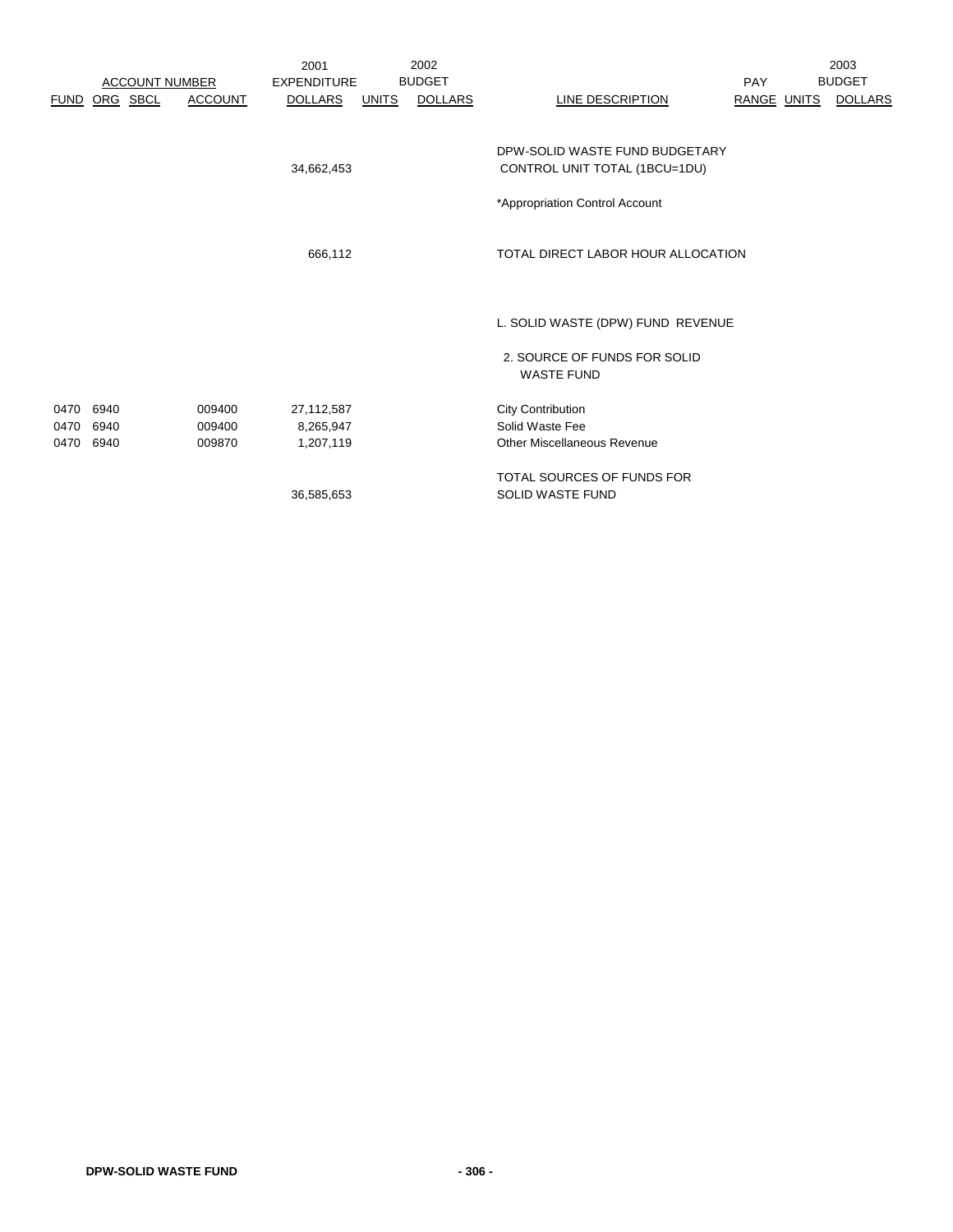|             |      |                       |                | 2001               |              | 2002           |                                                          |             | 2003           |
|-------------|------|-----------------------|----------------|--------------------|--------------|----------------|----------------------------------------------------------|-------------|----------------|
|             |      | <b>ACCOUNT NUMBER</b> |                | <b>EXPENDITURE</b> |              | <b>BUDGET</b>  |                                                          | <b>PAY</b>  | <b>BUDGET</b>  |
| <b>FUND</b> | ORG  | SBCL                  | <b>ACCOUNT</b> | <b>DOLLARS</b>     | <b>UNITS</b> | <b>DOLLARS</b> | LINE DESCRIPTION                                         | RANGE UNITS | <b>DOLLARS</b> |
|             |      |                       |                |                    |              |                | M. COUNTY DELINQUENT TAXES FUND                          |             |                |
|             |      |                       |                |                    |              |                | 1. BUDGET FOR COUNTY<br><b>DELINQUENT TAXES</b>          |             |                |
| 0430        | 2210 | R999                  | 006300         | 8,343,368          |              | 5,650,000      | <b>Purchase of Delinquent County Taxes</b>               |             | 9,000,000      |
|             |      |                       |                |                    |              |                | 2. SOURCE OF FUNDS FOR<br><b>COUNTY DELINQUENT TAXES</b> |             |                |
| 0430        | 2210 |                       | 009980         | 8,343,368          |              | 5,650,000      | <b>County Delinquent Taxes Collected</b>                 |             | 9,000,000      |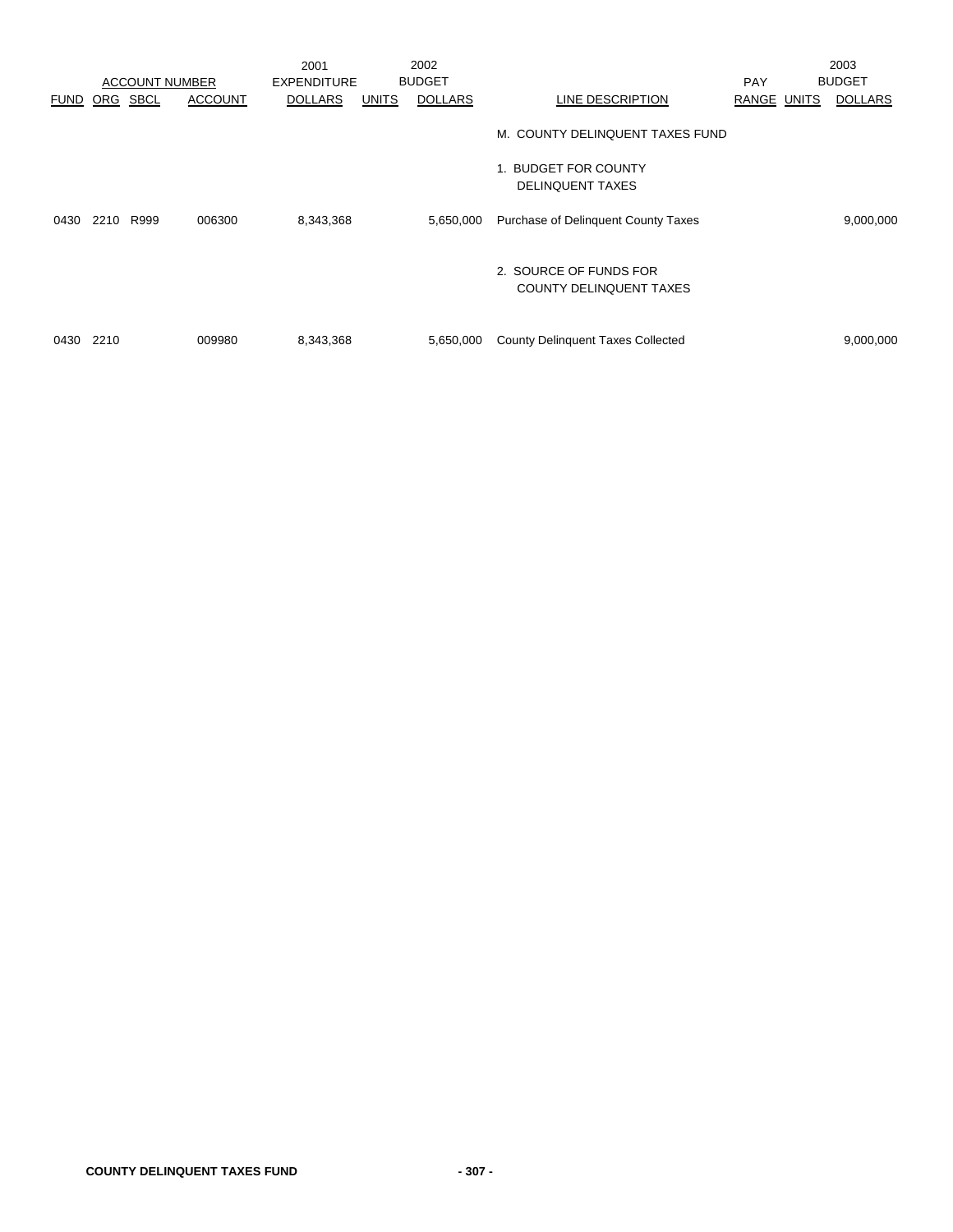|             |     |                       |                | 2001               |              | 2002           |                                                                                    |                    | 2003           |
|-------------|-----|-----------------------|----------------|--------------------|--------------|----------------|------------------------------------------------------------------------------------|--------------------|----------------|
|             |     | <b>ACCOUNT NUMBER</b> |                | <b>EXPENDITURE</b> |              | <b>BUDGET</b>  |                                                                                    | <b>PAY</b>         | <b>BUDGET</b>  |
| <b>FUND</b> | ORG | <b>SBCL</b>           | <b>ACCOUNT</b> | <b>DOLLARS</b>     | <b>UNITS</b> | <b>DOLLARS</b> | LINE DESCRIPTION                                                                   | <b>RANGE UNITS</b> | <b>DOLLARS</b> |
|             |     |                       |                |                    |              |                | TOTAL BUDGET AUTHORIZATIONS AND<br><b>FUNDING</b>                                  |                    |                |
|             |     |                       |                | 967,387,929        |              | 1,029,361,724  | <b>Total Budget Authorization for</b><br><b>Common Council Controlled Purposes</b> |                    | 1,062,827,429  |
|             |     |                       |                | 1,020,890,345      |              | 1,029,361,724  | <b>Total Funding for Common Council</b><br><b>Controlled Purposes</b>              |                    | 1,062,827,429  |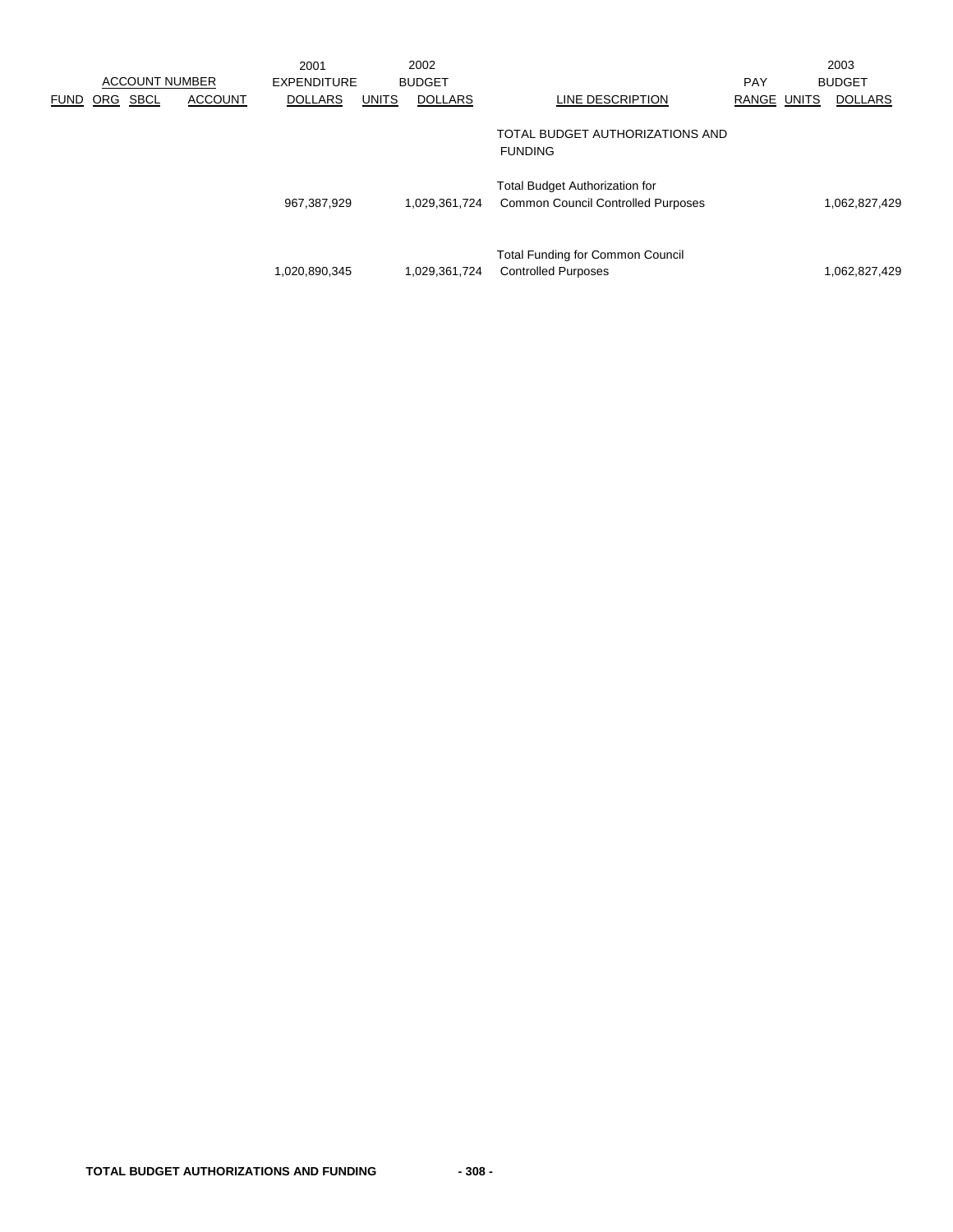### II. BORROWING AUTHORIZATIONS GENERAL OBLIGATION BONDS OR SHORT-TERM NOTES

|    | <b>PURPOSE</b>                                                                                                                                                                                                                                                                                                                                                                                                                                                                                                                                                                                                                                                                                                                | Reauthorization<br>of 2002<br>Authority (1)(2)                                                                                                 | <b>New 2003</b><br><b>Authority</b>                                                                                                          | Total                                                                                                                                                |
|----|-------------------------------------------------------------------------------------------------------------------------------------------------------------------------------------------------------------------------------------------------------------------------------------------------------------------------------------------------------------------------------------------------------------------------------------------------------------------------------------------------------------------------------------------------------------------------------------------------------------------------------------------------------------------------------------------------------------------------------|------------------------------------------------------------------------------------------------------------------------------------------------|----------------------------------------------------------------------------------------------------------------------------------------------|------------------------------------------------------------------------------------------------------------------------------------------------------|
| А. | <b>GRANT AND AID PROJECTS - Specific Purposes Not</b><br>Contemplated at the Time the Budget was Adopted                                                                                                                                                                                                                                                                                                                                                                                                                                                                                                                                                                                                                      |                                                                                                                                                |                                                                                                                                              |                                                                                                                                                      |
|    | 1. For Public Improvements authorized under Section 62.11(5) for<br>any of the purposes enumerated in Section 67.05(5)(b)<br>2. For Harbor Improvements authorized under Section 30.30<br>3. For Library Improvements authorized under Section 229.11 and 229.17<br>4. For Convention Complex and Exposition Center improvements<br>authorized under Section 229.26<br>5. For blight elimination, slum clearance, redevelopment, community<br>development, and urban renewal projects under Section 66.405<br>to 66.425, 66.43, 66.431, 66.4325, 66.435, and 66.46<br>6. For developing sites for industry and commerce to expand the<br>tax base as authorized under Section 66.52 and 66.521.<br>Grant and Aid Projects (3) | \$1,600,000                                                                                                                                    | \$1,600,000                                                                                                                                  | \$3,200,000                                                                                                                                          |
| В. | RENEWAL AND DEVELOPMENT PROJECTS                                                                                                                                                                                                                                                                                                                                                                                                                                                                                                                                                                                                                                                                                              |                                                                                                                                                |                                                                                                                                              |                                                                                                                                                      |
|    | 1. For providing financial assistance to blight elimination, slum<br>clearance, redevelopment, and urban renewal projects under<br>Section 66.405 to 66.425, 66.43, 66.431, 66.4325, 66.435, and 66.46<br>Renewal and Development Projects<br><b>MEDC Loan Program</b>                                                                                                                                                                                                                                                                                                                                                                                                                                                        | \$5,006,988<br>0                                                                                                                               | \$2,200,000<br>0                                                                                                                             | \$7,206,988<br>0                                                                                                                                     |
| C. | <b>PUBLIC IMPROVEMENTS</b>                                                                                                                                                                                                                                                                                                                                                                                                                                                                                                                                                                                                                                                                                                    |                                                                                                                                                |                                                                                                                                              |                                                                                                                                                      |
| D. | 1. Public Buildings for Housing Machinery and Equipment<br>2. Harbor Improvements<br>3. Parking Facility Improvement<br>4. Purchase of Sites for and Construction of Engine Houses,<br>Fire Station Reconstruction, Remodeling, Planning, Design<br>and Site Acquisition<br>5. Police Department Facility Construction<br>6. Bridge and Viaduct<br>7. Sewage Disposal - Sewer Improvement and Construction<br>8. Street Improvements - Street Improvement and Construction<br>9. Parks and Public Grounds<br>10. Library Improvements authorized under Section 229.11<br>and 229.17<br>Subtotal - General Obligation Bonds or Short-Term Notes<br>(Sections A through C)<br><b>CONTINGENT BORROWING</b>                       | \$15,324,232<br>2,885,000<br>200,000<br>2,789,900<br>6,299,637<br>4,241,000<br>6,910,000<br>14,476,431<br>155,000<br>1,080,000<br>\$60,968,188 | \$28,893,920<br>400,000<br>1,661,000<br>4,410,000<br>4,552,500<br>1,826,000<br>2,959,000<br>16,224,275<br>979,485<br>940,000<br>\$66,646,180 | \$44,218,152<br>3,285,000<br>1,861,000<br>7,199,900<br>10,852,137<br>6,067,000<br>9,869,000<br>30,700,706<br>1,134,485<br>2,020,000<br>\$127,614,368 |
|    |                                                                                                                                                                                                                                                                                                                                                                                                                                                                                                                                                                                                                                                                                                                               |                                                                                                                                                |                                                                                                                                              |                                                                                                                                                      |
|    | Borrowing for a public purpose not contemplated at the time<br>the budget was adopted<br><b>Contingent Borrowing</b><br>Subtotal - General Obligation Bonds or Short-Term Notes                                                                                                                                                                                                                                                                                                                                                                                                                                                                                                                                               | \$0<br>\$0                                                                                                                                     | \$30,000,000<br>\$30,000,000                                                                                                                 | \$30,000,000<br>\$30,000,000                                                                                                                         |
| Е. | <b>SCHOOL BOARD BORROWING</b>                                                                                                                                                                                                                                                                                                                                                                                                                                                                                                                                                                                                                                                                                                 |                                                                                                                                                |                                                                                                                                              |                                                                                                                                                      |
|    | School Purposes (A)<br>Subtotal - General Obligation Bonds or Short-Term Notes                                                                                                                                                                                                                                                                                                                                                                                                                                                                                                                                                                                                                                                | \$2,580,000<br>\$2,580,000                                                                                                                     | \$12,000,000<br>\$12,000,000                                                                                                                 | \$14,580,000<br>\$14,580,000                                                                                                                         |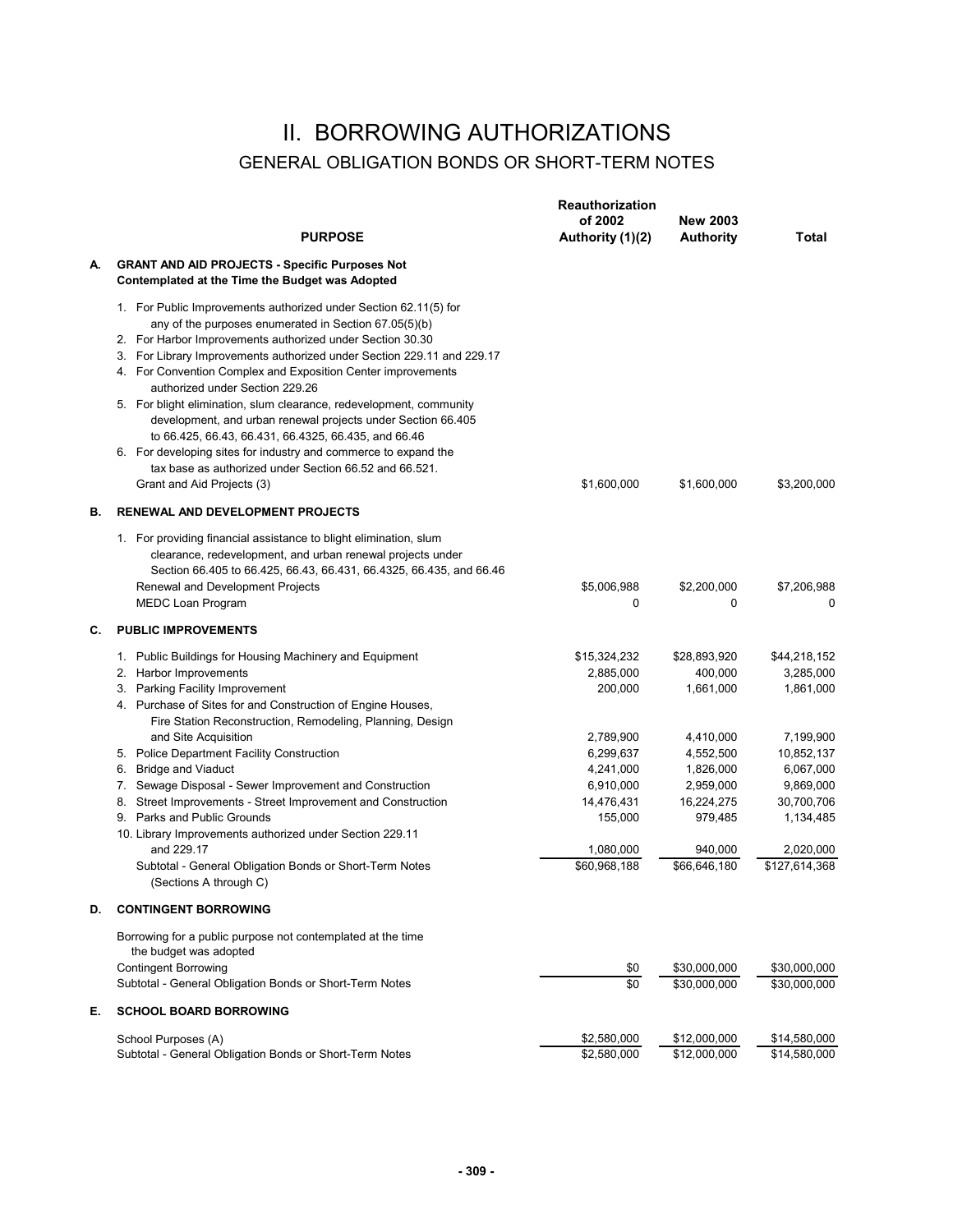|    | <b>PURPOSE</b>                                                                                                                                                                                                                                                                           | <b>Reauthorization</b><br>of 2002<br>Authority (1)(2) | <b>New 2003</b><br><b>Authority</b> | Total                          |
|----|------------------------------------------------------------------------------------------------------------------------------------------------------------------------------------------------------------------------------------------------------------------------------------------|-------------------------------------------------------|-------------------------------------|--------------------------------|
| F. | <b>BORROWING FOR SPECIAL ASSESSMENTS</b>                                                                                                                                                                                                                                                 |                                                       |                                     |                                |
|    | 1. To finance public improvements in anticipation of special<br>assessments levied against property<br>2. General City<br>Subtotal - General Obligation Bonds or Local Improvements<br><b>Bonds</b>                                                                                      | \$17,320,926<br>\$17,320,926                          | \$7,955,400<br>\$7,955,400          | \$25,276,326<br>\$25,276,326   |
| G. | <b>TAX INCREMENTAL DISTRICTS</b>                                                                                                                                                                                                                                                         |                                                       |                                     |                                |
|    | 1. For paying project costs in accordance with project plans for<br><b>Tax Incremental Districts</b><br>2. For providing financial assistance to urban renewal projects<br>authorized under Section 66.405<br>Subtotal - General Obligation Bonds, Short-Term Notes,<br>or Revenue Bonds | \$15,629,180<br>\$15,629,180                          | \$14,000,000<br>\$14.000.000        | \$29.629.180<br>\$29,629,180   |
| Н. | <b>BORROWING FOR DELINQUENT TAXES</b>                                                                                                                                                                                                                                                    |                                                       |                                     |                                |
|    | To finance General City Purposes for anticipated<br>delinquent taxes<br>Subtotal - General Obligation Bonds or Short-Term Notes                                                                                                                                                          | \$0<br>\$0                                            | \$15,000,000<br>\$15,000,000        | \$15,000,000<br>\$15,000,000   |
| ı. | <b>REVENUE ANTICIPATION BORROWING</b>                                                                                                                                                                                                                                                    |                                                       |                                     |                                |
|    | To borrow in anticipation of revenue in accordance with<br>Section 67.12 (1a) of the Wisconsin State Statutes<br>Subtotal - General Obligation Bonds or Short-Term Notes                                                                                                                 | \$0<br>\$0                                            | \$250,000,000<br>\$250,000,000      | \$250,000,000<br>\$250,000,000 |
| J. | <b>WATER WORKS BORROWING</b>                                                                                                                                                                                                                                                             |                                                       |                                     |                                |
|    | Water Works Mortgage Revenue Bonds or General<br><b>Obligation Bonds</b>                                                                                                                                                                                                                 | \$0<br>\$0                                            | \$0<br>\$0                          | \$0<br>\$0                     |
| K. | <b>SEWER MAINTENANCE FUND BORROWING</b>                                                                                                                                                                                                                                                  |                                                       |                                     |                                |
|    | Sewer Maintenance Fund Revenue Bonds or General<br><b>Obligation Bonds</b>                                                                                                                                                                                                               | \$16,138,500<br>\$16.138.500                          | \$17,750,000<br>\$17,750,000        | \$33,888,500<br>\$33,888,500   |
|    | TOTAL BORROWING AUTHORIZATION<br>(Sections A through K)                                                                                                                                                                                                                                  | \$112,636,794                                         | \$413,351,580                       | \$525,988,374                  |

- (1) Reauthorization of prior unused borrowing authority: It is the intent of such reauthorization to expressly authorize the issuance and sale of such obligations (either bonds or notes) as set forth in this borrowing section of the budget, for the purposes and amounts enumerated herein. Such carryover borrowing (reauthorization of prior unused borrowing authority) is also reflected in the capital budget for informational purposes, but such amounts are excluded from the capital budget totals to avoid duplication.
- (2) Bond authorizations included and approved by the Common Council in the preceding municipal budget and further approved by the adoption of a resolution of intent are herein continued and are deemed to be with the same force and effect as though they had been specifically enumerated, both as to purpose and amount in this municipal budget.
- (3) The purpose of this borrowing is to provide funds in connection with projects undertaken by the city with federal or other financial assistance. Expenditures shall be made only after adoption of a Common Council resolution adopted in accordance with Common Council Resolution File 66-1893, as amended.
- (A) Design plans for any alteration to building exteriors and interiors shall be reviewed and approved by the city.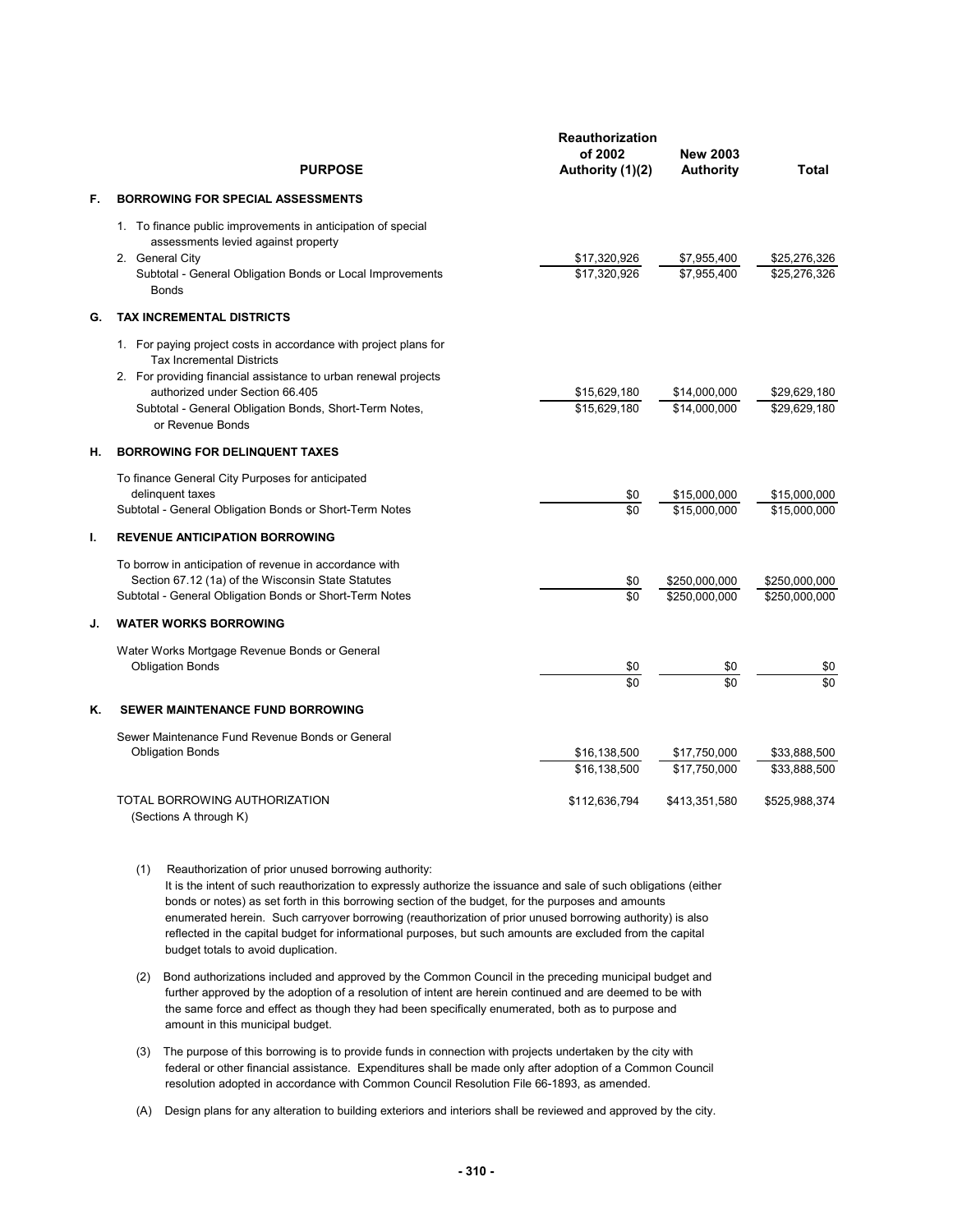# **III. CLARIFICATION OF INTENT**

### **Employee Fringe Benefits**

Employee fringe benefit costs are allocated to operating and capital budgets on an estimated basis for informational purposes only. Such estimated expenditures are 100% appropriation offset for operating budgets and 100% revenue offset for the capital budget to avoid any impact on the city's tax levy. Actual fringe benefit costs, such as health care benefits, life insurance, and pensions, are budgeted separately in non-departmental accounts, which are funded from the property tax levy.

The amount included in each departmental (or budgetary control unit) operating budget on the line entitled "Estimated Employee Fringe Benefits" is subject to adjustment by unilateral action of the City Comptroller, during the budget year, if the actual rate charged against salaries paid is at variance with the estimated rate used in calculating the budgeted amount.

#### **Changes to Performance Measures to Correct Possible Errors or Omissions**

The Budget and Management Director is authorized to make or approve changes in performance measures including additions, deletions, and modifications during the budget year.

The City Comptroller shall reflect such performance measure changes that are approved by the Budget and Management Director in the establishment of the necessary accounts for reporting purposes.

#### **Departmental Salary Appropriations**

Department net salary and wage appropriations reflect current wage rates and expenditures are limited to these amounts. Funding of future salary increases from the Wages Supplement Fund will be restricted to wage settlements only. These transfers must be pre-approved by the Budget and Management Director.

#### **Footnotes**

Section 18-07-12 of the Milwaukee City Charter states that the adoption of the budget shall be the authority for the expenditure by a department for the purposes therein provided and of the amounts assigned to the department thereby and no further action by the Common Council shall be necessary to authorize any department to make such expenditures. The City Attorney has advised that footnotes contained in the line item budget are informational only and not controlling over expenditures.